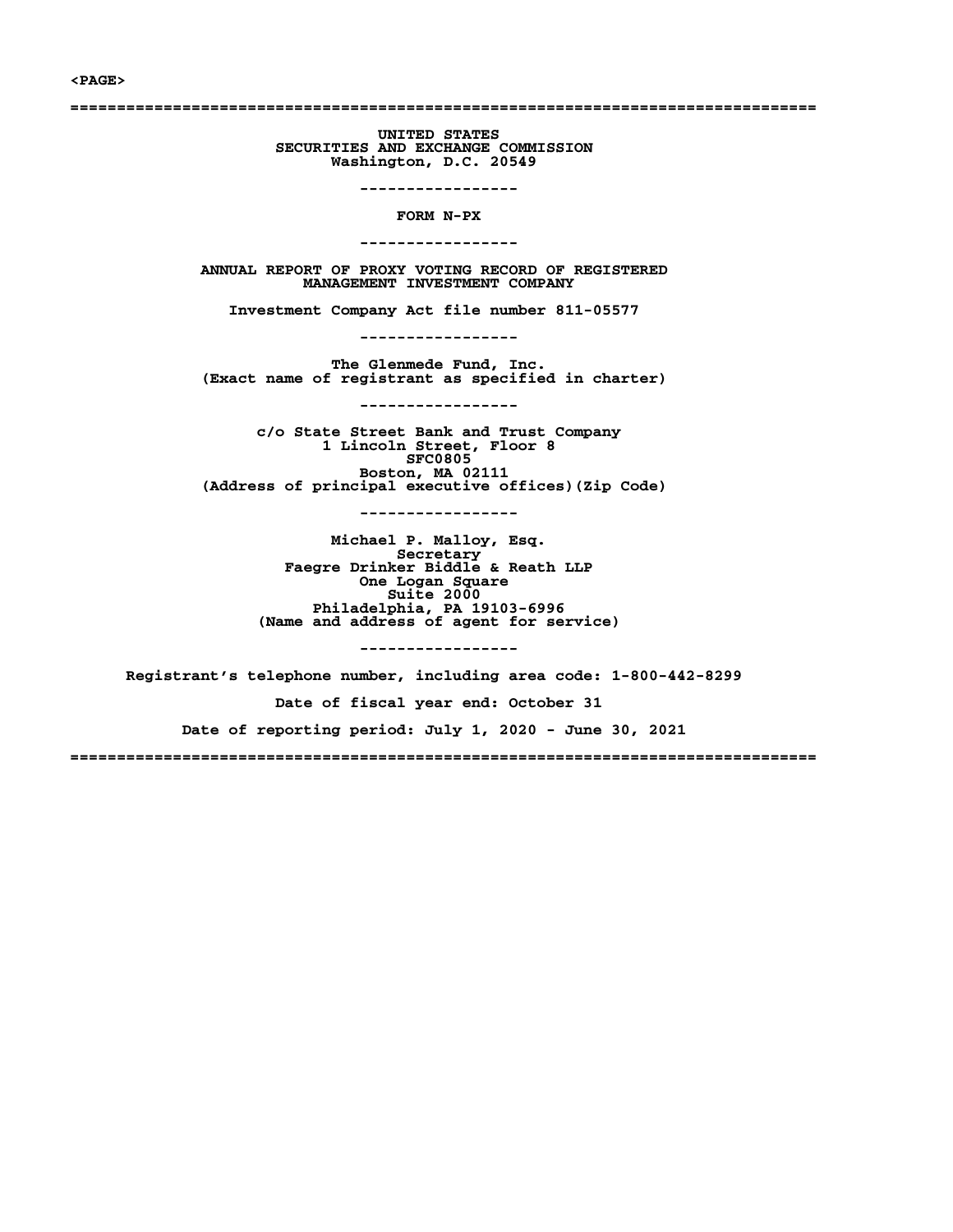**<PAGE>**

**Item 1. Proxy Voting Record.**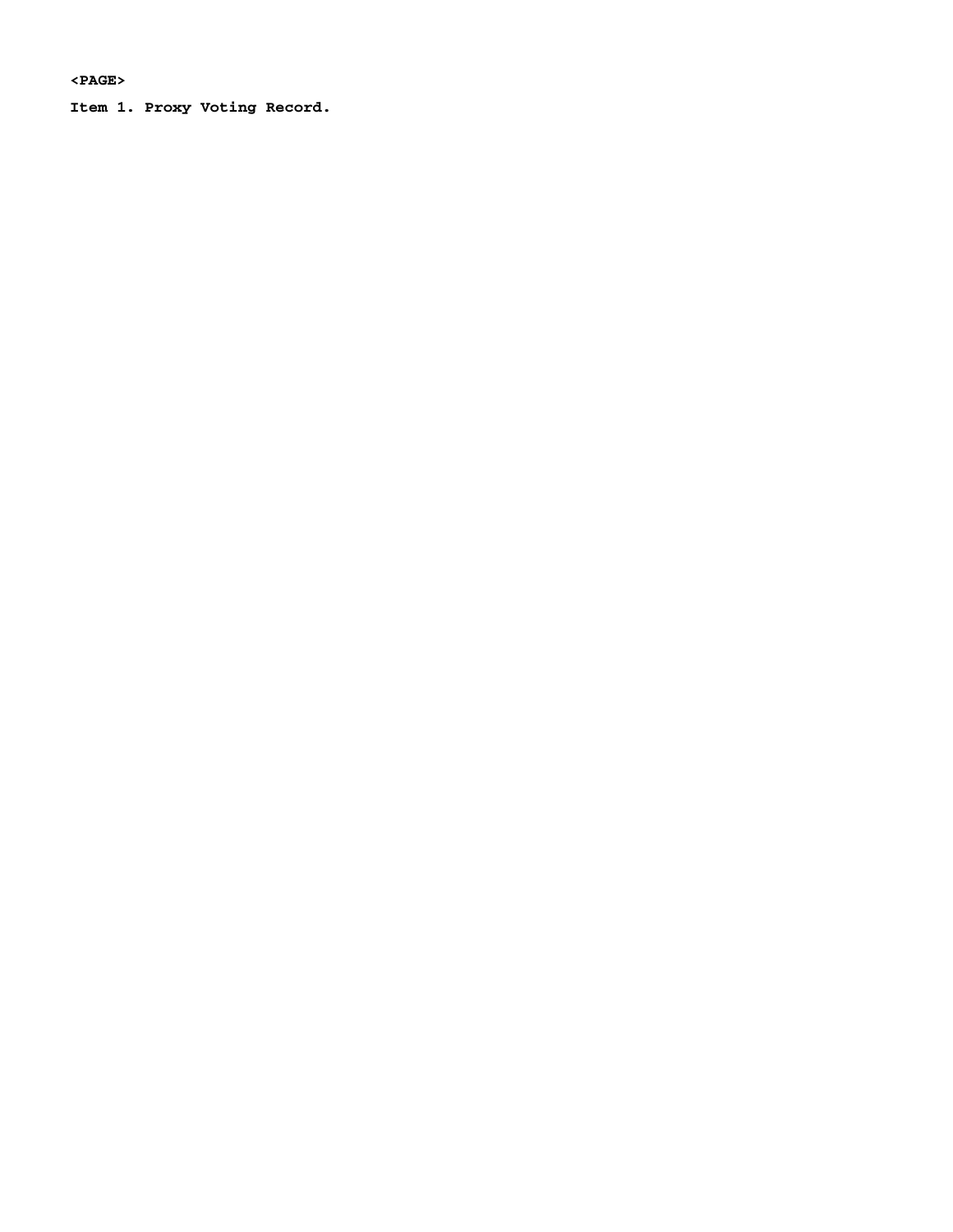**<PAGE>**

**\*\*\*\*\*\*\*\*\*\*\*\*\*\*\*\*\*\*\*\*\*\*\*\*\*\*\*\*\*\*\* FORM N-PX REPORT \*\*\*\*\*\*\*\*\*\*\*\*\*\*\*\*\*\*\*\*\*\*\*\*\*\*\*\*\*\*\***

**ICA File Number: 811-05577 Reporting Period: 07/01/2020 - 06/30/2021 The Glenmede Fund, Inc.**

**======================= Alternative Risk Premia Portfolio ======================**

**The proxy voting record of the Alternative Risk Premia Portfolio, a series of the Registrant, during the period from July 1, 2020 through July 23, 2020 (termination of operations) is filed herewith:**

**NORTONLIFELOCK INC.**

| <b>Ticker:</b>                                                                                       | Security ID:<br><b>NLOK</b><br>Meeting Date: SEP 08, 2020<br>Meeting Type: Annual<br>Record Date: JUL 13, 2020                                                                                                                                                                                                                                                                                                                                     | 668771108                                                                            |                                                                                                    |                                                                                                                                                                           |
|------------------------------------------------------------------------------------------------------|----------------------------------------------------------------------------------------------------------------------------------------------------------------------------------------------------------------------------------------------------------------------------------------------------------------------------------------------------------------------------------------------------------------------------------------------------|--------------------------------------------------------------------------------------|----------------------------------------------------------------------------------------------------|---------------------------------------------------------------------------------------------------------------------------------------------------------------------------|
| #<br>1a<br>1b<br>1 <sub>c</sub><br>1d<br>1e<br>1f<br>1 <sub>g</sub><br>1 <sub>h</sub><br>2<br>3<br>4 | Proposal<br>Elect Director Sue Barsamian<br>Elect Director Eric K. Brandt<br>Elect Director Frank E. Dangeard<br>Elect Director Nora M. Denzel<br>Elect Director Peter A. Feld<br>Elect Director Kenneth Y. Hao<br>Elect Director David W. Humphrey<br>Elect Director Vincent Pilette<br>Ratify KPMG LLP as Auditors<br>Advisory Vote to Ratify Named<br>Executive Officers' Compensation<br>Report on Political Contributions and<br>Expenditures | Mgt Rec<br>For<br>For<br>For<br>For<br>For<br>For<br><b>For</b><br>For<br>For<br>For | Vote Cast<br>For<br>For<br>For<br>For<br>For<br>For<br>For<br>For<br>For<br>For<br>Against Against | Sponsor<br>Management<br><b>Management</b><br>Management<br>Management<br>Management<br>Management<br>Management<br>Management<br>Management<br>Management<br>Shareholder |
|                                                                                                      | REXNORD CORPORATION                                                                                                                                                                                                                                                                                                                                                                                                                                |                                                                                      |                                                                                                    |                                                                                                                                                                           |
| <b>Ticker:</b>                                                                                       | <b>RXN</b><br>Meeting Date: JUL 23, 2020<br>Meeting Type: Annual<br>Record Date: MAY 26, 2020                                                                                                                                                                                                                                                                                                                                                      | Security ID: 76169B102                                                               |                                                                                                    |                                                                                                                                                                           |
| #.<br>1.1<br>1.2<br>1.3<br>$\mathbf{2}$<br>3                                                         | Proposal<br>Elect Director Thomas D. Christopoul<br>Elect Director John S. Stroup<br>Elect Director Peggy N. Troy<br>Advisory Vote to Ratify Named<br>Executive Officers' Compensation<br>Ratify Ernst & Young LLP as Auditors                                                                                                                                                                                                                     | Mgt Rec<br>For<br>For<br>For<br>For<br>For                                           | Vote Cast<br>For<br>For<br>For<br>For<br>For                                                       | Sponsor<br>Management<br>Management<br>Management<br>Management<br>Management                                                                                             |
|                                                                                                      |                                                                                                                                                                                                                                                                                                                                                                                                                                                    |                                                                                      |                                                                                                    |                                                                                                                                                                           |
| <b>Ticker:</b>                                                                                       | STEELCASE INC.<br>SCS<br>Meeting Date: JUL 15, 2020<br>Meeting Type: Annual<br>Record Date: MAY 18, 2020                                                                                                                                                                                                                                                                                                                                           | <b>Security ID: 858155203</b>                                                        |                                                                                                    |                                                                                                                                                                           |
| #<br>1a<br>1b<br>1c<br>1d<br>1e<br>1f<br>1g<br>1 <sub>h</sub>                                        | Proposal<br>Elect Director Lawrence J. Blanford<br>Elect Director Timothy C. E. Brown<br>Elect Director Connie K. Duckworth<br>Elect Director James P. Keane<br>Elect Director Todd P. Kelsey<br>Elect Director Jennifer C. Niemann<br>Elect Director Robert C. Pew, III<br>Elect Director Cathy D. Ross                                                                                                                                           | Mgt Rec<br>For<br>For<br>For<br>For<br>For<br>For<br>For<br>For                      | Vote Cast<br>For<br>For<br>For<br>For<br>For<br>For<br>For<br>For                                  | Sponsor<br>Management<br>Management<br>Management<br>Management<br>Management<br>Management<br>Management<br>Management                                                   |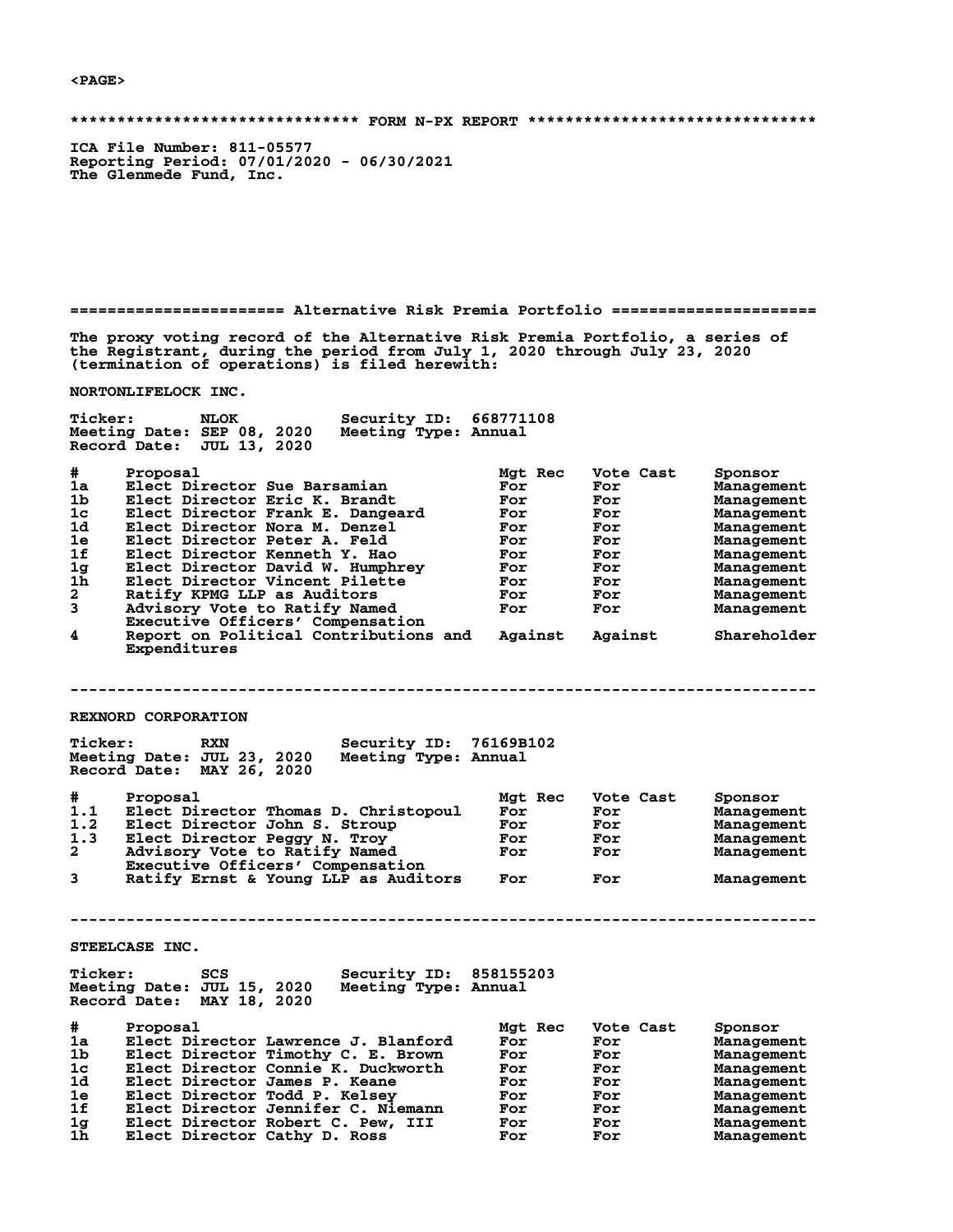| $1\text{i}$             | Elect Director Catherine C. B.<br>Schmelter                       | For | For | Management |
|-------------------------|-------------------------------------------------------------------|-----|-----|------------|
|                         | Elect Director Peter M. Wege, II                                  | For | For | Management |
|                         |                                                                   |     |     |            |
| $\frac{1}{1}$           | Elect Director Kate Pew Wolters                                   | For | For | Management |
| $\overline{a}$          | Advisory Vote to Ratify Named<br>Executive Officers' Compensation | For | For | Management |
| $\overline{\mathbf{3}}$ | Ratify Deloitte & Touche LLP as<br>Auditors                       | For | For | Management |

**========================== Core Fixed Income Portfolio =========================**

**The Core Fixed Income Portfolio, a series of the Registrant, did not hold any portfolio securities with respect to which the Portfolio was entitled to vote during the period from July 1, 2020 through June 30, 2021.**

**=========================== Equity Income Portfolio ============================**

**The proxy voting record of the Equity Income Portfolio, a series of the Registrant, during the period from July 1, 2020 through June 30, 2021 is filed herewith:**

### **3M COMPANY**

| Ticker:              | Security ID:<br><b>MMM</b><br>Meeting Date: MAY 11, 2021<br>Meeting Type: Annual<br>MAR 16, 2021<br>Record Date: | 88579Y101 |           |                   |
|----------------------|------------------------------------------------------------------------------------------------------------------|-----------|-----------|-------------------|
| #                    | Proposal                                                                                                         | Mgt Rec   | Vote Cast | Sponsor           |
| 1a                   | Elect Director Thomas "Tony" K. Brown                                                                            | For       | For       | Management        |
| 1 <sub>b</sub>       | Elect Director Pamela J. Craig                                                                                   | For       | For       | Management        |
| 1 <sub>c</sub>       | Elect Director David B. Dillon                                                                                   | For       | For       | Management        |
| 1d                   | Elect Director Michael L. Eskew                                                                                  | For       | For       | Management        |
| 1e                   | Elect Director James R. Fitterling                                                                               | For       | For       | Management        |
| 1f                   | Elect Director Herbert L. Henkel                                                                                 | For       | For       | Management        |
| $_{\rm 1h}^{\rm 1g}$ | Elect Director Amy E. Hood                                                                                       | For       | For       | Management        |
|                      | Elect Director Muhtar Kent                                                                                       | For       | For       | Management        |
| 1i                   | Elect Director Dambisa F. Moyo                                                                                   | For       | For       | Management        |
| 1j                   | Elect Director Gregory R. Page                                                                                   | For       | For       | Management        |
| 1k                   | Elect Director Michael F. Roman                                                                                  | For       | For       | Management        |
| 11                   | Elect Director Patricia A. Woertz                                                                                | For       | For       | Management        |
| $\overline{a}$       | Ratify PricewaterhouseCoopers LLP as                                                                             | For       | For       | Management        |
|                      | Auditors                                                                                                         |           |           |                   |
| 3                    | Advisory Vote to Ratify Named                                                                                    | For       | For       | Management        |
|                      | Executive Officers' Compensation                                                                                 |           |           |                   |
| 4                    | Amend Omnibus Stock Plan                                                                                         | For       | For       | <b>Management</b> |
| 5                    | Consider Pay Disparity Between                                                                                   | Against   | Against   | Shareholder       |
|                      | Executives and Other Employees                                                                                   |           |           |                   |
| 6                    | Amend Certificate of Incorporation to                                                                            | Against   | Against   | Shareholder       |
|                      | Become a Public Benefit Corporation                                                                              |           |           |                   |

**ABBOTT LABORATORIES**

| #<br>Proposal<br>Mgt Rec<br>Vote Cast<br>Sponsor<br>1.1<br>Elect Director Robert J. Alpern<br>For<br>Management<br>For<br>1.2<br>Elect Director Roxanne S. Austin<br>For<br>For<br>Management<br>1.3<br>Elect Director Sally E. Blount<br>For<br>For<br>Management<br>Elect Director Robert B. Ford<br>1.4<br>For<br>For<br>Management<br>Elect Director Michelle A. Kumbier<br>1.5<br>For<br>For<br>Management<br>1.6<br>Elect Director Darren W. McDew<br>For<br>For<br>Management<br>1.7<br>Elect Director Nancy McKinstry<br>For<br>For<br>Management<br>Elect Director William A. Osborn<br>1.8<br>For<br>For<br>Management<br>1.9<br>Elect Director Michael F. Roman<br>For<br>For<br>Management<br>1.10<br>Elect Director Daniel J. Starks<br>For<br>For<br>Management<br>1.11<br>Elect Director John G. Stratton<br>For<br>For<br>Management<br>1.12<br>Elect Director Glenn F. Tilton<br>For<br>For<br>Management<br>Elect Director Miles D. White | <b>Ticker:</b><br>ABT<br>Meeting Date: APR 23, 2021<br>Record Date:<br>FEB 24, 2021 | Security ID:<br>Meeting Type: Annual | 002824100 |     |            |
|-------------------------------------------------------------------------------------------------------------------------------------------------------------------------------------------------------------------------------------------------------------------------------------------------------------------------------------------------------------------------------------------------------------------------------------------------------------------------------------------------------------------------------------------------------------------------------------------------------------------------------------------------------------------------------------------------------------------------------------------------------------------------------------------------------------------------------------------------------------------------------------------------------------------------------------------------------------|-------------------------------------------------------------------------------------|--------------------------------------|-----------|-----|------------|
|                                                                                                                                                                                                                                                                                                                                                                                                                                                                                                                                                                                                                                                                                                                                                                                                                                                                                                                                                             | 1.13                                                                                |                                      | For       | For | Management |

**--------------------------------------------------------------------------------**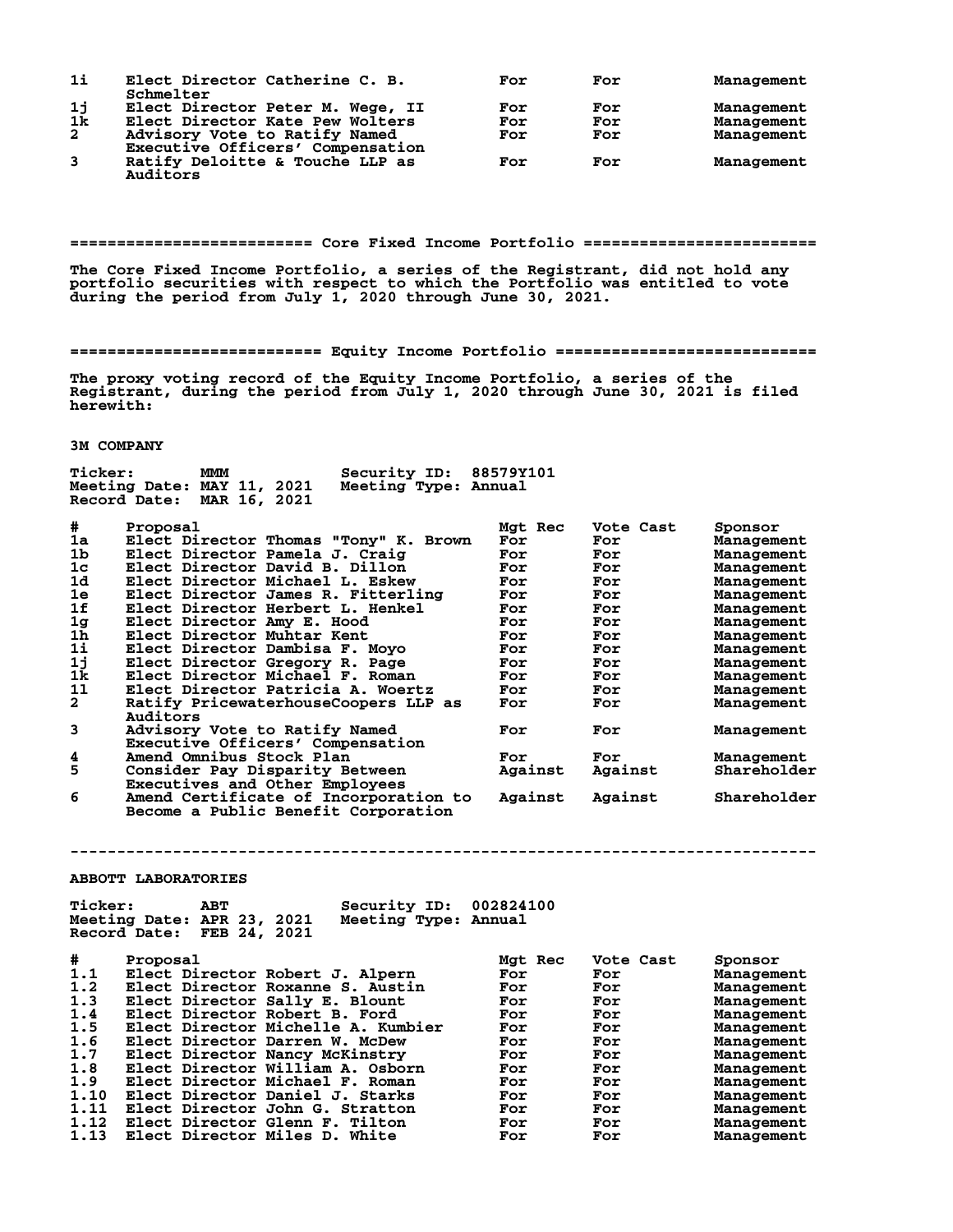| 2<br>3         | Ratify Ernst & Young LLP as Auditors<br>Advisory Vote to Ratify Named<br>Executive Officers' Compensation | For<br>For | For<br>For | Management<br>Management |
|----------------|-----------------------------------------------------------------------------------------------------------|------------|------------|--------------------------|
| 4a             | Adopt Majority Voting Standard for<br>Amendments of the Articles of<br>Incorporation and Effect Other     | For        | For        | Management               |
|                | Ministerial Changes                                                                                       |            |            |                          |
| 4b             | Adopt Majority Voting Standard for<br>Certain Extraordinary Transactions                                  | For        | For        | Management               |
| 5              | Report on Lobbying Payments and Policy                                                                    | Against    | Against    | Shareholder              |
| 6              | Report on Racial Justice                                                                                  | Against    | For        | Shareholder              |
| 7              | Require Independent Board Chair                                                                           | Against    | Against    | Shareholder              |
|                |                                                                                                           |            |            |                          |
|                | <b>ACCENTURE PLC</b>                                                                                      |            |            |                          |
| <b>Ticker:</b> | Security ID: G1151C101<br>ACN                                                                             |            |            |                          |
|                | Meeting Date: FEB 03, 2021<br>Meeting Type: Annual<br>Record Date: DEC 07, 2020                           |            |            |                          |
| #              | Proposal                                                                                                  | Mgt Rec    | Vote Cast  | Sponsor                  |
| 1a             | Elect Director Jaime Ardila                                                                               | For        | For        | Management               |
| 1b             | Elect Director Herbert Hainer                                                                             | For        | For        | Management               |
| 1c             | Elect Director Nancy McKinstry                                                                            | For        | For        | Management               |
| 1d             | Elect Director Beth E. Mooney                                                                             | For        | For        | Management               |
| 1e             | Elect Director Gilles C. Pelisson                                                                         | For        | For        | Management               |
| 1f             | Elect Director Paula A. Price                                                                             | For        | For        | Management               |
| 1 <sub>g</sub> | Elect Director Venkata (Murthy)                                                                           | For        | For        | Management               |
|                | Renduchintala                                                                                             |            |            |                          |
| 1h             | Elect Director David Rowland                                                                              | For        | For        | Management               |
| 11             | Elect Director Arun Sarin                                                                                 | For        | For        | Management               |
| 1j             | Elect Director Julie Sweet                                                                                | For        | For        | Management               |
| 1k             | Elect Director Frank K. Tang                                                                              | For        | For        | Management               |
| 11             | Elect Director Tracey T. Travis                                                                           | For        | For        | Management               |
| $\overline{a}$ | Advisory Vote to Ratify Named                                                                             | For        | For        | Management               |
|                | Executive Officers' Compensation                                                                          |            |            |                          |
| 3              | Approve KPMG LLP as Auditors and<br>Authorize Board to Fix Their<br>Remuneration                          | For        | For        | Management               |
| 4              | Renew the Board's Authority to Issue<br>Shares Under Irish Law                                            | For        | For        | Management               |
| 5              | Authorize Board to Opt-Out of<br>Statutory Pre-Emption Rights                                             | For        | For        | Management               |
| 6              | Determine Price Range for Reissuance<br>of Treasury Shares                                                | For        | For        | Management               |
|                |                                                                                                           |            |            |                          |
|                | <b>AFLAC INCORPORATED</b>                                                                                 |            |            |                          |
| <b>Ticker:</b> | AFL<br>Security ID:<br>Meeting Date: MAY 03, 2021<br>Meeting Type: Annual                                 | 001055102  |            |                          |
|                | Record Date: FEB 23, 2021                                                                                 |            |            |                          |
| #              | Proposal                                                                                                  | Mgt Rec    | Vote Cast  | Sponsor                  |
| 1a             | Elect Director Daniel P. Amos                                                                             | For        | For        | Management               |
| 1b             | Elect Director W. Paul Bowers                                                                             | For        | For        | Management               |
| 1c             | Elect Director Toshihiko Fukuzawa                                                                         | For        | For        | Management               |
| 1d             | Elect Director Thomas J. Kenny                                                                            | For        | For        | Management               |
| 1e             | Elect Director Georgette D. Kiser                                                                         | For        | For        | Management               |
| 1f             | Elect Director Karole F. Lloyd                                                                            | For        | For        | Management               |
| 1 <sub>g</sub> | Elect Director Nobuchika Mori                                                                             |            | For        |                          |
|                |                                                                                                           | For        |            | Management               |
| 1h             | Elect Director Joseph L. Moskowitz                                                                        | For        | For        | Management               |
| 1i             | Elect Director Barbara K. Rimer                                                                           | For        | For        | Management               |
| 1j             | Elect Director Katherine T. Rohrer                                                                        | For        | For        | Management               |
| 1k             | Elect Director Melvin T. Stith                                                                            | For        | For        | Management               |
| $\overline{a}$ | Advisory Vote to Ratify Named                                                                             | For        | For        | Management               |
|                | Executive Officers' Compensation                                                                          |            |            |                          |
| 3              | Ratify KPMG LLP as Auditors                                                                               | For        | For        | Management               |
|                |                                                                                                           |            |            |                          |
|                | AIR PRODUCTS AND CHEMICALS, INC.                                                                          |            |            |                          |
| <b>Ticker:</b> | <b>APD</b><br>Security ID: 009158106                                                                      |            |            |                          |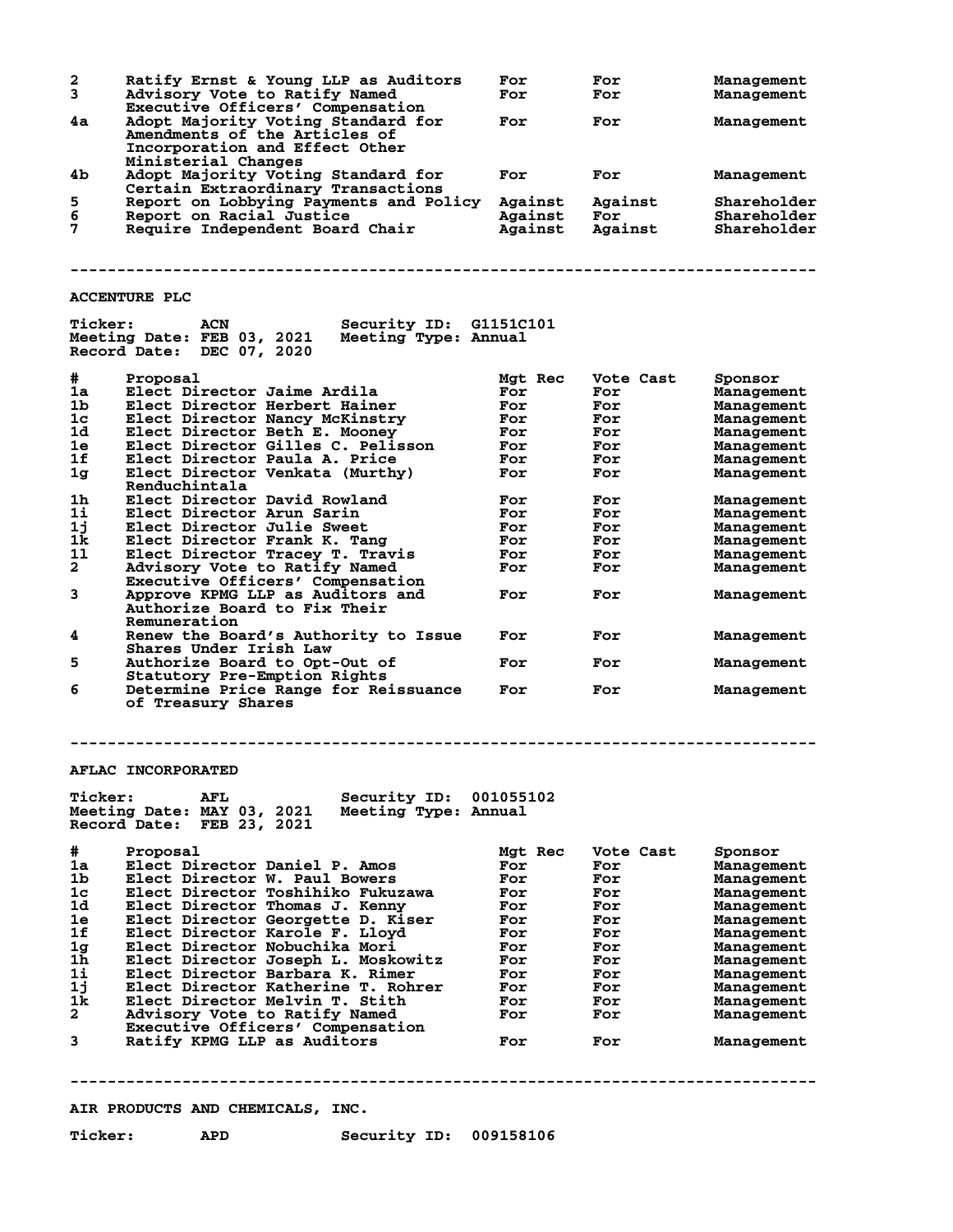**Meeting Date: JAN 28, 2021 Meeting Type: Annual Record Date: NOV 30, 2020 # Proposal Mgt Rec Vote Cast Sponsor 1a Elect Director Susan K. Carter For For Management 1b Elect Director Charles I. Cogut For For Management 1c Elect Director Lisa A. Davis For For Management 1d Elect Director Chadwick C. Deaton For For Management 1e Elect Director Seifollah (Seifi) For For Management Ghasemi**<br>1f Elect Di **1f Elect Director David H. Y. Ho For For Management 1g Elect Director Edward L. Monser For For Management 1h Elect Director Matthew H. Paull For For Management 2 Advisory Vote to Ratify Named For For Management Executive Construct Construct Compensation<br>
Executive Officers' Compensation<br>
Approve Omnibus Stock Plan** Executive Officers Compensation<br> **3** Approve Omnibus Stock Plan For For Management<br> **4** Ratify Deloitte & Touche LLP as For For Management **Ratify Deloitte & Touche LLP as Auditors -------------------------------------------------------------------------------- AMERIPRISE FINANCIAL, INC. Ticker: AMP Security ID: 03076C106 Meeting Date: APR 28, 2021 Meeting Type: Annual Record Date: MAR 01, 2021 # Proposal Mgt Rec Vote Cast Sponsor 1a Elect Director James M. Cracchiolo For For Management 1b Elect Director Dianne Neal Blixt For For Management 1c Elect Director Amy DiGeso For For Management 1d Elect Director Lon R. Greenberg For For Management 1e Elect Director Jeffrey Noddle For For Management 1f Elect Director Robert F. Sharpe, Jr. For For Management 1g Elect Director Brian T. Shea For For Management 1h Elect Director W. Edward Walter, III For For Management 1i Elect Director Christopher J. Williams For For Management 2 Advisory Vote to Ratify Named For For Management Executive Officers' Compensation 3 Ratify PricewaterhouseCoopers LLP as For For Management Auditors -------------------------------------------------------------------------------- AMGEN INC. Ticker: AMGN Security ID: 031162100 Meeting Date: MAY 18, 2021 Meeting Type: Annual Record Date: MAR 19, 2021 # Proposal Mgt Rec Vote Cast Sponsor 1a Elect Director Wanda M. Austin For For Management 1b Elect Director Robert A. Bradway For For Management 1c Elect Director Brian J. Druker For For Management 1d Elect Director Robert A. Eckert For For Management 1e Elect Director Greg C. Garland For For Management 1f Elect Director Charles M. Holley, Jr. For For Management 1g Elect Director Tyler Jacks For For Management 1h Elect Director Ellen J. Kullman For For Management 1i Elect Director Amy E. Miles For For Management 1j Elect Director Ronald D. Sugar For For Management 1k Elect Director R. Sanders Williams For For Management 2 Advisory Vote to Ratify Named For For Management Executive Officers' Compensation 3 Ratify Ernst & Young LLP as Auditors For For Management -------------------------------------------------------------------------------- BLACKROCK, INC. Ticker: BLK Security ID: 09247X101 Meeting Date: MAY 26, 2021 Meeting Type: Annual Record Date: MAR 29, 2021 # Proposal Mgt Rec Vote Cast Sponsor 1a Elect Director Bader M. Alsaad For For Management**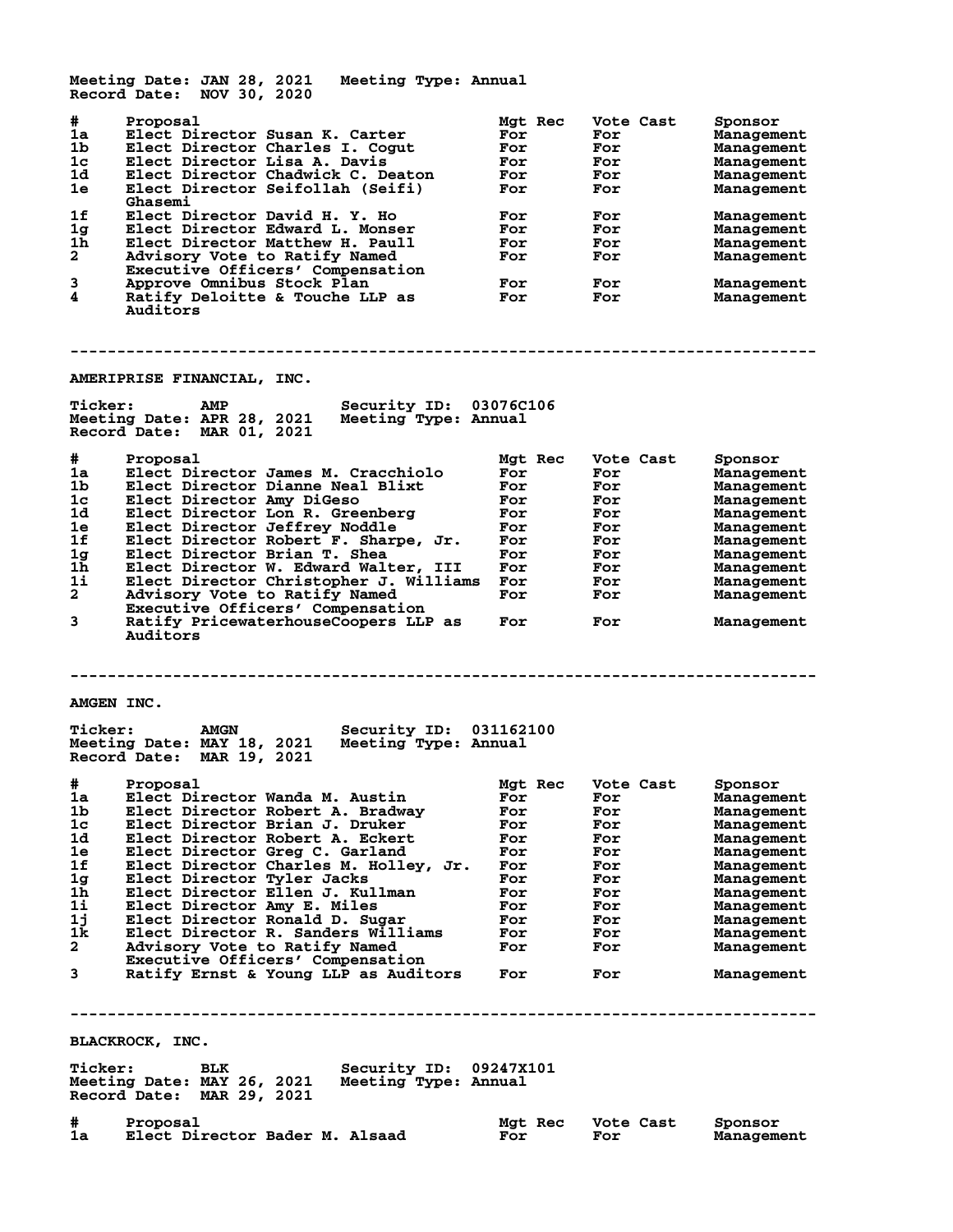| 1b                   | Elect Director Pamela Daley                                        | For       | For       | Management  |
|----------------------|--------------------------------------------------------------------|-----------|-----------|-------------|
| 1 <sub>c</sub>       | Elect Director Jessica P. Einhorn                                  | For       | For       | Management  |
| 1d                   | Elect Director Laurence D. Fink                                    | For       | For       | Management  |
| 1e                   | Elect Director William E. Ford                                     | For       | For       | Management  |
| 1f                   | Elect Director Fabrizio Freda                                      | For       | For       | Management  |
| 1 <sub>g</sub>       | Elect Director Murry S. Gerber                                     | For       | For       | Management  |
| $1\bar{h}$           | Elect Director Margaret 'Peggy' L.                                 | For       | For       | Management  |
|                      | Johnson                                                            |           |           |             |
| 11                   | Elect Director Robert S. Kapito                                    | For       | For       | Management  |
| 1j                   | Elect Director Cheryl D. Mills                                     | For       | For       |             |
|                      |                                                                    |           |           | Management  |
| 1k                   | Elect Director Gordon M. Nixon                                     | For       | For       | Management  |
| 11                   | Elect Director Charles H. Robbins                                  | For       | For       | Management  |
| $1\mathrm{m}$        | Elect Director Marco Antonio Slim Domit For                        |           | For       | Management  |
| 1n                   | Elect Director Hans E. Vestberg                                    | For       | For       | Management  |
| 1 <sub>o</sub>       | Elect Director Susan L. Wagner                                     | For       | For       | Management  |
| 1 <sub>p</sub>       | Elect Director Mark Wilson                                         | For       | For       | Management  |
| $\mathbf{2}^{-}$     | Advisory Vote to Ratify Named                                      | For       | For       | Management  |
|                      | Executive Officers' Compensation                                   |           |           |             |
| 3                    | Ratify Deloitte LLP as Auditors                                    | For       | For       | Management  |
| 4a                   | Provide Right to Call Special Meeting                              | For       | For       | Management  |
| 4b                   | Eliminate Supermajority Vote                                       | For       | For       | Management  |
|                      | Requirement                                                        |           |           |             |
| 4c                   | Amend Charter to Eliminate Provisions                              | For       | For       | Management  |
|                      | that are No Longer Applicable and Make                             |           |           |             |
|                      | Other Technical Revisions                                          |           |           |             |
|                      |                                                                    |           |           |             |
| 5.                   | Amend Certificate of Incorporation to                              | Against   | Against   | Shareholder |
|                      | Become a Public Benefit Corporation                                |           |           |             |
|                      |                                                                    |           |           |             |
|                      |                                                                    |           |           |             |
|                      |                                                                    |           |           |             |
|                      |                                                                    |           |           |             |
|                      | <b>BRISTOL-MYERS SQUIBB COMPANY</b>                                |           |           |             |
|                      |                                                                    |           |           |             |
| <b>Ticker:</b>       | Security ID:<br>BMY                                                | 110122108 |           |             |
|                      | Meeting Date: MAY 04, 2021<br>Meeting Type: Annual                 |           |           |             |
|                      | Record Date: MAR 15, 2021                                          |           |           |             |
|                      |                                                                    |           |           |             |
| #                    | Proposal                                                           | Mgt Rec   | Vote Cast | Sponsor     |
| 1A                   | Elect Director Peter J. Arduini                                    | For       | For       | Management  |
| 1B                   | Elect Director Michael W. Bonney                                   | For       | For       | Management  |
| 1 <sub>C</sub>       | Elect Director Giovanni Caforio                                    | For       | For       | Management  |
| 1D                   | Elect Director Julia A. Haller                                     | For       | For       | Management  |
| 1E                   | Elect Director Paula A. Price                                      | For       | For       | Management  |
| 1F                   | Elect Director Derica W. Rice                                      | For       |           |             |
|                      |                                                                    |           | For       | Management  |
|                      |                                                                    | For       | For       | Management  |
| 1 <sub>G</sub>       | Elect Director Theodore R. Samuels                                 |           |           |             |
| 1H                   | Elect Director Gerald L. Storch                                    | For       | For       | Management  |
| 1I                   | Elect Director Karen H. Vousden                                    | For       | For       | Management  |
| 1J                   | Elect Director Phyllis R. Yale                                     | For       | For       | Management  |
| $\mathbf{2}$         | Advisory Vote to Ratify Named                                      | For       | For       | Management  |
|                      | Executive Officers' Compensation                                   |           |           |             |
| 3                    | Approve Omnibus Stock Plan                                         | For       | For       |             |
|                      |                                                                    |           |           | Management  |
| 4                    | Ratify Deloitte & Touche LLP as                                    | For       | For       | Management  |
|                      | Auditors                                                           |           |           |             |
| 5                    | Reduce Ownership Threshold for Special                             | For       | For       | Management  |
|                      | Shareholder Meetings to 15%                                        |           |           |             |
| 6                    | Require Independent Board Chair                                    | Against   | For       | Shareholder |
| 7                    | Provide Right to Act by Written Consent Against                    |           | For       | Shareholder |
| 8                    | Reduce Ownership Threshold for Special Against                     |           | For       | Shareholder |
|                      | Shareholder Meetings to 10%                                        |           |           |             |
|                      |                                                                    |           |           |             |
|                      |                                                                    |           |           |             |
|                      |                                                                    |           |           |             |
|                      |                                                                    |           |           |             |
|                      | <b>CHEVRON CORPORATION</b>                                         |           |           |             |
|                      |                                                                    |           |           |             |
| <b>Ticker:</b>       | Security ID:<br><b>CVX</b>                                         | 166764100 |           |             |
|                      | Meeting Type: Annual                                               |           |           |             |
|                      | Meeting Date: MAY 26, 2021                                         |           |           |             |
|                      | Record Date: MAR 29, 2021                                          |           |           |             |
|                      |                                                                    |           |           |             |
| #                    | Proposal                                                           | Mgt Rec   | Vote Cast | Sponsor     |
| 1a                   | Elect Director Wanda M. Austin                                     | For       | For       | Management  |
| 1b                   | Elect Director John B. Frank                                       | For       | For       | Management  |
| 1 <sub>c</sub>       | Elect Director Alice P. Gast                                       | For       | For       | Management  |
| 1d                   | Elect Director Enrique Hernandez, Jr.                              | For       | For       | Management  |
| 1e                   | Elect Director Marillyn A. Hewson                                  | For       | For       | Management  |
| 1f                   | Elect Director Jon M. Huntsman, Jr.                                | For       | For       | Management  |
| 1 <sub>g</sub>       | Elect Director Charles W. Moorman, IV                              | For       | For       | Management  |
| 1 <sub>h</sub><br>1i | Elect Director Dambisa F. Moyo<br>Elect Director Debra Reed-Klages | For       | For       | Management  |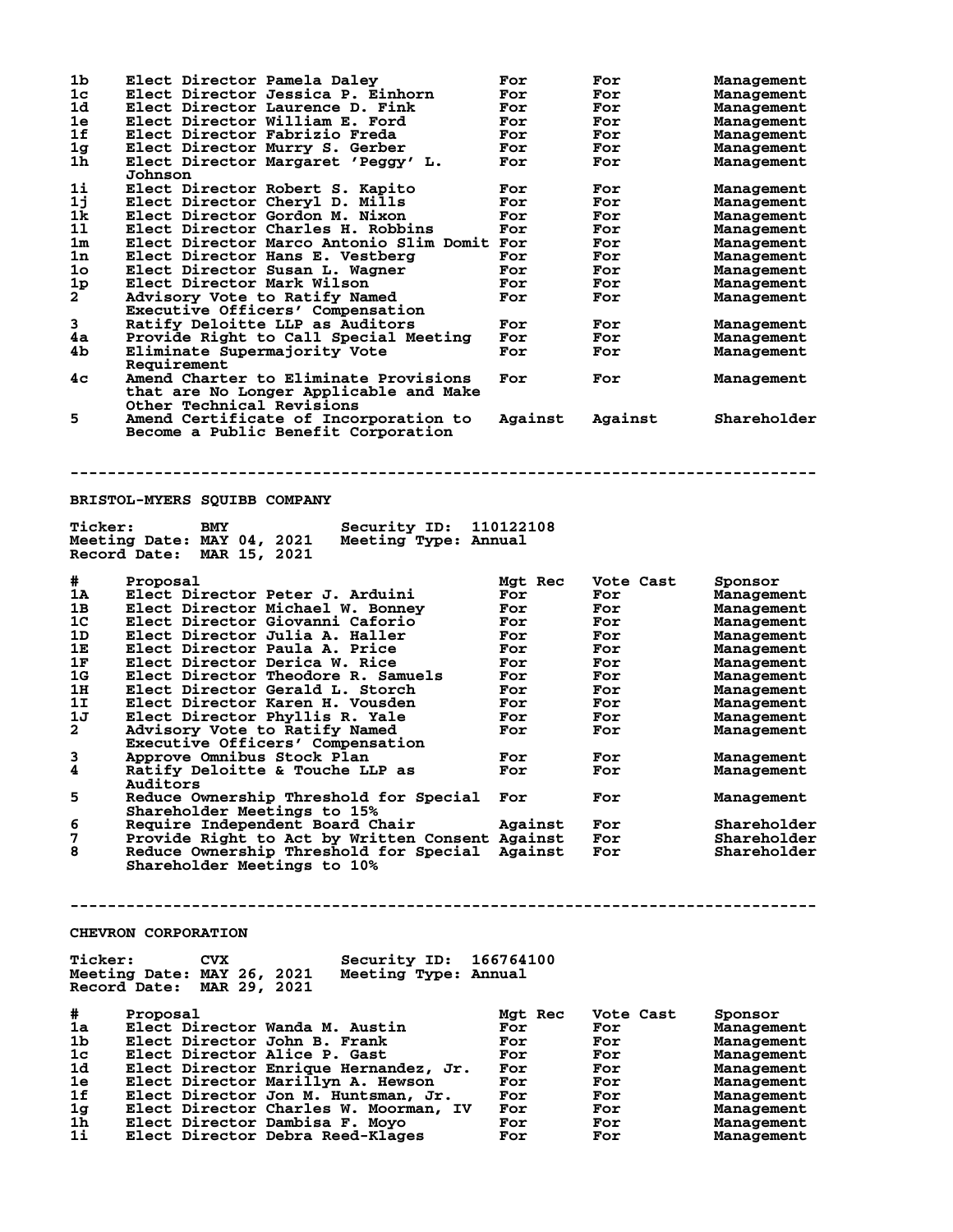**1j Elect Director Ronald D. Sugar For For Management 1k Elect Director D. James Umpleby, III For For Management 1l Elect Director Michael K. Wirth For For Management 2 Ratify PricewaterhouseCoopers LLP as For For Management** 2 Ratify Pr<br>Auditors<br>3 Advisory **3 Advisory Vote to Ratify Named For For Management Executive Officers' Compensation 4** Reduce Scope 3 Emissions<br> **5** Report on Impacts of Net Zero 2050 Against For Shareholder<br> **1** Report on Impacts of Net Zero 2050 Against For Shareholder Report on Impacts of Net Zero 2050  **Scenario 6 Amend Certificate of Incorporation to Against Against Shareholder Become a Public Benefit Corporation 7 Report on Lobbying Payments and Policy Against For Shareholder 8 Require Independent Board Chair Against Against Shareholder 9 Reduce Ownership Threshold for Against For Shareholder Shareholders to Call Special Meeting -------------------------------------------------------------------------------- CISCO SYSTEMS, INC. Ticker: CSCO Security ID: 17275R102 Meeting Date: DEC 10, 2020 Meeting Type: Annual Record Date: OCT 12, 2020 # Proposal Mgt Rec Vote Cast Sponsor 1a Elect Director M. Michele Burns For For Management 1b Elect Director Wesley G. Bush For For Management 1c Elect Director Michael D. Capellas For For Management 1d Elect Director Mark Garrett For For Management 1e Elect Director Kristina M. Johnson For For Management 1f Elect Director Roderick C. McGeary For For Management 1g Elect Director Charles H. Robbins For For Management 1h Elect Director Arun Sarin - Withdrawn None None Management 1i Elect Director Brenton L. Saunders For For Management 1j Elect Director Lisa T. Su For For Management 2 Change State of Incorporation from For For Management California to Delaware 3 Amend Omnibus Stock Plan For For Management 4 Amend Omnibus Stock Plan For For For Management**<br>4 Advisory Vote to Ratify Named For For Management **Executive Officers' Compensation<br>5 Ratify PricewaterhouseCoopers LLP 5 Ratify PricewaterhouseCoopers LLP as For For Management** Auditors<br>**6** Require **6 Require Independent Board Chair Against Against Shareholder -------------------------------------------------------------------------------- COLGATE-PALMOLIVE COMPANY Ticker: CL Security ID: 194162103 Meeting Date: MAY 07, 2021 Meeting Type: Annual Record Date: MAR 08, 2021 # Proposal Mgt Rec Vote Cast Sponsor 1a Elect Director John P. Bilbrey For For Management 1b Elect Director John T. Cahill For For Management 1c Elect Director Lisa M. Edwards For For Management 1d Elect Director C. Martin Harris For For Management 1e Elect Director Martina Hund-Mejean For For Management 1f Elect Director Kimberly A. Nelson For For Management 1g Elect Director Lorrie M. Norrington For For Management 1h Elect Director Michael B. Polk For For Management 1i Elect Director Stephen I. Sadove For For Management 1j Elect Director Noel R. Wallace For For Management 2 Ratify PricewaterhouseCoopers LLP as For For Management Auditors 3 Advisory Vote to Ratify Named For For Management Executive Officers' Compensation 4 Require Independent Board Chair Against For Shareholder 5 Reduce Ownership Threshold for Against For Shareholder Shareholders to Call Special Meeting --------------------------------------------------------------------------------**

**COMCAST CORPORATION**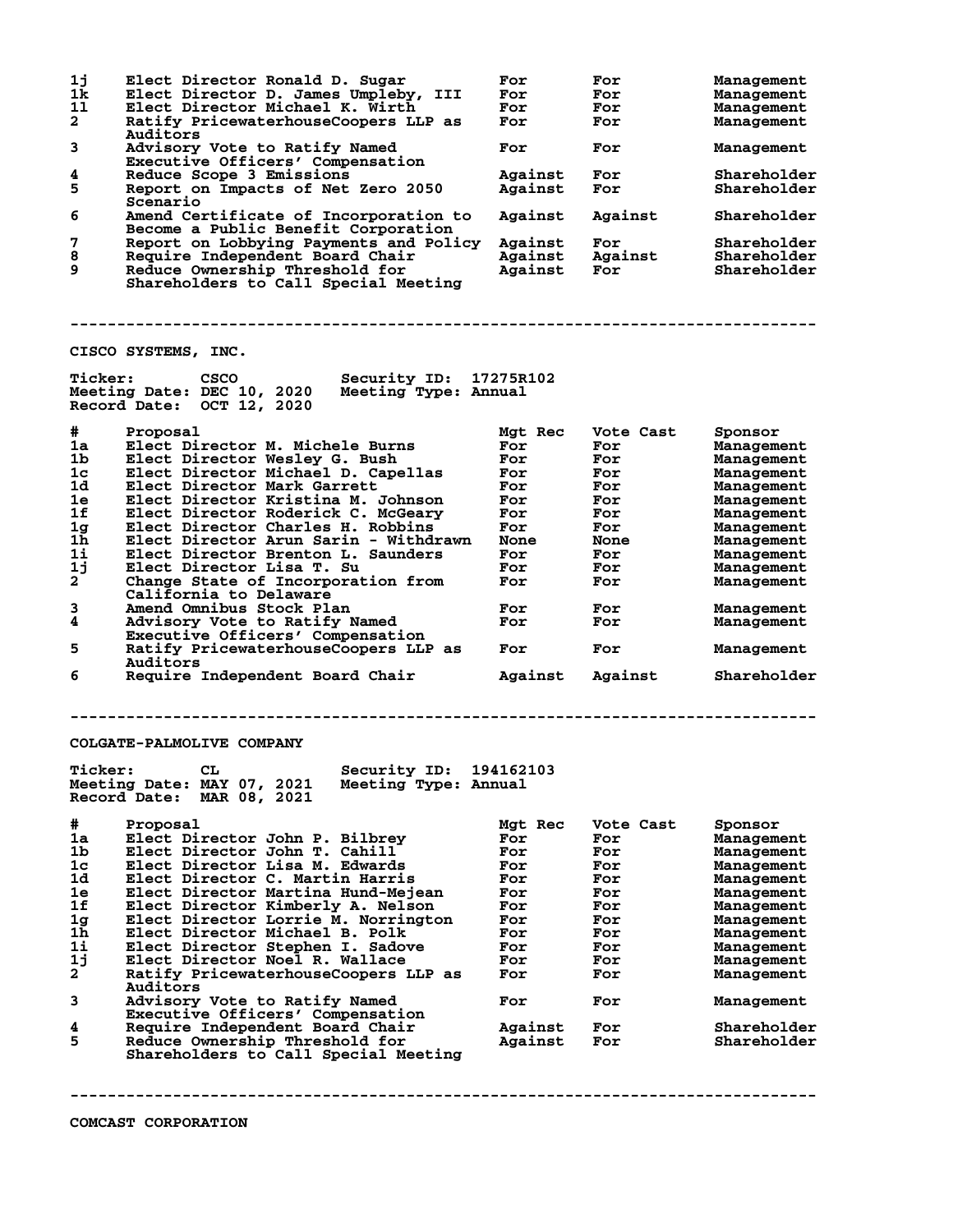| <b>Ticker:</b> | <b>CMCSA</b><br>Security ID:<br>Meeting Date: JUN 02, 2021                                                  | 20030N101 |           |             |
|----------------|-------------------------------------------------------------------------------------------------------------|-----------|-----------|-------------|
|                | Meeting Type: Annual<br>Record Date: APR 05, 2021                                                           |           |           |             |
| #              | Proposal                                                                                                    | Mgt Rec   | Vote Cast | Sponsor     |
| 1.1            | Elect Director Kenneth J. Bacon                                                                             | For       | For       | Management  |
| 1.2            | Elect Director Madeline S. Bell                                                                             | For       | For       | Management  |
| 1.3            | Elect Director Naomi M. Bergman                                                                             | For       | For       | Management  |
| 1.4            | Elect Director Edward D. Breen                                                                              | For       | For       | Management  |
| 1.5            | Elect Director Gerald L. Hassell                                                                            | For       | For       | Management  |
| 1.6            | Elect Director Jeffrey A. Honickman                                                                         | For       | For       | Management  |
| 1.7            | Elect Director Maritza G. Montiel                                                                           | For       | For       | Management  |
| 1.8            | Elect Director Asuka Nakahara                                                                               | For       | For       | Management  |
| 1.9            | Elect Director David C. Novak                                                                               | For       | For       | Management  |
| 1.10           | Elect Director Brian L. Roberts                                                                             | For       | For       | Management  |
| $\mathbf{2}$   | Advisory Vote to Ratify Named                                                                               | For       | For       | Management  |
|                | Executive Officers' Compensation                                                                            |           |           |             |
| 3              | Ratify Deloitte & Touche LLP as                                                                             | For       | For       | Management  |
|                | Auditors                                                                                                    |           |           |             |
| 4              | Report on Risks Posed by the Failing<br>to Prevent Workplace Sexual Harassment                              | Against   | Against   | Shareholder |
| <b>Ticker:</b> | CUMMINS INC.<br>Security ID:<br><b>CMI</b><br>Meeting Date: MAY 11, 2021<br>Meeting Type: Annual            | 231021106 |           |             |
|                | Record Date: MAR 08, 2021                                                                                   |           |           |             |
| #              | Proposal                                                                                                    | Mgt Rec   | Vote Cast | Sponsor     |
| 1              | Elect Director N. Thomas Linebarger                                                                         | For       | For       | Management  |
| 2              | Elect Director Robert J. Bernhard                                                                           | For       | For       | Management  |
| 3              | Elect Director Franklin R. Chang Diaz                                                                       | For       | For       | Management  |
| 4              | Elect Director Bruno V. Di Leo Allen                                                                        | For       | For       | Management  |
| 5              | Elect Director Stephen B. Dobbs                                                                             | For       | For       | Management  |
| 6              | Elect Director Carla A. Harris                                                                              | For       |           |             |
|                |                                                                                                             |           | For       | Management  |
| 7              | Elect Director Robert K. Herdman                                                                            | For       | For       | Management  |
| 8              | Elect Director Alexis M. Herman                                                                             | For       | For       | Management  |
| 9              | Elect Director Thomas J. Lynch                                                                              | For       | For       | Management  |
| 10             | Elect Director William I. Miller                                                                            | For       | For       | Management  |
| 11             | Elect Director Georgia R. Nelson                                                                            | For       | For       | Management  |
| 12             | Elect Director Kimberly A. Nelson                                                                           | For       | For       | Management  |
| 13             | Elect Director Karen H. Quintos                                                                             | For       | For       | Management  |
| 14             | Advisory Vote to Ratify Named                                                                               | For       | For       | Management  |
|                | Executive Officers' Compensation                                                                            |           |           |             |
| 15             | Ratify PricewaterhouseCoopers LLP as                                                                        | For       | For       | Management  |
|                | Auditor                                                                                                     |           |           |             |
| 16             | Abolish Professional Services Allowance Against                                                             |           | For       | Shareholder |
|                | DOMINION ENERGY, INC.                                                                                       |           |           |             |
|                |                                                                                                             |           |           |             |
| <b>Ticker:</b> | <b>Security ID:</b><br>D<br>Meeting Date: MAY 05, 2021<br>Meeting Type: Annual<br>Record Date: MAR 05, 2021 | 25746U109 |           |             |
| #              | Proposal                                                                                                    | Mgt Rec   | Vote Cast | Sponsor     |
| 1A             | Elect Director James A. Bennett                                                                             | For       | For       | Management  |
| 1B             | Elect Director Robert M. Blue                                                                               | For       | For       | Management  |
| 1 <sub>C</sub> | Elect Director Helen E. Dragas                                                                              | For       | For       | Management  |
| 1D             | Elect Director James O. Ellis, Jr.                                                                          | For       | For       | Management  |
| 1E             | Elect Director D. Maybank Hagood                                                                            | For       | For       | Management  |
| 1F             | Elect Director Ronald W. Jibson                                                                             | For       | For       | Management  |
| 1G             | Elect Director Mark J. Kington                                                                              | For       | For       | Management  |
| 1H             | Elect Director Joseph M. Rigby                                                                              | For       | For       | Management  |
| 1I             | Elect Director Pamela J. Royal                                                                              | For       | For       | Management  |
| 1J             | Elect Director Robert H. Spilman, Jr.                                                                       | For       | For       | Management  |
| 1к             | Elect Director Susan N. Story                                                                               | For       | For       | Management  |
| 1L             |                                                                                                             | For       | For       | Management  |
| 2              | Elect Director Michael E. Szymanczyk<br>Advisory Vote to Ratify Named                                       | For       | For       |             |
|                |                                                                                                             |           |           | Management  |
|                | Executive Officers' Compensation                                                                            |           |           |             |
| 3              | Ratify Deloitte & Touche LLP as<br>Auditors                                                                 | For       | For       | Management  |
| 4              | Report on Lobbying Payments and Policy                                                                      | Against   | Against   | Shareholder |
| 5              | Require Independent Board Chair                                                                             | Against   | For       | Shareholder |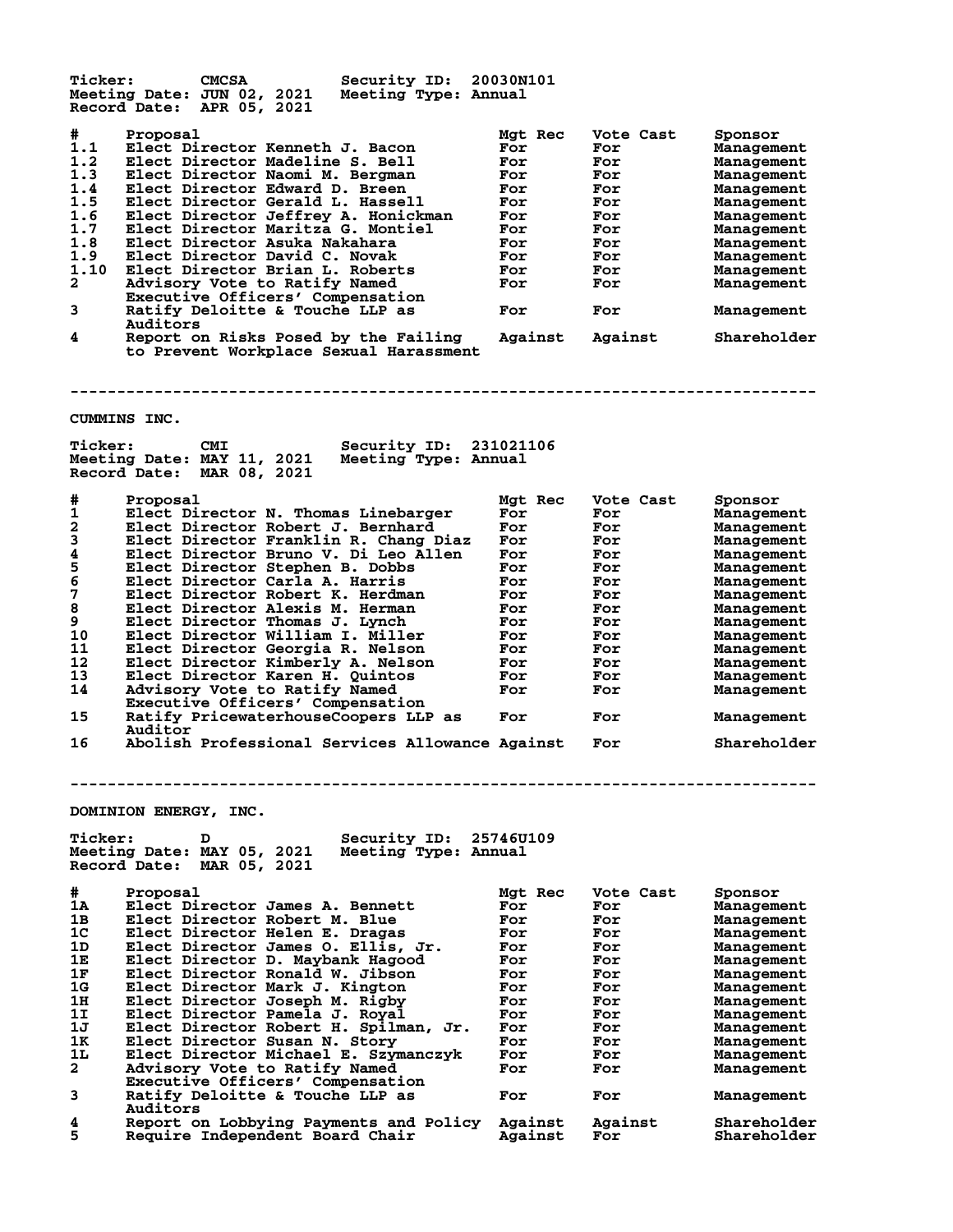**DTE ENERGY COMPANY Ticker: DTE Security ID: 233331107 Meeting Date: MAY 20, 2021 Meeting Type: Annual Record Date: MAR 23, 2021 # Proposal Mgt Rec Vote Cast Sponsor 1.1 Elect Director Gerard M. Anderson For For Management 1.2 Elect Director David A. Brandon For For Management 1.3 Elect Director Charles G. McClure, Jr. For For Management 1.4 Elect Director Gail J. McGovern For For Management 1.5 Elect Director Mark A. Murray For For Management 1.6 Elect Director Gerardo Norcia For For Management 1.7 Elect Director Ruth G. Shaw For For Management 1.8 Elect Director Robert C. Skaggs, Jr. For For Management 1.9 Elect Director David A. Thomas For For Management 1.10 Elect Director Gary H. Torgow For For Management 1.11 Elect Director James H. Vandenberghe For For Management 1.12 Elect Director Valerie M. Williams For For Management 2 Ratify PricewaterhouseCoopers LLP as For For Management Auditors 3 Advisory Vote to Ratify Named For For Management Executive Officers' Compensation 4 Amend Omnibus Stock Plan For For Management 5 Report on Political Contributions Against For Shareholder 6 Report on Costs and Benefits of Against Against Shareholder Environmental Related Expenditures -------------------------------------------------------------------------------- EATON CORPORATION PLC Ticker: ETN Security ID: G29183103 Meeting Date: APR 28, 2021 Meeting Type: Annual Record Date: MAR 01, 2021 # Proposal Mgt Rec Vote Cast Sponsor 1a Elect Director Craig Arnold For For Management 1b Elect Director Christopher M. Connor For For Management 1c Elect Director Olivier Leonetti For For Management 1d Elect Director Deborah L. McCoy For For Management 1e Elect Director Silvio Napoli For For Management 1f Elect Director Gregory R. Page For For Management 1g Elect Director Sandra Pianalto For For Management 1h Elect Director Lori J. Ryerkerk For For Management 1i Elect Director Gerald B. Smith For For Management 1j Elect Director Dorothy C. Thompson For For Management 2 Approve Ernst & Young LLP as Auditors For For Management and Authorize Board to Fix Their Remuneration 3 Advisory Vote to Ratify Named For For Management Remuneration<br>3 Advisory Vote to Ratify Named<br>Executive Officers' Compensation<br>4 Authorize Issue of Equity with** Authorize Issue of Equity with For For Management  **Pre-emptive Rights 5 Authorize Issue of Equity without For For Management Pre-emptive Rights 6 Authorize Share Repurchase of Issued For For Management Share Capital -------------------------------------------------------------------------------- ELI LILLY AND COMPANY Ticker: LLY Security ID: 532457108 Meeting Date: MAY 03, 2021 Meeting Type: Annual Record Date: FEB 22, 2021 # Proposal Mgt Rec Vote Cast Sponsor 1a Elect Director Katherine Baicker For For Management 1b Elect Director J. Erik Fyrwald For For Management 1c Elect Director Jamere Jackson For For Management**

**1d Elect Director Gabrielle Sulzberger For For Management**

**--------------------------------------------------------------------------------**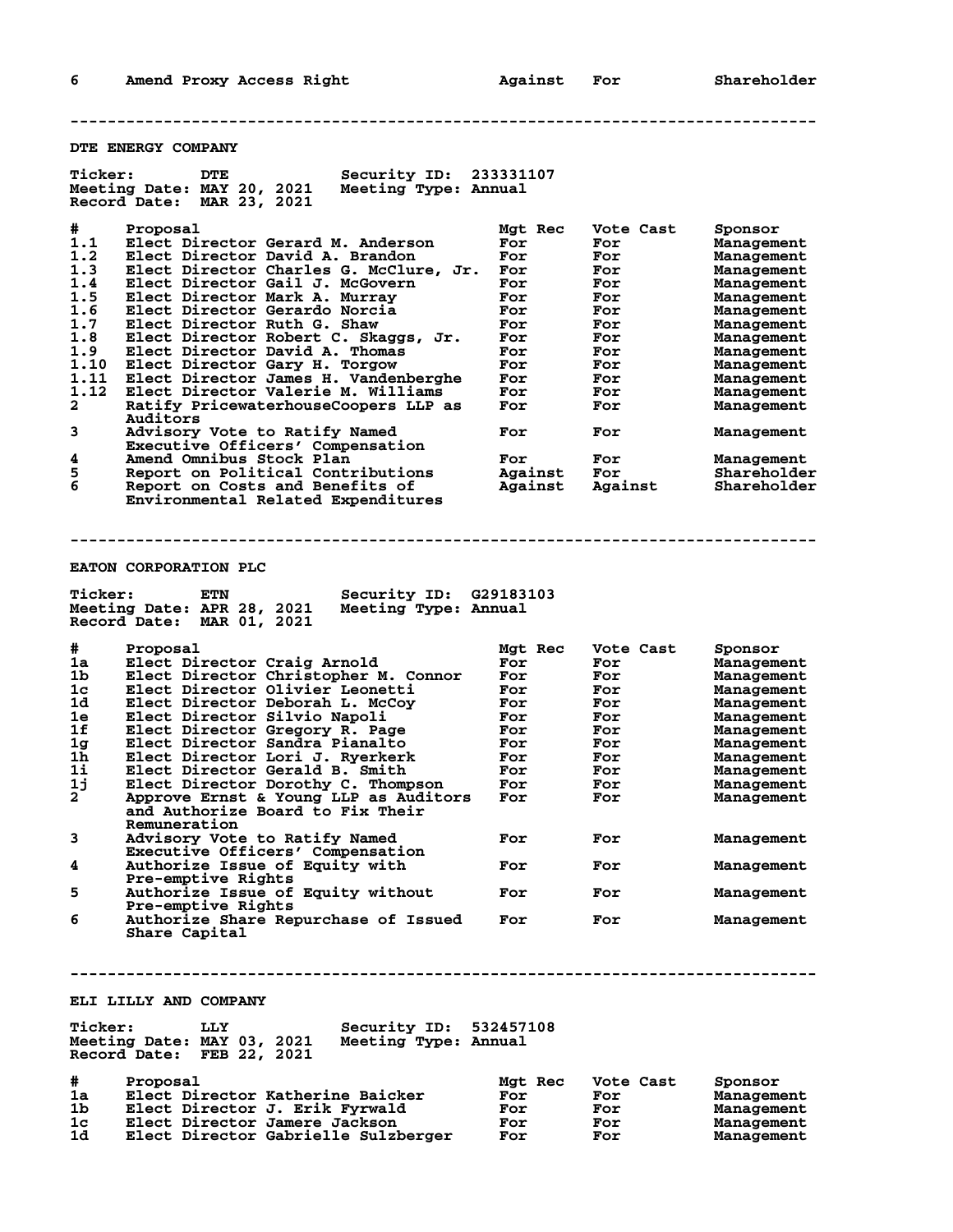| 1e<br>$\overline{\mathbf{2}}$ | Elect Director Jackson P. Tai<br>Advisory Vote to Ratify Named<br>Executive Officers' Compensation                       | For<br>For     | Against<br>For   | Management<br>Management |
|-------------------------------|--------------------------------------------------------------------------------------------------------------------------|----------------|------------------|--------------------------|
| 3                             | Ratify Ernst & Young LLP as Auditors                                                                                     | For            | For              | Management               |
| 4                             | Declassify the Board of Directors                                                                                        | For            | For              | Management               |
| 5                             | Eliminate Supermajority Vote<br>Requirement                                                                              | For            | For              | Management               |
| 6                             | Report on Lobbying Payments and Policy                                                                                   | Against        | For              | Shareholder              |
| 7                             | Require Independent Board Chair                                                                                          | Against        | For              | Shareholder              |
| 8                             | Adopt Policy on Bonus Banking                                                                                            | Against        | For              | Shareholder              |
| 9                             | Clawback Disclosure of Recoupment                                                                                        | Against        | For              | Shareholder              |
|                               | Activity from Senior Officers                                                                                            |                |                  |                          |
|                               | EMERSON ELECTRIC CO.                                                                                                     |                |                  |                          |
| <b>Ticker:</b>                | EMR<br>Security ID: 291011104                                                                                            |                |                  |                          |
|                               | Meeting Date: FEB 02, 2021<br>Meeting Type: Annual<br>Record Date: NOV 24, 2020                                          |                |                  |                          |
| #                             | Proposal                                                                                                                 | Mgt Rec        | Vote Cast        | Sponsor                  |
| 1.1                           | Elect Director Mark A. Blinn                                                                                             | For            | For              | Management               |
| 1.2                           | Elect Director Arthur F. Golden                                                                                          | For            | For              | Management               |
| 1.3                           | Elect Director Candace Kendle                                                                                            | For            | For              | Management               |
| 1.4                           |                                                                                                                          |                |                  |                          |
|                               | Elect Director James S. Turley                                                                                           | For            | For              | Management               |
| $\mathbf{2}$                  | Ratify KPMG LLP as Auditors                                                                                              | For            | For              | Management               |
| 3                             | Advisory Vote to Ratify Named<br>Executive Officers' Compensation                                                        | For            | For              | Management               |
|                               |                                                                                                                          |                |                  |                          |
|                               | <b>EVEREST RE GROUP, LTD.</b>                                                                                            |                |                  |                          |
| <b>Ticker:</b>                | Security ID: G3223R108<br>RE<br>Meeting Date: MAY 12, 2021<br>Meeting Type: Annual<br>Record Date: MAR 15, 2021          |                |                  |                          |
| #                             | Proposal                                                                                                                 | Mgt Rec        | Vote Cast        |                          |
| 1.1                           |                                                                                                                          |                |                  | Sponsor                  |
|                               | Elect Director John J. Amore                                                                                             | For            | For              | Management               |
| 1.2                           | Elect Director Juan C. Andrade                                                                                           | For            | For              | Management               |
| 1.3                           | Elect Director William F. Galtney, Jr.                                                                                   | For            | For              | Management               |
| 1.4                           | Elect Director John A. Graf                                                                                              | For            | For              | Management               |
| 1.5                           | Elect Director Meryl Hartzband                                                                                           | For            | For              | Management               |
| 1.6                           | Elect Director Gerri Losquadro                                                                                           | For            | For              | Management               |
| 1.7                           | Elect Director Roger M. Singer                                                                                           | For            | For              |                          |
|                               |                                                                                                                          |                |                  | Management               |
| 1.8                           | Elect Director Joseph V. Taranto                                                                                         | For            | For              | Management               |
| 1.9                           | Elect Director John A. Weber                                                                                             | For            | For              | Management               |
| $\mathbf{2}^-$                | Approve PricewaterhouseCoopers LLP as                                                                                    | For            | For              | Management               |
|                               | Auditors and Authorize Board to Fix<br>Their Remuneration                                                                |                |                  |                          |
| 3                             | Advisory Vote to Ratify Named<br>Executive Officers' Compensation                                                        | For            | For              | Management               |
|                               |                                                                                                                          |                |                  |                          |
|                               | <b>GARMIN LTD.</b>                                                                                                       |                |                  |                          |
|                               |                                                                                                                          |                |                  |                          |
| <b>Ticker:</b>                | Security ID: H2906T109<br><b>GRMN</b><br>Meeting Date: JUN 04, 2021<br>Meeting Type: Annual<br>Record Date: APR 09, 2021 |                |                  |                          |
| #<br>1                        | Proposal<br>Accept Consolidated Financial                                                                                | Mgt Rec<br>For | Vote Cast<br>For | Sponsor<br>Management    |
| $\mathbf{2}$                  | Statements and Statutory Reports<br>Approve Allocation of Income and                                                     | For            | For              | Management               |
| 3                             | Dividends<br>Approve Dividends                                                                                           | For            | For              | Management               |
| 4                             | Approve Discharge of Board and Senior<br>Management                                                                      | For            | For              | Management               |
| 5.1                           | Elect Director Jonathan C. Burrell                                                                                       | For            | For              | Management               |
| 5.2                           | Elect Director Joseph J. Hartnett                                                                                        | For            | For              | Management               |
| 5.3                           | Elect Director Min H. Kao                                                                                                | For            | For              | Management               |
| 5.4                           | Elect Director Catherine A. Lewis                                                                                        | For            | For              | Management               |
| 5.5                           | Elect Director Charles W. Peffer                                                                                         | For            | For              | Management               |
| 5.6                           | Elect Director Clifton A. Pemble                                                                                         | For            | For              | Management               |
|                               |                                                                                                                          |                |                  |                          |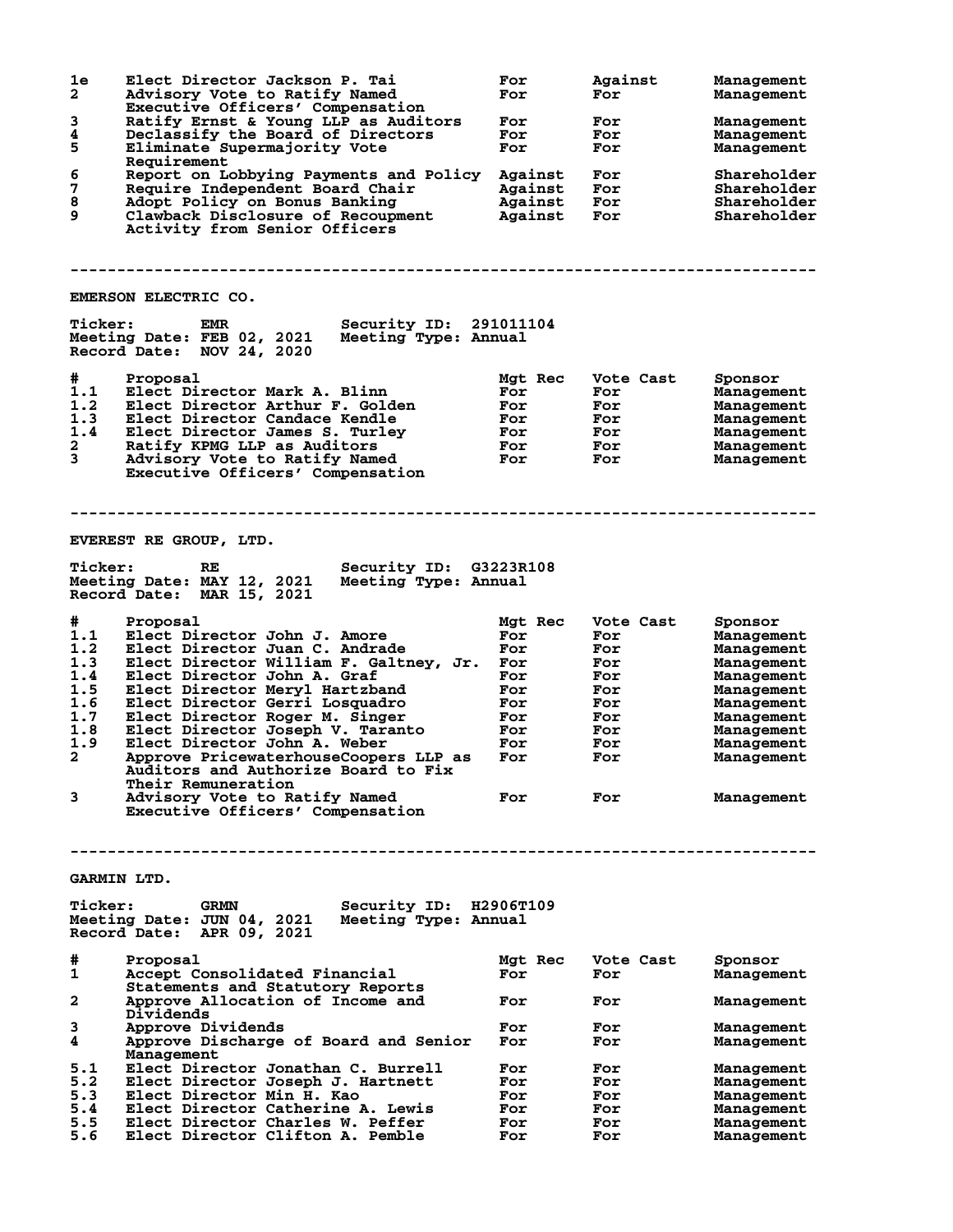| 6<br>7.1       | Elect Min H. Kao as Board Chairman<br>Appoint Jonathan C. Burrell as Member                                                     | For<br>For | For<br>For | Management<br>Management |
|----------------|---------------------------------------------------------------------------------------------------------------------------------|------------|------------|--------------------------|
| 7.2            | of the Compensation Committee<br>Appoint Joseph J. Hartnett as Member<br>of the Compensation Committee                          | For        | For        | Management               |
| 7.3            | Appoint Catherine A. Lewis as Member<br>of the Compensation Committee                                                           | For        | For        | Management               |
| 7.4            | Appoint Charles W. Peffer as Member of<br>the Compensation Committee                                                            | For        | For        | Management               |
| 8              | Designate Wuersch & Gering LLP as<br>Independent Proxy                                                                          | For        | For        | Management               |
| 9              | Ratify Ernst & Young LLP as Auditors<br>and Ernst & Young Ltd as Statutory<br>Auditor                                           | For        | For        | Management               |
| 10             | Advisory Vote to Ratify Named<br>Executive Officers' Compensation                                                               | For        | For        | Management               |
| 11             | Approve Fiscal Year 2022 Maximum<br>Aggregate Compensation for the<br><b>Executive Management</b>                               | For        | For        | Management               |
| 12             | Approve Maximum Aggregate Compensation<br>for the Board of Directors for the<br>Period Between the 2021 AGM and the<br>2022 AGM | For        | For        | Management               |
|                | <b>GENUINE PARTS COMPANY</b>                                                                                                    |            |            |                          |
| <b>Ticker:</b> | Security ID: 372460105<br>GPC                                                                                                   |            |            |                          |
|                | Meeting Date: APR 29, 2021<br>Meeting Type: Annual<br>Record Date: FEB 22, 2021                                                 |            |            |                          |
| #              | Proposal                                                                                                                        | Mgt Rec    | Vote Cast  | Sponsor                  |
| 1.1            | Elect Director Elizabeth W. Camp                                                                                                | For        | For        | Management               |
| 1.2            | Elect Director Richard Cox, Jr.                                                                                                 | For        | For        | Management               |
| 1.3            | Elect Director Paul D. Donahue                                                                                                  | For        | For        | Management               |
| 1.4            | Elect Director Gary P. Fayard                                                                                                   | For        | For        | Management               |
| 1.5            | Elect Director P. Russell Hardin                                                                                                | For        | For        | Management               |
| 1.6            | Elect Director John R. Holder                                                                                                   | For        | For        | Management               |
| 1.7            | Elect Director Donna W. Hyland                                                                                                  | For        | For        | Management               |
| 1.8            | Elect Director John D. Johns                                                                                                    | For        | For        | Management               |
| 1.9            |                                                                                                                                 | For        | For        |                          |
|                | Elect Director Jean-Jacques Lafont                                                                                              |            |            | Management               |
| 1.10           | Elect Director Robert C. "Robin"                                                                                                | For        | For        | Management               |
|                | Loudermilk, Jr.                                                                                                                 |            |            |                          |
| 1.11           | Elect Director Wendy B. Needham                                                                                                 | For        | For        | Management               |
| 1.12           | Elect Director Juliette W. Pryor                                                                                                | For        | For        | Management               |
| 1.13           | Elect Director E. Jenner Wood, III                                                                                              | For        | For        | Management               |
| 2              | Advisory Vote to Ratify Named                                                                                                   | For        | For        | Management               |
|                | Executive Officers' Compensation                                                                                                |            |            |                          |
| 3              | Ratify Ernst & Young LLP as Auditors                                                                                            | For        | For        | Management               |
|                |                                                                                                                                 |            |            |                          |
|                | HORMEL FOODS CORPORATION                                                                                                        |            |            |                          |
| <b>Ticker:</b> | Security ID:<br>HRL<br>Meeting Date: JAN 26, 2021<br>Meeting Type: Annual<br>Record Date:<br>NOV 27, 2020                       | 440452100  |            |                          |
| #              |                                                                                                                                 |            |            |                          |
| 1a             | Proposal                                                                                                                        | Mgt Rec    | Vote Cast  | Sponsor                  |
| 1b             | Elect Director Prama Bhatt                                                                                                      | For<br>For | For        | Management               |
|                | Elect Director Gary C. Bhojwani                                                                                                 |            | For        | Management               |
| $1\mathrm{c}$  | Elect Director Terrell K. Crews                                                                                                 | For        | For        | Management               |
| 1d             | Elect Director Stephen M. Lacy                                                                                                  | For        | For        | Management               |
| 1e             | Elect Director Elsa A. Murano                                                                                                   | For        | For        | Management               |
| 1f             | Elect Director Susan K. Nestegard                                                                                               | For        | For        | Management               |
| 1 <sub>g</sub> | Elect Director William A. Newlands                                                                                              | For        | For        | Management               |
| 1 <sub>h</sub> | Elect Director Christopher J.                                                                                                   | For        | For        | Management               |
|                | Policinski                                                                                                                      |            |            |                          |
| 1i             | Elect Director Jose Luis Prado                                                                                                  | For        | For        | Management               |
| 1j             | Elect Director Sally J. Smith                                                                                                   | For        | For        | Management               |
| 1k             | Elect Director James P. Snee                                                                                                    | For        | For        | Management               |
| 11             | Elect Director Steven A. White                                                                                                  | For        | For        | Management               |
| 2              | Ratify Ernst & Young LLP as Auditors                                                                                            | For        | For        | Management               |
| 3              | Advisory Vote to Ratify Named                                                                                                   | For        | For        | Management               |
|                | Executive Officers' Compensation                                                                                                |            |            |                          |
|                |                                                                                                                                 |            |            |                          |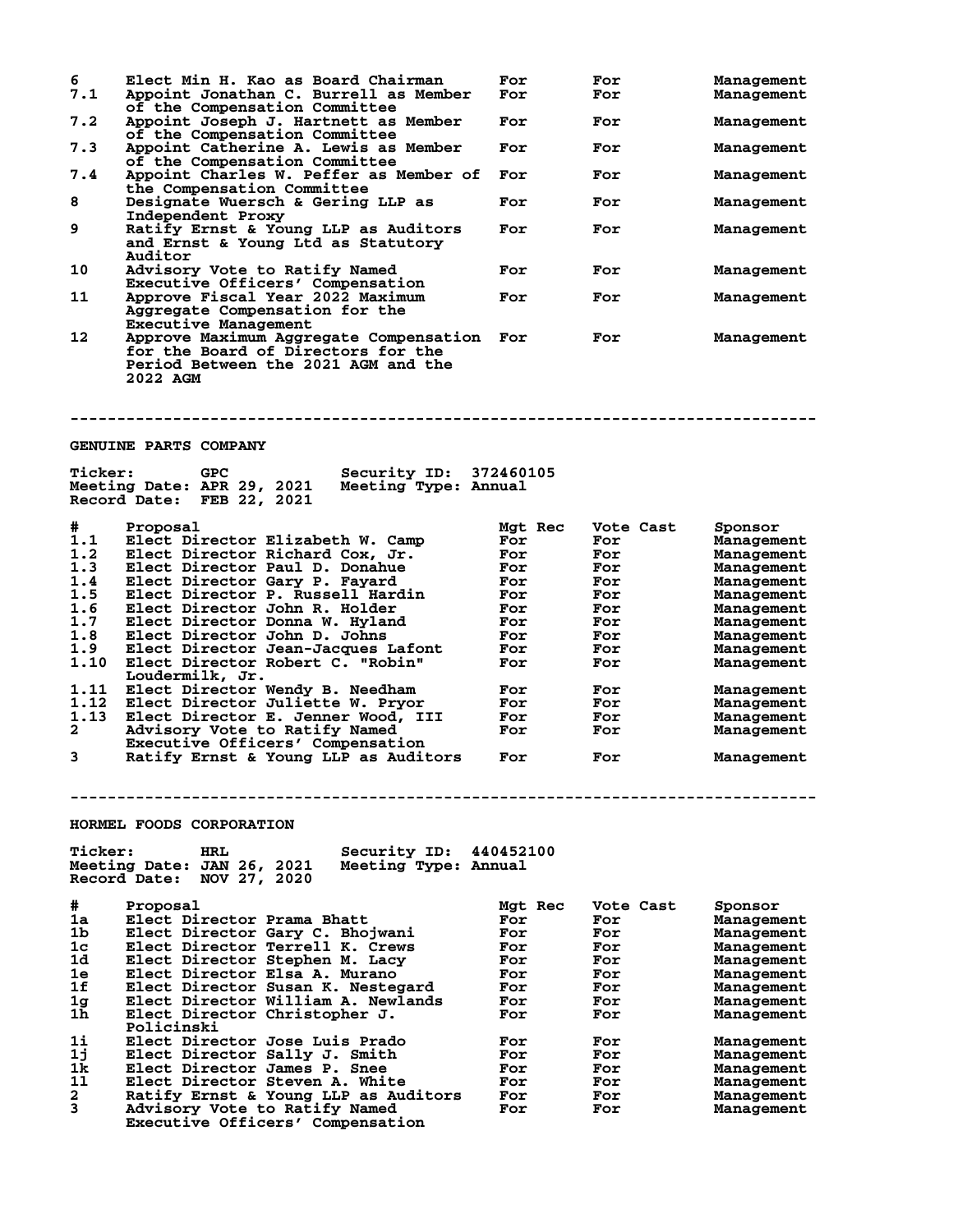**-------------------------------------------------------------------------------- ILLINOIS TOOL WORKS INC. Ticker: ITW Security ID: 452308109 Meeting Date: MAY 07, 2021 Meeting Type: Annual Record Date: MAR 08, 2021 # Proposal Mgt Rec Vote Cast Sponsor 1a Elect Director Daniel J. Brutto For For Management 1b Elect Director Susan Crown For For Management 1c Elect Director Darrell L. Ford For For Management 1d Elect Director James W. Griffith For For Management 1e Elect Director Jay L. Henderson For For Management 1f Elect Director Richard H. Lenny For For Management 1g Elect Director E. Scott Santi For For Management 1h Elect Director David B. Smith, Jr. For For Management 1i Elect Director Pamela B. Strobel For For Management 1j Elect Director Anre D. Williams For For Management 2 Ratify Deloitte & Touche LLP as Auditor For For Management 3 Advisory Vote to Ratify Named For For Management Executive Officers' Compensation 4 Provide Right to Act by Written Consent Against For Shareholder -------------------------------------------------------------------------------- JOHNSON & JOHNSON Ticker: JNJ Security ID: 478160104 Meeting Date: APR 22, 2021 Meeting Type: Annual Record Date: FEB 23, 2021 # Proposal Mgt Rec Vote Cast Sponsor 1a Elect Director Mary C. Beckerle For For Management 1b Elect Director D. Scott Davis For For Management 1c Elect Director Ian E. L. Davis For For Management 1d Elect Director Jennifer A. Doudna For For Management 1e Elect Director Alex Gorsky For For Management 1f Elect Director Marillyn A. Hewson For For Management 1g Elect Director Hubert Joly For For Management 1h Elect Director Mark B. McClellan For For Management 1i Elect Director Anne M. Mulcahy For For Management 1j Elect Director Charles Prince For For Management 1k Elect Director A. Eugene Washington For For Management 1l Elect Director Mark A. Weinberger For For Management 1m Elect Director Nadja Y. West For For Management 1n Elect Director Ronald A. Williams For For Management 2 Advisory Vote to Ratify Named For Against Management Executive Officers' Compensation 3 Ratify PricewaterhouseCoopers LLP as For For Management Auditors**<br>4 Report or **4 Report on Government Financial Support Against For Shareholder and Access to COVID-19 Vaccines and Therapeutics**<br>Require Inder **5 Require Independent Board Chair Against For Shareholder 6 Report on Civil Rights Audit Against Against Shareholder 7 Adopt Policy on Bonus Banking Against Against Shareholder -------------------------------------------------------------------------------- JPMORGAN CHASE & CO. Ticker: JPM Security ID: 46625H100 Meeting Date: MAY 18, 2021 Meeting Type: Annual Record Date: MAR 19, 2021 # Proposal Mgt Rec Vote Cast Sponsor 1a Elect Director Linda B. Bammann For For Management 1b Elect Director Stephen B. Burke For For Management 1c Elect Director Todd A. Combs For For Management 1d Elect Director James S. Crown For For Management 1e Elect Director James Dimon For For Management 1f Elect Director Timothy P. Flynn For For Management 1g Elect Director Mellody Hobson For For Management 1h Elect Director Michael A. Neal For For Management 1i Elect Director Phebe N. Novakovic For For Management**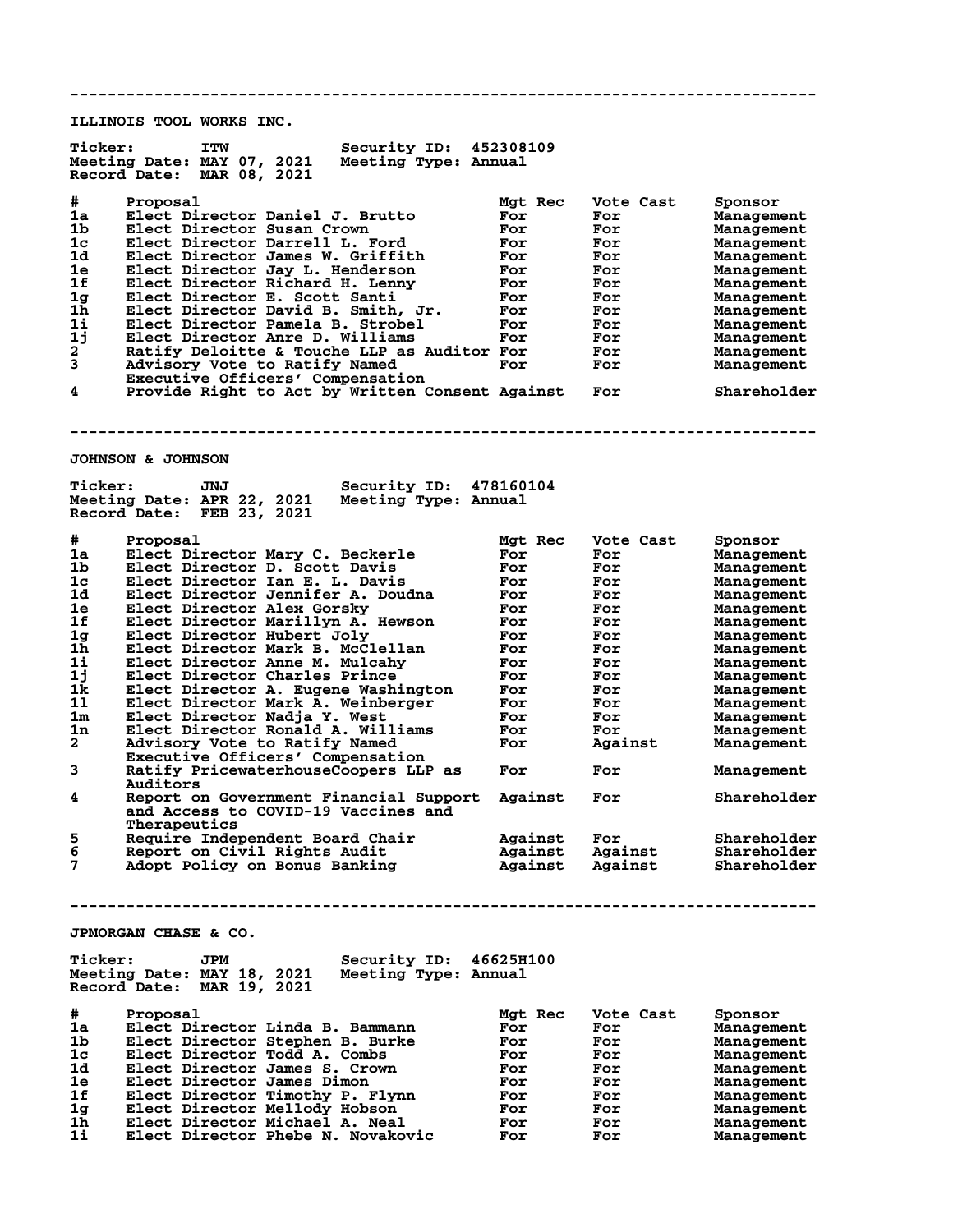| 1j<br>$\mathbf{2}^{\mathsf{T}}$ | Elect Director Virginia M. Rometty<br>Advisory Vote to Ratify Named<br>Executive Officers' Compensation                   | For<br>For         | For<br>For         | Management<br>Management   |
|---------------------------------|---------------------------------------------------------------------------------------------------------------------------|--------------------|--------------------|----------------------------|
| 3<br>4                          | Amend Omnibus Stock Plan<br>Ratify PricewaterhouseCoopers LLP as                                                          | For<br>For         | For<br>For         | Management<br>Management   |
|                                 | Auditors                                                                                                                  |                    |                    |                            |
| 5                               | Reduce Ownership Threshold for<br>Shareholders to Request Action by<br>Written Consent                                    | Against            | For                | Shareholder                |
| 6                               | Report on Racial Equity Audit                                                                                             | Against            | Against            | Shareholder                |
| 7<br>8                          | Require Independent Board Chair<br>Report on Congruency Political<br>Analysis and Electioneering<br>Expenditures          | Against<br>Against | For<br><b>For</b>  | Shareholder<br>Shareholder |
|                                 | MAXIM INTEGRATED PRODUCTS, INC.                                                                                           |                    |                    |                            |
|                                 |                                                                                                                           |                    |                    |                            |
| <b>Ticker:</b>                  | Security ID: 57772K101<br><b>MXIM</b><br>Meeting Date: OCT 08, 2020<br>Meeting Type: Special<br>Record Date: AUG 31, 2020 |                    |                    |                            |
| #                               | Proposal                                                                                                                  | Mgt Rec            | Vote Cast          | Sponsor                    |
| 1                               | Approve Merger Agreement                                                                                                  | For                | For                | Management                 |
| 2<br>3                          | Advisory Vote on Golden Parachutes<br>Adjourn Meeting                                                                     | For<br>For         | For<br>For         | Management<br>Management   |
|                                 | MCDONALD'S CORPORATION                                                                                                    |                    |                    |                            |
| <b>Ticker:</b>                  | <b>MCD</b><br>Security ID: 580135101<br>Meeting Date: MAY 20, 2021<br>Meeting Type: Annual                                |                    |                    |                            |
|                                 | Record Date: MAR 22, 2021                                                                                                 |                    |                    |                            |
| #                               | Proposal                                                                                                                  | Mgt Rec            | Vote Cast          | Sponsor                    |
| 1a                              | Elect Director Lloyd Dean                                                                                                 | For                | For                | Management                 |
| 1b<br>1 <sub>c</sub>            | Elect Director Robert Eckert<br>Elect Director Catherine Engelbert                                                        | For<br>For         | For                | Management                 |
| 1d                              | Elect Director Margaret Georgiadis                                                                                        | For                | For<br>For         | Management<br>Management   |
| 1e                              | Elect Director Enrique Hernandez, Jr.                                                                                     | For                | For                | Management                 |
| 1f                              | Elect Director Christopher Kempczinski                                                                                    | For                | For                | Management                 |
| 1 <sub>g</sub>                  | Elect Director Richard Lenny                                                                                              | For                | For                | Management                 |
| 1 <sub>h</sub><br>11            | Elect Director John Mulligan                                                                                              | For                | For                | Management                 |
| 1j                              | Elect Director Sheila Penrose<br>Elect Director John Rogers, Jr.                                                          | For<br>For         | For<br>For         | Management                 |
| 1k.                             | Elect Director Paul Walsh                                                                                                 | For                | For                | Management<br>Management   |
| 11                              | Elect Director Miles White                                                                                                | For                | For                | Management                 |
| $\mathbf{2}$                    | Advisory Vote to Ratify Named<br>Executive Officers' Compensation                                                         | For                | For                | Management                 |
| 3                               | Ratify Ernst & Young LLP as Auditors                                                                                      | For                | For                | Management                 |
| 4<br>5                          | Report on Sugar and Public Health<br>Report on Antibiotics and Public<br><b>Health Costs</b>                              | Against<br>Against | Against<br>Against | Shareholder<br>Shareholder |
| 6                               | Provide Right to Act by Written Consent Against                                                                           |                    | For                | Shareholder                |
|                                 |                                                                                                                           |                    |                    |                            |
|                                 | MONDELEZ INTERNATIONAL, INC.                                                                                              |                    |                    |                            |
| <b>Ticker:</b>                  | Security ID: 609207105<br>MDLZ<br>Meeting Date: MAY 19, 2021<br>Meeting Type: Annual<br>Record Date: MAR 12, 2021         |                    |                    |                            |
| #                               | Proposal                                                                                                                  | Mgt Rec            | Vote Cast          | Sponsor                    |
| 1a                              | Elect Director Lewis W.K. Booth                                                                                           | For                | For                | Management                 |
| 1b                              | Elect Director Charles E. Bunch                                                                                           | For                | For                | Management                 |
| 1 <sub>c</sub><br>1d            | Elect Director Lois D. Juliber<br>Elect Director Peter W. May                                                             | For<br>For         | For<br>For         | Management<br>Management   |
| 1e                              | Elect Director Jorge S. Mesquita                                                                                          | For                | For                | Management                 |
| 1f                              | Elect Director Jane Hamilton Nielsen                                                                                      | For                | For                | Management                 |
| 1 <sub>g</sub>                  | Elect Director Fredric G. Reynolds                                                                                        | For                | For                | Management                 |
| 1h<br>1i                        | Elect Director Christiana S. Shi                                                                                          | For                | For                | Management                 |
| 1j                              | Elect Director Patrick T. Siewert<br>Elect Director Michael A. Todman                                                     | For<br>For         | For<br>For         | Management<br>Management   |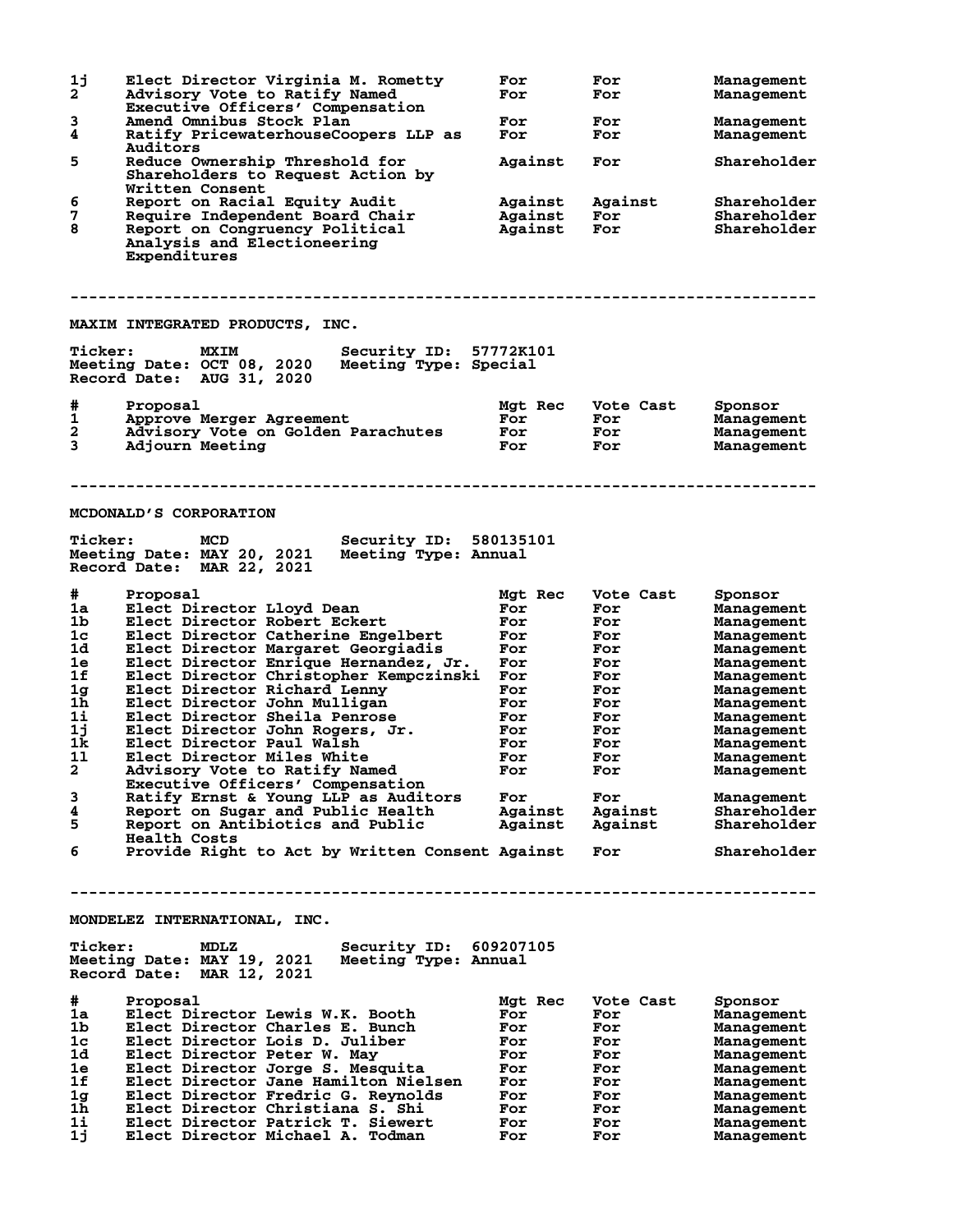| 1k                 | Elect Director Jean-Francois M. L. van<br><b>Boxmeer</b>                                                                                                      | For        | For        | Management               |
|--------------------|---------------------------------------------------------------------------------------------------------------------------------------------------------------|------------|------------|--------------------------|
| 11<br>$\mathbf{2}$ | Elect Director Dirk Van de Put<br>Advisory Vote to Ratify Named                                                                                               | For<br>For | For<br>For | Management<br>Management |
| 3                  | Executive Officers' Compensation<br>Ratify PricewaterhouseCoopers LLP as                                                                                      | For        | For        | <b>Management</b>        |
|                    | Auditors                                                                                                                                                      |            |            |                          |
| 4                  | Consider Pay Disparity Between<br>Executives and Other Employees                                                                                              | Against    | Against    | Shareholder              |
|                    |                                                                                                                                                               |            |            |                          |
|                    | NETAPP, INC.                                                                                                                                                  |            |            |                          |
| <b>Ticker:</b>     | <b>NTAP</b><br>Security ID: 64110D104<br>Meeting Date: SEP 10, 2020<br>Meeting Type: Annual<br>Record Date: JUL 17, 2020                                      |            |            |                          |
| $\#$               | Proposal                                                                                                                                                      | Mgt Rec    | Vote Cast  | Sponsor                  |
| 1a                 | Elect Director T. Michael Nevens                                                                                                                              | For        | For        | <b>Management</b>        |
| 1 <sub>b</sub>     | Elect Director Deepak Ahuja                                                                                                                                   | For        | For        | Management               |
| 1 <sub>c</sub>     | Elect Director Gerald Held                                                                                                                                    | For        | For        | Management               |
| 1d                 | Elect Director Kathryn M. Hill                                                                                                                                | For        | For        | Management               |
| 1e                 | Elect Director Deborah L. Kerr                                                                                                                                | For        | For        | Management               |
| 1f                 | Elect Director George Kurian                                                                                                                                  | For        | For        | Management               |
| 1g                 | Elect Director Scott F. Schenkel                                                                                                                              | For        | For        | Management               |
| 1 <sub>h</sub>     | Elect Director George T. Shaheen                                                                                                                              | For        | For        | Management               |
| $\mathbf{2}$       | Advisory Vote to Ratify Named                                                                                                                                 | For        | For        | Management               |
| 3                  | Executive Officers' Compensation<br>Ratify Deloitte & Touche LLP as                                                                                           | For        | For        | Management               |
| 4                  | Auditors<br>Provide Right to Act by Written Consent Against                                                                                                   |            | For        | Shareholder              |
| <b>Ticker:</b>     | <b>NORTHERN TRUST CORPORATION</b><br><b>NTRS</b><br>Security ID: 665859104<br>Meeting Date: APR 20, 2021<br>Meeting Type: Annual<br>Record Date: FEB 22, 2021 |            |            |                          |
|                    |                                                                                                                                                               |            |            |                          |
| #                  | Proposal                                                                                                                                                      | Mgt Rec    | Vote Cast  | Sponsor                  |
| 1a                 | Elect Director Linda Walker Bynoe                                                                                                                             | For        | For        | Management               |
| 1 <sub>b</sub>     | Elect Director Susan Crown                                                                                                                                    | For        | For        | Management               |
| 1c                 | Elect Director Dean M. Harrison                                                                                                                               | For        | For        | Management               |
| 1d                 | Elect Director Jay L. Henderson                                                                                                                               | For        | For        | Management               |
| 1e                 | Elect Director Marcy S. Klevorn                                                                                                                               | For        | For        | Management               |
| 1f                 | Elect Director Siddharth N. (Bobby)<br>Mehta                                                                                                                  | For        | For        | Management               |
| 1g                 | Elect Director Michael G. O'Grady                                                                                                                             | For        | For        | Management               |
| 1h                 | Elect Director Jose Luis Prado                                                                                                                                | For        | For        | Management               |
| 11                 | Elect Director Thomas E. Richards                                                                                                                             | For        | For        | Management               |
| 1j                 | Elect Director Martin P. Slark                                                                                                                                | For        | For        | Management               |
| 1k                 | Elect Director David H. B. Smith, Jr.                                                                                                                         | For        | For        | Management               |
| 11                 | Elect Director Donald Thompson                                                                                                                                | For        | For        | Management               |
| 1m<br>$\mathbf{2}$ | Elect Director Charles A. Tribbett, III For                                                                                                                   |            | For        | Management               |
|                    | Advisory Vote to Ratify Named                                                                                                                                 | For        | For        | Management               |
| 3                  | Executive Officers' Compensation<br>Ratify KPMG LLP as Auditors                                                                                               | For        | For        | Management               |
|                    |                                                                                                                                                               |            |            |                          |
|                    |                                                                                                                                                               |            |            |                          |
|                    | PAYCHEX, INC.                                                                                                                                                 |            |            |                          |
| <b>Ticker:</b>     | Security ID: 704326107<br><b>PAYX</b><br>Meeting Date: OCT 15, 2020<br>Meeting Type: Annual<br>Record Date: AUG 17, 2020                                      |            |            |                          |
| #                  | Proposal                                                                                                                                                      | Mgt Rec    | Vote Cast  |                          |
| 1a                 | Elect Director B. Thomas Golisano                                                                                                                             | For        | For        | Sponsor<br>Management    |
| 1b                 | Elect Director Thomas F. Bonadio                                                                                                                              | For        | For        | Management               |
| 1c                 | Elect Director Joseph G. Doody                                                                                                                                | For        | For        | Management               |
| 1d                 | Elect Director David J.S. Flaschen                                                                                                                            | For        | For        | Management               |
| 1e                 | Elect Director Pamela A. Joseph                                                                                                                               | For        | For        | Management               |
| 1f                 |                                                                                                                                                               |            |            |                          |
|                    | Elect Director Martin Mucci                                                                                                                                   | For        | For        | Management               |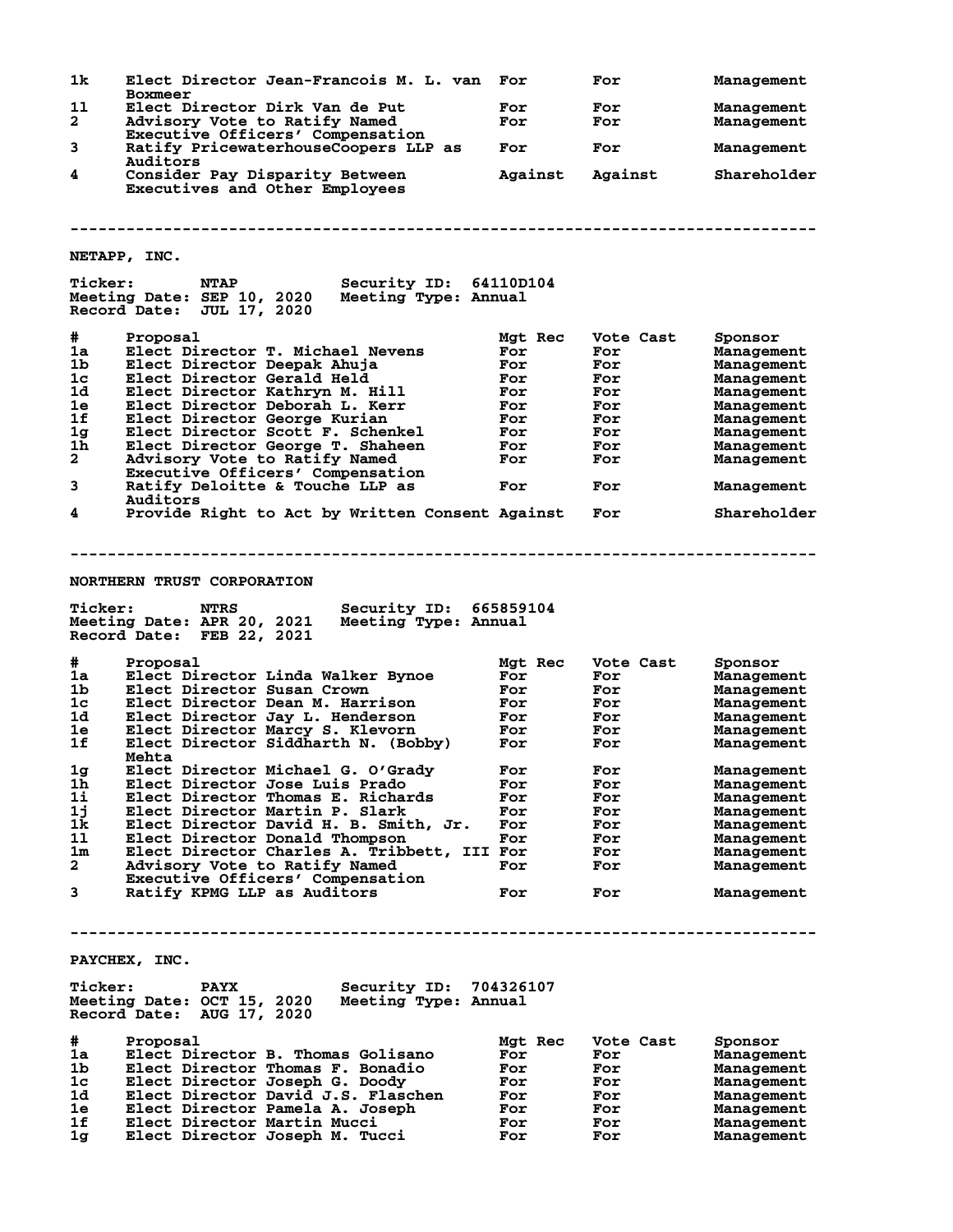| 1h             | Elect Director Joseph M. Velli                                                                 | For       | For       | Management        |
|----------------|------------------------------------------------------------------------------------------------|-----------|-----------|-------------------|
| 1i             | Elect Director Kara Wilson                                                                     | For       | For       | Management        |
| $\mathbf{2}$   | Advisory Vote to Ratify Named                                                                  | For       | For       | Management        |
|                |                                                                                                |           |           |                   |
|                | Executive Officers' Compensation                                                               |           |           |                   |
| 3              | Amend Omnibus Stock Plan                                                                       | For       | For       | Management        |
| 4              | Ratify PricewaterhouseCoopers LLP as                                                           | For       | For       | Management        |
|                | Auditors                                                                                       |           |           |                   |
|                |                                                                                                |           |           |                   |
|                |                                                                                                |           |           |                   |
|                |                                                                                                |           |           |                   |
|                |                                                                                                |           |           |                   |
|                | PEPSICO, INC.                                                                                  |           |           |                   |
|                |                                                                                                |           |           |                   |
| <b>Ticker:</b> | Security ID: 713448108<br>PEP                                                                  |           |           |                   |
|                | Meeting Date: MAY 05, 2021<br>Meeting Type: Annual                                             |           |           |                   |
|                | Record Date: MAR 01, 2021                                                                      |           |           |                   |
|                |                                                                                                |           |           |                   |
|                |                                                                                                |           |           |                   |
| #              | Proposal                                                                                       | Mgt Rec   | Vote Cast | Sponsor           |
| 1a             | Elect Director Segun Agbaje                                                                    | For       | For       | <b>Management</b> |
| 1b             | Elect Director Shona L. Brown                                                                  | For       | For       | Management        |
| $1c$           | Elect Director Cesar Conde                                                                     | For       | For       | Management        |
| 1d             | Elect Director Ian Cook                                                                        | For       | For       | Management        |
| 1e             | Elect Director Dina Dublon                                                                     | For       | For       | Management        |
| 1f             | Elect Director Michelle Gass                                                                   | For       | For       | Management        |
| 1g             | Elect Director Ramon L. Laguarta                                                               | For       | For       | Management        |
| 1h             | Elect Director Dave Lewis                                                                      | For       | For       | Management        |
| 11             | Elect Director David C. Page                                                                   | For       | For       |                   |
|                |                                                                                                |           |           | Management        |
| 1j             | Elect Director Robert C. Pohlad                                                                | For       | For       | Management        |
| 1k             | Elect Director Daniel Vasella                                                                  | For       | For       | Management        |
| 11             | Elect Director Darren Walker                                                                   | For       | For       | Management        |
| 1 <sub>m</sub> | Elect Director Alberto Weisser                                                                 | For       | For       | Management        |
| $\mathbf{2}$   | Ratify KPMG LLP as Auditors                                                                    | For       | For       | Management        |
| 3              | Advisory Vote to Ratify Named                                                                  | For       | For       | Management        |
|                | Executive Officers' Compensation                                                               |           |           |                   |
| 4              | Reduce Ownership Threshold for                                                                 | Against   | For       | Shareholder       |
|                | Shareholders to Call Special Meeting                                                           |           |           |                   |
| 5              | Report on Sugar and Public Health                                                              | Against   | Against   | Shareholder       |
| 6              | Report on External Public Health Costs Against                                                 |           |           |                   |
|                |                                                                                                |           | Against   | Shareholder       |
|                |                                                                                                |           |           |                   |
|                |                                                                                                |           |           |                   |
|                |                                                                                                |           |           |                   |
|                |                                                                                                |           |           |                   |
|                | <b>PFIZER INC.</b>                                                                             |           |           |                   |
|                |                                                                                                |           |           |                   |
| <b>Ticker:</b> | <b>Security ID:</b><br>PFE                                                                     | 717081103 |           |                   |
|                |                                                                                                |           |           |                   |
|                |                                                                                                |           |           |                   |
|                | Meeting Date: APR 22, 2021<br>Meeting Type: Annual                                             |           |           |                   |
|                | Record Date: FEB 24, 2021                                                                      |           |           |                   |
|                |                                                                                                |           |           |                   |
| #              | Proposal                                                                                       | Mgt Rec   | Vote Cast | Sponsor           |
| 1.1            | Elect Director Ronald E. Blaylock                                                              | For       | For       | Management        |
| 1.2            | Elect Director Albert Bourla                                                                   | For       | For       | Management        |
|                | 1.3 Elect Director Susan Desmond-Hellmann For                                                  |           | For       | Management        |
| 1.4            | Elect Director Joseph J. Echevarria                                                            | For       | For       | Management        |
| 1.5            | Elect Director Scott Gottlieb                                                                  | For       | For       | Management        |
| 1.6            | Elect Director Helen H. Hobbs                                                                  | For       | For       | Management        |
| 1.7            | Elect Director Susan Hockfield                                                                 | For       | For       |                   |
|                |                                                                                                |           |           | Management        |
| 1.8            | Elect Director Dan R. Littman                                                                  | For       | For       | Management        |
| 1.9            | Elect Director Shantanu Narayen                                                                | For       | For       | Management        |
| 1.10           | Elect Director Suzanne Nora Johnson                                                            | For       | For       | Management        |
| 1.11           | Elect Director James Ouincey                                                                   | For       | For       | Management        |
| 1.12           | Elect Director James C. Smith                                                                  | For       | For       | Management        |
| $\mathbf{2}$   | Ratify KPMG LLP as Auditor                                                                     | For       | For       | Management        |
| 3              | Advisory Vote to Ratify Named                                                                  | For       | For       | Management        |
|                | Executive Officers' Compensation                                                               |           |           |                   |
| 4              | Require Independent Board Chair                                                                | Against   | Against   | Shareholder       |
| 5              | Report on Political Contributions and                                                          | Against   | For       | Shareholder       |
|                |                                                                                                |           |           |                   |
|                | Expenditures                                                                                   |           |           |                   |
| 6              | Report on Access to COVID-19 Products                                                          | Against   | For       | Shareholder       |
|                |                                                                                                |           |           |                   |
|                |                                                                                                |           |           |                   |
|                |                                                                                                |           |           |                   |
|                |                                                                                                |           |           |                   |
|                | PHILLIPS 66                                                                                    |           |           |                   |
|                |                                                                                                |           |           |                   |
| <b>Ticker:</b> | <b>PSX</b><br><b>Security ID: 718546104</b><br>Meeting Date: MAY 12, 2021 Meeting Type: Annual |           |           |                   |

**Record Date: MAR 17, 2021**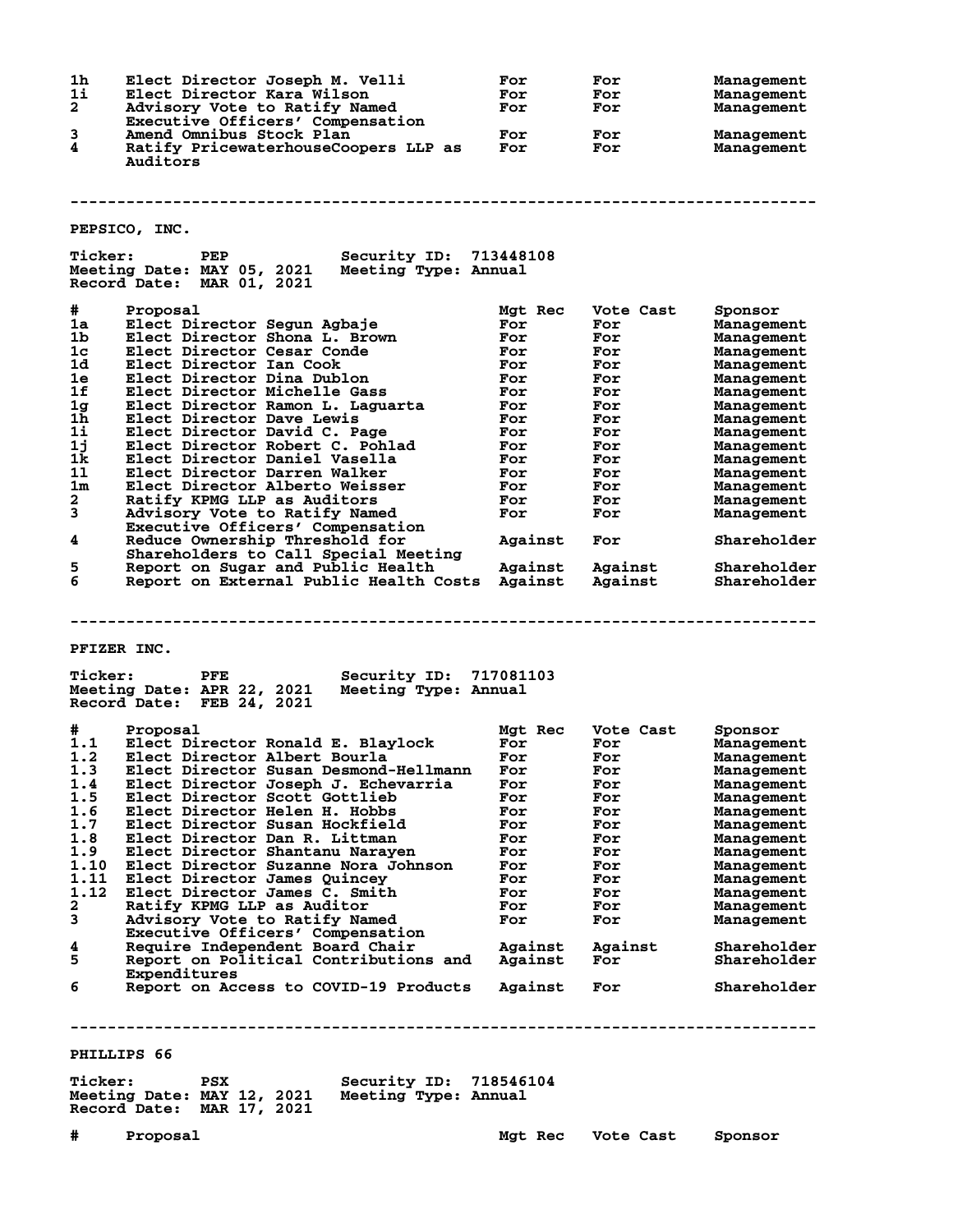**1a Elect Director Julie L. Bushman For For Management 1b Elect Director Lisa A. Davis For For Management 2 Declassify the Board of Directors For For Management 3 Ratify Ernst & Young LLP as Auditors For For Management 4 Advisory Vote to Ratify Named For Against Management Executive Officers' Compensation 5 Adopt GHG Emissions Reduction Targets Against For Shareholder 6 Report on Climate Lobbying Against For Shareholder -------------------------------------------------------------------------------- PPG INDUSTRIES, INC. Ticker: PPG Security ID: 693506107 Meeting Date: APR 15, 2021 Meeting Type: Annual Record Date: FEB 19, 2021 # Proposal Mgt Rec Vote Cast Sponsor 1.1 Elect Director Steven A. Davis For For Management 1.2 Elect Director Michael W. Lamach For For Management 1.3 Elect Director Michael T. Nally For For Management 1.4 Elect Director Guillermo Novo For For Management 1.5 Elect Director Martin H. Richenhagen For For Management 1.6 Elect Director Catherine R. Smith For For Management 2 Advisory Vote to Ratify Named For For Management Executive Officers' Compensation 3 Declassify the Board of Directors For For Management 4 Eliminate Supermajority Vote For For Management Requirement**<br>5 Ratify Price **5 Ratify PricewaterhouseCoopers LLP as For For Management** Auditor<br>6 Require Require Independent Board Chair **Against Against Shareholder -------------------------------------------------------------------------------- PRINCIPAL FINANCIAL GROUP, INC. Ticker: PFG Security ID: 74251V102 Meeting Date: MAY 18, 2021 Meeting Type: Annual Record Date: MAR 24, 2021 # Proposal Mgt Rec Vote Cast Sponsor 1.1 Elect Director Roger C. Hochschild For For Management 1.2 Elect Director Daniel J. Houston For For Management 1.3 Elect Director Diane C. Nordin For For Management 1.4 Elect Director Alfredo Rivera For For Management 2 Advisory Vote to Ratify Named For For Management Executive Officers' Compensation 3 Ratify Ernst & Young LLP as Auditors For For Management 4 Approve Omnibus Stock Plan For For Management -------------------------------------------------------------------------------- QUEST DIAGNOSTICS INCORPORATED Ticker: DGX Security ID: 74834L100 Meeting Date: MAY 21, 2021 Meeting Type: Annual Record Date: MAR 22, 2021 # Proposal Mgt Rec Vote Cast Sponsor 1.1 Elect Director Vicky B. Gregg For For Management 1.2 Elect Director Wright L. Lassiter, III For For Management 1.3 Elect Director Timothy L. Main For For Management 1.4 Elect Director Denise M. Morrison For For Management 1.5 Elect Director Gary M. Pfeiffer For For Management 1.6 Elect Director Timothy M. Ring For For Management 1.7 Elect Director Stephen H. Rusckowski For For Management 1.8 Elect Director Helen I. Torley For For Management 1.9 Elect Director Gail R. Wilensky For For Management 2 Advisory Vote to Ratify Named For For Management Executive Officers' Compensation 3 Ratify PricewaterhouseCoopers LLP as For For Management Auditors 4 Provide Right to Act by Written Consent Against For Shareholder**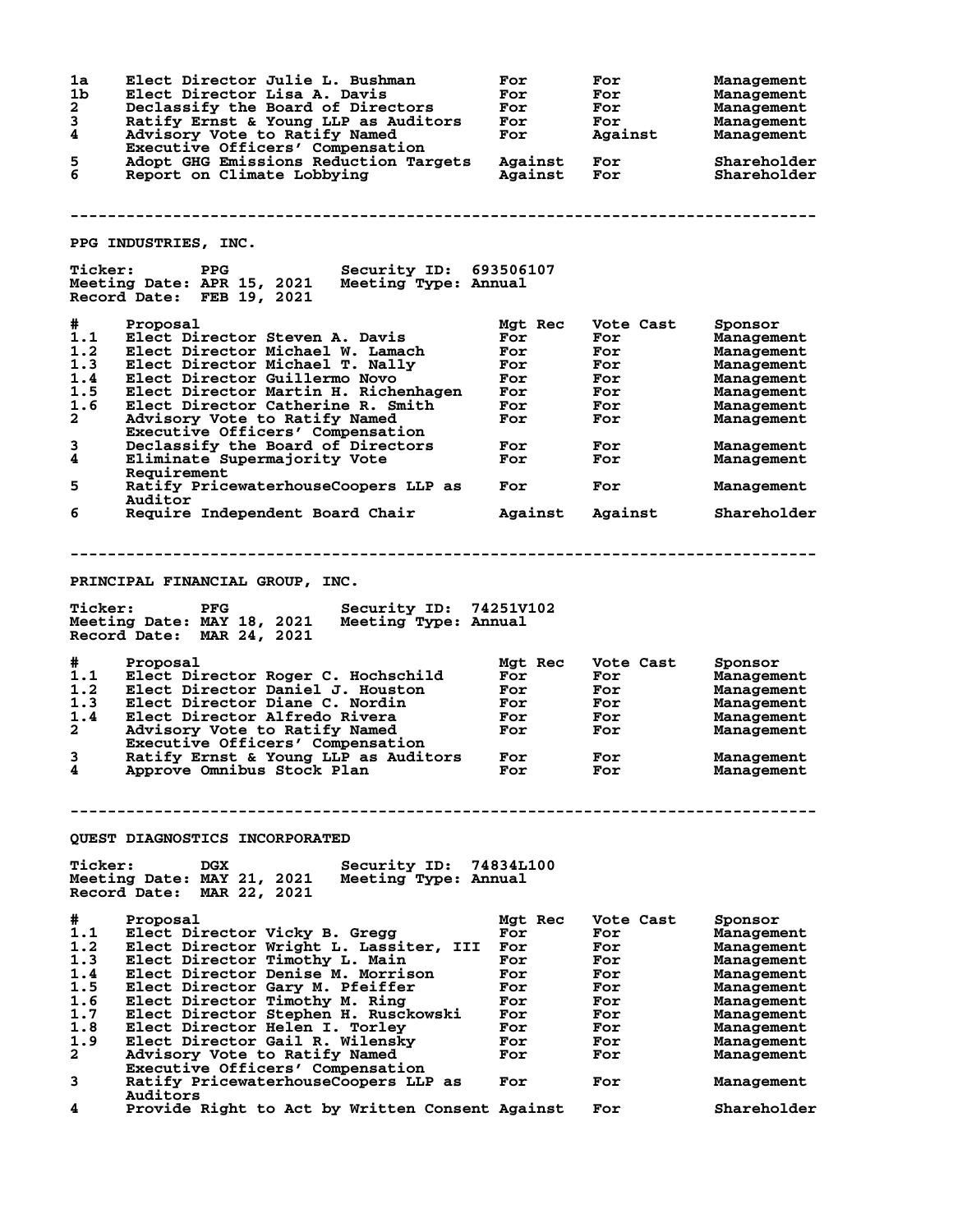**RAYTHEON TECHNOLOGIES CORPORATION**

| <b>Ticker:</b><br>RTX<br>Meeting Date: APR 26, 2021<br>Record Date: MAR 02, 2021                                                                                                                                                                                                                                                                                                                                                                                                                   | Security ID: 75513E101<br>Meeting Type: Annual |                                                                    |                                                                        |                                                                                                                                          |
|----------------------------------------------------------------------------------------------------------------------------------------------------------------------------------------------------------------------------------------------------------------------------------------------------------------------------------------------------------------------------------------------------------------------------------------------------------------------------------------------------|------------------------------------------------|--------------------------------------------------------------------|------------------------------------------------------------------------|------------------------------------------------------------------------------------------------------------------------------------------|
| #<br>Proposal<br>Elect Director Tracy A. Atkinson<br>1a<br>1b<br>Elect Director Gregory J. Hayes<br>Elect Director Thomas A. Kennedy<br>1c<br>Elect Director Marshall O. Larsen<br>1d.<br>1е<br>Elect Director George R. Oliver<br>1f<br>Elect Director Robert K. (Kelly)<br>Ortbera                                                                                                                                                                                                               |                                                | Mgt Rec<br>For<br>For<br>For<br>For<br>For<br>For                  | Vote Cast<br>For<br>For<br>For<br>For<br>For<br>For                    | Sponsor<br>Management<br>Management<br>Management<br>Management<br>Management<br>Management                                              |
| Elect Director Margaret L. O'Sullivan<br>1g<br>1h<br>Elect Director Dinesh C. Paliwal<br>$1\mathbf{i}$<br>Elect Director Ellen M. Pawlikowski<br>1j<br>Elect Director Denise L. Ramos<br>1k<br>Elect Director Fredric G. Reynolds<br>11<br>Elect Director Brian C. Rogers<br>1m<br>Elect Director James A. Winnefeld, Jr.<br>1n<br>Elect Director Robert O. Work<br>$\mathbf{2}$<br>Advisory Vote to Ratify Named<br>Executive Officers' Compensation<br>3<br>Ratify PricewaterhouseCoopers LLP as |                                                | For<br>For<br>For<br>For<br>For<br>For<br>For<br>For<br>For<br>For | For<br>For<br>For<br>For<br>For<br>For<br>For<br>Against<br>For<br>For | Management<br>Management<br>Management<br>Management<br>Management<br>Management<br>Management<br>Management<br>Management<br>Management |
| Auditors<br>4<br>Approve Executive Incentive Bonus Plan<br>5<br>Amend Omnibus Stock Plan<br>6<br>Amend Proxy Access Right                                                                                                                                                                                                                                                                                                                                                                          |                                                | For<br>For<br>Against                                              | For<br>For<br>For                                                      | Management<br>Management<br>Shareholder                                                                                                  |
| ROCKWELL AUTOMATION, INC.                                                                                                                                                                                                                                                                                                                                                                                                                                                                          |                                                |                                                                    |                                                                        |                                                                                                                                          |
| <b>Ticker:</b><br><b>ROK</b><br>Meeting Date: FEB 02, 2021<br>Record Date: DEC 07, 2020                                                                                                                                                                                                                                                                                                                                                                                                            | Security ID: 773903109<br>Meeting Type: Annual |                                                                    |                                                                        |                                                                                                                                          |
| #<br>Proposal<br>Elect Director William P. Gipson<br>A1<br>Elect Director J. Phillip Holloman<br>A2<br>A3<br>Elect Director Steven R. Kalmanson<br>Elect Director Lawrence D. Kingsley<br>A4<br>A5<br>Elect Director Lisa A. Payne<br>в<br>Advisory Vote to Ratify Named<br>Executive Officers' Compensation<br>c<br>Ratify Deloitte & Touche LLP as<br>Auditors                                                                                                                                   |                                                | Mgt Rec<br>For<br>For<br>For<br>For<br>For<br>For<br>For           | Vote Cast<br>For<br>For<br>For<br>For<br>For<br>For<br>For             | Sponsor<br>Management<br>Management<br>Management<br>Management<br>Management<br>Management<br>Management                                |
| RPM INTERNATIONAL INC.                                                                                                                                                                                                                                                                                                                                                                                                                                                                             |                                                |                                                                    |                                                                        |                                                                                                                                          |
| <b>Ticker:</b><br><b>RPM</b><br>Meeting Date: OCT 08, 2020<br>Record Date: AUG 14, 2020                                                                                                                                                                                                                                                                                                                                                                                                            | Security ID: 749685103<br>Meeting Type: Annual |                                                                    |                                                                        |                                                                                                                                          |
| #<br>Proposal<br>1.1<br>Elect Director Julie A. Lagacy<br>1.2<br>Elect Director Robert A. Livingston<br>Elect Director Frederick R. Nance<br>1.3<br>Elect Director William B. Summers, Jr.<br>1.4<br>$\mathbf{2}$<br>Advisory Vote to Ratify Named<br>Executive Officers' Compensation<br>3<br>Ratify Deloitte & Touche LLP as<br>Auditors                                                                                                                                                         |                                                | Mgt Rec<br>For<br>For<br>For<br>For<br>For<br>For                  | Vote Cast<br>For<br>For<br>For<br>For<br>For<br>For                    | Sponsor<br>Management<br>Management<br>Management<br>Management<br>Management<br>Management                                              |
| SNAP-ON INCORPORATED                                                                                                                                                                                                                                                                                                                                                                                                                                                                               |                                                |                                                                    |                                                                        |                                                                                                                                          |
| Ticker:<br><b>SNA</b>                                                                                                                                                                                                                                                                                                                                                                                                                                                                              | Security ID: 833034101                         |                                                                    |                                                                        |                                                                                                                                          |

**--------------------------------------------------------------------------------**

**Meeting Date: APR 29, 2021 Meeting Type: Annual Record Date: MAR 01, 2021**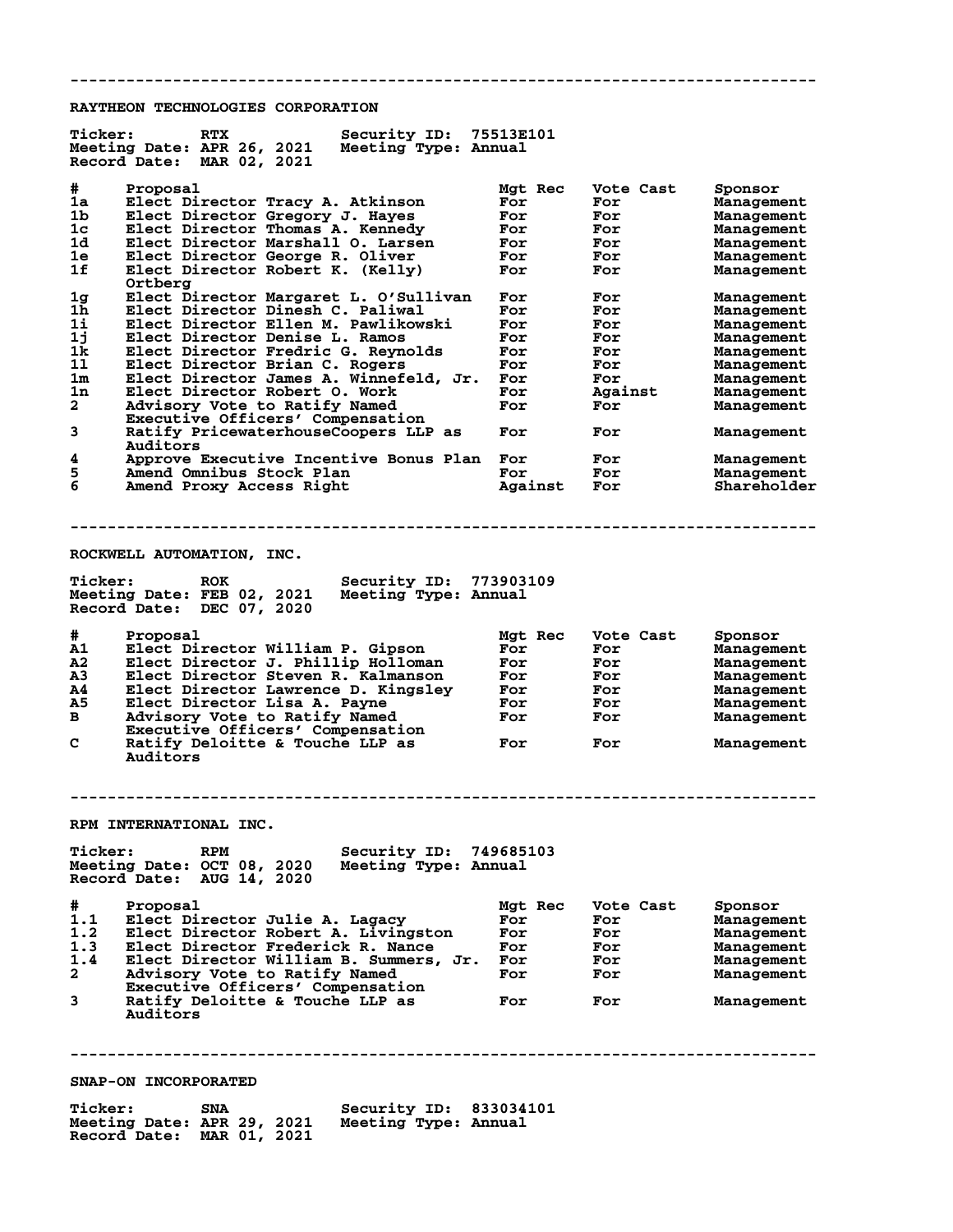| #<br>1.1<br>1.2<br>1.3<br>1.4<br>1.5<br>1.6<br>1.7<br>1.8<br>1.9<br>1.10<br>2<br>3<br>4 | Proposal<br>Elect Director David C. Adams<br>Elect Director Karen L. Daniel<br>Elect Director Ruth Ann M. Gillis<br>Elect Director James P. Holden<br>Elect Director Nathan J. Jones<br>Elect Director Henry W. Knueppel<br>Elect Director W. Dudley Lehman<br>Elect Director Nicholas T. Pinchuk<br>Elect Director Gregg M. Sherrill<br>Elect Director Donald J. Stebbins<br>Ratify Deloitte & Touche LLP as Auditor For<br>Advisory Vote to Ratify Named<br>Executive Officers' Compensation<br>Amend Omnibus Stock Plan | Mgt Rec<br>For<br>For<br>For<br>For<br>For<br>For<br>For<br>For<br>For<br>For<br>For<br>For | Vote Cast<br>For<br>For<br>For<br>For<br>For<br>For<br>For<br>For<br>For<br>For<br>For<br>For<br>For | Sponsor<br>Management<br>Management<br>Management<br>Management<br>Management<br>Management<br>Management<br>Management<br>Management<br>Management<br>Management<br>Management<br>Management |
|-----------------------------------------------------------------------------------------|----------------------------------------------------------------------------------------------------------------------------------------------------------------------------------------------------------------------------------------------------------------------------------------------------------------------------------------------------------------------------------------------------------------------------------------------------------------------------------------------------------------------------|---------------------------------------------------------------------------------------------|------------------------------------------------------------------------------------------------------|-----------------------------------------------------------------------------------------------------------------------------------------------------------------------------------------------|
|                                                                                         |                                                                                                                                                                                                                                                                                                                                                                                                                                                                                                                            |                                                                                             |                                                                                                      |                                                                                                                                                                                               |
|                                                                                         | STARBUCKS CORPORATION                                                                                                                                                                                                                                                                                                                                                                                                                                                                                                      |                                                                                             |                                                                                                      |                                                                                                                                                                                               |
| <b>Ticker:</b>                                                                          | Security ID:<br><b>SBUX</b><br>Meeting Date: MAR 17, 2021<br>Meeting Type: Annual<br>Record Date: JAN 08, 2021                                                                                                                                                                                                                                                                                                                                                                                                             | 855244109                                                                                   |                                                                                                      |                                                                                                                                                                                               |
| #                                                                                       | Proposal                                                                                                                                                                                                                                                                                                                                                                                                                                                                                                                   | Mgt Rec                                                                                     | Vote Cast                                                                                            | Sponsor                                                                                                                                                                                       |
| 1a                                                                                      | Elect Director Richard E. Allison, Jr.                                                                                                                                                                                                                                                                                                                                                                                                                                                                                     | For                                                                                         | For                                                                                                  | Management                                                                                                                                                                                    |
| 1b                                                                                      | Elect Director Rosalind G. Brewer<br>*Withdrawn Resolution*                                                                                                                                                                                                                                                                                                                                                                                                                                                                | <b>None</b>                                                                                 | None                                                                                                 | Management                                                                                                                                                                                    |
| 1c                                                                                      | Elect Director Andrew Campion                                                                                                                                                                                                                                                                                                                                                                                                                                                                                              | For                                                                                         | For                                                                                                  | Management                                                                                                                                                                                    |
| 1d                                                                                      | Elect Director Mary N. Dillon                                                                                                                                                                                                                                                                                                                                                                                                                                                                                              | For                                                                                         | For                                                                                                  | Management                                                                                                                                                                                    |
| 1e                                                                                      | Elect Director Isabel Ge Mahe                                                                                                                                                                                                                                                                                                                                                                                                                                                                                              | For                                                                                         | For                                                                                                  | Management                                                                                                                                                                                    |
| 1f                                                                                      | Elect Director Mellody Hobson                                                                                                                                                                                                                                                                                                                                                                                                                                                                                              | For                                                                                         | For                                                                                                  | Management                                                                                                                                                                                    |
| 1 <sub>g</sub>                                                                          | Elect Director Kevin R. Johnson                                                                                                                                                                                                                                                                                                                                                                                                                                                                                            | For                                                                                         | For                                                                                                  | Management                                                                                                                                                                                    |
| 1h                                                                                      |                                                                                                                                                                                                                                                                                                                                                                                                                                                                                                                            | For                                                                                         |                                                                                                      |                                                                                                                                                                                               |
|                                                                                         | Elect Director Jorgen Vig Knudstorp                                                                                                                                                                                                                                                                                                                                                                                                                                                                                        |                                                                                             | For                                                                                                  | Management                                                                                                                                                                                    |
| 1i                                                                                      | Elect Director Satya Nadella                                                                                                                                                                                                                                                                                                                                                                                                                                                                                               | For                                                                                         | For                                                                                                  | Management                                                                                                                                                                                    |
| 1j                                                                                      | Elect Director Joshua Cooper Ramo                                                                                                                                                                                                                                                                                                                                                                                                                                                                                          | For                                                                                         | For                                                                                                  | Management                                                                                                                                                                                    |
| 1k                                                                                      | Elect Director Clara Shih                                                                                                                                                                                                                                                                                                                                                                                                                                                                                                  | For                                                                                         | For                                                                                                  | Management                                                                                                                                                                                    |
| 11                                                                                      | Elect Director Javier G. Teruel                                                                                                                                                                                                                                                                                                                                                                                                                                                                                            | For                                                                                         | For                                                                                                  | Management                                                                                                                                                                                    |
| $\mathbf{2}$                                                                            | Advisory Vote to Ratify Named<br>Executive Officers' Compensation                                                                                                                                                                                                                                                                                                                                                                                                                                                          | For                                                                                         | Against                                                                                              | Management                                                                                                                                                                                    |
| 3                                                                                       | Ratify Deloitte & Touche LLP as<br>Auditors                                                                                                                                                                                                                                                                                                                                                                                                                                                                                | For                                                                                         | For                                                                                                  | Management                                                                                                                                                                                    |
| 4                                                                                       | Adopt a Policy to Include<br>Non-Management Employees as                                                                                                                                                                                                                                                                                                                                                                                                                                                                   | Against                                                                                     | Against                                                                                              | Shareholder                                                                                                                                                                                   |
|                                                                                         | Prospective Director Candidates                                                                                                                                                                                                                                                                                                                                                                                                                                                                                            |                                                                                             |                                                                                                      |                                                                                                                                                                                               |
|                                                                                         | T. ROWE PRICE GROUP, INC.                                                                                                                                                                                                                                                                                                                                                                                                                                                                                                  |                                                                                             |                                                                                                      |                                                                                                                                                                                               |
| <b>Ticker:</b>                                                                          | Security ID:<br><b>TROW</b><br>Meeting Date: MAY 11, 2021<br>Meeting Type: Annual<br>Record Date:<br>MAR 11, 2021                                                                                                                                                                                                                                                                                                                                                                                                          | 74144T108                                                                                   |                                                                                                      |                                                                                                                                                                                               |
|                                                                                         |                                                                                                                                                                                                                                                                                                                                                                                                                                                                                                                            |                                                                                             |                                                                                                      |                                                                                                                                                                                               |
| #                                                                                       | Proposal                                                                                                                                                                                                                                                                                                                                                                                                                                                                                                                   | Mgt Rec                                                                                     | Vote Cast                                                                                            | Sponsor                                                                                                                                                                                       |
| 1a                                                                                      | Elect Director Mark S. Bartlett                                                                                                                                                                                                                                                                                                                                                                                                                                                                                            | For                                                                                         | For                                                                                                  | Management                                                                                                                                                                                    |
| 1b                                                                                      | Elect Director Mary K. Bush                                                                                                                                                                                                                                                                                                                                                                                                                                                                                                | For                                                                                         | For                                                                                                  | Management                                                                                                                                                                                    |
| $1\mathrm{c}$                                                                           | Elect Director Dina Dublon                                                                                                                                                                                                                                                                                                                                                                                                                                                                                                 | For                                                                                         | For                                                                                                  | Management                                                                                                                                                                                    |
| 1d.                                                                                     | Elect Director Freeman A. Hrabowski,<br>III                                                                                                                                                                                                                                                                                                                                                                                                                                                                                | For                                                                                         | For                                                                                                  | Management                                                                                                                                                                                    |
| 1e                                                                                      | Elect Director Robert F. MacLellan                                                                                                                                                                                                                                                                                                                                                                                                                                                                                         | For                                                                                         | For                                                                                                  | Management                                                                                                                                                                                    |
| 1f                                                                                      | Elect Director Olympia J. Snowe                                                                                                                                                                                                                                                                                                                                                                                                                                                                                            | For                                                                                         | For                                                                                                  | Management                                                                                                                                                                                    |
| 1g                                                                                      | Elect Director Robert J. Stevens                                                                                                                                                                                                                                                                                                                                                                                                                                                                                           | For                                                                                         | For                                                                                                  | Management                                                                                                                                                                                    |
| 1h                                                                                      | Elect Director William J. Stromberg                                                                                                                                                                                                                                                                                                                                                                                                                                                                                        | For                                                                                         | For                                                                                                  | Management                                                                                                                                                                                    |
| 1i                                                                                      | Elect Director Richard R. Verma                                                                                                                                                                                                                                                                                                                                                                                                                                                                                            | For                                                                                         | For                                                                                                  | Management                                                                                                                                                                                    |
| 1j                                                                                      | Elect Director Sandra S. Wijnberg                                                                                                                                                                                                                                                                                                                                                                                                                                                                                          | For                                                                                         | For                                                                                                  |                                                                                                                                                                                               |
|                                                                                         |                                                                                                                                                                                                                                                                                                                                                                                                                                                                                                                            |                                                                                             |                                                                                                      | Management                                                                                                                                                                                    |
| 1k                                                                                      | Elect Director Alan D. Wilson                                                                                                                                                                                                                                                                                                                                                                                                                                                                                              | For                                                                                         | For                                                                                                  | Management                                                                                                                                                                                    |
| $\mathbf{2}$                                                                            | Advisory Vote to Ratify Named                                                                                                                                                                                                                                                                                                                                                                                                                                                                                              | For                                                                                         | For                                                                                                  | Management                                                                                                                                                                                    |
|                                                                                         | Executive Officers' Compensation                                                                                                                                                                                                                                                                                                                                                                                                                                                                                           |                                                                                             |                                                                                                      |                                                                                                                                                                                               |
| 3                                                                                       | Ratify KPMG LLP as Auditors                                                                                                                                                                                                                                                                                                                                                                                                                                                                                                | For                                                                                         | For                                                                                                  | Management                                                                                                                                                                                    |
| 4                                                                                       | Report on and Assess Proxy Voting<br>Policies in Relation to Climate Change<br>Position                                                                                                                                                                                                                                                                                                                                                                                                                                    | Against                                                                                     | Against                                                                                              | Shareholder                                                                                                                                                                                   |
|                                                                                         |                                                                                                                                                                                                                                                                                                                                                                                                                                                                                                                            |                                                                                             |                                                                                                      |                                                                                                                                                                                               |

**--------------------------------------------------------------------------------**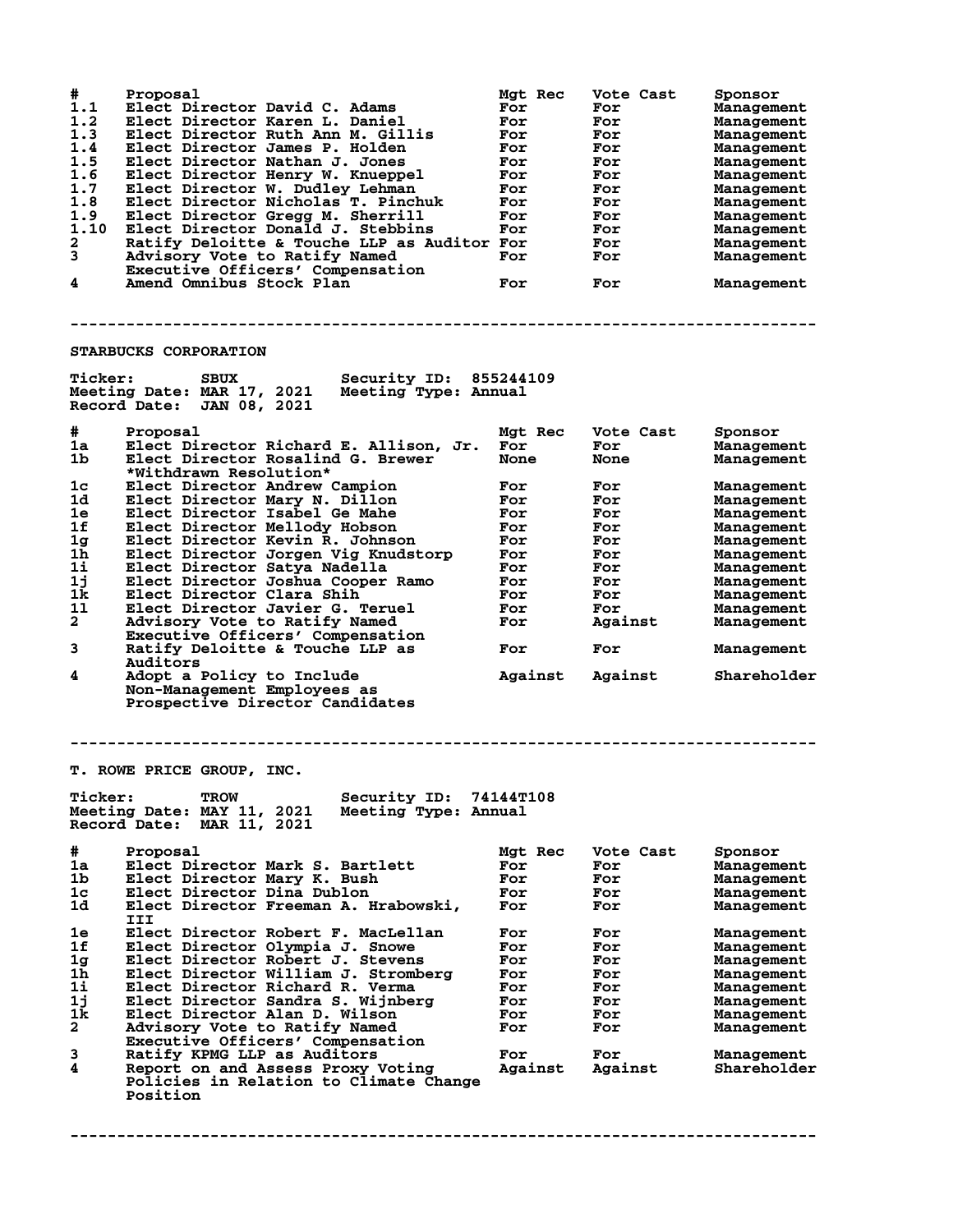**TE CONNECTIVITY LTD.**

| <b>Ticker:</b> | TEL<br>Security ID:                                | H84989104   |           |                   |
|----------------|----------------------------------------------------|-------------|-----------|-------------------|
|                | Meeting Date: MAR 10, 2021<br>Meeting Type: Annual |             |           |                   |
|                | Record Date:<br>FEB 18, 2021                       |             |           |                   |
|                |                                                    |             |           |                   |
| #              | Proposal                                           | Mgt Rec     | Vote Cast | Sponsor           |
| 1a             | Elect Director Pierre R. Brondeau                  | For         | For       | <b>Management</b> |
| 1b             | Elect Director Terrence R. Curtin                  | For         | For       | <b>Management</b> |
| 1c             | Elect Director Carol A. (John) Davidson For        |             | For       | <b>Management</b> |
| 1d.            | Elect Director Lynn A. Dugle                       | For         | For       | <b>Management</b> |
| 1e             | Elect Director William A. Jeffrey                  | For         | For       | <b>Management</b> |
| 1f             | Elect Director David M. Kerko                      | <b>None</b> | None      | <b>Management</b> |
|                | *Withdrawn Resolution*                             |             |           |                   |
| 1g             | Elect Director Thomas J. Lynch                     | For         | For       | <b>Management</b> |
| 1 <sub>h</sub> | Elect Director Heath A. Mitts                      | For         | For       | <b>Management</b> |
| 1i             | Elect Director Yong Nam                            | For         | For       | Management        |
| 1j             | Elect Director Daniel J. Phelan                    | For         | For       |                   |
| 1k             | Elect Director Abhijit Y. Talwalkar                |             |           | <b>Management</b> |
|                |                                                    | For         | For       | <b>Management</b> |
| 11             | Elect Director Mark C. Trudeau                     | For         | For       | <b>Management</b> |
| 1 <sub>m</sub> | Elect Director Dawn C. Willoughby                  | For         | For       | <b>Management</b> |
| 1n             | Elect Director Laura H. Wright                     | For         | For       | <b>Management</b> |
| $\mathbf{2}$   | Elect Board Chairman Thomas J. Lynch               | For         | For       | <b>Management</b> |
| 3a             | Elect Daniel J. Phelan as Member of                | For         | For       | <b>Management</b> |
|                | Management Development and                         |             |           |                   |
|                | Compensation Committee                             |             |           |                   |
| 3b             | Elect Abhijit Y. Talwalkar as Member               | For         | For       | Management        |
|                | of Management Development and                      |             |           |                   |
|                | Compensation Committee                             |             |           |                   |
| 3 <sub>c</sub> | Elect Mark C. Trudeau as Member of                 | For         | For       | <b>Management</b> |
|                | Management Development and                         |             |           |                   |
|                | Compensation Committee                             |             |           |                   |
| 3d             | Elect Dawn C. Willoughby as Member of              | For         | For       | Management        |
|                | Management Development and                         |             |           |                   |
|                | Compensation Committee                             |             |           |                   |
| 4              |                                                    | For         | For       |                   |
|                | Designate Rene Schwarzenbach as                    |             |           | <b>Management</b> |
|                | Independent Proxy                                  |             |           |                   |
| 5.1            | Accept Annual Report for Fiscal Year               | For         | For       | <b>Management</b> |
|                | Ended September 25, 2020                           |             |           |                   |
| 5.2            | Accept Statutory Financial Statements              | For         | For       | <b>Management</b> |
|                | for Fiscal Year Ended September 25,                |             |           |                   |
|                | 2020                                               |             |           |                   |
| 5.3            | Approve Consolidated Financial                     | For         | For       | <b>Management</b> |
|                | Statements for Fiscal Year Ended                   |             |           |                   |
|                | September 25, 2020                                 |             |           |                   |
| 6              | Approve Discharge of Board and Senior              | For         | For       | <b>Management</b> |
|                | Management                                         |             |           |                   |
| 7.1            | Ratify Deloitte & Touche LLP as                    | For         | For       | Management        |
|                | Independent Registered Public                      |             |           |                   |
|                | Accounting Firm for Fiscal Year 2021               |             |           |                   |
| 7.2            | Ratify Deloitte AG as Swiss Registered             | For         | For       | Management        |
|                | <b>Auditors</b>                                    |             |           |                   |
| 7.3            | Ratify PricewaterhouseCoopers AG as                | For         | For       | <b>Management</b> |
|                | Special Auditors                                   |             |           |                   |
| 8              | Advisory Vote to Ratify Named                      | For         | For       | Management        |
|                | Executive Officers' Compensation                   |             |           |                   |
|                |                                                    |             |           |                   |
| 9              | Approve the Increase in Maximum                    | For         | For       | <b>Management</b> |
|                | Aggregate Remuneration of Executive                |             |           |                   |
|                | Management                                         |             |           |                   |
| 10             | Approve Maximum Aggregate Remuneration             | For         | For       | Management        |
|                | of Board of Directors                              |             |           |                   |
| 11             | Approve Allocation of Available                    | For         | For       | <b>Management</b> |
|                | Earnings at September 25, 2020                     |             |           |                   |
| 12             | Approve Declaration of Dividend                    | For         | For       | Management        |
| 13             | Approve Reduction in Share Capital via             | For         | For       | Management        |
|                | Cancelation of Shares                              |             |           |                   |
| 14             | Amend Non-Qualified Employee Stock                 | For         | For       | Management        |
|                | Purchase Plan                                      |             |           |                   |
| 15             | Amend Omnibus Stock Plan                           | For         | For       | Management        |
| 16             | Adjourn Meeting                                    | For         | For       | Management        |
|                |                                                    |             |           |                   |

**--------------------------------------------------------------------------------**

### **TEXAS INSTRUMENTS INCORPORATED**

| <b>Ticker:</b>             | TXN |  |                      | <b>Security ID: 882508104</b> |
|----------------------------|-----|--|----------------------|-------------------------------|
| Meeting Date: APR 22, 2021 |     |  | Meeting Type: Annual |                               |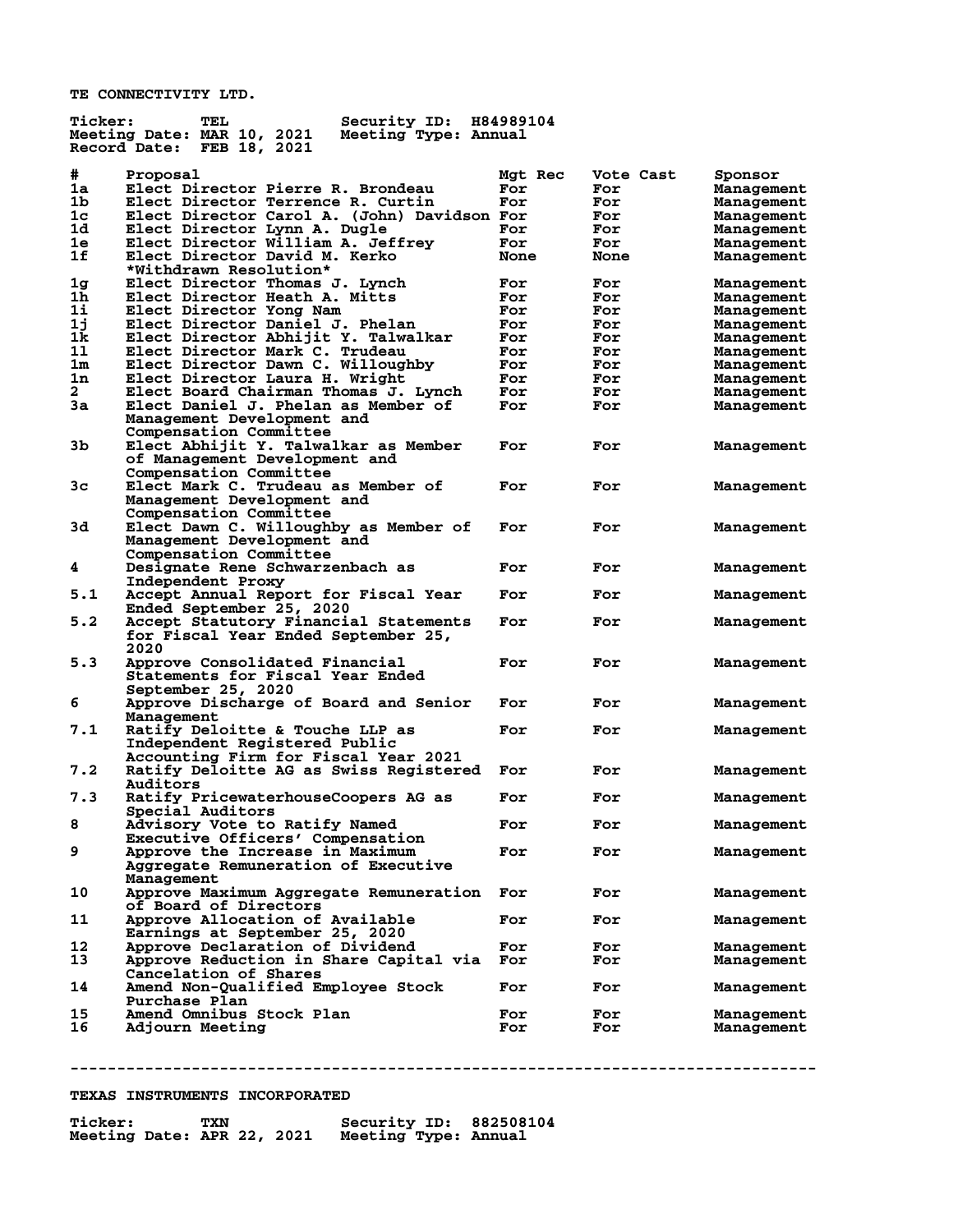**Record Date: FEB 22, 2021**

| #<br>Proposal<br>1a<br>Elect Director Mark A. Blinn<br>1b<br>Elect Director Todd M. Bluedorn<br>1c<br>Elect Director Janet F. Clark<br>1d<br>Elect Director Carrie S. Cox<br>1e<br>Elect Director Martin S. Craighead<br>1f<br>Elect Director Jean M. Hobby<br>1 <sub>g</sub><br>Elect Director Michael D. Hsu<br>1h<br>Elect Director Ronald Kirk<br>1i<br>Elect Director Pamela H. Patsley<br>1j<br>Elect Director Robert E. Sanchez<br>1k<br>Elect Director Richard K. Templeton<br>$\overline{a}$<br>Advisory Vote to Ratify Named<br>Executive Officers' Compensation<br>3<br>Ratify Ernst & Young LLP as Auditors<br>Provide Right to Act by Written Consent Against For<br>4 | Mgt Rec<br>For<br>For<br>For<br>For<br>For<br>For<br>For<br>For<br>For<br>For<br>For<br>For<br>For | Vote Cast<br>For<br>For<br>For<br>For<br>For<br>For<br>For<br>For<br>For<br>For<br>For<br>For<br>For | Sponsor<br>Management<br><b>Management</b><br>Management<br>Management<br>Management<br>Management<br>Management<br>Management<br>Management<br>Management<br>Management<br>Management<br><b>Management</b><br>Shareholder |
|-------------------------------------------------------------------------------------------------------------------------------------------------------------------------------------------------------------------------------------------------------------------------------------------------------------------------------------------------------------------------------------------------------------------------------------------------------------------------------------------------------------------------------------------------------------------------------------------------------------------------------------------------------------------------------------|----------------------------------------------------------------------------------------------------|------------------------------------------------------------------------------------------------------|----------------------------------------------------------------------------------------------------------------------------------------------------------------------------------------------------------------------------|
|                                                                                                                                                                                                                                                                                                                                                                                                                                                                                                                                                                                                                                                                                     |                                                                                                    |                                                                                                      |                                                                                                                                                                                                                            |
| <b>THE ALLSTATE CORPORATION</b>                                                                                                                                                                                                                                                                                                                                                                                                                                                                                                                                                                                                                                                     |                                                                                                    |                                                                                                      |                                                                                                                                                                                                                            |
| <b>Ticker:</b><br>Security ID: 020002101<br>ALL<br>Meeting Date: MAY 25, 2021<br>Meeting Type: Annual<br>Record Date: MAR 26, 2021                                                                                                                                                                                                                                                                                                                                                                                                                                                                                                                                                  |                                                                                                    |                                                                                                      |                                                                                                                                                                                                                            |
| #<br>Proposal                                                                                                                                                                                                                                                                                                                                                                                                                                                                                                                                                                                                                                                                       | Mgt Rec                                                                                            | Vote Cast                                                                                            | Sponsor                                                                                                                                                                                                                    |
| 1a<br>Elect Director Donald E. Brown                                                                                                                                                                                                                                                                                                                                                                                                                                                                                                                                                                                                                                                | For                                                                                                | For                                                                                                  | Management                                                                                                                                                                                                                 |
| Elect Director Kermit R. Crawford<br>1b                                                                                                                                                                                                                                                                                                                                                                                                                                                                                                                                                                                                                                             | For                                                                                                | For                                                                                                  | Management                                                                                                                                                                                                                 |
| Elect Director Michael L. Eskew<br>1c<br>1d                                                                                                                                                                                                                                                                                                                                                                                                                                                                                                                                                                                                                                         | For                                                                                                | For                                                                                                  | Management                                                                                                                                                                                                                 |
| Elect Director Richard T. Hume<br>1e<br>Elect Director Margaret M. Keane                                                                                                                                                                                                                                                                                                                                                                                                                                                                                                                                                                                                            | For<br>For                                                                                         | For<br>For                                                                                           | Management<br>Management                                                                                                                                                                                                   |
| 1f<br>Elect Director Siddharth N. (Bobby)                                                                                                                                                                                                                                                                                                                                                                                                                                                                                                                                                                                                                                           | For                                                                                                | For                                                                                                  | Management                                                                                                                                                                                                                 |
| Mehta                                                                                                                                                                                                                                                                                                                                                                                                                                                                                                                                                                                                                                                                               |                                                                                                    |                                                                                                      |                                                                                                                                                                                                                            |
| Elect Director Jacques P. Perold<br>1g                                                                                                                                                                                                                                                                                                                                                                                                                                                                                                                                                                                                                                              | For                                                                                                | For                                                                                                  | <b>Management</b>                                                                                                                                                                                                          |
| 1h<br>Elect Director Andrea Redmond                                                                                                                                                                                                                                                                                                                                                                                                                                                                                                                                                                                                                                                 | For                                                                                                | For                                                                                                  | Management                                                                                                                                                                                                                 |
| 11<br>Elect Director Gregg M. Sherrill                                                                                                                                                                                                                                                                                                                                                                                                                                                                                                                                                                                                                                              | For                                                                                                | For                                                                                                  | Management                                                                                                                                                                                                                 |
| 1j<br>Elect Director Judith A. Sprieser                                                                                                                                                                                                                                                                                                                                                                                                                                                                                                                                                                                                                                             | For                                                                                                | For                                                                                                  | Management                                                                                                                                                                                                                 |
| 1k<br>Elect Director Perry M. Traquina                                                                                                                                                                                                                                                                                                                                                                                                                                                                                                                                                                                                                                              | For                                                                                                | For                                                                                                  | Management                                                                                                                                                                                                                 |
| 11<br>Elect Director Thomas J. Wilson<br>$\mathbf{2}$                                                                                                                                                                                                                                                                                                                                                                                                                                                                                                                                                                                                                               | For                                                                                                | For                                                                                                  | Management                                                                                                                                                                                                                 |
| Advisory Vote to Ratify Named<br>Executive Officers' Compensation                                                                                                                                                                                                                                                                                                                                                                                                                                                                                                                                                                                                                   | For                                                                                                | For                                                                                                  | Management                                                                                                                                                                                                                 |
| 3<br>Ratify Deloitte & Touche LLP as                                                                                                                                                                                                                                                                                                                                                                                                                                                                                                                                                                                                                                                | For                                                                                                | For                                                                                                  | Management                                                                                                                                                                                                                 |
| Auditors                                                                                                                                                                                                                                                                                                                                                                                                                                                                                                                                                                                                                                                                            |                                                                                                    |                                                                                                      |                                                                                                                                                                                                                            |
| 4<br>Amend Proxy Access Right                                                                                                                                                                                                                                                                                                                                                                                                                                                                                                                                                                                                                                                       | Against                                                                                            | For                                                                                                  | Shareholder                                                                                                                                                                                                                |
| THE CHARLES SCHWAB CORPORATION<br><b>Ticker:</b><br><b>SCHW</b><br>Security ID: 808513105                                                                                                                                                                                                                                                                                                                                                                                                                                                                                                                                                                                           |                                                                                                    |                                                                                                      |                                                                                                                                                                                                                            |
| Meeting Date: MAY 13, 2021<br>Meeting Type: Annual<br>Record Date: MAR 15, 2021                                                                                                                                                                                                                                                                                                                                                                                                                                                                                                                                                                                                     |                                                                                                    |                                                                                                      |                                                                                                                                                                                                                            |
| #<br>Proposal                                                                                                                                                                                                                                                                                                                                                                                                                                                                                                                                                                                                                                                                       | Mgt Rec                                                                                            | Vote Cast                                                                                            | Sponsor                                                                                                                                                                                                                    |
| Elect Director Walter W. Bettinger, II<br>1a                                                                                                                                                                                                                                                                                                                                                                                                                                                                                                                                                                                                                                        | For                                                                                                | For                                                                                                  | Management                                                                                                                                                                                                                 |
| 1b.<br>Elect Director Joan T. Dea                                                                                                                                                                                                                                                                                                                                                                                                                                                                                                                                                                                                                                                   | For                                                                                                | For                                                                                                  | Management                                                                                                                                                                                                                 |
| Elect Director Christopher V. Dodds<br>1c<br>Elect Director Mark A. Goldfarb<br>1d                                                                                                                                                                                                                                                                                                                                                                                                                                                                                                                                                                                                  | For<br>For                                                                                         | For<br>Against                                                                                       | Management<br>Management                                                                                                                                                                                                   |
| 1e<br>Elect Director Bharat B. Masrani                                                                                                                                                                                                                                                                                                                                                                                                                                                                                                                                                                                                                                              | For                                                                                                | For                                                                                                  | Management                                                                                                                                                                                                                 |
| 1f<br>Elect Director Charles A. Ruffel                                                                                                                                                                                                                                                                                                                                                                                                                                                                                                                                                                                                                                              | For                                                                                                | For                                                                                                  | Management                                                                                                                                                                                                                 |
| $\mathbf{2}$<br>Ratify Deloitte & Touche LLP as                                                                                                                                                                                                                                                                                                                                                                                                                                                                                                                                                                                                                                     | For                                                                                                | For                                                                                                  | Management                                                                                                                                                                                                                 |
| Auditors                                                                                                                                                                                                                                                                                                                                                                                                                                                                                                                                                                                                                                                                            |                                                                                                    |                                                                                                      |                                                                                                                                                                                                                            |
| 3<br>Advisory Vote to Ratify Named<br>Executive Officers' Compensation                                                                                                                                                                                                                                                                                                                                                                                                                                                                                                                                                                                                              | For                                                                                                | For                                                                                                  | Management                                                                                                                                                                                                                 |
| 4<br>Report on Lobbying Payments and Policy                                                                                                                                                                                                                                                                                                                                                                                                                                                                                                                                                                                                                                         | Against                                                                                            | For                                                                                                  | Shareholder                                                                                                                                                                                                                |
| 5<br>Declassify the Board of Directors                                                                                                                                                                                                                                                                                                                                                                                                                                                                                                                                                                                                                                              | Against                                                                                            | For                                                                                                  | Shareholder                                                                                                                                                                                                                |
|                                                                                                                                                                                                                                                                                                                                                                                                                                                                                                                                                                                                                                                                                     |                                                                                                    |                                                                                                      |                                                                                                                                                                                                                            |
|                                                                                                                                                                                                                                                                                                                                                                                                                                                                                                                                                                                                                                                                                     |                                                                                                    |                                                                                                      |                                                                                                                                                                                                                            |
| THE CLOROX COMPANY                                                                                                                                                                                                                                                                                                                                                                                                                                                                                                                                                                                                                                                                  |                                                                                                    |                                                                                                      |                                                                                                                                                                                                                            |

| <b>Ticker:</b><br>CLX<br>Meeting Date: NOV 18, 2020<br>Record Date: SEP 25, 2020 | Security ID: 189054109<br>Meeting Type: Annual |
|----------------------------------------------------------------------------------|------------------------------------------------|
|----------------------------------------------------------------------------------|------------------------------------------------|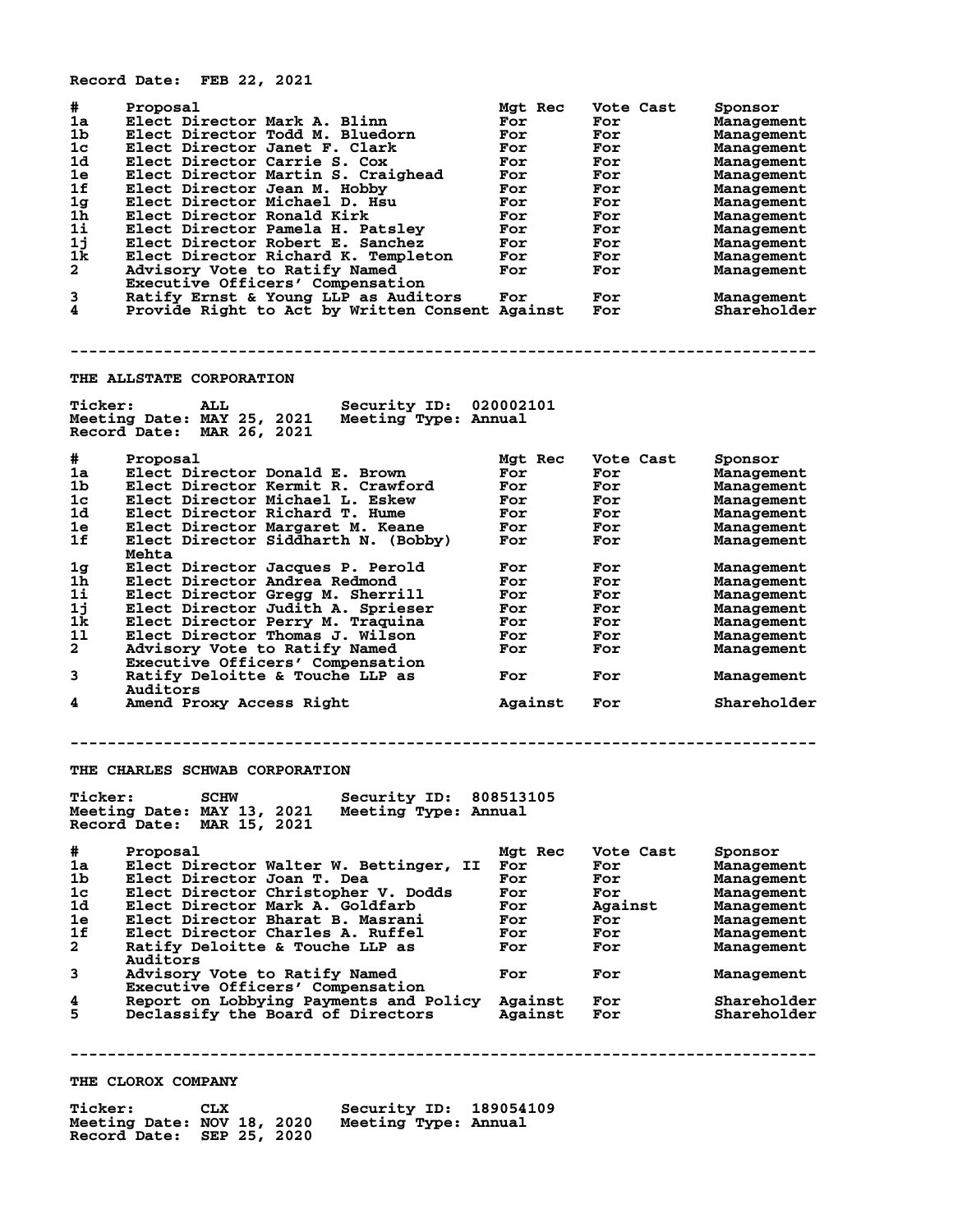| #<br>1.1<br>1.2<br>1.3<br>1.4<br>1.5<br>1.6<br>1.7<br>1.8<br>1.9<br>1.10<br>1.11<br>1.12<br>1.13<br>$\mathbf{2}$<br>3<br>4 | Proposal<br>Elect Director Amy Banse<br>Elect Director Richard H. Carmona<br>Elect Director Benno Dorer<br>Elect Director Spencer C. Fleischer<br>Elect Director Esther Lee<br>Elect Director A.D. David Mackay<br>Elect Director Paul Parker<br>Elect Director Linda Rendle<br>Elect Director Matthew J. Shattock<br>Elect Director Kathryn Tesija<br>Elect Director Pamela Thomas-Graham<br>Elect Director Russell J. Weiner<br>Elect Director Christopher J. Williams<br>Advisory Vote to Ratify Named<br>Executive Officers' Compensation<br>Ratify Ernst & Young LLP as Auditors<br>Eliminate Supermajority Vote<br>Requirement to Approve Certain<br><b>Business Combinations</b> | Mgt Rec<br>For<br>For<br>For<br>For<br>For<br>For<br>For<br>For<br>For<br>For<br>For<br>For<br>For<br>For<br>For<br>For | Vote Cast<br>For<br>For<br>For<br>For<br>For<br>For<br>For<br>For<br>For<br>For<br>For<br>For<br>For<br>For<br>For<br>For | Sponsor<br>Management<br>Management<br>Management<br>Management<br>Management<br>Management<br>Management<br>Management<br>Management<br>Management<br>Management<br>Management<br>Management<br>Management<br>Management<br>Management |
|----------------------------------------------------------------------------------------------------------------------------|-----------------------------------------------------------------------------------------------------------------------------------------------------------------------------------------------------------------------------------------------------------------------------------------------------------------------------------------------------------------------------------------------------------------------------------------------------------------------------------------------------------------------------------------------------------------------------------------------------------------------------------------------------------------------------------------|-------------------------------------------------------------------------------------------------------------------------|---------------------------------------------------------------------------------------------------------------------------|-----------------------------------------------------------------------------------------------------------------------------------------------------------------------------------------------------------------------------------------|
|                                                                                                                            |                                                                                                                                                                                                                                                                                                                                                                                                                                                                                                                                                                                                                                                                                         |                                                                                                                         |                                                                                                                           |                                                                                                                                                                                                                                         |
|                                                                                                                            | <b>THE HERSHEY COMPANY</b>                                                                                                                                                                                                                                                                                                                                                                                                                                                                                                                                                                                                                                                              |                                                                                                                         |                                                                                                                           |                                                                                                                                                                                                                                         |
| <b>Ticker:</b>                                                                                                             | Security ID: 427866108<br><b>HSY</b><br>Meeting Date: MAY 17, 2021<br>Meeting Type: Annual<br>Record Date: MAR 18, 2021                                                                                                                                                                                                                                                                                                                                                                                                                                                                                                                                                                 |                                                                                                                         |                                                                                                                           |                                                                                                                                                                                                                                         |
| #                                                                                                                          | Proposal                                                                                                                                                                                                                                                                                                                                                                                                                                                                                                                                                                                                                                                                                | Mgt Rec                                                                                                                 | Vote Cast                                                                                                                 | Sponsor                                                                                                                                                                                                                                 |
| 1.1                                                                                                                        | Elect Director Pamela M. Arway                                                                                                                                                                                                                                                                                                                                                                                                                                                                                                                                                                                                                                                          | For                                                                                                                     | For                                                                                                                       | Management                                                                                                                                                                                                                              |
| 1.2<br>1.3                                                                                                                 | Elect Director James W. Brown<br>Elect Director Michele G. Buck                                                                                                                                                                                                                                                                                                                                                                                                                                                                                                                                                                                                                         | For<br>For                                                                                                              | For<br>For                                                                                                                | Management                                                                                                                                                                                                                              |
| 1.4                                                                                                                        | Elect Director Victor L. Crawford                                                                                                                                                                                                                                                                                                                                                                                                                                                                                                                                                                                                                                                       | For                                                                                                                     | For                                                                                                                       | Management<br>Management                                                                                                                                                                                                                |
| 1.5                                                                                                                        | Elect Director Robert M. Dutkowsky                                                                                                                                                                                                                                                                                                                                                                                                                                                                                                                                                                                                                                                      | For                                                                                                                     | For                                                                                                                       | Management                                                                                                                                                                                                                              |
| 1.6                                                                                                                        | Elect Director Mary Kay Haben                                                                                                                                                                                                                                                                                                                                                                                                                                                                                                                                                                                                                                                           | For                                                                                                                     | For                                                                                                                       | Management                                                                                                                                                                                                                              |
| 1.7                                                                                                                        | Elect Director James C. Katzman                                                                                                                                                                                                                                                                                                                                                                                                                                                                                                                                                                                                                                                         | For                                                                                                                     | For                                                                                                                       | Management                                                                                                                                                                                                                              |
| 1.8                                                                                                                        | Elect Director M. Diane Koken                                                                                                                                                                                                                                                                                                                                                                                                                                                                                                                                                                                                                                                           | For                                                                                                                     | For                                                                                                                       | Management                                                                                                                                                                                                                              |
| 1.9                                                                                                                        | Elect Director Robert M. Malcolm                                                                                                                                                                                                                                                                                                                                                                                                                                                                                                                                                                                                                                                        | For                                                                                                                     | For                                                                                                                       | Management                                                                                                                                                                                                                              |
| 1.10<br>1.11                                                                                                               | Elect Director Anthony J. Palmer<br>Elect Director Juan R. Perez                                                                                                                                                                                                                                                                                                                                                                                                                                                                                                                                                                                                                        | For<br>For                                                                                                              | For<br>For                                                                                                                | Management<br>Management                                                                                                                                                                                                                |
| 1.12                                                                                                                       | Elect Director Wendy L. Schoppert                                                                                                                                                                                                                                                                                                                                                                                                                                                                                                                                                                                                                                                       | For                                                                                                                     | For                                                                                                                       | Management                                                                                                                                                                                                                              |
| 2                                                                                                                          | Ratify Ernst & Young LLP as Auditor                                                                                                                                                                                                                                                                                                                                                                                                                                                                                                                                                                                                                                                     | For                                                                                                                     | For                                                                                                                       | Management                                                                                                                                                                                                                              |
| 3                                                                                                                          | Advisory Vote to Ratify Named                                                                                                                                                                                                                                                                                                                                                                                                                                                                                                                                                                                                                                                           | For                                                                                                                     | For                                                                                                                       | Management                                                                                                                                                                                                                              |
|                                                                                                                            | Executive Officers' Compensation                                                                                                                                                                                                                                                                                                                                                                                                                                                                                                                                                                                                                                                        |                                                                                                                         |                                                                                                                           |                                                                                                                                                                                                                                         |
|                                                                                                                            |                                                                                                                                                                                                                                                                                                                                                                                                                                                                                                                                                                                                                                                                                         |                                                                                                                         |                                                                                                                           |                                                                                                                                                                                                                                         |
|                                                                                                                            |                                                                                                                                                                                                                                                                                                                                                                                                                                                                                                                                                                                                                                                                                         |                                                                                                                         |                                                                                                                           |                                                                                                                                                                                                                                         |
|                                                                                                                            | THE HOME DEPOT, INC.                                                                                                                                                                                                                                                                                                                                                                                                                                                                                                                                                                                                                                                                    |                                                                                                                         |                                                                                                                           |                                                                                                                                                                                                                                         |
| <b>Ticker:</b>                                                                                                             | Security ID:<br>HD                                                                                                                                                                                                                                                                                                                                                                                                                                                                                                                                                                                                                                                                      | 437076102                                                                                                               |                                                                                                                           |                                                                                                                                                                                                                                         |
|                                                                                                                            | Meeting Date: MAY 20, 2021<br>Meeting Type: Annual                                                                                                                                                                                                                                                                                                                                                                                                                                                                                                                                                                                                                                      |                                                                                                                         |                                                                                                                           |                                                                                                                                                                                                                                         |
|                                                                                                                            | Record Date:<br>MAR 22, 2021                                                                                                                                                                                                                                                                                                                                                                                                                                                                                                                                                                                                                                                            |                                                                                                                         |                                                                                                                           |                                                                                                                                                                                                                                         |
| #                                                                                                                          | Proposal                                                                                                                                                                                                                                                                                                                                                                                                                                                                                                                                                                                                                                                                                | Mgt Rec                                                                                                                 | Vote Cast                                                                                                                 | Sponsor                                                                                                                                                                                                                                 |
| 1a                                                                                                                         | Elect Director Gerard J. Arpey                                                                                                                                                                                                                                                                                                                                                                                                                                                                                                                                                                                                                                                          | For                                                                                                                     | For                                                                                                                       | Management                                                                                                                                                                                                                              |
| 1b                                                                                                                         | Elect Director Ari Bousbib                                                                                                                                                                                                                                                                                                                                                                                                                                                                                                                                                                                                                                                              | For                                                                                                                     | For                                                                                                                       | Management                                                                                                                                                                                                                              |
| 1 <sub>c</sub>                                                                                                             | Elect Director Jeffery H. Boyd                                                                                                                                                                                                                                                                                                                                                                                                                                                                                                                                                                                                                                                          | For                                                                                                                     | For                                                                                                                       | Management                                                                                                                                                                                                                              |
| 1d                                                                                                                         | Elect Director Gregory D. Brenneman                                                                                                                                                                                                                                                                                                                                                                                                                                                                                                                                                                                                                                                     | For                                                                                                                     | For                                                                                                                       | Management                                                                                                                                                                                                                              |
| 1e                                                                                                                         | Elect Director J. Frank Brown                                                                                                                                                                                                                                                                                                                                                                                                                                                                                                                                                                                                                                                           | For                                                                                                                     | For                                                                                                                       | Management                                                                                                                                                                                                                              |
| 1f                                                                                                                         | Elect Director Albert P. Carey                                                                                                                                                                                                                                                                                                                                                                                                                                                                                                                                                                                                                                                          | For                                                                                                                     | For                                                                                                                       | Management                                                                                                                                                                                                                              |
| 1 <sub>g</sub><br>1h                                                                                                       | Elect Director Helena B. Foulkes<br>Elect Director Linda R. Gooden                                                                                                                                                                                                                                                                                                                                                                                                                                                                                                                                                                                                                      | For<br>For                                                                                                              | For<br>For                                                                                                                | Management                                                                                                                                                                                                                              |
| 1i                                                                                                                         | Elect Director Wayne M. Hewett                                                                                                                                                                                                                                                                                                                                                                                                                                                                                                                                                                                                                                                          | For                                                                                                                     | For                                                                                                                       | Management<br>Management                                                                                                                                                                                                                |
| 1j                                                                                                                         | Elect Director Manuel Kadre                                                                                                                                                                                                                                                                                                                                                                                                                                                                                                                                                                                                                                                             | For                                                                                                                     | For                                                                                                                       | Management                                                                                                                                                                                                                              |
| 1k                                                                                                                         | Elect Director Stephanie C. Linnartz                                                                                                                                                                                                                                                                                                                                                                                                                                                                                                                                                                                                                                                    | For                                                                                                                     | For                                                                                                                       | Management                                                                                                                                                                                                                              |
| 11                                                                                                                         | Elect Director Craig A. Menear                                                                                                                                                                                                                                                                                                                                                                                                                                                                                                                                                                                                                                                          | For                                                                                                                     | For                                                                                                                       | Management                                                                                                                                                                                                                              |
| 2                                                                                                                          | Ratify KPMG LLP as Auditors                                                                                                                                                                                                                                                                                                                                                                                                                                                                                                                                                                                                                                                             | For                                                                                                                     | For                                                                                                                       | Management                                                                                                                                                                                                                              |
| 3                                                                                                                          | Advisory Vote to Ratify Named                                                                                                                                                                                                                                                                                                                                                                                                                                                                                                                                                                                                                                                           | For                                                                                                                     | For                                                                                                                       | Management                                                                                                                                                                                                                              |
| 4                                                                                                                          | Executive Officers' Compensation<br>Amend Shareholder Written Consent                                                                                                                                                                                                                                                                                                                                                                                                                                                                                                                                                                                                                   | Against                                                                                                                 | For                                                                                                                       | Shareholder                                                                                                                                                                                                                             |
|                                                                                                                            | Provisions                                                                                                                                                                                                                                                                                                                                                                                                                                                                                                                                                                                                                                                                              |                                                                                                                         |                                                                                                                           |                                                                                                                                                                                                                                         |
| 5                                                                                                                          | Report on Political Contributions                                                                                                                                                                                                                                                                                                                                                                                                                                                                                                                                                                                                                                                       | Against                                                                                                                 | For                                                                                                                       | Shareholder                                                                                                                                                                                                                             |
| 6                                                                                                                          | Congruency Analysis<br>Report on Prison Labor in the Supply<br>Chain                                                                                                                                                                                                                                                                                                                                                                                                                                                                                                                                                                                                                    | Against                                                                                                                 | Against                                                                                                                   | Shareholder                                                                                                                                                                                                                             |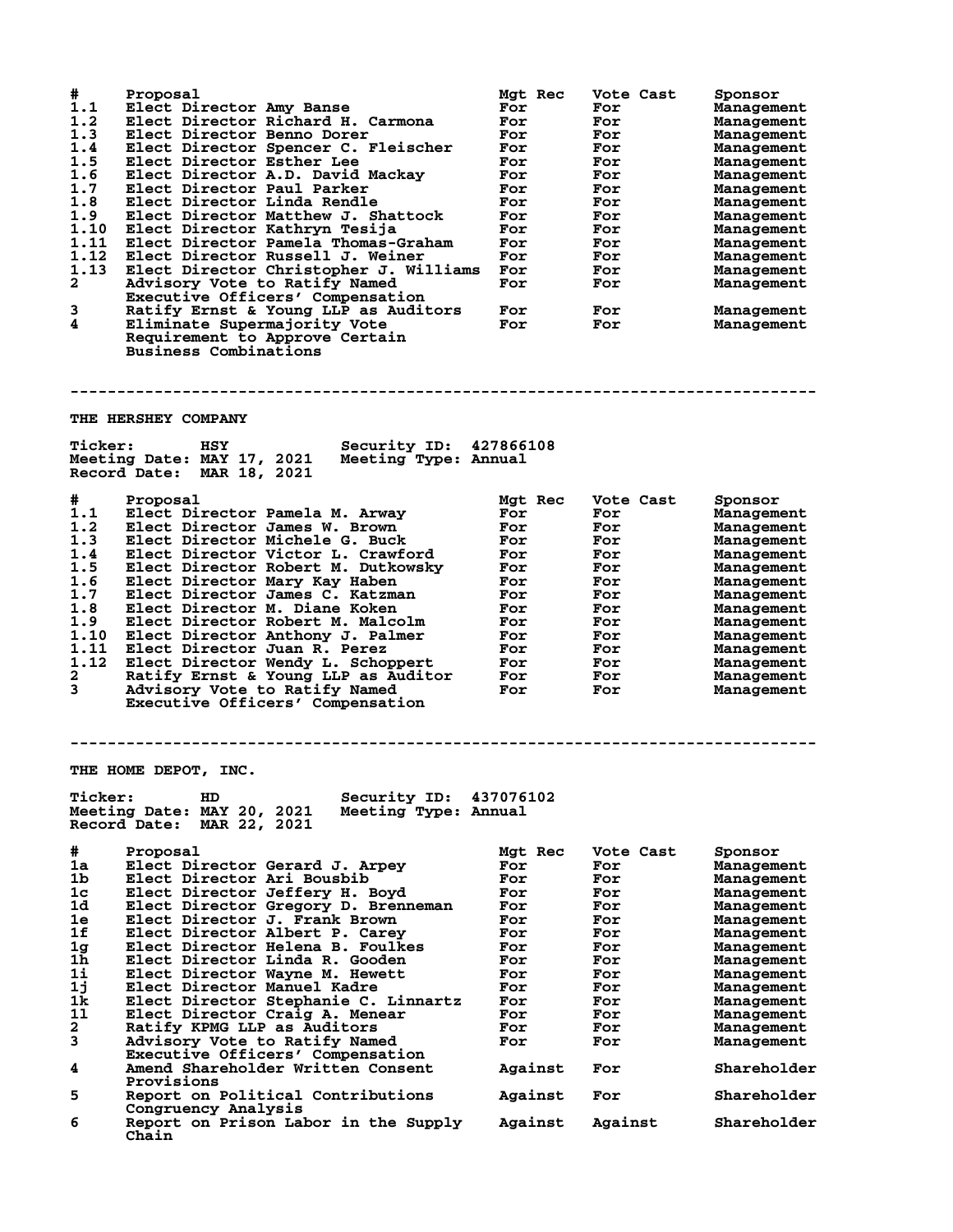**-------------------------------------------------------------------------------- THE INTERPUBLIC GROUP OF COMPANIES, INC. Ticker: IPG Security ID: 460690100 Meeting Date: MAY 27, 2021 Meeting Type: Annual Record Date: APR 01, 2021 # Proposal Mgt Rec Vote Cast Sponsor 1.1 Elect Director Joceyln Carter-Miller For For Management 1.2 Elect Director Mary J. Steele Guilfoile For For Management 1.3 Elect Director Dawn Hudson For For Management 1.4 Elect Director Philippe Krakowsky For For Management 1.5 Elect Director Jonathan F. Miller For For Management 1.6 Elect Director Patrick Q. Moore For For Management 1.7 Elect Director Michael I. Roth For For Management 1.8 Elect Director Linda S. Sanford For For Management 1.9 Elect Director David M. Thomas For For Management 1.10 Elect Director E. Lee Wyatt, Jr. For For Management 2 Ratify PricewaterhouseCoopers LLP as For For Management Auditors 3 Advisory Vote to Ratify Named For For Management Executive Officers' Compensation**<br>4 Reduce Ownership Threshold for **4 Reduce Ownership Threshold for Against For Shareholder Shareholders to Call Special Meeting -------------------------------------------------------------------------------- UGI CORPORATION** Ticker: UGI Security ID: 902681105<br>Meeting Date: JAN 29, 2021 Meeting Type: Annual **Meeting Date: JAN 29, 2021 Record Date: NOV 18, 2020 # Proposal Mgt Rec Vote Cast Sponsor 1a Elect Director Frank S. Hermance For For Management 1b Elect Director M. Shawn Bort For For Management 1c Elect Director Theodore A. Dosch For For Management 1d Elect Director Alan N. Harris For For Management 1e Elect Director Mario Longhi For For Management 1f Elect Director William J. Marrazzo For For Management 1g Elect Director Cindy J. Miller For For Management 1h Elect Director Kelly A. Romano For For Management 1i Elect Director James B. Stallings, Jr. For For Management 1j Elect Director John L. Walsh For For Management 2 Advisory Vote to Ratify Named For For Management Executive Officers' Compensation 3 Approve Omnibus Stock Plan For For Management** Ratify Ernst & Young LLP as Auditors **====================== Global Secured Options Portfolio ======================== The Global Secured Options Portfolio, a series of the Registrant, did not hold any portfolio securities with respect to which the Portfolio was entitled to vote during the period from July 1, 2020 through June 30, 2021. ========================== Large Cap Value Portfolio =========================== The proxy voting record of the Large Cap Value Portfolio, a series of the Registrant, during the period from July 1, 2020 through February 26, 2021 (termination of operations) is filed herewith: CONAGRA BRANDS, INC.** Ticker: CAG Security ID: 205887102<br>Meeting Date: SEP 23, 2020 Meeting Type: Annual **Meeting Date: SEP 23, 2020 Meeting Type: Annual Record Date: AUG 03, 2020 # Proposal Mgt Rec Vote Cast Sponsor 1a Elect Director Anil Arora For For Management**

**Elect Director Thomas "Tony" K. Brown For**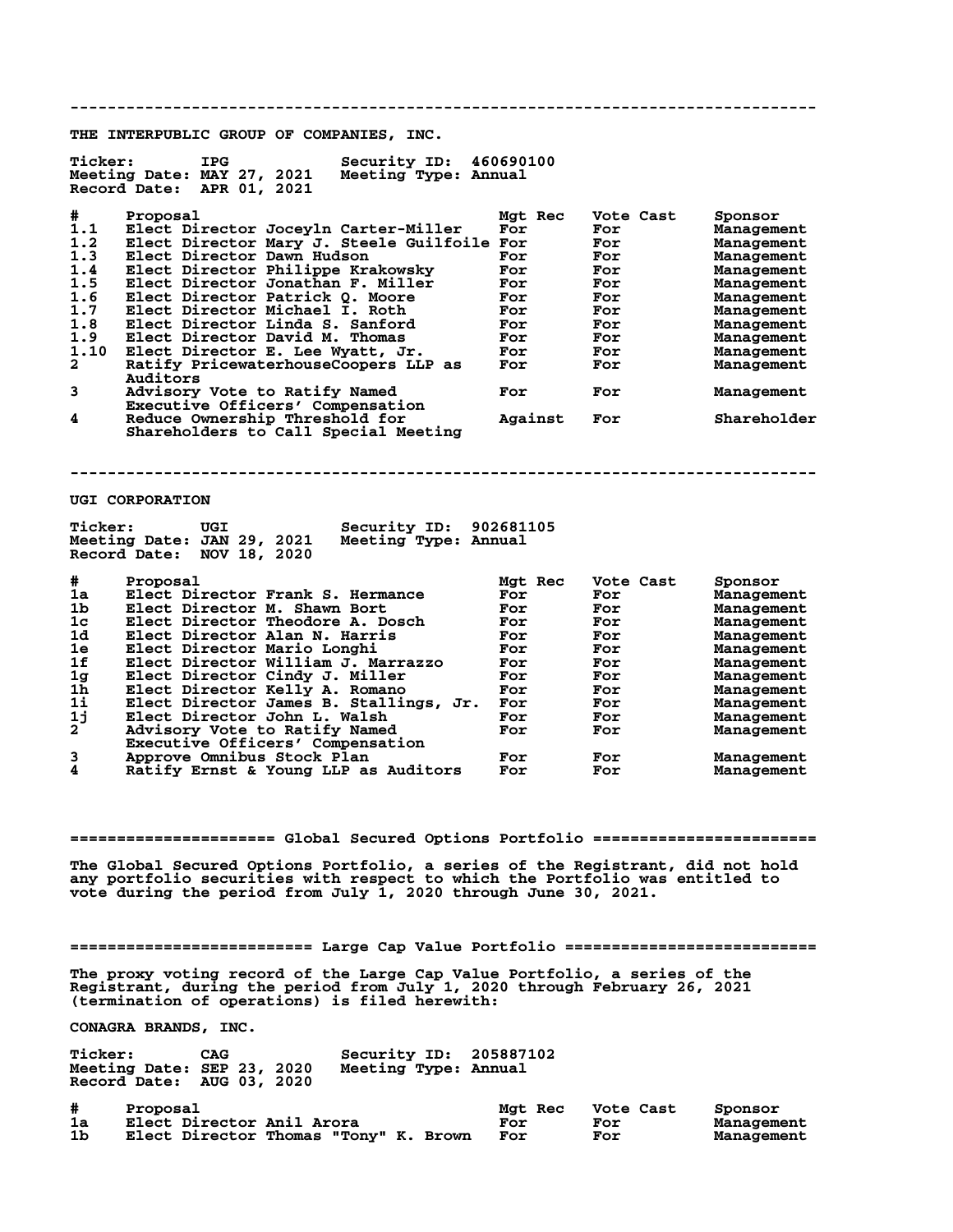| 1 <sub>c</sub><br>1d<br>1e<br>1f<br>1g<br>1h<br>1i<br>1j<br>$\mathbf{2}^{-}$<br>3 | Elect Director Sean M. Connolly<br>Elect Director Joie A. Gregor<br>Elect Director Rajive Johri<br>Elect Director Richard H. Lenny<br>Elect Director Melissa Lora<br>Elect Director Ruth Ann Marshall<br>Elect Director Craig P. Omtvedt<br>Elect Director Scott Ostfeld<br>Ratify KPMG LLP as Auditors<br>Advisory Vote to Ratify Named<br>Executive Officers' Compensation | For<br>For<br>For<br>For<br>For<br>For<br>For<br>For<br>For<br>For | For<br>For<br>For<br>For<br>For<br>For<br>For<br>For<br>For<br>For | Management<br>Management<br>Management<br>Management<br>Management<br>Management<br>Management<br>Management<br>Management<br>Management |
|-----------------------------------------------------------------------------------|------------------------------------------------------------------------------------------------------------------------------------------------------------------------------------------------------------------------------------------------------------------------------------------------------------------------------------------------------------------------------|--------------------------------------------------------------------|--------------------------------------------------------------------|------------------------------------------------------------------------------------------------------------------------------------------|
|                                                                                   |                                                                                                                                                                                                                                                                                                                                                                              |                                                                    |                                                                    |                                                                                                                                          |
|                                                                                   | CONSTELLATION BRANDS, INC.                                                                                                                                                                                                                                                                                                                                                   |                                                                    |                                                                    |                                                                                                                                          |
| <b>Ticker:</b>                                                                    | Security ID: 21036P108<br><b>STZ</b><br>Meeting Date: JUL 21, 2020<br>Meeting Type: Annual<br>Record Date: MAY 22, 2020                                                                                                                                                                                                                                                      |                                                                    |                                                                    |                                                                                                                                          |
| #                                                                                 | Proposal                                                                                                                                                                                                                                                                                                                                                                     | Mgt Rec                                                            | Vote Cast                                                          | Sponsor                                                                                                                                  |
| 1.1                                                                               | Elect Director Christy Clark                                                                                                                                                                                                                                                                                                                                                 | For                                                                | For                                                                | Management                                                                                                                               |
| 1.2                                                                               | Elect Director Jennifer M. Daniels                                                                                                                                                                                                                                                                                                                                           | For                                                                | For                                                                | Management                                                                                                                               |
| 1.3                                                                               | Elect Director Jerry Fowden                                                                                                                                                                                                                                                                                                                                                  | For                                                                | Withhold                                                           | Management                                                                                                                               |
| 1.4<br>1.5                                                                        | Elect Director Ernesto M. Hernandez<br>Elect Director Susan Somersille Johnson For                                                                                                                                                                                                                                                                                           | For                                                                | For<br>For                                                         | Management<br>Management                                                                                                                 |
| 1.6                                                                               | Elect Director James A. Locke, III                                                                                                                                                                                                                                                                                                                                           | For                                                                | Withhold                                                           | Management                                                                                                                               |
| 1.7                                                                               | Elect Director Jose Manuel Madero Garza For                                                                                                                                                                                                                                                                                                                                  |                                                                    | For                                                                | Management                                                                                                                               |
| 1.8                                                                               | Elect Director Daniel J. McCarthy                                                                                                                                                                                                                                                                                                                                            | For                                                                | For                                                                | Management                                                                                                                               |
| 1.9                                                                               | Elect Director William A. Newlands                                                                                                                                                                                                                                                                                                                                           | For                                                                | For                                                                | Management                                                                                                                               |
| 1.10<br>1.11                                                                      | Elect Director Richard Sands<br>Elect Director Robert Sands                                                                                                                                                                                                                                                                                                                  | For<br>For                                                         | For<br>For                                                         | Management<br>Management                                                                                                                 |
| 1.12                                                                              | Elect Director Judy A. Schmeling                                                                                                                                                                                                                                                                                                                                             | For                                                                | Withhold                                                           | Management                                                                                                                               |
| $\mathbf{2}$                                                                      | Ratify KPMG LLP as Auditor                                                                                                                                                                                                                                                                                                                                                   | For                                                                | For                                                                | Management                                                                                                                               |
| 3                                                                                 | Advisory Vote to Ratify Named                                                                                                                                                                                                                                                                                                                                                | For                                                                | For                                                                | Management                                                                                                                               |
|                                                                                   | Executive Officers' Compensation                                                                                                                                                                                                                                                                                                                                             |                                                                    |                                                                    |                                                                                                                                          |
|                                                                                   |                                                                                                                                                                                                                                                                                                                                                                              |                                                                    |                                                                    |                                                                                                                                          |
| <b>Ticker:</b>                                                                    | DEERE & COMPANY<br>Security ID: 244199105<br>DE<br>Meeting Date: FEB 24, 2021<br>Meeting Type: Annual                                                                                                                                                                                                                                                                        |                                                                    |                                                                    |                                                                                                                                          |
|                                                                                   | Record Date: DEC 31, 2020                                                                                                                                                                                                                                                                                                                                                    |                                                                    |                                                                    |                                                                                                                                          |
|                                                                                   |                                                                                                                                                                                                                                                                                                                                                                              |                                                                    |                                                                    |                                                                                                                                          |
| #<br>1a                                                                           | Proposal<br>Elect Director Tamra A. Erwin                                                                                                                                                                                                                                                                                                                                    | Mgt Rec<br>For                                                     | Vote Cast<br>For                                                   | Sponsor<br>Management                                                                                                                    |
| 1b.                                                                               | Elect Director Alan C. Heuberger                                                                                                                                                                                                                                                                                                                                             | For                                                                | For                                                                | Management                                                                                                                               |
| 1c                                                                                | Elect Director Charles O. Holliday, Jr. For                                                                                                                                                                                                                                                                                                                                  |                                                                    | For                                                                | Management                                                                                                                               |
| 1d                                                                                | Elect Director Dipak C. Jain<br>$\overline{\text{For}}$                                                                                                                                                                                                                                                                                                                      |                                                                    | For                                                                | Management                                                                                                                               |
| 1e<br>1f                                                                          | Elect Director Michael O. Johanns                                                                                                                                                                                                                                                                                                                                            | For<br>For                                                         | For<br>For                                                         | Management                                                                                                                               |
| 1 <sub>g</sub>                                                                    | Elect Director Clayton M. Jones<br>Elect Director John C. May                                                                                                                                                                                                                                                                                                                | For                                                                | For                                                                | Management<br>Management                                                                                                                 |
| 1 <sub>h</sub>                                                                    | Elect Director Gregory R. Page                                                                                                                                                                                                                                                                                                                                               | For                                                                | For                                                                | Management                                                                                                                               |
| 1i                                                                                | Elect Director Sherry M. Smith                                                                                                                                                                                                                                                                                                                                               | For                                                                | For                                                                | Management                                                                                                                               |
| 1j                                                                                | Elect Director Dmitri L. Stockton                                                                                                                                                                                                                                                                                                                                            | For                                                                | For                                                                | Management                                                                                                                               |
| 1k<br>$\mathbf{2}$                                                                | Elect Director Sheila G. Talton                                                                                                                                                                                                                                                                                                                                              | For<br>For                                                         | For<br>For                                                         | Management                                                                                                                               |
|                                                                                   | Advisory Vote to Ratify Named<br>Executive Officers' Compensation                                                                                                                                                                                                                                                                                                            |                                                                    |                                                                    | Management                                                                                                                               |
| 3                                                                                 | Ratify Deloitte & Touche LLP as                                                                                                                                                                                                                                                                                                                                              | For                                                                | For                                                                | Management                                                                                                                               |
|                                                                                   | Auditors                                                                                                                                                                                                                                                                                                                                                                     |                                                                    |                                                                    |                                                                                                                                          |
|                                                                                   |                                                                                                                                                                                                                                                                                                                                                                              |                                                                    |                                                                    |                                                                                                                                          |
|                                                                                   |                                                                                                                                                                                                                                                                                                                                                                              |                                                                    |                                                                    |                                                                                                                                          |
|                                                                                   |                                                                                                                                                                                                                                                                                                                                                                              |                                                                    |                                                                    |                                                                                                                                          |
|                                                                                   | FRANKLIN RESOURCES, INC.                                                                                                                                                                                                                                                                                                                                                     |                                                                    |                                                                    |                                                                                                                                          |
| <b>Ticker:</b>                                                                    | Security ID: 354613101<br>BEN<br>Meeting Date: FEB 09, 2021<br>Meeting Type: Annual<br>Record Date: DEC 11, 2020                                                                                                                                                                                                                                                             |                                                                    |                                                                    |                                                                                                                                          |
|                                                                                   | Proposal                                                                                                                                                                                                                                                                                                                                                                     | Mgt Rec                                                            | Vote Cast                                                          | Sponsor                                                                                                                                  |
| #<br>1a                                                                           | Elect Director Mariann Byerwalter                                                                                                                                                                                                                                                                                                                                            | For                                                                | For                                                                | Management                                                                                                                               |
| 1 <sub>b</sub>                                                                    | Elect Director Alexander S. Friedman                                                                                                                                                                                                                                                                                                                                         | For                                                                | For                                                                | Management                                                                                                                               |
| 1c<br>1d                                                                          | Elect Director Gregory E. Johnson<br>Elect Director Jennifer M. Johnson                                                                                                                                                                                                                                                                                                      | For<br>For                                                         | For<br>For                                                         | Management<br>Management                                                                                                                 |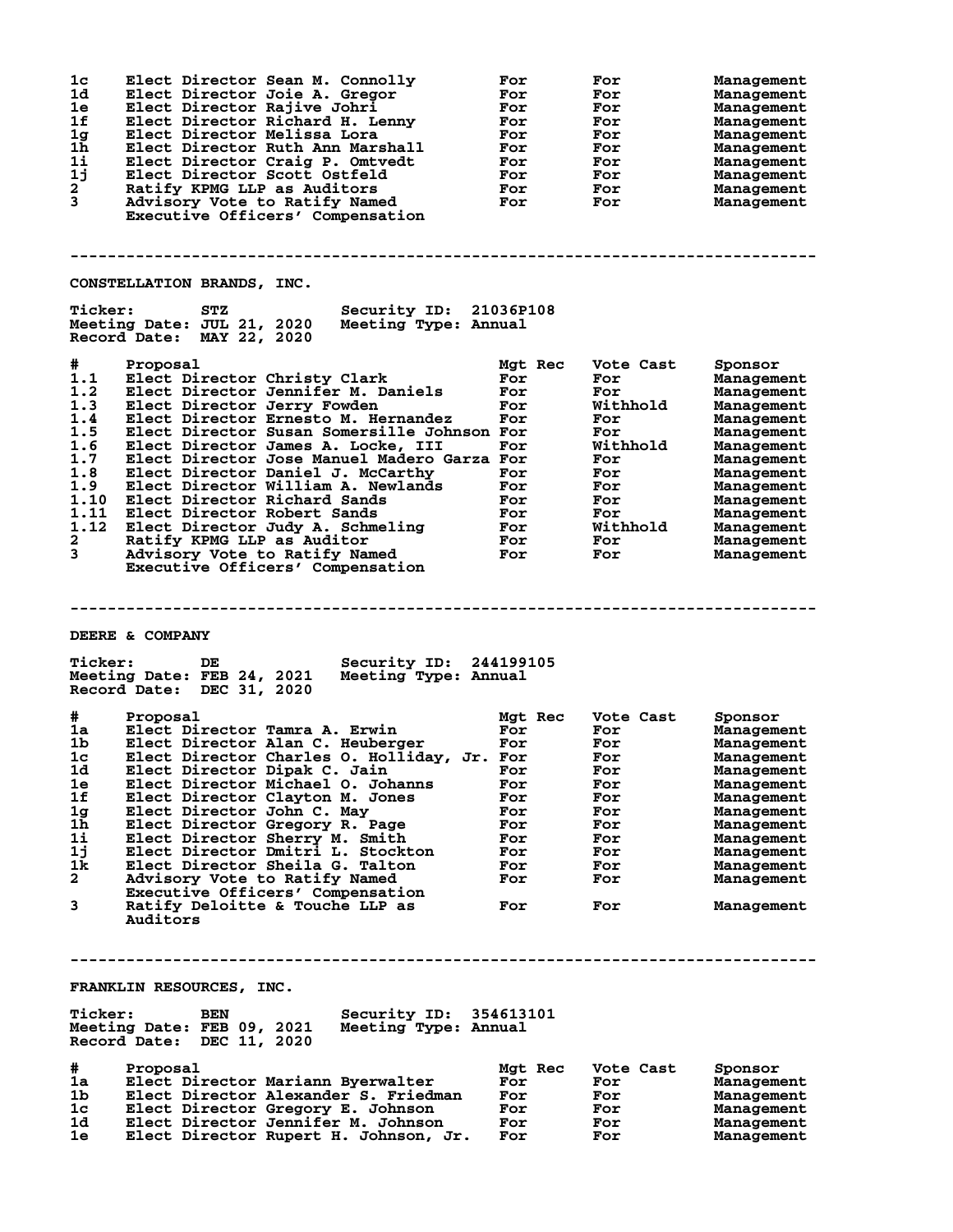**1f Elect Director John Y. Kim For For Management 1g Elect Director Anthony J. Noto For For Management 1h Elect Director John W. Thiel For For Management 1i Elect Director Seth H. Waugh For For Management 1j Elect Director Geoffrey Y. Yang For For Management 2 Ratify PricewaterhouseCoopers LLP as For For Management Auditors**<br>3 **Amend Omi 3 Amend Omnibus Stock Plan For Against Management -------------------------------------------------------------------------------- GENERAL MILLS, INC. Ticker: GIS Security ID: 370334104 Meeting Date: SEP 22, 2020 Meeting Type: Annual Record Date: JUL 24, 2020 # Proposal Mgt Rec Vote Cast Sponsor 1a Elect Director R. Kerry Clark For For Management 1b Elect Director David M. Cordani For For Management 1c Elect Director Roger W. Ferguson, Jr. For For Management 1d Elect Director Jeffrey L. Harmening For For Management 1e Elect Director Maria G. Henry For For Management 1f Elect Director Jo Ann Jenkins For For Management 1g Elect Director Elizabeth C. Lempres For For Management 1h Elect Director Diane L. Neal For For Management 1i Elect Director Steve Odland For For Management 1j Elect Director Maria A. Sastre For For Management 1k Elect Director Eric D. Sprunk For For Management 1l Elect Director Jorge A. Uribe For For Management 2 Advisory Vote to Ratify Named For For Management Executive Officers' Compensation 3 Ratify KPMG LLP as Auditors For For Management -------------------------------------------------------------------------------- JOHNSON CONTROLS INTERNATIONAL PLC Ticker: JCI Security ID: G51502105 Meeting Date: MAR 10, 2021 Meeting Type: Annual Record Date: JAN 07, 2021 # Proposal Mgt Rec Vote Cast Sponsor 1a Elect Director Jean Blackwell For For Management 1b Elect Director Pierre Cohade For For Management 1c Elect Director Michael E. Daniels For For Management 1d Elect Director Juan Pablo del Valle For For Management Perochena 1e Elect Director W. Roy Dunbar For For Management 1f Elect Director Gretchen R. Haggerty For For Management 1g Elect Director Simone Menne For For Management 1h Elect Director George R. Oliver For For Management 1i Elect Director Jurgen Tinggren For For Management 1j Elect Director Mark Vergnano For For Management 1k Elect Director R. David Yost For For Management 1l Elect Director John D. Young For For Management 2a Ratify PricewaterhouseCoopers LLP as For For Management Auditors 2b Authorize Board to Fix Remuneration of For For Management Auditors 3 Authorize Market Purchases of Company For For Management Shares 4 Determine Price Range for Reissuance For For Management of Treasury Shares 5 Advisory Vote to Ratify Named For For Management Executive Officers' Compensation 6 Approve Omnibus Stock Plan For For Management Approve the Directors' Authority to For Formando Formando Formando Formando Formando Formando Formando Formando Formando Formando Formando Formando Formando Formando Formando Formando Formando Formando Formando Formando F** Allot Shares<br>8 **Approve the I 8 Approve the Disapplication of For For Management Statutory Pre-Emption Rights**

**--------------------------------------------------------------------------------**

**MEDTRONIC PLC**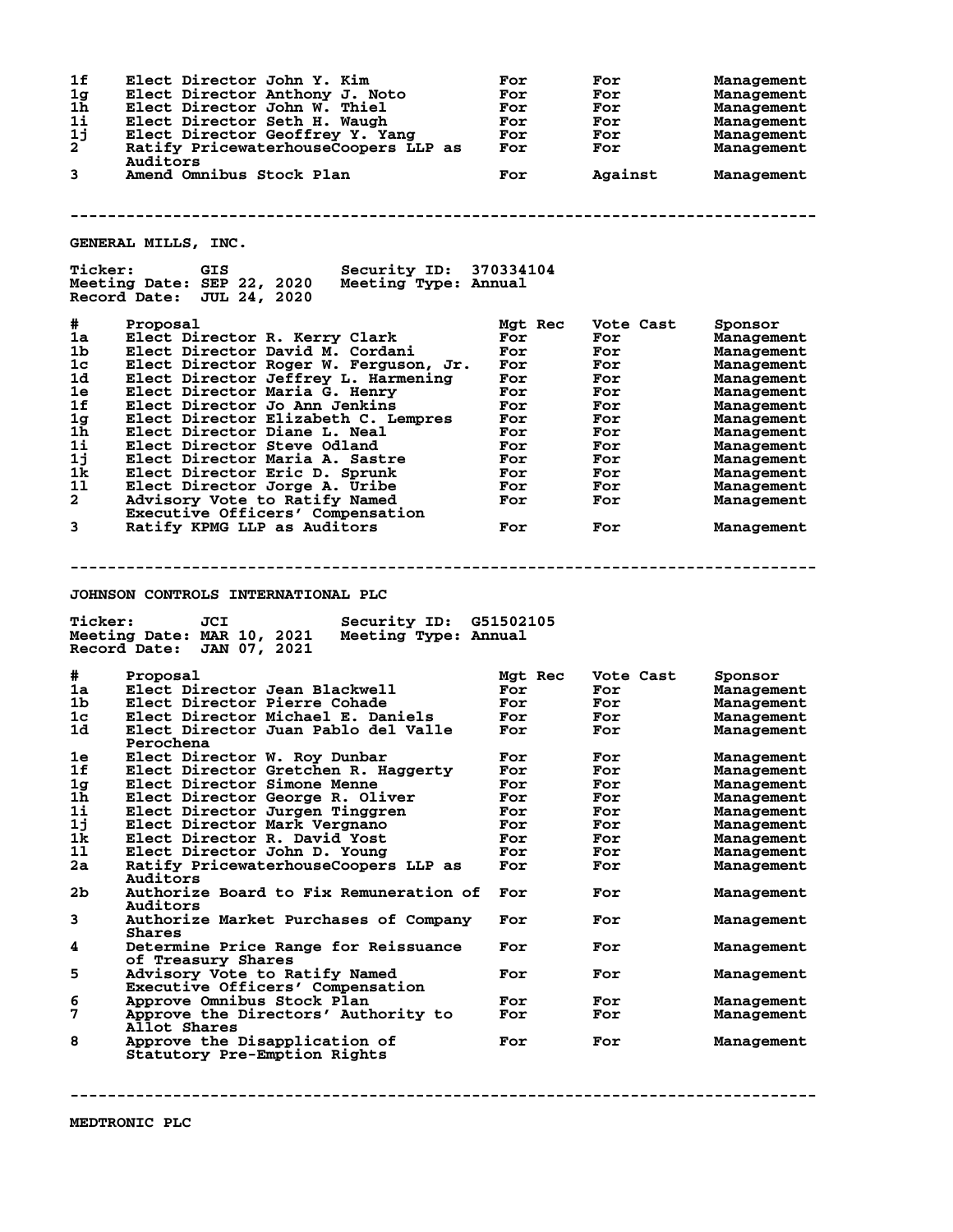**Ticker: MDT Security ID: G5960L103 Meeting Date: DEC 11, 2020 Meeting Type: Annual Record Date: OCT 15, 2020 # Proposal Mgt Rec Vote Cast Sponsor 1a Elect Director Richard H. Anderson For For Management 1b Elect Director Craig Arnold For For Management 1c Elect Director Scott C. Donnelly For For Management 1d Elect Director Andrea J. Goldsmith For For Management 1e Elect Director Randall J. Hogan, III For For Management 1f Elect Director Michael O. Leavitt For For Management 1g Elect Director James T. Lenehan For For Management 1h Elect Director Kevin E. Lofton For For Management 1i Elect Director Geoffrey S. Martha For For Management 1j Elect Director Elizabeth G. Nabel For For Management 1k Elect Director Denise M. O'Leary For For Management 1l Elect Director Kendall J. Powell For For Management 2 Approve PricewaterhouseCoopers LLP as For For Management Auditors and Authorize Board to Fix Auditors and Authorize Board to Fix<br>Their Remuneration<br>3 Advisory Vote to Ratify Named 3 Advisory Vote to Ratify Named For For Management Executive Officers' Compensation 4 Renew the Board's Authority to Issue For For Management Example 2018 1996 Shares Under Irish Law**<br> **Shares Under Irish Law**<br> **Shares Under Irish Law**<br> **S** Renew the Board's Authority to Opt-Out For **5 Renew the Board's Authority to Opt-Out For For Management of Statutory Pre-Emptions Rights Under Irish Law 6 Authorize Overseas Market Purchases of For For Management Ordinary Shares -------------------------------------------------------------------------------- ORACLE CORPORATION Ticker: ORCL Security ID: 68389X105 Meeting Date: NOV 04, 2020 Meeting Type: Annual Record Date: SEP 08, 2020 # Proposal Mgt Rec Vote Cast Sponsor 1.1 Elect Director Jeffrey S. Berg For Withhold Management 1.2 Elect Director Michael J. Boskin For For Management 1.3 Elect Director Safra A. Catz For For Management 1.4 Elect Director Bruce R. Chizen For Withhold Management 1.5 Elect Director George H. Conrades For For Management 1.6 Elect Director Lawrence J. Ellison For For Management 1.7 Elect Director Rona A. Fairhead For For Management 1.8 Elect Director Jeffrey O. Henley For For Management 1.9 Elect Director Renee J. James For For Management 1.10 Elect Director Charles W. Moorman, IV For For Management 1.11 Elect Director Leon E. Panetta For Withhold Management 1.12 Elect Director William G. Parrett For Withhold Management 1.13 Elect Director Naomi O. Seligman For For Management 1.14 Elect Director Vishal Sikka For For Management 2 Advisory Vote to Ratify Named For Against Management Executive Officers' Compensation 3 Approve Omnibus Stock Plan For For Management 4 Ratify Ernst & Young LLP as Auditors For For Management 5 Report on Gender Pay Gap Against For Shareholder 6 Require Independent Board Chair Against For Shareholder -------------------------------------------------------------------------------- PIONEER NATURAL RESOURCES COMPANY** Ticker: PXD Security ID: 723787107<br>Meeting Date: JAN 12, 2021 Meeting Type: Special **Meeting Date: JAN 12, 2021 Meeting Type: Special Record Date: DEC 07, 2020 # Proposal Mgt Rec Vote Cast Sponsor 1 Issue Shares in Connection with Merger For For Management -------------------------------------------------------------------------------- RALPH LAUREN CORPORATION Ticker: RL Security ID: 751212101**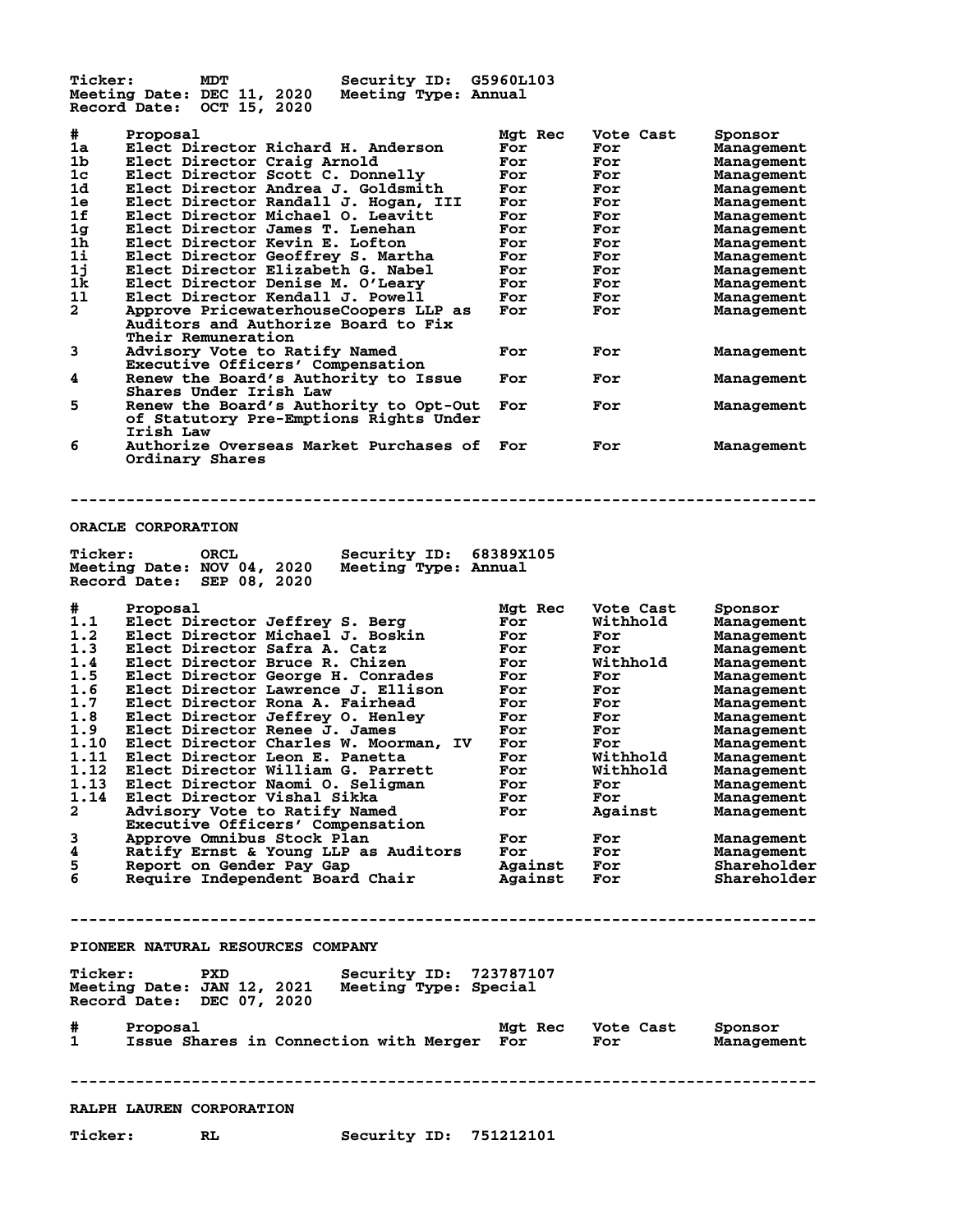**Meeting Date: JUL 30, 2020 Meeting Type: Annual Record Date: JUN 01, 2020 # Proposal Mgt Rec Vote Cast Sponsor 1.1 Elect Director Frank A. Bennack, Jr. For For Management 1.2 Elect Director Michael A. George For For Management 1.3 Elect Director Hubert Joly For For Management 2 2 Ratify Ernst & Young LLP as Auditors For For For Management<br>2 Ratify Ernst & Young LLP as Auditors For For Management<br>3 Advisory Vote to Ratify Named For For Management 3 Advisory Vote to Ratify Named For For Management Executive Officers' Compensation -------------------------------------------------------------------------------- TYSON FOODS, INC. Ticker: TSN Security ID: 902494103** Meeting Date: FEB 11, 2021 **Record Date: DEC 14, 2020 # Proposal Mgt Rec Vote Cast Sponsor 1a Elect Director John Tyson For For Management 1b Elect Director Les R. Baledge For For Management 1c Elect Director Gaurdie E. Banister, Jr. For For Management 1d Elect Director Dean Banks For For Management 1e Elect Director Mike Beebe For For Management 1f Elect Director Maria Claudia Borras For For Management 1g Elect Director David J. Bronczek For For Management 1h Elect Director Mikel A. Durham For For Management 1i Elect Director Jonathan D. Mariner For For Management 1j Elect Director Kevin M. McNamara For For Management 1k Elect Director Cheryl S. Miller For For Management 1l Elect Director Jeffrey K. Schomburger For For Management 1m Elect Director Robert Thurber For For Management 1n Elect Director Barbara A. Tyson For For Management** 1m Elect Director Robert Thurber For For Management<br>
1n Elect Director Barbara A. Tyson For For Management<br>
10 Elect Director Noel White For For Management<br>
2 Ratify PricewaterhouseCoopers LLP as For For Management Ratify PricewaterhouseCoopers LLP as For  **Auditors 3 Amend Omnibus Stock Plan For For Management 4 Report on Human Rights Due Diligence Against For Shareholder** Approve Recapitalization Plan for all **Stock to Have One-vote per Share**<br>**6** Report on Lobbying Payments and I **6 Report on Lobbying Payments and Policy Against For Shareholder**

**================= Quantitative International Equity Portfolio ==================**

**The proxy voting record of the Quantitative International Equity Portfolio, a series of the Registrant, during the period from July 1, 2020 through June 30, 2021 is filed herewith:**

**ABB LTD.**

| <b>Ticker:</b>             | <b>ABBN</b> | Security ID: 000375204 |  |
|----------------------------|-------------|------------------------|--|
| Meeting Date: MAR 25, 2021 |             | Meeting Type: Annual   |  |
| Record Date: FEB 19, 2021  |             |                        |  |

| #            | Proposal                                                                                                                                 | Mgt Rec | Vote Cast | Sponsor    |
|--------------|------------------------------------------------------------------------------------------------------------------------------------------|---------|-----------|------------|
| 1            | Accept Financial Statements and                                                                                                          | For     | For       | Management |
| $\mathbf{2}$ | Statutory Reports<br>Approve Remuneration Report<br>(Non-Binding)                                                                        | For     | For       | Management |
| 3            | Approve Discharge of Board and Senior<br>Management                                                                                      | For     | For       | Management |
| 4            | Approve Allocation of Income and<br>Dividends of CHF 0.80 per Share                                                                      | For     | For       | Management |
| 5            | Approve CHF 13.8 Million Reduction in<br>Share Capital as Part of the Share<br>Buyback Program via Cancellation of<br>Repurchased Shares | For     | For       | Management |
| 6            | Approve Creation of CHF 24 Million<br>Pool of Capital without Preemptive<br>Rights                                                       | For     | Against   | Management |
| 7.1          | Approve Remuneration of Directors in<br>the Amount of CHF 4.4 Million                                                                    | For     | For       | Management |
| 7.2          | Approve Remuneration of Executive<br>Committee in the Amount of CHF 40                                                                   | For     | For       | Management |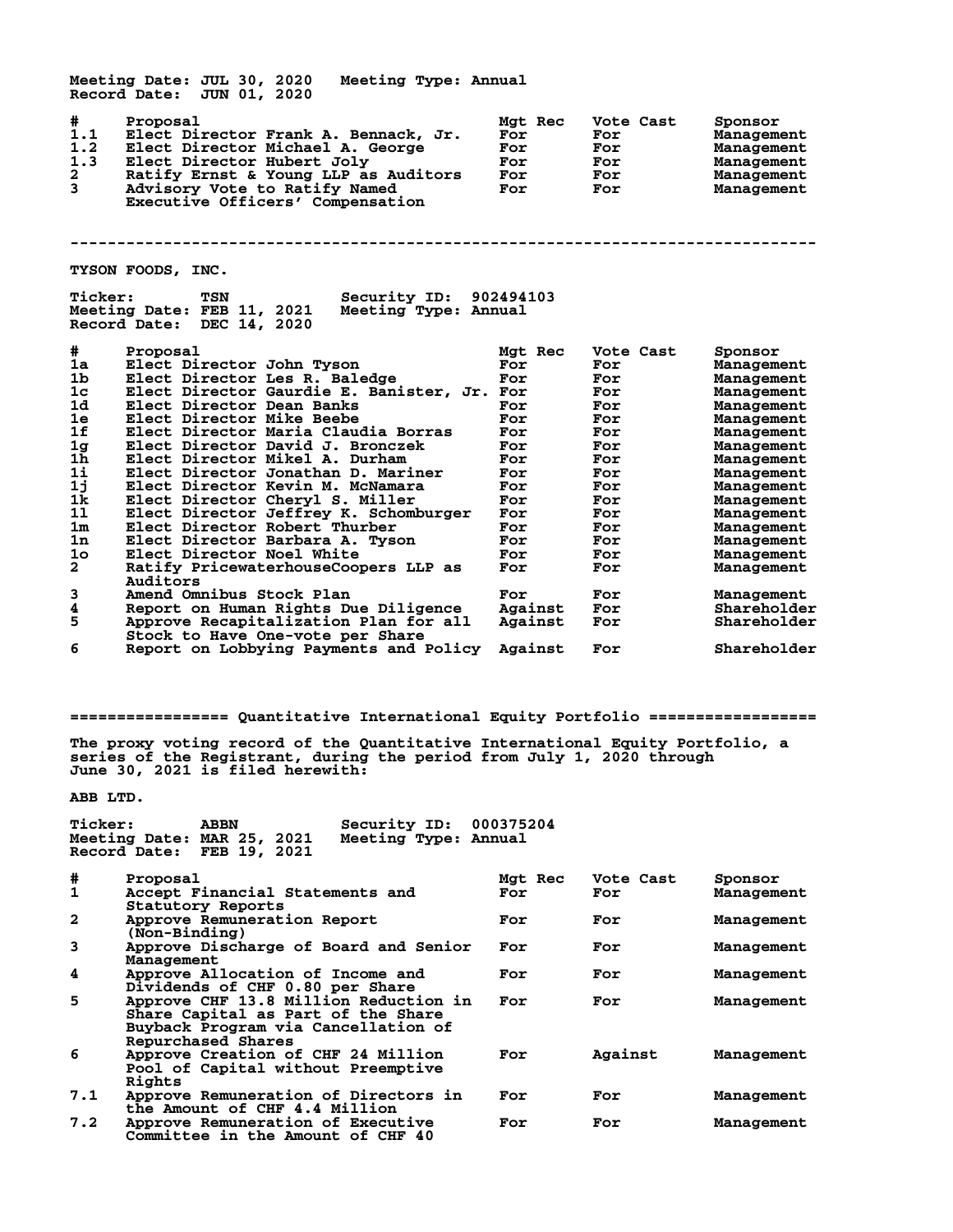| 8.1  | Million<br>Reelect Gunnar Brock as Director | For | For     | Management |
|------|---------------------------------------------|-----|---------|------------|
| 8.2  | Reelect David Constable as Director         | For | For     | Management |
| 8.3  | Reelect Frederico Curado as Director        | For | For     | Management |
| 8.4  | Reelect Lars Foerberg as Director           | For | For     | Management |
| 8.5  | Reelect Jennifer Xin-Zhe Li as Director     | For | For     | Management |
| 8.6  | Reelect Geraldine Matchett as Director      | For | For     | Management |
| 8.7  | Reelect David Meline as Director            | For | For     | Management |
| 8.8  | Reelect Satish Pai as Director              | For | For     | Management |
| 8.9  | Reelect Jacob Wallenberg as Director        | For | For     | Management |
| 8.10 | Reelect Peter Voser as Director and         | For | For     | Management |
|      | Board Chairman                              |     |         |            |
| 9.1  | Appoint David Constable as Member of        | For | For     | Management |
|      | the Compensation Committee                  |     |         |            |
| 9.2  | Appoint Frederico Curado as Member of       | For | For     | Management |
|      | the Compensation Committee                  |     |         |            |
| 9.3  | Appoint Jennifer Xin-Zhe Li as Member       | For | For     | Management |
|      | of the Compensation Committee               |     |         |            |
| 10   | Designate Hans Zehnder as Independent       | For | For     | Management |
|      | Proxy                                       |     |         |            |
| 11   | Ratify KPMG AG as Auditors                  | For | For     | Management |
| 12   | Transact Other Business (Voting)            | For | Against | Management |

**--------------------------------------------------------------------------------**

# **AXA SA**

| <b>Ticker:</b> | СS                                                                                                                                          | Security ID:                 | 054536107 |         |           |                   |
|----------------|---------------------------------------------------------------------------------------------------------------------------------------------|------------------------------|-----------|---------|-----------|-------------------|
|                | Meeting Date: APR 29, 2021                                                                                                                  | Meeting Type: Annual/Special |           |         |           |                   |
|                | Record Date: MAR 22, 2021                                                                                                                   |                              |           |         |           |                   |
| #              | Proposal                                                                                                                                    |                              | Mgt Rec   |         | Vote Cast | Sponsor           |
| 1              | Approve Financial Statements and<br>Statutory Reports                                                                                       |                              | For       | For     |           | <b>Management</b> |
| 2              | Approve Consolidated Financial                                                                                                              |                              | For       | For     |           | Management        |
|                | Statements and Statutory Reports                                                                                                            |                              |           |         |           |                   |
| 3              | Approve Allocation of Income and<br>Dividends of EUR 1.43 per Share                                                                         |                              | For       | For     |           | <b>Management</b> |
| 4              | Approve Compensation Report of                                                                                                              |                              | For       | For     |           | Management        |
|                | Corporate Officers                                                                                                                          |                              |           |         |           |                   |
| 5              | Approve Compensation of Denis Duverne,<br>Chairman of the Board                                                                             |                              | For       | For     |           | <b>Management</b> |
| 6              | Approve Compensation of Thomas Buberl,<br>CEO                                                                                               |                              | For       | Against |           | <b>Management</b> |
| 7              | Approve Amendment of Remuneration<br>Policy of CEO Re: GM 2019 and 2020                                                                     |                              | For       | For     |           | <b>Management</b> |
| 8              | Approve Remuneration Policy of CEO                                                                                                          |                              | For       | For     |           | <b>Management</b> |
| 9              | Approve Remuneration Policy of<br>Chairman of the Board                                                                                     |                              | For       | For     |           | <b>Management</b> |
| 10             | Approve Remuneration Policy of<br>Directors                                                                                                 |                              | For       | For     |           | Management        |
| 11             | Approve Auditors' Special Report on<br>Related-Party Transactions Mentioning<br>the Absence of New Transactions                             |                              | For       | For     |           | <b>Management</b> |
| 12             | Reelect Ramon de Oliveira as Director                                                                                                       |                              | For       | For     |           | <b>Management</b> |
| 13             | Elect Guillaume Faury as Director                                                                                                           |                              | For       | For     |           | Management        |
| 14             | Elect Ramon Fernandez as Director                                                                                                           |                              | For       | For     |           | <b>Management</b> |
| 15             | Authorize Repurchase of Up to 10<br>Percent of Issued Share Capital                                                                         |                              | For       | For     |           | Management        |
| 16             | Authorize Capitalization of Reserves<br>of Up to EUR 1 Billion for Bonus Issue<br>or Increase in Par Value                                  |                              | For       | For     |           | <b>Management</b> |
| 17             | Authorize Issuance of Equity or<br>Equity-Linked Securities with<br>Preemptive Rights up to Aggregate<br>Nominal Amount of EUR 2 Billions   |                              | For       | For     |           | <b>Management</b> |
| 18             | Authorize Issuance of Equity or<br>Equity-Linked Securities without<br>Preemptive Rights up to Aggregate                                    |                              | For       | For     |           | <b>Management</b> |
| 19             | Nominal Amount of EUR 550 Million<br>Approve Issuance of Equity or                                                                          |                              | For       | For     |           | <b>Management</b> |
|                | Equity-Linked Securities for Private<br>Placements, up to Aggregate Nominal<br>Amount of EUR 550 Million                                    |                              |           |         |           |                   |
| 20             | Authorize Board to Set Issue Price for<br>10 Percent Per Year of Issued Capital<br>Pursuant to Issue Authority without<br>Preemptive Rights |                              | For       | For     |           | <b>Management</b> |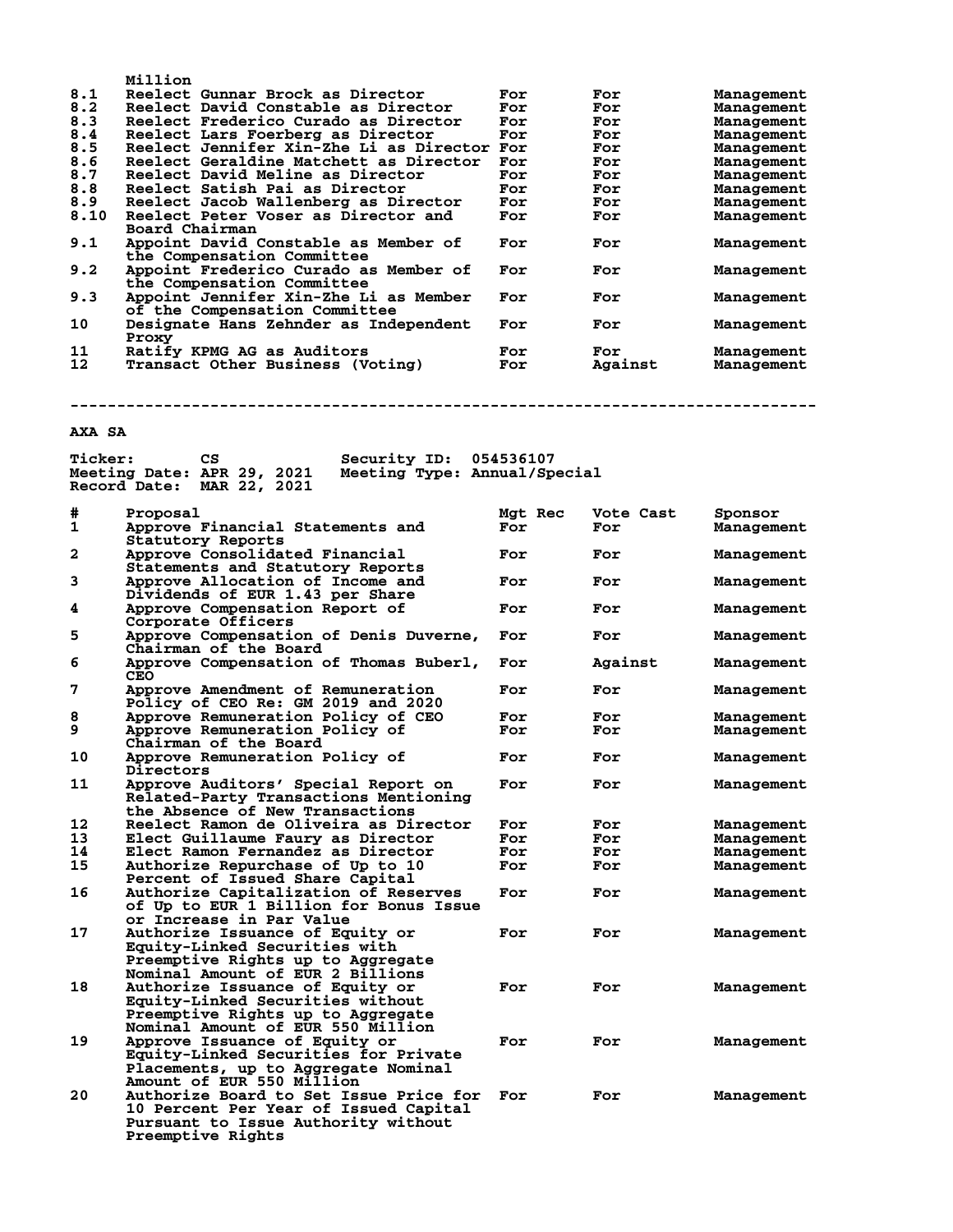| 21             | Authorize Capital Increase of Up to<br>EUR 550 Million for Future Exchange<br><b>Offers</b>                                                                                          | For            | For              | Management                      |
|----------------|--------------------------------------------------------------------------------------------------------------------------------------------------------------------------------------|----------------|------------------|---------------------------------|
| 22             | Authorize Capital Increase of up to 10<br>Percent of Issued Capital for                                                                                                              | For            | For              | Management                      |
| 23             | Contributions in Kind<br>Authorize Issuance of Equity Upon<br>Conversion of a Subsidiary's<br>Equity-Linked Securities without<br>Preemptive Rights for Up to EUR 550<br>Million     | For            | For              | Management                      |
| 24             | Authorize Issuance of Equity Upon<br>Conversion of a Subsidiary's<br>Equity-Linked Securities with<br>Preemptive Rights for Up to EUR 2<br><b>Billion</b>                            | For            | For              | Management                      |
| 25             | Authorize Capital Issuances for Use in<br>Employee Stock Purchase Plans                                                                                                              | For            | For              | Management                      |
| 26             | Authorize Capital Issuances for Use in<br>Employee Stock Purchase Plans Reserved<br>for Employees of International<br>Subsidiaries                                                   | For            | For              | Management                      |
| 27             | Authorize Decrease in Share Capital<br>via Cancellation of Repurchased Shares                                                                                                        | For            | For              | Management                      |
| 28             | Authorize Filing of Required<br>Documents/Other Formalities                                                                                                                          | For            | For              | Management                      |
|                | <b>BANK OF MONTREAL</b>                                                                                                                                                              |                |                  |                                 |
|                |                                                                                                                                                                                      |                |                  |                                 |
| <b>Ticker:</b> | Security ID:<br><b>BMO</b><br>Meeting Date: APR 07, 2021<br>Meeting Type: Annual<br>Record Date: FEB 08, 2021                                                                        | 063671101      |                  |                                 |
| #              | Proposal                                                                                                                                                                             | Mgt Rec        | Vote Cast        | Sponsor                         |
| 1.1<br>1.2     | Elect Director Janice M. Babiak<br>Elect Director Sophie Brochu                                                                                                                      | For<br>For     | For<br>For       | Management<br><b>Management</b> |
| 1.3            | Elect Director Craig W. Broderick                                                                                                                                                    | For            | For              | <b>Management</b>               |
| 1.4            | Elect Director George A. Cope                                                                                                                                                        | For            | For              | Management                      |
| 1.5            | Elect Director Stephen Dent                                                                                                                                                          | For            | For              | Management                      |
| 1.6            | Elect Director Christine A. Edwards                                                                                                                                                  | For            | For              | Management                      |
| 1.7            | Elect Director Martin S. Eichenbaum                                                                                                                                                  | For            | For              | Management                      |
| 1.8            | Elect Director David E. Harquail                                                                                                                                                     | For            | For              | Management                      |
| 1.9            | Elect Director Linda S. Huber                                                                                                                                                        | For            | For              | Management                      |
|                | 1.10 Elect Director Eric R. La Fleche                                                                                                                                                | For            | For              | Management                      |
| 1.11           | Elect Director Lorraine Mitchelmore                                                                                                                                                  | For            | For              | Management                      |
| 1.12           | Elect Director Madhu Ranganathan                                                                                                                                                     | For            | For              | Management                      |
| 1.13<br>2      | Elect Director Darryl White<br>Ratify KPMG LLP as Auditors                                                                                                                           | For<br>For     | For              | Management                      |
| 3              | Approve Advisory Vote on Executive                                                                                                                                                   | For            | For<br>For       | <b>Management</b><br>Management |
|                | Compensation Approach                                                                                                                                                                |                |                  |                                 |
| A              | Issue a Report Describing a Clear Plan Against Against<br>to Make the Greenhouse Gas Footprint<br>of the Company, Including the<br>Portfolio on Lending Practices, Carbon<br>Neutral |                |                  | Shareholder                     |
|                | <b>CAPGEMINI SE</b>                                                                                                                                                                  |                |                  |                                 |
| <b>Ticker:</b> | <b>CAP</b><br><b>Security ID: F4973Q101</b><br>Meeting Date: MAY 20, 2021<br>Meeting Type: Annual/Special<br>Record Date: MAY 18, 2021                                               |                |                  |                                 |
| #<br>1         | Proposal<br>Approve Financial Statements and                                                                                                                                         | Mgt Rec<br>For | Vote Cast<br>For | Sponsor<br>Management           |
| 2              | Statutory Reports<br>Approve Consolidated Financial                                                                                                                                  | For            | For              | Management                      |
| 3              | Statements and Statutory Reports<br>Approve Allocation of Income and                                                                                                                 | For            | For              | Management                      |
| 4              | Dividends of EUR 1.95 per Share<br>Approve Auditors' Special Report on                                                                                                               | For            | For              | Management                      |
| 5              | Related-Party Transactions<br>Approve Compensation of Paul Hermelin,<br>Chairman and CEO Until 20 May 2020                                                                           | For            | For              | Management                      |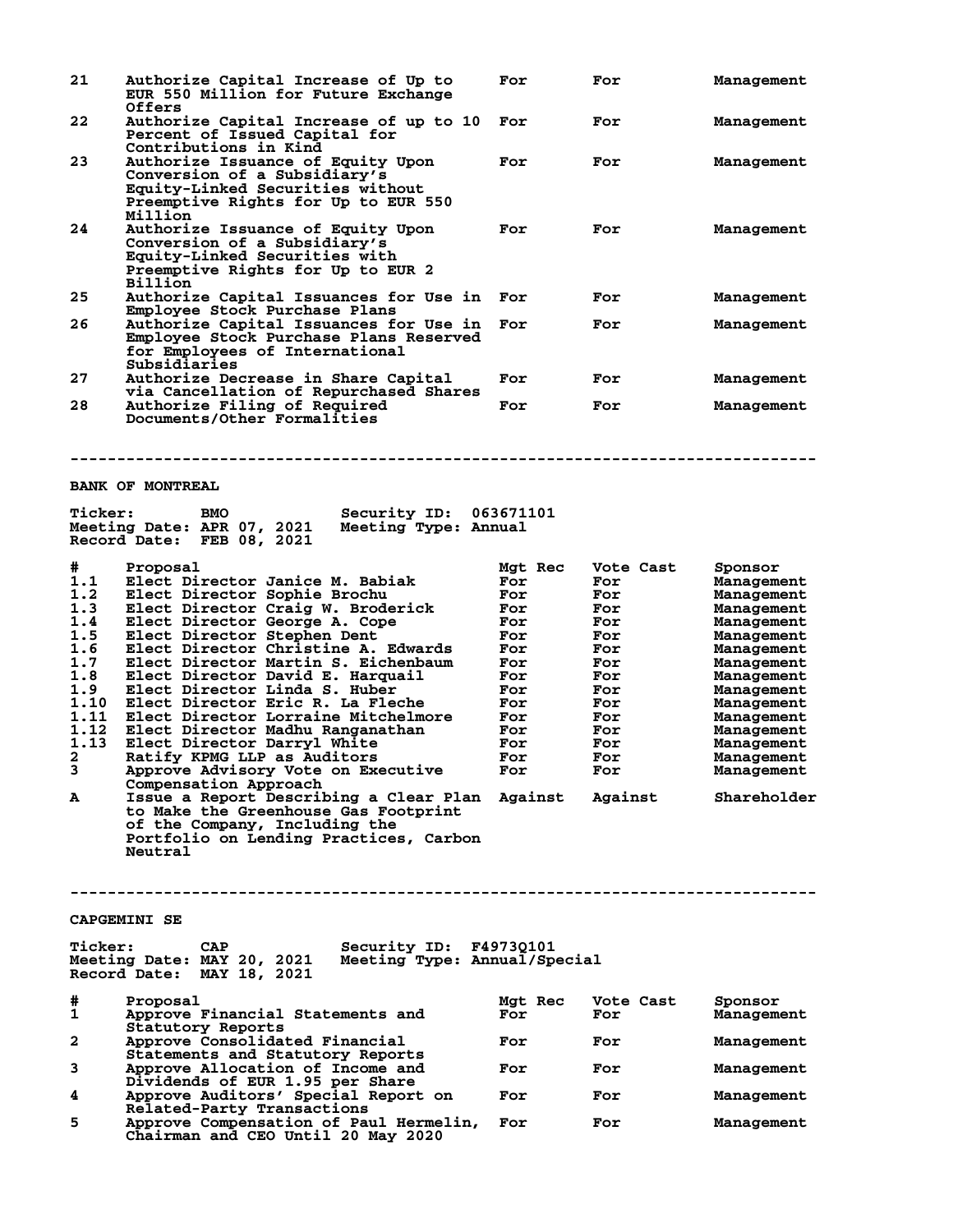| 6              | Approve Compensation of Aiman Ezzat,<br>Vice-CEO Until 20 May 2020                                                                                                     | For            | For                                                | Management               |
|----------------|------------------------------------------------------------------------------------------------------------------------------------------------------------------------|----------------|----------------------------------------------------|--------------------------|
| 7              | Approve Compensation of Paul Hermelin,<br>Chairman of the Board Since 20 May 2020                                                                                      | For            | For                                                | Management               |
| 8              | Approve Compensation of Aiman Ezzat,<br>CEO Since 20 May 2020                                                                                                          | For            | For                                                | Management               |
| 9              | Approve Compensation of Corporate<br>Officers                                                                                                                          | For            | For                                                | Management               |
| 10             | Approve Remuneration Policy of<br>Chairman of the Board                                                                                                                | For            | For                                                | Management               |
| 11<br>12       | Approve Remuneration Policy of CEO<br>Approve Remuneration Policy of                                                                                                   | For<br>For     | For<br>For                                         | Management<br>Management |
| 13             | Directors<br>Reelect Patrick Pouyanne as Director                                                                                                                      | For            | For                                                |                          |
| 14             | Elect Tanja Rueckert as Director                                                                                                                                       | For            | For                                                | Management<br>Management |
| 15             | Elect Kurt Sievers as Director                                                                                                                                         | For            | For                                                | Management               |
| 16             | Authorize Repurchase of Up to 10                                                                                                                                       | For            | For                                                | Management               |
|                | Percent of Issued Share Capital                                                                                                                                        |                |                                                    |                          |
| 17             | Amend Articles 12 of Bylaws to Comply<br>with Legal Changes                                                                                                            | For            | For                                                | Management               |
| 18             | Authorize up to 1.2 Percent of Issued<br>Capital for Use in Restricted Stock<br>Plans Under Performance Conditions<br>Reserved for Employees and Executive<br>Officers | For            | For                                                | Management               |
| 19             | Authorize Capital Issuances for Use in                                                                                                                                 | For            | For                                                | Management               |
| 20             | Employee Stock Purchase Plans<br>Authorize Capital Issuances for Use in                                                                                                | For            | For                                                | Management               |
|                | Employee Stock Purchase Plans Reserved<br>for Employees of International<br>Subsidiaries                                                                               |                |                                                    |                          |
| 21             | Authorize Filing of Required<br>Documents/Other Formalities                                                                                                            | For            | For                                                | Management               |
|                |                                                                                                                                                                        |                |                                                    |                          |
| <b>Ticker:</b> | Security ID: F61824144<br>ML<br>Meeting Date: MAY 21, 2021<br>Meeting Type: Annual/Special<br>Record Date: MAY 19, 2021                                                |                |                                                    |                          |
| #<br>1         | Proposal<br>Approve Financial Statements and                                                                                                                           | Mgt Rec<br>For | Vote Cast<br>Did Not Vote Management               | Sponsor                  |
| 2              | Statutory Reports<br>Approve Allocation of Income and                                                                                                                  | For            | Did Not Vote Management                            |                          |
| 3              | Dividends of EUR 2.30 per Share<br>Approve Consolidated Financial                                                                                                      | For            | Did Not Vote Management                            |                          |
| 4              | Statements and Statutory Reports<br>Approve Auditors' Special Report on<br>Related-Party Transactions Mentionning                                                      | For            | Did Not Vote Management                            |                          |
| 5              | the Absence of New Transactions<br>Authorize Repurchase of Up to 10                                                                                                    | For            | Did Not Vote Management                            |                          |
| 6              | Percent of Issued Share Capital                                                                                                                                        | For            |                                                    |                          |
| 7              | Approve Remuneration Policy of General<br>Managers<br>Approve Remuneration Policy of                                                                                   | For            | Did Not Vote Management<br>Did Not Vote Management |                          |
| 8              | Supervisory Board Members<br>Approve Compensation Report of                                                                                                            | For            | Did Not Vote Management                            |                          |
| 9              | Corporate Officers<br>Approve Compensation of Florent                                                                                                                  | For            | Did Not Vote Management                            |                          |
| 10             | Menegaux, General Manager<br>Approve Compensation of Yves Chapo,                                                                                                       | For            | Did Not Vote Management                            |                          |
| 11             | Manager<br>Approve Compensation of Michel                                                                                                                              | For            | Did Not Vote Management                            |                          |
| 12             | Rollier, Chairman of Supervisory Board<br>Ratify Appointment of Jean-Michel                                                                                            | For            | Did Not Vote Management                            |                          |
| 13             | Severino as Supervisory Board Member<br>Elect Wolf-Henning Scheider as                                                                                                 | For            | Did Not Vote Management                            |                          |
| 14             | Supervisory Board Member<br>Authorize Decrease in Share Capital                                                                                                        | For            | Did Not Vote Management                            |                          |
| 15             | via Cancellation of Repurchased Shares<br>Amend Article 30 of Bylaws Re:                                                                                               | For            | Did Not Vote Management                            |                          |
| 16             | Financial Rights of General Partners<br>Amend Article 12 of Bylaws Re: Manager<br>Remuneration                                                                         | For            | Did Not Vote Management                            |                          |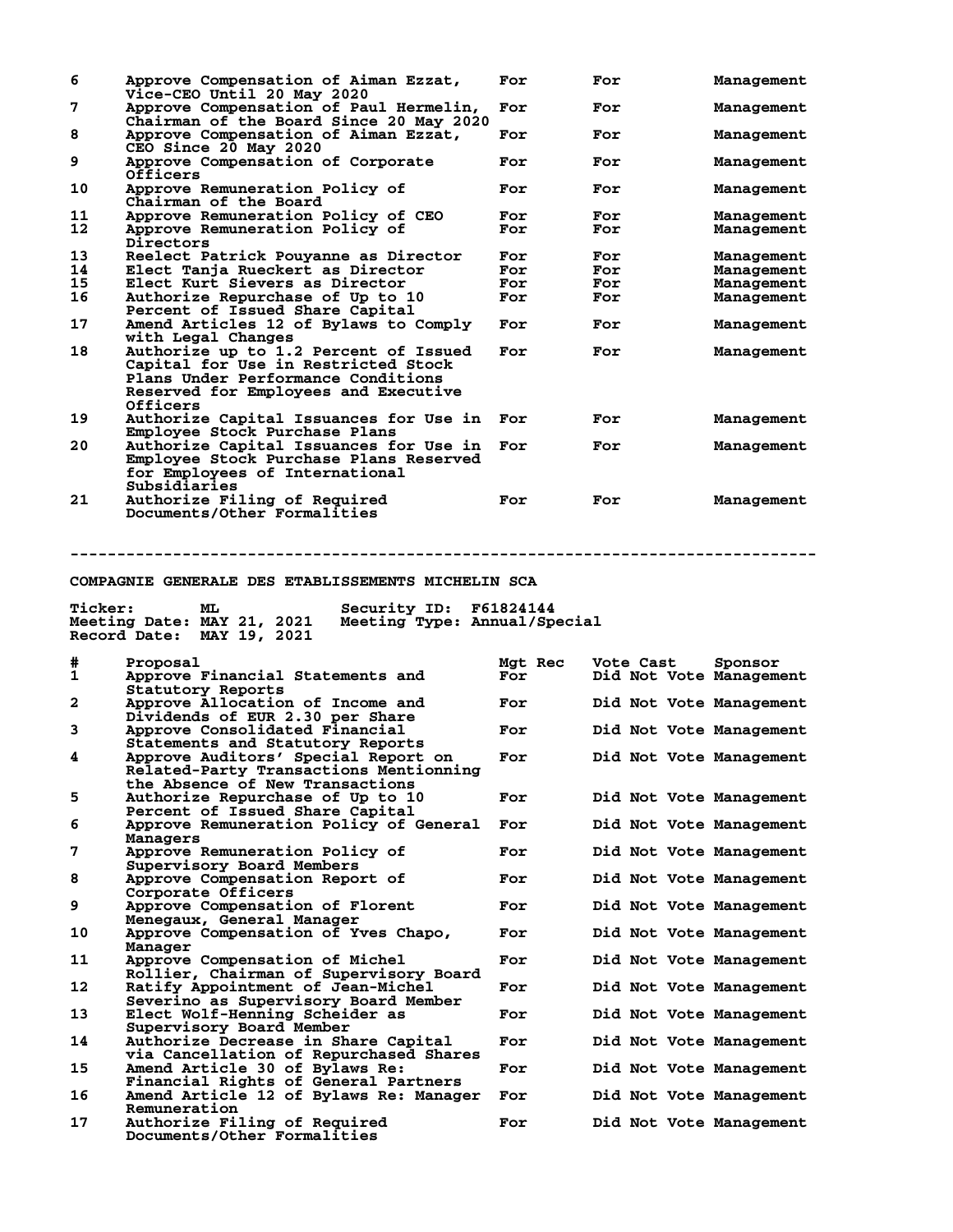**-------------------------------------------------------------------------------- CREDIT SUISSE GROUP AG Ticker: CSGN Security ID: 225401108 Meeting Date: NOV 27, 2020 Meeting Type: Special Record Date: OCT 27, 2020 # Proposal Mgt Rec Vote Cast Sponsor 1 Approve Allocation of Income and For For Management Dividends of CHF 0.14 per Share 2 Additional Voting Instructions - Against Against Management Shareholder Proposals (Voting) 3 Additional Voting Instructions - Board For Against Management of Directors Proposals (Voting) -------------------------------------------------------------------------------- CREDIT SUISSE GROUP AG Ticker: CSGN Security ID: 225401108 Meeting Date: APR 30, 2021 Meeting Type: Annual Record Date: MAR 18, 2021 # Proposal Mgt Rec Vote Cast Sponsor 1.1 Approve Remuneration Report For For Management** Accept Financial Statements and **Statutory Reports<br>
2** Approve Discharge **2 Approve Discharge of Board and Senior None Abstain Management Management [Item Withdrawn] 3 Approve Allocation of Income and For For Management Dividends of CHF 0.10 per Share 4 Approve Creation of CHF 5 Million Pool For For Management of Capital without Preemptive Rights 5.1.a Elect Antonio Horta-Osorio as Director For For Management and Board Chairman 5.1.b Reelect Iris Bohnet as Director For For Management 5.1.c Reelect Christian Gellerstad as For For Management Director 5.1.d Reelect Andreas Gottschling as Director For For Management 5.1.e Reelect Michael Klein as Director For For Management 5.1.f Reelect Shan Li as Director For For Management 5.1.g Reelect Seraina Macia as Director For For Management 5.1.h Reelect Richard Meddings as Director For For Management 5.1.i Reelect Kai Nargolwala as Director For For Management 5.1.j Reelect Ana Pessoa as Director For For Management 5.1.k Reelect Severin Schwan as Director For For Management 5.1.1 Elect Clare Brady as Director For For The Management**<br> **5.1.m Elect Blythe Masters as Director For For Management** 5.1.m Elect Blythe Masters as Director **For For For Management**<br>5.2.1 Reappoint Iris Bohnet as Member of the For For Management **5.2.1 Reappoint Iris Bohnet as Member of the For For Management Compensation Committee 5.2.2 Reappoint Christian Gellerstad as For For Management Member of the Compensation Committee 5.2.3 Reappoint Michael Klein as Member of For For Management the Compensation Committee 5.2.4 Reappoint Kai Nargolwala as Member of For For Management the Compensation Committee 5.2.5 Appoint Blythe Masters as Member of For For Management the Compensation Committee 6.1 Approve Remuneration of Directors in For For Management the Amount of CHF 12 Million 6.2.1 Approve Short-Term Variable None Abstain Management Remuneration of Executive Committee in the Amount of CHF 15.7 Million [Item Withdrawn] 6.2.2 Approve Fixed Remuneration of For For Management Executive Committee in the Amount of CHF 31 Million 6.2.3 Approve Long-Term Variable None Abstain Management Remuneration of Executive Committee in the Amount of CHF 25.1 Million [Item** Withdrawn]<br>7.1 Ratify Pri **7.1 Ratify PricewaterhouseCoopers AG as For For Management** Auditors<br>7.2 Ratify Bl **7.2 Ratify BDO AG as Special Auditors For For Management** Designate Keller KLG as Independent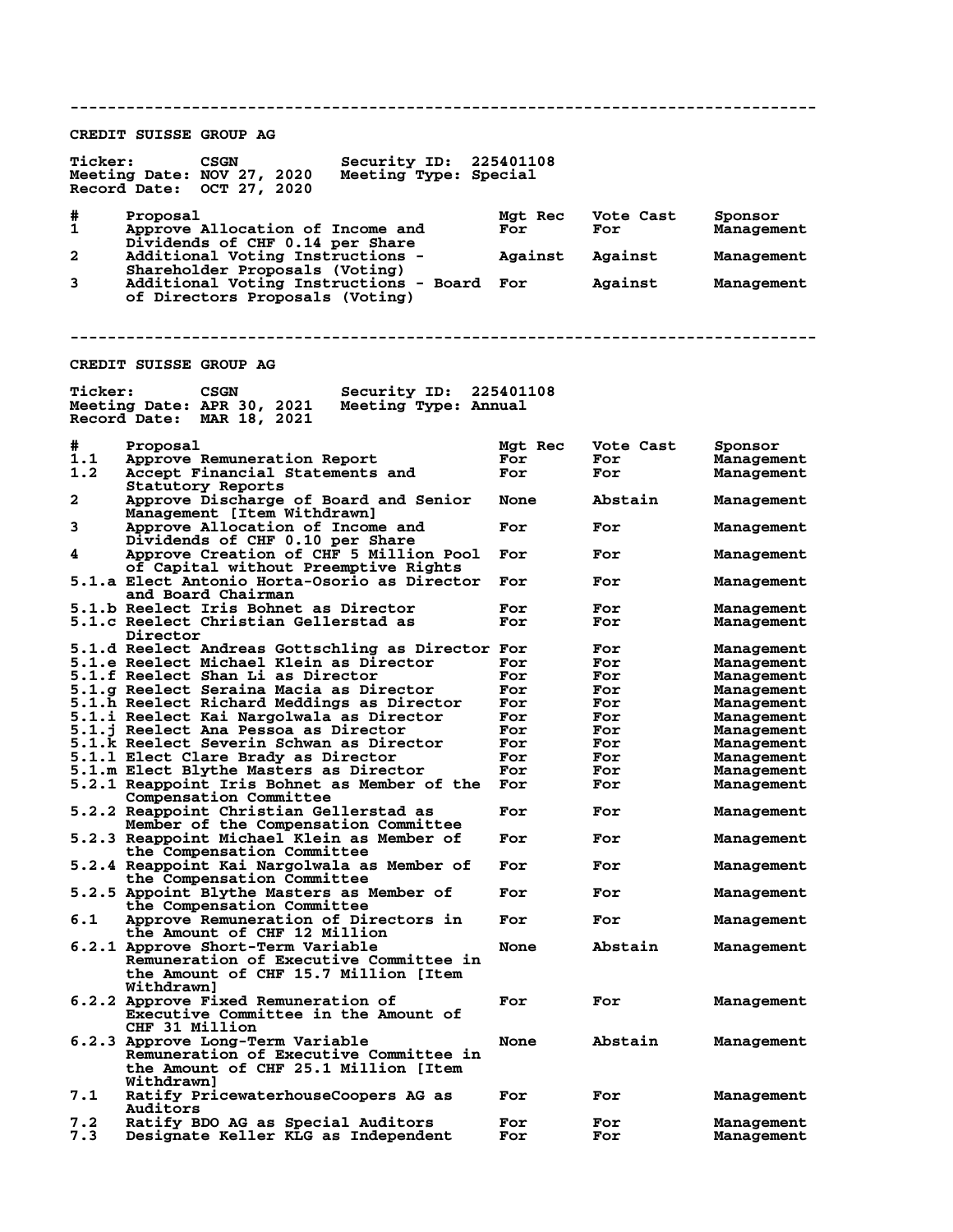| 8<br>9         | Proxy<br>Additional Voting Instructions -<br>Shareholder Proposals (Voting)<br>Additional Voting Instructions - Board For | Against        | Against<br>Against | Management<br>Management        |
|----------------|---------------------------------------------------------------------------------------------------------------------------|----------------|--------------------|---------------------------------|
|                | of Directors Proposals (Voting)                                                                                           |                |                    |                                 |
| CRH PLC        |                                                                                                                           |                |                    |                                 |
| <b>Ticker:</b> | Security ID: 12626K203<br>CRH<br>Meeting Date: FEB 09, 2021<br>Meeting Type: Special<br>Record Date: DEC 31, 2020         |                |                    |                                 |
| #<br>1         | Proposal<br>Approve Migration of the Migrating<br>Shares to Euroclear Bank's Central<br>Securities Depository             | Mgt Rec<br>For | Vote Cast<br>For   | Sponsor<br><b>Management</b>    |
| 2<br>3         | Adopt New Articles of Association<br>Authorise Company to Take All Actions<br>to Implement the Migration                  | For<br>For     | For<br>For         | Management<br>Management        |
| 4              | Adopt New Articles of Association Re:<br>Article 51(d)                                                                    | For            | For                | Management                      |
| 5<br>6         | Approve Capital Reorganisation<br>Amend Articles of Association                                                           | For<br>For     | For<br>For         | Management<br>Management        |
|                |                                                                                                                           |                |                    |                                 |
| CRH PLC        |                                                                                                                           |                |                    |                                 |
| <b>Ticker:</b> | Security ID: 12626K203<br><b>CRH</b><br>Meeting Date: APR 29, 2021<br>Meeting Type: Annual<br>Record Date: MAR 22, 2021   |                |                    |                                 |
| #<br>1         | Proposal<br>Accept Financial Statements and<br>Statutory Reports                                                          | Mgt Rec<br>For | Vote Cast<br>For   | Sponsor<br><b>Management</b>    |
| 2<br>3         | Approve Final Dividend                                                                                                    | For<br>For     | For<br>For         | <b>Management</b>               |
| 4a             | Approve Remuneration Report<br>Re-elect Richie Boucher as Director                                                        | For            | For                | Management<br><b>Management</b> |
| 4b             | Elect Caroline Dowling as Director                                                                                        | For            | For                | <b>Management</b>               |
| 4c             | Elect Richard Fearon as Director                                                                                          | For            | For                | <b>Management</b>               |
| 4d<br>4e       | Re-elect Johan Karlstrom as Director<br>Re-elect Shaun Kelly as Director                                                  | For<br>For     | For<br>For         | Management                      |
| 4f             | Elect Lamar McKay as Director                                                                                             | For            | For                | <b>Management</b><br>Management |
| 4 <sub>g</sub> | Re-elect Albert Manifold as Director                                                                                      | For            | For                | Management                      |
| 4h             | Re-elect Gillian Platt as Director                                                                                        | For            | For                | Management                      |
| 4i             | Re-elect Mary Rhinehart as Director                                                                                       | For            | For                | <b>Management</b>               |
| 4j             | Re-elect Siobhan Talbot as Director                                                                                       | For            | For                | Management                      |
| 5              | Authorise Board to Fix Remuneration of<br><b>Auditors</b>                                                                 | For            | For                | Management                      |
| 6              | Ratify Deloitte Ireland LLP as Auditors For                                                                               |                | For                | Management                      |
| 7              | Authorise Issue of Equity                                                                                                 | For            | For                | Management                      |
| 8              | Authorise Issue of Equity without<br>Pre-emptive Rights                                                                   | For            | For                | Management                      |
| 9              | Authorise Issue of Equity without<br>Pre-emptive Rights in Connection with<br>an Acquisition or Other Capital             | For            | For                | <b>Management</b>               |
| 10             | Investment<br>Authorise Market Purchase of Ordinary<br>Shares                                                             | For            | For                | Management                      |
| 11             | Authorise Reissuance of Treasury Shares For                                                                               |                | For                | <b>Management</b>               |
| 12             | Approve Scrip Dividend                                                                                                    | For            | For                | Management                      |
| 13             | Approve Savings-Related Share Option<br>Schemes                                                                           | For            | For                | Management                      |
| 14             | Approve Cancellation of Share Premium<br><b>Account</b>                                                                   | For            | For                | <b>Management</b>               |

**--------------------------------------------------------------------------------**

**DAITO TRUST CONSTRUCTION CO., LTD.**

| <b>Ticker:</b>                                          | 1878 | Security ID: 23405X209 |  |
|---------------------------------------------------------|------|------------------------|--|
| Meeting Date: JUN 25, 2021<br>Record Date: MAR 31, 2021 |      | Meeting Type: Annual   |  |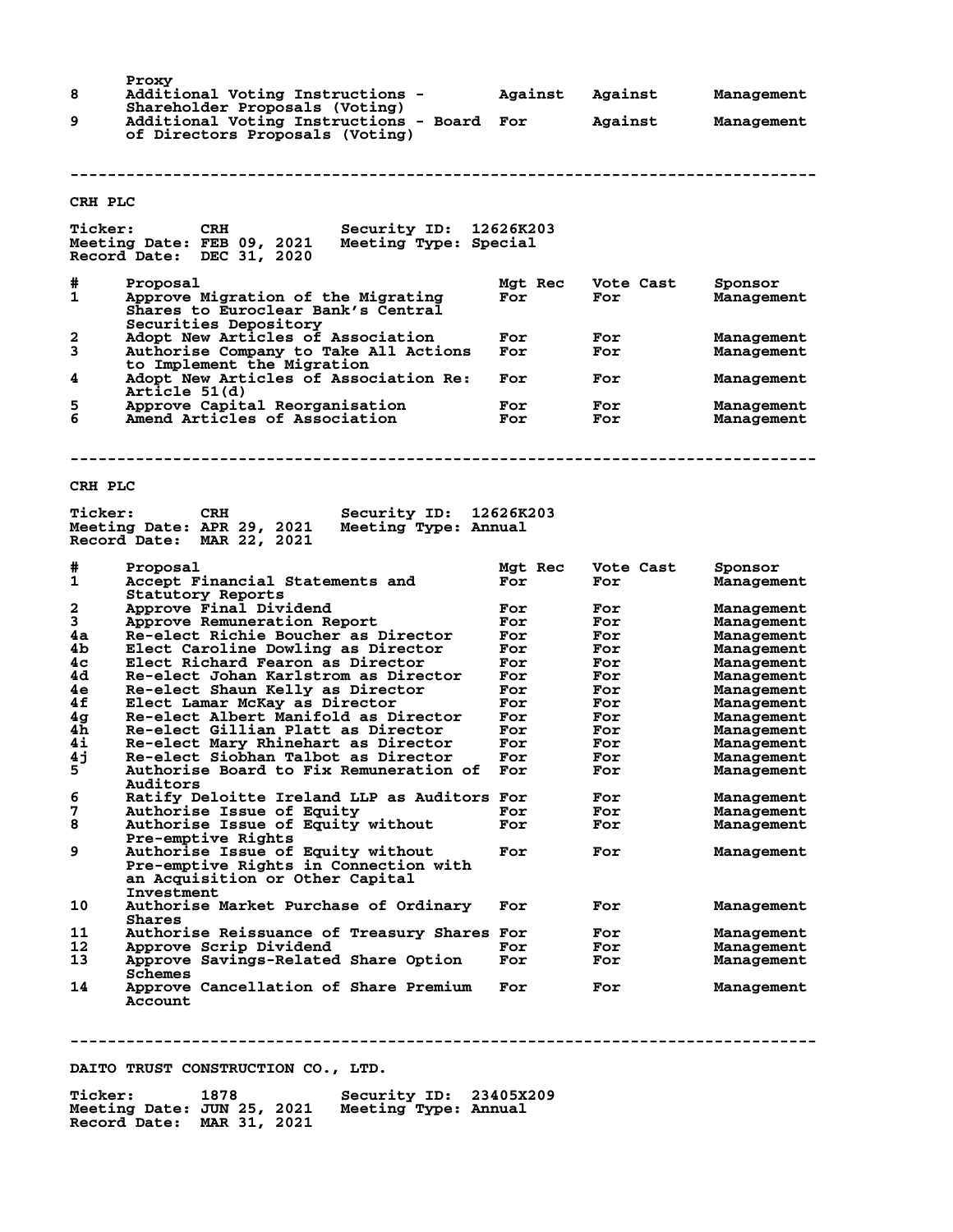| #<br>1                              | Proposal<br>Approve Allocation of Income, with a<br>Final Dividend of JPY 251                                                                                                                                                           | <b>Mat Rec</b><br>For | Vote Cast<br>For  | Sponsor<br>Management                         |
|-------------------------------------|-----------------------------------------------------------------------------------------------------------------------------------------------------------------------------------------------------------------------------------------|-----------------------|-------------------|-----------------------------------------------|
| 2<br>3<br>4                         | Elect 11 Directors<br>Appoint Three Statutory Auditors<br>Appoint Ernst & Young ShinNihon LLC as For<br>New External Audit Firm                                                                                                         | For<br>For            | For<br>For<br>For | <b>Management</b><br>Management<br>Management |
|                                     |                                                                                                                                                                                                                                         |                       |                   |                                               |
|                                     | DEUTSCHE POST AG                                                                                                                                                                                                                        |                       |                   |                                               |
| <b>Ticker:</b>                      | Security ID: 25157Y202<br>DPW<br>Meeting Date: AUG 27, 2020<br>Meeting Type: Annual<br>Record Date: JUL 22, 2020                                                                                                                        |                       |                   |                                               |
| #<br>1                              | Proposal<br>Receive Financial Statements and<br>Statutory Reports for Fiscal 2019<br>(Non-Voting)                                                                                                                                       | Mgt Rec<br>None       | Vote Cast<br>None | Sponsor<br>Management                         |
| 2                                   | Approve Allocation of Income and<br>Dividends of EUR 1.15 per Share                                                                                                                                                                     | For                   | For               | <b>Management</b>                             |
| 3                                   | Approve Discharge of Management Board<br>for Fiscal 2019                                                                                                                                                                                | For                   | For               | Management                                    |
| 4                                   | Approve Discharge of Supervisory Board<br>for Fiscal 2019                                                                                                                                                                               | For                   | For               | Management                                    |
| 5                                   | Ratify PricewaterhouseCoopers GmbH as<br><b>Auditors for Fiscal 2020</b>                                                                                                                                                                | For                   | For               | <b>Management</b>                             |
| 6а                                  | Elect Joerg Kukies to the Supervisory<br>Board                                                                                                                                                                                          | For                   | For               | Management                                    |
| 6b                                  | Elect Lawrence Rosen to the<br>Supervisory Board                                                                                                                                                                                        | For                   | For               | <b>Management</b>                             |
| 7                                   | Approve Stock Option Plan for Key<br>Employees; Approve Creation of EUR 12<br>Million Pool of Conditional Capital to<br>Guarantee Conversion Rights                                                                                     | For                   | For               | <b>Management</b>                             |
| 8                                   | Approve Issuance of Warrants/Bonds<br>with Warrants Attached/Convertible<br>Bonds without Preemptive Rights up to<br>Aggregate Nominal Amount of EUR 1.5<br>Billion; Approve Creation of EUR 40<br>Million Pool of Capital to Guarantee | For                   | For               | Management                                    |
| 9a<br>9Ъ.                           | Conversion Rights<br>Amend Articles Re: Online Participation For<br>Amend Articles Re: Interim Dividend                                                                                                                                 | For                   | For<br>For        | Management<br>Management                      |
|                                     |                                                                                                                                                                                                                                         |                       |                   |                                               |
| <b>DIAGEO PLC</b><br><b>Ticker:</b> | Security ID:<br><b>DGE</b><br>Meeting Date: SEP 28, 2020<br>Meeting Type: Annual<br>Record Date:<br>AUG 14, 2020                                                                                                                        | 252430205             |                   |                                               |
| #<br>1                              | Proposal<br>Accept Financial Statements and<br>Statutory Reports                                                                                                                                                                        | Mat Rec<br>For        | Vote Cast<br>For  | Sponsor<br>Management                         |
| 2                                   | Approve Remuneration Report                                                                                                                                                                                                             | For                   | For               | <b>Management</b>                             |
| 3                                   | Approve Remuneration Policy                                                                                                                                                                                                             | For                   | For               | <b>Management</b>                             |
| 4                                   | Approve Final Dividend                                                                                                                                                                                                                  | For                   | For               | <b>Management</b>                             |
| 5                                   | Elect Melissa Bethell as Director                                                                                                                                                                                                       | For                   | For               | Management                                    |
| 6                                   | Re-elect Javier Ferran as Director                                                                                                                                                                                                      | For                   | For               | Management                                    |
| 7                                   | Re-elect Susan Kilsby as Director                                                                                                                                                                                                       | For                   | For               | <b>Management</b>                             |
| 8                                   | Re-elect Lady Mendelsohn as Director                                                                                                                                                                                                    | For                   | For               | Management                                    |
| 9                                   | Re-elect Ivan Menezes as Director                                                                                                                                                                                                       | For                   | For               | Management                                    |
| 10<br>11                            | Re-elect Kathryn Mikells as Director                                                                                                                                                                                                    | For                   | For               | <b>Management</b>                             |
| 12                                  | Re-elect Alan Stewart as Director<br>Reappoint PricewaterhouseCoopers LLP                                                                                                                                                               | For<br>For            | For<br>For        | <b>Management</b><br><b>Management</b>        |
| 13                                  | as Auditors<br><b>Authorise the Audit Committee to Fix</b>                                                                                                                                                                              | For                   | For               | <b>Management</b>                             |
| 14                                  | Remuneration of Auditors<br><b>Authorise EU Political Donations and</b>                                                                                                                                                                 | For                   | For               | <b>Management</b>                             |
| 15                                  | Expenditure                                                                                                                                                                                                                             |                       |                   |                                               |
| 16                                  | <b>Authorise Issue of Equity</b><br>Amend Diageo 2001 Share Incentive Plan                                                                                                                                                              | For<br>For            | For<br>For        | <b>Management</b><br>Management               |
| 17                                  | Approve Diageo 2020 Sharesave Plan                                                                                                                                                                                                      | For                   | For               | <b>Management</b>                             |
| 18                                  | Approve Diageo Deferred Bonus Share                                                                                                                                                                                                     | For                   | For               | <b>Management</b>                             |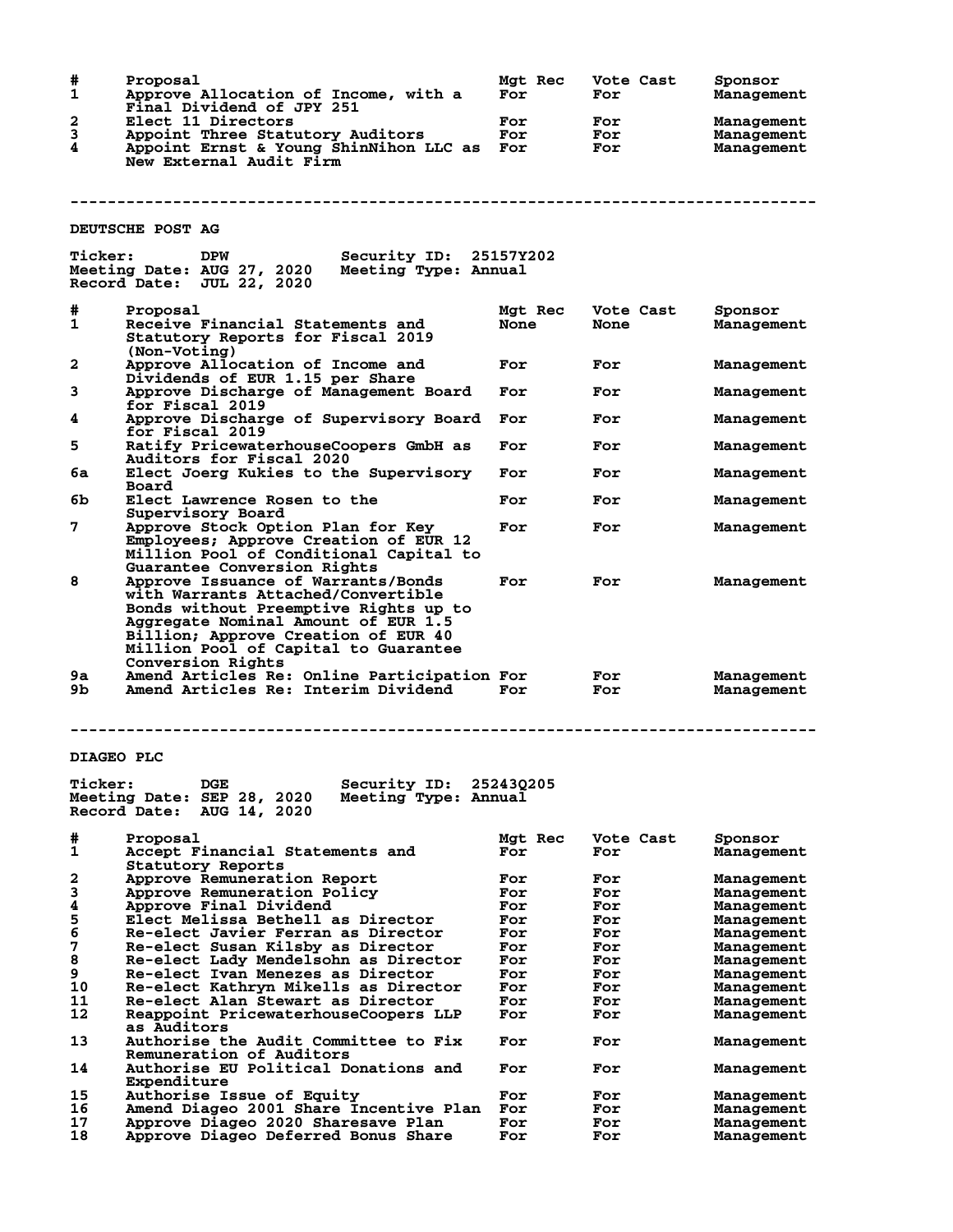| 19                                                                          | Plan<br>Authorise the Company to Establish                                                                                                                                                                                                                                                                                                                                           | For                                                                       | For                                                                       | Management                                                                                                                                             |
|-----------------------------------------------------------------------------|--------------------------------------------------------------------------------------------------------------------------------------------------------------------------------------------------------------------------------------------------------------------------------------------------------------------------------------------------------------------------------------|---------------------------------------------------------------------------|---------------------------------------------------------------------------|--------------------------------------------------------------------------------------------------------------------------------------------------------|
| 20                                                                          | International Share Plans<br><b>Authorise Issue of Equity without</b>                                                                                                                                                                                                                                                                                                                | For                                                                       | For                                                                       | Management                                                                                                                                             |
| 21                                                                          | Pre-emptive Rights<br>Authorise Market Purchase of Ordinary                                                                                                                                                                                                                                                                                                                          | For                                                                       | For                                                                       | Management                                                                                                                                             |
| 22                                                                          | Shares<br>Authorise the Company to Call General                                                                                                                                                                                                                                                                                                                                      | For                                                                       | For                                                                       | Management                                                                                                                                             |
| 23<br>24                                                                    | Meeting with Two Weeks' Notice<br>Adopt New Articles of Association<br>Authorise 2019 Share Buy-backs and<br>Employee Benefit and Share Ownership<br>Trust Transactions                                                                                                                                                                                                              | For<br>For                                                                | For<br>For                                                                | Management<br>Management                                                                                                                               |
|                                                                             |                                                                                                                                                                                                                                                                                                                                                                                      |                                                                           |                                                                           |                                                                                                                                                        |
|                                                                             | FRESENIUS MEDICAL CARE AG & CO. KGAA                                                                                                                                                                                                                                                                                                                                                 |                                                                           |                                                                           |                                                                                                                                                        |
| <b>Ticker:</b>                                                              | Security ID: 358029106<br>FME<br>Meeting Date: MAY 20, 2021<br>Meeting Type: Annual<br>Record Date: APR 12, 2021                                                                                                                                                                                                                                                                     |                                                                           |                                                                           |                                                                                                                                                        |
| #<br>1                                                                      | Proposal<br>Accept Financial Statements and<br>Statutory Reports for Fiscal Year 2020                                                                                                                                                                                                                                                                                                | Mgt Rec<br>For                                                            | Vote Cast<br>For                                                          | Sponsor<br>Management                                                                                                                                  |
| 2                                                                           | Approve Allocation of Income and<br>Dividends of EUR 1.34 per Share                                                                                                                                                                                                                                                                                                                  | For                                                                       | For                                                                       | Management                                                                                                                                             |
| 3                                                                           | Approve Discharge of Personally Liable<br>Partner for Fiscal Year 2020                                                                                                                                                                                                                                                                                                               | For                                                                       | For                                                                       | Management                                                                                                                                             |
| 4                                                                           | Approve Discharge of Supervisory Board<br>for Fiscal Year 2020                                                                                                                                                                                                                                                                                                                       | For                                                                       | For                                                                       | Management                                                                                                                                             |
| 5                                                                           | Ratify PricewaterhouseCoopers GmbH as<br>Auditors for Fiscal Year 2021                                                                                                                                                                                                                                                                                                               | For                                                                       | For                                                                       | Management                                                                                                                                             |
| 6.a                                                                         | Elect Dieter Schenk to the Supervisory<br>Board                                                                                                                                                                                                                                                                                                                                      | For                                                                       | For                                                                       | Management                                                                                                                                             |
| 6.b                                                                         | Elect Rolf Classon to the Supervisory<br>Board and to the Joint Committee                                                                                                                                                                                                                                                                                                            | For                                                                       | For                                                                       | Management                                                                                                                                             |
| 6.c                                                                         | Elect Gregory Sorensen to the<br>Supervisory Board                                                                                                                                                                                                                                                                                                                                   | For                                                                       | For                                                                       | Management                                                                                                                                             |
| 6.d                                                                         | <b>Elect Dorothea Wenzel to the</b><br>Supervisory Board and to the Joint<br>Committee                                                                                                                                                                                                                                                                                               | For                                                                       | For                                                                       | Management                                                                                                                                             |
| 6.е                                                                         | Elect Pascale Witz to the Supervisory<br>Board                                                                                                                                                                                                                                                                                                                                       | For                                                                       | For                                                                       | Management                                                                                                                                             |
| 6.f                                                                         | Elect Gregor Zuend to the Supervisory<br>Board                                                                                                                                                                                                                                                                                                                                       | For                                                                       | For                                                                       | Management                                                                                                                                             |
| 7                                                                           | Authorize Share Repurchase Program and For<br>Reissuance or Cancellation of<br><b>Repurchased Shares</b>                                                                                                                                                                                                                                                                             |                                                                           | For                                                                       | Management                                                                                                                                             |
|                                                                             | HONDA MOTOR CO., LTD.                                                                                                                                                                                                                                                                                                                                                                |                                                                           |                                                                           |                                                                                                                                                        |
| <b>Ticker:</b>                                                              | 7267<br>Security ID:<br>Meeting Date: JUN 23, 2021<br>Meeting Type: Annual<br><b>Record Date:</b><br>MAR 30, 2021                                                                                                                                                                                                                                                                    | 438128308                                                                 |                                                                           |                                                                                                                                                        |
| #<br>1                                                                      | Proposal<br>Amend Articles to Adopt Board<br><b>Structure with Three Committees -</b><br>Clarify Director Authority on<br>Shareholder Meetings – Amend<br>Provisions on Number of Directors -<br>Amend Provisions on Director Titles                                                                                                                                                 | Mgt Rec<br>For                                                            | Vote Cast<br>For                                                          | Sponsor<br>Management                                                                                                                                  |
| 2.1<br>2.2<br>2.3<br>2.4<br>2.5<br>2.6<br>2.7<br>2.8<br>2.9<br>2.10<br>2.11 | Elect Director Mikoshiba, Toshiaki<br>Elect Director Mibe, Toshihiro<br>Elect Director Kuraishi, Seiji<br>Elect Director Takeuchi, Kohei<br>Elect Director Suzuki, Asako<br>Elect Director Suzuki, Masafumi<br>Elect Director Sakai, Kunihiko<br>Elect Director Kokubu, Fumiya<br>Elect Director Ogawa, Yoichiro<br>Elect Director Higashi, Kazuhiro<br>Elect Director Nagata, Ryoko | For<br>For<br>For<br>For<br>For<br>For<br>For<br>For<br>For<br>For<br>For | For<br>For<br>For<br>For<br>For<br>For<br>For<br>For<br>For<br>For<br>For | Management<br>Management<br>Management<br>Management<br>Management<br>Management<br>Management<br>Management<br>Management<br>Management<br>Management |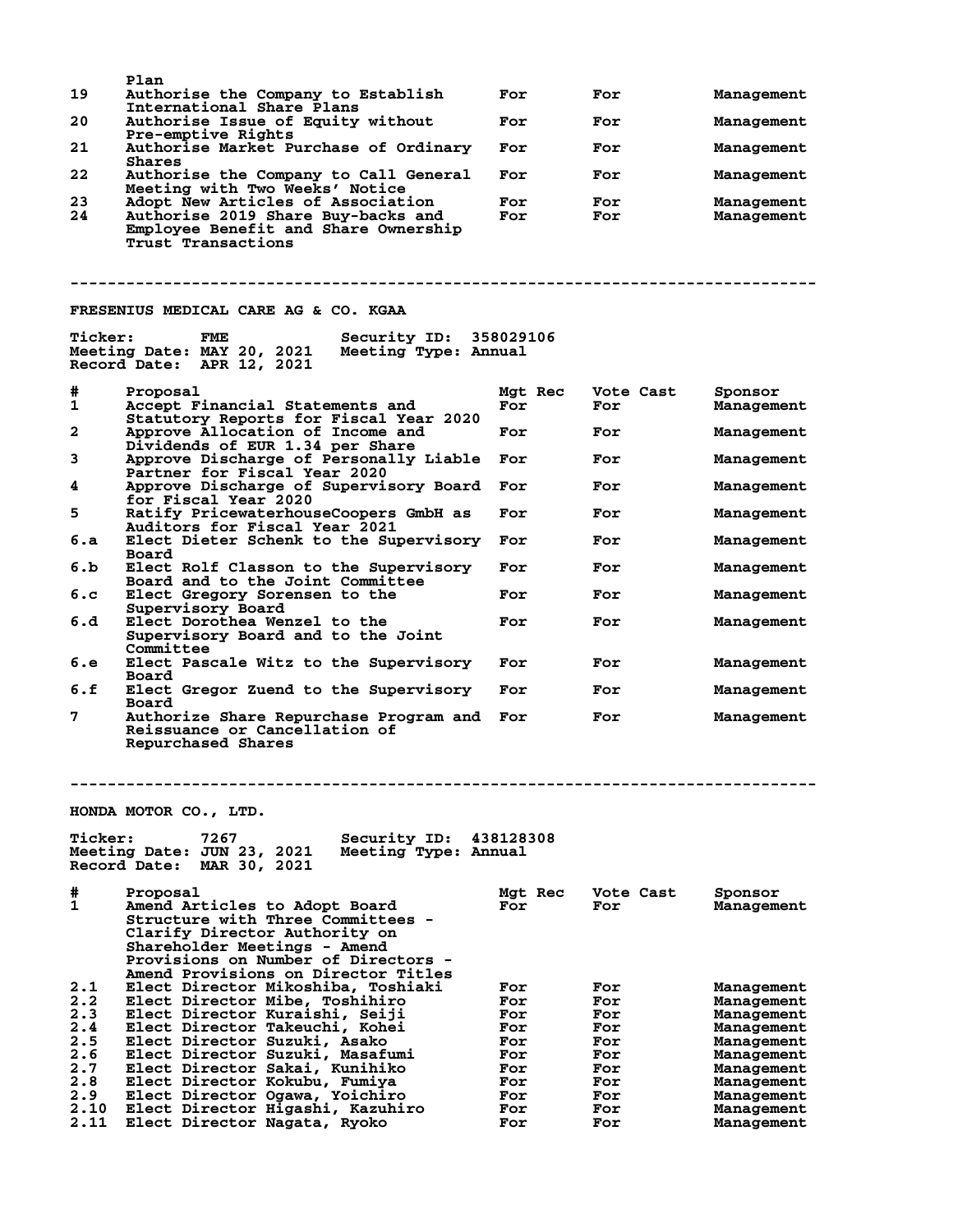### **IBERDROLA SA**

| <b>Ticker:</b> | <b>IBE</b><br>Security ID:<br>Meeting Date: JUN 17, 2021<br>Meeting Type: Annual                                                                                                             | 450737101      |                  |                                 |
|----------------|----------------------------------------------------------------------------------------------------------------------------------------------------------------------------------------------|----------------|------------------|---------------------------------|
|                | MAY 17, 2021<br>Record Date:                                                                                                                                                                 |                |                  |                                 |
| #<br>1         | Proposal<br>Approve Consolidated and Standalone<br>Financial Statements                                                                                                                      | Mgt Rec<br>For | Vote Cast<br>For | Sponsor<br><b>Management</b>    |
| $\mathbf{2}$   | Approve Consolidated and Standalone<br>Management Reports                                                                                                                                    | For            | For              | <b>Management</b>               |
| 3              | Approve Non-Financial Information<br>Statement                                                                                                                                               | For            | For              | <b>Management</b>               |
| 4<br>5         | Approve Discharge of Board<br>Amend Articles Re: Update of the Name<br>of the Governance and Sustainability<br>System and Incorporation of Other<br>Technical Improvements                   | For<br>For     | For<br>For       | <b>Management</b><br>Management |
| 6              | Amend Article 10 to Reflect Changes in<br>Capital                                                                                                                                            | For            | For              | <b>Management</b>               |
| 7              | Amend Articles Re: New Regulations<br>Regarding Long-Term Involvement of<br>Shareholders                                                                                                     | For            | For              | <b>Management</b>               |
| 8              | Amend Articles Re: Allow Shareholder<br>Meetings to be Held in Virtual-Only<br>Format                                                                                                        | For            | For              | <b>Management</b>               |
| 9              | Amend Article 32 Re: Climate Action<br>Plan                                                                                                                                                  | For            | For              | <b>Management</b>               |
| 10             | Amend Articles Re: Meetings of Board<br>of Directors and its Committees                                                                                                                      | For            | For              | <b>Management</b>               |
| 11             | Amend Articles Re: Annual Financial<br>and Non-Financial Information                                                                                                                         | For            | For              | <b>Management</b>               |
| 12             | Amend Articles Re: Technical<br>Improvements                                                                                                                                                 | For            | For              | <b>Management</b>               |
| 13             | Amend Articles of General Meeting<br>Regulations Re: Update of the Name of<br>the Governance and Sustainability<br>System and Incorporation of Other<br><b>Technical Improvements</b>        | For            | For              | Management                      |
| 14             | Amend Articles of General Meeting<br>Regulations Re: New Regulations<br>Regarding Long-Term Involvement of<br>Shareholders                                                                   | For            | For              | <b>Management</b>               |
| 15             | Amend Articles of General Meeting<br>Regulations Re: Allow Shareholder<br>Meetings to be Held in Virtual-Only<br>Format                                                                      | For            | For              | <b>Management</b>               |
| 16             | Approve Remuneration Policy                                                                                                                                                                  | For            | For              | <b>Management</b>               |
| 17             | Approve Allocation of Income and<br>Dividends                                                                                                                                                | For            | For              | <b>Management</b>               |
| 18             | Approve Scrip Dividends                                                                                                                                                                      | For            | For              | <b>Management</b>               |
| 19<br>20       | Approve Scrip Dividends<br>Reelect Juan Manuel Gonzalez Serna as                                                                                                                             | For<br>For     | For<br>For       | Management<br><b>Management</b> |
| 21             | Director<br>Reelect Francisco Martinez Corcoles as                                                                                                                                           | For            | For              | Management                      |
| 22             | Director<br>Ratify Appointment of and Elect Angel                                                                                                                                            | For            | For              | <b>Management</b>               |
|                | Jesus Acebes Paniagua as Director                                                                                                                                                            |                |                  |                                 |
| 23<br>24       | Fix Number of Directors at 14<br>Authorize Issuance of Non-Convertible<br>Bonds/Debentures and/or Other Debt<br>Securities up to EUR 30 Billion and<br>Issuance of Notes up to EUR 6 Billion | For<br>For     | For<br>For       | Management<br>Management        |
| 25             | Authorize Board to Ratify and Execute<br>Approved Resolutions                                                                                                                                | For            | For              | Management                      |
| 26             | Advisory Vote on Remuneration Report                                                                                                                                                         | For            | For              | <b>Management</b>               |
| 27             | Advisory Vote on Company's Climate<br><b>Action Plan</b>                                                                                                                                     | For            | For              | Management                      |

**--------------------------------------------------------------------------------**

**--------------------------------------------------------------------------------**

# **IMPERIAL BRANDS PLC**

| <b>Ticker:</b>             | <b>IMB</b> | Security ID: 45262P102 |  |
|----------------------------|------------|------------------------|--|
| Meeting Date: FEB 03, 2021 |            | Meeting Type: Annual   |  |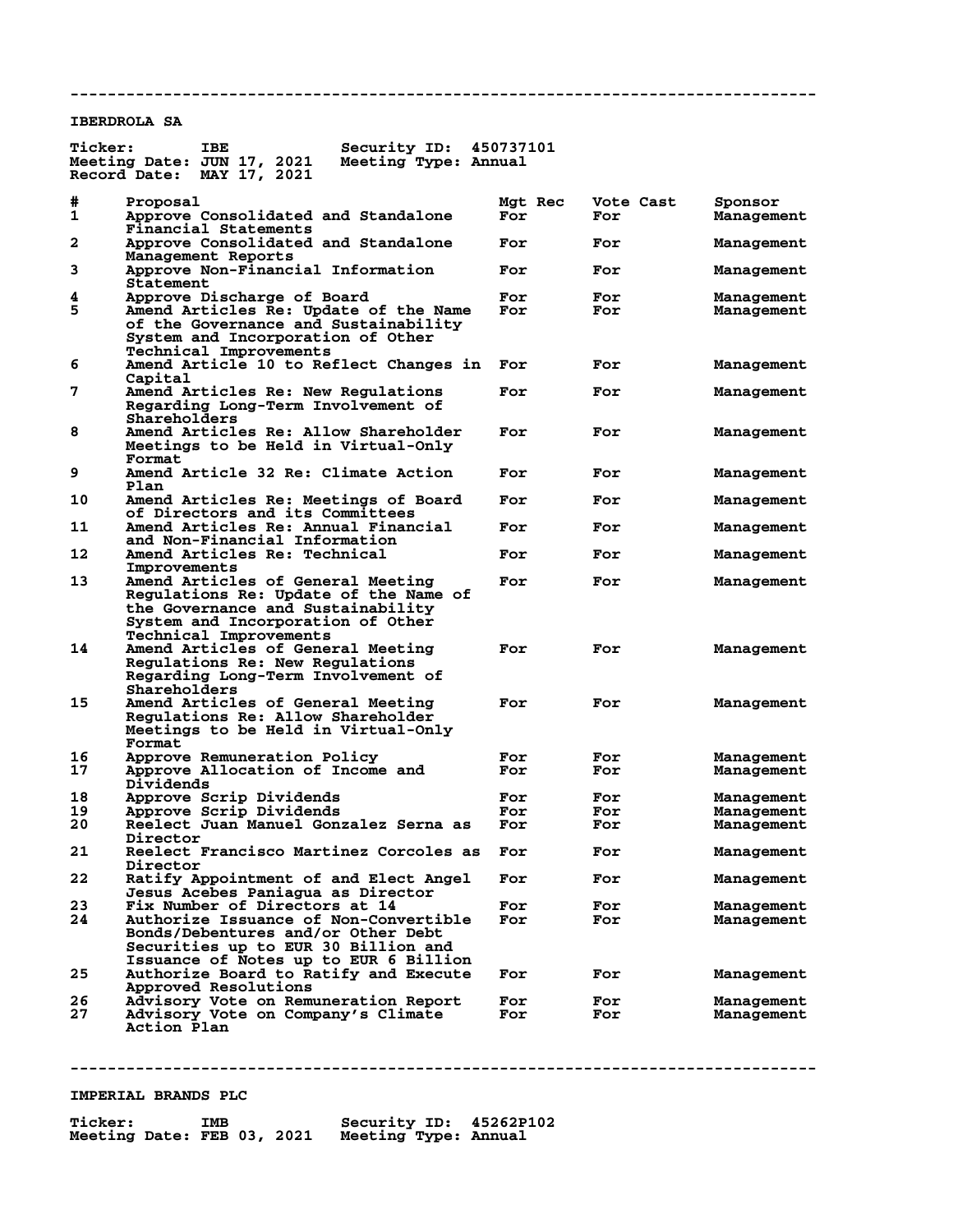**Record Date: DEC 08, 2020**

| #<br>1                  | Proposal<br>Accept Financial Statements and                 | Mgt Rec<br>For | Vote Cast<br>For | Sponsor<br>Management |
|-------------------------|-------------------------------------------------------------|----------------|------------------|-----------------------|
|                         | Statutory Reports                                           |                |                  |                       |
| 2                       | Approve Remuneration Report                                 | For            | Against          | Management            |
| 3                       | Approve Remuneration Policy                                 | For            | For              | Management            |
| $\pmb{4}$               | Approve International Sharesave Plan                        | For            | For              | Management            |
| 5                       | Approve Long Term Incentive Plan                            | For            | For              | Management            |
| $\overline{6}$          | Approve Deferred Share Bonus Plan                           | For            | For              | Management            |
| 7                       | Approve Final Dividend                                      | For            | For              | Management            |
| 8                       | Elect Stefan Bomhard as Director                            | For            | For              | Management            |
| 9                       | Re-elect Susan Clark as Director                            | For            | For              | Management            |
| 10                      | Re-elect Therese Esperdy as Director                        | For            | For              | Management            |
| 11                      | Elect Alan Johnson as Director                              | For            | For              | Management            |
| 12                      | Elect Robert Kunze-Concewitz as<br>Director                 | For            | For              | Management            |
| 13                      | Re-elect Simon Langelier as Director                        | For            | For              | Management            |
| 14                      |                                                             |                |                  |                       |
|                         | Elect Pierre-Jean Sivignon as Director                      | For            | For              | Management            |
| 15                      | Re-elect Steven Stanbrook as Director                       | For            | For              | Management            |
| 16                      | Re-elect Jonathan Stanton as Director                       | For            | For              | Management            |
| 17                      | Re-elect Oliver Tant as Director                            | For            | For              | Management            |
| 18                      | Reappoint Ernst & Young LLP as Auditors For                 |                | For              | Management            |
| 19                      | Authorise the Audit Committee to Fix                        | For            | For              | Management            |
|                         | Remuneration of Auditors                                    |                |                  |                       |
| 20                      | Authorise EU Political Donations and                        | For            | For              | Management            |
|                         | Expenditure                                                 |                |                  |                       |
| 21                      | Authorise Issue of Equity                                   | For            | For              |                       |
|                         |                                                             |                |                  | Management            |
| 22                      | Authorise Issue of Equity without                           | For            | For              | Management            |
| 23                      | Pre-emptive Rights<br>Authorise Market Purchase of Ordinary | For            | For              | Management            |
|                         | Shares                                                      |                |                  |                       |
| 24                      | Authorise the Company to Call General                       | For            | For              | Management            |
|                         | Meeting with Two Weeks' Notice                              |                |                  |                       |
|                         |                                                             |                |                  |                       |
|                         |                                                             |                |                  |                       |
|                         |                                                             |                |                  |                       |
|                         |                                                             |                |                  |                       |
|                         | NATIONAL GRID PLC                                           |                |                  |                       |
|                         |                                                             |                |                  |                       |
|                         |                                                             |                |                  |                       |
|                         |                                                             |                |                  |                       |
| <b>Ticker:</b>          | NG<br>Security ID:                                          | 636274409      |                  |                       |
|                         | Meeting Type: Special                                       |                |                  |                       |
|                         | Meeting Date: APR 22, 2021                                  |                |                  |                       |
|                         | Record Date: MAR 29, 2021                                   |                |                  |                       |
|                         |                                                             |                |                  |                       |
| #                       | Proposal                                                    | Mgt Rec        | Vote Cast        | Sponsor               |
| 1                       | Approve Acquisition of PPL WPD                              | For            | For              | Management            |
|                         | Investments Limited                                         |                |                  |                       |
| $\overline{\mathbf{2}}$ | Approve Increase in Borrowing Limit                         | For            | For              | Management            |
|                         | Under the Company's Articles of                             |                |                  |                       |
|                         | Association                                                 |                |                  |                       |
|                         |                                                             |                |                  |                       |
|                         |                                                             |                |                  |                       |
|                         |                                                             |                |                  |                       |
|                         |                                                             |                |                  |                       |
|                         |                                                             |                |                  |                       |
|                         | NIPPON TELEGRAPH & TELEPHONE CORP.                          |                |                  |                       |
|                         |                                                             |                |                  |                       |
| <b>Ticker:</b>          | 9432<br>Security ID: 654624105                              |                |                  |                       |
|                         | Meeting Date: JUN 24, 2021<br>Meeting Type: Annual          |                |                  |                       |
|                         | Record Date: MAR 30, 2021                                   |                |                  |                       |
|                         |                                                             |                |                  |                       |
|                         |                                                             |                | Vote Cast        |                       |
| #                       | Proposal                                                    | Mgt Rec        |                  | Sponsor               |
| 1                       | Approve Allocation of Income, with a                        | For            | For              | Management            |
|                         | Final Dividend of JPY 55                                    |                |                  |                       |
| 2                       | Approve Trust-Type Equity Compensation                      | For            | For              | Management            |
|                         | Plan                                                        |                |                  |                       |
| 3                       | Approve Cash Compensation Ceiling for                       | For            | For              | Management            |
|                         | Directors and Compensation Ceiling Set                      |                |                  |                       |
|                         | Aside for Board Members Shareholding                        |                |                  |                       |
|                         | Association                                                 |                |                  |                       |
|                         |                                                             |                |                  |                       |
| 4                       | Remove Incumbent Director Shibutani,                        | Against        | Against          | Shareholder           |
|                         | Naoki                                                       |                |                  |                       |
|                         |                                                             |                |                  |                       |
|                         |                                                             |                |                  |                       |
|                         |                                                             |                |                  |                       |
|                         | NN GROUP NV                                                 |                |                  |                       |

**Ticker: NN Security ID: N64038107 Meeting Date: MAY 20, 2021 Meeting Type: Annual**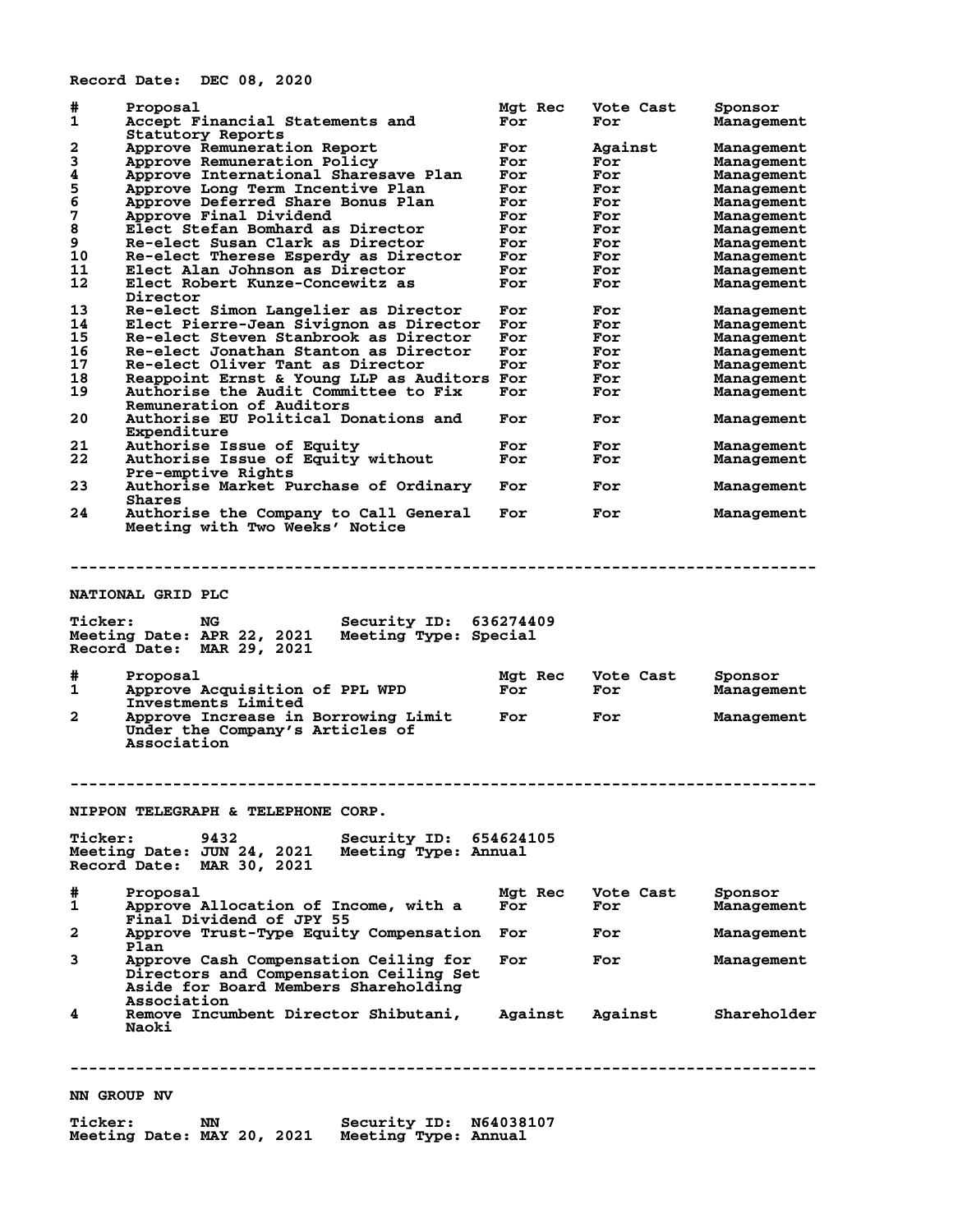**Record Date: APR 22, 2021**

| #                                  | Proposal                                    | Mgt Rec | Vote Cast | Sponsor    |
|------------------------------------|---------------------------------------------|---------|-----------|------------|
|                                    | Open Meeting                                | None    | None      | Management |
| $\frac{1}{2}$<br>$\frac{3}{4}$ . A | Receive Annual Report                       | None    | None      | Management |
|                                    | Approve Remuneration Report                 | For     | For       | Management |
|                                    | Adopt Financial Statements and              | For     | For       | Management |
|                                    | Statutory Reports                           |         |           |            |
| 4.B                                | Receive Explanation on Company's            | None    | None      | Management |
|                                    | Reserves and Dividend Policy                |         |           |            |
| 4.C                                | Approve Dividends of EUR 2.33 Per Share     | For     | For       | Management |
| 5.A                                | Approve Discharge of Executive Board        | For     | For       | Management |
| 5.B                                | Approve Discharge of Supervisory Board      | For     | For       | Management |
| 6.A                                | Elect Cecilia Reyes to Supervisory          | For     | For       | Management |
|                                    | Board                                       |         |           |            |
| 6.B                                | Elect Rob Lelieveld to Supervisory          | For     | For       | Management |
|                                    | Board                                       |         |           |            |
| 6.C                                | Elect Inga Beale to Supervisory Board       | For     | For       | Management |
| 7                                  | Approve Increase Maximum Ratio Between      | For     | For       | Management |
|                                    | Fixed and Variable Components of            |         |           |            |
|                                    | Remuneration                                |         |           |            |
|                                    | 8.A.1 Grant Board Authority to Issue        | For     | For       | Management |
|                                    | Ordinary Shares Up To 10 Percent of         |         |           |            |
|                                    | Issued Capital                              |         |           |            |
|                                    | 8.A.2 Authorize Board to Exclude Preemptive | For     | For       | Management |
|                                    | Rights from Share Issuances Under Item      |         |           |            |
|                                    | 8.A.1                                       |         |           |            |
| 8.B                                | Grant Board Authority to Issue Shares       | For     | For       | Management |
|                                    | Up To 20 Percent of Issued Capital in       |         |           |            |
|                                    | Connection with a Rights Issue              |         |           |            |
| 9                                  | Authorize Repurchase of Up to 10            | For     | For       | Management |
|                                    | Percent of Issued Share Capital             |         |           |            |
| 10                                 | Approve Reduction in Share Capital          | For     | For       | Management |
|                                    | through Cancellation of Shares              |         |           |            |
| 11                                 | <b>Close Meeting</b>                        | None    | None      | Management |

**--------------------------------------------------------------------------------**

**Ticker: NOVN Security ID: 66987V109**

### **NOVARTIS AG**

|              | Meeting Type: Annual<br>Meeting Date: MAR 02, 2021<br>Record Date:<br><b>JAN 22, 2021</b>     |         |           |            |
|--------------|-----------------------------------------------------------------------------------------------|---------|-----------|------------|
| #            | Proposal                                                                                      | Mgt Rec | Vote Cast | Sponsor    |
| $\mathbf 1$  | Accept Financial Statements and<br>Statutory Reports                                          | For     | For       | Management |
| $\mathbf{2}$ | Approve Discharge of Board and Senior<br>Management                                           | For     | For       | Management |
| 3            | Approve Allocation of Income and<br>Dividends of CHF 3.00 per Share                           | For     | For       | Management |
| 4            | Approve CHF 16.3 Million Reduction in<br>Share Capital via Cancellation of                    | For     | For       | Management |
| 5            | Repurchased Shares<br>Authorize Repurchase of up to CHF 10<br>Billion in Issued Share Capital | For     | For       | Management |
| 6.1          | Approve Remuneration of Directors in<br>the Amount of CHF 8.6 Million                         | For     | For       | Management |
| 6.2          | Approve Maximum Remuneration of<br>Executive Committee in the Amount of<br>CHF 91 Million     | For     | For       | Management |
| 6.3          | Approve Remuneration Report                                                                   | For     | For       | Management |
| 7.1          | Reelect Joerg Reinhardt as Director<br>and Board Chairman                                     | For     | For       | Management |
| 7.2          | Reelect Nancy Andrews as Director                                                             | For     | For       | Management |
| 7.3          | Reelect Ton Buechner as Director                                                              | For     | For       | Management |
| 7.4          | Reelect Patrice Bula as Director                                                              | For     | For       | Management |
| 7.5          | Reelect Elizabeth Doherty as Director                                                         | For     | For       | Management |
| 7.6          | Reelect Ann Fudge as Director                                                                 | For     | For       | Management |
| 7.7          | Reelect Bridgette Heller as Director                                                          | For     | For       | Management |
| 7.8          | Reelect Frans van Houten as Director                                                          | For     | For       | Management |
| 7.9          | Reelect Simon Moroney as Director                                                             | For     | For       | Management |
| 7.10         | Reelect Andreas von Planta as Director                                                        | For     | For       | Management |
| 7.11         | Reelect Charles Sawyers as Director                                                           | For     | For       | Management |
| 7.12         | Elect Enrico Vanni as Director                                                                | For     | For       | Management |
| 7.13         | Reelect William Winters as Director                                                           | For     | For       | Management |
| 8.1          | Reappoint Patrice Bula as Member of<br>the Compensation Committee                             | For     | For       | Management |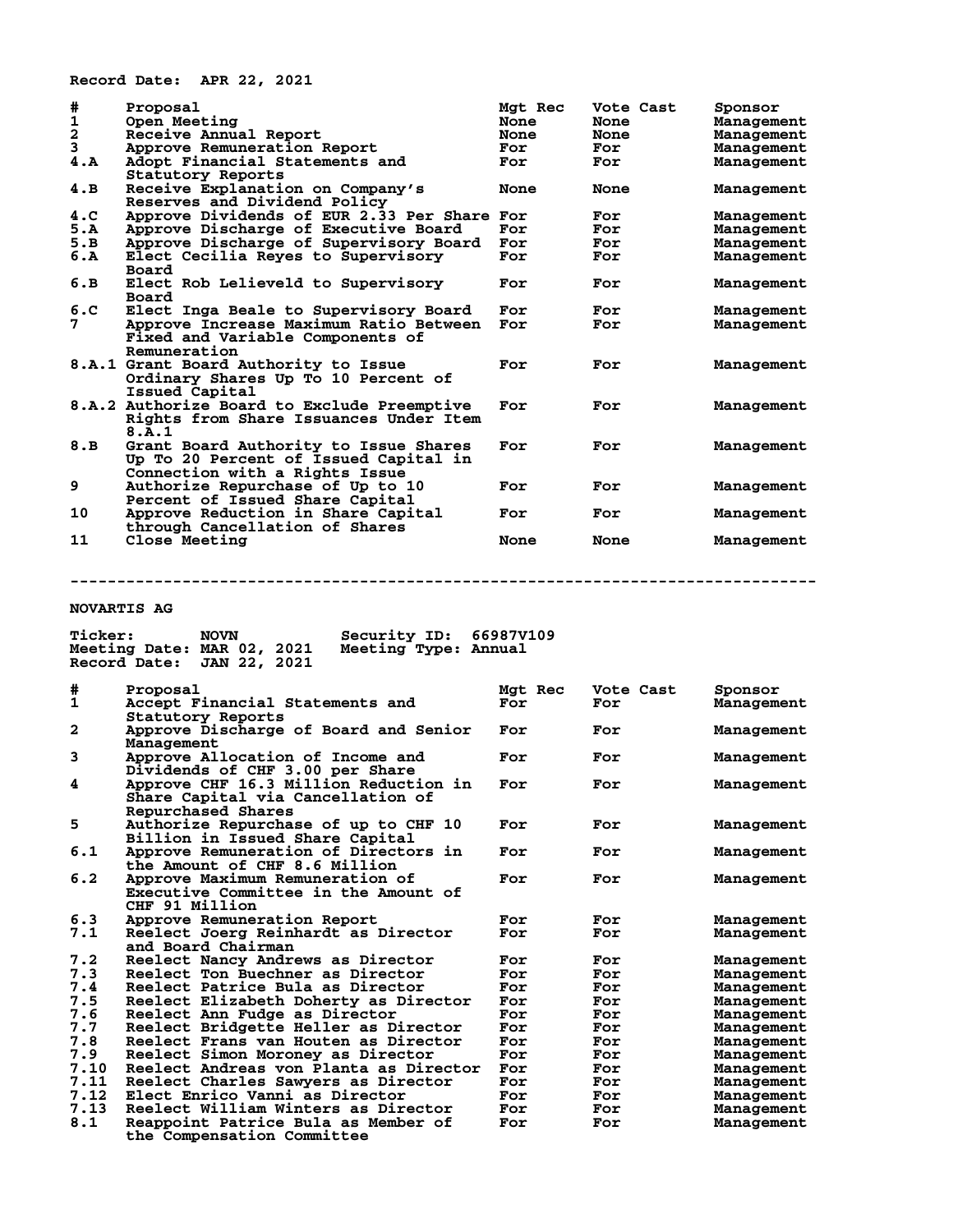| 8.2                 | Reappoint Bridgette Heller as Member                                                                                  | For         | For        | Management               |
|---------------------|-----------------------------------------------------------------------------------------------------------------------|-------------|------------|--------------------------|
| 8.3                 | of the Compensation Committee<br>Reappoint Enrico Vanni as Member of                                                  | For         | For        | Management               |
| 8.4                 | the Compensation Committee<br>Reappoint William Winters as Member of                                                  | For         | For        | Management               |
| 8.5                 | the Compensation Committee<br>Appoint Simon Moroney as Member of the                                                  | For         | For        | Management               |
| 9                   | Compensation Committee<br>Ratify PricewaterhouseCoopers AG as                                                         | For         | For        | Management               |
| 10                  | Auditors<br>Designate Peter Zahn as Independent                                                                       | For         | For        | Management               |
| 11                  | <b>Proxy</b><br>Amend Articles Re: Board of Directors                                                                 | For         | For        | Management               |
| 12                  | <b>Tenure</b><br>Transact Other Business (Voting)                                                                     | For         | Against    | Management               |
|                     |                                                                                                                       |             |            |                          |
| OMRON CORP.         |                                                                                                                       |             |            |                          |
| <b>Ticker:</b>      | <b>Security ID: 682151303</b><br>6645<br>Meeting Date: JUN 24, 2021 Meeting Type: Annual<br>Record Date: MAR 30, 2021 |             |            |                          |
| #.                  | Proposal                                                                                                              | Mat Rec     | Vote Cast  | Sponsor                  |
| B1                  | Approve Allocation of Income, with a                                                                                  | For         | For        | Management               |
|                     | Final Dividend of JPY 42<br>B2.1 Elect Director Tateishi, Fumio                                                       |             |            |                          |
| B2.2                | Elect Director Yamada, Yoshihito                                                                                      | For<br>For  | For<br>For | Management<br>Management |
| B2.3                | Elect Director Miyata, Kiichiro                                                                                       | For         | For        | Management               |
| B2.4                | Elect Director Nitto, Koji                                                                                            | For         | For        | Management               |
| B <sub>2</sub> .5   | Elect Director Ando, Satoshi                                                                                          | For         | For        | Management               |
| B2.6<br><b>B2.7</b> | Elect Director Kobayashi, Eizo                                                                                        | For         | For        | Management               |
| B2.8                | Elect Director Kamigama, Takehiro<br>Elect Director Kobayashi, Izumi                                                  | For<br>For  | For<br>For | Management<br>Management |
| B3.1                | Appoint Statutory Auditor Tamaki, Shuji For                                                                           |             | For        | Management               |
| B3.2                | Appoint Statutory Auditor Kunihiro,<br>Tadashi                                                                        | For         | For        | Management               |
| B4.1                | Appoint Alternate Statutory Auditor<br>Watanabe, Toru                                                                 | For         | For        | Management               |
| B5.                 | Approve Trust-Type Equity Compensation For<br>Plan                                                                    |             | For        | Management               |
|                     |                                                                                                                       |             |            |                          |
| OMV AG              |                                                                                                                       |             |            |                          |
|                     |                                                                                                                       |             |            |                          |
| <b>Ticker:</b>      | Security ID: A51460110<br>OMV<br>Meeting Date: JUN 02, 2021 Meeting Type: Annual<br>Record Date: MAY 23, 2021         |             |            |                          |
| #                   | Proposal                                                                                                              | Mgt Rec     | Vote Cast  | Sponsor                  |
| 1                   | Receive Financial Statements and<br>Statutory Reports for Fiscal Year 2020                                            | <b>None</b> | None       | Management               |
| 2                   | (Non-Voting)<br>Approve Allocation of Income and<br>Dividends of EUR 1.85 per Share                                   | For         | For        | Management               |
| 3                   | Approve Discharge of Management Board<br>for Fiscal Year 2020                                                         | For         | For        | Management               |
| 4                   | Approve Discharge of Supervisory Board<br><b>for Fiscal Year 2020</b>                                                 | For         | For        | Management               |
| 5                   | Approve Remuneration of Supervisory<br><b>Board Members</b>                                                           | For         | For        | Management               |
| 6                   | Ratify Ernst & Young as Auditors for<br><b>Fiscal Year 2021</b>                                                       | For         | For        | Management               |
| 7<br>8.1            | Approve Remuneration Report<br>Approve Long Term Incentive Plan 2021                                                  | For<br>For  | For<br>For | Management<br>Management |
| 8.2                 | for Key Employees<br>Approve Equity Deferral Plan                                                                     | For         | For        | Management               |
| 9                   | Elect Saeed Al Mazrouei as Supervisory<br>Board Member                                                                | For         | For        | Management               |
| 10                  | Approve Use of Repurchased Shares for<br>Long Term Incentive Plans, Deferrals<br>or Other Stock Ownership Plans       | For         | For        | Management               |
|                     |                                                                                                                       |             |            |                          |

**--------------------------------------------------------------------------------**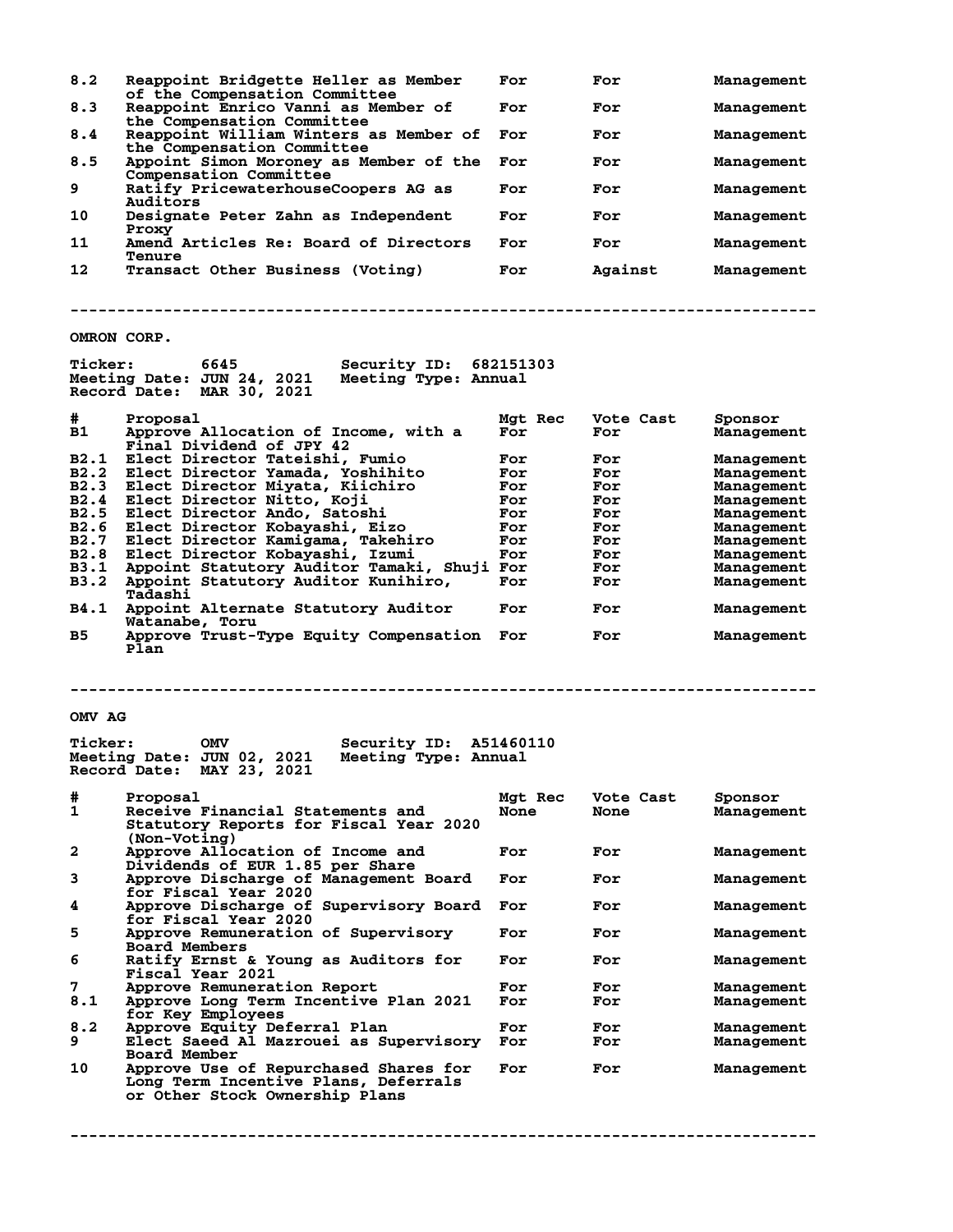**RECKITT BENCKISER GROUP PLC**

| <b>Ticker:</b> | RKT<br>Security ID:                                                       | G74079107      |           |                          |
|----------------|---------------------------------------------------------------------------|----------------|-----------|--------------------------|
|                | Meeting Date: MAY 28, 2021<br>Meeting Type: Annual                        |                |           |                          |
|                | Record Date: MAY 26, 2021                                                 |                |           |                          |
|                |                                                                           |                |           |                          |
| #<br>1         | Proposal                                                                  | Mgt Rec<br>For | Vote Cast | Sponsor                  |
|                | Accept Financial Statements and                                           |                | For       | Management               |
| 2              | Statutory Reports<br>Approve Remuneration Report                          | For            | For       |                          |
| 3              | Approve Final Dividend                                                    | For            | For       | Management<br>Management |
| 4              | Re-elect Andrew Bonfield as Director                                      | For            | For       | Management               |
| 5              | Re-elect Jeff Carr as Director                                            | For            | For       | Management               |
| 6              | Re-elect Nicandro Durante as Director                                     | For            | For       | Management               |
| 7              | Re-elect Mary Harris as Director                                          | For            | For       | Management               |
| 8              | Re-elect Mehmood Khan as Director                                         | For            | For       | Management               |
| 9              | Re-elect Pam Kirby as Director                                            | For            | For       | Management               |
| 10             | Re-elect Sara Mathew as Director                                          | For            | For       | Management               |
| 11             | Re-elect Laxman Narasimhan as Director                                    | For            | For       | Management               |
| 12             | Re-elect Chris Sinclair as Director                                       | For            | For       | Management               |
| 13             | Re-elect Elane Stock as Director                                          | For            | For       | Management               |
| 14             | Elect Olivier Bohuon as Director                                          | For            | For       | Management               |
| 15             | Elect Margherita Della Valle as                                           | For            | For       | Management               |
|                | Director                                                                  |                |           |                          |
| 16             | Reappoint KPMG LLP as Auditors                                            | For            | For       | Management               |
| 17             | <b>Authorise the Audit Committee to Fix</b>                               | For            | For       | Management               |
|                | Remuneration of Auditors                                                  |                |           |                          |
| 18             | Authorise UK Political Donations and                                      | For            | For       | Management               |
|                | Expenditure                                                               |                |           |                          |
| 19             | <b>Authorise Issue of Equity</b>                                          | For            | For       | Management               |
| 20             | Authorise Issue of Equity without                                         | For            | For       | Management               |
|                | Pre-emptive Rights                                                        |                |           |                          |
| 21             | Authorise Issue of Equity without                                         | For            | For       | Management               |
|                | Pre-emptive Rights in Connection with                                     |                |           |                          |
|                | an Acquisition or Other Capital                                           |                |           |                          |
| 22             | <b>Investment</b>                                                         | For            | For       |                          |
|                | Authorise Market Purchase of Ordinary<br>Shares                           |                |           | Management               |
| 23             | Adopt New Articles of Association                                         | For            | For       | Management               |
| 24             | Authorise the Company to Call General                                     | For            | For       | Management               |
|                |                                                                           |                |           |                          |
|                |                                                                           |                |           |                          |
|                | Meeting with Two Weeks' Notice                                            |                |           |                          |
|                |                                                                           |                |           |                          |
|                |                                                                           |                |           |                          |
|                |                                                                           |                |           |                          |
|                | RED ELECTRICA CORP. SA                                                    |                |           |                          |
|                |                                                                           |                |           |                          |
| <b>Ticker:</b> | REE<br>Security ID:                                                       | E42807110      |           |                          |
|                | Meeting Date: JUN 28, 2021<br>Meeting Type: Annual                        |                |           |                          |
|                | Record Date:<br>JUN 24, 2021                                              |                |           |                          |
|                |                                                                           |                |           |                          |
| #              | Proposal                                                                  | Mgt Rec        | Vote Cast | Sponsor                  |
| 1              | Approve Standalone Financial Statements For                               |                | For       | Management               |
| 2              | Approve Consolidated Financial For                                        |                | For       | Management               |
|                | Statements                                                                |                |           |                          |
| 3              | Approve Allocation of Income and                                          | For            | For       | Management               |
|                | Dividends                                                                 |                |           |                          |
| 4              | Approve Non-Financial Information                                         | For            | For       | Management               |
|                | Statement                                                                 |                |           |                          |
| 5              | Approve Discharge of Board                                                | For            | For       | Management               |
| 6.1            | Elect Marcos Vaquer Caballeria as                                         | For            | For       | Management               |
|                | Director                                                                  |                |           |                          |
| 6.2            | Elect Elisenda Malaret Garcia as                                          | For            | For       | Management               |
|                | Director                                                                  |                |           |                          |
| 6.3            | Elect Jose Maria Abad Hernandez as                                        | For            | For       | Management               |
|                | Director                                                                  |                |           |                          |
| 6.4            | Ratify Appointment of and Elect<br>Ricardo Garcia Herrera as Director     | For            | For       | Management               |
| 7.1            |                                                                           | For            | For       | Management               |
|                | Amend Articles Re: Corporate Purpose,                                     |                |           |                          |
| 7.2            | Nationality and Registered Office<br>Amend Articles Re: Share Capital and | For            | For       | Management               |
|                | Shareholders' Preferential                                                |                |           |                          |
|                | Subscription Rights                                                       |                |           |                          |
| 7.3            | Amend Articles Re: General Meetings,                                      | For            | For       | Management               |
|                | Meeting Types, Quorum, Right to                                           |                |           |                          |
|                | Information and Attendance,                                               |                |           |                          |
|                | Constitution, Deliberations and Remote<br>Voting                          |                |           |                          |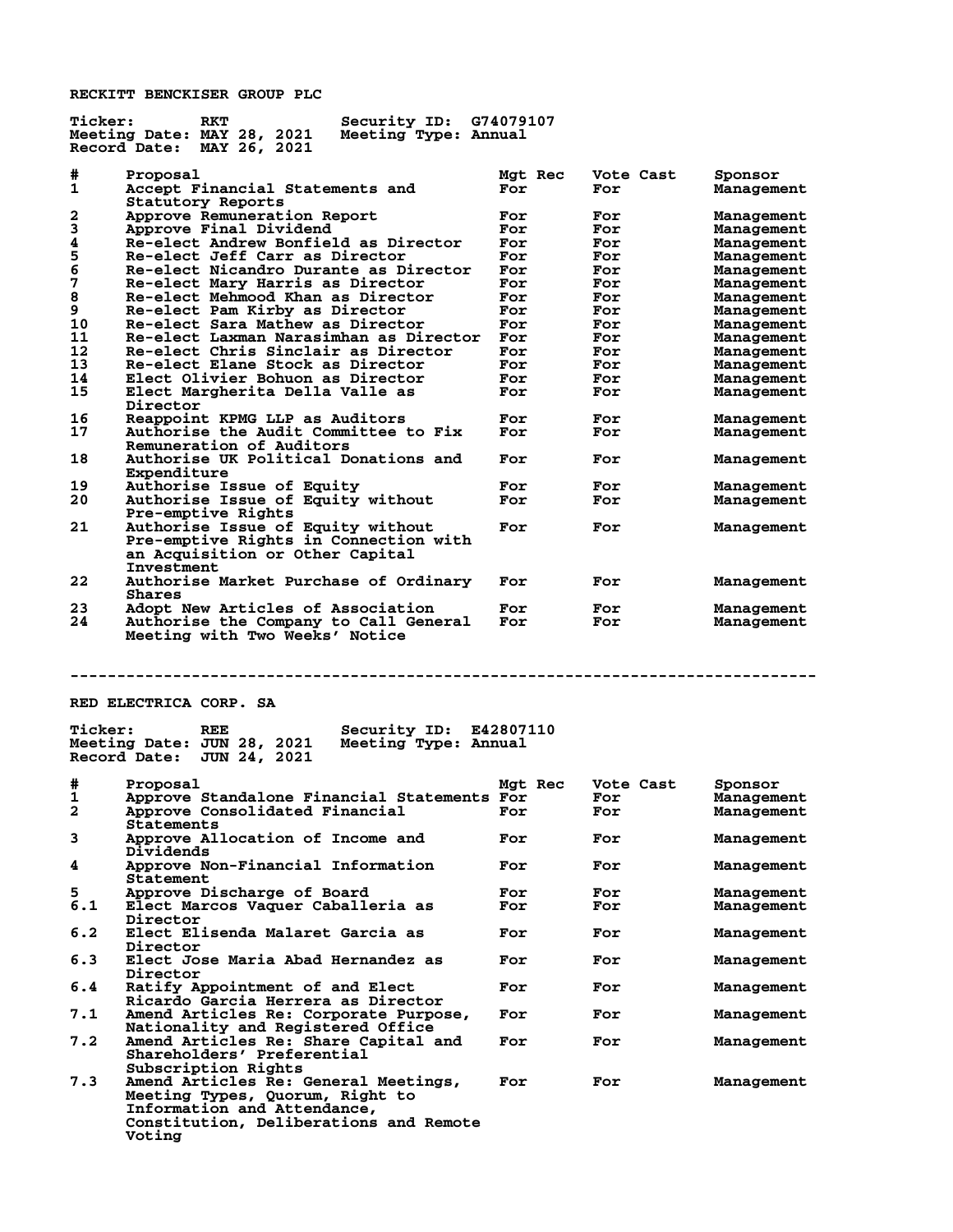| 7.4            | Amend Articles Re: Allow Shareholder                 | For         | For         | Management  |
|----------------|------------------------------------------------------|-------------|-------------|-------------|
|                | Meetings to be Held in Virtual-Only                  |             |             |             |
|                | Format                                               |             |             |             |
| 7.5            | Amend Articles Re: Board, Audit                      | For         | For         | Management  |
|                | Committee, Appointment and                           |             |             |             |
|                | Remuneration Committee and                           |             |             |             |
|                | Sustainability Committee                             |             |             |             |
| 7.6            | Amend Articles Re: Annual Accounts                   | For         | For         | Management  |
| 8.1            | Amend Articles of General Meeting                    | For         | For         | Management  |
|                | Regulations Re: Purpose and Validity                 |             |             |             |
|                | of the Regulations, and Advertising                  |             |             |             |
| 8.2            | Amend Article 2 of General Meeting                   | For         | For         | Management  |
|                | Regulations Re: Corporate Website                    |             |             |             |
| 8.3            | Amend Articles of General Meeting                    | For         | For         | Management  |
|                | Regulations Re: Competences and                      |             |             |             |
|                | Meeting Types                                        |             |             |             |
| 8.4            | Amend Articles of General Meeting                    | For         | For         | Management  |
|                | Regulations Re: Allow Shareholder                    |             |             |             |
|                | Meetings to be Held in Virtual-Only                  |             |             |             |
|                | Format                                               |             |             |             |
|                |                                                      |             |             |             |
| 8.5            | Amend Articles of General Meeting                    | For         | For         | Management  |
|                | Regulations Re: Quorum, Chairman of                  |             |             |             |
|                | the General Meeting, Constitution,                   |             |             |             |
|                | Deliberation, Adoption of Resolutions                |             |             |             |
|                | and Publicity                                        |             |             |             |
| 9.1            | Approve Remuneration Report                          | For         | For         | Management  |
| 9.2            | Approve Remuneration of Directors                    | For         | For         | Management  |
| 9.3            | Approve Long-Term Incentive Plan                     | For         | For         | Management  |
| 9.4            | Approve Remuneration Policy                          | For         | For         | Management  |
| 10             | Renew Appointment of KPMG Auditores as               | For         | For         | Management  |
|                | Auditor                                              |             |             |             |
| 11             | Authorize Board to Ratify and Execute                | For         | For         | Management  |
|                | Approved Resolutions                                 |             |             |             |
| 12             | Receive Corporate Governance Report                  | None        | None        | Management  |
| 13             | Receive Amendments to Board of                       | <b>None</b> | <b>None</b> | Management  |
|                | Directors Regulations                                |             |             |             |
| <b>Ticker:</b> | ROYAL BANK OF CANADA<br>Security ID: 780087102<br>RY |             |             |             |
|                | Meeting Date: APR 08, 2021<br>Meeting Type: Annual   |             |             |             |
|                | Record Date: FEB 09, 2021                            |             |             |             |
|                |                                                      |             |             |             |
| #              | Proposal                                             | Mgt Rec     | Vote Cast   | Sponsor     |
| 1.1            | Elect Director Andrew A. Chisholm                    | For         | For         | Management  |
| 1.2            | Elect Director Jacynthe Cote                         | For         | For         | Management  |
| 1.3            | Elect Director Toos N. Daruvala                      | For         | For         | Management  |
| 1.4            | Elect Director David F. Denison                      |             |             |             |
| 1.5            | Elect Director Cynthia Devine                        | For         | For         | Management  |
|                |                                                      | For<br>For  | For<br>For  | Management  |
| 1.6            | Elect Director David McKay                           |             |             |             |
| 1.7            |                                                      |             |             | Management  |
| 1.8            | Elect Director Kathleen Taylor                       | For         | For         | Management  |
| 1.9            | Elect Director Maryann Turcke                        | For         | For         | Management  |
|                | Elect Director Thierry Vandal                        | For         | For         | Management  |
| 1.10           | Elect Director Bridget A. van Kralingen For          |             | For         | Management  |
| 1.11           | Elect Director Frank Vettese                         | For         | For         | Management  |
| 1.12           | Elect Director Jeffery Yabuki                        | For         | For         | Management  |
| $\mathbf{2}$   | Ratify PricewaterhouseCoopers LLP as                 | For         | For         | Management  |
|                | Auditors                                             |             |             |             |
|                |                                                      |             |             |             |
| 3              | Advisory Vote on Executive                           | For         | For         | Management  |
|                | Compensation Approach                                |             |             |             |
| 4              | SP 1: Adopt Company-Wide,                            | Against     | Against     | Shareholder |
|                | Quantitative, Time-bound Greenhouse                  |             |             |             |
|                | Gas (GHG) Emissions Reduction Targets                |             |             |             |
|                | and Issue an Annual Report Discussing                |             |             |             |
|                | the Plans and Progress of Achieving                  |             |             |             |
|                | Such Targerts                                        |             |             |             |
| 5              | SP 2: Redefine the Bank's Purpose and                | Against     | Against     | Shareholder |
|                | Undertakings                                         |             |             |             |
| 6              | SP 3: Produce a Report on Loans Made                 | Against     | Against     | Shareholder |
|                | by the Bank in Support of the Circular<br>Economy    |             |             |             |

**7 SP 4: Adopt a Diversity Target Higher Against Against Shareholder than 40% for the Composition of the Board of Directors for the Next Five Years**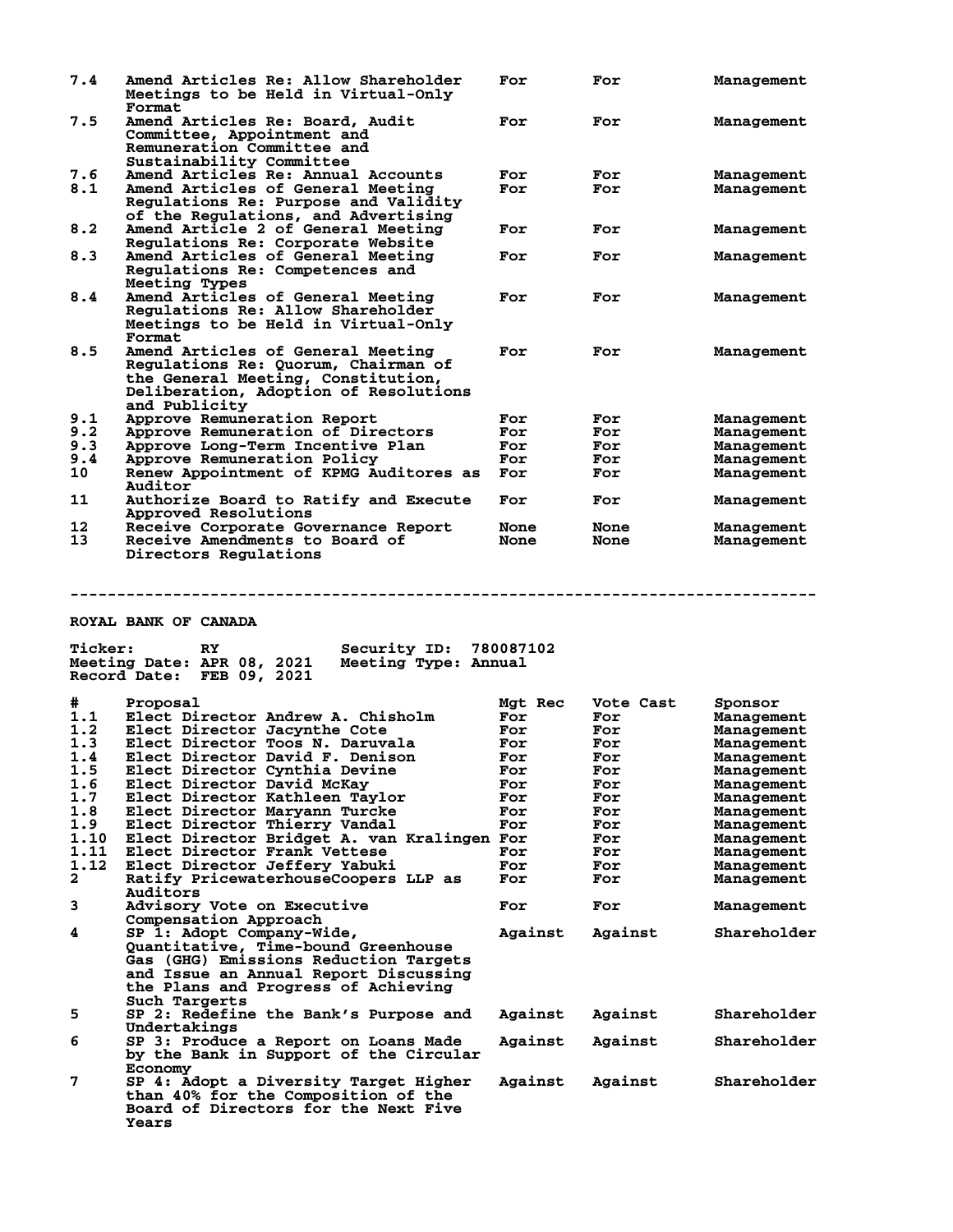## **SANOFI**

| <b>Ticker:</b> | <b>SAN</b>                                                                    | Security ID:                 | F5548N101      |                  |                       |
|----------------|-------------------------------------------------------------------------------|------------------------------|----------------|------------------|-----------------------|
|                | Meeting Date: APR 30, 2021<br>Record Date:<br>APR 28, 2021                    | Meeting Type: Annual/Special |                |                  |                       |
|                |                                                                               |                              |                |                  |                       |
| #<br>1         | Proposal<br>Approve Financial Statements and<br>Statutory Reports             |                              | Mgt Rec<br>For | Vote Cast<br>For | Sponsor<br>Management |
| $\mathbf{2}$   | Approve Consolidated Financial<br>Statements and Statutory Reports            |                              | For            | For              | Management            |
| 3              | Approve Treatment of Losses and<br>Dividends of EUR 3.20 per Share            |                              | For            | For              | Management            |
| 4              | Ratify Appointment of Gilles Schnepp<br>as Director                           |                              | For            | For              | Management            |
| 5              | <b>Reelect Fabienne Lecorvaisier as</b><br>Director                           |                              | For            | For              | Management            |
| 6              | Reelect Melanie Lee as Director                                               |                              | For            | For              | Management            |
| 7              | Elect Barbara Lavernos as Director                                            |                              | For            | For              | Management            |
| 8              | Approve Compensation Report of                                                |                              | For            | For              | Management            |
|                | Corporate Officers                                                            |                              |                |                  |                       |
| 9              | Approve Compensation of Serge                                                 |                              | For            | For              | Management            |
|                | Weinberg, Chairman of the Board                                               |                              |                |                  |                       |
| 10             | Approve Compensation of Paul Hudson,<br><b>CEO</b>                            |                              | For            | For              | Management            |
| 11             | Approve Remuneration Policy of<br>Directors                                   |                              | For            | For              | Management            |
| 12             | Approve Remuneration Policy of<br>Chairman of the Board                       |                              | For            | For              | Management            |
| 13             | Approve Remuneration Policy of CEO                                            |                              | For            | For              | Management            |
| 14             | Authorize Repurchase of Up to 10                                              |                              | For            | For              | Management            |
|                | Percent of Issued Share Capital                                               |                              |                |                  |                       |
| 15             | Authorize Decrease in Share Capital<br>via Cancellation of Repurchased Shares |                              | For            | For              | Management            |
| 16             | Authorize Issuance of Equity or                                               |                              | For            | For              |                       |
|                | <b>Equity-Linked Securities with</b>                                          |                              |                |                  | Management            |
|                | Preemptive Rights up to Aggregate<br>Nominal Amount of EUR 997 Million        |                              |                |                  |                       |
|                |                                                                               |                              |                |                  |                       |
| 17             | Authorize Issuance of Equity or                                               |                              | For            | For              | Management            |
|                | Equity-Linked Securities without                                              |                              |                |                  |                       |
|                | Preemptive Rights up to Aggregate                                             |                              |                |                  |                       |
|                | Nominal Amount of EUR 240 Million                                             |                              |                |                  |                       |
| 18             | Approve Issuance of Equity or                                                 |                              | For            | For              | Management            |
|                | Equity-Linked Securities for Private                                          |                              |                |                  |                       |
|                | Placements, up to Aggregate Nominal                                           |                              |                |                  |                       |
|                | Amount of EUR 240 Million                                                     |                              |                |                  |                       |
| 19             | Approve Issuance of Debt Securities                                           |                              | For            | For              | Management            |
|                | Giving Access to New Shares of                                                |                              |                |                  |                       |
|                | Subsidiaries and/or Debt Securities,                                          |                              |                |                  |                       |
|                | up to Aggregate Amount of EUR 7 Billion                                       |                              |                |                  |                       |
| 20             | Authorize Board to Increase Capital in                                        |                              | For            | For              | Management            |
|                | the Event of Additional Demand Related                                        |                              |                |                  |                       |
|                | to Delegation Submitted to Shareholder                                        |                              |                |                  |                       |
|                | <b>Vote Above</b>                                                             |                              |                |                  |                       |
| 21             | Authorize Capital Increase of up to 10                                        |                              | For            | For              | Management            |
|                | Percent of Issued Capital for                                                 |                              |                |                  |                       |
|                | Contributions in Kind                                                         |                              |                |                  |                       |
| 22             | Authorize Capitalization of Reserves                                          |                              | For            | For              | Management            |
|                | of Up to EUR 500 Million for Bonus                                            |                              |                |                  |                       |
|                | Issue or Increase in Par Value                                                |                              |                |                  |                       |
| 23             | Authorize Capital Issuances for Use in                                        |                              | For            | For              | Management            |
|                | Employee Stock Purchase Plans                                                 |                              |                |                  |                       |
|                |                                                                               |                              |                |                  |                       |
| 24             | Authorize up to 5 Percent of Issued                                           |                              | For            | For              | Management            |
|                | Capital for Use in Restricted Stock                                           |                              |                |                  |                       |
|                | Plans                                                                         |                              |                |                  |                       |
| 25             | Amend Article 13 of Bylaws Re: Written                                        |                              | For            | For              | Management            |
|                | Consultation                                                                  |                              |                |                  |                       |
| 26             | Amend Articles 14 and 17 of Bylaws Re:                                        |                              | For            | For              | Management            |
|                | Board Powers and Censors                                                      |                              |                |                  |                       |
| 27             | Authorize Filing of Required                                                  |                              | For            | For              | Management            |
|                | Documents/Other Formalities                                                   |                              |                |                  |                       |
|                |                                                                               |                              |                |                  |                       |

**--------------------------------------------------------------------------------**

**--------------------------------------------------------------------------------**

**SCHRODERS PLC**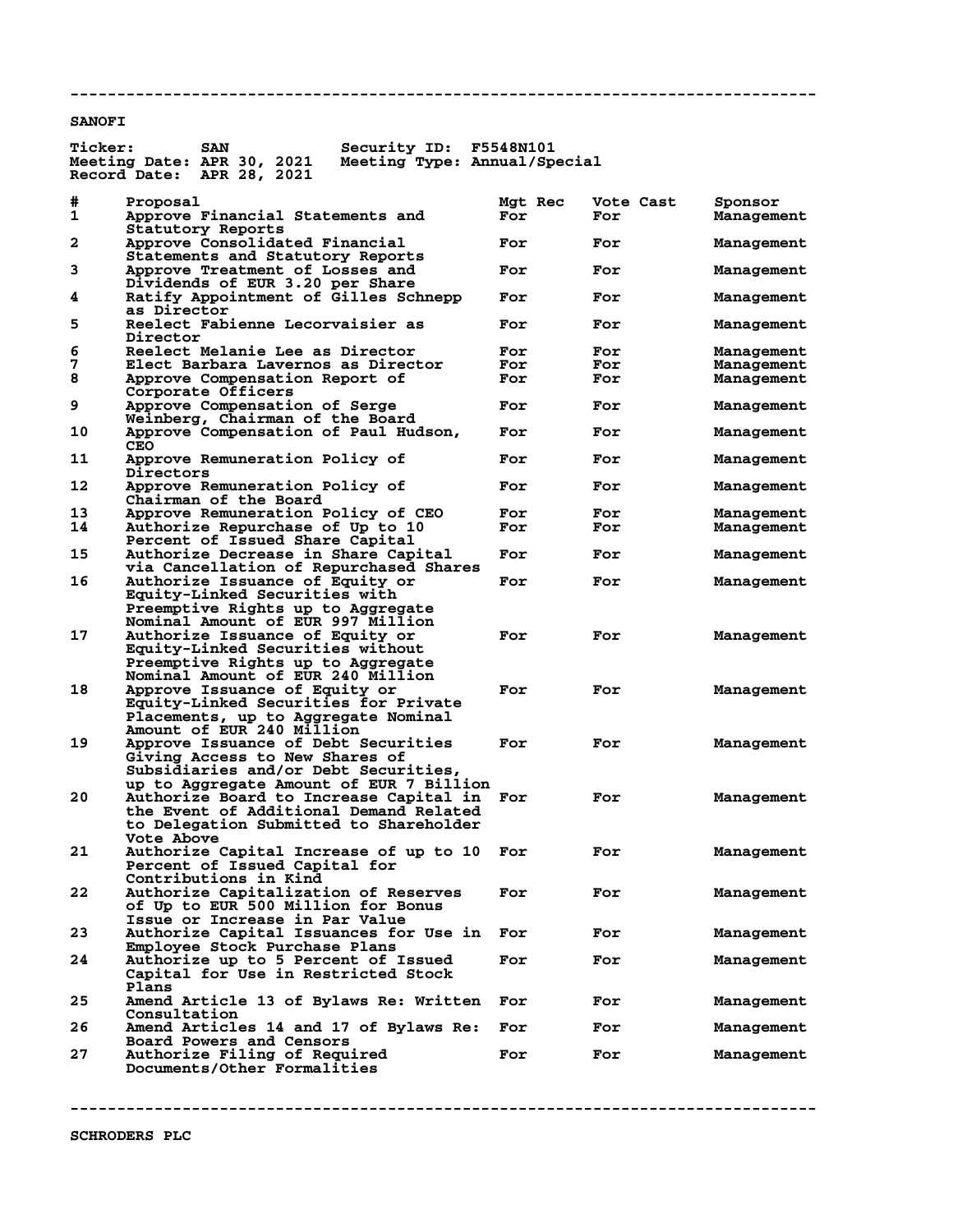**Ticker: SDR Security ID: G78602136 Meeting Date: APR 29, 2021 Meeting Type: Annual Record Date: APR 27, 2021 # Proposal Mgt Rec Vote Cast Sponsor** Accept Financial Statements and For For **Statutory Reports<br>2 Approve Final Dividend 2 Approve Final Dividend For For Management 3 Approve Remuneration Report For For Management 4 Re-elect Michael Dobson as Director For For Management 5 Re-elect Peter Harrison as Director For For Management 6** Re-elect Peter Harrison as Director For For Management<br> **6** Re-elect Richard Keers as Director For For Management<br> **6** Re-elect Ian King as Director For For Management<br> **8** Re-elect Sir Damon Buffini as Director For Fo **7 Re-elect Ian King as Director For For Management 8 Re-elect Sir Damon Buffini as Director For For Management 9 Re-elect Ian King as Director Consumers as Director For The Management<br>
9 Re-elect Rhian Davies as Director For For Management<br>
10 Re-elect Rakhi Goss-Custard as Director For For Management<br>
11 Re-elect Deborah Waterhou 10 Re-elect Rakhi Goss-Custard as Director For For Management 11 Re-elect Deborah Waterhouse as Director For For Management** 11 Re-elect Deborah Waterhouse as Director For Management<br>12 Re-elect Matthew Westerman as Director For Management<br>13 Re-elect Claire Howard as Director **13 Re-elect Claire Howard as Director For For Management 14 Re-elect Leonie Schroder as Director For For Management 15 Reappoint Ernst & Young LLP as Auditors For For Management 16 Authorise the Audit and Risk Committee For For Management to Fix Remuneration of Auditors 17 Authorise Issue of Equity For For Management 18 Authorise Issue of Equity without For For Management Pre-emptive Rights** Authorise Market Purchase of **For For For Management** Non-Voting Ordinary Shares  **Non-Voting Ordinary Shares 20 Adopt New Articles of Association For For Management 21 Authorise the Company to Call General For For Management Meeting with Two Weeks' Notice -------------------------------------------------------------------------------- SIEMENS AG Ticker: SIE Security ID: 826197501 Meeting Date: JUL 09, 2020 Meeting Type: Special Record Date: JUN 18, 2020 # Proposal Mgt Rec Vote Cast Sponsor** Approve Spin-Off and Takeover For  **Agreement with Siemens Energy AG 2 Additional Proposals Presented at the Against Against Shareholder** Meeting<br>3 Additio<sub>1</sub> **3 Additional Proposals Presented at the Against Against Shareholder** Meeting<br>4 Addition **4 Additional Proposals Presented at the Against Against Shareholder Meeting A Counter Motion A Against Against Shareholder B Counter Motion B Against Against Shareholder C Counter Motion C Against Against Shareholder D Counter Motion D Against Against Shareholder E Counter Motion D E Counter Motion E** Against Against Shareholder<br> **E Counter Motion E Against Against Shareholder**<br> **E Counter Motion F Against Against Shareholder**<br> **G Counter Motion B** Against Against Shareholder **F Counter Motion F Against Against Shareholder G Counter Motion Against Against Shareholder France Counter Motion Against Against Shareholder<br>
H Counter Motion Against Against Shareholder<br>
H Counter Motion Against Against Shareholder<br>
Against Against Shareholder Counter Motion -------------------------------------------------------------------------------- SNAM SPA Ticker: SRG Security ID: T8578N103 Meeting Date: APR 28, 2021 Meeting Type: Annual Record Date: APR 19, 2021 # Proposal Mgt Rec Vote Cast Sponsor** Accept Financial Statements and **Statutory Reports<br>2 Approve Allocation<br>3 Authorize Share Re 2 Approve Allocation of Income For For Management 3 Authorize Share Repurchase Program and For For Management Reissuance of Repurchased Shares 4.1 Approve Remuneration Policy For For Management 4.2 Approve Second Section of the For For Management**

 **Remuneration Report**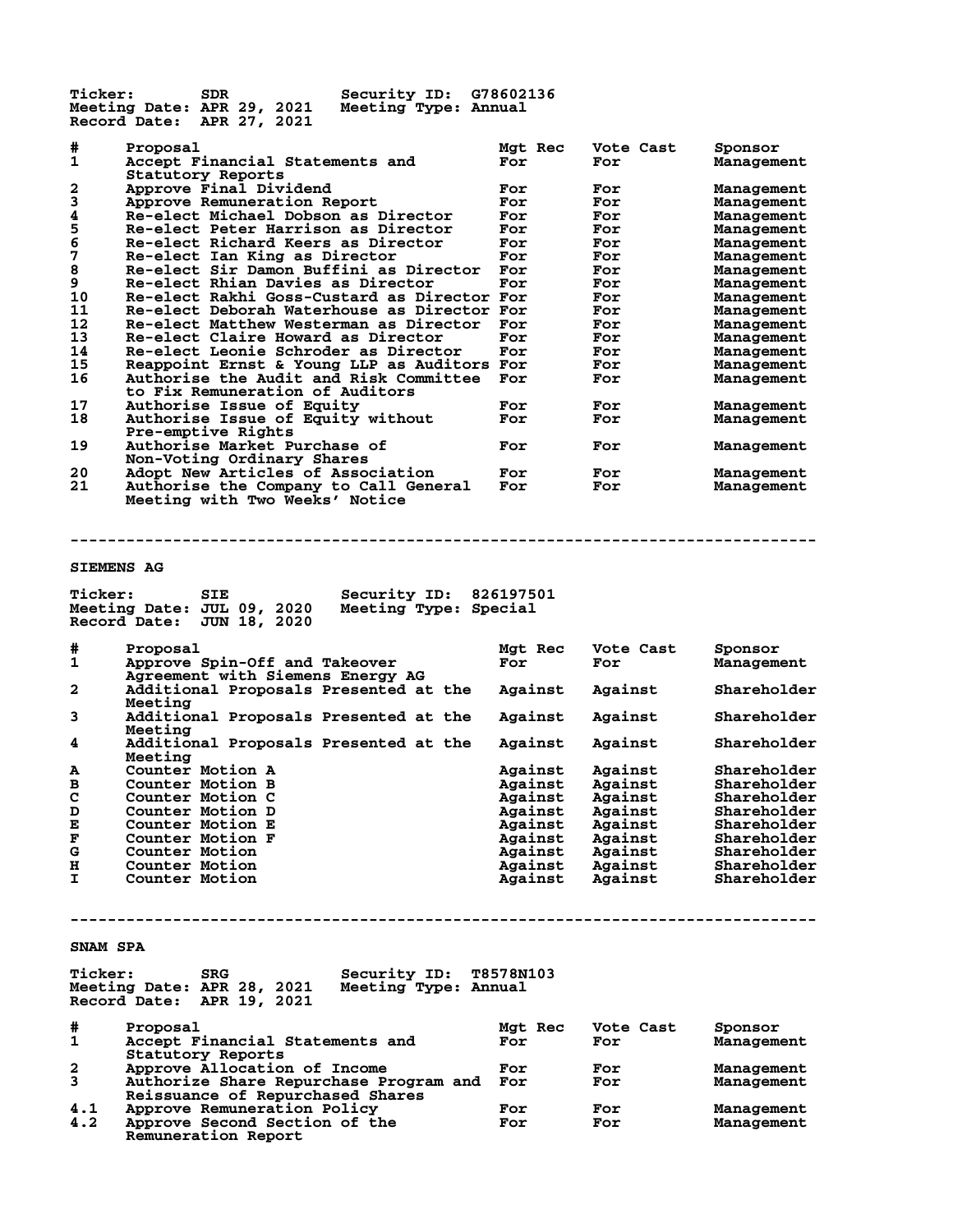| 5              | Approve Proposed Changes to the<br>2020-2022 Long Term Share Incentive<br>Plan                                   | For         | For            | Management               |
|----------------|------------------------------------------------------------------------------------------------------------------|-------------|----------------|--------------------------|
| A              | Deliberations on Possible Legal Action None<br>Against Directors if Presented by<br>Shareholders                 |             | Against        | Management               |
|                |                                                                                                                  |             |                |                          |
|                | SONY GROUP CORP.                                                                                                 |             |                |                          |
| <b>Ticker:</b> | 6758<br><b>Security ID: 835699307</b>                                                                            |             |                |                          |
|                | Meeting Date: JUN 22, 2021<br>Meeting Type: Annual<br>Record Date: MAR 30, 2021                                  |             |                |                          |
| #              | Proposal                                                                                                         | Mgt Rec     | Vote Cast      | Sponsor                  |
| 1.1            | Elect Director Yoshida, Kenichiro                                                                                | For         | For            | Management               |
| 1.2<br>1.3     | Elect Director Totoki, Hiroki<br>Elect Director Sumi, Shuzo                                                      | For<br>For  | For<br>For     | Management<br>Management |
| 1.4            | Elect Director Tim Schaaff                                                                                       | For         | For            | Management               |
| 1.5            | Elect Director Oka, Toshiko                                                                                      | For         | For            | Management               |
| 1.6            | Elect Director Akiyama, Sakie                                                                                    | For         | For            | Management               |
| 1.7            | Elect Director Wendy Becker                                                                                      | For         | For            | Management               |
| 1.8<br>1.9     | Elect Director Hatanaka, Yoshihiko<br>Elect Director Adam Crozier                                                | For<br>For  | For<br>For     | Management               |
| 1.10           | Elect Director Kishigami, Keiko                                                                                  | For         | For            | Management<br>Management |
| 1.11           | Elect Director Joseph A. Kraft Jr                                                                                | For         | For            | Management               |
| $\mathbf{2}$   | Approve Stock Option Plan                                                                                        | For         | For            | Management               |
|                | <b>STMICROELECTRONICS NV</b>                                                                                     |             |                |                          |
|                |                                                                                                                  |             |                |                          |
| <b>Ticker:</b> | Security ID: 861012102<br>STM<br>Meeting Date: MAY 27, 2021<br>Meeting Type: Annual<br>Record Date: APR 29, 2021 |             |                |                          |
| #              | Proposal                                                                                                         | Mgt Rec     | Vote Cast      | Sponsor                  |
| 1              | Receive Report of Management Board<br>(Non-Voting)                                                               | <b>None</b> | <b>None</b>    | Management               |
| 2              | Receive Report of Supervisory Board<br>(Non-Voting)                                                              | <b>None</b> | <b>None</b>    | Management               |
| 3<br>4         | Approve Remuneration Report<br>Approve Remuneration Policy for                                                   | For<br>For  | Against<br>For | Management<br>Management |
|                | Management Board                                                                                                 |             |                |                          |
| 5              | Adopt Financial Statements and                                                                                   | For         | For            | Management               |
|                | Statutory Reports                                                                                                |             |                |                          |
| 6<br>7         | <b>Approve Dividends</b>                                                                                         | For<br>For  | For<br>For     | Management               |
| 8              | Approve Discharge of Management Board<br>Approve Discharge of Supervisory Board                                  | For         | For            | Management<br>Management |
| 9              | Reelect Jean-Marc Chery to Management                                                                            | For         | For            | Management               |
|                | Board                                                                                                            |             |                |                          |
| 10             | Approve Grant of Unvested Stock Awards<br>to Jean-Marc Chery as President and CEO                                | For         | For            | Management               |
| 11             | Approve Unvested Stock Award Plan for                                                                            | For         | For            | Management               |
|                | Management and Key Employees                                                                                     |             |                |                          |
| 12             | Reelect Nicolas Dufourcq to                                                                                      | For         | For            | Management               |
|                | Supervisory Board                                                                                                |             |                |                          |
| 13             | Authorize Repurchase of Up to 10<br>Percent of Issued Share Capital                                              | For         | For            | Management               |
| 14             | Grant Board Authority to Issue Shares<br>Up To 10 Percent of Issued Capital and                                  | For         | For            | Management               |
|                | Exclude Pre-emptive Rights                                                                                       |             |                |                          |
| 15             | Allow Ouestions                                                                                                  | <b>None</b> | <b>None</b>    | Management               |
|                | SUN LIFE FINANCIAL INC.                                                                                          |             |                |                          |
|                |                                                                                                                  |             |                |                          |
| <b>Ticker:</b> | Security ID: 866796105<br>SLF<br>Meeting Date: MAY 05, 2021<br>Meeting Type: Annual<br>Record Date: MAR 12, 2021 |             |                |                          |
| #              | Proposal                                                                                                         | Mgt Rec     | Vote Cast      | Sponsor                  |
| 1.1<br>1.2     | Elect Director William D. Anderson<br>Elect Director Deepak Chopra                                               | For<br>For  | For<br>For     | Management<br>Management |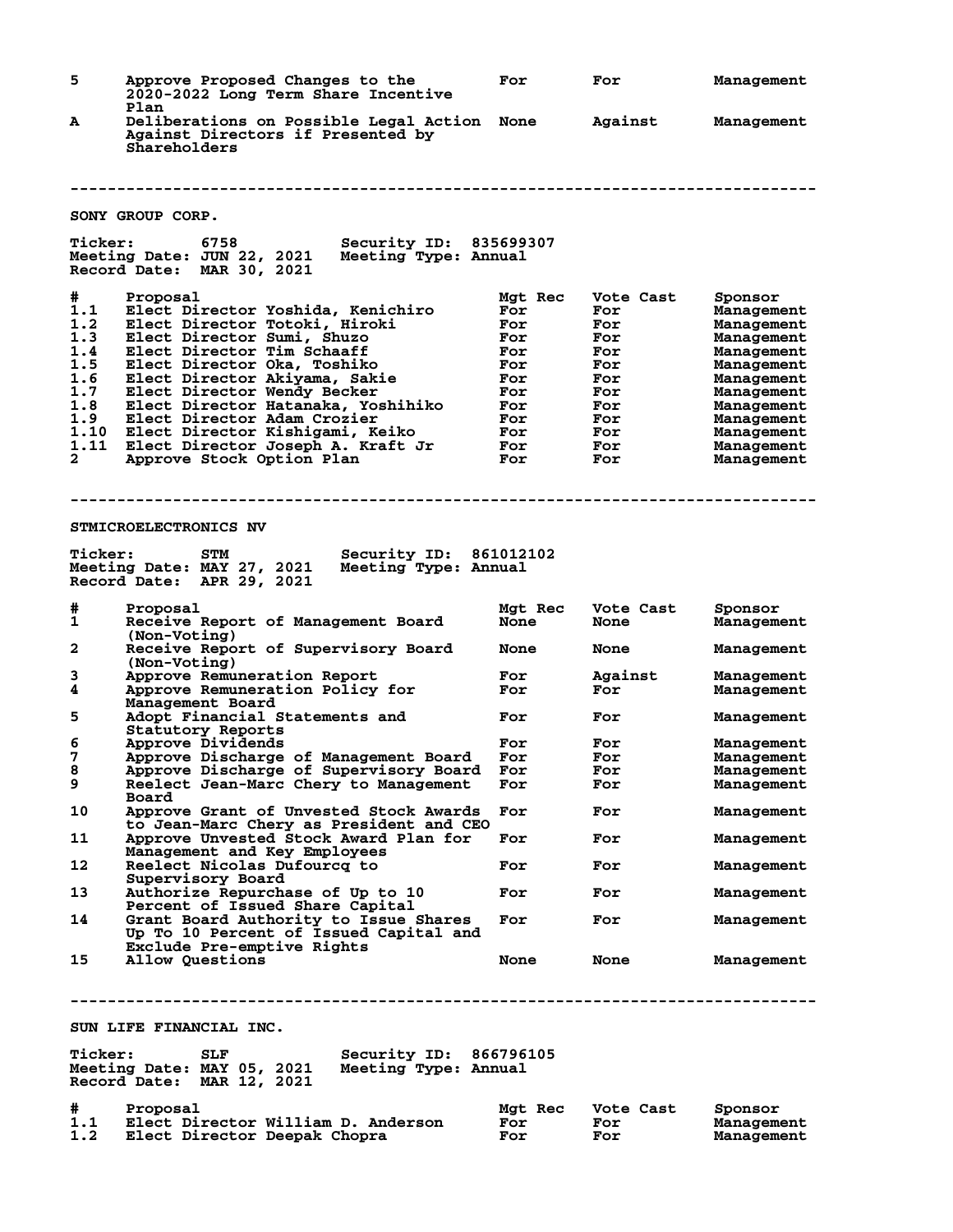| 1.3                | Elect Director Dean A. Connor                                                                                            | For     | For       | Management |
|--------------------|--------------------------------------------------------------------------------------------------------------------------|---------|-----------|------------|
| 1.4                | Elect Director Stephanie L. Coyles                                                                                       | For     | For       | Management |
| 1.5                | Elect Director Martin J. G. Glynn                                                                                        | For     | For       | Management |
| 1.6                | Elect Director Ashok K. Gupta                                                                                            | For     |           |            |
|                    |                                                                                                                          |         | For       | Management |
| 1.7                | Elect Director M. Marianne Harris                                                                                        | For     | For       | Management |
| 1.8                | Elect Director David H. Y. Ho                                                                                            | For     | For       | Management |
| 1.9                | Elect Director James M. Peck                                                                                             | For     | For       | Management |
| 1.10               | Elect Director Scott F. Powers                                                                                           | For     | For       | Management |
| 1.11               | Elect Director Kevin D. Strain                                                                                           | For     | For       | Management |
| 1.12               |                                                                                                                          |         |           |            |
|                    | Elect Director Barbara G. Stymiest                                                                                       | For     | For       | Management |
| 2                  | Ratify Deloitte LLP as Auditors                                                                                          | For     | For       | Management |
| 3                  | Amend Bylaw No. 1 Re: Maximum Board                                                                                      | For     | For       | Management |
|                    | Compensation                                                                                                             |         |           |            |
| 4                  | Advisory Vote on Executive                                                                                               | For     | For       | Management |
|                    | Compensation Approach                                                                                                    |         |           |            |
|                    |                                                                                                                          |         |           |            |
|                    |                                                                                                                          |         |           |            |
| <b>SWISSCOM AG</b> |                                                                                                                          |         |           |            |
| <b>Ticker:</b>     | Security ID: 871013108<br><b>SCMN</b><br>Meeting Date: MAR 31, 2021<br>Meeting Type: Annual<br>Record Date: FEB 19, 2021 |         |           |            |
| #                  | Proposal                                                                                                                 | Mgt Rec | Vote Cast | Sponsor    |
| 1.1                | Accept Financial Statements and<br>Statutory Reports                                                                     | For     | For       | Management |
| 1.2                | Approve Remuneration Report<br>$(Non-Binding)$                                                                           | For     | For       | Management |
| $\mathbf{2}$       | Approve Allocation of Income and<br>Dividends of CHF 22 per Share                                                        | For     | For       | Management |
| 3                  | Approve Discharge of Board and Senior<br>Management                                                                      | For     | For       | Management |
|                    |                                                                                                                          |         |           |            |
| 4.1                | Reelect Roland Abt as Director                                                                                           | For     | For       | Management |
| 4.2                | Reelect Alain Carrupt as Director                                                                                        | For     | For       | Management |
| 4.3                | Elect Guus Dekkers as Director                                                                                           | For     | For       | Management |
| 4.4                | Reelect Frank Esser as Director                                                                                          | For     | For       |            |
|                    |                                                                                                                          |         |           | Management |
| 4.5                | Reelect Barbara Frei as Director                                                                                         | For     | For       | Management |
| 4.6                | Reelect Sandra Lathion-Zweifel as                                                                                        | For     | For       | Management |
|                    | Director                                                                                                                 |         |           |            |
| 4.7                | Reelect Anna Mossberg as Director                                                                                        | For     | For       | Management |
| 4.8                | Reelect Michael Rechsteiner as Director For                                                                              |         | For       | Management |
| 4.9                | Elect Michael Rechsteiner as Board                                                                                       | For     |           |            |
|                    |                                                                                                                          |         | For       | Management |
|                    | Chairman                                                                                                                 |         |           |            |
| 5.1                | Reappoint Roland Abt as Member of the                                                                                    | For     | For       | Management |
|                    | Compensation Committee                                                                                                   |         |           |            |
| 5.2                | Reappoint Frank Esser as Member of the For                                                                               |         | For       | Management |
|                    | Compensation Committee                                                                                                   |         |           |            |
|                    |                                                                                                                          |         |           |            |
| 5.3                | Reappoint Barbara Frei as Member of                                                                                      | For     | For       | Management |
|                    | the Compensation Committee                                                                                               |         |           |            |
| 5.4                | Appoint Michael Rechsteiner as Member                                                                                    | For     | For       | Management |
|                    | of the Compensation Committee                                                                                            |         |           |            |
| 5.5                | Reappoint Renzo Simoni as Member of                                                                                      | For     | For       | Management |
|                    |                                                                                                                          |         |           |            |
|                    | the Compensation Committee                                                                                               |         |           |            |
| 6.1                | Approve Remuneration of Directors in                                                                                     | For     | For       | Management |
|                    | the Amount of CHF 2.5 Million                                                                                            |         |           |            |
| 6.2                | Approve Remuneration of Executive                                                                                        | For     | For       | Management |
|                    | Committee in the Amount of CHF 8.7                                                                                       |         |           |            |
|                    | Million                                                                                                                  |         |           |            |
|                    |                                                                                                                          |         |           |            |
| 7                  | Designate Reber Rechtsanwaelte as                                                                                        | For     | For       | Management |
|                    | Independent Proxy                                                                                                        |         |           |            |
| 8                  | Ratify PricewaterhouseCoopers AG as                                                                                      | For     | For       | Management |
|                    | Auditors                                                                                                                 |         |           |            |
|                    |                                                                                                                          |         |           |            |
|                    |                                                                                                                          |         |           |            |
|                    |                                                                                                                          |         |           |            |
|                    |                                                                                                                          |         |           |            |
|                    |                                                                                                                          |         |           |            |
|                    | <b>TAKEDA PHARMACEUTICAL CO., LTD.</b>                                                                                   |         |           |            |
|                    |                                                                                                                          |         |           |            |
|                    |                                                                                                                          |         |           |            |
| <b>Ticker:</b>     | 4502<br>Security ID: 874060205                                                                                           |         |           |            |
|                    | Meeting Date: JUN 29, 2021 Meeting Type: Annual                                                                          |         |           |            |
|                    | Record Date: MAR 31, 2021                                                                                                |         |           |            |
|                    |                                                                                                                          |         |           |            |
| #                  | Proposal                                                                                                                 | Mgt Rec | Vote Cast | Sponsor    |
|                    |                                                                                                                          |         |           |            |
| 1                  | Approve Allocation of Income, with a                                                                                     | For     | For       | Management |
|                    | Final Dividend of JPY 90                                                                                                 |         |           |            |
| $\mathbf{2}$       | Amend Articles to Allow Virtual Only                                                                                     | For     | For       | Management |
|                    | Shareholder Meetings                                                                                                     |         |           |            |
|                    |                                                                                                                          |         |           |            |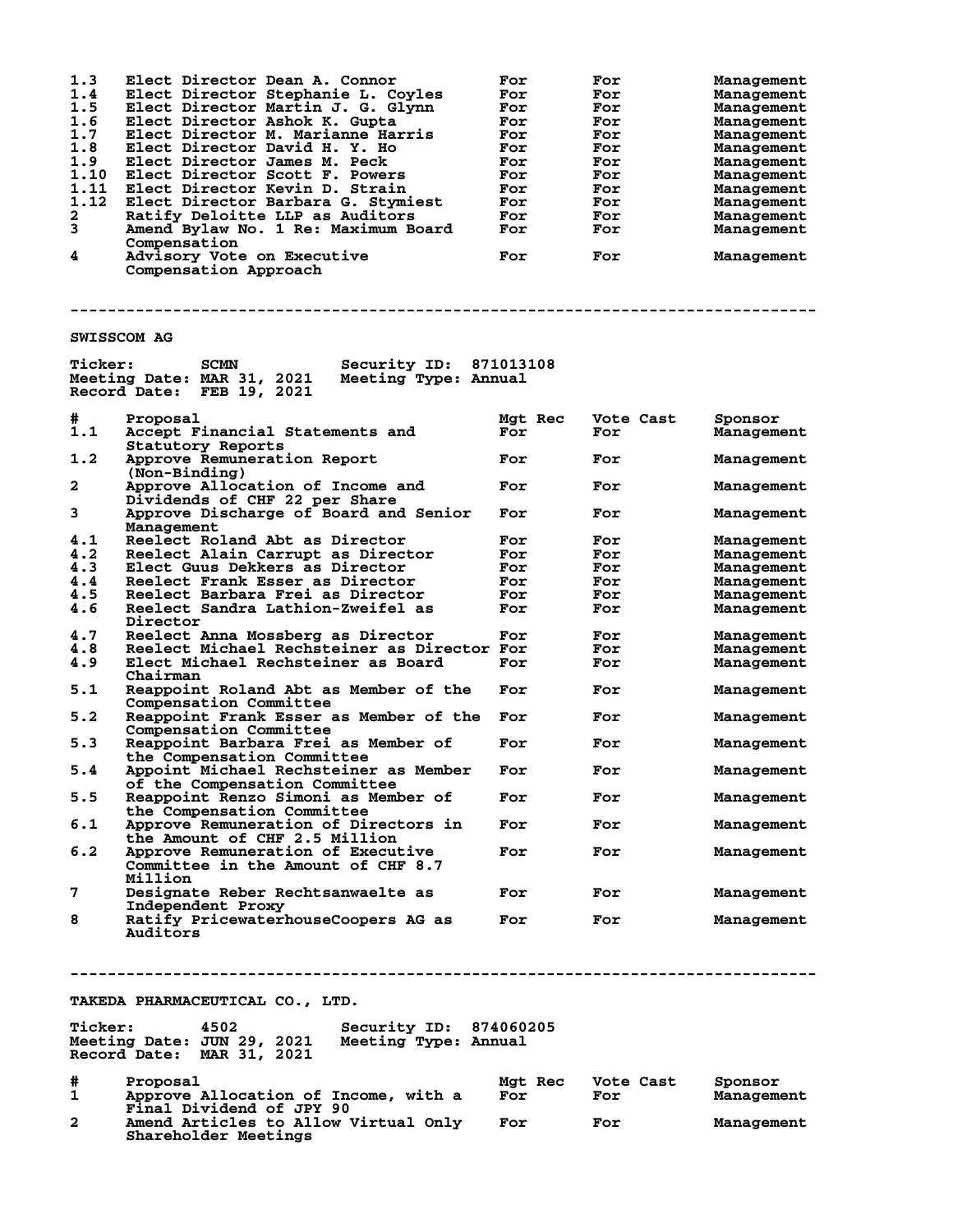| 3.1<br>3.2<br>3.3<br>3.4<br>3.5<br>3.6<br>3.7<br>3.8<br>3.9<br>3.10<br>3.11<br>3.12<br>4.1<br>5. | Elect Director Christophe Weber<br>Elect Director Iwasaki, Masato<br>Elect Director Andrew Plump<br>Elect Director Constantine Saroukos<br>Elect Director Sakane, Masahiro<br>Elect Director Olivier Bohuon<br>Elect Director Jean-Luc Butel<br>Elect Director Ian Clark<br>Elect Director Fujimori, Yoshiaki<br>Elect Director Steven Gillis<br>Elect Director Kuniya, Shiro<br>Elect Director Shiga, Toshiyuki<br>Elect Director and Audit Committee<br>Member Iijima, Masami<br>Approve Annual Bonus | For<br>For<br>For<br>For<br>For<br>For<br>For<br>For<br>For<br>For<br>For<br>For<br>For<br>For | For<br>For<br>For<br>For<br>For<br>For<br>For<br>For<br>For<br>For<br>For<br>For<br>For<br>For | Management<br>Management<br>Management<br>Management<br>Management<br>Management<br>Management<br>Management<br>Management<br>Management<br>Management<br>Management<br>Management<br>Management |
|--------------------------------------------------------------------------------------------------|---------------------------------------------------------------------------------------------------------------------------------------------------------------------------------------------------------------------------------------------------------------------------------------------------------------------------------------------------------------------------------------------------------------------------------------------------------------------------------------------------------|------------------------------------------------------------------------------------------------|------------------------------------------------------------------------------------------------|--------------------------------------------------------------------------------------------------------------------------------------------------------------------------------------------------|
|                                                                                                  | <b>TC ENERGY CORPORATION</b>                                                                                                                                                                                                                                                                                                                                                                                                                                                                            |                                                                                                |                                                                                                |                                                                                                                                                                                                  |
| <b>Ticker:</b>                                                                                   | TRP<br>Security ID: 87807B107<br>Meeting Date: MAY 07, 2021<br>Meeting Type: Annual<br>Record Date: MAR 22, 2021                                                                                                                                                                                                                                                                                                                                                                                        |                                                                                                |                                                                                                |                                                                                                                                                                                                  |
| #                                                                                                | Proposal                                                                                                                                                                                                                                                                                                                                                                                                                                                                                                | Mgt Rec                                                                                        | Vote Cast                                                                                      | Sponsor                                                                                                                                                                                          |
| 1.1                                                                                              | Elect Director Stephan Cretier                                                                                                                                                                                                                                                                                                                                                                                                                                                                          | For                                                                                            | For                                                                                            | Management                                                                                                                                                                                       |
| 1.2                                                                                              | Elect Director Michael R. Culbert                                                                                                                                                                                                                                                                                                                                                                                                                                                                       | For                                                                                            | For                                                                                            | Management                                                                                                                                                                                       |
| 1.3                                                                                              | Elect Director Susan C. Jones                                                                                                                                                                                                                                                                                                                                                                                                                                                                           | For                                                                                            | For                                                                                            | Management                                                                                                                                                                                       |
| 1.4                                                                                              | Elect Director Randy Limbacher                                                                                                                                                                                                                                                                                                                                                                                                                                                                          | For                                                                                            | For                                                                                            | Management                                                                                                                                                                                       |
| 1.5<br>1.6                                                                                       | Elect Director John E. Lowe<br>Elect Director David MacNaughton                                                                                                                                                                                                                                                                                                                                                                                                                                         | For<br>For                                                                                     | For                                                                                            | Management                                                                                                                                                                                       |
| 1.7                                                                                              | Elect Director Francois L. Poirier                                                                                                                                                                                                                                                                                                                                                                                                                                                                      | For                                                                                            | For<br>For                                                                                     | Management<br>Management                                                                                                                                                                         |
| 1.8                                                                                              | Elect Director Una Power                                                                                                                                                                                                                                                                                                                                                                                                                                                                                | For                                                                                            | For                                                                                            | Management                                                                                                                                                                                       |
| 1.9                                                                                              | Elect Director Mary Pat Salomone                                                                                                                                                                                                                                                                                                                                                                                                                                                                        | For                                                                                            | For                                                                                            | Management                                                                                                                                                                                       |
| 1.10                                                                                             | Elect Director Indira V. Samarasekera                                                                                                                                                                                                                                                                                                                                                                                                                                                                   | For                                                                                            | For                                                                                            | Management                                                                                                                                                                                       |
| 1.11                                                                                             | Elect Director D. Michael G. Stewart                                                                                                                                                                                                                                                                                                                                                                                                                                                                    | For                                                                                            | For                                                                                            | Management                                                                                                                                                                                       |
| 1.12                                                                                             | Elect Director Siim A. Vanaselja                                                                                                                                                                                                                                                                                                                                                                                                                                                                        | For                                                                                            | For                                                                                            | Management                                                                                                                                                                                       |
| 1.13                                                                                             | Elect Director Thierry Vandal                                                                                                                                                                                                                                                                                                                                                                                                                                                                           | For                                                                                            | For                                                                                            | Management                                                                                                                                                                                       |
| $\overline{\mathbf{2}}$                                                                          | Approve KPMG LLP as Auditors and<br>Authorize Board to Fix Their<br>Remuneration                                                                                                                                                                                                                                                                                                                                                                                                                        | For                                                                                            | For                                                                                            | Management                                                                                                                                                                                       |
| 3                                                                                                | Advisory Vote on Executive<br>Compensation Approach                                                                                                                                                                                                                                                                                                                                                                                                                                                     | For                                                                                            | For                                                                                            | Management                                                                                                                                                                                       |
| 4                                                                                                | Amend By-law Number 1                                                                                                                                                                                                                                                                                                                                                                                                                                                                                   | For                                                                                            | For                                                                                            | Management                                                                                                                                                                                       |
| TDK CORP.                                                                                        | Security ID: 872351408<br>Ticker: 6762                                                                                                                                                                                                                                                                                                                                                                                                                                                                  |                                                                                                |                                                                                                |                                                                                                                                                                                                  |
|                                                                                                  | Meeting Date: JUN 23, 2021<br>Meeting Type: Annual<br>Record Date: MAR 30, 2021                                                                                                                                                                                                                                                                                                                                                                                                                         |                                                                                                |                                                                                                |                                                                                                                                                                                                  |
| #                                                                                                | Proposal                                                                                                                                                                                                                                                                                                                                                                                                                                                                                                | Mgt Rec                                                                                        | Vote Cast                                                                                      | Sponsor                                                                                                                                                                                          |
| $\mathbf{1}$                                                                                     | Approve Allocation of Income, with a<br>Final Dividend of JPY 90                                                                                                                                                                                                                                                                                                                                                                                                                                        | For                                                                                            | For                                                                                            | Management                                                                                                                                                                                       |
| 2.1                                                                                              | Elect Director Ishiguro, Shigenao                                                                                                                                                                                                                                                                                                                                                                                                                                                                       | For                                                                                            | For                                                                                            | Management                                                                                                                                                                                       |
| 2.2                                                                                              | Elect Director Yamanishi, Tetsuji                                                                                                                                                                                                                                                                                                                                                                                                                                                                       | For                                                                                            | For                                                                                            | Management                                                                                                                                                                                       |
| 2.3<br>2.4                                                                                       | Elect Director Sumita, Makoto                                                                                                                                                                                                                                                                                                                                                                                                                                                                           | For                                                                                            | For                                                                                            | Management                                                                                                                                                                                       |
| 2.5                                                                                              | Elect Director Osaka, Seiji<br>Elect Director Sato, Shigeki                                                                                                                                                                                                                                                                                                                                                                                                                                             | For<br>For                                                                                     | For<br>For                                                                                     | Management<br>Management                                                                                                                                                                         |
| 2.6                                                                                              | Elect Director Ishimura, Kazuhiko                                                                                                                                                                                                                                                                                                                                                                                                                                                                       | For                                                                                            | <b>For</b>                                                                                     | Management                                                                                                                                                                                       |
| $2.6$<br>$2.7$                                                                                   | Elect Director Nakayama, Kozue                                                                                                                                                                                                                                                                                                                                                                                                                                                                          | For                                                                                            | For                                                                                            | Management                                                                                                                                                                                       |
| 2.8                                                                                              | Elect Director Iwai, Mutsuo                                                                                                                                                                                                                                                                                                                                                                                                                                                                             | For                                                                                            | <b>For</b>                                                                                     | Management                                                                                                                                                                                       |
|                                                                                                  |                                                                                                                                                                                                                                                                                                                                                                                                                                                                                                         |                                                                                                |                                                                                                |                                                                                                                                                                                                  |
|                                                                                                  | TEVA PHARMACEUTICAL INDUSTRIES LIMITED                                                                                                                                                                                                                                                                                                                                                                                                                                                                  |                                                                                                |                                                                                                |                                                                                                                                                                                                  |
|                                                                                                  | Ticker: TEVA Security ID: M87690102<br>Meeting Date: JUN 14, 2021 Meeting Type: Annual<br>Record Date: MAY 05, 2021                                                                                                                                                                                                                                                                                                                                                                                     |                                                                                                |                                                                                                |                                                                                                                                                                                                  |
| #                                                                                                | Proposal                                                                                                                                                                                                                                                                                                                                                                                                                                                                                                | Mgt Rec                                                                                        | Vote Cast                                                                                      | Sponsor                                                                                                                                                                                          |
| 1a                                                                                               | Elect Director Rosemary A. Crane                                                                                                                                                                                                                                                                                                                                                                                                                                                                        | For                                                                                            | For                                                                                            | Management                                                                                                                                                                                       |
| 1b                                                                                               | Elect Director Abbas Hussain                                                                                                                                                                                                                                                                                                                                                                                                                                                                            | For                                                                                            | <b>For</b>                                                                                     | Management                                                                                                                                                                                       |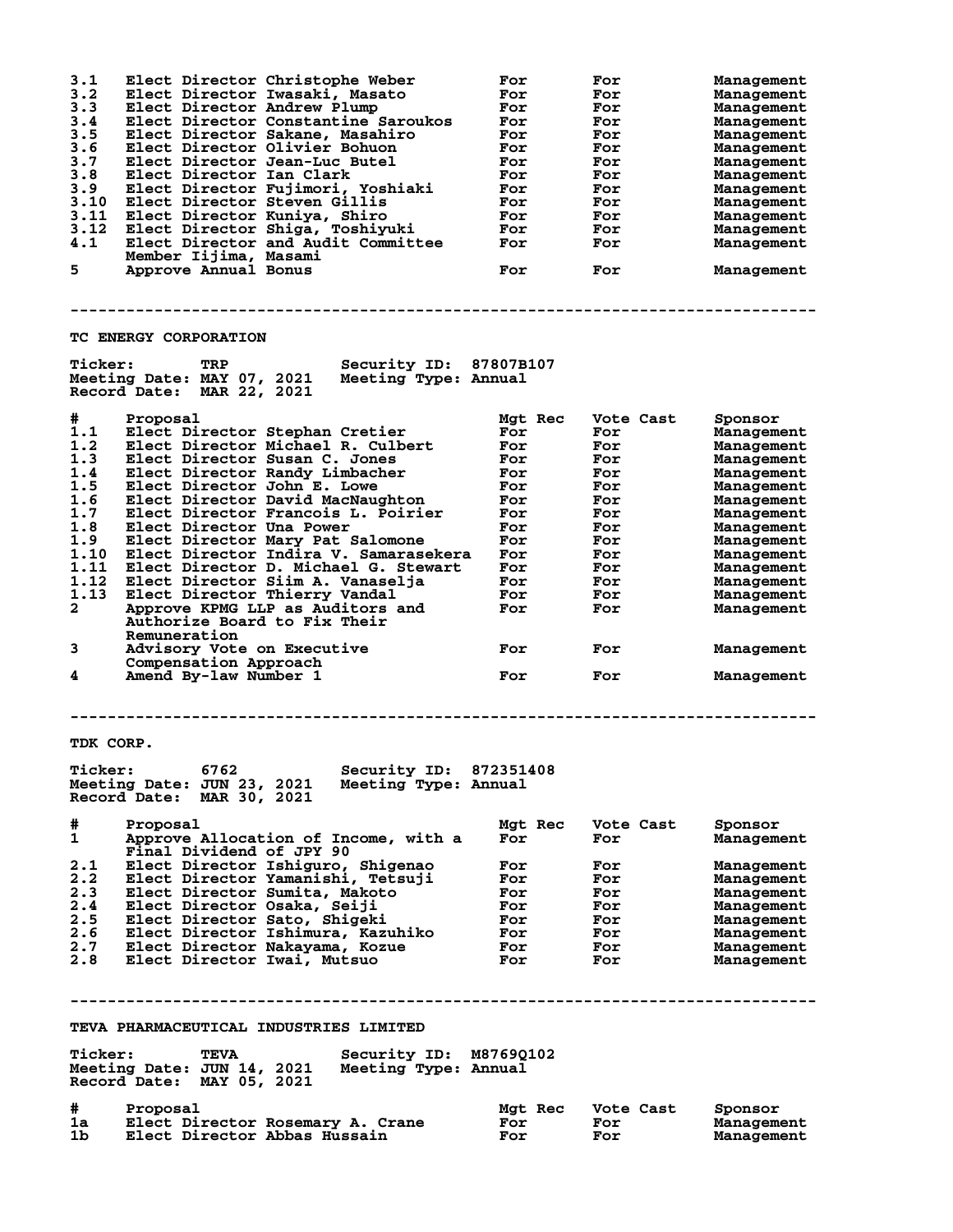| 1 <sub>c</sub><br>1d<br>$\mathbf{2}$ | Elect Director Gerald M. Lieberman<br>Elect Director Ronit Satchi-Fainaro<br>Advisory Vote to Ratify Named                     | For<br>For<br>For | For<br>For<br>For | <b>Management</b><br>Management<br>Management |
|--------------------------------------|--------------------------------------------------------------------------------------------------------------------------------|-------------------|-------------------|-----------------------------------------------|
| 3                                    | Executive Officers' Compensation<br>Ratify Kesselman & Kesselman as<br>Auditors                                                | For               | For               | Management                                    |
|                                      | THE BANK OF NOVA SCOTIA                                                                                                        |                   |                   |                                               |
|                                      |                                                                                                                                |                   |                   |                                               |
| <b>Ticker:</b>                       | Security ID: 064149107<br><b>BNS</b><br>Meeting Date: APR 13, 2021 Meeting Type: Annual<br>Record Date: FEB 16, 2021           |                   |                   |                                               |
| #                                    | Proposal                                                                                                                       | Mgt Rec           | Vote Cast         | Sponsor                                       |
| 1.1                                  | Elect Director Nora A. Aufreiter                                                                                               | For               | For               | Management                                    |
| 1.2                                  | Elect Director Guillermo E. Babatz                                                                                             | For               | For               | Management                                    |
| 1.3                                  | Elect Director Scott B. Bonham                                                                                                 | For               | For               | Management                                    |
| 1.4                                  | Elect Director Lynn K. Patterson                                                                                               | For               | For               | Management                                    |
| 1.5                                  | Elect Director Michael D. Penner                                                                                               | For               | For               | Management                                    |
| 1.6<br>1.7                           | Elect Director Brian J. Porter                                                                                                 | For               | For               | Management                                    |
| 1.8                                  | Elect Director Una M. Power                                                                                                    | For               | For               | Management                                    |
| 1.9                                  | Elect Director Aaron W. Regent<br>Elect Director Calin Rovinescu                                                               | For<br>For        | For<br>For        | Management                                    |
| 1.10                                 | Elect Director Susan L. Segal                                                                                                  | For               | For               | Management<br>Management                      |
| 1.11                                 | Elect Director L. Scott Thomson                                                                                                | For               | For               | Management                                    |
| 1.12                                 | Elect Director Benita M. Warmbold                                                                                              | For               | For               | Management                                    |
| 2                                    | Ratify KPMG LLP as Auditors                                                                                                    | For               | For               | Management                                    |
| 3                                    | Advisory Vote on Executive                                                                                                     | For               | Against           | Management                                    |
| 4.4                                  | Compensation Approach<br>SP 1: Produce a Report on Loans Made                                                                  | Against           | Against           | Shareholder                                   |
| 4.5                                  | by the Bank in Support of the Circular<br>Economy<br>SP 2: Disclose the Compensation Ratio                                     | Against           | Against           | Shareholder                                   |
|                                      | (Equity Ratio) Used by the<br>Compensation Committee                                                                           |                   |                   |                                               |
| 4.6                                  | SP 3: Set a Diversity Target of More<br>than 40% of the Board Members for the<br>Next Five Years                               | Against           | Against           | Shareholder                                   |
| <b>TOTAL SE</b>                      |                                                                                                                                |                   |                   |                                               |
| <b>Ticker:</b>                       | Security ID: F92124100<br><b>FP</b><br>Meeting Date: MAY 28, 2021<br>Meeting Type: Annual/Special<br>Record Date: MAY 26, 2021 |                   |                   |                                               |
|                                      | # Proposal                                                                                                                     | Mgt Rec           | Vote Cast         | Sponsor                                       |
| 1                                    | Approve Financial Statements and<br>Statutory Reports                                                                          | For               | For               | Management                                    |
| $\mathbf{2}$                         | Approve Consolidated Financial<br>Statements and Statutory Reports                                                             | For               | For               | Management                                    |
| 3<br>4                               | Approve Allocation of Income and<br>Dividends of EUR 2.64 per Share<br>Authorize Repurchase of Up to 10                        | For<br>For        | For<br>For        | Management<br>Management                      |
|                                      | Percent of Issued Share Capital                                                                                                |                   |                   |                                               |
| 5                                    | Approve Auditors' Special Report on<br>Related-Party Transactions Mentioning<br>the Absence of New Transactions                | For               | For               | Management                                    |
| 6                                    | Reelect Patrick Pouyanne as Director                                                                                           | For               | Against           | Management                                    |
| 7                                    | Reelect Anne-Marie Idrac as Director                                                                                           | For               | For               | Management                                    |
| 8                                    | Elect Jacques Aschenbroich as Director                                                                                         | For               | For               | Management                                    |
| 9                                    | Elect Glenn Hubbard as Director                                                                                                | For               | For               | Management                                    |
| 10                                   | Approve Compensation Report of                                                                                                 | For               | For               | Management                                    |
| 11                                   | Corporate Officers<br>Approve Remuneration Policy of                                                                           | For               | For               | Management                                    |
| 12                                   | Directors<br>Approve Compensation of Patrick                                                                                   | For               | For               | Management                                    |
| 13                                   | Pouyanne, Chairman and CEO<br>Approve Remuneration Policy of                                                                   | For               | Against           | Management                                    |
| 14                                   | Chairman and CEO<br>Approve the Company's Sustainable                                                                          | For               | For               | Management                                    |
|                                      | Development and Energy Transition                                                                                              |                   |                   |                                               |
| 15                                   | Change Company Name to TotalEnergies<br>SE and Amend Article 2 of Bylaws                                                       | For               | For               | Management                                    |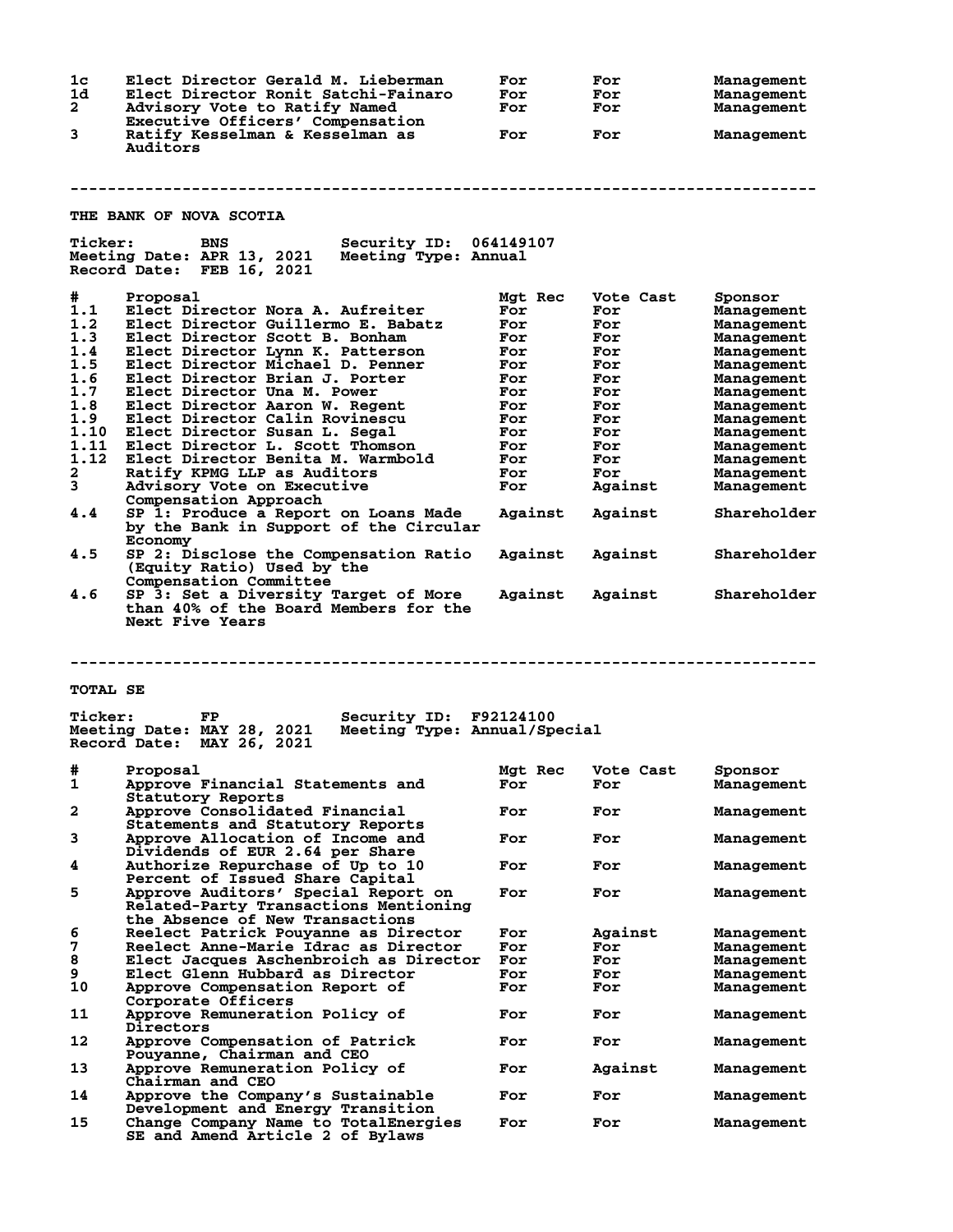| 16             | Accordingly<br>Authorize up to 1 Percent of Issued<br>Capital for Use in Restricted Stock<br>Plans                                  | For        | For        | Management               |
|----------------|-------------------------------------------------------------------------------------------------------------------------------------|------------|------------|--------------------------|
| 17             | Authorize Capital Issuances for Use in<br>Employee Stock Purchase Plans                                                             | For        | For        | Management               |
|                |                                                                                                                                     |            |            |                          |
|                | UNILEVER PLC                                                                                                                        |            |            |                          |
| <b>Ticker:</b> | Security ID:<br>ULVR<br>Meeting Date: MAY 05, 2021<br>Meeting Type: Annual<br>Record Date:<br><b>MAR 10, 2021</b>                   | 904767704  |            |                          |
| #              | Proposal                                                                                                                            | Mgt Rec    | Vote Cast  | Sponsor                  |
| 1              | Accept Financial Statements and                                                                                                     | For        | For        | Management               |
| 2              | Statutory Reports<br>Approve Remuneration Report                                                                                    | For        | For        | Management               |
| 3              | Approve Remuneration Policy                                                                                                         | For        | For        | Management               |
| 4              | Approve Climate Transition Action Plan                                                                                              | For        | For        | Management               |
| 5              | Re-elect Nils Andersen as Director                                                                                                  | For        | For        | Management               |
| 6              | Re-elect Laura Cha as Director                                                                                                      | For        | For        | Management               |
| 7<br>8         | Re-elect Dr Judith Hartmann as Director For                                                                                         |            | For        | Management               |
| 9              | Re-elect Alan Jope as Director<br>Re-elect Andrea Jung as Director                                                                  | For<br>For | For<br>For | Management<br>Management |
| 10             | Re-elect Susan Kilsby as Director                                                                                                   | For        | For        | Management               |
| 11             | Re-elect Strive Masiyiwa as Director                                                                                                | For        | For        | Management               |
| 12             | Re-elect Youngme Moon as Director                                                                                                   | For        | For        | Management               |
| 13             | Re-elect Graeme Pitkethly as Director                                                                                               | For        | For        | Management               |
| 14             | Re-elect John Rishton as Director                                                                                                   | For        | For        | Management               |
| 15<br>16       | Re-elect Feike Sijbesma as Director                                                                                                 | For        | For        | Management               |
| 17             | Reappoint KPMG LLP as Auditors<br>Authorise Board to Fix Remuneration of                                                            | For<br>For | For<br>For | Management<br>Management |
|                | Auditors                                                                                                                            |            |            |                          |
| 18             | Authorise UK Political Donations and<br>Expenditure                                                                                 | For        | For        | Management               |
| 19             | Approve SHARES Plan                                                                                                                 | For        | For        | Management               |
| 20             | <b>Authorise Issue of Equity</b>                                                                                                    | For        | For        | Management               |
| 21             | <b>Authorise Issue of Equity without</b>                                                                                            | For        | For        | Management               |
| 22             | Pre-emptive Rights<br>Authorise Issue of Equity without<br>Pre-emptive Rights in Connection with<br>an Acquisition or Other Capital | For        | For        | Management               |
| 23             | Investment<br>Authorise Market Purchase of Ordinary<br>Shares                                                                       | For        | For        | Management               |
| 24             | Authorise the Company to Call General<br>Meeting with Two Weeks' Notice                                                             | For        | For        | Management               |
| 25             | Adopt New Articles of Association                                                                                                   | For        | For        | Management               |
| 26             | Approve Reduction of the Share Premium For<br><b>Account</b>                                                                        |            | For        | Management               |
|                | <b>VODAFONE GROUP PLC</b>                                                                                                           |            |            |                          |
|                |                                                                                                                                     |            |            |                          |
| <b>Ticker:</b> | Security ID: 92857W308<br>VOD<br>Meeting Date: JUL 28, 2020<br>Meeting Type: Annual<br>Record Date: MAY 29, 2020                    |            |            |                          |
| #              | Proposal                                                                                                                            | Mgt Rec    | Vote Cast  | Sponsor                  |
| 1              | Accept Financial Statements and                                                                                                     | For        | For        | Management               |
| 2              | Statutory Reports<br>Elect Jean-Francois van Boxmeer as                                                                             | For        | For        | Management               |
|                | Director                                                                                                                            |            |            |                          |
| 3<br>4         | Re-elect Gerard Kleisterlee as Director For<br>Re-elect Nick Read as Director                                                       | For        | For<br>For | Management<br>Management |
| 5              | Re-elect Margherita Della Valle as                                                                                                  | For        | For        | Management               |
|                | Director                                                                                                                            |            |            |                          |
| 6              | Re-elect Sir Crispin Davis as Director                                                                                              | For        | For        | Management               |
| 7              | Re-elect Michel Demare as Director                                                                                                  | For        | For        | Management               |
| 8              | Re-elect Dame Clara Furse as Director                                                                                               | For        | For        | Management               |
| 9              | Re-elect Valerie Gooding as Director                                                                                                | For        | For        | Management               |
| 10             | Re-elect Renee James as Director                                                                                                    | For        | For        | Management               |
| 11             | Re-elect Maria Amparo Moraleda<br>Martinez as Director                                                                              | For        | For        | Management               |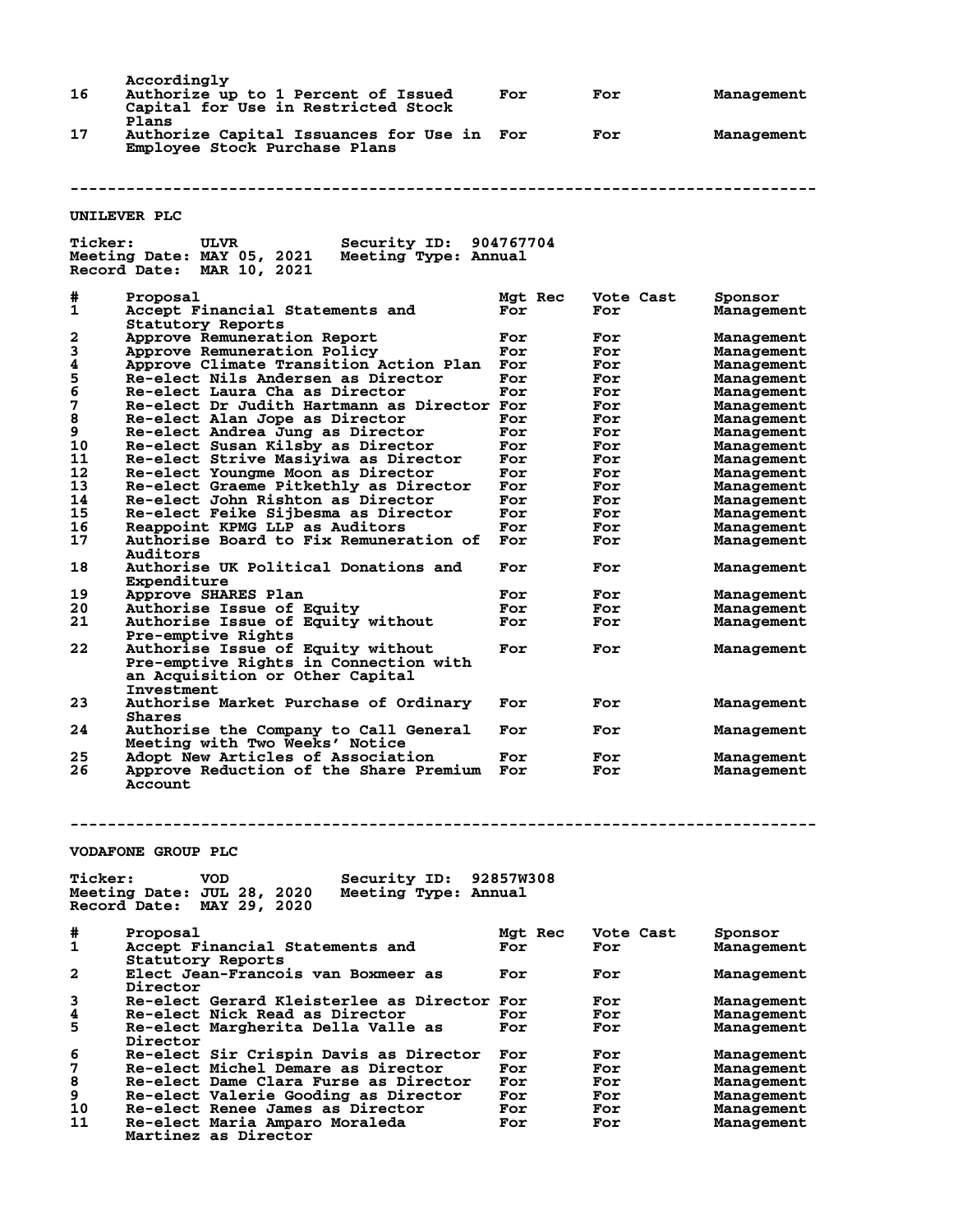| 12<br>13<br>14<br>15<br>16<br>17<br>18<br>19 | Re-elect Sanjiv Ahuja as Director<br>Re-elect David Thodey as Director<br>Re-elect David Nish as Director<br>Approve Final Dividend<br>Approve Remuneration Policy<br><b>Approve Remuneration Report</b><br>Reappoint Ernst & Young LLP as Auditors For<br>Authorise the Audit and Risk Committee<br>to Fix Remuneration of Auditors | For<br>For<br>For<br>For<br>For<br>For<br>For | For<br>Against<br>For<br>For<br>For<br>For<br>For<br>For | Management<br>Management<br>Management<br>Management<br>Management<br>Management<br>Management<br>Management |
|----------------------------------------------|--------------------------------------------------------------------------------------------------------------------------------------------------------------------------------------------------------------------------------------------------------------------------------------------------------------------------------------|-----------------------------------------------|----------------------------------------------------------|--------------------------------------------------------------------------------------------------------------|
| 20<br>21                                     | Authorise Issue of Equity<br>Authorise Issue of Equity without                                                                                                                                                                                                                                                                       | For<br>For                                    | For<br>For                                               | Management<br>Management                                                                                     |
| 22                                           | <b>Pre-emptive Rights</b><br>Authorise Issue of Equity without<br>Pre-emptive Rights in Connection with<br>an Acquisition or Other Capital<br>Investment                                                                                                                                                                             | For                                           | For                                                      | Management                                                                                                   |
| 23                                           | Authorise Market Purchase of Ordinary<br>Shares                                                                                                                                                                                                                                                                                      | For                                           | For                                                      | Management                                                                                                   |
| 24                                           | Authorise EU Political Donations and<br><b>Expenditure</b>                                                                                                                                                                                                                                                                           | For                                           | For                                                      | Management                                                                                                   |
| 25                                           | Authorise the Company to Call General<br>Meeting with Two Weeks' Notice                                                                                                                                                                                                                                                              | For                                           | For                                                      | Management                                                                                                   |
| 26                                           | Approve Share Incentive Plan                                                                                                                                                                                                                                                                                                         | For                                           | For                                                      | Management                                                                                                   |
|                                              |                                                                                                                                                                                                                                                                                                                                      |                                               |                                                          |                                                                                                              |
|                                              | Meeting Date: MAY 06, 2021 Meeting Type: Annual<br>Record Date:                                                                                                                                                                                                                                                                      |                                               |                                                          |                                                                                                              |
|                                              | Proposal<br>Open Meeting; Approve Notice of                                                                                                                                                                                                                                                                                          | Mgt Rec<br>For                                | Vote Cast<br>Did Not Vote Management                     | Sponsor                                                                                                      |
|                                              | Meeting and Agenda<br>Elect Chairman of Meeting; Designate                                                                                                                                                                                                                                                                           | For                                           | Did Not Vote Management                                  |                                                                                                              |
| 3                                            | Inspector(s) of Minutes of Meeting<br>Accept Financial Statements and<br>Statutory Reports; Approve Allocation<br>of Income and Dividends of NOK 20.00                                                                                                                                                                               | For                                           | Did Not Vote Management                                  |                                                                                                              |
| 4                                            | Per Share<br>Approve Remuneration Policy And Other<br>Terms of Employment For Executive                                                                                                                                                                                                                                              | For                                           | Did Not Vote Management                                  |                                                                                                              |
| #<br>1<br>2<br>5                             | Management<br>Approve Company's Corporate Governance                                                                                                                                                                                                                                                                                 | For                                           | Did Not Vote Management                                  |                                                                                                              |
| 6<br>7                                       | Statement<br>Approve Remuneration of Auditors<br>Approve Remuneration of Directors in<br>the Amount of NOK 690,000 for the<br>Chairman, NOK 412,000 for the Vice<br>Chairman, and NOK 363,000 for the                                                                                                                                | For<br>For                                    | Did Not Vote Management<br>Did Not Vote Management       |                                                                                                              |
| 8                                            | Other Directors; Approve Committee Fees<br>Approve Remuneration of Nominating                                                                                                                                                                                                                                                        | For                                           | Did Not Vote Management                                  |                                                                                                              |
| 9                                            | Committee<br>Approve NOK 22.8 Million Reduction in<br>Share Capital via Share Cancellation<br>and Redemption                                                                                                                                                                                                                         | For                                           | Did Not Vote Management                                  |                                                                                                              |

**============== Quantitative U.S. Large Cap Core Equity Portfolio =============== The proxy voting record of the Quantitative U.S. Large Cap Core Equity Portfolio, a series of the Registrant, during the period from July 1, 2020 through June 30, 2021 is filed herewith: ACCENTURE PLC**

**Ticker: ACN Security ID: G1151C101 Meeting Date: FEB 03, 2021 Meeting Type: Annual Record Date: DEC 07, 2020**

**# Proposal Mgt Rec Vote Cast Sponsor Elect Director Jaime Ardila**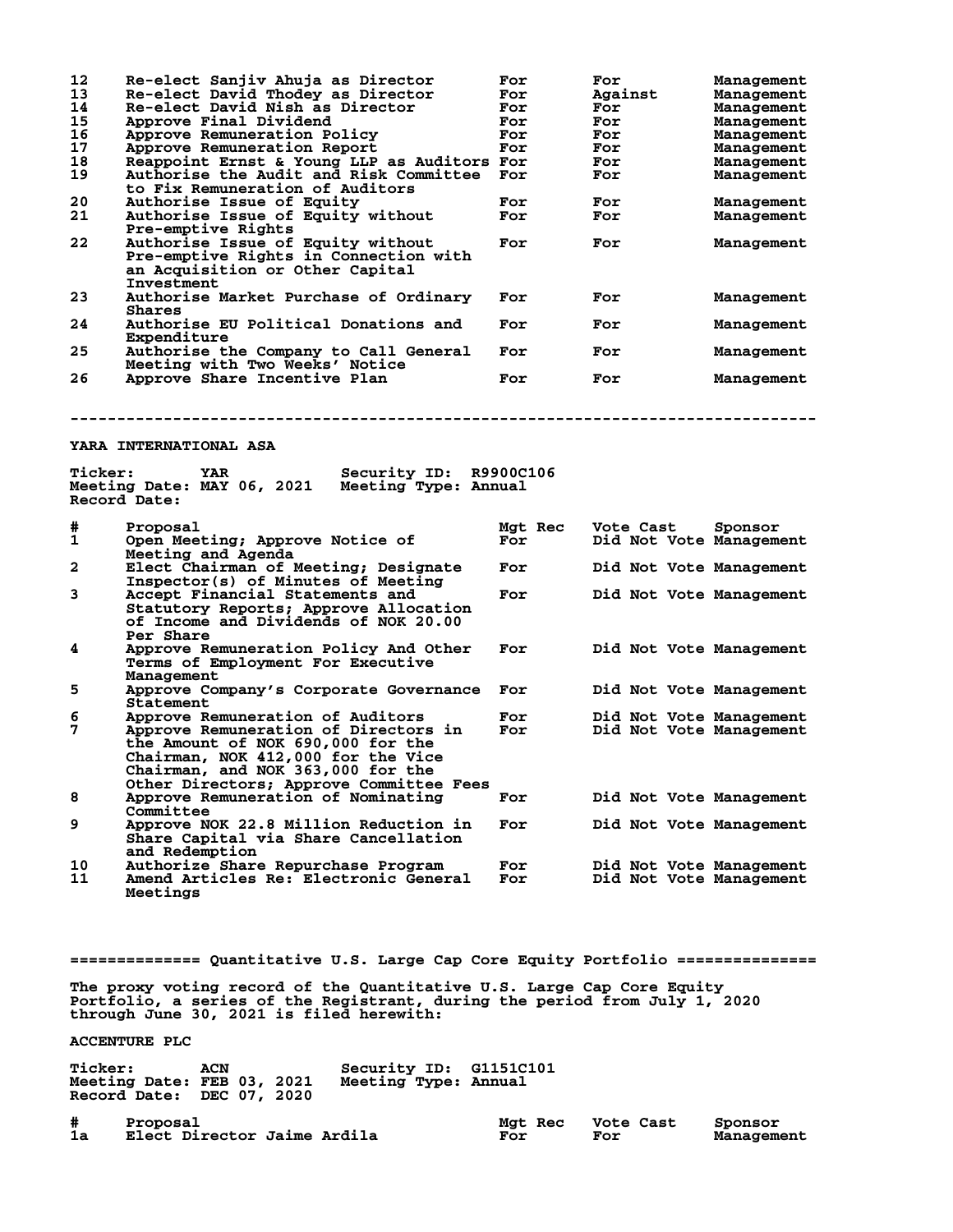| #<br>1a<br>1b<br>1 <sub>c</sub><br>1d<br>1e<br>1f<br>1g<br>1 <sub>h</sub><br>1i<br>1j<br>1k<br>$\mathbf{2}$<br>3 | Record Date: FEB 23, 2021<br>Proposal<br>Elect Director Daniel P. Amos<br>Elect Director W. Paul Bowers<br>Elect Director Toshihiko Fukuzawa<br>Elect Director Thomas J. Kenny<br>Elect Director Georgette D. Kiser<br>Elect Director Karole F. Llovd<br>Elect Director Nobuchika Mori<br>Elect Director Joseph L. Moskowitz<br>Elect Director Barbara K. Rimer<br>Elect Director Katherine T. Rohrer<br>Elect Director Melvin T. Stith<br>Advisory Vote to Ratify Named<br>Executive Officers' Compensation<br>Ratify KPMG LLP as Auditors | Mgt Rec<br>For<br>For<br>For<br>For<br>For<br>For<br>For<br>For<br>For<br>For<br>For<br>For<br>For | Vote Cast<br>For<br>For<br>For<br>For<br>For<br>For<br>For<br>For<br>For<br>For<br>For<br>For<br>For | Sponsor<br>Management<br>Management<br>Management<br>Management<br>Management<br>Management<br>Management<br>Management<br>Management<br>Management<br>Management<br>Management<br>Management |
|------------------------------------------------------------------------------------------------------------------|---------------------------------------------------------------------------------------------------------------------------------------------------------------------------------------------------------------------------------------------------------------------------------------------------------------------------------------------------------------------------------------------------------------------------------------------------------------------------------------------------------------------------------------------|----------------------------------------------------------------------------------------------------|------------------------------------------------------------------------------------------------------|-----------------------------------------------------------------------------------------------------------------------------------------------------------------------------------------------|
|                                                                                                                  |                                                                                                                                                                                                                                                                                                                                                                                                                                                                                                                                             |                                                                                                    |                                                                                                      |                                                                                                                                                                                               |
|                                                                                                                  |                                                                                                                                                                                                                                                                                                                                                                                                                                                                                                                                             |                                                                                                    |                                                                                                      |                                                                                                                                                                                               |
|                                                                                                                  |                                                                                                                                                                                                                                                                                                                                                                                                                                                                                                                                             |                                                                                                    |                                                                                                      |                                                                                                                                                                                               |
|                                                                                                                  |                                                                                                                                                                                                                                                                                                                                                                                                                                                                                                                                             |                                                                                                    |                                                                                                      |                                                                                                                                                                                               |
|                                                                                                                  |                                                                                                                                                                                                                                                                                                                                                                                                                                                                                                                                             |                                                                                                    |                                                                                                      |                                                                                                                                                                                               |
|                                                                                                                  |                                                                                                                                                                                                                                                                                                                                                                                                                                                                                                                                             |                                                                                                    |                                                                                                      |                                                                                                                                                                                               |
|                                                                                                                  |                                                                                                                                                                                                                                                                                                                                                                                                                                                                                                                                             |                                                                                                    |                                                                                                      |                                                                                                                                                                                               |
|                                                                                                                  |                                                                                                                                                                                                                                                                                                                                                                                                                                                                                                                                             |                                                                                                    |                                                                                                      |                                                                                                                                                                                               |
|                                                                                                                  |                                                                                                                                                                                                                                                                                                                                                                                                                                                                                                                                             |                                                                                                    |                                                                                                      |                                                                                                                                                                                               |
|                                                                                                                  |                                                                                                                                                                                                                                                                                                                                                                                                                                                                                                                                             |                                                                                                    |                                                                                                      |                                                                                                                                                                                               |
|                                                                                                                  |                                                                                                                                                                                                                                                                                                                                                                                                                                                                                                                                             |                                                                                                    |                                                                                                      |                                                                                                                                                                                               |
|                                                                                                                  |                                                                                                                                                                                                                                                                                                                                                                                                                                                                                                                                             |                                                                                                    |                                                                                                      |                                                                                                                                                                                               |
|                                                                                                                  |                                                                                                                                                                                                                                                                                                                                                                                                                                                                                                                                             |                                                                                                    |                                                                                                      |                                                                                                                                                                                               |
|                                                                                                                  |                                                                                                                                                                                                                                                                                                                                                                                                                                                                                                                                             |                                                                                                    |                                                                                                      |                                                                                                                                                                                               |
|                                                                                                                  |                                                                                                                                                                                                                                                                                                                                                                                                                                                                                                                                             |                                                                                                    |                                                                                                      |                                                                                                                                                                                               |
| <b>Ticker:</b>                                                                                                   | Security ID:<br><b>AFL</b><br>Meeting Date: MAY 03, 2021<br>Meeting Type: Annual                                                                                                                                                                                                                                                                                                                                                                                                                                                            | 001055102                                                                                          |                                                                                                      |                                                                                                                                                                                               |
|                                                                                                                  |                                                                                                                                                                                                                                                                                                                                                                                                                                                                                                                                             |                                                                                                    |                                                                                                      |                                                                                                                                                                                               |
|                                                                                                                  | <b>AFLAC INCORPORATED</b>                                                                                                                                                                                                                                                                                                                                                                                                                                                                                                                   |                                                                                                    |                                                                                                      |                                                                                                                                                                                               |
|                                                                                                                  |                                                                                                                                                                                                                                                                                                                                                                                                                                                                                                                                             |                                                                                                    |                                                                                                      |                                                                                                                                                                                               |
|                                                                                                                  | Auditors                                                                                                                                                                                                                                                                                                                                                                                                                                                                                                                                    |                                                                                                    |                                                                                                      |                                                                                                                                                                                               |
| 3                                                                                                                | Ratify PricewaterhouseCoopers LLP as                                                                                                                                                                                                                                                                                                                                                                                                                                                                                                        | For                                                                                                | For                                                                                                  | Management                                                                                                                                                                                    |
|                                                                                                                  | Executive Officers' Compensation                                                                                                                                                                                                                                                                                                                                                                                                                                                                                                            |                                                                                                    |                                                                                                      |                                                                                                                                                                                               |
| $\mathbf{2}^{\mathsf{T}}$                                                                                        | Advisory Vote to Ratify Named                                                                                                                                                                                                                                                                                                                                                                                                                                                                                                               | For                                                                                                | Against                                                                                              | Management<br>Management                                                                                                                                                                      |
| 1j                                                                                                               | Elect Director Dawn Ostroff<br>Elect Director Casey Wasserman                                                                                                                                                                                                                                                                                                                                                                                                                                                                               | For<br>For                                                                                         | For<br>For                                                                                           | Management                                                                                                                                                                                    |
| 1 <sub>h</sub><br>11                                                                                             | Elect Director Peter Nolan                                                                                                                                                                                                                                                                                                                                                                                                                                                                                                                  | For                                                                                                | For                                                                                                  | Management                                                                                                                                                                                    |
| 1g                                                                                                               | Elect Director Robert Morgado                                                                                                                                                                                                                                                                                                                                                                                                                                                                                                               | For                                                                                                | For                                                                                                  | Management                                                                                                                                                                                    |
| 1f                                                                                                               | Elect Director Barry Meyer                                                                                                                                                                                                                                                                                                                                                                                                                                                                                                                  | For                                                                                                | For                                                                                                  | Management                                                                                                                                                                                    |
| 1e                                                                                                               | Elect Director Robert Kotick                                                                                                                                                                                                                                                                                                                                                                                                                                                                                                                | For                                                                                                | For                                                                                                  | Management                                                                                                                                                                                    |
| 1d                                                                                                               | Elect Director Brian Kelly                                                                                                                                                                                                                                                                                                                                                                                                                                                                                                                  | For                                                                                                | For                                                                                                  | Management                                                                                                                                                                                    |
| 1 <sub>c</sub>                                                                                                   | Elect Director Hendrik Hartong,<br>III                                                                                                                                                                                                                                                                                                                                                                                                                                                                                                      | For                                                                                                | For                                                                                                  | Management                                                                                                                                                                                    |
| 1 <sub>b</sub>                                                                                                   | Elect Director Robert Corti                                                                                                                                                                                                                                                                                                                                                                                                                                                                                                                 | For                                                                                                | For                                                                                                  | Management                                                                                                                                                                                    |
| 1a                                                                                                               | Elect Director Reveta Bowers                                                                                                                                                                                                                                                                                                                                                                                                                                                                                                                | For                                                                                                | For                                                                                                  | Sponsor<br>Management                                                                                                                                                                         |
| #                                                                                                                | Proposal                                                                                                                                                                                                                                                                                                                                                                                                                                                                                                                                    | Mgt Rec                                                                                            | Vote Cast                                                                                            |                                                                                                                                                                                               |
|                                                                                                                  | Record Date: APR 19, 2021                                                                                                                                                                                                                                                                                                                                                                                                                                                                                                                   |                                                                                                    |                                                                                                      |                                                                                                                                                                                               |
|                                                                                                                  | Meeting Date: JUN 21, 2021<br>Meeting Type: Annual                                                                                                                                                                                                                                                                                                                                                                                                                                                                                          |                                                                                                    |                                                                                                      |                                                                                                                                                                                               |
| <b>Ticker:</b>                                                                                                   | <b>ATVI</b><br>Security ID: 00507V109                                                                                                                                                                                                                                                                                                                                                                                                                                                                                                       |                                                                                                    |                                                                                                      |                                                                                                                                                                                               |
|                                                                                                                  | ACTIVISION BLIZZARD, INC.                                                                                                                                                                                                                                                                                                                                                                                                                                                                                                                   |                                                                                                    |                                                                                                      |                                                                                                                                                                                               |
|                                                                                                                  |                                                                                                                                                                                                                                                                                                                                                                                                                                                                                                                                             |                                                                                                    |                                                                                                      |                                                                                                                                                                                               |
|                                                                                                                  |                                                                                                                                                                                                                                                                                                                                                                                                                                                                                                                                             |                                                                                                    |                                                                                                      |                                                                                                                                                                                               |
|                                                                                                                  | of Treasury Shares                                                                                                                                                                                                                                                                                                                                                                                                                                                                                                                          |                                                                                                    |                                                                                                      |                                                                                                                                                                                               |
| 6                                                                                                                | Determine Price Range for Reissuance                                                                                                                                                                                                                                                                                                                                                                                                                                                                                                        | For                                                                                                | For                                                                                                  | Management                                                                                                                                                                                    |
|                                                                                                                  | Statutory Pre-Emption Rights                                                                                                                                                                                                                                                                                                                                                                                                                                                                                                                |                                                                                                    |                                                                                                      |                                                                                                                                                                                               |
| 5                                                                                                                | Shares Under Irish Law<br>Authorize Board to Opt-Out of                                                                                                                                                                                                                                                                                                                                                                                                                                                                                     | For                                                                                                | For                                                                                                  | Management                                                                                                                                                                                    |
| 4                                                                                                                | Renew the Board's Authority to Issue                                                                                                                                                                                                                                                                                                                                                                                                                                                                                                        | For                                                                                                | For                                                                                                  | Management                                                                                                                                                                                    |
|                                                                                                                  | Remuneration                                                                                                                                                                                                                                                                                                                                                                                                                                                                                                                                |                                                                                                    |                                                                                                      |                                                                                                                                                                                               |
| 3                                                                                                                | Approve KPMG LLP as Auditors and<br><b>Authorize Board to Fix Their</b>                                                                                                                                                                                                                                                                                                                                                                                                                                                                     | For                                                                                                | For                                                                                                  | Management                                                                                                                                                                                    |
|                                                                                                                  | Executive Officers' Compensation                                                                                                                                                                                                                                                                                                                                                                                                                                                                                                            |                                                                                                    |                                                                                                      |                                                                                                                                                                                               |
| $\overline{a}$                                                                                                   | Advisory Vote to Ratify Named                                                                                                                                                                                                                                                                                                                                                                                                                                                                                                               | For                                                                                                | For                                                                                                  | Management                                                                                                                                                                                    |
| 11                                                                                                               | Elect Director Tracey T. Travis                                                                                                                                                                                                                                                                                                                                                                                                                                                                                                             | For                                                                                                | For                                                                                                  | Management                                                                                                                                                                                    |
| 1k                                                                                                               | Elect Director Frank K. Tang                                                                                                                                                                                                                                                                                                                                                                                                                                                                                                                | For                                                                                                | For                                                                                                  | Management                                                                                                                                                                                    |
| 1j                                                                                                               | Elect Director Julie Sweet                                                                                                                                                                                                                                                                                                                                                                                                                                                                                                                  | For                                                                                                | For                                                                                                  | Management                                                                                                                                                                                    |
| 11                                                                                                               | Elect Director Arun Sarin                                                                                                                                                                                                                                                                                                                                                                                                                                                                                                                   | For                                                                                                | For                                                                                                  | Management                                                                                                                                                                                    |
| 1h                                                                                                               | Elect Director David Rowland                                                                                                                                                                                                                                                                                                                                                                                                                                                                                                                | For                                                                                                | For                                                                                                  | Management                                                                                                                                                                                    |
|                                                                                                                  | Renduchintala                                                                                                                                                                                                                                                                                                                                                                                                                                                                                                                               |                                                                                                    |                                                                                                      |                                                                                                                                                                                               |
| 1f<br>1 <sub>g</sub>                                                                                             | Elect Director Paula A. Price<br>Elect Director Venkata (Murthy)                                                                                                                                                                                                                                                                                                                                                                                                                                                                            | For<br>For                                                                                         | For<br>For                                                                                           | Management<br>Management                                                                                                                                                                      |
| 1e                                                                                                               | Elect Director Gilles C. Pelisson                                                                                                                                                                                                                                                                                                                                                                                                                                                                                                           | For                                                                                                | For                                                                                                  | Management                                                                                                                                                                                    |
|                                                                                                                  | Elect Director Beth E. Mooney                                                                                                                                                                                                                                                                                                                                                                                                                                                                                                               | For                                                                                                | For                                                                                                  | Management                                                                                                                                                                                    |
|                                                                                                                  | Elect Director Nancy McKinstry                                                                                                                                                                                                                                                                                                                                                                                                                                                                                                              | For                                                                                                | For                                                                                                  | Management                                                                                                                                                                                    |
| 1d                                                                                                               |                                                                                                                                                                                                                                                                                                                                                                                                                                                                                                                                             |                                                                                                    |                                                                                                      |                                                                                                                                                                                               |
| 1 <sub>b</sub><br>$1c$                                                                                           | Elect Director Herbert Hainer                                                                                                                                                                                                                                                                                                                                                                                                                                                                                                               | For                                                                                                | For                                                                                                  | Management                                                                                                                                                                                    |

**ALPHABET INC.**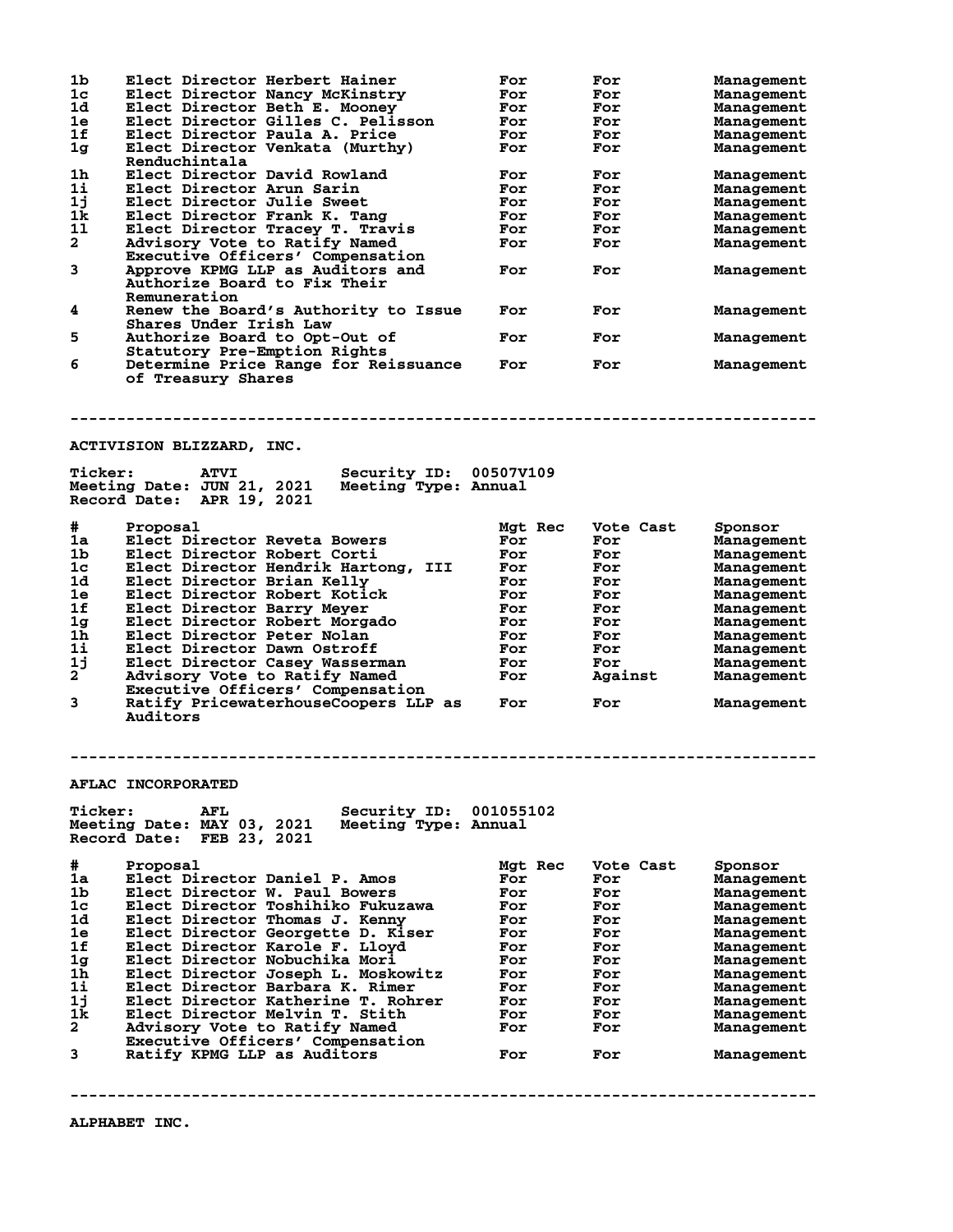| <b>Ticker:</b>                                                                        | <b>GOOGL</b><br>Security ID: 02079K305<br>Meeting Date: JUN 02, 2021<br>Meeting Type: Annual<br>Record Date: APR 06, 2021                                                                                                                                                        |                                                                 |                                                                           |                                                                                                                         |
|---------------------------------------------------------------------------------------|----------------------------------------------------------------------------------------------------------------------------------------------------------------------------------------------------------------------------------------------------------------------------------|-----------------------------------------------------------------|---------------------------------------------------------------------------|-------------------------------------------------------------------------------------------------------------------------|
| #<br>1a<br>1 <sub>b</sub><br>1 <sub>c</sub><br>1d<br>1e<br>1f<br>1g<br>1 <sub>h</sub> | Proposal<br>Elect Director Larry Page<br>Elect Director Sergey Brin<br>Elect Director Sundar Pichai<br>Elect Director John L. Hennessy<br>Elect Director Frances H. Arnold<br>Elect Director L. John Doerr<br>Elect Director Roger W. Ferguson, Jr.<br>Elect Director Ann Mather | Mgt Rec<br>For<br>For<br>For<br>For<br>For<br>For<br>For<br>For | Vote Cast<br>For<br>For<br>For<br>For<br>For<br>Against<br>For<br>Against | Sponsor<br>Management<br>Management<br>Management<br>Management<br>Management<br>Management<br>Management<br>Management |
| $1\text{i}$<br>1j<br>1k<br>$\frac{2}{3}$                                              | Elect Director Alan R. Mulally<br>Elect Director K. Ram Shriram<br>Elect Director Robin L. Washington<br>Ratify Ernst & Young LLP as Auditors<br>Approve Omnibus Stock Plan<br>Approve Recapitalization Plan for all                                                             | For<br>For<br>For<br>For<br>For<br>Against                      | For<br>Against<br>Against<br>For<br>Against<br>For                        | Management<br>Management<br>Management<br>Management<br>Management<br>Shareholder                                       |
| 5                                                                                     | Stock to Have One-vote per Share<br>Require Independent Director Nominee<br>with Human and/or Civil Rights<br>Experience                                                                                                                                                         | Against                                                         | For                                                                       | Shareholder                                                                                                             |
| 6                                                                                     | Assess Feasibility of Including<br>Sustainability as a Performance<br>Measure for Senior Executive<br>Compensation                                                                                                                                                               | Against                                                         | For                                                                       | Shareholder                                                                                                             |
| 7<br>8                                                                                | Report on Takedown Requests<br>Report on Whistleblower Policies and<br>Practices                                                                                                                                                                                                 | Against<br>Against                                              | For<br>Against                                                            | Shareholder<br>Shareholder                                                                                              |
| 9<br>10                                                                               | Report on Charitable Contributions<br>Report on Risks Related to<br>Anticompetitive Practices                                                                                                                                                                                    | Against<br>Against                                              | Against<br>For                                                            | Shareholder<br>Shareholder                                                                                              |
| 11                                                                                    | Amend Certificate of Incorporation to<br>Become a Public Benefit Corporation                                                                                                                                                                                                     | Against                                                         | Against                                                                   | Shareholder                                                                                                             |

### **AMDOCS LIMITED**

| Meeting Date: JAN 29, 2021<br>Meeting Type: Annual<br>DEC 03, 2020<br>Record Date: |         |           |            |
|------------------------------------------------------------------------------------|---------|-----------|------------|
| #<br>Proposal                                                                      | Mgt Rec | Vote Cast | Sponsor    |
| 1.1<br>Elect Director Robert A. Minicucci                                          | For     | For       | Management |
| 1.2<br>Elect Director Adrian Gardner                                               | For     | For       | Management |
| 1.3<br>Elect Director James S. Kahan                                               | For     | For       | Management |
| 1.4<br>Elect Director Rafael de la Vega                                            | For     | For       | Management |
| 1.5<br>Elect Director Giora Yaron                                                  | For     | For       | Management |
| 1.6<br>Elect Director Eli Gelman                                                   | For     | For       | Management |
| 1.7<br>Elect Director Richard T.C. LeFave                                          | For     | For       | Management |
| 1.8<br>Elect Director John A. MacDonald                                            | For     | For       | Management |
| 1.9<br>Elect Director Shuky Sheffer                                                | For     | For       | Management |
| 1.10<br>Elect Director Yvette Kanouff                                              | For     | For       | Management |
| 2<br>Approve an Increase in the Quarterly                                          | For     | For       | Management |
| Cash Dividend Rate                                                                 |         |           |            |
| 3<br>Accept Financial Statements and                                               | For     | For       | Management |
| Statutory Reports                                                                  |         |           |            |
| 4<br>Approve Ernst & Young LLP as Auditors                                         | For     | For       | Management |
| and Authorize Board to Fix Their                                                   |         |           |            |
| Remuneration                                                                       |         |           |            |

**--------------------------------------------------------------------------------**

**Ticker: DOX Security ID: G02602103**

# **--------------------------------------------------------------------------------**

### **AMERICAN TOWER CORPORATION**

| <b>Ticker:</b> | Meeting Date: MAY 26, 2021<br>Record Date: MAR 29, 2021 | <b>AMT</b> |  | Security ID: 03027X100<br>Meeting Type: Annual |     |         |           |            |
|----------------|---------------------------------------------------------|------------|--|------------------------------------------------|-----|---------|-----------|------------|
| #              | Proposal                                                |            |  |                                                |     | Mgt Rec | Vote Cast | Sponsor    |
| 1a             |                                                         |            |  | Elect Director Thomas A. Bartlett              | For |         | For       | Management |
| 1 <sub>b</sub> |                                                         |            |  | Elect Director Raymond P. Dolan                | For |         | For       | Management |
| 1c             |                                                         |            |  | Elect Director Kenneth R. Frank                | For |         | For       | Management |
| 1 <sub>d</sub> |                                                         |            |  | Elect Director Robert D. Hormats               | For |         | For       | Management |
| 1e             |                                                         |            |  | Elect Director Gustavo Lara Cantu              | For |         | For       | Management |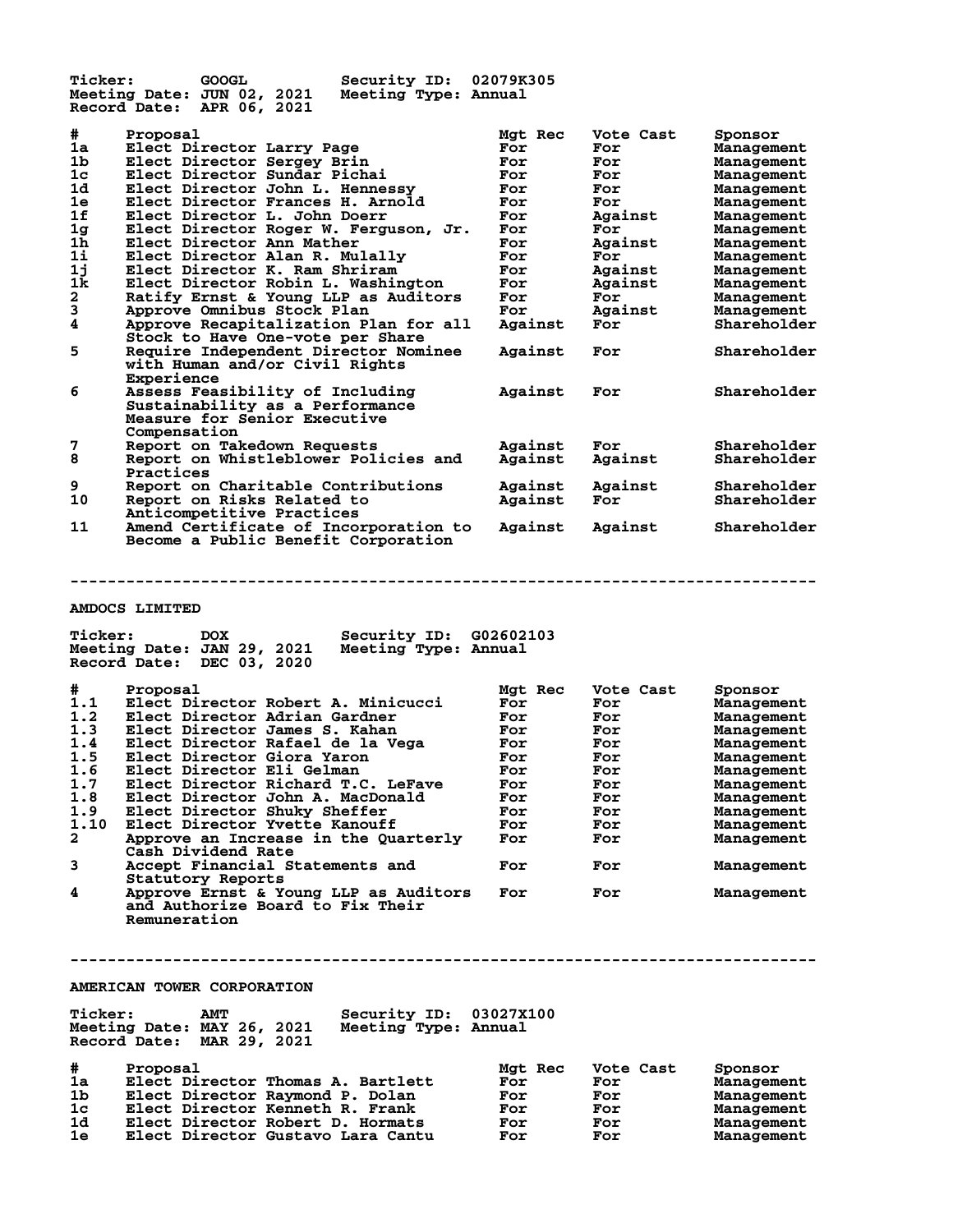**1f Elect Director Grace D. Lieblein For For Management 1g Elect Director Craig Macnab For For Management 1h Elect Director JoAnn A. Reed For For Management 1i Elect Director Pamela D.A. Reeve For For Management 1j Elect Director David E. Sharbutt For For Management 1k Elect Director Bruce L. Tanner For For Management 1l Elect Director Samme L. Thompson For For Management 2 Ratify Deloitte & Touche LLP as Auditor For For Management 3 Advisory Vote to Ratify Named For For Management Executive Officers' Compensation 4 Reduce Ownership Threshold for Against For Shareholder Shareholders to Call Special Meeting 5 Establish a Board Committee on Human Against Against Shareholder Rights -------------------------------------------------------------------------------- AMERIPRISE FINANCIAL, INC. Ticker: AMP Security ID: 03076C106 Meeting Date: APR 28, 2021 Meeting Type: Annual Record Date: MAR 01, 2021 # Proposal Mgt Rec Vote Cast Sponsor 1a Elect Director James M. Cracchiolo For For Management 1b Elect Director Dianne Neal Blixt For For Management 1c Elect Director Amy DiGeso For For Management 1d Elect Director Lon R. Greenberg For For Management 1e Elect Director Jeffrey Noddle For For Management 1f Elect Director Robert F. Sharpe, Jr. For For Management 1g Elect Director Brian T. Shea For For Management 1h Elect Director W. Edward Walter, III For For Management 1i Elect Director Christopher J. Williams For For Management 2 Advisory Vote to Ratify Named For For Management Executive Officers' Compensation 3 Ratify PricewaterhouseCoopers LLP as For For Management Auditors -------------------------------------------------------------------------------- AMETEK, INC. Ticker: AME Security ID: 031100100 Meeting Date: MAY 06, 2021 Meeting Type: Annual Record Date: MAR 11, 2021 # Proposal Mgt Rec Vote Cast Sponsor 1a Elect Director Tod E. Carpenter For For Management 1b Elect Director Karleen M. Oberton For For Management 2 Advisory Vote to Ratify Named For For Management Executive Officers' Compensation 3 Ratify Ernst & Young LLP as Auditors For For Management -------------------------------------------------------------------------------- AMGEN INC. Ticker: AMGN Security ID: 031162100 Meeting Date: MAY 18, 2021 Meeting Type: Annual Record Date: MAR 19, 2021 # Proposal Mgt Rec Vote Cast Sponsor 1a Elect Director Wanda M. Austin For For Management 1b Elect Director Robert A. Bradway For For Management 1c Elect Director Brian J. Druker For For Management 1d Elect Director Robert A. Eckert For For Management 1e Elect Director Greg C. Garland For For Management 1f Elect Director Charles M. Holley, Jr. For For Management 1g Elect Director Tyler Jacks For For Management 1h Elect Director Ellen J. Kullman For For Management 1i Elect Director Amy E. Miles For For Management 1j Elect Director Ronald D. Sugar For For Management 1k Elect Director R. Sanders Williams For For Management 2 Advisory Vote to Ratify Named For For Management Executive Officers' Compensation 3 Ratify Ernst & Young LLP as Auditors For For Management**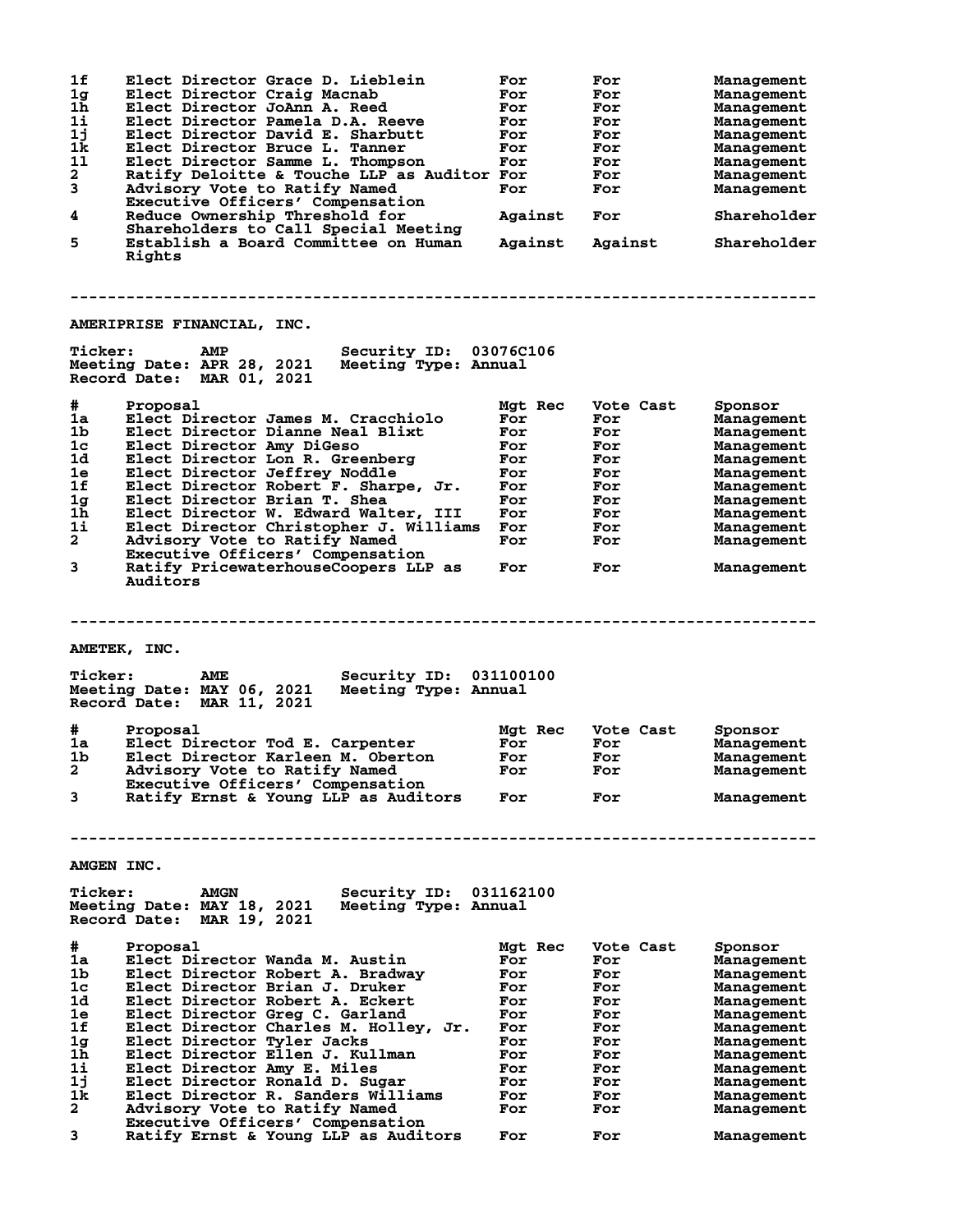**-------------------------------------------------------------------------------- ANTHEM, INC. Ticker: ANTM Security ID: 036752103 Meeting Date: MAY 26, 2021 Meeting Type: Annual Record Date: MAR 22, 2021 # Proposal Mgt Rec Vote Cast Sponsor 1.1 Elect Director Lewis Hay, III For For Management 1.2 Elect Director Antonio F. Neri For For Management 1.3 Elect Director Ramiro G. Peru For For Management 2 Advisory Vote to Ratify Named For For Management** 1.3 Elect Director Ramino F. Neri<br>
2 Advisory Vote to Ratify Named<br>
Executive Officers' Compensation<br>
3 Ratify Frnst & Young LLP as Auditors **3 Ratify Ernst & Young LLP as Auditors For For Management -------------------------------------------------------------------------------- APPLE INC. Ticker: AAPL Security ID: 037833100 Meeting Date: FEB 23, 2021 Meeting Type: Annual Record Date: DEC 28, 2020 # Proposal Mgt Rec Vote Cast Sponsor 1a Elect Director James Bell For For Management 1b Elect Director Tim Cook For For Management 1c Elect Director Al Gore For For Management 1d Elect Director Andrea Jung For For Management 1e Elect Director Art Levinson For For Management 1f Elect Director Monica Lozano For For Management 1g Elect Director Ron Sugar For For Management 1h Elect Director Sue Wagner For For Management 2 Ratify Ernst & Young LLP as Auditors For For Management 3 Advisory Vote to Ratify Named For For Management Executive Officers' Compensation 4 Proxy Access Amendments Against For Shareholder 5 Improve Principles of Executive Against Against Shareholder Compensation Program -------------------------------------------------------------------------------- APPLIED MATERIALS, INC. Ticker: AMAT Security ID: 038222105 Meeting Date: MAR 11, 2021 Meeting Type: Annual Record Date: JAN 14, 2021 # Proposal Mgt Rec Vote Cast Sponsor 1a Elect Director Rani Borkar For For Management 1b Elect Director Judy Bruner For For Management 1c Elect Director Xun (Eric) Chen For For Management 1d Elect Director Aart J. de Geus For For Management 1e Elect Director Gary E. Dickerson For For Management 1f Elect Director Thomas J. Iannotti For For Management 1g Elect Director Alexander A. Karsner For For Management 1h Elect Director Adrianna C. Ma For For Management 1i Elect Director Yvonne McGill For For Management 1j Elect Director Scott A. McGregor For For Management 2 Advisory Vote to Ratify Named For For Management Executive Officers' Compensation 3 Ratify KPMG LLP as Auditors For For Management 4 Amend Omnibus Stock Plan For For Management 5 Amend Qualified Employee Stock For For Management** Purchase Plan<br>6 Require Indepe **6 Require Independent Board Chairman Against Against Shareholder 7 Improve Executive Compensation Program Against Against Shareholder and Policy --------------------------------------------------------------------------------**

**ARISTA NETWORKS, INC.**

**Ticker: ANET Security ID: 040413106**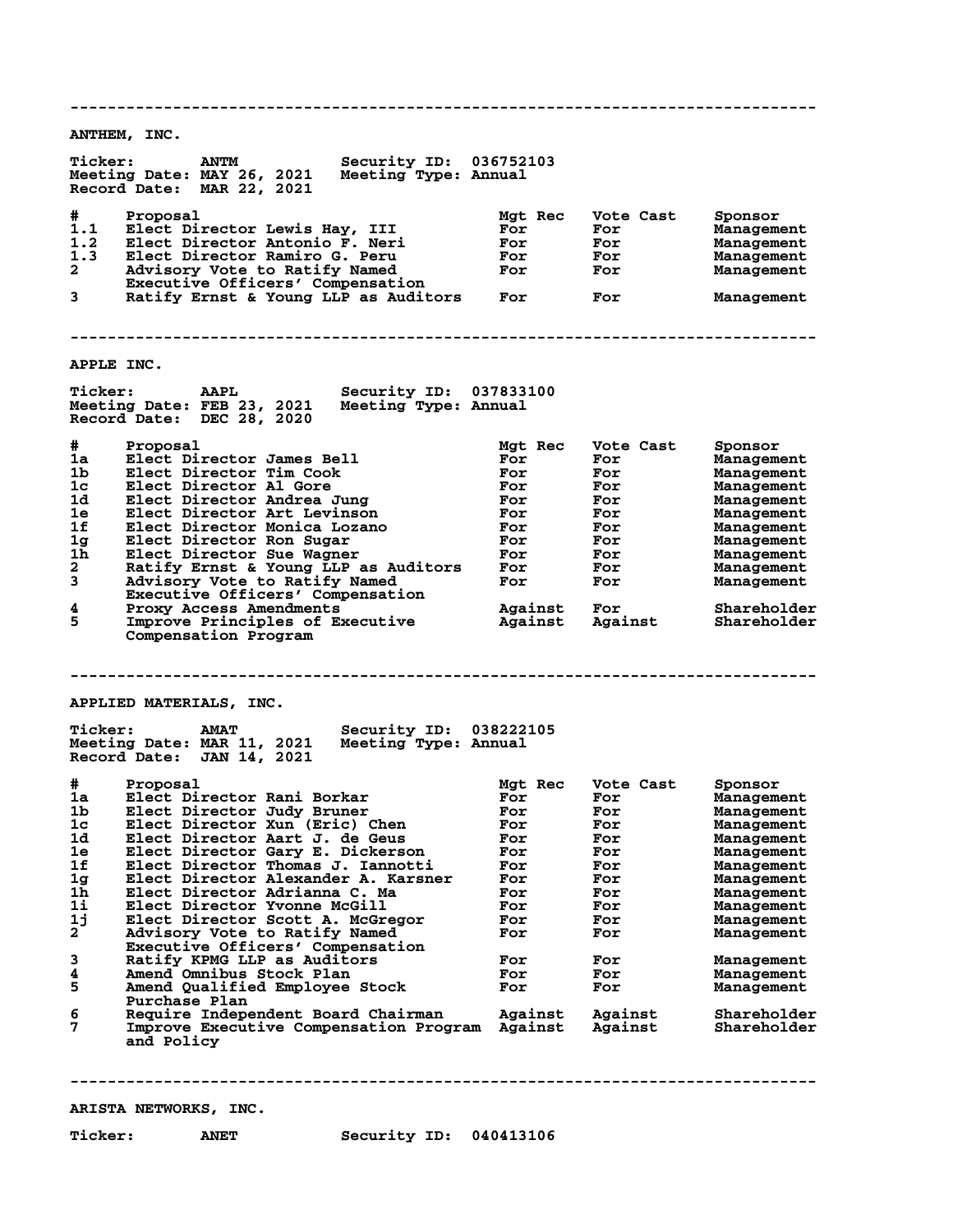**Meeting Date: JUN 01, 2021 Meeting Type: Annual Record Date: APR 08, 2021 # Proposal Mgt Rec Vote Cast Sponsor 1.1 Elect Director Kelly Battles For For Management 1.2 Elect Director Andreas Bechtolsheim For Withhold Management 1.3 Elect Director Jayshree Ullal For Withhold Management 2 Advisory Vote to Ratify Named For For Management Executive Officers' Compensation**<br>3 Ratify Ernst & Young LLP as Auditors **3 Ratify Ernst & Young LLP as Auditors For For Management -------------------------------------------------------------------------------- AT&T INC. Ticker: T Security ID: 00206R102 Meeting Date: APR 30, 2021 Record Date: MAR 02, 2021 # Proposal Mgt Rec Vote Cast Sponsor 1a Elect Director William E. Kennard For For Management 1b Elect Director Samuel A. Di Piazza, Jr. For For Management 1c Elect Director Scott T. Ford For For Management 1d Elect Director Glenn H. Hutchins For For Management 1e Elect Director Debra L. Lee For For Management 1f Elect Director Stephen J. Luczo For For Management 1g Elect Director Michael B. McCallister For For Management 1h Elect Director Beth E. Mooney For For Management 1i Elect Director Matthew K. Rose For For Management 1j Elect Director John T. Stankey For For Management 1k Elect Director Cynthia B. Taylor For For Management 1l Elect Director Geoffrey Y. Yang For For Management 2 Ratify Ernst & Young LLP as Auditors For For Management 3 Advisory Vote to Ratify Named For Against Management Executive Officers' Compensation 4 Lower Ownership Threshold for Action Against For Shareholder by Written Consent -------------------------------------------------------------------------------- BAKER HUGHES COMPANY Ticker: BKR Security ID: 05722G100 Meeting Date: MAY 14, 2021 Meeting Type: Annual Record Date: MAR 18, 2021 # Proposal Mgt Rec Vote Cast Sponsor 1.1 Elect Director W. Geoffrey Beattie For For Management 1.2 Elect Director Gregory D. Brenneman For For Management 1.3 Elect Director Cynthia B. Carroll For For Management 1.4 Elect Director Clarence P. Cazalot, Jr. For For Management 1.5 Elect Director Nelda J. Connors For For Management 1.6 Elect Director Gregory L. Ebel For For Management 1.7 Elect Director Lynn L. Elsenhans For For Management 1.8 Elect Director John G. Rice For For Management 1.9 Elect Director Lorenzo Simonelli For For Management 2 Advisory Vote to Ratify Named For For Management Executive Officers' Compensation 3 Ratify KPMG LLP as Auditors For For Management 4 Amend Nonqualified Employee Stock For For Management Purchase Plan** Purchase Plan<br>
5 Approve Omnibus Stock Plan **For** For Management **-------------------------------------------------------------------------------- BEST BUY CO., INC. Ticker: BBY Security ID: 086516101 Meeting Date: JUN 16, 2021 Meeting Type: Annual Record Date: APR 19, 2021 # Proposal Mgt Rec Vote Cast Sponsor 1a Elect Director Corie S. Barry For For Management 1b Elect Director Lisa M. Caputo For For Management 1c Elect Director J. Patrick Doyle For For Management 1d Elect Director David W. Kenny For For Management**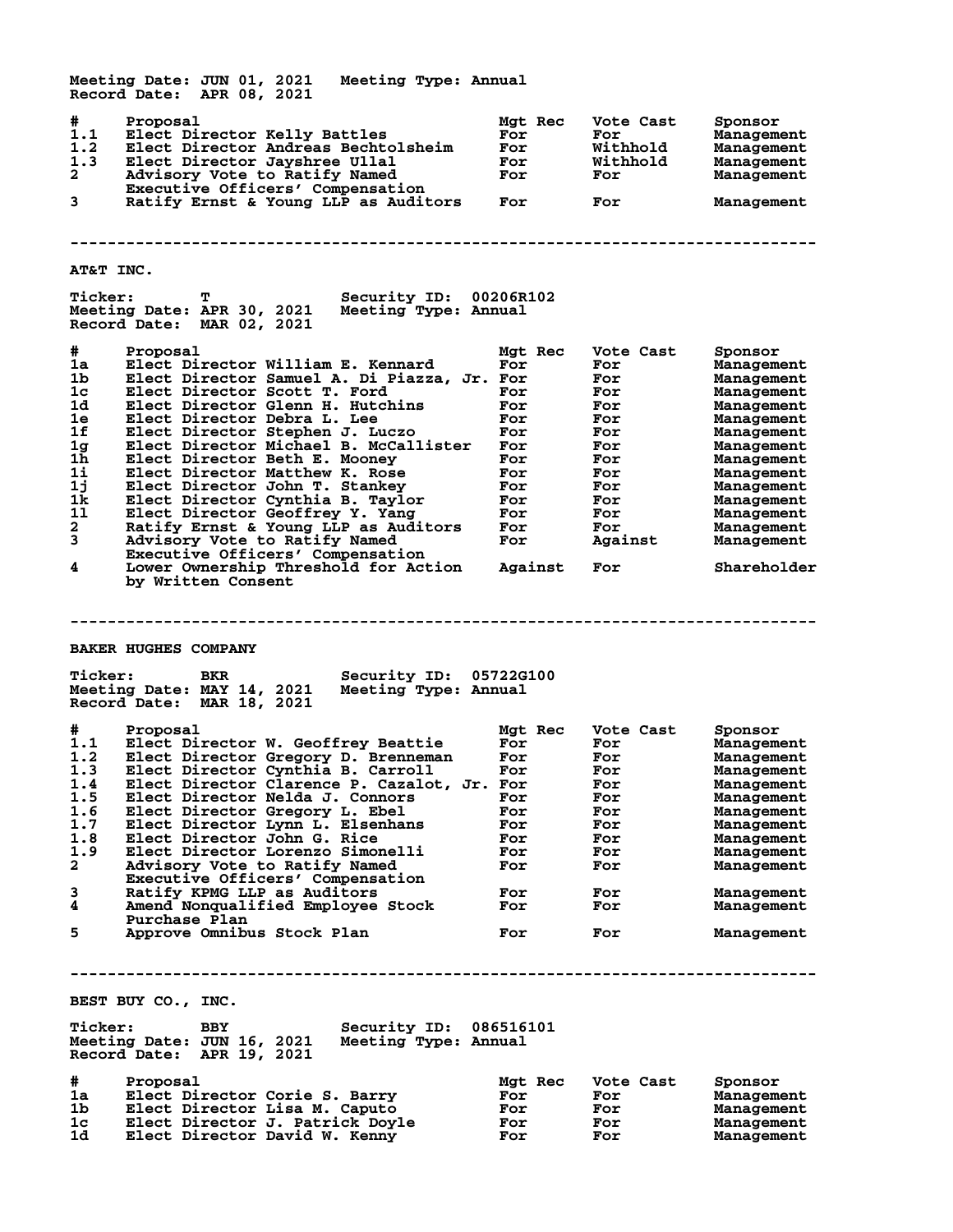**1e Elect Director Mario J. Marte For For Management 1f Elect Director Karen A. McLoughlin For For Management 1g Elect Director Thomas L. "Tommy" For For Management Millner 1h Elect Director Claudia F. Munce For For Management 1i Elect Director Richelle P. Parham For For Management 1j Elect Director Steven E. Rendle For For Management** miller<br>
1k Elect Director Claudia F. Munce<br>
1i Elect Director Richelle P. Parham<br>
1j Elect Director Steven E. Rendle<br>
1k Elect Director Eugene A. Woods<br>
2 Ratify Deloitte & Touche LLP as<br>
2 Ratify Por Hor Management<br>
2 Rat Ratify Deloitte & Touche LLP as  **Auditors** Advisory Vote to Ratify Named **For** For **For** Management **Executive Officers' Compensation<br>4** Provide Right to Act by Written Co **4 Provide Right to Act by Written Consent Against For Shareholder -------------------------------------------------------------------------------- BORGWARNER INC. Ticker: BWA Security ID: 099724106 Meeting Date: APR 28, 2021 Meeting Type: Annual Record Date: MAR 01, 2021 # Proposal Mgt Rec Vote Cast Sponsor 1A Elect Director Nelda J. Connors For For Management 1B Elect Director Dennis C. Cuneo For For Management 1C Elect Director David S. Haffner For For Management 1D Elect Director Michael S. Hanley For For Management 1E Elect Director Frederic B. Lissalde For For Management 1F Elect Director Paul A. Mascarenas For For Management 1G Elect Director Shaun E. McAlmont For For Management 1H Elect Director Deborah D. McWhinney For For Management 1I Elect Director Alexis P. Michas For For Management 2 Advisory Vote to Ratify Named For For Management Executive Officers' Compensation 3 Ratify PricewaterhouseCoopers LLP as For For Management** Executive UITICers' Compensation<br> **3** Ratify PricewaterhouseCoopers LLP as For For<br>
Auditors<br>
4 Reduce Ownership Threshold for Against For **4 Reduce Ownership Threshold for Against For Shareholder Shareholders to Request Action by Written Consent -------------------------------------------------------------------------------- CARDINAL HEALTH, INC. Ticker: CAH Security ID: 14149Y108 Meeting Date: NOV 04, 2020 Meeting Type: Annual Record Date: SEP 08, 2020 # Proposal Mgt Rec Vote Cast Sponsor 1a Elect Director Carrie S. Cox For For Management 1b Elect Director Calvin Darden For For Management 1c Elect Director Bruce L. Downey For For Management 1d Elect Director Sheri H. Edison For For Management 1e Elect Director David C. Evans For For Management 1f Elect Director Patricia A. Hemingway For For Management Hall 1g Elect Director Akhil Johri For For Management 1h Elect Director Michael C. Kaufmann For For Management 1i Elect Director Gregory B. Kenny For For Management 1j Elect Director Nancy Killefer For For Management 1k Elect Director J. Michael Losh For For Management 1l Elect Director Dean A. Scarborough For For Management 1m Elect Director John H. Weiland For For Management 2 Ratify Ernst & Young LLP as Auditors For For Management 3 Advisory Vote to Ratify Named For For Management Executive Officers' Compensation 4 Reduce Ownership Threshold for For For Management Shareholders to Call Special Meeting 5 Reduce Ownership Threshold for Against For Shareholder Shareholders to Call Special Meeting 6 Require Independent Board Chair Against For Shareholder --------------------------------------------------------------------------------**

**CARRIER GLOBAL CORP.**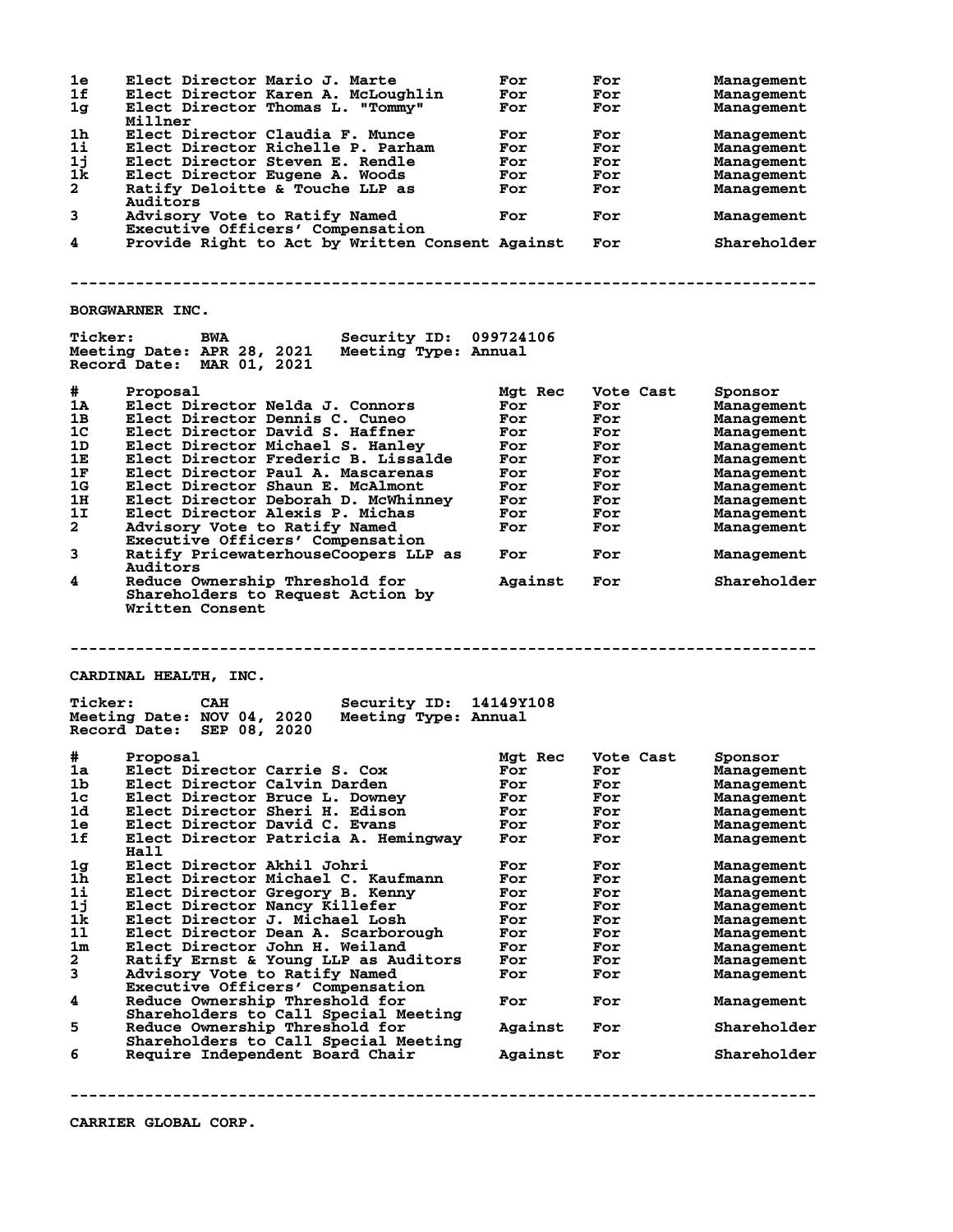**Ticker: CARR Security ID: 14448C104 Meeting Date: APR 19, 2021 Meeting Type: Annual Record Date: FEB 22, 2021 # Proposal Mgt Rec Vote Cast Sponsor 1a Elect Director John V. Faraci For For Management 1b Elect Director Jean-Pierre Garnier For For Management 1c Elect Director David Gitlin For For Management 1d Elect Director John J. Greisch For For Management 1e Elect Director Charles M. Holley, Jr. For For Management 1f Elect Director Michael M. McNamara For For Management 1g Elect Director Michael A. Todman For For Management 1h Elect Director Virginia M. Wilson For For Management 2 Advisory Vote to Ratify Named For For Management Executive Constitution Inc. 1988**<br> **Executive Officers' Compensation<br>
Ratify PricewaterhouseCoopers LLP 3 Ratify PricewaterhouseCoopers LLP as For For Management** Auditors<br>4 Advisory **4 Advisory Vote on Say on Pay Frequency One Year One Year Management -------------------------------------------------------------------------------- CHURCH & DWIGHT CO., INC. Ticker: CHD Security ID: 171340102 Meeting Date: APR 29, 2021 Meeting Type: Annual Record Date: MAR 02, 2021 # Proposal Mgt Rec Vote Cast Sponsor 1a Elect Director James R. Craigie For For Management 1b Elect Director Matthew T. Farrell For For Management 1c Elect Director Bradley C. Irwin For For Management 1d Elect Director Penry W. Price For For Management 1e Elect Director Susan G. Saideman For For Management 1f Elect Director Ravichandra K. Saligram For For Management 1g Elect Director Robert K. Shearer For For Management 1h Elect Director Janet S. Vergis For For Management 1i Elect Director Arthur B. Winkleblack For For Management 1j Elect Director Laurie J. Yoler For For Management 2 Advisory Vote to Ratify Named For For Management Executive Officers' Compensation 3 Eliminate Supermajority Vote For For Management Requirement to Fill Board Vacancies 4 Eliminate Supermajority Vote For For Management Requirement to Approve Certain Mergers, Consolidations or Dispositions of Substantial Assets 5 Amend Articles of Incorporation to For For Management Remove Provisions Relating to Classified Board<br>6** Ratify Deloitte & Ratify Deloitte & Touche LLP as For For Management  **Auditors -------------------------------------------------------------------------------- CIENA CORPORATION Ticker: CIEN Security ID: 171779309 Meeting Date: APR 01, 2021 Meeting Type: Annual Record Date: FEB 04, 2021 #** Proposal<br> **1a** Elect Director Hassan M. Ahmed<br> **1b** Elect Director Bruce L. Claflin<br> **1c** Elect Director T. Michael Nevens<br> **1d** Elect Director Patrick T. Gallagher<br> **1d** Elect Director Patrick T. Gallagher<br> **1d** Elect **1a Elect Director Hassan M. Ahmed For For Management 1b Elect Director Bruce L. Claflin For For Management 1c Elect Director T. Michael Nevens For For Management 1d Elect Director Patrick T. Gallagher For For Management 2 Amend Qualified Employee Stock For For Management Purchase Plan**<br>**3** Ratify Pricewa Ratify PricewaterhouseCoopers LLP as For For Management  **Auditors 4 Advisory Vote to Ratify Named For For Management Executive Officers' Compensation --------------------------------------------------------------------------------**

**CIGNA CORPORATION**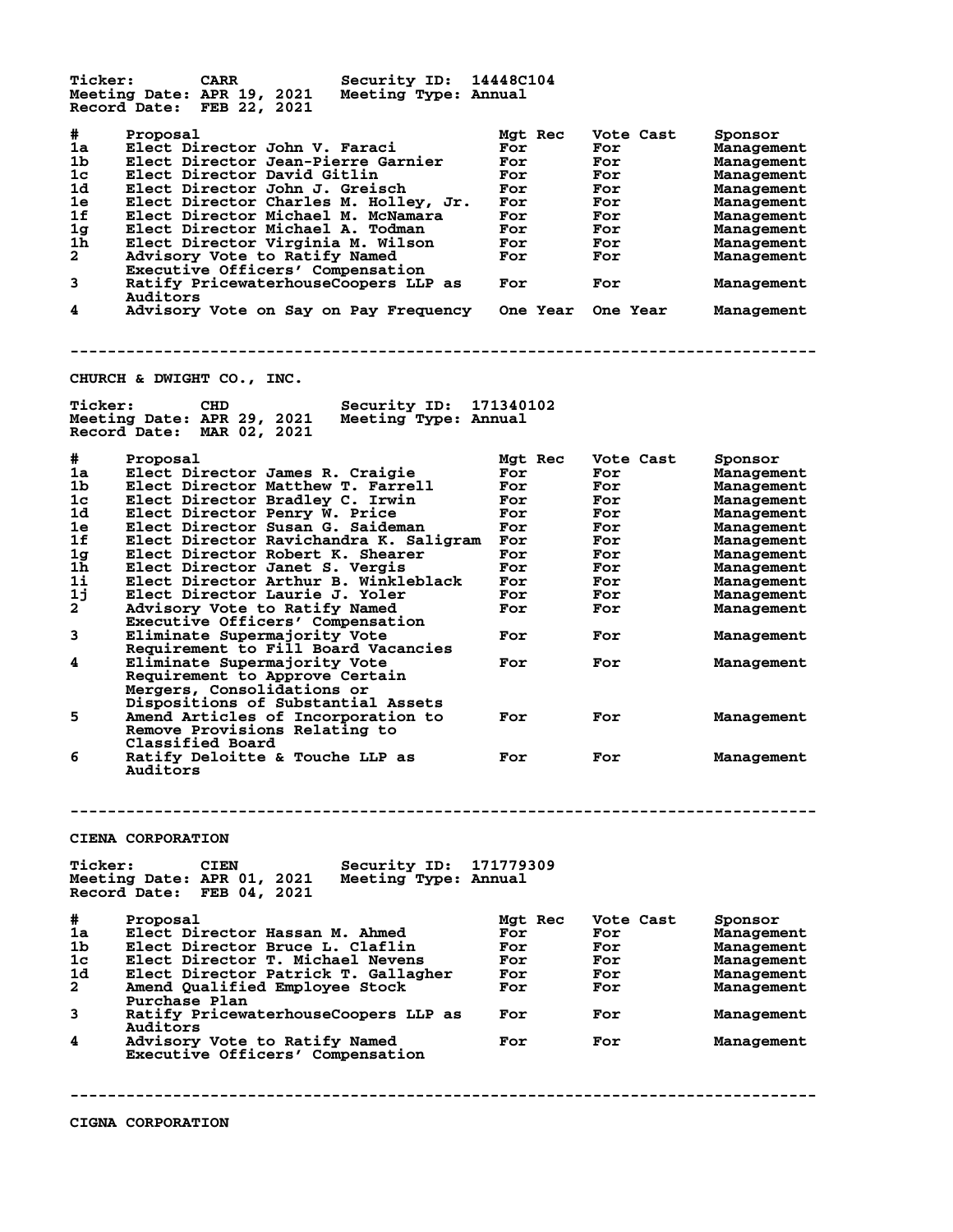**Ticker: CI Security ID: 125523100 Meeting Date: APR 28, 2021 Meeting Type: Annual Record Date: MAR 08, 2021 # Proposal Mgt Rec Vote Cast Sponsor 1a Elect Director David M. Cordani For For Management 1b Elect Director William J. DeLaney For For Management 1c Elect Director Eric J. Foss For For Management 1d Elect Director Elder Granger For For Management 1e Elect Director Isaiah Harris, Jr. For For Management 1f Elect Director George Kurian For For Management 1g Elect Director Kathleen M. Mazzarella For For Management 1h Elect Director Mark B. McClellan For For Management 1i Elect Director John M. Partridge For For Management 1j Elect Director Kimberly A. Ross For For Management 1k Elect Director Eric C. Wiseman For For Management 1l Elect Director Donna F. Zarcone For For Management 2 Advisory Vote to Ratify Named For For Management Executive Officers' Compensation 3 Amend Omnibus Stock Plan For For Management 4 Ratify PricewaterhouseCoopers LLP as For For Management** Executive Officers' Compensation<br> **Amend Omnibus Stock Plan**<br> **Auditors**<br> **Auditors**<br> **Auditors**<br> **Auditors**<br> **Auditors**<br> **Auditors**<br> **Auditors 5 Provide Right to Act by Written Consent Against For Shareholder 6 Report on Gender Pay Gap Against Against Shareholder 7 Disclose Board Matrix Including Against Against Shareholder Ideological Perspectives -------------------------------------------------------------------------------- CISCO SYSTEMS, INC. Ticker: CSCO Security ID: 17275R102 Meeting Date: DEC 10, 2020 Meeting Type: Annual Record Date: OCT 12, 2020 # Proposal Mgt Rec Vote Cast Sponsor 1a Elect Director M. Michele Burns For For Management 1b Elect Director Wesley G. Bush For For Management 1c Elect Director Michael D. Capellas For For Management 1d Elect Director Mark Garrett For For Management 1e Elect Director Kristina M. Johnson For For Management 1f Elect Director Roderick C. McGeary For For Management 1g Elect Director Charles H. Robbins For For Management 1h Elect Director Arun Sarin - Withdrawn None None Management 1i Elect Director Brenton L. Saunders For For Management 1j Elect Director Lisa T. Su For For Management 2 Change State of Incorporation from For For Management California to Delaware 3 Amend Omnibus Stock Plan For For Management 4 Advisory Vote to Ratify Named For For Management Executive Officers' Compensation 5 Ratify PricewaterhouseCoopers LLP as For For Management Auditors 6 Require Independent Board Chair Against Against Shareholder -------------------------------------------------------------------------------- CITIZENS FINANCIAL GROUP, INC. Ticker: CFG Security ID: 174610105 Meeting Date: APR 22, 2021 Meeting Type: Annual Record Date: FEB 26, 2021 # Proposal Mgt Rec Vote Cast Sponsor 1.1 Elect Director Bruce Van Saun For For Management 1.2 Elect Director Lee Alexander For For Management 1.3 Elect Director Christine M. Cumming For For Management 1.4 Elect Director William P. Hankowsky For For Management 1.5 Elect Director Leo I. ("Lee") Higdon For For Management 1.6 Elect Director Edward J. ("Ned") For For Management Kelly, III 1.7 Elect Director Charles J. ("Bud") Koch For For Management 1.8 Elect Director Robert G. Leary For For Management 1.9 Elect Director Terrance J. Lillis For For Management 1.10 Elect Director Shivan Subramaniam For For Management 1.11 Elect Director Christopher J. Swift For For Management 1.12 Elect Director Wendy A. Watson For For Management**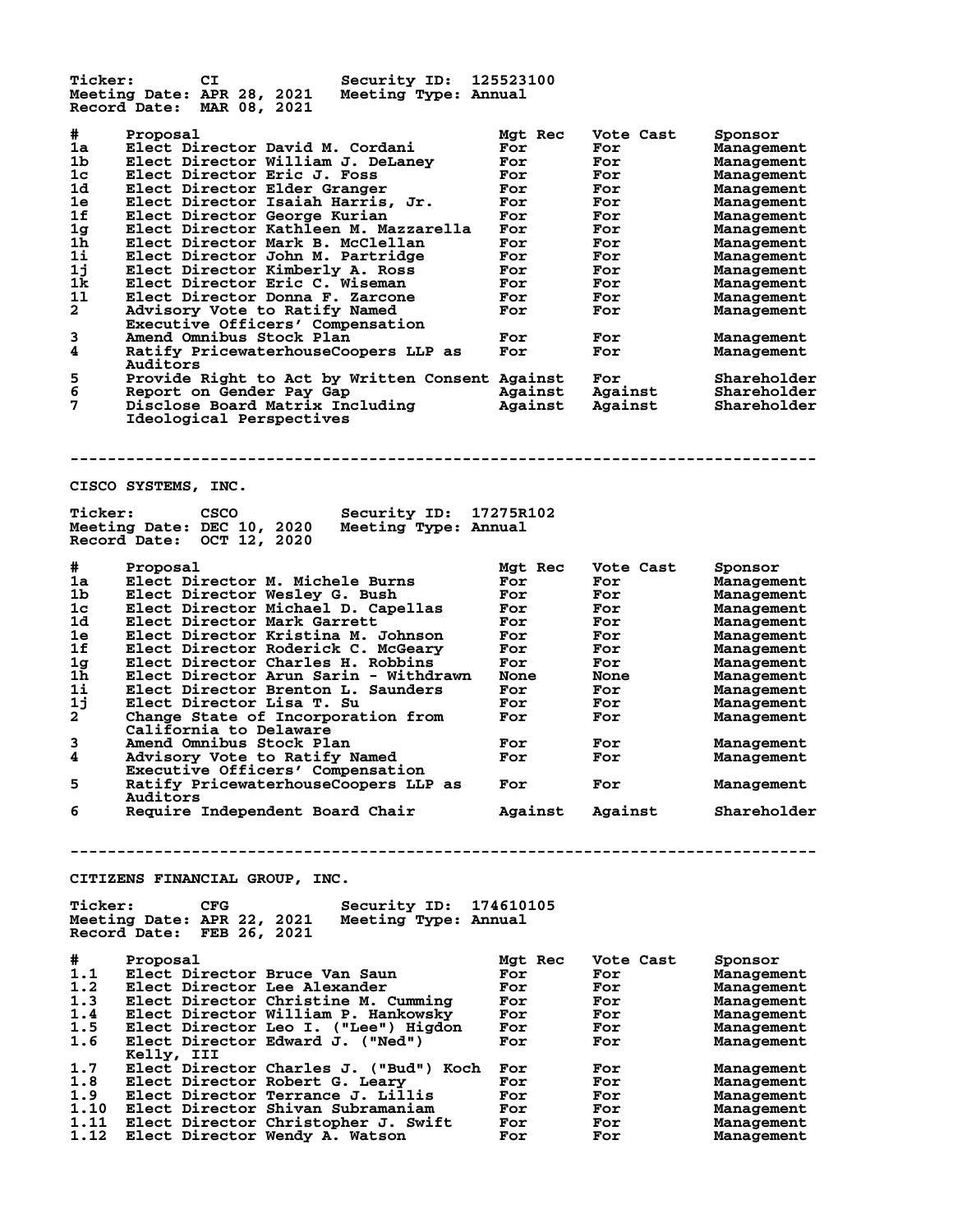**1.13 Elect Director Marita Zuraitis For For Management 2 Advisory Vote to Ratify Named For For Management Executive Officers' Compensation 3 Advisory Vote on Say on Pay Frequency One Year One Year Management 4 Ratify Deloitte & Touche LLP as For For Management Auditors -------------------------------------------------------------------------------- COGNIZANT TECHNOLOGY SOLUTIONS CORPORATION**<br> **Ticker:** CTSH Security ID: **Ticker: CTSH Security ID: 192446102 Meeting Date: JUN 01, 2021 Meeting Type: Annual Record Date: APR 05, 2021 # Proposal Mgt Rec Vote Cast Sponsor 1a Elect Director Zein Abdalla For For Management 1b Elect Director Vinita Bali For For Management 1c Elect Director Maureen Breakiron-Evans For For Management 1d Elect Director Archana Deskus For For Management 1e Elect Director John M. Dineen For For Management 1f Elect Director Brian Humphries For For Management 1g Elect Director Leo S. Mackay, Jr. For For Management 1h Elect Director Michael Patsalos-Fox For For Management 1i Elect Director Joseph M. Velli For For Management 1j Elect Director Sandra S. Wijnberg For For Management 2 Advisory Vote to Ratify Named For For Management Executive Officers' Compensation 3 Ratify PricewaterhouseCoopers LLP as For For Management Auditors 4 Provide Right to Act by Written Consent Against Against Shareholder -------------------------------------------------------------------------------- COLGATE-PALMOLIVE COMPANY Ticker: CL Security ID: 194162103 Meeting Date: MAY 07, 2021 Meeting Type: Annual Record Date: MAR 08, 2021 # Proposal Mgt Rec Vote Cast Sponsor 1a Elect Director John P. Bilbrey For For Management 1b Elect Director John T. Cahill For For Management 1c Elect Director Lisa M. Edwards For For Management 1d Elect Director C. Martin Harris For For Management 1e Elect Director Martina Hund-Mejean For For Management 1f Elect Director Kimberly A. Nelson For For Management 1g Elect Director Lorrie M. Norrington For For Management 1h Elect Director Michael B. Polk For For Management 1i Elect Director Stephen I. Sadove For For Management 1j Elect Director Noel R. Wallace For For Management 2 Ratify PricewaterhouseCoopers LLP as For For Management Auditors 3 Advisory Vote to Ratify Named For For Management Executive Officers' Compensation 4 Require Independent Board Chair Against For Shareholder 5 Reduce Ownership Threshold for Against For Shareholder Shareholders to Call Special Meeting -------------------------------------------------------------------------------- COMCAST CORPORATION Ticker: CMCSA Security ID: 20030N101 Meeting Date: JUN 02, 2021 Meeting Type: Annual Record Date: APR 05, 2021 # Proposal Mgt Rec Vote Cast Sponsor 1.1 Elect Director Kenneth J. Bacon For For Management 1.2 Elect Director Madeline S. Bell For For Management 1.3 Elect Director Naomi M. Bergman For For Management 1.4 Elect Director Edward D. Breen For For Management 1.5 Elect Director Gerald L. Hassell For For Management 1.6 Elect Director Jeffrey A. Honickman For For Management 1.7 Elect Director Maritza G. Montiel For For Management 1.8 Elect Director Asuka Nakahara For For Management**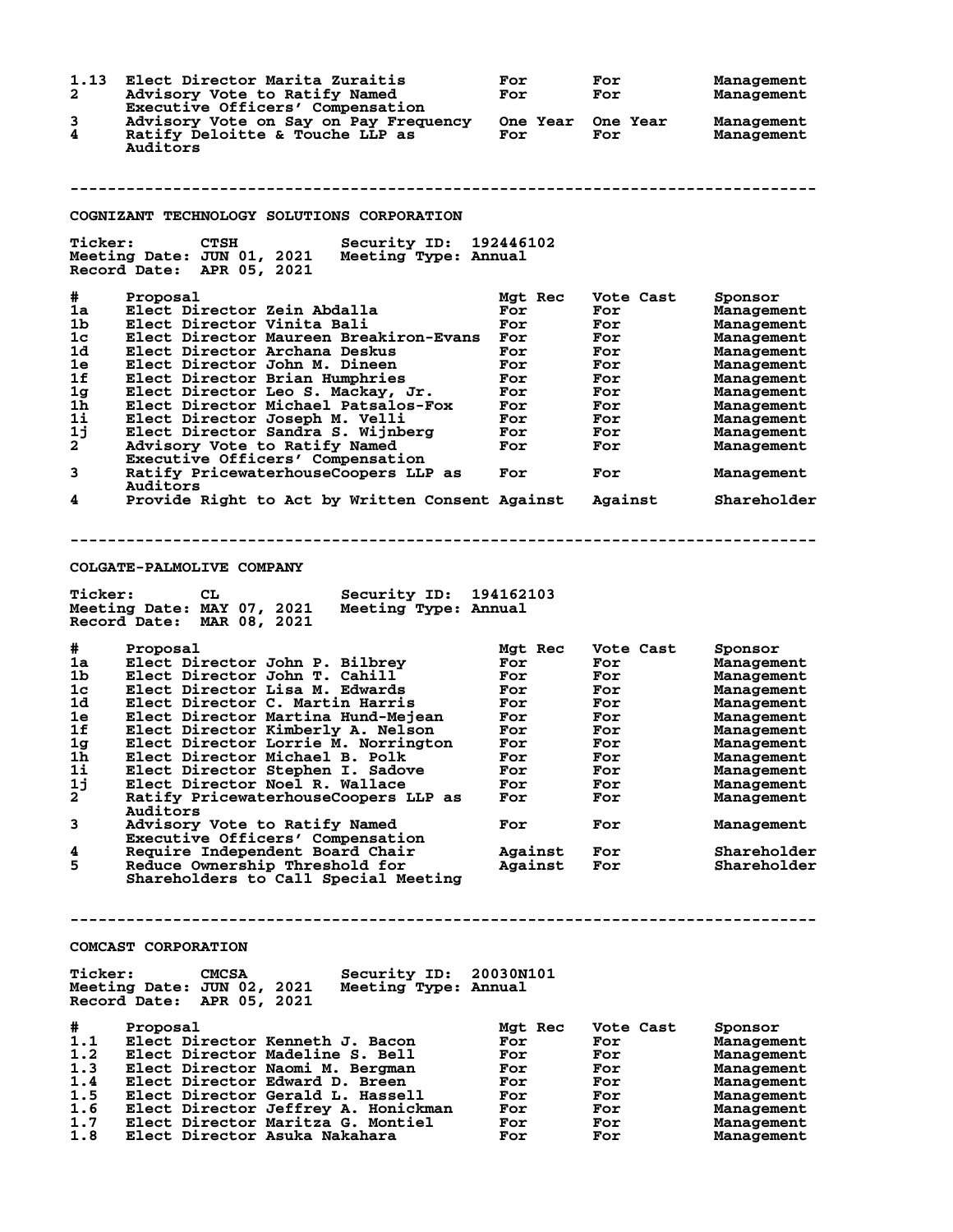| 1.9<br>1.10                      | Elect Director David C. Novak<br>Elect Director Brian L. Roberts                                                                                  | For<br>For | For<br>For | Management<br>Management |
|----------------------------------|---------------------------------------------------------------------------------------------------------------------------------------------------|------------|------------|--------------------------|
| $\mathbf{2}$                     | Advisory Vote to Ratify Named<br>Executive Officers' Compensation                                                                                 | For        | For        | Management               |
| 3                                | Ratify Deloitte & Touche LLP as<br>Auditors                                                                                                       | For        | For        | Management               |
| 4                                | Report on Risks Posed by the Failing<br>to Prevent Workplace Sexual Harassment                                                                    | Against    | Against    | Shareholder              |
|                                  |                                                                                                                                                   |            |            |                          |
|                                  | CROWN CASTLE INTERNATIONAL CORP.                                                                                                                  |            |            |                          |
| <b>Ticker:</b>                   | CCI<br>Security ID: 22822V101<br>Meeting Date: MAY 21, 2021<br>Meeting Type: Annual<br>Record Date: MAR 22, 2021                                  |            |            |                          |
| #                                | Proposal                                                                                                                                          | Mgt Rec    | Vote Cast  | Sponsor                  |
| 1a                               | Elect Director P. Robert Bartolo                                                                                                                  | For        | For        | Management               |
| 1 <sub>b</sub><br>1 <sub>c</sub> | Elect Director Jay A. Brown                                                                                                                       | For        | For        | Management               |
| 1d                               | Elect Director Cindy Christy<br>Elect Director Ari Q. Fitzgerald                                                                                  | For<br>For | For<br>For | Management<br>Management |
| 1e                               | Elect Director Andrea J. Goldsmith                                                                                                                | For        | For        | Management               |
| 1f                               | Elect Director Lee W. Hogan                                                                                                                       | For        | For        | Management               |
| 1 <sub>g</sub>                   | Elect Director Tammy K. Jones                                                                                                                     | For        | For        | Management               |
| 1 <sub>h</sub>                   | Elect Director J. Landis Martin                                                                                                                   | For        | For        | Management               |
| 1i                               | Elect Director Anthony J. Melone                                                                                                                  | For        | For        | Management               |
| 1j                               | Elect Director W. Benjamin Moreland                                                                                                               | For        | For        | Management               |
| 1k                               | Elect Director Kevin A. Stephens                                                                                                                  | For        | For        | Management               |
| 11                               | Elect Director Matthew Thornton, III                                                                                                              | For        | For        | Management               |
| $\mathbf{2}$                     | Ratify PricewaterhouseCoopers LLP as<br>Auditors                                                                                                  | For        | For        | Management               |
| 3                                | Advisory Vote to Ratify Named<br>Executive Officers' Compensation                                                                                 | For        | For        | Management               |
| 4                                | Advisory Vote on Say on Pay Frequency One Year One Year                                                                                           |            |            | Management               |
| <b>Ticker:</b>                   | <b>CSX CORPORATION</b><br>Security ID: 126408103<br><b>CSX</b><br>Meeting Date: MAY 07, 2021<br>Meeting Type: Annual<br>Record Date: MAR 08, 2021 |            |            |                          |
| #                                | Proposal                                                                                                                                          | Mgt Rec    | Vote Cast  | Sponsor                  |
| 1a                               | Elect Director Donna M. Alvarado                                                                                                                  | For        | For        | Management               |
| 1 <sub>b</sub>                   | Elect Director Thomas P. Bostick                                                                                                                  | For        | For        | Management               |
| 1 <sub>c</sub>                   | Elect Director James M. Foote                                                                                                                     | For        | For        | Management               |
| 1d                               | Elect Director Steven T. Halverson                                                                                                                | For        | For        | Management               |
| <b>1e</b>                        | Elect Director Paul C. Hilal                                                                                                                      | For        | For        | Management               |
| 1f                               | Elect Director David M. Moffett                                                                                                                   | For        | For        | Management               |
| 1g                               | Elect Director Linda H. Riefler                                                                                                                   | For        | For        | Management               |
| 1h                               | Elect Director Suzanne M. Vautrinot                                                                                                               | For        | For        | Management               |
| 1i<br>1j                         | Elect Director James L. Wainscott<br>Elect Director J. Steven Whisler                                                                             | For<br>For | For<br>For | Management               |
| 1k                               | Elect Director John J. Zillmer                                                                                                                    | For        | For        | Management<br>Management |
| 2                                | Ratify Ernst & Young LLP as Auditors                                                                                                              | For        | For        | Management               |
| 3                                | Advisory Vote to Ratify Named<br>Executive Officers' Compensation                                                                                 | For        | For        | Management               |
|                                  |                                                                                                                                                   |            |            |                          |
|                                  | <b>CVS HEALTH CORPORATION</b>                                                                                                                     |            |            |                          |
| <b>Ticker:</b>                   | Security ID: 126650100<br>CVS<br>Meeting Date: MAY 13, 2021<br>Meeting Type: Annual<br>Record Date: MAR 17, 2021                                  |            |            |                          |
| #                                | Proposal                                                                                                                                          | Mgt Rec    | Vote Cast  | Sponsor                  |
| 1a                               | Elect Director Fernando Aguirre                                                                                                                   | For        | For        | <b>Management</b>        |
| 1b.                              | Elect Director C. David Brown, II                                                                                                                 | For        | For        | <b>Management</b>        |
| 1c                               | Elect Director Alecia A. DeCoudreaux                                                                                                              | For        | For        | Management               |
| 1d.                              | Elect Director Nancy-Ann M. DeParle                                                                                                               | For        | For        | Management               |
| 1e                               | Elect Director David W. Dorman                                                                                                                    | For        | For        | Management               |
| 1f<br>1 <sub>g</sub>             | Elect Director Roger N. Farah<br>Elect Director Anne M. Finucane                                                                                  | For<br>For | For<br>For | Management<br>Management |
|                                  |                                                                                                                                                   |            |            |                          |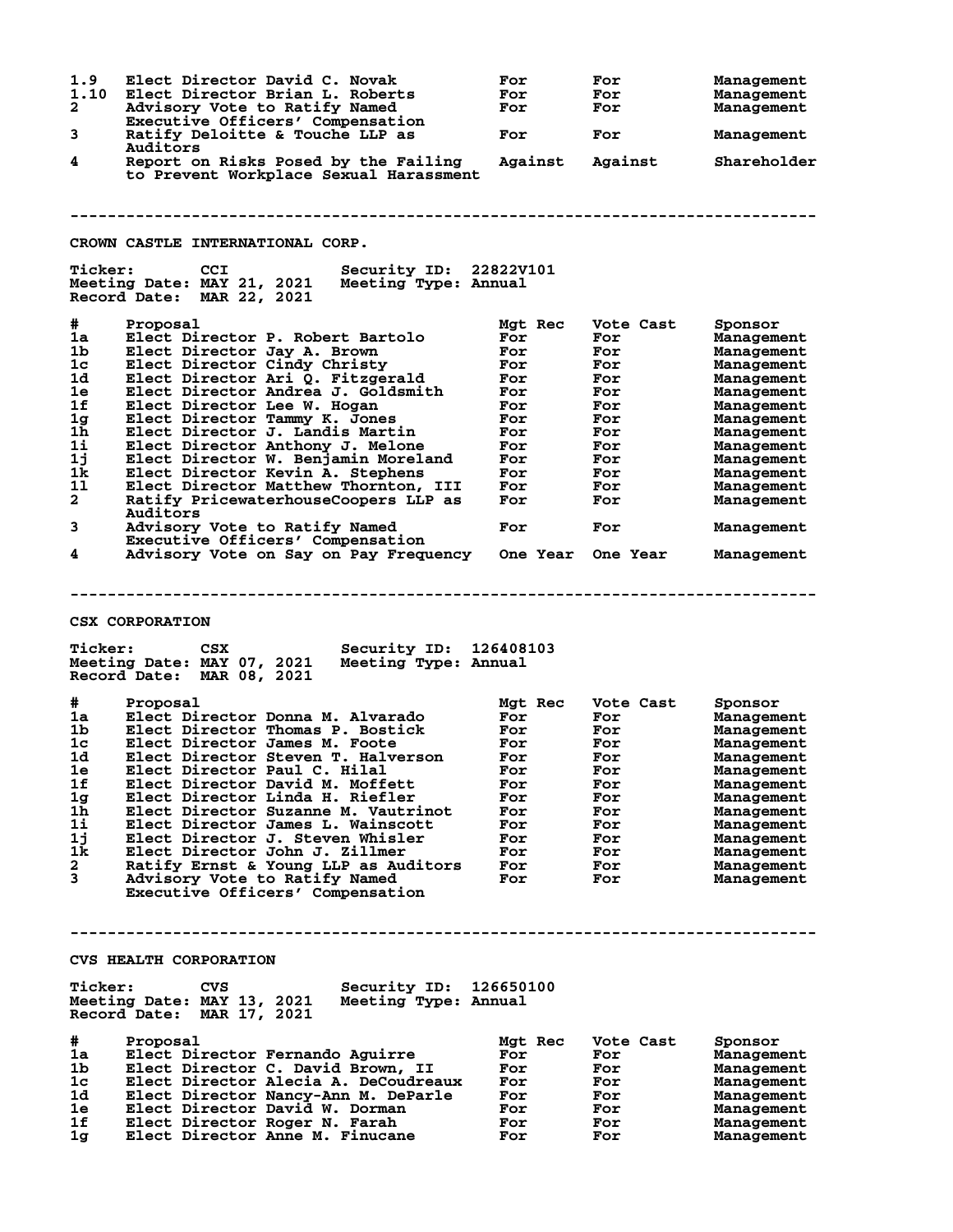| 1 <sub>h</sub><br>$1\text{i}$<br>1j<br>1k<br>11<br>1 <sub>m</sub><br>2<br>3<br>4<br>5 | Elect Director Edward J. Ludwig<br>Elect Director Karen S. Lynch<br>Elect Director Jean-Pierre Millon<br>Elect Director Mary L. Schapiro<br>Elect Director William C. Weldon<br>Elect Director Tony L. White<br>Ratify Ernst & Young LLP as Auditors<br>Advisory Vote to Ratify Named<br>Executive Officers' Compensation<br>Reduce Ownership Threshold for<br>Shareholders to Request Action by<br>Written Consent<br>Require Independent Board Chair                                                                                                       | For<br>For<br>For<br>For<br>For<br>For<br>For<br>For<br>Against<br>Against    | For<br>For<br>For<br>For<br>For<br>For<br>For<br>For<br>For<br>Against                 | Management<br>Management<br>Management<br>Management<br>Management<br>Management<br>Management<br>Management<br>Shareholder<br>Shareholder          |
|---------------------------------------------------------------------------------------|--------------------------------------------------------------------------------------------------------------------------------------------------------------------------------------------------------------------------------------------------------------------------------------------------------------------------------------------------------------------------------------------------------------------------------------------------------------------------------------------------------------------------------------------------------------|-------------------------------------------------------------------------------|----------------------------------------------------------------------------------------|-----------------------------------------------------------------------------------------------------------------------------------------------------|
|                                                                                       | <b>D.R. HORTON, INC.</b>                                                                                                                                                                                                                                                                                                                                                                                                                                                                                                                                     |                                                                               |                                                                                        |                                                                                                                                                     |
| <b>Ticker:</b>                                                                        | <b>Security ID: 23331A109</b><br>DHI<br>Meeting Date: JAN 20, 2021 Meeting Type: Annual<br>Record Date: NOV 30, 2020                                                                                                                                                                                                                                                                                                                                                                                                                                         |                                                                               |                                                                                        |                                                                                                                                                     |
| #<br>1a<br>1b<br>1 <sub>c</sub><br>1d<br>1e<br>1f<br>$\mathbf{2}$                     | Proposal<br>Elect Director Donald R. Horton<br>Elect Director Barbara K. Allen<br>Elect Director Brad S. Anderson<br>Elect Director Michael R. Buchanan<br>Elect Director Michael W. Hewatt<br>Elect Director Maribess L. Miller<br>Advisory Vote to Ratify Named<br>Executive Officers' Compensation                                                                                                                                                                                                                                                        | Mgt Rec<br>For<br>For<br>For<br>For<br>For<br>For<br>For                      | Vote Cast<br>For<br>For<br>For<br>For<br>For<br>For<br>For                             | Sponsor<br>Management<br>Management<br>Management<br>Management<br>Management<br>Management<br>Management                                           |
| $\mathbf{3}$                                                                          | Ratify Ernst & Young LLP as Auditors                                                                                                                                                                                                                                                                                                                                                                                                                                                                                                                         | For                                                                           | For                                                                                    | Management                                                                                                                                          |
| <b>Ticker:</b><br>#<br>1.1<br>1.2<br>1.3<br>1.4<br>1.5<br>1.6<br>1.7<br>1.8<br>2<br>3 | DARDEN RESTAURANTS, INC.<br>Security ID: 237194105<br>DRI<br>Meeting Date: SEP 23, 2020<br>Meeting Type: Annual<br>Record Date: JUL 29, 2020<br>Proposal<br>Elect Director Margaret Shan Atkins<br>Elect Director James P. Fogarty<br>Elect Director Cynthia T. Jamison<br>Elect Director Eugene I. Lee, Jr.<br>Elect Director Nana Mensah<br>Elect Director William S. Simon<br>Elect Director Charles M. Sonsteby<br>Elect Director Timothy J. Wilmott<br>Advisory Vote to Ratify Named<br>Executive Officers' Compensation<br>Ratify KPMG LLP as Auditors | Mgt Rec<br>For<br>For<br>For<br>For<br>For<br>For<br>For<br>For<br>For<br>For | Vote Cast<br>For<br><b>For</b><br>For<br>For<br>For<br>For<br>For<br>For<br>For<br>For | Sponsor<br>Management<br>Management<br>Management<br>Management<br>Management<br>Management<br>Management<br>Management<br>Management<br>Management |
|                                                                                       | DAVITA INC.                                                                                                                                                                                                                                                                                                                                                                                                                                                                                                                                                  |                                                                               |                                                                                        |                                                                                                                                                     |
| <b>Ticker:</b>                                                                        | Security ID: 23918K108<br><b>DVA</b><br>Meeting Date: JUN 10, 2021 Meeting Type: Annual<br>Record Date: APR 13, 2021                                                                                                                                                                                                                                                                                                                                                                                                                                         |                                                                               |                                                                                        |                                                                                                                                                     |
| #<br>1a                                                                               | Proposal<br>Elect Director Pamela M. Arway<br>Elect Director Charles G. Berg<br>Elect Director Barbara J. Desoer                                                                                                                                                                                                                                                                                                                                                                                                                                             | Mgt Rec<br>For<br>For<br>For                                                  | Vote Cast<br>For<br>For<br>For                                                         | Sponsor<br>Management<br>Management<br>Management                                                                                                   |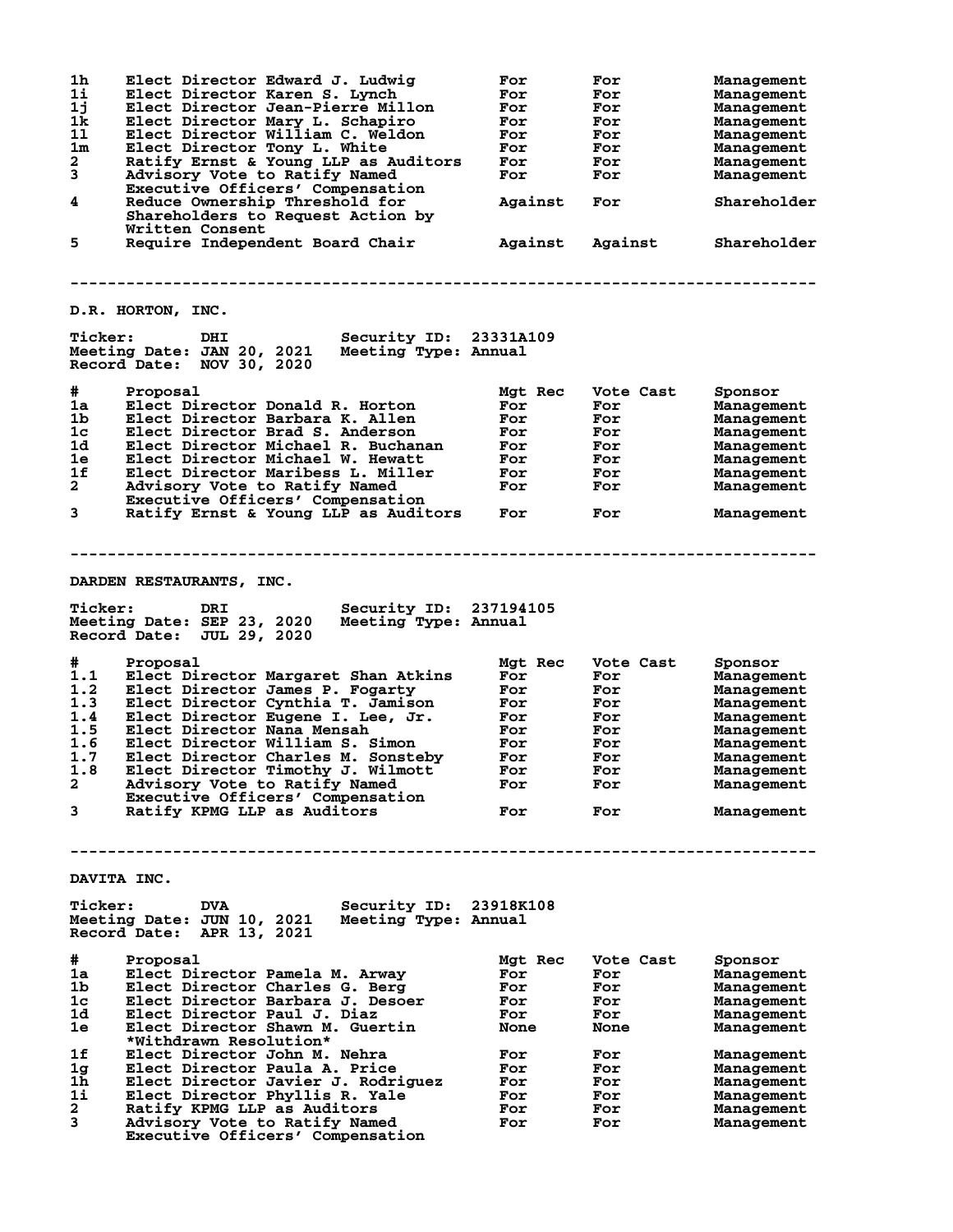**4 Report on Political Contributions Against For Shareholder -------------------------------------------------------------------------------- DROPBOX, INC. Ticker: DBX Security ID: 26210C104 Meeting Date: MAY 20, 2021 Meeting Type: Annual Record Date: MAR 23, 2021 # Proposal Mgt Rec Vote Cast Sponsor 1.1 Elect Director Andrew W. Houston For Withhold Management 1.2 Elect Director Donald W. Blair For Withhold Management 1.3 Elect Director Lisa Campbell For Withhold Management 1.4 Elect Director Paul E. Jacobs For Withhold Management 1.5 Elect Director Robert J. Mylod, Jr. For Withhold Management 1.6 Elect Director Karen Peacock For Withhold Management 1.7 Elect Director Michael Seibel For For Management 2 Ratify Ernst & Young LLP as Auditors For For Management 3 Advisory Vote to Ratify Named For For Management Executive Officers' Compensation -------------------------------------------------------------------------------- EBAY INC. Ticker: EBAY Security ID: 278642103 Meeting Date: JUN 15, 2021 Meeting Type: Annual Record Date: APR 19, 2021 # Proposal Mgt Rec Vote Cast Sponsor 1a Elect Director Anthony J. Bates For For Management 1b Elect Director Adriane M. Brown For For Management 1c Elect Director Diana Farrell For For Management 1d Elect Director Logan D. Green For For Management 1e Elect Director Bonnie S. Hammer For For Management 1f Elect Director E. Carol Hayles For For Management 1g Elect Director Jamie Iannone For For Management 1h Elect Director Kathleen C. Mitic For For Management 1i Elect Director Matthew J. Murphy For For Management 1j Elect Director Paul S. Pressler For For Management 1k Elect Director Mohak Shroff For For Management 1l Elect Director Robert H. Swan For For Management 1m Elect Director Perry M. Traquina For For Management 2 Ratify PricewaterhouseCoopers LLP as For For Management Auditors 3 Advisory Vote to Ratify Named For For Management Executive Officers' Compensation 4 Improve Principles of Executive Against Against Shareholder Compensation Program 5 Provide Right to Act by Written Consent Against For Shareholder -------------------------------------------------------------------------------- ELECTRONIC ARTS INC. Ticker: EA Security ID: 285512109 Meeting Date: AUG 06, 2020 Meeting Type: Annual Record Date: JUN 12, 2020 # Proposal Mgt Rec Vote Cast Sponsor 1a Elect Director Leonard S. Coleman For For Management 1b Elect Director Jay C. Hoag For For Management 1c Elect Director Jeffrey T. Huber For For Management 1d Elect Director Lawrence F. Probst, III For For Management 1e Elect Director Talbott Roche For For Management 1f Elect Director Richard A. Simonson For For Management 1g Elect Director Luis A. Ubinas For For Management 1h Elect Director Heidi J. Ueberroth For For Management 1i Elect Director Andrew Wilson For For Management 2 Advisory Vote to Ratify Named For Against Management Executive Officers' Compensation 3 Ratify KPMG LLP as Auditors For For Management 4 Provide Right to Act by Written Consent Against For Shareholder**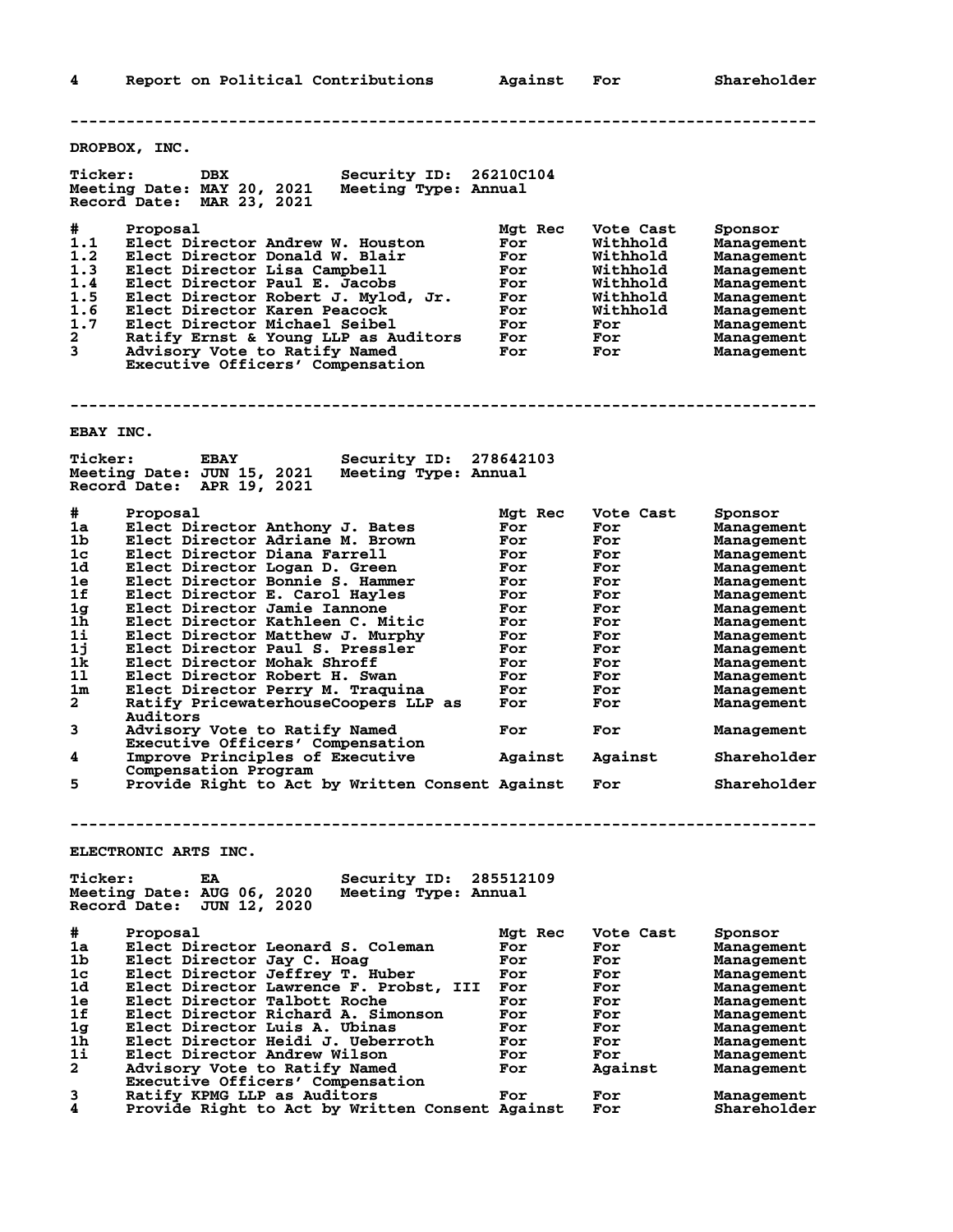**-------------------------------------------------------------------------------- F5 NETWORKS, INC. Ticker: FFIV Security ID: 315616102 Meeting Date: MAR 11, 2021 Meeting Type: Annual Record Date: JAN 06, 2021 #** Proposal Mgt Rec Vote Cast Sponsor<br> **1a** Elect Director Sandra E. Bergeron For For Management<br>
1b Elect Director Elizabeth L. Buse For For Management<br>
Trade Terminal Management **1** Elect Director Sandra E. Bergeron For For Management<br>
1 Elect Director Elizabeth L. Buse For For Management **1b Elect Director Elizabeth L. Buse For For Management 1c Elect Director Michel Combes For Against Management 1d Elect Director Michael L. Dreyer For For Management 1e Elect Director Alan J. Higginson For For Management 1f Elect Director Peter S. Klein For For Management 1g Elect Director Francois Locoh-Donou For For Management 1h Elect Director Nikhil Mehta For For Management 1i Elect Director Marie E. Myers For For Management 1j Elect Director Sripada Shivananda For For Management 2 Amend Omnibus Stock Plan For For Management 3 Ratify PricewaterhouseCoopers LLP as For For Management Auditors 4 Advisory Vote to Ratify Named For For Management Executive Officers' Compensation -------------------------------------------------------------------------------- FACEBOOK, INC. Ticker: FB Security ID: 30303M102 Meeting Date: MAY 26, 2021 Meeting Type: Annual Record Date: APR 01, 2021 # Proposal Mgt Rec Vote Cast Sponsor 1.1 Elect Director Peggy Alford For For Management 1.2 Elect Director Marc L. Andreessen For Withhold Management 1.3 Elect Director Andrew W. Houston For Withhold Management 1.4 Elect Director Nancy Killefer For For Management 1.5 Elect Director Robert M. Kimmitt For For Management 1.6 Elect Director Sheryl K. Sandberg For For Management 1.7 Elect Director Peter A. Thiel For Withhold Management 1.8 Elect Director Tracey T. Travis For For Management 1.9 Elect Director Mark Zuckerberg For For Management 2 Ratify Ernst & Young LLP as Auditors For For Management 3 Amend Non-Employee Director For Against Management Compensation Policy 4 Approve Recapitalization Plan for all Against For Shareholder Stock to Have One-vote per Share 5 Require Independent Board Chair Against For Shareholder 6 Brock to have one-vote per phase**<br>5 Require Independent Board Chair Against For Shareholder<br>6 Report on Online Child Sexual Against For Shareholder **Exploitation<br>Require Inder 7 Require Independent Director Nominee Against Against Shareholder with Human and/or Civil Rights Experience 8 Report on Platform Misuse Against For Shareholder 9 Amend Certificate of Incorporation to Against Against Shareholder Become a Public Benefit Corporation -------------------------------------------------------------------------------- FIDELITY NATIONAL FINANCIAL, INC.** Ticker: FNF Security ID: 31620R303<br>Meeting Date: JUN 16, 2021 Meeting Type: Annual **Meeting Date: JUN 16, 2021 Meeting Type: Annual Record Date: APR 19, 2021 #** Proposal<br>
1.1 Elect Director Raymond R. Quirk<br>
1.2 Elect Director Sandra D. Morgan<br>
1.3 Elect Director Heather H. Murren<br>
1.4 Elect Director John D. Rood<br>
1.4 Elect Director John D. Rood<br>
1.4 Elect Director John D. Roo 1.1 Elect Director Raymond R. Quirk For For Management<br>1.2 Elect Director Sandra D. Morgan For For Management 1.2 Elect Director Sandra D. Morgan For For Management<br>1.3 Elect Director Heather H. Murren For For Management **1.3 Elect Director Heather H. Murren For For Management 1.4 Elect Director John D. Rood For For Management 2 Advisory Vote to Ratify Named For For Management Executive Officers' Compensation 3 Ratify Ernst & Young LLP as Auditors For For Management --------------------------------------------------------------------------------**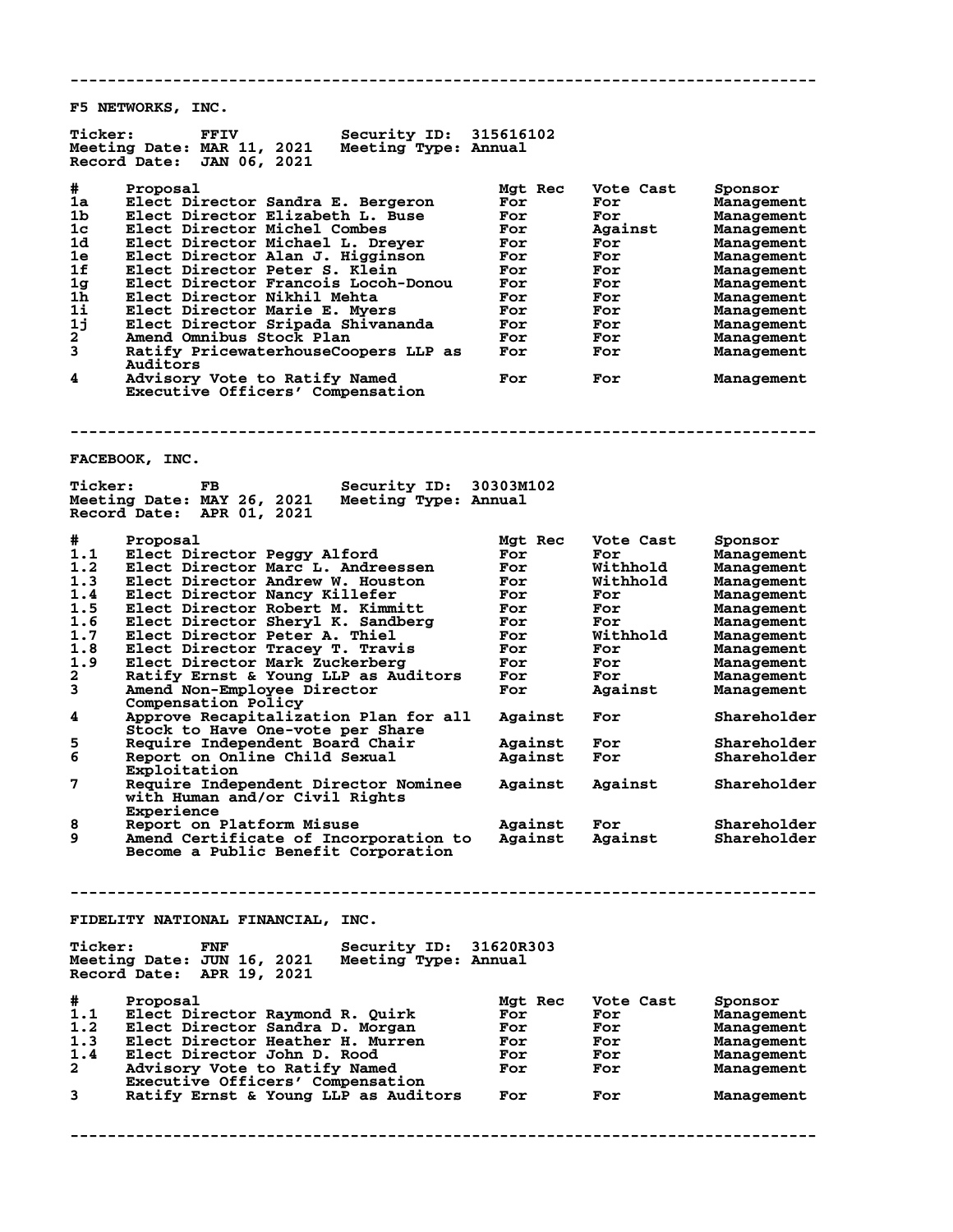**FIRST HORIZON CORPORATION**

| <b>Ticker:</b><br>FHN<br>Meeting Date: APR 27, 2021<br>Record Date: FEB 26, 2021                                                                                       | Security ID: 320517105<br>Meeting Type: Annual                                                                                                                                                                                                                                                                                                                                                                                                                                                                                                                                                                                                                                                                                                              |                                                                                                                                                     |                                                                                                                                                       |                                                                                                                                                                                                                                                                                                 |
|------------------------------------------------------------------------------------------------------------------------------------------------------------------------|-------------------------------------------------------------------------------------------------------------------------------------------------------------------------------------------------------------------------------------------------------------------------------------------------------------------------------------------------------------------------------------------------------------------------------------------------------------------------------------------------------------------------------------------------------------------------------------------------------------------------------------------------------------------------------------------------------------------------------------------------------------|-----------------------------------------------------------------------------------------------------------------------------------------------------|-------------------------------------------------------------------------------------------------------------------------------------------------------|-------------------------------------------------------------------------------------------------------------------------------------------------------------------------------------------------------------------------------------------------------------------------------------------------|
| #<br>Proposal<br>1.1<br>1.2<br>1.3<br>1.4<br>1.5<br>1.6<br>1.7<br>1.8<br>1.9<br>1.10<br>1.11<br>1.12<br>1.13<br>1.14<br>1.15<br>1.16<br>1.17<br>$\mathbf{2}$<br>3<br>4 | Elect Director Harry V. Barton, Jr.<br>Elect Director Kenneth A. Burdick<br>Elect Director Daryl G. Byrd<br>Elect Director John N. Casbon<br>Elect Director John C. Compton<br>Elect Director Wendy P. Davidson<br>Elect Director William H. Fenstermaker<br>Elect Director D. Bryan Jordan<br>Elect Director J. Michael Kemp, Sr.<br>Elect Director Rick E. Maples<br>Elect Director Vicki R. Palmer<br>Elect Director Colin V. Reed<br>Elect Director E. Stewart Shea, III<br>Elect Director Cecelia D. Stewart<br>Elect Director Rajesh Subramaniam<br>Elect Director Rosa Sugranes<br>Elect Director R. Eugene Taylor<br>Approve Omnibus Stock Plan<br>Advisory Vote to Ratify Named<br>Executive Officers' Compensation<br>Ratify KPMG LLP as Auditors | Mgt Rec<br>For<br>For<br>For<br>For<br>For<br>For<br>For<br>For<br>For<br>For<br>For<br>For<br>For<br>For<br>For<br>For<br>For<br>For<br>For<br>For | Vote Cast<br>For<br>For<br>For<br>For<br>For<br>For<br>For<br>For<br>For<br>For<br>For<br>For<br>For<br>For<br>For<br>For<br>For<br>For<br>For<br>For | Sponsor<br>Management<br>Management<br>Management<br>Management<br>Management<br>Management<br>Management<br>Management<br>Management<br>Management<br>Management<br>Management<br>Management<br>Management<br>Management<br>Management<br>Management<br>Management<br>Management<br>Management |
|                                                                                                                                                                        |                                                                                                                                                                                                                                                                                                                                                                                                                                                                                                                                                                                                                                                                                                                                                             |                                                                                                                                                     |                                                                                                                                                       |                                                                                                                                                                                                                                                                                                 |
| FORTINET, INC.<br><b>Ticker:</b><br><b>FTNT</b><br>Meeting Date: JUN 18, 2021<br>Record Date: APR 26, 2021                                                             | Security ID: 34959E109<br>Meeting Type: Annual                                                                                                                                                                                                                                                                                                                                                                                                                                                                                                                                                                                                                                                                                                              |                                                                                                                                                     |                                                                                                                                                       |                                                                                                                                                                                                                                                                                                 |
| #<br>Proposal<br>1.1<br>Elect Director Ken Xie<br>1.2<br>1.3<br>1.4<br>1.5<br>1.6<br>Elect Director Jean Hu<br>1.7<br>1.8<br>2<br>Auditors<br>3                        | Elect Director Michael Xie<br>Elect Director Kelly Ducourty<br>Elect Director Kenneth A. Goldman<br>Elect Director Ming Hsieh<br>Elect Director William H. Neukom<br>Elect Director Judith Sim<br>Ratify Deloitte & Touche LLP as<br>Advisory Vote to Ratify Named<br>Executive Officers' Compensation                                                                                                                                                                                                                                                                                                                                                                                                                                                      | Mgt Rec<br>For<br>For<br>For<br>For<br>For<br>For<br>For<br>For<br>For<br>For                                                                       | Vote Cast<br>For<br>For<br>For<br>For<br>For<br>For<br>For<br>For<br>For<br>For                                                                       | Sponsor<br>Management<br>Management<br>Management<br>Management<br>Management<br>Management<br>Management<br>Management<br>Management<br>Management                                                                                                                                             |
|                                                                                                                                                                        |                                                                                                                                                                                                                                                                                                                                                                                                                                                                                                                                                                                                                                                                                                                                                             |                                                                                                                                                     |                                                                                                                                                       |                                                                                                                                                                                                                                                                                                 |
| <b>Ticker:</b><br><b>FBHS</b><br>Meeting Date: MAY 04, 2021<br>Record Date: MAR 05, 2021                                                                               | FORTUNE BRANDS HOME & SECURITY, INC.<br>Security ID: 34964C106<br>Meeting Type: Annual                                                                                                                                                                                                                                                                                                                                                                                                                                                                                                                                                                                                                                                                      |                                                                                                                                                     |                                                                                                                                                       |                                                                                                                                                                                                                                                                                                 |
| #<br>Proposal<br>1a<br>1b<br>1c<br>1d<br>$\mathbf{2}$<br>Auditors<br>3                                                                                                 | Elect Director Ann Fritz Hackett<br>Elect Director John G. Morikis<br>Elect Director Jeffery S. Perry<br>Elect Director Ronald V. Waters, III<br>Ratify PricewaterhouseCoopers LLP as<br>Advisory Vote to Ratify Named<br>Executive Officers' Compensation                                                                                                                                                                                                                                                                                                                                                                                                                                                                                                  | Mgt Rec<br>For<br>For<br>For<br>For<br>For<br>For                                                                                                   | Vote Cast<br>For<br>For<br>For<br>For<br>For<br>For                                                                                                   | Sponsor<br>Management<br>Management<br>Management<br>Management<br>Management<br>Management                                                                                                                                                                                                     |
|                                                                                                                                                                        |                                                                                                                                                                                                                                                                                                                                                                                                                                                                                                                                                                                                                                                                                                                                                             |                                                                                                                                                     |                                                                                                                                                       |                                                                                                                                                                                                                                                                                                 |
| GENERAL MILLS, INC.<br><b>Ticker:</b><br>GIS                                                                                                                           | Security ID: 370334104                                                                                                                                                                                                                                                                                                                                                                                                                                                                                                                                                                                                                                                                                                                                      |                                                                                                                                                     |                                                                                                                                                       |                                                                                                                                                                                                                                                                                                 |
| Meeting Date: SEP 22, 2020                                                                                                                                             | Meeting Type: Annual                                                                                                                                                                                                                                                                                                                                                                                                                                                                                                                                                                                                                                                                                                                                        |                                                                                                                                                     |                                                                                                                                                       |                                                                                                                                                                                                                                                                                                 |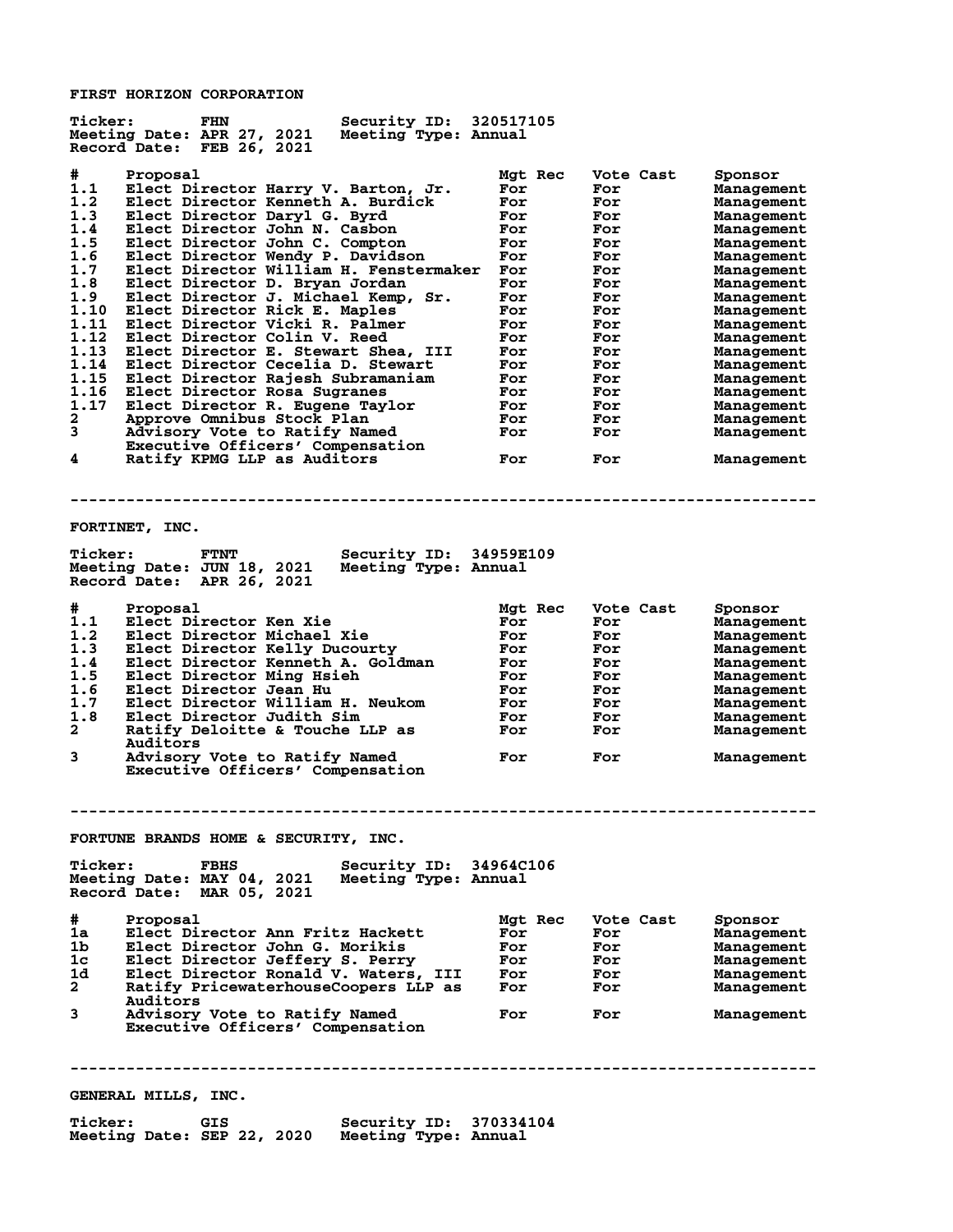**Record Date: JUL 24, 2020**

| #<br>1a<br>1 <sub>b</sub><br>1c<br>1d<br>1e<br>1f<br>1g<br>1 <sub>h</sub><br>$1\mathbf{i}$<br>1j<br>1k<br>11<br>$\mathbf{2}$<br>3 | Proposal<br>Elect Director R. Kerry Clark<br>Elect Director David M. Cordani<br>Elect Director Roger W. Ferguson, Jr.<br>Elect Director Jeffrey L. Harmening<br>Elect Director Maria G. Henry<br>Elect Director Jo Ann Jenkins<br>Elect Director Elizabeth C. Lempres<br>Elect Director Diane L. Neal<br>Elect Director Steve Odland<br>Elect Director Maria A. Sastre<br>Elect Director Eric D. Sprunk<br>Elect Director Jorge A. Uribe<br>Advisory Vote to Ratify Named<br>Executive Officers' Compensation<br>Ratify KPMG LLP as Auditors | Mgt Rec<br>For<br>For<br>For<br>For<br>For<br>For<br>For<br>For<br>For<br>For<br>For<br>For<br>For<br>For | Vote Cast<br>For<br>For<br>For<br>For<br>For<br>For<br>For<br>For<br>For<br>For<br>For<br>For<br>For<br>For | Sponsor<br><b>Management</b><br><b>Management</b><br>Management<br><b>Management</b><br><b>Management</b><br><b>Management</b><br><b>Management</b><br>Management<br>Management<br>Management<br>Management<br>Management<br>Management<br>Management |
|-----------------------------------------------------------------------------------------------------------------------------------|----------------------------------------------------------------------------------------------------------------------------------------------------------------------------------------------------------------------------------------------------------------------------------------------------------------------------------------------------------------------------------------------------------------------------------------------------------------------------------------------------------------------------------------------|-----------------------------------------------------------------------------------------------------------|-------------------------------------------------------------------------------------------------------------|-------------------------------------------------------------------------------------------------------------------------------------------------------------------------------------------------------------------------------------------------------|
|                                                                                                                                   | GENERAL MOTORS COMPANY                                                                                                                                                                                                                                                                                                                                                                                                                                                                                                                       |                                                                                                           |                                                                                                             |                                                                                                                                                                                                                                                       |
| <b>Ticker:</b>                                                                                                                    | <b>Security ID: 37045V100</b><br>GM<br>Meeting Date: JUN 14, 2021<br>Meeting Type: Annual<br>Record Date: APR 15, 2021                                                                                                                                                                                                                                                                                                                                                                                                                       |                                                                                                           |                                                                                                             |                                                                                                                                                                                                                                                       |
| #<br>1a<br>1 <sub>b</sub><br>1c<br>1d<br>1e<br>1f<br>1g<br>1 <sub>h</sub><br>$1\text{i}$                                          | Proposal<br>Elect Director Marv T. Barra<br>Elect Director Wesley G. Bush<br>Elect Director Linda R. Gooden<br>Elect Director Joseph Jimenez<br>Elect Director Jane L. Mendillo<br>Elect Director Judith A. Miscik<br>Elect Director Patricia F. Russo<br>Elect Director Thomas M. Schoewe<br>Elect Director Carol M. Stephenson                                                                                                                                                                                                             | Mgt Rec<br>For<br>For<br>For<br>For<br>For<br>For<br>For<br>For<br>For                                    | Vote Cast<br>For<br>For<br>For<br>For<br>For<br>For<br>For<br>For<br>For                                    | Sponsor<br>Management<br>Management<br>Management<br>Management<br>Management<br><b>Management</b><br>Management<br><b>Management</b><br>Management                                                                                                   |
| 1j<br>1k<br>11<br>$\mathbf{2}$<br>3<br>4<br>5                                                                                     | Elect Director Mark A. Tatum<br>Elect Director Devin N. Wenig<br>Elect Director Margaret C. Whitman<br>Advisory Vote to Ratify Named<br>Executive Officers' Compensation<br>Ratify Ernst & Young LLP as Auditors<br>Provide Right to Act by Written Consent Against<br>Link Executive Pay to Social Criteria                                                                                                                                                                                                                                 | For<br>For<br>For<br>For<br>For<br>Against                                                                | For<br>For<br>For<br>For<br>For<br>For<br>Against                                                           | Management<br>Management<br>Management<br>Management<br>Management<br>Shareholder<br>Shareholder                                                                                                                                                      |
|                                                                                                                                   | H&R BLOCK, INC.                                                                                                                                                                                                                                                                                                                                                                                                                                                                                                                              |                                                                                                           |                                                                                                             |                                                                                                                                                                                                                                                       |
| <b>Ticker:</b>                                                                                                                    | <b>HRB</b><br>Security ID:<br>Meeting Date: SEP 10, 2020 Meeting Type: Annual<br>Record Date: JUL 10, 2020                                                                                                                                                                                                                                                                                                                                                                                                                                   | 093671105                                                                                                 |                                                                                                             |                                                                                                                                                                                                                                                       |
| #<br>1a -<br>1b<br>$1\mathrm{c}$<br>1d<br>1e<br>1f<br>1 <sub>g</sub><br>1 <sub>h</sub><br>11<br>1j<br>1k.<br>$\mathbf{2}^-$<br>3  | Proposal<br>Elect Director Paul J. Brown<br>Elect Director Robert A. Gerard<br>Elect Director Anuradha (Anu) Gupta<br>Elect Director Richard A. Johnson<br>Elect Director Jeffrey J. Jones, II<br>Elect Director David Baker Lewis<br>Elect Director Yolande G. Piazza<br>Elect Director Victoria J. Reich<br>Elect Director Bruce C. Rohde<br>Elect Director Matthew E. Winter<br>Elect Director Christianna Wood<br>Ratify Deloitte & Touche LLP as<br>Auditors<br>Advisory Vote to Ratify Named<br>Executive Officers' Compensation       | Mgt Rec<br>For<br>For<br>For<br>For<br>For<br>For<br>For<br>For<br>For<br>For<br>For<br>For<br>For        | Vote Cast<br>For<br>For<br>For<br>For<br>For<br>For<br>For<br>For<br>For<br>For<br>For<br>For<br>For        | Sponsor<br>Management<br><b>Management</b><br>Management<br>Management<br>Management<br>Management<br>Management<br>Management<br>Management<br>Management<br>Management<br>Management<br>Management                                                  |
|                                                                                                                                   | HEWLETT PACKARD ENTERPRISE COMPANY                                                                                                                                                                                                                                                                                                                                                                                                                                                                                                           |                                                                                                           |                                                                                                             |                                                                                                                                                                                                                                                       |
| <b>Ticker:</b>                                                                                                                    | Security ID: 42824C109<br>HPE                                                                                                                                                                                                                                                                                                                                                                                                                                                                                                                |                                                                                                           |                                                                                                             |                                                                                                                                                                                                                                                       |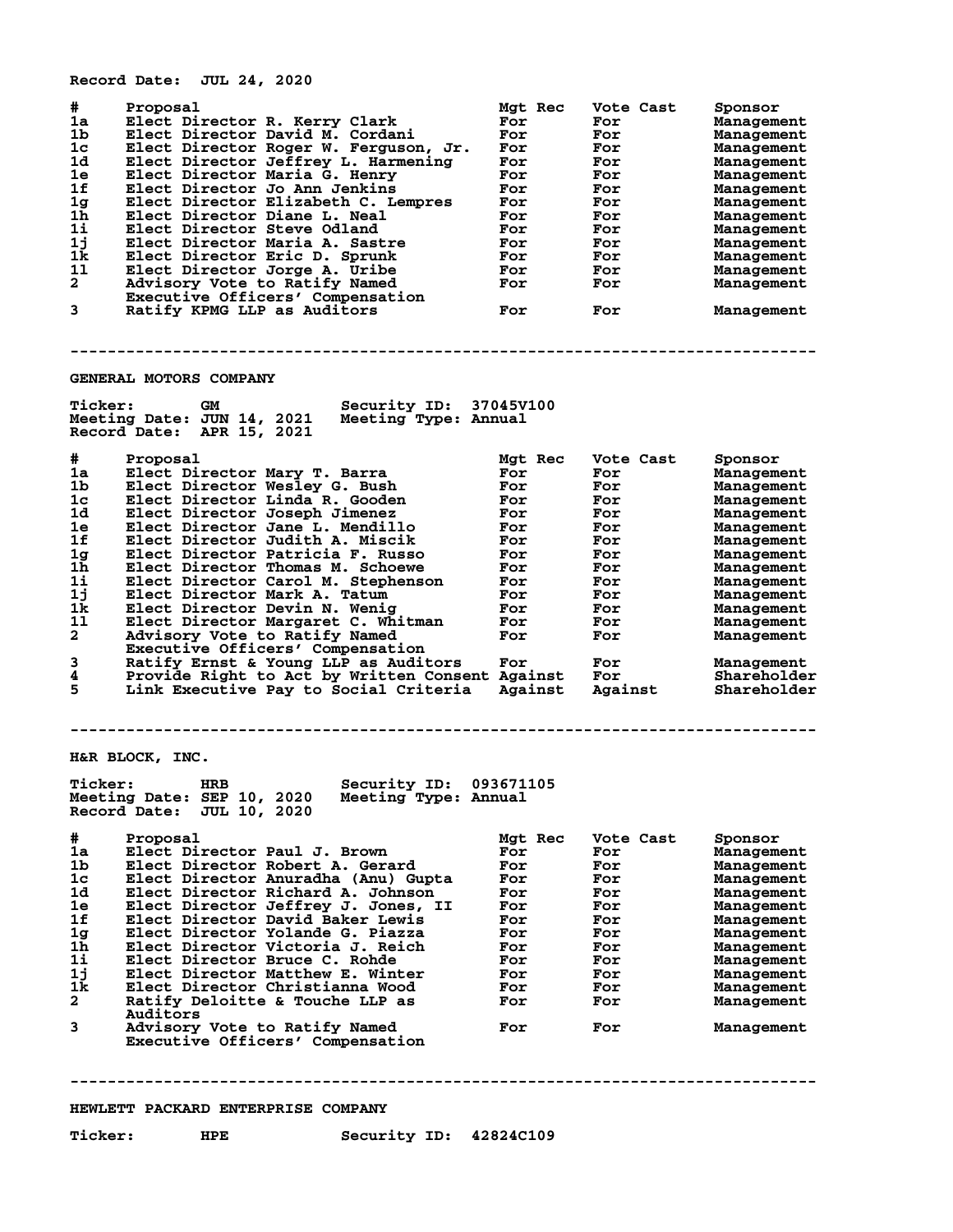**Meeting Date: APR 14, 2021 Meeting Type: Annual Record Date: FEB 16, 2021 # Proposal Mgt Rec Vote Cast Sponsor 1a Elect Director Daniel Ammann For For Management 1b Elect Director Pamela L. Carter For For Management 1c Elect Director Jean M. Hobby For For Management 1d Elect Director George R. Kurtz For For Management 1e Elect Director Raymond J. Lane For For Management 1f Elect Director Ann M. Livermore For For Management 1g Elect Director Antonio F. Neri For For Management 1h Elect Director Charles H. Noski For For Management 1i Elect Director Raymond E. Ozzie For For Management 1j Elect Director Gary M. Reiner For For Management 1k Elect Director Patricia F. Russo For For Management 1l Elect Director Mary Agnes Wilderotter For For Management 2 Ratify Ernst & Young LLP as Auditors For For Management 3 Approve Omnibus Stock Plan For For Management 4 Advisory Vote to Ratify Named For For Management Executive Officers' Compensation 5 Advisory Vote to Ratify Named**<br> **1998 Executive Officers' Compensation**<br> **5 Advisory Vote on Say on Pay Frequency One Year One Year Management -------------------------------------------------------------------------------- HP INC. Ticker: HPQ Security ID: 40434L105 Meeting Date: APR 13, 2021 Meeting Type: Annual Record Date: FEB 16, 2021 # Proposal Mgt Rec Vote Cast Sponsor 1a Elect Director Aida M. Alvarez For For Management 1b Elect Director Shumeet Banerji For For Management 1c Elect Director Robert R. Bennett For For Management 1d Elect Director Charles "Chip" V. Bergh For For Management 1e Elect Director Stacy Brown-Philpot For For Management 1f Elect Director Stephanie A. Burns For For Management 1g Elect Director Mary Anne Citrino For For Management 1h Elect Director Richard L. Clemmer For For Management 1i Elect Director Enrique J. Lores For For Management 1j Elect Director Judith "Jami" Miscik For For Management 1k Elect Director Subra Suresh For For Management 2 Ratify Ernst & Young LLP as Auditors For For Management 3 Advisory Vote to Ratify Named For For Management Executive Officers' Compensation 4 Provide Right to Act by Written Consent Against For Shareholder -------------------------------------------------------------------------------- INTEL CORPORATION Ticker: INTC Security ID: 458140100 Meeting Date: MAY 13, 2021 Meeting Type: Annual Record Date: MAR 19, 2021 # Proposal Mgt Rec Vote Cast Sponsor 1a Elect Director Patrick P. Gelsinger For For Management 1b Elect Director James J. Goetz For For Management 1c Elect Director Alyssa Henry For For Management 1d Elect Director Omar Ishrak For For Management 1e Elect Director Risa Lavizzo-Mourey For For Management 1f Elect Director Tsu-Jae King Liu For For Management 1g Elect Director Gregory D. Smith For For Management 1h Elect Director Dion J. Weisler For For Management 1i Elect Director Frank D. Yeary For For Management 2 Ratify Ernst & Young LLP as Auditors For For Management 3 Advisory Vote to Ratify Named For Against Management Executive Officers' Compensation 4 Provide Right to Act by Written Consent Against For Shareholder 5 Report on Global Median Gender/Racial Against Against Shareholder 8** Pay Gap<br>6 Report o **6 Report on Whether Written Policies or Against Against Shareholder Unwritten Norms Reinforce Racism in Company Culture**

**--------------------------------------------------------------------------------**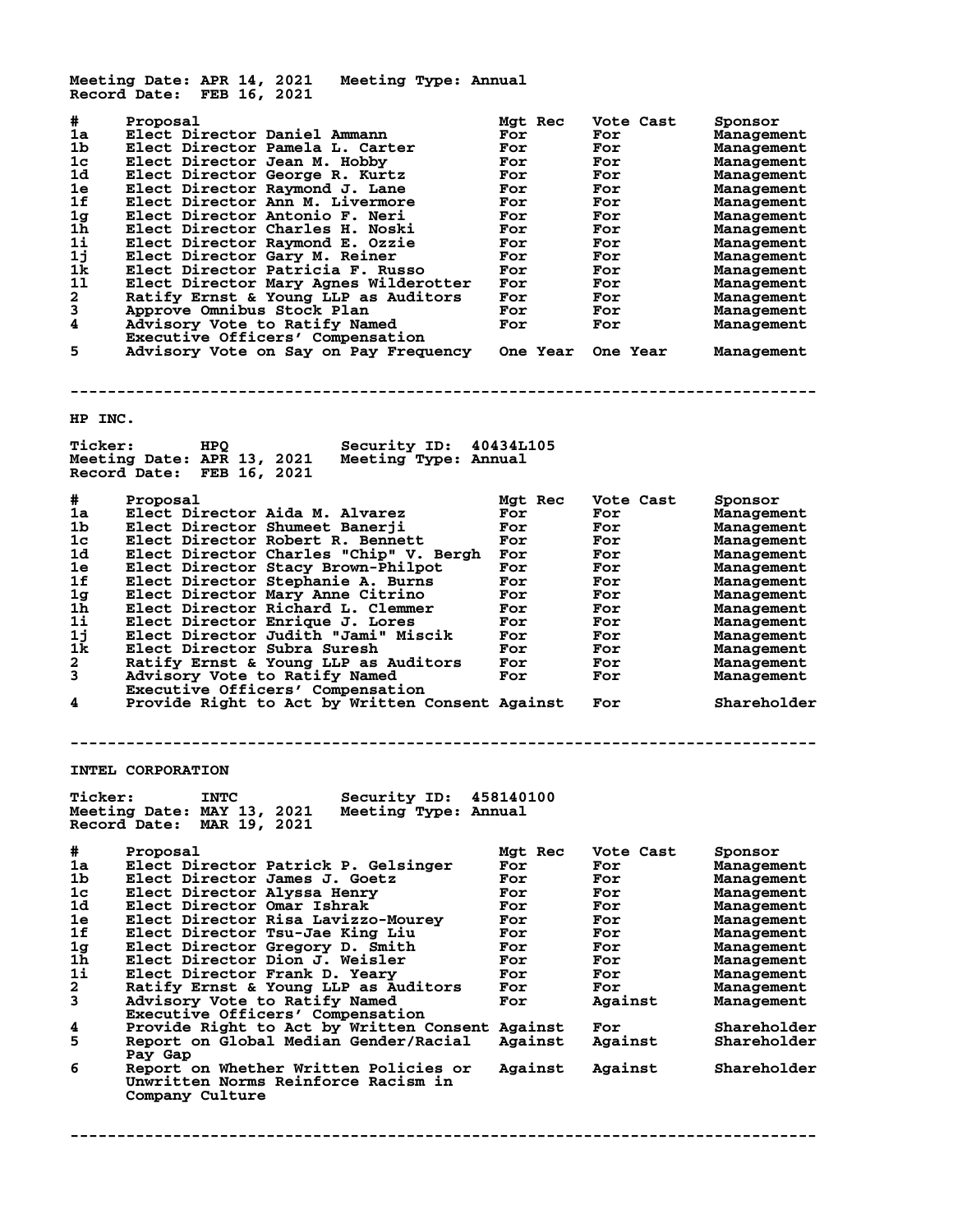**INTERNATIONAL PAPER COMPANY**

| <b>Ticker:</b>                                                                                               | IΡ<br>Security ID:<br>Meeting Date: MAY 10, 2021<br>Meeting Type: Annual<br><b>MAR 11, 2021</b><br>Record Date:                                                                                                                                                                                                                                                                                                                                                                                                                                                                                                                  | 460146103                                                                                                     |                                                                                                             |                                                                                                                                                                                                                     |
|--------------------------------------------------------------------------------------------------------------|----------------------------------------------------------------------------------------------------------------------------------------------------------------------------------------------------------------------------------------------------------------------------------------------------------------------------------------------------------------------------------------------------------------------------------------------------------------------------------------------------------------------------------------------------------------------------------------------------------------------------------|---------------------------------------------------------------------------------------------------------------|-------------------------------------------------------------------------------------------------------------|---------------------------------------------------------------------------------------------------------------------------------------------------------------------------------------------------------------------|
| #.<br>1a<br>1b<br>1c<br>1d<br>1e<br>1f<br>1 <sub>g</sub><br>1h<br>1i<br>1j<br>1k<br>$\overline{a}$<br>3<br>4 | Proposal<br>Elect Director Christopher M. Connor<br>Elect Director Ahmet C. Dorduncu<br>Elect Director Ilene S. Gordon<br>Elect Director Anders Gustafsson<br>Elect Director Jacqueline C. Hinman<br>Elect Director Clinton A. Lewis, Jr.<br>Elect Director DG Macpherson<br>Elect Director Kathryn D. Sullivan<br>Elect Director Mark S. Sutton<br>Elect Director Anton V. Vincent<br>Elect Director Ray G. Young<br>Ratify Deloitte & Touche LLP as<br>Auditors<br>Advisory Vote to Ratify Named<br>Executive Officers' Compensation<br>Reduce Ownership Threshold for<br>Shareholders to Request Action by<br>Written Consent | Mgt Rec<br>For<br>For<br>For<br>For<br>For<br>For<br>For<br>For<br>For<br>For<br>For<br>For<br>For<br>Against | Vote Cast<br>For<br>For<br>For<br>For<br>For<br>For<br>For<br>For<br>For<br>For<br>For<br>For<br>For<br>For | Sponsor<br><b>Management</b><br>Management<br>Management<br>Management<br>Management<br>Management<br>Management<br>Management<br>Management<br>Management<br>Management<br>Management<br>Management<br>Shareholder |
|                                                                                                              |                                                                                                                                                                                                                                                                                                                                                                                                                                                                                                                                                                                                                                  |                                                                                                               |                                                                                                             |                                                                                                                                                                                                                     |
|                                                                                                              | JOHNSON & JOHNSON                                                                                                                                                                                                                                                                                                                                                                                                                                                                                                                                                                                                                |                                                                                                               |                                                                                                             |                                                                                                                                                                                                                     |
| <b>Ticker:</b>                                                                                               | JNJ<br>Security ID:<br>Meeting Date: APR 22, 2021<br>Meeting Type: Annual<br>Record Date: FEB 23, 2021                                                                                                                                                                                                                                                                                                                                                                                                                                                                                                                           | 478160104                                                                                                     |                                                                                                             |                                                                                                                                                                                                                     |
| #                                                                                                            | Proposal                                                                                                                                                                                                                                                                                                                                                                                                                                                                                                                                                                                                                         | Mgt Rec                                                                                                       | Vote Cast                                                                                                   | Sponsor                                                                                                                                                                                                             |
| 1a                                                                                                           | Elect Director Mary C. Beckerle                                                                                                                                                                                                                                                                                                                                                                                                                                                                                                                                                                                                  | For                                                                                                           | For                                                                                                         | <b>Management</b>                                                                                                                                                                                                   |
| 1b                                                                                                           | Elect Director D. Scott Davis                                                                                                                                                                                                                                                                                                                                                                                                                                                                                                                                                                                                    | For                                                                                                           | For                                                                                                         | Management                                                                                                                                                                                                          |
| 1c                                                                                                           | Elect Director Ian E. L. Davis                                                                                                                                                                                                                                                                                                                                                                                                                                                                                                                                                                                                   | For                                                                                                           | For                                                                                                         | Management                                                                                                                                                                                                          |
| 1d                                                                                                           | Elect Director Jennifer A. Doudna                                                                                                                                                                                                                                                                                                                                                                                                                                                                                                                                                                                                | For                                                                                                           | For                                                                                                         | Management                                                                                                                                                                                                          |
| 1e                                                                                                           | Elect Director Alex Gorsky                                                                                                                                                                                                                                                                                                                                                                                                                                                                                                                                                                                                       | For                                                                                                           | For                                                                                                         | Management                                                                                                                                                                                                          |
| 1f                                                                                                           | Elect Director Marillyn A. Hewson                                                                                                                                                                                                                                                                                                                                                                                                                                                                                                                                                                                                | For                                                                                                           | For                                                                                                         | Management                                                                                                                                                                                                          |
| 1g                                                                                                           | Elect Director Hubert Joly                                                                                                                                                                                                                                                                                                                                                                                                                                                                                                                                                                                                       | For                                                                                                           | For                                                                                                         | Management                                                                                                                                                                                                          |
| 1h                                                                                                           | Elect Director Mark B. McClellan                                                                                                                                                                                                                                                                                                                                                                                                                                                                                                                                                                                                 | For                                                                                                           | For                                                                                                         | Management                                                                                                                                                                                                          |
| 1i                                                                                                           | Elect Director Anne M. Mulcahy                                                                                                                                                                                                                                                                                                                                                                                                                                                                                                                                                                                                   | For                                                                                                           | For                                                                                                         | Management                                                                                                                                                                                                          |
| 1j                                                                                                           | Elect Director Charles Prince                                                                                                                                                                                                                                                                                                                                                                                                                                                                                                                                                                                                    | For                                                                                                           | For                                                                                                         | Management                                                                                                                                                                                                          |
| 1k                                                                                                           | Elect Director A. Eugene Washington                                                                                                                                                                                                                                                                                                                                                                                                                                                                                                                                                                                              | For                                                                                                           | For                                                                                                         | Management                                                                                                                                                                                                          |
| 11                                                                                                           | Elect Director Mark A. Weinberger                                                                                                                                                                                                                                                                                                                                                                                                                                                                                                                                                                                                | For                                                                                                           | For                                                                                                         | Management                                                                                                                                                                                                          |
| 1m                                                                                                           | Elect Director Nadja Y. West                                                                                                                                                                                                                                                                                                                                                                                                                                                                                                                                                                                                     | For                                                                                                           | For                                                                                                         | Management                                                                                                                                                                                                          |
| 1n                                                                                                           | Elect Director Ronald A. Williams                                                                                                                                                                                                                                                                                                                                                                                                                                                                                                                                                                                                | For                                                                                                           | For                                                                                                         | Management                                                                                                                                                                                                          |
| $\mathbf{2}$                                                                                                 | Advisory Vote to Ratify Named                                                                                                                                                                                                                                                                                                                                                                                                                                                                                                                                                                                                    | For                                                                                                           | Against                                                                                                     | Management                                                                                                                                                                                                          |
|                                                                                                              | Executive Officers' Compensation                                                                                                                                                                                                                                                                                                                                                                                                                                                                                                                                                                                                 |                                                                                                               |                                                                                                             |                                                                                                                                                                                                                     |
| 3                                                                                                            | Ratify PricewaterhouseCoopers LLP as                                                                                                                                                                                                                                                                                                                                                                                                                                                                                                                                                                                             | For                                                                                                           | For                                                                                                         | Management                                                                                                                                                                                                          |
|                                                                                                              | Auditors                                                                                                                                                                                                                                                                                                                                                                                                                                                                                                                                                                                                                         |                                                                                                               |                                                                                                             |                                                                                                                                                                                                                     |
| 4                                                                                                            | Report on Government Financial Support<br>and Access to COVID-19 Vaccines and<br>Therapeutics                                                                                                                                                                                                                                                                                                                                                                                                                                                                                                                                    | Against                                                                                                       | For                                                                                                         | Shareholder                                                                                                                                                                                                         |
| 5                                                                                                            | Require Independent Board Chair                                                                                                                                                                                                                                                                                                                                                                                                                                                                                                                                                                                                  | Against                                                                                                       | For                                                                                                         | Shareholder                                                                                                                                                                                                         |
| 6                                                                                                            | Report on Civil Rights Audit                                                                                                                                                                                                                                                                                                                                                                                                                                                                                                                                                                                                     | Against                                                                                                       | Against                                                                                                     | Shareholder                                                                                                                                                                                                         |
| 7                                                                                                            | Adopt Policy on Bonus Banking                                                                                                                                                                                                                                                                                                                                                                                                                                                                                                                                                                                                    | Against                                                                                                       | Against                                                                                                     | Shareholder                                                                                                                                                                                                         |
|                                                                                                              | KELLOGG COMPANY                                                                                                                                                                                                                                                                                                                                                                                                                                                                                                                                                                                                                  |                                                                                                               |                                                                                                             |                                                                                                                                                                                                                     |
| <b>Ticker:</b>                                                                                               | <b>Security ID: 487836108</b><br>к<br>Meeting Date: APR 30, 2021 Meeting Type: Annual<br>Record Date: MAR 02, 2021                                                                                                                                                                                                                                                                                                                                                                                                                                                                                                               |                                                                                                               |                                                                                                             |                                                                                                                                                                                                                     |
| #                                                                                                            | Proposal                                                                                                                                                                                                                                                                                                                                                                                                                                                                                                                                                                                                                         | Mgt Rec                                                                                                       | Vote Cast                                                                                                   | Sponsor                                                                                                                                                                                                             |
| 1a                                                                                                           | Elect Director Carter Cast                                                                                                                                                                                                                                                                                                                                                                                                                                                                                                                                                                                                       | For                                                                                                           | For                                                                                                         | Management                                                                                                                                                                                                          |
| 1b                                                                                                           | Elect Director Zack Gund                                                                                                                                                                                                                                                                                                                                                                                                                                                                                                                                                                                                         | For                                                                                                           | For                                                                                                         | Management                                                                                                                                                                                                          |
| 1c                                                                                                           | Elect Director Don Knauss                                                                                                                                                                                                                                                                                                                                                                                                                                                                                                                                                                                                        | For                                                                                                           | For                                                                                                         | Management                                                                                                                                                                                                          |
| 1d                                                                                                           | Elect Director Mike Schlotman                                                                                                                                                                                                                                                                                                                                                                                                                                                                                                                                                                                                    | For                                                                                                           | For                                                                                                         | Management                                                                                                                                                                                                          |
| $\mathbf{2}$                                                                                                 | Advisory Vote to Ratify Named                                                                                                                                                                                                                                                                                                                                                                                                                                                                                                                                                                                                    | For                                                                                                           | For                                                                                                         | Management                                                                                                                                                                                                          |
|                                                                                                              | Executive Officers' Compensation                                                                                                                                                                                                                                                                                                                                                                                                                                                                                                                                                                                                 |                                                                                                               |                                                                                                             |                                                                                                                                                                                                                     |
| 3                                                                                                            | Ratify PricewaterhouseCoopers LLP as                                                                                                                                                                                                                                                                                                                                                                                                                                                                                                                                                                                             | For                                                                                                           | For                                                                                                         | Management                                                                                                                                                                                                          |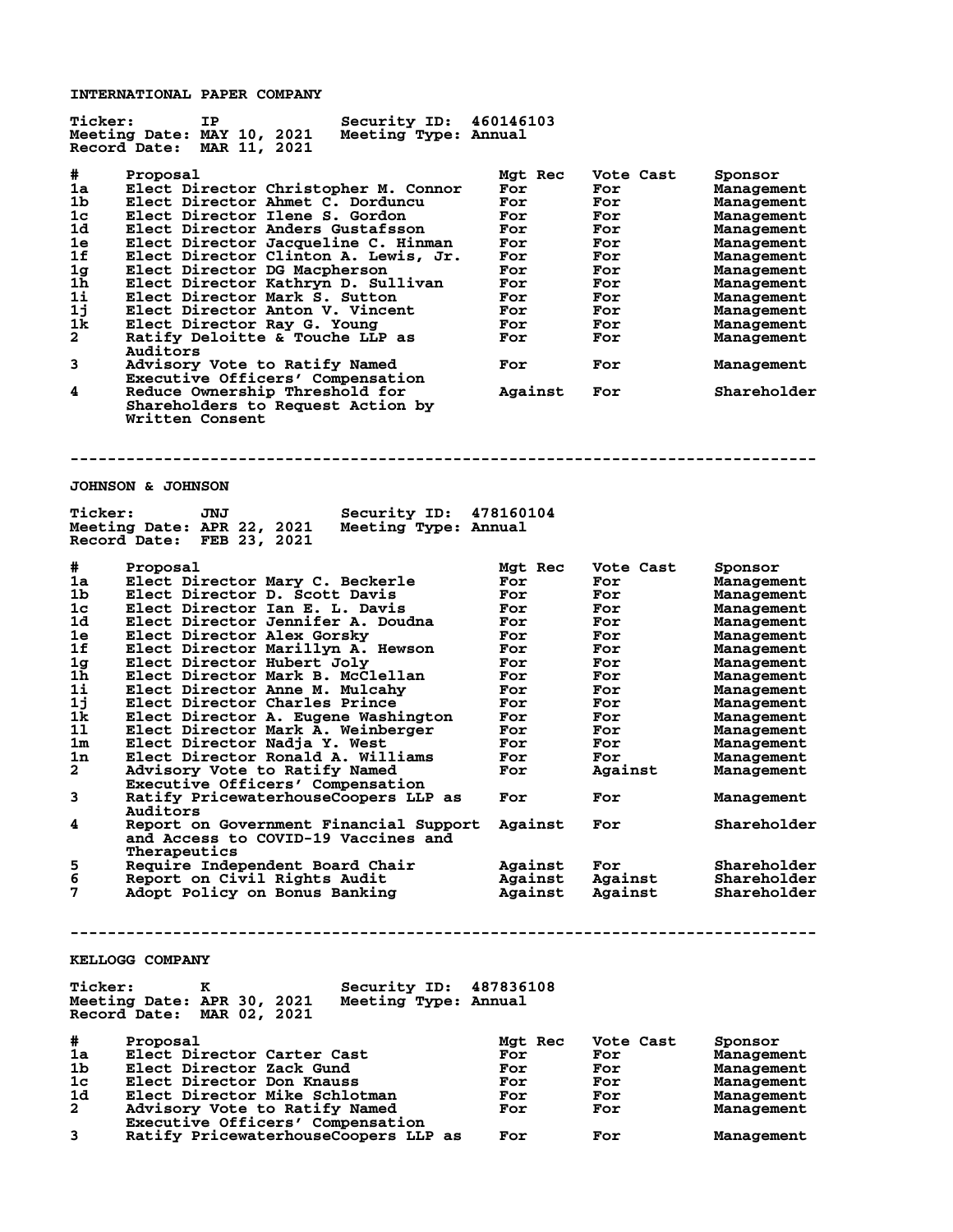| Auditors                                     |     |     |             |
|----------------------------------------------|-----|-----|-------------|
| Reduce Supermajority Vote Requirement        | For | For | Management  |
| Provide Right to Call A Special Meeting None |     | For | Shareholder |

**--------------------------------------------------------------------------------**

### **KEYCORP**

| <b>Ticker:</b> | Security ID:<br>KEY                                                             | 493267108      |                  |                          |
|----------------|---------------------------------------------------------------------------------|----------------|------------------|--------------------------|
|                | Meeting Date: MAY 13, 2021<br>Meeting Type: Annual<br>Record Date: MAR 19, 2021 |                |                  |                          |
| #              | Proposal                                                                        | Mgt Rec        | Vote Cast        | Sponsor                  |
| 1.1            | Elect Director Bruce D. Broussard                                               | For            | For              | Management               |
| 1.2            | Elect Director Alexander M. Cutler                                              | For            | For              | Management               |
| 1.3            | Elect Director H. James Dallas                                                  |                |                  |                          |
|                |                                                                                 | For            | For              | Management               |
| 1.4            | Elect Director Elizabeth R. Gile                                                | For            | For              | Management               |
| 1.5            | Elect Director Ruth Ann M. Gillis                                               | For            | For              | <b>Management</b>        |
| 1.6            | Elect Director Christopher M. Gorman                                            | For            | For              | Management               |
| 1.7            | Elect Director Robin N. Hayes                                                   | For            | For              | Management               |
| 1.8            | Elect Director Carlton L. Highsmith                                             | For            | For              | Management               |
| 1.9            | Elect Director Richard J. Hipple                                                | For            | For              | Management               |
| 1.10           | Elect Director Devina A. Rankin                                                 | For            | For              | <b>Management</b>        |
| 1.11           | Elect Director Barbara R. Snyder                                                | For            | For              | Management               |
| 1.12           | Elect Director Todd J. Vasos                                                    | For            | For              | Management               |
| 1.13           | Elect Director David K. Wilson                                                  | For            | For              | Management               |
| 2              | Ratify Ernst & Young LLP as Auditor                                             | For            | For              | Management               |
| 3              | Advisory Vote to Ratify Named                                                   | For            | For              | Management               |
|                | Executive Officers' Compensation                                                |                |                  |                          |
| 4              | Amend Nonqualified Employee Stock                                               | For            | For              | Management               |
|                | Purchase Plan                                                                   |                |                  |                          |
| 5              | Reduce Ownership Threshold for<br>Shareholders to Call Special Meeting          | For            | For              | Management               |
|                |                                                                                 |                |                  |                          |
|                |                                                                                 |                |                  |                          |
|                | LAM RESEARCH CORPORATION                                                        |                |                  |                          |
|                |                                                                                 |                |                  |                          |
| <b>Ticker:</b> | Security ID: 512807108<br>LRCX                                                  |                |                  |                          |
|                | Meeting Date: NOV 03, 2020<br>Meeting Type: Annual                              |                |                  |                          |
|                | Record Date: SEP 04, 2020                                                       |                |                  |                          |
|                |                                                                                 |                |                  |                          |
|                |                                                                                 |                |                  |                          |
|                | Proposal                                                                        |                |                  |                          |
| #<br>1.1       | Elect Director Sohail U. Ahmed                                                  | Mgt Rec<br>For | Vote Cast<br>For | Sponsor                  |
| 1.2            | Elect Director Timothy M. Archer                                                | For            | For              | Management<br>Management |
| 1.3            | Elect Director Eric K. Brandt                                                   | For            | For              | <b>Management</b>        |
| 1.4            | Elect Director Michael R. Cannon                                                | For            | For              | Management               |
| 1.5            | Elect Director Catherine P. Lego                                                | For            | For              | Management               |
|                |                                                                                 | For            | For              |                          |
| 1.6<br>1.7     | Elect Director Bethany J. Mayer                                                 | For            | For              | Management               |
| 1.8            | Elect Director Abhijit Y. Talwalkar                                             |                | For              | Management               |
| 1.9            | Elect Director Lih Shyng (Rick L.) Tsai For                                     | For            | For              | Management               |
| $\mathbf{2}$   | Elect Director Leslie F. Varon                                                  | For            | For              | Management               |
|                | Advisory Vote to Ratify Named                                                   |                |                  | Management               |
| 3              | Executive Officers' Compensation<br>Ratify Ernst & Young LLP as Auditors        | For            | For              | Management               |
|                |                                                                                 |                |                  |                          |
|                |                                                                                 |                |                  |                          |
|                |                                                                                 |                |                  |                          |
|                | LENNAR CORPORATION                                                              |                |                  |                          |
| <b>Ticker:</b> | Security ID: 526057104<br>LEN                                                   |                |                  |                          |
|                | Meeting Type: Annual                                                            |                |                  |                          |
|                | Meeting Date: APR 07, 2021<br>FEB 16, 2021<br>Record Date:                      |                |                  |                          |
|                |                                                                                 |                |                  |                          |
| #              | Proposal                                                                        | Mgt Rec        | Vote Cast        | Sponsor                  |
| 1a             | Elect Director Amy Banse                                                        | For            | For              | Management               |
| 1b             | Elect Director Rick Beckwitt                                                    | For            | For              | Management               |
| 1c             | Elect Director Steven L. Gerard                                                 | For            | For              | Management               |
| 1d             | Elect Director Tig Gilliam                                                      | For            | For              | Management               |
| 1e             | Elect Director Sherrill W. Hudson                                               | For            | For              | Management               |
| 1f             | Elect Director Jonathan M. Jaffe                                                | For            | For              | Management               |
| 1 <sub>g</sub> | Elect Director Sidney Lapidus                                                   | For            | For              | Management               |
| 1 <sub>h</sub> | Elect Director Teri P. McClure                                                  | For            | For              | Management               |
| $1\mathbf{i}$  | Elect Director Stuart Miller                                                    | For            | For              | Management               |
| 1j<br>1k       | Elect Director Armando Olivera<br>Elect Director Jeffrey Sonnenfeld             | For<br>For     | For<br>For       | Management<br>Management |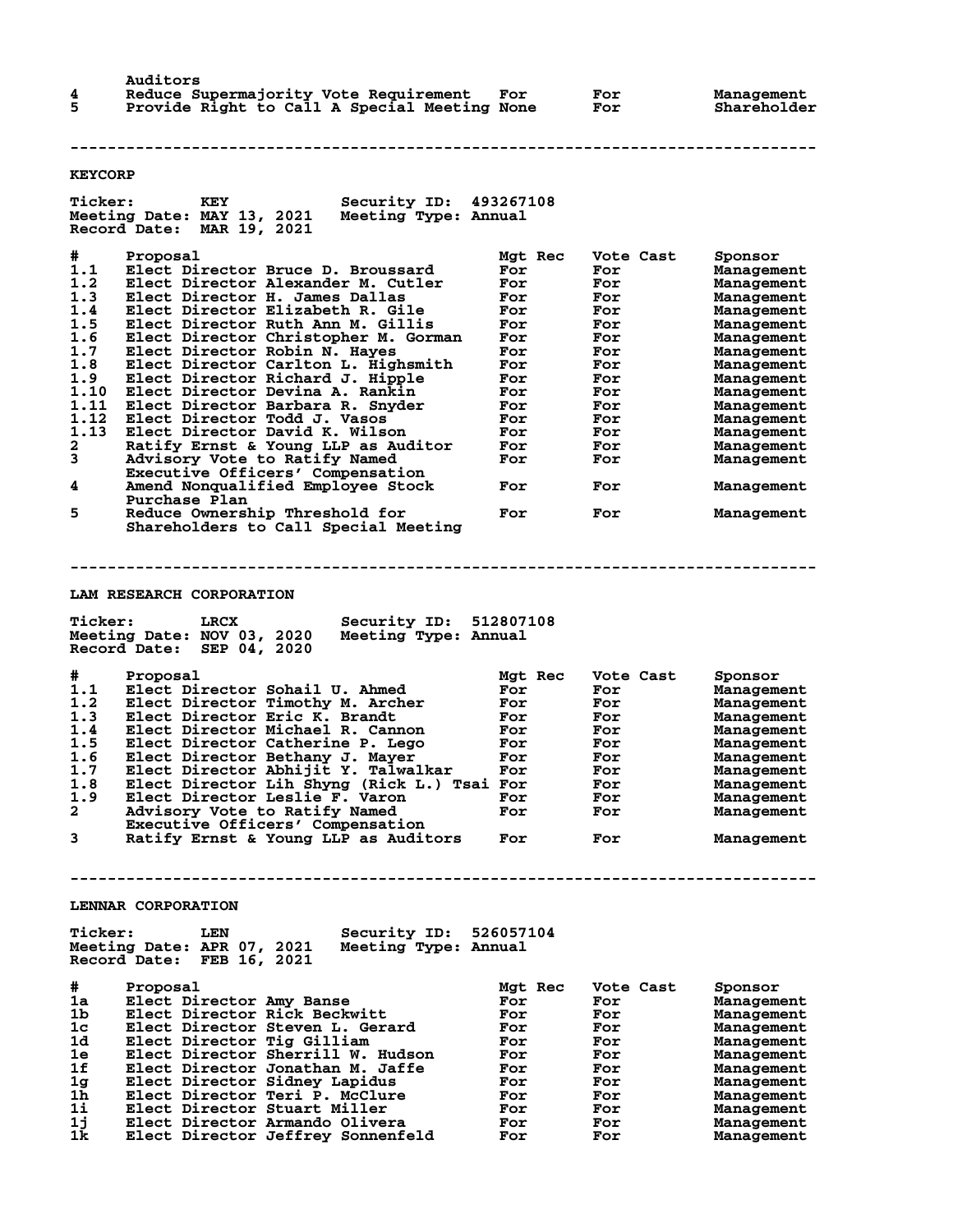| 2                   | Advisory Vote to Ratify Named                                                                                                                               | For        | For        | Management                |
|---------------------|-------------------------------------------------------------------------------------------------------------------------------------------------------------|------------|------------|---------------------------|
| 3                   | Executive Officers' Compensation<br>Ratify Deloitte & Touche LLP as                                                                                         | For        | For        | Management                |
| 4                   | Auditors<br>Approve Recapitalization Plan for all                                                                                                           | Against    | For        | Shareholder               |
| <b>Ticker:</b>      | Stock to Have One-vote per Share<br>LOWE'S COMPANIES, INC.<br><b>LOW</b><br><b>Security ID: 548661107</b>                                                   |            |            |                           |
|                     | Meeting Date: MAY 28, 2021<br>Meeting Type: Annual<br>Record Date: MAR 22, 2021                                                                             |            |            |                           |
| #                   | Proposal                                                                                                                                                    | Mgt Rec    | Vote Cast  | Sponsor                   |
| 1.1                 | Elect Director Raul Alvarez                                                                                                                                 | For        | For        | Management                |
| 1.2                 | Elect Director David H. Batchelder                                                                                                                          | For        | For        | Management                |
| 1.3                 | Elect Director Angela F. Braly                                                                                                                              | For        | For        | Management                |
| 1.4                 | Elect Director Sandra B. Cochran                                                                                                                            | For        | For        | Management                |
| 1.5                 | Elect Director Laurie Z. Douglas                                                                                                                            | For        | For        | Management                |
| 1.6                 | Elect Director Richard W. Dreiling                                                                                                                          | For        | For        | Management                |
| 1.7                 | Elect Director Marvin R. Ellison                                                                                                                            | For        | For        | Management                |
| 1.8                 | Elect Director Daniel J. Heinrich                                                                                                                           | For        | For        | Management                |
| 1.9                 | Elect Director Brian C. Rogers                                                                                                                              | For        | For        | Management                |
| 1.10                | Elect Director Bertram L. Scott                                                                                                                             | For        | For        | Management                |
| 1.11                | Elect Director Mary Beth West                                                                                                                               | For        | For        | Management                |
| 2                   | Advisory Vote to Ratify Named                                                                                                                               | For        | For        | Management                |
|                     | Executive Officers' Compensation                                                                                                                            |            |            |                           |
| 3<br>4              | Ratify Deloitte & Touche LLP as Auditor For<br>Amend Proxy Access Right                                                                                     | Against    | For<br>For | Management<br>Shareholder |
| <b>Ticker:</b><br># | <b>MCKESSON CORPORATION</b><br>MCK<br>Security ID: 581550103<br>Meeting Date: JUL 29, 2020<br>Meeting Type: Annual<br>Record Date: JUN 01, 2020<br>Proposal | Mgt Rec    | Vote Cast  | Sponsor                   |
| 1a                  | Elect Director Dominic J. Caruso                                                                                                                            | For        | For        |                           |
| 1b                  | Elect Director N. Anthony Coles                                                                                                                             | For        | For        | Management                |
| 1c                  | Elect Director M. Christine Jacobs                                                                                                                          | For        | For        | Management                |
| 1d                  | Elect Director Donald R. Knauss                                                                                                                             | For        | For        | Management<br>Management  |
| 1e                  | Elect Director Marie L. Knowles                                                                                                                             | For        | For        | Management                |
| 1f                  | Elect Director Bradley E. Lerman                                                                                                                            | For        | For        | Management                |
| 1 <sub>g</sub>      | Elect Director Maria Martinez                                                                                                                               | For        | For        | Management                |
| 1h.                 | Elect Director Edward A. Mueller                                                                                                                            | For        | For        | Management                |
| 1i                  | Elect Director Susan R. Salka                                                                                                                               | For        | For        | Management                |
| 1j                  | Elect Director Brian S. Tyler                                                                                                                               | For        | For        | Management                |
| 1k                  | Elect Director Kenneth E. Washington                                                                                                                        | For        | For        | Management                |
| 2                   | Ratify Deloitte & Touche LLP as                                                                                                                             | For        | For        | Management                |
|                     | Auditors                                                                                                                                                    |            |            |                           |
| 3                   | Advisory Vote to Ratify Named<br>Executive Officers' Compensation                                                                                           | For        | For        | Management                |
| 4                   | Provide Right to Act by Written Consent Against                                                                                                             |            | For        | Shareholder               |
| 5                   | Report on Lobbying Payments and Policy Against                                                                                                              |            | For        | Shareholder               |
| 6                   | Report on the Statement on the Purpose Against<br>of a Corporation                                                                                          |            | Against    | Shareholder               |
|                     |                                                                                                                                                             |            |            |                           |
|                     | MERCK & CO., INC.                                                                                                                                           |            |            |                           |
| <b>Ticker:</b>      | Security ID: 58933Y105<br>MRK                                                                                                                               |            |            |                           |
|                     | Meeting Date: MAY 25, 2021<br>Meeting Type: Annual<br>Record Date: MAR 26, 2021                                                                             |            |            |                           |
|                     |                                                                                                                                                             |            |            |                           |
| #                   | Proposal                                                                                                                                                    | Mgt Rec    | Vote Cast  | Sponsor                   |
| 1a                  | Elect Director Leslie A. Brun                                                                                                                               | For        | For        | Management                |
| 1 <sub>b</sub>      | Elect Director Mary Ellen Coe                                                                                                                               | For        | For        | Management                |
| 1c                  | Elect Director Pamela J. Craig                                                                                                                              | For        | For        | Management                |
| 1d<br>1e            | Elect Director Kenneth C. Frazier                                                                                                                           | For        | For        | Management                |
| 1f                  | Elect Director Thomas H. Glocer<br>Elect Director Risa J. Lavizzo-Mourey                                                                                    | For<br>For | For<br>For | Management<br>Management  |
|                     |                                                                                                                                                             |            |            |                           |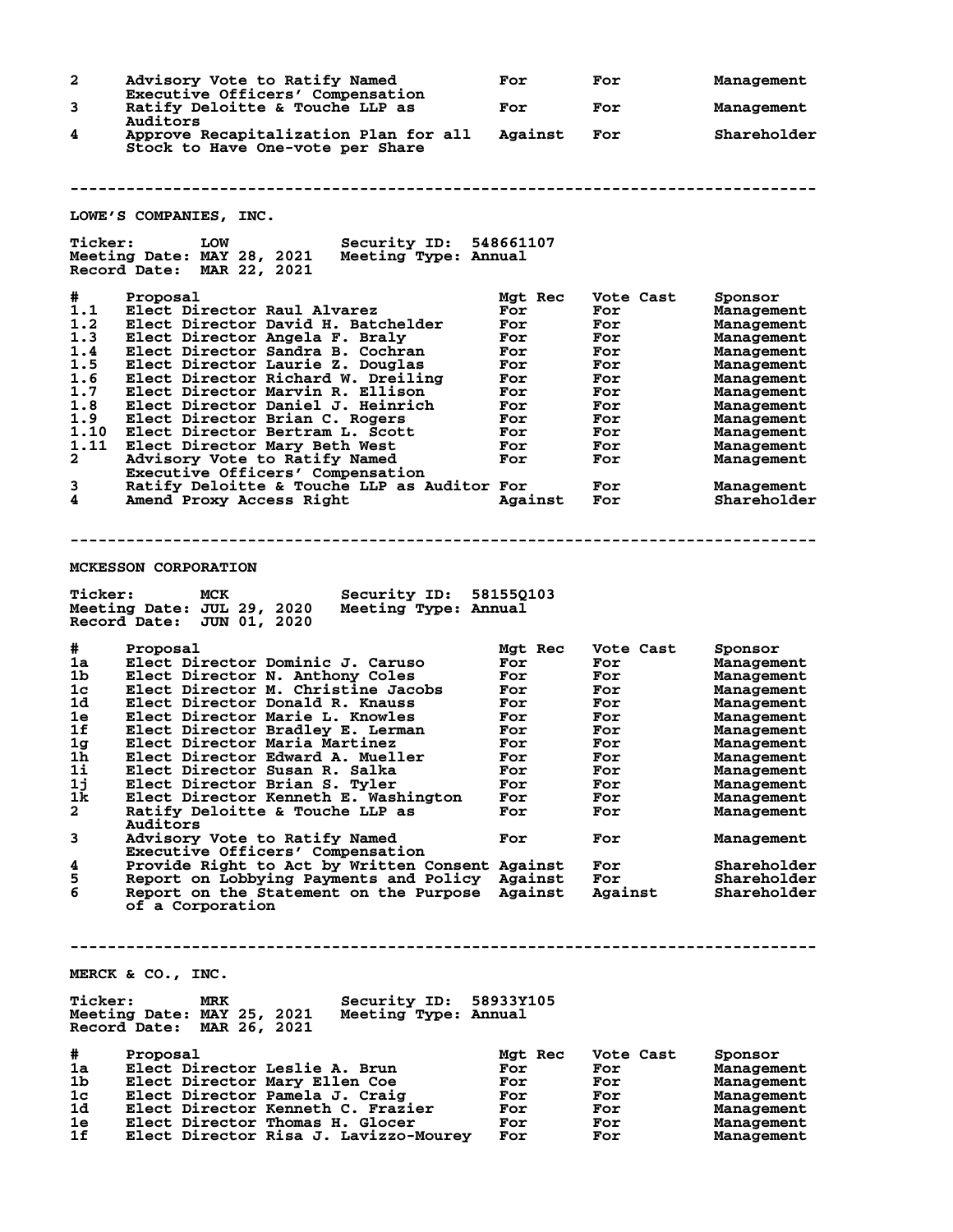|                         | Elect Director Stephen L. Mayo                                    | For        | For        | Management               |
|-------------------------|-------------------------------------------------------------------|------------|------------|--------------------------|
| 1g<br>1h                | Elect Director Paul B. Rothman                                    | For        | For        | Management               |
| 1i                      | Elect Director Patricia F. Russo                                  | For        |            |                          |
|                         |                                                                   |            | For        | Management               |
| 1j                      | Elect Director Christine E. Seidman                               | For        | For        | Management               |
| 1k                      | Elect Director Inge G. Thulin                                     | For        | For        | Management               |
| 11                      | Elect Director Kathy J. Warden                                    | For        | For        | Management               |
| 1m                      | Elect Director Peter C. Wendell                                   | For        | For        | Management               |
| $\mathbf{2}$            | Advisory Vote to Ratify Named                                     | For        | For        | Management               |
|                         | Executive Officers' Compensation                                  |            |            |                          |
|                         |                                                                   |            |            |                          |
| 3                       | Ratify PricewaterhouseCoopers LLP as                              | For        | For        | Management               |
|                         | Auditors                                                          |            |            |                          |
| 4                       | Provide Right to Act by Written Consent Against                   |            | For        | Shareholder              |
| 5                       | Report on Access to COVID-19 Products                             | Against    | <b>For</b> | Shareholder              |
|                         |                                                                   |            |            |                          |
|                         |                                                                   |            |            |                          |
|                         |                                                                   |            |            |                          |
|                         |                                                                   |            |            |                          |
|                         |                                                                   |            |            |                          |
|                         | METLIFE, INC.                                                     |            |            |                          |
|                         |                                                                   |            |            |                          |
| <b>Ticker:</b>          | <b>Security ID: 59156R108</b><br><b>MET</b>                       |            |            |                          |
|                         | Meeting Date: JUN 15, 2021 Meeting Type: Annual                   |            |            |                          |
|                         | Record Date: APR 22, 2021                                         |            |            |                          |
|                         |                                                                   |            |            |                          |
|                         |                                                                   |            |            |                          |
| #                       | Proposal                                                          | Mgt Rec    | Vote Cast  | Sponsor                  |
| 1a                      | Elect Director Cheryl W. Grise                                    | For        | For        | Management               |
| 1b                      | Elect Director Carlos M. Gutierrez                                | For        | For        | Management               |
| 1 <sub>c</sub>          | Elect Director Gerald L. Hassell                                  | For        | For        |                          |
|                         |                                                                   |            |            | Management               |
| 1d                      | Elect Director David L. Herzog                                    | For        | For        | Management               |
| 1e                      | Elect Director R. Glenn Hubbard                                   | For        | For        | Management               |
| 1f                      | Elect Director Edward J. Kelly, III                               | For        | For        | Management               |
|                         |                                                                   |            |            |                          |
| 1 <sub>g</sub>          | Elect Director William E. Kennard                                 | For        | For        | Management               |
| 1 <sub>h</sub>          | Elect Director Michel A. Khalaf                                   | For        | For        | Management               |
| 1i                      | Elect Director Catherine R. Kinney                                | For        | For        | Management               |
| 1j                      | Elect Director Diana L. McKenzie                                  | For        | For        |                          |
|                         |                                                                   |            |            | Management               |
| 1k                      | Elect Director Denise M. Morrison                                 | For        | For        | Management               |
| 11                      | Elect Director Mark A. Weinberger                                 | For        | For        | Management               |
| $\mathbf{2}^-$          | Ratify Deloitte & Touche LLP as                                   | For        | For        | Management               |
|                         | Auditors                                                          |            |            |                          |
|                         |                                                                   |            |            |                          |
| 3                       | Advisory Vote to Ratify Named                                     | For        | For        | Management               |
|                         | Executive Officers' Compensation                                  |            |            |                          |
|                         |                                                                   |            |            |                          |
|                         |                                                                   |            |            |                          |
|                         |                                                                   |            |            |                          |
|                         |                                                                   |            |            |                          |
|                         |                                                                   |            |            |                          |
|                         |                                                                   |            |            |                          |
|                         | <b>METTLER-TOLEDO INTERNATIONAL INC.</b>                          |            |            |                          |
|                         |                                                                   |            |            |                          |
|                         |                                                                   |            |            |                          |
| <b>Ticker:</b>          | Security ID: 592688105<br>MTD                                     |            |            |                          |
|                         | Meeting Date: MAY 06, 2021<br>Meeting Type: Annual                |            |            |                          |
|                         |                                                                   |            |            |                          |
|                         | Record Date: MAR 08, 2021                                         |            |            |                          |
|                         |                                                                   |            |            |                          |
| #                       | Proposal                                                          | Mgt Rec    | Vote Cast  | Sponsor                  |
|                         |                                                                   | For        | For        |                          |
|                         | 1.1 Elect Director Robert F. Spoerry                              |            |            | Management               |
| 1.2                     | Elect Director Wah-Hui Chu                                        | For        | For        | Management               |
| 1.3                     | Elect Director Domitille Doat-Le Bigot                            | For        | For        | Management               |
| 1.4                     | Elect Director Olivier A. Filliol                                 | For        | For        | Management               |
| 1.5                     | Elect Director Elisha W. Finney                                   | For        | For        | Management               |
| 1.6                     | Elect Director Richard Francis                                    | For        | For        | Management               |
|                         |                                                                   |            |            |                          |
| 1.7                     | Elect Director Michael A. Kelly                                   | For        | For        | Management               |
| 1.8                     | Elect Director Thomas P. Salice                                   | For        | For        | Management               |
| $\overline{\mathbf{2}}$ | Ratify PricewaterhouseCoopers LLP as                              | For        | For        |                          |
|                         | Auditors                                                          |            |            | Management               |
|                         |                                                                   |            |            |                          |
| 3                       | Advisory Vote to Ratify Named                                     | For        | For        | Management               |
|                         | Executive Officers' Compensation                                  |            |            |                          |
| 4                       | Amend Omnibus Stock Plan                                          | For        | For        | Management               |
|                         |                                                                   |            |            |                          |
|                         |                                                                   |            |            |                          |
|                         |                                                                   |            |            |                          |
|                         |                                                                   |            |            |                          |
|                         |                                                                   |            |            |                          |
|                         | MICROSOFT CORPORATION                                             |            |            |                          |
|                         |                                                                   |            |            |                          |
|                         |                                                                   |            |            |                          |
| <b>Ticker:</b>          | Security ID: 594918104<br><b>MSFT</b>                             |            |            |                          |
|                         | Meeting Date: DEC 02, 2020<br>Meeting Type: Annual                |            |            |                          |
|                         | Record Date: OCT 08, 2020                                         |            |            |                          |
|                         |                                                                   |            |            |                          |
|                         |                                                                   |            |            |                          |
| #                       | Proposal                                                          | Mgt Rec    | Vote Cast  | Sponsor                  |
| 1.1                     | Elect Director Reid G. Hoffman                                    | For        | For        | Management               |
| 1.2                     | Elect Director Hugh F. Johnston                                   | For        | For        | Management               |
|                         |                                                                   |            |            |                          |
| 1.3<br>1.4              | Elect Director Teri L. List-Stoll<br>Elect Director Satya Nadella | For<br>For | For<br>For | Management<br>Management |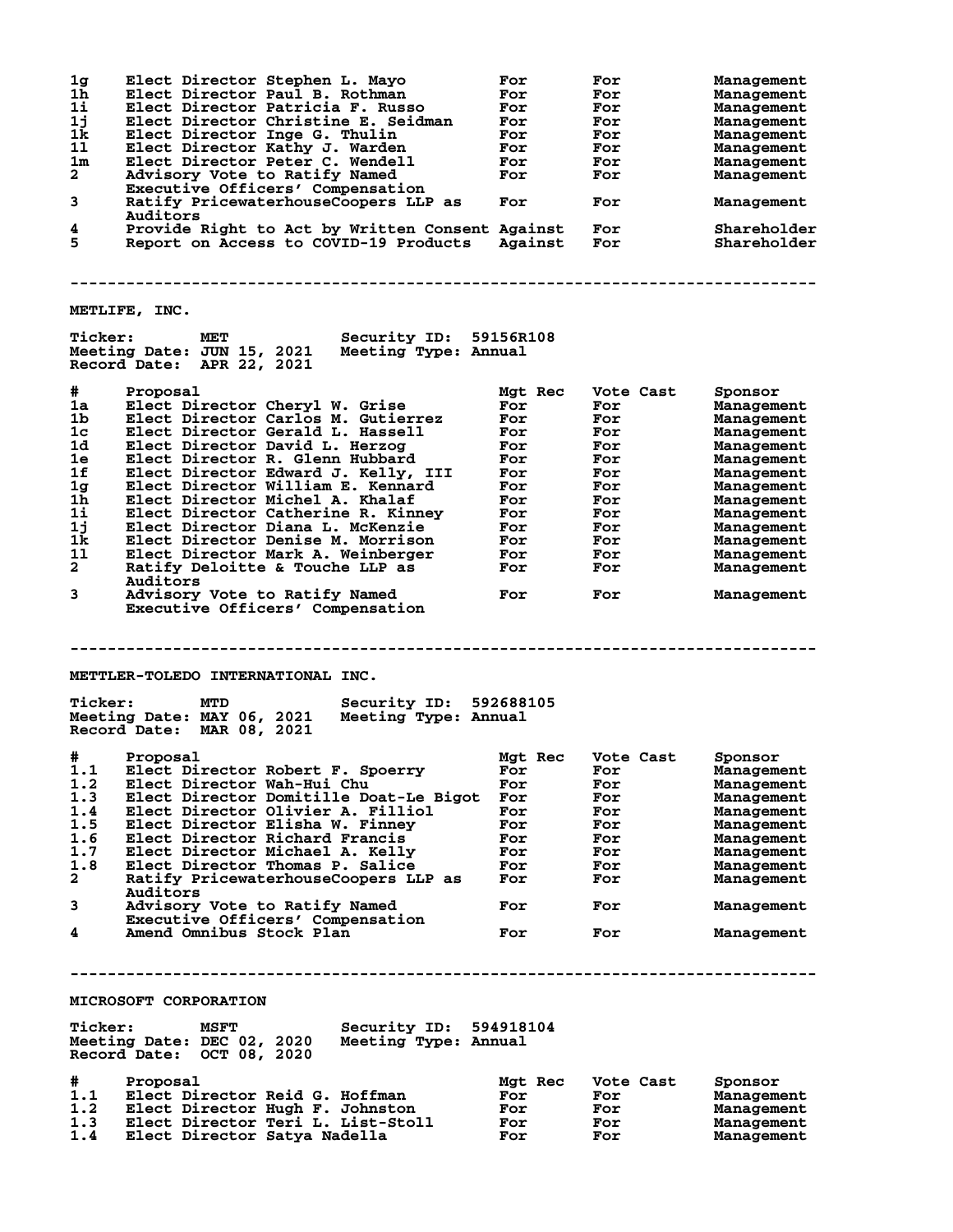| 1.5<br>1.6<br>1.7<br>1.8<br>1.9<br>1.10<br>1.11<br>1.12<br>$\mathbf{2}$<br>3<br>4 | Elect Director Sandra E. Peterson<br>Elect Director Penny S. Pritzker<br>Elect Director Charles W. Scharf<br>Elect Director Arne M. Sorenson<br>Elect Director John W. Stanton<br>Elect Director John W. Thompson<br>Elect Director Emma N. Walmsley<br>Elect Director Padmasree Warrior<br>Advisory Vote to Ratify Named<br>Executive Officers' Compensation<br>Ratify Deloitte & Touche LLP as<br>Auditors<br>Report on Employee Representation on Against<br>the Board of Directors | For<br>For<br>For<br>For<br>For<br>For<br>For<br>For<br>For<br>For | For<br>For<br>For<br>For<br>For<br>For<br>For<br>For<br>For<br>For<br>Against | Management<br>Management<br>Management<br>Management<br>Management<br>Management<br>Management<br>Management<br>Management<br>Management<br>Shareholder |
|-----------------------------------------------------------------------------------|----------------------------------------------------------------------------------------------------------------------------------------------------------------------------------------------------------------------------------------------------------------------------------------------------------------------------------------------------------------------------------------------------------------------------------------------------------------------------------------|--------------------------------------------------------------------|-------------------------------------------------------------------------------|---------------------------------------------------------------------------------------------------------------------------------------------------------|
|                                                                                   | MONSTER BEVERAGE CORPORATION                                                                                                                                                                                                                                                                                                                                                                                                                                                           |                                                                    |                                                                               |                                                                                                                                                         |
| <b>Ticker:</b>                                                                    | <b>MNST</b><br>Security ID: 61174X109<br>Meeting Date: JUN 15, 2021<br>Meeting Type: Annual<br>Record Date: APR 22, 2021                                                                                                                                                                                                                                                                                                                                                               |                                                                    |                                                                               |                                                                                                                                                         |
| #                                                                                 | Proposal                                                                                                                                                                                                                                                                                                                                                                                                                                                                               | Mgt Rec                                                            | Vote Cast                                                                     | Sponsor                                                                                                                                                 |
| 1.1                                                                               | Elect Director Rodney C. Sacks                                                                                                                                                                                                                                                                                                                                                                                                                                                         | For                                                                | For                                                                           | Management                                                                                                                                              |
| 1.2                                                                               | Elect Director Hilton H. Schlosberg                                                                                                                                                                                                                                                                                                                                                                                                                                                    | For                                                                | For                                                                           | Management                                                                                                                                              |
| 1.3                                                                               | Elect Director Mark J. Hall                                                                                                                                                                                                                                                                                                                                                                                                                                                            | For                                                                | For                                                                           | Management                                                                                                                                              |
| 1.4                                                                               | Elect Director James L. Dinkins                                                                                                                                                                                                                                                                                                                                                                                                                                                        | For                                                                | For                                                                           | Management                                                                                                                                              |
| 1.5                                                                               | Elect Director Gary P. Fayard                                                                                                                                                                                                                                                                                                                                                                                                                                                          | For                                                                | For                                                                           | Management                                                                                                                                              |
| 1.6                                                                               | Elect Director Jeanne P. Jackson                                                                                                                                                                                                                                                                                                                                                                                                                                                       | For                                                                | For                                                                           | Management                                                                                                                                              |
| 1.7                                                                               | Elect Director Steven G. Pizula                                                                                                                                                                                                                                                                                                                                                                                                                                                        | For                                                                | For                                                                           | Management                                                                                                                                              |
| 1.8                                                                               | Elect Director Benjamin M. Polk                                                                                                                                                                                                                                                                                                                                                                                                                                                        | For                                                                | For                                                                           | Management                                                                                                                                              |
| 1.9                                                                               | Elect Director Mark S. Vidergauz                                                                                                                                                                                                                                                                                                                                                                                                                                                       | For                                                                | For                                                                           | Management                                                                                                                                              |
| $\mathbf{2}$                                                                      | Ratify Deloitte & Touche LLP as<br>Auditors                                                                                                                                                                                                                                                                                                                                                                                                                                            | For                                                                | For                                                                           | Management                                                                                                                                              |
| 3                                                                                 | Advisory Vote to Ratify Named<br>Executive Officers' Compensation                                                                                                                                                                                                                                                                                                                                                                                                                      | For                                                                | For                                                                           | Management                                                                                                                                              |
| 4                                                                                 | Annual Vote and Report on Climate<br>Change                                                                                                                                                                                                                                                                                                                                                                                                                                            | Against                                                            | Against                                                                       | Shareholder                                                                                                                                             |
| <b>Ticker:</b>                                                                    | <b>NIELSEN HOLDINGS PLC</b><br><b>Security ID: G6518L108</b><br><b>NLSN</b><br>Meeting Date: MAY 25, 2021<br>Meeting Type: Annual<br>Record Date: MAR 29, 2021                                                                                                                                                                                                                                                                                                                         |                                                                    |                                                                               |                                                                                                                                                         |
| #                                                                                 | Proposal                                                                                                                                                                                                                                                                                                                                                                                                                                                                               | Mgt Rec                                                            | Vote Cast                                                                     | Sponsor                                                                                                                                                 |
| ıa                                                                                | Elect Director James A. Attwood, Jr.                                                                                                                                                                                                                                                                                                                                                                                                                                                   | For                                                                | For                                                                           | Management                                                                                                                                              |
| 1 <sub>b</sub>                                                                    | Elect Director Thomas H. Castro                                                                                                                                                                                                                                                                                                                                                                                                                                                        | For                                                                | For                                                                           | <b>Management</b>                                                                                                                                       |
| 1 <sub>c</sub>                                                                    | Elect Director Guerrino De Luca                                                                                                                                                                                                                                                                                                                                                                                                                                                        | For                                                                | For                                                                           | Management                                                                                                                                              |
| 1d                                                                                | Elect Director Karen M. Hoquet                                                                                                                                                                                                                                                                                                                                                                                                                                                         | For                                                                | For                                                                           | Management                                                                                                                                              |
| 1e                                                                                | Elect Director David Kenny                                                                                                                                                                                                                                                                                                                                                                                                                                                             | For                                                                | For                                                                           | <b>Management</b>                                                                                                                                       |
| 1f                                                                                | Elect Director Janice Marinelli Mazza                                                                                                                                                                                                                                                                                                                                                                                                                                                  | For                                                                | For                                                                           | Management                                                                                                                                              |
| 1g                                                                                | Elect Director Jonathan Miller                                                                                                                                                                                                                                                                                                                                                                                                                                                         | For                                                                | For                                                                           | Management                                                                                                                                              |
| $1\overline{h}$                                                                   | Elect Director Stephanie Plaines                                                                                                                                                                                                                                                                                                                                                                                                                                                       | For                                                                | For                                                                           | Management                                                                                                                                              |
| 11                                                                                | Elect Director Nancy Tellem                                                                                                                                                                                                                                                                                                                                                                                                                                                            | For                                                                | For                                                                           | Management                                                                                                                                              |
| 1j                                                                                | Elect Director Lauren Zalaznick                                                                                                                                                                                                                                                                                                                                                                                                                                                        | For                                                                | For                                                                           | Management                                                                                                                                              |
| 2                                                                                 | Ratify Ernst & Young LLP as Auditors                                                                                                                                                                                                                                                                                                                                                                                                                                                   | For                                                                | For                                                                           | Management                                                                                                                                              |
| 3                                                                                 | Reappoint Ernst & Young LLP as UK<br>Statutory Auditors                                                                                                                                                                                                                                                                                                                                                                                                                                | For                                                                | For                                                                           | Management                                                                                                                                              |
| 4                                                                                 | Authorize the Audit Committee to Fix<br>Remuneration of UK Statutory Auditor                                                                                                                                                                                                                                                                                                                                                                                                           | For                                                                | For                                                                           | Management                                                                                                                                              |
| 5                                                                                 | Advisory Vote to Ratify Named<br>Executive Officers' Compensation                                                                                                                                                                                                                                                                                                                                                                                                                      | For                                                                | For                                                                           | Management                                                                                                                                              |
| 6                                                                                 | Approve Remuneration Report                                                                                                                                                                                                                                                                                                                                                                                                                                                            | For                                                                | For                                                                           | Management                                                                                                                                              |
| 7                                                                                 | Approve Remuneration Policy                                                                                                                                                                                                                                                                                                                                                                                                                                                            | For                                                                | For                                                                           | Management                                                                                                                                              |
| 8                                                                                 | <b>Authorise Issue of Equity</b>                                                                                                                                                                                                                                                                                                                                                                                                                                                       | For                                                                | For                                                                           | Management                                                                                                                                              |
| 9                                                                                 | <b>Authorise Issue of Equity without</b>                                                                                                                                                                                                                                                                                                                                                                                                                                               | For                                                                | For                                                                           | Management                                                                                                                                              |
| 10                                                                                |                                                                                                                                                                                                                                                                                                                                                                                                                                                                                        |                                                                    |                                                                               |                                                                                                                                                         |
|                                                                                   | Pre-emptive Rights                                                                                                                                                                                                                                                                                                                                                                                                                                                                     |                                                                    |                                                                               |                                                                                                                                                         |
| 11                                                                                | Approve Issuance of Shares for a<br>Private Placement<br>Approve Share Repurchase Contracts and                                                                                                                                                                                                                                                                                                                                                                                        | For                                                                | For                                                                           | Management                                                                                                                                              |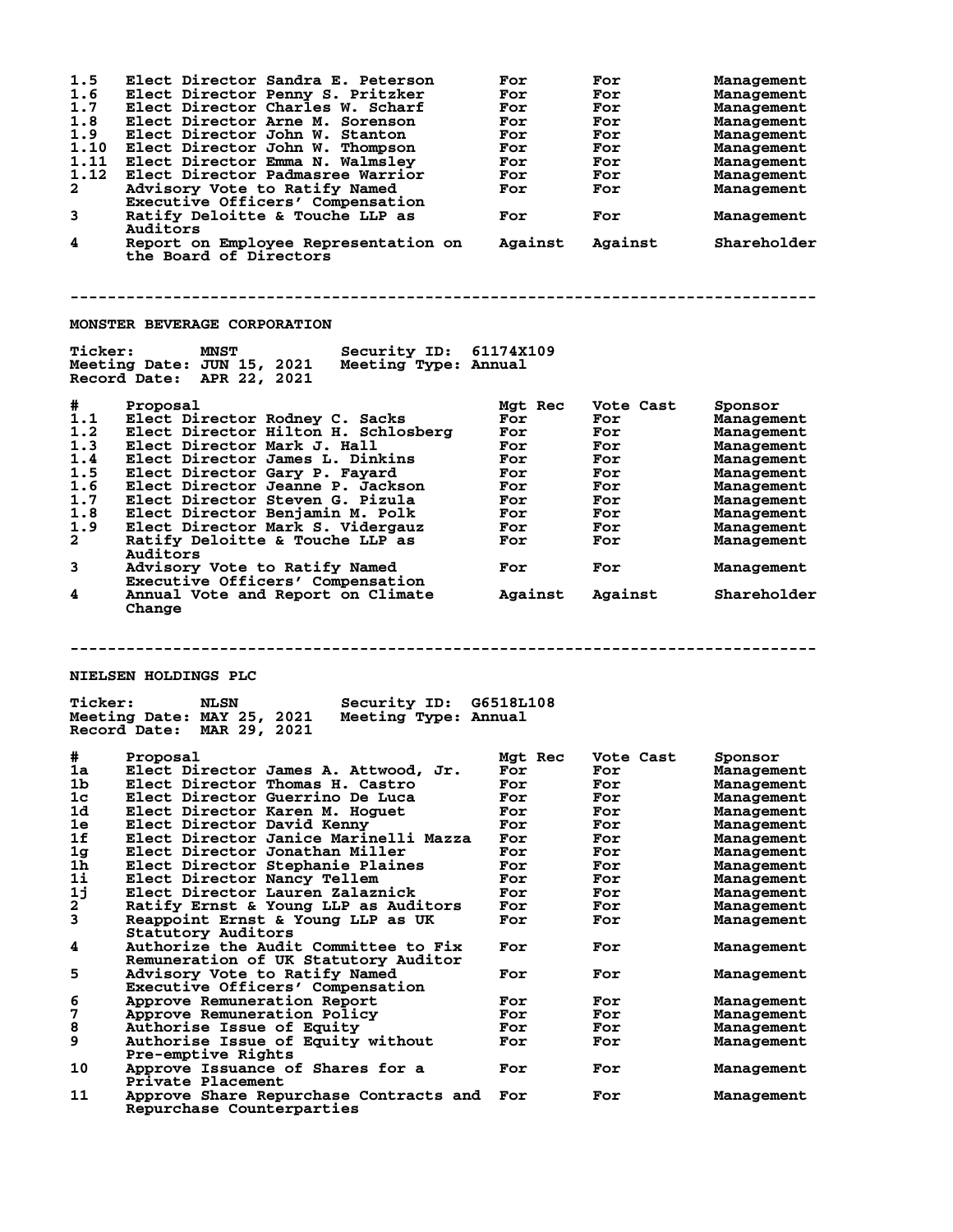**ORACLE CORPORATION**

| <b>Ticker:</b>                                                                                                                    | <b>ORCL</b><br>Security ID: 68389X105<br>Meeting Date: NOV 04, 2020<br>Meeting Type: Annual<br>Record Date: SEP 08, 2020                                                                                                                                                                                                                                                                                                                                                                                                                                                                                                                                                                                                         |                                                                                                                                                      |                                                                                                                                                                        |                                                                                                                                                                                                                                                                                     |
|-----------------------------------------------------------------------------------------------------------------------------------|----------------------------------------------------------------------------------------------------------------------------------------------------------------------------------------------------------------------------------------------------------------------------------------------------------------------------------------------------------------------------------------------------------------------------------------------------------------------------------------------------------------------------------------------------------------------------------------------------------------------------------------------------------------------------------------------------------------------------------|------------------------------------------------------------------------------------------------------------------------------------------------------|------------------------------------------------------------------------------------------------------------------------------------------------------------------------|-------------------------------------------------------------------------------------------------------------------------------------------------------------------------------------------------------------------------------------------------------------------------------------|
| #<br>1.1<br>1.2<br>1.3<br>1.4<br>1.5<br>1.6<br>1.7<br>1.8<br>1.9<br>1.10<br>1.11<br>1.12<br>1.13<br>1.14<br>2<br>3<br>4<br>5<br>6 | Proposal<br>Elect Director Jeffrey S. Berg<br>Elect Director Michael J. Boskin<br>Elect Director Safra A. Catz<br>Elect Director Bruce R. Chizen<br>Elect Director George H. Conrades<br>Elect Director Lawrence J. Ellison<br>Elect Director Rona A. Fairhead<br>Elect Director Jeffrey O. Henley<br>Elect Director Renee J. James<br>Elect Director Charles W. Moorman, IV<br>Elect Director Leon E. Panetta<br>Elect Director William G. Parrett<br>Elect Director Naomi O. Seligman<br>Elect Director Vishal Sikka<br>Advisory Vote to Ratify Named<br>Executive Officers' Compensation<br>Approve Omnibus Stock Plan<br>Ratify Ernst & Young LLP as Auditors<br>Report on Gender Pay Gap<br>Require Independent Board Chair | Mgt Rec<br>For<br>For<br>For<br>For<br>For<br>For<br>For<br>For<br>For<br>For<br>For<br>For<br>For<br>For<br>For<br>For<br>For<br>Against<br>Against | Vote Cast<br>Withhold<br>For<br>For<br>Withhold<br>For<br>For<br>For<br>For<br>For<br>For<br>Withhold<br>Withhold<br>For<br>For<br>Against<br>For<br>For<br>For<br>For | Sponsor<br>Management<br>Management<br>Management<br>Management<br>Management<br>Management<br>Management<br>Management<br>Management<br>Management<br>Management<br>Management<br>Management<br>Management<br>Management<br>Management<br>Management<br>Shareholder<br>Shareholder |
|                                                                                                                                   |                                                                                                                                                                                                                                                                                                                                                                                                                                                                                                                                                                                                                                                                                                                                  |                                                                                                                                                      |                                                                                                                                                                        |                                                                                                                                                                                                                                                                                     |
| <b>Ticker:</b>                                                                                                                    | PARKER-HANNIFIN CORPORATION<br>Security ID: 701094104<br>PH.<br>Meeting Date: OCT 28, 2020<br>Meeting Type: Annual<br>Record Date: SEP 04, 2020                                                                                                                                                                                                                                                                                                                                                                                                                                                                                                                                                                                  |                                                                                                                                                      |                                                                                                                                                                        |                                                                                                                                                                                                                                                                                     |
| #<br>1a<br>1b<br>1c<br>1d<br>1e<br>1f<br>1 <sub>g</sub><br>1h<br>1i<br>1j<br>1k<br>$\mathbf{2}$<br>3                              | Proposal<br>Elect Director Lee C. Banks<br>Elect Director Robert G. Bohn<br>Elect Director Linda S. Harty<br>Elect Director Kevin A. Lobo<br>Elect Director Candy M. Obourn<br>Elect Director Joseph Scaminace<br>Elect Director Ake Svensson<br>Elect Director Laura K. Thompson<br>Elect Director James R. Verrier<br>Elect Director James L. Wainscott<br>Elect Director Thomas L. Williams<br>Ratify Deloitte & Touche LLP as<br>Auditors<br>Advisory Vote to Ratify Named<br>Executive Officers' Compensation                                                                                                                                                                                                               | Mgt Rec<br>For<br>For<br>For<br>For<br>For<br>For<br>For<br>For<br>For<br>For<br>For<br>For<br>For                                                   | Vote Cast<br>For<br>For<br>For<br>For<br>For<br>For<br>For<br>For<br>For<br>For<br>For<br>For<br>For                                                                   | Sponsor<br>Management<br>Management<br>Management<br>Management<br>Management<br>Management<br>Management<br>Management<br>Management<br>Management<br>Management<br>Management<br>Management                                                                                       |
| <b>Ticker:</b>                                                                                                                    | PAYPAL HOLDINGS, INC.<br>Security ID: 70450Y103<br>PYPL                                                                                                                                                                                                                                                                                                                                                                                                                                                                                                                                                                                                                                                                          |                                                                                                                                                      |                                                                                                                                                                        |                                                                                                                                                                                                                                                                                     |
|                                                                                                                                   | Meeting Date: MAY 26, 2021<br>Meeting Type: Annual<br>Record Date:<br>MAR 30, 2021                                                                                                                                                                                                                                                                                                                                                                                                                                                                                                                                                                                                                                               |                                                                                                                                                      |                                                                                                                                                                        |                                                                                                                                                                                                                                                                                     |
| #<br>1a<br>1b<br>1c<br>1d<br>1e<br>1f<br>1g<br>1h<br>$1\mathbf{i}$<br>1j                                                          | Proposal<br>Elect Director Rodney C. Adkins<br>Elect Director Jonathan Christodoro<br>Elect Director John J. Donahoe<br>Elect Director David W. Dorman<br>Elect Director Belinda J. Johnson<br>Elect Director Gail J. McGovern<br>Elect Director Deborah M. Messemer<br>Elect Director David M. Moffett<br>Elect Director Ann M. Sarnoff<br>Elect Director Daniel H. Schulman                                                                                                                                                                                                                                                                                                                                                    | Mgt Rec<br>For<br>For<br>For<br>For<br>For<br>For<br>For<br>For<br>For<br>For                                                                        | Vote Cast<br>For<br>For<br>For<br>For<br>For<br>For<br>For<br>For<br>For<br>For                                                                                        | Sponsor<br>Management<br>Management<br>Management<br>Management<br>Management<br>Management<br>Management<br>Management<br>Management<br>Management                                                                                                                                 |

**--------------------------------------------------------------------------------**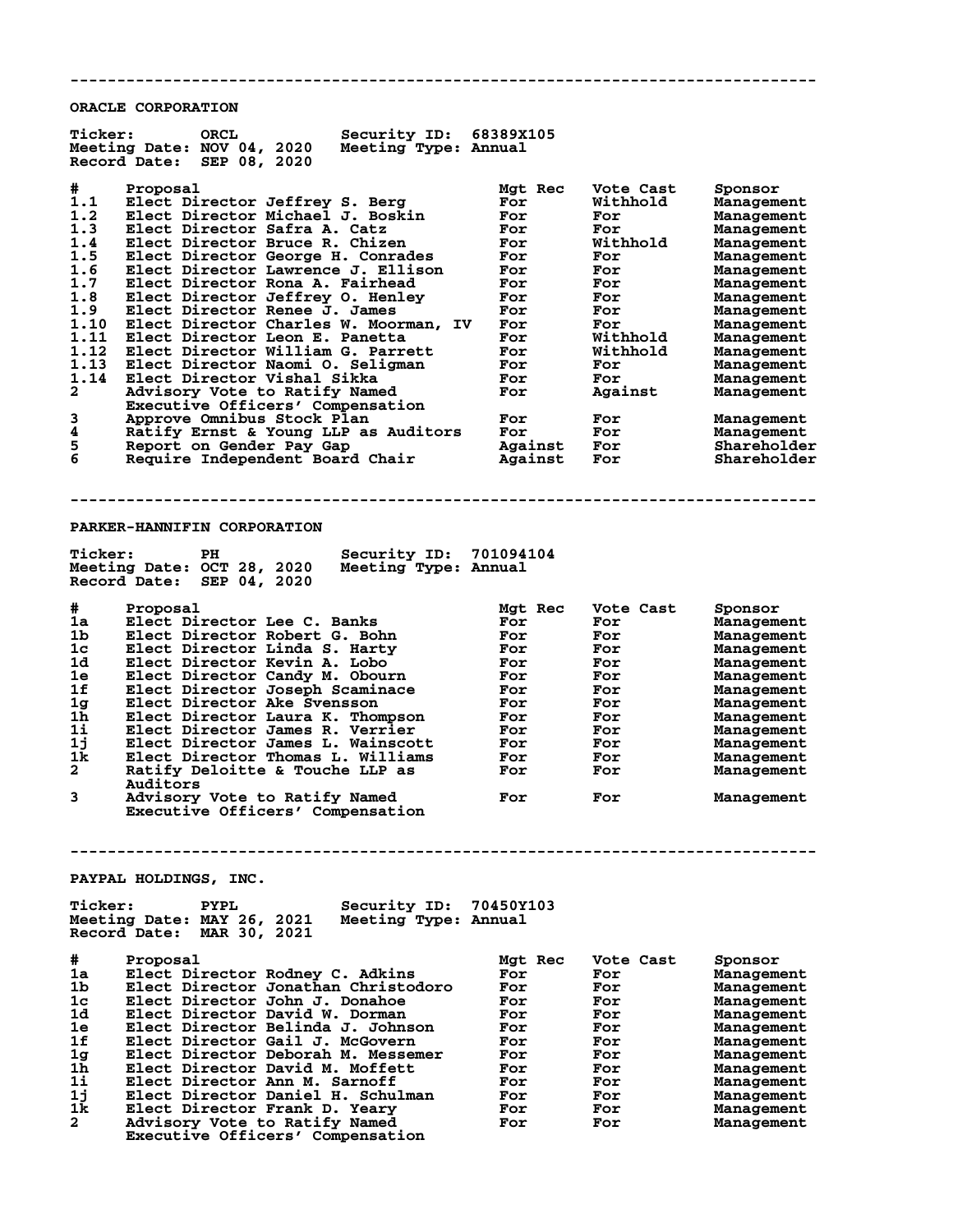**3 Ratify PricewaterhouseCoopers LLP as For For Management Auditors 4 Provide Right to Act by Written Consent Against For Shareholder 5 Report on Whether Written Policies or Against Against Shareholder Unwritten Norms Reinforce Racism in Company Culture -------------------------------------------------------------------------------- PFIZER INC. Ticker: PFE Security ID: 717081103 Meeting Date: APR 22, 2021 Meeting Type: Annual Record Date: FEB 24, 2021 # Proposal Mgt Rec Vote Cast Sponsor 1.1 Elect Director Ronald E. Blaylock For For Management 1.2 Elect Director Albert Bourla For For Management 1.3 Elect Director Susan Desmond-Hellmann For For Management 1.4 Elect Director Joseph J. Echevarria For For Management 1.5 Elect Director Scott Gottlieb For For Management 1.6 Elect Director Helen H. Hobbs For For Management 1.7 Elect Director Susan Hockfield For For Management 1.8 Elect Director Dan R. Littman For For Management 1.9 Elect Director Shantanu Narayen For For Management 1.10 Elect Director Suzanne Nora Johnson For For Management 1.11 Elect Director James Quincey For For Management 1.12 Elect Director James C. Smith For For Management 2 Ratify KPMG LLP as Auditor For For Management 3 Advisory Vote to Ratify Named For For Management Executive Officers' Compensation 4 Require Independent Board Chair Against Against Shareholder 5 Report on Political Contributions and Against For Shareholder Experiment South Against Against Shareholder**<br> **Expenditures**<br> **Expenditures**<br> **Expenditures**<br> **Expenditures**<br> **Expenditures**<br> **Expenditures**<br> **Expenditures**<br> **Expenditures**<br> **Expenditures**<br> **Expenditures**<br> **Expenditures 6 Report on Access to COVID-19 Products Against For Shareholder -------------------------------------------------------------------------------- PPL CORPORATION Ticker: PPL Security ID: 69351T106 Meeting Date: MAY 18, 2021 Meeting Type: Annual Record Date: FEB 26, 2021 # Proposal Mgt Rec Vote Cast Sponsor 1a Elect Director Arthur P. Beattie For For Management 1b Elect Director Steven G. Elliott For For Management 1c Elect Director Raja Rajamannar For For Management 1d Elect Director Craig A. Rogerson For For Management 1e Elect Director Vincent Sorgi For For Management 1f Elect Director Natica von Althann For For Management 1g Elect Director Keith H. Williamson For For Management 1h Elect Director Phoebe A. Wood For For Management 1i Elect Director Armando Zagalo de Lima For For Management 2 Advisory Vote to Ratify Named For For Management Executive Officers' Compensation 3 Ratify Deloitte & Touche LLP as For For Management Auditors -------------------------------------------------------------------------------- PROLOGIS, INC. Ticker: PLD Security ID: 74340W103 Meeting Date: APR 29, 2021 Meeting Type: Annual Record Date: MAR 08, 2021 # Proposal Mgt Rec Vote Cast Sponsor 1a Elect Director Hamid R. Moghadam For For Management 1b Elect Director Cristina G. Bita For For Management 1c Elect Director George L. Fotiades For For Management 1d Elect Director Lydia H. Kennard For For Management 1e Elect Director Irving F. Lyons, III For For Management 1f Elect Director Avid Modjtabai For For Management 1g Elect Director David P. O'Connor For For Management 1h Elect Director Olivier Piani For For Management**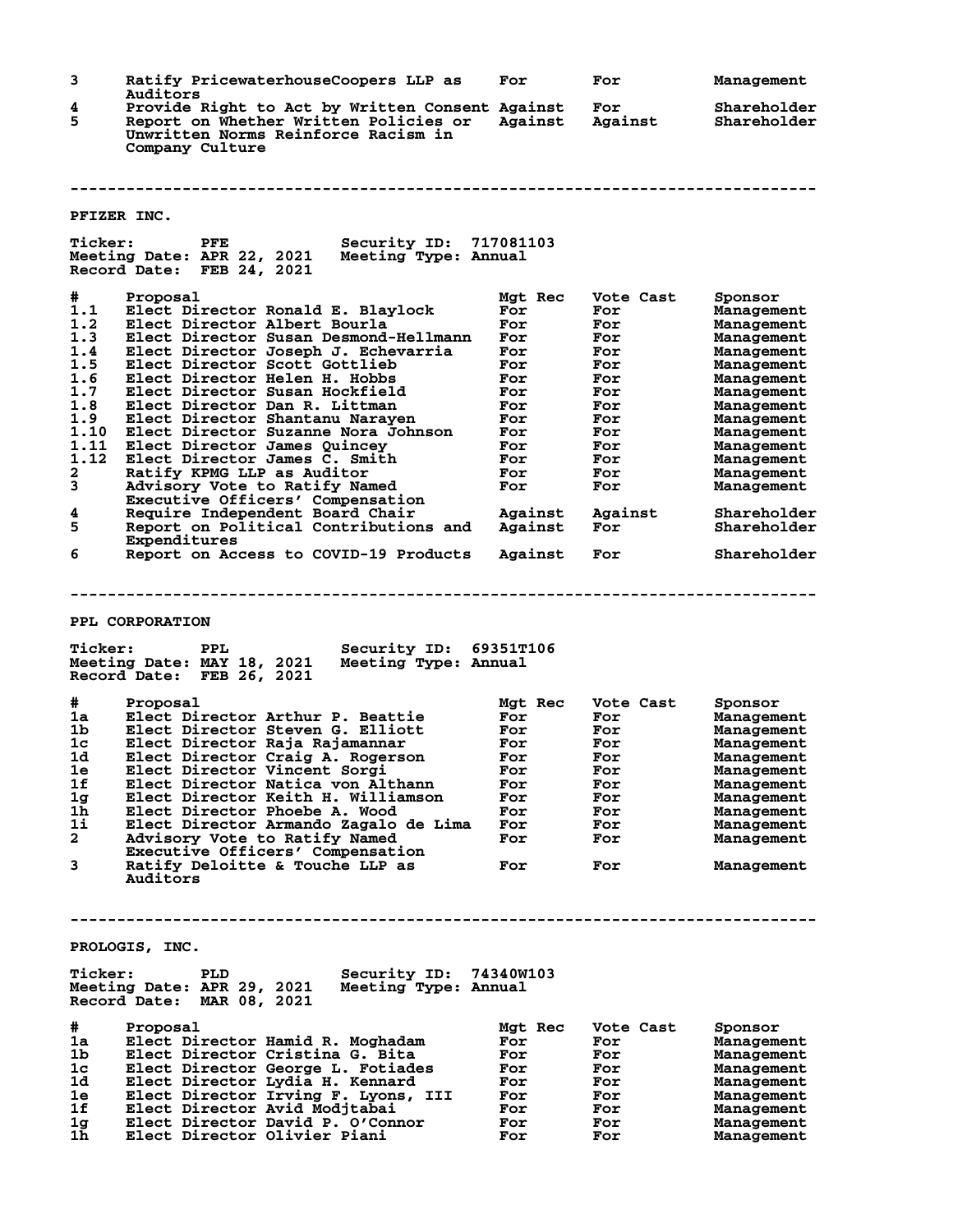| 1i<br>1j<br>1k<br>$\mathbf{2}$<br>3 | Elect Director Jeffrey L. Skelton<br>Elect Director Carl B. Webb<br>Elect Director William D. Zollars<br>Advisory Vote to Ratify Named<br>Executive Officers' Compensation<br>Ratify KPMG LLP as Auditors | For<br>For<br>For<br>For<br>For | For<br>For<br>For<br>Against<br>For | Management<br>Management<br>Management<br>Management<br>Management |
|-------------------------------------|-----------------------------------------------------------------------------------------------------------------------------------------------------------------------------------------------------------|---------------------------------|-------------------------------------|--------------------------------------------------------------------|
|                                     | QUANTA SERVICES, INC.                                                                                                                                                                                     |                                 |                                     |                                                                    |
| <b>Ticker:</b>                      | <b>Security ID: 74762E102</b><br><b>PWR</b><br>Meeting Date: MAY 27, 2021<br>Meeting Type: Annual<br>Record Date: MAR 31, 2021                                                                            |                                 |                                     |                                                                    |
| #<br>1.1                            | Proposal<br>Elect Director Earl C. (Duke) Austin,                                                                                                                                                         | Mgt Rec<br>For                  | Vote Cast<br>For                    | Sponsor<br>Management                                              |
| 1.2                                 | Jr.                                                                                                                                                                                                       |                                 |                                     |                                                                    |
| 1.3                                 | Elect Director Doyle N. Beneby<br>Elect Director Vincent D. Foster                                                                                                                                        | For<br>For                      | For<br>For                          | Management<br>Management                                           |
| 1.4                                 | Elect Director Bernard Fried                                                                                                                                                                              | For                             | For                                 | Management                                                         |
| 1.5                                 | Elect Director Worthing F. Jackman                                                                                                                                                                        | For                             | For                                 | Management                                                         |
| 1.6                                 | Elect Director David M. McClanahan                                                                                                                                                                        | For                             | For                                 | Management                                                         |
| 1.7                                 | Elect Director Margaret B. Shannon                                                                                                                                                                        | For                             | For                                 | Management                                                         |
| 1.8                                 | Elect Director Pat Wood, III                                                                                                                                                                              | For                             | For                                 | Management                                                         |
| 1.9                                 | Elect Director Martha B. Wyrsch                                                                                                                                                                           | For                             | For                                 | Management                                                         |
| $\mathbf{2}$                        | Advisory Vote to Ratify Named                                                                                                                                                                             | For                             | For                                 | Management                                                         |
|                                     | Executive Officers' Compensation                                                                                                                                                                          |                                 |                                     |                                                                    |
| 3                                   | Ratify PricewaterhouseCoopers LLP<br>as<br>Auditors                                                                                                                                                       | For                             | For                                 | Management                                                         |
|                                     |                                                                                                                                                                                                           |                                 |                                     |                                                                    |
|                                     | REGIONS FINANCIAL CORPORATION                                                                                                                                                                             |                                 |                                     |                                                                    |
| <b>Ticker:</b>                      | Security ID: 7591EP100<br>RF<br>Meeting Date: APR 21, 2021<br>Meeting Type: Annual<br>Record Date: FEB 22, 2021                                                                                           |                                 |                                     |                                                                    |
| #                                   | Proposal                                                                                                                                                                                                  | Mgt Rec                         | Vote Cast                           | Sponsor                                                            |
| 1a                                  | Elect Director Carolyn H. Byrd                                                                                                                                                                            | For                             | For                                 | Management                                                         |
| 1b                                  | Elect Director Don DeFosset                                                                                                                                                                               | For                             | For                                 | Management                                                         |
| 1c                                  | Elect Director Samuel A. Di Piazza, Jr. For                                                                                                                                                               |                                 | For                                 | Management                                                         |
| 1d                                  | Elect Director Zhanna Golodryga                                                                                                                                                                           | For                             | For                                 | Management                                                         |
| 1e<br>1f                            | Elect Director John D. Johns                                                                                                                                                                              | For                             | For                                 | Management                                                         |
| 1g                                  | Elect Director Ruth Ann Marshall<br>Elect Director Charles D. McCrary                                                                                                                                     | For<br>For                      | For<br>For                          | Management                                                         |
| 1h                                  | Elect Director James T. Prokopanko                                                                                                                                                                        | For                             | For                                 | Management<br>Management                                           |
| 1i                                  | Elect Director Lee J. Styslinger, III                                                                                                                                                                     | For                             | For                                 | Management                                                         |
| lj                                  | Elect Director Jose S. Suquet                                                                                                                                                                             | For                             | For                                 | Management                                                         |
| 1k                                  | Elect Director John M. Turner, Jr.                                                                                                                                                                        | For                             | For                                 | Management                                                         |
| 11                                  | Elect Director Timothy Vines                                                                                                                                                                              | For                             | For                                 | Management                                                         |
| 2                                   | Ratify Ernst & Young LLP as Auditors                                                                                                                                                                      | For                             | For                                 | Management                                                         |
| 3                                   | Advisory Vote to Ratify Named                                                                                                                                                                             | For                             | Against                             | Management                                                         |
|                                     | Executive Officers' Compensation                                                                                                                                                                          |                                 |                                     |                                                                    |
|                                     |                                                                                                                                                                                                           |                                 |                                     |                                                                    |
|                                     | REPUBLIC SERVICES, INC.                                                                                                                                                                                   |                                 |                                     |                                                                    |
| <b>Ticker:</b>                      | Security ID: 760759100<br><b>RSG</b><br>Meeting Date: MAY 21, 2021<br>Meeting Type: Annual<br>Record Date: MAR 22, 2021                                                                                   |                                 |                                     |                                                                    |
| #                                   | Proposal                                                                                                                                                                                                  | Mgt Rec                         | Vote Cast                           | Sponsor                                                            |
| 1a                                  | Elect Director Manuel Kadre                                                                                                                                                                               | For                             | For                                 | Management                                                         |
| 1b                                  | Elect Director Tomago Collins                                                                                                                                                                             | For                             | For                                 | Management                                                         |
| 1c                                  | Elect Director Michael A. Duffy                                                                                                                                                                           | For                             | For                                 | Management                                                         |
| 1d                                  | Elect Director Thomas W. Handley                                                                                                                                                                          | For                             | For                                 | Management                                                         |
| 1e                                  | Elect Director Jennifer M. Kirk                                                                                                                                                                           | For                             | For                                 | Management                                                         |
| 1f                                  | Elect Director Michael Larson                                                                                                                                                                             | For                             | For                                 | Management                                                         |
| 1g                                  | Elect Director Kim S. Pegula                                                                                                                                                                              | For                             | For                                 | Management                                                         |
| 1 <sub>h</sub>                      | Elect Director James P. Snee                                                                                                                                                                              | For                             | For                                 | Management                                                         |
| 1i<br>1j                            | Elect Director Brian S. Tyler<br>Elect Director Sandra M. Volpe                                                                                                                                           | For                             | For                                 | Management                                                         |
| 1k                                  | Elect Director Katharine B. Weymouth                                                                                                                                                                      | For<br>For                      | For<br>For                          | Management<br>Management                                           |
|                                     |                                                                                                                                                                                                           |                                 |                                     |                                                                    |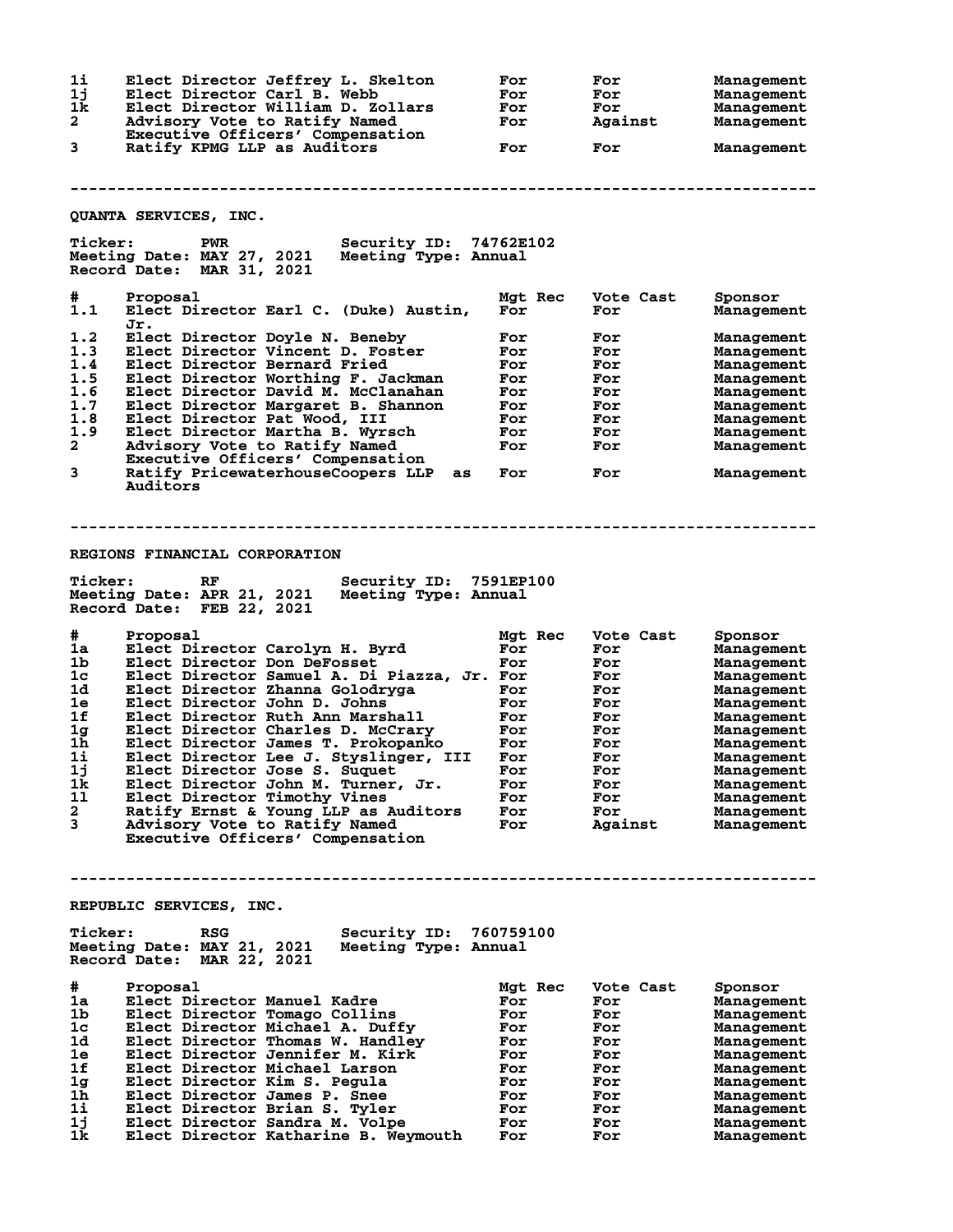**2 Advisory Vote to Ratify Named For For Management Executive Officers' Compensation<br>3** Ratify Ernst & Young LLP as Audite **3 Ratify Ernst & Young LLP as Auditors For For Management 4 Report on Integrating ESG Metrics Into Against Against Shareholder Executive Compensation Program -------------------------------------------------------------------------------- SKYWORKS SOLUTIONS, INC. Ticker: SWKS Security ID: 83088M102 Meeting Date: MAY 12, 2021 Meeting Type: Annual Record Date: MAR 18, 2021 # Proposal Mgt Rec Vote Cast Sponsor 1a Elect Director Alan S. Batey For For Management 1b Elect Director Kevin L. Beebe For For Management 1c Elect Director Timothy R. Furey For For Management 1d Elect Director Liam K. Griffin For For Management 1e Elect Director Christine King For For Management 1f Elect Director David P. McGlade For For Management 1g Elect Director Robert A. Schriesheim For For Management 1h Elect Director Kimberly S. Stevenson For For Management 2 Ratify KPMG LLP as Auditor For For Management 3 Advisory Vote to Ratify Named For Against Management Executive Officers' Compensation 4 Amend Omnibus Stock Plan For For Management 5 Adopt Simple Majority Vote None For Shareholder -------------------------------------------------------------------------------- SLM CORPORATION Ticker: SLM Security ID: 78442P106 Meeting Date: JUN 08, 2021 Meeting Type: Annual Record Date: APR 12, 2021 # Proposal Mgt Rec Vote Cast Sponsor 1a Elect Director Paul G. Child For For Management 1b Elect Director Mary Carter Warren For For Management Franke 1c Elect Director Marianne M. Keler For For Management 1d Elect Director Mark L. Lavelle For For Management 1e Elect Director Ted Manvitz For For Management 1f Elect Director Jim Matheson For For Management 1g Elect Director Frank C. Puleo For For Management 1h Elect Director Vivian C. Schneck-Last For For Management 1i Elect Director William N. Shiebler For For Management 1j Elect Director Robert S. Strong For For Management 1k Elect Director Jonathan W. Witter For For Management 1l Elect Director Kirsten O. Wolberg For For Management 2 Approve Omnibus Stock Plan For For Management 3 Advisory Vote to Ratify Named For For Management Executive Officers' Compensation 4 Ratify KPMG LLP as Auditors For For Management -------------------------------------------------------------------------------- SS&C TECHNOLOGIES HOLDINGS, INC. Ticker: SSNC Security ID: 78467J100 Meeting Date: MAY 19, 2021 Meeting Type: Annual Record Date: MAR 22, 2021 # Proposal Mgt Rec Vote Cast Sponsor 1 Elect Director Jonathan E. Michael For For Management 2 Advisory Vote to Ratify Named For For Management Executive Officers' Compensation 3 Ratify PricewaterhouseCoopers LLP as For For Management Ratify PricewaterhouseCoopers LLP as For For For Auditors -------------------------------------------------------------------------------- STATE STREET CORPORATION**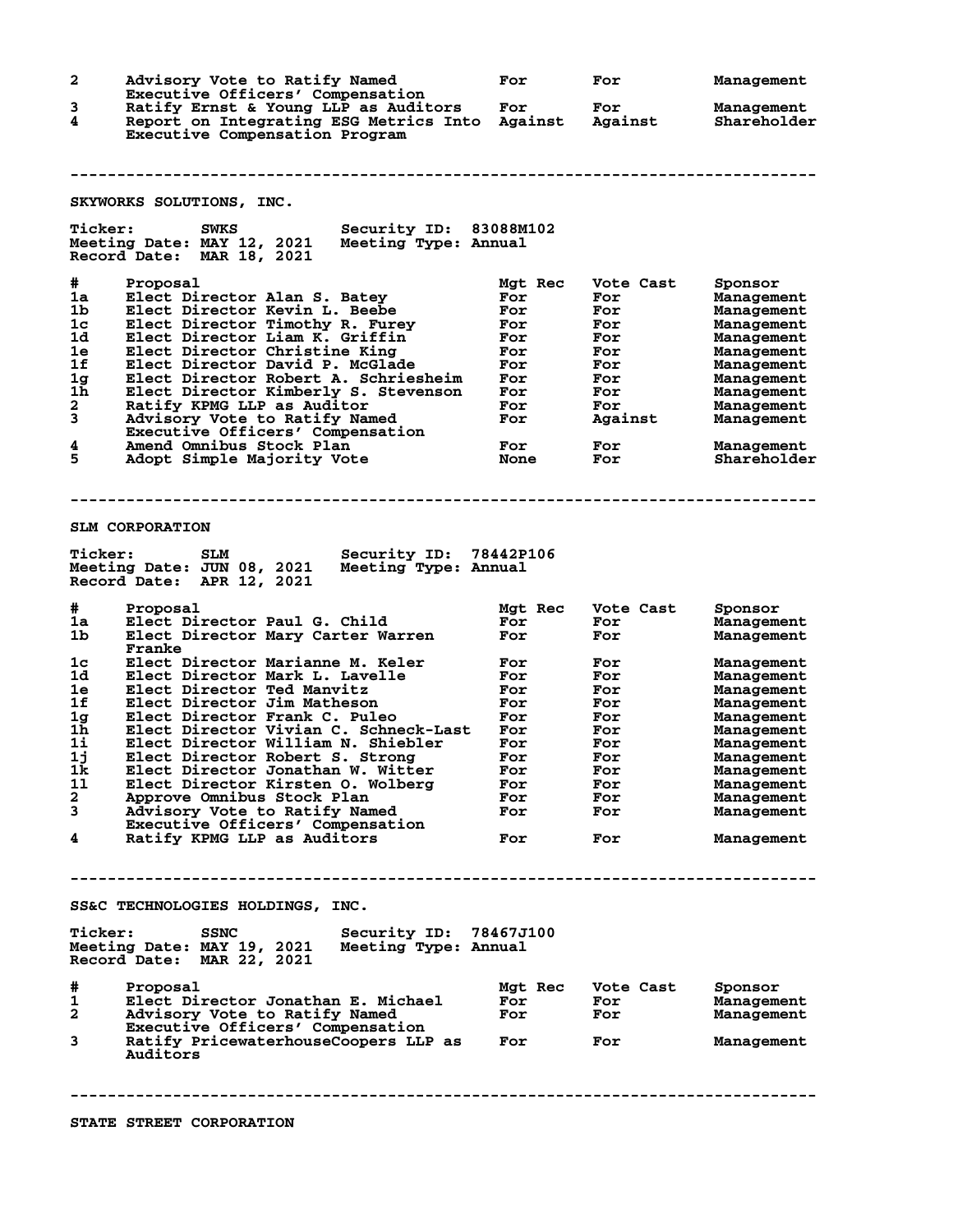**Ticker: STT Security ID: 857477103 Meeting Date: MAY 19, 2021 Meeting Type: Annual Record Date: MAR 22, 2021 # Proposal Mgt Rec Vote Cast Sponsor 1a Elect Director Patrick de Saint-Aignan For For Management 1b Elect Director Marie A. Chandoha For For Management 1c Elect Director Amelia C. Fawcett For For Management 1d Elect Director William C. Freda For For Management 1e Elect Director Sara Mathew For For Management 1f Elect Director William L. Meaney For For Management 1g Elect Director Ronald P. O'Hanley For For Management 1h Elect Director Sean O'Sullivan For For Management 1i Elect Director Julio A. Portalatin For For Management 1j Elect Director John B. Rhea For For Management 1k Elect Director Richard P. Sergel For For Management 1l Elect Director Gregory L. Summe For For Management 2 Advisory Vote to Ratify Named For For Management Executive Officers' Compensation 3 Ratify Ernst & Young LLP as Auditors For For Management 4 Report on Racial Equity Audit Against Against Shareholder -------------------------------------------------------------------------------- SYNCHRONY FINANCIAL Ticker: SYF Security ID: 87165B103 Meeting Date: MAY 20, 2021 Meeting Type: Annual Record Date: MAR 25, 2021 # Proposal Mgt Rec Vote Cast Sponsor 1a Elect Director Margaret M. Keane For For Management 1b Elect Director Fernando Aguirre For For Management 1c Elect Director Paget L. Alves For For Management 1d Elect Director Arthur W. Coviello, Jr. For For Management 1e Elect Director Brian D. Doubles For For Management 1f Elect Director William W. Graylin For For Management 1g Elect Director Roy A. Guthrie For For Management 1h Elect Director Jeffrey G. Naylor For For Management 1i Elect Director P.W. "Bill" Parker For For Management 1j Elect Director Laurel J. Richie For For Management 1k Elect Director Olympia J. Snowe For For Management 1l Elect Director Ellen M. Zane For For Management 2 Advisory Vote to Ratify Named For For Management Executive Officers' Compensation 3 Advisory Vote on Say on Pay Frequency One Year One Year Management 4 Ratify KPMG LLP as Auditors For For Management -------------------------------------------------------------------------------- SYNOPSYS, INC. Ticker: SNPS Security ID: 871607107 Meeting Date: APR 08, 2021 Meeting Type: Annual Record Date: FEB 09, 2021 # Proposal Mgt Rec Vote Cast Sponsor 1a Elect Director Aart J. de Geus For For Management 1b Elect Director Chi-Foon Chan For For Management 1c Elect Director Janice D. Chaffin For For Management 1d Elect Director Bruce R. Chizen For For Management 1e Elect Director Mercedes Johnson For For Management 1f Elect Director Chrysostomos L. "Max" For For Management Nikias 1g Elect Director Jeannine P. Sargent For For Management 1h Elect Director John Schwarz For For Management 1i Elect Director Roy Vallee For For Management 2 Amend Omnibus Stock Plan For For Management 3 Advisory Vote to Ratify Named For For Management Executive Officers' Compensation 4 Ratify KPMG LLP as Auditors For For Management 5 Reduce Ownership Threshold for Against For Shareholder Shareholders to Call Special Meeting --------------------------------------------------------------------------------**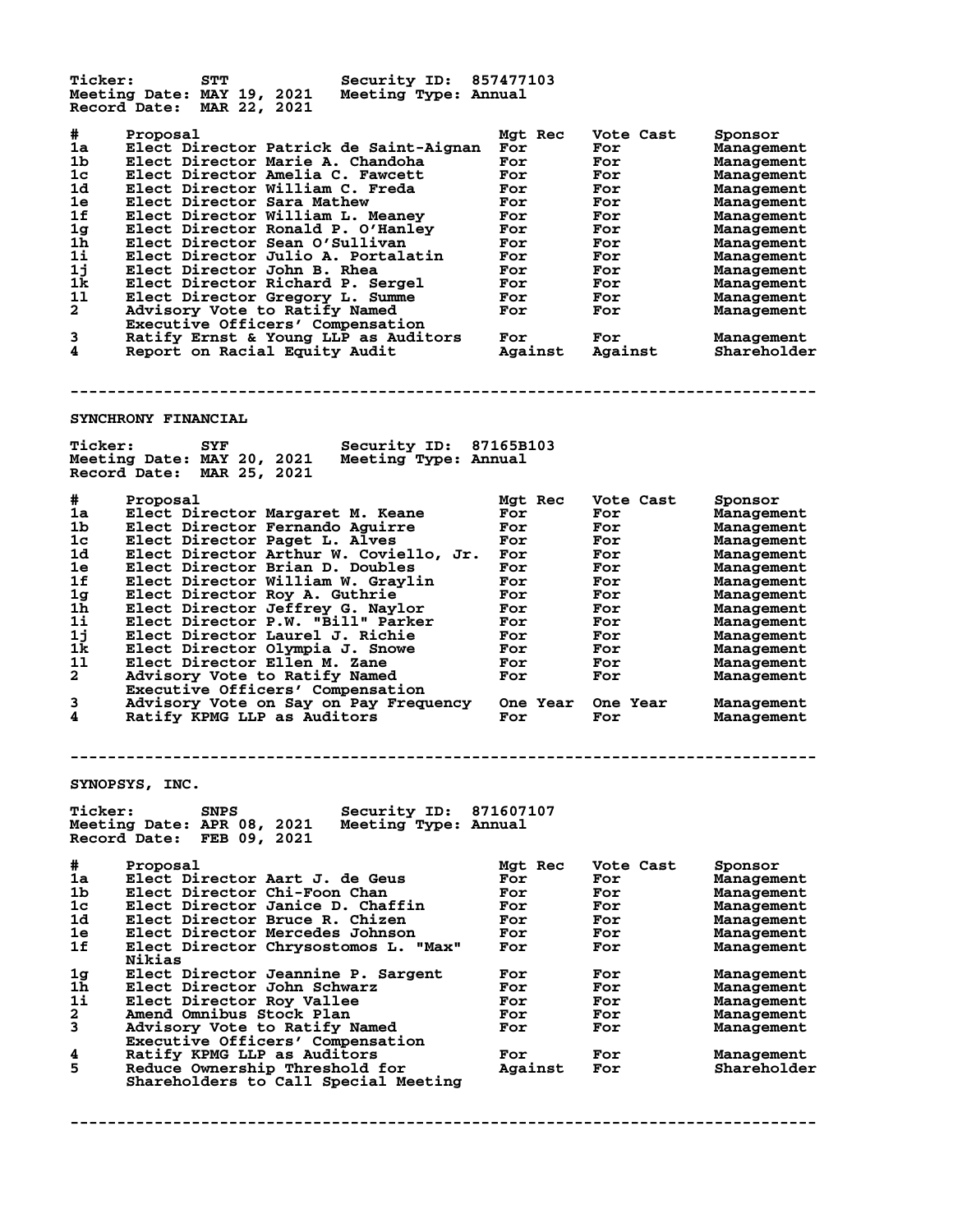**TARGET CORPORATION**

| <b>Ticker:</b>                                                                                         | TGT<br><b>Security ID:</b><br>Meeting Date: JUN 09, 2021<br>Meeting Type: Annual<br>Record Date:<br>APR 12, 2021                                                                                                                                                                                                                                                                                                                                                                                                                                                                                                                                                                 | 87612E106                                                                                                            |                                                                                                                    |                                                                                                                                                                                                                                                                             |
|--------------------------------------------------------------------------------------------------------|----------------------------------------------------------------------------------------------------------------------------------------------------------------------------------------------------------------------------------------------------------------------------------------------------------------------------------------------------------------------------------------------------------------------------------------------------------------------------------------------------------------------------------------------------------------------------------------------------------------------------------------------------------------------------------|----------------------------------------------------------------------------------------------------------------------|--------------------------------------------------------------------------------------------------------------------|-----------------------------------------------------------------------------------------------------------------------------------------------------------------------------------------------------------------------------------------------------------------------------|
| #<br>1a<br>1b<br>1c<br>1d<br>1e<br>1f<br>1 <sub>g</sub><br>1h<br>1i<br>1j<br>1k<br>11<br>2<br>3<br>4   | Proposal<br>Elect Director Douglas M. Baker, Jr.<br>Elect Director George S. Barrett<br>Elect Director Brian C. Cornell<br>Elect Director Robert L. Edwards<br>Elect Director Melanie L. Healey<br>Elect Director Donald R. Knauss<br>Elect Director Christine A. Leahy<br>Elect Director Monica C. Lozano<br>Elect Director Marv E. Minnick<br>Elect Director Derica W. Rice<br>Elect Director Kenneth L. Salazar<br>Elect Director Dmitri L. Stockton<br>Ratify Ernst & Young LLP as Auditors<br>Advisory Vote to Ratify Named<br>Executive Officers' Compensation<br>Amend Proxy Access Right                                                                                 | Mgt Rec<br>For<br>For<br>For<br>For<br>For<br>For<br>For<br>For<br>For<br>For<br>For<br>For<br>For<br>For<br>Against | Vote Cast<br>For<br>For<br>For<br>For<br>For<br>For<br>For<br>For<br>For<br>For<br>For<br>For<br>For<br>For<br>For | Sponsor<br>Management<br>Management<br><b>Management</b><br>Management<br><b>Management</b><br><b>Management</b><br><b>Management</b><br><b>Management</b><br>Management<br><b>Management</b><br>Management<br>Management<br><b>Management</b><br>Management<br>Shareholder |
|                                                                                                        | <b>TERADYNE, INC.</b>                                                                                                                                                                                                                                                                                                                                                                                                                                                                                                                                                                                                                                                            |                                                                                                                      |                                                                                                                    |                                                                                                                                                                                                                                                                             |
| <b>Ticker:</b>                                                                                         | Security ID: 880770102<br>TER<br>Meeting Date: MAY 07, 2021<br>Meeting Type: Annual<br>Record Date: MAR 11, 2021                                                                                                                                                                                                                                                                                                                                                                                                                                                                                                                                                                 |                                                                                                                      |                                                                                                                    |                                                                                                                                                                                                                                                                             |
| #<br>1a<br>1b<br>1c<br>1d<br>1e<br>1f<br>1 <sub>g</sub><br>1h<br>$\mathbf{2}$<br>3<br>4<br>5<br>6<br>7 | Proposal<br>Elect Director Michael A. Bradlev<br>Elect Director Edwin J. Gillis<br>Elect Director Timothy E. Guertin<br>Elect Director Peter Herweck<br>Elect Director Mark E. Jagiela<br>Elect Director Mercedes Johnson<br>Elect Director Marilyn Matz<br>Elect Director Paul J. Tufano<br>Advisory Vote to Ratify Named<br>Executive Officers' Compensation<br>Reduce Supermajority Vote Requirement<br>to Approve Merger, Share Exchanges and<br>Substantial Sales of Company Asset<br>Provide Right to Act by Written Consent For<br>Amend Qualified Employee Stock<br>Purchase Plan<br>Amend Omnibus Stock Plan<br>Ratify PricewaterhouseCoopers LLP as<br><b>Auditors</b> | Mgt Rec<br>For<br>For<br>For<br>For<br>For<br>For<br>For<br>For<br>For<br>For<br>For<br>For<br>For                   | Vote Cast<br>For<br>For<br>For<br>For<br>For<br>For<br>For<br>For<br>For<br>For<br>For<br>For<br>For<br>For        | Sponsor<br>Management<br><b>Management</b><br><b>Management</b><br>Management<br><b>Management</b><br><b>Management</b><br>Management<br>Management<br>Management<br>Management<br>Management<br>Management<br><b>Management</b><br>Management                              |
|                                                                                                        |                                                                                                                                                                                                                                                                                                                                                                                                                                                                                                                                                                                                                                                                                  |                                                                                                                      |                                                                                                                    |                                                                                                                                                                                                                                                                             |
| <b>Ticker:</b>                                                                                         | <b>THE AES CORPORATION</b><br>Security ID:<br><b>AES</b><br>Meeting Date: APR 22, 2021<br>Meeting Type: Annual<br>Record Date:<br>MAR 01, 2021                                                                                                                                                                                                                                                                                                                                                                                                                                                                                                                                   | 00130H105                                                                                                            |                                                                                                                    |                                                                                                                                                                                                                                                                             |
| #<br>1.1<br>1.2<br>1.3<br>1.4<br>1.5<br>1.6<br>1.7<br>1.8<br>1.9<br>1.10<br>$\mathbf{2}$<br>3<br>4     | Proposal<br>Elect Director Janet G. Davidson<br>Elect Director Andres R. Gluski<br>Elect Director Tarun Khanna<br>Elect Director Holly K. Koeppel<br>Elect Director Julia M. Laulis<br>Elect Director James H. Miller<br>Elect Director Alain Monie<br>Elect Director John B. Morse, Jr.<br>Elect Director Moises Naim<br>Elect Director Teresa M. Sebastian<br>Advisory Vote to Ratify Named<br>Executive Officers' Compensation<br>Ratify Ernst & Young LLP as Auditors<br>Require Shareholder Approval of Bylaw<br>and Charter Amendments Adopted by the                                                                                                                      | Mgt Rec<br>For<br>For<br>For<br>For<br>For<br>For<br>For<br>For<br>For<br>For<br>For<br>For<br>Against               | Vote Cast<br>For<br>For<br>For<br>For<br>For<br>For<br>For<br>For<br>For<br>For<br>For<br>For<br>Against           | Sponsor<br>Management<br>Management<br>Management<br><b>Management</b><br><b>Management</b><br>Management<br><b>Management</b><br><b>Management</b><br><b>Management</b><br>Management<br>Management<br>Management<br>Shareholder                                           |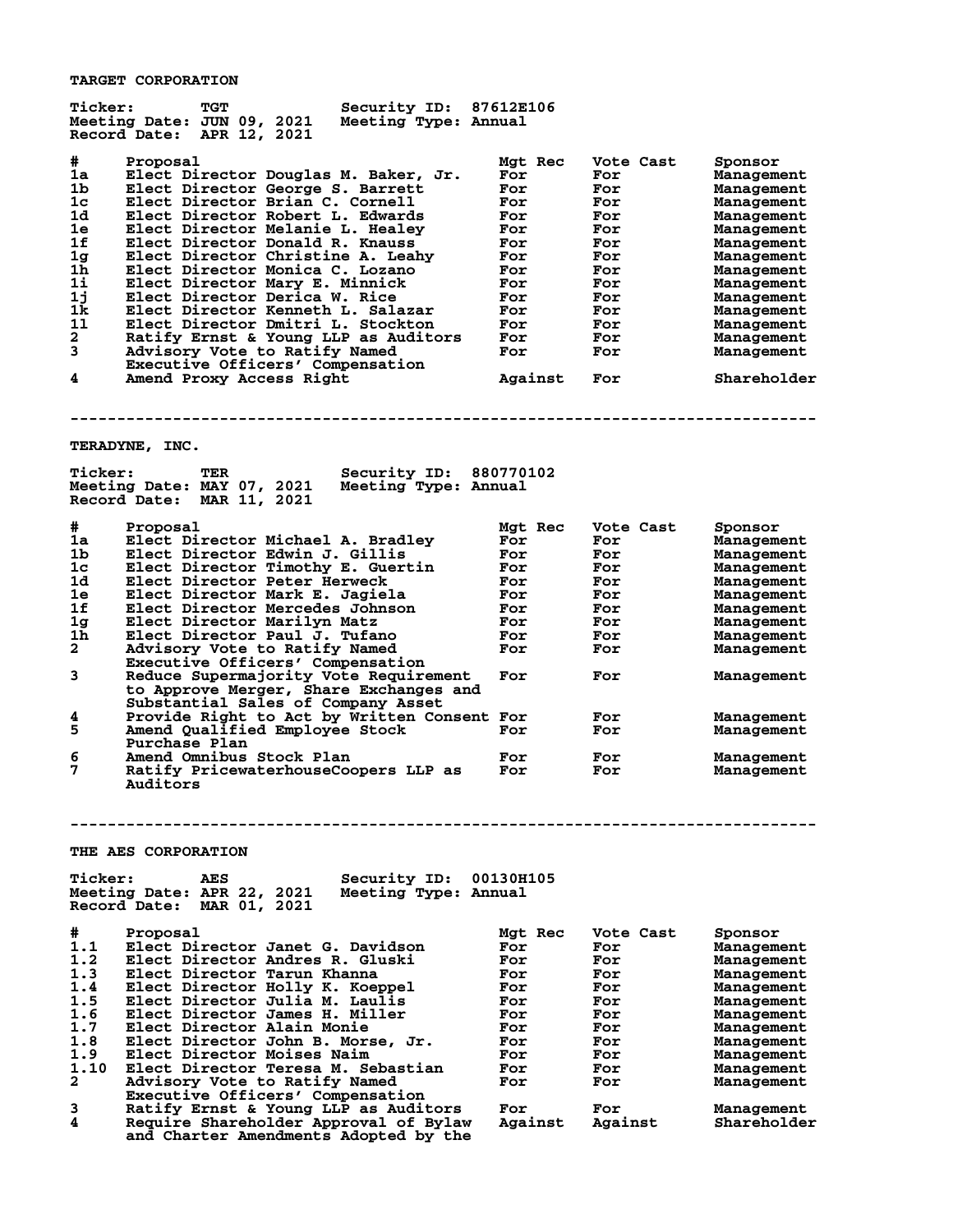**-------------------------------------------------------------------------------- THE BANK OF NEW YORK MELLON CORPORATION Ticker: BK Security ID: 064058100**<br>Meeting Date: APR 13, 2021 Meeting Type: Annual **Meeting Date: APR 13, 2021 Meeting Type: Annual Record Date: FEB 16, 2021 # Proposal Mgt Rec Vote Cast Sponsor 1a Elect Director Linda Z. Cook For For Management 1b Elect Director Joseph J. Echevarria For For Management 1c Elect Director Thomas P. "Todd" Gibbons For For Management 1d Elect Director M. Amy Gilliland For For Management 1e Elect Director Jeffrey A. Goldstein For For Management 1f Elect Director K. Guru Gowrappan For For Management 1g Elect Director Ralph Izzo For For Management 1h Elect Director Edmund F. "Ted" Kelly For For Management 1i Elect Director Elizabeth E. Robinson For For Management 1j Elect Director Samuel C. Scott, III For For Management 1k Elect Director Frederick O. Terrell For For Management 1l Elect Director Alfred W. "AI" Zollar For For Management 2 Advisory Vote to Ratify Named For For Management Executive Officers' Compensation 3 Ratify KPMG LLP as Auditors For For Management 4 Reduce Ownership Threshold for Against For Shareholder Shareholders to Request Action by Written Consent -------------------------------------------------------------------------------- THE HOME DEPOT, INC. Ticker: HD Security ID: 437076102 Meeting Date: MAY 20, 2021 Meeting Type: Annual Record Date: MAR 22, 2021 # Proposal Mgt Rec Vote Cast Sponsor 1a Elect Director Gerard J. Arpey For For Management 1b Elect Director Ari Bousbib For For Management 1c Elect Director Jeffery H. Boyd For For Management 1d Elect Director Gregory D. Brenneman For For Management 1e Elect Director J. Frank Brown For For Management 1f Elect Director Albert P. Carey For For Management 1g Elect Director Helena B. Foulkes For For Management 1h Elect Director Linda R. Gooden For For Management 1i Elect Director Wayne M. Hewett For For Management 1j Elect Director Manuel Kadre For For Management 1k Elect Director Stephanie C. Linnartz For For Management 1l Elect Director Craig A. Menear For For Management 2 Ratify KPMG LLP as Auditors For For Management 3 Advisory Vote to Ratify Named For For Management Executive Officers' Compensation 4 Amend Shareholder Written Consent Against For Shareholder Provisions 5 Report on Political Contributions Against For Shareholder Congruency Analysis 6 Report on Prison Labor in the Supply Against Against Shareholder Chain -------------------------------------------------------------------------------- THE KROGER CO. Ticker: KR Security ID: 501044101 Meeting Date: JUN 24, 2021 Meeting Type: Annual Record Date: APR 26, 2021 # Proposal Mgt Rec Vote Cast Sponsor 1a Elect Director Nora A. Aufreiter For For Management 1b Elect Director Kevin M. Brown For For Management 1c Elect Director Anne Gates For For Management 1d Elect Director Karen M. Hoguet For For Management 1e Elect Director W. Rodney McMullen For For Management**

**1f Elect Director Clyde R. Moore For For Management**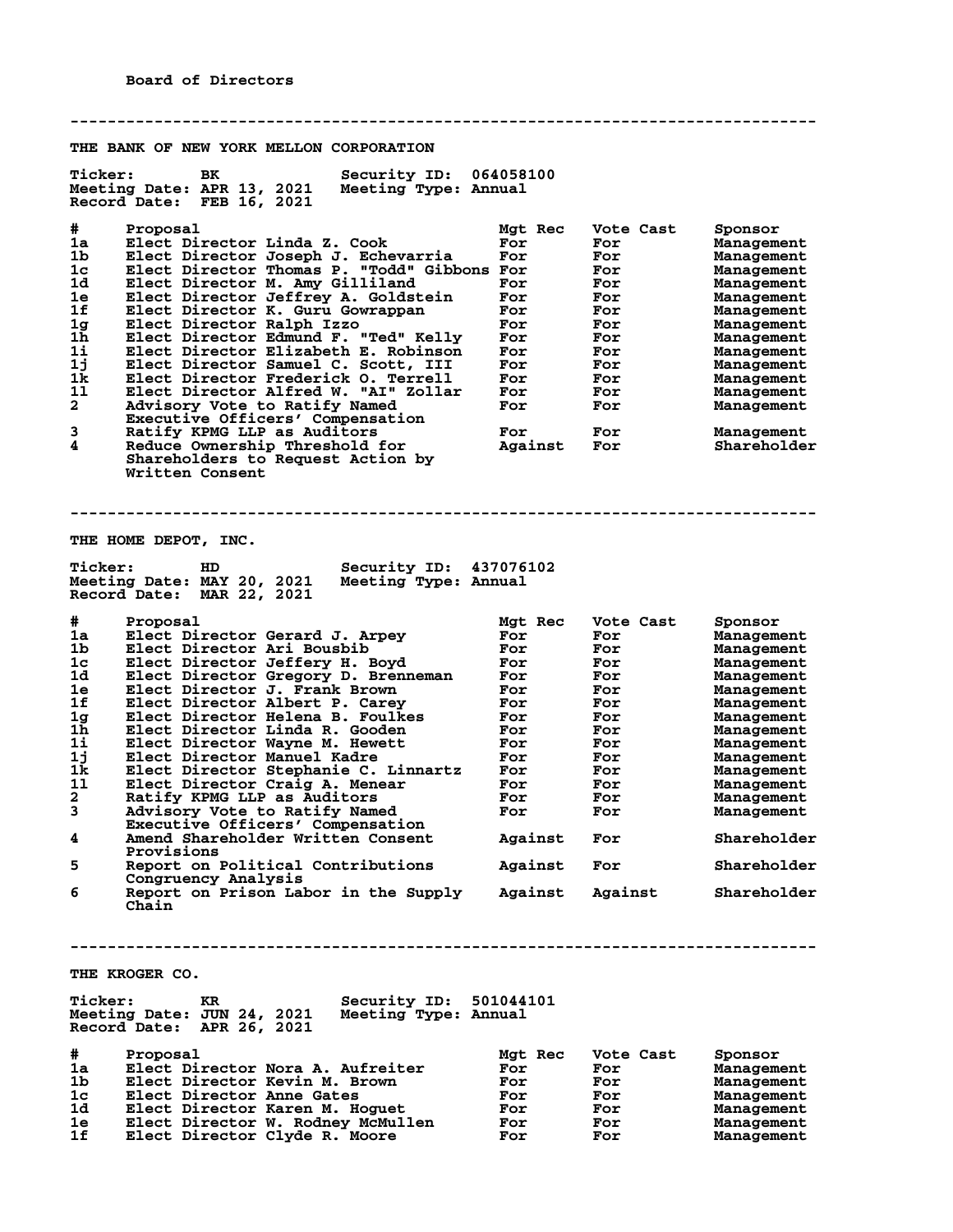**1g Elect Director Ronald L. Sargent For For Management 1h Elect Director J. Amanda Sourry Knox For For Management** (**Amanda Sourry**)<br>1i Elect Director ! **1i Elect Director Mark S. Sutton For For Management 1j Elect Director Ashok Vemuri For For Management 2 Advisory Vote to Ratify Named For For Management Executive Officers' Compensation 3 Ratify PricewaterhouseCoopers LLC as For For Management Auditor**<br>4 **Assess** F **4 Assess Environmental Impact of Against For Shareholder Non-Recyclable Packaging -------------------------------------------------------------------------------- THERMO FISHER SCIENTIFIC INC. Ticker: TMO Security ID: 883556102 Meeting Date: MAY 19, 2021 Meeting Type: Annual Record Date: MAR 26, 2021 # Proposal Mgt Rec Vote Cast Sponsor 1a Elect Director Marc N. Casper For For Management 1b Elect Director Nelson J. Chai For For Management 1c Elect Director C. Martin Harris For For Management 1d Elect Director Tyler Jacks For For Management 1e Elect Director R. Alexandra Keith For For Management 1f Elect Director Thomas J. Lynch For For Management 1g Elect Director Jim P. Manzi For For Management 1h Elect Director James C. Mullen For For Management 1i Elect Director Lars R. Sorensen For For Management 1j Elect Director Debora L. Spar For For Management 1k Elect Director Scott M. Sperling For For Management 1l Elect Director Dion J. Weisler For For Management 2 Advisory Vote to Ratify Named For For Management Executive Officers' Compensation 3 Ratify PricewaterhouseCoopers LLP as For For Management Auditor 4 Provide Right to Call A Special Meeting Against For Shareholder -------------------------------------------------------------------------------- U.S. BANCORP Ticker: USB Security ID: 902973304 Meeting Date: APR 20, 2021 Meeting Type: Annual Record Date: FEB 23, 2021 # Proposal Mgt Rec Vote Cast Sponsor 1a Elect Director Warner L. Baxter For For Management 1b Elect Director Dorothy J. Bridges For For Management 1c Elect Director Elizabeth L. Buse For For Management 1d Elect Director Andrew Cecere For For Management 1e Elect Director Kimberly N. For For Management Ellison-Taylor 1f Elect Director Kimberly J. Harris For For Management 1g Elect Director Roland A. Hernandez For For Management 1h Elect Director Olivia F. Kirtley For For Management 1i Elect Director Karen S. Lynch For For Management 1j Elect Director Richard P. McKenney For For Management 1k Elect Director Yusuf I. Mehdi For For Management 1l Elect Director John P. Wiehoff For For Management 1m Elect Director Scott W. Wine For For Management 2 Ratify Ernst & Young LLP as Auditors For For Management 3 Advisory Vote to Ratify Named For For Management Advisory Vote to Ratify Named<br>Executive Officers' Compensation -------------------------------------------------------------------------------- VERIZON COMMUNICATIONS INC. Ticker: VZ Security ID: 92343V104 Meeting Date: MAY 13, 2021 Meeting Type: Annual Record Date: MAR 15, 2021 # Proposal Mgt Rec Vote Cast Sponsor 1a Elect Director Shellye L. Archambeau For For Management**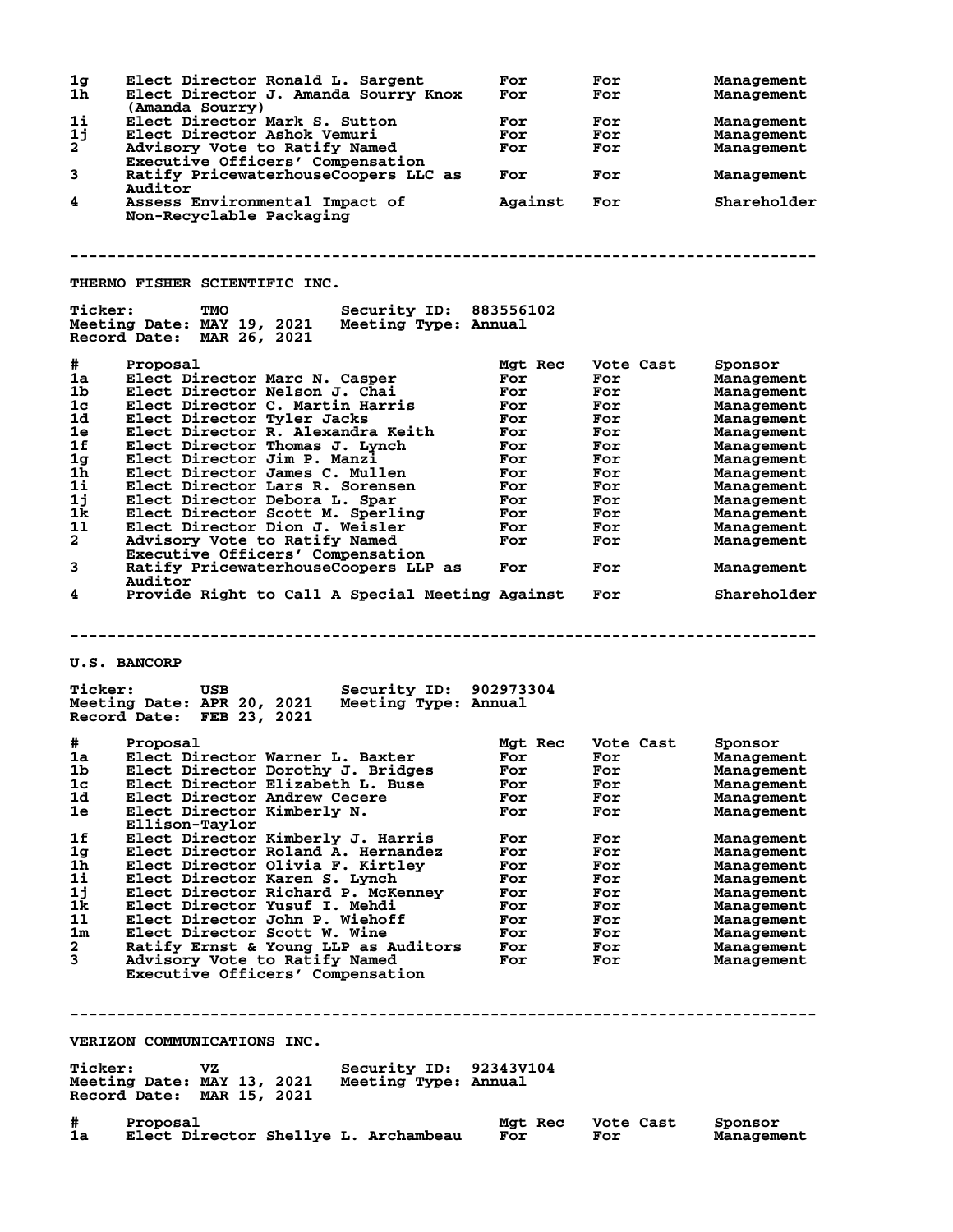| 1 <sub>b</sub>          | Elect Director Roxanne S. Austin        | For     | For | Management  |
|-------------------------|-----------------------------------------|---------|-----|-------------|
| 1 <sub>c</sub>          | Elect Director Mark T. Bertolini        | For     | For | Management  |
| 1d                      | Elect Director Melanie L. Healev        | For     | For | Management  |
| 1e                      | Elect Director Clarence Otis, Jr.       | For     | For | Management  |
| 1f                      | Elect Director Daniel H. Schulman       | For     | For | Management  |
| 1 <sub>g</sub>          | Elect Director Rodney E. Slater         | For     | For | Management  |
| $1\bar{h}$              | Elect Director Hans E. Vestberg         | For     | For | Management  |
| 11                      | Elect Director Gregory G. Weaver        | For     | For | Management  |
| $\mathbf{2}$            | Advisory Vote to Ratify Named           | For     | For | Management  |
|                         | Executive Officers' Compensation        |         |     |             |
| 3                       | Ratify Ernst & Young LLP as Auditors    | For     | For | Management  |
| $\overline{\mathbf{4}}$ | Lower Ownership Threshold for Action    | Against | For | Shareholder |
|                         | by Written Consent                      |         |     |             |
| 5                       | Amend Senior Executive Compensation     | Against | For | Shareholder |
|                         | Clawback Policy                         |         |     |             |
| 6                       | Submit Severance Agreement              | Against | For | Shareholder |
|                         | (Change-in-Control) to Shareholder Vote |         |     |             |

**============= Quantitative U.S. Large Cap Growth Equity Portfolio ==============**

**The proxy voting record of the Quantitative U.S. Large Cap Growth Equity Portfolio, a series of the Registrant, during the period from July 1, 2020 through June 30, 2021 is filed herewith:**

**ACTIVISION BLIZZARD, INC.**

 **Executive Officers' Compensation**

| <b>Ticker:</b> | Meeting Date: JUN 21, 2021<br>Record Date: APR 19, 2021 | <b>ATVI</b> |  | Security ID: 00507V109<br>Meeting Type: Annual |         |           |            |
|----------------|---------------------------------------------------------|-------------|--|------------------------------------------------|---------|-----------|------------|
| $\#$           | Proposal                                                |             |  |                                                | Mat Rec | Vote Cast | Sponsor    |
| 1a             | Elect Director Reveta Bowers                            |             |  |                                                | For     | For       | Management |
| 1b             | Elect Director Robert Corti                             |             |  |                                                | For     | For       | Management |
| 1 <sub>c</sub> |                                                         |             |  | Elect Director Hendrik Hartong, III            | For     | For       | Management |

**1d Elect Director Brian Kelly For For Management 1e Elect Director Robert Kotick For For Management 1f Elect Director Barry Meyer For For Management 1g Elect Director Robert Morgado For For Management 1h Elect Director Peter Nolan For For Management 1i Elect Director Dawn Ostroff For For Management 1j Elect Director Casey Wasserman For For Management 2 Advisory Vote to Ratify Named For Against Management**

**3 Ratify PricewaterhouseCoopers LLP as For For Management**

**--------------------------------------------------------------------------------**

**ALPHABET INC.**

 **Auditors**

| <b>Ticker:</b>                             | Security ID:<br><b>GOOGL</b><br>Meeting Date: JUN 02, 2021<br>Meeting Type: Annual<br>Record Date: APR 06, 2021 | 02079K305 |           |             |
|--------------------------------------------|-----------------------------------------------------------------------------------------------------------------|-----------|-----------|-------------|
| #                                          | Proposal                                                                                                        | Mgt Rec   | Vote Cast | Sponsor     |
| 1a                                         | Elect Director Larry Page                                                                                       | For       | For       | Management  |
| 1 <sub>b</sub>                             | Elect Director Sergey Brin                                                                                      | For       | For       | Management  |
| 1 <sub>c</sub>                             | Elect Director Sundar Pichai                                                                                    | For       | For       | Management  |
| 1d                                         | Elect Director John L. Hennessy                                                                                 | For       | For       | Management  |
| 1e                                         | Elect Director Frances H. Arnold                                                                                | For       | For       | Management  |
| 1f                                         | Elect Director L. John Doerr                                                                                    | For       | Against   | Management  |
| 1g                                         | Elect Director Roger W. Ferguson, Jr.                                                                           | For       | For       | Management  |
| $1\bar{h}$                                 | Elect Director Ann Mather                                                                                       | For       | Against   | Management  |
| 1i                                         | Elect Director Alan R. Mulally                                                                                  | For       | For       | Management  |
| 1j                                         | Elect Director K. Ram Shriram                                                                                   | For       | Against   | Management  |
| 1k                                         | Elect Director Robin L. Washington                                                                              | For       | Against   | Management  |
| $\begin{array}{c} 2 \\ 3 \\ 4 \end{array}$ | Ratify Ernst & Young LLP as Auditors                                                                            | For       | For       | Management  |
|                                            | Approve Omnibus Stock Plan                                                                                      | For       | Against   | Management  |
|                                            | Approve Recapitalization Plan for all<br>Stock to Have One-vote per Share                                       | Against   | For       | Shareholder |
| 5                                          | Require Independent Director Nominee<br>with Human and/or Civil Rights<br>Experience                            | Against   | For       | Shareholder |
| 6                                          | Assess Feasibility of Including<br>Sustainability as a Performance                                              | Against   | For       | Shareholder |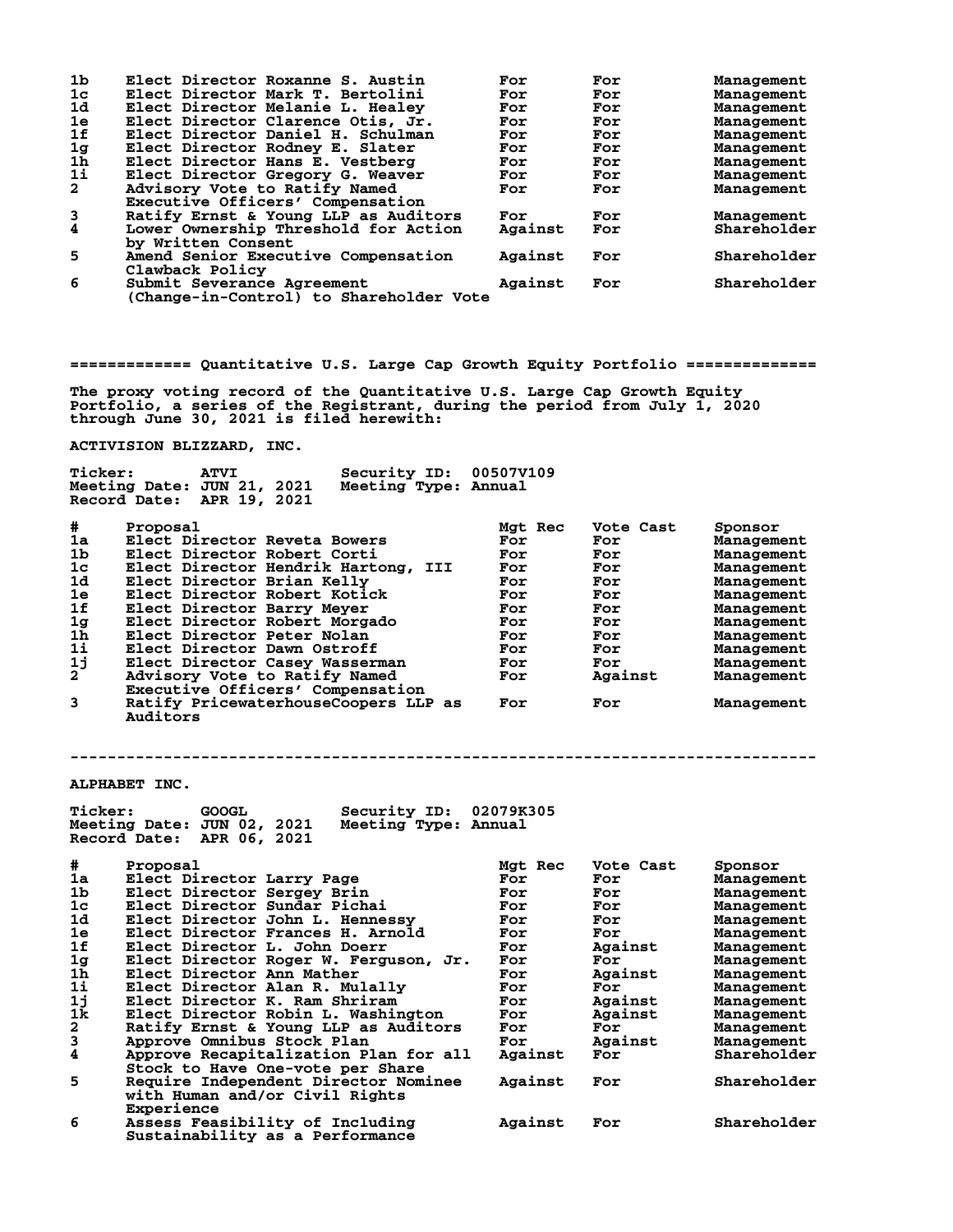|                                  | Measure for Senior Executive                       |         |           |             |
|----------------------------------|----------------------------------------------------|---------|-----------|-------------|
| 7                                | Compensation<br>Report on Takedown Requests        | Against | For       | Shareholder |
| 8                                | Report on Whistleblower Policies and               | Against | Against   | Shareholder |
|                                  | Practices                                          |         |           |             |
| 9                                | Report on Charitable Contributions                 | Against | Against   | Shareholder |
| 10                               | Report on Risks Related to                         | Against | For       | Shareholder |
|                                  | Anticompetitive Practices                          |         |           |             |
| 11                               | Amend Certificate of Incorporation to              | Against | Against   | Shareholder |
|                                  | Become a Public Benefit Corporation                |         |           |             |
|                                  |                                                    |         |           |             |
|                                  |                                                    |         |           |             |
|                                  |                                                    |         |           |             |
|                                  |                                                    |         |           |             |
|                                  | ALTRIA GROUP, INC.                                 |         |           |             |
| <b>Ticker:</b>                   | Security ID: 02209S103<br>MO                       |         |           |             |
|                                  | Meeting Date: MAY 20, 2021 Meeting Type: Annual    |         |           |             |
|                                  | Record Date: MAR 29, 2021                          |         |           |             |
|                                  |                                                    |         |           |             |
| #                                | Proposal                                           | Mgt Rec | Vote Cast | Sponsor     |
| 1a                               | Elect Director John T. Casteen, III                | For     | For       | Management  |
| 1b                               | Elect Director Dinyar S. Devitre                   | For     | For       | Management  |
| 1 <sub>c</sub>                   | Elect Director William F. Gifford, Jr. For         |         | For       | Management  |
| 1d                               | Elect Director Debra J. Kelly-Ennis                | For     | For       | Management  |
| 1e                               | Elect Director W. Leo Kiely, III                   | For     | For       | Management  |
| 1f                               | Elect Director Kathryn B. McQuade                  | For     | For       | Management  |
| 1 <sub>g</sub>                   | Elect Director George Munoz                        | For     | For       | Management  |
| 1h                               | Elect Director Mark E. Newman                      | For     | For       | Management  |
| $1\mathbf{i}$                    | Elect Director Nabil Y. Sakkab                     | For     | For       | Management  |
| 1j                               | Elect Director Virginia E. Shanks                  | For     | For       | Management  |
| 1k                               | Elect Director Ellen R. Strahlman                  | For     | For       | Management  |
| $\mathbf{2}$                     | Ratify PricewaterhouseCoopers LLP as               | For     | For       | Management  |
|                                  | Auditor                                            |         |           |             |
| 3                                | Advisory Vote to Ratify Named                      | For     | For       | Management  |
|                                  | Executive Officers' Compensation                   |         |           |             |
| 4                                | Report on Underage Tobacco Prevention              | Against | For       | Shareholder |
|                                  | Policies and Marketing Practices                   |         |           |             |
| 5.                               | Report on Lobbying Payments and Policy Against     |         | For       | Shareholder |
|                                  |                                                    |         |           |             |
|                                  |                                                    |         |           |             |
|                                  |                                                    |         |           |             |
|                                  |                                                    |         |           |             |
|                                  | AMERICAN TOWER CORPORATION                         |         |           |             |
|                                  |                                                    |         |           |             |
| <b>Ticker:</b>                   | Security ID: 03027X100<br><b>AMT</b>               |         |           |             |
|                                  | Meeting Date: MAY 26, 2021<br>Meeting Type: Annual |         |           |             |
|                                  | Record Date: MAR 29, 2021                          |         |           |             |
|                                  |                                                    |         |           |             |
| #                                | Proposal<br>Elect Director Thomas A. Bartlett      | Mgt Rec | Vote Cast | Sponsor     |
| 1a -                             |                                                    | For     | For       | Management  |
| 1 <sub>b</sub><br>1 <sub>c</sub> | Elect Director Raymond P. Dolan                    | For     | For       | Management  |
|                                  | Elect Director Kenneth R. Frank                    | For     | For       | Management  |
| 1d                               | Elect Director Robert D. Hormats                   | For     | For       | Management  |
| 1e                               | Elect Director Gustavo Lara Cantu                  | For     | For       | Management  |
| 1f                               | Elect Director Grace D. Lieblein                   | For     | For       | Management  |
| 1 <sub>g</sub>                   | Elect Director Craig Macnab                        | For     | For       | Management  |
| 1 <sub>h</sub>                   | Elect Director JoAnn A. Reed                       | For     | For       | Management  |
| 1i                               | Elect Director Pamela D.A. Reeve                   | For     | For       | Management  |
| 1j                               | Elect Director David E. Sharbutt                   | For     | For       | Management  |
| 1k                               | Elect Director Bruce L. Tanner                     | For     | For       | Management  |
| 11                               | Elect Director Samme L. Thompson                   | For     | For       | Management  |
| $\mathbf{2}$                     | Ratify Deloitte & Touche LLP as Auditor For        |         | For       | Management  |
| 3                                | Advisory Vote to Ratify Named                      | For     | For       | Management  |
|                                  | Executive Officers' Compensation                   |         |           |             |
| 4                                | Reduce Ownership Threshold for                     | Against | For       | Shareholder |
| 5                                | Shareholders to Call Special Meeting               |         | Against   |             |
|                                  | Establish a Board Committee on Human<br>Rights     | Against |           | Shareholder |
|                                  |                                                    |         |           |             |
|                                  |                                                    |         |           |             |

**AMERISOURCEBERGEN CORPORATION**

| <b>Ticker:</b>                                          | ABC | Security ID: 03073E105 |  |
|---------------------------------------------------------|-----|------------------------|--|
| Meeting Date: MAR 11, 2021<br>Record Date: JAN 11, 2021 |     | Meeting Type: Annual   |  |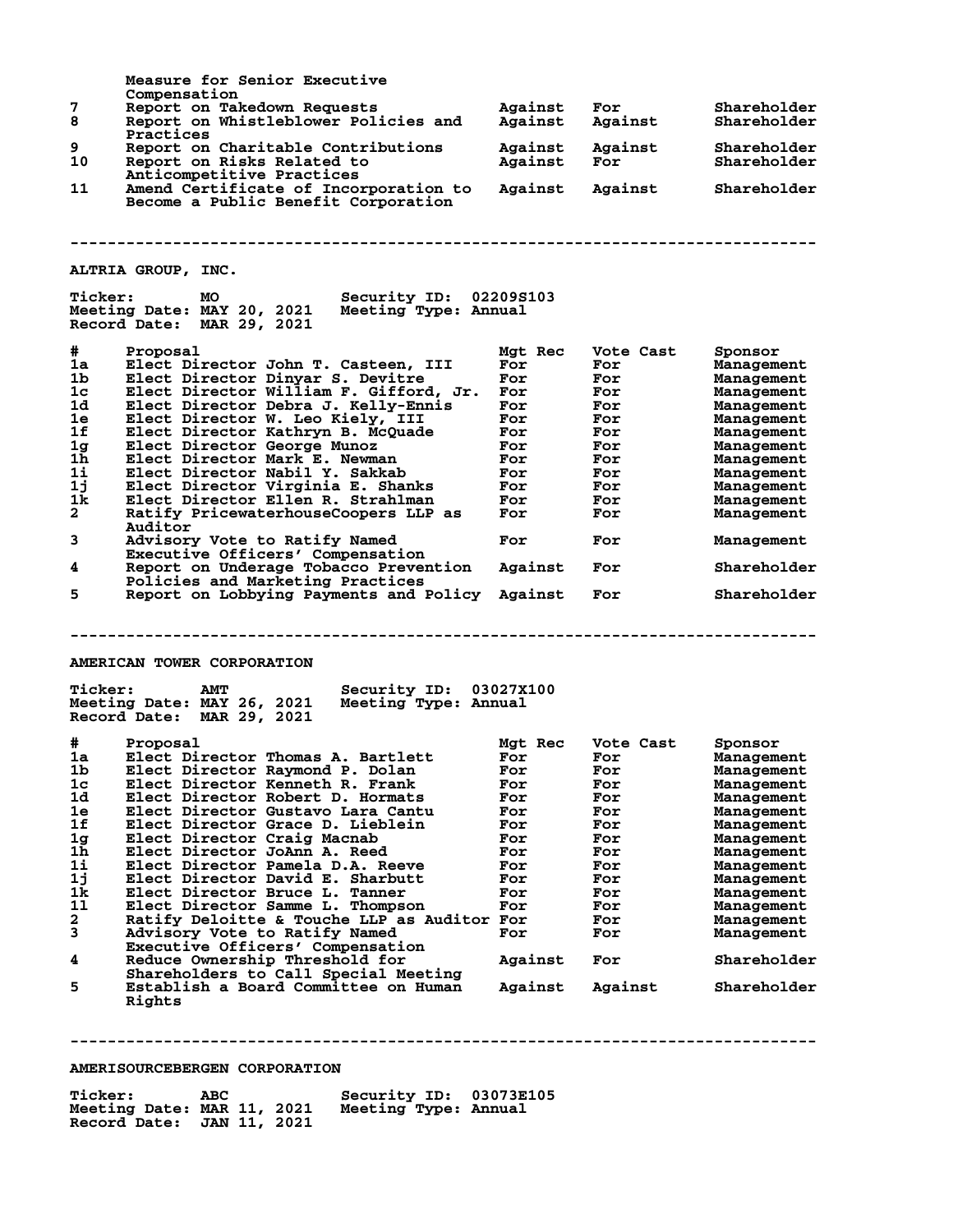| #<br>1a<br>1 <sub>b</sub><br>1 <sub>c</sub><br>1d<br>1e<br>1f<br>1g<br>1 <sub>h</sub><br>11<br>1j<br>$\mathbf{2}$<br>3<br>4 | Proposal<br>Elect Director Ornella Barra<br>Elect Director Steven H. Collis<br>Elect Director D. Mark Durcan<br>Elect Director Richard W. Gochnauer<br>Elect Director Lon R. Greenberg<br>Elect Director Jane E. Henney<br>Elect Director Kathleen W. Hyle<br>Elect Director Michael J. Long<br>Elect Director Henry W. McGee<br>Elect Director Dennis M. Nally<br>Ratify Ernst & Young LLP as Auditors<br>Advisory Vote to Ratify Named<br>Executive Officers' Compensation<br>Require Independent Board Chairman | Mgt Rec<br>For<br>For<br>For<br>For<br>For<br>For<br>For<br>For<br>For<br><b>For</b><br><b>For</b><br><b>For</b><br>Against | Vote Cast<br>For<br>For<br>For<br>For<br>For<br>For<br>For<br>For<br>For<br>For<br>For<br>Against<br>For | Sponsor<br>Management<br>Management<br>Management<br>Management<br>Management<br>Management<br>Management<br>Management<br>Management<br>Management<br>Management<br>Management<br>Shareholder |
|-----------------------------------------------------------------------------------------------------------------------------|--------------------------------------------------------------------------------------------------------------------------------------------------------------------------------------------------------------------------------------------------------------------------------------------------------------------------------------------------------------------------------------------------------------------------------------------------------------------------------------------------------------------|-----------------------------------------------------------------------------------------------------------------------------|----------------------------------------------------------------------------------------------------------|------------------------------------------------------------------------------------------------------------------------------------------------------------------------------------------------|
| <b>AMGEN INC.</b>                                                                                                           |                                                                                                                                                                                                                                                                                                                                                                                                                                                                                                                    |                                                                                                                             |                                                                                                          |                                                                                                                                                                                                |
| <b>Ticker:</b>                                                                                                              | <b>Security ID: 031162100</b><br><b>AMGN</b><br>Meeting Date: MAY 18, 2021 Meeting Type: Annual<br>Record Date: MAR 19, 2021                                                                                                                                                                                                                                                                                                                                                                                       |                                                                                                                             |                                                                                                          |                                                                                                                                                                                                |
|                                                                                                                             |                                                                                                                                                                                                                                                                                                                                                                                                                                                                                                                    |                                                                                                                             |                                                                                                          |                                                                                                                                                                                                |
| #<br>1a                                                                                                                     | Proposal                                                                                                                                                                                                                                                                                                                                                                                                                                                                                                           | Mgt Rec                                                                                                                     | Vote Cast                                                                                                | Sponsor                                                                                                                                                                                        |
| 1b                                                                                                                          | Elect Director Wanda M. Austin                                                                                                                                                                                                                                                                                                                                                                                                                                                                                     | For                                                                                                                         | For                                                                                                      | Management                                                                                                                                                                                     |
| 1c                                                                                                                          | Elect Director Robert A. Bradway                                                                                                                                                                                                                                                                                                                                                                                                                                                                                   | For                                                                                                                         | For                                                                                                      | Management                                                                                                                                                                                     |
| 1d                                                                                                                          | Elect Director Brian J. Druker<br>Elect Director Robert A. Eckert                                                                                                                                                                                                                                                                                                                                                                                                                                                  | For                                                                                                                         | For                                                                                                      | Management                                                                                                                                                                                     |
| 1e                                                                                                                          | Elect Director Greg C. Garland                                                                                                                                                                                                                                                                                                                                                                                                                                                                                     | For<br>For                                                                                                                  | For                                                                                                      | Management                                                                                                                                                                                     |
| 1f                                                                                                                          | Elect Director Charles M. Holley, Jr.                                                                                                                                                                                                                                                                                                                                                                                                                                                                              | For                                                                                                                         | For<br>For                                                                                               | Management                                                                                                                                                                                     |
| 1g                                                                                                                          | Elect Director Tyler Jacks                                                                                                                                                                                                                                                                                                                                                                                                                                                                                         | For                                                                                                                         | For                                                                                                      | Management<br>Management                                                                                                                                                                       |
| 1 <sub>h</sub>                                                                                                              | Elect Director Ellen J. Kullman                                                                                                                                                                                                                                                                                                                                                                                                                                                                                    | For                                                                                                                         | For                                                                                                      | Management                                                                                                                                                                                     |
| 11                                                                                                                          | Elect Director Amy E. Miles                                                                                                                                                                                                                                                                                                                                                                                                                                                                                        | For                                                                                                                         | For                                                                                                      | Management                                                                                                                                                                                     |
| 1j                                                                                                                          | Elect Director Ronald D. Sugar                                                                                                                                                                                                                                                                                                                                                                                                                                                                                     | For                                                                                                                         | For                                                                                                      | Management                                                                                                                                                                                     |
| 1k.                                                                                                                         | Elect Director R. Sanders Williams                                                                                                                                                                                                                                                                                                                                                                                                                                                                                 | For                                                                                                                         | For                                                                                                      | Management                                                                                                                                                                                     |
| $\mathbf{2}$                                                                                                                | Advisory Vote to Ratify Named                                                                                                                                                                                                                                                                                                                                                                                                                                                                                      | For                                                                                                                         | For                                                                                                      | Management                                                                                                                                                                                     |
|                                                                                                                             | Executive Officers' Compensation                                                                                                                                                                                                                                                                                                                                                                                                                                                                                   |                                                                                                                             |                                                                                                          |                                                                                                                                                                                                |
| 3                                                                                                                           | Ratify Ernst & Young LLP as Auditors                                                                                                                                                                                                                                                                                                                                                                                                                                                                               | For                                                                                                                         | For                                                                                                      | Management                                                                                                                                                                                     |
|                                                                                                                             |                                                                                                                                                                                                                                                                                                                                                                                                                                                                                                                    |                                                                                                                             |                                                                                                          |                                                                                                                                                                                                |
|                                                                                                                             |                                                                                                                                                                                                                                                                                                                                                                                                                                                                                                                    |                                                                                                                             |                                                                                                          |                                                                                                                                                                                                |
|                                                                                                                             |                                                                                                                                                                                                                                                                                                                                                                                                                                                                                                                    |                                                                                                                             |                                                                                                          |                                                                                                                                                                                                |
|                                                                                                                             |                                                                                                                                                                                                                                                                                                                                                                                                                                                                                                                    |                                                                                                                             |                                                                                                          |                                                                                                                                                                                                |
|                                                                                                                             | <b>AMPHENOL CORPORATION</b>                                                                                                                                                                                                                                                                                                                                                                                                                                                                                        |                                                                                                                             |                                                                                                          |                                                                                                                                                                                                |
| <b>Ticker:</b>                                                                                                              | <b>Security ID:</b><br><b>APH</b><br>Meeting Date: MAY 19, 2021<br>Meeting Type: Annual<br>Record Date: MAR 22, 2021                                                                                                                                                                                                                                                                                                                                                                                               | 032095101                                                                                                                   |                                                                                                          |                                                                                                                                                                                                |
|                                                                                                                             |                                                                                                                                                                                                                                                                                                                                                                                                                                                                                                                    |                                                                                                                             |                                                                                                          |                                                                                                                                                                                                |
| #                                                                                                                           | Proposal                                                                                                                                                                                                                                                                                                                                                                                                                                                                                                           | Mgt Rec                                                                                                                     | Vote Cast                                                                                                | Sponsor                                                                                                                                                                                        |
| 1.1                                                                                                                         | Elect Director Stanley L. Clark                                                                                                                                                                                                                                                                                                                                                                                                                                                                                    | ror                                                                                                                         | For                                                                                                      | Management                                                                                                                                                                                     |
| 1.2<br>1.3                                                                                                                  | Elect Director John D. Craig<br>Elect Director David P. Falck                                                                                                                                                                                                                                                                                                                                                                                                                                                      | For<br>For                                                                                                                  | For<br>For                                                                                               | Management<br>Management                                                                                                                                                                       |
|                                                                                                                             |                                                                                                                                                                                                                                                                                                                                                                                                                                                                                                                    | For                                                                                                                         | For                                                                                                      | Management                                                                                                                                                                                     |
| 1.4<br>1.5                                                                                                                  | Elect Director Edward G. Jepsen<br>Elect Director Rita S. Lane                                                                                                                                                                                                                                                                                                                                                                                                                                                     | For                                                                                                                         | For                                                                                                      | Management                                                                                                                                                                                     |
| 1.6                                                                                                                         | Elect Director Robert A. Livingston                                                                                                                                                                                                                                                                                                                                                                                                                                                                                | For                                                                                                                         | For                                                                                                      | Management                                                                                                                                                                                     |
| 1.7                                                                                                                         | Elect Director Martin H. Loeffler                                                                                                                                                                                                                                                                                                                                                                                                                                                                                  | For                                                                                                                         | For                                                                                                      | Management                                                                                                                                                                                     |
| 1.8                                                                                                                         | Elect Director R. Adam Norwitt                                                                                                                                                                                                                                                                                                                                                                                                                                                                                     | For                                                                                                                         | For                                                                                                      | Management                                                                                                                                                                                     |
| 1.9                                                                                                                         | Elect Director Anne Clarke Wolff                                                                                                                                                                                                                                                                                                                                                                                                                                                                                   | For                                                                                                                         | For                                                                                                      | Management                                                                                                                                                                                     |
| $\mathbf{2}$                                                                                                                | Ratify Deloitte & Touche LLP as                                                                                                                                                                                                                                                                                                                                                                                                                                                                                    | For                                                                                                                         | For                                                                                                      | Management                                                                                                                                                                                     |
| 3                                                                                                                           | Auditors<br>Advisory Vote to Ratify Named<br>Executive Officers' Compensation                                                                                                                                                                                                                                                                                                                                                                                                                                      | For                                                                                                                         | For                                                                                                      | Management                                                                                                                                                                                     |
| 4                                                                                                                           | Amend Stock Option Plan                                                                                                                                                                                                                                                                                                                                                                                                                                                                                            | For                                                                                                                         | For                                                                                                      | Management                                                                                                                                                                                     |
| 5                                                                                                                           | Increase Authorized Common Stock                                                                                                                                                                                                                                                                                                                                                                                                                                                                                   | For                                                                                                                         | For                                                                                                      | Management                                                                                                                                                                                     |
| 6                                                                                                                           | Amend Proxy Access Right                                                                                                                                                                                                                                                                                                                                                                                                                                                                                           | Against                                                                                                                     | For                                                                                                      | Shareholder                                                                                                                                                                                    |
|                                                                                                                             |                                                                                                                                                                                                                                                                                                                                                                                                                                                                                                                    |                                                                                                                             |                                                                                                          |                                                                                                                                                                                                |
|                                                                                                                             |                                                                                                                                                                                                                                                                                                                                                                                                                                                                                                                    |                                                                                                                             |                                                                                                          |                                                                                                                                                                                                |
| APPLE INC.                                                                                                                  |                                                                                                                                                                                                                                                                                                                                                                                                                                                                                                                    |                                                                                                                             |                                                                                                          |                                                                                                                                                                                                |
| <b>Ticker:</b>                                                                                                              | Security ID: 037833100<br><b>AAPL</b><br>Meeting Date: FEB 23, 2021<br>Meeting Type: Annual<br>Record Date: DEC 28, 2020                                                                                                                                                                                                                                                                                                                                                                                           |                                                                                                                             |                                                                                                          |                                                                                                                                                                                                |

**# Proposal Mgt Rec Vote Cast Sponsor 1a Elect Director James Bell For For Management**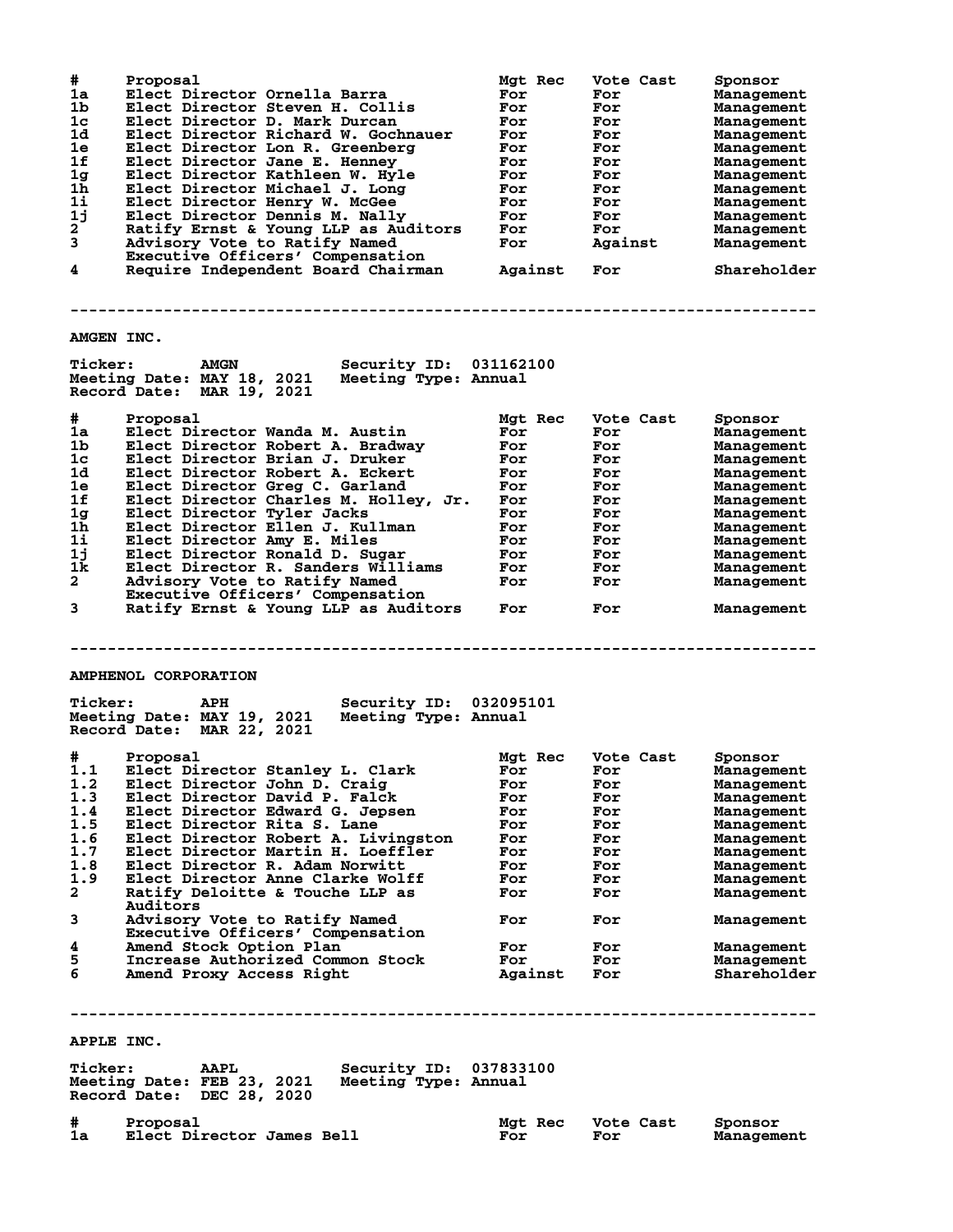| 1 <sub>b</sub><br>1 <sub>c</sub><br>1d<br>1e<br>1f<br>1 <sub>g</sub><br>1h<br>$\mathbf{2}$<br>3<br>4<br>5 | Elect Director Tim Cook<br>Elect Director Al Gore<br>Elect Director Andrea Jung<br>Elect Director Art Levinson<br>Elect Director Monica Lozano<br>Elect Director Ron Sugar<br>Elect Director Sue Wagner<br>Ratify Ernst & Young LLP as Auditors<br>Advisory Vote to Ratify Named<br>Executive Officers' Compensation<br>Proxy Access Amendments<br>Improve Principles of Executive<br>Compensation Program | For<br>For<br>For<br>For<br>For<br>For<br>For<br>For<br>For<br>Against<br>Against | For<br>For<br>For<br>For<br>For<br>For<br>For<br>For<br>For<br>For<br>Against | Management<br>Management<br>Management<br>Management<br>Management<br>Management<br>Management<br>Management<br>Management<br>Shareholder<br>Shareholder |
|-----------------------------------------------------------------------------------------------------------|------------------------------------------------------------------------------------------------------------------------------------------------------------------------------------------------------------------------------------------------------------------------------------------------------------------------------------------------------------------------------------------------------------|-----------------------------------------------------------------------------------|-------------------------------------------------------------------------------|----------------------------------------------------------------------------------------------------------------------------------------------------------|
|                                                                                                           | <b>APPLIED MATERIALS, INC.</b>                                                                                                                                                                                                                                                                                                                                                                             |                                                                                   |                                                                               |                                                                                                                                                          |
| <b>Ticker:</b>                                                                                            | <b>Security ID: 038222105</b><br><b>AMAT</b><br>Meeting Date: MAR 11, 2021 Meeting Type: Annual<br>Record Date: JAN 14, 2021                                                                                                                                                                                                                                                                               |                                                                                   |                                                                               |                                                                                                                                                          |
| #                                                                                                         | Proposal                                                                                                                                                                                                                                                                                                                                                                                                   | Mgt Rec                                                                           | Vote Cast                                                                     | Sponsor                                                                                                                                                  |
| 1a                                                                                                        | Elect Director Rani Borkar                                                                                                                                                                                                                                                                                                                                                                                 | For                                                                               | For                                                                           | Management                                                                                                                                               |
| 1b                                                                                                        | Elect Director Judy Bruner                                                                                                                                                                                                                                                                                                                                                                                 | For                                                                               | For                                                                           | Management                                                                                                                                               |
| 1c                                                                                                        | Elect Director Xun (Eric) Chen                                                                                                                                                                                                                                                                                                                                                                             | For                                                                               | For                                                                           | Management                                                                                                                                               |
| 1d                                                                                                        | Elect Director Aart J. de Geus                                                                                                                                                                                                                                                                                                                                                                             | For                                                                               | For                                                                           | Management                                                                                                                                               |
| 1e                                                                                                        | Elect Director Gary E. Dickerson                                                                                                                                                                                                                                                                                                                                                                           | For                                                                               | For                                                                           | Management                                                                                                                                               |
| 1f<br>1g                                                                                                  | Elect Director Thomas J. Iannotti<br>Elect Director Alexander A. Karsner                                                                                                                                                                                                                                                                                                                                   | For<br>For                                                                        | For<br>For                                                                    | Management<br>Management                                                                                                                                 |
| 1h                                                                                                        | Elect Director Adrianna C. Ma                                                                                                                                                                                                                                                                                                                                                                              | For                                                                               | For                                                                           | Management                                                                                                                                               |
| $1\text{i}$                                                                                               | Elect Director Yvonne McGill                                                                                                                                                                                                                                                                                                                                                                               | For                                                                               | For                                                                           | Management                                                                                                                                               |
| 1j                                                                                                        | Elect Director Scott A. McGregor                                                                                                                                                                                                                                                                                                                                                                           | For                                                                               | For                                                                           | Management                                                                                                                                               |
| $\mathbf{2}$                                                                                              | Advisory Vote to Ratify Named                                                                                                                                                                                                                                                                                                                                                                              | For                                                                               | For                                                                           | Management                                                                                                                                               |
|                                                                                                           | Executive Officers' Compensation                                                                                                                                                                                                                                                                                                                                                                           |                                                                                   |                                                                               |                                                                                                                                                          |
| 3<br>4                                                                                                    | Ratify KPMG LLP as Auditors                                                                                                                                                                                                                                                                                                                                                                                | For<br>For                                                                        | For                                                                           | Management                                                                                                                                               |
| 5                                                                                                         | Amend Omnibus Stock Plan<br>Amend Qualified Employee Stock                                                                                                                                                                                                                                                                                                                                                 | For                                                                               | For<br>For                                                                    | Management<br>Management                                                                                                                                 |
|                                                                                                           | Purchase Plan                                                                                                                                                                                                                                                                                                                                                                                              |                                                                                   |                                                                               |                                                                                                                                                          |
| 6<br>7                                                                                                    | Require Independent Board Chairman<br>Improve Executive Compensation Program Against<br>and Policy                                                                                                                                                                                                                                                                                                         | Against                                                                           | Against<br>Against                                                            | Shareholder<br>Shareholder                                                                                                                               |
|                                                                                                           | ARISTA NETWORKS, INC.                                                                                                                                                                                                                                                                                                                                                                                      |                                                                                   |                                                                               |                                                                                                                                                          |
| <b>Ticker:</b>                                                                                            | Security ID: 040413106<br><b>ANET</b><br>Meeting Date: JUN 01, 2021<br>Meeting Type: Annual<br>Record Date: APR 08, 2021                                                                                                                                                                                                                                                                                   |                                                                                   |                                                                               |                                                                                                                                                          |
| #                                                                                                         | Proposal                                                                                                                                                                                                                                                                                                                                                                                                   | Mgt Rec                                                                           | Vote Cast                                                                     | Sponsor                                                                                                                                                  |
| 1.1                                                                                                       | Elect Director Kelly Battles                                                                                                                                                                                                                                                                                                                                                                               | For                                                                               | For                                                                           | Management                                                                                                                                               |
| 1.2                                                                                                       | Elect Director Andreas Bechtolsheim                                                                                                                                                                                                                                                                                                                                                                        | For                                                                               | Withhold                                                                      | Management                                                                                                                                               |
| 1.3<br>$\mathbf{2}^-$                                                                                     | Elect Director Jayshree Ullal<br>Advisory Vote to Ratify Named                                                                                                                                                                                                                                                                                                                                             | For<br>For                                                                        | Withhold<br>For                                                               | Management<br>Management                                                                                                                                 |
|                                                                                                           | Executive Officers' Compensation                                                                                                                                                                                                                                                                                                                                                                           |                                                                                   |                                                                               |                                                                                                                                                          |
| 3                                                                                                         | Ratify Ernst & Young LLP as Auditors                                                                                                                                                                                                                                                                                                                                                                       | For                                                                               | For                                                                           | Management                                                                                                                                               |
|                                                                                                           |                                                                                                                                                                                                                                                                                                                                                                                                            |                                                                                   |                                                                               |                                                                                                                                                          |
|                                                                                                           | <b>AVERY DENNISON CORPORATION</b>                                                                                                                                                                                                                                                                                                                                                                          |                                                                                   |                                                                               |                                                                                                                                                          |
| <b>Ticker:</b>                                                                                            | Security ID: 053611109<br><b>AVY</b><br>Meeting Date: APR 22, 2021<br>Meeting Type: Annual<br>Record Date: FEB 22, 2021                                                                                                                                                                                                                                                                                    |                                                                                   |                                                                               |                                                                                                                                                          |
| #                                                                                                         |                                                                                                                                                                                                                                                                                                                                                                                                            |                                                                                   |                                                                               |                                                                                                                                                          |
| 1a                                                                                                        | Proposal<br>Elect Director Bradley A. Alford                                                                                                                                                                                                                                                                                                                                                               | Mgt Rec<br>For                                                                    | Vote Cast<br>For                                                              | Sponsor<br>Management                                                                                                                                    |
| 1b.                                                                                                       | Elect Director Anthony K. Anderson                                                                                                                                                                                                                                                                                                                                                                         | For                                                                               | For                                                                           | Management                                                                                                                                               |
| 1c                                                                                                        | Elect Director Mark J. Barrenechea                                                                                                                                                                                                                                                                                                                                                                         | For                                                                               | For                                                                           | Management                                                                                                                                               |
| 1d.                                                                                                       | Elect Director Mitchell R. Butier                                                                                                                                                                                                                                                                                                                                                                          | For                                                                               | For                                                                           | Management                                                                                                                                               |
| 1e                                                                                                        | Elect Director Ken C. Hicks                                                                                                                                                                                                                                                                                                                                                                                | For                                                                               | For                                                                           | Management                                                                                                                                               |
| 1f                                                                                                        | Elect Director Andres A. Lopez                                                                                                                                                                                                                                                                                                                                                                             | For                                                                               | For                                                                           | Management                                                                                                                                               |
| 1g.<br>1h                                                                                                 | Elect Director Patrick T. Siewert<br>Elect Director Julia A. Stewart                                                                                                                                                                                                                                                                                                                                       | For<br>For                                                                        | For<br>For                                                                    | Management<br>Management                                                                                                                                 |
|                                                                                                           |                                                                                                                                                                                                                                                                                                                                                                                                            |                                                                                   |                                                                               |                                                                                                                                                          |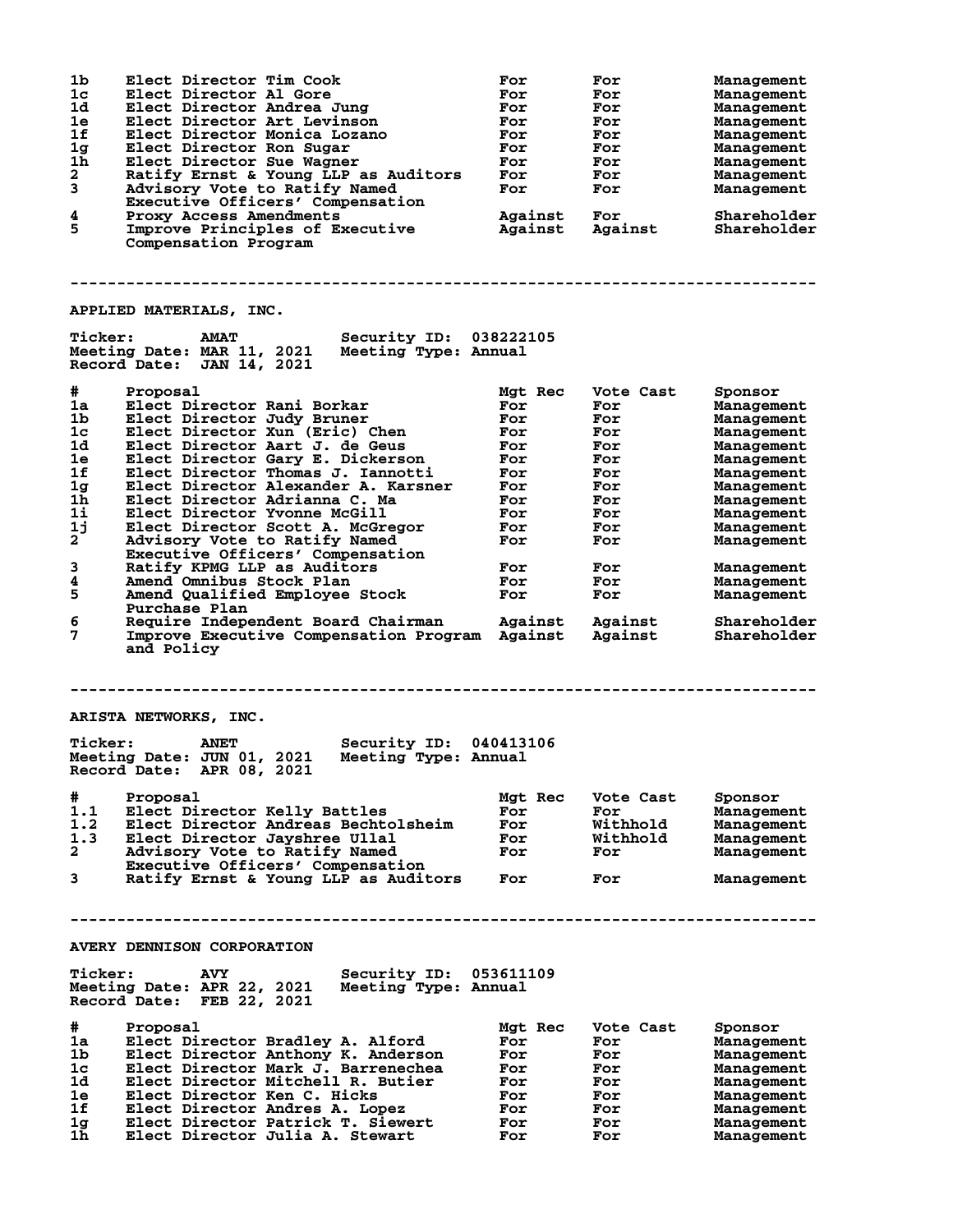**1i Elect Director Martha N. Sullivan For For Management 2 Advisory Vote to Ratify Named For For Management Executive Officers' Compensation 3 Ratify PricewaterhouseCoopers LLP as For For Management Auditors -------------------------------------------------------------------------------- BERRY GLOBAL GROUP, INC. Ticker: BERY Security ID: 08579W103 Meeting Date: FEB 24, 2021 Meeting Type: Annual Record Date: JAN 11, 2021 # Proposal Mgt Rec Vote Cast Sponsor 1a Elect Director B. Evan Bayh For For Management 1b Elect Director Jonathan F. Foster For For Management 1c Elect Director Idalene F. Kesner For For Management 1d Elect Director Jill A. Rahman For For Management 1e Elect Director Carl J. (Rick) For For Management** Rickertsen<br>1f Elect Direo **1f Elect Director Thomas E. Salmon For For Management 1g Elect Director Paula A. Sneed For For Management 1h Elect Director Robert A. Steele For For Management 1i Elect Director Stephen E. Sterrett For For Management 1j Elect Director Scott B. Ullem For For Management 2 Ratify Ernst & Young LLP as Auditors For For Management 3 Advisory Vote to Ratify Named For For Management Executive Officers' Compensation 4 Reduce Ownership Threshold for For For Management Shareholders to Call Special Meeting 5 Amend Omnibus Stock Plan For For Management -------------------------------------------------------------------------------- BEST BUY CO., INC. Ticker: BBY Security ID: 086516101 Meeting Date: JUN 16, 2021 Meeting Type: Annual Record Date: APR 19, 2021 # Proposal Mgt Rec Vote Cast Sponsor 1a Elect Director Corie S. Barry For For Management 1b Elect Director Lisa M. Caputo For For Management 1c Elect Director J. Patrick Doyle For For Management 1d Elect Director David W. Kenny For For Management 1e Elect Director Mario J. Marte For For Management 1f Elect Director Karen A. McLoughlin For For Management 1g Elect Director Thomas L. "Tommy" For For Management Millner 1h Elect Director Claudia F. Munce For For Management 1i Elect Director Richelle P. Parham For For Management 1j Elect Director Steven E. Rendle For For Management 1k Elect Director Eugene A. Woods For For Management 2 Ratify Deloitte & Touche LLP as For For Management Auditors 3 Advisory Vote to Ratify Named For For Management 2 Advisory Vote to Ratify Named<br>Executive Officers' Compensation<br>4 Provide Right to Act by Written C 4 Provide Right to Act by Written Consent Against For Shareholder -------------------------------------------------------------------------------- BOOZ ALLEN HAMILTON HOLDING CORPORATION Ticker: BAH Security ID: 099502106 Meeting Date: JUL 29, 2020 Meeting Type: Annual Record Date: JUN 08, 2020 # Proposal Mgt Rec Vote Cast Sponsor 1a Elect Director Ralph W. Shrader For For Management 1b Elect Director Joan Lordi C. Amble For For Management 1c Elect Director Michele A. Flournoy For For Management 2 Ratify Ernst & Young LLP as Auditors For For Management 3 Advisory Vote to Ratify Named For For Management Executive Officers' Compensation 4 Amend Certificate of Incorporation For For Management**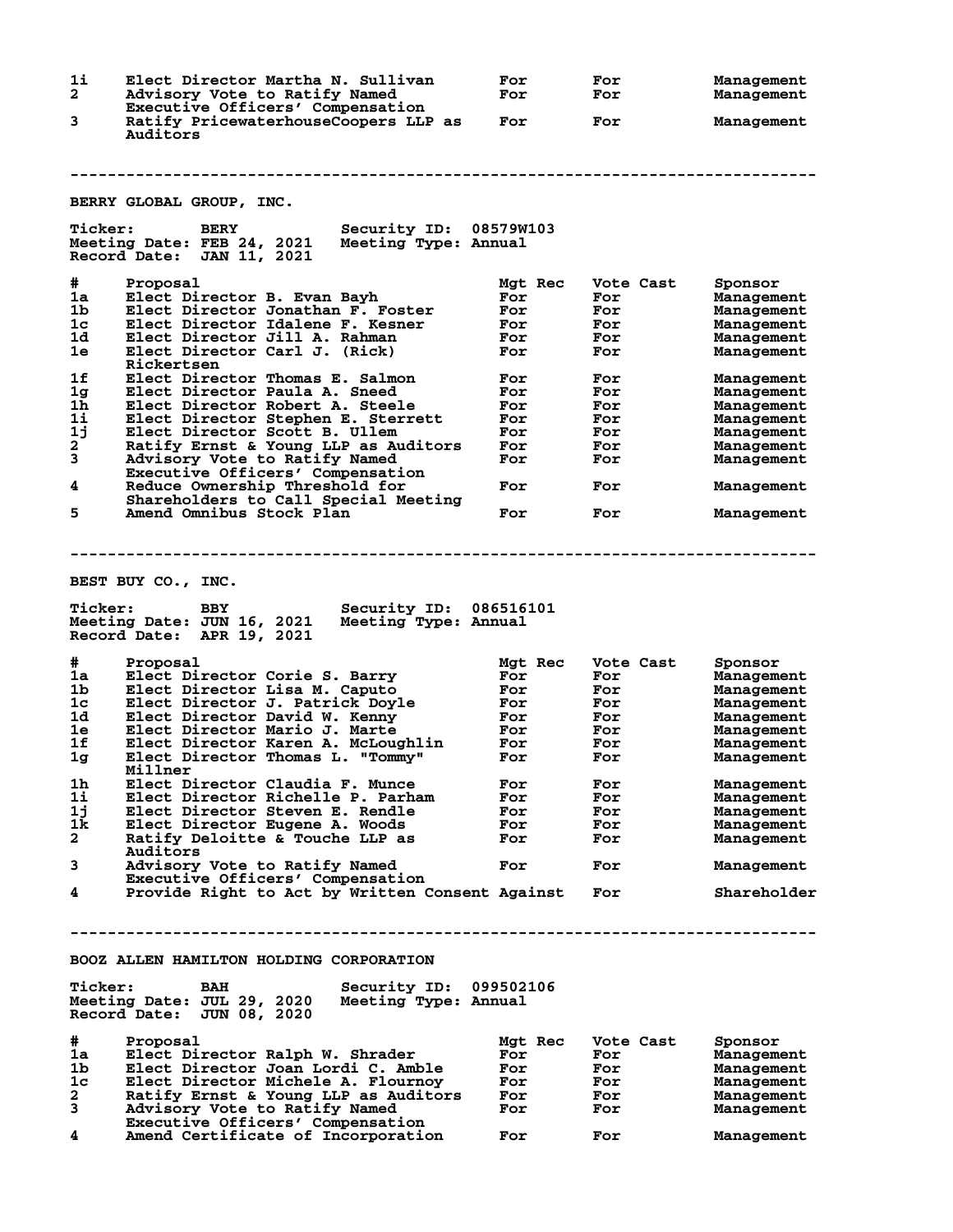**-------------------------------------------------------------------------------- BORGWARNER INC. Ticker: BWA Security ID: 099724106 Meeting Date: APR 28, 2021 Meeting Type: Annual Record Date: MAR 01, 2021 # Proposal Mgt Rec Vote Cast Sponsor 1A Elect Director Nelda J. Connors For For Management 1B Elect Director Dennis C. Cuneo For For Management 1C Elect Director David S. Haffner For For Management 1D Elect Director Michael S. Hanley For For Management** 1C Elect Director David S. Haffner<br>
1D Elect Director Michael S. Hanley For For Management<br>
1E Elect Director Frederic B. Lissalde For For Management<br>
1F Elect Director Shaun E. McAlmont For For Management<br>
1G Elect Direct **1F Elect Director Paul A. Mascarenas For For Management 1G Elect Director Shaun E. McAlmont For For Management 1H Elect Director Deborah D. McWhinney For For Management 1I Elect Director Alexis P. Michas For For Management 2 Advisory Vote to Ratify Name Reserves School of the Construction of the Management<br>2 Advisory Vote to Ratify Named For For Management<br>2 Advisory Vote to Ratify Named For For Management Executive Officers' Compensation 3 Ratify PricewaterhouseCoopers LLP as For For Management Auditors**<br>1 Reduce O **4 Reduce Ownership Threshold for Against For Shareholder Shareholders to Request Action by Written Consent -------------------------------------------------------------------------------- CADENCE DESIGN SYSTEMS, INC. Ticker: CDNS Security ID: 127387108** Meeting Date: MAY 06, 2021 **Record Date: MAR 08, 2021 # Proposal Mgt Rec Vote Cast Sponsor 1.1 Elect Director Mark W. Adams For For Management 1.2 Elect Director Ita Brennan For For Management 1.3 Elect Director Lewis Chew For For Management 1.4 Elect Director Julia Liuson For For Management 1.5 Elect Director James D. Plummer For For Management 1.6 Elect Director Alberto For For Management** 1.6 Elect Director Alberto<br>Sangiovanni-Vincentelli<br>1.7 Elect Director John B. **1.7 Elect Director John B. Shoven For For Management 1.8 Elect Director Young K. Sohn For For Management 1.9 Elect Director Lip-Bu Tan For For Management 2 Advisory Vote to Ratify Named For For Management Executive Officers' Compensation 3 Ratify PricewaterhouseCoopers LLP as For For Management Auditors**<br>4 Reduce O **4 Reduce Ownership Threshold for Against For Shareholder Shareholders to Request Action by Written Consent -------------------------------------------------------------------------------- CDW CORPORATION Ticker: CDW Security ID: 12514G108 Meeting Date: MAY 20, 2021 Meeting Type: Annual Record Date: MAR 24, 2021 # Proposal Mgt Rec Vote Cast Sponsor 1a Elect Director Virginia C. Addicott For For Management 1b Elect Director James A. Bell For For Management 1c Elect Director Lynda M. Clarizio For For Management 1d Elect Director Paul J. Finnegan For For Management 1e Elect Director Anthony R. Foxx For For Management 1f Elect Director Christine A. Leahy For For Management 1g Elect Director Sanjay Mehrotra For For Management 1h Elect Director David W. Nelms For For Management 1i Elect Director Joseph R. Swedish For For Management** 1) Health Director David W. Nelms<br>
1j Elect Director Joseph R. Swedish<br>
1j Elect Director Donna F. Zarcone<br>
2 Advisory Vote to Ranagement<br>
Prophetics Companishes and Forman Form Management<br>
Prophetics Companishes **2 Advisory Vote to Ratify Named For For Management Executive Officers' Compensation 3 Ratify Ernst & Young LLP as Auditor For For Management**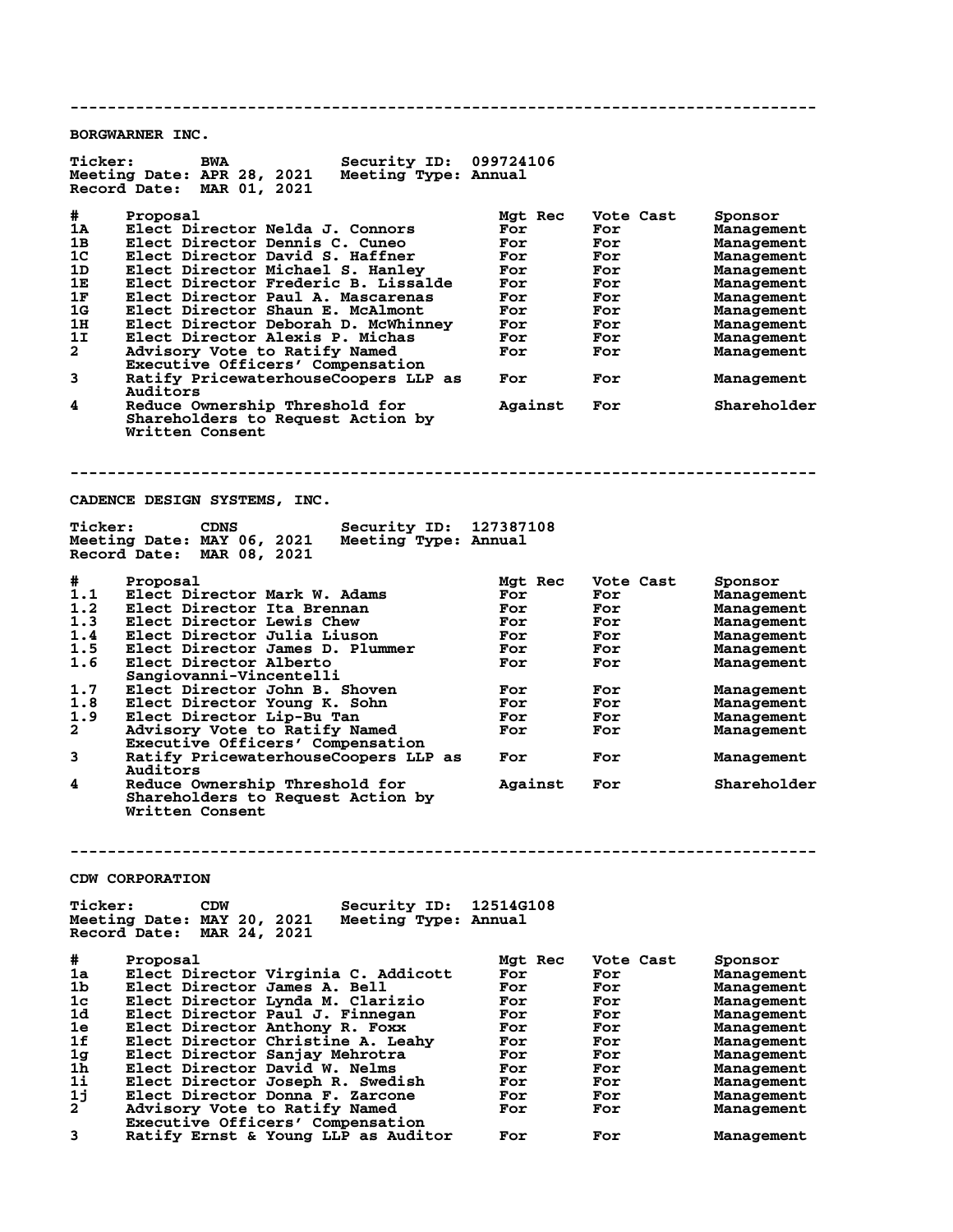| 4              | Eliminate Supermajority Vote                                                                                            | For        | For        | Management               |
|----------------|-------------------------------------------------------------------------------------------------------------------------|------------|------------|--------------------------|
| 5              | Requirement<br>Amend Certificate of Incorporation to                                                                    | For        | For        | Management               |
|                | Eliminate Obsolete Competition and<br>Corporate Opportunity Provision                                                   |            |            |                          |
| 6<br>7         | Approve Omnibus Stock Plan<br>Amend Qualified Employee Stock                                                            | For<br>For | For<br>For | Management<br>Management |
|                | Purchase Plan                                                                                                           |            |            |                          |
|                |                                                                                                                         |            |            |                          |
|                |                                                                                                                         |            |            |                          |
|                | CHURCH & DWIGHT CO., INC.                                                                                               |            |            |                          |
| <b>Ticker:</b> | Security ID: 171340102<br><b>CHD</b><br>Meeting Date: APR 29, 2021<br>Meeting Type: Annual<br>Record Date: MAR 02, 2021 |            |            |                          |
| #              | Proposal                                                                                                                | Mgt Rec    | Vote Cast  | Sponsor                  |
| 1a             | Elect Director James R. Craigie                                                                                         | For        | For        | Management               |
| 1 <sub>b</sub> | Elect Director Matthew T. Farrell                                                                                       | For        | For        | Management               |
| 1c             | Elect Director Bradley C. Irwin                                                                                         | For        | For        | Management               |
| 1d             | Elect Director Penry W. Price                                                                                           | For        | For        | Management               |
| 1e             | Elect Director Susan G. Saideman                                                                                        | For        | For        | Management               |
| 1f             | Elect Director Ravichandra K. Saligram                                                                                  | For        | For        | Management               |
| 1 <sub>g</sub> | Elect Director Robert K. Shearer                                                                                        | For        | For        | Management               |
| 1 <sub>h</sub> | Elect Director Janet S. Vergis                                                                                          | For        | For        | Management               |
| $1\mathbf{i}$  | Elect Director Arthur B. Winkleblack                                                                                    | For        | For        | Management               |
| 1j             | Elect Director Laurie J. Yoler                                                                                          | For        | For        | Management               |
| $\mathbf{2}$   | Advisory Vote to Ratify Named                                                                                           | For        | For        | Management               |
|                | Executive Officers' Compensation                                                                                        |            |            |                          |
| 3              | Eliminate Supermajority Vote<br>Requirement to Fill Board Vacancies                                                     | For        | For        | Management               |
| 4              | Eliminate Supermajority Vote                                                                                            | For        | For        | Management               |
|                | Requirement to Approve Certain                                                                                          |            |            |                          |
|                | Mergers, Consolidations or                                                                                              |            |            |                          |
|                |                                                                                                                         |            |            |                          |
|                | Dispositions of Substantial Assets                                                                                      |            |            |                          |
| 5              | Amend Articles of Incorporation to<br>Remove Provisions Relating to                                                     | For        | For        | Management               |
|                | Classified Board                                                                                                        |            |            |                          |
| 6              | Ratify Deloitte & Touche LLP as                                                                                         |            | For        | Management               |
|                |                                                                                                                         |            |            |                          |
|                | Auditors                                                                                                                | For        |            |                          |
|                |                                                                                                                         |            |            |                          |
|                |                                                                                                                         |            |            |                          |
|                | COGNIZANT TECHNOLOGY SOLUTIONS CORPORATION                                                                              |            |            |                          |
|                |                                                                                                                         |            |            |                          |
| <b>Ticker:</b> | Security ID:<br><b>CTSH</b>                                                                                             | 192446102  |            |                          |
|                | Meeting Date: JUN 01, 2021<br>Meeting Type: Annual<br>Record Date:                                                      |            |            |                          |
|                | APR 05, 2021                                                                                                            |            |            |                          |
| #              | Proposal                                                                                                                | Mgt Rec    | Vote Cast  | Sponsor                  |
| 1a             | Elect Director Zein Abdalla                                                                                             | For        | For        | Management               |
| 1b             | Elect Director Vinita Bali                                                                                              | For        | For        | Management               |
| 1 <sub>c</sub> | Elect Director Maureen Breakiron-Evans                                                                                  | For        | For        | Management               |
| 1d             | Elect Director Archana Deskus                                                                                           | For        | For        | Management               |
| 1e             | Elect Director John M. Dineen                                                                                           | For        | For        | Management               |
| 1f             | Elect Director Brian Humphries                                                                                          | For        | For        | Management               |
| 1 <sub>g</sub> | Elect Director Leo S. Mackay, Jr.                                                                                       | For        | For        | Management               |
| 1h.            | Elect Director Michael Patsalos-Fox                                                                                     | For        | For        |                          |
| 1i             |                                                                                                                         | For        | For        | Management               |
|                | Elect Director Joseph M. Velli                                                                                          |            |            | Management               |
| 1j             | Elect Director Sandra S. Wijnberg                                                                                       | For        | For        | Management               |
| $\mathbf{2}$   | Advisory Vote to Ratify Named                                                                                           | For        | For        | Management               |
|                | Executive Officers' Compensation                                                                                        | For        |            |                          |
| 3              | Ratify PricewaterhouseCoopers LLP as<br>Auditors                                                                        |            | For        | Management               |
| 4              | Provide Right to Act by Written Consent Against                                                                         |            | Against    | Shareholder              |
|                |                                                                                                                         |            |            |                          |
|                |                                                                                                                         |            |            |                          |
|                | COSTCO WHOLESALE CORPORATION                                                                                            |            |            |                          |
|                |                                                                                                                         |            |            |                          |
| <b>Ticker:</b> | Security ID: 22160K105<br><b>COST</b>                                                                                   |            |            |                          |
|                | Meeting Date: JAN 21, 2021<br>Meeting Type: Annual                                                                      |            |            |                          |
|                | Record Date: NOV 12, 2020                                                                                               |            |            |                          |
|                |                                                                                                                         |            |            |                          |
| #              | Proposal                                                                                                                | Mgt Rec    | Vote Cast  | Sponsor                  |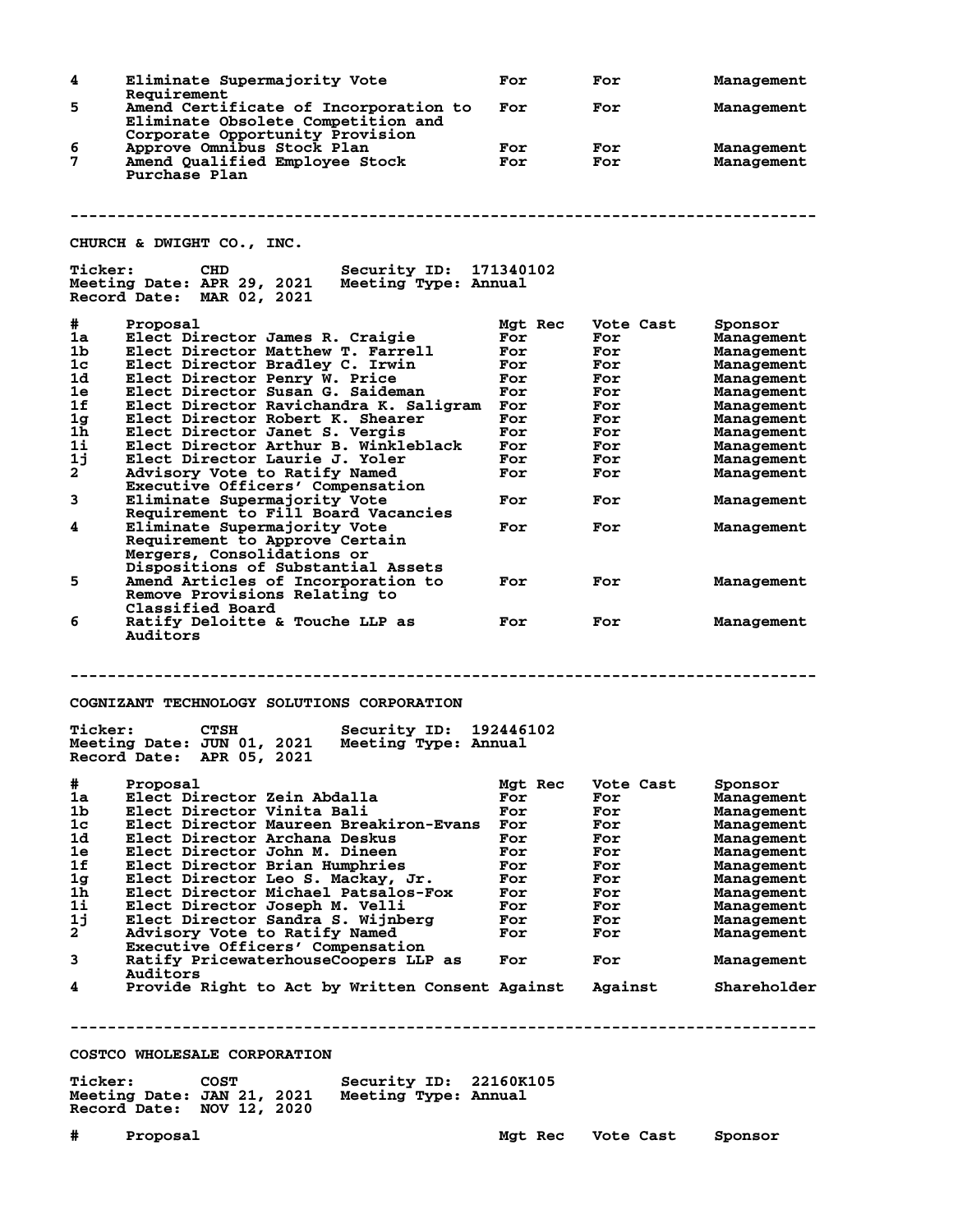| 1.1<br>1.2<br>1.3<br>1.4<br>1.5<br>1.6<br>1.7<br>2<br>3                                                                                                                                                        | Elect Director Susan L. Decker<br>Elect Director Kenneth D. Denman<br>Elect Director Richard A. Galanti<br>Elect Director W. Craig Jelinek<br>Elect Director Sally Jewell<br>Elect Director Charles T. Munger<br>Elect Director Jeffrey S. Raikes<br>Ratify KPMG LLP as Auditors<br>Advisory Vote to Ratify Named<br>Executive Officers' Compensation                                                                                                                                                                                                                                            | For<br>For<br>For<br>For<br>For<br>For<br>For<br>For<br>For                                             | For<br>For<br>For<br>For<br>For<br>For<br>For<br>For<br>For                                          | <b>Management</b><br>Management<br>Management<br>Management<br>Management<br>Management<br>Management<br>Management<br>Management                                                                            |  |
|----------------------------------------------------------------------------------------------------------------------------------------------------------------------------------------------------------------|--------------------------------------------------------------------------------------------------------------------------------------------------------------------------------------------------------------------------------------------------------------------------------------------------------------------------------------------------------------------------------------------------------------------------------------------------------------------------------------------------------------------------------------------------------------------------------------------------|---------------------------------------------------------------------------------------------------------|------------------------------------------------------------------------------------------------------|--------------------------------------------------------------------------------------------------------------------------------------------------------------------------------------------------------------|--|
| DAVITA INC.                                                                                                                                                                                                    |                                                                                                                                                                                                                                                                                                                                                                                                                                                                                                                                                                                                  |                                                                                                         |                                                                                                      |                                                                                                                                                                                                              |  |
| <b>Ticker:</b>                                                                                                                                                                                                 | <b>Security ID:</b><br><b>DVA</b><br>Meeting Date: JUN 10, 2021<br>Meeting Type: Annual<br>Record Date: APR 13, 2021                                                                                                                                                                                                                                                                                                                                                                                                                                                                             | 23918K108                                                                                               |                                                                                                      |                                                                                                                                                                                                              |  |
| #<br>1a<br>1b<br>1c<br>1d<br>1e<br>1f<br>1 <sub>g</sub><br>1 <sub>h</sub><br>1i<br>$\mathbf{2}$<br>$\mathbf{3}$<br>4                                                                                           | Proposal<br>Elect Director Pamela M. Arway<br>Elect Director Charles G. Berg<br>Elect Director Barbara J. Desoer<br>Elect Director Paul J. Diaz<br>Elect Director Shawn M. Guertin<br>*Withdrawn Resolution*<br>Elect Director John M. Nehra<br>Elect Director Paula A. Price<br>Elect Director Javier J. Rodriguez<br>Elect Director Phyllis R. Yale<br>Ratify KPMG LLP as Auditors<br>Advisory Vote to Ratify Named<br>Executive Officers' Compensation<br>Report on Political Contributions                                                                                                   | Mgt Rec<br>For<br>For<br>For<br>For<br><b>None</b><br>For<br>For<br>For<br>For<br>For<br>For<br>Against | Vote Cast<br>For<br>For<br>For<br>For<br>None<br>For<br>For<br>For<br>For<br>For<br>For<br>For       | Sponsor<br><b>Management</b><br>Management<br>Management<br>Management<br>Management<br>Management<br>Management<br>Management<br>Management<br>Management<br>Management<br>Shareholder                      |  |
| <b>Ticker:</b>                                                                                                                                                                                                 | DOLLAR GENERAL CORPORATION<br>DG<br>Security ID:<br>Meeting Date: MAY 26, 2021<br>Meeting Type: Annual<br>Record Date: MAR 18, 2021                                                                                                                                                                                                                                                                                                                                                                                                                                                              | 256677105                                                                                               |                                                                                                      |                                                                                                                                                                                                              |  |
| #<br>1a<br>1 <sub>b</sub><br>1 <sub>c</sub><br>1d<br>1e<br>1f<br>1 <sub>g</sub><br>1 <sub>h</sub><br>$\mathbf{2}$<br>3<br>4<br>5<br>6                                                                          | Proposal<br>Elect Director Warren F. Bryant<br>Elect Director Michael M. Calbert<br>Elect Director Patricia D. Fili-Krushel For<br>Elect Director Timothy I. McGuire<br>Elect Director William C. Rhodes, III<br>Elect Director Debra A. Sandler<br>Elect Director Ralph E. Santana<br>Elect Director Todd J. Vasos<br>Advisory Vote to Ratify Named<br>Executive Officers' Compensation<br>Ratify Ernst & Young LLP as Auditors<br>Approve Omnibus Stock Plan<br>Provide Right to Call Special Meeting<br>of the total of 25% of Outstanding<br>Common Stock<br>Provide Right to Call A Special | Mgt Rec<br>For<br>For<br>For<br>For<br>For<br>For<br>For<br>For<br>For<br>For<br>For<br>Against         | Vote Cast<br>For<br>For<br>For<br>For<br>For<br>For<br>For<br>For<br>For<br>For<br>For<br>For<br>For | Sponsor<br>Management<br>Management<br>Management<br><b>Management</b><br><b>Management</b><br>Management<br>Management<br>Management<br>Management<br>Management<br>Management<br>Management<br>Shareholder |  |
| Meeting of the total of 10% of<br>Outstanding Common Stock<br>DROPBOX, INC.<br>Security ID: 26210C104<br><b>Ticker:</b><br>DBX<br>Meeting Date: MAY 20, 2021 Meeting Type: Annual<br>Record Date: MAR 23, 2021 |                                                                                                                                                                                                                                                                                                                                                                                                                                                                                                                                                                                                  |                                                                                                         |                                                                                                      |                                                                                                                                                                                                              |  |
| #<br>1.1<br>1.2<br>1.3<br>1.4                                                                                                                                                                                  | Proposal<br>Elect Director Andrew W. Houston<br>Elect Director Donald W. Blair<br>Elect Director Lisa Campbell<br>Elect Director Paul E. Jacobs                                                                                                                                                                                                                                                                                                                                                                                                                                                  | Mgt Rec<br>For<br>For<br>For<br>For                                                                     | Vote Cast<br>Withhold<br>Withhold<br>Withhold<br>Withhold                                            | Sponsor<br>Management<br>Management<br>Management<br>Management                                                                                                                                              |  |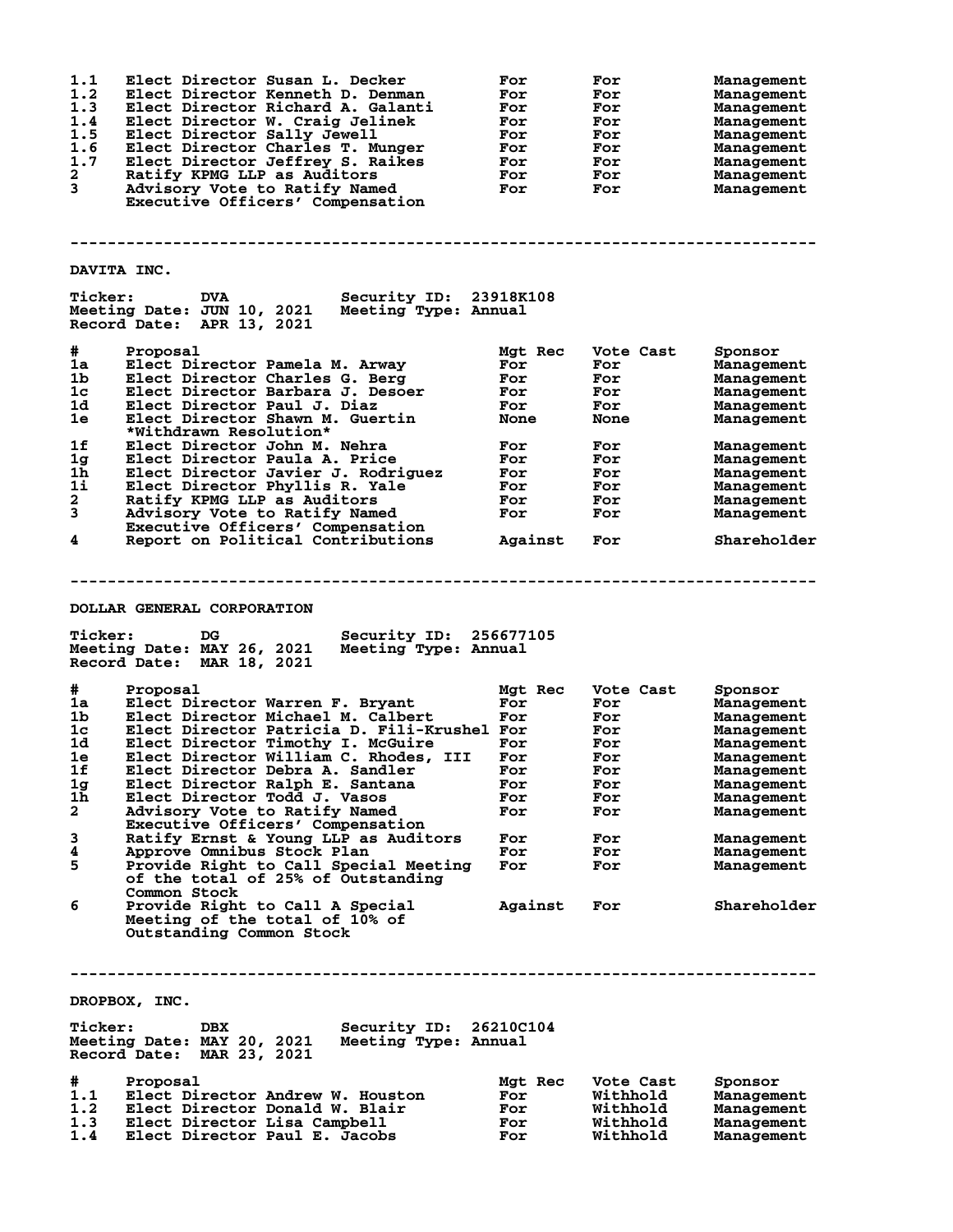**1.5 Elect Director Robert J. Mylod, Jr. For Withhold Management 1.6 Elect Director Karen Peacock For Withhold Management 1.7 Elect Director Michael Seibel For For Management 2 Ratify Ernst & Young LLP as Auditors For For Management 3 Advisory Vote to Ratify Named For For Management Executive Officers' Compensation -------------------------------------------------------------------------------- EBAY INC. Ticker: EBAY Security ID: 278642103 Meeting Date: JUN 15, 2021 Meeting Type: Annual Record Date: APR 19, 2021 # Proposal Mgt Rec Vote Cast Sponsor 1a Elect Director Anthony J. Bates For For Management 1b Elect Director Adriane M. Brown For For Management 1c Elect Director Diana Farrell For For Management 1d Elect Director Logan D. Green For For Management 1e Elect Director Bonnie S. Hammer For For Management 1f Elect Director E. Carol Hayles For For Management 1g Elect Director Jamie Iannone For For Management 1h Elect Director Kathleen C. Mitic For For Management 1i Elect Director Matthew J. Murphy For For Management 1j Elect Director Paul S. Pressler For For Management 1k Elect Director Mohak Shroff For For Management 1l Elect Director Robert H. Swan For For Management 1m Elect Director Perry M. Traquina For For Management 2 Ratify PricewaterhouseCoopers LLP as For For Management Auditors 3 Advisory Vote to Ratify Named For For Management Executive Officers' Compensation 4 Improve Principles of Executive Against Against Shareholder Compensation Program**<br>5 Provide Right to Act **5 Provide Right to Act by Written Consent Against For Shareholder -------------------------------------------------------------------------------- ELECTRONIC ARTS INC. Ticker: EA Security ID: 285512109 Meeting Date: AUG 06, 2020 Meeting Type: Annual Record Date: JUN 12, 2020 # Proposal Mgt Rec Vote Cast Sponsor 1a Elect Director Leonard S. Coleman For For Management 1b Elect Director Jay C. Hoag For For Management 1c Elect Director Jeffrey T. Huber For For Management 1d Elect Director Lawrence F. Probst, III For For Management 1e Elect Director Talbott Roche For For Management 1f Elect Director Richard A. Simonson For For Management 1g Elect Director Luis A. Ubinas For For Management 1h Elect Director Heidi J. Ueberroth For For Management 1i Elect Director Andrew Wilson For For Management 2 Advisory Vote to Ratify Named For Against Management Executive Officers' Compensation 3 Ratify KPMG LLP as Auditors For For Management 4 Provide Right to Act by Written Consent Against For Shareholder -------------------------------------------------------------------------------- EXPEDITORS INTERNATIONAL OF WASHINGTON, INC. Ticker: EXPD Security ID: 302130109 Meeting Date: MAY 04, 2021 Meeting Type: Annual Record Date: MAR 09, 2021 # Proposal Mgt Rec Vote Cast Sponsor 1.1 Elect Director Robert R. Wright For For Management 1.2 Elect Director Glenn M. Alger For For Management 1.3 Elect Director Robert P. Carlile For For Management 1.4 Elect Director James M. DuBois For For Management 1.5 Elect Director Mark A. Emmert For For Management 1.6 Elect Director Diane H. Gulyas For For Management 1.7 Elect Director Jeffrey S. Musser For For Management**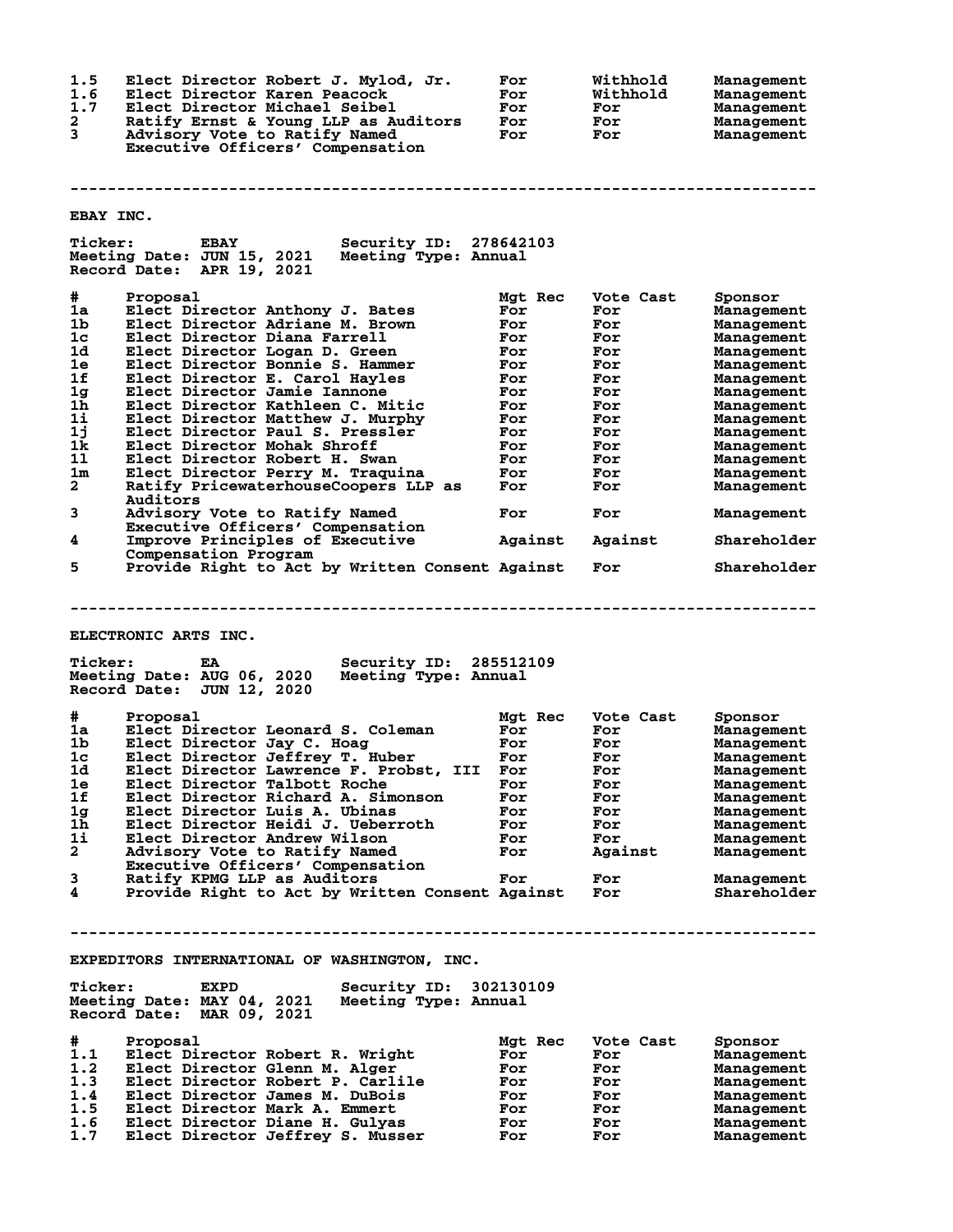| 1.8 | Elect Director Liane J. Pelletier | For | For | Management |
|-----|-----------------------------------|-----|-----|------------|
|     | Advisory Vote to Ratify Named     | For | For | Management |
|     | Executive Officers' Compensation  |     |     |            |
|     | Ratify KPMG LLP as Auditors       | For | For | Management |

**FACEBOOK, INC.**

| <b>Ticker:</b>                        | FB<br><b>Security ID:</b><br>Meeting Date: MAY 26, 2021<br>Meeting Type: Annual<br>Record Date: APR 01, 2021                                                                                                                       | 30303M102                                         |                                                     |                                                                                                    |
|---------------------------------------|------------------------------------------------------------------------------------------------------------------------------------------------------------------------------------------------------------------------------------|---------------------------------------------------|-----------------------------------------------------|----------------------------------------------------------------------------------------------------|
| #<br>1.1<br>1.2<br>1.3<br>1.4         | Proposal<br>Elect Director Peggy Alford<br>Elect Director Marc L. Andreessen<br>Elect Director Andrew W. Houston<br>Elect Director Nancy Killefer                                                                                  | Mgt Rec<br>For<br>For<br>For<br>For               | Vote Cast<br>For<br>Withhold<br>Withhold<br>For     | Sponsor<br>Management<br>Management<br><b>Management</b><br><b>Management</b>                      |
| 1.5                                   | Elect Director Robert M. Kimmitt                                                                                                                                                                                                   | For                                               | For                                                 | <b>Management</b>                                                                                  |
| 1.6<br>1.7                            | Elect Director Sheryl K. Sandberg<br>Elect Director Peter A. Thiel                                                                                                                                                                 | For<br>For                                        | For<br>Withhold                                     | <b>Management</b><br><b>Management</b>                                                             |
| 1.8                                   | Elect Director Tracey T. Travis                                                                                                                                                                                                    | For                                               | For                                                 | Management                                                                                         |
| 1.9                                   | Elect Director Mark Zuckerberg                                                                                                                                                                                                     | For                                               | For                                                 | Management                                                                                         |
| $\mathbf{2}$<br>3                     | Ratify Ernst & Young LLP as Auditors<br>Amend Non-Employee Director                                                                                                                                                                | For<br>For                                        | For<br>Against                                      | Management<br>Management                                                                           |
| 4                                     | Compensation Policy<br>Approve Recapitalization Plan for all<br>Stock to Have One-vote per Share                                                                                                                                   | Against                                           | For                                                 | Shareholder                                                                                        |
| 5                                     | Require Independent Board Chair                                                                                                                                                                                                    | Against                                           | For                                                 | Shareholder                                                                                        |
| 6                                     | Report on Online Child Sexual<br>Exploitation                                                                                                                                                                                      | Against                                           | For                                                 | Shareholder                                                                                        |
| 7                                     | Require Independent Director Nominee<br>with Human and/or Civil Rights<br>Experience                                                                                                                                               | Against                                           | Against                                             | Shareholder                                                                                        |
| 8                                     | Report on Platform Misuse                                                                                                                                                                                                          | Against                                           | For                                                 | Shareholder                                                                                        |
| 9                                     | Amend Certificate of Incorporation to<br>Become a Public Benefit Corporation                                                                                                                                                       | Against                                           | Against                                             | Shareholder                                                                                        |
| <b>Ticker:</b>                        | FORTINET, INC.<br><b>FTNT</b><br>Security ID: 34959E109<br>Meeting Date: JUN 18, 2021<br>Meeting Type: Annual                                                                                                                      |                                                   |                                                     |                                                                                                    |
| #.                                    | Record Date: APR 26, 2021<br>Proposal                                                                                                                                                                                              |                                                   | Vote Cast                                           |                                                                                                    |
| 1.1                                   | Elect Director Ken Xie                                                                                                                                                                                                             | Mgt Rec<br>For                                    | For                                                 | Sponsor<br>Management                                                                              |
| 1.2                                   | Elect Director Michael Xie                                                                                                                                                                                                         | For                                               | For                                                 | Management                                                                                         |
| 1.3                                   | Elect Director Kelly Ducourty                                                                                                                                                                                                      | For                                               | For                                                 | <b>Management</b>                                                                                  |
| 1.4                                   | Elect Director Kenneth A. Goldman                                                                                                                                                                                                  | For                                               | For                                                 | <b>Management</b>                                                                                  |
| 1.5                                   | Elect Director Ming Hsieh                                                                                                                                                                                                          | For                                               | For                                                 | <b>Management</b>                                                                                  |
| 1.6<br>1.7                            | Elect Director Jean Hu<br>Elect Director William H. Neukom                                                                                                                                                                         | For<br>For                                        | For<br>For                                          | Management<br><b>Management</b>                                                                    |
| 1.8                                   | Elect Director Judith Sim                                                                                                                                                                                                          | For                                               | For                                                 | Management                                                                                         |
| $\mathbf{2}$                          | Ratify Deloitte & Touche LLP as                                                                                                                                                                                                    | For                                               | For                                                 | Management                                                                                         |
|                                       | Auditors                                                                                                                                                                                                                           |                                                   |                                                     |                                                                                                    |
| 3                                     | Advisory Vote to Ratify Named<br>Executive Officers' Compensation                                                                                                                                                                  | For                                               | For                                                 | Management                                                                                         |
|                                       |                                                                                                                                                                                                                                    |                                                   |                                                     |                                                                                                    |
|                                       | H&R BLOCK, INC.                                                                                                                                                                                                                    |                                                   |                                                     |                                                                                                    |
| <b>Ticker:</b>                        | <b>HRB</b><br>Security ID:<br>Meeting Date: SEP 10, 2020<br>Meeting Type: Annual<br>Record Date:<br><b>JUL 10, 2020</b>                                                                                                            | 093671105                                         |                                                     |                                                                                                    |
| #<br>1a<br>1b<br>1c<br>1d<br>1e<br>1f | Proposal<br>Elect Director Paul J. Brown<br>Elect Director Robert A. Gerard<br>Elect Director Anuradha (Anu) Gupta<br>Elect Director Richard A. Johnson<br>Elect Director Jeffrey J. Jones, II<br>Elect Director David Baker Lewis | Mgt Rec<br>For<br>For<br>For<br>For<br>For<br>For | Vote Cast<br>For<br>For<br>For<br>For<br>For<br>For | Sponsor<br><b>Management</b><br>Management<br>Management<br>Management<br>Management<br>Management |
| 1g                                    | Elect Director Yolande G. Piazza                                                                                                                                                                                                   | For                                               | For                                                 | Management                                                                                         |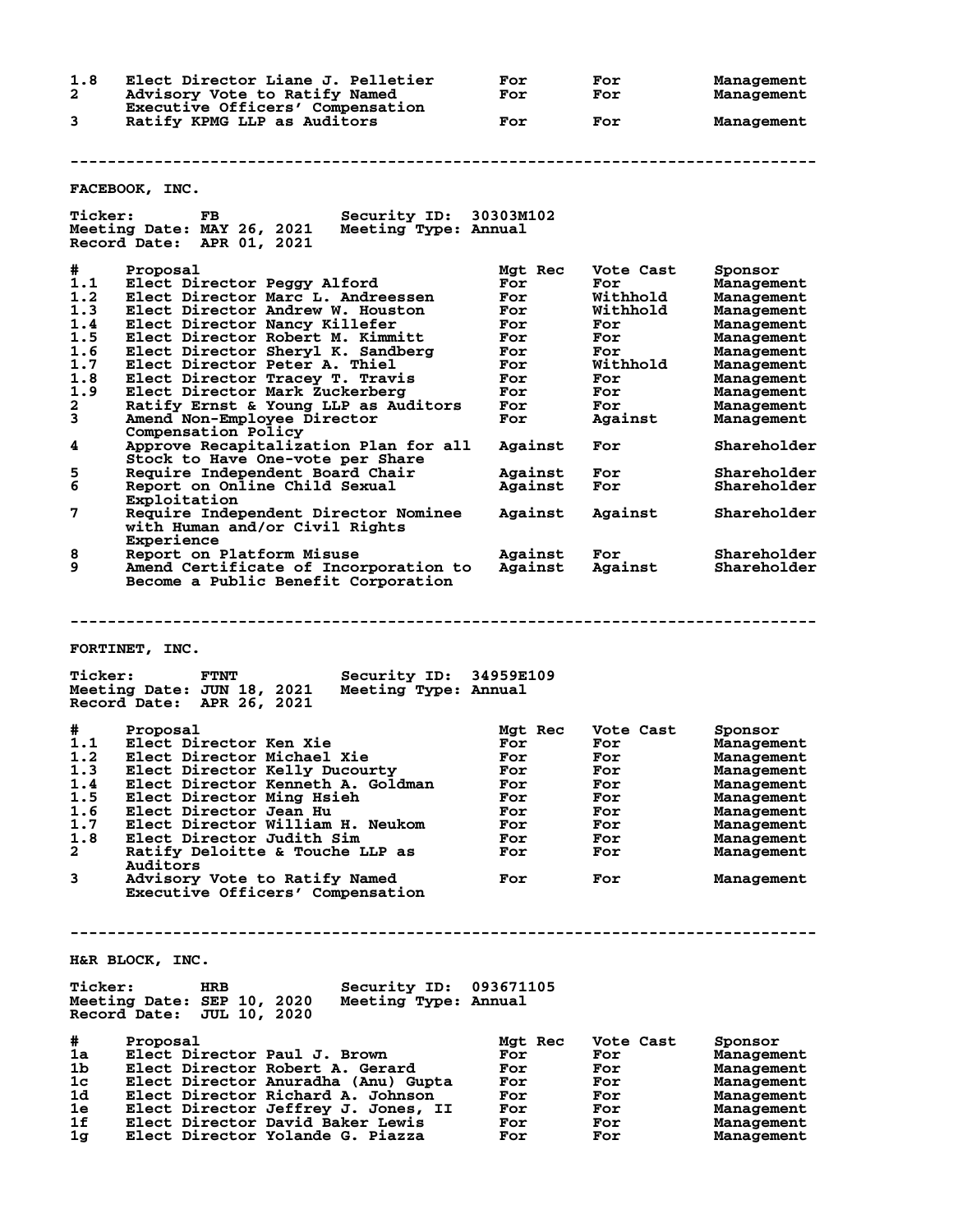| 1h<br>11<br>1j<br>1k<br>$\mathbf{2}$ | Elect Director Victoria J. Reich<br>Elect Director Bruce C. Rohde<br>Elect Director Matthew E. Winter<br>Elect Director Christianna Wood<br>Ratify Deloitte & Touche LLP as<br>Auditors | For<br>For<br>For<br>For<br>For | For<br>For<br>For<br>For<br>For | Management<br>Management<br>Management<br>Management<br>Management |
|--------------------------------------|-----------------------------------------------------------------------------------------------------------------------------------------------------------------------------------------|---------------------------------|---------------------------------|--------------------------------------------------------------------|
| 3                                    | Advisory Vote to Ratify Named<br>Executive Officers' Compensation                                                                                                                       | For                             | For                             | Management                                                         |
|                                      |                                                                                                                                                                                         |                                 |                                 |                                                                    |
|                                      | INTERCONTINENTAL EXCHANGE, INC.                                                                                                                                                         |                                 |                                 |                                                                    |
| <b>Ticker:</b>                       | ICE<br>Security ID: 45866F104<br>Meeting Date: MAY 14, 2021<br>Meeting Type: Annual<br>Record Date: MAR 16, 2021                                                                        |                                 |                                 |                                                                    |
| #                                    | Proposal                                                                                                                                                                                | Mgt Rec                         | Vote Cast                       | Sponsor                                                            |
| 1a                                   | Elect Director Sharon Y. Bowen                                                                                                                                                          | For                             | For                             | Management                                                         |
| 1 <sub>b</sub>                       | Elect Director Shantella E. Cooper                                                                                                                                                      | For                             | For                             | Management                                                         |
| 1 <sub>c</sub>                       | Elect Director Charles R. Crisp                                                                                                                                                         | For                             | For                             | Management                                                         |
| 1d.                                  | Elect Director Duriya M. Farooqui                                                                                                                                                       | For                             | For                             | Management                                                         |
| 1e                                   | Elect Director The Right Hon. the Lord For                                                                                                                                              |                                 | For                             | Management                                                         |
|                                      | Hague of Richmond                                                                                                                                                                       |                                 |                                 |                                                                    |
| 1f                                   | Elect Director Mark F. Mulhern                                                                                                                                                          | For                             | For                             | Management                                                         |
| 1 <sub>g</sub>                       | Elect Director Thomas E. Noonan                                                                                                                                                         | For                             | For                             | Management                                                         |
| 1h                                   | Elect Director Frederic V. Salerno                                                                                                                                                      | For                             | For                             | Management                                                         |
| 1i                                   | Elect Director Caroline L. Silver                                                                                                                                                       | For                             | For                             | Management                                                         |
| 1j<br>1k                             | Elect Director Jeffrey C. Sprecher                                                                                                                                                      | For                             | For                             | Management                                                         |
| 11                                   | Elect Director Judith A. Sprieser<br>Elect Director Vincent Tese                                                                                                                        | For<br>For                      | For<br>For                      | Management                                                         |
| $\mathbf{2}$                         | Advisory Vote to Ratify Named                                                                                                                                                           | For                             | For                             | Management                                                         |
|                                      | Executive Officers' Compensation                                                                                                                                                        |                                 |                                 | Management                                                         |
| 3                                    | Ratify Ernst & Young LLP as Auditors                                                                                                                                                    | For                             | <b>For</b>                      |                                                                    |
| 4                                    | Adopt Simple Majority Vote                                                                                                                                                              | Against                         | For                             | Management<br>Shareholder                                          |
|                                      | <b>JOHNSON &amp; JOHNSON</b>                                                                                                                                                            |                                 |                                 |                                                                    |
| <b>Ticker:</b>                       | <b>Security ID: 478160104</b><br>JNJ<br>Meeting Date: APR 22, 2021<br>Meeting Type: Annual<br>Record Date: FEB 23, 2021                                                                 |                                 |                                 |                                                                    |
| #                                    | Proposal                                                                                                                                                                                | Mgt Rec                         | Vote Cast                       | Sponsor                                                            |
| 1a                                   | Elect Director Mary C. Beckerle                                                                                                                                                         | For                             | For                             | Management                                                         |
| 1b                                   | Elect Director D. Scott Davis                                                                                                                                                           | For                             | For                             | Management                                                         |
| 1 <sub>c</sub>                       | Elect Director Ian E. L. Davis                                                                                                                                                          | For                             | For                             | Management                                                         |
| 1d                                   | Elect Director Jennifer A. Doudna                                                                                                                                                       | For                             | For                             | Management                                                         |
| 1e                                   | Elect Director Alex Gorsky                                                                                                                                                              | For                             | For                             | Management                                                         |
| 1f                                   | Elect Director Marillyn A. Hewson                                                                                                                                                       | For                             | For                             | Management                                                         |
| 1g                                   | Elect Director Hubert Joly                                                                                                                                                              | For                             | For                             | Management                                                         |
| 1 <sub>h</sub>                       | Elect Director Mark B. McClellan                                                                                                                                                        | For                             | For                             | Management                                                         |
| 1i                                   | Elect Director Anne M. Mulcahy                                                                                                                                                          | For                             | For                             | Management                                                         |
| 1j                                   | Elect Director Charles Prince                                                                                                                                                           | For                             | For                             | Management                                                         |
| 1k<br>11                             | Elect Director A. Eugene Washington                                                                                                                                                     | For                             | For                             | Management                                                         |
|                                      | Elect Director Mark A. Weinberger                                                                                                                                                       | For                             | For                             | Management                                                         |
| 1 <sub>m</sub>                       | Elect Director Nadja Y. West                                                                                                                                                            | For                             | For                             | Management                                                         |
| 1n<br>2                              | Elect Director Ronald A. Williams<br>Advisory Vote to Ratify Named                                                                                                                      | For<br>For                      | For<br>Against                  | Management                                                         |
|                                      | Executive Officers' Compensation                                                                                                                                                        |                                 |                                 | Management                                                         |
| 3                                    | Ratify PricewaterhouseCoopers LLP as                                                                                                                                                    | For                             | For                             | Management                                                         |
|                                      | Auditors                                                                                                                                                                                |                                 |                                 |                                                                    |
| 4                                    | Report on Government Financial Support<br>and Access to COVID-19 Vaccines and<br>Therapeutics                                                                                           | Against                         | For                             | Shareholder                                                        |
| 5                                    | Require Independent Board Chair                                                                                                                                                         | Against                         | For                             | Shareholder                                                        |
| 6                                    | Report on Civil Rights Audit                                                                                                                                                            | Against                         | Against                         | Shareholder                                                        |
| 7                                    | Adopt Policy on Bonus Banking                                                                                                                                                           | Against                         | Against                         | Shareholder                                                        |

## **KLA CORPORATION**

| <b>Ticker:</b>             | KLAC |  | Security ID: 482480100 |  |
|----------------------------|------|--|------------------------|--|
| Meeting Date: NOV 04, 2020 |      |  | Meeting Type: Annual   |  |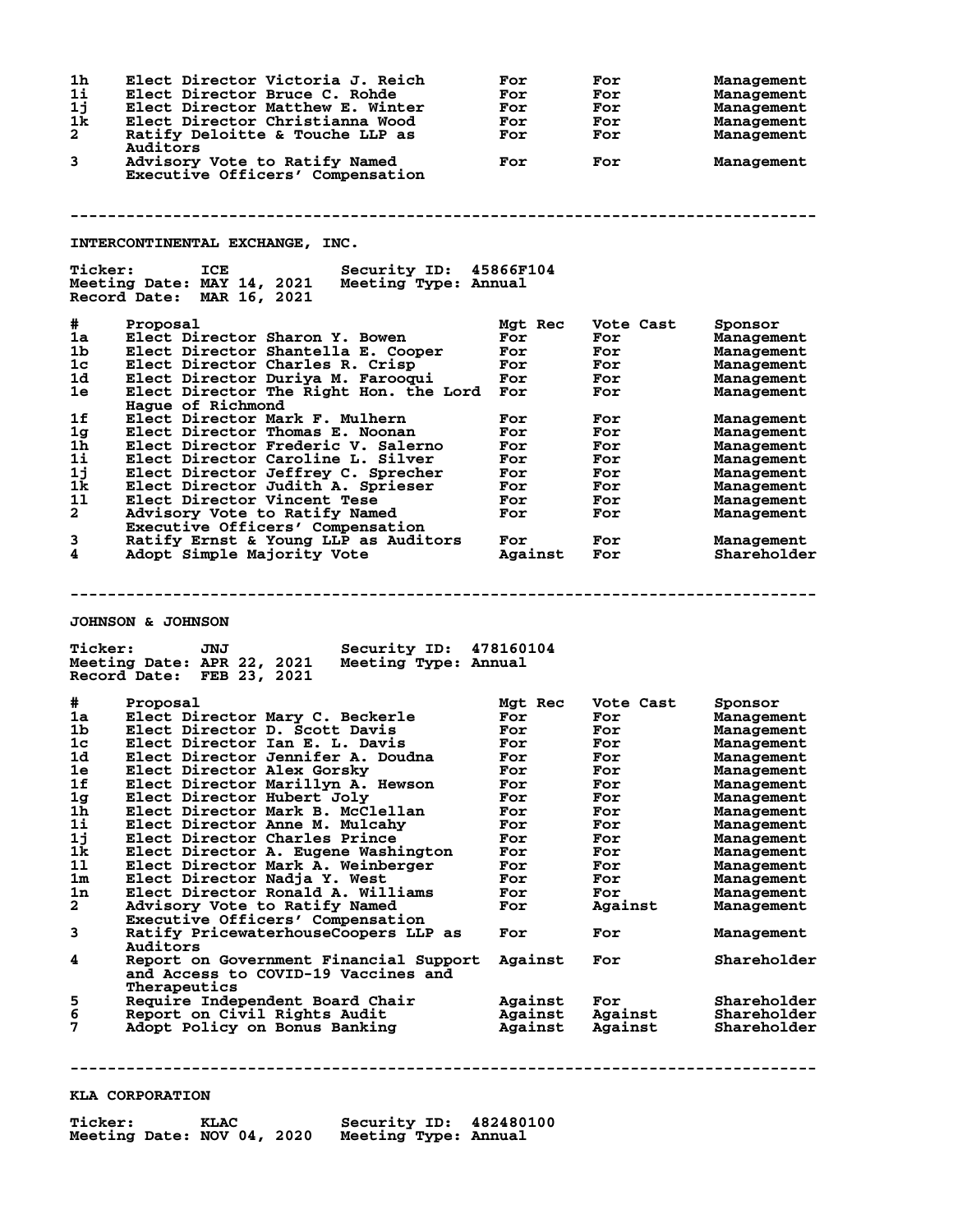**Record Date: SEP 16, 2020**

| #            | Proposal                                                          | Mgt Rec | Vote Cast | Sponsor     |
|--------------|-------------------------------------------------------------------|---------|-----------|-------------|
| 1.1          | Elect Director Edward Barnholt                                    | For     | For       | Management  |
| 1.2          | Elect Director Robert Calderoni                                   | For     | For       | Management  |
| 1.3          | Elect Director Jeneanne Hanley                                    | For     | For       | Management  |
| 1.4          | Elect Director Emiko Higashi                                      | For     | For       | Management  |
| 1.5          | Elect Director Kevin Kennedy                                      | For     | For       | Management  |
| 1.6          | Elect Director Gary Moore                                         | For     | For       | Management  |
| 1.7          | Elect Director Marie Myers                                        | For     | For       | Management  |
| 1.8          | Elect Director Kiran Patel                                        | For     | For       | Management  |
| 1.9          | Elect Director Victor Peng                                        | For     | For       | Management  |
| 1.10         | Elect Director Robert Rango                                       | For     | For       | Management  |
| 1.11         | Elect Director Richard Wallace                                    | For     | For       | Management  |
| $\mathbf{2}$ | Ratify PricewaterhouseCoopers LLP as<br>Auditors                  | For     | For       | Management  |
| 3            | Advisory Vote to Ratify Named<br>Executive Officers' Compensation | For     | For       | Management  |
| 4            | Adopt Proxy Access Right                                          | Against | For       | Shareholder |

**--------------------------------------------------------------------------------**

**LAM RESEARCH CORPORATION**

| <b>Ticker:</b>                                                                        | Security ID:<br>LRCX                                                                                                                                                                                                                                                                                                                                                                                                    | 512807108                                                              |                                                                                 |                                                                                                                                                     |  |  |
|---------------------------------------------------------------------------------------|-------------------------------------------------------------------------------------------------------------------------------------------------------------------------------------------------------------------------------------------------------------------------------------------------------------------------------------------------------------------------------------------------------------------------|------------------------------------------------------------------------|---------------------------------------------------------------------------------|-----------------------------------------------------------------------------------------------------------------------------------------------------|--|--|
|                                                                                       | Meeting Type: Annual<br>Meeting Date: NOV 03, 2020<br>Record Date:<br>SEP 04, 2020                                                                                                                                                                                                                                                                                                                                      |                                                                        |                                                                                 |                                                                                                                                                     |  |  |
| #<br>1.1<br>1.2<br>1.3<br>1.4<br>1.5<br>1.6<br>1.7<br>1.8<br>1.9<br>$\mathbf{2}$<br>3 | Proposal<br>Elect Director Sohail U. Ahmed<br>Elect Director Timothy M. Archer<br>Elect Director Eric K. Brandt<br>Elect Director Michael R. Cannon<br>Elect Director Catherine P. Lego<br>Elect Director Bethany J. Mayer<br>Elect Director Abhijit Y. Talwalkar<br>Elect Director Lih Shyng (Rick L.) Tsai For<br>Elect Director Leslie F. Varon<br>Advisory Vote to Ratify Named<br>Executive Officers' Compensation | Mgt Rec<br>For<br>For<br>For<br>For<br>For<br>For<br>For<br>For<br>For | Vote Cast<br>For<br>For<br>For<br>For<br>For<br>For<br>For<br>For<br>For<br>For | Sponsor<br>Management<br>Management<br>Management<br>Management<br>Management<br>Management<br>Management<br>Management<br>Management<br>Management |  |  |
|                                                                                       | Ratify Ernst & Young LLP as Auditors                                                                                                                                                                                                                                                                                                                                                                                    | For                                                                    | For                                                                             | Management                                                                                                                                          |  |  |
|                                                                                       | LENNAR CORPORATION                                                                                                                                                                                                                                                                                                                                                                                                      |                                                                        |                                                                                 |                                                                                                                                                     |  |  |

| <b>Ticker:</b>             | LEN | Security ID: 526057104 |  |
|----------------------------|-----|------------------------|--|
| Meeting Date: APR 07, 2021 |     | Meeting Type: Annual   |  |
| Record Date: FEB 16, 2021  |     |                        |  |

| #              | Proposal                              | Mgt Rec | Vote Cast | Sponsor     |
|----------------|---------------------------------------|---------|-----------|-------------|
| 1a             | Elect Director Amy Banse              | For     | For       | Management  |
| 1b             | Elect Director Rick Beckwitt          | For     | For       | Management  |
| 1c             | Elect Director Steven L. Gerard       | For     | For       | Management  |
| 1d             | Elect Director Tig Gilliam            | For     | For       | Management  |
| 1e             | Elect Director Sherrill W. Hudson     | For     | For       | Management  |
| 1f             | Elect Director Jonathan M. Jaffe      | For     | For       | Management  |
| 1 <sub>g</sub> | Elect Director Sidney Lapidus         | For     | For       | Management  |
| 1 <sub>h</sub> | Elect Director Teri P. McClure        | For     | For       | Management  |
| $1\text{i}$    | Elect Director Stuart Miller          | For     | For       | Management  |
| 1j             | Elect Director Armando Olivera        | For     | For       | Management  |
| 1k             | Elect Director Jeffrey Sonnenfeld     | For     | For       | Management  |
| $\overline{a}$ | Advisory Vote to Ratify Named         | For     | For       | Management  |
|                | Executive Officers' Compensation      |         |           |             |
| 3              | Ratify Deloitte & Touche LLP as       | For     | For       | Management  |
|                | Auditors                              |         |           |             |
| 4              | Approve Recapitalization Plan for all | Against | For       | Shareholder |
|                | Stock to Have One-vote per Share      |         |           |             |

**--------------------------------------------------------------------------------**

**LOWE'S COMPANIES, INC.**

| <b>Ticker:</b>             | LOW | Security ID: 548661107 |  |
|----------------------------|-----|------------------------|--|
| Meeting Date: MAY 28, 2021 |     | Meeting Type: Annual   |  |
| Record Date: MAR 22, 2021  |     |                        |  |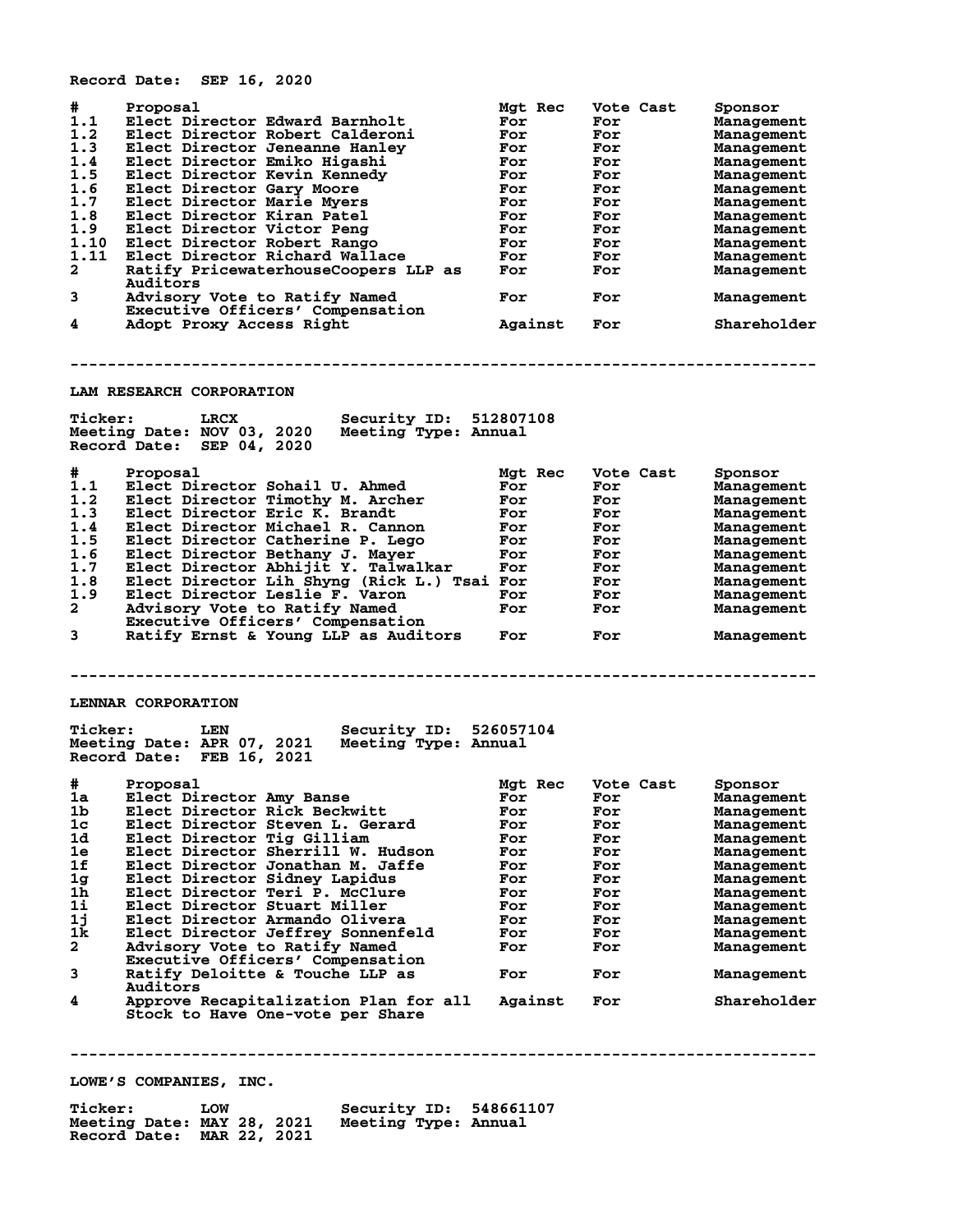| #<br>1.1<br>1.2<br>1.3<br>1.4<br>1.5<br>1.6<br>1.7<br>1.8<br>1.9<br>1.10<br>1.11<br>$\mathbf{2}$<br>3<br>4 | Proposal<br>Elect Director Raul Alvarez<br>Elect Director David H. Batchelder<br>Elect Director Angela F. Braly<br>Elect Director Sandra B. Cochran<br>Elect Director Laurie Z. Douglas<br>Elect Director Richard W. Dreiling<br>Elect Director Marvin R. Ellison<br>Elect Director Daniel J. Heinrich<br>Elect Director Brian C. Rogers<br>Elect Director Bertram L. Scott<br>Elect Director Mary Beth West<br>Advisory Vote to Ratify Named<br>Executive Officers' Compensation<br>Ratify Deloitte & Touche LLP as Auditor For<br>Amend Proxy Access Right | Mgt Rec<br>For<br>For<br>For<br>For<br>For<br>For<br>For<br>For<br>For<br>For<br>For<br>For<br>Against | Vote Cast<br>For<br>For<br>For<br>For<br>For<br>For<br>For<br>For<br>For<br>For<br>For<br>For<br>For<br><b>For</b> | Sponsor<br>Management<br>Management<br>Management<br>Management<br>Management<br>Management<br>Management<br>Management<br>Management<br>Management<br>Management<br>Management<br>Management<br>Shareholder |  |  |
|------------------------------------------------------------------------------------------------------------|--------------------------------------------------------------------------------------------------------------------------------------------------------------------------------------------------------------------------------------------------------------------------------------------------------------------------------------------------------------------------------------------------------------------------------------------------------------------------------------------------------------------------------------------------------------|--------------------------------------------------------------------------------------------------------|--------------------------------------------------------------------------------------------------------------------|--------------------------------------------------------------------------------------------------------------------------------------------------------------------------------------------------------------|--|--|
|                                                                                                            | MARSH & MCLENNAN COMPANIES, INC.                                                                                                                                                                                                                                                                                                                                                                                                                                                                                                                             |                                                                                                        |                                                                                                                    |                                                                                                                                                                                                              |  |  |
| <b>Ticker:</b>                                                                                             | Security ID: 571748102<br>MMC<br>Meeting Date: MAY 20, 2021<br>Meeting Type: Annual<br>Record Date: MAR 22, 2021                                                                                                                                                                                                                                                                                                                                                                                                                                             |                                                                                                        |                                                                                                                    |                                                                                                                                                                                                              |  |  |
| #                                                                                                          | Proposal                                                                                                                                                                                                                                                                                                                                                                                                                                                                                                                                                     | Mgt Rec                                                                                                | Vote Cast                                                                                                          | Sponsor                                                                                                                                                                                                      |  |  |
| 1a                                                                                                         | Elect Director Anthony K. Anderson                                                                                                                                                                                                                                                                                                                                                                                                                                                                                                                           | For                                                                                                    | For                                                                                                                | Management                                                                                                                                                                                                   |  |  |
| 1b                                                                                                         | Elect Director Oscar Fanjul                                                                                                                                                                                                                                                                                                                                                                                                                                                                                                                                  | For                                                                                                    | For                                                                                                                | Management                                                                                                                                                                                                   |  |  |
| 1c                                                                                                         | Elect Director Daniel S. Glaser                                                                                                                                                                                                                                                                                                                                                                                                                                                                                                                              | For                                                                                                    | For                                                                                                                | Management                                                                                                                                                                                                   |  |  |
| 1d<br>1e                                                                                                   | Elect Director H. Edward Hanway<br>Elect Director Deborah C. Hopkins                                                                                                                                                                                                                                                                                                                                                                                                                                                                                         | For<br>For                                                                                             | For<br>For                                                                                                         | Management<br>Management                                                                                                                                                                                     |  |  |
| 1f                                                                                                         | Elect Director Tamara Ingram                                                                                                                                                                                                                                                                                                                                                                                                                                                                                                                                 | For                                                                                                    | For                                                                                                                | Management                                                                                                                                                                                                   |  |  |
| 1g                                                                                                         | Elect Director Jane H. Lute                                                                                                                                                                                                                                                                                                                                                                                                                                                                                                                                  | For                                                                                                    | For                                                                                                                | Management                                                                                                                                                                                                   |  |  |
| 1 <sub>h</sub>                                                                                             | Elect Director Steven A. Mills                                                                                                                                                                                                                                                                                                                                                                                                                                                                                                                               | For                                                                                                    | For                                                                                                                | Management                                                                                                                                                                                                   |  |  |
| $1\text{i}$                                                                                                | Elect Director Bruce P. Nolop                                                                                                                                                                                                                                                                                                                                                                                                                                                                                                                                | For                                                                                                    | For                                                                                                                | Management                                                                                                                                                                                                   |  |  |
| 1j                                                                                                         | Elect Director Marc D. Oken                                                                                                                                                                                                                                                                                                                                                                                                                                                                                                                                  | For                                                                                                    | For                                                                                                                | Management                                                                                                                                                                                                   |  |  |
| 1k                                                                                                         | Elect Director Morton 0. Schapiro                                                                                                                                                                                                                                                                                                                                                                                                                                                                                                                            | For                                                                                                    | For                                                                                                                | Management                                                                                                                                                                                                   |  |  |
| 11                                                                                                         | Elect Director Lloyd M. Yates                                                                                                                                                                                                                                                                                                                                                                                                                                                                                                                                | For                                                                                                    | For                                                                                                                | Management                                                                                                                                                                                                   |  |  |
| 1m<br>$\mathbf{2}$                                                                                         | Elect Director R. David Yost                                                                                                                                                                                                                                                                                                                                                                                                                                                                                                                                 | For                                                                                                    | For                                                                                                                | Management                                                                                                                                                                                                   |  |  |
|                                                                                                            | Advisory Vote to Ratify Named<br>Executive Officers' Compensation                                                                                                                                                                                                                                                                                                                                                                                                                                                                                            | For                                                                                                    | For                                                                                                                | Management                                                                                                                                                                                                   |  |  |
| 3                                                                                                          | Ratify Deloitte & Touche LLP as Auditor For                                                                                                                                                                                                                                                                                                                                                                                                                                                                                                                  |                                                                                                        | For                                                                                                                | Management                                                                                                                                                                                                   |  |  |
|                                                                                                            | <b>MCKESSON CORPORATION</b>                                                                                                                                                                                                                                                                                                                                                                                                                                                                                                                                  |                                                                                                        |                                                                                                                    |                                                                                                                                                                                                              |  |  |
| <b>Ticker:</b>                                                                                             | Security ID: 581550103<br>MCK<br>Meeting Date: JUL 29, 2020<br>Meeting Type: Annual<br>Record Date: JUN 01, 2020                                                                                                                                                                                                                                                                                                                                                                                                                                             |                                                                                                        |                                                                                                                    |                                                                                                                                                                                                              |  |  |
| #                                                                                                          | Proposal                                                                                                                                                                                                                                                                                                                                                                                                                                                                                                                                                     | Mgt Rec                                                                                                | Vote Cast                                                                                                          | Sponsor                                                                                                                                                                                                      |  |  |
| 1a                                                                                                         | Elect Director Dominic J. Caruso                                                                                                                                                                                                                                                                                                                                                                                                                                                                                                                             | For                                                                                                    | For                                                                                                                | Management                                                                                                                                                                                                   |  |  |
| 1 <sub>b</sub>                                                                                             | Elect Director N. Anthony Coles                                                                                                                                                                                                                                                                                                                                                                                                                                                                                                                              | For                                                                                                    | For                                                                                                                | Management                                                                                                                                                                                                   |  |  |
| 1c                                                                                                         | Elect Director M. Christine Jacobs                                                                                                                                                                                                                                                                                                                                                                                                                                                                                                                           | For                                                                                                    | For                                                                                                                | Management                                                                                                                                                                                                   |  |  |
| 1d<br>1e                                                                                                   | Elect Director Donald R. Knauss<br>Elect Director Marie L. Knowles                                                                                                                                                                                                                                                                                                                                                                                                                                                                                           | For                                                                                                    | For                                                                                                                | Management                                                                                                                                                                                                   |  |  |
| 1f                                                                                                         | Elect Director Bradley E. Lerman                                                                                                                                                                                                                                                                                                                                                                                                                                                                                                                             | For<br>For                                                                                             | For<br>For                                                                                                         | Management<br>Management                                                                                                                                                                                     |  |  |
| 1 <sub>g</sub>                                                                                             | Elect Director Maria Martinez                                                                                                                                                                                                                                                                                                                                                                                                                                                                                                                                | For                                                                                                    | For                                                                                                                | Management                                                                                                                                                                                                   |  |  |
| 1ĥ                                                                                                         | Elect Director Edward A. Mueller                                                                                                                                                                                                                                                                                                                                                                                                                                                                                                                             | For                                                                                                    | For                                                                                                                | Management                                                                                                                                                                                                   |  |  |
| $1\mathbf{i}$                                                                                              | Elect Director Susan R. Salka                                                                                                                                                                                                                                                                                                                                                                                                                                                                                                                                | For                                                                                                    | For                                                                                                                | Management                                                                                                                                                                                                   |  |  |
| 1j                                                                                                         | Elect Director Brian S. Tyler                                                                                                                                                                                                                                                                                                                                                                                                                                                                                                                                | For                                                                                                    | For                                                                                                                | Management                                                                                                                                                                                                   |  |  |
| 1k                                                                                                         | Elect Director Kenneth E. Washington                                                                                                                                                                                                                                                                                                                                                                                                                                                                                                                         | For                                                                                                    | For                                                                                                                | Management                                                                                                                                                                                                   |  |  |
| $\mathbf{2}$                                                                                               | Ratify Deloitte & Touche LLP as                                                                                                                                                                                                                                                                                                                                                                                                                                                                                                                              | For                                                                                                    | For                                                                                                                | Management                                                                                                                                                                                                   |  |  |
| 3                                                                                                          | <b>Auditors</b>                                                                                                                                                                                                                                                                                                                                                                                                                                                                                                                                              |                                                                                                        |                                                                                                                    |                                                                                                                                                                                                              |  |  |
|                                                                                                            | Advisory Vote to Ratify Named<br>Executive Officers' Compensation                                                                                                                                                                                                                                                                                                                                                                                                                                                                                            | For                                                                                                    | For                                                                                                                | Management                                                                                                                                                                                                   |  |  |
| 4                                                                                                          | Provide Right to Act by Written Consent Against                                                                                                                                                                                                                                                                                                                                                                                                                                                                                                              |                                                                                                        | For                                                                                                                | Shareholder                                                                                                                                                                                                  |  |  |
| 5<br>6                                                                                                     | Report on Lobbying Payments and Policy<br>Report on the Statement on the Purpose<br>of a Corporation                                                                                                                                                                                                                                                                                                                                                                                                                                                         | Against<br>Against                                                                                     | For<br>Against                                                                                                     | Shareholder<br>Shareholder                                                                                                                                                                                   |  |  |
|                                                                                                            |                                                                                                                                                                                                                                                                                                                                                                                                                                                                                                                                                              |                                                                                                        |                                                                                                                    |                                                                                                                                                                                                              |  |  |

**MICROSOFT CORPORATION**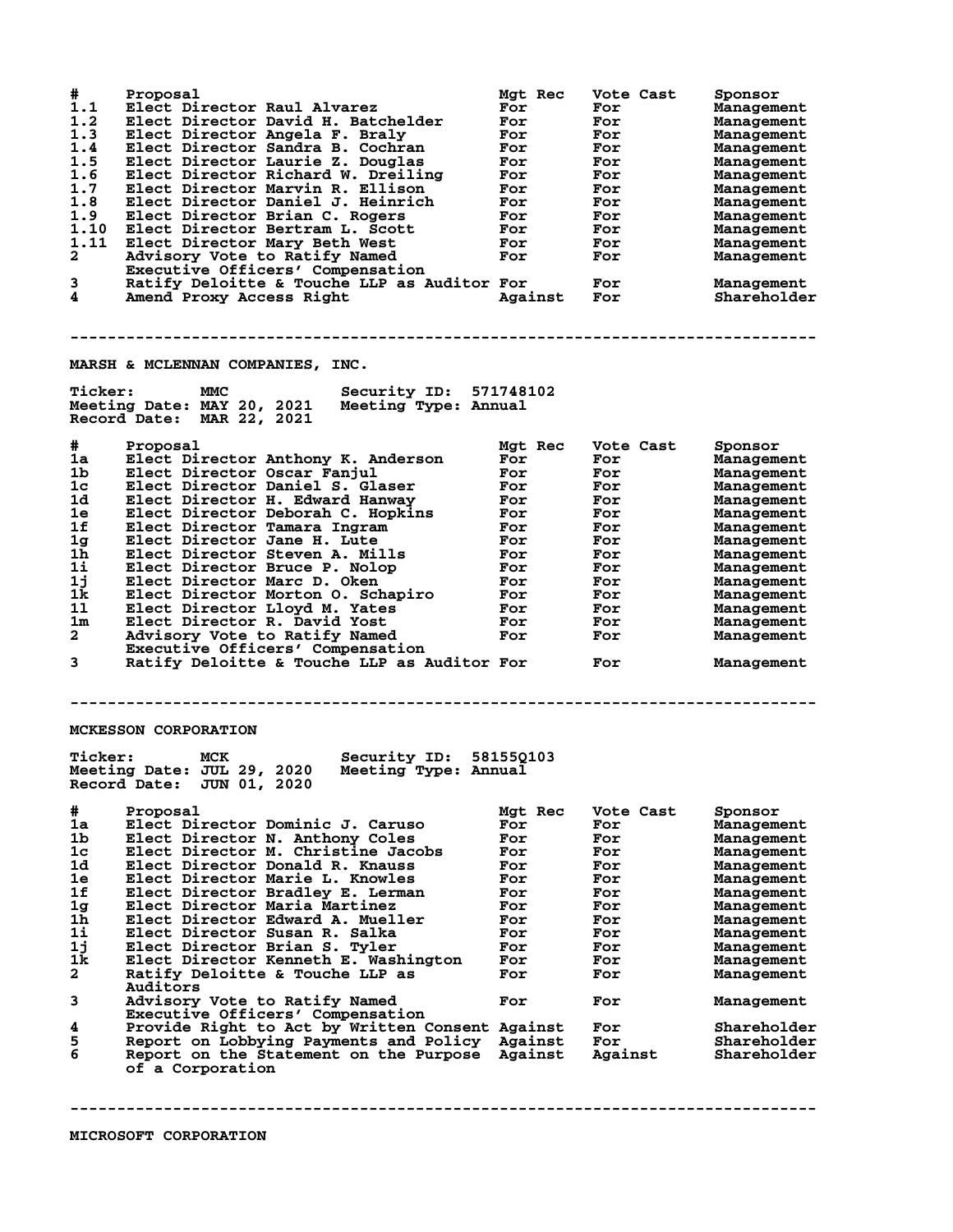Ticker: MSFT Security ID: 594918104<br>Meeting Date: DEC 02, 2020 Meeting Type: Annual **Meeting Date: DEC 02, 2020 Meeting Type: Annual Record Date: OCT 08, 2020 # Proposal Mgt Rec Vote Cast Sponsor 1.1 Elect Director Reid G. Hoffman For For Management 1.2 Elect Director Hugh F. Johnston For For Management 1.3 Elect Director Teri L. List-Stoll For For Management 1.4 Elect Director Satya Nadella For For Management 1.5 Elect Director Sandra E. Peterson For For Management 1.6 Elect Director Penny S. Pritzker For For Management 1.7 Elect Director Charles W. Scharf For For Management 1.8 Elect Director Arne M. Sorenson For For Management 1.9 Elect Director John W. Stanton For For Management 1.10 Elect Director John W. Thompson For For Management 1.11 Elect Director Emma N. Walmsley For For Management 1.12 Elect Director Padmasree Warrior For For Management 2 Advisory Vote to Ratify Named For For Management Executive Officers' Compensation 3 Ratify Deloitte & Touche LLP as For For Management Auditors 4 Report on Employee Representation on Against Against Shareholder the Board of Directors -------------------------------------------------------------------------------- MONOLITHIC POWER SYSTEMS, INC. Ticker: MPWR Security ID: 609839105<br>Meeting Date: JUN 10, 2021 Meeting Type: Annual Meeting Date: JUN 10, 2021 Meeting Type: Annual Record Date: APR 19, 2021 # Proposal Mgt Rec Vote Cast Sponsor 1.1 Elect Director Eugen Elmiger For For Management 1.2 Elect Director Jeff Zhou For For Management 2 Ratify Ernst & Young LLP as Auditors For For Management 3 Advisory Vote to Ratify Named For For Management Executive Officers' Compensation -------------------------------------------------------------------------------- MONSTER BEVERAGE CORPORATION Ticker: MNST Security ID: 61174X109 Meeting Date: JUN 15, 2021 Meeting Type: Annual Record Date: APR 22, 2021 # Proposal Mgt Rec Vote Cast Sponsor 1.1 Elect Director Rodney C. Sacks For For Management 1.2 Elect Director Hilton H. Schlosberg For For Management 1.3 Elect Director Mark J. Hall For For Management 1.4 Elect Director James L. Dinkins For For Management 1.5 Elect Director Gary P. Fayard For For Management 1.6 Elect Director Jeanne P. Jackson For For Management 1.7 Elect Director Steven G. Pizula For For Management 1.8 Elect Director Benjamin M. Polk For For Management 1.9 Elect Director Mark S. Vidergauz For For Management 2 Ratify Deloitte & Touche LLP as For For Management Auditors 3 Advisory Vote to Ratify Named For For Management Executive Officers' Compensation 4 Annual Vote and Report on Climate Against Against Shareholder Change -------------------------------------------------------------------------------- NETFLIX, INC.** Ticker: NFLX Security ID: 64110L106<br>Meeting Date: JUN 03, 2021 Meeting Type: Annual **Meeting Date: JUN 03, 2021 Meeting Type: Annual Record Date: APR 08, 2021 # Proposal Mgt Rec Vote Cast Sponsor 1a Elect Director Richard N. Barton For Withhold Management 1b Elect Director Rodolphe Belmer For Withhold Management**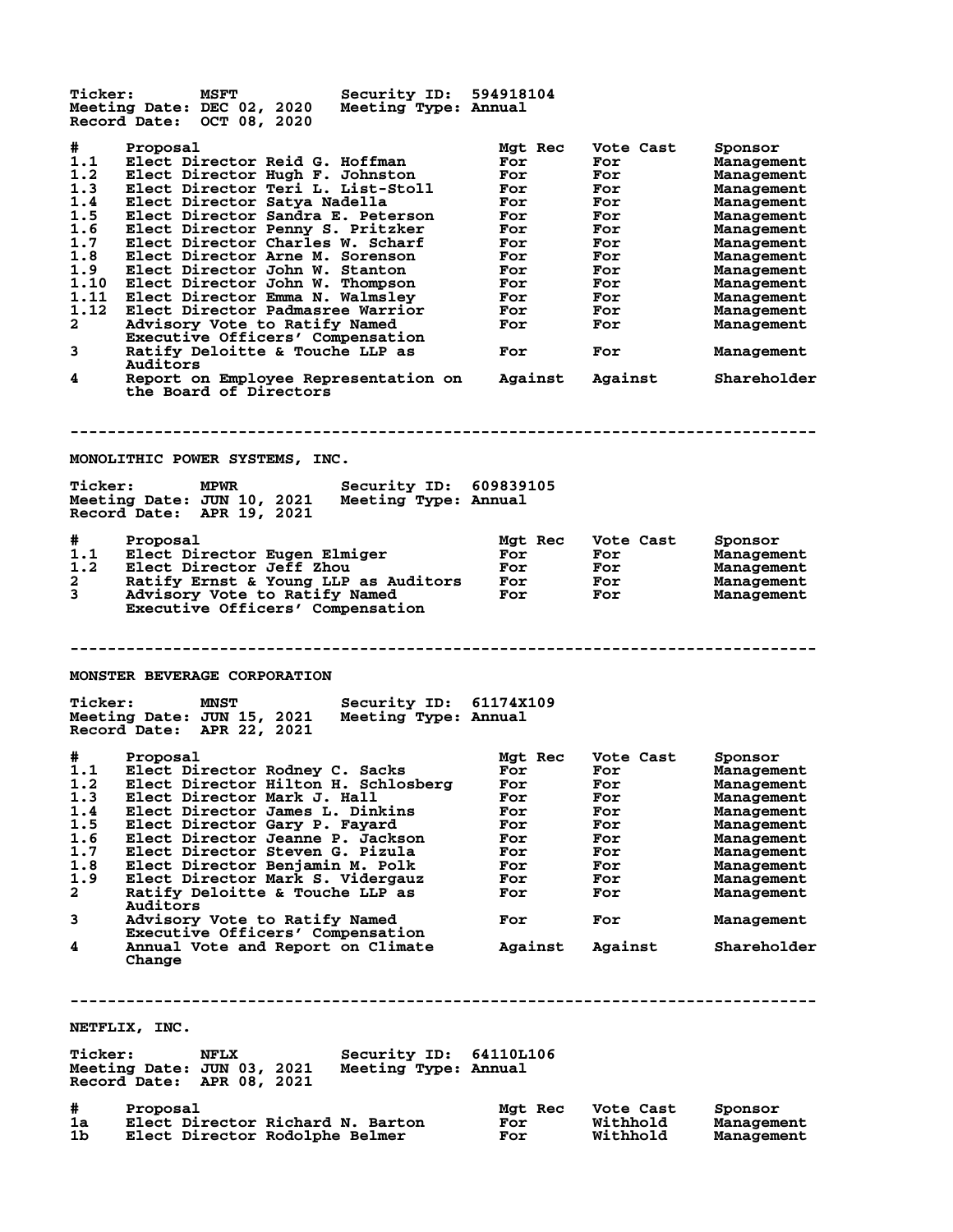| 1c<br>1d<br>$\mathbf{2}$<br>3<br>4<br>5<br>6 | Elect Director Bradford L. Smith<br>Elect Director Anne M. Sweeney<br>Ratify Ernst & Young LLP as Auditors<br>Advisory Vote to Ratify Named<br>Executive Officers' Compensation<br>Report on Political Contributions<br>Adopt Simple Majority Vote<br>Improve the Executive Compensation<br>Philosophy | For<br>For<br>For<br>For<br>Against<br>Against<br>Against | Withhold<br>Withhold<br>For<br>Against<br>For<br>For<br>Against | <b>Management</b><br>Management<br><b>Management</b><br><b>Management</b><br>Shareholder<br>Shareholder<br>Shareholder |  |  |
|----------------------------------------------|--------------------------------------------------------------------------------------------------------------------------------------------------------------------------------------------------------------------------------------------------------------------------------------------------------|-----------------------------------------------------------|-----------------------------------------------------------------|------------------------------------------------------------------------------------------------------------------------|--|--|
|                                              |                                                                                                                                                                                                                                                                                                        |                                                           |                                                                 |                                                                                                                        |  |  |
|                                              | <b>NVIDIA CORPORATION</b>                                                                                                                                                                                                                                                                              |                                                           |                                                                 |                                                                                                                        |  |  |
| <b>Ticker:</b>                               | <b>NVDA</b><br>Security ID: 67066G104<br>Meeting Date: JUN 03, 2021<br>Meeting Type: Annual<br>Record Date: APR 05, 2021                                                                                                                                                                               |                                                           |                                                                 |                                                                                                                        |  |  |
| #                                            | Proposal                                                                                                                                                                                                                                                                                               | Mgt Rec                                                   | Vote Cast                                                       | Sponsor                                                                                                                |  |  |
| 1a                                           | Elect Director Robert K. Burgess                                                                                                                                                                                                                                                                       | For                                                       | For                                                             | <b>Management</b>                                                                                                      |  |  |
| 1 <sub>b</sub>                               | Elect Director Tench Coxe                                                                                                                                                                                                                                                                              | For                                                       | For                                                             | Management                                                                                                             |  |  |
| 1 <sub>c</sub>                               | Elect Director John O. Dabiri                                                                                                                                                                                                                                                                          | For                                                       | For                                                             | <b>Management</b>                                                                                                      |  |  |
| 1d                                           | Elect Director Persis S. Drell                                                                                                                                                                                                                                                                         | For                                                       | For                                                             | <b>Management</b>                                                                                                      |  |  |
| 1e                                           | Elect Director Jen-Hsun Huang                                                                                                                                                                                                                                                                          | For                                                       | For                                                             | Management                                                                                                             |  |  |
| 1f                                           | Elect Director Dawn Hudson                                                                                                                                                                                                                                                                             | For                                                       | For                                                             | Management                                                                                                             |  |  |
| 1g                                           | Elect Director Harvey C. Jones                                                                                                                                                                                                                                                                         | For                                                       | For                                                             | Management                                                                                                             |  |  |
| $1\bar{h}$                                   | Elect Director Michael G. McCaffery                                                                                                                                                                                                                                                                    | For                                                       | For                                                             | <b>Management</b>                                                                                                      |  |  |
| 1i                                           | Elect Director Stephen C. Neal                                                                                                                                                                                                                                                                         | For                                                       | For                                                             | <b>Management</b>                                                                                                      |  |  |
| 1j<br>1k                                     | Elect Director Mark L. Perry                                                                                                                                                                                                                                                                           | For                                                       | For                                                             | <b>Management</b>                                                                                                      |  |  |
| 11                                           | Elect Director A. Brooke Seawell<br>Elect Director Aarti Shah                                                                                                                                                                                                                                          | For<br>For                                                | For<br>For                                                      | <b>Management</b>                                                                                                      |  |  |
| $1\mathrm{m}$                                | Elect Director Mark A. Stevens                                                                                                                                                                                                                                                                         | For                                                       | For                                                             | <b>Management</b><br>Management                                                                                        |  |  |
| $\overline{a}$                               | Advisory Vote to Ratify Named                                                                                                                                                                                                                                                                          | For                                                       | For                                                             | Management                                                                                                             |  |  |
|                                              | Executive Officers' Compensation                                                                                                                                                                                                                                                                       |                                                           |                                                                 |                                                                                                                        |  |  |
| 3                                            | Ratify PricewaterhouseCoopers LLP as<br><b>Auditors</b>                                                                                                                                                                                                                                                | For                                                       | For                                                             | Management                                                                                                             |  |  |
| 4                                            | Increase Authorized Common Stock                                                                                                                                                                                                                                                                       | For                                                       | For                                                             | Management                                                                                                             |  |  |
|                                              | ORACLE CORPORATION<br><b>Ticker:</b><br><b>ORCL</b><br>Security ID: 68389X105<br>Meeting Date: NOV 04, 2020<br>Meeting Type: Annual                                                                                                                                                                    |                                                           |                                                                 |                                                                                                                        |  |  |
|                                              | Record Date: SEP 08, 2020                                                                                                                                                                                                                                                                              |                                                           |                                                                 |                                                                                                                        |  |  |
| #.                                           | Proposal                                                                                                                                                                                                                                                                                               | Mgt Rec                                                   | Vote Cast                                                       | Sponsor                                                                                                                |  |  |
| 1.1                                          | Elect Director Jeffrey S. Berg                                                                                                                                                                                                                                                                         | For                                                       | Withhold                                                        | <b>Management</b>                                                                                                      |  |  |
| 1.2                                          | Elect Director Michael J. Boskin                                                                                                                                                                                                                                                                       | For                                                       | For                                                             | Management                                                                                                             |  |  |
| 1.3                                          | Elect Director Safra A. Catz                                                                                                                                                                                                                                                                           | ror                                                       | ror                                                             | management                                                                                                             |  |  |
| 1.4                                          | Elect Director Bruce R. Chizen                                                                                                                                                                                                                                                                         | For                                                       | Withhold                                                        | <b>Management</b>                                                                                                      |  |  |
| 1.5                                          | Elect Director George H. Conrades                                                                                                                                                                                                                                                                      | For                                                       | For                                                             | <b>Management</b>                                                                                                      |  |  |
| 1.6                                          | Elect Director Lawrence J. Ellison                                                                                                                                                                                                                                                                     | For                                                       | For                                                             | Management                                                                                                             |  |  |
| 1.7                                          | Elect Director Rona A. Fairhead                                                                                                                                                                                                                                                                        | For                                                       | For                                                             | Management                                                                                                             |  |  |
| 1.8                                          | Elect Director Jeffrey O. Henley                                                                                                                                                                                                                                                                       | For                                                       | For                                                             | Management                                                                                                             |  |  |
| 1.9                                          | Elect Director Renee J. James                                                                                                                                                                                                                                                                          | For                                                       | For                                                             | Management                                                                                                             |  |  |
| 1.10                                         | Elect Director Charles W. Moorman, IV                                                                                                                                                                                                                                                                  | For                                                       | For                                                             | <b>Management</b>                                                                                                      |  |  |
| 1.11                                         | Elect Director Leon E. Panetta                                                                                                                                                                                                                                                                         | For                                                       | Withhold                                                        | Management                                                                                                             |  |  |
| 1.12                                         | Elect Director William G. Parrett                                                                                                                                                                                                                                                                      | For                                                       | Withhold                                                        | Management                                                                                                             |  |  |
| 1.13                                         | Elect Director Naomi O. Seligman                                                                                                                                                                                                                                                                       | For                                                       | For                                                             | Management                                                                                                             |  |  |
| 1.14                                         | Elect Director Vishal Sikka                                                                                                                                                                                                                                                                            | For                                                       | For                                                             | Management                                                                                                             |  |  |
| $\mathbf{2}$                                 | Advisory Vote to Ratify Named                                                                                                                                                                                                                                                                          | For                                                       | Against                                                         | Management                                                                                                             |  |  |
|                                              | Executive Officers' Compensation                                                                                                                                                                                                                                                                       |                                                           |                                                                 |                                                                                                                        |  |  |
| 3                                            | Approve Omnibus Stock Plan                                                                                                                                                                                                                                                                             | For                                                       | For                                                             | Management                                                                                                             |  |  |
| 4<br>5                                       | Ratify Ernst & Young LLP as Auditors                                                                                                                                                                                                                                                                   | For                                                       | For                                                             | Management                                                                                                             |  |  |
| 6                                            | Report on Gender Pay Gap<br>Require Independent Board Chair                                                                                                                                                                                                                                            | Against<br>Against                                        | For<br>For                                                      | Shareholder<br>Shareholder                                                                                             |  |  |
|                                              |                                                                                                                                                                                                                                                                                                        |                                                           |                                                                 |                                                                                                                        |  |  |

**PAYCHEX, INC.**

| <b>Ticker:</b>                                          | <b>PAYX</b> | Security ID: 704326107 |  |
|---------------------------------------------------------|-------------|------------------------|--|
| Meeting Date: OCT 15, 2020<br>Record Date: AUG 17, 2020 |             | Meeting Type: Annual   |  |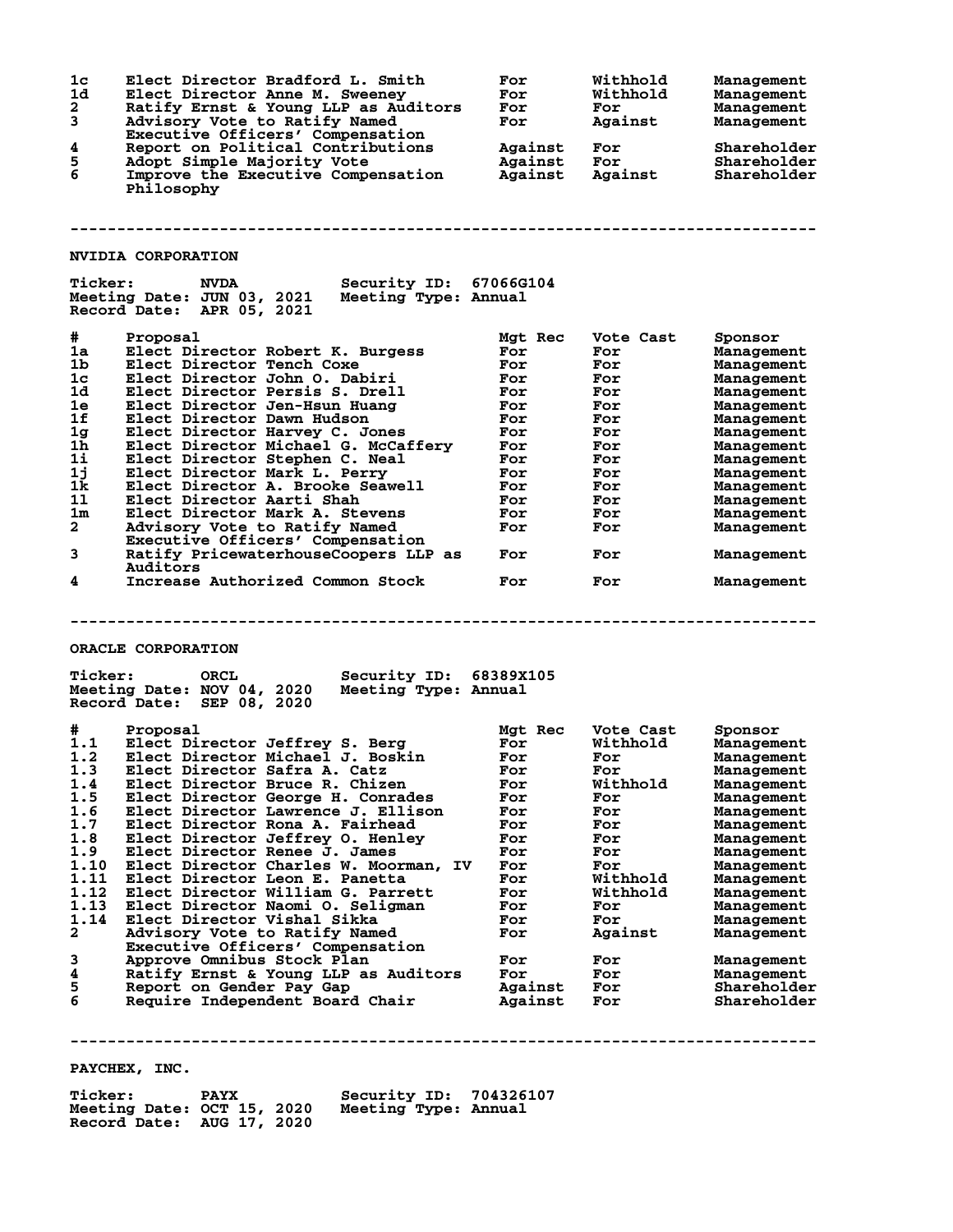| #              | Proposal                                                                                                                                           | Mgt Rec    | Vote Cast      | Sponsor                    |
|----------------|----------------------------------------------------------------------------------------------------------------------------------------------------|------------|----------------|----------------------------|
| 1a             | Elect Director B. Thomas Golisano                                                                                                                  | For        | For            | Management                 |
| 1 <sub>b</sub> | Elect Director Thomas F. Bonadio                                                                                                                   | For        | For            | Management                 |
| 1 <sub>c</sub> | Elect Director Joseph G. Doody                                                                                                                     | For        | For            | <b>Management</b>          |
| 1d             | Elect Director David J.S. Flaschen                                                                                                                 | For        | For            | Management                 |
| 1e             | Elect Director Pamela A. Joseph                                                                                                                    | For        | For            | Management                 |
| 1f             | Elect Director Martin Mucci                                                                                                                        | For        | For            | Management                 |
| 1 <sub>g</sub> | Elect Director Joseph M. Tucci                                                                                                                     | For        | For            | Management                 |
| $1\bar{h}$     |                                                                                                                                                    |            |                |                            |
|                | Elect Director Joseph M. Velli                                                                                                                     | For        | For            | Management                 |
| $1\text{i}$    | Elect Director Kara Wilson                                                                                                                         | For        | For            | Management                 |
| $\overline{a}$ | Advisory Vote to Ratify Named                                                                                                                      | For        | For            | Management                 |
|                | Executive Officers' Compensation                                                                                                                   |            |                |                            |
| 3              | Amend Omnibus Stock Plan                                                                                                                           | For        | For            | Management                 |
| 4              | Ratify PricewaterhouseCoopers LLP as<br>Auditors                                                                                                   | For        | For            | Management                 |
|                |                                                                                                                                                    |            |                |                            |
|                | PAYPAL HOLDINGS, INC.                                                                                                                              |            |                |                            |
| <b>Ticker:</b> | Security ID:<br><b>PYPL</b><br>Meeting Date: MAY 26, 2021<br>Meeting Type: Annual<br>Record Date: MAR 30, 2021                                     | 70450Y103  |                |                            |
| #              | Proposal                                                                                                                                           | Mgt Rec    | Vote Cast      | Sponsor                    |
| 1a             | Elect Director Rodney C. Adkins                                                                                                                    | For        | For            | Management                 |
| 1 <sub>b</sub> | Elect Director Jonathan Christodoro                                                                                                                | For        | For            | Management                 |
| $1c$           | Elect Director John J. Donahoe                                                                                                                     | For        | For            | Management                 |
| 1d             | Elect Director David W. Dorman                                                                                                                     | For        | For            | Management                 |
| 1e             | Elect Director Belinda J. Johnson                                                                                                                  |            |                |                            |
|                |                                                                                                                                                    | For        | For            | Management                 |
| 1f             | Elect Director Gail J. McGovern                                                                                                                    | For        | For            | Management                 |
| 1 <sub>g</sub> | Elect Director Deborah M. Messemer                                                                                                                 | For        | For            | Management                 |
| 1h             | Elect Director David M. Moffett                                                                                                                    | For        | For            | Management                 |
| 11             | Elect Director Ann M. Sarnoff                                                                                                                      | For        | For            | Management                 |
| 1j             | Elect Director Daniel H. Schulman                                                                                                                  | For        | For            | Management                 |
| 1k             | Elect Director Frank D. Yeary                                                                                                                      | For        | For            | Management                 |
| $\overline{a}$ | Advisory Vote to Ratify Named                                                                                                                      | For        | For            | Management                 |
|                | Executive Officers' Compensation                                                                                                                   |            |                |                            |
| 3              | Ratify PricewaterhouseCoopers LLP as<br>Auditors                                                                                                   | For        | For            | Management                 |
| 4<br>5         | Provide Right to Act by Written Consent Against<br>Report on Whether Written Policies or<br>Unwritten Norms Reinforce Racism in<br>Company Culture | Against    | For<br>Against | Shareholder<br>Shareholder |
|                |                                                                                                                                                    |            |                |                            |
|                | REGENERON PHARMACEUTICALS, INC.                                                                                                                    |            |                |                            |
|                | Security ID: 75886F107<br>Ticker: REGN<br>Meeting Date: JUN 11, 2021<br>Meeting Type: Annual<br>Record Date: APR 13, 2021                          |            |                |                            |
| #              | Proposal                                                                                                                                           | Mgt Rec    | Vote Cast      | Sponsor                    |
| 1a             | Elect Director N. Anthony Coles                                                                                                                    | For        | For            | Management                 |
| 1b             | Elect Director Arthur F. Ryan                                                                                                                      | For        | For            | Management                 |
| 1c             | Elect Director George L. Sing                                                                                                                      | For        | Against        | Management                 |
| 1d -           | Elect Director Marc Tessier-Lavigne                                                                                                                | For        | Against        |                            |
| $\mathbf{2}$   | Ratify PricewaterhouseCoopers LLP as<br>Auditors                                                                                                   | <b>For</b> | For            | Management<br>Management   |
|                | ROLLINS, INC.                                                                                                                                      |            |                |                            |
| <b>Ticker:</b> | <b>Security ID: 775711104</b><br><b>ROL</b>                                                                                                        |            |                |                            |
|                | Meeting Date: APR 27, 2021 Meeting Type: Annual<br>Record Date: MAR 01, 2021                                                                       |            |                |                            |
| #              | Proposal                                                                                                                                           | Mgt Rec    | Vote Cast      | Sponsor                    |
| 1.1            | Elect Director Gary W. Rollins                                                                                                                     | For        | For            | Management                 |
| 1.2            | Elect Director Harry J. Cynkus                                                                                                                     | For        | For            | Management                 |
| 1.3            | Elect Director Pamela R. Rollins                                                                                                                   | For        |                |                            |
| $\mathbf{2}$   |                                                                                                                                                    |            | For            | Management                 |
|                | Ratify Grant Thornton LLP as Auditors For                                                                                                          |            | For            | Management                 |
| 3              | Increase Authorized Common Stock                                                                                                                   | For        | For            | Management                 |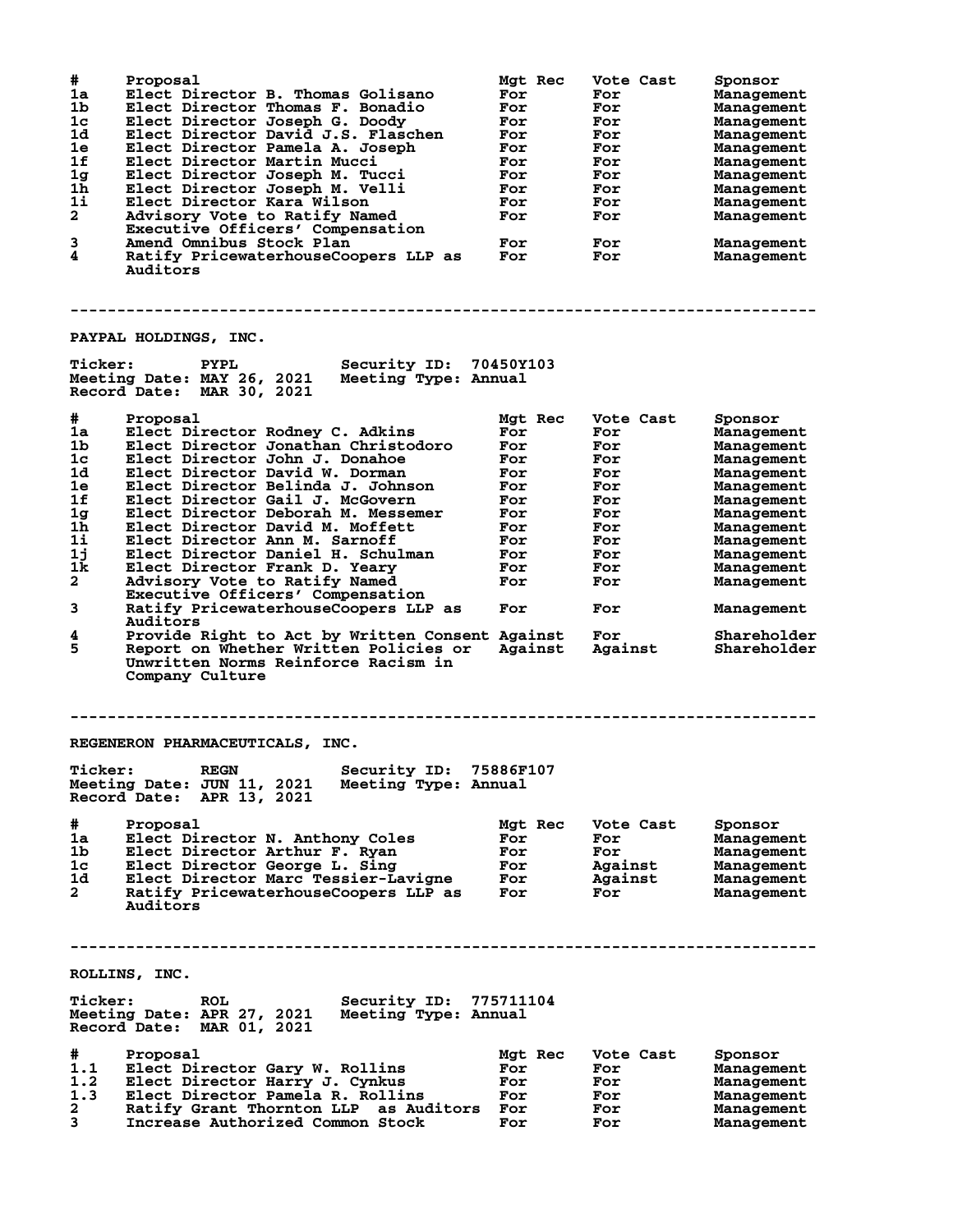**-------------------------------------------------------------------------------- SS&C TECHNOLOGIES HOLDINGS, INC. Ticker: SSNC Security ID: 78467J100 Meeting Date: MAY 19, 2021 Meeting Type: Annual Record Date: MAR 22, 2021 # Proposal Mgt Rec Vote Cast Sponsor 1 Elect Director Jonathan E. Michael For For Management 2 Advisory Vote to Ratify Named For For Management Executive Officers' Compensation 3 Ratify PricewaterhouseCoopers LLP as For For Management** Ratify PricewaterhouseCoopers LLP as For<br>Auditors **-------------------------------------------------------------------------------- SYNOPSYS, INC. Ticker: SNPS Security ID: 871607107 Meeting Date: APR 08, 2021 Meeting Type: Annual Record Date: FEB 09, 2021 # Proposal Mgt Rec Vote Cast Sponsor 1a Elect Director Aart J. de Geus For For Management 1b Elect Director Chi-Foon Chan For For Management 1c Elect Director Janice D. Chaffin For For Management 1d Elect Director Bruce R. Chizen For For Management 1e Elect Director Mercedes Johnson For For Management 1f Elect Director Chrysostomos L. "Max" For For Management Nikias 1g Elect Director Jeannine P. Sargent For For Management 1h Elect Director John Schwarz For For Management 1i Elect Director Roy Vallee For For Management 2 Amend Omnibus Stock Plan For For Management 3 Advisory Vote to Ratify Named For For Management Executive Officers' Compensation 4 Ratify KPMG LLP as Auditors For For Management 5 Reduce Ownership Threshold for Against For Shareholder Shareholders to Call Special Meeting -------------------------------------------------------------------------------- TAKE-TWO INTERACTIVE SOFTWARE, INC. Ticker: TTWO Security ID: 874054109 Meeting Date: SEP 16, 2020 Meeting Type: Annual Record Date: JUL 20, 2020 # Proposal Mgt Rec Vote Cast Sponsor 1.1 Elect Director Strauss Zelnick For For Management 1.2 Elect Director Michael Dornemann For For Management 1.3 Elect Director J Moses For For Management 1.4 Elect Director Michael Sheresky For For Management 1.5 Elect Director LaVerne Srinivasan For For Management 1.6 Elect Director Susan Tolson For For Management 1.7 Elect Director Paul Viera For For Management 1.8 Elect Director Roland Hernandez For For Management 2 Advisory Vote to Ratify Named For For Management Executive Officers' Compensation 3 Amend Omnibus Stock Plan For For Management** and the set of the set of the set of the set of the set of the Management<br>
Executive Officers' Compensation<br>
A Ratify Ernst & Young LLP as Auditors<br>
Tor For Management<br>
Ratify Ernst & Young LLP as Auditors<br>
For For Managem **-------------------------------------------------------------------------------- THE HOME DEPOT, INC. Ticker: HD Security ID: 437076102 Meeting Date: MAY 20, 2021 Meeting Type: Annual Record Date: MAR 22, 2021 # Proposal Mgt Rec Vote Cast Sponsor 1a Elect Director Gerard J. Arpey For For Management 1b Elect Director Ari Bousbib For For Management 1c Elect Director Jeffery H. Boyd For For Management**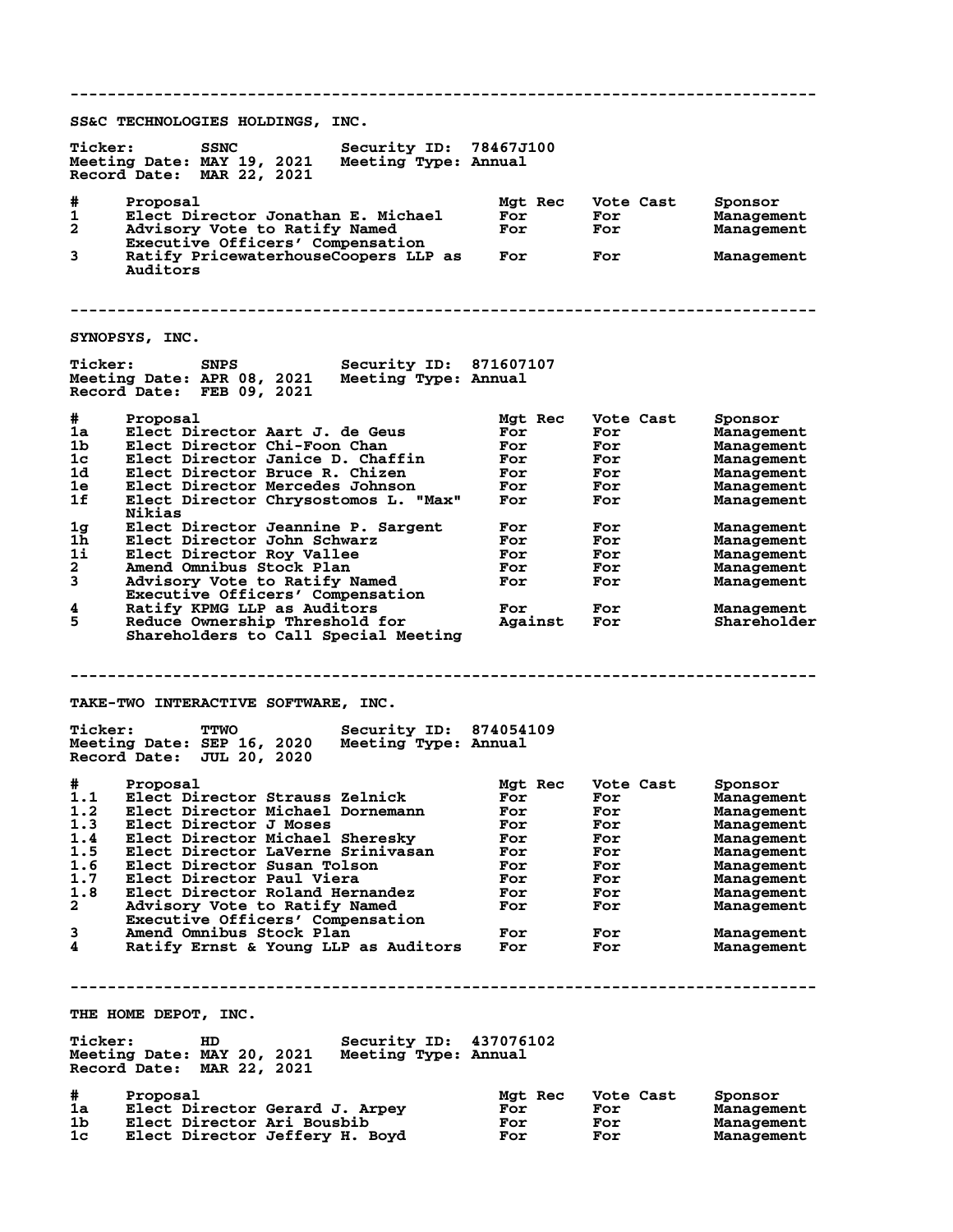| 1d<br>1e<br>1f<br>1 <sub>g</sub><br>1 <sub>h</sub><br>1i<br>11<br>1k | Elect Director Gregory D. Brenneman<br>Elect Director J. Frank Brown<br>Elect Director Albert P. Carey<br>Elect Director Helena B. Foulkes<br>Elect Director Linda R. Gooden<br>Elect Director Wayne M. Hewett<br>Elect Director Manuel Kadre<br>Elect Director Stephanie C. Linnartz | For<br>For<br>For<br>For<br>For<br>For<br>For<br>For | For<br>For<br>For<br>For<br>For<br>For<br>For<br>For | Management<br>Management<br>Management<br>Management<br>Management<br>Management<br>Management<br>Management |
|----------------------------------------------------------------------|---------------------------------------------------------------------------------------------------------------------------------------------------------------------------------------------------------------------------------------------------------------------------------------|------------------------------------------------------|------------------------------------------------------|--------------------------------------------------------------------------------------------------------------|
| 11                                                                   | Elect Director Craig A. Menear                                                                                                                                                                                                                                                        | For                                                  | For                                                  | Management                                                                                                   |
| $\mathbf{2}$                                                         | Ratify KPMG LLP as Auditors                                                                                                                                                                                                                                                           | For                                                  | For                                                  | Management                                                                                                   |
| 3                                                                    | Advisory Vote to Ratify Named                                                                                                                                                                                                                                                         | For                                                  | For                                                  | Management                                                                                                   |
|                                                                      | Executive Officers' Compensation                                                                                                                                                                                                                                                      |                                                      |                                                      |                                                                                                              |
| 4                                                                    | Amend Shareholder Written Consent<br>Provisions                                                                                                                                                                                                                                       | Against                                              | For                                                  | Shareholder                                                                                                  |
| 5                                                                    | Report on Political Contributions<br>Congruency Analysis                                                                                                                                                                                                                              | Against                                              | For                                                  | Shareholder                                                                                                  |
| 6                                                                    | Report on Prison Labor in the Supply<br>Chain                                                                                                                                                                                                                                         | Against                                              | Against                                              | Shareholder                                                                                                  |
|                                                                      |                                                                                                                                                                                                                                                                                       |                                                      |                                                      |                                                                                                              |
|                                                                      | THERMO FISHER SCIENTIFIC INC.                                                                                                                                                                                                                                                         |                                                      |                                                      |                                                                                                              |
| <b>Ticker:</b>                                                       | Security ID: 883556102<br>TMO<br>Meeting Date: MAY 19, 2021<br>Meeting Type: Annual<br>Record Date: MAR 26, 2021                                                                                                                                                                      |                                                      |                                                      |                                                                                                              |
| #                                                                    | Proposal                                                                                                                                                                                                                                                                              | Mgt Rec                                              | Vote Cast                                            | Sponsor                                                                                                      |
| 1a                                                                   | Elect Director Marc N. Casper                                                                                                                                                                                                                                                         | For                                                  | For                                                  | Management                                                                                                   |
| 1b                                                                   | Elect Director Nelson J. Chai                                                                                                                                                                                                                                                         | For                                                  | For                                                  | Management                                                                                                   |
| 1c                                                                   | Elect Director C. Martin Harris                                                                                                                                                                                                                                                       | For                                                  | For                                                  | Management                                                                                                   |
| 1d                                                                   | Elect Director Tyler Jacks                                                                                                                                                                                                                                                            | For                                                  | For                                                  | Management                                                                                                   |
| 1e                                                                   | Elect Director R. Alexandra Keith                                                                                                                                                                                                                                                     | For                                                  | For                                                  | Management                                                                                                   |
| 1f                                                                   | Elect Director Thomas J. Lynch                                                                                                                                                                                                                                                        | For                                                  | For                                                  | Management                                                                                                   |
| 1 <sub>g</sub>                                                       | Elect Director Jim P. Manzi                                                                                                                                                                                                                                                           | For                                                  | For                                                  | Management                                                                                                   |
| 1h<br>11                                                             | Elect Director James C. Mullen                                                                                                                                                                                                                                                        | For                                                  | For                                                  | Management                                                                                                   |
| 1j                                                                   | Elect Director Lars R. Sorensen<br>Elect Director Debora L. Spar                                                                                                                                                                                                                      | For                                                  | For                                                  | Management                                                                                                   |
| 1k.                                                                  | Elect Director Scott M. Sperling                                                                                                                                                                                                                                                      | For<br>For                                           | For<br>For                                           | Management                                                                                                   |
| 11                                                                   | Elect Director Dion J. Weisler                                                                                                                                                                                                                                                        | For                                                  | For                                                  | Management<br>Management                                                                                     |
| $\mathbf{2}$                                                         | Advisory Vote to Ratify Named                                                                                                                                                                                                                                                         | For                                                  | For                                                  | Management                                                                                                   |
|                                                                      | Executive Officers' Compensation                                                                                                                                                                                                                                                      |                                                      |                                                      |                                                                                                              |
| 3                                                                    | Ratify PricewaterhouseCoopers LLP as<br>Auditor                                                                                                                                                                                                                                       | For                                                  | For                                                  | Management                                                                                                   |
| 4                                                                    | Provide Right to Call A Special Meeting Against                                                                                                                                                                                                                                       |                                                      | For                                                  | Shareholder                                                                                                  |
|                                                                      |                                                                                                                                                                                                                                                                                       |                                                      |                                                      |                                                                                                              |
|                                                                      | TRACTOR SUPPLY COMPANY                                                                                                                                                                                                                                                                |                                                      |                                                      |                                                                                                              |
| <b>Ticker:</b>                                                       | Security ID: 892356106<br><b>TSCO</b><br>Meeting Type: Annual<br>Meeting Date: MAY 06, 2021<br>Record Date: MAR 09, 2021                                                                                                                                                              |                                                      |                                                      |                                                                                                              |
| #                                                                    | Proposal                                                                                                                                                                                                                                                                              | Mgt Rec                                              | Vote Cast                                            | Sponsor                                                                                                      |
| 1.1                                                                  | Elect Director Cynthia T. Jamison                                                                                                                                                                                                                                                     | For                                                  | For                                                  | Management                                                                                                   |
| 1.2                                                                  | Elect Director Joy Brown                                                                                                                                                                                                                                                              | For                                                  | For                                                  | Management                                                                                                   |
| 1.3                                                                  | Elect Director Ricardo Cardenas                                                                                                                                                                                                                                                       | For                                                  | For                                                  | Management                                                                                                   |
| 1.4<br>1.5                                                           | Elect Director Denise L. Jackson                                                                                                                                                                                                                                                      | For                                                  | For                                                  | Management                                                                                                   |
| 1.6                                                                  | Elect Director Thomas A. Kingsbury<br>Elect Director Ramkumar Krishnan                                                                                                                                                                                                                | For<br>For                                           | For                                                  | Management                                                                                                   |
| 1.7                                                                  | Elect Director Edna K. Morris                                                                                                                                                                                                                                                         | For                                                  | For<br>For                                           | Management<br>Management                                                                                     |
| 1.8                                                                  | Elect Director Mark J. Weikel                                                                                                                                                                                                                                                         | For                                                  | For                                                  | Management                                                                                                   |
| 1.9                                                                  | Elect Director Harry A. Lawton, III                                                                                                                                                                                                                                                   | For                                                  | For                                                  | Management                                                                                                   |
| $\mathbf{2}$                                                         | Ratify Ernst & Young LLP as Auditors                                                                                                                                                                                                                                                  | For                                                  | For                                                  | Management                                                                                                   |
| 3                                                                    | Advisory Vote to Ratify Named                                                                                                                                                                                                                                                         | For                                                  | For                                                  | Management                                                                                                   |
|                                                                      | Executive Officers' Compensation                                                                                                                                                                                                                                                      |                                                      |                                                      |                                                                                                              |
| 4                                                                    | Amend Certificate of Incorporation to<br>Become a Public Benefit Corporation                                                                                                                                                                                                          | Against                                              | Against                                              | Shareholder                                                                                                  |
|                                                                      |                                                                                                                                                                                                                                                                                       |                                                      |                                                      |                                                                                                              |
|                                                                      | UNITEDHEALTH GROUP INCORPORATED                                                                                                                                                                                                                                                       |                                                      |                                                      |                                                                                                              |
|                                                                      |                                                                                                                                                                                                                                                                                       |                                                      |                                                      |                                                                                                              |

**Ticker: UNH Security ID: 91324P102 Meeting Date: JUN 07, 2021 Meeting Type: Annual**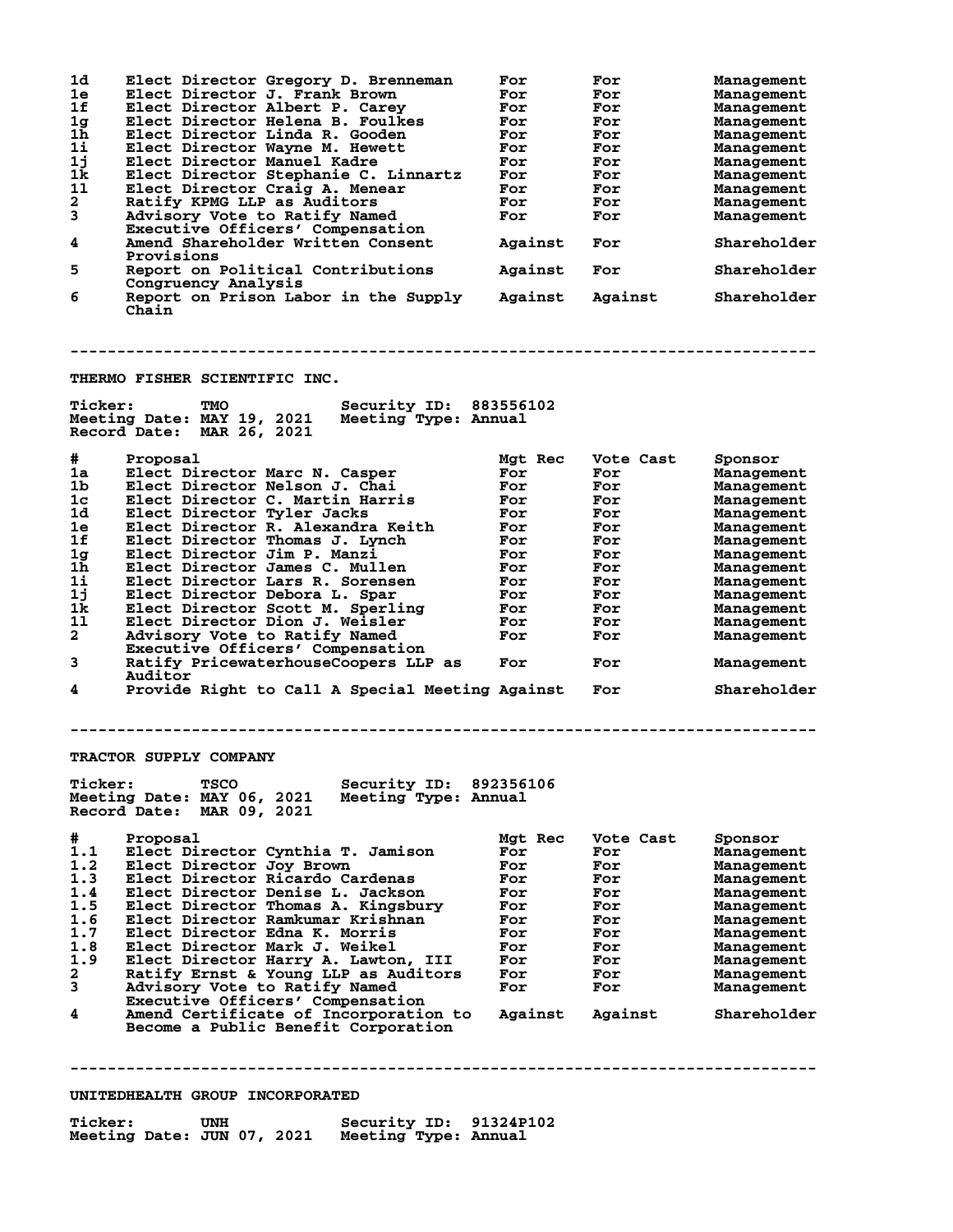**Record Date: APR 09, 2021**

| #              | Proposal                              | Mgt Rec | Vote Cast | Sponsor     |
|----------------|---------------------------------------|---------|-----------|-------------|
| 1a             | Elect Director Richard T. Burke       | For     | For       | Management  |
| 1 <sub>b</sub> | Elect Director Timothy P. Flynn       | For     | For       | Management  |
| 1 <sub>c</sub> | Elect Director Stephen J. Hemsley     | For     | For       | Management  |
| 1 <sub>d</sub> | Elect Director Michele J. Hooper      | For     | For       | Management  |
| 1e             | Elect Director F. William McNabb, III | For     | For       | Management  |
| 1f             | Elect Director Valerie C. Montgomery  | For     | For       | Management  |
|                | Rice                                  |         |           |             |
| 1 <sub>g</sub> | Elect Director John H. Noseworthy     | For     | For       | Management  |
| 1 <sub>h</sub> | Elect Director Gail R. Wilensky       | For     | For       | Management  |
| 11             | Elect Director Andrew Witty           | For     | For       | Management  |
| $\overline{a}$ | Advisory Vote to Ratify Named         | For     | Against   | Management  |
|                | Executive Officers' Compensation      |         |           |             |
| 3              | Ratify Deloitte & Touche LLP as       | For     | For       | Management  |
|                | Auditors                              |         |           |             |
| 4              | Amend Qualified Employee Stock        | For     | For       | Management  |
|                | Purchase Plan                         |         |           |             |
| 5              | Reduce Ownership Threshold for        | Against | For       | Shareholder |
|                | Shareholders to Call Special Meeting  |         |           |             |
|                |                                       |         |           |             |

**--------------------------------------------------------------------------------**

## **VISA INC.**

| <b>Ticker:</b>       | v<br>Meeting Date: JAN 26, 2021                 | Security ID:<br>Meeting Type: Annual | 92826C839 |           |             |
|----------------------|-------------------------------------------------|--------------------------------------|-----------|-----------|-------------|
|                      | Record Date:<br>NOV 27, 2020                    |                                      |           |           |             |
| #                    | Proposal                                        |                                      | Mgt Rec   | Vote Cast | Sponsor     |
| 1a                   | Elect Director Lloyd A. Carney                  |                                      | For       | For       | Management  |
| 1b                   | Elect Director Mary B. Cranston                 |                                      | For       | For       | Management  |
| 1c                   | Elect Director Francisco Javier                 |                                      | For       | For       | Management  |
|                      | Fernandez-Carbajal                              |                                      |           |           |             |
| 1d                   | Elect Director Alfred F. Kelly, Jr.             |                                      | For       | For       | Management  |
| 1e                   | Elect Director Ramon Laguarta                   |                                      | For       | For       | Management  |
| 1f                   | Elect Director John F. Lundgren                 |                                      | For       | For       | Management  |
| $_{\bf 1h}^{\bf 1g}$ | Elect Director Robert W. Matschullat            |                                      | For       | For       | Management  |
|                      | Elect Director Denise M. Morrison               |                                      | For       | For       | Management  |
| 11                   | Elect Director Suzanne Nora Johnson             |                                      | For       | For       | Management  |
| 1j                   | Elect Director Linda J. Rendle                  |                                      | For       | For       | Management  |
| 1k                   | Elect Director John A. C. Swainson              |                                      | For       | For       | Management  |
| 11                   | Elect Director Maynard G. Webb, Jr.             |                                      | For       | For       | Management  |
| $\mathbf{2}$         | Advisory Vote to Ratify Named                   |                                      | For       | For       | Management  |
|                      | Executive Officers' Compensation                |                                      |           |           |             |
| 3                    | Ratify KPMG LLP as Auditors                     |                                      | For       | For       | Management  |
| 4                    | Amend Omnibus Stock Plan                        |                                      | For       | For       | Management  |
| 5                    | Provide Holders of At Least 15% Class           |                                      | For       | For       | Management  |
|                      | A Common Stock Right to Call Special<br>Meeting |                                      |           |           |             |
| 6                    | Provide Right to Act by Written Consent Against |                                      |           | For       | Shareholder |
| 7                    | Amend Principles of Executive                   |                                      | Against   | Against   | Shareholder |
|                      | Compensation Program                            |                                      |           |           |             |

**============= Quantitative U.S. Large Cap Value Equity Portfolio ===============**

**The proxy voting record of the Quantitative U.S. Large Cap Value Equity Portfolio, a series of the Registrant, during the period from July 1, 2020 through June 30, 2021 is filed herewith:**

**ALLY FINANCIAL INC.**

| <b>Ticker:</b>                                          | <b>ALLY</b> | Security ID: 02005N100 |  |
|---------------------------------------------------------|-------------|------------------------|--|
| Meeting Date: MAY 04, 2021<br>Record Date: MAR 08, 2021 |             | Meeting Type: Annual   |  |

| #              | Proposal                         | Mgt Rec | Vote Cast | Sponsor    |
|----------------|----------------------------------|---------|-----------|------------|
| 1a             | Elect Director Franklin W. Hobbs | For     | For       | Management |
| 1b             | Elect Director Kenneth J. Bacon  | For     | For       | Management |
| 1 <sub>c</sub> | Elect Director Katryn (Trynka)   | For     | For       | Management |
|                | Shineman Blake                   |         |           |            |
| 1 <sub>d</sub> | Elect Director Maureen A.        | For     | For       | Management |
|                | <b>Breakiron-Evans</b>           |         |           |            |
| 1e             | Elect Director William H. Cary   | For     | For       | Management |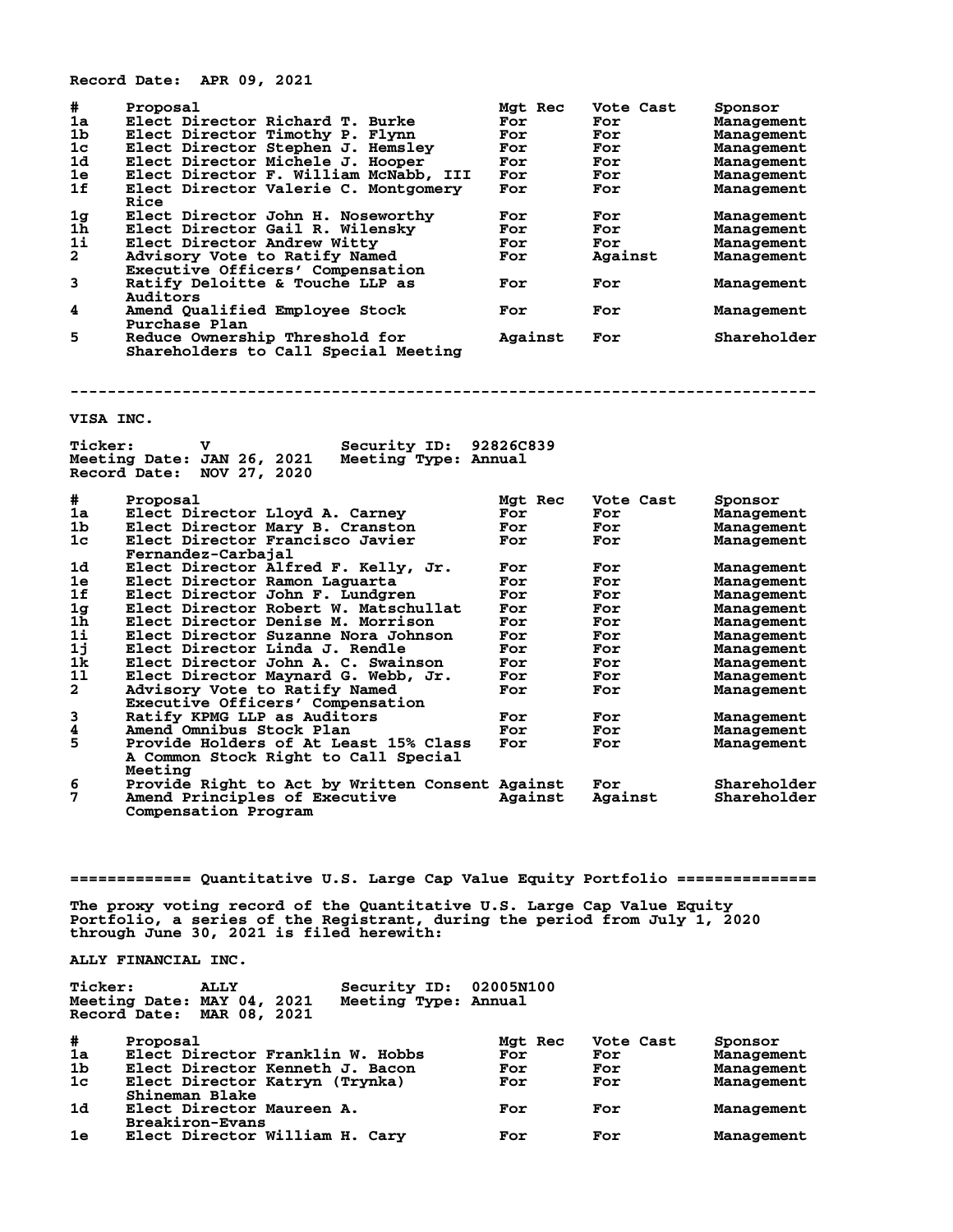| 1f<br>1 <sub>g</sub><br>1 <sub>h</sub><br>11<br>1j | Elect Director Mayree C. Clark<br>Elect Director Kim S. Fennebresque<br>Elect Director Marjorie Magner<br>Elect Director Brian H. Sharples<br>Elect Director John J. Stack | For<br>For<br>For<br>For<br>For | For<br>For<br>For<br>For<br>For | Management<br>Management<br>Management<br>Management<br>Management |
|----------------------------------------------------|----------------------------------------------------------------------------------------------------------------------------------------------------------------------------|---------------------------------|---------------------------------|--------------------------------------------------------------------|
| 1k<br>11<br>$\overline{a}$                         | Elect Director Michael F. Steib<br>Elect Director Jeffrey J. Brown<br>Advisory Vote to Ratify Named<br>Executive Officers' Compensation                                    | For<br>For<br>For               | For<br>For<br>For               | Management<br>Management<br>Management                             |
| 3<br>$\overline{\mathbf{4}}$<br>5                  | Advisory Vote on Say on Pay Frequency<br>Amend Omnibus Stock Plan<br>Amend Non-Employee Director Omnibus<br>Stock Plan                                                     | One Year<br>For<br>For          | One Year<br>For<br>For          | Management<br>Management<br>Management                             |
| 6                                                  | Amend Qualified Employee Stock<br>Purchase Plan                                                                                                                            | For                             | For                             | Management                                                         |
| 7                                                  | Ratify Deloitte & Touche LLP as<br>Auditors                                                                                                                                | For                             | For                             | Management                                                         |
|                                                    |                                                                                                                                                                            |                                 |                                 |                                                                    |
|                                                    | <b>ALPHABET INC.</b>                                                                                                                                                       |                                 |                                 |                                                                    |
| <b>Ticker:</b>                                     | Security ID:<br><b>GOOGL</b><br>Meeting Date: JUN 02, 2021<br>Meeting Type: Annual<br>Record Date: APR 06, 2021                                                            | <b>02079K305</b>                |                                 |                                                                    |
| #                                                  | Proposal                                                                                                                                                                   | Mgt Rec                         | Vote Cast                       | Sponsor                                                            |
| 1a<br>1 <sub>b</sub>                               | Elect Director Larry Page<br><b>Elect Director Sergey Brin</b>                                                                                                             | For<br>For                      | For<br>For                      | Management<br>Management                                           |
| 1 <sub>c</sub>                                     | Elect Director Sundar Pichai                                                                                                                                               | For                             | For                             | Management                                                         |
| 1d<br>1e                                           | Elect Director John L. Hennessy                                                                                                                                            | For                             | For                             | Management                                                         |
| 1f                                                 | Elect Director Frances H. Arnold<br>Elect Director L. John Doerr                                                                                                           | For<br>For                      | For<br>Against                  | Management<br>Management                                           |
| 1 <sub>g</sub>                                     | Elect Director Roger W. Ferguson, Jr.                                                                                                                                      | For                             | For                             | Management                                                         |
| 1 <sub>h</sub>                                     | Elect Director Ann Mather                                                                                                                                                  | For                             | Against                         | Management                                                         |
| 1i<br>1j                                           | Elect Director Alan R. Mulally<br>Elect Director K. Ram Shriram                                                                                                            | For<br>For                      | For<br>Against                  | Management                                                         |
| 1k                                                 | Elect Director Robin L. Washington                                                                                                                                         | For                             | Against                         | Management<br>Management                                           |
| 2                                                  | Ratify Ernst & Young LLP as Auditors                                                                                                                                       | For                             | For                             | Management                                                         |
| 3                                                  | Approve Omnibus Stock Plan                                                                                                                                                 | For                             | Against                         | Management                                                         |
| $\overline{\mathbf{4}}$                            | Approve Recapitalization Plan for all<br>Stock to Have One-vote per Share                                                                                                  | Against                         | For                             | Shareholder                                                        |
| 5                                                  | <b>Require Independent Director Nominee</b><br>with Human and/or Civil Rights<br>Experience                                                                                | Against                         | For                             | Shareholder                                                        |
| 6                                                  | Assess Feasibility of Including<br>Sustainability as a Performance<br>Measure for Senior Executive                                                                         | Against                         | For                             | Shareholder                                                        |
| 7                                                  | Compensation<br>Report on Takedown Requests                                                                                                                                | Against                         | For                             | Shareholder                                                        |
| 8<br>9                                             | Report on Whistleblower Policies and<br>Practices                                                                                                                          | Against                         | Against                         | Shareholder                                                        |
| 10                                                 | Report on Charitable Contributions<br>Report on Risks Related to<br>Anticompetitive Practices                                                                              | Against<br>Against              | Against<br>For                  | Shareholder<br>Shareholder                                         |
| 11                                                 | Amend Certificate of Incorporation to<br>Become a Public Benefit Corporation                                                                                               | Against                         | Against                         | Shareholder                                                        |
|                                                    |                                                                                                                                                                            |                                 |                                 |                                                                    |
|                                                    | <b>AMDOCS LIMITED</b>                                                                                                                                                      |                                 |                                 |                                                                    |
| <b>Ticker:</b>                                     | Security ID: G02602103<br><b>DOX</b><br>Meeting Date: JAN 29, 2021<br>Meeting Type: Annual<br>Record Date: DEC 03, 2020                                                    |                                 |                                 |                                                                    |
| #                                                  | Proposal                                                                                                                                                                   | Mgt Rec                         | Vote Cast                       | Sponsor                                                            |
| 1.1                                                | Elect Director Robert A. Minicucci                                                                                                                                         | For                             | For                             | Management                                                         |
| 1.2                                                | Elect Director Adrian Gardner                                                                                                                                              | For                             | For                             | Management                                                         |
| 1.3<br>1.4                                         | Elect Director James S. Kahan<br>Elect Director Rafael de la Vega                                                                                                          | For<br>For                      | For<br>For                      | Management<br>Management                                           |
| 1.5                                                | Elect Director Giora Yaron                                                                                                                                                 | For                             | For                             | Management                                                         |
| 1.6                                                | Elect Director Eli Gelman                                                                                                                                                  | For                             | For                             | Management                                                         |
| 1.7<br>1.8                                         | Elect Director Richard T.C. LeFave<br>Elect Director John A. MacDonald                                                                                                     | For<br>For                      | For                             | Management                                                         |
| 1.9                                                | Elect Director Shuky Sheffer                                                                                                                                               | For                             | For<br>For                      | Management<br>Management                                           |
| 1.10                                               | Elect Director Yvette Kanouff                                                                                                                                              | For                             | For                             | Management                                                         |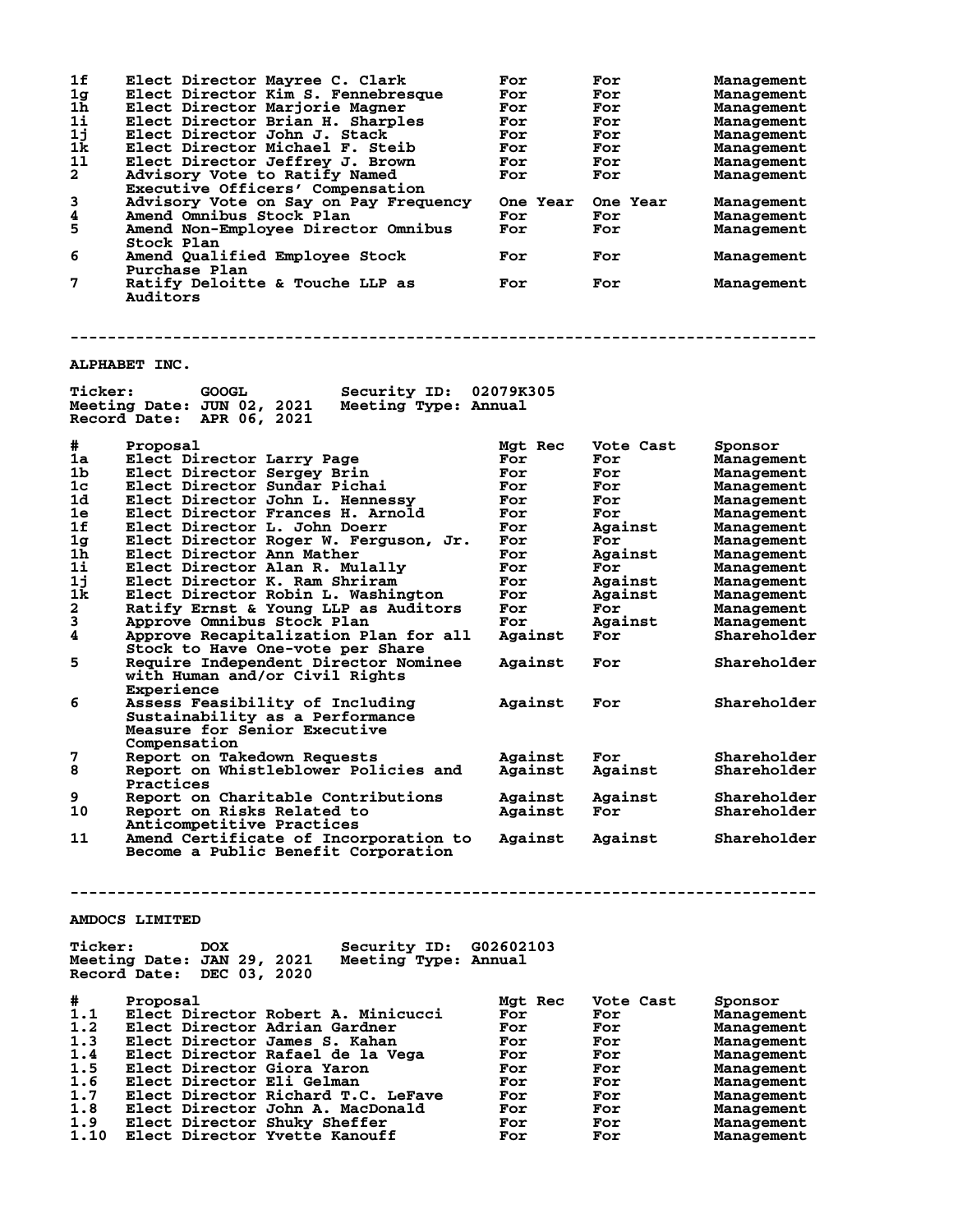**2 Approve an Increase in the Quarterly For For Management Cash Dividend Rate 3 Accept Financial Statements and For For Management Statutory Reports**<br>**4** Approve Ernst & Yo **4 Approve Ernst & Young LLP as Auditors For For Management and Authorize Board to Fix Their Remuneration -------------------------------------------------------------------------------- AMERICAN INTERNATIONAL GROUP, INC. Ticker: AIG Security ID: 026874784** Meeting Date: MAY 12, 2021 **Record Date: MAR 17, 2021 # Proposal Mgt Rec Vote Cast Sponsor 1a Elect Director James Cole, Jr. For For Management 1b Elect Director W. Don Cornwell For For Management 1c Elect Director Brian Duperreault For For Management 1d Elect Director John H. Fitzpatrick For For Management 1e Elect Director William G. Jurgensen For For Management 1f Elect Director Christopher S. Lynch For For Management 1g Elect Director Linda A. Mills For For Management 1h Elect Director Thomas F. Motamed For For Management 1i Elect Director Peter R. Porrino For For Management 1j Elect Director Amy L. Schioldager For For Management 1k Elect Director Douglas M. Steenland For For Management 1l Elect Director Therese M. Vaughan For For Management 1m Elect Director Peter S. Zaffino For For Management 2 Advisory Vote to Ratify Named For For Management Executive Officers' Compensation 3 Advisory Vote to Ratify Named<br>
Executive Officers' Compensation<br>
Approve Omnibus Stock Plan For For Management<br>
Ratify PricewaterhouseCoopers LLP as For For Management<br>
A Ratify PricewaterhouseCoopers LLP as For For Man** Ratify PricewaterhouseCoopers LLP as **Auditors**<br>5 Reduce Ov **5 Reduce Ownership Threshold for Against For Shareholder Shareholders to Call Special Meeting -------------------------------------------------------------------------------- APPLIED MATERIALS, INC. Ticker: AMAT Security ID: 038222105 Meeting Date: MAR 11, 2021 Meeting Type: Annual Record Date: JAN 14, 2021 # Proposal Mgt Rec Vote Cast Sponsor 1a Elect Director Rani Borkar For For Management 1b Elect Director Judy Bruner For For Management 1c Elect Director Xun (Eric) Chen For For Management 1d Elect Director Aart J. de Geus For For Management 1e Elect Director Gary E. Dickerson For For Management 1f Elect Director Thomas J. Iannotti For For Management 1g Elect Director Alexander A. Karsner For For Management 1h Elect Director Adrianna C. Ma For For Management 1i Elect Director Yvonne McGill For For Management 1j Elect Director Scott A. McGregor For For Management 2 Advisory Vote to Ratify Named For For Management Executive Officers' Compensation 3 Ratify KPMG LLP as Auditors For For Management 4 Amend Omnibus Stock Plan For For Management 5 Amend Qualified Employee Stock For For Management** 5 **Amend Qualified Employee Stock**<br>Purchase Plan<br>6 Require Independent Board Chairma **6 Require Independent Board Chairman Against Against Shareholder 7 Improve Executive Compensation Program Against Against Shareholder and Policy -------------------------------------------------------------------------------- ARCHER-DANIELS-MIDLAND COMPANY Ticker: ADM Security ID: 039483102 Meeting Date: MAY 06, 2021 Meeting Type: Annual Record Date: MAR 15, 2021**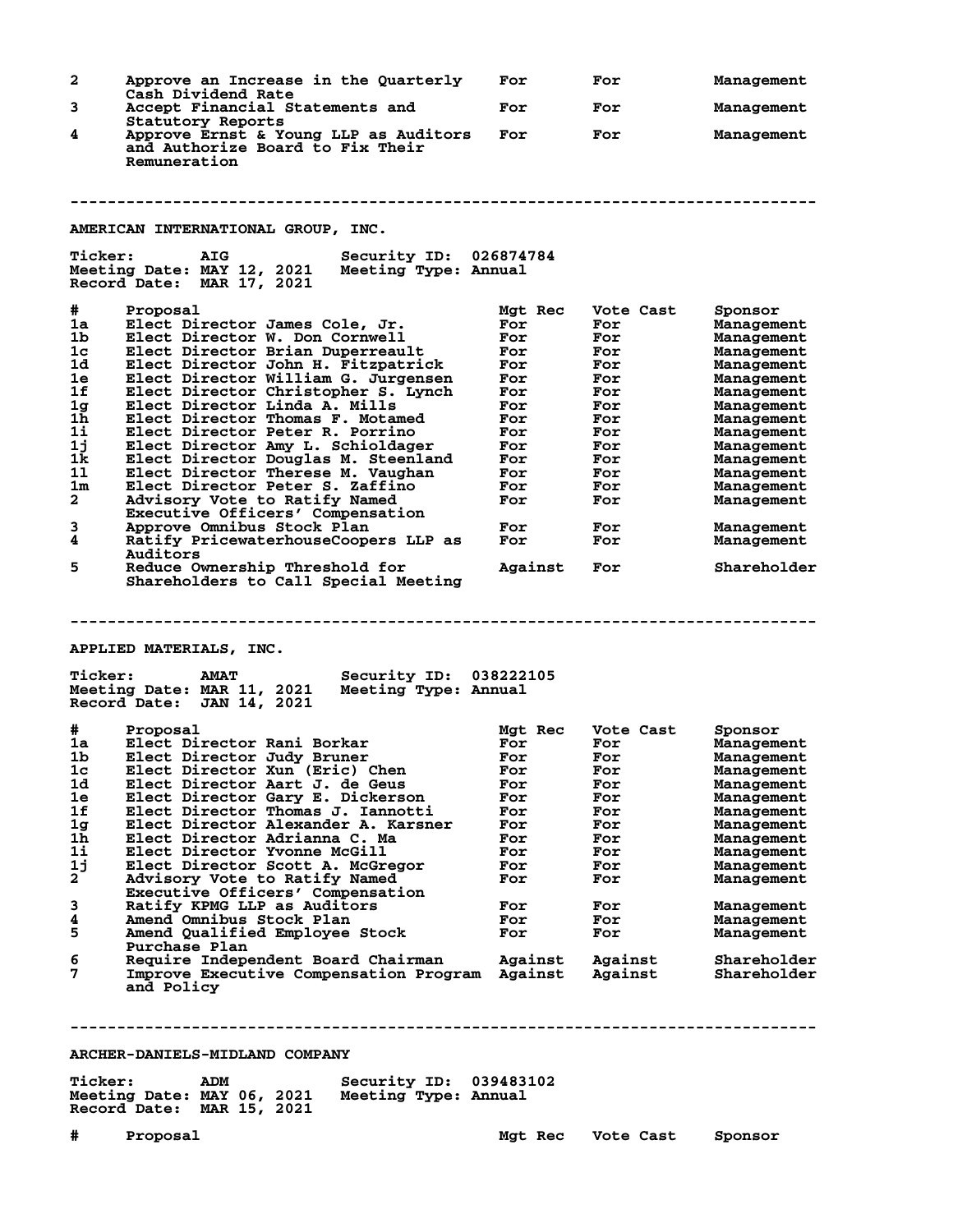| 1a<br>1b<br>$1c$<br>1d<br>1e<br>1f<br>1g<br>$1\bar{h}$<br>1i<br>1j<br>1k<br>11<br>$\mathbf{2}$ | Elect Director Michael S. Burke<br>Elect Director Theodore Colbert<br>Elect Director Terrell K. Crews<br>Elect Director Pierre Dufour<br>Elect Director Donald E. Felsinger<br>Elect Director Suzan F. Harrison<br>Elect Director Juan R. Luciano<br>Elect Director Patrick J. Moore<br>Elect Director Francisco J. Sanchez<br>Elect Director Debra A. Sandler<br>Elect Director Lei Z. Schlitz<br>Elect Director Kelvin R. Westbrook<br>Ratify Ernst & Young LLP as Auditors                                                                                                                                                      | For<br>For<br>For<br>For<br>For<br>For<br>For<br>For<br>For<br>For<br>For<br>For<br>For                       | For<br>For<br>For<br>For<br>For<br>For<br>For<br>For<br>For<br>For<br>For<br>For<br>For                                | Management<br>Management<br>Management<br>Management<br>Management<br>Management<br>Management<br>Management<br>Management<br>Management<br>Management<br>Management<br>Management                                         |
|------------------------------------------------------------------------------------------------|------------------------------------------------------------------------------------------------------------------------------------------------------------------------------------------------------------------------------------------------------------------------------------------------------------------------------------------------------------------------------------------------------------------------------------------------------------------------------------------------------------------------------------------------------------------------------------------------------------------------------------|---------------------------------------------------------------------------------------------------------------|------------------------------------------------------------------------------------------------------------------------|----------------------------------------------------------------------------------------------------------------------------------------------------------------------------------------------------------------------------|
| 3<br>4                                                                                         | Advisory Vote to Ratify Named<br>Executive Officers' Compensation                                                                                                                                                                                                                                                                                                                                                                                                                                                                                                                                                                  | For<br>Against                                                                                                | For                                                                                                                    | Management<br>Shareholder                                                                                                                                                                                                  |
|                                                                                                | Amend Proxy Access Right                                                                                                                                                                                                                                                                                                                                                                                                                                                                                                                                                                                                           |                                                                                                               | For                                                                                                                    |                                                                                                                                                                                                                            |
|                                                                                                | ARROW ELECTRONICS, INC.                                                                                                                                                                                                                                                                                                                                                                                                                                                                                                                                                                                                            |                                                                                                               |                                                                                                                        |                                                                                                                                                                                                                            |
| <b>Ticker:</b>                                                                                 | ARW<br><b>Security ID: 042735100</b><br>Meeting Date: MAY 12, 2021<br>Meeting Type: Annual<br>Record Date: MAR 18, 2021                                                                                                                                                                                                                                                                                                                                                                                                                                                                                                            |                                                                                                               |                                                                                                                        |                                                                                                                                                                                                                            |
| #<br>1.1<br>1.2<br>1.3<br>1.4<br>1.5<br>1.6<br>1.7<br>1.8<br>1.9<br>1.10<br>1.11<br>2<br>3     | Proposal<br>Elect Director Barry W. Perry<br>Elect Director William F. Austen<br>Elect Director Steven H. Gunby<br>Elect Director Gail E. Hamilton<br>Elect Director Richard S. Hill<br>Elect Director M. F. (Fran) Keeth<br>Elect Director Andrew C. Kerin<br>Elect Director Laurel J. Krzeminski<br>Elect Director Michael J. Long<br>Elect Director Stephen C. Patrick<br>Elect Director Gerry P. Smith<br>Ratify Ernst & Young LLP as Auditor<br>Advisory Vote to Ratify Named<br>Executive Officers' Compensation                                                                                                             | Mgt Rec<br>For<br>For<br>For<br>For<br>For<br>For<br>For<br>For<br>For<br>For<br>For<br>For<br>For            | Vote Cast<br>For<br>For<br>For<br>For<br>For<br>For<br>For<br>For<br>For<br>For<br>For<br>For<br>For                   | Sponsor<br>Management<br>Management<br>Management<br>Management<br>Management<br>Management<br>Management<br>Management<br>Management<br>Management<br>Management<br>Management<br>Management                              |
| AT&T INC.                                                                                      |                                                                                                                                                                                                                                                                                                                                                                                                                                                                                                                                                                                                                                    |                                                                                                               |                                                                                                                        |                                                                                                                                                                                                                            |
| <b>Ticker:</b>                                                                                 | т<br>Security ID: 00206R102<br>Meeting Date: APR 30, 2021<br>Meeting Type: Annual<br>Record Date: MAR 02, 2021                                                                                                                                                                                                                                                                                                                                                                                                                                                                                                                     |                                                                                                               |                                                                                                                        |                                                                                                                                                                                                                            |
| $\#$<br>1a<br>1b<br>1c<br>1d<br>1e<br>1f<br>1g<br>1h<br>1i<br>1j<br>1k<br>11<br>2<br>3<br>4    | Proposal<br>Elect Director William E. Kennard<br>Elect Director Samuel A. Di Piazza, Jr. For<br>Elect Director Scott T. Ford<br>Elect Director Glenn H. Hutchins<br>Elect Director Debra L. Lee<br>Elect Director Stephen J. Luczo<br>Elect Director Michael B. McCallister<br>Elect Director Beth E. Mooney<br>Elect Director Matthew K. Rose<br>Elect Director John T. Stankey<br>Elect Director Cynthia B. Taylor<br>Elect Director Geoffrey Y. Yang<br>Ratify Ernst & Young LLP as Auditors<br>Advisory Vote to Ratify Named<br>Executive Officers' Compensation<br>Lower Ownership Threshold for Action<br>by Written Consent | Mgt Rec<br>For<br>For<br>For<br>For<br>For<br>For<br>For<br>For<br>For<br>For<br>For<br>For<br>For<br>Against | Vote Cast<br>For<br>For<br>For<br>For<br>For<br>For<br>For<br>For<br>For<br>For<br>For<br>For<br>For<br>Against<br>For | Sponsor<br>Management<br>Management<br>Management<br>Management<br>Management<br>Management<br>Management<br>Management<br>Management<br>Management<br>Management<br>Management<br>Management<br>Management<br>Shareholder |
|                                                                                                |                                                                                                                                                                                                                                                                                                                                                                                                                                                                                                                                                                                                                                    |                                                                                                               |                                                                                                                        |                                                                                                                                                                                                                            |

**AXALTA COATING SYSTEMS LTD.**

| <b>Ticker:</b>             | <b>AXTA</b> | Security ID: G0750C108 |  |
|----------------------------|-------------|------------------------|--|
| Meeting Date: MAY 13, 2021 |             | Meeting Type: Annual   |  |
| Record Date: MAR 19, 2021  |             |                        |  |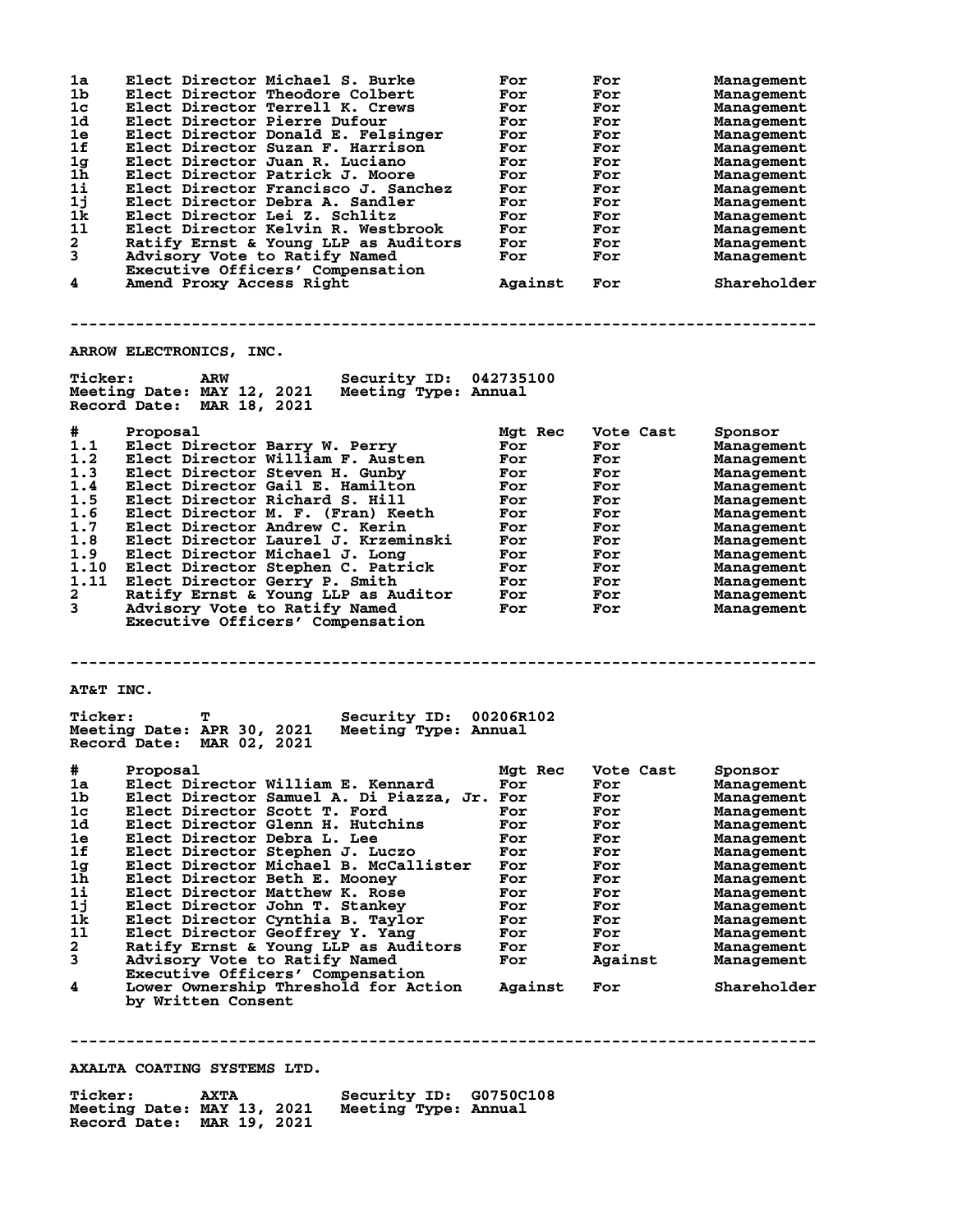| #<br>1.1<br>1.2<br>1.3<br>1.4<br>1.5<br>1.6<br>1.7<br>1.8<br>1.9<br>$\overline{a}$<br>3<br>4 | Proposal<br>Elect Director Robert W. Bryant<br>Elect Director Steven M. Chapman<br>Elect Director William M. Cook<br>Elect Director Mark Garrett<br>Elect Director Deborah J. Kissire<br>Elect Director Elizabeth C. Lempres<br>Elect Director Robert M. McLaughlin<br>Elect Director Rakesh Sachdev<br>Elect Director Samuel L. Smolik<br>Approve PricewaterhouseCoopers LLP as<br>Auditors and Authorize Board to Fix<br>Their Remuneration<br>Advisory Vote on Say on Pay Frequency<br>Advisory Vote to Ratify Named<br>Executive Officers' Compensation | Mgt Rec<br>For<br>For<br>For<br>For<br>For<br>For<br>For<br>For<br>For<br>For<br><b>One Year</b><br>For | Vote Cast<br>For<br>For<br>For<br>For<br>For<br>For<br>For<br>For<br>For<br>For<br>One Year<br>For | Sponsor<br>Management<br>Management<br>Management<br>Management<br>Management<br>Management<br>Management<br>Management<br>Management<br>Management<br>Management<br>Management |
|----------------------------------------------------------------------------------------------|-------------------------------------------------------------------------------------------------------------------------------------------------------------------------------------------------------------------------------------------------------------------------------------------------------------------------------------------------------------------------------------------------------------------------------------------------------------------------------------------------------------------------------------------------------------|---------------------------------------------------------------------------------------------------------|----------------------------------------------------------------------------------------------------|---------------------------------------------------------------------------------------------------------------------------------------------------------------------------------|
|                                                                                              |                                                                                                                                                                                                                                                                                                                                                                                                                                                                                                                                                             |                                                                                                         |                                                                                                    |                                                                                                                                                                                 |
|                                                                                              | <b>BAKER HUGHES COMPANY</b>                                                                                                                                                                                                                                                                                                                                                                                                                                                                                                                                 |                                                                                                         |                                                                                                    |                                                                                                                                                                                 |
| <b>Ticker:</b>                                                                               | BKR<br><b>Security ID: 05722G100</b><br>Meeting Date: MAY 14, 2021 Meeting Type: Annual<br>Record Date: MAR 18, 2021                                                                                                                                                                                                                                                                                                                                                                                                                                        |                                                                                                         |                                                                                                    |                                                                                                                                                                                 |
| #                                                                                            | Proposal                                                                                                                                                                                                                                                                                                                                                                                                                                                                                                                                                    | Mgt Rec                                                                                                 | Vote Cast                                                                                          | Sponsor                                                                                                                                                                         |
| 1.1                                                                                          | Elect Director W. Geoffrey Beattie                                                                                                                                                                                                                                                                                                                                                                                                                                                                                                                          | For                                                                                                     | For                                                                                                | Management                                                                                                                                                                      |
| 1.2<br>1.3                                                                                   | Elect Director Gregory D. Brenneman                                                                                                                                                                                                                                                                                                                                                                                                                                                                                                                         | For                                                                                                     | For                                                                                                | Management                                                                                                                                                                      |
| 1.4                                                                                          | Elect Director Cynthia B. Carroll<br>Elect Director Clarence P. Cazalot, Jr. For                                                                                                                                                                                                                                                                                                                                                                                                                                                                            | For                                                                                                     | For<br>For                                                                                         | Management<br>Management                                                                                                                                                        |
| 1.5                                                                                          | Elect Director Nelda J. Connors                                                                                                                                                                                                                                                                                                                                                                                                                                                                                                                             | For                                                                                                     | For                                                                                                | Management                                                                                                                                                                      |
| 1.6                                                                                          | Elect Director Gregory L. Ebel                                                                                                                                                                                                                                                                                                                                                                                                                                                                                                                              | For                                                                                                     | For                                                                                                | Management                                                                                                                                                                      |
| 1.7                                                                                          | Elect Director Lynn L. Elsenhans                                                                                                                                                                                                                                                                                                                                                                                                                                                                                                                            | For                                                                                                     | For                                                                                                | Management                                                                                                                                                                      |
| 1.8                                                                                          | Elect Director John G. Rice                                                                                                                                                                                                                                                                                                                                                                                                                                                                                                                                 | For                                                                                                     | For                                                                                                | Management                                                                                                                                                                      |
| 1.9                                                                                          | Elect Director Lorenzo Simonelli                                                                                                                                                                                                                                                                                                                                                                                                                                                                                                                            | For                                                                                                     | For                                                                                                | Management                                                                                                                                                                      |
| 2                                                                                            | Advisory Vote to Ratify Named                                                                                                                                                                                                                                                                                                                                                                                                                                                                                                                               | For                                                                                                     | For                                                                                                | Management                                                                                                                                                                      |
|                                                                                              | Executive Officers' Compensation                                                                                                                                                                                                                                                                                                                                                                                                                                                                                                                            |                                                                                                         |                                                                                                    |                                                                                                                                                                                 |
| 3<br>4                                                                                       | Ratify KPMG LLP as Auditors<br>Amend Nonqualified Employee Stock                                                                                                                                                                                                                                                                                                                                                                                                                                                                                            | For<br>For                                                                                              | For<br>For                                                                                         | Management<br>Management                                                                                                                                                        |
| 5                                                                                            | Purchase Plan<br>Approve Omnibus Stock Plan                                                                                                                                                                                                                                                                                                                                                                                                                                                                                                                 | For                                                                                                     | For                                                                                                | Management                                                                                                                                                                      |
|                                                                                              |                                                                                                                                                                                                                                                                                                                                                                                                                                                                                                                                                             |                                                                                                         |                                                                                                    |                                                                                                                                                                                 |
|                                                                                              | BEST BUY CO., INC.                                                                                                                                                                                                                                                                                                                                                                                                                                                                                                                                          |                                                                                                         |                                                                                                    |                                                                                                                                                                                 |
| <b>Ticker:</b>                                                                               | <b>BBY</b><br><b>Security ID:</b><br>Meeting Date: JUN 16, 2021<br>Meeting Type: Annual<br>Record Date: APR 19, 2021                                                                                                                                                                                                                                                                                                                                                                                                                                        | 086516101                                                                                               |                                                                                                    |                                                                                                                                                                                 |
| #                                                                                            | Proposal                                                                                                                                                                                                                                                                                                                                                                                                                                                                                                                                                    | Mgt Rec                                                                                                 | Vote Cast                                                                                          | Sponsor                                                                                                                                                                         |
| 1a                                                                                           | Elect Director Corie S. Barry                                                                                                                                                                                                                                                                                                                                                                                                                                                                                                                               | For                                                                                                     | For                                                                                                | <b>Management</b>                                                                                                                                                               |
| 1b                                                                                           | Elect Director Lisa M. Caputo                                                                                                                                                                                                                                                                                                                                                                                                                                                                                                                               | For                                                                                                     | For                                                                                                | <b>Management</b>                                                                                                                                                               |
| 1c                                                                                           | Elect Director J. Patrick Doyle                                                                                                                                                                                                                                                                                                                                                                                                                                                                                                                             | For                                                                                                     | For                                                                                                | Management                                                                                                                                                                      |
| 1d                                                                                           | Elect Director David W. Kenny                                                                                                                                                                                                                                                                                                                                                                                                                                                                                                                               | For                                                                                                     | For                                                                                                | Management                                                                                                                                                                      |
| 1e<br>1f                                                                                     | Elect Director Mario J. Marte<br>Elect Director Karen A. McLoughlin                                                                                                                                                                                                                                                                                                                                                                                                                                                                                         | For                                                                                                     | For                                                                                                | Management                                                                                                                                                                      |
| 1 <sub>g</sub>                                                                               | Elect Director Thomas L. "Tommy"                                                                                                                                                                                                                                                                                                                                                                                                                                                                                                                            | For<br>For                                                                                              | For<br>For                                                                                         | Management                                                                                                                                                                      |
|                                                                                              | Millner                                                                                                                                                                                                                                                                                                                                                                                                                                                                                                                                                     |                                                                                                         |                                                                                                    | Management                                                                                                                                                                      |
| 1h                                                                                           | Elect Director Claudia F. Munce                                                                                                                                                                                                                                                                                                                                                                                                                                                                                                                             | For                                                                                                     | For                                                                                                | Management                                                                                                                                                                      |
| 1i                                                                                           | Elect Director Richelle P. Parham                                                                                                                                                                                                                                                                                                                                                                                                                                                                                                                           | For                                                                                                     | For                                                                                                | Management                                                                                                                                                                      |
| 1j                                                                                           | Elect Director Steven E. Rendle                                                                                                                                                                                                                                                                                                                                                                                                                                                                                                                             | For                                                                                                     | For                                                                                                | Management                                                                                                                                                                      |
| 1k                                                                                           | Elect Director Eugene A. Woods                                                                                                                                                                                                                                                                                                                                                                                                                                                                                                                              | For                                                                                                     | For                                                                                                | Management                                                                                                                                                                      |
| $\mathbf{2}$                                                                                 | Ratify Deloitte & Touche LLP as<br>Auditors                                                                                                                                                                                                                                                                                                                                                                                                                                                                                                                 | For                                                                                                     | For                                                                                                | Management                                                                                                                                                                      |
| 3                                                                                            | Advisory Vote to Ratify Named<br>Executive Officers' Compensation                                                                                                                                                                                                                                                                                                                                                                                                                                                                                           | For                                                                                                     | For                                                                                                | Management                                                                                                                                                                      |
| 4                                                                                            | Provide Right to Act by Written Consent Against                                                                                                                                                                                                                                                                                                                                                                                                                                                                                                             |                                                                                                         | For                                                                                                | Shareholder                                                                                                                                                                     |
|                                                                                              |                                                                                                                                                                                                                                                                                                                                                                                                                                                                                                                                                             |                                                                                                         |                                                                                                    |                                                                                                                                                                                 |
|                                                                                              | <b>BRISTOL-MYERS SQUIBB COMPANY</b>                                                                                                                                                                                                                                                                                                                                                                                                                                                                                                                         |                                                                                                         |                                                                                                    |                                                                                                                                                                                 |
|                                                                                              |                                                                                                                                                                                                                                                                                                                                                                                                                                                                                                                                                             |                                                                                                         |                                                                                                    |                                                                                                                                                                                 |

| <b>Ticker:</b>                                          | BMY | Security ID: 110122108 |  |
|---------------------------------------------------------|-----|------------------------|--|
| Meeting Date: MAY 04, 2021<br>Record Date: MAR 15, 2021 |     | Meeting Type: Annual   |  |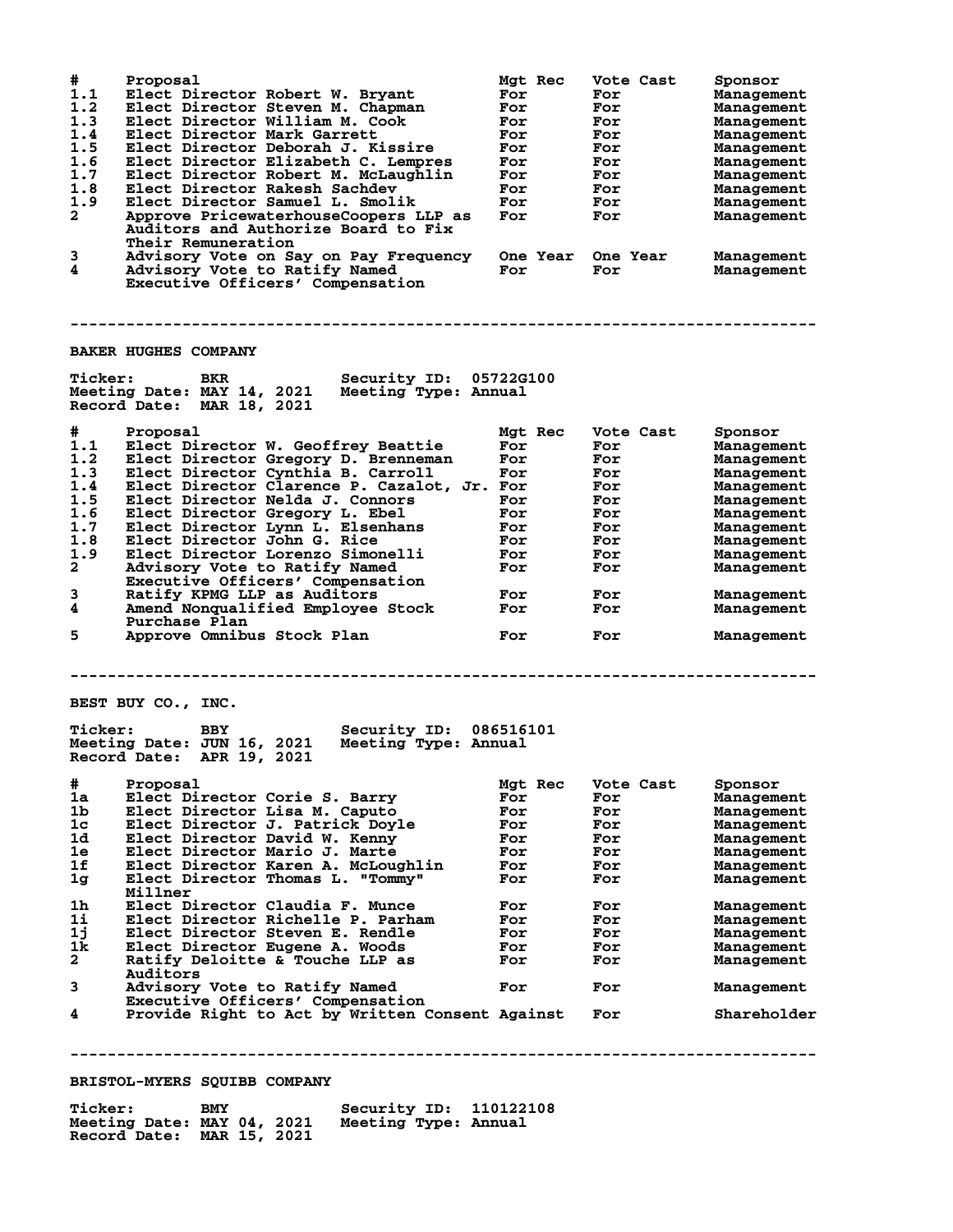|                                         | Proposal                                                     | Mgt Rec        | Vote Cast  | Sponsor                  |
|-----------------------------------------|--------------------------------------------------------------|----------------|------------|--------------------------|
| 1Α                                      | Elect Director Peter J. Arduini                              | For            | For        | Management               |
| 1в                                      | Elect Director Michael W. Bonney                             | For            | For        | Management               |
| 1 <sup>c</sup>                          | Elect Director Giovanni Caforio                              | For            | For        | Management               |
| 1D                                      | Elect Director Julia A. Haller                               | For            | For        | Management               |
| 1Е                                      | Elect Director Paula A. Price                                | For            | For        | Management               |
| 1F                                      | Elect Director Derica W. Rice                                | For            | For        | Management               |
| 1G                                      | Elect Director Theodore R. Samuels                           | For            | For        | Management               |
| 1н                                      | Elect Director Gerald L. Storch                              | For            | For        | Management               |
| 1I                                      | Elect Director Karen H. Vousden                              | For            | For        | Management               |
| 1J                                      | Elect Director Phyllis R. Yale                               | For            | For        | Management               |
| 2                                       | Advisory Vote to Ratify Named                                | For            | For        | Management               |
|                                         | Executive Officers' Compensation                             |                |            |                          |
| 3<br>4                                  | Approve Omnibus Stock Plan                                   | For            | For        | Management               |
|                                         | Ratify Deloitte & Touche LLP as<br>Auditors                  | For            | For        | Management               |
| 5                                       | Reduce Ownership Threshold for Special                       | For            |            |                          |
|                                         | Shareholder Meetings to 15%                                  |                | For        | Management               |
| 6                                       | Require Independent Board Chair                              | Against        | For        | Shareholder              |
| 7                                       | Provide Right to Act by Written Consent Against              |                | For        | Shareholder              |
| 8                                       | Reduce Ownership Threshold for Special Against               |                | For        | Shareholder              |
|                                         | Shareholder Meetings to 10%                                  |                |            |                          |
|                                         |                                                              |                |            |                          |
|                                         |                                                              |                |            |                          |
|                                         |                                                              |                |            |                          |
|                                         |                                                              |                |            |                          |
|                                         |                                                              |                |            |                          |
|                                         | <b>CARDINAL HEALTH, INC.</b>                                 |                |            |                          |
| <b>Ticker:</b>                          | Security ID:<br><b>CAH</b>                                   | 14149Y108      |            |                          |
|                                         | Meeting Date: NOV 04, 2020<br>Meeting Type: Annual           |                |            |                          |
|                                         | Record Date: SEP 08, 2020                                    |                |            |                          |
|                                         |                                                              |                |            |                          |
| #                                       | Proposal                                                     | <b>Mat Rec</b> | Vote Cast  | Sponsor                  |
| 1a                                      | Elect Director Carrie S. Cox                                 | For            | For        | Management               |
| 1b.                                     | Elect Director Calvin Darden                                 | For            | For        |                          |
| 1c                                      | Elect Director Bruce L. Downey                               | For            |            | Management               |
|                                         |                                                              |                | For        | Management               |
| 1d                                      | Elect Director Sheri H. Edison                               | For            | For        | Management               |
| 1e                                      | Elect Director David C. Evans                                | For            | For        | Management               |
| 1f                                      | Elect Director Patricia A. Hemingway                         | For            | For        | Management               |
|                                         | Hall                                                         |                |            |                          |
| 1g                                      | Elect Director Akhil Johri                                   | For            | For        | Management               |
|                                         | Elect Director Michael C. Kaufmann                           | For            | For        | Management               |
| 1h                                      |                                                              |                |            | Management               |
| 1i                                      | Elect Director Gregory B. Kenny                              | For            | For        |                          |
| 1j                                      | Elect Director Nancy Killefer                                | For            | For        | Management               |
| 1k                                      | Elect Director J. Michael Losh                               | For            | For        | Management               |
| 11                                      | Elect Director Dean A. Scarborough                           | For            | For        | Management               |
| 1m                                      | Elect Director John H. Weiland                               | For            | For        | Management               |
| 2                                       | Ratify Ernst & Young LLP as Auditors                         | For            | For        | Management               |
| 3                                       | Advisory Vote to Ratify Named                                | For            | For        | Management               |
|                                         | Executive Officers' Compensation                             |                |            |                          |
| 4                                       | Reduce Ownership Threshold for                               | For            | For        | Management               |
|                                         | Shareholders to Call Special Meeting                         |                |            |                          |
| 5                                       | Reduce Ownership Threshold for                               | Against        | For        | Shareholder              |
|                                         | Shareholders to Call Special Meeting                         |                |            |                          |
| 6                                       | Require Independent Board Chair                              | Against        | For        | Shareholder              |
|                                         |                                                              |                |            |                          |
|                                         |                                                              |                |            |                          |
|                                         |                                                              |                |            |                          |
|                                         |                                                              |                |            |                          |
|                                         | CBRE GROUP, INC.                                             |                |            |                          |
|                                         |                                                              |                |            |                          |
| <b>Ticker:</b>                          | Security ID: 12504L109<br><b>CBRE</b>                        |                |            |                          |
|                                         | Meeting Date: MAY 19, 2021<br>Meeting Type: Annual           |                |            |                          |
|                                         | Record Date: MAR 22, 2021                                    |                |            |                          |
|                                         |                                                              |                |            |                          |
| #.                                      | Proposal                                                     | Mgt Rec        | Vote Cast  | Sponsor                  |
| 1a                                      | Elect Director Brandon B. Boze                               | For            | For        | Management               |
| 1b                                      | Elect Director Beth F. Cobert                                | For            | For        | Management               |
| 1 <sub>c</sub>                          | Elect Director Reginald H. Gilyard                           | For            | For        | Management               |
| 1d                                      | Elect Director Shira D. Goodman                              | For            | For        | Management               |
| 1e                                      | Elect Director Christopher T. Jenny                          | For            | For        | Management               |
| 1f                                      | Elect Director Gerardo I. Lopez                              | For            | For        | Management               |
| 1 <sub>g</sub>                          | Elect Director Oscar Munoz                                   | For            | For        | Management               |
| 1h                                      | Elect Director Robert E. Sulentic                            | For            | For        | Management               |
| 1i                                      |                                                              | For            | For        |                          |
|                                         | Elect Director Laura D. Tyson                                | For            |            | Management               |
| 1j                                      | Elect Director Sanjiv Yajnik                                 |                | For        | Management               |
| $\mathbf{2}$<br>$\overline{\mathbf{3}}$ | Ratify KPMG LLP as Auditors<br>Advisory Vote to Ratify Named | For<br>For     | For<br>For | Management<br>Management |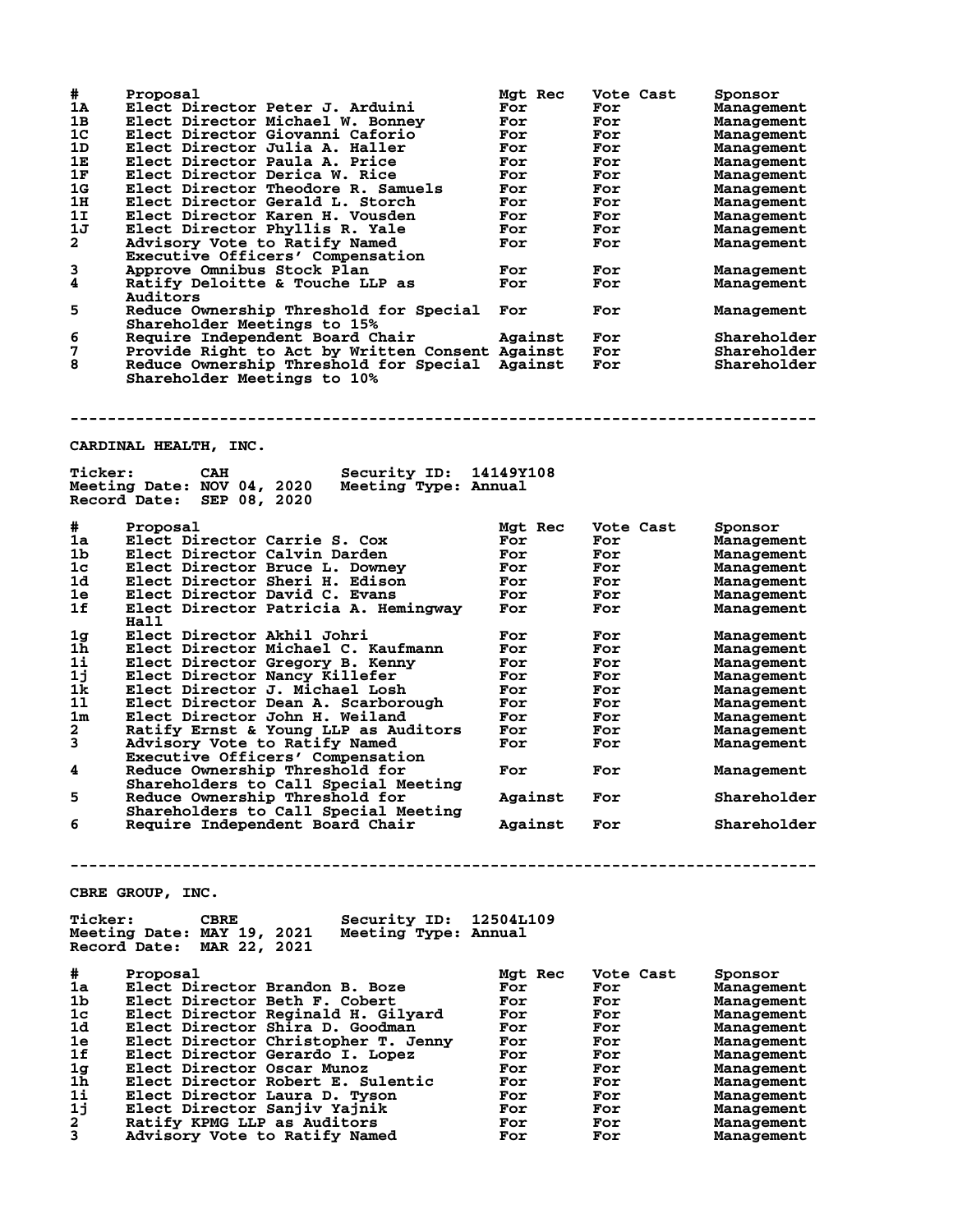**Executive Officers' Compensation 4 Reduce Ownership Threshold for Against For Shareholder Shareholders to Call Special Meeting**

## **CIGNA CORPORATION**

**Ticker: CI Security ID: 125523100 Meeting Date: APR 28, 2021 Meeting Type: Annual Record Date: MAR 08, 2021 # Proposal Mgt Rec Vote Cast Sponsor 1a Elect Director David M. Cordani For For Management 1b Elect Director William J. DeLaney For For Management 1c Elect Director Eric J. Foss For For Management 1d Elect Director Elder Granger For For Management 1e Elect Director Isaiah Harris, Jr. For For Management 1f Elect Director George Kurian For For Management 1g Elect Director Kathleen M. Mazzarella For For Management 1h Elect Director Mark B. McClellan For For Management 1i Elect Director John M. Partridge For For Management 1j Elect Director Kimberly A. Ross For For Management 1k Elect Director Eric C. Wiseman For For Management 1l Elect Director Donna F. Zarcone For For Management 2 Advisory Vote to Ratify Named For For Management Executive Officers' Compensation 3 Amend Omnibus Stock Plan For For Management 4 Ratify PricewaterhouseCoopers LLP as For For Management EXECUTE:** Amend Omnibus Stock Plan and For For Management<br>
Ratify PricewaterhouseCoopers LLP as For For Management<br>
Auditors<br>
Frovide Right to Act by Written Consent Against For Shareholde:<br>
Report on Gender Pay Gap again **5 Provide Right to Act by Written Consent Against For Shareholder 6 Report on Gender Pay Gap Against Against Shareholder 7 Disclose Board Matrix Including Against Against Shareholder Ideological Perspectives -------------------------------------------------------------------------------- CISCO SYSTEMS, INC. Ticker: CSCO Security ID: 17275R102 Meeting Date: DEC 10, 2020 Meeting Type: Annual Record Date: OCT 12, 2020 # Proposal Mgt Rec Vote Cast Sponsor 1a Elect Director M. Michele Burns For For Management 1b Elect Director Wesley G. Bush For For Management 1c Elect Director Michael D. Capellas For For Management 1d Elect Director Mark Garrett For For Management 1e Elect Director Kristina M. Johnson For For Management 1f Elect Director Roderick C. McGeary For For Management 1g Elect Director Charles H. Robbins For For Management 1h Elect Director Arun Sarin - Withdrawn None None Management 1i Elect Director Brenton L. Saunders For For Management 1j Elect Director Lisa T. Su For For Management 2 Change State of Incorporation from For For Management California to Delaware 3 Amend Omnibus Stock Plan For For Management 4 Advisory Vote to Ratify Named For For Management Executive Officers' Compensation 5 Ratify PricewaterhouseCoopers LLP as For For Management** Auditors<br>**6** Require : Require Independent Board Chair **Against Against Shareholder -------------------------------------------------------------------------------- CITIGROUP INC. Ticker: C Security ID: 172967424 Meeting Date: APR 27, 2021 Meeting Type: Annual Record Date: MAR 01, 2021 # Proposal Mgt Rec Vote Cast Sponsor 1a Elect Director Ellen M. Costello For For Management 1b Elect Director Grace E. Dailey For For Management 1c Elect Director Barbara J. Desoer For For Management**

**1d Elect Director John C. Dugan For For Management**

**--------------------------------------------------------------------------------**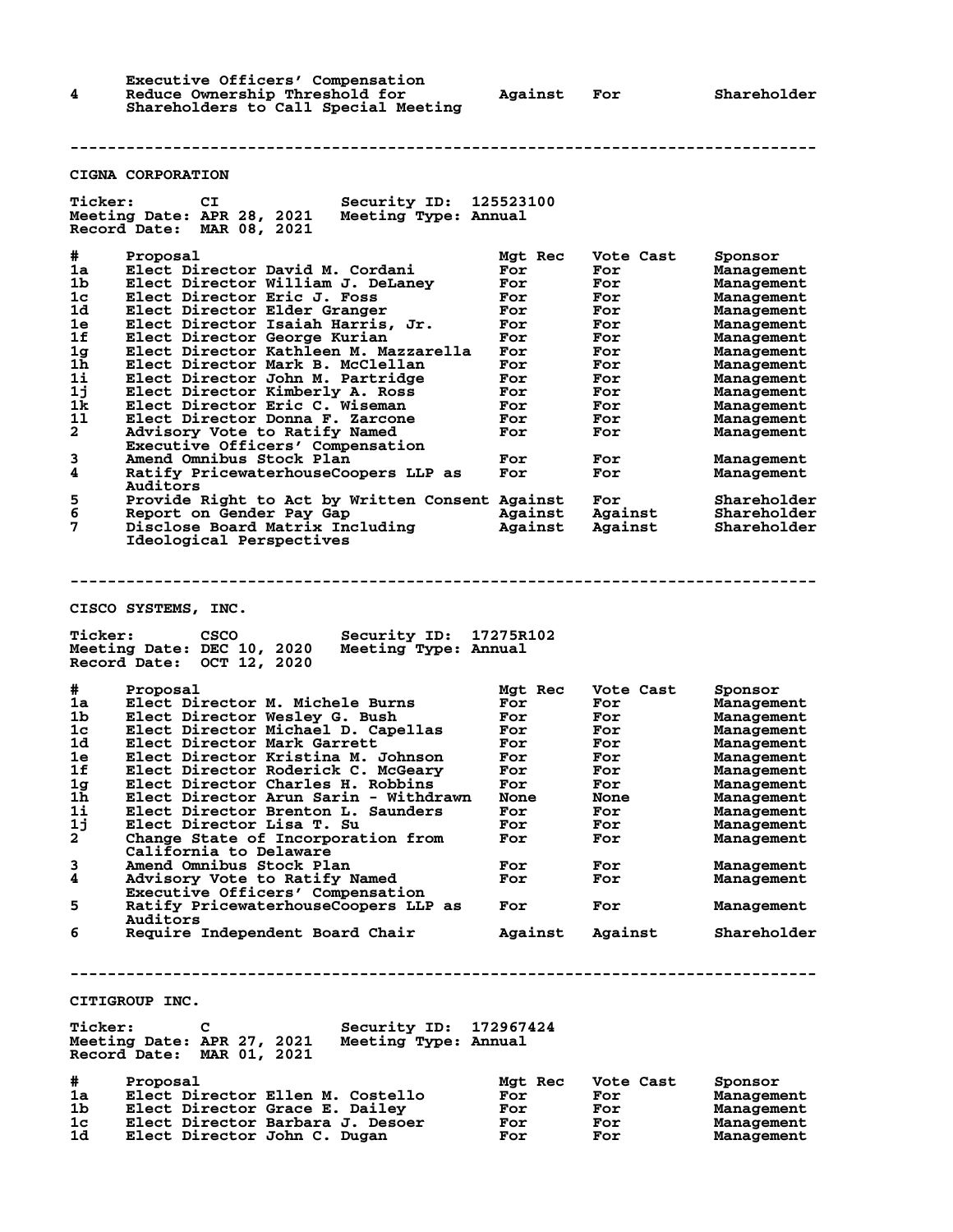| 1e             | Elect Director Jane N. Fraser                                        | For        | For               | <b>Management</b>        |
|----------------|----------------------------------------------------------------------|------------|-------------------|--------------------------|
| 1f             | Elect Director Duncan P. Hennes                                      | For        | For               | Management               |
| 1 <sub>g</sub> | Elect Director Peter B. Henry                                        | For        | For               | Management               |
| 1h             | Elect Director S. Leslie Ireland                                     |            |                   |                          |
|                |                                                                      | For        | For               | <b>Management</b>        |
| 1i             | Elect Director Lew W. (Jay) Jacobs, IV                               | For        | For               | Management               |
| 1j             | Elect Director Renee J. James                                        | For        | For               | Management               |
| 1k             | Elect Director Gary M. Reiner                                        | For        | For               | Management               |
| 11             | Elect Director Diana L. Taylor                                       | For        | For               | Management               |
| 1 <sub>m</sub> | Elect Director James S. Turley                                       | For        | For               | Management               |
| 1n             | Elect Director Deborah C. Wright                                     | For        | For               | Management               |
| 1 <sub>o</sub> | Elect Director Alexander R. Wynaendts                                | For        | For               | Management               |
| 1 <sub>p</sub> | Elect Director Ernesto Zedillo Ponce                                 | For        | For               | Management               |
|                | de Leon                                                              |            |                   |                          |
|                |                                                                      |            |                   |                          |
| 2              | Ratify KPMG LLP as Auditors                                          | For        | For               | Management               |
| 3              | Advisory Vote to Ratify Named                                        | For        | For               | Management               |
|                | Executive Officers' Compensation                                     |            |                   |                          |
| 4              | Amend Omnibus Stock Plan                                             | For        | For               | Management               |
| 5              | Amend Proxy Access Right                                             | Against    | For               | Shareholder              |
| $\overline{6}$ | Require Independent Board Chair                                      | Against    | Against           | Shareholder              |
| 7              | Adopt a Policy to Include                                            | Against    | Against           | Shareholder              |
|                |                                                                      |            |                   |                          |
|                | Non-Management Employees as                                          |            |                   |                          |
|                | Prospective Director Candidates                                      |            |                   |                          |
| 8              | Report on Lobbying Payments and Policy                               | Against    | Against           | Shareholder              |
| 9              | Report on Racial Equity Audit                                        | Against    | Against           | Shareholder              |
| 10             | Amend Certificate of Incorporation to                                | Against    | Against           | Shareholder              |
|                | Become a Public Benefit Corporation                                  |            |                   |                          |
|                |                                                                      |            |                   |                          |
|                |                                                                      |            |                   |                          |
|                |                                                                      |            |                   |                          |
|                |                                                                      |            |                   |                          |
|                |                                                                      |            |                   |                          |
|                | CITIZENS FINANCIAL GROUP, INC.                                       |            |                   |                          |
|                |                                                                      |            |                   |                          |
| <b>Ticker:</b> | Security ID:<br><b>CFG</b>                                           | 174610105  |                   |                          |
|                | Meeting Date: APR 22, 2021<br>Meeting Type: Annual                   |            |                   |                          |
|                | Record Date: FEB 26, 2021                                            |            |                   |                          |
|                |                                                                      |            |                   |                          |
| #              | Proposal                                                             | Mgt Rec    | Vote Cast         | Sponsor                  |
| 1.1            | Elect Director Bruce Van Saun                                        | For        | For               | Management               |
|                |                                                                      |            |                   |                          |
| 1.2            | Elect Director Lee Alexander                                         | For        | For               | Management               |
| 1.3            | Elect Director Christine M. Cumming                                  | For        | For               | Management               |
| 1.4            | Elect Director William P. Hankowsky                                  | For        | For               | Management               |
| 1.5            | Elect Director Leo I. ("Lee") Higdon                                 | For        | For               | Management               |
|                | Elect Director Edward J. ("Ned")                                     | For        | For               | Management               |
|                |                                                                      |            |                   |                          |
| 1.6            |                                                                      |            |                   |                          |
|                | Kelly, III                                                           |            |                   |                          |
| 1.7            | Elect Director Charles J. ("Bud") Koch                               | For        | For               | Management               |
| 1.8            | Elect Director Robert G. Learv                                       | For        | For               | Management               |
| 1.9            | Elect Director Terrance J. Lillis                                    | For        | For               | Management               |
| 1.10           | Elect Director Shivan Subramaniam                                    | For        | For               | Management               |
| 1.11           | Elect Director Christopher J. Swift                                  | For        | For               | Management               |
|                |                                                                      | For        | For               | Management               |
| 1.12           | Elect Director Wendy A. Watson<br>Elect Director Marita Zuraitis     | For        | For               |                          |
| 1.13           |                                                                      |            |                   | Management               |
| 2              | Advisory Vote to Ratify Named                                        | For        | For               | Management               |
|                | Executive Officers' Compensation                                     |            |                   |                          |
| 3              | Advisory Vote on Say on Pay Frequency                                |            | One Year One Year | Management               |
| 4              | Ratify Deloitte & Touche LLP as                                      | For        | For               | Management               |
|                | Auditors                                                             |            |                   |                          |
|                |                                                                      |            |                   |                          |
|                |                                                                      |            |                   |                          |
|                |                                                                      |            |                   |                          |
|                |                                                                      |            |                   |                          |
|                |                                                                      |            |                   |                          |
|                | CME GROUP INC.                                                       |            |                   |                          |
|                |                                                                      |            |                   |                          |
| <b>Ticker:</b> | Security ID: 125720105<br>CME                                        |            |                   |                          |
|                | Meeting Date: MAY 05, 2021<br>Meeting Type: Annual                   |            |                   |                          |
|                | Record Date: MAR 08, 2021                                            |            |                   |                          |
|                |                                                                      |            |                   |                          |
| #              | Proposal                                                             | Mgt Rec    | Vote Cast         | Sponsor                  |
| 1a             | Elect Director Terrence A. Duffy                                     | For        | For               | <b>Management</b>        |
| 1b             |                                                                      | For        | For               |                          |
|                | Elect Director Timothy S. Bitsberger                                 |            |                   | <b>Management</b>        |
| 1c             | Elect Director Charles P. Carey                                      | For        | For               | Management               |
| 1d             | Elect Director Dennis H. Chookaszian                                 | For        | For               | Management               |
| 1e             | Elect Director Bryan T. Durkin                                       | For        | For               | Management               |
| 1f             | Elect Director Ana Dutra                                             | For        | For               | Management               |
| 1 <sub>g</sub> | Elect Director Martin J. Gepsman                                     | For        | For               | Management               |
| 1h             | Elect Director Larry G. Gerdes                                       | For        | For               | <b>Management</b>        |
| 1i             | Elect Director Daniel R. Glickman                                    | For        | For               | Management               |
|                |                                                                      |            |                   |                          |
| 1j             | Elect Director Daniel G. Kaye                                        | For        | For               | Management               |
| 1k.<br>11      | Elect Director Phyllis M. Lockett<br>Elect Director Deborah J. Lucas | For<br>For | For<br>For        | Management<br>Management |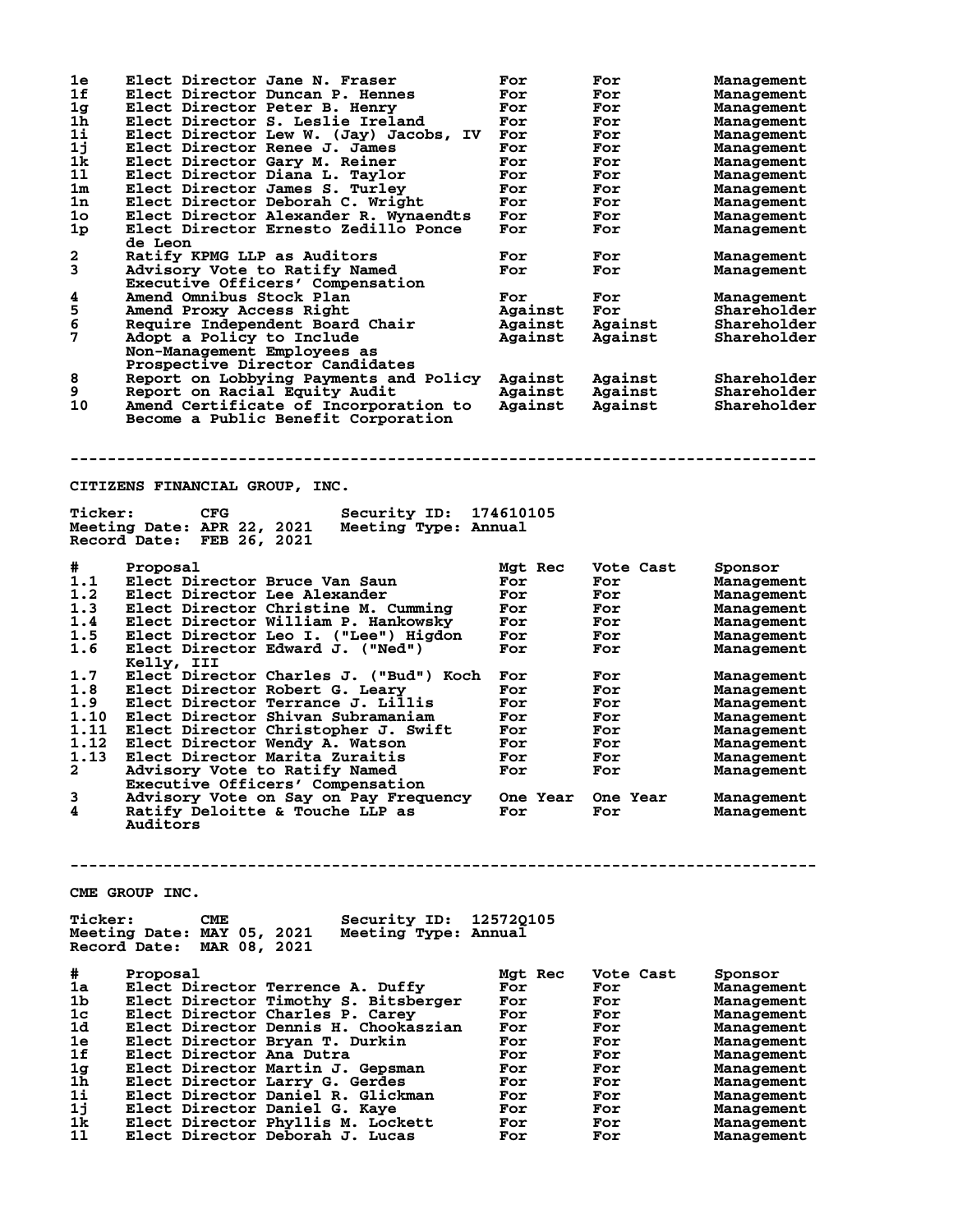| 1 <sub>m</sub><br>Elect Director Terry L. Savage<br>1n<br>Elect Director Rahael Seifu<br>1 <sub>o</sub><br>Elect Director William R. Shepard<br>1 <sub>p</sub><br>Elect Director Howard J. Siegel<br>1q<br>Elect Director Dennis A. Suskind | For<br>For<br>For<br>For<br>For | For<br>For<br>For<br>For<br>For | <b>Management</b><br>Management<br>Management<br>Management<br>Management |
|---------------------------------------------------------------------------------------------------------------------------------------------------------------------------------------------------------------------------------------------|---------------------------------|---------------------------------|---------------------------------------------------------------------------|
| $\mathbf{2}$<br>Ratify Ernst & Young LLP as Auditors<br>3<br>Advisory Vote to Ratify Named<br>Executive Officers' Compensation                                                                                                              | For<br>For                      | For<br>For                      | Management<br>Management                                                  |
| COGNIZANT TECHNOLOGY SOLUTIONS CORPORATION                                                                                                                                                                                                  |                                 |                                 |                                                                           |
| <b>Ticker:</b><br>Security ID: 192446102<br><b>CTSH</b>                                                                                                                                                                                     |                                 |                                 |                                                                           |
| Meeting Date: JUN 01, 2021<br>Meeting Type: Annual<br>Record Date: APR 05, 2021                                                                                                                                                             |                                 |                                 |                                                                           |
| #<br>Proposal                                                                                                                                                                                                                               | Mgt Rec                         | Vote Cast                       | Sponsor                                                                   |
| 1a<br>Elect Director Zein Abdalla                                                                                                                                                                                                           | For                             | For                             | Management                                                                |
| 1 <sub>b</sub><br>Elect Director Vinita Bali<br>1c<br>Elect Director Maureen Breakiron-Evans                                                                                                                                                | For<br>For                      | For<br>For                      | Management<br>Management                                                  |
| 1d<br>Elect Director Archana Deskus                                                                                                                                                                                                         | For                             | For                             | Management                                                                |
| 1e<br>Elect Director John M. Dineen                                                                                                                                                                                                         | For                             | For                             | Management                                                                |
| 1f<br>Elect Director Brian Humphries                                                                                                                                                                                                        | For                             | For                             | Management                                                                |
| 1 <sub>g</sub><br>Elect Director Leo S. Mackay, Jr.                                                                                                                                                                                         | For                             | For                             | Management                                                                |
| 1h<br>Elect Director Michael Patsalos-Fox                                                                                                                                                                                                   | For                             | For                             | Management                                                                |
| 1i<br>Elect Director Joseph M. Velli<br>1j<br>Elect Director Sandra S. Wijnberg                                                                                                                                                             | For<br>For                      | For<br>For                      | Management<br>Management                                                  |
| $\overline{a}$<br>Advisory Vote to Ratify Named                                                                                                                                                                                             | For                             | For                             | Management                                                                |
| Executive Officers' Compensation<br>3<br>Ratify PricewaterhouseCoopers LLP as                                                                                                                                                               | For                             | For                             | Management                                                                |
| Auditors<br>4<br>Provide Right to Act by Written Consent Against                                                                                                                                                                            |                                 | Against                         | Shareholder                                                               |
| <b>COMCAST CORPORATION</b><br><b>Ticker:</b><br><b>CMCSA</b><br>Security ID: 20030N101                                                                                                                                                      |                                 |                                 |                                                                           |
| Meeting Date: JUN 02, 2021<br>Meeting Type: Annual<br>Record Date: APR 05, 2021                                                                                                                                                             |                                 |                                 |                                                                           |
| #<br>Proposal                                                                                                                                                                                                                               | Mgt Rec                         | Vote Cast                       | Sponsor                                                                   |
| 1.1<br>Elect Director Kenneth J. Bacon                                                                                                                                                                                                      | For                             | For                             | Management                                                                |
| 1.2<br>Elect Director Madeline S. Bell                                                                                                                                                                                                      | For                             | For                             | Management                                                                |
| 1.3<br>Elect Director Naomi M. Bergman<br>1.4<br>Elect Director Edward D. Breen                                                                                                                                                             | For<br>For                      | For<br>For                      | Management<br>Management                                                  |
| 1.5<br>Elect Director Gerald L. Hassell                                                                                                                                                                                                     | For                             | For                             | Management                                                                |
| 1.6<br>Elect Director Jeffrey A. Honickman                                                                                                                                                                                                  | For                             | For                             | Management                                                                |
| 1.7 Elect Director Maritza G. Montiel                                                                                                                                                                                                       | For                             | ${\tt For}$                     | Management                                                                |
| 1.8<br>Elect Director Asuka Nakahara                                                                                                                                                                                                        | For                             | For                             | Management                                                                |
| 1.9<br>Elect Director David C. Novak                                                                                                                                                                                                        | For                             | For                             | Management                                                                |
| 1.10<br>Elect Director Brian L. Roberts<br>$\mathbf{2}$<br>Advisory Vote to Ratify Named                                                                                                                                                    | For<br>For                      | For<br>For                      | Management<br>Management                                                  |
| Executive Officers' Compensation<br>3<br>Ratify Deloitte & Touche LLP as                                                                                                                                                                    | For                             | For                             | Management                                                                |
| Auditors<br>4<br>Report on Risks Posed by the Failing                                                                                                                                                                                       | Against                         | Against                         | Shareholder                                                               |
| to Prevent Workplace Sexual Harassment                                                                                                                                                                                                      |                                 |                                 |                                                                           |
| <b>CORNING INCORPORATED</b>                                                                                                                                                                                                                 |                                 |                                 |                                                                           |
| <b>Ticker:</b><br>Security ID: 219350105<br><b>GLW</b><br>Meeting Date: APR 29, 2021<br>Meeting Type: Annual<br>Record Date: MAR 01, 2021                                                                                                   |                                 |                                 |                                                                           |
| #<br>Proposal                                                                                                                                                                                                                               | Mgt Rec                         | Vote Cast                       | Sponsor                                                                   |
| 1a<br>Elect Director Donald W. Blair                                                                                                                                                                                                        | For                             | For                             | Management                                                                |
| 1b<br>Elect Director Leslie A. Brun                                                                                                                                                                                                         | For                             | For                             | Management                                                                |
| 1c<br>Elect Director Stephanie A. Burns                                                                                                                                                                                                     | For                             | For                             | Management                                                                |
| 1d<br>Elect Director Richard T. Clark                                                                                                                                                                                                       | For                             | For                             | Management                                                                |
| Elect Director Robert F. Cummings, Jr.<br>1e.<br>1f<br>Elect Director Roger W. Ferguson, Jr.                                                                                                                                                | For<br>For                      | For<br>For                      | Management                                                                |
| Elect Director Deborah A. Henretta<br>1g                                                                                                                                                                                                    | For                             | For                             | Management<br>Management                                                  |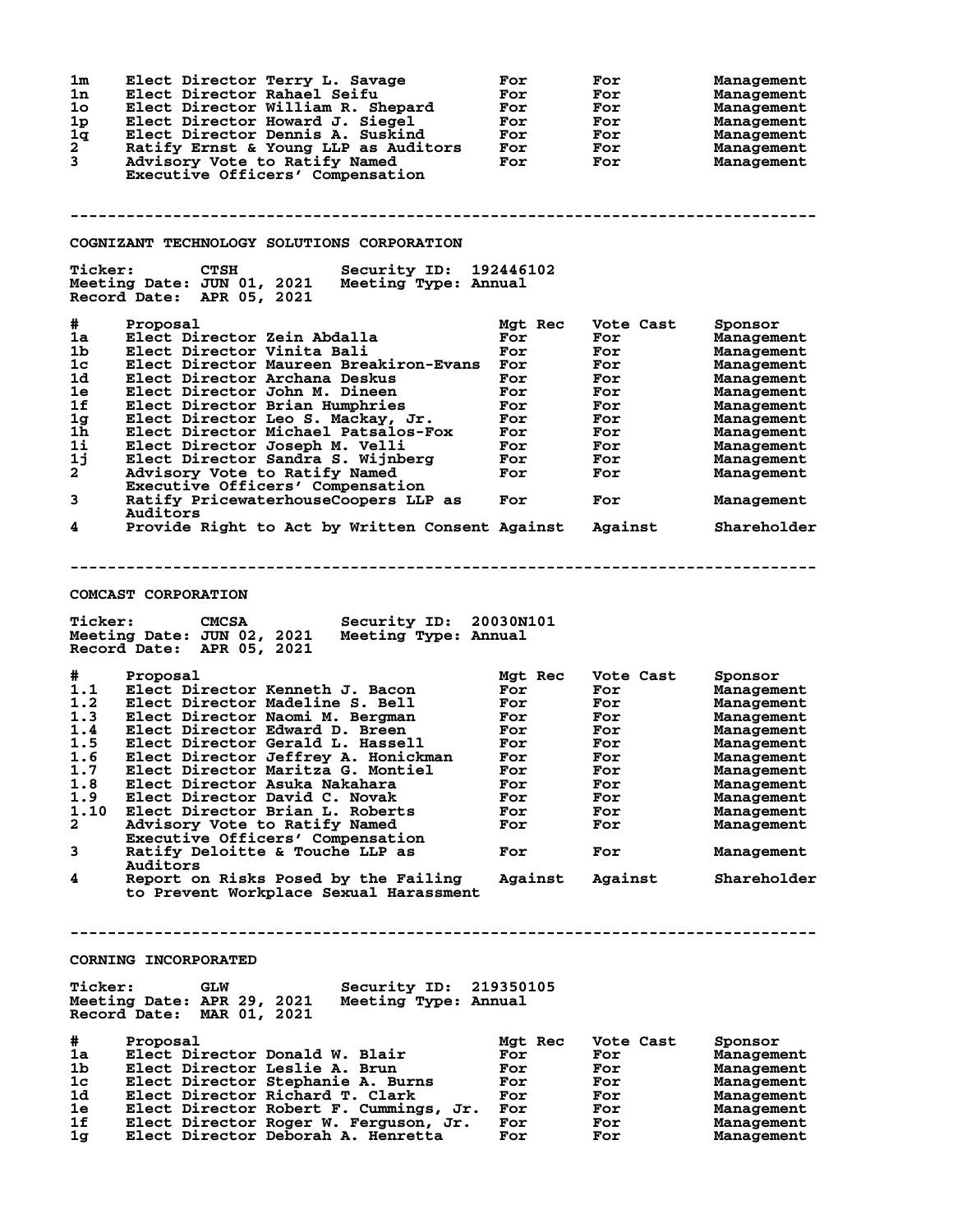| 1h<br>Elect Director Daniel P. Huttenlocher<br>1i<br>Elect Director Kurt M. Landgraf<br>1j<br>Elect Director Kevin J. Martin<br>1k<br>Elect Director Deborah D. Rieman<br>11<br>Elect Director Hansel E. Tookes, II<br>1 <sub>m</sub><br>Elect Director Wendell P. Weeks<br>1n<br>Elect Director Mark S. Wrighton<br>$\mathbf{2}^-$<br>Advisory Vote to Ratify Named<br>Executive Officers' Compensation<br>3<br>Ratify PricewaterhouseCoopers LLP as<br>Auditors<br>4<br>Approve Omnibus Stock Plan<br><b>CSX CORPORATION</b>                                                                                                                                                                                                                                                              | For<br>For<br>For<br>For<br>For<br>For<br>For<br>For<br>For<br>For                                               | For<br>For<br>For<br>For<br>For<br>For<br>For<br>For<br>For<br>For                                                        | Management<br>Management<br>Management<br>Management<br>Management<br>Management<br>Management<br>Management<br>Management<br>Management                                                                                                 |  |
|---------------------------------------------------------------------------------------------------------------------------------------------------------------------------------------------------------------------------------------------------------------------------------------------------------------------------------------------------------------------------------------------------------------------------------------------------------------------------------------------------------------------------------------------------------------------------------------------------------------------------------------------------------------------------------------------------------------------------------------------------------------------------------------------|------------------------------------------------------------------------------------------------------------------|---------------------------------------------------------------------------------------------------------------------------|------------------------------------------------------------------------------------------------------------------------------------------------------------------------------------------------------------------------------------------|--|
| <b>Ticker:</b><br><b>Security ID: 126408103</b><br>CSX<br>Meeting Date: MAY 07, 2021<br>Meeting Type: Annual<br>Record Date: MAR 08, 2021                                                                                                                                                                                                                                                                                                                                                                                                                                                                                                                                                                                                                                                   |                                                                                                                  |                                                                                                                           |                                                                                                                                                                                                                                          |  |
| #<br>Proposal<br>1a<br>Elect Director Donna M. Alvarado<br>1b<br>Elect Director Thomas P. Bostick<br>1 <sub>c</sub><br>Elect Director James M. Foote<br>1d<br>Elect Director Steven T. Halverson<br>1e<br>Elect Director Paul C. Hilal<br>1f<br>Elect Director David M. Moffett<br>1g<br>Elect Director Linda H. Riefler<br>1 <sub>h</sub><br>Elect Director Suzanne M. Vautrinot<br>11<br>Elect Director James L. Wainscott<br>1j<br>Elect Director J. Steven Whisler<br>1k<br>Elect Director John J. Zillmer<br>$\overline{a}$<br>Ratify Ernst & Young LLP as Auditors<br>3<br>Advisory Vote to Ratify Named<br>Executive Officers' Compensation                                                                                                                                          | Mgt Rec<br>For<br>For<br>For<br>For<br>For<br>For<br>For<br>For<br>For<br>For<br>For<br>For<br>For               | Vote Cast<br>For<br>For<br>For<br>For<br>For<br>For<br>For<br>For<br>For<br>For<br>For<br>For<br>For                      | Sponsor<br>Management<br>Management<br>Management<br>Management<br>Management<br>Management<br>Management<br>Management<br>Management<br>Management<br>Management<br>Management<br>Management                                            |  |
| CUMMINS INC.<br><b>Ticker:</b><br>Security ID: 231021106<br><b>CMI</b><br>Meeting Date: MAY 11, 2021<br>Meeting Type: Annual<br>Record Date: MAR 08, 2021                                                                                                                                                                                                                                                                                                                                                                                                                                                                                                                                                                                                                                   |                                                                                                                  |                                                                                                                           |                                                                                                                                                                                                                                          |  |
| #<br>Proposal<br>1<br>Elect Director N. Thomas Linebarger<br>$\overline{\mathbf{2}}$<br>Elect Director Robert J. Bernhard<br>3<br>Elect Director Franklin R. Chang Diaz<br>Elect Director Bruno V. Di Leo Allen<br>5<br>Elect Director Stephen B. Dobbs<br>6<br>Elect Director Carla A. Harris<br>7<br>Elect Director Robert K. Herdman<br>8<br>Elect Director Alexis M. Herman<br>9<br>Elect Director Thomas J. Lynch<br>10<br>Elect Director William I. Miller<br>11<br>Elect Director Georgia R. Nelson<br>12<br>Elect Director Kimberly A. Nelson<br>13<br>Elect Director Karen H. Quintos<br>14<br>Advisory Vote to Ratify Named<br>Executive Officers' Compensation<br>15<br>Ratify PricewaterhouseCoopers LLP as<br>Auditor<br>Abolish Professional Services Allowance Against<br>16 | Mgt Rec<br>For<br>For<br>For<br>For<br>For<br>For<br>For<br>For<br>For<br>For<br>For<br>For<br>For<br>For<br>For | Vote Cast<br>For<br>For<br>For<br>For<br>For<br>For<br>For<br>For<br>For<br>For<br>For<br>For<br>For<br>For<br>For<br>For | Sponsor<br>Management<br>Management<br>Management<br>Management<br>Management<br>Management<br>Management<br>Management<br>Management<br>Management<br>Management<br>Management<br>Management<br>Management<br>Management<br>Shareholder |  |
| <b>CVS HEALTH CORPORATION</b><br><b>Ticker:</b><br>CVS<br>Security ID: 126650100                                                                                                                                                                                                                                                                                                                                                                                                                                                                                                                                                                                                                                                                                                            |                                                                                                                  |                                                                                                                           |                                                                                                                                                                                                                                          |  |
| Meeting Date: MAY 13, 2021 Meeting Type: Annual<br>Record Date: MAR 17, 2021<br>#<br>Proposal<br>1a<br>Elect Director Fernando Aguirre<br>1b.<br>Elect Director C. David Brown, II                                                                                                                                                                                                                                                                                                                                                                                                                                                                                                                                                                                                          | Mgt Rec<br>For<br>For                                                                                            | Vote Cast<br>For<br>For                                                                                                   | Sponsor<br>Management<br>Management                                                                                                                                                                                                      |  |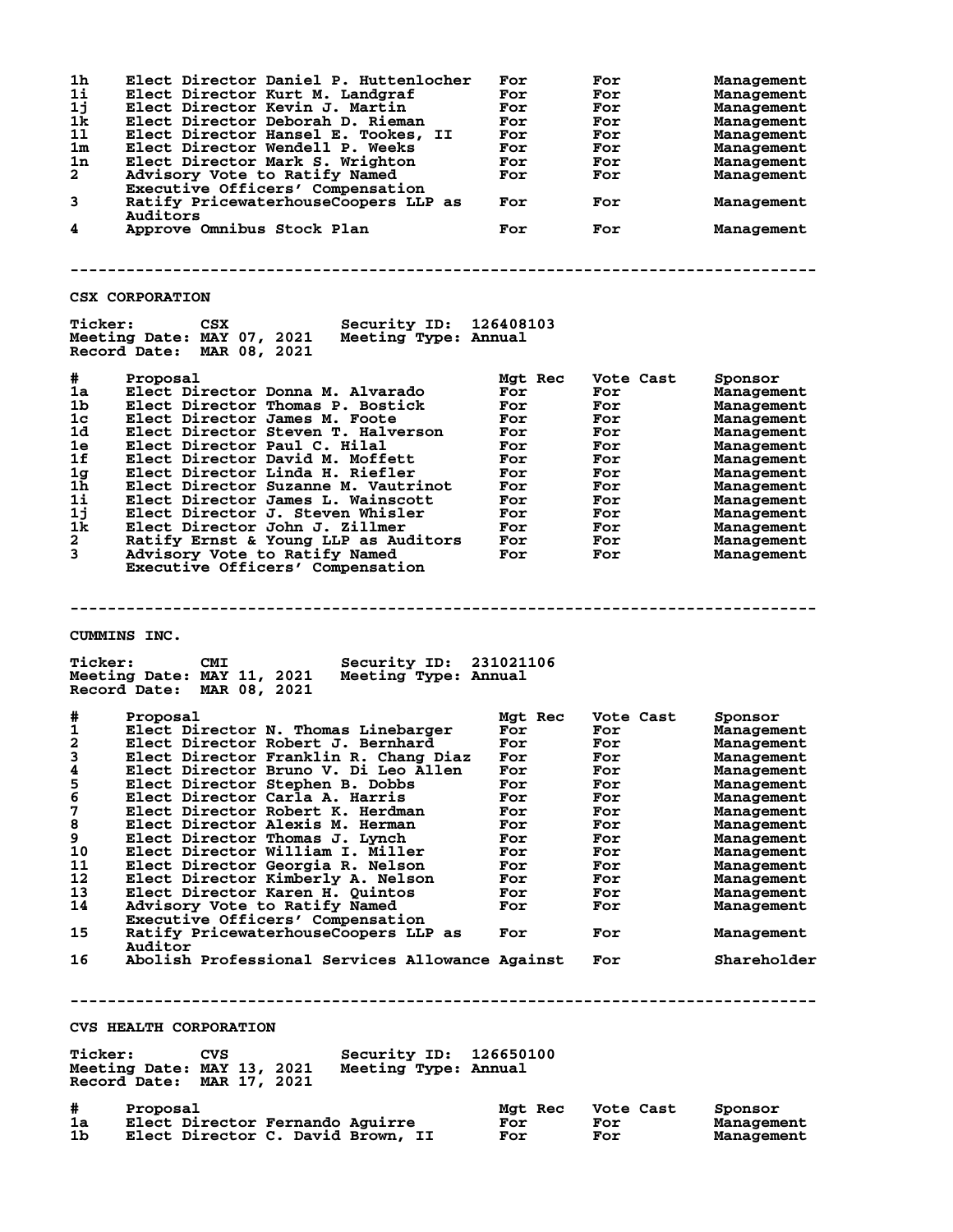| 1c<br>1d<br>1e<br>1f<br>1g<br>1 <sub>h</sub><br>$1\,\mathrm{i}$<br>1j<br>1k<br>11<br>1 <sub>m</sub><br>$\mathbf{2}$<br>3<br>4<br>5. | Elect Director Alecia A. DeCoudreaux<br>Elect Director Nancy-Ann M. DeParle<br>Elect Director David W. Dorman<br>Elect Director Roger N. Farah<br>Elect Director Anne M. Finucane<br>Elect Director Edward J. Ludwig<br>Elect Director Karen S. Lynch<br>Elect Director Jean-Pierre Millon<br>Elect Director Mary L. Schapiro<br>Elect Director William C. Weldon<br>Elect Director Tony L. White<br>Ratify Ernst & Young LLP as Auditors<br>Advisory Vote to Ratify Named<br>Executive Officers' Compensation<br>Reduce Ownership Threshold for<br>Shareholders to Request Action by<br>Written Consent<br>Require Independent Board Chair | For<br>For<br>For<br>For<br>For<br>For<br>For<br>For<br>For<br>For<br>For<br>For<br>For<br>Against<br>Against Against | For<br>For<br>For<br>For<br>For<br>For<br>For<br>For<br>For<br>For<br>For<br>For<br>For<br>For | Management<br>Management<br>Management<br>Management<br>Management<br>Management<br>Management<br>Management<br>Management<br>Management<br>Management<br>Management<br>Management<br>Shareholder<br>Shareholder |
|-------------------------------------------------------------------------------------------------------------------------------------|---------------------------------------------------------------------------------------------------------------------------------------------------------------------------------------------------------------------------------------------------------------------------------------------------------------------------------------------------------------------------------------------------------------------------------------------------------------------------------------------------------------------------------------------------------------------------------------------------------------------------------------------|-----------------------------------------------------------------------------------------------------------------------|------------------------------------------------------------------------------------------------|------------------------------------------------------------------------------------------------------------------------------------------------------------------------------------------------------------------|
|                                                                                                                                     | D.R. HORTON, INC.                                                                                                                                                                                                                                                                                                                                                                                                                                                                                                                                                                                                                           |                                                                                                                       |                                                                                                |                                                                                                                                                                                                                  |
| <b>Ticker:</b>                                                                                                                      | Security ID: 23331A109<br>DHI<br>Meeting Date: JAN 20, 2021<br>Meeting Type: Annual<br>Record Date: NOV 30, 2020                                                                                                                                                                                                                                                                                                                                                                                                                                                                                                                            |                                                                                                                       |                                                                                                |                                                                                                                                                                                                                  |
| #.                                                                                                                                  | Proposal                                                                                                                                                                                                                                                                                                                                                                                                                                                                                                                                                                                                                                    | Mgt Rec                                                                                                               | Vote Cast                                                                                      | Sponsor                                                                                                                                                                                                          |
| 1a                                                                                                                                  | Elect Director Donald R. Horton                                                                                                                                                                                                                                                                                                                                                                                                                                                                                                                                                                                                             | For                                                                                                                   | For                                                                                            | Management                                                                                                                                                                                                       |
| 1b                                                                                                                                  | Elect Director Barbara K. Allen                                                                                                                                                                                                                                                                                                                                                                                                                                                                                                                                                                                                             | For                                                                                                                   | For                                                                                            | Management                                                                                                                                                                                                       |
| 1 <sub>c</sub>                                                                                                                      | Elect Director Brad S. Anderson                                                                                                                                                                                                                                                                                                                                                                                                                                                                                                                                                                                                             | For                                                                                                                   | For                                                                                            | Management                                                                                                                                                                                                       |
| 1d                                                                                                                                  | Elect Director Michael R. Buchanan                                                                                                                                                                                                                                                                                                                                                                                                                                                                                                                                                                                                          | For                                                                                                                   | <b>For</b>                                                                                     | Management                                                                                                                                                                                                       |
| 1e                                                                                                                                  | Elect Director Michael W. Hewatt                                                                                                                                                                                                                                                                                                                                                                                                                                                                                                                                                                                                            | For                                                                                                                   | <b>For</b>                                                                                     | Management                                                                                                                                                                                                       |
| 1f                                                                                                                                  | Elect Director Maribess L. Miller                                                                                                                                                                                                                                                                                                                                                                                                                                                                                                                                                                                                           | For                                                                                                                   | For                                                                                            | Management                                                                                                                                                                                                       |
| $\mathbf{2}$                                                                                                                        | Advisory Vote to Ratify Named                                                                                                                                                                                                                                                                                                                                                                                                                                                                                                                                                                                                               | For                                                                                                                   | For                                                                                            | Management                                                                                                                                                                                                       |
|                                                                                                                                     | Executive Officers' Compensation                                                                                                                                                                                                                                                                                                                                                                                                                                                                                                                                                                                                            |                                                                                                                       |                                                                                                |                                                                                                                                                                                                                  |
| 3                                                                                                                                   | Ratify Ernst & Young LLP as Auditors                                                                                                                                                                                                                                                                                                                                                                                                                                                                                                                                                                                                        | For                                                                                                                   | For                                                                                            | Management                                                                                                                                                                                                       |
|                                                                                                                                     |                                                                                                                                                                                                                                                                                                                                                                                                                                                                                                                                                                                                                                             |                                                                                                                       |                                                                                                |                                                                                                                                                                                                                  |
|                                                                                                                                     |                                                                                                                                                                                                                                                                                                                                                                                                                                                                                                                                                                                                                                             |                                                                                                                       |                                                                                                |                                                                                                                                                                                                                  |
|                                                                                                                                     | DARDEN RESTAURANTS, INC.                                                                                                                                                                                                                                                                                                                                                                                                                                                                                                                                                                                                                    |                                                                                                                       |                                                                                                |                                                                                                                                                                                                                  |
| <b>Ticker:</b>                                                                                                                      | <b>Security ID: 237194105</b><br>DRI<br>Meeting Date: SEP 23, 2020<br>Meeting Type: Annual<br>Record Date: JUL 29, 2020                                                                                                                                                                                                                                                                                                                                                                                                                                                                                                                     |                                                                                                                       |                                                                                                |                                                                                                                                                                                                                  |
|                                                                                                                                     |                                                                                                                                                                                                                                                                                                                                                                                                                                                                                                                                                                                                                                             |                                                                                                                       |                                                                                                |                                                                                                                                                                                                                  |
| #                                                                                                                                   | Proposal<br># Proposal<br>1.1 Elect Director Margaret Shan Atkins                                                                                                                                                                                                                                                                                                                                                                                                                                                                                                                                                                           | Mgt Rec                                                                                                               | Vote Cast                                                                                      | Sponsor                                                                                                                                                                                                          |
|                                                                                                                                     |                                                                                                                                                                                                                                                                                                                                                                                                                                                                                                                                                                                                                                             | For                                                                                                                   | For                                                                                            | Management                                                                                                                                                                                                       |
| 1.2                                                                                                                                 | Elect Director James P. Fogarty                                                                                                                                                                                                                                                                                                                                                                                                                                                                                                                                                                                                             | For                                                                                                                   | For                                                                                            | Management                                                                                                                                                                                                       |
|                                                                                                                                     | 1.3 Elect Director Cynthia T. Jamison<br>Elect Director Eugene I. Lee, Jr.                                                                                                                                                                                                                                                                                                                                                                                                                                                                                                                                                                  | <b>For</b>                                                                                                            | For                                                                                            | Management                                                                                                                                                                                                       |
| 1.4<br>1.5                                                                                                                          | Elect Director Nana Mensah                                                                                                                                                                                                                                                                                                                                                                                                                                                                                                                                                                                                                  | For                                                                                                                   | For                                                                                            | Management                                                                                                                                                                                                       |
| 1.6                                                                                                                                 | Elect Director William S. Simon                                                                                                                                                                                                                                                                                                                                                                                                                                                                                                                                                                                                             | For<br>For                                                                                                            | For<br>For                                                                                     | Management                                                                                                                                                                                                       |
| 1.7                                                                                                                                 | Elect Director Charles M. Sonsteby                                                                                                                                                                                                                                                                                                                                                                                                                                                                                                                                                                                                          | For                                                                                                                   |                                                                                                | Management                                                                                                                                                                                                       |
| 1.8                                                                                                                                 | Elect Director Timothy J. Wilmott                                                                                                                                                                                                                                                                                                                                                                                                                                                                                                                                                                                                           | For                                                                                                                   | For<br>For                                                                                     | Management<br>Management                                                                                                                                                                                         |
| $\mathbf{2}$                                                                                                                        | Advisory Vote to Ratify Named                                                                                                                                                                                                                                                                                                                                                                                                                                                                                                                                                                                                               | For                                                                                                                   | For                                                                                            |                                                                                                                                                                                                                  |
|                                                                                                                                     | Executive Officers' Compensation                                                                                                                                                                                                                                                                                                                                                                                                                                                                                                                                                                                                            |                                                                                                                       |                                                                                                | Management                                                                                                                                                                                                       |
| 3                                                                                                                                   | Ratify KPMG LLP as Auditors                                                                                                                                                                                                                                                                                                                                                                                                                                                                                                                                                                                                                 | For                                                                                                                   | For                                                                                            | Management                                                                                                                                                                                                       |
|                                                                                                                                     |                                                                                                                                                                                                                                                                                                                                                                                                                                                                                                                                                                                                                                             |                                                                                                                       |                                                                                                |                                                                                                                                                                                                                  |
|                                                                                                                                     |                                                                                                                                                                                                                                                                                                                                                                                                                                                                                                                                                                                                                                             |                                                                                                                       |                                                                                                |                                                                                                                                                                                                                  |
|                                                                                                                                     |                                                                                                                                                                                                                                                                                                                                                                                                                                                                                                                                                                                                                                             |                                                                                                                       |                                                                                                |                                                                                                                                                                                                                  |
|                                                                                                                                     | <b>EASTMAN CHEMICAL COMPANY</b>                                                                                                                                                                                                                                                                                                                                                                                                                                                                                                                                                                                                             |                                                                                                                       |                                                                                                |                                                                                                                                                                                                                  |
| <b>Ticker:</b>                                                                                                                      | Security ID: 277432100<br>EMN<br>Meeting Date: MAY 06, 2021<br>Meeting Type: Annual<br>Record Date: MAR 15, 2021                                                                                                                                                                                                                                                                                                                                                                                                                                                                                                                            |                                                                                                                       |                                                                                                |                                                                                                                                                                                                                  |
| #.                                                                                                                                  | Proposal                                                                                                                                                                                                                                                                                                                                                                                                                                                                                                                                                                                                                                    | Mgt Rec                                                                                                               | Vote Cast                                                                                      |                                                                                                                                                                                                                  |
| 1.1<br>1.2                                                                                                                          | Elect Director Humberto P. Alfonso<br>Elect Director Vanessa L. Allen                                                                                                                                                                                                                                                                                                                                                                                                                                                                                                                                                                       | For<br>For                                                                                                            | For<br>For                                                                                     | Sponsor<br>Management<br>Management                                                                                                                                                                              |
|                                                                                                                                     | Sutherland                                                                                                                                                                                                                                                                                                                                                                                                                                                                                                                                                                                                                                  |                                                                                                                       |                                                                                                |                                                                                                                                                                                                                  |
| 1.3                                                                                                                                 | Elect Director Brett D. Begemann                                                                                                                                                                                                                                                                                                                                                                                                                                                                                                                                                                                                            | For                                                                                                                   | For                                                                                            | Management                                                                                                                                                                                                       |
| 1.4                                                                                                                                 | Elect Director Mark J. Costa                                                                                                                                                                                                                                                                                                                                                                                                                                                                                                                                                                                                                | For                                                                                                                   | For                                                                                            | Management                                                                                                                                                                                                       |
| 1.5                                                                                                                                 | Elect Director Edward L. Doheny, II                                                                                                                                                                                                                                                                                                                                                                                                                                                                                                                                                                                                         | For                                                                                                                   | For                                                                                            | Management                                                                                                                                                                                                       |
| 1.6                                                                                                                                 | Elect Director Julie F. Holder                                                                                                                                                                                                                                                                                                                                                                                                                                                                                                                                                                                                              | For                                                                                                                   | For                                                                                            | Management                                                                                                                                                                                                       |
| 1.7                                                                                                                                 | Elect Director Renee J. Hornbaker                                                                                                                                                                                                                                                                                                                                                                                                                                                                                                                                                                                                           | For                                                                                                                   | For                                                                                            | Management                                                                                                                                                                                                       |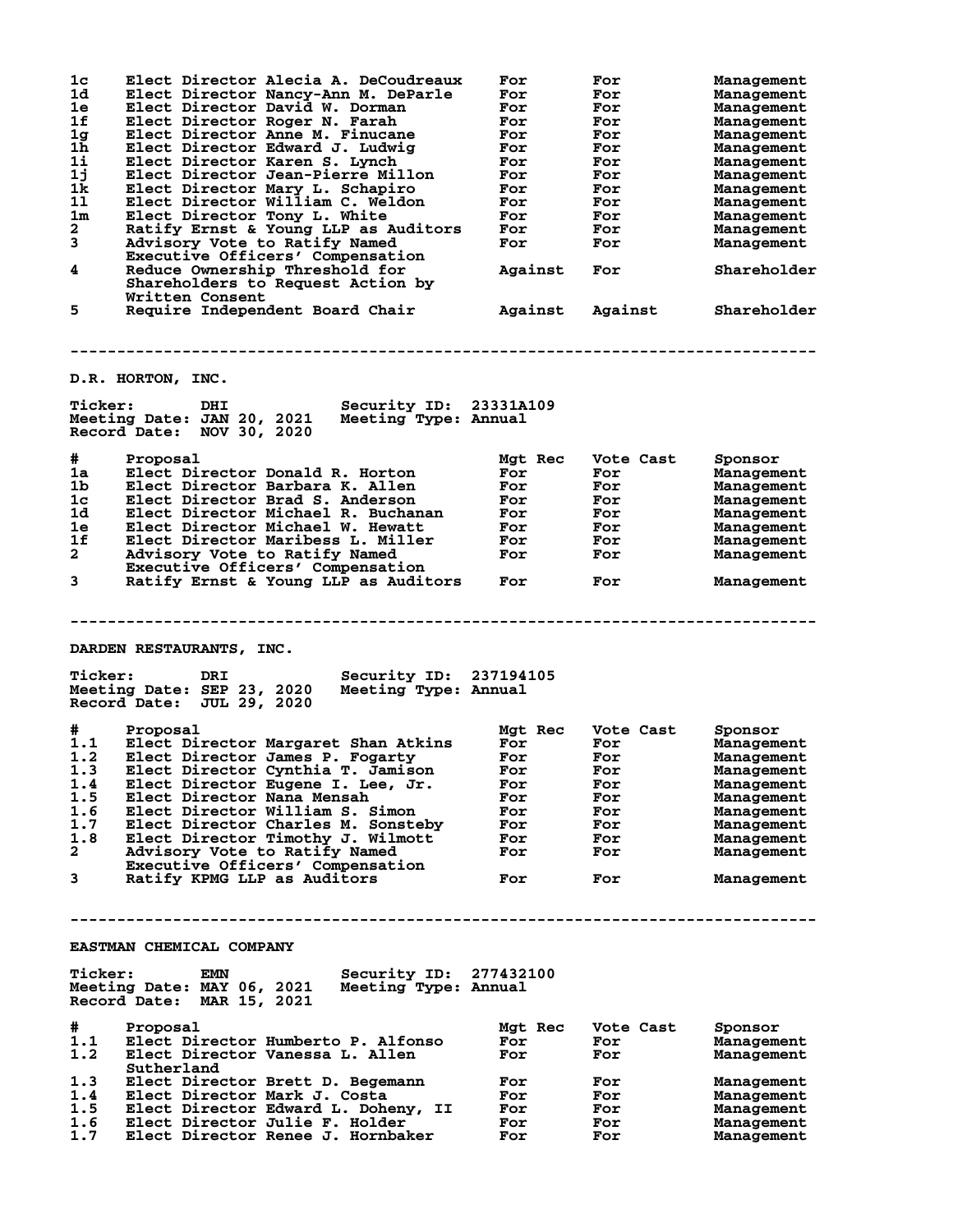| 1.8<br>1.9<br>1.10<br>1.11<br>$\mathbf{2}$<br>3<br>4                                                                                                                                                                                                                                                                                                                                                                                                                                                                                                                                                                              | Elect Director Kim Ann Mink<br>Elect Director James J. O'Brien<br>Elect Director David W. Raisbeck<br>Elect Director Charles K. Stevens, III For<br>Advisory Vote to Ratify Named<br>Executive Officers' Compensation<br>Approve Omnibus Stock Plan<br>Ratify PricewaterhouseCoopers LLP as<br>Auditors | For<br>For<br>For<br>For<br>For<br>For | For<br>For<br>For<br>For<br>For<br>For<br>For | <b>Management</b><br><b>Management</b><br><b>Management</b><br>Management<br>Management<br>Management<br>Management |  |
|-----------------------------------------------------------------------------------------------------------------------------------------------------------------------------------------------------------------------------------------------------------------------------------------------------------------------------------------------------------------------------------------------------------------------------------------------------------------------------------------------------------------------------------------------------------------------------------------------------------------------------------|---------------------------------------------------------------------------------------------------------------------------------------------------------------------------------------------------------------------------------------------------------------------------------------------------------|----------------------------------------|-----------------------------------------------|---------------------------------------------------------------------------------------------------------------------|--|
| 5                                                                                                                                                                                                                                                                                                                                                                                                                                                                                                                                                                                                                                 | Provide Right to Act by Written Consent Against                                                                                                                                                                                                                                                         |                                        | For                                           | Shareholder                                                                                                         |  |
|                                                                                                                                                                                                                                                                                                                                                                                                                                                                                                                                                                                                                                   |                                                                                                                                                                                                                                                                                                         |                                        |                                               |                                                                                                                     |  |
|                                                                                                                                                                                                                                                                                                                                                                                                                                                                                                                                                                                                                                   |                                                                                                                                                                                                                                                                                                         |                                        |                                               |                                                                                                                     |  |
|                                                                                                                                                                                                                                                                                                                                                                                                                                                                                                                                                                                                                                   | <b>EATON CORPORATION PLC</b>                                                                                                                                                                                                                                                                            |                                        |                                               |                                                                                                                     |  |
| <b>Ticker:</b>                                                                                                                                                                                                                                                                                                                                                                                                                                                                                                                                                                                                                    | ETN<br>Security ID: G29183103<br>Meeting Date: APR 28, 2021<br>Meeting Type: Annual<br>Record Date: MAR 01, 2021                                                                                                                                                                                        |                                        |                                               |                                                                                                                     |  |
| #                                                                                                                                                                                                                                                                                                                                                                                                                                                                                                                                                                                                                                 | Proposal                                                                                                                                                                                                                                                                                                | Mgt Rec                                | Vote Cast                                     | Sponsor                                                                                                             |  |
| 1a                                                                                                                                                                                                                                                                                                                                                                                                                                                                                                                                                                                                                                | Elect Director Craig Arnold                                                                                                                                                                                                                                                                             | For                                    | For                                           | Management                                                                                                          |  |
| 1b                                                                                                                                                                                                                                                                                                                                                                                                                                                                                                                                                                                                                                | Elect Director Christopher M. Connor                                                                                                                                                                                                                                                                    | For                                    | For                                           | Management                                                                                                          |  |
| 1 <sub>c</sub>                                                                                                                                                                                                                                                                                                                                                                                                                                                                                                                                                                                                                    | Elect Director Olivier Leonetti                                                                                                                                                                                                                                                                         | For                                    | For                                           | Management                                                                                                          |  |
| 1d                                                                                                                                                                                                                                                                                                                                                                                                                                                                                                                                                                                                                                | Elect Director Deborah L. McCoy                                                                                                                                                                                                                                                                         | For                                    | For                                           | Management                                                                                                          |  |
| 1e                                                                                                                                                                                                                                                                                                                                                                                                                                                                                                                                                                                                                                | Elect Director Silvio Napoli                                                                                                                                                                                                                                                                            | For                                    | For                                           | Management                                                                                                          |  |
| 1f                                                                                                                                                                                                                                                                                                                                                                                                                                                                                                                                                                                                                                | Elect Director Gregory R. Page                                                                                                                                                                                                                                                                          | For                                    | For                                           | Management                                                                                                          |  |
| 1g                                                                                                                                                                                                                                                                                                                                                                                                                                                                                                                                                                                                                                | Elect Director Sandra Pianalto                                                                                                                                                                                                                                                                          | For                                    | For                                           | Management                                                                                                          |  |
| $1\bar{h}$                                                                                                                                                                                                                                                                                                                                                                                                                                                                                                                                                                                                                        | Elect Director Lori J. Ryerkerk                                                                                                                                                                                                                                                                         | For                                    | For                                           | Management                                                                                                          |  |
| $1\mathbf{i}$                                                                                                                                                                                                                                                                                                                                                                                                                                                                                                                                                                                                                     | Elect Director Gerald B. Smith                                                                                                                                                                                                                                                                          | For                                    | For                                           | Management                                                                                                          |  |
| 1j                                                                                                                                                                                                                                                                                                                                                                                                                                                                                                                                                                                                                                | Elect Director Dorothy C. Thompson                                                                                                                                                                                                                                                                      | For                                    | For                                           | Management                                                                                                          |  |
| $2^{-}$                                                                                                                                                                                                                                                                                                                                                                                                                                                                                                                                                                                                                           | Approve Ernst & Young LLP as Auditors<br>and Authorize Board to Fix Their<br>Remuneration                                                                                                                                                                                                               | For                                    | For                                           | Management                                                                                                          |  |
| 3                                                                                                                                                                                                                                                                                                                                                                                                                                                                                                                                                                                                                                 | Advisory Vote to Ratify Named<br>Executive Officers' Compensation                                                                                                                                                                                                                                       | For                                    | For                                           | Management                                                                                                          |  |
| 4                                                                                                                                                                                                                                                                                                                                                                                                                                                                                                                                                                                                                                 | Authorize Issue of Equity with<br>Pre-emptive Rights                                                                                                                                                                                                                                                    | For                                    | For                                           | Management                                                                                                          |  |
| 5                                                                                                                                                                                                                                                                                                                                                                                                                                                                                                                                                                                                                                 | Authorize Issue of Equity without<br>Pre-emptive Rights                                                                                                                                                                                                                                                 | For                                    | For                                           | Management                                                                                                          |  |
| 6                                                                                                                                                                                                                                                                                                                                                                                                                                                                                                                                                                                                                                 | Authorize Share Repurchase of Issued<br>Share Capital                                                                                                                                                                                                                                                   | For                                    | For                                           | Management                                                                                                          |  |
| EQUITABLE HOLDINGS, INC.<br><b>Ticker:</b><br><b>Security ID:</b><br>29452E101<br>EQH<br>Meeting Date: MAY 20, 2021<br>Meeting Type: Annual<br>Record Date: MAR 23, 2021<br>#<br>Proposal<br>Mgt Rec<br>Vote Cast<br>Sponsor<br>1a<br>Elect Director Francis A. Hondal<br>For<br>For<br><b>Management</b><br>1b<br>Elect Director Daniel G. Kaye<br>For<br>For<br><b>Management</b><br>1 <sub>c</sub><br>Elect Director Joan Lamm-Tennant<br>For<br>For<br><b>Management</b><br>1d<br>Elect Director Kristi A. Matus<br>Against<br>For<br><b>Management</b><br>1e<br>Elect Director Ramon de Oliveira<br>For<br>For<br>Management |                                                                                                                                                                                                                                                                                                         |                                        |                                               |                                                                                                                     |  |
| 1f                                                                                                                                                                                                                                                                                                                                                                                                                                                                                                                                                                                                                                | Elect Director Mark Pearson                                                                                                                                                                                                                                                                             | For                                    | For                                           | Management                                                                                                          |  |
| 1 <sub>g</sub>                                                                                                                                                                                                                                                                                                                                                                                                                                                                                                                                                                                                                    | Elect Director Bertram L. Scott                                                                                                                                                                                                                                                                         | For                                    | Against                                       | <b>Management</b>                                                                                                   |  |
| 1h                                                                                                                                                                                                                                                                                                                                                                                                                                                                                                                                                                                                                                | Elect Director George Stansfield                                                                                                                                                                                                                                                                        | For                                    | For                                           | <b>Management</b>                                                                                                   |  |
| 1i                                                                                                                                                                                                                                                                                                                                                                                                                                                                                                                                                                                                                                | Elect Director Charles G.T. Stonehill                                                                                                                                                                                                                                                                   | For                                    | Against                                       | Management                                                                                                          |  |
| $\overline{a}$                                                                                                                                                                                                                                                                                                                                                                                                                                                                                                                                                                                                                    | Ratify PricewaterhouseCoopers LLP as<br>Auditors                                                                                                                                                                                                                                                        | For                                    | For                                           | Management                                                                                                          |  |
| 3                                                                                                                                                                                                                                                                                                                                                                                                                                                                                                                                                                                                                                 | Advisory Vote to Ratify Named<br>Executive Officers' Compensation                                                                                                                                                                                                                                       | For                                    | For                                           | Management                                                                                                          |  |
|                                                                                                                                                                                                                                                                                                                                                                                                                                                                                                                                                                                                                                   |                                                                                                                                                                                                                                                                                                         |                                        |                                               |                                                                                                                     |  |
| EVERCORE INC.                                                                                                                                                                                                                                                                                                                                                                                                                                                                                                                                                                                                                     |                                                                                                                                                                                                                                                                                                         |                                        |                                               |                                                                                                                     |  |
| <b>Ticker:</b>                                                                                                                                                                                                                                                                                                                                                                                                                                                                                                                                                                                                                    | Security ID:<br><b>EVR</b><br>Meeting Date: JUN 17, 2021<br>Meeting Type: Annual<br>Record Date: APR 23, 2021                                                                                                                                                                                           | 29977A105                              |                                               |                                                                                                                     |  |
| #                                                                                                                                                                                                                                                                                                                                                                                                                                                                                                                                                                                                                                 | Proposal                                                                                                                                                                                                                                                                                                | Mgt Rec                                | Vote Cast                                     | Sponsor                                                                                                             |  |
| 1.1<br>1.2                                                                                                                                                                                                                                                                                                                                                                                                                                                                                                                                                                                                                        | Elect Director Roger C. Altman<br>Elect Director Richard I. Beattie                                                                                                                                                                                                                                     | For<br>For                             | For<br>For                                    | Management<br>Management                                                                                            |  |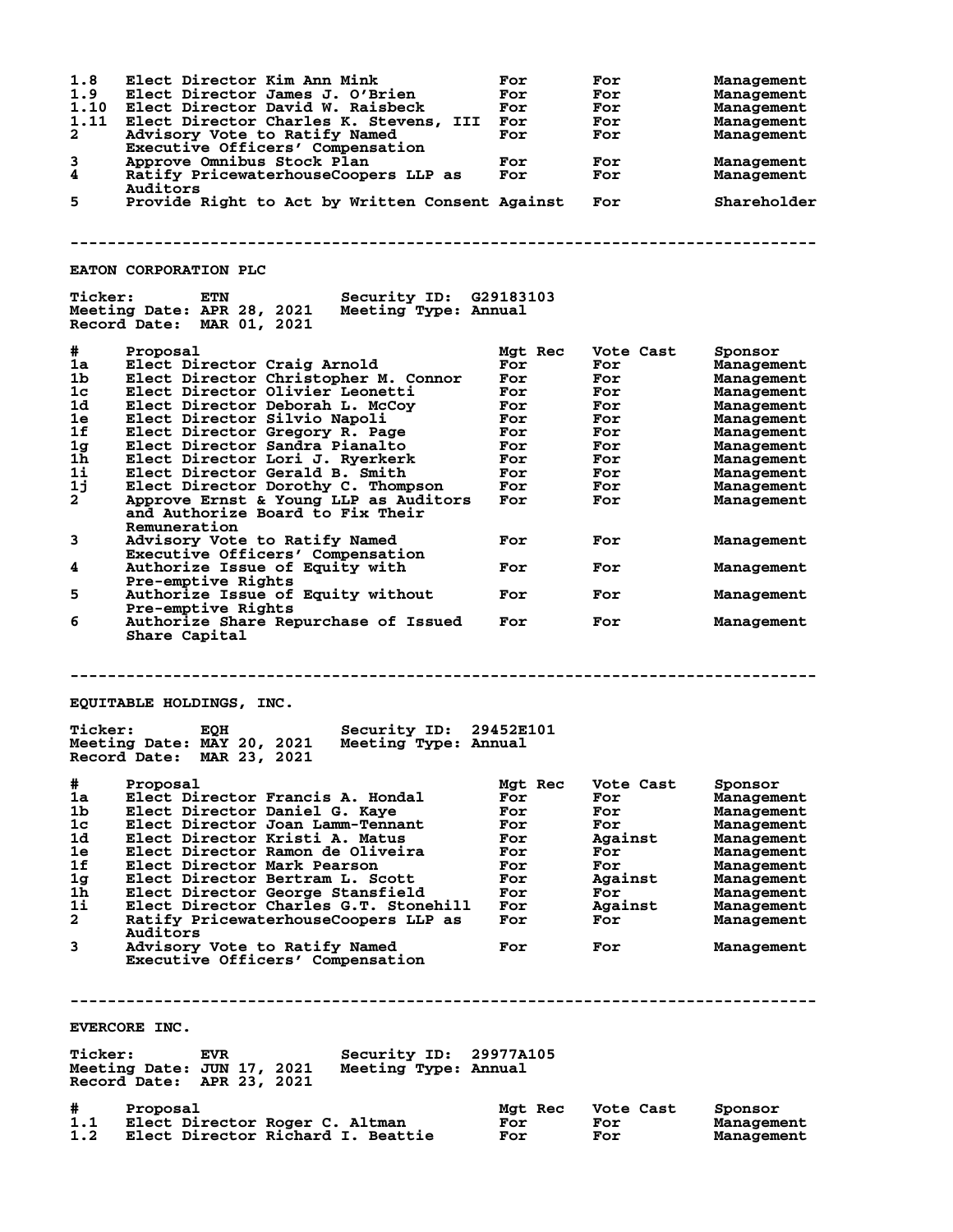| 1.3<br>1.4<br>1.5<br>1.6<br>1.7<br>1.8<br>1.9<br>1.10<br>1.11<br>1.12<br>1.13<br>2<br>3 | Elect Director Pamela G. Carlton<br>Elect Director Ellen V. Futter<br>Elect Director Gail B. Harris<br>Elect Director Robert B. Millard<br>Elect Director Willard J. Overlock, Jr. For<br>Elect Director Simon M. Robertson<br>Elect Director Ralph L. Schlosstein<br>Elect Director John S. Weinberg<br>Elect Director William J. Wheeler<br>Elect Director Sarah K. Williamson<br>Elect Director Kendrick R. Wilson, III<br>Advisory Vote to Ratify Named<br>Executive Officers' Compensation<br>Ratify Deloitte & Touche LLP as<br>Auditors | For<br>For<br>For<br>For<br>For<br>For<br>For<br>For<br>For<br>For<br>For<br>For | For<br>For<br>For<br>For<br>For<br>For<br>For<br>For<br>For<br>For<br>For<br>For<br>For | <b>Management</b><br><b>Management</b><br><b>Management</b><br><b>Management</b><br><b>Management</b><br><b>Management</b><br><b>Management</b><br><b>Management</b><br>Management<br><b>Management</b><br><b>Management</b><br><b>Management</b><br>Management |
|-----------------------------------------------------------------------------------------|------------------------------------------------------------------------------------------------------------------------------------------------------------------------------------------------------------------------------------------------------------------------------------------------------------------------------------------------------------------------------------------------------------------------------------------------------------------------------------------------------------------------------------------------|----------------------------------------------------------------------------------|-----------------------------------------------------------------------------------------|-----------------------------------------------------------------------------------------------------------------------------------------------------------------------------------------------------------------------------------------------------------------|
|                                                                                         | EVERGY, INC.                                                                                                                                                                                                                                                                                                                                                                                                                                                                                                                                   |                                                                                  |                                                                                         |                                                                                                                                                                                                                                                                 |
| <b>Ticker:</b>                                                                          | Security ID: 30034W106<br><b>EVRG</b><br>Meeting Date: MAY 04, 2021<br>Meeting Type: Annual<br>Record Date: MAR 18, 2021                                                                                                                                                                                                                                                                                                                                                                                                                       |                                                                                  |                                                                                         |                                                                                                                                                                                                                                                                 |
| #                                                                                       | Proposal                                                                                                                                                                                                                                                                                                                                                                                                                                                                                                                                       | Mgt Rec                                                                          | Vote Cast                                                                               | Sponsor                                                                                                                                                                                                                                                         |
| 1a                                                                                      | Elect Director David A. Campbell                                                                                                                                                                                                                                                                                                                                                                                                                                                                                                               | For                                                                              | For                                                                                     | Management                                                                                                                                                                                                                                                      |
| 1 <sub>b</sub>                                                                          | Elect Director Mollie Hale Carter                                                                                                                                                                                                                                                                                                                                                                                                                                                                                                              | For                                                                              | For                                                                                     | <b>Management</b>                                                                                                                                                                                                                                               |
| 1c                                                                                      | Elect Director Thomas D. Hyde                                                                                                                                                                                                                                                                                                                                                                                                                                                                                                                  | For                                                                              | For                                                                                     | <b>Management</b>                                                                                                                                                                                                                                               |
| 1d                                                                                      | Elect Director B. Anthony Isaac                                                                                                                                                                                                                                                                                                                                                                                                                                                                                                                | For                                                                              | For                                                                                     | <b>Management</b>                                                                                                                                                                                                                                               |
| 1e                                                                                      | Elect Director Paul M. Keglevic                                                                                                                                                                                                                                                                                                                                                                                                                                                                                                                | For                                                                              | For                                                                                     | <b>Management</b>                                                                                                                                                                                                                                               |
| 1f                                                                                      | Elect Director Mary L. Landrieu                                                                                                                                                                                                                                                                                                                                                                                                                                                                                                                | For                                                                              | For                                                                                     | <b>Management</b>                                                                                                                                                                                                                                               |
| 1 <sub>g</sub>                                                                          | Elect Director Sandra A.J. Lawrence                                                                                                                                                                                                                                                                                                                                                                                                                                                                                                            | For                                                                              | For                                                                                     | <b>Management</b>                                                                                                                                                                                                                                               |
| 1 <sub>h</sub>                                                                          | Elect Director Ann D. Murtlow                                                                                                                                                                                                                                                                                                                                                                                                                                                                                                                  | For                                                                              | For                                                                                     | <b>Management</b>                                                                                                                                                                                                                                               |
| 11                                                                                      | Elect Director Sandra J. Price                                                                                                                                                                                                                                                                                                                                                                                                                                                                                                                 | For                                                                              | For                                                                                     | <b>Management</b>                                                                                                                                                                                                                                               |
| 1j                                                                                      | Elect Director Mark A. Ruelle                                                                                                                                                                                                                                                                                                                                                                                                                                                                                                                  | For                                                                              | For                                                                                     | Management                                                                                                                                                                                                                                                      |
| 1k                                                                                      | Elect Director S. Carl Soderstrom, Jr.                                                                                                                                                                                                                                                                                                                                                                                                                                                                                                         | For                                                                              | For                                                                                     | <b>Management</b>                                                                                                                                                                                                                                               |
| 11                                                                                      | Elect Director John Arthur Stall                                                                                                                                                                                                                                                                                                                                                                                                                                                                                                               | For                                                                              | For                                                                                     | Management                                                                                                                                                                                                                                                      |
| 1m                                                                                      | Elect Director C. John Wilder                                                                                                                                                                                                                                                                                                                                                                                                                                                                                                                  | For                                                                              | For                                                                                     | <b>Management</b>                                                                                                                                                                                                                                               |
| $\mathbf{2}$                                                                            | Advisory Vote to Ratify Named                                                                                                                                                                                                                                                                                                                                                                                                                                                                                                                  | For                                                                              | For                                                                                     | <b>Management</b>                                                                                                                                                                                                                                               |
| 3                                                                                       | Executive Officers' Compensation<br>Ratify Deloitte & Touche LLP as<br>Auditors                                                                                                                                                                                                                                                                                                                                                                                                                                                                | For                                                                              | For                                                                                     | Management                                                                                                                                                                                                                                                      |
|                                                                                         |                                                                                                                                                                                                                                                                                                                                                                                                                                                                                                                                                |                                                                                  |                                                                                         |                                                                                                                                                                                                                                                                 |
|                                                                                         | FIFTH THIRD BANCORP                                                                                                                                                                                                                                                                                                                                                                                                                                                                                                                            |                                                                                  |                                                                                         |                                                                                                                                                                                                                                                                 |
| <b>Ticker:</b>                                                                          | Security ID:<br>FITB<br>Meeting Date: APR 13, 2021<br>Meeting Type: Annual<br>Record Date: FEB 19, 2021                                                                                                                                                                                                                                                                                                                                                                                                                                        | 316773100                                                                        |                                                                                         |                                                                                                                                                                                                                                                                 |
| #                                                                                       | Proposal                                                                                                                                                                                                                                                                                                                                                                                                                                                                                                                                       | Mgt Rec                                                                          | Vote Cast                                                                               | Sponsor                                                                                                                                                                                                                                                         |
| 1a                                                                                      | Elect Director Nicholas K. Akins                                                                                                                                                                                                                                                                                                                                                                                                                                                                                                               | For                                                                              | For                                                                                     | <b>Management</b>                                                                                                                                                                                                                                               |
| 1b                                                                                      | Elect Director B. Evan Bayh, III                                                                                                                                                                                                                                                                                                                                                                                                                                                                                                               | For                                                                              | For                                                                                     | <b>Management</b>                                                                                                                                                                                                                                               |
| 1 <sub>c</sub>                                                                          | Elect Director Jorge L. Benitez                                                                                                                                                                                                                                                                                                                                                                                                                                                                                                                | For                                                                              | For                                                                                     | <b>Management</b>                                                                                                                                                                                                                                               |
| 1d                                                                                      | Elect Director Katherine B. Blackburn                                                                                                                                                                                                                                                                                                                                                                                                                                                                                                          | For                                                                              | For                                                                                     | Management                                                                                                                                                                                                                                                      |
| 1e                                                                                      | Elect Director Emerson L. Brumback                                                                                                                                                                                                                                                                                                                                                                                                                                                                                                             | For                                                                              | For                                                                                     | <b>Management</b>                                                                                                                                                                                                                                               |
| 1f                                                                                      | Elect Director Greg D. Carmichael                                                                                                                                                                                                                                                                                                                                                                                                                                                                                                              | For                                                                              | For                                                                                     | Management                                                                                                                                                                                                                                                      |
| 1g                                                                                      | Elect Director Linda W. Clement-Holmes                                                                                                                                                                                                                                                                                                                                                                                                                                                                                                         | For                                                                              | For                                                                                     | Management                                                                                                                                                                                                                                                      |
| 1h                                                                                      | Elect Director C. Bryan Daniels                                                                                                                                                                                                                                                                                                                                                                                                                                                                                                                | For                                                                              | For                                                                                     | Management                                                                                                                                                                                                                                                      |
| 1i                                                                                      | Elect Director Mitchell S. Feiger                                                                                                                                                                                                                                                                                                                                                                                                                                                                                                              | For                                                                              | For                                                                                     | <b>Management</b>                                                                                                                                                                                                                                               |
| 1j                                                                                      | Elect Director Thomas H. Harvey                                                                                                                                                                                                                                                                                                                                                                                                                                                                                                                | For                                                                              | For                                                                                     | Management                                                                                                                                                                                                                                                      |
| 1k                                                                                      | Elect Director Gary R. Heminger                                                                                                                                                                                                                                                                                                                                                                                                                                                                                                                | For                                                                              | For                                                                                     | Management                                                                                                                                                                                                                                                      |
| 11                                                                                      | Elect Director Jewell D. Hoover                                                                                                                                                                                                                                                                                                                                                                                                                                                                                                                | For                                                                              | For                                                                                     | <b>Management</b>                                                                                                                                                                                                                                               |
| 1 <sub>m</sub>                                                                          | Elect Director Eileen A. Mallesch                                                                                                                                                                                                                                                                                                                                                                                                                                                                                                              | For                                                                              | For                                                                                     | <b>Management</b>                                                                                                                                                                                                                                               |
| 1n<br>10                                                                                | Elect Director Michael B. McCallister                                                                                                                                                                                                                                                                                                                                                                                                                                                                                                          | For                                                                              | For                                                                                     | <b>Management</b>                                                                                                                                                                                                                                               |
|                                                                                         | Elect Director Marsha C. Williams                                                                                                                                                                                                                                                                                                                                                                                                                                                                                                              | For                                                                              | For                                                                                     | <b>Management</b>                                                                                                                                                                                                                                               |
| 2                                                                                       | Ratify Deloitte & Touche LLP as<br><b>Auditors</b>                                                                                                                                                                                                                                                                                                                                                                                                                                                                                             | For                                                                              | For                                                                                     | <b>Management</b>                                                                                                                                                                                                                                               |
| 3                                                                                       | Advisory Vote to Ratify Named<br>Executive Officers' Compensation                                                                                                                                                                                                                                                                                                                                                                                                                                                                              | For                                                                              | For                                                                                     | <b>Management</b>                                                                                                                                                                                                                                               |
| 4                                                                                       | Advisory Vote on Say on Pay Frequency                                                                                                                                                                                                                                                                                                                                                                                                                                                                                                          | One Year                                                                         | One Year                                                                                | <b>Management</b>                                                                                                                                                                                                                                               |
| 5                                                                                       | Approve Omnibus Stock Plan                                                                                                                                                                                                                                                                                                                                                                                                                                                                                                                     | For                                                                              | For                                                                                     | <b>Management</b>                                                                                                                                                                                                                                               |
| 6                                                                                       | Eliminate Supermajority Vote<br>Requirement                                                                                                                                                                                                                                                                                                                                                                                                                                                                                                    | For                                                                              | For                                                                                     | <b>Management</b>                                                                                                                                                                                                                                               |
| 7                                                                                       | Eliminate Cumulative Voting                                                                                                                                                                                                                                                                                                                                                                                                                                                                                                                    | For                                                                              | For                                                                                     | <b>Management</b>                                                                                                                                                                                                                                               |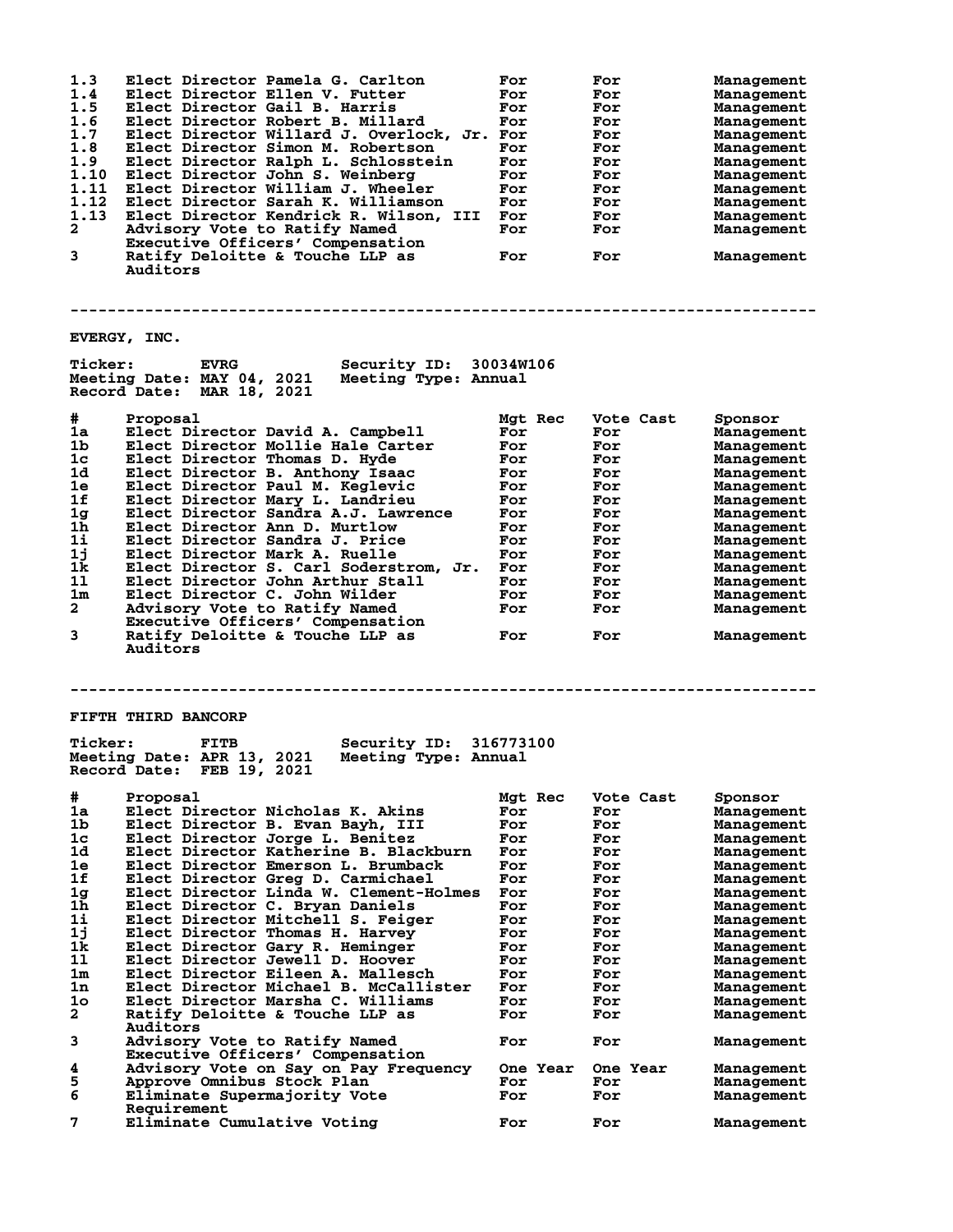**-------------------------------------------------------------------------------- FORD MOTOR COMPANY** Ticker: F Security ID: 345370860<br>Meeting Date: MAY 13, 2021 Meeting Type: Annual **Meeting Date: MAY 13, 2021 Meeting Type: Annual Record Date: MAR 17, 2021 # Proposal Mgt Rec Vote Cast Sponsor 1a Elect Director Kimberly A. Casiano For For Management 1b Elect Director Anthony F. Earley, Jr. For For Management 1c Elect Director Alexandra Ford English For For Management 1d Elect Director James D. Farley, Jr. For For Management 1e Elect Director Henry Ford, III For For Management 1f Elect Director William Clay Ford, Jr. For For Management 1g Elect Director William W. Helman, IV For For Management 1h Elect Director Jon M. Huntsman, Jr. For For Management 1i Elect Director William E. Kennard For For Management 1j Elect Director Beth E. Mooney For For Management 1k Elect Director John L. Thornton For For Management 1l Elect Director John B. Veihmeyer For For Management 1m Elect Director Lynn M. Vojvodich For For Management 1n Elect Director John S. Weinberg For For Management**  $\begin{tabular}{lcccc} \bf{1k} & \tt{Electo} & \tt{John L. Thornion} & \tt{For} & \tt{For} & \tt{Management} \\ \bf{21} & \tt{Electo} & \tt{Ivector John B. Veilmeyer} & \tt{For} & \tt{For} & \tt{Management} \\ \bf{32} & \tt{Electo} & \tt{Ivector John S. Weinberg} & \tt{For} & \tt{For} & \tt{Management} \\ \bf{43} & \tt{Rect1fy} & \tt{PricwaterhouseCoopers LLP as} & \tt{For} & \tt{For} & \tt{Management} \\ \end{tabular}$ **Auditor**<br>3 Advisory **3 Advisory Vote to Ratify Named For For Management Executive Officers' Compensation 4 Approve Recapitalization Plan for all Against For Shareholder Stock to Have One-vote per Share -------------------------------------------------------------------------------- FORTUNE BRANDS HOME & SECURITY, INC.** Ticker: FBHS Security ID: 34964C106<br>Meeting Date: MAY 04, 2021 Meeting Type: Annual Meeting Date: MAY 04, 2021 **Record Date: MAR 05, 2021 # Proposal Mgt Rec Vote Cast Sponsor 1a Elect Director Ann Fritz Hackett For For Management 1b Elect Director John G. Morikis For For Management 1c Elect Director Jeffery S. Perry For For Management 1d Elect Director Ronald V. Waters, III For For Management 2 Ratify PricewaterhouseCoopers LLP as For For Management Auditors**<br>3 Advisory **3 Advisory Vote to Ratify Named For For Management Executive Officers' Compensation -------------------------------------------------------------------------------- FOX CORPORATION Ticker: FOXA Security ID: 35137L204 Meeting Date: NOV 12, 2020 Meeting Type: Annual Record Date: SEP 14, 2020 Froposal Mgt Rec Wote Cast Sponsor<br>
Elect Director K. Rupert Murdoch More For Management<br>
Elect Director Lachlan K. Murdoch For For Management<br>
Elect Director Chase Carey For For Management<br>
Management Por For Management 1a Elect Director K. Rupert Murdoch For For Management 1b Elect Director Lachlan K. Murdoch For For Management 1c Elect Director Chase Carey For For Management 1d Elect Director Anne Dias For For Management 1e Elect Director Roland A. Hernandez For For Management 1f Elect Director Jacques Nasser For For Management 1g Elect Director Paul D. Ryan For For Management 2 Ratify Ernst & Young LLP as Auditors For For Management 3 Advisory Vote to Ratify Named For For Management Elect Director Baul D. Ryan<br>Ratify Ernst & Young LLP as Auditors<br>Advisory Vote to Ratify Named<br>Executive Officers' Compensation -------------------------------------------------------------------------------- GENERAL MILLS, INC. Ticker: GIS Security ID: 370334104 Meeting Date: SEP 22, 2020 Record Date: JUL 24, 2020**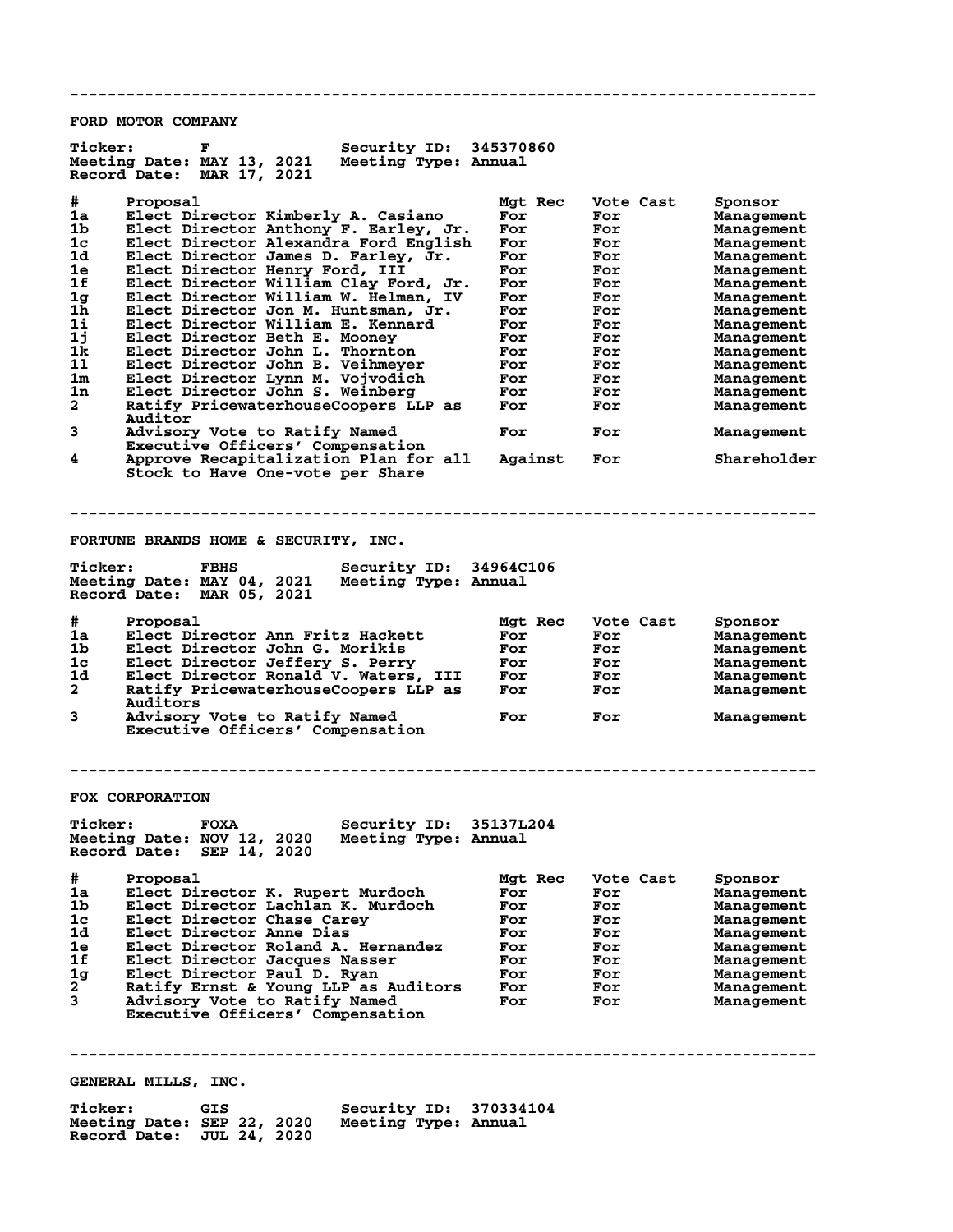| #<br>1a<br>1b<br>1c<br>1d<br>1e<br>1f<br>1g<br>1 <sub>h</sub><br>1i<br>1j<br>1k<br>11<br>$\overline{a}$<br>3 | Proposal<br>Elect Director R. Kerry Clark<br>Elect Director David M. Cordani<br>Elect Director Roger W. Ferguson, Jr.<br>Elect Director Jeffrey L. Harmening<br>Elect Director Maria G. Henry<br>Elect Director Jo Ann Jenkins<br>Elect Director Elizabeth C. Lempres<br>Elect Director Diane L. Neal<br>Elect Director Steve Odland<br>Elect Director Maria A. Sastre<br>Elect Director Eric D. Sprunk<br>Elect Director Jorge A. Uribe<br>Advisory Vote to Ratify Named<br>Executive Officers' Compensation<br>Ratify KPMG LLP as Auditors | Mgt Rec<br>For<br>For<br>For<br>For<br>For<br>For<br>For<br>For<br>For<br>For<br>For<br>For<br>For<br>For | Vote Cast<br>For<br>For<br>For<br>For<br>For<br>For<br>For<br>For<br>For<br>For<br>For<br>For<br>For<br>For | Sponsor<br>Management<br>Management<br>Management<br>Management<br>Management<br>Management<br>Management<br>Management<br>Management<br>Management<br>Management<br>Management<br>Management<br>Management |  |  |  |
|--------------------------------------------------------------------------------------------------------------|----------------------------------------------------------------------------------------------------------------------------------------------------------------------------------------------------------------------------------------------------------------------------------------------------------------------------------------------------------------------------------------------------------------------------------------------------------------------------------------------------------------------------------------------|-----------------------------------------------------------------------------------------------------------|-------------------------------------------------------------------------------------------------------------|-------------------------------------------------------------------------------------------------------------------------------------------------------------------------------------------------------------|--|--|--|
|                                                                                                              | <b>GENERAL MOTORS COMPANY</b>                                                                                                                                                                                                                                                                                                                                                                                                                                                                                                                |                                                                                                           |                                                                                                             |                                                                                                                                                                                                             |  |  |  |
| <b>Ticker:</b>                                                                                               | Security ID: 37045V100<br><b>GM</b><br>Meeting Date: JUN 14, 2021<br>Meeting Type: Annual<br>Record Date: APR 15, 2021                                                                                                                                                                                                                                                                                                                                                                                                                       |                                                                                                           |                                                                                                             |                                                                                                                                                                                                             |  |  |  |
| #.                                                                                                           | Proposal                                                                                                                                                                                                                                                                                                                                                                                                                                                                                                                                     | <b>Mat Rec</b>                                                                                            | Vote Cast                                                                                                   | Sponsor                                                                                                                                                                                                     |  |  |  |
| 1a                                                                                                           | Elect Director Mary T. Barra                                                                                                                                                                                                                                                                                                                                                                                                                                                                                                                 | For                                                                                                       | For                                                                                                         | Management                                                                                                                                                                                                  |  |  |  |
| 1b                                                                                                           | Elect Director Wesley G. Bush                                                                                                                                                                                                                                                                                                                                                                                                                                                                                                                | For                                                                                                       | For                                                                                                         | Management                                                                                                                                                                                                  |  |  |  |
| 1c                                                                                                           | Elect Director Linda R. Gooden                                                                                                                                                                                                                                                                                                                                                                                                                                                                                                               | For                                                                                                       | For                                                                                                         | Management                                                                                                                                                                                                  |  |  |  |
| 1d<br>1e                                                                                                     | Elect Director Joseph Jimenez<br>Elect Director Jane L. Mendillo                                                                                                                                                                                                                                                                                                                                                                                                                                                                             | For<br>For                                                                                                | For<br>For                                                                                                  | Management<br>Management                                                                                                                                                                                    |  |  |  |
| 1f                                                                                                           | Elect Director Judith A. Miscik                                                                                                                                                                                                                                                                                                                                                                                                                                                                                                              | For                                                                                                       | For                                                                                                         | Management                                                                                                                                                                                                  |  |  |  |
| 1 <sub>g</sub>                                                                                               | Elect Director Patricia F. Russo                                                                                                                                                                                                                                                                                                                                                                                                                                                                                                             | For                                                                                                       | For                                                                                                         | Management                                                                                                                                                                                                  |  |  |  |
| 1 <sub>h</sub>                                                                                               | Elect Director Thomas M. Schoewe                                                                                                                                                                                                                                                                                                                                                                                                                                                                                                             | For                                                                                                       | For                                                                                                         | Management                                                                                                                                                                                                  |  |  |  |
| 1i                                                                                                           | Elect Director Carol M. Stephenson                                                                                                                                                                                                                                                                                                                                                                                                                                                                                                           | For                                                                                                       | For                                                                                                         | Management                                                                                                                                                                                                  |  |  |  |
| 1j                                                                                                           | Elect Director Mark A. Tatum                                                                                                                                                                                                                                                                                                                                                                                                                                                                                                                 | For                                                                                                       | For                                                                                                         | Management                                                                                                                                                                                                  |  |  |  |
| 1k                                                                                                           | Elect Director Devin N. Wenig                                                                                                                                                                                                                                                                                                                                                                                                                                                                                                                | For                                                                                                       | For                                                                                                         | Management                                                                                                                                                                                                  |  |  |  |
| 11                                                                                                           | Elect Director Margaret C. Whitman                                                                                                                                                                                                                                                                                                                                                                                                                                                                                                           | For                                                                                                       | For                                                                                                         | Management                                                                                                                                                                                                  |  |  |  |
| $\overline{a}$                                                                                               | Advisory Vote to Ratify Named                                                                                                                                                                                                                                                                                                                                                                                                                                                                                                                | For                                                                                                       | For                                                                                                         | Management                                                                                                                                                                                                  |  |  |  |
| 3                                                                                                            | Executive Officers' Compensation<br>Ratify Ernst & Young LLP as Auditors                                                                                                                                                                                                                                                                                                                                                                                                                                                                     | For                                                                                                       | For                                                                                                         |                                                                                                                                                                                                             |  |  |  |
| 4                                                                                                            | Provide Right to Act by Written Consent Against                                                                                                                                                                                                                                                                                                                                                                                                                                                                                              |                                                                                                           | For                                                                                                         | Management<br>Shareholder                                                                                                                                                                                   |  |  |  |
| 5                                                                                                            | Link Executive Pay to Social Criteria                                                                                                                                                                                                                                                                                                                                                                                                                                                                                                        | Against                                                                                                   | Against                                                                                                     | Shareholder                                                                                                                                                                                                 |  |  |  |
|                                                                                                              |                                                                                                                                                                                                                                                                                                                                                                                                                                                                                                                                              |                                                                                                           |                                                                                                             |                                                                                                                                                                                                             |  |  |  |
|                                                                                                              |                                                                                                                                                                                                                                                                                                                                                                                                                                                                                                                                              |                                                                                                           |                                                                                                             |                                                                                                                                                                                                             |  |  |  |
|                                                                                                              | H&R BLOCK, INC.                                                                                                                                                                                                                                                                                                                                                                                                                                                                                                                              |                                                                                                           |                                                                                                             |                                                                                                                                                                                                             |  |  |  |
| <b>Ticker:</b>                                                                                               | Security ID: 093671105<br>HRB<br>Meeting Date: SEP 10, 2020 Meeting Type: Annual<br>Record Date: JUL 10, 2020                                                                                                                                                                                                                                                                                                                                                                                                                                |                                                                                                           |                                                                                                             |                                                                                                                                                                                                             |  |  |  |
| #.                                                                                                           | Proposal                                                                                                                                                                                                                                                                                                                                                                                                                                                                                                                                     | Mgt Rec                                                                                                   | Vote Cast                                                                                                   | Sponsor                                                                                                                                                                                                     |  |  |  |
| 1a                                                                                                           | Elect Director Paul J. Brown                                                                                                                                                                                                                                                                                                                                                                                                                                                                                                                 | For                                                                                                       | For                                                                                                         | Management                                                                                                                                                                                                  |  |  |  |
| 1b.<br>1 <sub>c</sub>                                                                                        | Elect Director Robert A. Gerard<br>Elect Director Anuradha (Anu) Gupta                                                                                                                                                                                                                                                                                                                                                                                                                                                                       | For                                                                                                       | For                                                                                                         | Management                                                                                                                                                                                                  |  |  |  |
| 1d                                                                                                           | Elect Director Richard A. Johnson                                                                                                                                                                                                                                                                                                                                                                                                                                                                                                            | For<br>For                                                                                                | For<br>For                                                                                                  | Management<br>Management                                                                                                                                                                                    |  |  |  |
| 1e                                                                                                           | Elect Director Jeffrey J. Jones, II                                                                                                                                                                                                                                                                                                                                                                                                                                                                                                          | For                                                                                                       | For                                                                                                         | Management                                                                                                                                                                                                  |  |  |  |
| 1f                                                                                                           | Elect Director David Baker Lewis                                                                                                                                                                                                                                                                                                                                                                                                                                                                                                             | For                                                                                                       | For                                                                                                         | Management                                                                                                                                                                                                  |  |  |  |
| 1 <sub>g</sub>                                                                                               | Elect Director Yolande G. Piazza                                                                                                                                                                                                                                                                                                                                                                                                                                                                                                             | For                                                                                                       | For                                                                                                         | Management                                                                                                                                                                                                  |  |  |  |
| 1h                                                                                                           | Elect Director Victoria J. Reich                                                                                                                                                                                                                                                                                                                                                                                                                                                                                                             | For                                                                                                       | For                                                                                                         | Management                                                                                                                                                                                                  |  |  |  |
| 1i                                                                                                           | Elect Director Bruce C. Rohde                                                                                                                                                                                                                                                                                                                                                                                                                                                                                                                | For                                                                                                       | For                                                                                                         | Management                                                                                                                                                                                                  |  |  |  |
| 1j                                                                                                           | Elect Director Matthew E. Winter                                                                                                                                                                                                                                                                                                                                                                                                                                                                                                             | For                                                                                                       | For                                                                                                         | Management                                                                                                                                                                                                  |  |  |  |
| 1k<br>$\mathbf{2}$                                                                                           | Elect Director Christianna Wood                                                                                                                                                                                                                                                                                                                                                                                                                                                                                                              | For                                                                                                       | For                                                                                                         | Management                                                                                                                                                                                                  |  |  |  |
|                                                                                                              | Ratify Deloitte & Touche LLP as<br>Auditors                                                                                                                                                                                                                                                                                                                                                                                                                                                                                                  | For                                                                                                       | For                                                                                                         | Management                                                                                                                                                                                                  |  |  |  |
| 3                                                                                                            | Advisory Vote to Ratify Named                                                                                                                                                                                                                                                                                                                                                                                                                                                                                                                | For                                                                                                       | For                                                                                                         | Management                                                                                                                                                                                                  |  |  |  |
|                                                                                                              | Executive Officers' Compensation                                                                                                                                                                                                                                                                                                                                                                                                                                                                                                             |                                                                                                           |                                                                                                             |                                                                                                                                                                                                             |  |  |  |
|                                                                                                              |                                                                                                                                                                                                                                                                                                                                                                                                                                                                                                                                              |                                                                                                           |                                                                                                             |                                                                                                                                                                                                             |  |  |  |

**HP INC.**

**Ticker: HPQ Security ID: 40434L105 Meeting Date: APR 13, 2021 Meeting Type: Annual**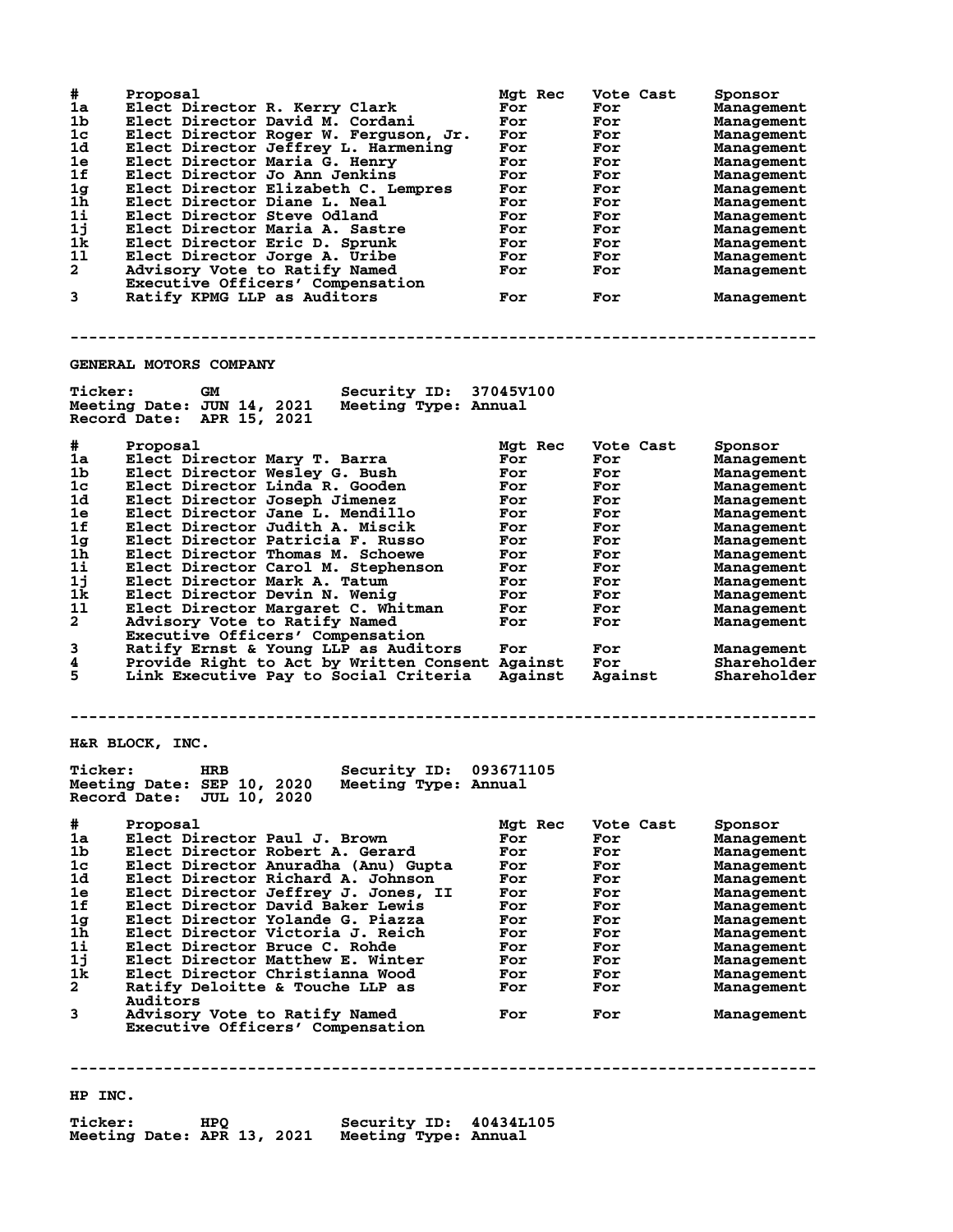**Record Date: FEB 16, 2021**

| #<br>1a<br>1b<br>1c<br>1d<br>1e<br>1f<br>1 <sub>g</sub><br>1 <sub>h</sub><br>1i<br>1j<br>1k<br>$\mathbf{2}$<br>3<br>4 | Proposal<br>Elect Director Aida M. Alvarez<br>Elect Director Shumeet Banerji<br>Elect Director Robert R. Bennett<br>Elect Director Charles "Chip" V. Bergh For<br>Elect Director Stacy Brown-Philpot<br>Elect Director Stephanie A. Burns<br>Elect Director Mary Anne Citrino<br>Elect Director Richard L. Clemmer<br>Elect Director Enrique J. Lores<br>Elect Director Judith "Jami" Miscik<br>Elect Director Subra Suresh<br>Ratify Ernst & Young LLP as Auditors<br>Advisory Vote to Ratify Named<br>Executive Officers' Compensation<br>Provide Right to Act by Written Consent Against | Mgt Rec<br>For<br>For<br>For<br>For<br>For<br>For<br>For<br>For<br>For<br>For<br>For<br>For | Vote Cast<br>For<br>For<br>For<br>For<br>For<br>For<br>For<br>For<br>For<br>For<br>For<br>For<br>For<br>For | Sponsor<br>Management<br>Management<br>Management<br>Management<br>Management<br>Management<br>Management<br>Management<br>Management<br>Management<br>Management<br>Management<br>Management<br>Shareholder |
|-----------------------------------------------------------------------------------------------------------------------|---------------------------------------------------------------------------------------------------------------------------------------------------------------------------------------------------------------------------------------------------------------------------------------------------------------------------------------------------------------------------------------------------------------------------------------------------------------------------------------------------------------------------------------------------------------------------------------------|---------------------------------------------------------------------------------------------|-------------------------------------------------------------------------------------------------------------|--------------------------------------------------------------------------------------------------------------------------------------------------------------------------------------------------------------|
|                                                                                                                       |                                                                                                                                                                                                                                                                                                                                                                                                                                                                                                                                                                                             |                                                                                             |                                                                                                             |                                                                                                                                                                                                              |
| HUMANA INC.                                                                                                           |                                                                                                                                                                                                                                                                                                                                                                                                                                                                                                                                                                                             |                                                                                             |                                                                                                             |                                                                                                                                                                                                              |
| <b>Ticker:</b>                                                                                                        | <b>Security ID: 444859102</b><br><b>HUM</b><br>Meeting Date: APR 22, 2021<br>Meeting Type: Annual<br>Record Date: FEB 22, 2021                                                                                                                                                                                                                                                                                                                                                                                                                                                              |                                                                                             |                                                                                                             |                                                                                                                                                                                                              |
| #                                                                                                                     | Proposal                                                                                                                                                                                                                                                                                                                                                                                                                                                                                                                                                                                    | Mgt Rec                                                                                     | Vote Cast                                                                                                   | Sponsor                                                                                                                                                                                                      |
| 1a                                                                                                                    | Elect Director Kurt J. Hilzinger                                                                                                                                                                                                                                                                                                                                                                                                                                                                                                                                                            | For                                                                                         | For                                                                                                         | Management                                                                                                                                                                                                   |
| 1b<br>1c                                                                                                              | Elect Director Raquel C. Bono<br>Elect Director Bruce D. Broussard                                                                                                                                                                                                                                                                                                                                                                                                                                                                                                                          | For<br>For                                                                                  | For                                                                                                         | Management                                                                                                                                                                                                   |
| 1d.                                                                                                                   | Elect Director Frank A. D'Amelio                                                                                                                                                                                                                                                                                                                                                                                                                                                                                                                                                            | For                                                                                         | For<br>For                                                                                                  | Management<br>Management                                                                                                                                                                                     |
| 1e                                                                                                                    | Elect Director Wayne A. I. Frederick                                                                                                                                                                                                                                                                                                                                                                                                                                                                                                                                                        | For                                                                                         | For                                                                                                         | Management                                                                                                                                                                                                   |
| 1f                                                                                                                    | Elect Director John W. Garratt                                                                                                                                                                                                                                                                                                                                                                                                                                                                                                                                                              | For                                                                                         | For                                                                                                         | Management                                                                                                                                                                                                   |
| 1 <sub>g</sub>                                                                                                        | Elect Director David A. Jones, Jr.                                                                                                                                                                                                                                                                                                                                                                                                                                                                                                                                                          | For                                                                                         | For                                                                                                         | Management                                                                                                                                                                                                   |
| 1 <sub>h</sub>                                                                                                        | Elect Director Karen W. Katz                                                                                                                                                                                                                                                                                                                                                                                                                                                                                                                                                                | For                                                                                         | For                                                                                                         | Management                                                                                                                                                                                                   |
| 1i                                                                                                                    | Elect Director Marcy S. Klevorn                                                                                                                                                                                                                                                                                                                                                                                                                                                                                                                                                             | For                                                                                         | For                                                                                                         | Management                                                                                                                                                                                                   |
| 1j<br>1k                                                                                                              | Elect Director William J. McDonald<br>Elect Director Jorge S. Mesquita                                                                                                                                                                                                                                                                                                                                                                                                                                                                                                                      | For                                                                                         | For                                                                                                         | Management                                                                                                                                                                                                   |
| 11                                                                                                                    | Elect Director James J. O'Brien                                                                                                                                                                                                                                                                                                                                                                                                                                                                                                                                                             | For<br>For                                                                                  | For<br>For                                                                                                  | Management<br>Management                                                                                                                                                                                     |
| 1 <sub>m</sub>                                                                                                        | Elect Director Marissa T. Peterson                                                                                                                                                                                                                                                                                                                                                                                                                                                                                                                                                          | For                                                                                         | For                                                                                                         | Management                                                                                                                                                                                                   |
| $\mathbf{2}$                                                                                                          | Ratify PricewaterhouseCoopers LLP as                                                                                                                                                                                                                                                                                                                                                                                                                                                                                                                                                        | For                                                                                         | For                                                                                                         | Management                                                                                                                                                                                                   |
| 3                                                                                                                     | Auditors<br>Advisory Vote to Ratify Named                                                                                                                                                                                                                                                                                                                                                                                                                                                                                                                                                   | For                                                                                         | For                                                                                                         | Management                                                                                                                                                                                                   |
|                                                                                                                       | Executive Officers' Compensation                                                                                                                                                                                                                                                                                                                                                                                                                                                                                                                                                            |                                                                                             |                                                                                                             |                                                                                                                                                                                                              |
|                                                                                                                       | <b>INTEL CORPORATION</b>                                                                                                                                                                                                                                                                                                                                                                                                                                                                                                                                                                    |                                                                                             |                                                                                                             |                                                                                                                                                                                                              |
| <b>Ticker:</b>                                                                                                        | <b>INTC</b><br>Security ID: 458140100<br>Meeting Date: MAY 13, 2021 Meeting Type: Annual<br>Record Date: MAR 19, 2021                                                                                                                                                                                                                                                                                                                                                                                                                                                                       |                                                                                             |                                                                                                             |                                                                                                                                                                                                              |
| #                                                                                                                     | Proposal                                                                                                                                                                                                                                                                                                                                                                                                                                                                                                                                                                                    | Mgt Rec                                                                                     | Vote Cast                                                                                                   | Sponsor                                                                                                                                                                                                      |
| 1a                                                                                                                    | Elect Director Patrick P. Gelsinger                                                                                                                                                                                                                                                                                                                                                                                                                                                                                                                                                         | For                                                                                         | For                                                                                                         | Management                                                                                                                                                                                                   |
| 1 <sub>b</sub>                                                                                                        | Elect Director James J. Goetz                                                                                                                                                                                                                                                                                                                                                                                                                                                                                                                                                               | For                                                                                         | For                                                                                                         | <b>Management</b>                                                                                                                                                                                            |
| 1 <sub>c</sub>                                                                                                        | Elect Director Alyssa Henry                                                                                                                                                                                                                                                                                                                                                                                                                                                                                                                                                                 | For                                                                                         | For                                                                                                         | Management                                                                                                                                                                                                   |
| 1d                                                                                                                    | Elect Director Omar Ishrak                                                                                                                                                                                                                                                                                                                                                                                                                                                                                                                                                                  | For                                                                                         | For                                                                                                         | Management                                                                                                                                                                                                   |
| 1e<br>1f                                                                                                              | Elect Director Risa Lavizzo-Mourey<br>Elect Director Tsu-Jae King Liu                                                                                                                                                                                                                                                                                                                                                                                                                                                                                                                       | For<br>For                                                                                  | For<br>For                                                                                                  | Management<br>Management                                                                                                                                                                                     |
| 1 <sub>g</sub>                                                                                                        | Elect Director Gregory D. Smith                                                                                                                                                                                                                                                                                                                                                                                                                                                                                                                                                             | For                                                                                         | For                                                                                                         | Management                                                                                                                                                                                                   |
| 1h                                                                                                                    | Elect Director Dion J. Weisler                                                                                                                                                                                                                                                                                                                                                                                                                                                                                                                                                              | For                                                                                         | For                                                                                                         | Management                                                                                                                                                                                                   |
| 11                                                                                                                    | Elect Director Frank D. Yeary                                                                                                                                                                                                                                                                                                                                                                                                                                                                                                                                                               | For                                                                                         | For                                                                                                         | Management                                                                                                                                                                                                   |
| $\mathbf{2}$                                                                                                          | Ratify Ernst & Young LLP as Auditors                                                                                                                                                                                                                                                                                                                                                                                                                                                                                                                                                        | For                                                                                         | For                                                                                                         | Management                                                                                                                                                                                                   |
| 3                                                                                                                     | Advisory Vote to Ratify Named<br>Executive Officers' Compensation                                                                                                                                                                                                                                                                                                                                                                                                                                                                                                                           | For                                                                                         | Against                                                                                                     | Management                                                                                                                                                                                                   |
| 4<br>5                                                                                                                | Provide Right to Act by Written Consent Against<br>Report on Global Median Gender/Racial                                                                                                                                                                                                                                                                                                                                                                                                                                                                                                    | Against                                                                                     | For<br>Against                                                                                              | Shareholder<br>Shareholder                                                                                                                                                                                   |
| 6                                                                                                                     | Pay Gap<br>Report on Whether Written Policies or<br>Unwritten Norms Reinforce Racism in                                                                                                                                                                                                                                                                                                                                                                                                                                                                                                     | Against                                                                                     | Against                                                                                                     | Shareholder                                                                                                                                                                                                  |
|                                                                                                                       | Company Culture                                                                                                                                                                                                                                                                                                                                                                                                                                                                                                                                                                             |                                                                                             |                                                                                                             |                                                                                                                                                                                                              |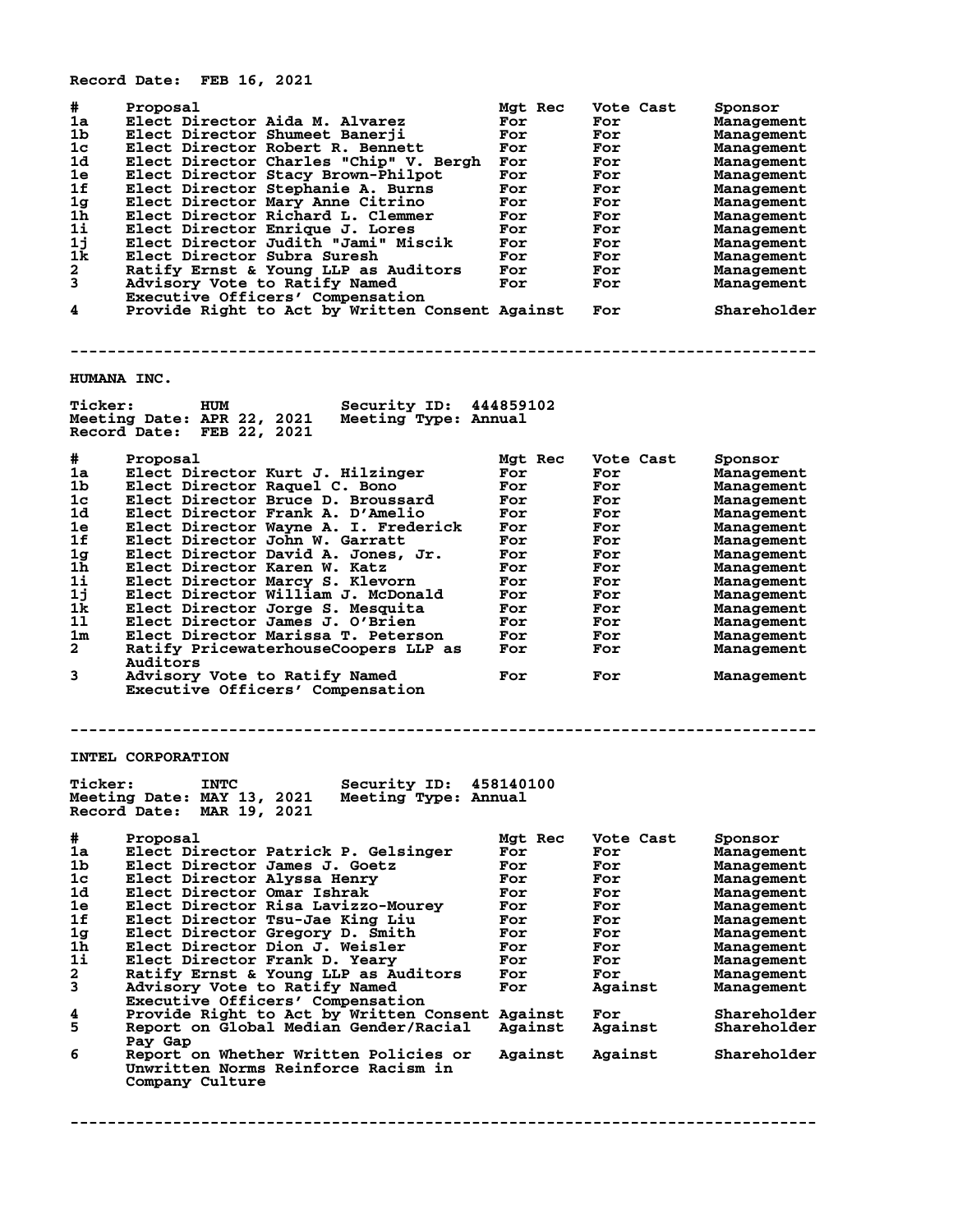**INTERCONTINENTAL EXCHANGE, INC.**

| <b>Ticker:</b> | ICE                                        | Security ID: 45866F104 |           |           |                   |
|----------------|--------------------------------------------|------------------------|-----------|-----------|-------------------|
|                | Meeting Date: MAY 14, 2021                 | Meeting Type: Annual   |           |           |                   |
|                | Record Date: MAR 16, 2021                  |                        |           |           |                   |
|                |                                            |                        |           |           |                   |
| #              | Proposal                                   |                        | Mgt Rec   | Vote Cast | Sponsor           |
| 1a             | Elect Director Sharon Y. Bowen             |                        | For       | For       | Management        |
| 1 <sub>b</sub> | Elect Director Shantella E. Cooper         |                        | For       | For       | Management        |
| 1 <sub>c</sub> | Elect Director Charles R. Crisp            |                        | For       | For       | Management        |
| 1d             | Elect Director Duriya M. Farooqui          |                        | For       | For       | Management        |
| 1e             | Elect Director The Right Hon. the Lord For |                        |           | For       | Management        |
|                | Hague of Richmond                          |                        |           |           |                   |
| 1f             | Elect Director Mark F. Mulhern             |                        | For       | For       | Management        |
| 1g             | Elect Director Thomas E. Noonan            |                        | For       | For       | Management        |
| 1 <sub>h</sub> | Elect Director Frederic V. Salerno         |                        | For       | For       | Management        |
| 1i             | Elect Director Caroline L. Silver          |                        | For       | For       | Management        |
| 1j             | Elect Director Jeffrey C. Sprecher         |                        | For       | For       | Management        |
| 1k             | Elect Director Judith A. Sprieser          |                        | For       | For       | Management        |
| 11             | Elect Director Vincent Tese                |                        | For       | For       | Management        |
| $\mathbf{2}$   | Advisory Vote to Ratify Named              |                        | For       | For       | Management        |
|                | Executive Officers' Compensation           |                        |           |           |                   |
| 3              | Ratify Ernst & Young LLP as Auditors       |                        | For       | For       | Management        |
| 4              | Adopt Simple Majority Vote                 |                        | Against   | For       | Shareholder       |
|                |                                            |                        |           |           |                   |
|                |                                            |                        |           |           |                   |
|                |                                            |                        |           |           |                   |
|                |                                            |                        |           |           |                   |
|                | <b>INTERNATIONAL PAPER COMPANY</b>         |                        |           |           |                   |
|                |                                            |                        |           |           |                   |
| <b>Ticker:</b> | IP                                         | Security ID: 460146103 |           |           |                   |
|                | Meeting Date: MAY 10, 2021                 | Meeting Type: Annual   |           |           |                   |
|                | Record Date: MAR 11, 2021                  |                        |           |           |                   |
|                |                                            |                        |           |           |                   |
|                |                                            |                        |           |           |                   |
| #              | Proposal                                   |                        | Mgt Rec   | Vote Cast | Sponsor           |
| 1a             | Elect Director Christopher M. Connor       |                        | For       | For       | Management        |
| 1b             | Elect Director Ahmet C. Dorduncu           |                        | For       | For       | Management        |
| $1\mathrm{c}$  | Elect Director Ilene S. Gordon             |                        | For       | For       | Management        |
| 1d             | Elect Director Anders Gustafsson           |                        | For       | For       | Management        |
| 1e             | Elect Director Jacqueline C. Hinman        |                        | For       | For       | Management        |
| 1f             | Elect Director Clinton A. Lewis, Jr.       |                        | For       | For       | Management        |
| 1g             | Elect Director DG Macpherson               |                        | For       | For       | Management        |
| 1h             | Elect Director Kathryn D. Sullivan         |                        | For       | For       | Management        |
| 1i             | Elect Director Mark S. Sutton              |                        | For       | For       | Management        |
| 1j             | Elect Director Anton V. Vincent            |                        | For       | For       | Management        |
| 1k             | Elect Director Ray G. Young                |                        | For       | For       | Management        |
| $\mathbf{2}$   | Ratify Deloitte & Touche LLP as            |                        | For       | For       | Management        |
|                | Auditors                                   |                        |           |           |                   |
| 3              | Advisory Vote to Ratify Named              |                        | For       | For       | Management        |
|                |                                            |                        |           |           |                   |
|                | Executive Officers' Compensation           |                        |           |           |                   |
| 4              | Reduce Ownership Threshold for             |                        | Against   | For       | Shareholder       |
|                | Shareholders to Request Action by          |                        |           |           |                   |
|                | Written Consent                            |                        |           |           |                   |
|                |                                            |                        |           |           |                   |
|                |                                            |                        |           |           |                   |
|                |                                            |                        |           |           |                   |
|                |                                            |                        |           |           |                   |
|                | INVESCO LTD.                               |                        |           |           |                   |
|                |                                            |                        |           |           |                   |
| <b>Ticker:</b> | IVZ                                        | Security ID:           | G491BT108 |           |                   |
|                | Meeting Date: MAY 13, 2021                 | Meeting Type: Annual   |           |           |                   |
|                | Record Date:<br>MAR 15, 2021               |                        |           |           |                   |
|                |                                            |                        |           |           |                   |
| #              | Proposal                                   |                        | Mgt Rec   | Vote Cast | Sponsor           |
| 1.1            | Elect Director Sarah E. Beshar             |                        | For       | For       | Management        |
| 1.2            | Elect Director Thomas M. Finke             |                        | For       | For       | Management        |
| 1.3            | Elect Director Martin L. Flanagan          |                        | For       | For       | Management        |
| 1.4            | Elect Director Edward P. Garden            |                        | For       | For       | Management        |
| 1.5            | Elect Director William (Bill) F.           |                        | For       | For       | <b>Management</b> |
|                | Glavin, Jr.                                |                        |           |           |                   |
| 1.6            | Elect Director C. Robert Henrikson         |                        | For       | For       |                   |
| 1.7            |                                            |                        | For       |           | <b>Management</b> |
| 1.8            | Elect Director Denis Kessler               |                        |           | For       | <b>Management</b> |
|                | Elect Director Nelson Peltz                |                        | For       | For       | Management        |
| 1.9            | Elect Director Nigel Sheinwald             |                        | For       | For       | Management        |
| 1.10           | Elect Director Paula C. Tolliver           |                        | For       | For       | Management        |
| 1.11           | Elect Director G. Richard Wagoner, Jr.     |                        | For       | For       | Management        |
| 1.12           | Elect Director Phoebe A. Wood              |                        | For       | For       | <b>Management</b> |
| 2              | Advisory Vote to Ratify Named              |                        | For       | For       | <b>Management</b> |
|                | Executive Officers' Compensation           |                        |           |           |                   |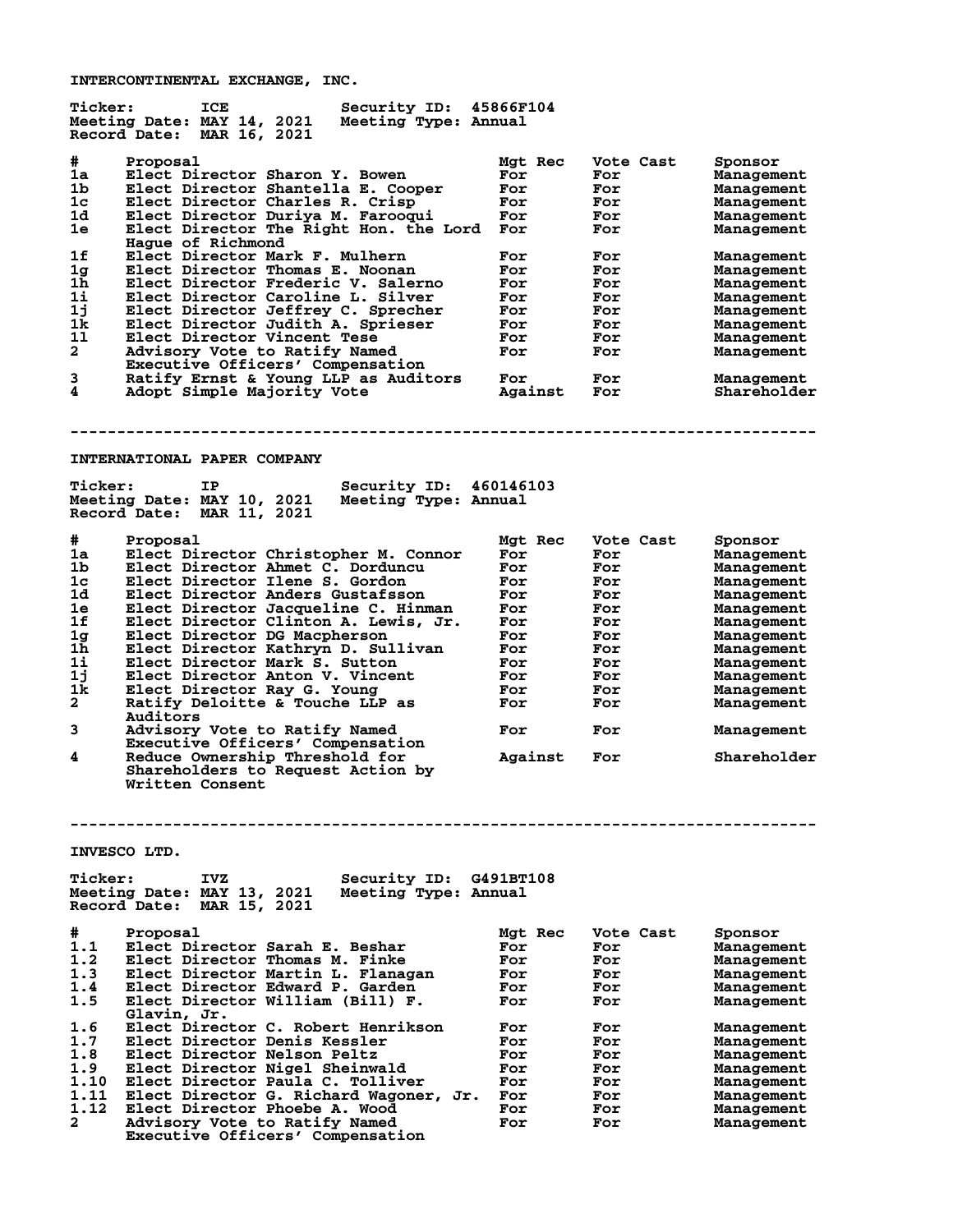| 3<br>4               | Amend Omnibus Stock Plan<br>Ratify PricewaterhouseCoopers LLP as<br>Auditors       | For<br>For     | For<br>For       | <b>Management</b><br>Management        |
|----------------------|------------------------------------------------------------------------------------|----------------|------------------|----------------------------------------|
|                      |                                                                                    |                |                  |                                        |
|                      | <b>JAZZ PHARMACEUTICALS PLC</b>                                                    |                |                  |                                        |
| <b>Ticker:</b>       | Security ID: G50871105<br>JAZZ                                                     |                |                  |                                        |
|                      | Meeting Date: JUL 30, 2020<br>Meeting Type: Annual                                 |                |                  |                                        |
|                      | Record Date:<br>JUN 03, 2020                                                       |                |                  |                                        |
| #                    | Proposal                                                                           | Mgt Rec        | Vote Cast        | Sponsor                                |
| 1a                   | Elect Director Bruce C. Cozadd                                                     | For            | For              | Management                             |
| 1b<br>1c             | Elect Director Heather Ann McSharry<br>Elect Director Anne O'Riordan               | For<br>For     | For<br>For       | <b>Management</b>                      |
| 1d                   | Elect Director Rick E Winningham                                                   | For            | For              | <b>Management</b><br>Management        |
| $\mathbf{2}$         | Approve KPMG, Dublin as Auditors and                                               | For            | For              | Management                             |
|                      | <b>Authorize Board to Fix Their</b>                                                |                |                  |                                        |
| 3                    | Remuneration<br>Advisory Vote to Ratify Named                                      | For            | For              | <b>Management</b>                      |
|                      | Executive Officers' Compensation                                                   |                |                  |                                        |
| 4                    | Amend Non-Employee Director Omnibus                                                | For            | For              | <b>Management</b>                      |
|                      | Stock Plan                                                                         |                |                  |                                        |
| 5                    | Approve Reduction in Capital and<br>Creation of Distributable Reserves             | For            | For              | Management                             |
|                      |                                                                                    |                |                  |                                        |
|                      |                                                                                    |                |                  |                                        |
|                      |                                                                                    |                |                  |                                        |
|                      | <b>KELLOGG COMPANY</b>                                                             |                |                  |                                        |
| <b>Ticker:</b>       | к<br>Security ID:                                                                  | 487836108      |                  |                                        |
|                      | Meeting Date: APR 30, 2021<br>Meeting Type: Annual                                 |                |                  |                                        |
|                      | Record Date: MAR 02, 2021                                                          |                |                  |                                        |
|                      |                                                                                    |                |                  |                                        |
| #<br>1a              | Proposal<br>Elect Director Carter Cast                                             | Mgt Rec<br>For | Vote Cast<br>For | Sponsor<br><b>Management</b>           |
| 1b                   | Elect Director Zack Gund                                                           | For            | For              | Management                             |
| 1c                   | Elect Director Don Knauss                                                          | For            | For              | <b>Management</b>                      |
| 1d                   | Elect Director Mike Schlotman                                                      | For            | For              | Management                             |
| $\mathbf{2}$         | Advisory Vote to Ratify Named<br>Executive Officers' Compensation                  | For            | For              | Management                             |
| 3                    | Ratify PricewaterhouseCoopers LLP as                                               | For            | For              | Management                             |
|                      | Auditors                                                                           |                |                  |                                        |
| 4                    | Reduce Supermajority Vote Requirement                                              | For            | For              | Management                             |
| 5                    | Provide Right to Call A Special Meeting None                                       |                | For              | Shareholder                            |
|                      |                                                                                    |                |                  |                                        |
|                      |                                                                                    |                |                  |                                        |
| <b>KEYCORP</b>       |                                                                                    |                |                  |                                        |
|                      |                                                                                    |                |                  |                                        |
| <b>Ticker:</b>       | Security ID:<br>KEY                                                                | 493267108      |                  |                                        |
|                      | Meeting Date: MAY 13, 2021<br>Meeting Type: Annual<br>Record Date:<br>MAR 19, 2021 |                |                  |                                        |
|                      |                                                                                    |                |                  |                                        |
| #                    | Proposal                                                                           | Mat Rec        | Vote Cast        | Sponsor                                |
| 1.1                  | Elect Director Bruce D. Broussard                                                  | For            | For              | Management                             |
| 1.2<br>1.3           | Elect Director Alexander M. Cutler<br>Elect Director H. James Dallas               | For<br>For     | For<br>For       | Management                             |
| 1.4                  | Elect Director Elizabeth R. Gile                                                   | For            | For              | Management<br><b>Management</b>        |
| 1.5                  | Elect Director Ruth Ann M. Gillis                                                  | For            | For              | <b>Management</b>                      |
| 1.6                  | Elect Director Christopher M. Gorman                                               | For            | For              | Management                             |
| 1.7                  | Elect Director Robin N. Hayes                                                      | For            | For              | Management                             |
| 1.8<br>1.9           | Elect Director Carlton L. Highsmith<br>Elect Director Richard J. Hipple            | For<br>For     | For<br>For       | <b>Management</b><br><b>Management</b> |
| 1.10                 | Elect Director Devina A. Rankin                                                    | For            | For              | <b>Management</b>                      |
| 1.11                 | Elect Director Barbara R. Snyder                                                   | For            | For              | Management                             |
| 1.12                 | Elect Director Todd J. Vasos                                                       | For            | For              | Management                             |
| 1.13<br>$\mathbf{2}$ | Elect Director David K. Wilson<br>Ratify Ernst & Young LLP as Auditor              | For<br>For     | For<br>For       | <b>Management</b><br>Management        |
| 3                    | Advisory Vote to Ratify Named                                                      | For            | For              | <b>Management</b>                      |
|                      | Executive Officers' Compensation                                                   |                |                  |                                        |
| 4                    | Amend Nonqualified Employee Stock                                                  | For            | For              | <b>Management</b>                      |
| 5                    | Purchase Plan<br><b>Reduce Ownership Threshold for</b>                             | For            | For              |                                        |
|                      | Shareholders to Call Special Meeting                                               |                |                  | <b>Management</b>                      |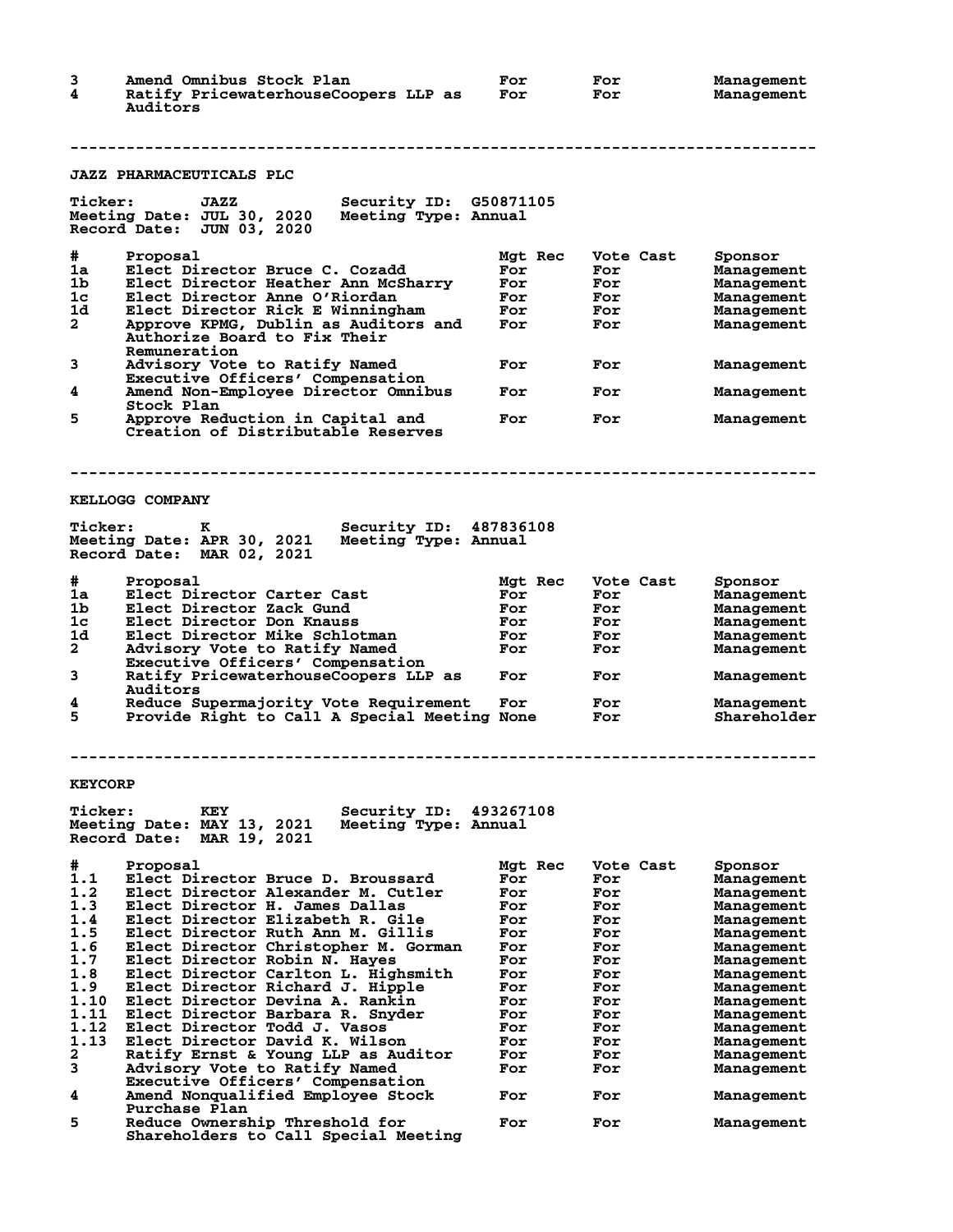**-------------------------------------------------------------------------------- LUMEN TECHNOLOGIES, INC. Ticker: LUMN Security ID: 550241103 Meeting Date: MAY 19, 2021 Meeting Type: Annual Record Date: MAR 25, 2021 # Proposal Mgt Rec Vote Cast Sponsor 1a Elect Director Quincy L. Allen For For Management 1b Elect Director Martha Helena Bejar For For Management 1c Elect Director Peter C. Brown For For Management 1d Elect Director Kevin P. Chilton For For Management 1e Elect Director Steven T. "Terry" Clontz For For Management 1f Elect Director T. Michael Glenn For For Management 1g Elect Director W. Bruce Hanks For For Management 1h Elect Director Hal Stanley Jones For For Management 1i Elect Director Michael Roberts For For Management 1j Elect Director Laurie Siegel For For Management 1k Elect Director Jeffrey K. Storey For For Management 2 Ratify KPMG LLP as Auditors For For Management 3 Ratify NOL Rights Plan (NOL Pill) For For Management 4 Advisory Vote to Ratify Named For For Management Executive Officers' Compensation -------------------------------------------------------------------------------- MCKESSON CORPORATION Ticker: MCK Security ID: 58155Q103 Meeting Date: JUL 29, 2020 Meeting Type: Annual Record Date: JUN 01, 2020 # Proposal Mgt Rec Vote Cast Sponsor 1a Elect Director Dominic J. Caruso For For Management 1b Elect Director N. Anthony Coles For For Management 1c Elect Director M. Christine Jacobs For For Management 1d Elect Director Donald R. Knauss For For Management 1e Elect Director Marie L. Knowles For For Management 1f Elect Director Bradley E. Lerman For For Management 1g Elect Director Maria Martinez For For Management 1h Elect Director Edward A. Mueller For For Management 1i Elect Director Susan R. Salka For For Management 1j Elect Director Brian S. Tyler For For Management 1k Elect Director Kenneth E. Washington For For Management 2 Ratify Deloitte & Touche LLP as For For Management Auditors 3 Advisory Vote to Ratify Named For For Management 2 Advisory Vote to Ratify Named<br>Executive Officers' Compensation<br>4 Provide Right to Act by Written C 4 Provide Right to Act by Written Consent Against For Shareholder 5 Report on Lobbying Payments and Policy Against For Shareholder 6 Report on the Statement on the Purpose Against Against Shareholder of a Corporation -------------------------------------------------------------------------------- METLIFE, INC.** Ticker: MET Security ID: 59156R108<br>Meeting Date: JUN 15, 2021 Meeting Type: Annual **Meeting Date: JUN 15, 2021 Meeting Type: Annual Record Date: APR 22, 2021 # Proposal Mgt Rec Vote Cast Sponsor 1a Elect Director Cheryl W. Grise For For Management 1b Elect Director Carlos M. Gutierrez For For Management 1c Elect Director Gerald L. Hassell For For Management 1d Elect Director David L. Herzog For For Management 1e Elect Director R. Glenn Hubbard For For Management 1f Elect Director Edward J. Kelly, III For For Management 1g Elect Director William E. Kennard For For Management 1h Elect Director Michel A. Khalaf For For Management 1i Elect Director Catherine R. Kinney For For Management 1j Elect Director Diana L. McKenzie For For Management 1k Elect Director Denise M. Morrison For For Management 1l Elect Director Mark A. Weinberger For For Management**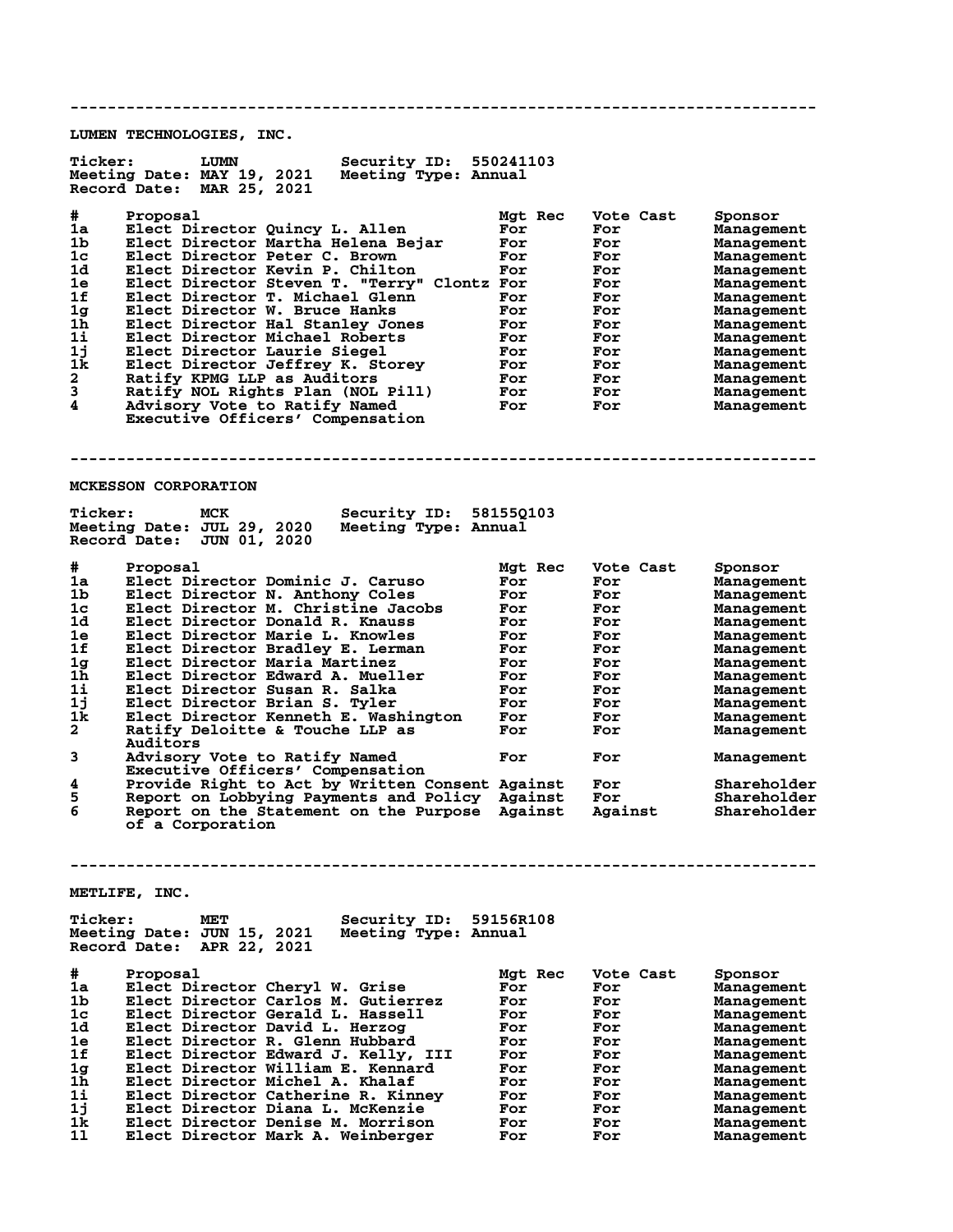| 2                                                                                                                                        | Ratify Deloitte & Touche LLP as<br>Auditors                                                                                                                                                                                                                                                                                                                                                                                                                                                                                                                                                                                                                                                                                                                                                                                                                                                                           | For                                                                                                                                                 | For                                                                                                                                                   | Management                                                                                                                                                                                                                                                                                      |
|------------------------------------------------------------------------------------------------------------------------------------------|-----------------------------------------------------------------------------------------------------------------------------------------------------------------------------------------------------------------------------------------------------------------------------------------------------------------------------------------------------------------------------------------------------------------------------------------------------------------------------------------------------------------------------------------------------------------------------------------------------------------------------------------------------------------------------------------------------------------------------------------------------------------------------------------------------------------------------------------------------------------------------------------------------------------------|-----------------------------------------------------------------------------------------------------------------------------------------------------|-------------------------------------------------------------------------------------------------------------------------------------------------------|-------------------------------------------------------------------------------------------------------------------------------------------------------------------------------------------------------------------------------------------------------------------------------------------------|
| 3                                                                                                                                        | Advisory Vote to Ratify Named<br>Executive Officers' Compensation                                                                                                                                                                                                                                                                                                                                                                                                                                                                                                                                                                                                                                                                                                                                                                                                                                                     | For                                                                                                                                                 | For                                                                                                                                                   | Management                                                                                                                                                                                                                                                                                      |
|                                                                                                                                          | NEW YORK COMMUNITY BANCORP, INC.                                                                                                                                                                                                                                                                                                                                                                                                                                                                                                                                                                                                                                                                                                                                                                                                                                                                                      |                                                                                                                                                     |                                                                                                                                                       |                                                                                                                                                                                                                                                                                                 |
| <b>Ticker:</b>                                                                                                                           | Security ID: 649445103<br><b>NYCB</b><br>Meeting Date: MAY 26, 2021<br>Meeting Type: Annual<br>Record Date: APR 01, 2021                                                                                                                                                                                                                                                                                                                                                                                                                                                                                                                                                                                                                                                                                                                                                                                              |                                                                                                                                                     |                                                                                                                                                       |                                                                                                                                                                                                                                                                                                 |
| #<br>1a<br>1b<br>1c<br>2<br>3<br>4<br>5                                                                                                  | Proposal<br>Elect Director Thomas R. Cangemi<br>Elect Director Hanif "Wally" Dahya<br>Elect Director James J. O'Donovan<br>Ratify KPMG LLP as Auditors<br>Advisory Vote to Ratify Named<br>Executive Officers' Compensation<br>Declassify the Board of Directors<br>Provide Right to Act by Written Consent Against                                                                                                                                                                                                                                                                                                                                                                                                                                                                                                                                                                                                   | Mgt Rec<br>For<br>For<br>For<br>For<br>For<br>For                                                                                                   | Vote Cast<br>For<br>For<br>For<br>For<br>For<br>For<br>For                                                                                            | Sponsor<br>Management<br>Management<br>Management<br>Management<br>Management<br>Management<br>Shareholder                                                                                                                                                                                      |
|                                                                                                                                          | <b>NIELSEN HOLDINGS PLC</b>                                                                                                                                                                                                                                                                                                                                                                                                                                                                                                                                                                                                                                                                                                                                                                                                                                                                                           |                                                                                                                                                     |                                                                                                                                                       |                                                                                                                                                                                                                                                                                                 |
| <b>Ticker:</b>                                                                                                                           | Security ID: G6518L108<br><b>NLSN</b><br>Meeting Date: MAY 25, 2021<br>Meeting Type: Annual<br>Record Date: MAR 29, 2021                                                                                                                                                                                                                                                                                                                                                                                                                                                                                                                                                                                                                                                                                                                                                                                              |                                                                                                                                                     |                                                                                                                                                       |                                                                                                                                                                                                                                                                                                 |
| #<br>1a<br>1b<br>$1\mathrm{c}$<br>1d<br>1e<br>1f<br>1g<br>1 <sub>h</sub><br>1i<br>1j<br>2<br>3<br>4<br>5<br>6<br>7<br>8<br>9<br>10<br>11 | Proposal<br>Elect Director James A. Attwood, Jr.<br>Elect Director Thomas H. Castro<br>Elect Director Guerrino De Luca<br>Elect Director Karen M. Hoguet<br>Elect Director David Kenny<br>Elect Director Janice Marinelli Mazza<br>Elect Director Jonathan Miller<br>Elect Director Stephanie Plaines<br>Elect Director Nancy Tellem<br>Elect Director Lauren Zalaznick<br>Ratify Ernst & Young LLP as Auditors<br>Reappoint Ernst & Young LLP as UK<br>Statutory Auditors<br>Authorize the Audit Committee to Fix<br>Remuneration of UK Statutory Auditor<br>Advisory Vote to Ratify Named<br>Executive Officers' Compensation<br>Approve Remuneration Report<br>Approve Remuneration Policy<br>Authorise Issue of Equity<br>Authorise Issue of Equity without<br>Pre-emptive Rights<br>Approve Issuance of Shares for a<br>Private Placement<br>Approve Share Repurchase Contracts and<br>Repurchase Counterparties | Mgt Rec<br>For<br>For<br>For<br>For<br>For<br>For<br>For<br>For<br>For<br>For<br>For<br>For<br>For<br>For<br>For<br>For<br>For<br>For<br>For<br>For | Vote Cast<br>For<br>For<br>For<br>For<br>For<br>For<br>For<br>For<br>For<br>For<br>For<br>For<br>For<br>For<br>For<br>For<br>For<br>For<br>For<br>For | Sponsor<br>Management<br>Management<br>Management<br>Management<br>Management<br>Management<br>Management<br>Management<br>Management<br>Management<br>Management<br>Management<br>Management<br>Management<br>Management<br>Management<br>Management<br>Management<br>Management<br>Management |
|                                                                                                                                          |                                                                                                                                                                                                                                                                                                                                                                                                                                                                                                                                                                                                                                                                                                                                                                                                                                                                                                                       |                                                                                                                                                     |                                                                                                                                                       |                                                                                                                                                                                                                                                                                                 |
| <b>Ticker:</b>                                                                                                                           | NORFOLK SOUTHERN CORPORATION<br>NSC<br>Security ID: 655844108<br>Meeting Date: MAY 13, 2021<br>Meeting Type: Annual<br>Record Date: MAR 05, 2021                                                                                                                                                                                                                                                                                                                                                                                                                                                                                                                                                                                                                                                                                                                                                                      |                                                                                                                                                     |                                                                                                                                                       |                                                                                                                                                                                                                                                                                                 |
| #<br>1a<br>1b<br>1c<br>1d<br>1e<br>1f<br>1g<br>1h                                                                                        | Proposal<br>Elect Director Thomas D. Bell, Jr.<br>Elect Director Mitchell E. Daniels, Jr. For<br>Elect Director Marcela E. Donadio<br>Elect Director John C. Huffard, Jr.<br>Elect Director Christopher T. Jones<br>Elect Director Thomas C. Kelleher<br>Elect Director Steven F. Leer<br>Elect Director Michael D. Lockhart                                                                                                                                                                                                                                                                                                                                                                                                                                                                                                                                                                                          | Mgt Rec<br>For<br>For<br>For<br>For<br>For<br>For<br>For                                                                                            | Vote Cast<br>For<br>For<br>For<br>For<br>For<br>For<br>For<br>For                                                                                     | Sponsor<br>Management<br>Management<br>Management<br>Management<br>Management<br>Management<br>Management<br>Management                                                                                                                                                                         |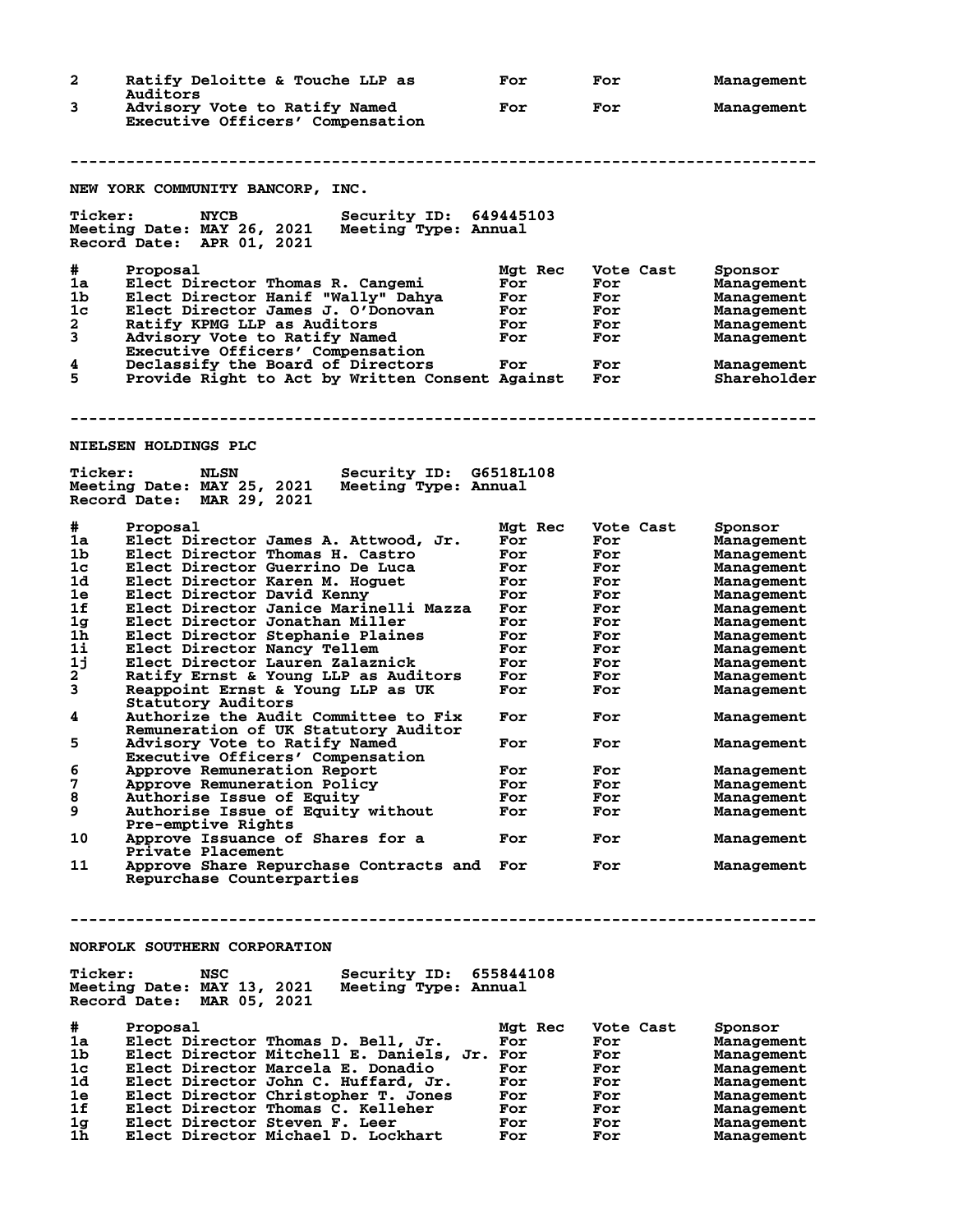| 11<br>1j       | Elect Director Amy E. Miles<br>Elect Director Claude Mongeau                                                      | For<br>For | For<br>For | Management<br>Management |
|----------------|-------------------------------------------------------------------------------------------------------------------|------------|------------|--------------------------|
| 1k             | Elect Director Jennifer F. Scanlon                                                                                | For        | For        | Management               |
| 11             | Elect Director James A. Squires                                                                                   | For        | For        | Management               |
| 1 <sub>m</sub> | Elect Director John R. Thompson                                                                                   | For        | For        | Management               |
| $\mathbf{2}$   | Ratify KPMG LLP as Auditors                                                                                       | For        | For        | Management               |
| 3              | Advisory Vote to Ratify Named<br>Executive Officers' Compensation                                                 | For        | For        | Management               |
| 4              | Amend Proxy Access Right                                                                                          | Against    | For        | Shareholder              |
| 5              | Report on Corporate Climate Lobbying<br>Aligned with Paris Agreement                                              | Against    | For        | Shareholder              |
|                |                                                                                                                   |            |            |                          |
|                | OMNICOM GROUP INC.                                                                                                |            |            |                          |
| <b>Ticker:</b> | Security ID: 681919106<br><b>OMC</b>                                                                              |            |            |                          |
|                | Meeting Date: MAY 04, 2021<br>Meeting Type: Annual<br>Record Date: MAR 15, 2021                                   |            |            |                          |
| #              | Proposal                                                                                                          | Mgt Rec    | Vote Cast  | Sponsor                  |
| 1.1            | Elect Director John D. Wren                                                                                       | For        | For        | Management               |
| 1.2            | Elect Director Mary C. Choksi                                                                                     | For        | For        | Management               |
| 1.3            | Elect Director Leonard S. Coleman, Jr.                                                                            | For        | For        | Management               |
| 1.4            | Elect Director Susan S. Denison                                                                                   | For        | For        | Management               |
| 1.5            | Elect Director Ronnie S. Hawkins                                                                                  | For        | For        | Management               |
| 1.6            | Elect Director Deborah J. Kissire                                                                                 | For        | For        | Management               |
| 1.7            | Elect Director Gracia C. Martore                                                                                  | For        | For        |                          |
| 1.8            | Elect Director Linda Johnson Rice                                                                                 | For        |            | Management               |
| 1.9            |                                                                                                                   |            | For        | Management               |
| $\overline{a}$ | Elect Director Valerie M. Williams                                                                                | For        | For        | Management               |
|                | Advisory Vote to Ratify Named                                                                                     | For        | For        | Management               |
|                | Executive Officers' Compensation                                                                                  |            |            |                          |
| 3              | Ratify KPMG LLP as Auditors                                                                                       | For        | For        | Management               |
| 4              | Approve Omnibus Stock Plan                                                                                        | For        | For        | Management               |
| 5              | Report on Political Contributions and                                                                             | Against    | For        | Shareholder              |
|                | Expenditures                                                                                                      |            |            |                          |
|                |                                                                                                                   |            |            |                          |
|                | ORACLE CORPORATION                                                                                                |            |            |                          |
| <b>Ticker:</b> | Security ID: 68389X105<br>ORCL<br>Meeting Date: NOV 04, 2020<br>Meeting Type: Annual<br>Record Date: SEP 08, 2020 |            |            |                          |
| #              | Proposal                                                                                                          | Mgt Rec    | Vote Cast  | Sponsor                  |
| 1.1            | Elect Director Jeffrey S. Berg                                                                                    | For        | Withhold   | Management               |
| 1.2            | Elect Director Michael J. Boskin                                                                                  | For        | For        | Management               |
| 1.3            | Elect Director Safra A. Catz                                                                                      | For        | For        | Management               |
|                |                                                                                                                   |            |            |                          |
| 1.5            |                                                                                                                   |            |            |                          |
|                | 1.4 Elect Director Bruce R. Chizen                                                                                | <b>For</b> | Withhold   | Management               |
|                | Elect Director George H. Conrades                                                                                 | For        | For        | Management               |
| 1.6            | Elect Director Lawrence J. Ellison                                                                                | For        | For        | Management               |
| 1.7            | Elect Director Rona A. Fairhead                                                                                   | For        | For        | Management               |
| 1.8            | Elect Director Jeffrey O. Henley                                                                                  | For        | For        | Management               |
| 1.9            | Elect Director Renee J. James                                                                                     | For        | For        | Management               |
| 1.10           | Elect Director Charles W. Moorman, IV                                                                             | For        | For        | Management               |
| 1.11           | Elect Director Leon E. Panetta                                                                                    | For        | Withhold   | Management               |
| 1.12           | Elect Director William G. Parrett                                                                                 | For        | Withhold   | Management               |
| 1.13           | Elect Director Naomi O. Seligman                                                                                  | For        | For        | Management               |
| 1.14           | Elect Director Vishal Sikka                                                                                       | For        | For        | Management               |
| $\mathbf{2}$   | Advisory Vote to Ratify Named<br>Executive Officers' Compensation                                                 | For        | Against    | Management               |
| 3              | Approve Omnibus Stock Plan                                                                                        | For        | For        | Management               |
| 4              | Ratify Ernst & Young LLP as Auditors                                                                              | For        | For        | Management               |
| 5              | Report on Gender Pay Gap                                                                                          | Against    | For        | Shareholder              |
| 6              | Require Independent Board Chair                                                                                   | Against    | For        | Shareholder              |
|                |                                                                                                                   |            |            |                          |
|                |                                                                                                                   |            |            |                          |
|                |                                                                                                                   |            |            |                          |
|                |                                                                                                                   |            |            |                          |

| <b>Ticker:</b>             | PН | Security ID: 701094104 |  |
|----------------------------|----|------------------------|--|
| Meeting Date: OCT 28, 2020 |    | Meeting Type: Annual   |  |
| Record Date: SEP 04, 2020  |    |                        |  |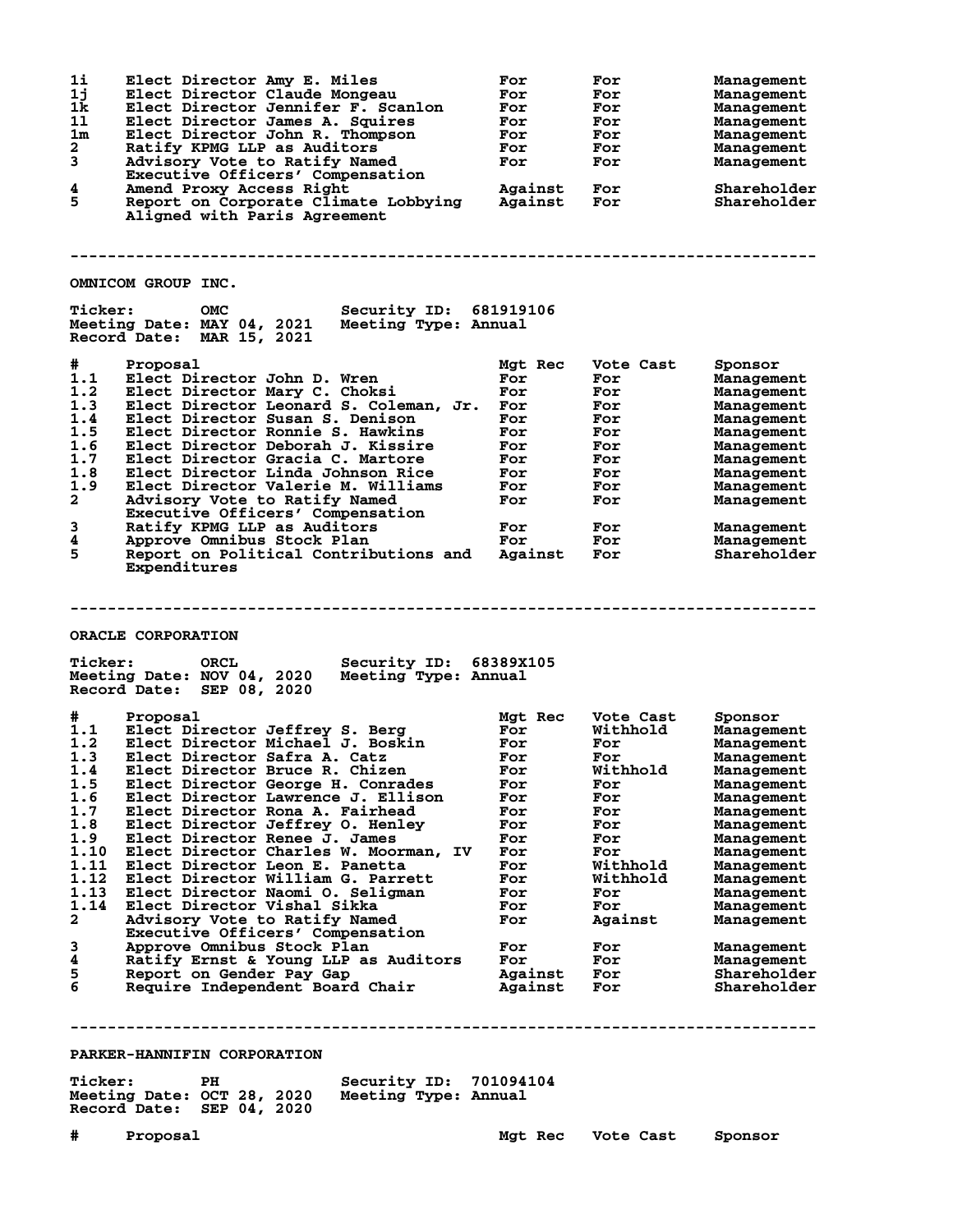| 1a<br>1b<br>1c<br>1d<br>1e<br>1f<br>1 <sub>g</sub><br>$1\bar{h}$<br>$1\text{i}$<br>1j<br>1k<br>$\overline{a}$<br>3 | Elect Director Lee C. Banks<br>Elect Director Robert G. Bohn<br>Elect Director Linda S. Harty<br>Elect Director Kevin A. Lobo<br>Elect Director Candy M. Obourn<br>Elect Director Joseph Scaminace<br>Elect Director Ake Svensson<br>Elect Director Laura K. Thompson<br>Elect Director James R. Verrier<br>Elect Director James L. Wainscott<br>Elect Director Thomas L. Williams<br>Ratify Deloitte & Touche LLP as<br>Auditors<br>Advisory Vote to Ratify Named<br>Executive Officers' Compensation | For<br>For<br>For<br>For<br>For<br>For<br>For<br>For<br>For<br>For<br>For<br>For<br>For | For<br>For<br>For<br>For<br>For<br>For<br>For<br>For<br>For<br>For<br>For<br>For<br>For | Management<br>Management<br>Management<br>Management<br>Management<br>Management<br>Management<br>Management<br>Management<br>Management<br>Management<br>Management<br>Management |
|--------------------------------------------------------------------------------------------------------------------|--------------------------------------------------------------------------------------------------------------------------------------------------------------------------------------------------------------------------------------------------------------------------------------------------------------------------------------------------------------------------------------------------------------------------------------------------------------------------------------------------------|-----------------------------------------------------------------------------------------|-----------------------------------------------------------------------------------------|------------------------------------------------------------------------------------------------------------------------------------------------------------------------------------|
|                                                                                                                    |                                                                                                                                                                                                                                                                                                                                                                                                                                                                                                        |                                                                                         |                                                                                         |                                                                                                                                                                                    |
| PFIZER INC.                                                                                                        |                                                                                                                                                                                                                                                                                                                                                                                                                                                                                                        |                                                                                         |                                                                                         |                                                                                                                                                                                    |
| <b>Ticker:</b>                                                                                                     | PFE<br><b>Security ID: 717081103</b><br>Meeting Date: APR 22, 2021 Meeting Type: Annual<br>Record Date: FEB 24, 2021                                                                                                                                                                                                                                                                                                                                                                                   |                                                                                         |                                                                                         |                                                                                                                                                                                    |
| #                                                                                                                  | Proposal                                                                                                                                                                                                                                                                                                                                                                                                                                                                                               | <b>Mat Rec</b>                                                                          | Vote Cast                                                                               | Sponsor                                                                                                                                                                            |
| 1.1                                                                                                                | Elect Director Ronald E. Blavlock                                                                                                                                                                                                                                                                                                                                                                                                                                                                      | For                                                                                     | For                                                                                     | Management                                                                                                                                                                         |
| 1.2                                                                                                                | Elect Director Albert Bourla                                                                                                                                                                                                                                                                                                                                                                                                                                                                           | For                                                                                     | For                                                                                     | Management                                                                                                                                                                         |
| 1.3                                                                                                                | Elect Director Susan Desmond-Hellmann                                                                                                                                                                                                                                                                                                                                                                                                                                                                  | For                                                                                     | For                                                                                     | Management                                                                                                                                                                         |
| 1.4<br>1.5                                                                                                         | Elect Director Joseph J. Echevarria<br>Elect Director Scott Gottlieb                                                                                                                                                                                                                                                                                                                                                                                                                                   | For                                                                                     | For                                                                                     | Management                                                                                                                                                                         |
| 1.6                                                                                                                | Elect Director Helen H. Hobbs                                                                                                                                                                                                                                                                                                                                                                                                                                                                          | For<br>For                                                                              | For                                                                                     | Management                                                                                                                                                                         |
| 1.7                                                                                                                | Elect Director Susan Hockfield                                                                                                                                                                                                                                                                                                                                                                                                                                                                         | For                                                                                     | For<br>For                                                                              | Management<br>Management                                                                                                                                                           |
| 1.8                                                                                                                | Elect Director Dan R. Littman                                                                                                                                                                                                                                                                                                                                                                                                                                                                          | For                                                                                     | For                                                                                     | Management                                                                                                                                                                         |
| 1.9                                                                                                                | Elect Director Shantanu Narayen                                                                                                                                                                                                                                                                                                                                                                                                                                                                        | For                                                                                     | For                                                                                     | Management                                                                                                                                                                         |
| 1.10                                                                                                               | Elect Director Suzanne Nora Johnson                                                                                                                                                                                                                                                                                                                                                                                                                                                                    | For                                                                                     | For                                                                                     | Management                                                                                                                                                                         |
| 1.11                                                                                                               | Elect Director James Quincey                                                                                                                                                                                                                                                                                                                                                                                                                                                                           | For                                                                                     | For                                                                                     | Management                                                                                                                                                                         |
| 1.12                                                                                                               | Elect Director James C. Smith                                                                                                                                                                                                                                                                                                                                                                                                                                                                          | For                                                                                     | For                                                                                     | Management                                                                                                                                                                         |
| $\mathbf{2}$                                                                                                       | Ratify KPMG LLP as Auditor                                                                                                                                                                                                                                                                                                                                                                                                                                                                             | For                                                                                     | For                                                                                     | Management                                                                                                                                                                         |
| 3                                                                                                                  | Advisory Vote to Ratify Named                                                                                                                                                                                                                                                                                                                                                                                                                                                                          | For                                                                                     | For                                                                                     | Management                                                                                                                                                                         |
|                                                                                                                    | Executive Officers' Compensation                                                                                                                                                                                                                                                                                                                                                                                                                                                                       |                                                                                         |                                                                                         |                                                                                                                                                                                    |
| 4<br>5                                                                                                             | Require Independent Board Chair<br>Report on Political Contributions and                                                                                                                                                                                                                                                                                                                                                                                                                               | Against<br>Against                                                                      | Against<br>For                                                                          | Shareholder<br>Shareholder                                                                                                                                                         |
| 6                                                                                                                  | Expenditures<br>Report on Access to COVID-19 Products                                                                                                                                                                                                                                                                                                                                                                                                                                                  | Against                                                                                 | For                                                                                     | Shareholder                                                                                                                                                                        |
|                                                                                                                    | PHILIP MORRIS INTERNATIONAL INC.                                                                                                                                                                                                                                                                                                                                                                                                                                                                       |                                                                                         |                                                                                         |                                                                                                                                                                                    |
| <b>Ticker:</b>                                                                                                     | Security ID: 718172109<br><b>PM</b><br>Meeting Date: MAY 05, 2021<br>Meeting Type: Annual<br>Record Date: MAR 12, 2021                                                                                                                                                                                                                                                                                                                                                                                 |                                                                                         |                                                                                         |                                                                                                                                                                                    |
| #                                                                                                                  | Proposal                                                                                                                                                                                                                                                                                                                                                                                                                                                                                               | Mgt Rec                                                                                 | Vote Cast                                                                               | Sponsor                                                                                                                                                                            |
| 1a                                                                                                                 | Elect Director Brant Bonin Bough                                                                                                                                                                                                                                                                                                                                                                                                                                                                       | For                                                                                     | For                                                                                     | Management                                                                                                                                                                         |
| 1b                                                                                                                 | Elect Director Andre Calantzopoulos                                                                                                                                                                                                                                                                                                                                                                                                                                                                    | For                                                                                     | For                                                                                     | Management                                                                                                                                                                         |
| $1\mathrm{c}$                                                                                                      | Elect Director Michel Combes                                                                                                                                                                                                                                                                                                                                                                                                                                                                           | For                                                                                     | For                                                                                     | Management                                                                                                                                                                         |
| 1d                                                                                                                 | Elect Director Juan Jose Daboub                                                                                                                                                                                                                                                                                                                                                                                                                                                                        | For                                                                                     | For                                                                                     | Management                                                                                                                                                                         |
| 1e                                                                                                                 | Elect Director Werner Geissler                                                                                                                                                                                                                                                                                                                                                                                                                                                                         | For                                                                                     | For                                                                                     | Management                                                                                                                                                                         |
| 1f                                                                                                                 | Elect Director Lisa A. Hook                                                                                                                                                                                                                                                                                                                                                                                                                                                                            | For                                                                                     | For                                                                                     | Management                                                                                                                                                                         |
| 1g                                                                                                                 | Elect Director Jun Makihara                                                                                                                                                                                                                                                                                                                                                                                                                                                                            | For                                                                                     | For                                                                                     | Management                                                                                                                                                                         |
| 1 <sub>h</sub>                                                                                                     | Elect Director Kalpana Morparia                                                                                                                                                                                                                                                                                                                                                                                                                                                                        | For                                                                                     | For                                                                                     | Management                                                                                                                                                                         |
| 11                                                                                                                 | Elect Director Lucio A. Noto                                                                                                                                                                                                                                                                                                                                                                                                                                                                           | For                                                                                     | For                                                                                     | Management                                                                                                                                                                         |
| 1j                                                                                                                 | Elect Director Jacek Olczak                                                                                                                                                                                                                                                                                                                                                                                                                                                                            | For                                                                                     | For                                                                                     | Management                                                                                                                                                                         |
| 1k                                                                                                                 | Elect Director Frederik Paulsen                                                                                                                                                                                                                                                                                                                                                                                                                                                                        | For                                                                                     | For                                                                                     | Management                                                                                                                                                                         |
| 11                                                                                                                 | Elect Director Robert B. Polet                                                                                                                                                                                                                                                                                                                                                                                                                                                                         | For                                                                                     | For                                                                                     | Management                                                                                                                                                                         |
| 1m                                                                                                                 | Elect Director Shlomo Yanai                                                                                                                                                                                                                                                                                                                                                                                                                                                                            | For                                                                                     | For                                                                                     | Management                                                                                                                                                                         |
| $\mathbf{2}$                                                                                                       | Advisory Vote to Ratify Named                                                                                                                                                                                                                                                                                                                                                                                                                                                                          | For                                                                                     | For                                                                                     | Management                                                                                                                                                                         |
|                                                                                                                    | Executive Officers' Compensation                                                                                                                                                                                                                                                                                                                                                                                                                                                                       |                                                                                         |                                                                                         |                                                                                                                                                                                    |
| 3                                                                                                                  | Ratify PricewaterhouseCoopers SA as<br>Auditor                                                                                                                                                                                                                                                                                                                                                                                                                                                         | For                                                                                     | For                                                                                     | Management                                                                                                                                                                         |
|                                                                                                                    |                                                                                                                                                                                                                                                                                                                                                                                                                                                                                                        |                                                                                         |                                                                                         |                                                                                                                                                                                    |

**PROLOGIS, INC.**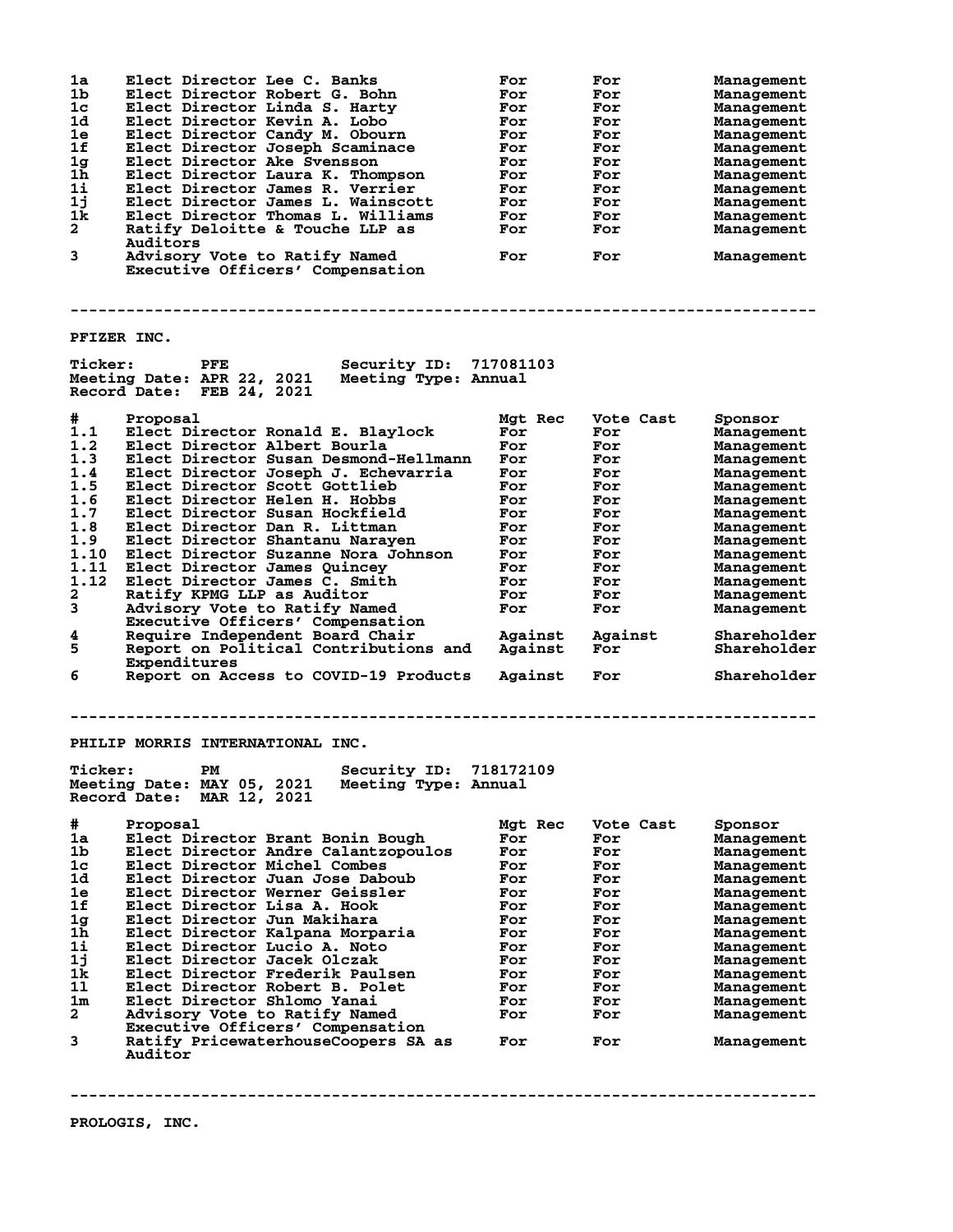| <b>Ticker:</b>          | PLD<br><b>Security ID:</b><br>Meeting Date: APR 29, 2021<br>Meeting Type: Annual        | 74340W103  |            |                          |
|-------------------------|-----------------------------------------------------------------------------------------|------------|------------|--------------------------|
|                         | Record Date: MAR 08, 2021                                                               |            |            |                          |
| #                       | Proposal                                                                                | Mgt Rec    | Vote Cast  | Sponsor                  |
| 1a                      | Elect Director Hamid R. Moghadam                                                        | For        | For        | <b>Management</b>        |
| 1b                      | Elect Director Cristina G. Bita                                                         | For        | For        | <b>Management</b>        |
| 1 <sub>c</sub>          | Elect Director George L. Fotiades                                                       | For        | For        | <b>Management</b>        |
| 1d                      | Elect Director Lydia H. Kennard                                                         | For        | For        | Management               |
| 1e                      | Elect Director Irving F. Lyons, III                                                     | For        | For        | Management               |
| 1f                      | Elect Director Avid Modjtabai                                                           | For        | For        | Management               |
| 1g                      | Elect Director David P. O'Connor                                                        | For        | For        | Management               |
| 1 <sub>h</sub>          | Elect Director Olivier Piani                                                            | For        | For        | Management               |
| 1i                      | Elect Director Jeffrey L. Skelton                                                       | For        | For        | Management               |
| 1j<br>1k                | Elect Director Carl B. Webb                                                             | For        | For        | <b>Management</b>        |
| $\overline{\mathbf{2}}$ | Elect Director William D. Zollars<br>Advisory Vote to Ratify Named                      | For        | For        | Management               |
|                         | Executive Officers' Compensation                                                        | For        | Against    | Management               |
| 3                       | Ratify KPMG LLP as Auditors                                                             | For        | For        | Management               |
|                         |                                                                                         |            |            |                          |
|                         | PRUDENTIAL FINANCIAL, INC.                                                              |            |            |                          |
| <b>Ticker:</b>          | Security ID: 744320102<br>PRU                                                           |            |            |                          |
|                         | Meeting Date: MAY 11, 2021<br>Meeting Type: Annual                                      |            |            |                          |
|                         | Record Date: MAR 12, 2021                                                               |            |            |                          |
|                         |                                                                                         |            |            |                          |
| #                       | Proposal                                                                                | Mgt Rec    | Vote Cast  | Sponsor                  |
| 1.1                     | Elect Director Thomas J. Baltimore, Jr. For                                             |            | For        | Management               |
| 1.2                     | Elect Director Gilbert F. Casellas                                                      | For        | For        | Management               |
| 1.3                     | Elect Director Robert M. Falzon                                                         | For        | For        | <b>Management</b>        |
| 1.4                     | Elect Director Martina Hund-Mejean                                                      | For        | For        | Management               |
| 1.5                     | Elect Director Wendy E. Jones                                                           | For        | For        | <b>Management</b>        |
| 1.6<br>1.7              | Elect Director Karl J. Krapek                                                           | For        | For        | Management               |
| 1.8                     | Elect Director Peter R. Lighte<br>Elect Director Charles F. Lowrey                      | For<br>For | For<br>For | Management               |
| 1.9                     | Elect Director George Paz                                                               | For        | For        | Management<br>Management |
| 1.10                    | Elect Director Sandra Pianalto                                                          | For        | For        | Management               |
| 1.11                    | Elect Director Christine A. Poon                                                        | For        | For        | Management               |
| 1.12                    | Elect Director Douglas A. Scovanner                                                     | For        | For        | Management               |
| 1.13                    | Elect Director Michael A. Todman                                                        | For        | For        | Management               |
| 2                       | Ratify PricewaterhouseCoopers LLP as                                                    | For        | For        | Management               |
|                         | <b>Auditors</b>                                                                         |            |            |                          |
| 3                       | Advisory Vote to Ratify Named                                                           | For        | For        | Management               |
|                         | Executive Officers' Compensation                                                        |            |            |                          |
| 4                       | Approve Omnibus Stock Plan                                                              | For        | For        | Management               |
| 5                       | Require Independent Board Chair                                                         | Against    | For        | Shareholder              |
|                         |                                                                                         |            |            |                          |
|                         |                                                                                         |            |            |                          |
|                         | <b>PUBLIC SERVICE ENTERPRISE GROUP INCORPORATED</b>                                     |            |            |                          |
|                         |                                                                                         | 744573106  |            |                          |
| <b>Ticker:</b>          | <b>PEG</b><br><b>Security ID:</b><br>Meeting Date: APR 20, 2021<br>Meeting Type: Annual |            |            |                          |
|                         | Record Date: FEB 19, 2021                                                               |            |            |                          |
|                         |                                                                                         |            |            |                          |
| #                       | Proposal                                                                                | Mat Rec    | Vote Cast  | Sponsor                  |
| 1.1                     | Elect Director Ralph Izzo                                                               | For        | For        | <b>Management</b>        |
| 1.2                     | Elect Director Shirley Ann Jackson                                                      | For        | For        | Management               |
| 1.3                     | Elect Director Willie A. Deese                                                          | For        | For        | Management               |
| 1.4                     | Elect Director David Lilley                                                             | For        | For        | <b>Management</b>        |
| 1.5                     | Elect Director Barry H. Ostrowsky                                                       | For        | For        | Management               |
| 1.6                     | Elect Director Scott G. Stephenson                                                      | For        | For        | Management               |
| 1.7                     | Elect Director Laura A. Sugg                                                            | For        | For        | Management               |
| 1.8                     | Elect Director John P. Surma                                                            | For        | For        | Management               |
| 1.9                     | Elect Director Susan Tomasky                                                            | For        | For        | Management               |
| 1.10                    | Elect Director Alfred W. Zollar                                                         | For        | For        | Management               |
| 2                       | Advisory Vote to Ratify Named<br>Executive Officers' Compensation                       | For        | For        | Management               |
| 3                       | Ratify Deloitte & Touche LLP as                                                         | For        | For        | Management               |
|                         | Auditors                                                                                |            |            |                          |
| 4                       | Approve Non-Employee Director                                                           | For        | For        | <b>Management</b>        |
|                         | Restricted Stock Plan                                                                   |            |            |                          |
| 5                       | Approve Omnibus Stock Plan                                                              | For        | For        | Management               |
|                         |                                                                                         |            |            |                          |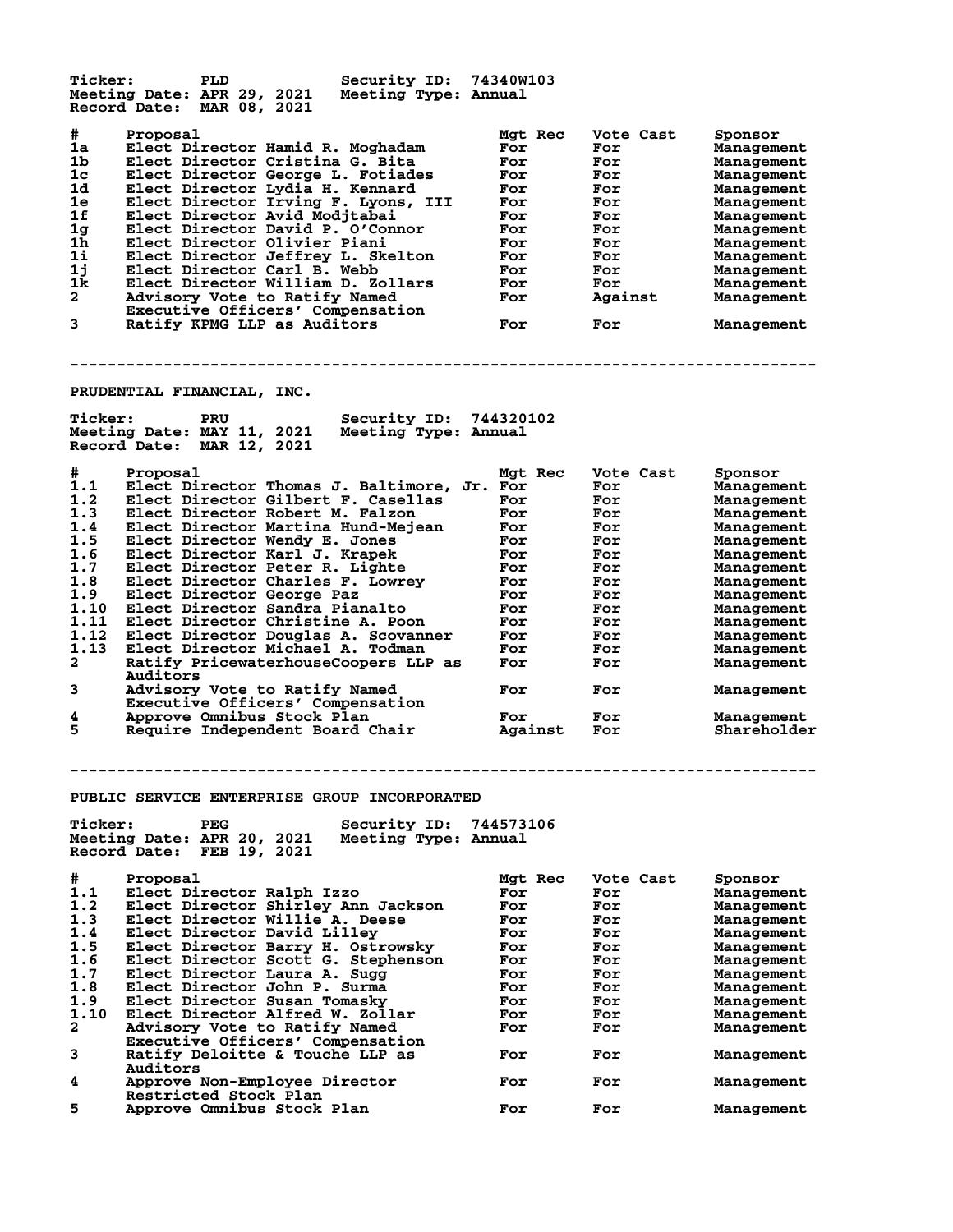**-------------------------------------------------------------------------------- PULTEGROUP, INC. Ticker: PHM Security ID: 745867101 Meeting Date: MAY 12, 2021 Meeting Type: Annual Record Date: MAR 18, 2021 # Proposal Mgt Rec Vote Cast Sponsor 1a Elect Director Brian P. Anderson For For Management 1b Elect Director Bryce Blair For For Management 1c Elect Director Richard W. Dreiling For For Management 1d Elect Director Thomas J. Folliard For For Management 1e Elect Director Cheryl W. Grise For For Management 1f Elect Director Andre J. Hawaux For For Management 1g Elect Director J. Phillip Holloman For For Management 1h Elect Director Ryan R. Marshall For For Management 1i Elect Director John R. Peshkin For For Management 1j Elect Director Scott F. Powers For For Management 1k Elect Director Lila Snyder For For Management 2 Ratify Ernst & Young LLP as Auditors For For Management 3 Advisory Vote to Ratify Named For For Management Executive Officers' Compensation -------------------------------------------------------------------------------- QUANTA SERVICES, INC. Ticker: PWR Security ID: 74762E102 Meeting Date: MAY 27, 2021 Meeting Type: Annual Record Date: MAR 31, 2021 # Proposal Mgt Rec Vote Cast Sponsor Froposai<br>Elect Director Earl C. (Duke) Austin,<br>Jr. Jr. 1.2 Elect Director Doyle N. Beneby For For Management 1.3 Elect Director Vincent D. Foster For For Management 1.4 Elect Director Bernard Fried For For Management 1.5 Elect Director Worthing F. Jackman For For Management 1.6 Elect Director David M. McClanahan For For Management 1.7 Elect Director Margaret B. Shannon For For Management 1.8 Elect Director Pat Wood, III For For Management 1.9 Elect Director Martha B. Wyrsch For For Management 2 Advisory Vote to Ratify Named For For Management Executive Officers' Compensation 3 Ratify PricewaterhouseCoopers LLP as For For Management Auditors -------------------------------------------------------------------------------- REGIONS FINANCIAL CORPORATION Ticker: RF Security ID: 7591EP100 Meeting Date: APR 21, 2021 Meeting Type: Annual Record Date: FEB 22, 2021 # Proposal Mgt Rec Vote Cast Sponsor 1a Elect Director Carolyn H. Byrd For For Management 1b Elect Director Don DeFosset For For Management 1c Elect Director Samuel A. Di Piazza, Jr. For For Management 1d Elect Director Zhanna Golodryga For For Management 1e Elect Director John D. Johns For For Management 1f Elect Director Ruth Ann Marshall For For Management 1g Elect Director Charles D. McCrary For For Management 1h Elect Director James T. Prokopanko For For Management 1i Elect Director Lee J. Styslinger, III For For Management 1j Elect Director Jose S. Suquet For For Management 1k Elect Director John M. Turner, Jr. For For Management 1l Elect Director Timothy Vines For For Management 2 Ratify Ernst & Young LLP as Auditors For For Management 3 Advisory Vote to Ratify Named For Against Management Executive Officers' Compensation**

**--------------------------------------------------------------------------------**

**RELIANCE STEEL & ALUMINUM CO.**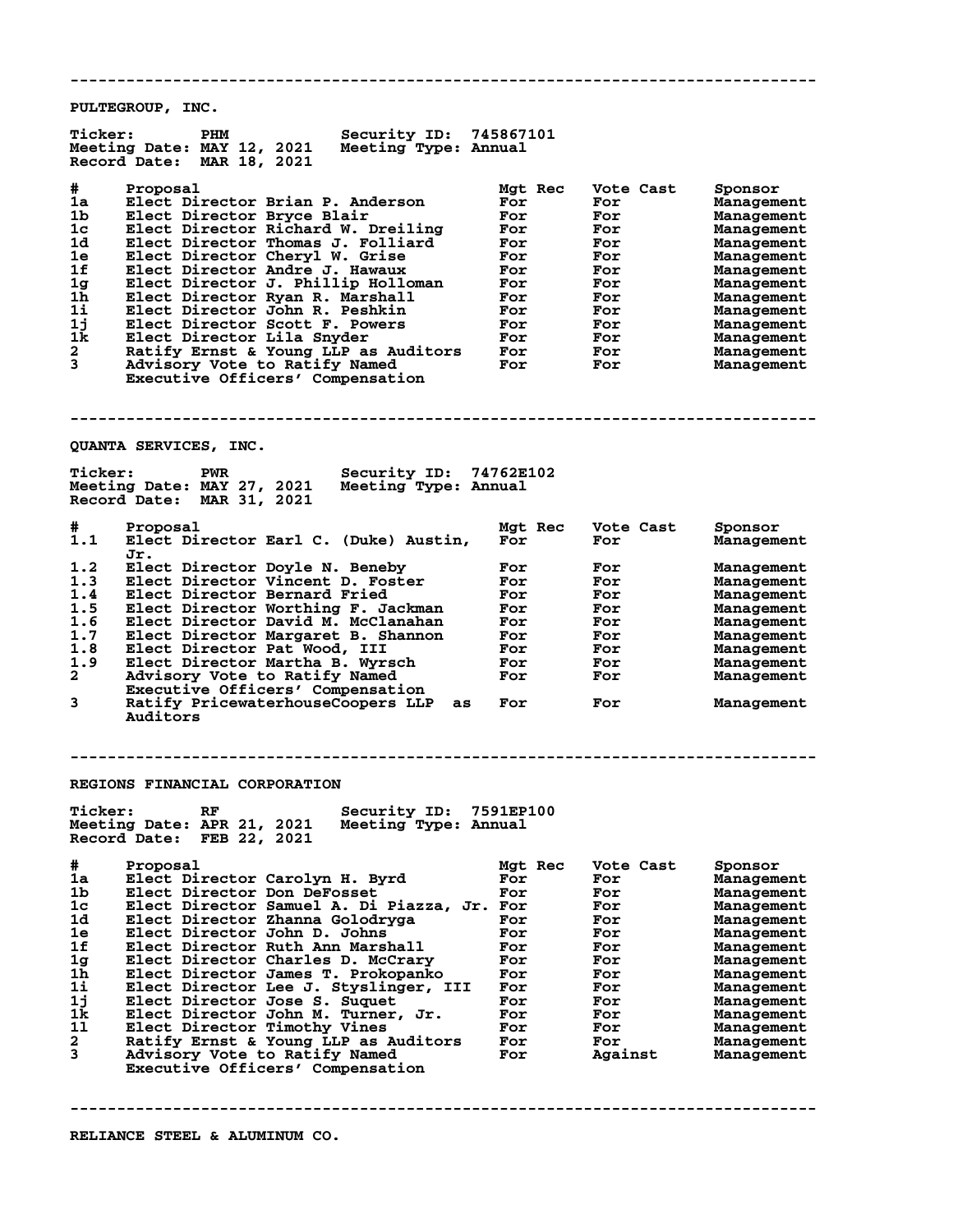| Ticker:                                                       | RS<br>Meeting Date: MAY 19, 2021<br>Record Date: MAR 26, 2021                                                                                                                                                               | Security ID: 759509102<br>Meeting Type: Annual |                                                   |                                                     |                                                                                             |
|---------------------------------------------------------------|-----------------------------------------------------------------------------------------------------------------------------------------------------------------------------------------------------------------------------|------------------------------------------------|---------------------------------------------------|-----------------------------------------------------|---------------------------------------------------------------------------------------------|
| #<br>1a<br>1 <sub>b</sub><br>1 <sub>c</sub><br>1d<br>1e<br>1f | Proposal<br>Elect Director Sarah J. Anderson<br>Elect Director Lisa L. Baldwin<br>Elect Director Karen W. Colonias<br>Elect Director John G. Figueroa<br>Elect Director James D. Hoffman<br>Elect Director Mark V. Kaminski |                                                | Mgt Rec<br>For<br>For<br>For<br>For<br>For<br>For | Vote Cast<br>For<br>For<br>For<br>For<br>For<br>For | Sponsor<br>Management<br>Management<br>Management<br>Management<br>Management<br>Management |
| 1g<br>1h                                                      | Elect Director Karla R. Lewis<br>Elect Director Robert A. McEvoy                                                                                                                                                            |                                                | For<br>For                                        | For<br>For                                          | Management                                                                                  |
| 11                                                            | Elect Director Andrew G. Sharkey, III                                                                                                                                                                                       |                                                | For                                               | For                                                 | Management<br>Management                                                                    |
| 1 <sub>1</sub>                                                | Elect Director Douglas W. Stotlar                                                                                                                                                                                           |                                                | For                                               | For                                                 | Management                                                                                  |
| $\mathbf{2}^-$                                                | Advisory Vote to Ratify Named                                                                                                                                                                                               |                                                | For                                               | For                                                 | Management                                                                                  |
|                                                               | Executive Officers' Compensation                                                                                                                                                                                            |                                                |                                                   |                                                     |                                                                                             |
| 3                                                             | Ratify KPMG LLP as Auditors                                                                                                                                                                                                 |                                                | For                                               | For                                                 | Management                                                                                  |
|                                                               | REPUBLIC SERVICES, INC.                                                                                                                                                                                                     |                                                |                                                   |                                                     |                                                                                             |
| <b>Ticker:</b>                                                | <b>RSG</b>                                                                                                                                                                                                                  | Security ID: 760759100                         |                                                   |                                                     |                                                                                             |
|                                                               | Meeting Date: MAY 21, 2021<br>Record Date: MAR 22, 2021                                                                                                                                                                     | Meeting Type: Annual                           |                                                   |                                                     |                                                                                             |
| #                                                             | Proposal                                                                                                                                                                                                                    |                                                | Mgt Rec                                           | Vote Cast                                           | Sponsor                                                                                     |
| 1a                                                            | Elect Director Manuel Kadre                                                                                                                                                                                                 |                                                | For                                               | For                                                 | Management                                                                                  |
| 1 <sub>b</sub>                                                | Elect Director Tomago Collins                                                                                                                                                                                               |                                                | For                                               | For                                                 | Management                                                                                  |
| 1 <sub>c</sub>                                                | Elect Director Michael A. Duffy                                                                                                                                                                                             |                                                | For                                               | For                                                 | Management                                                                                  |
| 1d                                                            | Elect Director Thomas W. Handley                                                                                                                                                                                            |                                                | For                                               | For                                                 | Management                                                                                  |
| 1e                                                            | Elect Director Jennifer M. Kirk                                                                                                                                                                                             |                                                | For                                               | For                                                 | Management                                                                                  |
| 1f<br>1g                                                      | Elect Director Michael Larson                                                                                                                                                                                               |                                                | For                                               | For                                                 | Management                                                                                  |
| 1 <sub>h</sub>                                                | Elect Director Kim S. Pegula<br>Elect Director James P. Snee                                                                                                                                                                |                                                | For<br>For                                        | For<br>For                                          | Management<br>Management                                                                    |
| 11                                                            | Elect Director Brian S. Tyler                                                                                                                                                                                               |                                                | For                                               | For                                                 | Management                                                                                  |
| 1j                                                            | Elect Director Sandra M. Volpe                                                                                                                                                                                              |                                                | For                                               | For                                                 | Management                                                                                  |
| 1k                                                            | Elect Director Katharine B. Weymouth                                                                                                                                                                                        |                                                | For                                               | For                                                 | Management                                                                                  |
| $\mathbf{2}$                                                  | Advisory Vote to Ratify Named<br>Executive Officers' Compensation                                                                                                                                                           |                                                | For                                               | For                                                 | Management                                                                                  |
| 3                                                             | Ratify Ernst & Young LLP as Auditors                                                                                                                                                                                        |                                                | For                                               | For                                                 | Management                                                                                  |
| 4                                                             | Report on Integrating ESG Metrics Into<br>Executive Compensation Program                                                                                                                                                    |                                                | Against                                           | Against                                             | Shareholder                                                                                 |
|                                                               | SCHLUMBERGER N.V.                                                                                                                                                                                                           |                                                |                                                   |                                                     |                                                                                             |
| <b>Ticker:</b>                                                | <b>SLB</b><br>Meeting Date: APR 07, 2021<br>Record Date: FEB 17, 2021                                                                                                                                                       | Security ID: 806857108<br>Meeting Type: Annual |                                                   |                                                     |                                                                                             |
| #                                                             | Proposal                                                                                                                                                                                                                    |                                                | Mgt Rec                                           | Vote Cast                                           | Sponsor                                                                                     |
| 1.1                                                           | Elect Director Patrick de La<br>Chevardiere                                                                                                                                                                                 |                                                | For                                               | For                                                 | <b>Management</b>                                                                           |
| 1.2                                                           | Elect Director Miguel M. Galuccio                                                                                                                                                                                           |                                                | For                                               | For                                                 | Management                                                                                  |
| 1.3                                                           | Elect Director Olivier Le Peuch                                                                                                                                                                                             |                                                | For                                               | For                                                 | Management                                                                                  |
| 1.4<br>1.5                                                    | Elect Director Tatiana A. Mitrova                                                                                                                                                                                           |                                                | For                                               | For                                                 | Management                                                                                  |
| 1.6                                                           | Elect Director Maria Moraeus Hanssen                                                                                                                                                                                        |                                                | For<br>For                                        | For                                                 | Management                                                                                  |
| 1.7                                                           | Elect Director Mark G. Papa<br>Elect Director Henri Seydoux                                                                                                                                                                 |                                                | For                                               | For<br>For                                          | Management<br>Management                                                                    |
| 1.8                                                           | Elect Director Jeff W. Sheets                                                                                                                                                                                               |                                                | For                                               | For                                                 | Management                                                                                  |
| $\mathbf{2}$                                                  | Advisory Vote to Ratify Named                                                                                                                                                                                               |                                                | For                                               | For                                                 | Management                                                                                  |
| 3                                                             | Executive Officers' Compensation<br>Adopt and Approve Financials and                                                                                                                                                        |                                                | For                                               | For                                                 | Management                                                                                  |
| 4                                                             | Dividends<br>Ratify PricewaterhouseCoopers LLP as                                                                                                                                                                           |                                                | For                                               | For                                                 |                                                                                             |
|                                                               | Auditors                                                                                                                                                                                                                    |                                                |                                                   |                                                     | Management                                                                                  |
| 5                                                             | Amend Omnibus Stock Plan                                                                                                                                                                                                    |                                                | For                                               | For                                                 | Management                                                                                  |
| 6                                                             | Amend Qualified Employee Stock                                                                                                                                                                                              |                                                | For                                               | For                                                 | Management                                                                                  |
| 7                                                             | Purchase Plan<br>Amend Non-Employee Director Restricted                                                                                                                                                                     |                                                | For                                               | For                                                 | Management                                                                                  |
|                                                               | Stock Plan                                                                                                                                                                                                                  |                                                |                                                   |                                                     |                                                                                             |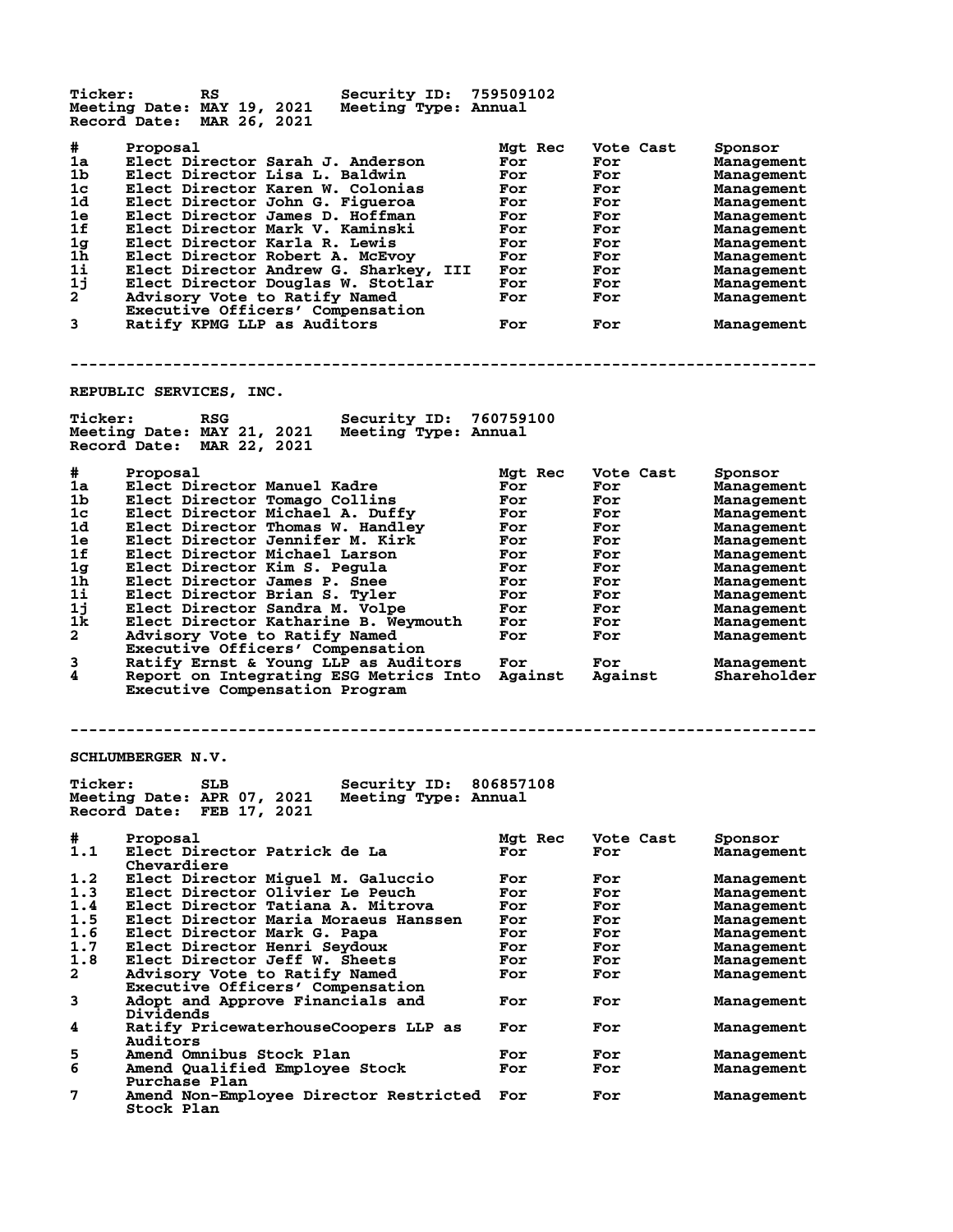**-------------------------------------------------------------------------------- SERVICE CORPORATION INTERNATIONAL Ticker: SCI Security ID: 817565104 Meeting Date: MAY 12, 2021 Meeting Type: Annual Record Date: MAR 15, 2021 # Proposal Mgt Rec Vote Cast Sponsor 1.1 Elect Director Alan R. Buckwalter For For Management 1.2 Elect Director Anthony L. Coelho For For Management 1.3 Elect Director Jakki L. Haussler For For Management 1.4 Elect Director Victor L. Lund For For Management 1.5 Elect Director Clifton H. Morris, Jr. For For Management 1.6 Elect Director Ellen Ochoa For For Management 1.7 Elect Director Thomas L. Ryan For For Management 1.8 Elect Director Sara Martinez Tucker For For Management 1.9 Elect Director W. Blair Waltrip For For Management 1.10 Elect Director Marcus A. Watts For For Management 2 Ratify PricewaterhouseCoopers LLP as For For Management Auditors 3 Advisory Vote to Ratify Named For For Management Executive Officers' Compensation -------------------------------------------------------------------------------- SNAP-ON INCORPORATED Ticker: SNA Security ID: 833034101 Meeting Date: APR 29, 2021 Meeting Type: Annual Record Date: MAR 01, 2021 # Proposal Mgt Rec Vote Cast Sponsor 1.1 Elect Director David C. Adams For For Management 1.2 Elect Director Karen L. Daniel For For Management 1.3 Elect Director Ruth Ann M. Gillis For For Management 1.4 Elect Director James P. Holden For For Management 1.5 Elect Director Nathan J. Jones For For Management 1.6 Elect Director Henry W. Knueppel For For Management 1.7 Elect Director W. Dudley Lehman For For Management 1.8 Elect Director Nicholas T. Pinchuk For For Management 1.9 Elect Director Gregg M. Sherrill For For Management 1.10 Elect Director Donald J. Stebbins For For Management 2 Ratify Deloitte & Touche LLP as Auditor For For Management 3 Advisory Vote to Ratify Named For For Management Executive Officers' Compensation 4 Amend Omnibus Stock Plan For For Management -------------------------------------------------------------------------------- SYNCHRONY FINANCIAL Ticker: SYF Security ID: 87165B103 Meeting Date: MAY 20, 2021 Meeting Type: Annual Record Date: MAR 25, 2021 # Proposal Mgt Rec Vote Cast Sponsor 1a Elect Director Margaret M. Keane For For Management 1b Elect Director Fernando Aguirre For For Management 1c Elect Director Paget L. Alves For For Management 1d Elect Director Arthur W. Coviello, Jr. For For Management 1e Elect Director Brian D. Doubles For For Management 1f Elect Director William W. Graylin For For Management 1g Elect Director Roy A. Guthrie For For Management 1h Elect Director Jeffrey G. Naylor For For Management 1i Elect Director P.W. "Bill" Parker For For Management 1j Elect Director Laurel J. Richie For For Management 1k Elect Director Olympia J. Snowe For For Management 1l Elect Director Ellen M. Zane For For Management 2 Advisory Vote to Ratify Named For For Management** 11 Elect Director Elem M. Zane<br>
2 Advisory Vote to Ratify Named<br>
Executive Officers' Compensation<br>
3 Advisory Vote on Say on Pay Frequency<br>
4 Ratify KPMG LLP as Auditors **3 Advisory Vote on Say on Pay Frequency One Year One Year Management 4 Ratify KPMG LLP as Auditors For For Management --------------------------------------------------------------------------------**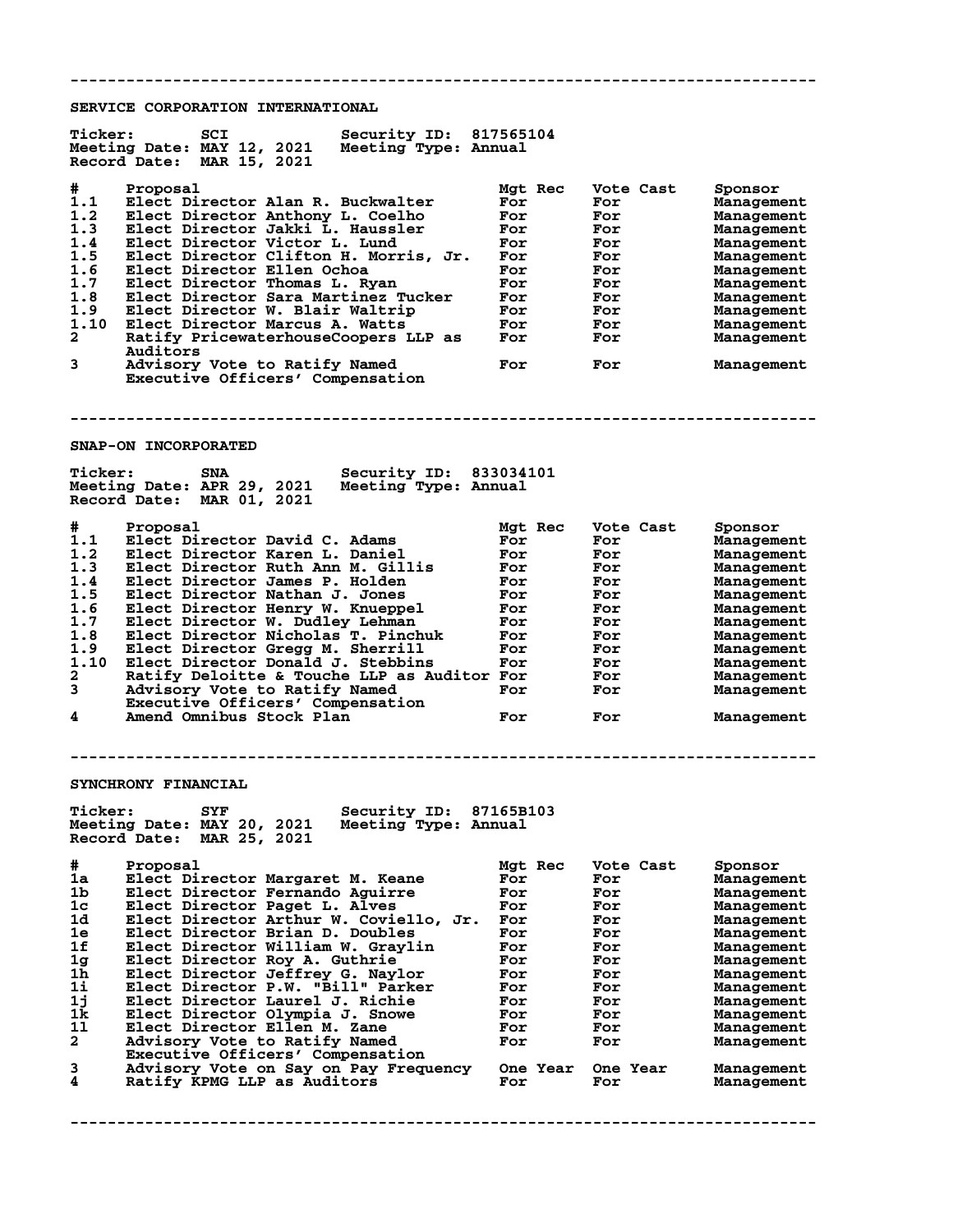**TARGET CORPORATION**

| #<br>Proposal<br>Mgt Rec<br>Vote Cast<br>Sponsor<br>1a<br>Elect Director Douglas M. Baker, Jr.<br>For<br>For<br>Management<br>1b<br>Elect Director George S. Barrett<br>For<br>For<br>Management<br>1c<br>Elect Director Brian C. Cornell<br>For<br>For<br>Management<br>1d<br>Elect Director Robert L. Edwards<br>For<br>For<br>Management<br>1e<br>Elect Director Melanie L. Healey<br>For<br>For<br><b>Management</b><br>1f<br>Elect Director Donald R. Knauss<br>For<br>For<br><b>Management</b><br>1 <sub>g</sub><br>Elect Director Christine A. Leahy<br>For<br>For<br>Management<br>1 <sub>h</sub><br>Elect Director Monica C. Lozano<br>For<br>For<br>Management<br>1i<br>Elect Director Mary E. Minnick<br>For<br>For<br>Management<br>1j<br>Elect Director Derica W. Rice<br>For<br>For<br><b>Management</b><br>1k<br>Elect Director Kenneth L. Salazar<br>For<br>For<br>Management<br>11<br>Elect Director Dmitri L. Stockton<br>For<br>For<br>Management<br>$\mathbf{2}$<br>Ratify Ernst & Young LLP as Auditors<br>For<br>For<br>Management<br>3<br>Advisory Vote to Ratify Named<br>For<br>For<br>Management<br>Executive Officers' Compensation<br>4<br>Amend Proxy Access Right<br>Against<br>Shareholder<br>For<br>THE AES CORPORATION<br><b>Ticker:</b><br>Security ID: 00130H105<br>AES<br>Meeting Date: APR 22, 2021<br>Meeting Type: Annual<br>Record Date: MAR 01, 2021<br>#<br>Proposal<br>Mgt Rec<br>Vote Cast<br>Sponsor<br>1.1<br>Elect Director Janet G. Davidson<br>For<br>For<br>Management<br>1.2<br>Elect Director Andres R. Gluski<br>For<br>For<br>Management<br>1.3<br>Elect Director Tarun Khanna<br>For<br>For<br><b>Management</b><br>1.4<br>Elect Director Holly K. Koeppel<br>For<br>For<br>Management<br>1.5<br>Elect Director Julia M. Laulis<br>For<br>For<br><b>Management</b><br>1.6<br>Elect Director James H. Miller<br>For<br>For<br>Management<br>1.7<br>Elect Director Alain Monie<br>For<br>For<br>Management<br>1.8<br>Elect Director John B. Morse, Jr.<br>For<br>For<br><b>Management</b><br>1.9<br>Elect Director Moises Naim<br>For<br>For<br><b>Management</b><br>1.10<br>Elect Director Teresa M. Sebastian<br>For<br>For<br><b>Management</b><br>$\mathbf{2}$<br>Advisory Vote to Ratify Named<br>For<br>For<br>Management<br>Executive Officers' Compensation<br>3<br>Ratify Ernst & Young LLP as Auditors<br>For<br>For<br>Management<br>4<br>Require Shareholder Approval of Bylaw<br>Against<br>Against<br>Shareholder<br>and Charter Amendments Adopted by the<br>Board of Directors<br>THE INTERPUBLIC GROUP OF COMPANIES, INC.<br><b>Ticker:</b><br><b>IPG</b><br>Security ID:<br>460690100<br>Meeting Date: MAY 27, 2021<br>Meeting Type: Annual<br>Record Date: APR 01, 2021<br>#<br>Proposal<br>Mgt Rec<br>Vote Cast<br>Sponsor<br>1.1<br>Elect Director Joceyln Carter-Miller<br>For<br>For<br>Management<br>1.2<br>Elect Director Mary J. Steele Guilfoile For<br>For<br>Management<br>1.3<br>Elect Director Dawn Hudson<br>For<br>For<br>Management<br>1.4<br>Elect Director Philippe Krakowsky<br>For<br>For<br>Management<br>1.5<br>Elect Director Jonathan F. Miller<br>For<br>For<br>Management<br>1.6<br>Elect Director Patrick Q. Moore<br>For<br>For<br>Management<br>1.7<br>Elect Director Michael I. Roth<br>For<br>For<br>Management<br>1.8<br>Elect Director Linda S. Sanford<br>For<br>For<br><b>Management</b><br>1.9<br>Elect Director David M. Thomas<br>For<br>For<br>Management<br>1.10<br>Elect Director E. Lee Wyatt, Jr.<br>For<br>For<br>Management<br>$\mathbf{2}$<br>Ratify PricewaterhouseCoopers LLP as<br>For<br>For<br>Management<br>Auditors<br>3<br>Advisory Vote to Ratify Named<br>For<br>For<br>Management<br>Executive Officers' Compensation<br>Reduce Ownership Threshold for<br>4<br>Against<br>Shareholder<br>For | <b>Ticker:</b><br>Security ID: 87612E106<br>TGT<br>Meeting Date: JUN 09, 2021<br>Meeting Type: Annual<br>Record Date: APR 12, 2021 |  |  |
|-------------------------------------------------------------------------------------------------------------------------------------------------------------------------------------------------------------------------------------------------------------------------------------------------------------------------------------------------------------------------------------------------------------------------------------------------------------------------------------------------------------------------------------------------------------------------------------------------------------------------------------------------------------------------------------------------------------------------------------------------------------------------------------------------------------------------------------------------------------------------------------------------------------------------------------------------------------------------------------------------------------------------------------------------------------------------------------------------------------------------------------------------------------------------------------------------------------------------------------------------------------------------------------------------------------------------------------------------------------------------------------------------------------------------------------------------------------------------------------------------------------------------------------------------------------------------------------------------------------------------------------------------------------------------------------------------------------------------------------------------------------------------------------------------------------------------------------------------------------------------------------------------------------------------------------------------------------------------------------------------------------------------------------------------------------------------------------------------------------------------------------------------------------------------------------------------------------------------------------------------------------------------------------------------------------------------------------------------------------------------------------------------------------------------------------------------------------------------------------------------------------------------------------------------------------------------------------------------------------------------------------------------------------------------------------------------------------------------------------------------------------------------------------------------------------------------------------------------------------------------------------------------------------------------------------------------------------------------------------------------------------------------------------------------------------------------------------------------------------------------------------------------------------------------------------------------------------------------------------------------------------------------------------------------------------------------------------------------------------------------------------------------------------------------------------------------------------------------------------------------------------------------------------------------------------------------------------------------------------------------------------------------------------------------------------------------------------------------------------------------------------------------------------------------------------------------------|------------------------------------------------------------------------------------------------------------------------------------|--|--|
|                                                                                                                                                                                                                                                                                                                                                                                                                                                                                                                                                                                                                                                                                                                                                                                                                                                                                                                                                                                                                                                                                                                                                                                                                                                                                                                                                                                                                                                                                                                                                                                                                                                                                                                                                                                                                                                                                                                                                                                                                                                                                                                                                                                                                                                                                                                                                                                                                                                                                                                                                                                                                                                                                                                                                                                                                                                                                                                                                                                                                                                                                                                                                                                                                                                                                                                                                                                                                                                                                                                                                                                                                                                                                                                                                                                                                               |                                                                                                                                    |  |  |
|                                                                                                                                                                                                                                                                                                                                                                                                                                                                                                                                                                                                                                                                                                                                                                                                                                                                                                                                                                                                                                                                                                                                                                                                                                                                                                                                                                                                                                                                                                                                                                                                                                                                                                                                                                                                                                                                                                                                                                                                                                                                                                                                                                                                                                                                                                                                                                                                                                                                                                                                                                                                                                                                                                                                                                                                                                                                                                                                                                                                                                                                                                                                                                                                                                                                                                                                                                                                                                                                                                                                                                                                                                                                                                                                                                                                                               |                                                                                                                                    |  |  |
|                                                                                                                                                                                                                                                                                                                                                                                                                                                                                                                                                                                                                                                                                                                                                                                                                                                                                                                                                                                                                                                                                                                                                                                                                                                                                                                                                                                                                                                                                                                                                                                                                                                                                                                                                                                                                                                                                                                                                                                                                                                                                                                                                                                                                                                                                                                                                                                                                                                                                                                                                                                                                                                                                                                                                                                                                                                                                                                                                                                                                                                                                                                                                                                                                                                                                                                                                                                                                                                                                                                                                                                                                                                                                                                                                                                                                               |                                                                                                                                    |  |  |
|                                                                                                                                                                                                                                                                                                                                                                                                                                                                                                                                                                                                                                                                                                                                                                                                                                                                                                                                                                                                                                                                                                                                                                                                                                                                                                                                                                                                                                                                                                                                                                                                                                                                                                                                                                                                                                                                                                                                                                                                                                                                                                                                                                                                                                                                                                                                                                                                                                                                                                                                                                                                                                                                                                                                                                                                                                                                                                                                                                                                                                                                                                                                                                                                                                                                                                                                                                                                                                                                                                                                                                                                                                                                                                                                                                                                                               |                                                                                                                                    |  |  |
|                                                                                                                                                                                                                                                                                                                                                                                                                                                                                                                                                                                                                                                                                                                                                                                                                                                                                                                                                                                                                                                                                                                                                                                                                                                                                                                                                                                                                                                                                                                                                                                                                                                                                                                                                                                                                                                                                                                                                                                                                                                                                                                                                                                                                                                                                                                                                                                                                                                                                                                                                                                                                                                                                                                                                                                                                                                                                                                                                                                                                                                                                                                                                                                                                                                                                                                                                                                                                                                                                                                                                                                                                                                                                                                                                                                                                               |                                                                                                                                    |  |  |
|                                                                                                                                                                                                                                                                                                                                                                                                                                                                                                                                                                                                                                                                                                                                                                                                                                                                                                                                                                                                                                                                                                                                                                                                                                                                                                                                                                                                                                                                                                                                                                                                                                                                                                                                                                                                                                                                                                                                                                                                                                                                                                                                                                                                                                                                                                                                                                                                                                                                                                                                                                                                                                                                                                                                                                                                                                                                                                                                                                                                                                                                                                                                                                                                                                                                                                                                                                                                                                                                                                                                                                                                                                                                                                                                                                                                                               |                                                                                                                                    |  |  |
|                                                                                                                                                                                                                                                                                                                                                                                                                                                                                                                                                                                                                                                                                                                                                                                                                                                                                                                                                                                                                                                                                                                                                                                                                                                                                                                                                                                                                                                                                                                                                                                                                                                                                                                                                                                                                                                                                                                                                                                                                                                                                                                                                                                                                                                                                                                                                                                                                                                                                                                                                                                                                                                                                                                                                                                                                                                                                                                                                                                                                                                                                                                                                                                                                                                                                                                                                                                                                                                                                                                                                                                                                                                                                                                                                                                                                               |                                                                                                                                    |  |  |
|                                                                                                                                                                                                                                                                                                                                                                                                                                                                                                                                                                                                                                                                                                                                                                                                                                                                                                                                                                                                                                                                                                                                                                                                                                                                                                                                                                                                                                                                                                                                                                                                                                                                                                                                                                                                                                                                                                                                                                                                                                                                                                                                                                                                                                                                                                                                                                                                                                                                                                                                                                                                                                                                                                                                                                                                                                                                                                                                                                                                                                                                                                                                                                                                                                                                                                                                                                                                                                                                                                                                                                                                                                                                                                                                                                                                                               |                                                                                                                                    |  |  |
|                                                                                                                                                                                                                                                                                                                                                                                                                                                                                                                                                                                                                                                                                                                                                                                                                                                                                                                                                                                                                                                                                                                                                                                                                                                                                                                                                                                                                                                                                                                                                                                                                                                                                                                                                                                                                                                                                                                                                                                                                                                                                                                                                                                                                                                                                                                                                                                                                                                                                                                                                                                                                                                                                                                                                                                                                                                                                                                                                                                                                                                                                                                                                                                                                                                                                                                                                                                                                                                                                                                                                                                                                                                                                                                                                                                                                               | Shareholders to Call Special Meeting                                                                                               |  |  |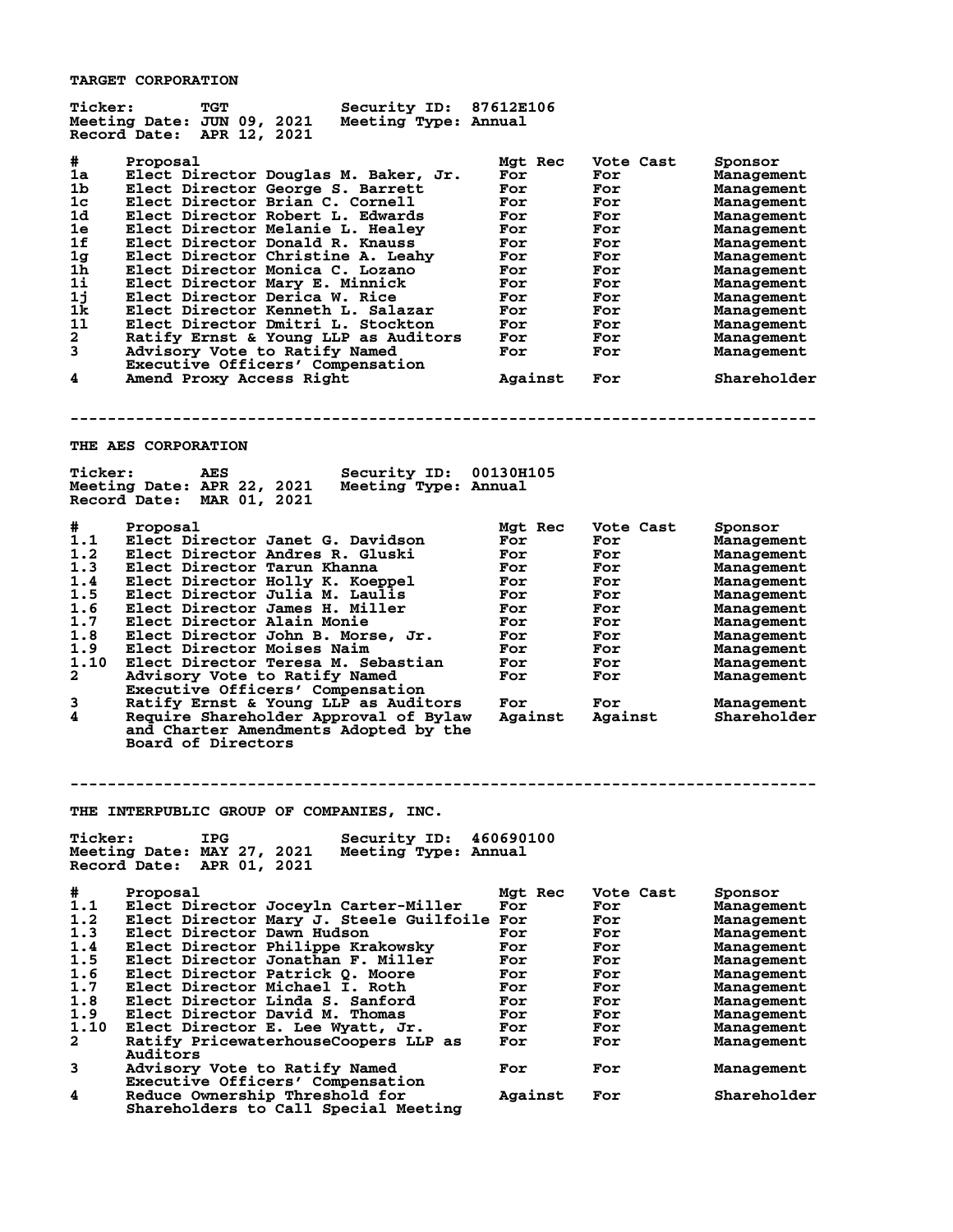**THE KROGER CO.**

| <b>Ticker:</b> | <b>Security ID:</b><br>KR.<br>Meeting Date: JUN 24, 2021<br>Meeting Type: Annual<br>Record Date:<br>APR 26, 2021 | 501044101      |                  |                              |
|----------------|------------------------------------------------------------------------------------------------------------------|----------------|------------------|------------------------------|
| #<br>1a        | Proposal<br>Elect Director Nora A. Aufreiter                                                                     | Mgt Rec<br>For | Vote Cast<br>For | Sponsor<br><b>Management</b> |
| 1b             | Elect Director Kevin M. Brown                                                                                    | For            | For              | <b>Management</b>            |
| 1c             | Elect Director Anne Gates                                                                                        | For            | For              | <b>Management</b>            |
| 1d             |                                                                                                                  |                |                  |                              |
|                | Elect Director Karen M. Hoguet                                                                                   | For            | For              | <b>Management</b>            |
| 1e             | Elect Director W. Rodney McMullen                                                                                | For            | For              | <b>Management</b>            |
| 1f             | Elect Director Clyde R. Moore                                                                                    | For            | For              | <b>Management</b>            |
| 1 <sub>g</sub> | Elect Director Ronald L. Sargent                                                                                 | For            | For              |                              |
|                |                                                                                                                  |                |                  | <b>Management</b>            |
| 1h             | Elect Director J. Amanda Sourry Knox                                                                             | For            | For              | Management                   |
|                | (Amanda Sourry)                                                                                                  |                |                  |                              |
| 1i             | Elect Director Mark S. Sutton                                                                                    | For            | For              | <b>Management</b>            |
| 1j             | Elect Director Ashok Vemuri                                                                                      | For            | For              | <b>Management</b>            |
|                |                                                                                                                  |                |                  |                              |
| $\mathbf{2}$   | Advisory Vote to Ratify Named                                                                                    | For            | For              | <b>Management</b>            |
|                | Executive Officers' Compensation                                                                                 |                |                  |                              |
| 3              | Ratify PricewaterhouseCoopers LLC as                                                                             | For            | For              | Management                   |
|                | Auditor                                                                                                          |                |                  |                              |
| 4              | Assess Environmental Impact of                                                                                   | Against        | For              | Shareholder                  |
|                | Non-Recyclable Packaging                                                                                         |                |                  |                              |
|                |                                                                                                                  |                |                  |                              |
|                | THE PROCTER & GAMBLE COMPANY                                                                                     |                |                  |                              |
|                |                                                                                                                  |                |                  |                              |
| <b>Ticker:</b> | PG<br>Security ID:                                                                                               | 742718109      |                  |                              |
|                | Meeting Date: OCT 13, 2020<br>Meeting Type: Annual                                                               |                |                  |                              |
|                | Record Date: AUG 14, 2020                                                                                        |                |                  |                              |
|                |                                                                                                                  |                |                  |                              |
|                |                                                                                                                  |                |                  |                              |
| #.             | Proposal                                                                                                         | Mgt Rec        | Vote Cast        | Sponsor                      |
| 1a             | Elect Director Francis S. Blake                                                                                  | For            | For              | <b>Management</b>            |
| 1b             | Elect Director Angela F. Braly                                                                                   | For            | For              | <b>Management</b>            |
| 1c             | Elect Director Amy L. Chang                                                                                      | For            | For              |                              |
|                |                                                                                                                  |                |                  | <b>Management</b>            |
| 1d             | Elect Director Joseph Jimenez                                                                                    | For            | For              | <b>Management</b>            |
| 1e             | Elect Director Debra L. Lee                                                                                      | For            | For              | <b>Management</b>            |
| 1f             | Elect Director Terry J. Lundgren                                                                                 | For            | For              | <b>Management</b>            |
| 1 <sub>g</sub> | Elect Director Christine M. McCarthy                                                                             | For            | For              |                              |
|                |                                                                                                                  |                |                  | <b>Management</b>            |
| 1h             | Elect Director W. James McNerney, Jr.                                                                            | For            | For              | <b>Management</b>            |
| 1i             | Elect Director Nelson Peltz                                                                                      | For            | For              | <b>Management</b>            |
| 1j             | Elect Director David S. Taylor                                                                                   | For            | For              | <b>Management</b>            |
| 1k             | Elect Director Margaret C. Whitman                                                                               | For            | For              | Management                   |
|                |                                                                                                                  |                |                  |                              |
| 11             | Elect Director Patricia A. Woertz                                                                                | For            | For              | <b>Management</b>            |
| $\mathbf{2}$   | Ratify Deloitte & Touche LLP as                                                                                  | For            | For              | <b>Management</b>            |
|                | Auditors                                                                                                         |                |                  |                              |
| 3              | Advisory Vote to Ratify Named                                                                                    | For            | For              |                              |
|                |                                                                                                                  |                |                  | <b>Management</b>            |
|                | Executive Officers' Compensation                                                                                 |                |                  |                              |
| 4              | Approve Qualified Employee Stock                                                                                 | For            | For              | <b>Management</b>            |
|                | Purchase Plan                                                                                                    |                |                  |                              |
|                | Report on Efforts to Eliminate                                                                                   |                |                  | Shareholder                  |
| 5              |                                                                                                                  | Against        | For              |                              |
|                | Deforestation                                                                                                    |                |                  |                              |
| 6              | Publish Annually a Report Assessing                                                                              | Against        | For              | Shareholder                  |
|                | Diversity and Inclusion Efforts                                                                                  |                |                  |                              |
|                |                                                                                                                  |                |                  |                              |
|                |                                                                                                                  |                |                  |                              |
|                |                                                                                                                  |                |                  |                              |
|                |                                                                                                                  |                |                  |                              |
|                |                                                                                                                  |                |                  |                              |
|                | THE SOUTHERN COMPANY                                                                                             |                |                  |                              |
|                |                                                                                                                  |                |                  |                              |
| <b>Ticker:</b> | Security ID: 842587107<br>SO.                                                                                    |                |                  |                              |
|                | Meeting Date: MAY 26, 2021<br>Meeting Type: Annual                                                               |                |                  |                              |
|                | Record Date: MAR 29, 2021                                                                                        |                |                  |                              |
|                |                                                                                                                  |                |                  |                              |
|                |                                                                                                                  |                |                  |                              |
| #              | Proposal                                                                                                         | Mgt Rec        | Vote Cast        | Sponsor                      |
| 1a             | Elect Director Janaki Akella                                                                                     | For            | For              | Management                   |
| 1b.            | Elect Director Juanita Powell Baranco                                                                            | For            |                  |                              |
|                |                                                                                                                  |                | For              | Management                   |
| 1c             | Elect Director Henry A. Clark, III                                                                               | For            | For              | <b>Management</b>            |
| 1d             | Elect Director Anthony F. Earley, Jr.                                                                            | For            | For              | <b>Management</b>            |
| 1e             | Elect Director Thomas A. Fanning                                                                                 | For            | For              | Management                   |
| 1f             | Elect Director David J. Grain                                                                                    |                |                  |                              |
|                |                                                                                                                  | For            | For              | <b>Management</b>            |
| 1 <sub>g</sub> | Elect Director Colette D. Honorable                                                                              | For            | For              | <b>Management</b>            |
| 1h             | Elect Director Donald M. James                                                                                   | For            | For              | <b>Management</b>            |
| 1i             | Elect Director John D. Johns                                                                                     | For            | For              | Management                   |
|                |                                                                                                                  |                |                  |                              |

**--------------------------------------------------------------------------------**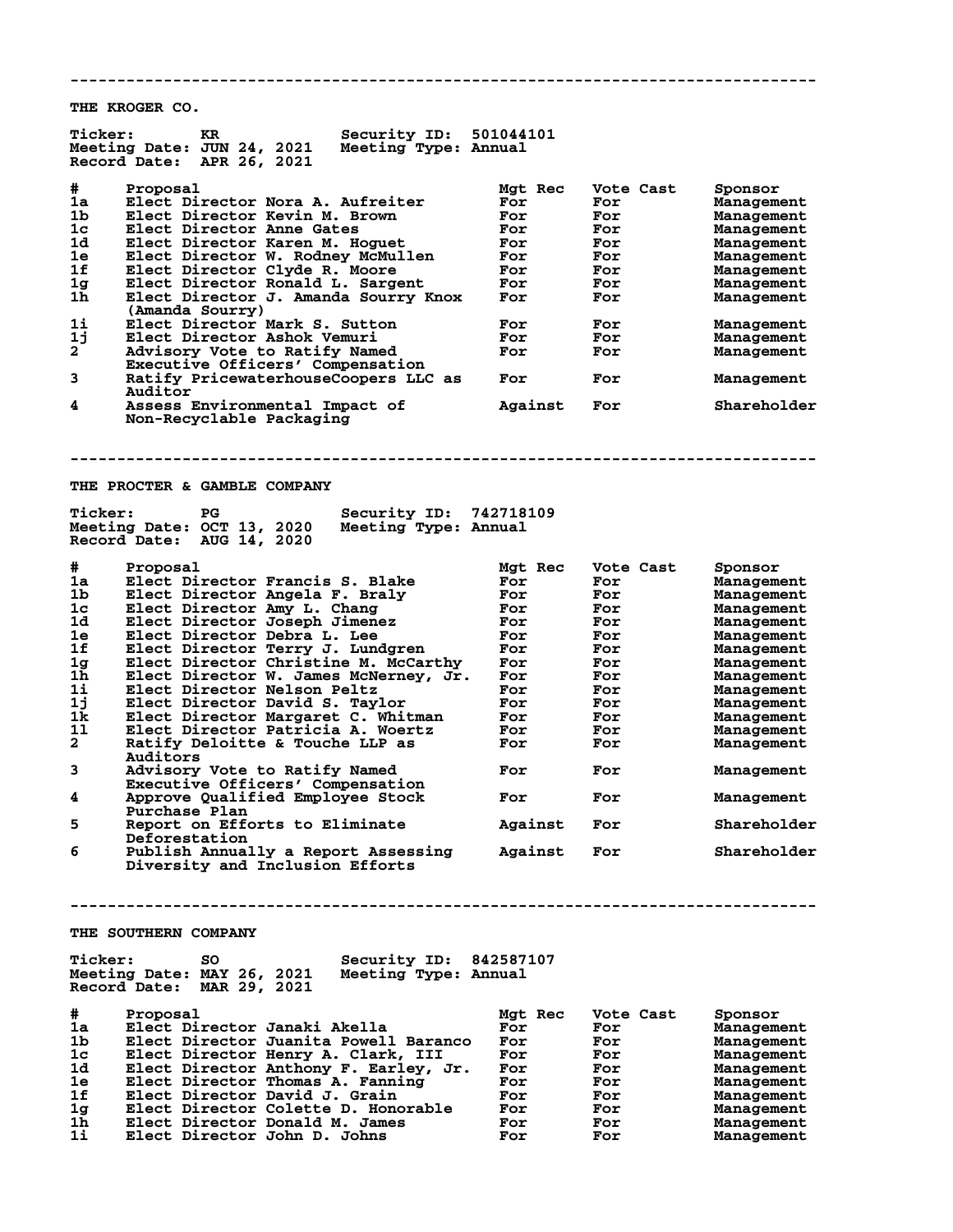**1j Elect Director Dale E. Klein For For Management 1k Elect Director Ernest J. Moniz For For Management 1l Elect Director William G. Smith, Jr. For For Management 1m Elect Director E. Jenner Wood, III For For Management 2 Advisory Vote to Ratify Named For For Management Executive Officers' Compensation 3 Approve Omnibus Stock Plan For For Management 4 Ratify Deloitte & Touche LLP as For For Management Auditors 5 Reduce Supermajority Vote Requirement For For Management -------------------------------------------------------------------------------- TYSON FOODS, INC. Ticker: TSN Security ID: 902494103 Meeting Date: FEB 11, 2021 Meeting Type: Annual Record Date: DEC 14, 2020 # Proposal Mgt Rec Vote Cast Sponsor 1a Elect Director John Tyson For For Management 1b Elect Director Les R. Baledge For For Management 1c Elect Director Gaurdie E. Banister, Jr. For For Management 1d Elect Director Dean Banks For For Management 1e Elect Director Mike Beebe For For Management 1f Elect Director Maria Claudia Borras For For Management 1g Elect Director David J. Bronczek For For Management 1h Elect Director Mikel A. Durham For For Management 1i Elect Director Jonathan D. Mariner For For Management 1j Elect Director Kevin M. McNamara For For Management 1k Elect Director Cheryl S. Miller For For Management 1l Elect Director Jeffrey K. Schomburger For For Management 1m Elect Director Robert Thurber For For Management 1n Elect Director Barbara A. Tyson For For Management 1o Elect Director Noel White For For Management 2 Ratify PricewaterhouseCoopers LLP as For For Management Auditors 3 Amend Omnibus Stock Plan For For Management 4 Report on Human Rights Due Diligence Against For Shareholder 5 Approve Recapitalization Plan for all Against For Shareholder Stock to Have One-vote per Share 6 Report on Lobbying Payments and Policy Against For Shareholder -------------------------------------------------------------------------------- UNITED RENTALS, INC. Ticker: URI Security ID: 911363109 Meeting Date: MAY 06, 2021 Meeting Type: Annual Record Date: MAR 09, 2021 # Proposal Mgt Rec Vote Cast Sponsor 1a Elect Director Jose B. Alvarez For For Management 1b Elect Director Marc A. Bruno For For Management 1c Elect Director Matthew J. Flannery For For Management 1d Elect Director Bobby J. Griffin For For Management 1e Elect Director Kim Harris Jones For For Management 1f Elect Director Terri L. Kelly For For Management 1g Elect Director Michael J. Kneeland For For Management 1h Elect Director Gracia C. Martore For For Management 1i Elect Director Filippo Passerini For For Management 1j Elect Director Donald C. Roof For For Management 1k Elect Director Shiv Singh For For Management 2 Ratify Ernst & Young LLP as Auditors For For Management 3 Advisory Vote to Ratify Named For For Management Executive Officers' Compensation 4 Advisory Vote to Ratify Named** For For Management<br> **4** Reduce Ownership Threshold for Against For Shareholder<br> **4** Reduce Ownership Threshold for Against For Shareholder  **Shareholders to Request Action by Written Consent --------------------------------------------------------------------------------**

## **VERIZON COMMUNICATIONS INC.**

| <b>Ticker:</b>             | VZ. | Security ID: 92343V104 |  |
|----------------------------|-----|------------------------|--|
| Meeting Date: MAY 13, 2021 |     | Meeting Type: Annual   |  |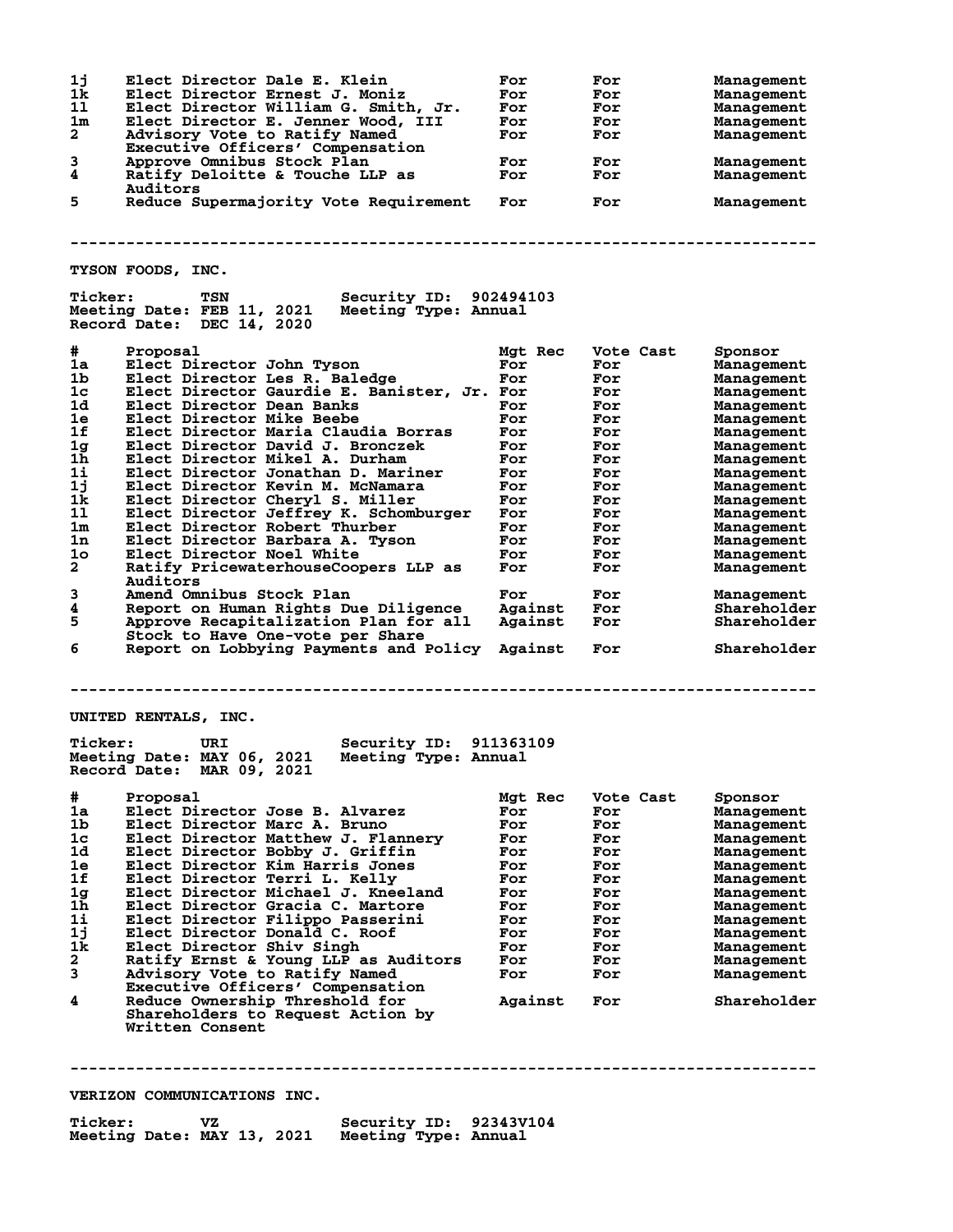**Record Date: MAR 15, 2021**

| #<br>1a<br>1b<br>1c<br>1d<br>1e<br>1f<br>1 <sub>g</sub><br>1 <sub>h</sub><br>1i<br>$\overline{a}$<br>3<br>4<br>5<br>6 | Proposal<br>Elect Director Shellye L. Archambeau<br>Elect Director Roxanne S. Austin<br>Elect Director Mark T. Bertolini<br>Elect Director Melanie L. Healey<br>Elect Director Clarence Otis, Jr.<br>Elect Director Daniel H. Schulman<br>Elect Director Rodney E. Slater<br>Elect Director Hans E. Vestberg<br>Elect Director Gregory G. Weaver<br>Advisory Vote to Ratify Named<br>Executive Officers' Compensation<br>Ratify Ernst & Young LLP as Auditors<br>Lower Ownership Threshold for Action<br>by Written Consent<br>Amend Senior Executive Compensation<br>Clawback Policy<br>Submit Severance Agreement | Mgt Rec<br>For<br>For<br>For<br>For<br>For<br>For<br>For<br>For<br>For<br>For<br>For<br>Against<br>Against<br>Against | Vote Cast<br>For<br>For<br>For<br>For<br>For<br>For<br>For<br>For<br>For<br>For<br>For<br>For<br>For<br>For | Sponsor<br>Management<br>Management<br>Management<br>Management<br>Management<br>Management<br>Management<br>Management<br>Management<br>Management<br>Management<br>Shareholder<br>Shareholder<br>Shareholder |
|-----------------------------------------------------------------------------------------------------------------------|---------------------------------------------------------------------------------------------------------------------------------------------------------------------------------------------------------------------------------------------------------------------------------------------------------------------------------------------------------------------------------------------------------------------------------------------------------------------------------------------------------------------------------------------------------------------------------------------------------------------|-----------------------------------------------------------------------------------------------------------------------|-------------------------------------------------------------------------------------------------------------|----------------------------------------------------------------------------------------------------------------------------------------------------------------------------------------------------------------|
|                                                                                                                       | (Change-in-Control) to Shareholder Vote                                                                                                                                                                                                                                                                                                                                                                                                                                                                                                                                                                             |                                                                                                                       |                                                                                                             |                                                                                                                                                                                                                |
|                                                                                                                       |                                                                                                                                                                                                                                                                                                                                                                                                                                                                                                                                                                                                                     |                                                                                                                       |                                                                                                             |                                                                                                                                                                                                                |
|                                                                                                                       | VICI PROPERTIES INC.                                                                                                                                                                                                                                                                                                                                                                                                                                                                                                                                                                                                |                                                                                                                       |                                                                                                             |                                                                                                                                                                                                                |
| <b>Ticker:</b>                                                                                                        | VICI<br><b>Security ID: 925652109</b><br>Meeting Type: Annual<br>Meeting Date: APR 28, 2021<br>Record Date: MAR 01, 2021                                                                                                                                                                                                                                                                                                                                                                                                                                                                                            |                                                                                                                       |                                                                                                             |                                                                                                                                                                                                                |
| #                                                                                                                     | Proposal                                                                                                                                                                                                                                                                                                                                                                                                                                                                                                                                                                                                            | Mgt Rec                                                                                                               | Vote Cast                                                                                                   | Sponsor                                                                                                                                                                                                        |
| 1a                                                                                                                    | Elect Director James R. Abrahamson                                                                                                                                                                                                                                                                                                                                                                                                                                                                                                                                                                                  | For                                                                                                                   | For                                                                                                         | Management                                                                                                                                                                                                     |
| 1b                                                                                                                    | Elect Director Diana F. Cantor                                                                                                                                                                                                                                                                                                                                                                                                                                                                                                                                                                                      | For                                                                                                                   | For                                                                                                         | Management                                                                                                                                                                                                     |
| 1 <sub>c</sub><br>1d                                                                                                  | Elect Director Monica H. Douglas<br>Elect Director Elizabeth I. Holland                                                                                                                                                                                                                                                                                                                                                                                                                                                                                                                                             | For<br>For                                                                                                            | For<br>For                                                                                                  | Management<br>Management                                                                                                                                                                                       |
| 1e                                                                                                                    | Elect Director Craig Macnab                                                                                                                                                                                                                                                                                                                                                                                                                                                                                                                                                                                         | For                                                                                                                   | For                                                                                                         | Management                                                                                                                                                                                                     |
| 1f                                                                                                                    | Elect Director Edward B. Pitoniak                                                                                                                                                                                                                                                                                                                                                                                                                                                                                                                                                                                   | For                                                                                                                   | For                                                                                                         | Management                                                                                                                                                                                                     |
| 1 <sub>g</sub>                                                                                                        | Elect Director Michael D. Rumbolz                                                                                                                                                                                                                                                                                                                                                                                                                                                                                                                                                                                   | For                                                                                                                   | For                                                                                                         | Management                                                                                                                                                                                                     |
| $\overline{2}$                                                                                                        | Ratify Deloitte & Touche LLP as                                                                                                                                                                                                                                                                                                                                                                                                                                                                                                                                                                                     | For                                                                                                                   | For                                                                                                         | Management                                                                                                                                                                                                     |
| 3                                                                                                                     | Auditors<br>Advisory Vote to Ratify Named<br>Executive Officers' Compensation                                                                                                                                                                                                                                                                                                                                                                                                                                                                                                                                       | For                                                                                                                   | For                                                                                                         | Management                                                                                                                                                                                                     |
|                                                                                                                       |                                                                                                                                                                                                                                                                                                                                                                                                                                                                                                                                                                                                                     |                                                                                                                       |                                                                                                             |                                                                                                                                                                                                                |
|                                                                                                                       | WELLS FARGO & COMPANY                                                                                                                                                                                                                                                                                                                                                                                                                                                                                                                                                                                               |                                                                                                                       |                                                                                                             |                                                                                                                                                                                                                |
| <b>Ticker:</b>                                                                                                        | Security ID: 949746101<br>WFC<br>Meeting Date: APR 27, 2021<br>Meeting Type: Annual<br>Record Date: FEB 26, 2021                                                                                                                                                                                                                                                                                                                                                                                                                                                                                                    |                                                                                                                       |                                                                                                             |                                                                                                                                                                                                                |
| $\#$ . The set of $\#$                                                                                                | Proposal                                                                                                                                                                                                                                                                                                                                                                                                                                                                                                                                                                                                            | Mgt Rec                                                                                                               | Vote Cast                                                                                                   | Sponsor                                                                                                                                                                                                        |
| 1a                                                                                                                    | Elect Director Steven D. Black                                                                                                                                                                                                                                                                                                                                                                                                                                                                                                                                                                                      | For                                                                                                                   | For                                                                                                         | Management                                                                                                                                                                                                     |
| 1b.                                                                                                                   | Elect Director Mark A. Chancy                                                                                                                                                                                                                                                                                                                                                                                                                                                                                                                                                                                       | For                                                                                                                   | For                                                                                                         | Management                                                                                                                                                                                                     |
| 1c<br>1d.                                                                                                             | Elect Director Celeste A. Clark                                                                                                                                                                                                                                                                                                                                                                                                                                                                                                                                                                                     | For                                                                                                                   | For                                                                                                         | Management                                                                                                                                                                                                     |
| 1e                                                                                                                    | Elect Director Theodore F. Craver, Jr.<br>Elect Director Wayne M. Hewett                                                                                                                                                                                                                                                                                                                                                                                                                                                                                                                                            | For<br>For                                                                                                            | For<br>For                                                                                                  | Management<br>Management                                                                                                                                                                                       |
| 1f                                                                                                                    | Elect Director Maria R. Morris                                                                                                                                                                                                                                                                                                                                                                                                                                                                                                                                                                                      | For                                                                                                                   | For                                                                                                         | Management                                                                                                                                                                                                     |
| 1 <sub>g</sub>                                                                                                        | Elect Director Charles H. Noski                                                                                                                                                                                                                                                                                                                                                                                                                                                                                                                                                                                     | For                                                                                                                   | For                                                                                                         | Management                                                                                                                                                                                                     |
| 1 <sub>h</sub>                                                                                                        | Elect Director Richard B. Payne, Jr.                                                                                                                                                                                                                                                                                                                                                                                                                                                                                                                                                                                | For                                                                                                                   | For                                                                                                         | Management                                                                                                                                                                                                     |
| 1i                                                                                                                    | Elect Director Juan A. Pujadas                                                                                                                                                                                                                                                                                                                                                                                                                                                                                                                                                                                      | For                                                                                                                   | For                                                                                                         | Management                                                                                                                                                                                                     |
| 1j                                                                                                                    | Elect Director Ronald L. Sargent                                                                                                                                                                                                                                                                                                                                                                                                                                                                                                                                                                                    | For                                                                                                                   | For                                                                                                         | Management                                                                                                                                                                                                     |
| 1k                                                                                                                    | Elect Director Charles W. Scharf                                                                                                                                                                                                                                                                                                                                                                                                                                                                                                                                                                                    | For                                                                                                                   | For                                                                                                         | Management                                                                                                                                                                                                     |
| 11<br>$\mathbf{2}$                                                                                                    | Elect Director Suzanne M. Vautrinot<br>Advisory Vote to Ratify Named                                                                                                                                                                                                                                                                                                                                                                                                                                                                                                                                                | For<br>For                                                                                                            | For<br>Against                                                                                              | Management<br>Management                                                                                                                                                                                       |
|                                                                                                                       | Executive Officers' Compensation                                                                                                                                                                                                                                                                                                                                                                                                                                                                                                                                                                                    |                                                                                                                       |                                                                                                             |                                                                                                                                                                                                                |
| 3                                                                                                                     | Ratify KPMG LLP as Auditors                                                                                                                                                                                                                                                                                                                                                                                                                                                                                                                                                                                         | For                                                                                                                   | For                                                                                                         | Management                                                                                                                                                                                                     |
| 4                                                                                                                     | Amend Proxy Access Right                                                                                                                                                                                                                                                                                                                                                                                                                                                                                                                                                                                            | Against                                                                                                               | For                                                                                                         | Shareholder                                                                                                                                                                                                    |
| 5                                                                                                                     | Amend Certificate of Incorporation to                                                                                                                                                                                                                                                                                                                                                                                                                                                                                                                                                                               | Against                                                                                                               | Against                                                                                                     | Shareholder                                                                                                                                                                                                    |
| 6                                                                                                                     | Become a Delaware Public Benefit<br>Corporation<br>Report on Incentive-Based Compensation Against                                                                                                                                                                                                                                                                                                                                                                                                                                                                                                                   |                                                                                                                       | For                                                                                                         | Shareholder                                                                                                                                                                                                    |
| 7                                                                                                                     | and Risks of Material Losses<br>Report on Racial Equity Audit                                                                                                                                                                                                                                                                                                                                                                                                                                                                                                                                                       | Against                                                                                                               | Against                                                                                                     | Shareholder                                                                                                                                                                                                    |
|                                                                                                                       |                                                                                                                                                                                                                                                                                                                                                                                                                                                                                                                                                                                                                     |                                                                                                                       |                                                                                                             |                                                                                                                                                                                                                |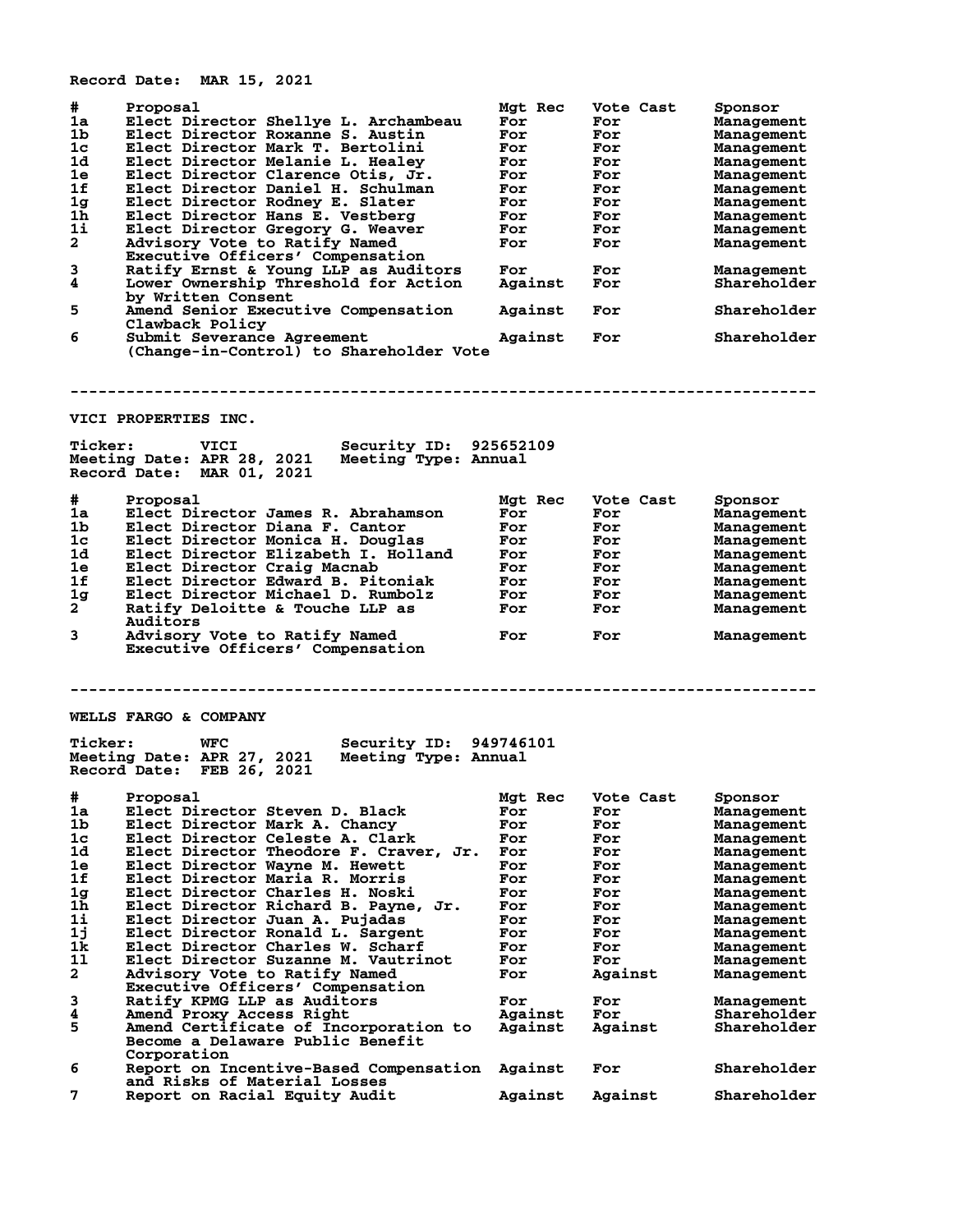**================ Quantitative U.S. Long/Short Equity Portfolio ================= The proxy voting record of the Quantitative U.S. Long/Short Equity Portfolio, a series of the Registrant, during the period from July 1, 2020 through June 30, 2021 is filed herewith: ABM INDUSTRIES INCORPORATED Ticker: ABM Security ID: 000957100 Meeting Date: MAR 24, 2021 Meeting Type: Annual Record Date: JAN 27, 2021 # Proposal Mgt Rec Vote Cast Sponsor 1a Elect Director Linda Chavez For For Management 1** Elect Director Art A. Garcia and For For Management<br>
19 Elect Director Scott Salmirs For For Management<br>
19 Approve Omnibus Stock Plan For For Management<br>
19 Advisory Vote to Ratify Named For For Management<br>
20 Advisor **1c Elect Director Jill M. Golder For For Management 1d Elect Director Scott Salmirs For For Management** 1c Elect Director Jill M. Golder Management<br>
2 Approve Omnibus Stock Plan **For For Management**<br>
2 Approve Omnibus Stock Plan **For For Management**<br>
3 Advisory Vote to Ratify Named For For Management **3 Advisory Vote to Ratify Named For For Management Executive Officers' Compensation 4 Ratify KPMG LLP as Auditors For For Management -------------------------------------------------------------------------------- ACTIVISION BLIZZARD, INC. Ticker: ATVI Security ID: 00507V109 Meeting Date: JUN 21, 2021 Meeting Type: Annual Record Date: APR 19, 2021 # Proposal Mgt Rec Vote Cast Sponsor 1a Elect Director Reveta Bowers<br>1b Elect Director Robert Corti 1b Elect Director Robert Corti For For Management 1c Elect Director Hendrik Hartong, III For For Management 1d Elect Director Brian Kelly For For Management 1e Elect Director Robert Kotick For For Management 1f Elect Director Barry Meyer For For Management 1g Elect Director Robert Morgado For For Management 1h Elect Director Peter Nolan For For Management 1i Elect Director Dawn Ostroff For For Management 1j Elect Director Casey Wasserman For For Management 2 Advisory Vote to Ratify Named For Against Management Executive Officers' Compensation 3 Ratify PricewaterhouseCoopers LLP as For For Management** Ratify PricewaterhouseCoopers LLP as For<br>Auditors **-------------------------------------------------------------------------------- AECOM Ticker: ACM Security ID: 00766T100 Meeting Date: FEB 24, 2021 Meeting Type: Annual Record Date: JAN 11, 2021** 9 Proposal Mgt Rec Vote Cast Sponsor<br>
1.1 Elect Director Bradley W. Buss For For Management<br>
1.2 Elect Director Robert G. Card For For Management<br>
1.3 Elect Director Diane C. Creel For For Management 1.1 Elect Director Bradley W. Buss For For Management<br>1.2 Elect Director Robert G. Card For For Management<br>1.3 Elect Director Diane C. Creel For For Management **1.2 Elect Director Robert G. Card For For Management 1.3 Elect Director Diane C. Creel For For Management 1.4 Elect Director Jacqueline C. Hinman For For Management 1.5 Elect Director Lydia H. Kennard For For Management 1.6 Elect Director W. Troy Rudd For For Management 1.7 Elect Director Clarence T. Schmitz For For Management 1.8 Elect Director Douglas W. Stotlar For For Management 1.9 Elect Director Daniel R. Tishman For For Management 1.10 Elect Director Sander van't Noordende For For Management 1.11 Elect Director Janet C. Wolfenbarger For For Management 2 Ratify Ernst & Young LLP as Auditors For For Management 3 Advisory Vote to Ratify Named For For Management Executive Constity Named<br>
Executive Officers' Compensation<br>
Report on Lobbying Payments and B 4 Report on Lobbying Payments and Policy Against For Shareholder --------------------------------------------------------------------------------**

**AMDOCS LIMITED**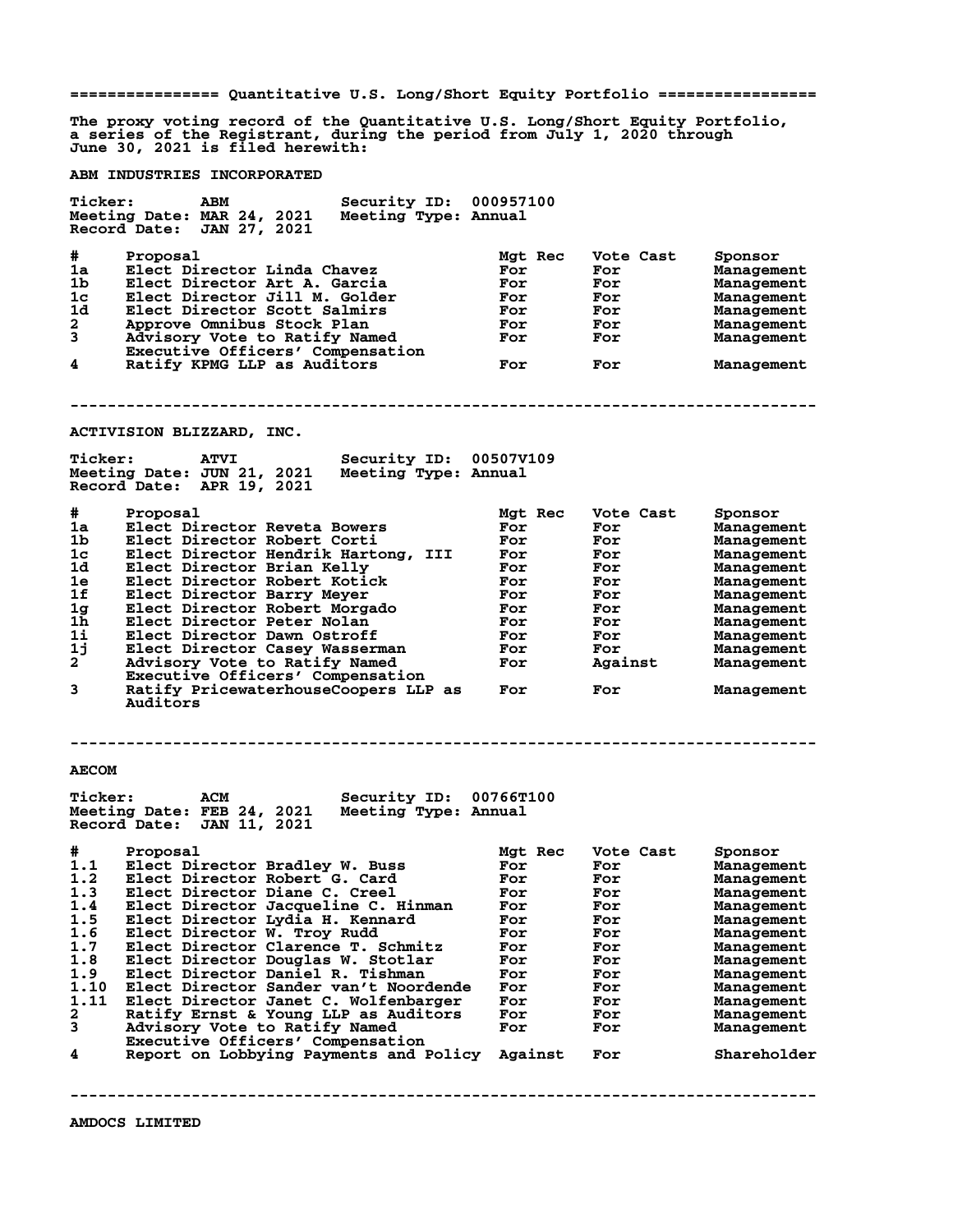| <b>Ticker:</b> | Security ID: G02602103<br><b>DOX</b><br>Meeting Date: JAN 29, 2021<br>Meeting Type: Annual<br>Record Date: DEC 03, 2020 |                    |                    |                            |
|----------------|-------------------------------------------------------------------------------------------------------------------------|--------------------|--------------------|----------------------------|
| #<br>1.1       | Proposal<br>Elect Director Robert A. Minicucci                                                                          | Mgt Rec<br>For     | Vote Cast<br>For   | Sponsor<br>Management      |
| 1.2            | Elect Director Adrian Gardner                                                                                           | For                | For                | Management                 |
| 1.3            | Elect Director James S. Kahan                                                                                           | For                | For                | Management                 |
| 1.4            | Elect Director Rafael de la Vega                                                                                        | For                | For                | Management                 |
| 1.5<br>1.6     | Elect Director Giora Yaron<br>Elect Director Eli Gelman                                                                 | For<br>For         | For                | Management                 |
| 1.7            | Elect Director Richard T.C. LeFave                                                                                      | For                | For<br>For         | Management<br>Management   |
| 1.8            | Elect Director John A. MacDonald                                                                                        | For                | For                | Management                 |
| 1.9            | Elect Director Shuky Sheffer                                                                                            | For                | For                | Management                 |
| 1.10           | Elect Director Yvette Kanouff                                                                                           | For                | For                | Management                 |
| 2              | Approve an Increase in the Quarterly<br>Cash Dividend Rate                                                              | For                | For                | Management                 |
| 3              | Accept Financial Statements and<br>Statutory Reports                                                                    | For                | For                | Management                 |
| 4              | Approve Ernst & Young LLP as Auditors<br>and Authorize Board to Fix Their<br>Remuneration                               | For                | For                | Management                 |
|                | AMKOR TECHNOLOGY, INC.                                                                                                  |                    |                    |                            |
| <b>Ticker:</b> | Security ID: 031652100<br><b>AMKR</b>                                                                                   |                    |                    |                            |
|                | Meeting Date: MAY 18, 2021<br>Meeting Type: Annual<br>Record Date: MAR 22, 2021                                         |                    |                    |                            |
| #              | Proposal                                                                                                                | Mgt Rec            | Vote Cast          | Sponsor                    |
| 1.1            | Elect Director James J. Kim                                                                                             | For                | For                | Management                 |
| 1.2            | Elect Director Susan Y. Kim                                                                                             | For                | For                | Management                 |
| 1.3            | Elect Director Giel Rutten                                                                                              | For                | For                | Management                 |
| 1.4            | Elect Director Douglas A. Alexander                                                                                     | For                | For                | Management                 |
| 1.5            | Elect Director Roger A. Carolin                                                                                         | For                | For                | Management                 |
| 1.6            | Elect Director Winston J. Churchill                                                                                     | For                | For                | Management                 |
| 1.7<br>1.8     | Elect Director Daniel Liao<br>Elect Director MaryFrances McCourt                                                        | For<br>For         | For                | Management                 |
| 1.9            | Elect Director Robert R. Morse                                                                                          | For                | For<br>For         | Management<br>Management   |
| 1.10           | Elect Director Gil C. Tily                                                                                              | For                | For                | Management                 |
| 1.11           | Elect Director David N. Watson                                                                                          | For                | For                | Management                 |
| 2              | Advisory Vote to Ratify Named                                                                                           | For                | For                | Management                 |
|                | Executive Officers' Compensation                                                                                        |                    |                    |                            |
| 3              | Approve Omnibus Stock Plan                                                                                              | For                | For                | Management                 |
| 4              | Ratify PricewaterhouseCoopers LLP as<br>Auditors                                                                        | For                | For                | Management                 |
|                | <b>APPLIED MATERIALS, INC.</b>                                                                                          |                    |                    |                            |
| <b>Ticker:</b> | Security ID:<br><b>AMAT</b>                                                                                             | 038222105          |                    |                            |
|                | Meeting Date: MAR 11, 2021<br>Meeting Type: Annual<br>Record Date:<br><b>JAN 14, 2021</b>                               |                    |                    |                            |
| #              | Proposal                                                                                                                | Mgt Rec            | Vote Cast          | Sponsor                    |
| 1a             | Elect Director Rani Borkar                                                                                              | For                | For                | Management                 |
| 1b             | Elect Director Judy Bruner                                                                                              | For                | For                | Management                 |
| 1c             | Elect Director Xun (Eric) Chen                                                                                          | For                | For                | Management                 |
| 1d             | Elect Director Aart J. de Geus                                                                                          | For                | For                | Management                 |
| 1e<br>1f       | Elect Director Gary E. Dickerson                                                                                        | For<br>For         | For<br>For         | Management                 |
| 1g             | Elect Director Thomas J. Iannotti<br>Elect Director Alexander A. Karsner                                                | For                | For                | Management<br>Management   |
| 1h             | Elect Director Adrianna C. Ma                                                                                           | For                | For                | Management                 |
| 1i             | <b>Elect Director Yvonne McGill</b>                                                                                     | For                | For                | Management                 |
| 1j             | Elect Director Scott A. McGregor                                                                                        | For                | For                | Management                 |
| 2              | Advisory Vote to Ratify Named                                                                                           | For                | For                | Management                 |
|                | Executive Officers' Compensation                                                                                        |                    |                    |                            |
| 3              | Ratify KPMG LLP as Auditors                                                                                             | For                | For                | Management                 |
| 4              | Amend Omnibus Stock Plan                                                                                                | For                | For                | Management                 |
| 5              | Amend Qualified Employee Stock<br><b>Purchase Plan</b>                                                                  | For                | For                | Management                 |
| 6<br>7         | Require Independent Board Chairman<br>Improve Executive Compensation Program<br>and Policy                              | Against<br>Against | Against<br>Against | Shareholder<br>Shareholder |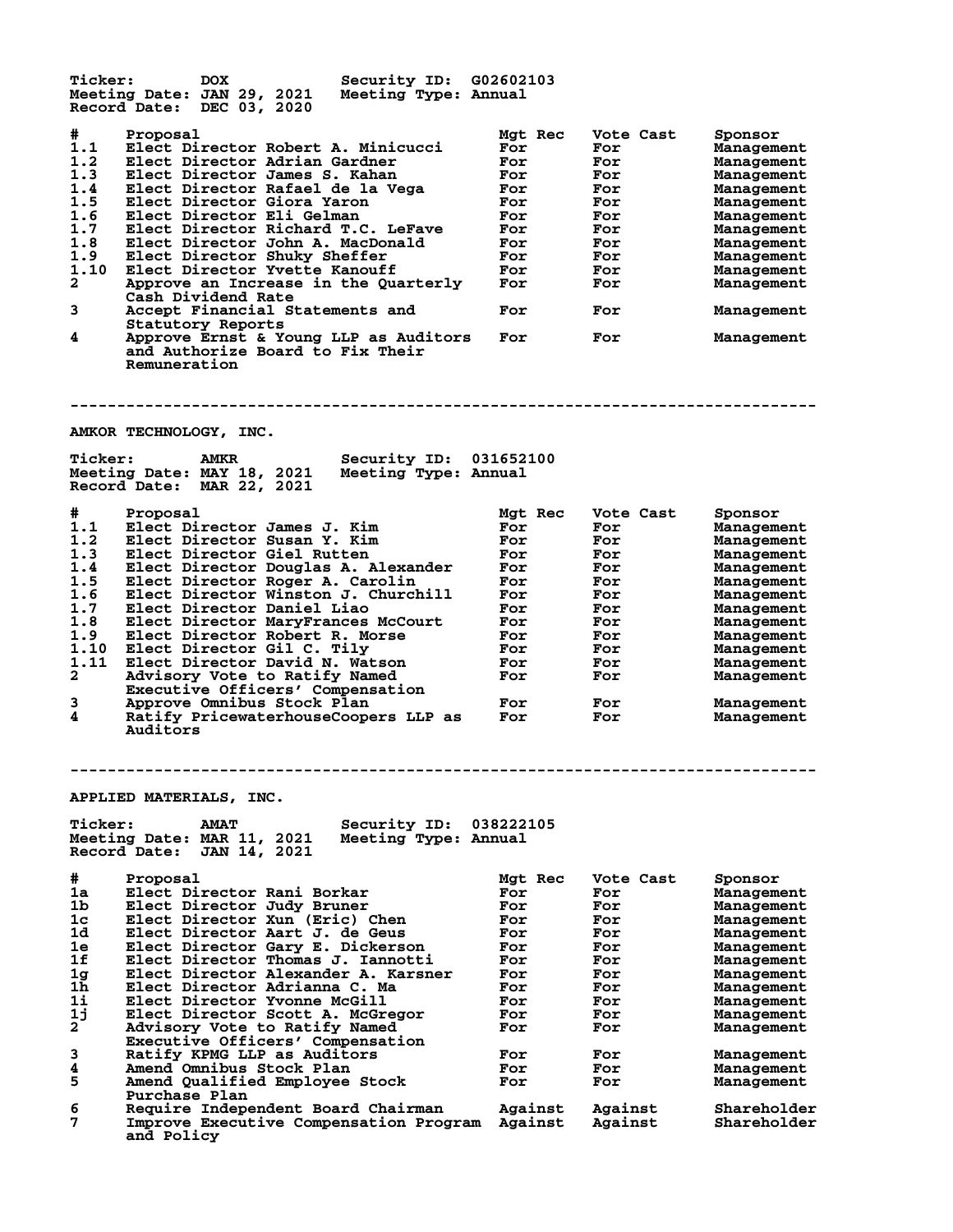**-------------------------------------------------------------------------------- ARROW ELECTRONICS, INC. Ticker: ARW Security ID: 042735100 Meeting Date: MAY 12, 2021 Meeting Type: Annual Record Date: MAR 18, 2021 # Proposal Mgt Rec Vote Cast Sponsor 1.1 Elect Director Barry W. Perry For For Management 1.2 Elect Director William F. Austen For For Management 1.3 Elect Director Steven H. Gunby For For Management 1.4 Elect Director Gail E. Hamilton For For Management 1.5 Elect Director Richard S. Hill For For Management 1.6 Elect Director M. F. (Fran) Keeth For For Management 1.7 Elect Director Andrew C. Kerin For For Management 1.8 Elect Director Laurel J. Krzeminski For For Management 1.9 Elect Director Michael J. Long For For Management 1.10 Elect Director Stephen C. Patrick For For Management 1.11 Elect Director Gerry P. Smith For For Management 2 Ratify Ernst & Young LLP as Auditor For For Management 3 Advisory Vote to Ratify Named For For Management Executive Officers' Compensation -------------------------------------------------------------------------------- ASGN INCORPORATED Ticker: ASGN Security ID: 00191U102 Meeting Date: JUN 17, 2021 Meeting Type: Annual Record Date: APR 19, 2021 # Proposal Mgt Rec Vote Cast Sponsor 1.1 Elect Director Joseph W. Dyer For For Management 1.2 Elect Director Mariel A. Joliet For For Management 1.3 Elect Director Marty R. Kittrell For For Management 1.4 Elect Director Carol Lindstrom For For Management 2 Advisory Vote to Ratify Named For For Management** 2 Advisory Vote to Ratify Named<br>Executive Officers' Compensation<br>3 Ratify Deloitte & Touche LLP as **3 Ratify Deloitte & Touche LLP as For For Management Auditors -------------------------------------------------------------------------------- BAKER HUGHES COMPANY Ticker: BKR Security ID: 05722G100 Meeting Date: MAY 14, 2021 Meeting Type: Annual Record Date: MAR 18, 2021 # Proposal Mgt Rec Vote Cast Sponsor 1.1 Elect Director W. Geoffrey Beattie For For Management 1.2 Elect Director Gregory D. Brenneman For For Management 1.3 Elect Director Cynthia B. Carroll For For Management 1.4 Elect Director Clarence P. Cazalot, Jr. For For Management 1.5 Elect Director Nelda J. Connors For For Management 1.6 Elect Director Gregory L. Ebel For For Management 1.7 Elect Director Lynn L. Elsenhans For For Management 1.8 Elect Director John G. Rice For For Management 1.9 Elect Director Lorenzo Simonelli For For Management 2 Advisory Vote to Ratify Named For For Management Executive Officers' Compensation 3 Ratify KPMG LLP as Auditors For For Management 4 Amend Nonqualified Employee Stock For For Management** Purchase Plan<br>5 Approve Omnibu **5 Approve Omnibus Stock Plan For For Management -------------------------------------------------------------------------------- BANK OZK**

**Ticker: OZK Security ID: 06417N103 Meeting Date: MAY 03, 2021 Record Date: FEB 25, 2021**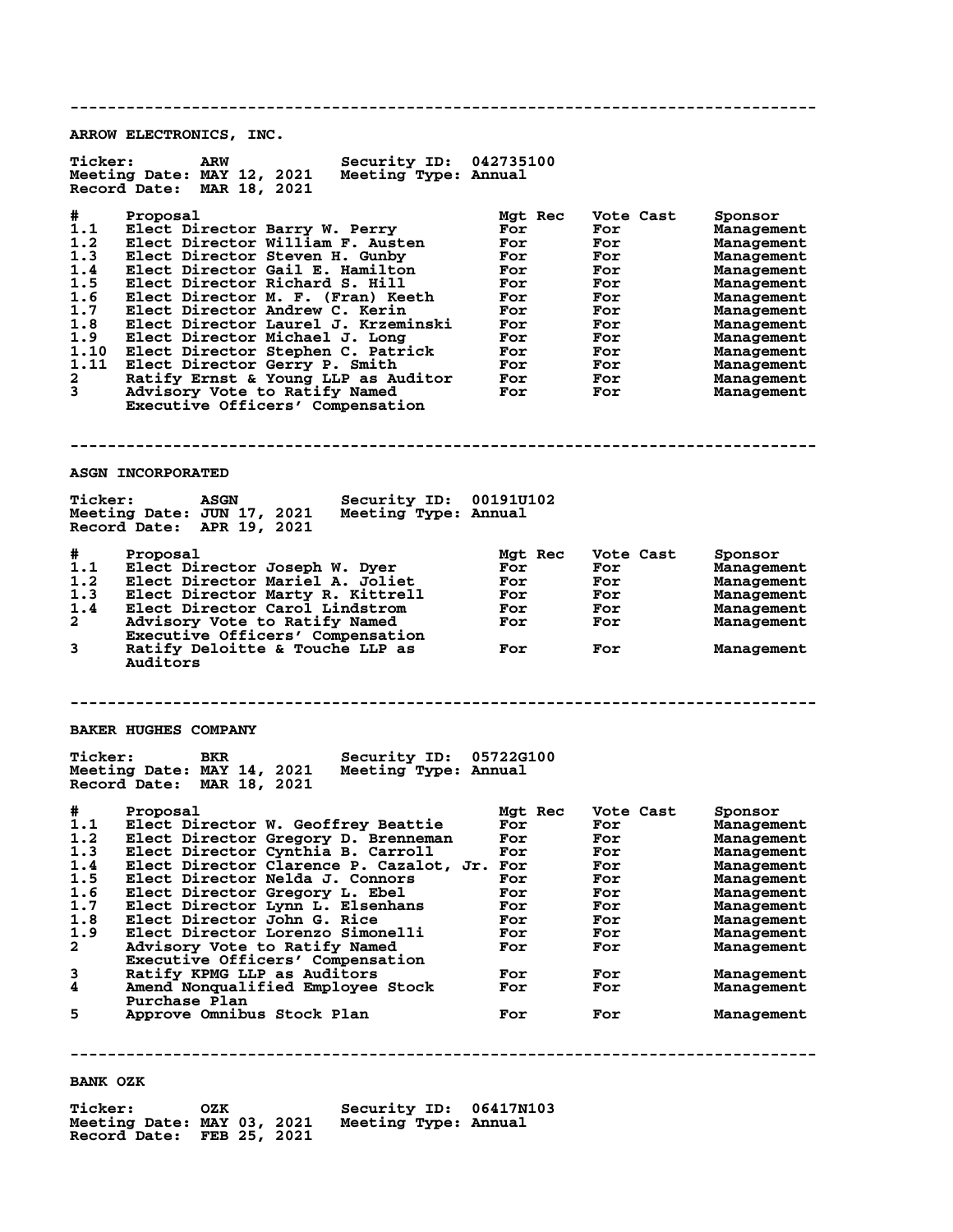| #              | Proposal                                                                          |                  | Mgt Rec | Vote Cast        |           | Sponsor                  |
|----------------|-----------------------------------------------------------------------------------|------------------|---------|------------------|-----------|--------------------------|
| 1.1<br>1.2     | Elect Director Nicholas Brown<br>Elect Director Paula Cholmondeley                | For<br>For       |         | For<br>For       |           | Management<br>Management |
| 1, 3           | Elect Director Beverly Cole                                                       | For              |         | For              |           | Management               |
| 1.4            | Elect Director Robert East                                                        | For              |         | For              |           | Management               |
| 1.5            | Elect Director Kathleen Franklin                                                  | For              |         | For              |           | Management               |
| 1.6            | Elect Director Catherine B. Freedberg                                             | For              |         | For              |           | Management               |
| 1.7            | Elect Director Jeffrey Gearhart                                                   | For              |         | For              |           | Management               |
| 1.8            | Elect Director George Gleason                                                     | For              |         | For              |           | Management               |
| 1.9            | Elect Director Peter Kenny                                                        | For              |         | For              |           | Management               |
| 1.10           | Elect Director William A. Koefoed, Jr.                                            | For              |         | For              |           | Management               |
| 1.11           | Elect Director Christopher Orndorff                                               | For              |         | For              |           | Management               |
| 1.12<br>1.13   | Elect Director Steven Sadoff                                                      | For              |         | For              |           | Management               |
| 2              | Elect Director Ross Whipple<br>Ratify PricewaterhouseCoopers LLP as               | For<br>For       |         | For<br>For       |           | Management<br>Management |
|                | Auditors                                                                          |                  |         |                  |           |                          |
| 3              | Advisory Vote to Ratify Named                                                     | For              |         | For              |           | Management               |
|                | Executive Officers' Compensation                                                  |                  |         |                  |           |                          |
| 4              | Advisory Vote on Say on Pay Frequency One Year One Year                           |                  |         |                  |           | Management               |
|                |                                                                                   |                  |         |                  |           |                          |
|                |                                                                                   |                  |         |                  |           |                          |
|                |                                                                                   |                  |         |                  |           |                          |
|                | BEST BUY CO., INC.                                                                |                  |         |                  |           |                          |
|                |                                                                                   |                  |         |                  |           |                          |
| <b>Ticker:</b> | <b>BBY</b><br>Security ID: 086516101                                              |                  |         |                  |           |                          |
|                | Meeting Date: JUN 16, 2021<br>Meeting Type: Annual                                |                  |         |                  |           |                          |
|                | Record Date: APR 19, 2021                                                         |                  |         |                  |           |                          |
|                |                                                                                   |                  |         |                  |           |                          |
| #<br>1a        | Proposal<br>Elect Director Corie S. Barry                                         | For              | Mgt Rec | Vote Cast<br>For |           | Sponsor<br>Management    |
| 1b             | Elect Director Lisa M. Caputo                                                     | For              |         | For              |           | Management               |
| 1c             | Elect Director J. Patrick Doyle                                                   | For              |         | For              |           | Management               |
| 1d             | Elect Director David W. Kenny                                                     | For              |         | For              |           | Management               |
| 1e             | Elect Director Mario J. Marte                                                     | For              |         | For              |           | Management               |
| 1f             | Elect Director Karen A. McLoughlin                                                | For              |         | For              |           | Management               |
| 1 <sub>g</sub> | Elect Director Thomas L. "Tommy"                                                  | For              |         | For              |           | Management               |
|                | Millner                                                                           |                  |         |                  |           |                          |
| 1h             | Elect Director Claudia F. Munce                                                   | For              |         | For              |           | Management               |
| 1i             | Elect Director Richelle P. Parham                                                 | For              |         | For              |           | Management               |
| 1j             | Elect Director Steven E. Rendle                                                   | For              |         | For              |           | Management               |
| 1k             | Elect Director Eugene A. Woods                                                    | For              |         | For              |           | Management               |
| $\mathbf{2}$   | Ratify Deloitte & Touche LLP as                                                   | For              |         | For              |           | Management               |
|                | Auditors                                                                          |                  |         |                  |           |                          |
| 3              | Advisory Vote to Ratify Named<br>Executive Officers' Compensation                 | For              |         | For              |           | Management               |
| 4              | Provide Right to Act by Written Consent Against                                   |                  |         | For              |           | Shareholder              |
|                |                                                                                   |                  |         |                  |           |                          |
|                |                                                                                   |                  |         |                  |           |                          |
|                |                                                                                   |                  |         |                  |           |                          |
|                |                                                                                   |                  |         |                  |           |                          |
|                | CENTENE CORPORATION                                                               |                  |         |                  |           |                          |
| <b>Ticker:</b> | Security ID: 15135B101<br><b>CNC</b>                                              |                  |         |                  |           |                          |
|                | Meeting Date: APR 27, 2021<br>Meeting Type: Annual                                |                  |         |                  |           |                          |
|                | Record Date: FEB 26, 2021                                                         |                  |         |                  |           |                          |
|                |                                                                                   |                  |         |                  |           |                          |
| #              | Proposal                                                                          |                  | Mgt Rec |                  | Vote Cast | Sponsor                  |
| 1a             | Elect Director Jessica L. Blume                                                   | For              |         | For              |           | Management               |
| 1b             | Elect Director Frederick H. Eppinger                                              | For              |         | For              |           | Management               |
| 1c             | Elect Director David L. Steward                                                   | For              |         | For              |           | Management               |
| 1d             | Elect Director William L. Trubeck                                                 | For              |         | For              |           | Management               |
| $\mathbf{2}$   | Advisory Vote to Ratify Named                                                     | For              |         | For              |           | Management               |
|                | Executive Officers' Compensation                                                  |                  |         |                  |           |                          |
| 3<br>4         | Ratify KPMG LLP as Auditors                                                       | For              |         | For              |           | Management               |
| 5              | Amend Omnibus Stock Plan<br>Eliminate Supermajority Vote                          | For<br>For       |         | For<br>For       |           | Management<br>Management |
|                | Requirement                                                                       |                  |         |                  |           |                          |
| 6              | Declassify the Board of Directors                                                 | For              |         | For              |           | Shareholder              |
|                |                                                                                   |                  |         |                  |           |                          |
|                |                                                                                   |                  |         |                  |           |                          |
|                |                                                                                   |                  |         |                  |           |                          |
|                |                                                                                   |                  |         |                  |           |                          |
|                | CLOUDERA, INC.                                                                    |                  |         |                  |           |                          |
| <b>Ticker:</b> | Security ID:<br><b>CLDR</b><br>Meeting Date: JUN 09, 2021<br>Meeting Type: Annual | <b>18914U100</b> |         |                  |           |                          |

**Record Date: APR 12, 2021**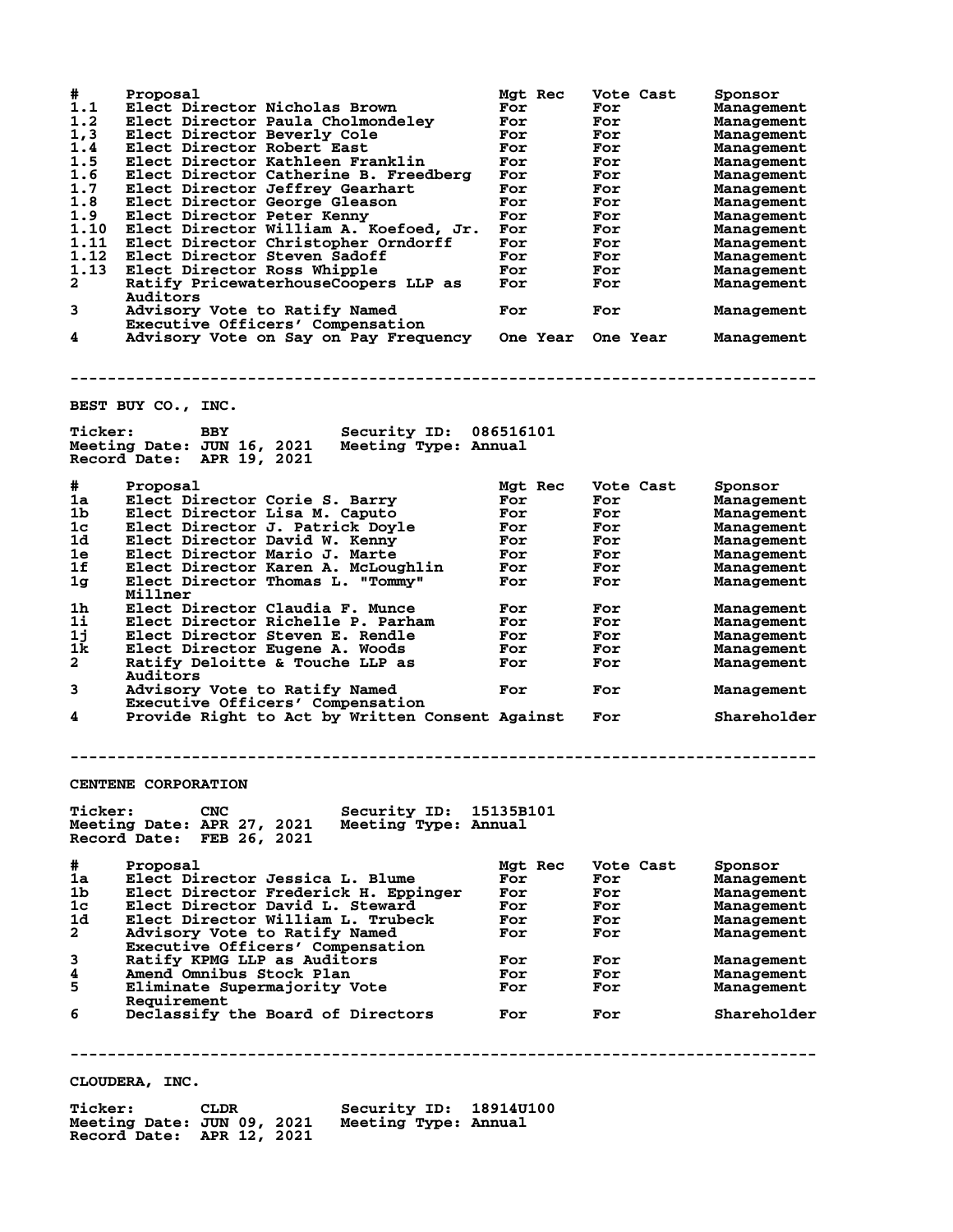| #<br>1.1<br>1.2<br>1.3<br>$\mathbf{2}$<br>3                                                                              | Proposal<br>Elect Director Gary Hu<br>Elect Director Kevin Klausmeyer<br>Elect Director Michael A. Stankey<br>Ratify Ernst & Young LLP as Auditors<br>Advisory Vote to Ratify Named<br>Executive Officers' Compensation                                                                                                                                                                                                                                                                                                                                                                                            | Mgt Rec<br>For<br>For<br>For<br>For<br>For                                                                | Vote Cast<br>For<br>Withhold<br>Withhold<br>For<br>For                                                      | Sponsor<br>Management<br>Management<br>Management<br>Management<br>Management                                                                                                                                                                                       |
|--------------------------------------------------------------------------------------------------------------------------|--------------------------------------------------------------------------------------------------------------------------------------------------------------------------------------------------------------------------------------------------------------------------------------------------------------------------------------------------------------------------------------------------------------------------------------------------------------------------------------------------------------------------------------------------------------------------------------------------------------------|-----------------------------------------------------------------------------------------------------------|-------------------------------------------------------------------------------------------------------------|---------------------------------------------------------------------------------------------------------------------------------------------------------------------------------------------------------------------------------------------------------------------|
|                                                                                                                          |                                                                                                                                                                                                                                                                                                                                                                                                                                                                                                                                                                                                                    |                                                                                                           |                                                                                                             |                                                                                                                                                                                                                                                                     |
|                                                                                                                          | <b>COMCAST CORPORATION</b>                                                                                                                                                                                                                                                                                                                                                                                                                                                                                                                                                                                         |                                                                                                           |                                                                                                             |                                                                                                                                                                                                                                                                     |
| <b>Ticker:</b>                                                                                                           | Security ID: 20030N101<br><b>CMCSA</b><br>Meeting Date: JUN 02, 2021<br>Meeting Type: Annual<br>Record Date: APR 05, 2021                                                                                                                                                                                                                                                                                                                                                                                                                                                                                          |                                                                                                           |                                                                                                             |                                                                                                                                                                                                                                                                     |
| #<br>1.1<br>1.2<br>1.3<br>1.4<br>1.5<br>1.6<br>1.7<br>1.8<br>1.9<br>1.10<br>2<br>3<br>4                                  | Proposal<br>Elect Director Kenneth J. Bacon<br>Elect Director Madeline S. Bell<br>Elect Director Naomi M. Bergman<br>Elect Director Edward D. Breen<br>Elect Director Gerald L. Hassell<br>Elect Director Jeffrey A. Honickman<br>Elect Director Maritza G. Montiel<br>Elect Director Asuka Nakahara<br>Elect Director David C. Novak<br>Elect Director Brian L. Roberts<br>Advisory Vote to Ratify Named<br>Executive Officers' Compensation<br>Ratify Deloitte & Touche LLP as<br>Auditors<br>Report on Risks Posed by the Failing<br>to Prevent Workplace Sexual Harassment<br><b>COMMERCIAL METALS COMPANY</b> | Mgt Rec<br>For<br>For<br>For<br>For<br>For<br>For<br>For<br>For<br>For<br>For<br>For<br>For<br>Against    | Vote Cast<br>For<br>For<br>For<br>For<br>For<br>For<br>For<br>For<br>For<br>For<br>For<br>For<br>Against    | Sponsor<br>Management<br>Management<br>Management<br>Management<br>Management<br>Management<br>Management<br>Management<br>Management<br>Management<br>Management<br>Management<br>Shareholder                                                                      |
| <b>Ticker:</b>                                                                                                           | <b>CMC</b><br>Security ID: 201723103<br>Meeting Date: JAN 13, 2021<br>Meeting Type: Annual<br>Record Date: NOV 18, 2020                                                                                                                                                                                                                                                                                                                                                                                                                                                                                            |                                                                                                           |                                                                                                             |                                                                                                                                                                                                                                                                     |
| #<br>1.1<br>1.2<br>1.3<br>2<br>3                                                                                         | Proposal<br>Elect Director Vicki L. Avril-Groves<br>Elect Director Barbara R. Smith<br>Elect Director Joseph C. Winkler<br>Ratify Deloitte & Touche LLP as<br>Auditors<br>Advisory Vote to Ratify Named<br>Executive Officers' Compensation                                                                                                                                                                                                                                                                                                                                                                        | Mgt Rec<br>For<br>For<br>For<br>For<br>For                                                                | Vote Cast<br>For<br>For<br>For<br>For<br>For                                                                | Sponsor<br>Management<br>Management<br>Management<br>Management<br>Management                                                                                                                                                                                       |
|                                                                                                                          |                                                                                                                                                                                                                                                                                                                                                                                                                                                                                                                                                                                                                    |                                                                                                           |                                                                                                             |                                                                                                                                                                                                                                                                     |
|                                                                                                                          | <b>CVS HEALTH CORPORATION</b>                                                                                                                                                                                                                                                                                                                                                                                                                                                                                                                                                                                      |                                                                                                           |                                                                                                             |                                                                                                                                                                                                                                                                     |
| <b>Ticker:</b>                                                                                                           | CVS<br>Security ID:<br>Meeting Date: MAY 13, 2021<br>Meeting Type: Annual<br>Record Date:<br>MAR 17, 2021                                                                                                                                                                                                                                                                                                                                                                                                                                                                                                          | 126650100                                                                                                 |                                                                                                             |                                                                                                                                                                                                                                                                     |
| #<br>1a<br>1 <sub>b</sub><br>1 <sub>c</sub><br>1d<br>1e<br>1f<br>1 <sub>g</sub><br>1h<br>1i<br>1j<br>1k<br>11<br>1m<br>2 | Proposal<br>Elect Director Fernando Aguirre<br>Elect Director C. David Brown, II<br>Elect Director Alecia A. DeCoudreaux<br>Elect Director Nancy-Ann M. DeParle<br>Elect Director David W. Dorman<br>Elect Director Roger N. Farah<br>Elect Director Anne M. Finucane<br>Elect Director Edward J. Ludwig<br>Elect Director Karen S. Lynch<br>Elect Director Jean-Pierre Millon<br>Elect Director Mary L. Schapiro<br>Elect Director William C. Weldon<br>Elect Director Tony L. White<br>Ratify Ernst & Young LLP as Auditors                                                                                      | Mgt Rec<br>For<br>For<br>For<br>For<br>For<br>For<br>For<br>For<br>For<br>For<br>For<br>For<br>For<br>For | Vote Cast<br>For<br>For<br>For<br>For<br>For<br>For<br>For<br>For<br>For<br>For<br>For<br>For<br>For<br>For | Sponsor<br><b>Management</b><br><b>Management</b><br>Management<br><b>Management</b><br>Management<br>Management<br><b>Management</b><br>Management<br><b>Management</b><br><b>Management</b><br><b>Management</b><br>Management<br><b>Management</b><br>Management |
| 3                                                                                                                        | Advisory Vote to Ratify Named                                                                                                                                                                                                                                                                                                                                                                                                                                                                                                                                                                                      | For                                                                                                       | For                                                                                                         | Management                                                                                                                                                                                                                                                          |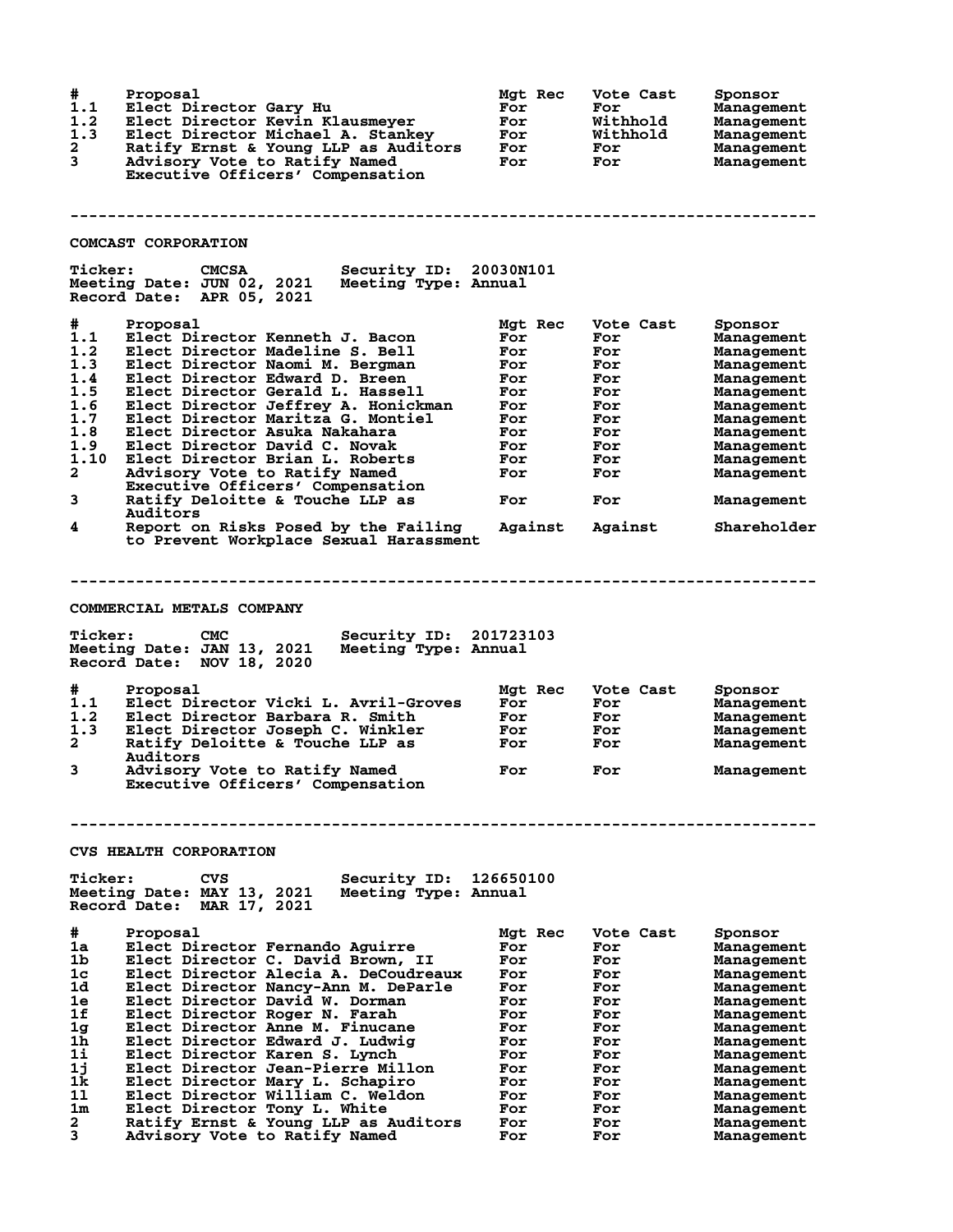**Executive Officers' Compensation<br>4** Reduce Ownership Threshold for **4 Reduce Ownership Threshold for Against For Shareholder Shareholders to Request Action by Written Consent<br>Require Independ 5 Require Independent Board Chair Against Against Shareholder -------------------------------------------------------------------------------- D.R. HORTON, INC. Ticker: DHI Security ID: 23331A109 Meeting Date: JAN 20, 2021 Meeting Type: Annual Record Date: NOV 30, 2020 # Proposal Mgt Rec Vote Cast Sponsor 1a Elect Director Donald R. Horton For For Management 1b Elect Director Barbara K. Allen For For Management 1c Elect Director Brad S. Anderson For For Management 1d Elect Director Michael R. Buchanan For For Management 1e Elect Director Michael W. Hewatt For For Management 1f Elect Director Maribess L. Miller For For Management 2 Advisory Vote to Ratify Named For For Management Executive Officers' Compensation 3 Ratify Ernst & Young LLP as Auditors For For Management -------------------------------------------------------------------------------- DENTSPLY SIRONA INC. Ticker: XRAY Security ID: 24906P109 Meeting Date: MAY 26, 2021 Meeting Type: Annual Record Date: MAR 29, 2021 # Proposal Mgt Rec Vote Cast Sponsor 1a Elect Director Eric K. Brandt For For Management 1b Elect Director Donald M. Casey, Jr. For For Management 1c Elect Director Willie A. Deese For For Management 1d Elect Director Betsy D. Holden For For Management 1e Elect Director Clyde R. Hosein For For Management 1f Elect Director Arthur D. Kowaloff For For Management 1g Elect Director Harry M. Jansen For For Management Kraemer, Jr. 1h Elect Director Gregory T. Lucier For For Management 1i Elect Director Leslie F. Varon For For Management 1j Elect Director Janet S. Vergis For For Management 2 Ratify PricewaterhouseCoopers LLP as For For Management** 1**j** Elect Dir<br>
2 Ratify Pr<br>
Auditors<br>
3 Advisory Advisory Vote to Ratify Named **For** For For Management  **Executive Officers' Compensation -------------------------------------------------------------------------------- DEVON ENERGY CORPORATION Ticker: DVN Security ID: 25179M103 Meeting Date: DEC 30, 2020 Meeting Type: Special Record Date: NOV 04, 2020 # Proposal Mgt Rec Vote Cast Sponsor 1 Issue Shares in Connection with Merger For For Management 2 Adjourn Meeting For For Management -------------------------------------------------------------------------------- DEVON ENERGY CORPORATION Ticker: DVN Security ID: 25179M103 Meeting Date: JUN 09, 2021 Meeting Type: Annual Record Date: APR 12, 2021 # Proposal Mgt Rec Vote Cast Sponsor 1.1 Elect Director Barbara M. Baumann For For Management 1.2 Elect Director John E. Bethancourt For For Management 1.3 Elect Director Ann G. Fox For For Management 1.4 Elect Director David A. Hager For For Management**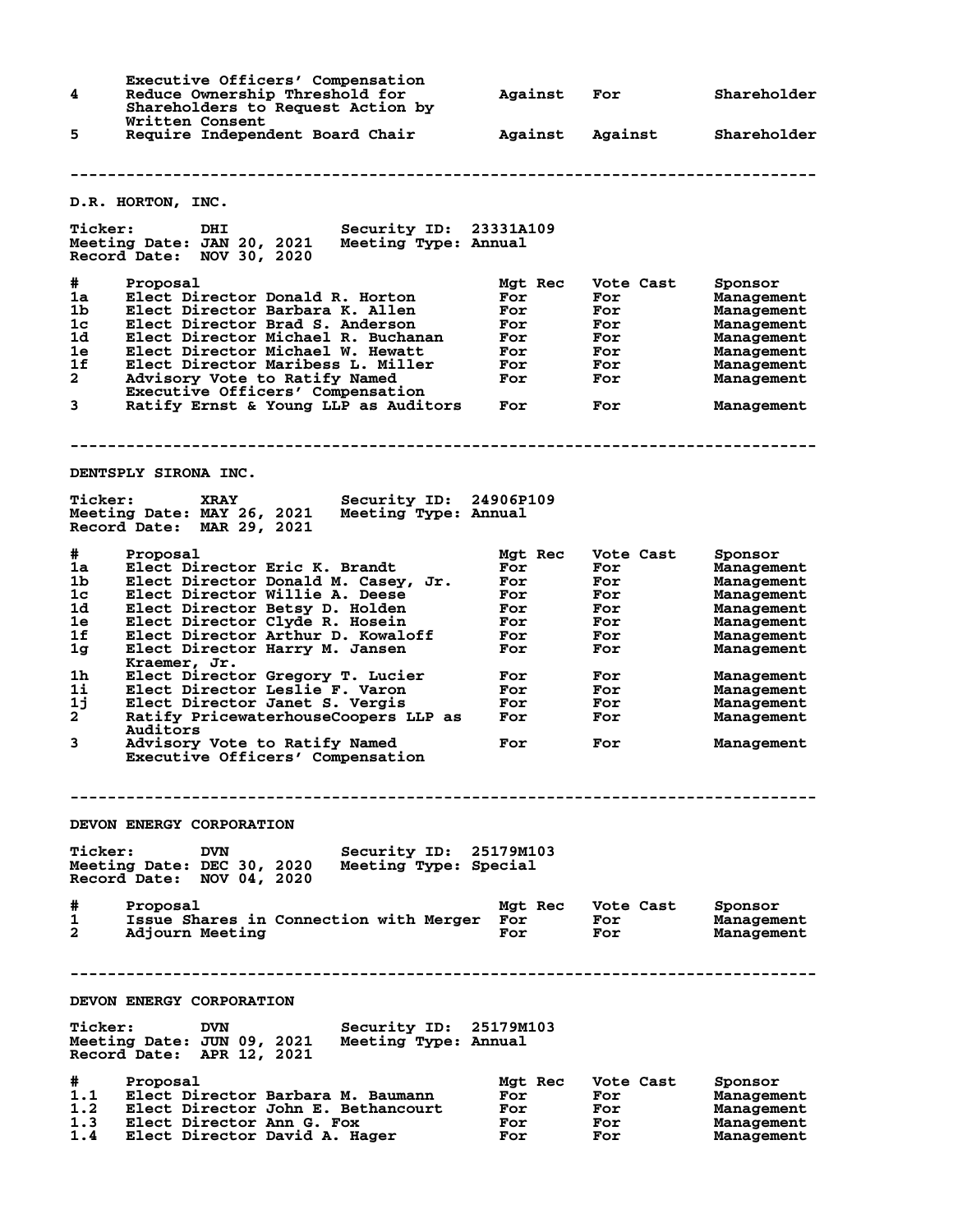| 1.5<br>1.6<br>1.7<br>1.8<br>1.9<br>1.10<br>1.11<br>$\mathbf{2}$<br>$\mathbf{3}$          | Elect Director Kelt Kindick<br>Elect Director John Krenicki, Jr.<br>Elect Director Karl F. Kurz<br>Elect Director Robert A. Mosbacher, Jr. For<br>Elect Director Richard E. Muncrief<br>Elect Director Duane C. Radtke<br>Elect Director Valerie M. Williams<br>Ratify KPMG LLP as Auditors<br>Advisory Vote to Ratify Named<br>Executive Officers' Compensation                                                                                                                                       | For<br>For<br>For<br>For<br>For<br>For<br>For<br>For                                               | For<br>For<br>For<br>For<br>For<br>For<br>For<br>For<br>For                                          | Management<br>Management<br>Management<br><b>Management</b><br>Management<br>Management<br>Management<br>Management<br>Management                                                                    |
|------------------------------------------------------------------------------------------|--------------------------------------------------------------------------------------------------------------------------------------------------------------------------------------------------------------------------------------------------------------------------------------------------------------------------------------------------------------------------------------------------------------------------------------------------------------------------------------------------------|----------------------------------------------------------------------------------------------------|------------------------------------------------------------------------------------------------------|------------------------------------------------------------------------------------------------------------------------------------------------------------------------------------------------------|
|                                                                                          |                                                                                                                                                                                                                                                                                                                                                                                                                                                                                                        |                                                                                                    |                                                                                                      |                                                                                                                                                                                                      |
|                                                                                          | DIODES INCORPORATED                                                                                                                                                                                                                                                                                                                                                                                                                                                                                    |                                                                                                    |                                                                                                      |                                                                                                                                                                                                      |
| <b>Ticker:</b>                                                                           | Security ID: 254543101<br>DIOD.<br>Meeting Date: MAY 24, 2021<br>Meeting Type: Annual<br>Record Date: MAR 29, 2021                                                                                                                                                                                                                                                                                                                                                                                     |                                                                                                    |                                                                                                      |                                                                                                                                                                                                      |
| #<br>1.1<br>1.2<br>1.3<br>1.4<br>1.5<br>1.6<br>1.7<br>1.8<br>$\mathbf{2}$<br>3           | Proposal<br>Elect Director Angie Chen Button<br>Elect Director C.H. Chen<br>Elect Director Warren Chen<br>Elect Director Michael R. Giordano<br>Elect Director Keh-Shew Lu<br>Elect Director Peter M. Menard<br>Elect Director Christina Wen-Chi Sung<br>Elect Director Michael K.C. Tsai<br>Advisory Vote to Ratify Named<br>Executive Officers' Compensation<br>Ratify Moss Adams LLP as Auditor                                                                                                     | Mgt Rec<br>For<br>For<br>For<br>For<br>For<br>For<br>For<br>For<br>For<br>For                      | Vote Cast<br>For<br>For<br>For<br>For<br>For<br>For<br>For<br>For<br>For<br>For                      | Sponsor<br>Management<br>Management<br>Management<br>Management<br>Management<br>Management<br>Management<br>Management<br>Management<br>Management                                                  |
|                                                                                          |                                                                                                                                                                                                                                                                                                                                                                                                                                                                                                        |                                                                                                    |                                                                                                      |                                                                                                                                                                                                      |
|                                                                                          | DISCOVERY, INC.                                                                                                                                                                                                                                                                                                                                                                                                                                                                                        |                                                                                                    |                                                                                                      |                                                                                                                                                                                                      |
| <b>Ticker:</b>                                                                           | <b>DISCA</b><br>Security ID: 25470F104<br>Meeting Date: JUN 10, 2021<br>Meeting Type: Annual<br>Record Date: APR 12, 2021                                                                                                                                                                                                                                                                                                                                                                              |                                                                                                    |                                                                                                      |                                                                                                                                                                                                      |
| #<br>1.1<br>1.2<br>1.3<br>$\mathbf{2}$                                                   | Proposal<br>Elect Director Robert R. Beck<br>Elect Director Robert L. Johnson<br>Elect Director J. David Wargo<br>Ratify PricewaterhouseCoopers LLP as<br>Auditors                                                                                                                                                                                                                                                                                                                                     | Mgt Rec<br>For<br>For<br>For<br>For                                                                | Vote Cast<br>Withhold<br>For<br>Withhold<br>For                                                      | Sponsor<br><b>Management</b><br>Management<br>Management<br>Management                                                                                                                               |
|                                                                                          |                                                                                                                                                                                                                                                                                                                                                                                                                                                                                                        |                                                                                                    |                                                                                                      |                                                                                                                                                                                                      |
| DOW INC.                                                                                 |                                                                                                                                                                                                                                                                                                                                                                                                                                                                                                        |                                                                                                    |                                                                                                      |                                                                                                                                                                                                      |
| <b>Ticker:</b>                                                                           | Security ID:<br><b>DOW</b><br>Meeting Date: APR 15, 2021<br>Meeting Type: Annual<br>Record Date:<br>FEB 22, 2021                                                                                                                                                                                                                                                                                                                                                                                       | 260557103                                                                                          |                                                                                                      |                                                                                                                                                                                                      |
| #<br>1a<br>1b<br>1c<br>1d<br>1e<br>1f<br>1g<br>1h<br>11<br>1j<br>1k<br>$\mathbf{2}$<br>3 | Proposal<br>Elect Director Samuel R. Allen<br>Elect Director Gaurdie Banister, Jr.<br>Elect Director Wesley G. Bush<br>Elect Director Richard K. Davis<br>Elect Director Debra L. Dial<br>Elect Director Jeff M. Fettig<br>Elect Director Jim Fitterling<br>Elect Director Jacqueline C. Hinman<br>Elect Director Luis A. Moreno<br>Elect Director Jill S. Wyant<br>Elect Director Daniel W. Yohannes<br>Advisory Vote to Ratify Named<br>Executive Officers' Compensation<br>Amend Omnibus Stock Plan | Mgt Rec<br>For<br>For<br>For<br>For<br>For<br>For<br>For<br>For<br>For<br>For<br>For<br>For<br>For | Vote Cast<br>For<br>For<br>For<br>For<br>For<br>For<br>For<br>For<br>For<br>For<br>For<br>For<br>For | Sponsor<br>Management<br>Management<br>Management<br><b>Management</b><br><b>Management</b><br>Management<br>Management<br>Management<br><b>Management</b><br>Management<br>Management<br>Management |
| 4<br>5                                                                                   | Approve Qualified Employee Stock<br>Purchase Plan<br>Ratify Deloitte & Touche LLP as                                                                                                                                                                                                                                                                                                                                                                                                                   | For<br>For                                                                                         | For<br>For                                                                                           | <b>Management</b><br><b>Management</b><br><b>Management</b>                                                                                                                                          |
| 6                                                                                        | Auditors<br>Provide Right to Act by Written Consent Against                                                                                                                                                                                                                                                                                                                                                                                                                                            |                                                                                                    | For                                                                                                  | Shareholder                                                                                                                                                                                          |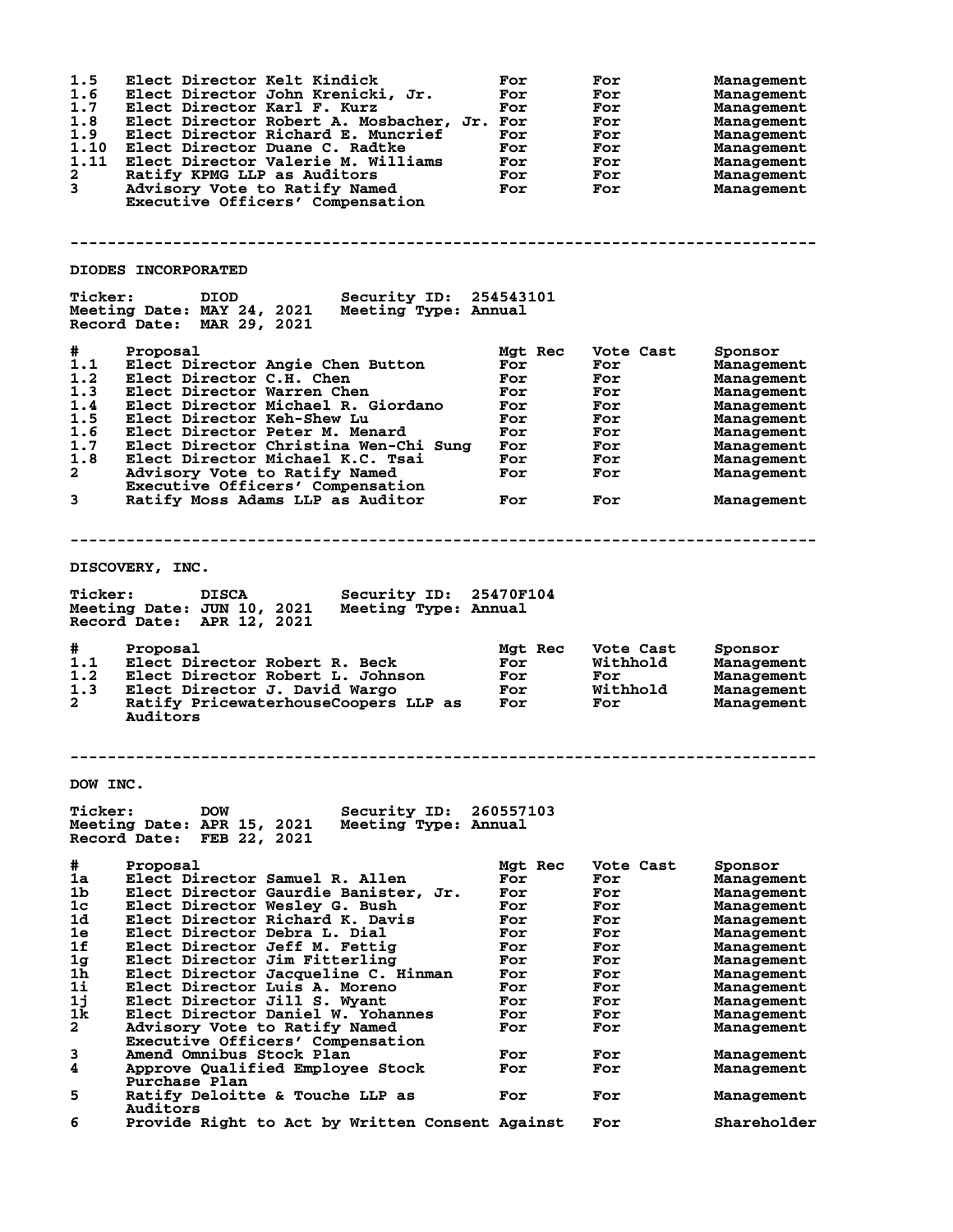**-------------------------------------------------------------------------------- DROPBOX, INC. Ticker: DBX Security ID: 26210C104 Meeting Date: MAY 20, 2021 Meeting Type: Annual Record Date: MAR 23, 2021 # Proposal Mgt Rec Vote Cast Sponsor 1.1 Elect Director Andrew W. Houston For Withhold Management 1.2 Elect Director Donald W. Blair For Withhold Management 1.3 Elect Director Lisa Campbell For Withhold Management 1.4 Elect Director Paul E. Jacobs For Withhold Management 1.5 Elect Director Robert J. Mylod, Jr. For Withhold Management 1.6 Elect Director Karen Peacock For Withhold Management 1.7 Elect Director Michael Seibel For For Management 2 Ratify Ernst & Young LLP as Auditors For For Management 3 Advisory Vote to Ratify Named For For Management Executive Officers' Compensation -------------------------------------------------------------------------------- EAST WEST BANCORP, INC. Ticker: EWBC Security ID: 27579R104 Meeting Date: MAY 27, 2021 Meeting Type: Annual Record Date: MAR 30, 2021 # Proposal Mgt Rec Vote Cast Sponsor 1.1 Elect Director Molly Campbell For For Management 1.2 Elect Director Iris S. Chan For For Management 1.3 Elect Director Archana Deskus For For Management 1.4 Elect Director Rudolph I. Estrada For For Management 1.5 Elect Director Paul H. Irving For For Management 1.6 Elect Director Jack C. Liu For For Management 1.7 Elect Director Dominic Ng For For Management 1.8 Elect Director Lester M. Sussman For For Management 2 Advisory Vote to Ratify Named For For Management Executive Officers' Compensation 3 Amend Omnibus Stock Plan For For Management 4 Ratify KPMG LLP as Auditors For For Management -------------------------------------------------------------------------------- EBAY INC. Ticker: EBAY Security ID: 278642103 Meeting Date: JUN 15, 2021 Meeting Type: Annual Record Date: APR 19, 2021 # Proposal Mgt Rec Vote Cast Sponsor 1a Elect Director Anthony J. Bates For For Management 1b Elect Director Adriane M. Brown For For Management 1c Elect Director Diana Farrell For For Management 1d Elect Director Logan D. Green For For Management 1e Elect Director Bonnie S. Hammer For For Management 1f Elect Director E. Carol Hayles For For Management 1g Elect Director Jamie Iannone For For Management 1h Elect Director Kathleen C. Mitic For For Management 1i Elect Director Matthew J. Murphy For For Management 1j Elect Director Paul S. Pressler For For Management 1k Elect Director Mohak Shroff For For Management 1l Elect Director Robert H. Swan For For Management 1m Elect Director Perry M. Traquina For For Management 2 Ratify PricewaterhouseCoopers LLP as For For Management Auditors 3 Advisory Vote to Ratify Named For For Management Executive Officers' Compensation 4 Improve Principles of Executive Against Against Shareholder** 4 Improve Principles of<br>Compensation Program<br>5 Provide Right to Act 1 **5 Provide Right to Act by Written Consent Against For Shareholder --------------------------------------------------------------------------------**

**EMCOR GROUP, INC.**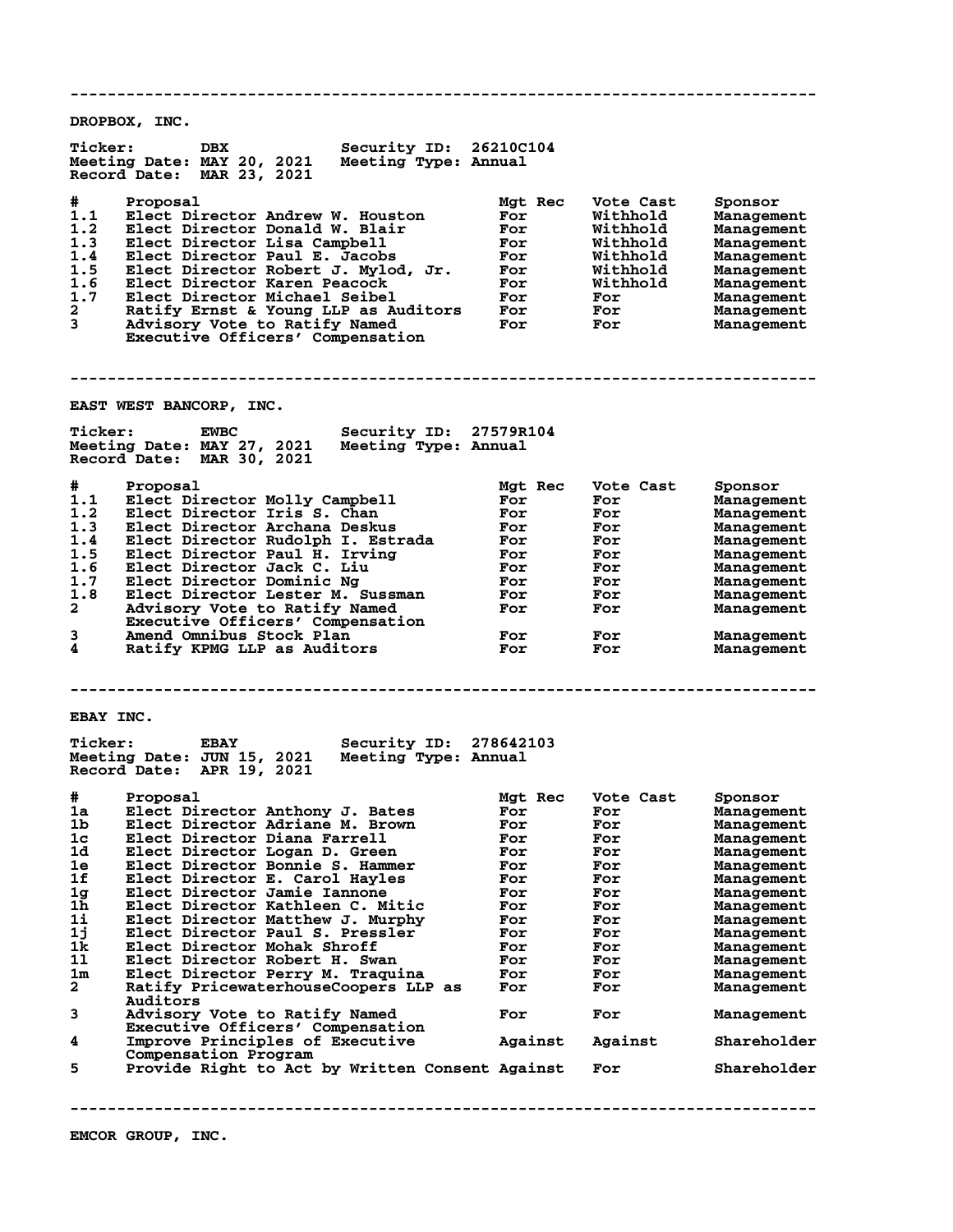| <b>Ticker:</b><br>EME<br>Meeting Date: JUN 10, 2021<br>Record Date: APR 13, 2021                                                                                                                                                                                                                                                                                                                                                                                                                                                                                                                                                 | Security ID: 290840100<br>Meeting Type: Annual |                                                                                                    |                                                                                                      |                                                                                                                                                                                                                           |
|----------------------------------------------------------------------------------------------------------------------------------------------------------------------------------------------------------------------------------------------------------------------------------------------------------------------------------------------------------------------------------------------------------------------------------------------------------------------------------------------------------------------------------------------------------------------------------------------------------------------------------|------------------------------------------------|----------------------------------------------------------------------------------------------------|------------------------------------------------------------------------------------------------------|---------------------------------------------------------------------------------------------------------------------------------------------------------------------------------------------------------------------------|
| #<br>Proposal<br>1a<br>Elect Director John W. Altmeyer<br>1b<br>Elect Director Anthony J. Guzzi<br>1c<br>Elect Director Ronald L. Johnson<br>1d<br>Elect Director David H. Laidley<br>1e<br>Elect Director Carol P. Lowe<br>1f<br>Elect Director M. Kevin McEvoy<br>1 <sub>g</sub><br>Elect Director William P. Reid<br>$1\bar{h}$<br>Elect Director Steven B. Schwarzwaelder For<br>11<br>Elect Director Robin Walker-Lee<br>$\overline{a}$<br>Advisory Vote to Ratify Named<br>Executive Officers' Compensation<br>3<br>Ratify Ernst & Young LLP as Auditors<br>4<br>Provide Right to Act by Written Consent Against           |                                                | Mgt Rec<br>For<br>For<br>For<br>For<br>For<br>For<br>For<br>For<br>For<br>For                      | Vote Cast<br>For<br>For<br>For<br>For<br>For<br>For<br>For<br>For<br>For<br>For<br>For<br>For        | Sponsor<br><b>Management</b><br><b>Management</b><br><b>Management</b><br>Management<br>Management<br>Management<br>Management<br>Management<br>Management<br>Management<br>Management<br>Shareholder                     |
|                                                                                                                                                                                                                                                                                                                                                                                                                                                                                                                                                                                                                                  |                                                |                                                                                                    |                                                                                                      |                                                                                                                                                                                                                           |
| EXELIXIS, INC.                                                                                                                                                                                                                                                                                                                                                                                                                                                                                                                                                                                                                   |                                                |                                                                                                    |                                                                                                      |                                                                                                                                                                                                                           |
| <b>Ticker:</b><br><b>EXEL</b><br>Meeting Date: MAY 26, 2021<br>Record Date: MAR 29, 2021                                                                                                                                                                                                                                                                                                                                                                                                                                                                                                                                         | Security ID: 301610104<br>Meeting Type: Annual |                                                                                                    |                                                                                                      |                                                                                                                                                                                                                           |
| #<br>Proposal<br>Elect Director Charles Cohen<br>1a<br>1b.<br>Elect Director Carl B. Feldbaum<br>Elect Director Maria C. Freire<br>1c<br>1d<br>Elect Director Alan M. Garber<br>Elect Director Vincent T. Marchesi<br>1e<br>1f<br>Elect Director Michael M. Morrissey<br>1 <sub>g</sub><br>Elect Director Stelios Papadopoulos<br>1h<br>Elect Director George Poste<br>1i<br>Elect Director Julie Anne Smith<br>1j<br>Elect Director Lance Willsey<br>1k<br>Elect Director Jack L. Wyszomierski<br>$\mathbf{2}$<br>Ratify Ernst & Young LLP as Auditor<br>3<br>Advisory Vote to Ratify Named<br>Executive Officers' Compensation |                                                | Mgt Rec<br>For<br>For<br>For<br>For<br>For<br>For<br>For<br>For<br>For<br>For<br>For<br>For<br>For | Vote Cast<br>For<br>For<br>For<br>For<br>For<br>For<br>For<br>For<br>For<br>For<br>For<br>For<br>For | Sponsor<br><b>Management</b><br>Management<br>Management<br>Management<br>Management<br>Management<br>Management<br>Management<br>Management<br>Management<br>Management<br>Management<br>Management                      |
| <b>EXELON CORPORATION</b>                                                                                                                                                                                                                                                                                                                                                                                                                                                                                                                                                                                                        |                                                |                                                                                                    |                                                                                                      |                                                                                                                                                                                                                           |
| <b>Ticker:</b><br>EXC<br>Meeting Date: APR 27, 2021<br>Record Date: MAR 01, 2021                                                                                                                                                                                                                                                                                                                                                                                                                                                                                                                                                 | Security ID: 30161N101<br>Meeting Type: Annual |                                                                                                    |                                                                                                      |                                                                                                                                                                                                                           |
| #<br>Proposal<br>1a<br>Elect Director Anthony Anderson<br>1b<br>Elect Director Ann Berzin<br>1c<br>Elect Director Laurie Brlas<br>1d<br>Elect Director Marjorie Rodgers<br>Cheshire<br>Elect Director Christopher Crane<br>1e<br>1f<br>Elect Director Yves de Balmann<br>1 <sub>g</sub><br>Elect Director Linda Jojo<br>1 <sub>h</sub><br>Elect Director Paul Joskow<br>1i<br>Elect Director Robert Lawless<br>1j<br>Elect Director John Richardson<br>1k<br>Elect Director Mayo Shattuck, III<br>11<br>Elect Director John Young                                                                                                |                                                | Mgt Rec<br>For<br>For<br>For<br>For<br>For<br>For<br>For<br>For<br>For<br>For<br>For<br>For        | Vote Cast<br>For<br>For<br>For<br>For<br>For<br>For<br>For<br>For<br>For<br>For<br>For<br>For        | Sponsor<br>Management<br>Management<br><b>Management</b><br><b>Management</b><br>Management<br><b>Management</b><br><b>Management</b><br><b>Management</b><br><b>Management</b><br>Management<br>Management<br>Management |
| $\mathbf{2}$<br>Advisory Vote to Ratify Named<br>Executive Officers' Compensation<br>3<br>Ratify PricewaterhouseCoopers LLP as                                                                                                                                                                                                                                                                                                                                                                                                                                                                                                   |                                                | For<br>For                                                                                         | For<br>For                                                                                           | <b>Management</b><br>Management                                                                                                                                                                                           |
| Auditors<br>4<br>Report on Child Labor Audit                                                                                                                                                                                                                                                                                                                                                                                                                                                                                                                                                                                     |                                                | Against                                                                                            | Against                                                                                              | Shareholder                                                                                                                                                                                                               |
|                                                                                                                                                                                                                                                                                                                                                                                                                                                                                                                                                                                                                                  |                                                |                                                                                                    |                                                                                                      |                                                                                                                                                                                                                           |

**EXPEDITORS INTERNATIONAL OF WASHINGTON, INC.**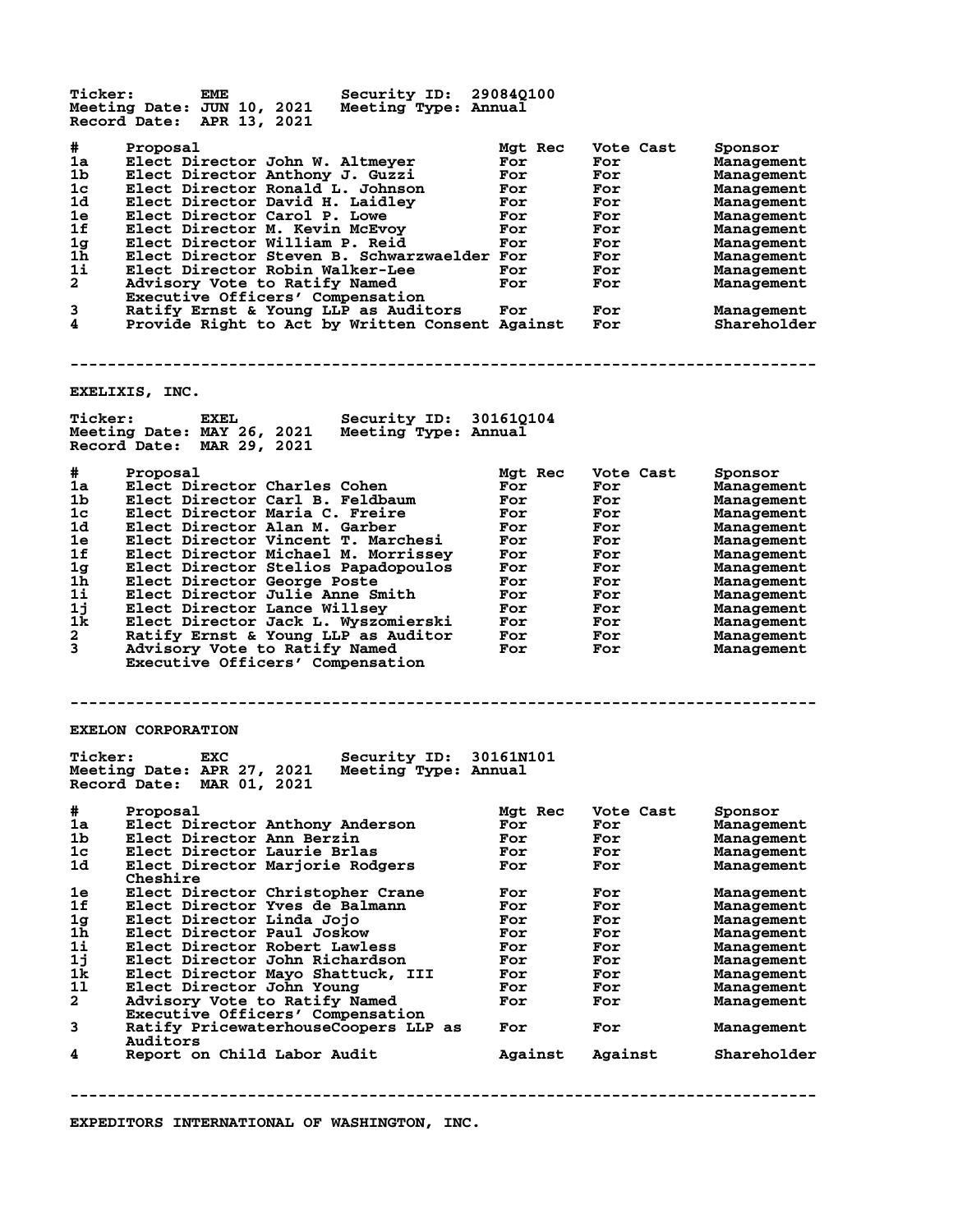**Ticker: EXPD Security ID: 302130109 Meeting Date: MAY 04, 2021 Meeting Type: Annual Record Date: MAR 09, 2021 # Proposal Mgt Rec Vote Cast Sponsor 1.1 Elect Director Robert R. Wright For For Management 1.2 Elect Director Glenn M. Alger For For Management 1.3 Elect Director Robert P. Carlile For For Management 1.4 Elect Director James M. DuBois For For Management 1.5 Elect Director Mark A. Emmert For For Management 1.6 Elect Director Diane H. Gulyas For For Management 1.7 Elect Director Jeffrey S. Musser For For Management 1.8 Elect Director Liane J. Pelletier For For Management 2 Advisory Vote to Ratify Named For For Management Executive Officers' Compensation 3 Ratify KPMG LLP as Auditors For For Management -------------------------------------------------------------------------------- F.N.B. CORPORATION Ticker: FNB Security ID: 302520101 Meeting Date: MAY 11, 2021 Meeting Type: Annual Record Date: MAR 05, 2021 # Proposal Mgt Rec Vote Cast Sponsor 1.1 Elect Director Pamela A. Bena For For Management 1.2 Elect Director William B. Campbell For For Management 1.3 Elect Director James D. Chiafullo For For Management 1.4 Elect Director Vincent J. Delie, Jr. For For Management 1.5 Elect Director Mary Jo Dively For For Management 1.6 Elect Director Robert A. Hormell For For Management 1.7 Elect Director David J. Malone For For Management 1.8 Elect Director Frank C. Mencini For For Management 1.9 Elect Director David L. Motley For For Management 1.10 Elect Director Heidi A. Nicholas For For Management 1.11 Elect Director John S. Stanik For For Management 1.12 Elect Director William J. Strimbu For For Management 2 Advisory Vote to Ratify Named For Against Management Executive Officers' Compensation 3 Ratify Ernst & Young LLP as Auditor For For Management -------------------------------------------------------------------------------- FIDELITY NATIONAL FINANCIAL, INC. Ticker: FNF Security ID: 31620R303 Meeting Date: JUN 16, 2021 Meeting Type: Annual Record Date: APR 19, 2021 # Proposal Mgt Rec Vote Cast Sponsor 1.1 Elect Director Raymond R. Quirk For For Management 1.2 Elect Director Sandra D. Morgan For For Management 1.3 Elect Director Heather H. Murren For For Management 1.4 Elect Director John D. Rood For For Management 2 Advisory Vote to Ratify Named For For Management Executive Officers' Compensation 3 Ratify Ernst & Young LLP as Auditors For For Management -------------------------------------------------------------------------------- FORTUNE BRANDS HOME & SECURITY, INC. Ticker: FBHS Security ID: 34964C106 Meeting Date: MAY 04, 2021 Meeting Type: Annual Record Date: MAR 05, 2021 # Proposal Mgt Rec Vote Cast Sponsor 1a Elect Director Ann Fritz Hackett For For Management 1b Elect Director John G. Morikis For For Management 1c Elect Director Jeffery S. Perry For For Management 1d Elect Director Ronald V. Waters, III For For Management 2 Ratify PricewaterhouseCoopers LLP as For For Management** 2 Ratify P<sub>1</sub><br>Auditors<br>3 Advisory **3 Advisory Vote to Ratify Named For For Management Executive Officers' Compensation**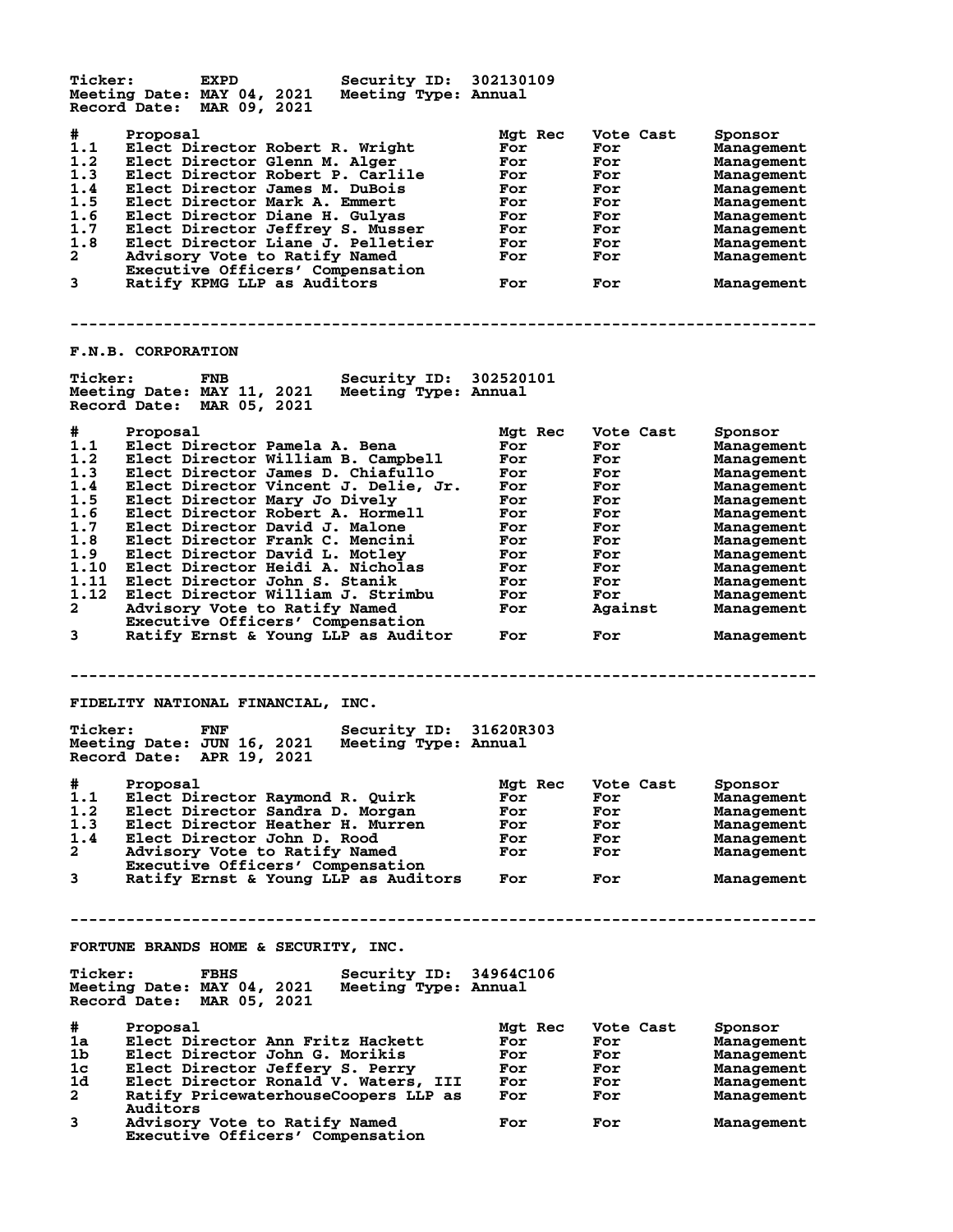**-------------------------------------------------------------------------------- GAMING AND LEISURE PROPERTIES, INC. Ticker: GLPI Security ID: 36467J108 Meeting Date: JUN 10, 2021 Meeting Type: Annual Record Date: APR 05, 2021 # Proposal Mgt Rec Vote Cast Sponsor 1a Elect Director Peter M. Carlino For For Management 1b Elect Director Carol (Lili) Lynton For For Management 1c Elect Director Joseph W. Marshall, III For For Management 1d Elect Director James B. Perry For For Management 1e Elect Director Barry F. Schwartz For For Management 1f Elect Director Earl C. Shanks For For Management 1g Elect Director E. Scott Urdang For For Management 2 Ratify Deloitte & Touche LLP as For For Management** 2 Ratify De<br>Auditors<br>3 Advisory **Advisory Vote to Ratify Named For For For Management Executive Officers' Compensation -------------------------------------------------------------------------------- GENPACT LIMITED Ticker: G Security ID: G3922B107 Meeting Date: MAY 05, 2021 Meeting Type: Annual Record Date: MAR 12, 2021 # Proposal Mgt Rec Vote Cast Sponsor 1.1 Elect Director N.V. "Tiger" Tyagarajan For For Management 1.2 Elect Director James Madden For For Management 1.3 Elect Director Ajay Agrawal For For Management 1.4 Elect Director Stacey Cartwright For For Management 1.5 Elect Director Laura Conigliaro For For Management 1.6 Elect Director Tamara Franklin For For Management 1.7 Elect Director Carol Lindstrom For For Management 1.8 Elect Director CeCelia Morken For For Management 1.9 Elect Director Mark Nunnelly For For Management 1.10 Elect Director Brian Stevens For For Management 1.11 Elect Director Mark Verdi For For Management 2 Advisory Vote to Ratify Named For For Management Executive Officers' Compensation** and the conductry Named Tor For Management<br> **3** Ratify KPMG as Auditors For For Management<br>
3 Ratify KPMG as Auditors For For Management **-------------------------------------------------------------------------------- HARLEY-DAVIDSON, INC. Ticker: HOG Security ID: 412822108 Meeting Date: MAY 20, 2021 Meeting Type: Annual Record Date: MAR 12, 2021 # Proposal Mgt Rec Vote Cast Sponsor 1.1 Elect Director Troy Alstead For For Management 1.2 Elect Director R. John Anderson For For Management 1.3 Elect Director Michael J. Cave For For Management 1.4 Elect Director James D. Farley, Jr. For For Management 1.5 Elect Director Allan Golston For For Management 1.6 Elect Director Sara L. Levinson For For Management 1.7 Elect Director N. Thomas Linebarger For For Management 1.8 Elect Director Maryrose T. Sylvester For For Management 1.9 Elect Director Jochen Zeitz For For Management 2 Advisory Vote to Ratify Named For Against Management Executive Officers' Compensation 3 Ratify Ernst & Young LLP as Auditors For For Management -------------------------------------------------------------------------------- HENRY SCHEIN, INC.** Ticker: HSIC Security ID: 806407102<br>Meeting Date: MAY 13, 2021 Meeting Type: Annual Meeting Date: MAY 13, 2021

**Record Date: MAR 15, 2021**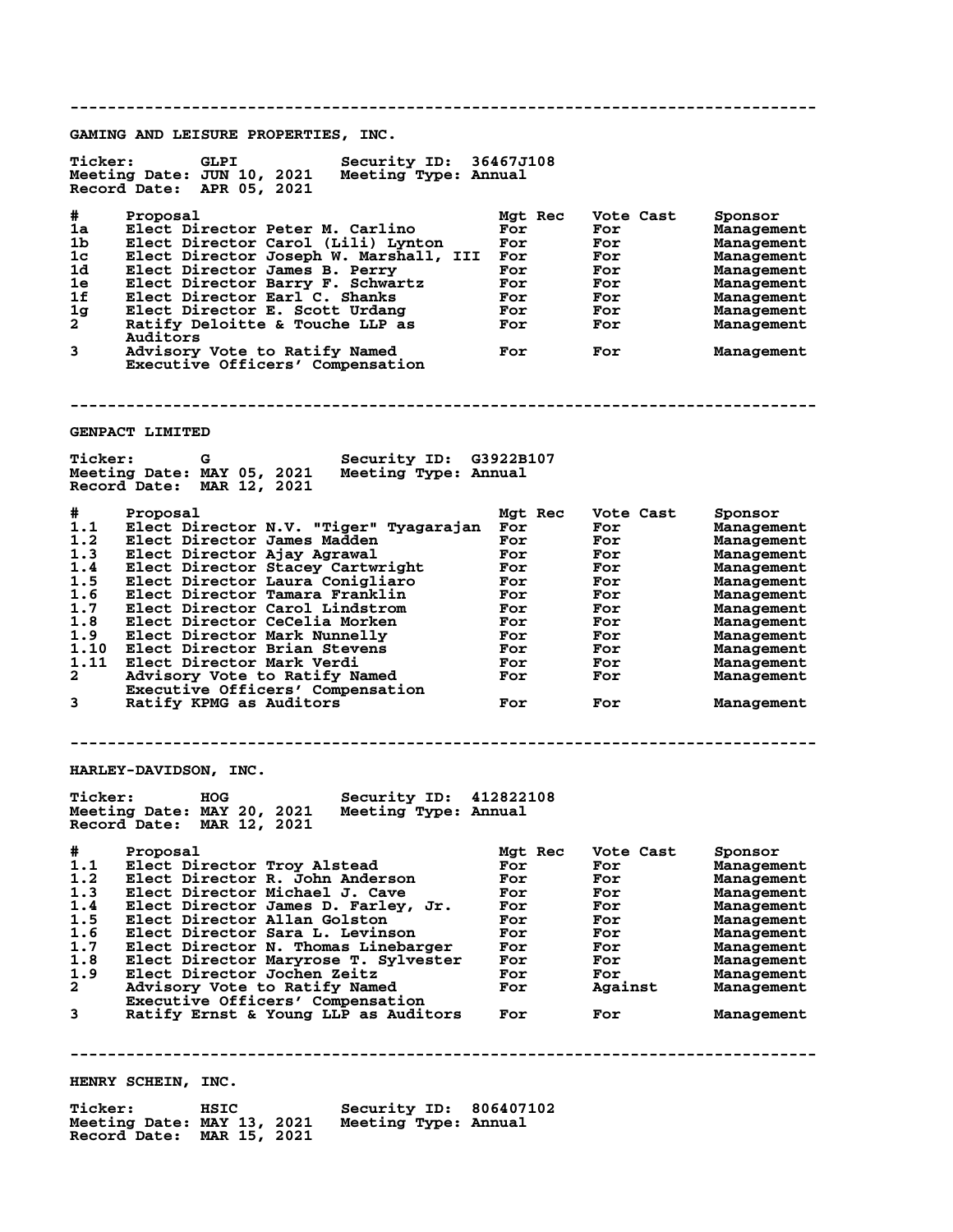| #              | Proposal                                                              | Mgt Rec        | Vote Cast  | Sponsor                  |
|----------------|-----------------------------------------------------------------------|----------------|------------|--------------------------|
| 1a             | Elect Director Mohamad Ali                                            | For            | For        | Management               |
| 1b             | Elect Director Barry J. Alperin                                       | For            | For        | Management               |
| 1c             | Elect Director Gerald A. Benjamin                                     | For            | For        | Management               |
| 1d             | Elect Director Stanley M. Bergman                                     | For            | For        | Management               |
| 1e<br>1f       | Elect Director James P. Breslawski<br>Elect Director Deborah Derby    | For<br>For     | For<br>For | Management               |
| 1 <sub>g</sub> | Elect Director Joseph L. Herring                                      | For            | For        | Management<br>Management |
| 1 <sub>h</sub> | Elect Director Kurt P. Kuehn                                          | For            | For        | Management               |
| 1i             | Elect Director Philip A. Laskawy                                      | For            | For        | Management               |
| 1j             | Elect Director Anne H. Margulies                                      | For            | For        | Management               |
| 1k             | Elect Director Mark E. Mlotek                                         | For            | For        | Management               |
| 11             | Elect Director Steven Paladino                                        | For            | For        | Management               |
| 1m             | Elect Director Carol Raphael                                          | For            | For        | Management               |
| 1n             | Elect Director E. Dianne Rekow                                        | For            | For        | Management               |
| 1o             | Elect Director Bradley T. Sheares                                     | For            | For        | Management               |
| 1 <sub>p</sub> | Elect Director Reed V. Tuckson                                        | For            | For        | Management               |
| $2^{-}$        | Advisory Vote to Ratify Named                                         | For            | For        | Management               |
|                | Executive Officers' Compensation                                      |                |            |                          |
| 3              | Ratify BDO USA, LLP as Auditor                                        | For            | For        | Management               |
|                |                                                                       |                |            |                          |
|                |                                                                       |                |            |                          |
|                |                                                                       |                |            |                          |
|                | HERMAN MILLER, INC.                                                   |                |            |                          |
| <b>Ticker:</b> | <b>MLHR</b><br>Security ID: 600544100                                 |                |            |                          |
|                | Meeting Date: OCT 12, 2020<br>Meeting Type: Annual                    |                |            |                          |
|                | Record Date: AUG 14, 2020                                             |                |            |                          |
|                |                                                                       |                |            |                          |
| #              | Proposal                                                              | Mgt Rec        | Vote Cast  | Sponsor                  |
| 1.1            | Elect Director Mary Vermeer Andringa                                  | For            | For        | Management               |
| 1.2            | Elect Director Andi R. Owen                                           | For            | For        | Management               |
| 1.3            | Elect Director Candace S. Matthews                                    | For            | For        | Management               |
| $\mathbf{2}$   | Ratify KPMG LLP as Auditors                                           | For            | For        | Management               |
| 3              | Approve Omnibus Stock Plan                                            | For            | For        | Management               |
| 4              | Advisory Vote to Ratify Named                                         | For            | For        | Management               |
|                | Executive Officers' Compensation                                      |                |            |                          |
|                |                                                                       |                |            |                          |
|                |                                                                       |                |            |                          |
|                |                                                                       |                |            |                          |
|                |                                                                       |                |            |                          |
|                |                                                                       |                |            |                          |
|                | HUB GROUP, INC.                                                       |                |            |                          |
|                |                                                                       |                |            |                          |
| <b>Ticker:</b> | <b>HUBG</b><br>Security ID: 443320106                                 |                |            |                          |
|                | Meeting Date: MAY 24, 2021<br>Meeting Type: Annual                    |                |            |                          |
|                | Record Date: MAR 29, 2021                                             |                |            |                          |
|                |                                                                       |                | Vote Cast  |                          |
| #<br>1.1       | Proposal<br>Elect Director David P. Yeager                            | Mgt Rec<br>For | For        | Sponsor<br>Management    |
| 1.2            |                                                                       | For            | For        | Management               |
|                | Elect Director Mary H. Boosalis<br>1.3 Elect Director James C. Kenny  | For            | For        |                          |
| 1.4            | Elect Director Peter B. McNitt                                        | For            | For        | Management<br>Management |
| 1.5            | Elect Director Charles R. Reaves                                      | For            | For        | Management               |
| 1.6            | Elect Director Martin P. Slark                                        | For            | For        | Management               |
| 1.7            | Elect Director Jonathan P. Ward                                       | For            | For        | Management               |
| 1.8            | Elect Director Jenell R. Ross                                         | For            | For        | Management               |
| $\mathbf{2}$   | Advisory Vote to Ratify Named                                         | For            | For        | Management               |
|                | Executive Officers' Compensation                                      |                |            |                          |
| $\mathbf{3}$   | Ratify Ernst & Young LLP as Auditors                                  | For            | For        | Management               |
|                |                                                                       |                |            |                          |
|                |                                                                       |                |            |                          |
|                |                                                                       |                |            |                          |
|                |                                                                       |                |            |                          |
|                | INTEL CORPORATION                                                     |                |            |                          |
|                |                                                                       |                |            |                          |
| <b>Ticker:</b> | Security ID: 458140100<br><b>INTC</b>                                 |                |            |                          |
|                | Meeting Date: MAY 13, 2021 Meeting Type: Annual                       |                |            |                          |
|                | Record Date: MAR 19, 2021                                             |                |            |                          |
|                |                                                                       |                |            |                          |
| #              | Proposal                                                              | Mgt Rec<br>For | Vote Cast  | Sponsor                  |
| 1a             | Elect Director Patrick P. Gelsinger                                   |                | For        | Management               |
| 1b.            | Elect Director James J. Goetz                                         | For            | For        | Management               |
| 1c<br>1d       | Elect Director Alyssa Henry                                           | For<br>For     | For<br>For | Management               |
| 1e.            | Elect Director Omar Ishrak                                            | For            |            | Management               |
| 1f             | Elect Director Risa Lavizzo-Mourey<br>Elect Director Tsu-Jae King Liu | For            | For<br>For | Management<br>Management |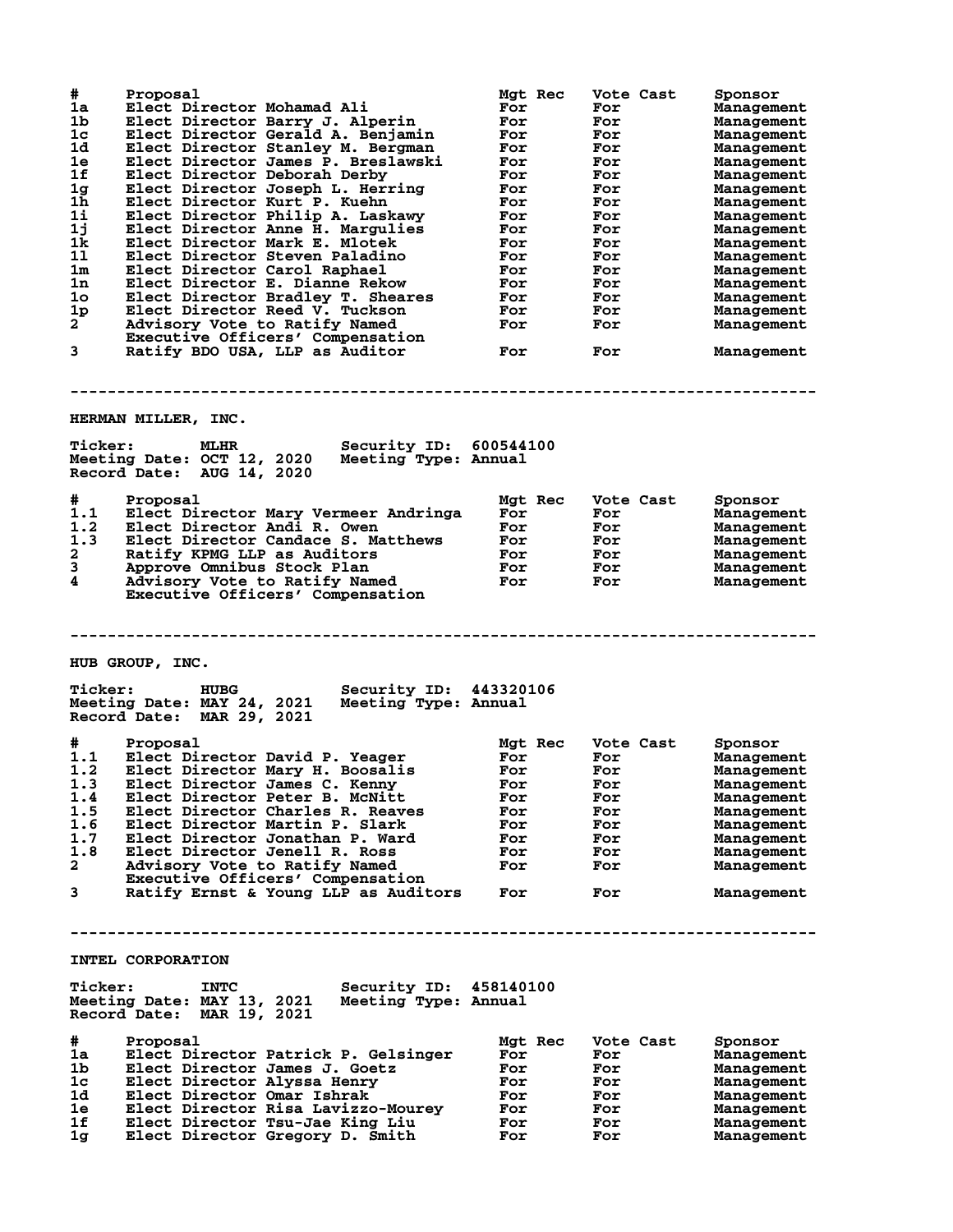**1h Elect Director Dion J. Weisler For For Management 1i Elect Director Frank D. Yeary For For Management 2 Ratify Ernst & Young LLP as Auditors For For Management 3 Advisory Vote to Ratify Named For Against Management Executive Officers' Compensation 4 Provide Right to Act by Written Consent Against For Shareholder 5 Report on Global Median Gender/Racial Against Against Shareholder Pay Gap 6 Report on Whether Written Policies or Against Against Shareholder Unwritten Norms Reinforce Racism in Company Culture -------------------------------------------------------------------------------- INVESCO LTD. Ticker: IVZ Security ID: G491BT108 Meeting Date: MAY 13, 2021 Meeting Type: Annual Record Date: MAR 15, 2021 # Proposal Mgt Rec Vote Cast Sponsor 1.1 Elect Director Sarah E. Beshar For For Management 1.2 Elect Director Thomas M. Finke For For Management 1.3 Elect Director Martin L. Flanagan For For Management 1.4 Elect Director Edward P. Garden For For Management 1.5 Elect Director William (Bill) F. For For Management Glavin, Jr. 1.6 Elect Director C. Robert Henrikson For For Management 1.7 Elect Director Denis Kessler For For Management 1.8 Elect Director Nelson Peltz For For Management 1.9 Elect Director Nigel Sheinwald For For Management 1.10 Elect Director Paula C. Tolliver For For Management 1.11 Elect Director G. Richard Wagoner, Jr. For For Management 1.12 Elect Director Phoebe A. Wood For For Management 2 Advisory Vote to Ratify Named For For Management Executive Officers' Compensation 3 Amend Omnibus Stock Plan For For Management 4 Ratify PricewaterhouseCoopers LLP as For For Management Auditors -------------------------------------------------------------------------------- INVITATION HOMES, INC. Ticker: INVH Security ID: 46187W107 Meeting Date: MAY 18, 2021 Meeting Type: Annual Record Date: MAR 23, 2021 # Proposal Mgt Rec Vote Cast Sponsor 1.1 Elect Director Michael D. Fascitelli For For Management 1.2 Elect Director Dallas B. Tanner For For Management 1.3 Elect Director Jana Cohen Barbe For For Management 1.4 Elect Director Richard D. Bronson For For Management 1.5 Elect Director Jeffrey E. Kelter For For Management 1.6 Elect Director Joseph D. Margolis For For Management 1.7 Elect Director John B. Rhea For For Management 1.8 Elect Director J. Heidi Roizen For For Management 1.9 Elect Director Janice L. Sears For For Management 1.10 Elect Director William J. Stein For For Management 2 Ratify Deloitte & Touche LLP as For For Management Auditors 3 Advisory Vote to Ratify Named For For Management Executive Officers' Compensation -------------------------------------------------------------------------------- ITT INC. Ticker: ITT Security ID: 45073V108 Meeting Date: MAY 19, 2021 Meeting Type: Annual Record Date: MAR 22, 2021 # Proposal Mgt Rec Vote Cast Sponsor 1a Elect Director Orlando D. Ashford For For Management 1b Elect Director Geraud Darnis For For Management 1c Elect Director Donald DeFosset, Jr. For For Management**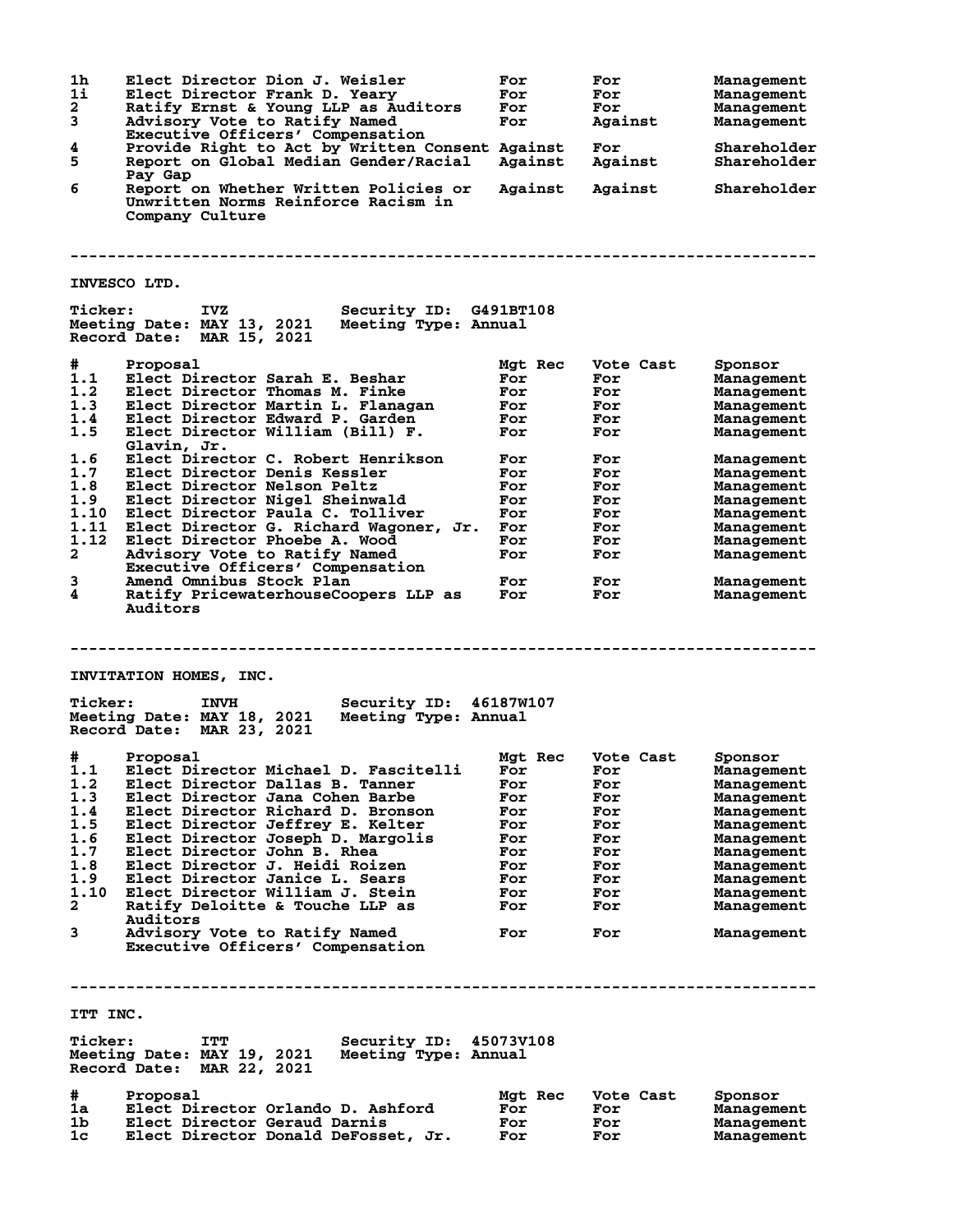| 1d                  | Elect Director Nicholas C. Fanandakis                                           | For     | For         | <b>Management</b> |
|---------------------|---------------------------------------------------------------------------------|---------|-------------|-------------------|
| 1e                  | Elect Director Richard P. Lavin                                                 | For     | For         | <b>Management</b> |
| 1f                  | Elect Director Mario Longhi *Withdrawn                                          | None    | <b>None</b> | Management        |
|                     | <b>Resolution*</b>                                                              |         |             |                   |
| 1 <sub>g</sub>      | Elect Director Rebecca A. McDonald                                              | For     | For         | Management        |
| 1h<br>11            | Elect Director Timothy H. Powers                                                | For     | For         | <b>Management</b> |
|                     | Elect Director Luca Savi                                                        | For     | For         | Management        |
| 1j<br>1k            | Elect Director Cheryl L. Shavers<br>Elect Director Sabrina Soussan              | For     | For         | <b>Management</b> |
|                     |                                                                                 | For     | For         | Management        |
| $\mathbf{2}$        | Ratify Deloitte & Touche LLP as Auditor For                                     |         | For         | <b>Management</b> |
| 3                   | Advisory Vote to Ratify Named                                                   | For     | For         | <b>Management</b> |
| 4                   | Executive Officers' Compensation                                                |         |             | Shareholder       |
|                     | Reduce Ownership Threshold for<br>Shareholders to Call Special Meeting          | Against | For         |                   |
|                     |                                                                                 |         |             |                   |
|                     |                                                                                 |         |             |                   |
|                     |                                                                                 |         |             |                   |
|                     |                                                                                 |         |             |                   |
| <b>JABIL INC.</b>   |                                                                                 |         |             |                   |
|                     |                                                                                 |         |             |                   |
| <b>Ticker:</b>      | Security ID: 466313103<br>JBL                                                   |         |             |                   |
|                     | Meeting Date: JAN 21, 2021<br>Meeting Type: Annual                              |         |             |                   |
|                     | Record Date: NOV 30, 2020                                                       |         |             |                   |
|                     |                                                                                 |         |             |                   |
| #                   | Proposal                                                                        | Mgt Rec | Vote Cast   | Sponsor           |
| 1a                  | Elect Director Anousheh Ansari                                                  | For     | For         | <b>Management</b> |
| 1b                  | Elect Director Martha F. Brooks                                                 | For     | For         | <b>Management</b> |
| 1 <sub>c</sub>      | Elect Director Christopher S. Holland                                           | For     | For         | <b>Management</b> |
| 1d                  | Elect Director Timothy L. Main                                                  | For     | For         | Management        |
| 1e                  | Elect Director Mark T. Mondello                                                 | For     | For         | Management        |
| 1f                  | Elect Director John C. Plant                                                    | For     | For         | Management        |
| 1g                  | Elect Director Steven A. Raymund                                                | For     | For         | Management        |
| 1 <sub>h</sub>      | Elect Director Thomas A. Sansone                                                | For     | For         |                   |
|                     |                                                                                 |         |             | Management        |
| $1\,\mathrm{i}$     | Elect Director David M. Stout                                                   | For     | For         | Management        |
| 1j                  | Elect Director Kathleen A. Walters                                              | For     | For         | Management        |
| 2                   | Ratify Ernst & Young LLP as Auditors                                            | For     | For         | Management        |
| 3                   | Advisory Vote to Ratify Named                                                   | For     | For         | Management        |
|                     | Executive Officers' Compensation                                                |         |             |                   |
| 4                   | Approve Omnibus Stock Plan                                                      | For     | For         | Management        |
| 5                   | Amend Qualified Employee Stock                                                  | For     | For         | Management        |
|                     | Purchase Plan                                                                   |         |             |                   |
|                     |                                                                                 |         |             |                   |
|                     |                                                                                 |         |             |                   |
|                     |                                                                                 |         |             |                   |
|                     |                                                                                 |         |             |                   |
|                     |                                                                                 |         |             |                   |
| KB HOME             |                                                                                 |         |             |                   |
|                     |                                                                                 |         |             |                   |
| <b>Ticker:</b>      | Security ID: 48666K109<br>KBH                                                   |         |             |                   |
|                     | Meeting Date: APR 08, 2021<br>Meeting Type: Annual                              |         |             |                   |
|                     | Record Date: FEB 05, 2021                                                       |         |             |                   |
|                     |                                                                                 |         |             |                   |
|                     |                                                                                 |         |             |                   |
| #                   | Proposal                                                                        | Mgt Rec | Vote Cast   | Sponsor           |
| 1.1                 | Elect Director Arthur R. Collins                                                | For     | For         | <b>Management</b> |
| 1.2                 | Elect Director Dorene C. Dominguez                                              | For     | For         | <b>Management</b> |
| 1.3                 | Elect Director Kevin P. Eltife                                                  | For     | For         | Management        |
| 1.4                 | Elect Director Timothy W. Finchem                                               | For     | For         | Management        |
| 1.5                 | Elect Director Stuart A. Gabriel                                                | For     | For         | <b>Management</b> |
|                     | Elect Director Thomas W. Gilligan                                               | For     | For         | Management        |
| 1.6<br>1.7          | Elect Director Jodeen A. Kozlak                                                 | For     | For         | <b>Management</b> |
| 1.8                 | Elect Director Robert L. Johnson                                                | For     | For         | <b>Management</b> |
| 1.9                 | Elect Director Melissa Lora                                                     | For     | For         | <b>Management</b> |
| 1.10                | Elect Director Jeffrey T. Mezger                                                | For     | For         | Management        |
| 1.11                |                                                                                 | For     | For         | Management        |
| 1.12                | Elect Director James C. "Rad" Weaver<br>Elect Director Michael M. Wood          | For     | For         | <b>Management</b> |
| $\mathbf{2}$        | Advisory Vote to Ratify Named                                                   | For     | For         |                   |
|                     |                                                                                 |         |             | Management        |
|                     | Executive Officers' Compensation                                                |         |             |                   |
| 3                   | Ratify Ernst & Young LLP as Auditors                                            | For     | For         | Management        |
| 4                   | Approve Amended Rights Agreement                                                | For     | For         | Management        |
|                     |                                                                                 |         |             |                   |
|                     |                                                                                 |         |             |                   |
|                     |                                                                                 |         |             |                   |
|                     | KELLOGG COMPANY                                                                 |         |             |                   |
|                     |                                                                                 |         |             |                   |
|                     | Security ID: 487836108<br>к                                                     |         |             |                   |
|                     |                                                                                 |         |             |                   |
|                     | Meeting Date: APR 30, 2021<br>Meeting Type: Annual<br>Record Date: MAR 02, 2021 |         |             |                   |
|                     |                                                                                 |         |             |                   |
| <b>Ticker:</b><br># | Proposal                                                                        | Mgt Rec | Vote Cast   | Sponsor           |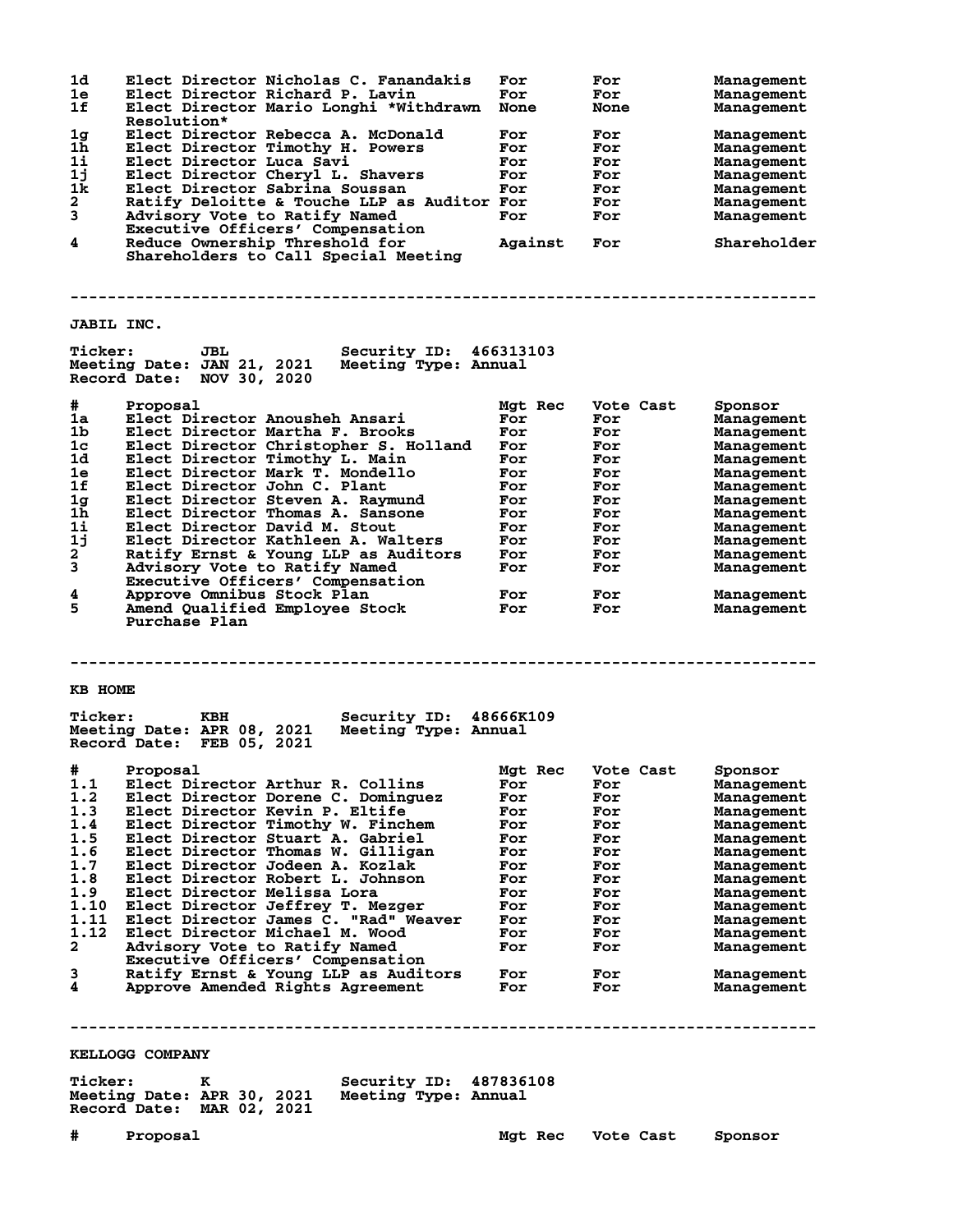| 1a             | Elect Director Carter Cast                         | For       | For       | Management  |
|----------------|----------------------------------------------------|-----------|-----------|-------------|
|                |                                                    |           |           |             |
| 1b             | Elect Director Zack Gund                           | For       | For       | Management  |
| 1c             | Elect Director Don Knauss                          | For       | For       | Management  |
| 1d             | Elect Director Mike Schlotman                      | For       | For       | Management  |
|                |                                                    |           |           |             |
| $\overline{a}$ | Advisory Vote to Ratify Named                      | For       | For       | Management  |
|                | Executive Officers' Compensation                   |           |           |             |
| 3              | Ratify PricewaterhouseCoopers LLP as               |           |           |             |
|                |                                                    | For       | For       | Management  |
|                | Auditors                                           |           |           |             |
| 4              | Reduce Supermajority Vote Requirement              | For       | For       | Management  |
|                |                                                    |           |           |             |
| 5              | Provide Right to Call A Special Meeting None       |           | For       | Shareholder |
|                |                                                    |           |           |             |
|                |                                                    |           |           |             |
|                |                                                    |           |           |             |
|                |                                                    |           |           |             |
|                |                                                    |           |           |             |
|                |                                                    |           |           |             |
|                | LKQ CORPORATION                                    |           |           |             |
|                |                                                    |           |           |             |
| <b>Ticker:</b> | <b>Security ID: 501889208</b><br>LKQ               |           |           |             |
|                |                                                    |           |           |             |
|                | Meeting Date: MAY 11, 2021<br>Meeting Type: Annual |           |           |             |
|                | Record Date: MAR 15, 2021                          |           |           |             |
|                |                                                    |           |           |             |
|                |                                                    |           |           |             |
| #              | Proposal                                           | Mgt Rec   | Vote Cast | Sponsor     |
| 1a             |                                                    | For       |           |             |
|                | Elect Director Patrick Berard                      |           | For       | Management  |
| 1 <sub>b</sub> | Elect Director Meg A. Divitto                      | For       | For       | Management  |
| 1 <sub>c</sub> | Elect Director Robert M. Hanser                    | For       | For       | Management  |
|                |                                                    |           |           |             |
| 1d             | Elect Director Joseph M. Holsten                   | For       | For       | Management  |
| 1e             | Elect Director Blythe J. McGarvie                  | For       | For       | Management  |
|                |                                                    |           |           |             |
| 1f             | Elect Director John W. Mendel                      | For       | For       | Management  |
| 1g             | Elect Director Jody G. Miller                      | For       | For       | Management  |
|                |                                                    |           |           |             |
| 1h             | Elect Director Guhan Subramanian                   | For       | For       | Management  |
| $1\mathbf{i}$  | Elect Director Xavier Urbain                       | For       | For       | Management  |
| 1j             |                                                    | For       |           |             |
|                | Elect Director Jacob H. Welch                      |           | For       | Management  |
| 1k             | Elect Director Dominick Zarcone                    | For       | For       | Management  |
| $\mathbf{2}$   | Ratify Deloitte & Touche LLP as                    | For       | For       | Management  |
|                |                                                    |           |           |             |
|                | Auditors                                           |           |           |             |
| 3              | Advisory Vote to Ratify Named                      | For       | For       | Management  |
|                |                                                    |           |           |             |
|                | Executive Officers' Compensation                   |           |           |             |
|                |                                                    |           |           |             |
|                |                                                    |           |           |             |
|                |                                                    |           |           |             |
|                |                                                    |           |           |             |
|                |                                                    |           |           |             |
|                |                                                    |           |           |             |
|                |                                                    |           |           |             |
|                |                                                    |           |           |             |
|                | <b>MEDICAL PROPERTIES TRUST, INC.</b>              |           |           |             |
|                |                                                    |           |           |             |
|                |                                                    |           |           |             |
| <b>Ticker:</b> | MPW<br><b>Security ID:</b>                         | 58463J304 |           |             |
|                | Meeting Date: MAY 26, 2021<br>Meeting Type: Annual |           |           |             |
|                |                                                    |           |           |             |
|                | Record Date: MAR 29, 2021                          |           |           |             |
|                |                                                    |           |           |             |
|                |                                                    |           |           |             |
| #              | Proposal                                           | Mgt Rec   | Vote Cast | Sponsor     |
| 1.1            | Elect Director Edward K. Aldag, Jr.                | For       | For       | Management  |
| 1.2            |                                                    | For       | For       |             |
|                | Elect Director G. Steven Dawson                    |           |           | Management  |
| 1.3            | Elect Director R. Steven Hamner                    | For       | For       | Management  |
| 1.4            |                                                    | For       | For       | Management  |
|                | Elect Director Caterina A. Mozingo                 |           |           |             |
| 1.5            | Elect Director Elizabeth N. Pitman                 | For       | For       | Management  |
| 1.6            | Elect Director C. Reynolds Thompson,               | For       | For       | Management  |
|                | III                                                |           |           |             |
|                |                                                    |           |           |             |
| 1.7            | Elect Director D. Paul Sparks, Jr.                 | For       | For       | Management  |
|                |                                                    |           |           |             |
| 1.8            | Elect Director Michael G. Stewart                  | For       | For       | Management  |
| 2              | Ratify PricewaterhouseCoopers LLP as               | For       | For       | Management  |
|                | Auditors                                           |           |           |             |
|                |                                                    |           |           |             |
| 3              | Advisory Vote to Ratify Named                      | For       | For       | Management  |
|                | Executive Officers' Compensation                   |           |           |             |
|                |                                                    |           |           |             |
|                |                                                    |           |           |             |
|                |                                                    |           |           |             |
|                |                                                    |           |           |             |
|                |                                                    |           |           |             |
|                |                                                    |           |           |             |
|                |                                                    |           |           |             |
|                | METLIFE, INC.                                      |           |           |             |
|                |                                                    |           |           |             |
| <b>Ticker:</b> | MET                                                | 59156R108 |           |             |
|                | <b>Security ID:</b>                                |           |           |             |
|                | Meeting Date: JUN 15, 2021<br>Meeting Type: Annual |           |           |             |
|                |                                                    |           |           |             |
|                | Record Date: APR 22, 2021                          |           |           |             |
|                |                                                    |           |           |             |
| #              | Proposal                                           | Mgt Rec   | Vote Cast | Sponsor     |
|                |                                                    |           |           |             |
| 1a             | Elect Director Cheryl W. Grise                     | For       | For       | Management  |
| 1b             | Elect Director Carlos M. Gutierrez                 | For       | For       | Management  |
|                |                                                    |           |           |             |
| $1\mathrm{c}$  | Elect Director Gerald L. Hassell                   | For       | For       | Management  |
| 1d.            | Elect Director David L. Herzog                     | For       | For       | Management  |
|                |                                                    |           |           |             |
| 1e             | Elect Director R. Glenn Hubbard                    | For       | For       | Management  |
| 1f             | Elect Director Edward J. Kelly, III                | For       | For       | Management  |
|                | Elect Director William E. Kennard                  | For       | For       | Management  |
| 1g<br>1h       | Elect Director Michel A. Khalaf                    | For       | For       | Management  |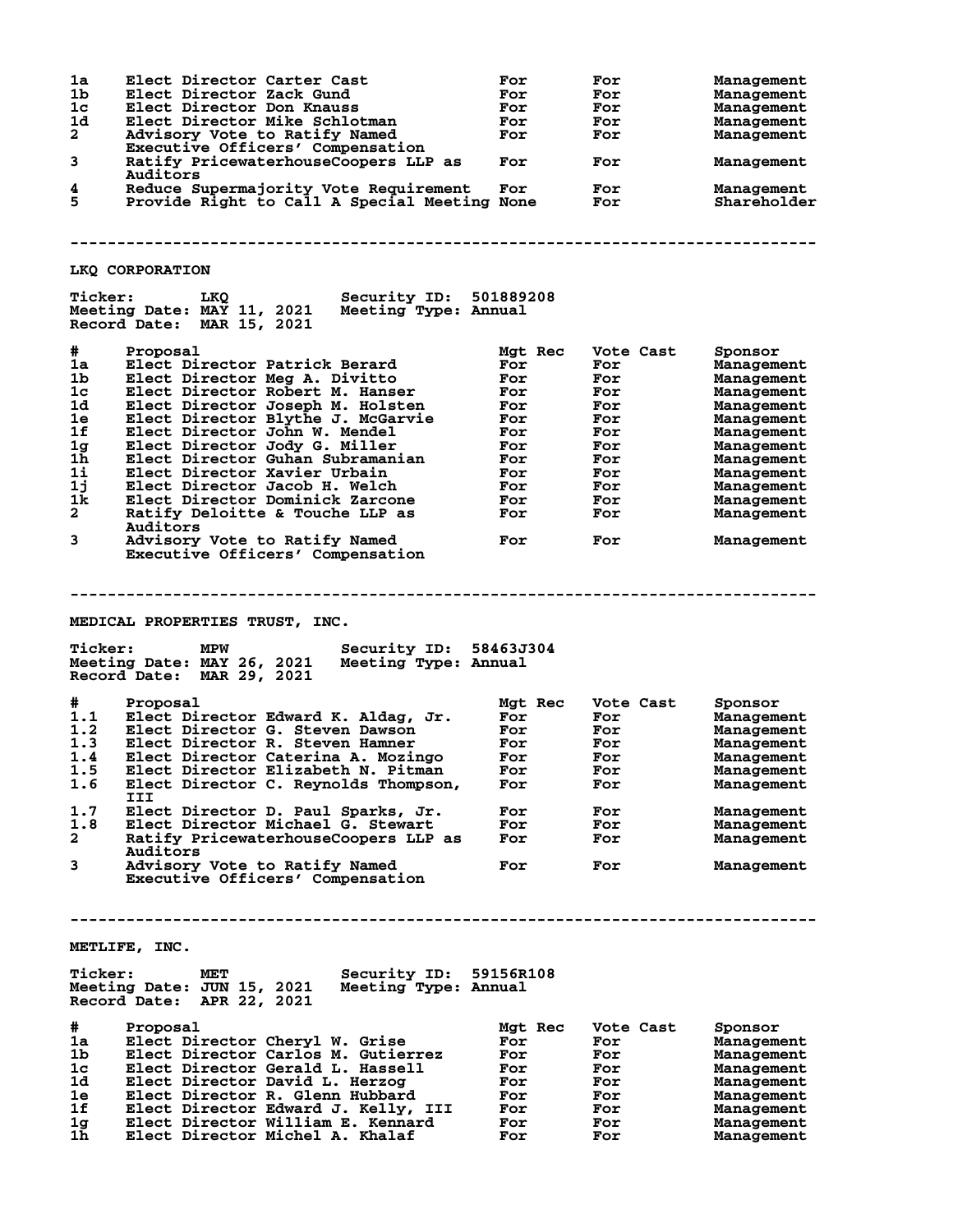| 11<br>1j<br>1k<br>11<br>$\overline{a}$<br>3<br><b>Ticker:</b>                                                         | Elect Director Catherine R. Kinney<br>Elect Director Diana L. McKenzie<br>Elect Director Denise M. Morrison<br>Elect Director Mark A. Weinberger<br>Ratify Deloitte & Touche LLP as<br>Auditors<br>Advisory Vote to Ratify Named<br>Executive Officers' Compensation<br>MGIC INVESTMENT CORPORATION<br>Security ID: 552848103<br><b>MTG</b>                                                                                                                                                                                                                                                                                          | For<br>For<br>For<br>For<br>For<br>For                                                                               | For<br>For<br>For<br>For<br>For<br>For                                                                                 | Management<br>Management<br>Management<br>Management<br>Management<br>Management                                                                                                                                           |
|-----------------------------------------------------------------------------------------------------------------------|--------------------------------------------------------------------------------------------------------------------------------------------------------------------------------------------------------------------------------------------------------------------------------------------------------------------------------------------------------------------------------------------------------------------------------------------------------------------------------------------------------------------------------------------------------------------------------------------------------------------------------------|----------------------------------------------------------------------------------------------------------------------|------------------------------------------------------------------------------------------------------------------------|----------------------------------------------------------------------------------------------------------------------------------------------------------------------------------------------------------------------------|
|                                                                                                                       | Meeting Date: APR 29, 2021<br>Meeting Type: Annual<br>Record Date: MAR 12, 2021                                                                                                                                                                                                                                                                                                                                                                                                                                                                                                                                                      |                                                                                                                      |                                                                                                                        |                                                                                                                                                                                                                            |
| #<br>1.1<br>1.2<br>1.3<br>1.4<br>1.5<br>1.6<br>1.7<br>1.8<br>1.9<br>1.10<br>1.11<br>1.12<br>1.13<br>$\mathbf{2}$<br>3 | Proposal<br>Elect Director Analisa M. Allen<br>Elect Director Daniel A. Arrigoni<br>Elect Director C. Edward Chaplin<br>Elect Director Curt S. Culver<br>Elect Director Jay C. Hartzell<br>Elect Director Timothy A. Holt<br>Elect Director Jodeen A. Kozlak<br>Elect Director Michael E. Lehman<br>Elect Director Melissa B. Lora<br>Elect Director Timothy J. Mattke<br>Elect Director Gary A. Poliner<br>Elect Director Sheryl L. Sculley<br>Elect Director Mark M. Zandi<br>Advisory Vote to Ratify Named<br>Executive Officers' Compensation<br>Ratify PricewaterhouseCoopers LLP as<br>Auditors                                | Mgt Rec<br>For<br>For<br>For<br>For<br>For<br>For<br>For<br>For<br>For<br>For<br>For<br>For<br>For<br>For<br>For     | Vote Cast<br>For<br>For<br>For<br>For<br>For<br>For<br>For<br>For<br>For<br>For<br>For<br>For<br>For<br>For<br>For     | Sponsor<br>Management<br>Management<br>Management<br>Management<br>Management<br>Management<br>Management<br>Management<br>Management<br>Management<br>Management<br>Management<br>Management<br>Management<br>Management  |
|                                                                                                                       |                                                                                                                                                                                                                                                                                                                                                                                                                                                                                                                                                                                                                                      |                                                                                                                      |                                                                                                                        |                                                                                                                                                                                                                            |
| <b>Ticker:</b>                                                                                                        | MICROSOFT CORPORATION<br><b>Security ID:</b><br><b>MSFT</b><br>Meeting Date: DEC 02, 2020<br>Meeting Type: Annual<br>Record Date: OCT 08, 2020                                                                                                                                                                                                                                                                                                                                                                                                                                                                                       | 594918104                                                                                                            |                                                                                                                        |                                                                                                                                                                                                                            |
| #<br>1.1<br>1.2<br>1.3<br>1.4<br>1.5<br>1.6<br>1.7<br>1.8<br>1.9<br>1.10<br>1.11<br>1.12<br>$\mathbf{2}$<br>3<br>4    | Proposal<br>Elect Director Reid G. Hoffman<br>Elect Director Hugh F. Johnston<br>Elect Director Teri L. List-Stoll<br>Elect Director Satya Nadella<br>Elect Director Sandra E. Peterson<br>Elect Director Penny S. Pritzker<br>Elect Director Charles W. Scharf<br>Elect Director Arne M. Sorenson<br>Elect Director John W. Stanton<br>Elect Director John W. Thompson<br>Elect Director Emma N. Walmsley<br>Elect Director Padmasree Warrior<br>Advisory Vote to Ratify Named<br>Executive Officers' Compensation<br>Ratify Deloitte & Touche LLP as<br>Auditors<br>Report on Employee Representation on<br>the Board of Directors | Mgt Rec<br>For<br>For<br>For<br>For<br>For<br>For<br>For<br>For<br>For<br>For<br>For<br>For<br>For<br>For<br>Against | Vote Cast<br>For<br>For<br>For<br>For<br>For<br>For<br>For<br>For<br>For<br>For<br>For<br>For<br>For<br>For<br>Against | Sponsor<br>Management<br>Management<br>Management<br>Management<br>Management<br>Management<br>Management<br>Management<br>Management<br>Management<br>Management<br>Management<br>Management<br>Management<br>Shareholder |
| <b>Ticker:</b>                                                                                                        | MONSTER BEVERAGE CORPORATION<br>Security ID: 61174X109<br><b>MNST</b><br>Meeting Date: JUN 15, 2021<br>Meeting Type: Annual<br>Record Date: APR 22, 2021                                                                                                                                                                                                                                                                                                                                                                                                                                                                             |                                                                                                                      |                                                                                                                        |                                                                                                                                                                                                                            |
| #<br>1.1<br>1.2<br>1.3                                                                                                | Proposal<br>Elect Director Rodney C. Sacks<br>Elect Director Hilton H. Schlosberg<br>Elect Director Mark J. Hall                                                                                                                                                                                                                                                                                                                                                                                                                                                                                                                     | Mgt Rec<br>For<br>For<br>For                                                                                         | Vote Cast<br>For<br>For<br>For                                                                                         | Sponsor<br>Management<br>Management<br>Management                                                                                                                                                                          |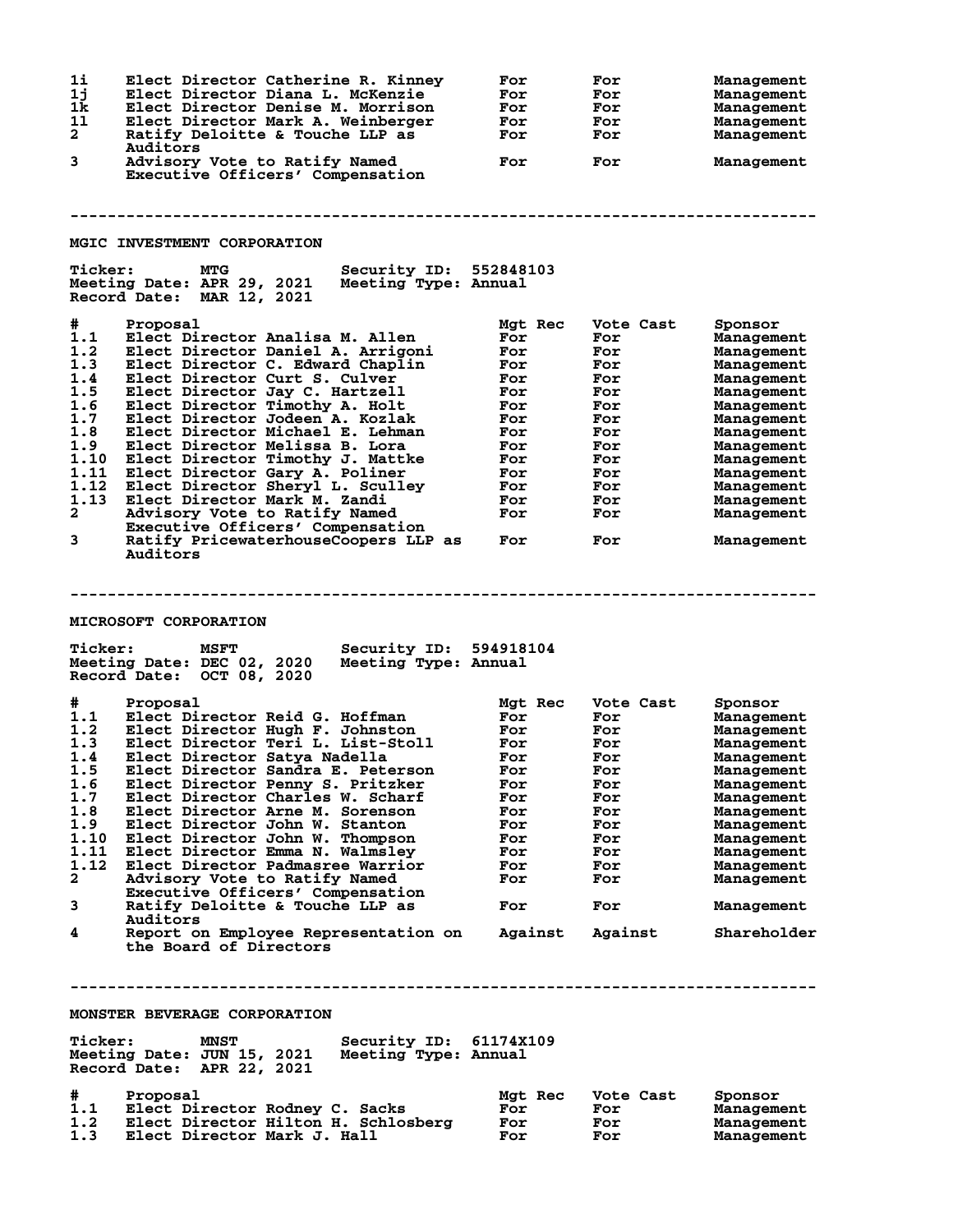| 1.4<br>1.5<br>1.6<br>1.7<br>1.8<br>1.9<br>2<br>3<br>4 | Elect Director James L. Dinkins<br>Elect Director Gary P. Fayard<br>Elect Director Jeanne P. Jackson<br>Elect Director Steven G. Pizula<br>Elect Director Benjamin M. Polk<br>Elect Director Mark S. Vidergauz<br>Ratify Deloitte & Touche LLP as<br>Auditors<br>Advisory Vote to Ratify Named<br>Executive Officers' Compensation<br>Annual Vote and Report on Climate<br>Change | For<br>For<br>For<br>For<br>For<br>For<br>For<br>For<br>Against | For<br>For<br>For<br>For<br>For<br>For<br>For<br>For<br>Against | Management<br>Management<br>Management<br>Management<br>Management<br>Management<br>Management<br>Management<br>Shareholder |
|-------------------------------------------------------|-----------------------------------------------------------------------------------------------------------------------------------------------------------------------------------------------------------------------------------------------------------------------------------------------------------------------------------------------------------------------------------|-----------------------------------------------------------------|-----------------------------------------------------------------|-----------------------------------------------------------------------------------------------------------------------------|
|                                                       | NASDAQ, INC.                                                                                                                                                                                                                                                                                                                                                                      |                                                                 |                                                                 |                                                                                                                             |
| <b>Ticker:</b>                                        | <b>Security ID: 631103108</b><br><b>NDAQ</b><br>Meeting Date: JUN 15, 2021<br>Meeting Type: Annual<br>Record Date: APR 19, 2021                                                                                                                                                                                                                                                   |                                                                 |                                                                 |                                                                                                                             |
| #                                                     | Proposal                                                                                                                                                                                                                                                                                                                                                                          | Mgt Rec                                                         | Vote Cast                                                       | Sponsor                                                                                                                     |
| 1a                                                    | Elect Director Melissa M. Arnoldi                                                                                                                                                                                                                                                                                                                                                 | For                                                             | For                                                             | Management                                                                                                                  |
| 1b                                                    | Elect Director Charlene T. Begley                                                                                                                                                                                                                                                                                                                                                 | For                                                             | For                                                             | Management                                                                                                                  |
| 1 <sub>c</sub>                                        | Elect Director Steven D. Black                                                                                                                                                                                                                                                                                                                                                    | For                                                             | For                                                             | Management                                                                                                                  |
| 1d                                                    | Elect Director Adena T. Friedman                                                                                                                                                                                                                                                                                                                                                  | For                                                             | For                                                             | Management                                                                                                                  |
| 1e                                                    | Elect Director Essa Kazim                                                                                                                                                                                                                                                                                                                                                         | For                                                             | For                                                             | Management                                                                                                                  |
| 1f                                                    | Elect Director Thomas A. Kloet                                                                                                                                                                                                                                                                                                                                                    | For                                                             | For                                                             | Management                                                                                                                  |
| 1 <sub>g</sub>                                        | Elect Director John D. Rainey                                                                                                                                                                                                                                                                                                                                                     | For                                                             | For                                                             | Management                                                                                                                  |
| $1\overline{h}$                                       | Elect Director Michael R. Splinter                                                                                                                                                                                                                                                                                                                                                | For                                                             | For                                                             | Management                                                                                                                  |
| 1i                                                    | Elect Director Jacob Wallenberg                                                                                                                                                                                                                                                                                                                                                   | For                                                             | For                                                             | Management                                                                                                                  |
| 1j                                                    | Elect Director Alfred W. Zollar                                                                                                                                                                                                                                                                                                                                                   | For                                                             | For                                                             | Management                                                                                                                  |
| $\mathbf{2}$                                          | Advisory Vote to Ratify Named                                                                                                                                                                                                                                                                                                                                                     | For                                                             | For                                                             | Management                                                                                                                  |
|                                                       | Executive Officers' Compensation                                                                                                                                                                                                                                                                                                                                                  |                                                                 |                                                                 |                                                                                                                             |
| 3                                                     | Ratify Ernst & Young LLP as Auditors                                                                                                                                                                                                                                                                                                                                              | For                                                             | For                                                             | Management                                                                                                                  |
| 4                                                     | Provide Right to Act by Written Consent Against                                                                                                                                                                                                                                                                                                                                   |                                                                 | For                                                             | Shareholder                                                                                                                 |
| <b>Ticker:</b>                                        | NIELSEN HOLDINGS PLC<br>Security ID: G6518L108<br><b>NLSN</b><br>Meeting Date: MAY 25, 2021<br>Meeting Type: Annual<br>Record Date: MAR 29, 2021                                                                                                                                                                                                                                  |                                                                 |                                                                 |                                                                                                                             |
|                                                       |                                                                                                                                                                                                                                                                                                                                                                                   |                                                                 |                                                                 |                                                                                                                             |
| #                                                     | Proposal                                                                                                                                                                                                                                                                                                                                                                          | Mgt Rec                                                         | Vote Cast                                                       | Sponsor                                                                                                                     |
| 1a                                                    | Elect Director James A. Attwood, Jr.                                                                                                                                                                                                                                                                                                                                              | For                                                             | For                                                             | Management                                                                                                                  |
| 1b.<br>1c                                             | Elect Director Thomas H. Castro                                                                                                                                                                                                                                                                                                                                                   | For                                                             | For                                                             | Management                                                                                                                  |
|                                                       | Elect Director Guerrino De Luca<br>Elect Director Karen M. Hoguet                                                                                                                                                                                                                                                                                                                 | For<br>For                                                      | For                                                             | Management                                                                                                                  |
| 1d<br>1e                                              | Elect Director David Kenny                                                                                                                                                                                                                                                                                                                                                        | For                                                             | For                                                             | Management                                                                                                                  |
| 1f                                                    | Elect Director Janice Marinelli Mazza                                                                                                                                                                                                                                                                                                                                             | For                                                             | For<br>For                                                      | Management<br>Management                                                                                                    |
|                                                       |                                                                                                                                                                                                                                                                                                                                                                                   | For                                                             |                                                                 |                                                                                                                             |
| 1 <sub>g</sub><br>1h                                  | Elect Director Jonathan Miller<br>Elect Director Stephanie Plaines                                                                                                                                                                                                                                                                                                                | For                                                             | For                                                             | Management                                                                                                                  |
| 1i                                                    | Elect Director Nancy Tellem                                                                                                                                                                                                                                                                                                                                                       | For                                                             | For<br>For                                                      | Management                                                                                                                  |
| 1j                                                    | Elect Director Lauren Zalaznick                                                                                                                                                                                                                                                                                                                                                   | For                                                             | For                                                             | Management<br>Management                                                                                                    |
| $\mathbf{2}$                                          | Ratify Ernst & Young LLP as Auditors                                                                                                                                                                                                                                                                                                                                              | For                                                             | For                                                             | Management                                                                                                                  |
| 3                                                     | Reappoint Ernst & Young LLP as UK                                                                                                                                                                                                                                                                                                                                                 | For                                                             | For                                                             | Management                                                                                                                  |
|                                                       | Statutory Auditors                                                                                                                                                                                                                                                                                                                                                                |                                                                 |                                                                 |                                                                                                                             |
| 4                                                     | Authorize the Audit Committee to Fix<br>Remuneration of UK Statutory Auditor                                                                                                                                                                                                                                                                                                      | For                                                             | For                                                             | Management                                                                                                                  |
| 5                                                     | Advisory Vote to Ratify Named<br>Executive Officers' Compensation                                                                                                                                                                                                                                                                                                                 | For                                                             | For                                                             | Management                                                                                                                  |
| 6                                                     | Approve Remuneration Report                                                                                                                                                                                                                                                                                                                                                       | For                                                             | For                                                             | Management                                                                                                                  |
| 7                                                     | Approve Remuneration Policy                                                                                                                                                                                                                                                                                                                                                       | For                                                             | For                                                             | Management                                                                                                                  |
| 8                                                     | <b>Authorise Issue of Equity</b>                                                                                                                                                                                                                                                                                                                                                  | For                                                             | For                                                             | Management                                                                                                                  |
| 9                                                     | Authorise Issue of Equity without                                                                                                                                                                                                                                                                                                                                                 | For                                                             | For                                                             | Management                                                                                                                  |
| 10                                                    | Pre-emptive Rights<br>Approve Issuance of Shares for a                                                                                                                                                                                                                                                                                                                            | For                                                             | For                                                             | Management                                                                                                                  |
|                                                       | Private Placement                                                                                                                                                                                                                                                                                                                                                                 |                                                                 |                                                                 |                                                                                                                             |
| 11                                                    | Approve Share Repurchase Contracts and<br>Repurchase Counterparties                                                                                                                                                                                                                                                                                                               | For                                                             | For                                                             | Management                                                                                                                  |

**--------------------------------------------------------------------------------**

**OMEGA HEALTHCARE INVESTORS, INC.**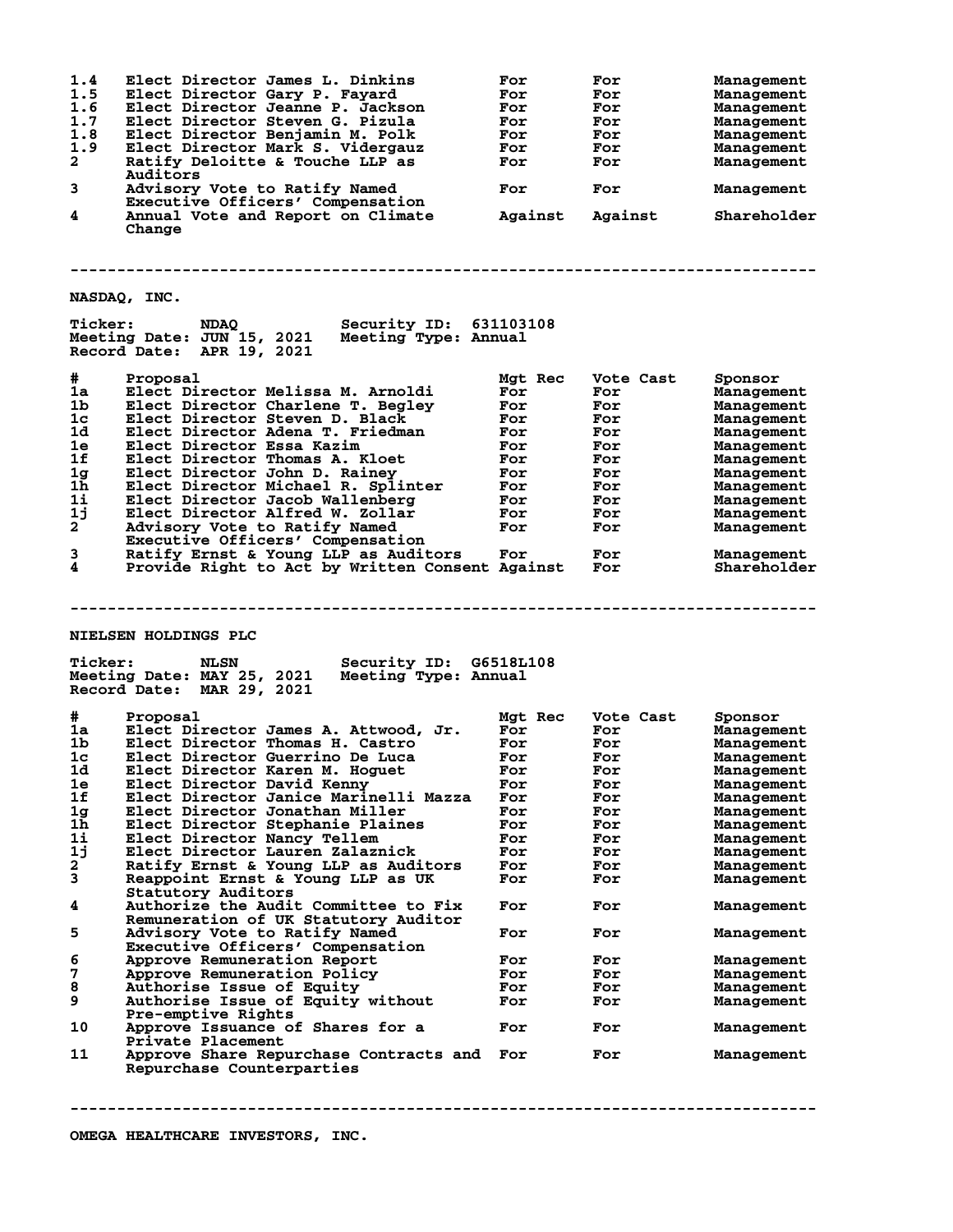| <b>Ticker:</b>                                                                                                                               | <b>OHI</b><br>Security ID: 681936100<br>Meeting Date: JUN 03, 2021<br>Meeting Type: Annual<br>Record Date: APR 06, 2021                                                                                                                                                                                                                                                                                                                                                                                                                                                                                                                                                                                                          |                                                                                                                                                      |                                                                                                                                                                        |                                                                                                                                                                                                                                                                                     |  |  |
|----------------------------------------------------------------------------------------------------------------------------------------------|----------------------------------------------------------------------------------------------------------------------------------------------------------------------------------------------------------------------------------------------------------------------------------------------------------------------------------------------------------------------------------------------------------------------------------------------------------------------------------------------------------------------------------------------------------------------------------------------------------------------------------------------------------------------------------------------------------------------------------|------------------------------------------------------------------------------------------------------------------------------------------------------|------------------------------------------------------------------------------------------------------------------------------------------------------------------------|-------------------------------------------------------------------------------------------------------------------------------------------------------------------------------------------------------------------------------------------------------------------------------------|--|--|
| #<br>1.1<br>1.2<br>1.3<br>1.4<br>1.5<br>1.6<br>1.7<br>1.8<br>2<br>3                                                                          | Proposal<br>Elect Director Kapila K. Anand<br>Elect Director Craig R. Callen<br>Elect Director Barbara B. Hill<br>Elect Director Kevin J. Jacobs<br>Elect Director Edward Lowenthal<br>Elect Director C. Taylor Pickett<br>Elect Director Stephen D. Plavin<br>Elect Director Burke W. Whitman<br>Ratify Ernst & Young LLP as Auditors<br>Advisory Vote to Ratify Named<br>Executive Officers' Compensation                                                                                                                                                                                                                                                                                                                      | Mgt Rec<br>For<br>For<br>For<br>For<br>For<br>For<br>For<br>For<br>For<br>For                                                                        | Vote Cast<br>For<br>For<br>For<br>For<br>For<br>For<br>For<br>For<br>For<br>For                                                                                        | Sponsor<br>Management<br>Management<br>Management<br>Management<br>Management<br>Management<br>Management<br>Management<br>Management<br>Management                                                                                                                                 |  |  |
|                                                                                                                                              | ORACLE CORPORATION                                                                                                                                                                                                                                                                                                                                                                                                                                                                                                                                                                                                                                                                                                               |                                                                                                                                                      |                                                                                                                                                                        |                                                                                                                                                                                                                                                                                     |  |  |
| <b>Ticker:</b>                                                                                                                               | ORCL<br>Security ID: 68389X105<br>Meeting Date: NOV 04, 2020<br>Meeting Type: Annual<br>Record Date: SEP 08, 2020                                                                                                                                                                                                                                                                                                                                                                                                                                                                                                                                                                                                                |                                                                                                                                                      |                                                                                                                                                                        |                                                                                                                                                                                                                                                                                     |  |  |
| #<br>1.1<br>1.2<br>1.3<br>1.4<br>1.5<br>1.6<br>1.7<br>1.8<br>1.9<br>1.10<br>1.11<br>1.12<br>1.13<br>1.14<br>2<br>3<br>4<br>5<br>6            | Proposal<br>Elect Director Jeffrey S. Berg<br>Elect Director Michael J. Boskin<br>Elect Director Safra A. Catz<br>Elect Director Bruce R. Chizen<br>Elect Director George H. Conrades<br>Elect Director Lawrence J. Ellison<br>Elect Director Rona A. Fairhead<br>Elect Director Jeffrey O. Henley<br>Elect Director Renee J. James<br>Elect Director Charles W. Moorman, IV<br>Elect Director Leon E. Panetta<br>Elect Director William G. Parrett<br>Elect Director Naomi O. Seligman<br>Elect Director Vishal Sikka<br>Advisory Vote to Ratify Named<br>Executive Officers' Compensation<br>Approve Omnibus Stock Plan<br>Ratify Ernst & Young LLP as Auditors<br>Report on Gender Pay Gap<br>Require Independent Board Chair | Mgt Rec<br>For<br>For<br>For<br>For<br>For<br>For<br>For<br>For<br>For<br>For<br>For<br>For<br>For<br>For<br>For<br>For<br>For<br>Against<br>Against | Vote Cast<br>Withhold<br>For<br>For<br>Withhold<br>For<br>For<br>For<br>For<br>For<br>For<br>Withhold<br>Withhold<br>For<br>For<br>Against<br>For<br>For<br>For<br>For | Sponsor<br>Management<br>Management<br>Management<br>Management<br>Management<br>Management<br>Management<br>Management<br>Management<br>Management<br>Management<br>Management<br>Management<br>Management<br>Management<br>Management<br>Management<br>Shareholder<br>Shareholder |  |  |
|                                                                                                                                              | PENTAIR PLC                                                                                                                                                                                                                                                                                                                                                                                                                                                                                                                                                                                                                                                                                                                      |                                                                                                                                                      |                                                                                                                                                                        |                                                                                                                                                                                                                                                                                     |  |  |
| <b>Ticker:</b><br>PNR<br><b>Security ID:</b><br>G7S00T104<br>Meeting Date: MAY 04, 2021<br>Meeting Type: Annual<br>Record Date: MAR 05, 2021 |                                                                                                                                                                                                                                                                                                                                                                                                                                                                                                                                                                                                                                                                                                                                  |                                                                                                                                                      |                                                                                                                                                                        |                                                                                                                                                                                                                                                                                     |  |  |
| #<br>1a<br>1b<br>1c<br>1d<br>1e<br>1f<br>1g<br>1h<br>1i<br>2                                                                                 | Proposal<br>Elect Director Mona Abutaleb Stephenson For<br>Elect Director Glynis A. Bryan<br>Elect Director T. Michael Glenn<br><b>Elect Director Theodore L. Harris</b><br>Elect Director Gregory E. Knight<br>Elect Director David A. Jones<br>Elect Director Michael T. Speetzen<br>Elect Director John L. Stauch<br>Elect Director Billie I. Williamson<br>Advisory Vote to Ratify Named<br>Executive Officers' Compensation                                                                                                                                                                                                                                                                                                 | Mgt Rec<br>For<br>For<br>For<br>For<br>For<br>For<br>For<br>For<br>For                                                                               | Vote Cast<br>For<br>For<br>For<br>For<br>For<br>For<br>For<br>For<br>For<br>For                                                                                        | Sponsor<br>Management<br>Management<br>Management<br>Management<br>Management<br>Management<br>Management<br>Management<br>Management<br>Management                                                                                                                                 |  |  |
| 3                                                                                                                                            | Approve Deloitte & Touche LLP as<br><b>Auditors and Authorize Board to Fix</b><br>Their Remuneration                                                                                                                                                                                                                                                                                                                                                                                                                                                                                                                                                                                                                             | For                                                                                                                                                  | For                                                                                                                                                                    | Management                                                                                                                                                                                                                                                                          |  |  |
| 4                                                                                                                                            | Amend Non-Qualified Employee Stock<br><b>Purchase Plan</b>                                                                                                                                                                                                                                                                                                                                                                                                                                                                                                                                                                                                                                                                       | For                                                                                                                                                  | For                                                                                                                                                                    | Management                                                                                                                                                                                                                                                                          |  |  |
| 5                                                                                                                                            | Renew the Board's Authority to Issue<br>Shares Under Irish Law                                                                                                                                                                                                                                                                                                                                                                                                                                                                                                                                                                                                                                                                   | For                                                                                                                                                  | For                                                                                                                                                                    | Management                                                                                                                                                                                                                                                                          |  |  |
| 6                                                                                                                                            | Authorize Board to Opt-Out of<br>Statutory Pre-Emption Rights                                                                                                                                                                                                                                                                                                                                                                                                                                                                                                                                                                                                                                                                    | For                                                                                                                                                  | For                                                                                                                                                                    | Management                                                                                                                                                                                                                                                                          |  |  |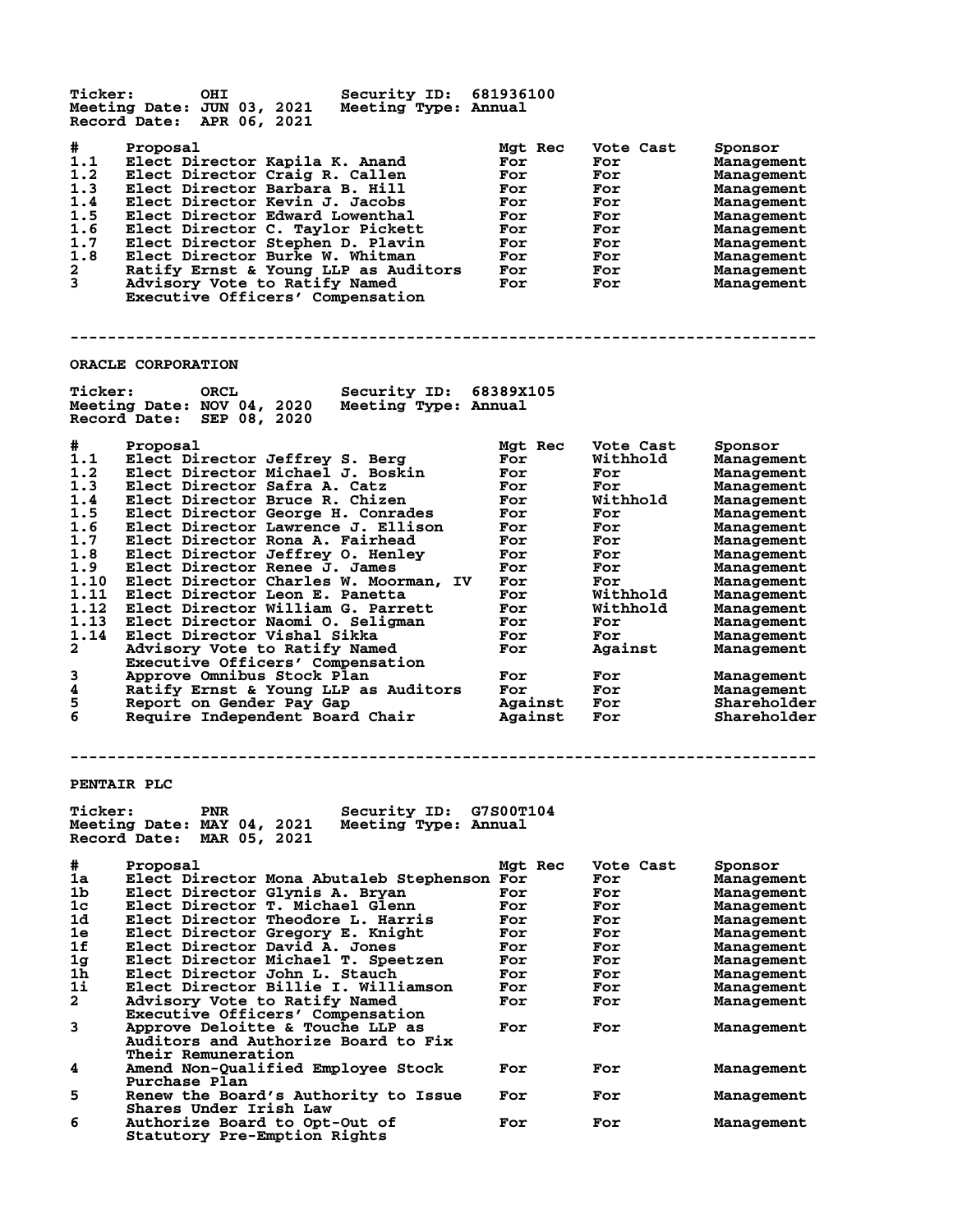**--------------------------------------------------------------------------------**

| PFIZER INC.                                  |                                                                                                                          |         |           |                   |  |  |  |
|----------------------------------------------|--------------------------------------------------------------------------------------------------------------------------|---------|-----------|-------------------|--|--|--|
| <b>Ticker:</b>                               | Security ID: 717081103<br>${\tt PFE}$<br>Meeting Date: APR 22, 2021<br>Meeting Type: Annual<br>Record Date: FEB 24, 2021 |         |           |                   |  |  |  |
| #                                            | Proposal                                                                                                                 | Mgt Rec | Vote Cast | Sponsor           |  |  |  |
| 1.1                                          | Elect Director Ronald E. Blaylock                                                                                        | For     | For       | Management        |  |  |  |
| 1.2                                          | Elect Director Albert Bourla                                                                                             | For     | For       | Management        |  |  |  |
| 1.3                                          | Elect Director Susan Desmond-Hellmann                                                                                    | For     | For       | Management        |  |  |  |
| 1.4                                          | Elect Director Joseph J. Echevarria                                                                                      | For     | For       | Management        |  |  |  |
| 1.5                                          | Elect Director Scott Gottlieb                                                                                            | For     | For       | Management        |  |  |  |
| 1.6                                          | Elect Director Helen H. Hobbs                                                                                            | For     | For       | Management        |  |  |  |
| 1.7                                          | Elect Director Susan Hockfield                                                                                           | For     | For       | Management        |  |  |  |
| 1.8                                          | Elect Director Dan R. Littman                                                                                            | For     | For       | Management        |  |  |  |
| 1.9                                          | Elect Director Shantanu Naraven                                                                                          | For     | For       | Management        |  |  |  |
| 1.10                                         | Elect Director Suzanne Nora Johnson                                                                                      | For     | For       | Management        |  |  |  |
| 1.11                                         | Elect Director James Quincey                                                                                             | For     | For       | Management        |  |  |  |
| 1.12                                         | Elect Director James C. Smith                                                                                            | For     | For       | Management        |  |  |  |
| 2                                            | Ratify KPMG LLP as Auditor                                                                                               | For     | For       | Management        |  |  |  |
| 3                                            | Advisory Vote to Ratify Named                                                                                            | For     | For       | Management        |  |  |  |
|                                              | Executive Officers' Compensation                                                                                         |         |           |                   |  |  |  |
| 4                                            | Require Independent Board Chair                                                                                          | Against | Against   | Shareholder       |  |  |  |
| 5                                            |                                                                                                                          |         |           |                   |  |  |  |
|                                              | Report on Political Contributions and                                                                                    | Against | For       | Shareholder       |  |  |  |
|                                              | Expenditures                                                                                                             |         |           |                   |  |  |  |
| 6                                            | Report on Access to COVID-19 Products                                                                                    | Against | For       | Shareholder       |  |  |  |
| PUBLIC SERVICE ENTERPRISE GROUP INCORPORATED |                                                                                                                          |         |           |                   |  |  |  |
| <b>Ticker:</b>                               | Security ID: 744573106<br>PEG                                                                                            |         |           |                   |  |  |  |
|                                              | Meeting Date: APR 20, 2021<br>Meeting Type: Annual                                                                       |         |           |                   |  |  |  |
|                                              | Record Date: FEB 19, 2021                                                                                                |         |           |                   |  |  |  |
|                                              |                                                                                                                          |         |           |                   |  |  |  |
| #                                            | Proposal                                                                                                                 | Mgt Rec | Vote Cast | Sponsor           |  |  |  |
| 1.1                                          | Elect Director Ralph Izzo                                                                                                | For     | For       | Management        |  |  |  |
| 1.2                                          | Elect Director Shirley Ann Jackson                                                                                       | For     | For       | Management        |  |  |  |
| 1.3                                          | Elect Director Willie A. Deese                                                                                           | For     | For       |                   |  |  |  |
| 1.4                                          | Elect Director David Lilley                                                                                              | For     | For       | Management        |  |  |  |
| 1.5                                          | Elect Director Barry H. Ostrowsky                                                                                        | For     |           | Management        |  |  |  |
| 1.6                                          | Elect Director Scott G. Stephenson                                                                                       | For     | For       | Management        |  |  |  |
|                                              |                                                                                                                          |         | For       | Management        |  |  |  |
| 1.7                                          | Elect Director Laura A. Sugg                                                                                             | For     | For       | Management        |  |  |  |
| 1.8                                          | Elect Director John P. Surma                                                                                             | For     | For       | Management        |  |  |  |
| 1.9                                          | Elect Director Susan Tomasky                                                                                             | For     | For       | Management        |  |  |  |
| 1.10                                         | Elect Director Alfred W. Zollar                                                                                          | For     | For       | Management        |  |  |  |
| $\mathbf{2}$                                 | Advisory Vote to Ratify Named                                                                                            | For     | For       | Management        |  |  |  |
|                                              | Executive Officers' Compensation                                                                                         |         |           |                   |  |  |  |
| 3                                            | Ratify Deloitte & Touche LLP as                                                                                          | For     | For       | Management        |  |  |  |
|                                              | Auditors                                                                                                                 |         |           |                   |  |  |  |
| 4                                            | Approve Non-Employee Director                                                                                            | For     | For       | <b>Management</b> |  |  |  |
|                                              | Restricted Stock Plan                                                                                                    |         |           |                   |  |  |  |
| 5                                            | Approve Omnibus Stock Plan                                                                                               | For     | For       | Management        |  |  |  |
|                                              |                                                                                                                          |         |           |                   |  |  |  |
|                                              |                                                                                                                          |         |           |                   |  |  |  |
|                                              | PULTEGROUP, INC.                                                                                                         |         |           |                   |  |  |  |
|                                              |                                                                                                                          |         |           |                   |  |  |  |
| <b>Ticker:</b>                               | Security ID: 745867101<br>PHM                                                                                            |         |           |                   |  |  |  |
|                                              | Meeting Date: MAY 12, 2021<br>Meeting Type: Annual                                                                       |         |           |                   |  |  |  |
|                                              | Record Date: MAR 18, 2021                                                                                                |         |           |                   |  |  |  |
|                                              |                                                                                                                          |         |           |                   |  |  |  |
| #                                            | Proposal                                                                                                                 | Mgt Rec | Vote Cast | Sponsor           |  |  |  |
| 1a                                           | Elect Director Brian P. Anderson                                                                                         | For     | For       | Management        |  |  |  |
| 1b                                           | Elect Director Bryce Blair                                                                                               | For     | For       | Management        |  |  |  |
| 1 <sub>c</sub>                               | Elect Director Richard W. Dreiling                                                                                       | For     | For       | <b>Management</b> |  |  |  |
| 1d                                           | Elect Director Thomas J. Folliard                                                                                        | For     | For       | Management        |  |  |  |
| 1е                                           | Elect Director Cheryl W. Grise                                                                                           | For     | For       | Management        |  |  |  |
| 1f                                           | Elect Director Andre J. Hawaux                                                                                           | For     | For       | Management        |  |  |  |
| 1g                                           | Elect Director J. Phillip Holloman                                                                                       | For     | For       | <b>Management</b> |  |  |  |
| 1h                                           | Elect Director Ryan R. Marshall                                                                                          | For     | For       | Management        |  |  |  |
|                                              |                                                                                                                          |         |           |                   |  |  |  |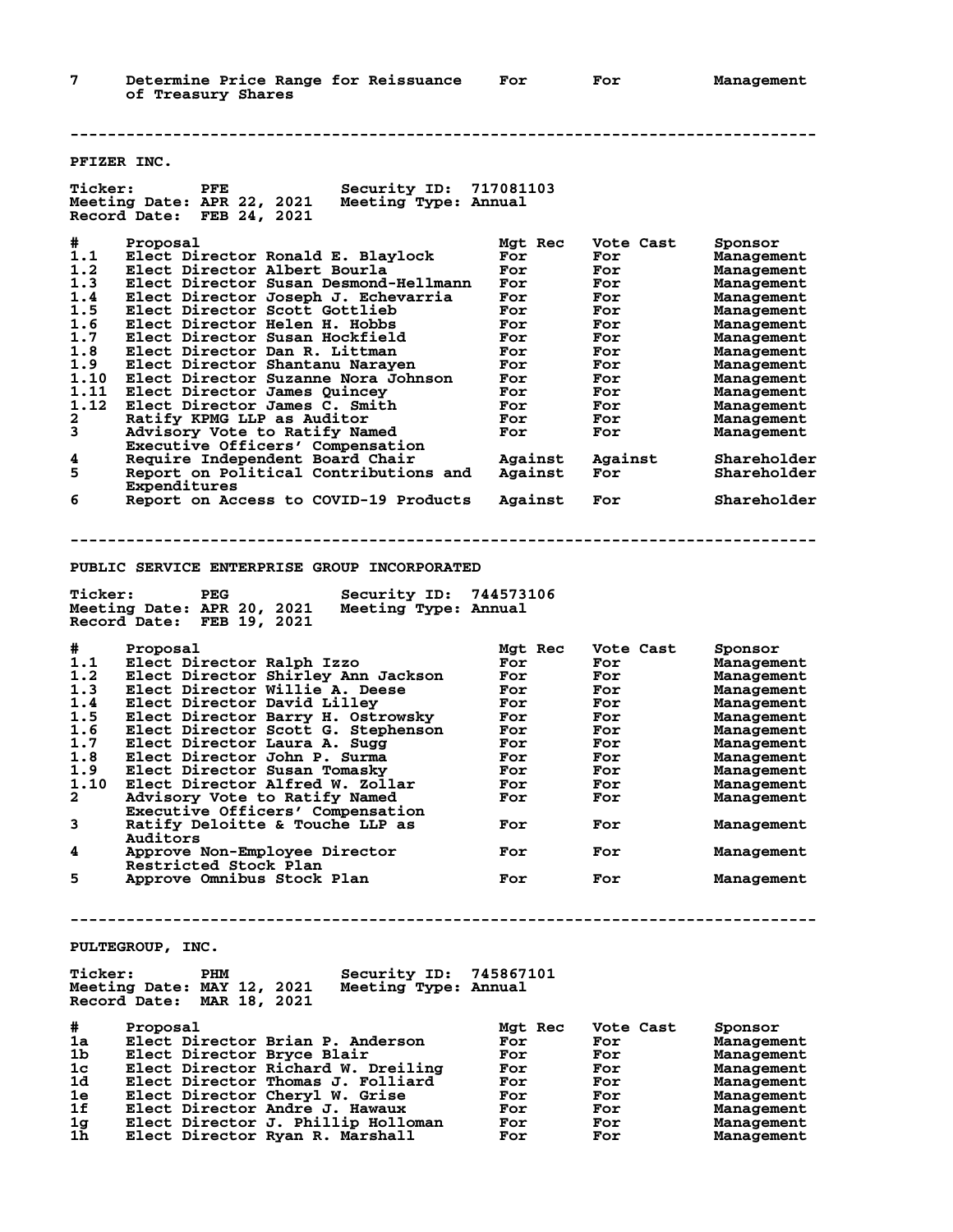| 1i<br>1j<br>1k<br>2<br>3        | Elect Director John R. Peshkin<br>Elect Director Scott F. Powers<br>Elect Director Lila Snyder<br>Ratify Ernst & Young LLP as Auditors<br>Advisory Vote to Ratify Named<br>Executive Officers' Compensation | For<br>For<br>For<br>For<br>For | For<br>For<br>For<br>For<br>For | Management<br>Management<br><b>Management</b><br>Management<br>Management |
|---------------------------------|-------------------------------------------------------------------------------------------------------------------------------------------------------------------------------------------------------------|---------------------------------|---------------------------------|---------------------------------------------------------------------------|
|                                 |                                                                                                                                                                                                             |                                 |                                 |                                                                           |
|                                 | REGAL BELOIT CORPORATION                                                                                                                                                                                    |                                 |                                 |                                                                           |
| <b>Ticker:</b>                  | Security ID: 758750103<br><b>RBC</b><br>Meeting Date: APR 27, 2021<br>Meeting Type: Annual<br>Record Date: MAR 05, 2021                                                                                     |                                 |                                 |                                                                           |
| #<br>1a<br>1 <sub>b</sub><br>1c | Proposal<br>Elect Director Jan A. Bertsch<br>Elect Director Stephen M. Burt<br>Elect Director Anesa T. Chaibi                                                                                               | Mgt Rec<br>For<br>For<br>For    | Vote Cast<br>For<br>For<br>For  | Sponsor<br><b>Management</b><br><b>Management</b><br><b>Management</b>    |
| 1d<br>1e<br>1f                  | Elect Director Christopher L. Doerr<br>Elect Director Dean A. Foate<br>Elect Director Michael F. Hilton                                                                                                     | For<br>For<br>For               | For<br>For<br>For               | Management<br>Management<br>Management                                    |
| 1g                              | Elect Director Louis V. Pinkham                                                                                                                                                                             | For                             | For                             | Management                                                                |
| 1h<br>1i                        | Elect Director Rakesh Sachdev<br>Elect Director Curtis W. Stoelting                                                                                                                                         | For<br>For                      | For<br>For                      | Management<br>Management                                                  |
| $\mathbf{2}$                    | Advisory Vote to Ratify Named                                                                                                                                                                               | For                             | For                             | Management                                                                |
| 3                               | Executive Officers' Compensation<br>Ratify Deloitte & Touche LLP as                                                                                                                                         | For                             | For                             | Management                                                                |
|                                 | Auditors                                                                                                                                                                                                    |                                 |                                 |                                                                           |
|                                 |                                                                                                                                                                                                             |                                 |                                 |                                                                           |
|                                 | RELIANCE STEEL & ALUMINUM CO.                                                                                                                                                                               |                                 |                                 |                                                                           |
| <b>Ticker:</b>                  | Security ID: 759509102<br>RS<br>Meeting Date: MAY 19, 2021<br>Meeting Type: Annual<br>Record Date: MAR 26, 2021                                                                                             |                                 |                                 |                                                                           |
| #                               | Proposal                                                                                                                                                                                                    | Mgt Rec                         | Vote Cast                       | Sponsor                                                                   |
| 1a<br>1 <sub>b</sub>            | Elect Director Sarah J. Anderson<br>Elect Director Lisa L. Baldwin                                                                                                                                          | For<br>For                      | For                             | <b>Management</b>                                                         |
| 1c                              | Elect Director Karen W. Colonias                                                                                                                                                                            | For                             | For<br>For                      | <b>Management</b><br>Management                                           |
| 1d                              | Elect Director John G. Figueroa                                                                                                                                                                             | For                             | For                             | Management                                                                |
| 1е<br>1f                        | Elect Director James D. Hoffman<br>Elect Director Mark V. Kaminski                                                                                                                                          | For                             | For                             | Management                                                                |
| 1 <sub>g</sub>                  | Elect Director Karla R. Lewis                                                                                                                                                                               | For<br>For                      | For<br>For                      | Management<br>Management                                                  |
| 1 <sub>h</sub>                  | Elect Director Robert A. McEvoy                                                                                                                                                                             | For                             | For                             | <b>Management</b>                                                         |
| 1i                              | Elect Director Andrew G. Sharkey, III                                                                                                                                                                       | For                             | For                             | Management                                                                |
| 1j<br>$\mathbf{2}$              | Elect Director Douglas W. Stotlar                                                                                                                                                                           | For                             | For                             | <b>Management</b>                                                         |
|                                 | Advisory Vote to Ratify Named<br>Executive Officers' Compensation                                                                                                                                           | For                             | For                             | <b>Management</b>                                                         |
| 3                               | Ratify KPMG LLP as Auditors                                                                                                                                                                                 | For                             | For                             | Management                                                                |
|                                 |                                                                                                                                                                                                             |                                 |                                 |                                                                           |
|                                 | REPUBLIC SERVICES, INC.                                                                                                                                                                                     |                                 |                                 |                                                                           |
| <b>Ticker:</b>                  | Security ID: 760759100<br>RSG<br>Meeting Date: MAY 21, 2021<br>Meeting Type: Annual                                                                                                                         |                                 |                                 |                                                                           |
|                                 | Record Date: MAR 22, 2021                                                                                                                                                                                   |                                 |                                 |                                                                           |
| #                               | Proposal                                                                                                                                                                                                    | <b>Mat Rec</b>                  | Vote Cast                       | Sponsor                                                                   |
| 1a                              | Elect Director Manuel Kadre                                                                                                                                                                                 | For                             | For                             | <b>Management</b>                                                         |
| 1b<br>1c                        | Elect Director Tomago Collins<br>Elect Director Michael A. Duffy                                                                                                                                            | For<br>For                      | For<br>For                      | <b>Management</b><br>Management                                           |
| 1d.                             | Elect Director Thomas W. Handley                                                                                                                                                                            | For                             | For                             | <b>Management</b>                                                         |
| 1e                              | Elect Director Jennifer M. Kirk                                                                                                                                                                             | For                             | For                             | Management                                                                |
| 1f                              | Elect Director Michael Larson                                                                                                                                                                               | For                             | For                             | Management                                                                |
| 1g<br>1 <sub>h</sub>            | Elect Director Kim S. Pegula                                                                                                                                                                                | For                             | For                             | Management                                                                |
| 1i                              | Elect Director James P. Snee<br>Elect Director Brian S. Tyler                                                                                                                                               | For<br>For                      | For<br>For                      | <b>Management</b><br>Management                                           |
| 1j                              | Elect Director Sandra M. Volpe                                                                                                                                                                              | For                             | For                             | <b>Management</b>                                                         |
| 1k                              | Elect Director Katharine B. Weymouth                                                                                                                                                                        | For                             | For                             | Management                                                                |
| 2                               | Advisory Vote to Ratify Named                                                                                                                                                                               | For                             | For                             | Management                                                                |
| 3                               | Executive Officers' Compensation<br>Ratify Ernst & Young LLP as Auditors                                                                                                                                    | For                             | For                             | Management                                                                |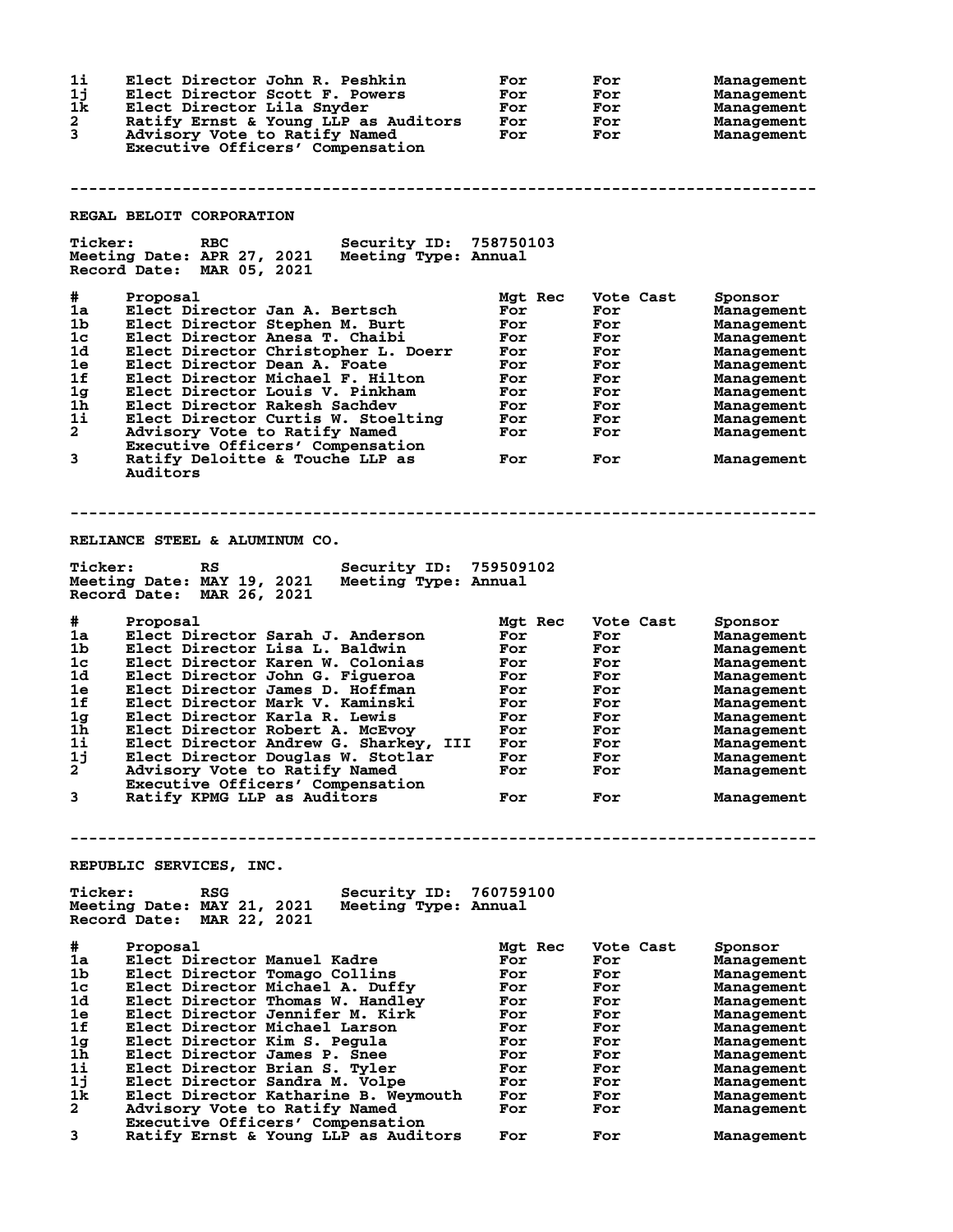**4 Report on Integrating ESG Metrics Into Against Against Shareholder Executive Compensation Program -------------------------------------------------------------------------------- SEI INVESTMENTS COMPANY Ticker: SEIC Security ID: 784117103 Meeting Date: JUN 02, 2021 Meeting Type: Annual Record Date: MAR 26, 2021 4 Proposal Mgt Rec Vote Cast Sponsor<br>
1a Elect Director Carl A. Guarino For For Management<br>
1b Elect Director Carmen V. Romeo For For Management<br>
2 Advisory Vote to Ratify Named For For Management<br>
Executive Officers' Com 1a Elect Director Carl A. Guarino For For Management 1b Elect Director Carmen V. Romeo For For Management** 2 Advisory Vote to Ratify Named For For Management  **Executive Officers' Compensation 3 Ratify KPMG LLP as Auditors For For Management -------------------------------------------------------------------------------- SLM CORPORATION Ticker: SLM Security ID: 78442P106 Meeting Date: JUN 08, 2021 Meeting Type: Annual Record Date: APR 12, 2021 # Proposal Mgt Rec Vote Cast Sponsor 1a Elect Director Paul G. Child For For Management 1b Elect Director Mary Carter Warren For For Management Franke 1c Elect Director Marianne M. Keler For For Management 1d Elect Director Mark L. Lavelle For For Management 1e Elect Director Ted Manvitz For For Management 1f Elect Director Jim Matheson For For Management 1g Elect Director Frank C. Puleo For For Management 1h Elect Director Vivian C. Schneck-Last For For Management 1i Elect Director William N. Shiebler For For Management 1j Elect Director Robert S. Strong For For Management 1k Elect Director Jonathan W. Witter For For Management 1l Elect Director Kirsten O. Wolberg For For Management 2 Approve Omnibus Stock Plan For For Management 3 Advisory Vote to Ratify Named For For Management Executive Officers' Compensation 4 Ratify KPMG LLP as Auditors For For Management -------------------------------------------------------------------------------- SPROUTS FARMERS MARKET, INC. Ticker: SFM Security ID: 85208M102 Meeting Date: MAY 26, 2021 Meeting Type: Annual Record Date: MAR 29, 2021 # Proposal Mgt Rec Vote Cast Sponsor 1.1 Elect Director Joseph Fortunato For For Management 1.2 Elect Director Lawrence ("Chip") P. For For Management** Molloy<br>1.3 Elect D **1.3 Elect Director Joseph D. O'Leary For For Management 2 Advisory Vote to Ratify Named For For Management Executive Officers' Compensation 3 Ratify PricewaterhouseCoopers LLP as For For Management Auditors -------------------------------------------------------------------------------- SS&C TECHNOLOGIES HOLDINGS, INC. Ticker: SSNC Security ID: 78467J100 Meeting Date: MAY 19, 2021 Meeting Type: Annual Record Date: MAR 22, 2021 # Proposal Mgt Rec Vote Cast Sponsor 1 Elect Director Jonathan E. Michael For For Management 2 Advisory Vote to Ratify Named For For Management Executive Officers' Compensation**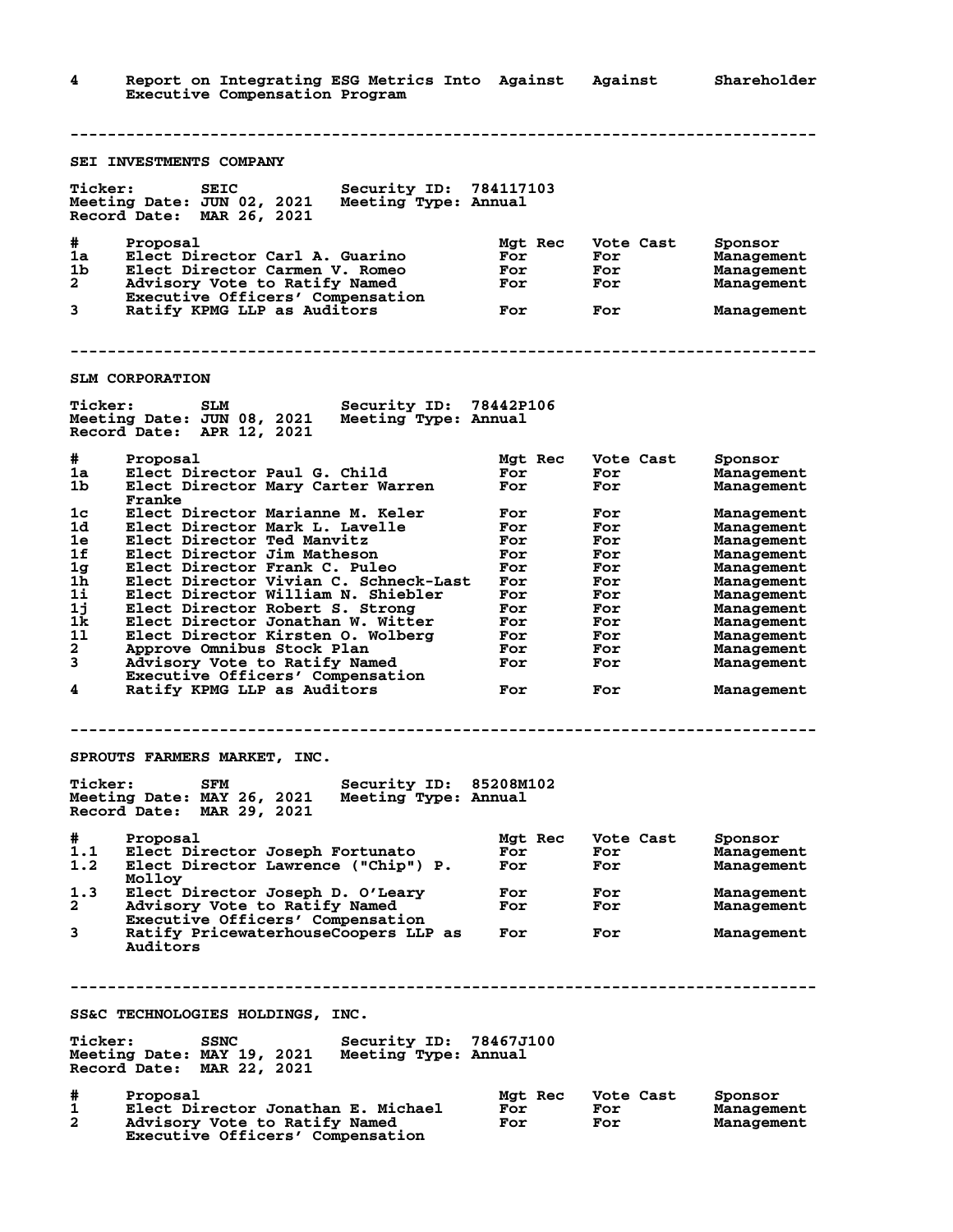**3 Ratify PricewaterhouseCoopers LLP as For For Management Auditors -------------------------------------------------------------------------------- STIFEL FINANCIAL CORP. Ticker: SF Security ID: 860630102 Meeting Date: MAY 26, 2021 Meeting Type: Annual Record Date: MAR 29, 2021 # Proposal Mgt Rec Vote Cast Sponsor 1.1 Elect Director Adam T. Berlew For For Management 1.2 Elect Director Kathleen Brown For For Management 1.3 Elect Director Michael W. Brown For For Management 1.4 Elect Director Robert E. Grady For For Management 1.5 Elect Director Ronald J. Kruszewski For For Management 1.6 Elect Director Daniel J. Ludeman For For Management 1.7 Elect Director Maura A. Markus For For Management 1.8 Elect Director David A. Peacock For For Management 1.9 Elect Director Thomas W. Weisel For For Management 1.10 Elect Director Michael J. Zimmerman For For Management 2 Advisory Vote to Ratify Named For For Management Executive Officers' Compensation 3 Ratify Ernst & Young LLP as Auditors For For Management -------------------------------------------------------------------------------- THE J. M. SMUCKER COMPANY Ticker: SJM Security ID: 832696405 Meeting Date: AUG 19, 2020 Meeting Type: Annual Record Date: JUN 22, 2020 # Proposal Mgt Rec Vote Cast Sponsor 1a Elect Director Susan E. Chapman-Hughes For For Management 1b Elect Director Paul J. Dolan For For Management 1c Elect Director Jay L. Henderson For For Management 1d Elect Director Kirk L. Perry For For Management 1e Elect Director Sandra Pianalto For For Management 1f Elect Director Nancy Lopez Russell For For Management 1g Elect Director Alex Shumate For For Management 1h Elect Director Mark T. Smucker For For Management 1i Elect Director Richard K. Smucker For For Management 1j Elect Director Timothy P. Smucker For For Management 1k Elect Director Jodi L. Taylor For For Management 1l Elect Director Dawn C. Willoughby For For Management 2 Ratify Ernst & Young LLP as Auditors For For Management 3 Advisory Vote to Ratify Named For For Management Executive Officers' Compensation 4 Approve Omnibus Stock Plan For For Management -------------------------------------------------------------------------------- THE KROGER CO. Ticker: KR Security ID: 501044101 Meeting Date: JUN 24, 2021 Meeting Type: Annual Record Date: APR 26, 2021 # Proposal Mgt Rec Vote Cast Sponsor 1a Elect Director Nora A. Aufreiter For For Management 1b Elect Director Kevin M. Brown For For Management 1c Elect Director Anne Gates For For Management 1d Elect Director Karen M. Hoguet For For Management 1e Elect Director W. Rodney McMullen For For Management 1f Elect Director Clyde R. Moore For For Management 1g Elect Director Ronald L. Sargent For For Management 1h Elect Director J. Amanda Sourry Knox For For Management (Amanda Sourry) 1i Elect Director Mark S. Sutton For For Management 1j Elect Director Ashok Vemuri For For Management 2 Advisory Vote to Ratify Named For For Management** 2 Advisory Vote to Ratify Named<br>Executive Officers' Compensation<br>3 Ratify PricewaterhouseCoopers LLC **3 Ratify PricewaterhouseCoopers LLC as For For Management**

 **Auditor**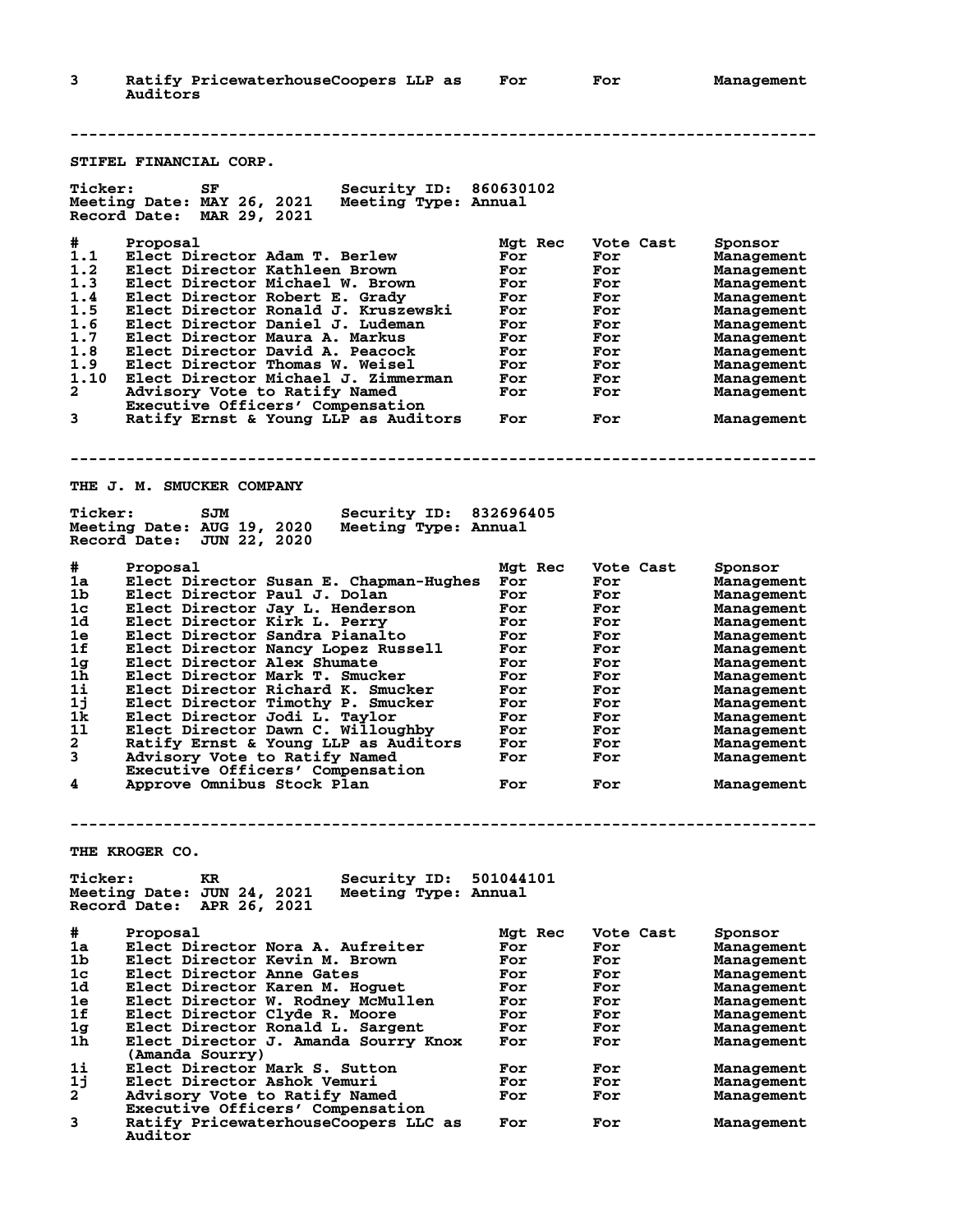| 4                                                                                                                                                 | Assess Environmental Impact of<br>Non-Recyclable Packaging                                                                                                                                                                                                                                                                                                                                                                                                                                                                                                                                                                                                                                                                                                                            | Against                                                                                                               | For                                                                                                         | Shareholder                                                                                                                                                                                                    |
|---------------------------------------------------------------------------------------------------------------------------------------------------|---------------------------------------------------------------------------------------------------------------------------------------------------------------------------------------------------------------------------------------------------------------------------------------------------------------------------------------------------------------------------------------------------------------------------------------------------------------------------------------------------------------------------------------------------------------------------------------------------------------------------------------------------------------------------------------------------------------------------------------------------------------------------------------|-----------------------------------------------------------------------------------------------------------------------|-------------------------------------------------------------------------------------------------------------|----------------------------------------------------------------------------------------------------------------------------------------------------------------------------------------------------------------|
|                                                                                                                                                   |                                                                                                                                                                                                                                                                                                                                                                                                                                                                                                                                                                                                                                                                                                                                                                                       |                                                                                                                       |                                                                                                             |                                                                                                                                                                                                                |
|                                                                                                                                                   | UNITED STATES CELLULAR CORPORATION                                                                                                                                                                                                                                                                                                                                                                                                                                                                                                                                                                                                                                                                                                                                                    |                                                                                                                       |                                                                                                             |                                                                                                                                                                                                                |
| <b>Ticker:</b>                                                                                                                                    | Security ID: 911684108<br>USM<br>Meeting Date: MAY 18, 2021<br>Meeting Type: Annual<br>Record Date: MAR 23, 2021                                                                                                                                                                                                                                                                                                                                                                                                                                                                                                                                                                                                                                                                      |                                                                                                                       |                                                                                                             |                                                                                                                                                                                                                |
| #<br>1.1<br>1.2<br>1.3<br>$\mathbf{2}$<br>3                                                                                                       | Proposal<br>Elect Director J. Samuel Crowley<br>Elect Director Gregory P. Josefowicz<br>Elect Director Cecelia D. Stewart<br>Ratify PricewaterhouseCoopers LLP as<br>Auditors<br>Advisory Vote to Ratify Named<br>Executive Officers' Compensation                                                                                                                                                                                                                                                                                                                                                                                                                                                                                                                                    | Mgt Rec<br>For<br>For<br>For<br>For<br>For                                                                            | Vote Cast<br>For<br>For<br>For<br>For<br>For                                                                | Sponsor<br>Management<br>Management<br>Management<br>Management<br>Management                                                                                                                                  |
|                                                                                                                                                   | VERIZON COMMUNICATIONS INC.                                                                                                                                                                                                                                                                                                                                                                                                                                                                                                                                                                                                                                                                                                                                                           |                                                                                                                       |                                                                                                             |                                                                                                                                                                                                                |
| <b>Ticker:</b>                                                                                                                                    | VZ.<br>Security ID: 92343V104<br>Meeting Date: MAY 13, 2021<br>Meeting Type: Annual<br>Record Date: MAR 15, 2021                                                                                                                                                                                                                                                                                                                                                                                                                                                                                                                                                                                                                                                                      |                                                                                                                       |                                                                                                             |                                                                                                                                                                                                                |
| #<br>1a<br>1b<br>1 <sub>c</sub><br>1d<br>1e<br>1f<br>1g<br>1h<br>1i<br>$\overline{a}$<br>3<br>$\overline{\mathbf{4}}$<br>5<br>6<br><b>Ticker:</b> | Proposal<br>Elect Director Shellye L. Archambeau<br>Elect Director Roxanne S. Austin<br>Elect Director Mark T. Bertolini<br>Elect Director Melanie L. Healey<br>Elect Director Clarence Otis, Jr.<br>Elect Director Daniel H. Schulman<br>Elect Director Rodney E. Slater<br>Elect Director Hans E. Vestberg<br>Elect Director Gregory G. Weaver<br>Advisory Vote to Ratify Named<br>Executive Officers' Compensation<br>Ratify Ernst & Young LLP as Auditors<br>Lower Ownership Threshold for Action<br>by Written Consent<br>Amend Senior Executive Compensation<br>Clawback Policy<br>Submit Severance Agreement<br>(Change-in-Control) to Shareholder Vote<br>VIAVI SOLUTIONS INC.<br>Security ID: 925550105<br><b>VIAV</b><br>Meeting Date: NOV 11, 2020<br>Meeting Type: Annual | Mgt Rec<br>For<br>For<br>For<br>For<br>For<br>For<br>For<br>For<br>For<br>For<br>For<br>Against<br>Against<br>Against | Vote Cast<br>For<br>For<br>For<br>For<br>For<br>For<br>For<br>For<br>For<br>For<br>For<br>For<br>For<br>For | Sponsor<br>Management<br>Management<br>Management<br>Management<br>Management<br>Management<br>Management<br>Management<br>Management<br>Management<br>Management<br>Shareholder<br>Shareholder<br>Shareholder |
|                                                                                                                                                   | Record Date: SEP 23, 2020                                                                                                                                                                                                                                                                                                                                                                                                                                                                                                                                                                                                                                                                                                                                                             |                                                                                                                       |                                                                                                             |                                                                                                                                                                                                                |
| #<br>1.1<br>1.2<br>1.3<br>1.4<br>1.5<br>1.6<br>1.7<br>1.8<br>1.9<br>2<br>3                                                                        | Proposal<br>Elect Director Richard E. Belluzzo<br>Elect Director Keith Barnes<br>Elect Director Laura Black<br>Elect Director Tor Braham<br>Elect Director Timothy Campos<br>Elect Director Donald Colvin<br>Elect Director Glenda Dorchak<br>Elect Director Masood A. Jabbar<br>Elect Director Oleg Khaykin<br>Ratify PricewaterhouseCoopers LLP as<br>Auditors<br>Advisory Vote to Ratify Named<br>Executive Officers' Compensation                                                                                                                                                                                                                                                                                                                                                 | Mgt Rec<br>For<br>For<br>For<br>For<br>For<br>For<br>For<br>For<br>For<br>For<br>For                                  | Vote Cast<br>For<br>For<br>For<br>For<br>For<br>For<br>For<br>For<br>For<br>For<br>For                      | Sponsor<br>Management<br>Management<br>Management<br>Management<br>Management<br>Management<br>Management<br>Management<br>Management<br>Management<br>Management                                              |
|                                                                                                                                                   |                                                                                                                                                                                                                                                                                                                                                                                                                                                                                                                                                                                                                                                                                                                                                                                       |                                                                                                                       |                                                                                                             |                                                                                                                                                                                                                |

**VICI PROPERTIES INC.**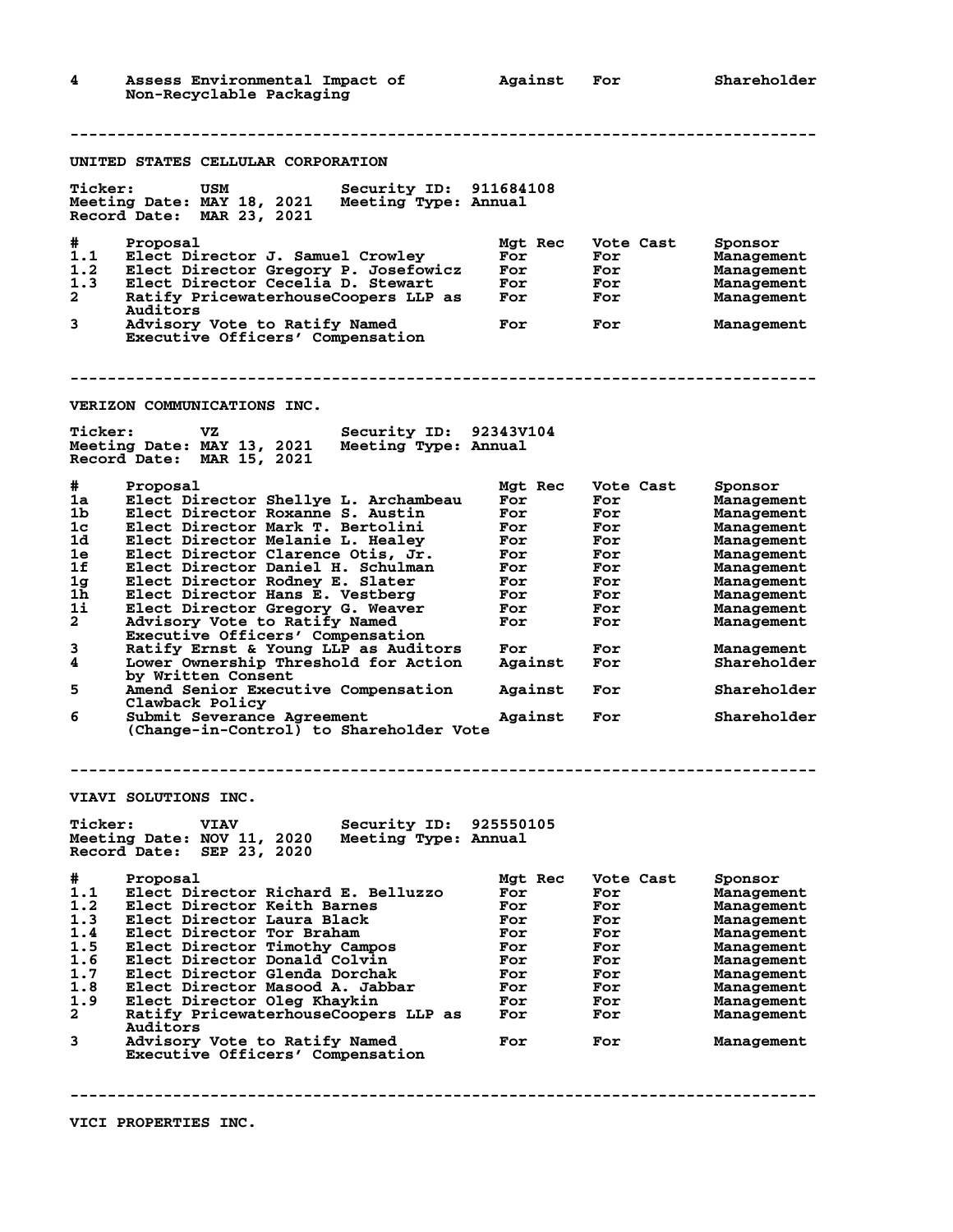Ticker: VICI Security ID: 925652109<br>Neeting Date: APR 28, 2021 Meeting Type: Annual **Meeting Date: APR 28, 2021 Meeting Type: Annual Record Date: MAR 01, 2021**

| #              | Proposal                                                          | Mgt Rec | Vote Cast | Sponsor    |
|----------------|-------------------------------------------------------------------|---------|-----------|------------|
| 1a             | Elect Director James R. Abrahamson                                | For     | For       | Management |
| 1 <sub>b</sub> | Elect Director Diana F. Cantor                                    | For     | For       | Management |
| 1 <sub>c</sub> | Elect Director Monica H. Douglas                                  | For     | For       | Management |
| 1 <sub>d</sub> | Elect Director Elizabeth I. Holland                               | For     | For       | Management |
| 1e             | Elect Director Craig Macnab                                       | For     | For       | Management |
| 1f             | Elect Director Edward B. Pitoniak                                 | For     | For       | Management |
| $\frac{1}{2}$  | Elect Director Michael D. Rumbolz                                 | For     | For       | Management |
|                | Ratify Deloitte & Touche LLP as<br>Auditors                       | For     | For       | Management |
| 3              | Advisory Vote to Ratify Named<br>Executive Officers' Compensation | For     | For       | Management |

**================ Quantitative U.S. Small Cap Equity Portfolio ==================**

**The proxy voting record of the Quantitative U.S. Small Cap Equity Portfolio, a series of the Registrant, during the period from July 1, 2020 through June 30, 2021 is filed herewith:**

## **ACCO BRANDS CORPORATION**

|                | Meeting Date: MAY 18, 2021<br>Meeting Type: Annual<br>MAR 25, 2021<br>Record Date: |         |           |            |
|----------------|------------------------------------------------------------------------------------|---------|-----------|------------|
| #              | Proposal                                                                           | Mgt Rec | Vote Cast | Sponsor    |
| 1a             | Elect Director James A. Buzzard<br>*Withdrawn Resolution*                          | None    | None      | Management |
| 1 <sub>b</sub> | Elect Director Kathleen S. Dvorak                                                  | For     | For       | Management |
| 1 <sub>c</sub> | Elect Director Boris Elisman                                                       | For     | For       | Management |
| 1d             | Elect Director Pradeep Jotwani                                                     | For     | For       | Management |
| 1e             | Elect Director Robert J. Keller                                                    | For     | For       | Management |
| 1f             | Elect Director Thomas Kroeger                                                      | For     | For       | Management |
| 1g             | Elect Director Ron Lombardi                                                        | For     | For       | Management |
| 1 <sub>h</sub> | Elect Director Graciela I. Monteagudo                                              | For     | For       | Management |
| 11             | Elect Director E. Mark Rajkowski                                                   | For     | For       | Management |
| $\mathbf{2}$   | Ratify KPMG LLP as Auditors                                                        | For     | For       | Management |
| 3              | Advisory Vote to Ratify Named<br>Executive Officers' Compensation                  | For     | For       | Management |

## **--------------------------------------------------------------------------------**

**AKEBIA THERAPEUTICS, INC.**

**Ticker: AKBA Security ID: 00972D105 Meeting Date: JUN 02, 2021 Meeting Type: Annual Record Date: APR 12, 2021**

**Ticker: ACCO Security ID: 00081T108**

| #              | Proposal                             | <b>Mat Rec</b> | Vote Cast | Sponsor    |
|----------------|--------------------------------------|----------------|-----------|------------|
| 1.1            | Elect Director Steven C. Gilman      | For            | Withhold  | Management |
| 1.2            | Elect Director Cynthia Smith         | For            | Withhold  | Management |
| $\mathbf{2}$   | Advisory Vote to Ratify Named        | For            | Against   | Management |
|                | Executive Officers' Compensation     |                |           |            |
| $\overline{3}$ | Ratify Ernst & Young LLP as Auditors | For            | For       | Management |

**--------------------------------------------------------------------------------**

## **ALCOA CORPORATION**

| <b>Ticker:</b>                                          | AA | Security ID: 013872106 |  |
|---------------------------------------------------------|----|------------------------|--|
| Meeting Date: MAY 06, 2021<br>Record Date: MAR 11, 2021 |    | Meeting Type: Annual   |  |

| #  | Proposal                            | Mgt Rec | Vote Cast | Sponsor    |
|----|-------------------------------------|---------|-----------|------------|
| 1a | Elect Director Steven W. Williams   | For     | For       | Management |
| 1b | Elect Director Mary Anne Citrino    | For     | For       | Management |
| 1c | Elect Director Pasquale (Pat) Fiore | For     | For       | Management |
| 1d | Elect Director Thomas J. Gorman     | For     | For       | Management |
| 1e | Elect Director Roy C. Harvey        | For     | For       | Management |
| 1f | Elect Director James A. Hughes      | For     | For       | Management |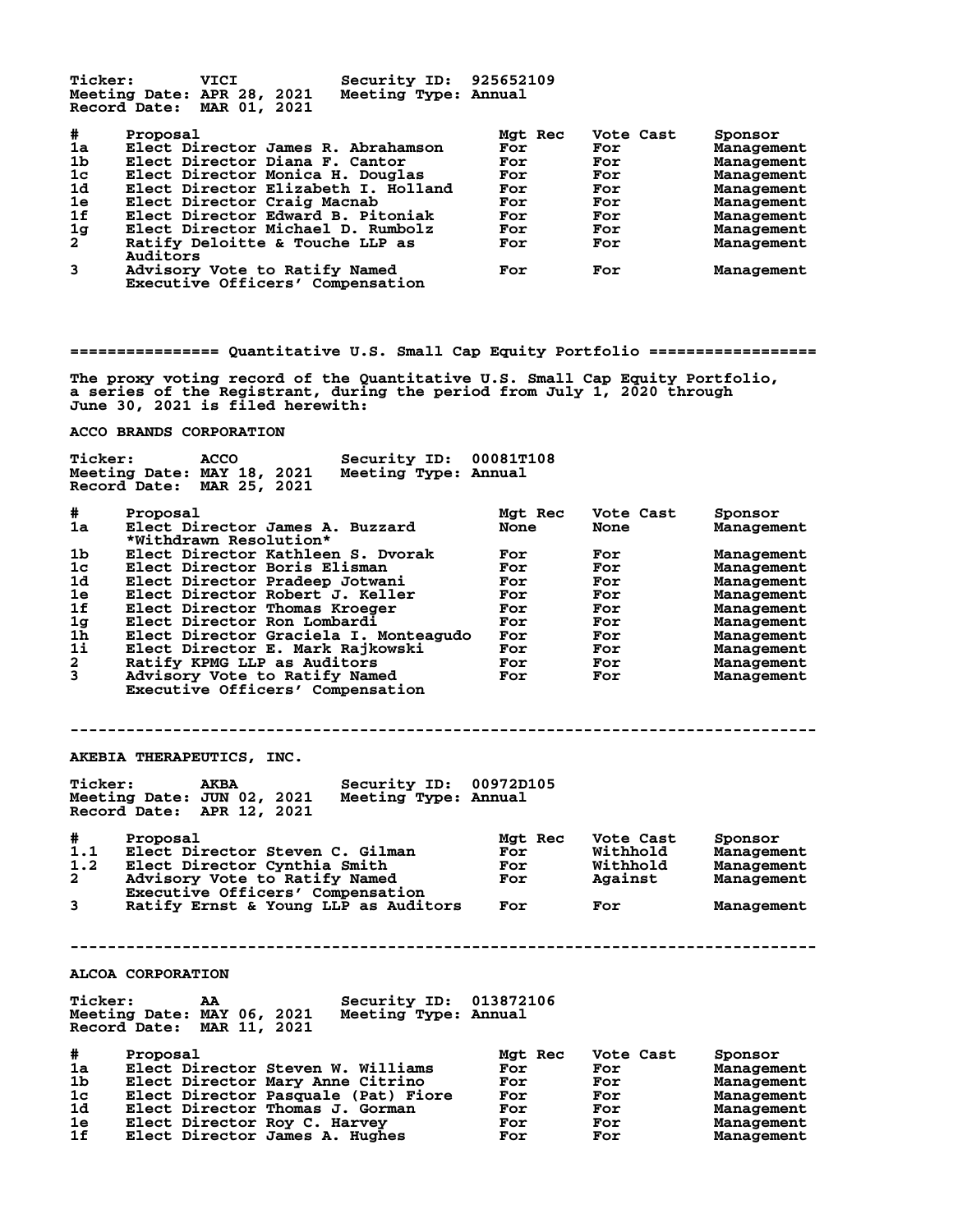| 1 <sub>g</sub><br>Elect Director James E. Nevels<br>1h<br>Elect Director Carol L. Roberts<br>1i<br>Elect Director Suzanne Sitherwood<br>1j<br>Elect Director Ernesto Zedillo<br>2<br>Ratify PricewaterhouseCoopers LLP as<br>Auditors<br>3<br>Advisory Vote to Ratify Named<br>Executive Officers' Compensation<br>4<br>Provide Right to Act by Written Consent Against<br>ALLSCRIPTS HEALTHCARE SOLUTIONS, INC.                                                                                                                                                                                                                                                 | For<br>For<br>For<br>For<br>For<br>For                                                                    | For<br>For<br>For<br>For<br>For<br>For<br>For                                                               | <b>Management</b><br><b>Management</b><br><b>Management</b><br>Management<br>Management<br>Management<br>Shareholder                                                                                               |
|------------------------------------------------------------------------------------------------------------------------------------------------------------------------------------------------------------------------------------------------------------------------------------------------------------------------------------------------------------------------------------------------------------------------------------------------------------------------------------------------------------------------------------------------------------------------------------------------------------------------------------------------------------------|-----------------------------------------------------------------------------------------------------------|-------------------------------------------------------------------------------------------------------------|--------------------------------------------------------------------------------------------------------------------------------------------------------------------------------------------------------------------|
| <b>Ticker:</b><br>Security ID: 01988P108<br>MDRX<br>Meeting Date: MAY 25, 2021<br>Meeting Type: Annual<br>Record Date: MAR 26, 2021                                                                                                                                                                                                                                                                                                                                                                                                                                                                                                                              |                                                                                                           |                                                                                                             |                                                                                                                                                                                                                    |
| #<br>Proposal<br>1a<br>Elect Director Elizabeth A. Altman<br>1b<br>Elect Director Mara G. Aspinall<br>1c<br>Elect Director Paul M. Black<br>1d<br>Elect Director P. Gregory Garrison<br>1e<br>Elect Director Jonathan J. Judge<br>1f<br>Elect Director Michael A. Klayko<br>1g<br>Elect Director Dave B. Stevens<br>1h<br>Elect Director David D. Stevens<br>$1\mathbf{i}$<br>Elect Director Carol J. Zierhoffer<br>$\mathbf{2}$<br>Ratify Grant Thornton LLP as Auditors<br>3<br>Advisory Vote to Ratify Named<br>Executive Officers' Compensation                                                                                                              | Mgt Rec<br>For<br>For<br>For<br>For<br>For<br>For<br>For<br>For<br>For<br>For<br>For                      | Vote Cast<br>For<br>For<br>For<br>For<br>For<br>For<br>For<br>For<br>For<br>For<br>For                      | Sponsor<br><b>Management</b><br><b>Management</b><br><b>Management</b><br>Management<br>Management<br>Management<br>Management<br>Management<br>Management<br>Management<br>Management                             |
| AMKOR TECHNOLOGY, INC.                                                                                                                                                                                                                                                                                                                                                                                                                                                                                                                                                                                                                                           |                                                                                                           |                                                                                                             |                                                                                                                                                                                                                    |
| <b>Ticker:</b><br><b>AMKR</b><br>Security ID: 031652100<br>Meeting Date: MAY 18, 2021<br>Meeting Type: Annual<br>Record Date: MAR 22, 2021                                                                                                                                                                                                                                                                                                                                                                                                                                                                                                                       |                                                                                                           |                                                                                                             |                                                                                                                                                                                                                    |
| #<br>Proposal<br>1.1<br>Elect Director James J. Kim<br>1.2<br>Elect Director Susan Y. Kim<br>1.3<br>Elect Director Giel Rutten<br>1.4<br>Elect Director Douglas A. Alexander<br>1.5<br>Elect Director Roger A. Carolin<br>1.6<br>Elect Director Winston J. Churchill<br>1.7<br>Elect Director Daniel Liao<br>1.8<br>Elect Director MaryFrances McCourt<br>1.9<br>Elect Director Robert R. Morse<br>1.10<br>Elect Director Gil C. Tily<br>1.11<br>Elect Director David N. Watson<br>$\mathbf{2}$<br>Advisory Vote to Ratify Named<br>Executive Officers' Compensation<br>3<br>Approve Omnibus Stock Plan<br>4<br>Ratify PricewaterhouseCoopers LLP as<br>Auditors | Mgt Rec<br>For<br>For<br>For<br>For<br>For<br>For<br>For<br>For<br>For<br>For<br>For<br>For<br>For<br>For | Vote Cast<br>For<br>For<br>For<br>For<br>For<br>For<br>For<br>For<br>For<br>For<br>For<br>For<br>For<br>For | Sponsor<br>Management<br><b>Management</b><br>Management<br>Management<br>Management<br>Management<br>Management<br>Management<br>Management<br>Management<br>Management<br>Management<br>Management<br>Management |
| ANAPTYSBIO, INC.<br><b>Ticker:</b><br>Security ID: 032724106<br><b>ANAB</b><br>Meeting Date: JUN 17, 2021<br>Meeting Type: Annual<br>Record Date: APR 19, 2021                                                                                                                                                                                                                                                                                                                                                                                                                                                                                                   |                                                                                                           |                                                                                                             |                                                                                                                                                                                                                    |
| #<br>Proposal<br>1.1<br>Elect Director Dennis Fenton<br>1.2<br>Elect Director James N. Topper<br>1.3<br>Elect Director Oleg Nodelman<br>2<br>Ratify KPMG LLP as Auditors<br>3<br>Advisory Vote to Ratify Named<br>Executive Officers' Compensation                                                                                                                                                                                                                                                                                                                                                                                                               | Mgt Rec<br>For<br>For<br>For<br>For<br>For                                                                | Vote Cast<br>Withhold<br>Withhold<br>For<br>For<br>For                                                      | Sponsor<br><b>Management</b><br><b>Management</b><br>Management<br>Management<br>Management                                                                                                                        |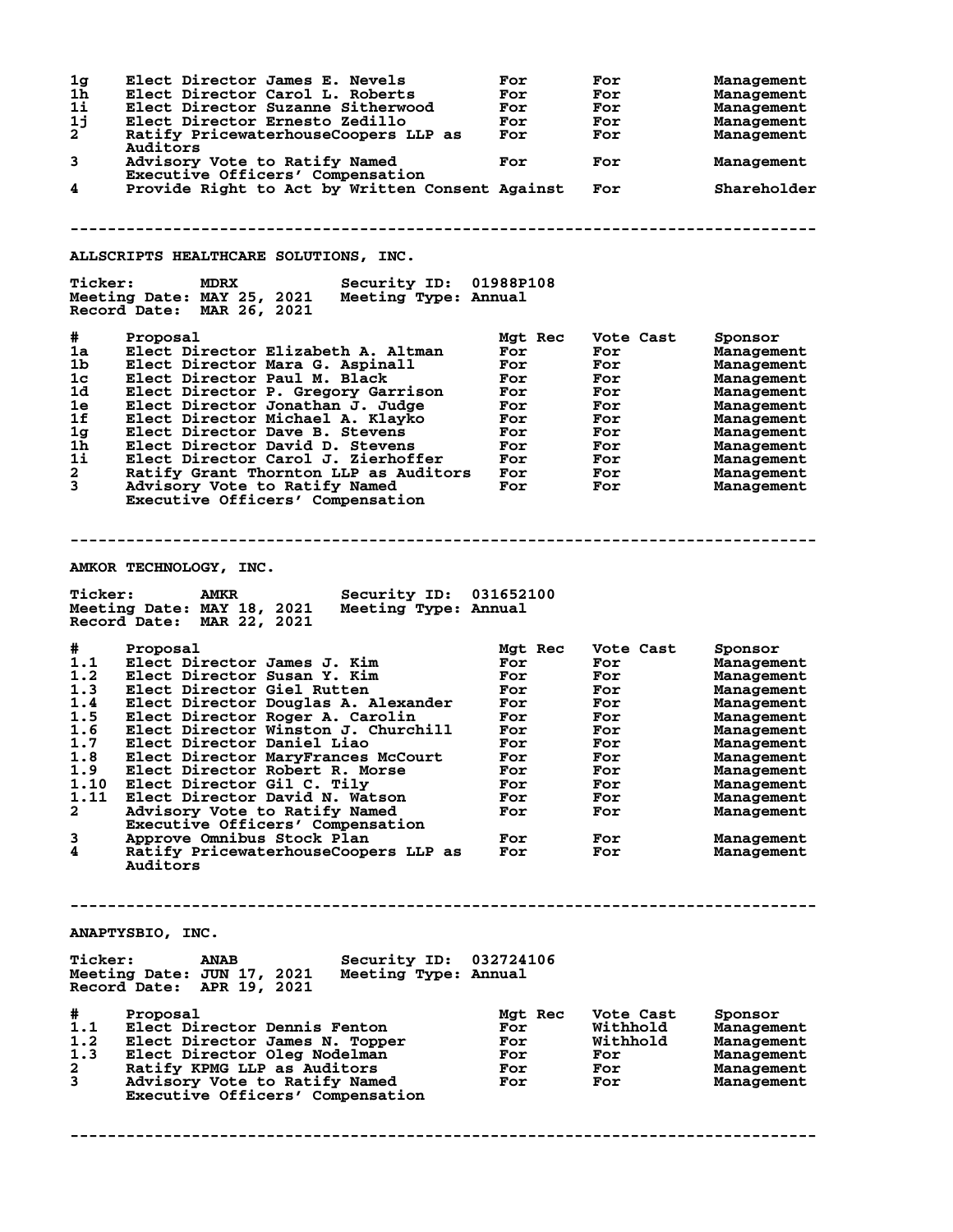**ARMOUR RESIDENTIAL REIT, INC.**

**Ticker: ARR Security ID: 042315507 Meeting Date: MAY 13, 2021 Meeting Type: Annual Record Date: MAR 19, 2021 # Proposal Mgt Rec Vote Cast Sponsor 1.1 Elect Director Scott J. Ulm For For Management 1.2 Elect Director Jeffrey J. Zimmer For For Management 1.3 Elect Director Daniel C. Staton For For Management 1.4 Elect Director Marc H. Bell For For Management 1.5 Elect Director Z. Jamie Behar For For Management 1.6 Elect Director Carolyn Downey For For Management 1.7 Elect Director Thomas K. Guba For For Management 1.8 Elect Director Robert C. Hain For For Management 1.9 Elect Director John "Jack" P. For For Management** 1.9 Elect Director John "Jack" P.<br>Hollihan, III **1.10 Elect Director Stewart J. Paperin For For Management** Ratify Deloitte & Touche LLP as  **Auditors 3 Advisory Vote to Ratify Named For For Management Executive Officers' Compensation 4 Amend Omnibus Stock Plan For For Management -------------------------------------------------------------------------------- ARTISAN PARTNERS ASSET MANAGEMENT INC. Ticker: APAM Security ID: 04316A108 Meeting Date: JUN 02, 2021 Meeting Type: Annual Record Date: APR 08, 2021 # Proposal Mgt Rec Vote Cast Sponsor 1.1 Elect Director Jennifer A. Barbetta For For Management 1.2 Elect Director Matthew R. Barger For For Management 1.3 Elect Director Eric R. Colson For For Management 1.4 Elect Director Tench Coxe For Withhold Management 1.5 Elect Director Stephanie G. DiMarco For Withhold Management 1.6 Elect Director Jeffrey A. Joerres For Withhold Management 1.7 Elect Director Andrew A. Ziegler For For Management 2 Ratify PricewaterhouseCoopers LLP as For For Management Auditor -------------------------------------------------------------------------------- ASBURY AUTOMOTIVE GROUP, INC. Ticker: ABG Security ID: 043436104 Meeting Date: APR 20, 2021 Meeting Type: Annual Record Date: MAR 01, 2021 # Proposal Mgt Rec Vote Cast Sponsor 1a Elect Director Thomas J. Reddin For For Management 1b Elect Director Joel Alsfine For For Management 1c Elect Director Thomas C. DeLoach, Jr. For For Management 1d Elect Director William D. Fay For For Management 1e Elect Director David W. Hult For For Management 1f Elect Director Juanita T. James For For Management 1g Elect Director Philip F. Maritz For For Management 1h Elect Director Maureen F. Morrison For For Management 1i Elect Director Bridget Ryan-Berman For For Management 2 Advisory Vote to Ratify Named For For Management** 2 Advisory Vote to Ratify Named<br>Executive Officers' Compensation<br>3 Ratify Ernst & Young LLP as Audit **3 Ratify Ernst & Young LLP as Auditors For For Management -------------------------------------------------------------------------------- ASGN INCORPORATED Ticker: ASGN Security ID: 00191U102 Meeting Date: JUN 17, 2021 Meeting Type: Annual Record Date: APR 19, 2021**

**# Proposal Mgt Rec Vote Cast Sponsor 1.1 Elect Director Joseph W. Dyer For For Management**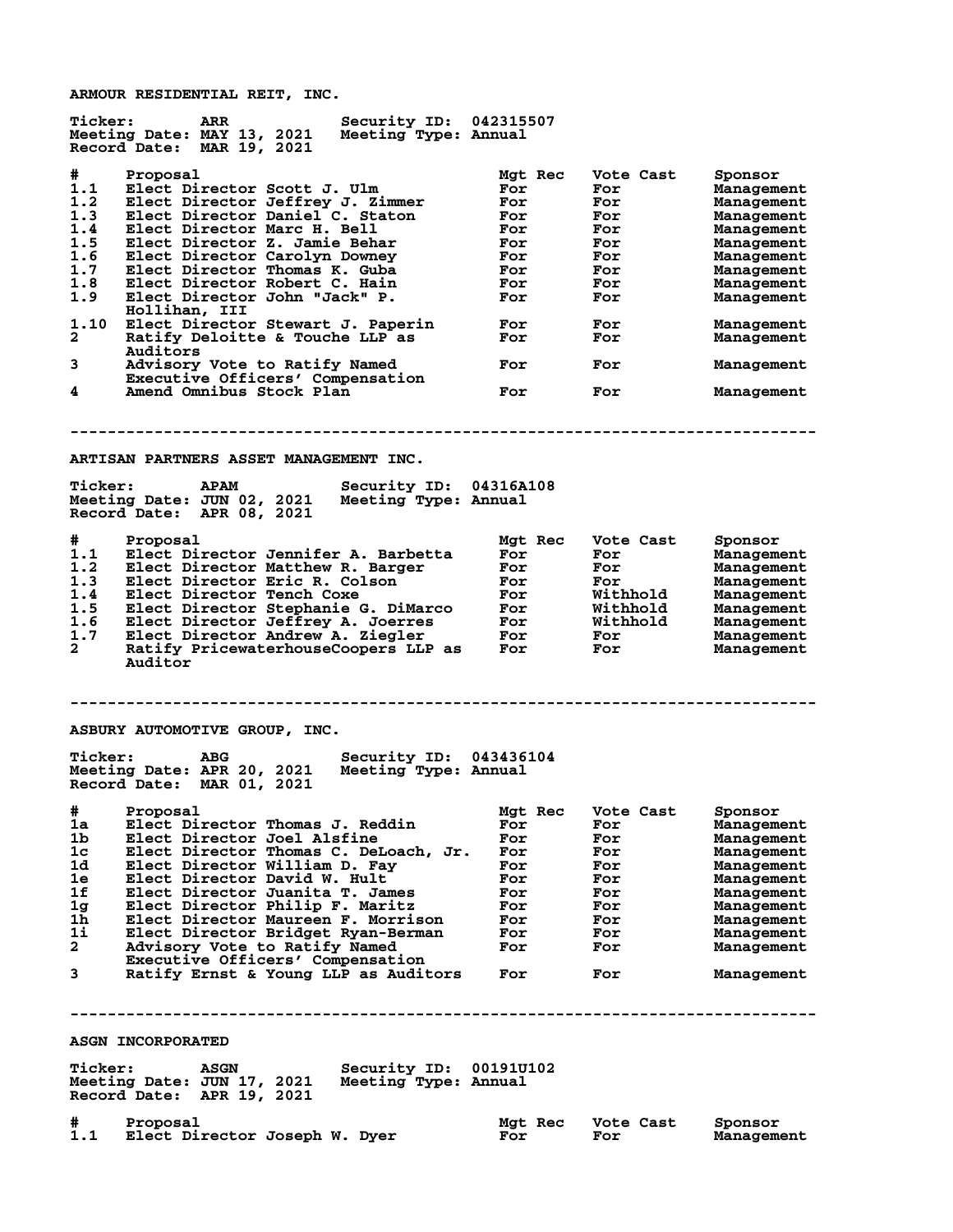| 1.2<br>1.3<br>1.4<br>$\mathbf{2}$<br>3                                                           | Elect Director Mariel A. Joliet<br>Elect Director Marty R. Kittrell<br>Elect Director Carol Lindstrom<br>Advisory Vote to Ratify Named<br>Executive Officers' Compensation<br>Ratify Deloitte & Touche LLP as<br>Auditors                                                                                                                                                                                                                                                                                                  | For<br>For<br>For<br>For<br>For                                                                    | For<br>For<br>For<br>For<br>For                                                                      | Management<br>Management<br>Management<br>Management<br>Management                                                                                                                            |  |  |
|--------------------------------------------------------------------------------------------------|----------------------------------------------------------------------------------------------------------------------------------------------------------------------------------------------------------------------------------------------------------------------------------------------------------------------------------------------------------------------------------------------------------------------------------------------------------------------------------------------------------------------------|----------------------------------------------------------------------------------------------------|------------------------------------------------------------------------------------------------------|-----------------------------------------------------------------------------------------------------------------------------------------------------------------------------------------------|--|--|
|                                                                                                  |                                                                                                                                                                                                                                                                                                                                                                                                                                                                                                                            |                                                                                                    |                                                                                                      |                                                                                                                                                                                               |  |  |
|                                                                                                  | ATLAS AIR WORLDWIDE HOLDINGS, INC.                                                                                                                                                                                                                                                                                                                                                                                                                                                                                         |                                                                                                    |                                                                                                      |                                                                                                                                                                                               |  |  |
| <b>Ticker:</b>                                                                                   | <b>AAWW</b><br>Security ID: 049164205<br>Meeting Date: MAY 25, 2021<br>Meeting Type: Annual<br>Record Date: APR 05, 2021                                                                                                                                                                                                                                                                                                                                                                                                   |                                                                                                    |                                                                                                      |                                                                                                                                                                                               |  |  |
| #.<br>1.1<br>1.2<br>1.3<br>1.4<br>1.5<br>1.6<br>1.7<br>1.8<br>1.9<br>1.10<br>$\mathbf{2}^-$<br>3 | Proposal<br>Elect Director Timothy J. Bernlohr<br>Elect Director Charles F. Bolden, Jr.<br>Elect Director John W. Dietrich<br>Elect Director Beverly K. Goulet<br>Elect Director Bobby J. Griffin<br>Elect Director Carol B. Hallett<br>Elect Director Duncan J. McNabb<br>Elect Director Sheila A. Stamps<br>Elect Director John K. Wulff<br>Elect Director Carol J. Zierhoffer<br>Ratify PricewaterhouseCoopers LLP as<br><b>Auditors</b><br>Advisory Vote to Ratify Named                                               | Mgt Rec<br>For<br>For<br>For<br>For<br>For<br>For<br>For<br>For<br>For<br>For<br>For<br>For        | Vote Cast<br>For<br>For<br>For<br>For<br>For<br>For<br>For<br>For<br>For<br>For<br>For<br>For        | Sponsor<br>Management<br>Management<br>Management<br>Management<br>Management<br>Management<br>Management<br>Management<br>Management<br>Management<br>Management<br>Management               |  |  |
|                                                                                                  | Executive Officers' Compensation                                                                                                                                                                                                                                                                                                                                                                                                                                                                                           |                                                                                                    |                                                                                                      |                                                                                                                                                                                               |  |  |
|                                                                                                  | AXCELIS TECHNOLOGIES, INC.<br><b>Ticker:</b><br><b>ACLS</b><br>Security ID: 054540208<br>Meeting Date: MAY 12, 2021<br>Meeting Type: Annual<br>Record Date: MAR 24, 2021                                                                                                                                                                                                                                                                                                                                                   |                                                                                                    |                                                                                                      |                                                                                                                                                                                               |  |  |
| #<br>1.1<br>1.2<br>1.3<br>1.4<br>1.5<br>1.6<br>1.7<br>1.8<br>$\mathbf{2}$<br>3                   | Proposal<br>Elect Director Tzu-Yin "TY" Chiu<br>Elect Director Richard J. Faubert<br>Elect Director Arthur L. George, Jr.<br>Elect Director Joseph P. Keithley<br>Elect Director John T. Kurtzweil<br>Elect Director Mary G. Puma<br>Elect Director Thomas St. Dennis<br>Elect Director Jorge Titinger<br>Ratify Ernst & Young LLP as Auditor<br>Advisory Vote to Ratify Named<br>Executive Officers' Compensation                                                                                                         | Mgt Rec<br>For<br>For<br>For<br>For<br>For<br>For<br>For<br>For<br>For<br>For                      | Vote Cast<br>For<br>For<br>For<br>For<br>For<br>For<br>For<br>For<br>For<br>For                      | Sponsor<br>Management<br>Management<br>Management<br>Management<br>Management<br>Management<br>Management<br>Management<br>Management<br>Management                                           |  |  |
|                                                                                                  |                                                                                                                                                                                                                                                                                                                                                                                                                                                                                                                            |                                                                                                    |                                                                                                      |                                                                                                                                                                                               |  |  |
|                                                                                                  | BEACON ROOFING SUPPLY, INC.                                                                                                                                                                                                                                                                                                                                                                                                                                                                                                |                                                                                                    |                                                                                                      |                                                                                                                                                                                               |  |  |
| <b>Ticker:</b>                                                                                   | Security ID:<br><b>BECN</b><br>Meeting Date: FEB 19, 2021<br>Meeting Type: Annual<br>Record Date: DEC 22, 2020                                                                                                                                                                                                                                                                                                                                                                                                             | 073685109                                                                                          |                                                                                                      |                                                                                                                                                                                               |  |  |
| #<br>1.1<br>1.2<br>1.3<br>1.4<br>1.5<br>1.6<br>1.7<br>1.8<br>1.9<br>1.10<br>1.11<br>2<br>3       | Proposal<br>Elect Director Philip W. Knisely<br>Elect Director Julian G. Francis<br>Elect Director Carl T. Berquist<br>Elect Director Barbara G. Fast<br>Elect Director Richard W. Frost<br>Elect Director Alan Gershenhorn<br>Elect Director Robert M. McLaughlin<br>Elect Director Neil S. Novich<br>Elect Director Stuart A. Randle<br>Elect Director Nathan K. Sleeper<br>Elect Director Douglas L. Young<br>Ratify Ernst & Young LLP as Auditors<br>Advisory Vote to Ratify Named<br>Executive Officers' Compensation | Mgt Rec<br>For<br>For<br>For<br>For<br>For<br>For<br>For<br>For<br>For<br>For<br>For<br>For<br>For | Vote Cast<br>For<br>For<br>For<br>For<br>For<br>For<br>For<br>For<br>For<br>For<br>For<br>For<br>For | Sponsor<br>Management<br>Management<br>Management<br>Management<br>Management<br>Management<br>Management<br>Management<br>Management<br>Management<br>Management<br>Management<br>Management |  |  |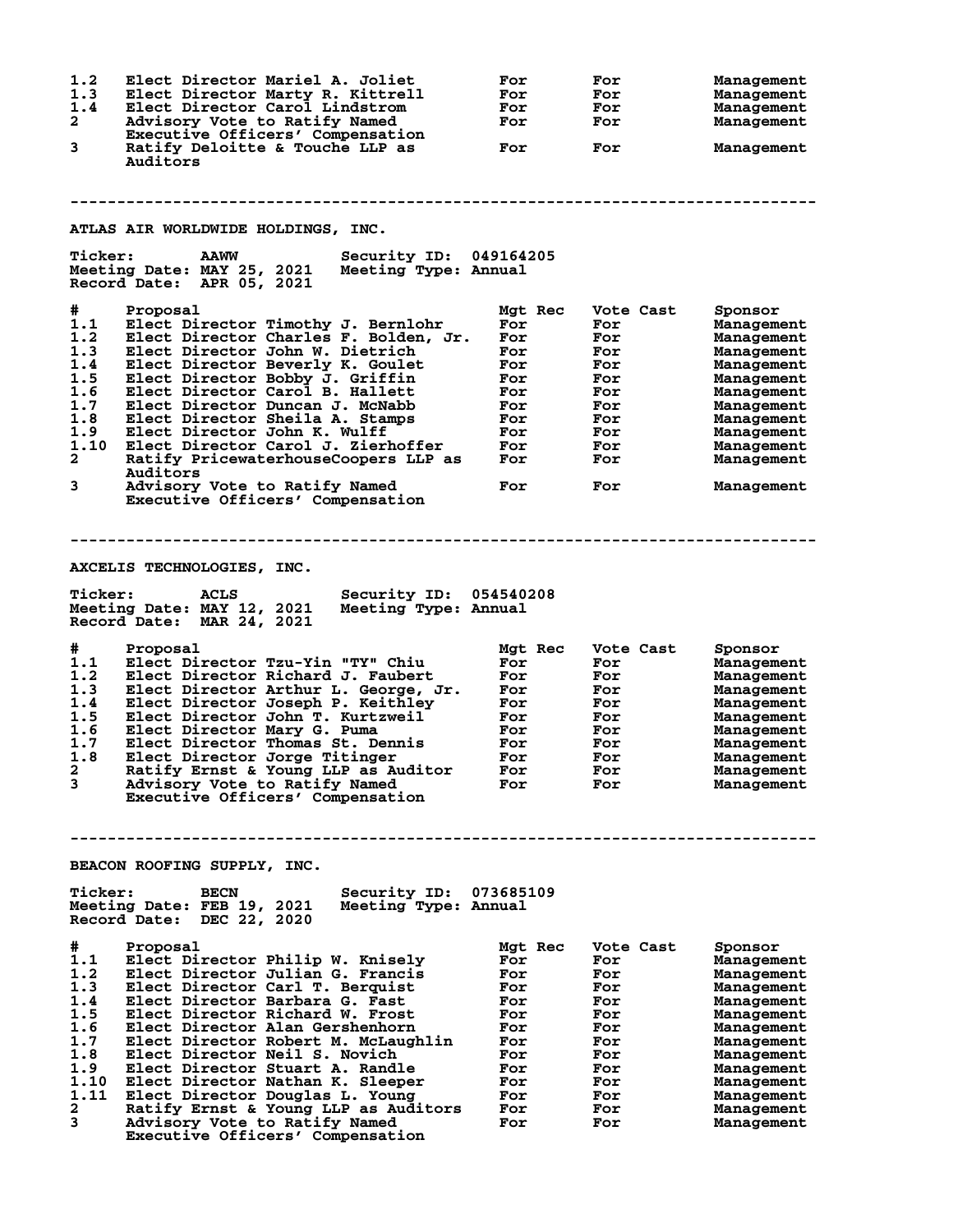**-------------------------------------------------------------------------------- BIG LOTS, INC. Ticker: BIG Security ID: 089302103 Meeting Date: MAY 26, 2021 Meeting Type: Annual Record Date: MAR 31, 2021 # Proposal Mgt Rec Vote Cast Sponsor 1.1 Elect Director Sandra Campos For For Management 1.2 Elect Director James R. Chambers For For Management 1.3 Elect Director Sebastian J. DiGrande For For Management 1.4 Elect Director Marla C. Gottschalk For For Management 1.5 Elect Director Cynthia T. Jamison For For Management 1.6 Elect Director Thomas A. Kingsbury For For Management 1.7 Elect Director Christopher J. McCormick For For Management 1.8 Elect Director Kimberley A. Newton For For Management 1.9 Elect Director Nancy A. Reardon For For Management 1.10 Elect Director Wendy L. Schoppert For For Management 1.11 Elect Director Bruce K. Thorn For For Management 2 Advisory Vote to Ratify Named For For Management Executive Officers' Compensation 3 Ratify Deloitte & Touche LLP as For For Management Auditors -------------------------------------------------------------------------------- BJ'S WHOLESALE CLUB HOLDINGS, INC.** Ticker: BJ Security ID: 05550J101<br>Meeting Date: JUN 17, 2021 Meeting Type: Annual **Meeting Date: JUN 17, 2021 Meeting Type: Annual Record Date: APR 26, 2021 # Proposal Mgt Rec Vote Cast Sponsor 1.1 Elect Director Christopher J. Baldwin For Withhold Management 1.2 Elect Director Ken Parent For Withhold Management 1.3 Elect Director Robert Steele For Withhold Management 2 Ratify PricewaterhouseCoopers LLP as For For Management Auditors 3 Advisory Vote to Ratify Named For For Management Executive Officers' Compensation -------------------------------------------------------------------------------- BMC STOCK HOLDINGS, INC. Ticker: BMCH Security ID: 05591B109 Meeting Date: DEC 22, 2020 Meeting Type: Special Record Date: NOV 13, 2020 # Proposal Mgt Rec Vote Cast Sponsor 1 Approve Merger Agreement For For Management 2 Advisory Vote on Golden Parachutes For For Management 3 Adjourn Meeting For For Management -------------------------------------------------------------------------------- BOISE CASCADE COMPANY Ticker: BCC Security ID: 09739D100 Meeting Date: MAY 06, 2021 Meeting Type: Annual Record Date: MAR 08, 2021 #** Proposal<br> **1a** Elect Director Nate Jorgensen<br> **1b** Elect Director Richard Fleming<br> **1c** Elect Director Mack Hogans<br> **1d** Elect Director Christopher McGowan<br> **2** Advisory Vote to Ratify Namagement<br> **2** Advisory Vote Con **1a Elect Director Nate Jorgensen For For Management 1b Elect Director Richard Fleming For For Management** 1c **Elect Director Mack Hogans**<br>1d **Elect Director Christopher** B **1d Elect Director Christopher McGowan For For Management 2 Advisory Vote to Ratify Named For For Management Executive Officers' Compensation 3 Ratify KPMG LLP as Auditors For For Management --------------------------------------------------------------------------------**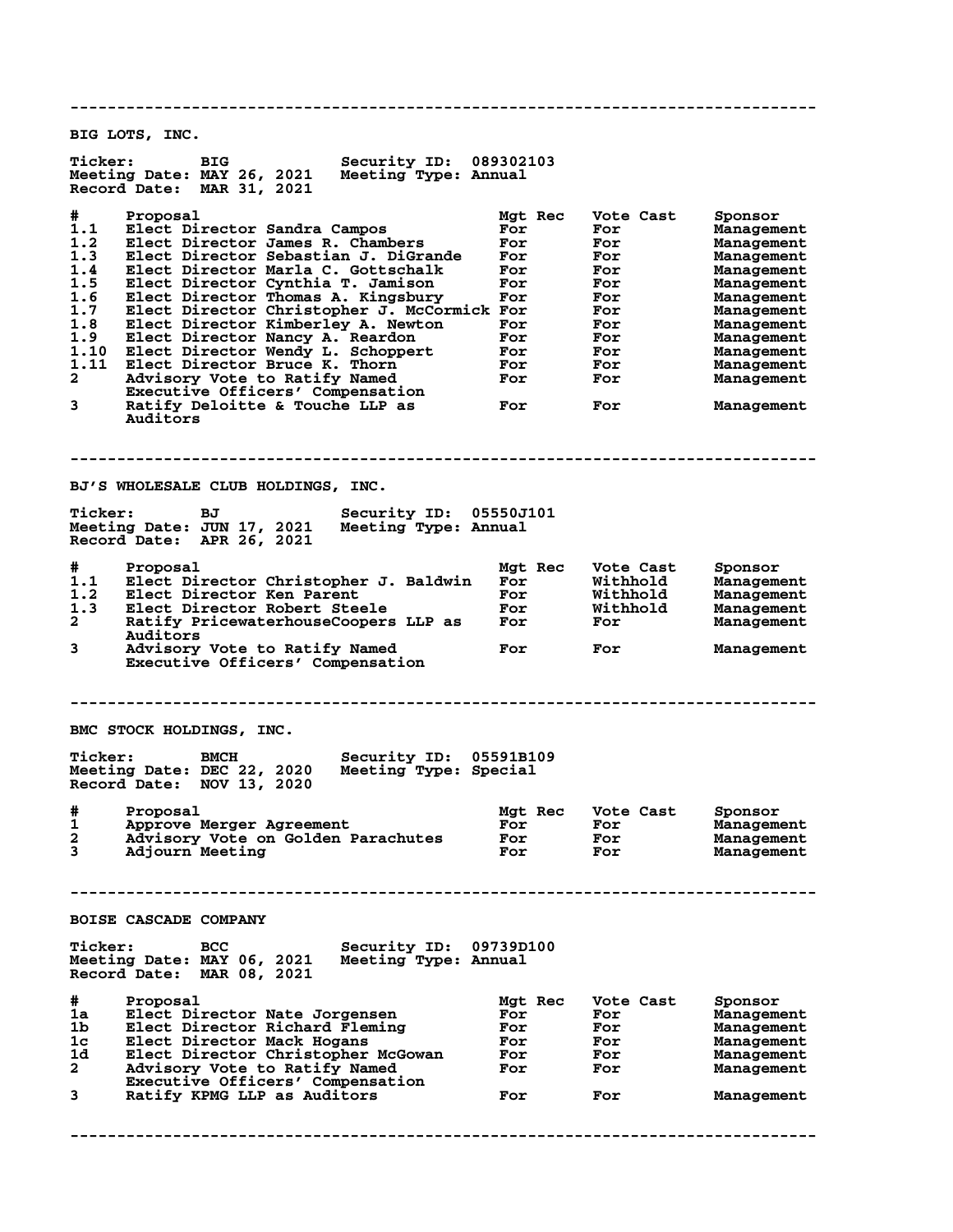**BRANDYWINE REALTY TRUST**

| <b>Ticker:</b> | Security ID: 105368203<br><b>BDN</b><br>Meeting Date: MAY 18, 2021<br>Meeting Type: Annual<br>Record Date: MAR 22, 2021       |                       |                         |                                     |
|----------------|-------------------------------------------------------------------------------------------------------------------------------|-----------------------|-------------------------|-------------------------------------|
| #<br>1a<br>1b  | Proposal<br>Elect Director James C. Diggs<br>Elect Director Reginald DesRoches                                                | Mgt Rec<br>For<br>For | Vote Cast<br>For<br>For | Sponsor<br>Management<br>Management |
| 1c             | Elect Director H. Richard Haverstick,<br>Jr.                                                                                  | For                   | For                     | <b>Management</b>                   |
| 1d<br>1e       | Elect Director Terri A. Herubin<br>Elect Director Michael J. Joyce                                                            | For<br>For            | For<br>For              | Management<br>Management            |
| 1f             | Elect Director Charles P. Pizzi                                                                                               | For                   | For                     | Management                          |
| 1 <sub>g</sub> | Elect Director Gerard H. Sweeney                                                                                              | For                   | For                     | <b>Management</b>                   |
| 2              | Ratify PricewaterhouseCoopers LLP as<br>Auditors                                                                              | For                   | For                     | Management                          |
| 3              | Advisory Vote to Ratify Named<br>Executive Officers' Compensation                                                             | For                   | For                     | Management                          |
|                |                                                                                                                               |                       |                         |                                     |
|                | CARETRUST REIT, INC.                                                                                                          |                       |                         |                                     |
| <b>Ticker:</b> | <b>CTRE</b><br><b>Security ID: 14174T107</b><br>Meeting Date: APR 30, 2021 Meeting Type: Annual<br>Record Date: MAR 09, 2021  |                       |                         |                                     |
| #              |                                                                                                                               |                       |                         |                                     |
| 1a             | Proposal<br>Elect Director Allen C. Barbieri                                                                                  | Mgt Rec<br>For        | Vote Cast<br>For        | Sponsor<br>Management               |
| 1b             | Elect Director Jon D. Kline                                                                                                   | For                   | For                     | <b>Management</b>                   |
| 1c             | Elect Director Diana M. Laing                                                                                                 | For                   | For                     | <b>Management</b>                   |
| 1d             | Elect Director Spencer G. Plumb                                                                                               | For                   | <b>For</b>              | Management                          |
| 1e             | Elect Director Gregory K. Stapley                                                                                             | <b>For</b>            | <b>For</b>              | Management                          |
| $\mathbf{2}$   | Advisory Vote to Ratify Named                                                                                                 | For                   | For                     | Management                          |
|                | Executive Officers' Compensation                                                                                              |                       |                         |                                     |
| 3              | Ratify Deloitte & Touche LLP as<br>Auditors                                                                                   | For                   | For                     | Management                          |
|                |                                                                                                                               |                       |                         |                                     |
| <b>Ticker:</b> | CATALYST PHARMACEUTICALS, INC.<br>Security ID: 14888U101<br><b>CPRX</b><br>Meeting Date: AUG 20, 2020<br>Meeting Type: Annual |                       |                         |                                     |
|                | Record Date: JUN 22, 2020                                                                                                     |                       |                         |                                     |
| #              | Proposal                                                                                                                      | Mgt Rec               | Vote Cast               | Sponsor                             |
| 1.1            | Elect Director Patrick J. McEnany                                                                                             | For                   | For                     | <b>Management</b>                   |
| 1.2            | Elect Director Philip H. Coelho                                                                                               | For                   | Against                 | Management                          |
| 1.3            | Elect Director Charles B. O'Keeffe                                                                                            | For                   | For                     | Management                          |
| 1.4            | Elect Director David S. Tierney<br>Elect Director Donald A. Denkhaus                                                          | For<br>For            | For<br>For              | Management                          |
| 1.5<br>1.6     | Elect Director Richard J. Daly                                                                                                | For                   | For                     | Management<br>Management            |
| $\mathbf{2}$   | Increase Authorized Common Stock                                                                                              | For                   | For                     | Management                          |
| 3              | Amend Omnibus Stock Plan                                                                                                      | For                   | For                     | Management                          |
| 4              | Ratify Extension of the Shareholder<br><b>Rights Plan</b>                                                                     | For                   | Against                 | Management                          |
| 5              | Advisory Vote to Ratify Named                                                                                                 | For                   | For                     | Management                          |
| 6              | Executive Officers' Compensation<br>Ratify Grant Thornton LLP as Auditors                                                     | For                   | For                     | Management                          |
| 7              | <b>Other Business</b>                                                                                                         | For                   | Against                 | Management                          |
|                |                                                                                                                               |                       |                         |                                     |
|                | CATHAY GENERAL BANCORP                                                                                                        |                       |                         |                                     |
|                |                                                                                                                               |                       |                         |                                     |
| <b>Ticker:</b> | Security ID:<br><b>CATY</b><br>Meeting Date: MAY 17, 2021<br>Meeting Type: Annual<br>Record Date: APR 01, 2021                | 149150104             |                         |                                     |
|                |                                                                                                                               |                       |                         |                                     |
| #<br>1a        | Proposal<br>Elect Director Jane Jelenko                                                                                       | Mgt Rec<br>For        | Vote Cast<br>For        | Sponsor<br>Management               |
| 1b.<br>1c      | Elect Director Anthony M. Tang<br>Elect Director Shally Wang                                                                  | For<br>For            | For<br>For              | Management<br>Management            |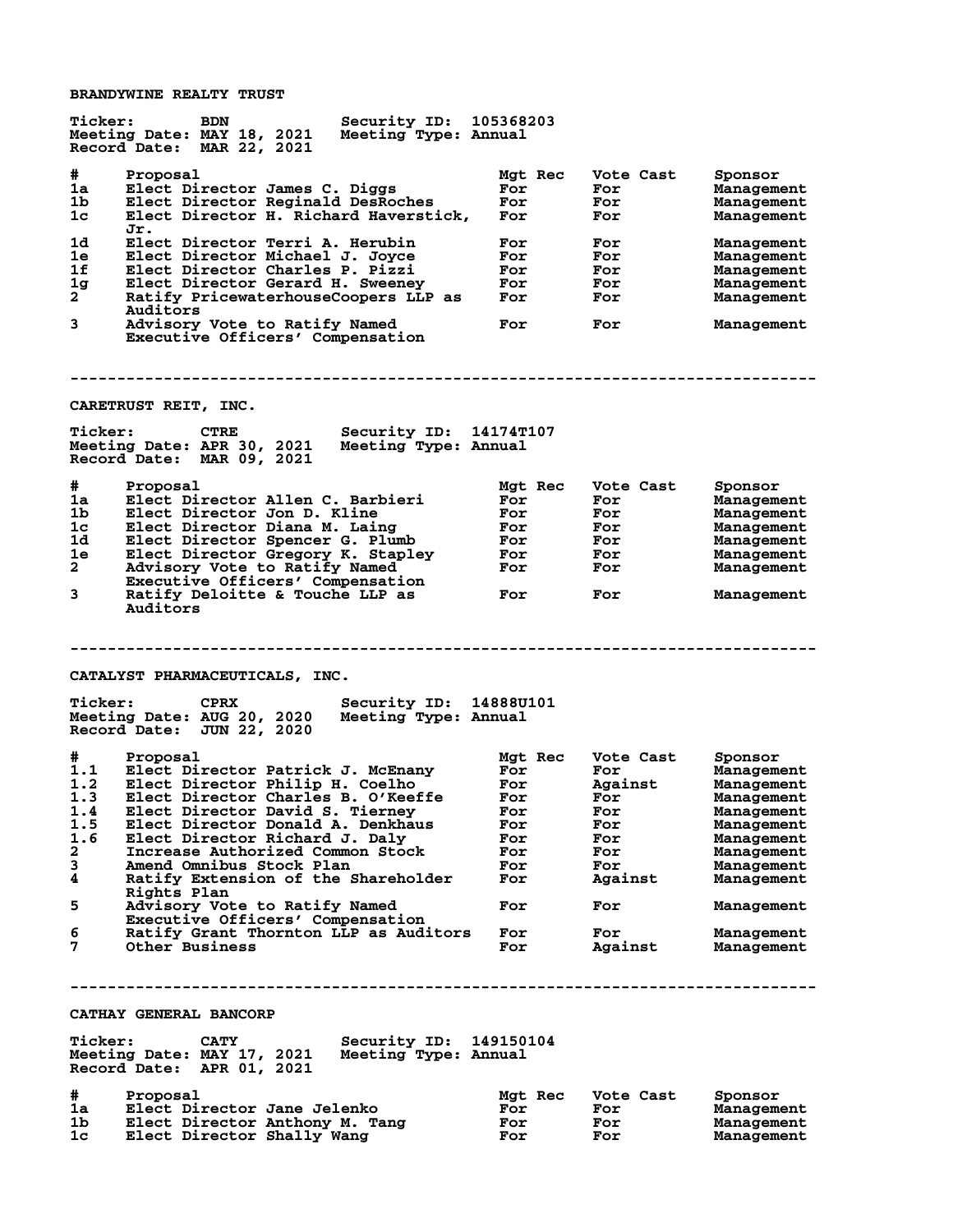**1d Elect Director Peter Wu For For Management 1e Elect Director Chang M. Liu For For Management 2 Advisory Vote to Ratify Named For For Management Executive Officers' Compensation 3 Ratify KPMG LLP as Auditors For For Management -------------------------------------------------------------------------------- CENTRAL GARDEN & PET COMPANY Ticker: CENT Security ID: 153527106 Meeting Date: FEB 09, 2021 Meeting Type: Annual Record Date: DEC 11, 2020 # Proposal Mgt Rec Vote Cast Sponsor 1.1 Elect Director William E. Brown For Withhold Management 1.2 Elect Director Courtnee Chun For For Management 1.3 Elect Director Timothy P. Cofer For Withhold Management 1.4 Elect Director Brendan P. Dougher For For Management 1.5 Elect Director Michael J. Edwards For For Management 1.6 Elect Director Michael J. Griffith For For Management 1.7 Elect Director Christopher T. Metz For For Management 1.8 Elect Director Daniel P. Myers For Withhold Management 1.9 Elect Director Brooks M. Pennington, For Withhold Management III 1.10 Elect Director John R. Ranelli For Withhold Management 1.11 Elect Director Mary Beth Springer For For Management 2 Ratify Deloitte & Touche LLP as For For Management Auditors -------------------------------------------------------------------------------- CENTRAL PACIFIC FINANCIAL CORP. Ticker: CPF Security ID: 154760409 Meeting Date: APR 29, 2021 Meeting Type: Annual Record Date: FEB 24, 2021 # Proposal Mgt Rec Vote Cast Sponsor 1.1 Elect Director Christine H. H. Camp For For Management 1.2 Elect Director Earl E. Fry For For Management 1.3 Elect Director Wayne K. Kamitaki For For Management 1.4 Elect Director Paul J. Kosasa For For Management 1.5 Elect Director Duane K. Kurisu For For Management 1.6 Elect Director Christopher T. Lutes For For Management 1.7 Elect Director Colbert M. Matsumoto For For Management 1.8 Elect Director A. Catherine Ngo For For Management 1.9 Elect Director Saedene K. Ota For For Management 1.10 Elect Director Crystal K. Rose For For Management 1.11 Elect Director Paul K. Yonamine For For Management 2 Advisory Vote to Ratify Named For For Management Executive Officers' Compensation 3 Ratify Crowe LLP as Auditors For For Management -------------------------------------------------------------------------------- CHANNELADVISOR CORPORATION Ticker: ECOM Security ID: 159179100 Meeting Date: MAY 07, 2021 Meeting Type: Annual Record Date: MAR 08, 2021 # Proposal Mgt Rec Vote Cast Sponsor 1.1 Elect Director Timothy J. Buckley For For Management 1.2 Elect Director Joseph L. Cowan For For Management 2 Ratify Ernst & Young LLP as Auditors For For Management 3 Advisory Vote to Ratify Named For For Management Executive Officers' Compensation -------------------------------------------------------------------------------- CITY OFFICE REIT, INC. Ticker: CIO Security ID: 178587101 Meeting Date: MAY 06, 2021 Meeting Type: Annual**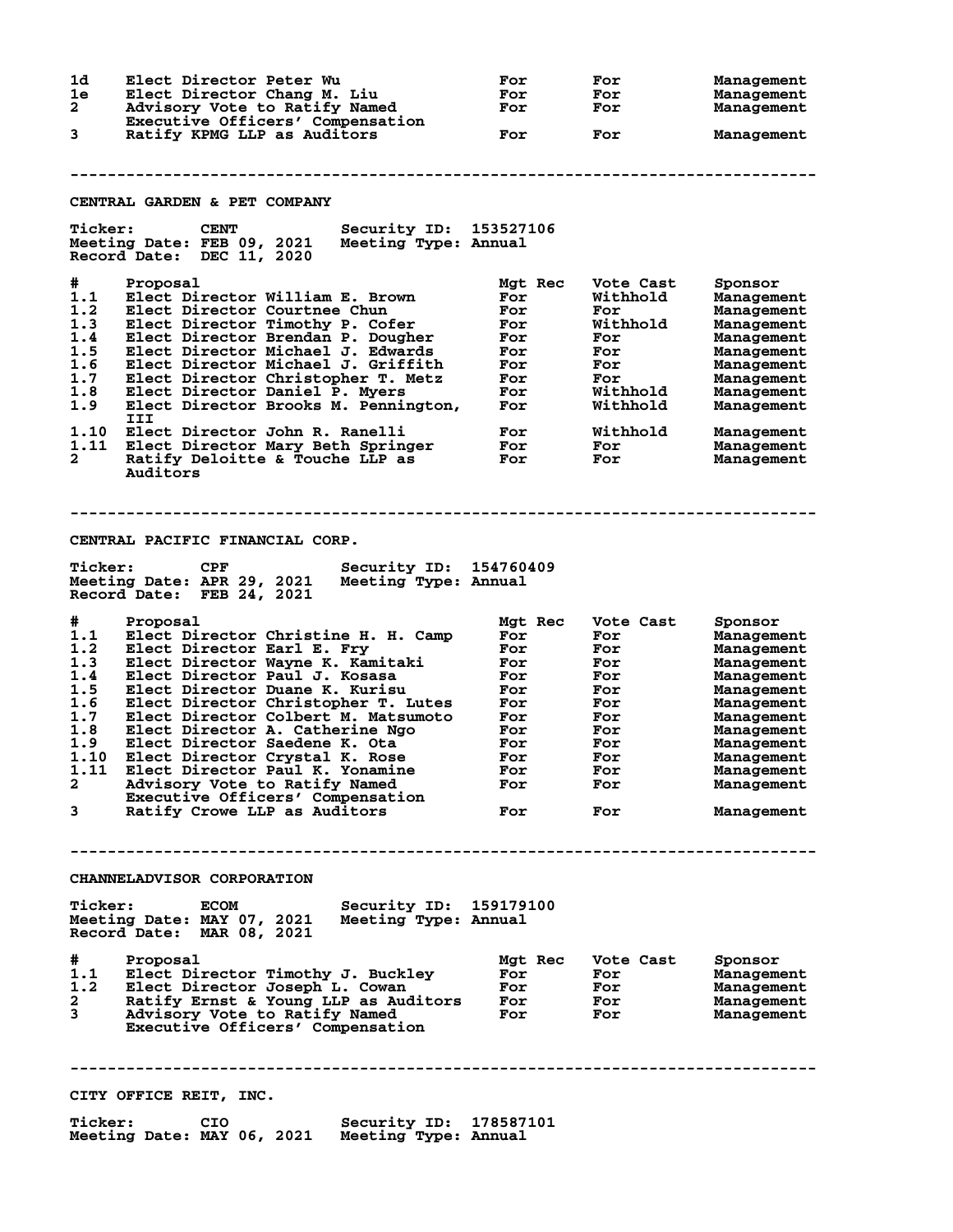|                                                                                                        | Record Date: MAR 01, 2021                                                                                                                                                                                                                                                                                                                                                                                                                                                                                                                         |                                                                                             |                                                                                                      |                                                                                                                                                                                               |
|--------------------------------------------------------------------------------------------------------|---------------------------------------------------------------------------------------------------------------------------------------------------------------------------------------------------------------------------------------------------------------------------------------------------------------------------------------------------------------------------------------------------------------------------------------------------------------------------------------------------------------------------------------------------|---------------------------------------------------------------------------------------------|------------------------------------------------------------------------------------------------------|-----------------------------------------------------------------------------------------------------------------------------------------------------------------------------------------------|
| #<br>1.1<br>1.2<br>1.3<br>1.4<br>1.5<br>1.6<br>2<br>3                                                  | Proposal<br>Elect Director John McLernon<br>Elect Director James Farrar<br>Elect Director William Flatt<br>Elect Director Sabah Mirza<br>Elect Director Mark Murski<br>Elect Director John Sweet<br>Ratify KPMG LLP as Auditors<br>Advisory Vote to Ratify Named<br>Executive Officers' Compensation                                                                                                                                                                                                                                              | Mgt Rec<br>For<br>For<br>For<br>For<br>For<br>For<br>For<br>For                             | Vote Cast<br>For<br>For<br>For<br>For<br>For<br>For<br>For<br>For                                    | Sponsor<br>Management<br>Management<br>Management<br>Management<br>Management<br>Management<br>Management<br>Management                                                                       |
|                                                                                                        | CNO FINANCIAL GROUP, INC.                                                                                                                                                                                                                                                                                                                                                                                                                                                                                                                         |                                                                                             |                                                                                                      |                                                                                                                                                                                               |
| <b>Ticker:</b>                                                                                         | Security ID: 12621E103<br><b>CNO</b><br>Meeting Date: MAY 07, 2021<br>Meeting Type: Annual<br>Record Date: MAR 09, 2021                                                                                                                                                                                                                                                                                                                                                                                                                           |                                                                                             |                                                                                                      |                                                                                                                                                                                               |
| #<br>1a<br>1b<br>1 <sub>c</sub><br>1d<br>1е<br>1f<br>1g<br>$1\bar{h}$<br>1i<br>1j<br>$2^{-}$<br>3<br>4 | Proposal<br>Elect Director Gary C. Bhojwani<br>Elect Director Ellyn L. Brown<br>Elect Director Stephen N. David<br>Elect Director David B. Foss<br>Elect Director Robert C. Greving<br>Elect Director Mary R. (Nina) Henderson For<br>Elect Director Daniel R. Maurer<br>Elect Director Chetlur S. Ragavan<br>Elect Director Steven E. Shebik<br>Elect Director Frederick J. Sievert<br>Advisory Vote to Ratify Named<br>Executive Officers' Compensation<br>Amend NOL Rights Plan (NOL Pill)<br>Ratify PricewaterhouseCoopers LLP as<br>Auditors | Mgt Rec<br>For<br>For<br>For<br>For<br>For<br>For<br>For<br>For<br>For<br>For<br>For<br>For | Vote Cast<br>For<br>For<br>For<br>For<br>For<br>For<br>For<br>For<br>For<br>For<br>For<br>For<br>For | Sponsor<br>Management<br>Management<br>Management<br>Management<br>Management<br>Management<br>Management<br>Management<br>Management<br>Management<br>Management<br>Management<br>Management |
|                                                                                                        |                                                                                                                                                                                                                                                                                                                                                                                                                                                                                                                                                   |                                                                                             |                                                                                                      |                                                                                                                                                                                               |
| <b>Ticker:</b>                                                                                         | COMMERCIAL METALS COMPANY<br><b>CMC</b><br>Security ID: 201723103<br>Meeting Date: JAN 13, 2021<br>Meeting Type: Annual<br>Record Date: NOV 18, 2020                                                                                                                                                                                                                                                                                                                                                                                              |                                                                                             |                                                                                                      |                                                                                                                                                                                               |
| #<br>1.1<br>1.2<br>1.3<br>2<br>3                                                                       | Proposal<br>Elect Director Vicki L. Avril-Groves<br>Elect Director Barbara R. Smith<br>Elect Director Joseph C. Winkler<br>Ratify Deloitte & Touche LLP as<br>Auditors<br>Advisory Vote to Ratify Named<br>Executive Officers' Compensation                                                                                                                                                                                                                                                                                                       | Mgt Rec<br>For<br>For<br>For<br>For<br>For                                                  | Vote Cast<br>For<br>For<br>For<br>For<br>For                                                         | Sponsor<br>Management<br>Management<br>Management<br>Management<br>Management                                                                                                                 |
|                                                                                                        |                                                                                                                                                                                                                                                                                                                                                                                                                                                                                                                                                   |                                                                                             |                                                                                                      |                                                                                                                                                                                               |
|                                                                                                        | COOPER TIRE & RUBBER COMPANY                                                                                                                                                                                                                                                                                                                                                                                                                                                                                                                      |                                                                                             |                                                                                                      |                                                                                                                                                                                               |
| <b>Ticker:</b>                                                                                         | <b>CTB</b><br>Security ID: 216831107<br>Meeting Date: APR 30, 2021 Meeting Type: Special<br>Record Date: APR 01, 2021                                                                                                                                                                                                                                                                                                                                                                                                                             |                                                                                             |                                                                                                      |                                                                                                                                                                                               |
| #<br>1<br>2<br>3                                                                                       | Proposal<br>Approve Merger Agreement<br>Advisory Vote on Golden Parachutes<br>Adjourn Meeting                                                                                                                                                                                                                                                                                                                                                                                                                                                     | Mgt Rec<br>For<br><b>For</b><br>For                                                         | Vote Cast<br>For<br><b>For</b><br><b>For</b>                                                         | Sponsor<br>Management<br>Management<br>Management                                                                                                                                             |
|                                                                                                        |                                                                                                                                                                                                                                                                                                                                                                                                                                                                                                                                                   |                                                                                             |                                                                                                      |                                                                                                                                                                                               |
|                                                                                                        | COOPER TIRE & RUBBER COMPANY                                                                                                                                                                                                                                                                                                                                                                                                                                                                                                                      |                                                                                             |                                                                                                      |                                                                                                                                                                                               |
| <b>Ticker:</b>                                                                                         | <b>CTB</b><br>Security ID: 216831107<br>Meeting Date: MAY 07, 2021<br>Meeting Type: Annual<br>Record Date: MAR 12, 2021                                                                                                                                                                                                                                                                                                                                                                                                                           |                                                                                             |                                                                                                      |                                                                                                                                                                                               |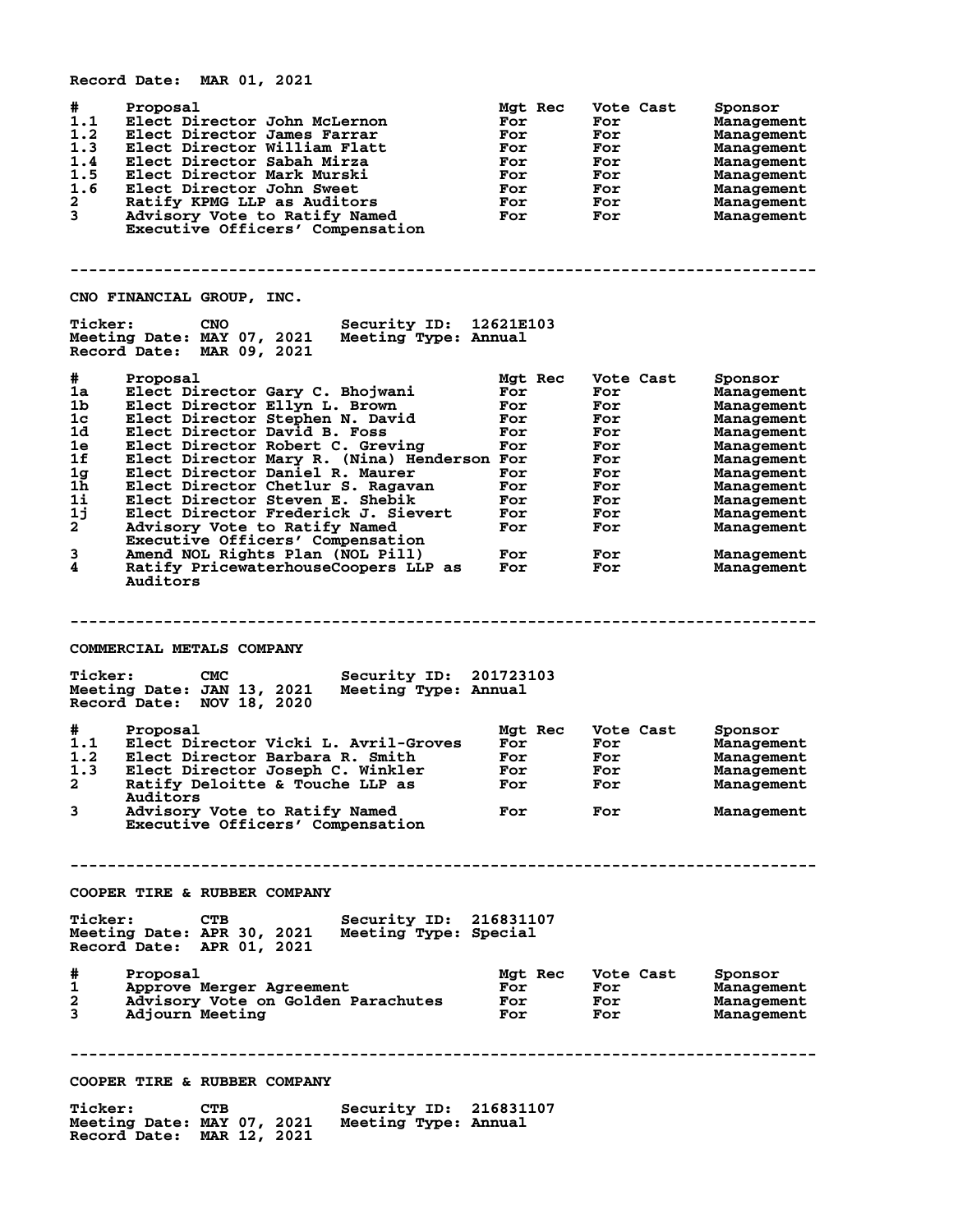| #<br>1.1<br>1.2<br>1.3<br>1.4<br>1.5<br>1.6<br>1.7<br>1.8<br>1.9<br>$\overline{\mathbf{2}}$<br>3 | Proposal<br>Elect Director Steven M. Chapman<br>Elect Director Susan F. Davis<br>Elect Director Kathryn P. Dickson<br>Elect Director John J. Holland<br>Elect Director Bradley E. Hughes<br>Elect Director Tyrone M. Jordan<br>Elect Director Tracey I. Joubert<br>Elect Director Gary S. Michel<br>Elect Director Brian C. Walker<br>Ratify Ernst & Young LLP as Auditors<br>Advisory Vote to Ratify Named<br>Executive Officers' Compensation | Mgt Rec<br>For<br>For<br>For<br>For<br>For<br>For<br>For<br>For<br>For<br>For<br>For | Vote Cast<br>For<br>For<br>For<br>For<br>For<br>For<br>For<br>For<br>For<br>For<br>For | Sponsor<br>Management<br>Management<br>Management<br>Management<br>Management<br>Management<br>Management<br>Management<br>Management<br>Management<br>Management |
|--------------------------------------------------------------------------------------------------|-------------------------------------------------------------------------------------------------------------------------------------------------------------------------------------------------------------------------------------------------------------------------------------------------------------------------------------------------------------------------------------------------------------------------------------------------|--------------------------------------------------------------------------------------|----------------------------------------------------------------------------------------|-------------------------------------------------------------------------------------------------------------------------------------------------------------------|
|                                                                                                  | CORNERSTONE BUILDING BRANDS, INC.                                                                                                                                                                                                                                                                                                                                                                                                               |                                                                                      |                                                                                        |                                                                                                                                                                   |
| <b>Ticker:</b>                                                                                   | Security ID: 21925D109<br><b>CNR</b><br>Meeting Date: MAY 20, 2021<br>Meeting Type: Annual<br>Record Date: APR 08, 2021                                                                                                                                                                                                                                                                                                                         |                                                                                      |                                                                                        |                                                                                                                                                                   |
| #<br>1.1<br>1.2<br>1.3<br>1.4<br>$\mathbf{2}$<br>3                                               | Proposal<br>Elect Director John J. Holland<br>Elect Director Wilbert W. James, Jr.<br>Elect Director Daniel Janki<br>Elect Director John Krenicki<br>Advisory Vote to Ratify Named<br>Executive Officers' Compensation<br>Ratify Grant Thornton LLP as Auditors                                                                                                                                                                                 | Mgt Rec<br>For<br>For<br>For<br>For<br>For<br>For                                    | Vote Cast<br>For<br>For<br>For<br>For<br>For<br>For                                    | Sponsor<br>Management<br>Management<br>Management<br>Management<br>Management<br>Management                                                                       |
| <b>Ticker:</b>                                                                                   | CSG SYSTEMS INTERNATIONAL, INC.<br>Security ID:<br><b>CSGS</b><br>Meeting Date: MAY 20, 2021<br>Meeting Type: Annual<br>Record Date: MAR 25, 2021                                                                                                                                                                                                                                                                                               | 126349109                                                                            |                                                                                        |                                                                                                                                                                   |
| #.<br>1a<br>1 <sub>b</sub><br>1 <sub>c</sub><br>1d<br>$\mathbf{2}$<br>3                          | Proposal<br>Elect Director Brian A. Shepherd<br>Elect Director Frank V. Sica<br>Elect Director Silvio Tavares<br>Elect Director Tse Li 'Lily' Yang<br>Advisory Vote to Ratify Named<br>Executive Officers' Compensation<br>Ratify KPMG LLP as Auditor                                                                                                                                                                                           | Mgt Rec<br>For<br>For<br>For<br>For<br>For<br>For                                    | Vote Cast<br>For<br>For<br>For<br>For<br>For<br>For                                    | Sponsor<br>Management<br>Management<br>Management<br>Management<br>Management<br>Management                                                                       |
|                                                                                                  |                                                                                                                                                                                                                                                                                                                                                                                                                                                 |                                                                                      |                                                                                        |                                                                                                                                                                   |
| <b>Ticker:</b>                                                                                   | CVR ENERGY, INC.<br>Security ID:<br><b>CVI</b><br>Meeting Type: Annual<br>Meeting Date: JUN 02, 2021<br>Record Date: APR 09, 2021                                                                                                                                                                                                                                                                                                               | 12662P108                                                                            |                                                                                        |                                                                                                                                                                   |
| #<br>1.1<br>1.2<br>1.3                                                                           | Proposal<br>Elect Director Patricia A. Agnello<br>Elect Director Kapiljeet Dargan<br>Elect Director Jaffrey (Jay) A.                                                                                                                                                                                                                                                                                                                            | Mgt Rec<br>For<br>For<br>For                                                         | Vote Cast<br>Withhold<br>Withhold<br>For                                               | Sponsor<br>Management<br>Management<br>Management                                                                                                                 |
| 1.4<br>1.5<br>1.6<br>1.7<br>1.8<br>2                                                             | Firestone<br>Elect Director Jonathan Frates<br>Elect Director Hunter C. Garv<br>Elect Director David L. Lamp<br>Elect Director Stephen Mongillo<br>Elect Director James M. Strock<br>Advisory Vote to Ratify Named<br>Executive Officers' Compensation                                                                                                                                                                                          | For<br>For<br>For<br>For<br>For<br>For                                               | Withhold<br>Withhold<br>Withhold<br>For<br>For<br>For                                  | Management<br>Management<br>Management<br>Management<br>Management<br>Management                                                                                  |
| 3                                                                                                | Ratify Grant Thornton LLP as Auditors                                                                                                                                                                                                                                                                                                                                                                                                           | For                                                                                  | For                                                                                    | Management                                                                                                                                                        |
|                                                                                                  |                                                                                                                                                                                                                                                                                                                                                                                                                                                 |                                                                                      |                                                                                        |                                                                                                                                                                   |

**CYTOMX THERAPEUTICS, INC.**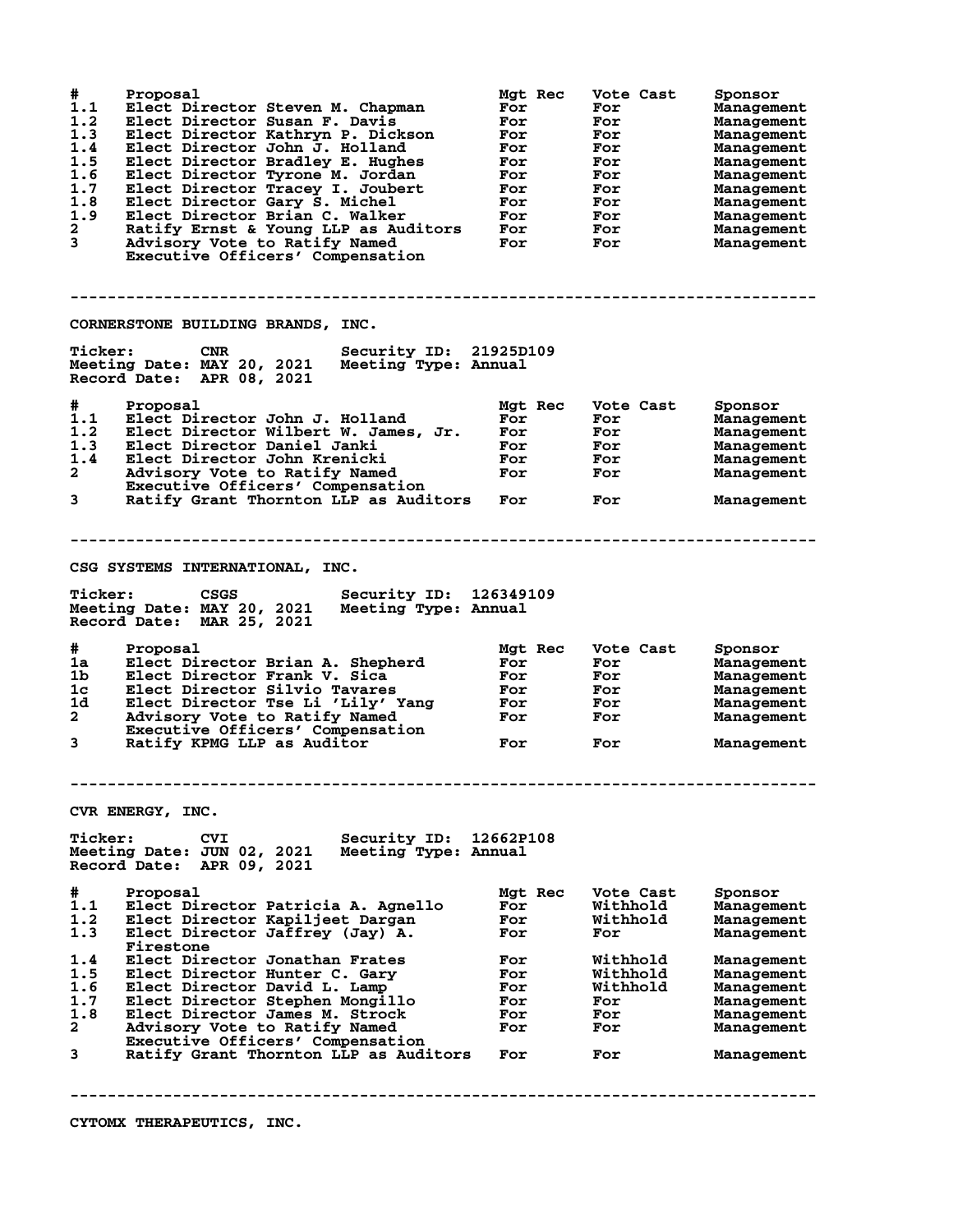**Ticker: CTMX Security ID: 23284F105 Meeting Date: JUN 16, 2021 Meeting Type: Annual Record Date: APR 19, 2021 # Proposal Mgt Rec Vote Cast Sponsor 1a Elect Director James R. Meyers For Against Management 1b Elect Director Halley Gilbert For Against Management 2 Ratify Ernst & Young LLP as Auditors For For Management 3 Advisory Vote to Ratify Named For For Management Executive Officers' Compensation -------------------------------------------------------------------------------- DECKERS OUTDOOR CORPORATION Ticker: DECK Security ID: 243537107 Meeting Date: SEP 11, 2020 Meeting Type: Annual Record Date: JUL 13, 2020 # Proposal Mgt Rec Vote Cast Sponsor 1.1 Elect Director Michael F. Devine, III For For Management** 1.2 Elect Director Nelson C. Chan For For For Management **1.3 Elect Director Cynthia (Cindy) L. Davis For For Management 1.4 Elect Director Juan R. Figuereo For For Management 1.5 Elect Director Victor Luis For For Management 1.6 Elect Director Dave Powers For For Management 1.7 Elect Director Lauri M. Shanahan For For Management 1.8 Elect Director Brian A. Spaly For For Management 1.9 Elect Director Bonita C. Stewart For For Management 2 Ratify KPMG LLP as Auditors For For Management 3 Advisory Vote to Ratify Named For For Management Executive Officers' Compensation -------------------------------------------------------------------------------- DHT HOLDINGS, INC.**<br>  $\frac{1}{2}$ **Ticker: DHT Security ID: Y2065G121 Meeting Date: JUN 23, 2021 Meeting Type: Annual Record Date: MAY 20, 2021 # Proposal Mgt Rec Vote Cast Sponsor 1.1 Elect Director Erik Andreas Lind For For Management 1.2 Elect Director Sophie Rossini For For Management 2 Ratify Ernst & Young AS as Auditors For For Management -------------------------------------------------------------------------------- DICERNA PHARMACEUTICALS, INC. Ticker: DRNA Security ID: 253031108 Meeting Date: JUN 03, 2021 Meeting Type: Annual Record Date: APR 06, 2021 # Proposal Mgt Rec Vote Cast Sponsor 1a Elect Director Douglas M. Fambrough, For For Management III 1b Elect Director J. Kevin Buchi For For Management 1c Elect Director Stephen Doberstein For For Management 1d Elect Director Martin Freed For For Management 1e Elect Director Patrick M. Gray For For Management 1f Elect Director Stephen J. Hoffman For For Management 1g Elect Director Adam M. Koppel For Against Management 1h Elect Director Marc D. Kozin For For Management 1i Elect Director Cynthia Smith For For Management 2 Ratify Deloitte & Touche LLP as For For Management Auditors 3 Advisory Vote to Ratify Named For For Management Executive Officers' Compensation -------------------------------------------------------------------------------- DOMTAR CORPORATION**

**Ticker: UFS Security ID: 257559203**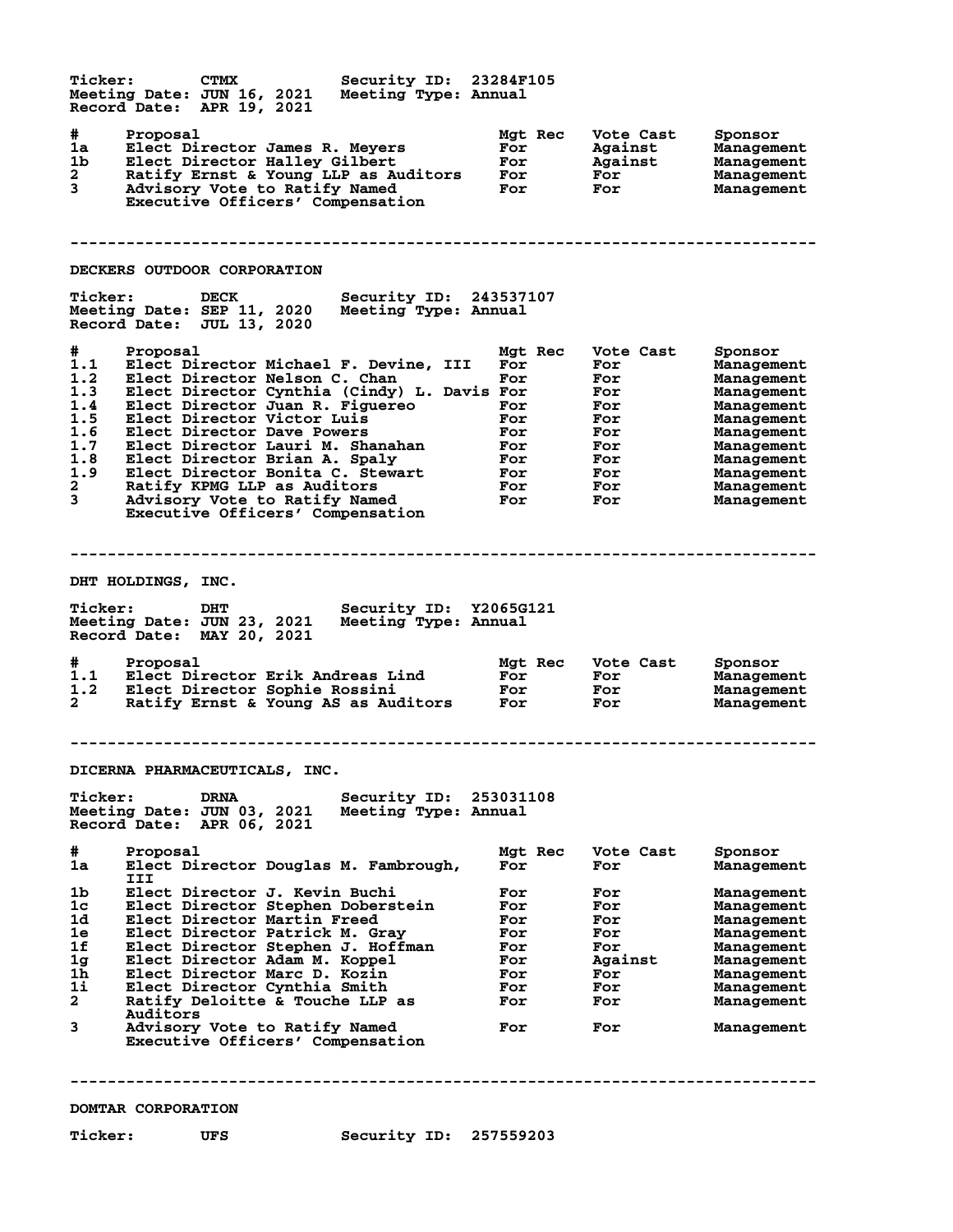**Meeting Date: MAY 05, 2021 Meeting Type: Annual Record Date: MAR 08, 2021 # Proposal Mgt Rec Vote Cast Sponsor 1.1 Elect Director Giannella Alvarez For For Management 1.2 Elect Director Robert E. Apple For For Management 1.3 Elect Director David J. Illingworth For For Management 1.4 Elect Director Brian M. Levitt For For Management 1.5 Elect Director David G. Maffucci For For Management 1.6 Elect Director Denis Turcotte For For Management 1.7 Elect Director John D. Williams For For Management 2 Advisory Vote to Ratify Named For For Management Executive Officers' Compensation 3 Ratify PricewaterhouseCoopers LLP as For For Management Ratify PricewaterhouseCoopers LLP as For**<br>Auditor **-------------------------------------------------------------------------------- EASTGROUP PROPERTIES, INC. Ticker: EGP Security ID: 277276101 Meeting Date: MAY 27, 2021 Meeting Type: Annual Record Date: MAR 26, 2021 # Proposal Mgt Rec Vote Cast Sponsor 1a Elect Director D. Pike Aloian For For Management 1b Elect Director H. Eric Bolton, Jr. For For Management 1c Elect Director Donald F. Colleran For For Management 1d Elect Director Hayden C. Eaves, III For For Management 1e Elect Director David H. Hoster, II For For Management 1f Elect Director Marshall A. Loeb For For Management 1g Elect Director Mary E. McCormick For For Management 1h Elect Director Katherine M. Sandstrom For For Management 2 Ratify KPMG LLP as Auditors For For Management 3 Advisory Vote to Ratify Named For For Management Executive Officers' Compensation 4 Amend Charter to Allow Shareholders to For For Management Amend Bylaws -------------------------------------------------------------------------------- EDITAS MEDICINE, INC. Ticker: EDIT Security ID: 28106W103 Meeting Date: JUN 03, 2021 Meeting Type: Annual Record Date: APR 06, 2021 # Proposal Mgt Rec Vote Cast Sponsor 1.1 Elect Director Meeta Chatterjee For For Management 1.2 Elect Director Andrew Hirsch For Withhold Management 2 Advisory Vote to Ratify Named For For Management Executive Officers' Compensation 3 Ratify Ernst & Young LLP as Auditors For For Management -------------------------------------------------------------------------------- EXLSERVICE HOLDINGS, INC. Ticker: EXLS Security ID: 302081104 Meeting Date: JUN 16, 2021 Meeting Type: Annual Record Date: APR 19, 2021 # Proposal Mgt Rec Vote Cast Sponsor 1a Elect Director Garen K. Staglin For For Management 1b Elect Director Rohit Kapoor For For Management 1c Elect Director Anne E. Minto For For Management 1d Elect Director Som Mittal For For Management 1e Elect Director Clyde W. Ostler For For Management 1f Elect Director Vikram S. Pandit For For Management 1g Elect Director Kristy Pipes For For Management 1h Elect Director Nitin Sahney For For Management 1i Elect Director Jaynie M. Studenmund For For Management 2 Ratify Deloitte & Touche LLP as For For Management Auditors 3 Advisory Vote to Ratify Named For For Management Executive Officers' Compensation**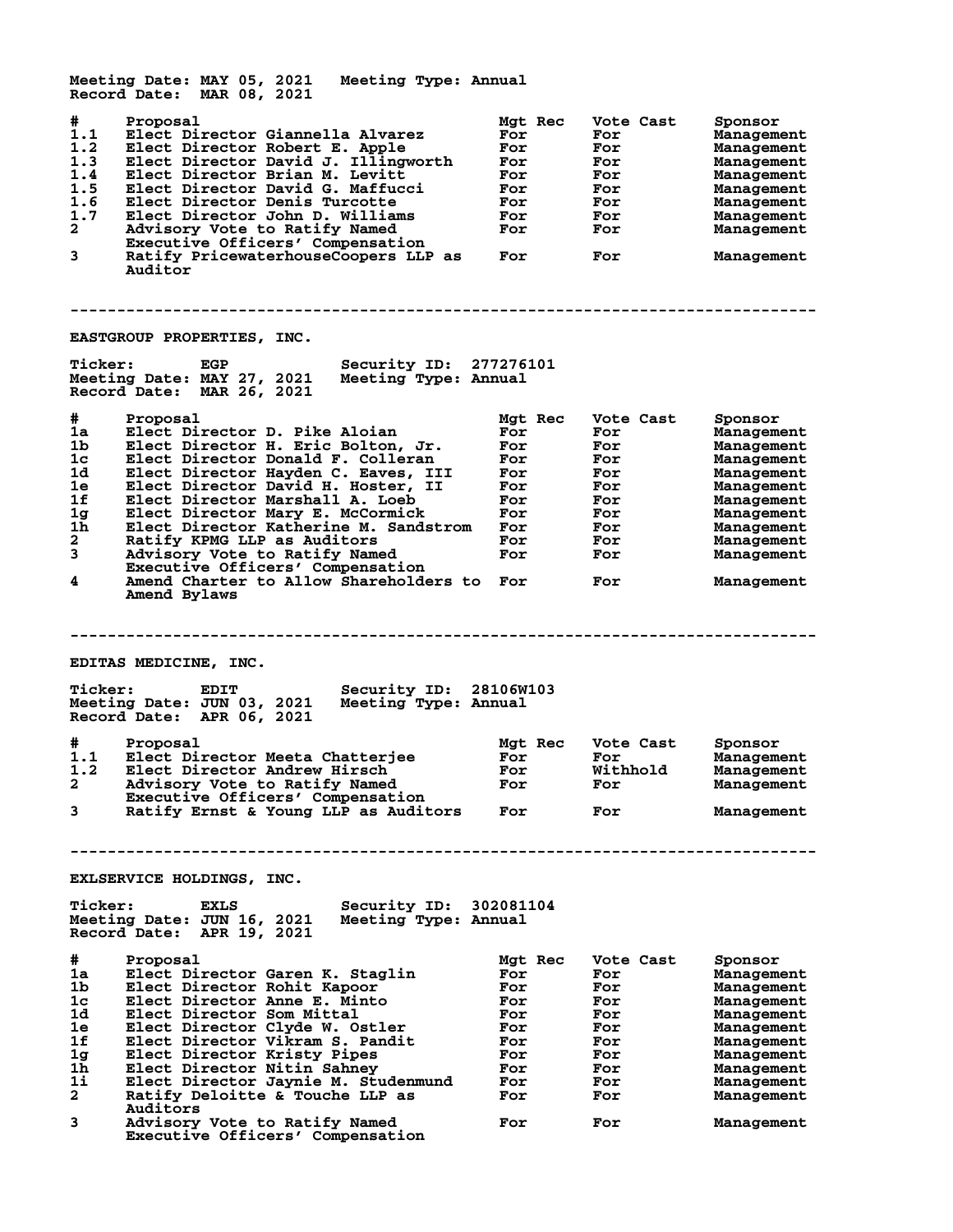**-------------------------------------------------------------------------------- FABRINET Ticker: FN Security ID: G3323L100 Meeting Date: DEC 10, 2020 Meeting Type: Annual Record Date: OCT 14, 2020 # Proposal Mgt Rec Vote Cast Sponsor 1.1 Elect Director Seamus Grady For For Management 1.2 Elect Director Thomas F. Kelly For For Management 2 Ratify PricewaterhouseCoopers ABAS Ltd. For For Management as Auditors 3 Advisory Vote to Ratify Named For For Management Executive Officers' Compensation -------------------------------------------------------------------------------- FINANCIAL INSTITUTIONS, INC. Ticker: FISI Security ID: 317585404 Meeting Date: JUN 16, 2021 Meeting Type: Annual Record Date: APR 21, 2021 # Proposal Mgt Rec Vote Cast Sponsor 1.1 Elect Director Dawn H. Burlew For For Management 1.2 Elect Director Robert N. Latella For For Management 1.3 Elect Director Mauricio F. Riveros For For Management 1.4 Elect Director Mark A. Zupan For For Management 2 Advisory Vote to Ratify Named For For Management Executive Officers' Compensation 3 Amend Omnibus Stock Plan For For Management 4 Ratify RSM US LLP as Auditors For For Management -------------------------------------------------------------------------------- FIRST BANCORP Ticker: FBP Security ID: 318672706** Meeting Date: MAY 21, 2021 **Record Date: MAR 25, 2021 # Proposal Mgt Rec Vote Cast Sponsor 1a Elect Director Juan Acosta Reboyras For For Management 1b Elect Director Aurelio Aleman For For Management 1c Elect Director Luz A. Crespo For For Management 1d Elect Director Tracey Dedrick For For Management 1e Elect Director Patricia M. Eaves For For Management 1f Elect Director Daniel E. Frye For For Management 1g Elect Director John A. Heffern For For Management 1h Elect Director Roberto R. Herencia For For Management 1i Elect Director Felix M. Villamil For For Management 2 Advisory Vote to Ratify Named For For Management Executive Officers' Compensation 3 Ratify Crowe LLP as Auditors For For Management -------------------------------------------------------------------------------- FIRST FINANCIAL CORPORATION** Ticker: THFF Security ID: 320218100<br>Meeting Date: APR 21, 2021 Meeting Type: Annual **Meeting Date: APR 21, 2021 Meeting Type: Annual Record Date: MAR 01, 2021 # Proposal Mgt Rec Vote Cast Sponsor 1.1 Elect Director Thomas T. Dinkel For For Management 1.2 Elect Director Norman L. Lowery For For Management 1.3 Elect Director Thomas C. Martin For For Management 1.4 Elect Director James O. McDonald For For Management 1.5 Elect Director William J. Voges For For Management 2 Advisory Vote to Ratify Named For For Management** 2 Advisory Vote to Ratify Named<br>Executive Officers' Compensation<br>3 Amend Omnibus Stock Plan **3 Amend Omnibus Stock Plan For For Management 4 Amend Articles of Incorporation to For For Management**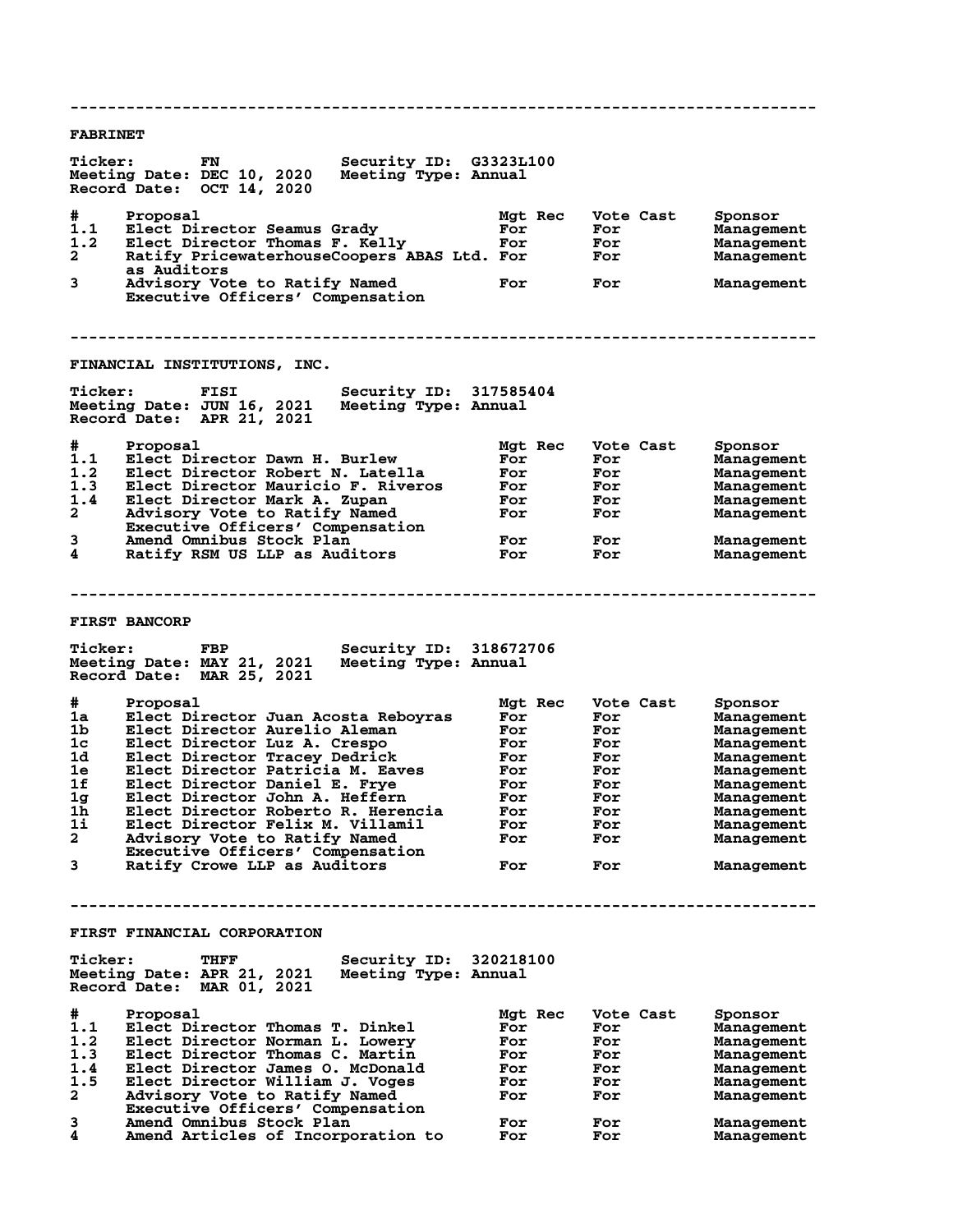| Provide Shareholder the Right to Amend<br>the Code of By-Laws |                                                                                                                              |            |                   |                          |
|---------------------------------------------------------------|------------------------------------------------------------------------------------------------------------------------------|------------|-------------------|--------------------------|
| 5                                                             | Ratify Crowe LLP as Auditors                                                                                                 | For        | For               | Management               |
|                                                               |                                                                                                                              |            |                   |                          |
|                                                               | <b>FIRST FOUNDATION INC.</b>                                                                                                 |            |                   |                          |
| <b>Ticker:</b>                                                | Security ID: 32026V104<br>FFWM<br>Meeting Date: MAY 25, 2021<br>Meeting Type: Annual<br>Record Date: APR 09, 2021            |            |                   |                          |
| #                                                             | Proposal                                                                                                                     | Mgt Rec    | Vote Cast         | Sponsor                  |
| 1.1<br>1.2                                                    | Elect Director Max Briggs<br>Elect Director John Hakopian                                                                    | For<br>For | For<br>For        | Management<br>Management |
| 1.3                                                           | Elect Director Scott F. Kavanaugh                                                                                            | For        | For               | Management               |
| 1.4<br>1.5                                                    | Elect Director Ulrich E. Keller, Jr.<br>Elect Director David Lake                                                            | For<br>For | For<br>For        | Management<br>Management |
| 1.6                                                           | Elect Director Elizabeth A. Pagliarini                                                                                       | For        | For               | Management               |
| 1.7                                                           | Elect Director Mitchell M. Rosenberg                                                                                         | For        | For               | Management               |
| 1.8<br>1.9                                                    | Elect Director Diane M. Rubin<br>Elect Director Jacob Sonenshine                                                             | For<br>For | For<br>For        | Management               |
| $\mathbf{2}$                                                  | Ratify Eide Bailly LLP as Auditors                                                                                           | <b>For</b> | For               | Management<br>Management |
| 3                                                             | Advisory Vote to Ratify Named<br>Executive Officers' Compensation                                                            | For        | For               | Management               |
|                                                               | FORMFACTOR, INC.                                                                                                             |            |                   |                          |
|                                                               |                                                                                                                              |            |                   |                          |
| <b>Ticker:</b>                                                | <b>Security ID: 346375108</b><br><b>FORM</b><br>Meeting Date: MAY 14, 2021 Meeting Type: Annual<br>Record Date: MAR 19, 2021 |            |                   |                          |
| #                                                             | Proposal                                                                                                                     | Mgt Rec    | Vote Cast         | Sponsor                  |
| 1a                                                            | Elect Director Rebeca Obregon-Jimenez                                                                                        | For        | For               | Management               |
| 1b.<br>$\mathbf{2}^-$                                         | Elect Director Kelley Steven-Waiss<br>Advisory Vote to Ratify Named                                                          | For<br>For | <b>For</b><br>For | Management<br>Management |
|                                                               | Executive Officers' Compensation                                                                                             |            |                   |                          |
| 3                                                             | Ratify KPMG LLP as Auditors                                                                                                  | For        | For               | Management               |
|                                                               |                                                                                                                              |            |                   |                          |
|                                                               | <b>GENTHERM INCORPORATED</b>                                                                                                 |            |                   |                          |
| <b>Ticker:</b>                                                | THRM<br>Security ID: 37253A103<br>Meeting Date: MAY 20, 2021<br>Meeting Type: Annual<br>Record Date: MAR 26, 2021            |            |                   |                          |
| #                                                             | Proposal                                                                                                                     | Mgt Rec    | Vote Cast         | Sponsor                  |
| 1.1                                                           | Elect Director Sophie Desormiere                                                                                             | For        | For               | Management               |
| 1.2<br>1.3                                                    | Elect Director Phillip M. Eyler<br>Elect Director Yvonne Hao                                                                 | For<br>For | For<br>For        | Management<br>Management |
| 1.4                                                           | Elect Director David Heinzmann                                                                                               | For        | For               | Management               |
| 1.5                                                           | Elect Director Ronald Hundzinski                                                                                             | For        | For               | Management               |
| 1.6<br>1.7                                                    | Elect Director Charles Kummeth<br>Elect Director Betsy Meter                                                                 | For<br>For | For<br>For        | Management               |
| 1.8                                                           | Elect Director Byron Shaw, II                                                                                                | For        | For               | Management<br>Management |
| 1.9                                                           | Elect Director John Stacey                                                                                                   | For        | For               | Management               |
| $\mathbf{2}$                                                  | Ratify Ernst & Young LLP as Auditors                                                                                         | For        | For               | Management               |
| 3                                                             | Advisory Vote to Ratify Named<br>Executive Officers' Compensation                                                            | For        | For               | Management               |
|                                                               |                                                                                                                              |            |                   |                          |
|                                                               | GRAY TELEVISION, INC.                                                                                                        |            |                   |                          |
| <b>Ticker:</b>                                                | Security ID:<br><b>GTN</b><br>Meeting Date: MAY 05, 2021<br>Meeting Type: Annual<br>Record Date: MAR 05, 2021                | 389375106  |                   |                          |
| #                                                             | Proposal                                                                                                                     | Mgt Rec    | Vote Cast         | Sponsor                  |
| 1.1<br>1.2                                                    | Elect Director Hilton H. Howell, Jr.<br>Elect Director Howell W. Newton                                                      | For<br>For | For<br>For        | Management<br>Management |
| 1.3                                                           | Elect Director Richard L. Boger                                                                                              | For        | For               | Management               |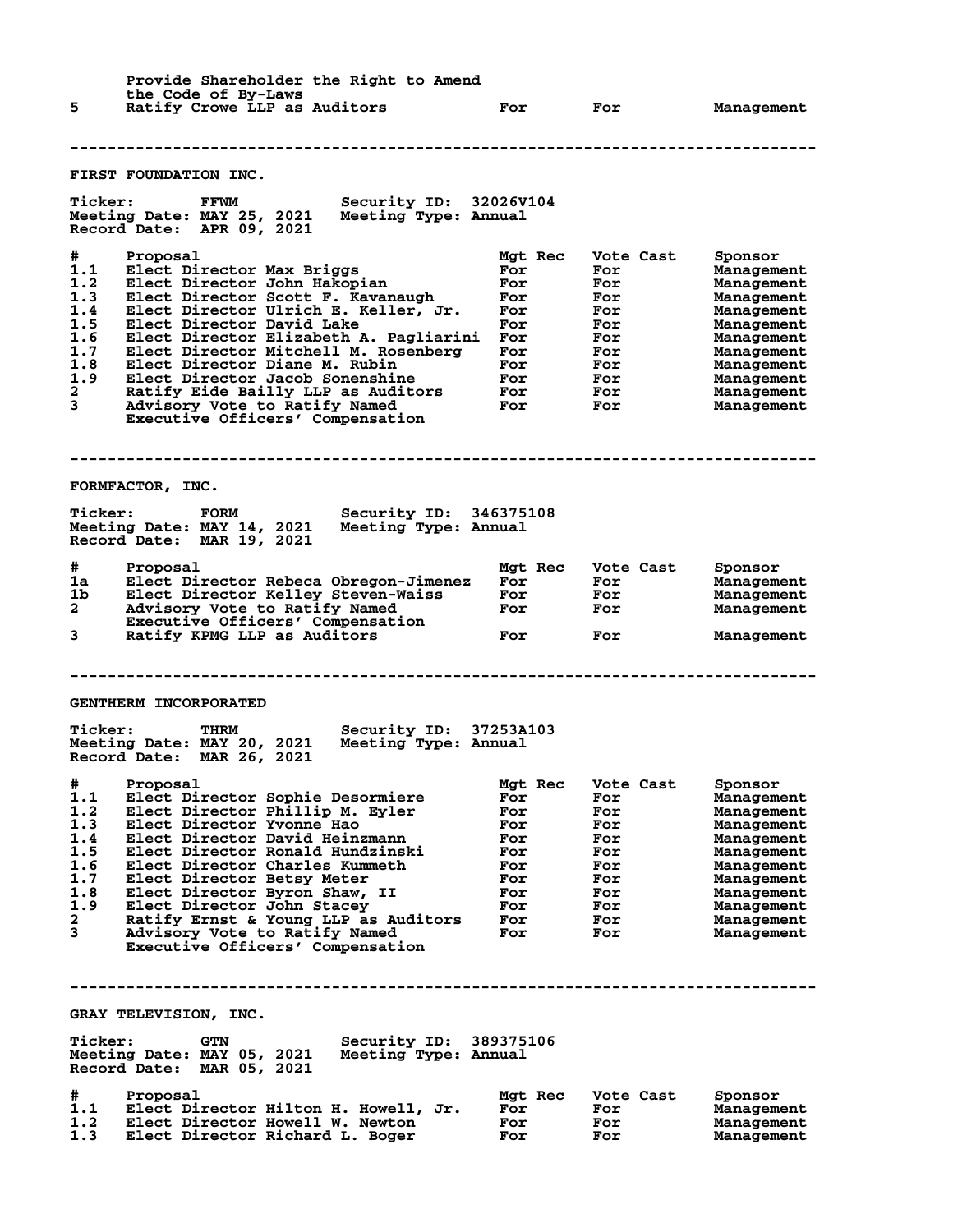**1.4 Elect Director T. L. (Gene) Elder For For Management 1.5 Elect Director Luis A. Garcia For For Management 1.6 Elect Director Richard B. Hare For For Management 1.7 Elect Director Robin R. Howell For For Management 1.8 Elect Director Donald P. (Pat) For For Management LaPlatney 1.9 Elect Director Paul H. McTear For For Management 1.10 Elect Director Sterling A. Spainhour, For For Management Jr. 2 Ratify RSM US LLP as Auditors For For Management -------------------------------------------------------------------------------- GROUP 1 AUTOMOTIVE, INC. Ticker: GPI Security ID: 398905109 Meeting Date: MAY 12, 2021 Meeting Type: Annual Record Date: MAR 16, 2021 # Proposal Mgt Rec Vote Cast Sponsor 1.1 Elect Director Carin M. Barth For For Management 1.2 Elect Director Earl J. Hesterberg For For Management 1.3 Elect Director Steven C. Mizell For For Management 1.4 Elect Director Lincoln Pereira For For Management 1.5 Elect Director Stephen D. Quinn For For Management 1.6 Elect Director Steven P. Stanbrook For For Management 1.7 Elect Director Charles L. Szews For For Management 1.8 Elect Director Anne Taylor For For Management 1.9 Elect Director MaryAnn Wright For For Management 2 Advisory Vote to Ratify Named For For Management Executive Officers' Compensation 3 Ratify Deloitte & Touche LLP as For For Management Auditors -------------------------------------------------------------------------------- HEIDRICK & STRUGGLES INTERNATIONAL, INC. Ticker: HSII Security ID: 422819102 Meeting Date: MAY 27, 2021 Meeting Type: Annual Record Date: MAR 31, 2021 # Proposal Mgt Rec Vote Cast Sponsor 1.1 Elect Director Elizabeth L. Axelrod For For Management 1.2 Elect Director Laszlo Bock For For Management 1.3 Elect Director Lyle Logan For For Management 1.4 Elect Director T. Willem Mesdag For For Management 1.5 Elect Director Krishnan Rajagopalan For For Management 1.6 Elect Director Stacey Rauch For For Management 1.7 Elect Director Adam Warby For For Management 2 Advisory Vote to Ratify Named For For Management Executive Officers' Compensation 3 Ratify RSM US LLP as Auditors For For Management -------------------------------------------------------------------------------- HERMAN MILLER, INC. Ticker: MLHR Security ID: 600544100 Meeting Date: OCT 12, 2020 Meeting Type: Annual Record Date: AUG 14, 2020 # Proposal Mgt Rec Vote Cast Sponsor 1.1 Elect Director Mary Vermeer Andringa For For Management 1.2 Elect Director Andi R. Owen For For Management 1.3 Elect Director Candace S. Matthews For For Management 2 Ratify KPMG LLP as Auditors For For Management 3 Approve Omnibus Stock Plan For For Management 4 Advisory Vote to Ratify Named For For Management Executive Officers' Compensation --------------------------------------------------------------------------------**

**HOPE BANCORP, INC.**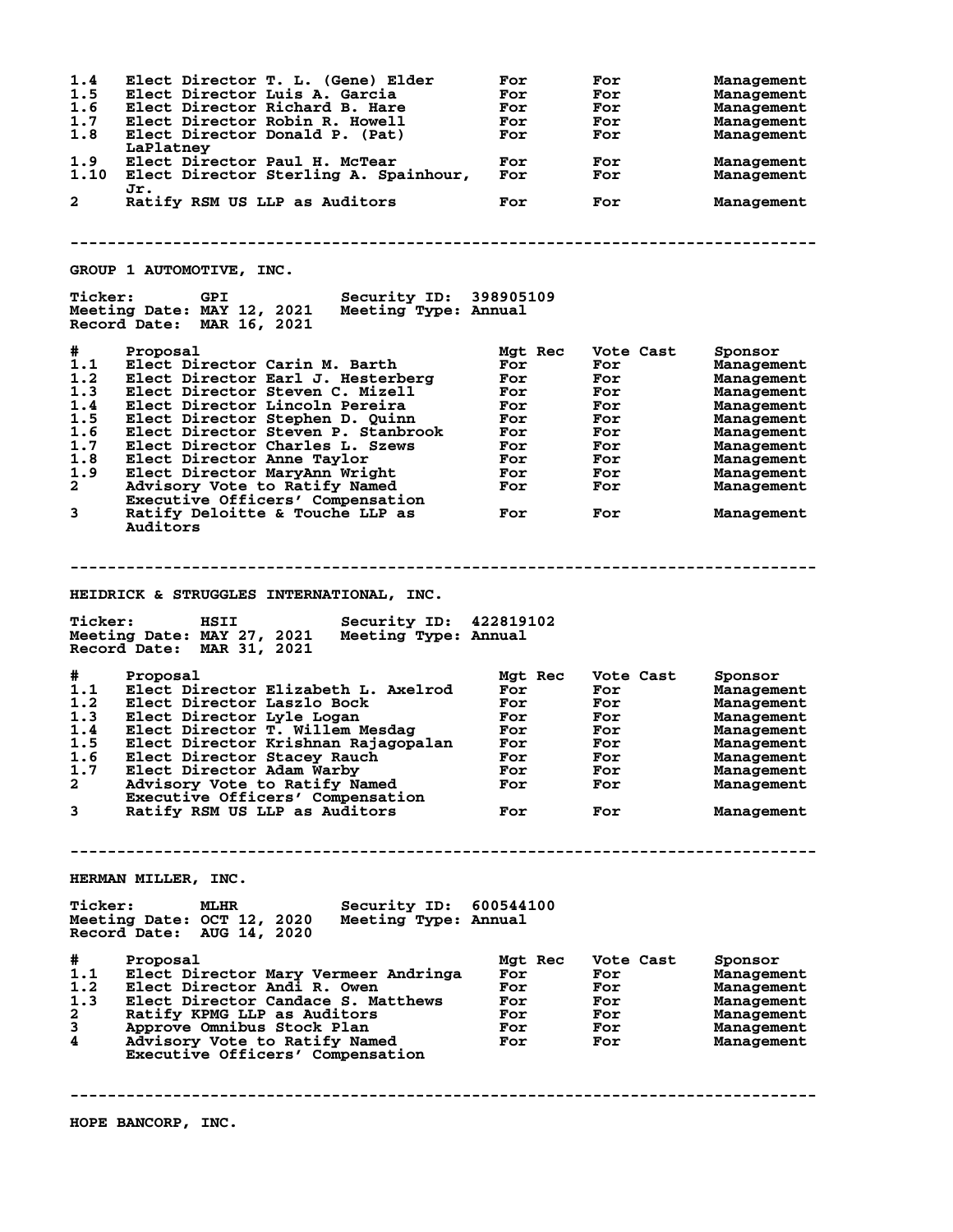**Ticker: HOPE Security ID: 43940T109 Meeting Date: MAY 20, 2021 Meeting Type: Annual Record Date: MAR 22, 2021 # Proposal Mgt Rec Vote Cast Sponsor 1.1 Elect Director Kevin S. Kim For For Management 1.2 Elect Director Scott Yoon-Suk Whang For For Management 1.3 Elect Director Steven S. Koh For For Management 1.4 Elect Director Donald D. Byun For For Management 1.5 Elect Director Jinho Doo For For Management 1.6 Elect Director Daisy Y. Ha For For Management 1.7 Elect Director Joon Kyung Kim For For Management 1.8 Elect Director William J. Lewis For For Management 1.9 Elect Director David P. Malone For For Management 1.10 Elect Director Dale S. Zuehls For For Management 2 Ratify Crowe LLP as Auditors For For Management 3 Advisory Vote to Ratify Named For For Management Executive Officers' Compensation -------------------------------------------------------------------------------- IHEARTMEDIA, INC. Ticker: IHRT Security ID: 45174J509 Meeting Date: APR 21, 2021 Meeting Type: Annual Record Date: MAR 01, 2021 # Proposal Mgt Rec Vote Cast Sponsor** # Proposal<br>1.1 Elect Director Richard J. Bressler<br>1.2 Elect Director Kamakshi **1.2 Elect Director Kamakshi For For Management** Sivaramakrishnan<br>2 Ratify Ernst & Yo **2 Ratify Ernst & Young LLP as Auditors For For Management 3 Advisory Vote to Ratify Named For For Management Executive Officers' Compensation 4 Approve Omnibus Stock Plan For For Management -------------------------------------------------------------------------------- INDEPENDENT BANK GROUP, INC. Ticker: IBTX Security ID: 45384B106 Meeting Date: AUG 27, 2020 Meeting Type: Annual Record Date: JUL 02, 2020 # Proposal Mgt Rec Vote Cast Sponsor 1.1 Elect Director Daniel W. Brooks For For Management 1.2 Elect Director Craig E. Holmes For For Management 1.3 Elect Director G. Stacy Smith For For Management 2 Advisory Vote to Ratify Named For For Management Executive Officers' Compensation 3 Ratify RSM US LLP as Auditor For For Management 4 Other Business For Against Management -------------------------------------------------------------------------------- INDEPENDENT BANK GROUP, INC. Ticker: IBTX Security ID: 45384B106 Meeting Date: MAY 27, 2021 Meeting Type: Annual Record Date: APR 05, 2021 # Proposal Mgt Rec Vote Cast Sponsor 1.1 Elect Director William E. Fair For For Management 1.2 Elect Director Donald L. Poarch For For Management 1.3 Elect Director Michael T. Viola For For Management 2 Advisory Vote to Ratify Named For For Management 2 Advisory Vote to Ratify Named<br>Executive Officers' Compensation<br>Ratify RSM US LLP as Auditors 3 Ratify RSM US LLP as Auditors For For Management 4 Other Business For Against Management -------------------------------------------------------------------------------- INVACARE CORPORATION Ticker: IVC Security ID: 461203101**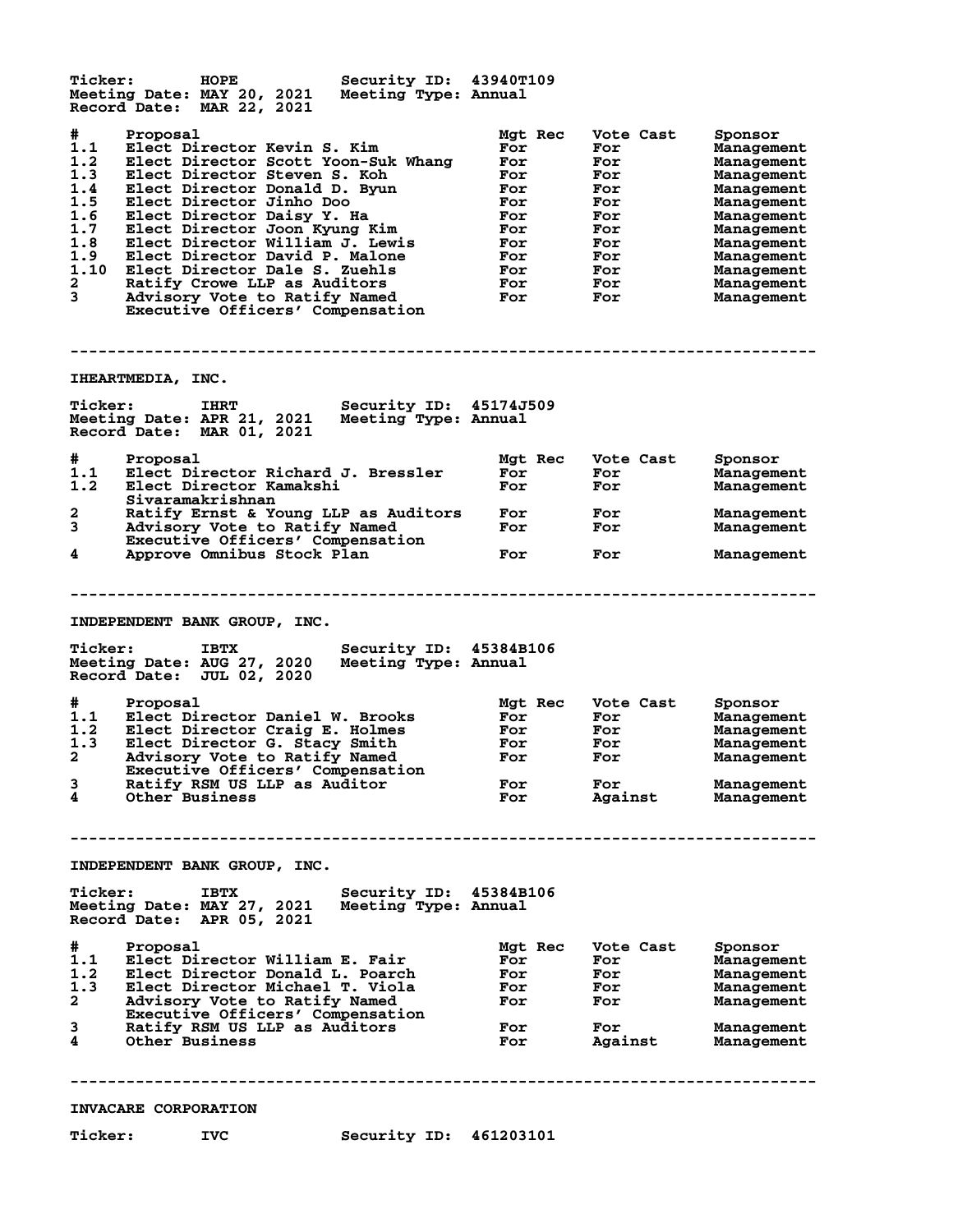**Meeting Date: MAY 20, 2021 Meeting Type: Annual Record Date: MAR 23, 2021 # Proposal Mgt Rec Vote Cast Sponsor 1.1 Elect Director Susan H. Alexander For For Management 1.2 Elect Director Julie A. Beck For For Management 1.3 Elect Director Petra Danielsohn-Weil For For Management 1.4 Elect Director Stephanie L. Fehr For For Management 1.5 Elect Director Diana S. Ferguson For For Management 1.6 Elect Director Marc M. Gibeley For For Management 1.7 Elect Director C. Martin Harris For For Management 1.8 Elect Director Matthew E. Monaghan For For Management 1.9 Elect Director Clifford D. Nastas For For Management 1.10 Elect Director Baiju R. Shah For For Management 2 Amend Omnibus Stock Plan For For Management 3 Ratify Ernst & Young LLP as Auditors For For Management 4 Advisory Vote to Ratify Named For Against Management Executive Officers' Compensation -------------------------------------------------------------------------------- INVESTORS BANCORP, INC. Ticker: ISBC Security ID: 46146L101 Meeting Date: MAY 25, 2021 Meeting Type: Annual Record Date: MAR 29, 2021 # Proposal Mgt Rec Vote Cast Sponsor 1.1 Elect Director Kevin Cummings For For Management 1.2 Elect Director John E. Harmon, Sr. For For Management 1.3 Elect Director Michele N. Siekerka For For Management 1.4 Elect Director Paul N. Stathoulopoulos For For Management 1.5 Elect Director Kim Wales For For Management 2 Advisory Vote to Ratify Named For For Management Executive Officers' Compensation 3 Advisory Vote on Say on Pay Frequency One Year One Year Management 4 Ratify KPMG LLP as Auditors For For Management -------------------------------------------------------------------------------- K12 INC. Ticker: LRN Security ID: 48273U102 Meeting Date: DEC 15, 2020 Meeting Type: Annual Record Date: OCT 19, 2020 # Proposal Mgt Rec Vote Cast Sponsor 1a Elect Director Aida M. Alvarez For For Management 1b Elect Director Craig R. Barrett For For Management 1c Elect Director Guillermo Bron For For Management 1d Elect Director Robert L. Cohen For For Management 1e Elect Director Nathaniel A. Davis For For Management 1f Elect Director John M. Engler For For Management 1g Elect Director Steven B. Fink For For Management 1h Elect Director Victoria D. Harker For For Management 1i Elect Director Robert E. Knowling, Jr. For For Management 1j Elect Director Liza McFadden For For Management 2 Advisory Vote to Ratify Named For Against Management Executive Officers' Compensation 3 Ratify BDO USA, LLP as Auditors For For Management -------------------------------------------------------------------------------- LAKELAND INDUSTRIES, INC. Ticker: LAKE Security ID: 511795106 Meeting Date: JUN 16, 2021 Meeting Type: Annual Record Date: APR 19, 2021 # Proposal Mgt Rec Vote Cast Sponsor 1.1 Elect Director Jeffrey Schlarbaum For For Management 1.2 Elect Director Charles D. Roberson For For Management 2 Ratify Deloitte & Touche LLP as For For Management** 2 Ratify De<br>Auditors<br>3 Advisory **3 Advisory Vote to Ratify Named For For For Management Executive Officers' Compensation**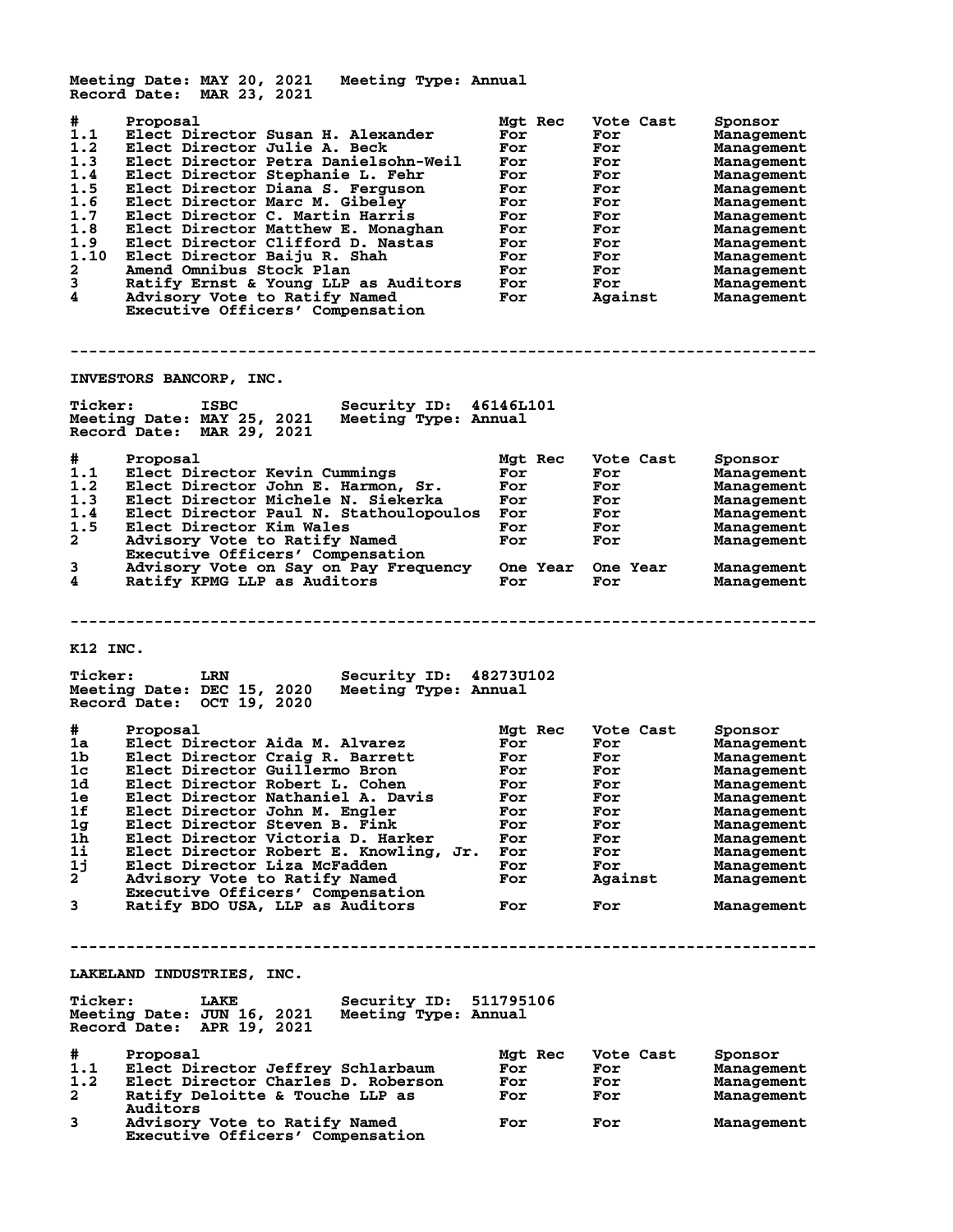**4 Amend Omnibus Stock Plan For For Management -------------------------------------------------------------------------------- LUMINEX CORPORATION Ticker: LMNX Security ID: 55027E102 Meeting Date: MAY 20, 2021 Meeting Type: Annual Record Date: MAR 22, 2021 # Proposal Mgt Rec Vote Cast Sponsor 1a Elect Director Edward A. Ogunro For For Management 1b Elect Director Kevin M. McNamara For For Management 2 Advisory Vote to Ratify Named For For Management Executive Officers' Compensation 3 Amend Qualified Employee Stock For For Management Purchase Plan 4 Amend Omnibus Stock Plan For For Management 5 Ratify Ernst & Young LLP as Auditor For For Management -------------------------------------------------------------------------------- LUMINEX CORPORATION Ticker: LMNX Security ID: 55027E102 Meeting Date: JUN 21, 2021 Meeting Type: Special Record Date: MAY 14, 2021 # Proposal Mgt Rec Vote Cast Sponsor 1 Approve Merger Agreement For For Management 2 Adjourn Meeting For For Management** 2 Adjourn Meeting **Interpolant Construment**<br>3 Advisory Vote on Golden Parachutes For Against Management **-------------------------------------------------------------------------------- MACROGENICS, INC. Ticker: MGNX Security ID: 556099109 Meeting Date: MAY 13, 2021 Meeting Type: Annual Record Date: MAR 19, 2021 # Proposal Mgt Rec Vote Cast Sponsor 1.1 Elect Director Kenneth Galbraith For For Management 1.2 Elect Director Scott Jackson For For Management 1.3 Elect Director David Stump For For Management 2 Ratify Ernst & Young LLP as Auditors For For Management 3 Advisory Vote to Ratify Named For For Management Executive Officers' Compensation -------------------------------------------------------------------------------- MARINEMAX, INC. Ticker: HZO Security ID: 567908108 Meeting Date: FEB 25, 2021 Meeting Type: Annual Record Date: DEC 21, 2020 # Proposal Mgt Rec Vote Cast Sponsor 1a Elect Director William H. McGill, Jr. For For Management 1b Elect Director Charles R. Oglesby For For Management 1c Elect Director Rebecca White For For Management 2 Advisory Vote to Ratify Named For For Management Executive Officers' Compensation 3 Ratify KPMG LLP as Auditors For For Management -------------------------------------------------------------------------------- MERITAGE HOMES CORPORATION Ticker: MTH Security ID: 59001A102 Meeting Date: MAY 27, 2021 Meeting Type: Annual Record Date: MAR 31, 2021 # Proposal Mgt Rec Vote Cast Sponsor**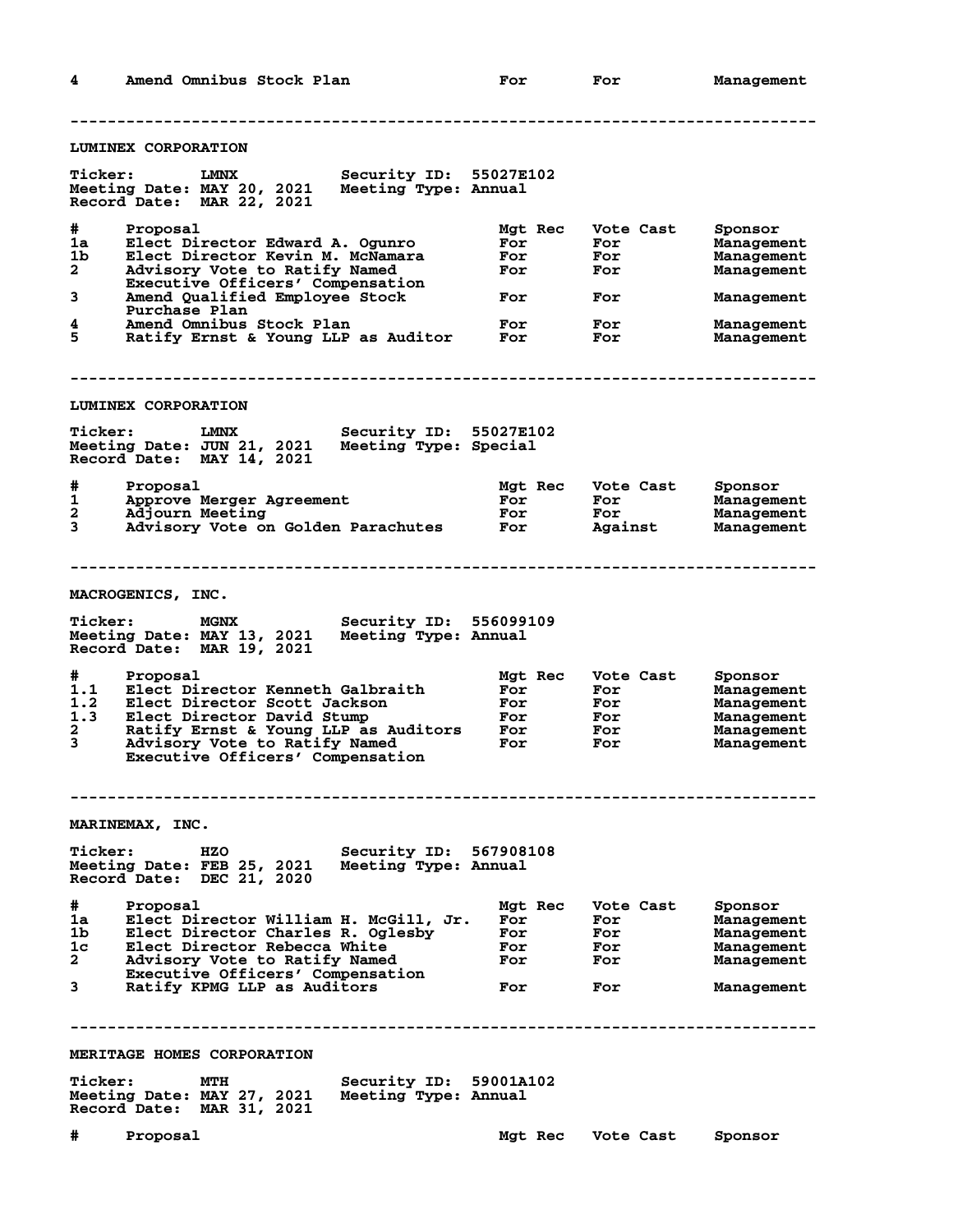**1.1 Elect Director Peter L. Ax For For Management 1.2 Elect Director Gerald Haddock For For Management 1.3 Elect Director Joseph Keough For For Management 1.4 Elect Director Michael R. Odell For For Management 1.5 Elect Director Phillippe Lord For For Management 2 Ratify Deloitte & Touche LLP as For For Management Auditors 3 Advisory Vote to Ratify Named For For Management Executive Officers' Compensation -------------------------------------------------------------------------------- MINERALS TECHNOLOGIES INC. Ticker: MTX Security ID: 603158106 Meeting Date: MAY 19, 2021 Meeting Type: Annual Record Date: MAR 23, 2021 # Proposal Mgt Rec Vote Cast Sponsor 1a Elect Director John J. Carmola For For Management 1b Elect Director Robert L. Clark, Jr. For For Management 1c Elect Director Marc E. Robinson For For Management 2 Ratify KPMG LLP as Auditors For For Management 3 Advisory Vote to Ratify Named For For Management Executive Officers' Compensation -------------------------------------------------------------------------------- MODIVCARE INC. Ticker: MODV Security ID: 60783X104 Meeting Date: JUN 15, 2021 Meeting Type: Annual Record Date: APR 22, 2021 # Proposal Mgt Rec Vote Cast Sponsor 1a Elect Director Todd J. Carter For For Management 1b Elect Director Frank J. Wright For For Management 1c Elect Director Garth Graham For For Management 2 Advisory Vote to Ratify Named For For Management Executive Officers' Compensation**<br>3 Ratify KPMG LLP as Auditors **3 Ratify KPMG LLP as Auditors For For Management -------------------------------------------------------------------------------- NATIONAL STORAGE AFFILIATES TRUST Ticker: NSA Security ID: 637870106 Meeting Date: MAY 24, 2021 Meeting Type: Annual Record Date: MAR 31, 2021 # Proposal Mgt Rec Vote Cast Sponsor 1a Elect Director Arlen D. Nordhagen For For Management 1b Elect Director George L. Chapman For For Management 1c Elect Director Tamara D. Fischer For For Management 1d Elect Director Paul W. Hylbert, Jr. For For Management 1e Elect Director Chad L. Meisinger For For Management 1f Elect Director Steven G. Osgood For For Management 1g Elect Director Dominic M. Palazzo For For Management 1h Elect Director Rebecca L. Steinfort For For Management 1i Elect Director Mark Van Mourick For For Management 1j Elect Director J. Timothy Warren For For Management 1k Elect Director Charles F. Wu For For Management 2 Ratify KPMG LLP as Auditors For For Management 3 Advisory Vote to Ratify Named For For Management Executive Officers' Compensation -------------------------------------------------------------------------------- NAVIENT CORPORATION Ticker: NAVI Security ID: 63938C108 Meeting Date: MAY 20, 2021 Meeting Type: Annual Record Date: MAR 23, 2021 # Proposal Mgt Rec Vote Cast Sponsor**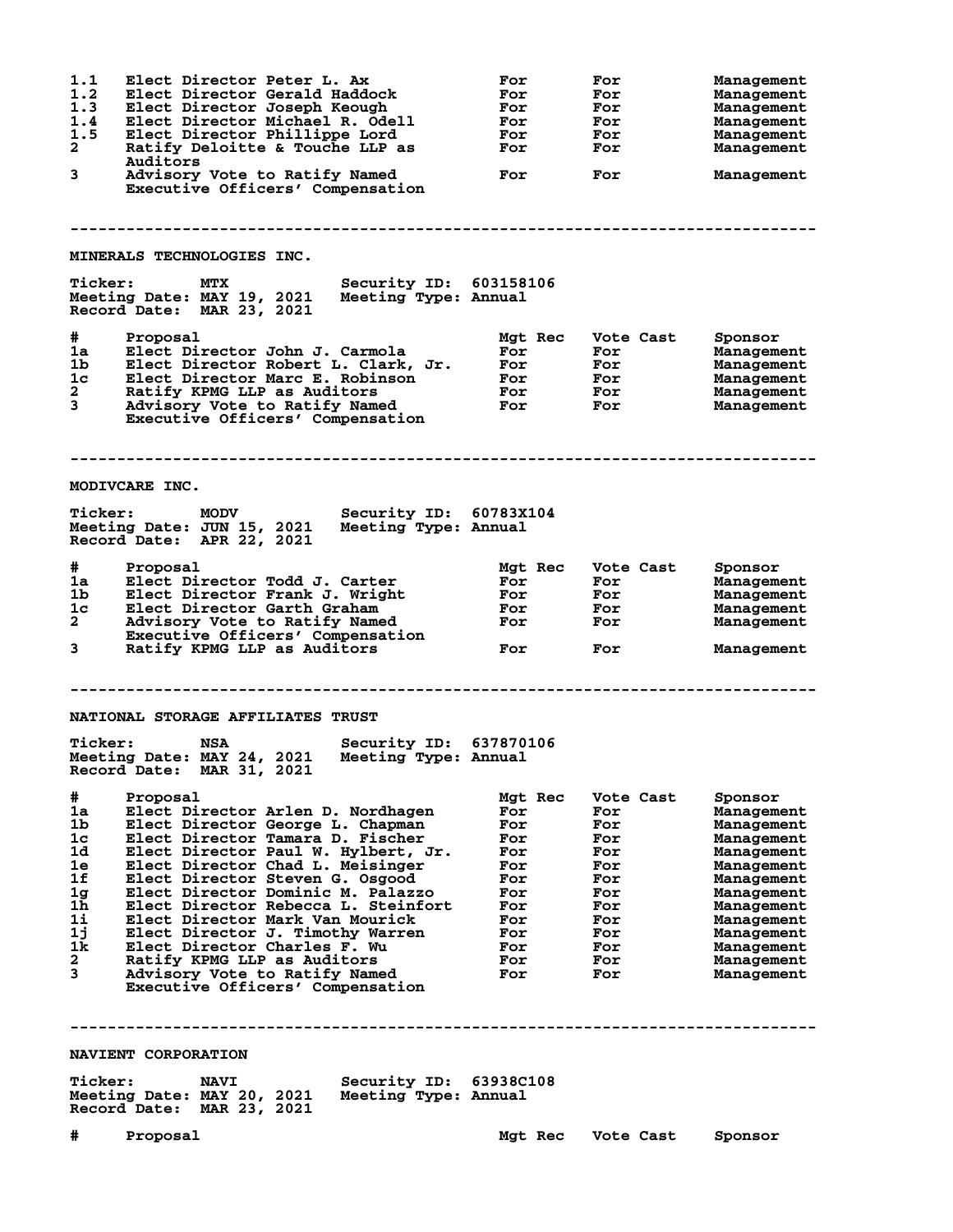| 1a<br>1b       | Elect Director Frederick Arnold<br>Elect Director Anna Escobedo Cabral | For<br>For | For<br>For | Management<br>Management |
|----------------|------------------------------------------------------------------------|------------|------------|--------------------------|
| $1c$           | Elect Director Larry A. Klane                                          | For        | For        | Management               |
| 1d             |                                                                        |            |            |                          |
|                | Elect Director Katherine A. Lehman                                     | For        | For        | Management               |
| 1e             | Elect Director Linda A. Mills                                          | For        | For        | Management               |
| 1f             | Elect Director John (Jack) F. Remondi                                  | For        | For        | Management               |
| 1 <sub>g</sub> | Elect Director Jane J. Thompson                                        | For        | For        | Management               |
| 1h             | Elect Director Laura S. Unger                                          | For        | For        | Management               |
| 1i             | Elect Director David L. Yowan                                          | For        | For        |                          |
|                |                                                                        |            |            | Management               |
| $\mathbf{2}$   | Ratify KPMG LLP as Auditors                                            | For        | For        | Management               |
| 3              | Advisory Vote to Ratify Named                                          | For        | For        | Management               |
|                | Executive Officers' Compensation                                       |            |            |                          |
|                |                                                                        |            |            |                          |
|                |                                                                        |            |            |                          |
|                |                                                                        |            |            |                          |
|                | NETGEAR, INC.                                                          |            |            |                          |
| <b>Ticker:</b> | <b>Security ID: 64111Q104</b><br><b>NTGR</b>                           |            |            |                          |
|                | Meeting Date: MAY 27, 2021<br>Meeting Type: Annual                     |            |            |                          |
|                | Record Date: MAR 29, 2021                                              |            |            |                          |
|                |                                                                        |            |            |                          |
| #              | Proposal                                                               | Mgt Rec    | Vote Cast  | Sponsor                  |
| 1a             | Elect Director Patrick C.S. Lo                                         | For        | For        | Management               |
| 1b             | Elect Director Sarah S. Butterfass                                     | For        | For        | Management               |
|                |                                                                        |            |            |                          |
| 1c             | Elect Director Laura J. Durr                                           | For        | For        | Management               |
| 1d             | Elect Director Jef T. Graham                                           | For        | For        | Management               |
| 1e             | Elect Director Bradley L. Maiorino                                     | For        | For        | Management               |
| 1f             | Elect Director Janice M. Roberts                                       | For        | For        | Management               |
| 1 <sub>g</sub> | Elect Director Gregory J. Rossmann                                     | For        | For        | Management               |
|                |                                                                        |            |            |                          |
| 1h             | Elect Director Barbara V. Scherer                                      | For        | For        | Management               |
| 1i             | Elect Director Thomas H. Waechter                                      | For        | For        | Management               |
| $\mathbf{2}$   | Ratify PricewaterhouseCoopers LLP as                                   | For        | For        | Management               |
|                | Auditors                                                               |            |            |                          |
|                |                                                                        |            |            |                          |
| 3              | Advisory Vote to Ratify Named                                          | For        | For        | Management               |
|                | Executive Officers' Compensation                                       |            |            |                          |
|                |                                                                        |            |            |                          |
|                |                                                                        |            |            |                          |
|                |                                                                        |            |            |                          |
|                |                                                                        |            |            |                          |
|                |                                                                        |            |            |                          |
|                |                                                                        |            |            |                          |
|                | NEWMARK GROUP, INC.                                                    |            |            |                          |
|                |                                                                        |            |            |                          |
| <b>Ticker:</b> | NMRK                                                                   |            |            |                          |
|                | Security ID: 65158N102                                                 |            |            |                          |
|                | Meeting Date: SEP 22, 2020<br>Meeting Type: Annual                     |            |            |                          |
|                | Record Date: JUL 27, 2020                                              |            |            |                          |
|                |                                                                        |            |            |                          |
| #              | Proposal                                                               | Mgt Rec    | Vote Cast  | Sponsor                  |
|                |                                                                        |            |            |                          |
| 1.1            | Elect Director Howard W. Lutnick                                       | For        | Withhold   | Management               |
| 1.2            | Elect Director Michael Snow                                            | For        | Withhold   | Management               |
| 1.3            | Elect Director Virginia S. Bauer                                       | For        | Withhold   | Management               |
| 1.4            | Elect Director Peter F. Cervinka                                       | For        | Withhold   | Management               |
|                |                                                                        |            |            |                          |
| 1.5            | Elect Director Kenneth A. McIntyre                                     | For        | For        | Management               |
| 2              | Ratify Ernst & Young LLP as Auditors                                   | For        | For        | Management               |
| 3              | Advisory Vote to Ratify Named                                          | For        | For        | Management               |
|                | Executive Officers' Compensation                                       |            |            |                          |
| 4              | Advisory Vote on Say on Pay Frequency One Year One Year                |            |            | Management               |
|                |                                                                        |            |            |                          |
|                |                                                                        |            |            |                          |
|                |                                                                        |            |            |                          |
|                |                                                                        |            |            |                          |
|                |                                                                        |            |            |                          |
| NOW INC.       |                                                                        |            |            |                          |
|                |                                                                        |            |            |                          |
| <b>Ticker:</b> | Security ID: 67011P100<br><b>DNOW</b>                                  |            |            |                          |
|                |                                                                        |            |            |                          |
|                | Meeting Date: MAY 19, 2021<br>Meeting Type: Annual                     |            |            |                          |
|                | Record Date: MAR 31, 2021                                              |            |            |                          |
|                |                                                                        |            |            |                          |
| #              | Proposal                                                               | Mgt Rec    | Vote Cast  | Sponsor                  |
|                |                                                                        | For        | For        |                          |
| 1A             | Elect Director Terry Bonno                                             |            |            | Management               |
| 1в.            | Elect Director David Cherechinsky                                      | For        | <b>For</b> | Management               |
| 1 <sup>c</sup> | Elect Director Galen Cobb                                              | For        | For        | Management               |
| 1D             | Elect Director James Crandell                                          | For        | For        | Management               |
|                |                                                                        |            |            |                          |
| $\mathbf{2}$   | Ratify Ernst & Young LLP as Auditor                                    | For        | For        | Management               |
| $\mathbf{3}$   | Advisory Vote to Ratify Named                                          | For        | For        | Management               |
|                | Executive Officers' Compensation                                       |            |            |                          |
| 4              | Advisory Vote on Say on Pay Frequency One Year One Year                |            |            | Management               |
|                |                                                                        |            |            |                          |
|                |                                                                        |            |            |                          |
|                |                                                                        |            |            |                          |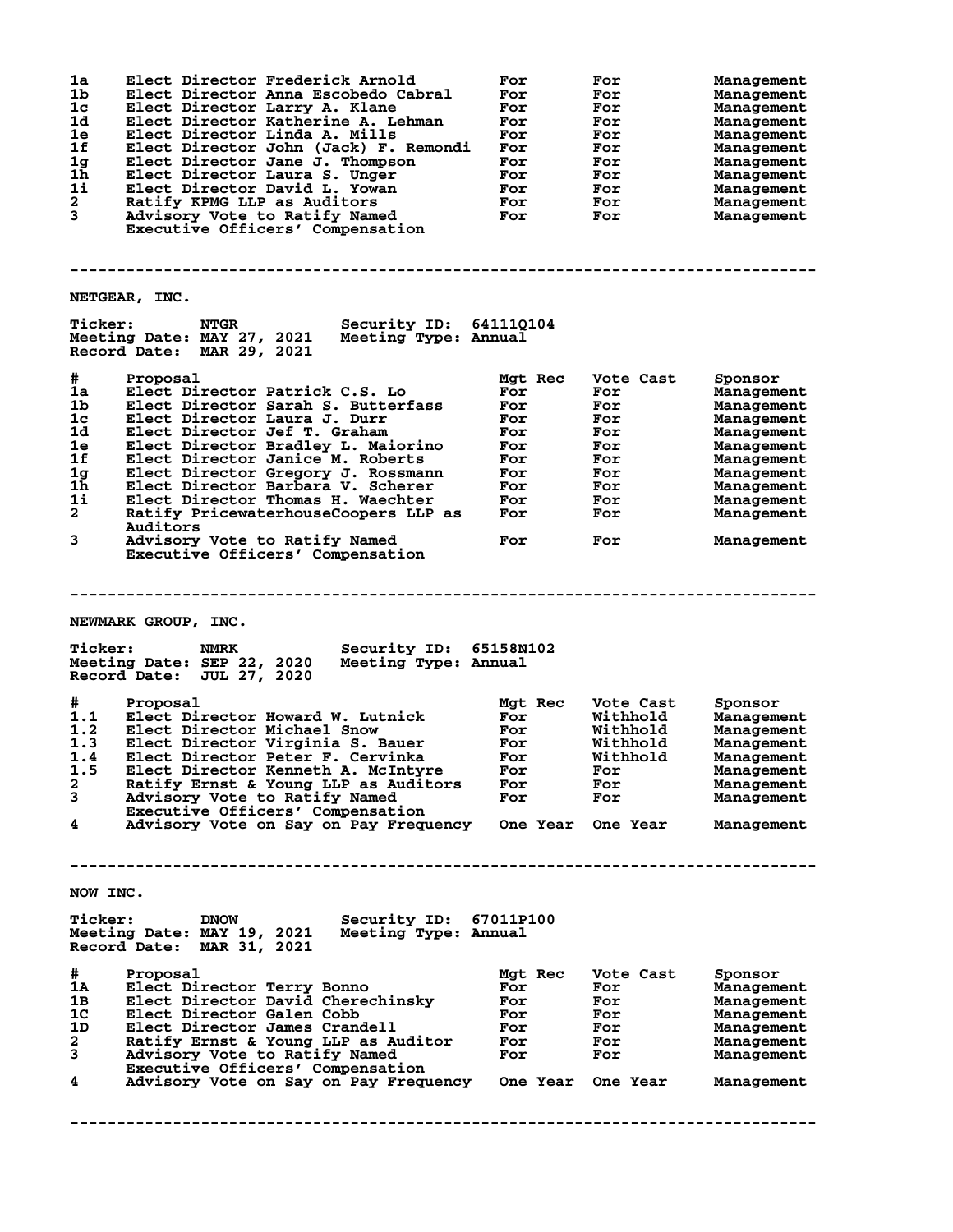**Ticker: NUVA Security ID: 670704105 Meeting Date: MAY 18, 2021 Meeting Type: Annual Record Date: MAR 29, 2021 # Proposal Mgt Rec Vote Cast Sponsor 1.1 Elect Director Vickie L. Capps For For Management 1.2 Elect Director John A. DeFord For For Management 1.3 Elect Director R. Scott Huennekens For For Management 1.4 Elect Director Siddhartha C. Kadia For For Management 2 Ratify Ernst & Young LLP as Auditors For For Management 3 Advisory Vote to Ratify Named For For Management Executive Officers' Compensation -------------------------------------------------------------------------------- O-I GLASS, INC. Ticker: OI Security ID: 67098H104 Meeting Date: MAY 11, 2021 Meeting Type: Annual Record Date: MAR 15, 2021 # Proposal Mgt Rec Vote Cast Sponsor 1a Elect Director Samuel R. Chapin For For Management 1b Elect Director Gordon J. Hardie For For Management 1c Elect Director Peter S. Hellman For For Management 1d Elect Director John Humphrey For For Management 1e Elect Director Anastasia D. Kelly For For Management 1f Elect Director Andres A. Lopez For For Management 1g Elect Director Alan J. Murray For For Management 1h Elect Director Hari N. Nair For For Management 1i Elect Director Joseph D. Rupp For For Management 1j Elect Director Catherine I. Slater For For Management 1k Elect Director John H. Walker For For Management 1l Elect Director Carol A. Williams For For Management 2 Ratify Ernst & Young LLP as Auditors For For Management 3 Amend Omnibus Stock Plan For For Management 4 Advisory Vote to Ratify Named For For Management Executive Officers' Compensation -------------------------------------------------------------------------------- ONE GAS, INC. Ticker: OGS Security ID: 68235P108 Meeting Date: MAY 27, 2021 Meeting Type: Annual Record Date: MAR 30, 2021 # Proposal Mgt Rec Vote Cast Sponsor 1.1 Elect Director Robert B. Evans For For Management 1.2 Elect Director John W. Gibson For For Management 1.3 Elect Director Tracy E. Hart For For Management 1.4 Elect Director Michael G. Hutchinson For For Management 1.5 Elect Director Pattye L. Moore For For Management 1.6 Elect Director Pierce H. Norton, II For For Management 1.7 Elect Director Eduardo A. Rodriguez For For Management 1.8 Elect Director Douglas H. Yaeger For For Management 2 Ratify PricewaterhouseCoopers LLP as For For Management Auditors 3 Amend Qualified Employee Stock For For Management** Purchase Plan<br>4 Advisory Vote to Ratify Named **4 Advisory Vote to Ratify Named For For Management Executive Officers' Compensation 5 Advisory Vote on Say on Pay Frequency One Year One Year Management -------------------------------------------------------------------------------- OOMA, INC. Ticker: OOMA Security ID: 683416101 Meeting Date: JUN 02, 2021 Meeting Type: Annual Record Date: APR 13, 2021 # Proposal Mgt Rec Vote Cast Sponsor**

**1.1 Elect Director Andrew H. Galligan For Withhold Management**

**NUVASIVE, INC.**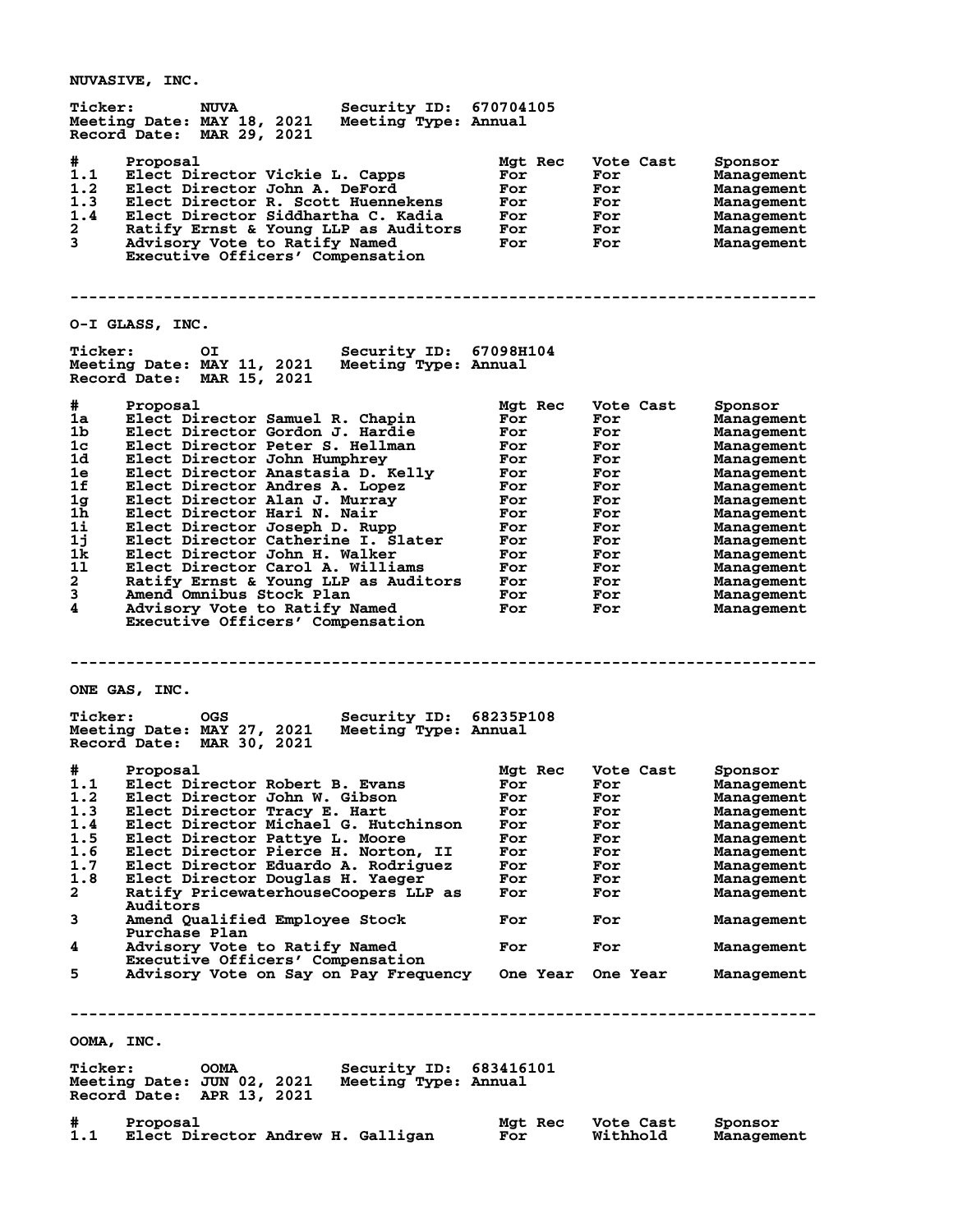| 1.2<br>1.3<br>2<br>3                                                                     | Elect Director Judi A. Hand<br>Elect Director William D. Pearce<br>Ratify Deloitte & Touche LLP as<br>Auditors<br>Advisory Vote to Ratify Named                                                                                                                                                                                                                                                                                                                                               | For<br>For<br>For<br>For                                                                    | Withhold<br>Withhold<br>For<br>For                                                            | Management<br>Management<br>Management<br>Management                                                                                                              |
|------------------------------------------------------------------------------------------|-----------------------------------------------------------------------------------------------------------------------------------------------------------------------------------------------------------------------------------------------------------------------------------------------------------------------------------------------------------------------------------------------------------------------------------------------------------------------------------------------|---------------------------------------------------------------------------------------------|-----------------------------------------------------------------------------------------------|-------------------------------------------------------------------------------------------------------------------------------------------------------------------|
|                                                                                          | Executive Officers' Compensation                                                                                                                                                                                                                                                                                                                                                                                                                                                              |                                                                                             |                                                                                               |                                                                                                                                                                   |
| 4                                                                                        | Advisory Vote on Say on Pay Frequency One Year One Year                                                                                                                                                                                                                                                                                                                                                                                                                                       |                                                                                             |                                                                                               | Management                                                                                                                                                        |
|                                                                                          | ORASURE TECHNOLOGIES, INC.                                                                                                                                                                                                                                                                                                                                                                                                                                                                    |                                                                                             |                                                                                               |                                                                                                                                                                   |
| <b>Ticker:</b>                                                                           | Security ID: 68554V108<br>OSUR<br>Meeting Date: MAY 18, 2021<br>Meeting Type: Annual<br>Record Date: MAR 26, 2021                                                                                                                                                                                                                                                                                                                                                                             |                                                                                             |                                                                                               |                                                                                                                                                                   |
| #<br>1a<br>1b<br>1c<br>$\mathbf{2}^-$<br>3                                               | Proposal<br>Elect Director Michael Celano<br>Elect Director James A. Datin<br>Elect Director Lelio Marmora<br>Ratify KPMG LLP as Auditors<br>Advisory Vote to Ratify Named<br>Executive Officers' Compensation                                                                                                                                                                                                                                                                                | Mgt Rec<br>For<br>For<br>For<br><b>For</b><br>For                                           | Vote Cast<br>For<br>For<br>For<br>For<br>For                                                  | Sponsor<br>Management<br>Management<br>Management<br>Management<br>Management                                                                                     |
|                                                                                          | ORTHOFIX MEDICAL INC.                                                                                                                                                                                                                                                                                                                                                                                                                                                                         |                                                                                             |                                                                                               |                                                                                                                                                                   |
| <b>Ticker:</b>                                                                           | <b>OFIX</b><br><b>Security ID: 68752M108</b><br>Meeting Date: JUN 21, 2021<br>Meeting Type: Annual<br>Record Date: APR 22, 2021                                                                                                                                                                                                                                                                                                                                                               |                                                                                             |                                                                                               |                                                                                                                                                                   |
| #<br>1.1<br>1.2<br>1.3<br>1.4<br>1.5<br>1.6<br>1.7<br>1.8<br>$\mathbf{2}$<br>3<br>4<br>5 | Proposal<br>Elect Director Catherine M. Burzik<br>Elect Director Jason M. Hannon<br>Elect Director James F. Hinrichs<br>Elect Director Alexis V. Lukianov<br>Elect Director Lilly Marks<br>Elect Director Michael E. Paolucci<br>Elect Director Jon C. Serbousek<br>Elect Director John E. Sicard<br>Advisory Vote to Ratify Named<br>Executive Officers' Compensation<br>Amend Omnibus Stock Plan<br>Amend Qualified Employee Stock<br>Purchase Plan<br>Ratify Ernst & Young LLP as Auditors | Mgt Rec<br>For<br>For<br>For<br>For<br>For<br>For<br>For<br>For<br>For<br>For<br>For<br>For | Vote Cast<br>For<br>For<br>For<br>For<br>For<br>For<br>For<br>For<br>For<br>For<br>For<br>For | Sponsor<br>Management<br>Management<br>Management<br>Management<br>Management<br>Management<br>Management<br>Management<br>Management<br>Management<br>Management |
|                                                                                          |                                                                                                                                                                                                                                                                                                                                                                                                                                                                                               |                                                                                             |                                                                                               | Management                                                                                                                                                        |
|                                                                                          | OTTER TAIL CORPORATION                                                                                                                                                                                                                                                                                                                                                                                                                                                                        |                                                                                             |                                                                                               |                                                                                                                                                                   |
| <b>Ticker:</b>                                                                           | <b>OTTR</b><br>Security ID: 689648103<br>Meeting Date: APR 12, 2021<br>Meeting Type: Annual<br>Record Date: FEB 12, 2021                                                                                                                                                                                                                                                                                                                                                                      |                                                                                             |                                                                                               |                                                                                                                                                                   |
| #<br>1.1<br>1.2<br>1.3<br>$\overline{a}$<br>3<br>4                                       | Proposal<br>Elect Director Karen M. Bohn<br>Elect Director Charles S. MacFarlane<br>Elect Director Thomas J. Webb<br>Approve the Increase in the Maximum<br>Number of Directors from Nine to Eleven<br>Advisory Vote to Ratify Named<br>Executive Officers' Compensation<br>Ratify Deloitte & Touche LLP as<br>Auditors                                                                                                                                                                       | Mgt Rec<br>For<br>For<br>For<br>For<br>For<br>For                                           | Vote Cast<br>For<br>For<br>For<br>For<br>For<br>For                                           | Sponsor<br>Management<br>Management<br>Management<br>Management<br>Management<br>Management                                                                       |
|                                                                                          |                                                                                                                                                                                                                                                                                                                                                                                                                                                                                               |                                                                                             |                                                                                               |                                                                                                                                                                   |

**PACIFIC PREMIER BANCORP, INC.**

**Ticker: PPBI Security ID: 69478X105 Meeting Date: MAY 17, 2021 Meeting Type: Annual Record Date: MAR 23, 2021**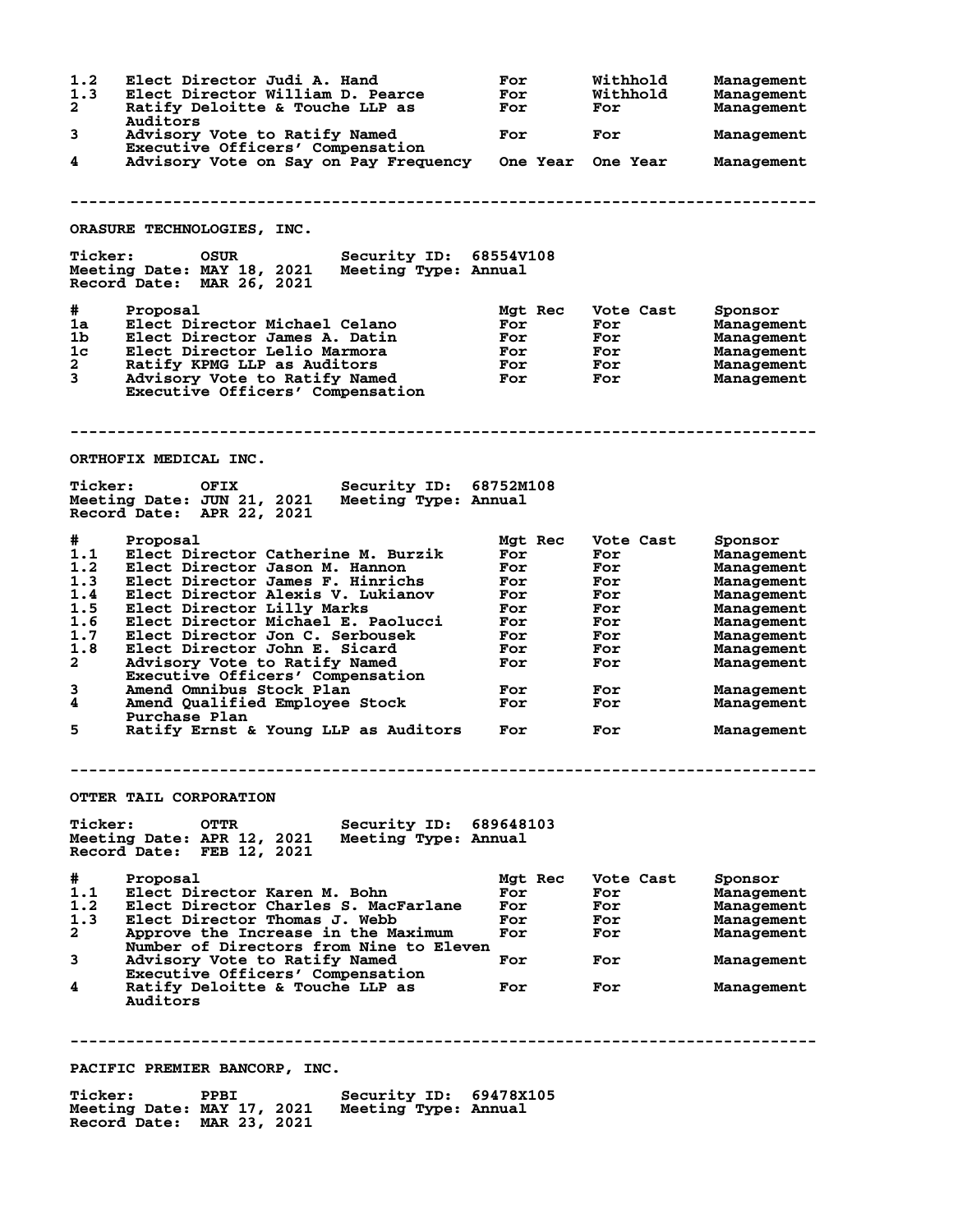| #<br>1a<br>1b<br>1c<br>1d<br>1e<br>1f<br>1 <sub>g</sub><br>1h<br>1i<br>1j<br>$2^{-}$<br>3 | Proposal<br>Elect Director Ayad A. Fargo<br>Elect Director Steven R. Gardner<br>Elect Director Joseph L. Garrett<br>Elect Director Jeffrey C. Jones<br>Elect Director M. Christian Mitchell<br>Elect Director Barbara S. Polsky<br>Elect Director Zareh H. Sarrafian<br>Elect Director Jaynie Miller Studenmund For<br>Elect Director Cora M. Tellez<br>Elect Director Richard C. Thomas<br>Advisory Vote to Ratify Named<br>Executive Officers' Compensation<br>Ratify Crowe LLP as Auditors | Mgt Rec<br>For<br>For<br>For<br>For<br>For<br>For<br>For<br>For<br>For<br>For<br>For |         | Vote Cast<br>For<br>For<br>For<br>For<br>For<br>For<br>For<br>For<br>For<br>For<br>For<br>For | Sponsor<br><b>Management</b><br><b>Management</b><br><b>Management</b><br>Management<br>Management<br>Management<br>Management<br>Management<br>Management<br>Management<br>Management<br>Management |
|-------------------------------------------------------------------------------------------|-----------------------------------------------------------------------------------------------------------------------------------------------------------------------------------------------------------------------------------------------------------------------------------------------------------------------------------------------------------------------------------------------------------------------------------------------------------------------------------------------|--------------------------------------------------------------------------------------|---------|-----------------------------------------------------------------------------------------------|------------------------------------------------------------------------------------------------------------------------------------------------------------------------------------------------------|
|                                                                                           | PERFICIENT, INC.                                                                                                                                                                                                                                                                                                                                                                                                                                                                              |                                                                                      |         |                                                                                               |                                                                                                                                                                                                      |
| <b>Ticker:</b>                                                                            | Security ID:<br><b>PRFT</b><br>Meeting Date: MAY 25, 2021<br>Meeting Type: Annual<br>Record Date: MAR 29, 2021                                                                                                                                                                                                                                                                                                                                                                                | 71375U101                                                                            |         |                                                                                               |                                                                                                                                                                                                      |
| #                                                                                         | Proposal                                                                                                                                                                                                                                                                                                                                                                                                                                                                                      | Mgt Rec                                                                              |         | Vote Cast                                                                                     | Sponsor                                                                                                                                                                                              |
| 1a                                                                                        | Elect Director Jeffrey S. Davis                                                                                                                                                                                                                                                                                                                                                                                                                                                               | For                                                                                  |         | For                                                                                           | Management                                                                                                                                                                                           |
| 1b                                                                                        | Elect Director Ralph C. Derrickson                                                                                                                                                                                                                                                                                                                                                                                                                                                            | For                                                                                  |         | For                                                                                           | <b>Management</b>                                                                                                                                                                                    |
| 1c                                                                                        | Elect Director David S. Lundeen                                                                                                                                                                                                                                                                                                                                                                                                                                                               | For                                                                                  |         | For                                                                                           | Management                                                                                                                                                                                           |
| 1d                                                                                        | Elect Director Brian L. Matthews                                                                                                                                                                                                                                                                                                                                                                                                                                                              | For                                                                                  |         | For                                                                                           | Management                                                                                                                                                                                           |
| 1e                                                                                        | Elect Director Nancy C. Pechloff                                                                                                                                                                                                                                                                                                                                                                                                                                                              | For                                                                                  |         | For                                                                                           | Management                                                                                                                                                                                           |
| 1f                                                                                        | Elect Director Gary M. Wimberly                                                                                                                                                                                                                                                                                                                                                                                                                                                               | For                                                                                  |         | For                                                                                           |                                                                                                                                                                                                      |
| $\overline{a}$                                                                            |                                                                                                                                                                                                                                                                                                                                                                                                                                                                                               |                                                                                      |         |                                                                                               | Management                                                                                                                                                                                           |
|                                                                                           | Advisory Vote to Ratify Named<br>Executive Officers' Compensation                                                                                                                                                                                                                                                                                                                                                                                                                             | For                                                                                  |         | For                                                                                           | Management                                                                                                                                                                                           |
| 3                                                                                         | Ratify KPMG LLP as Auditors                                                                                                                                                                                                                                                                                                                                                                                                                                                                   | For                                                                                  |         | For                                                                                           | Management                                                                                                                                                                                           |
|                                                                                           |                                                                                                                                                                                                                                                                                                                                                                                                                                                                                               |                                                                                      |         |                                                                                               |                                                                                                                                                                                                      |
| <b>Ticker:</b><br>#<br>1.1                                                                | <b>PLEXUS CORP.</b><br><b>PLXS</b><br><b>Security ID:</b><br>Meeting Date: FEB 17, 2021<br>Meeting Type: Annual<br>Record Date: DEC 11, 2020<br>Proposal<br>Elect Director Stephen P. Cortinovis                                                                                                                                                                                                                                                                                              | 729132100<br>Mgt Rec<br>For                                                          |         | Vote Cast<br>For                                                                              | Sponsor<br><b>Management</b>                                                                                                                                                                         |
| 1.2                                                                                       | Elect Director Joann M. Eisenhart                                                                                                                                                                                                                                                                                                                                                                                                                                                             | For                                                                                  |         | For                                                                                           | Management                                                                                                                                                                                           |
| 1.3                                                                                       | Elect Director Dean A. Foate                                                                                                                                                                                                                                                                                                                                                                                                                                                                  | For                                                                                  |         | For                                                                                           | Management                                                                                                                                                                                           |
| 1.4                                                                                       | Elect Director Rainer Jueckstock                                                                                                                                                                                                                                                                                                                                                                                                                                                              | For                                                                                  |         | For                                                                                           | Management                                                                                                                                                                                           |
| 1.5                                                                                       | Elect Director Peter Kelly                                                                                                                                                                                                                                                                                                                                                                                                                                                                    | For                                                                                  |         | For                                                                                           | Management                                                                                                                                                                                           |
| 1.6                                                                                       | Elect Director Todd P. Kelsey                                                                                                                                                                                                                                                                                                                                                                                                                                                                 | For                                                                                  |         | For                                                                                           | Management                                                                                                                                                                                           |
| 1.7                                                                                       | Elect Director Joel Quadracci                                                                                                                                                                                                                                                                                                                                                                                                                                                                 | For                                                                                  |         | For                                                                                           | Management                                                                                                                                                                                           |
| 1.8                                                                                       | Elect Director Karen M. Rapp                                                                                                                                                                                                                                                                                                                                                                                                                                                                  | For                                                                                  |         | For                                                                                           |                                                                                                                                                                                                      |
| 1.9                                                                                       | Elect Director Paul A. Rooke                                                                                                                                                                                                                                                                                                                                                                                                                                                                  |                                                                                      |         |                                                                                               | Management                                                                                                                                                                                           |
| 1.10                                                                                      |                                                                                                                                                                                                                                                                                                                                                                                                                                                                                               | For                                                                                  |         | For                                                                                           | Management                                                                                                                                                                                           |
|                                                                                           | Elect Director Michael V. Schrock                                                                                                                                                                                                                                                                                                                                                                                                                                                             | For                                                                                  |         | For                                                                                           | Management                                                                                                                                                                                           |
| 2                                                                                         | Advisory Vote to Ratify Named                                                                                                                                                                                                                                                                                                                                                                                                                                                                 | For                                                                                  |         | For                                                                                           | Management                                                                                                                                                                                           |
| 3                                                                                         | Executive Officers' Compensation<br>Ratify PricewaterhouseCoopers LLP as<br>Auditors                                                                                                                                                                                                                                                                                                                                                                                                          | For                                                                                  |         | For                                                                                           | Management                                                                                                                                                                                           |
|                                                                                           | POTLATCHDELTIC CORPORATION                                                                                                                                                                                                                                                                                                                                                                                                                                                                    |                                                                                      |         |                                                                                               |                                                                                                                                                                                                      |
|                                                                                           |                                                                                                                                                                                                                                                                                                                                                                                                                                                                                               |                                                                                      |         |                                                                                               |                                                                                                                                                                                                      |
| <b>Ticker:</b>                                                                            | Security ID: 737630103<br>PCH<br>Meeting Date: MAY 03, 2021<br>Meeting Type: Annual<br>Record Date: MAR 12, 2021                                                                                                                                                                                                                                                                                                                                                                              |                                                                                      |         |                                                                                               |                                                                                                                                                                                                      |
|                                                                                           |                                                                                                                                                                                                                                                                                                                                                                                                                                                                                               |                                                                                      | Mgt Rec | Vote Cast                                                                                     | Sponsor                                                                                                                                                                                              |
| #                                                                                         | Proposal                                                                                                                                                                                                                                                                                                                                                                                                                                                                                      |                                                                                      |         |                                                                                               |                                                                                                                                                                                                      |
|                                                                                           |                                                                                                                                                                                                                                                                                                                                                                                                                                                                                               |                                                                                      |         |                                                                                               |                                                                                                                                                                                                      |
| 1a                                                                                        | Elect Director William L. Driscoll                                                                                                                                                                                                                                                                                                                                                                                                                                                            | For                                                                                  |         | For                                                                                           | Management                                                                                                                                                                                           |
| 1b.                                                                                       | Elect Director D. Mark Leland                                                                                                                                                                                                                                                                                                                                                                                                                                                                 | For                                                                                  |         | For                                                                                           | Management                                                                                                                                                                                           |
| 1c                                                                                        | Elect Director Lenore M. Sullivan                                                                                                                                                                                                                                                                                                                                                                                                                                                             | For                                                                                  |         | <b>For</b>                                                                                    | Management                                                                                                                                                                                           |
| 2                                                                                         | Ratify KPMG LLP as Auditors                                                                                                                                                                                                                                                                                                                                                                                                                                                                   | For                                                                                  |         | For                                                                                           | Management                                                                                                                                                                                           |
| 3                                                                                         | Advisory Vote to Ratify Named<br>Executive Officers' Compensation                                                                                                                                                                                                                                                                                                                                                                                                                             | For                                                                                  |         | For                                                                                           | Management                                                                                                                                                                                           |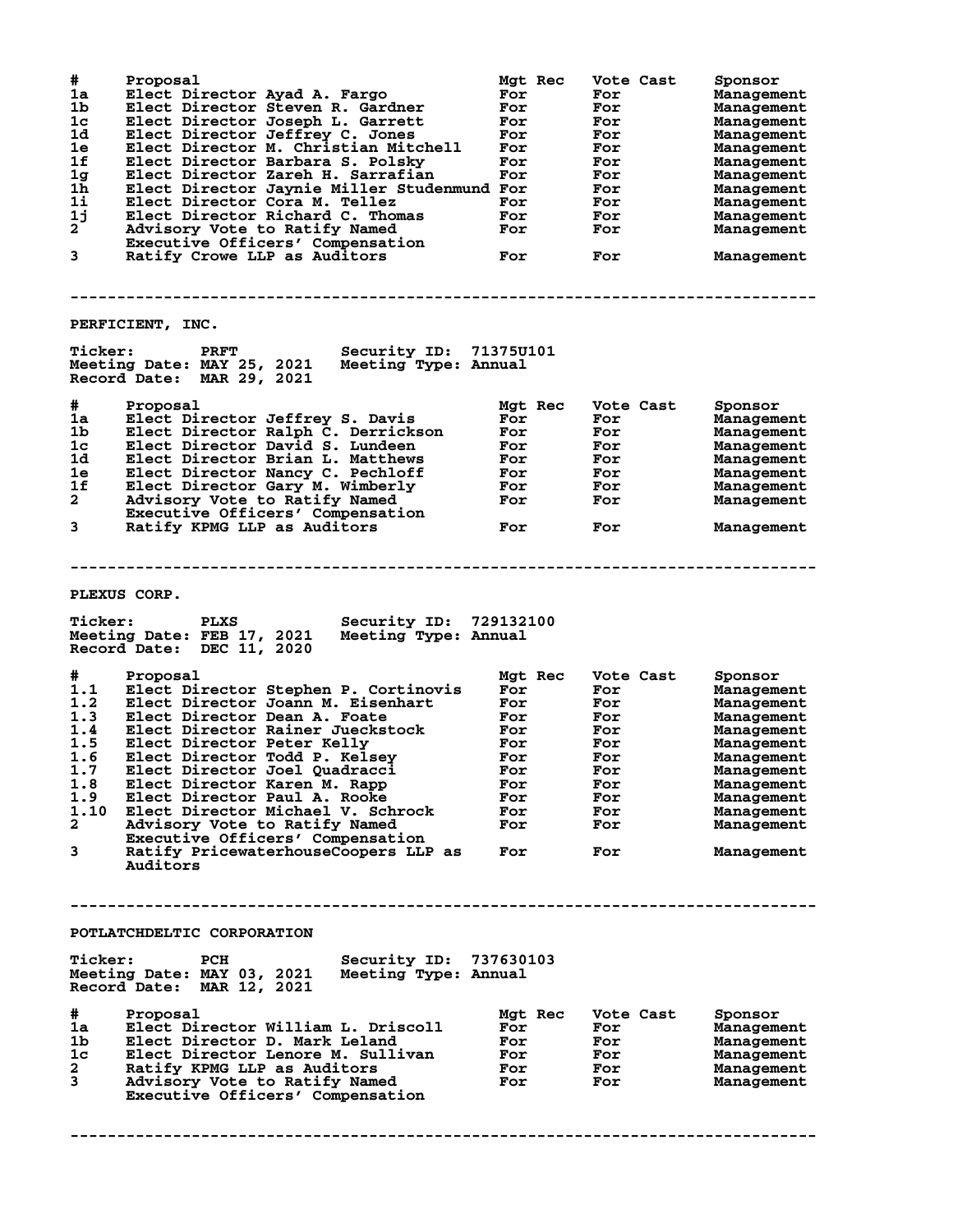**PRIMO WATER CORPORATION**

| <b>Ticker:</b> | Security ID: 74167P108<br><b>PRMW</b>                      |         |           |                   |
|----------------|------------------------------------------------------------|---------|-----------|-------------------|
|                | Meeting Date: MAY 04, 2021<br>Meeting Type: Annual/Special |         |           |                   |
|                | Record Date: MAR 15, 2021                                  |         |           |                   |
|                |                                                            |         |           |                   |
| #.             | Proposal                                                   | Mgt Rec | Vote Cast | Sponsor           |
| 1.1            | Elect Director Britta Bomhard                              | For     | For       | Management        |
| 1.2            | Elect Director Susan E. Cates                              | For     | For       | Management        |
| 1.3            | Elect Director Jerry Fowden                                | For     | For       | Management        |
| 1.4            | Elect Director Stephen H. Halperin                         | For     | For       | Management        |
| 1.5            | Elect Director Thomas J. Harrington                        | For     | For       | Management        |
| 1.6            | Elect Director Betty Jane (BJ) Hess                        | For     | For       | Management        |
| 1.7            | Elect Director Gregory Monahan                             | For     | For       | Management        |
| 1.8            | Elect Director Mario Pilozzi                               | For     | For       | Management        |
| 1.9            | Elect Director Billy D. Prim                               | For     | For       | Management        |
| 1.10           | Elect Director Eric Rosenfeld                              | For     | For       | Management        |
| 1.11           |                                                            |         |           |                   |
|                | Elect Director Graham W. Savage                            | For     | For       | Management        |
| 1.12           | Elect Director Steven P. Stanbrook                         | For     | For       | Management        |
| $\mathbf{2}$   | Ratify PricewaterhouseCoopers LLP as                       | For     | For       | Management        |
|                | Auditors                                                   |         |           |                   |
| 3              | Advisory Vote on Executive                                 | For     | For       | Management        |
|                | Compensation Approach                                      |         |           |                   |
| 4              | Approve Shareholder Rights Plan                            | For     | For       | Management        |
| 5              | Approve Continuance of Company                             | For     | Against   | Management        |
|                |                                                            |         |           |                   |
|                |                                                            |         |           |                   |
|                |                                                            |         |           |                   |
|                |                                                            |         |           |                   |
|                | PRIMORIS SERVICES CORPORATION                              |         |           |                   |
|                |                                                            |         |           |                   |
| <b>Ticker:</b> | Security ID: 74164F103<br>PRIM                             |         |           |                   |
|                |                                                            |         |           |                   |
|                | Meeting Date: MAY 04, 2021<br>Meeting Type: Annual         |         |           |                   |
|                | Record Date: MAR 15, 2021                                  |         |           |                   |
|                |                                                            |         |           |                   |
| #              | Proposal                                                   | Mgt Rec | Vote Cast | Sponsor           |
| 1.1            | Elect Director Stephen C. Cook                             | For     | For       | <b>Management</b> |
| 1.2            | Elect Director David L. King                               | For     | For       | Management        |
| 1.3            | Elect Director Carla S. Mashinski                          | For     | For       | Management        |
|                |                                                            |         |           |                   |
|                |                                                            |         |           |                   |
| 1.4            | Elect Director Terry D. McCallister                        | For     | For       | Management        |
| 1.5            | Elect Director Thomas E. McCormick                         | For     | For       | Management        |
| 1.6            | Elect Director Jose R. Rodriguez                           | For     | For       | Management        |
| 1.7            | Elect Director John P. Schauerman                          | For     | For       | Management        |
| 1.8            | Elect Director Robert A. Tinstman                          | For     | For       | Management        |
| 1.9            | Elect Director Patricia K. Wagner                          | For     | For       | Management        |
| $\mathbf{2}$   | Ratify Moss Adams LLP as Auditors                          | For     | For       | Management        |
|                |                                                            |         |           |                   |
|                |                                                            |         |           |                   |
|                |                                                            |         |           |                   |
|                |                                                            |         |           |                   |
|                | PROG HOLDINGS, INC.                                        |         |           |                   |
|                |                                                            |         |           |                   |
| <b>Ticker:</b> | <b>PRG</b>                                                 |         |           |                   |
|                | Security ID: 74319R101                                     |         |           |                   |
|                | Meeting Date: JUN 22, 2021 Meeting Type: Annual            |         |           |                   |
|                | Record Date: MAY 03, 2021                                  |         |           |                   |
|                |                                                            |         |           |                   |
| #.             | Proposal                                                   | Mgt Rec | Vote Cast | Sponsor           |
| 1a             | Elect Director Kathy T. Betty                              | For     | For       | Management        |
| 1 <sub>b</sub> | Elect Director Douglas C. Curling                          | For     | For       | Management        |
| $1\mathrm{c}$  | Elect Director Cynthia N. Day                              | For     | For       | Management        |
| 1d             | Elect Director Curtis L. Doman                             | For     | For       | Management        |
| 1e             | Elect Director Steven A. Michaels                          | For     | For       | Management        |
| 1f             |                                                            | For     | For       |                   |
|                | Elect Director Ray M. Robinson                             |         |           | Management        |
| 1 <sub>g</sub> | Elect Director James P. Smith                              | For     | For       | Management        |
| $\mathbf{2}$   | Advisory Vote to Ratify Named                              | For     | For       | Management        |
|                | Executive Officers' Compensation                           |         |           |                   |
| 3              | Ratify Ernst & Young LLP as Auditors                       | For     | For       | Management        |
| 4              | Amend Qualified Employee Stock                             | For     | For       | Management        |
|                | Purchase Plan                                              |         |           |                   |
|                |                                                            |         |           |                   |
|                |                                                            |         |           |                   |
|                |                                                            |         |           |                   |
|                |                                                            |         |           |                   |
|                | PROGRESS SOFTWARE CORPORATION                              |         |           |                   |
| <b>Ticker:</b> | Security ID: 743312100<br><b>PRGS</b>                      |         |           |                   |

**Meeting Date: MAY 18, 2021 Meeting Type: Annual Record Date: MAR 19, 2021**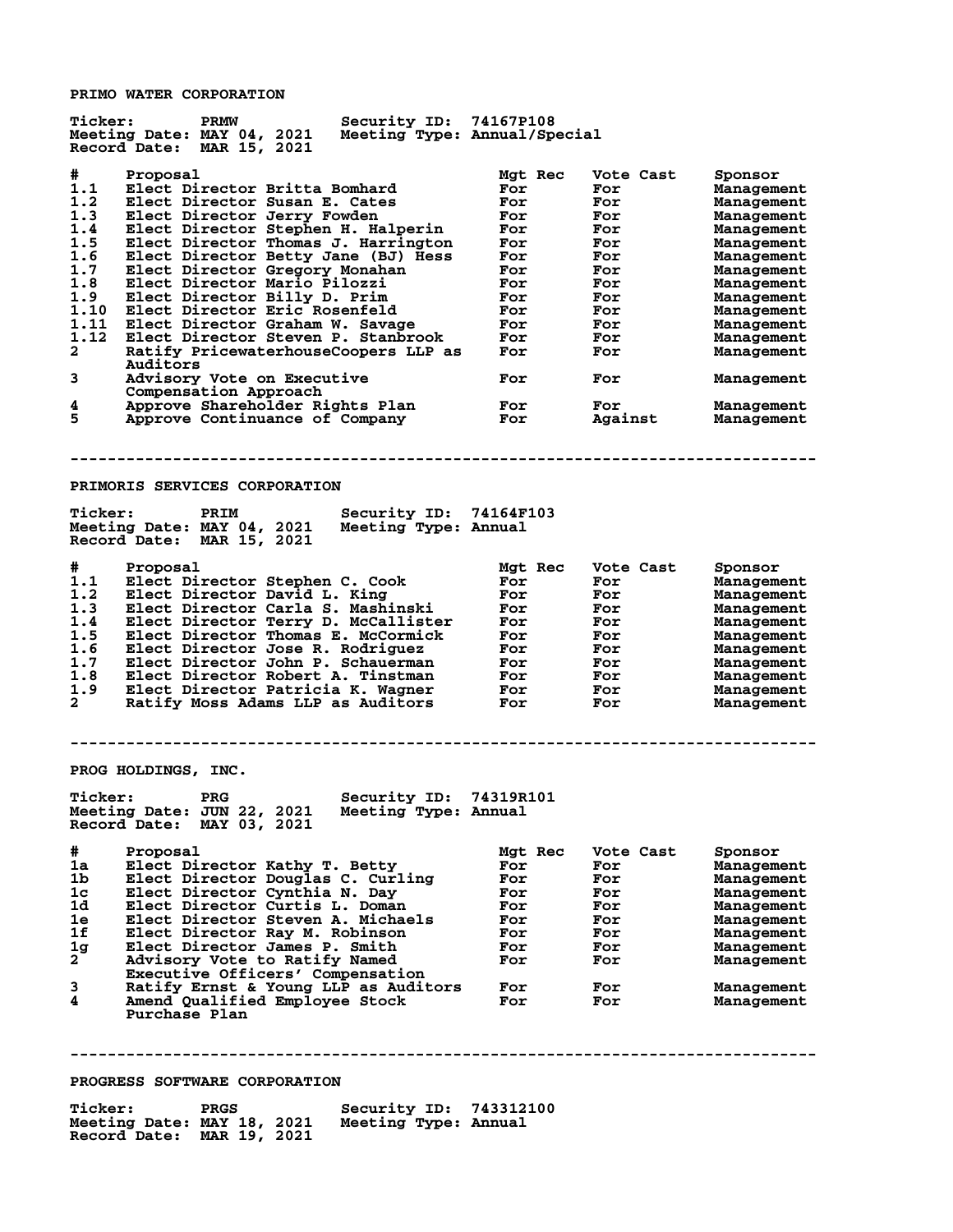| #<br>1.1<br>1.2<br>1.3<br>1.4<br>1.5<br>1.6<br>1.7<br>1.8<br>1.9<br>$\mathbf{2}$<br>3<br>4<br>5 | Proposal<br>Elect Director Paul T. Dacier<br>Elect Director John R. Egan<br>Elect Director Rainer Gawlick<br>Elect Director Yogesh Gupta<br>Elect Director Charles F. Kane<br>Elect Director Samskriti (Sam) Y. King<br>Elect Director David A. Krall<br>Elect Director Angela T. Tucci<br>Elect Director Vivian Vitale<br>Advisory Vote to Ratify Named<br>Executive Officers' Compensation<br>Amend Omnibus Stock Plan<br>Amend Qualified Employee Stock<br>Purchase Plan<br>Ratify Deloitte & Touche LLP as<br>Auditors | Mgt Rec<br>For<br>For<br>For<br>For<br>For<br>For<br>For<br>For<br>For<br>For<br>For<br>For<br>For | Vote Cast<br>For<br>For<br>For<br>For<br>For<br>For<br>For<br>For<br>For<br>For<br>For<br>For<br>For | Sponsor<br>Management<br>Management<br>Management<br>Management<br>Management<br>Management<br>Management<br>Management<br>Management<br>Management<br>Management<br>Management<br>Management |
|-------------------------------------------------------------------------------------------------|----------------------------------------------------------------------------------------------------------------------------------------------------------------------------------------------------------------------------------------------------------------------------------------------------------------------------------------------------------------------------------------------------------------------------------------------------------------------------------------------------------------------------|----------------------------------------------------------------------------------------------------|------------------------------------------------------------------------------------------------------|-----------------------------------------------------------------------------------------------------------------------------------------------------------------------------------------------|
|                                                                                                 | PROTHENA CORPORATION PLC                                                                                                                                                                                                                                                                                                                                                                                                                                                                                                   |                                                                                                    |                                                                                                      |                                                                                                                                                                                               |
| <b>Ticker:</b>                                                                                  | Security ID: G72800108<br><b>PRTA</b><br>Meeting Date: MAY 18, 2021<br>Meeting Type: Annual<br>Record Date: MAR 08, 2021                                                                                                                                                                                                                                                                                                                                                                                                   |                                                                                                    |                                                                                                      |                                                                                                                                                                                               |
| #                                                                                               | Proposal                                                                                                                                                                                                                                                                                                                                                                                                                                                                                                                   | Mgt Rec                                                                                            | Vote Cast                                                                                            | Sponsor                                                                                                                                                                                       |
| 1a                                                                                              | Elect Director Richard T. Collier                                                                                                                                                                                                                                                                                                                                                                                                                                                                                          | For                                                                                                | For                                                                                                  | Management                                                                                                                                                                                    |
| 1b                                                                                              | Elect Director Shane M. Cooke                                                                                                                                                                                                                                                                                                                                                                                                                                                                                              | For                                                                                                | For                                                                                                  | Management                                                                                                                                                                                    |
| 1 <sub>c</sub>                                                                                  | Elect Director K. Anders O. Harfstrand For                                                                                                                                                                                                                                                                                                                                                                                                                                                                                 |                                                                                                    | For                                                                                                  | Management                                                                                                                                                                                    |
| $\overline{a}$                                                                                  | Approve KPMG LLP as Auditors and<br>Authorize Board to Fix Their<br>Remuneration                                                                                                                                                                                                                                                                                                                                                                                                                                           | For                                                                                                | For                                                                                                  | Management                                                                                                                                                                                    |
| 3                                                                                               | Advisory Vote to Ratify Named<br>Executive Officers' Compensation                                                                                                                                                                                                                                                                                                                                                                                                                                                          | For                                                                                                | For                                                                                                  | Management                                                                                                                                                                                    |
| 4                                                                                               | Amend Omnibus Stock Plan                                                                                                                                                                                                                                                                                                                                                                                                                                                                                                   | For                                                                                                | Against                                                                                              | Management                                                                                                                                                                                    |
| 5                                                                                               | Approve Reduction in Capital and<br>Creation of Distributable Reserves                                                                                                                                                                                                                                                                                                                                                                                                                                                     | For                                                                                                | For                                                                                                  | Management                                                                                                                                                                                    |
|                                                                                                 |                                                                                                                                                                                                                                                                                                                                                                                                                                                                                                                            |                                                                                                    |                                                                                                      |                                                                                                                                                                                               |
|                                                                                                 |                                                                                                                                                                                                                                                                                                                                                                                                                                                                                                                            |                                                                                                    |                                                                                                      |                                                                                                                                                                                               |
|                                                                                                 | PROVIDENT FINANCIAL SERVICES, INC.                                                                                                                                                                                                                                                                                                                                                                                                                                                                                         |                                                                                                    |                                                                                                      |                                                                                                                                                                                               |
| <b>Ticker:</b>                                                                                  | Security ID: 74386T105<br><b>PFS</b><br>Meeting Date: APR 29, 2021<br>Meeting Type: Annual<br>Record Date: MAR 02, 2021                                                                                                                                                                                                                                                                                                                                                                                                    |                                                                                                    |                                                                                                      |                                                                                                                                                                                               |
|                                                                                                 |                                                                                                                                                                                                                                                                                                                                                                                                                                                                                                                            |                                                                                                    |                                                                                                      |                                                                                                                                                                                               |
| #<br>1.1                                                                                        | Proposal<br>Elect Director Ursuline F. Foley                                                                                                                                                                                                                                                                                                                                                                                                                                                                               | Mgt Rec<br>For                                                                                     | Vote Cast<br>For                                                                                     | Sponsor<br>Management                                                                                                                                                                         |
|                                                                                                 |                                                                                                                                                                                                                                                                                                                                                                                                                                                                                                                            | For                                                                                                | For                                                                                                  |                                                                                                                                                                                               |
| 1.3                                                                                             | 1.2 Elect Director Christopher Martin<br>Elect Director Robert McNerney                                                                                                                                                                                                                                                                                                                                                                                                                                                    | For                                                                                                | For                                                                                                  | Management<br>Management                                                                                                                                                                      |
| 1.4                                                                                             | Elect Director John Pugliese                                                                                                                                                                                                                                                                                                                                                                                                                                                                                               | For                                                                                                | For                                                                                                  | Management                                                                                                                                                                                    |
| $\mathbf{2}$                                                                                    | Advisory Vote to Ratify Named                                                                                                                                                                                                                                                                                                                                                                                                                                                                                              | For                                                                                                | For                                                                                                  | Management                                                                                                                                                                                    |
| 3                                                                                               | Executive Officers' Compensation<br>Ratify KPMG LLP as Auditors                                                                                                                                                                                                                                                                                                                                                                                                                                                            | For                                                                                                | For                                                                                                  | Management                                                                                                                                                                                    |
|                                                                                                 |                                                                                                                                                                                                                                                                                                                                                                                                                                                                                                                            |                                                                                                    |                                                                                                      |                                                                                                                                                                                               |
|                                                                                                 | QUANEX BUILDING PRODUCTS CORPORATION                                                                                                                                                                                                                                                                                                                                                                                                                                                                                       |                                                                                                    |                                                                                                      |                                                                                                                                                                                               |
| <b>Ticker:</b>                                                                                  | Security ID: 747619104<br>NX.<br>Meeting Date: FEB 25, 2021<br>Meeting Type: Annual<br>Record Date: JAN 06, 2021                                                                                                                                                                                                                                                                                                                                                                                                           |                                                                                                    |                                                                                                      |                                                                                                                                                                                               |
|                                                                                                 | Proposal                                                                                                                                                                                                                                                                                                                                                                                                                                                                                                                   |                                                                                                    | Vote Cast                                                                                            |                                                                                                                                                                                               |
| #                                                                                               | Elect Director Susan F. Davis                                                                                                                                                                                                                                                                                                                                                                                                                                                                                              | Mgt Rec<br>For                                                                                     | For                                                                                                  | Sponsor                                                                                                                                                                                       |
| 1.1<br>1.2                                                                                      | Elect Director William C. Griffiths                                                                                                                                                                                                                                                                                                                                                                                                                                                                                        | For                                                                                                | For                                                                                                  | Management<br>Management                                                                                                                                                                      |
| 1.3                                                                                             | Elect Director Donald R. Maier                                                                                                                                                                                                                                                                                                                                                                                                                                                                                             | For                                                                                                | For                                                                                                  | Management                                                                                                                                                                                    |
| 1.4                                                                                             | Elect Director Meredith W. Mendes                                                                                                                                                                                                                                                                                                                                                                                                                                                                                          | For                                                                                                | For                                                                                                  | Management                                                                                                                                                                                    |
| 1.5                                                                                             | Elect Director Joseph D. Rupp                                                                                                                                                                                                                                                                                                                                                                                                                                                                                              | For                                                                                                | For                                                                                                  | Management                                                                                                                                                                                    |
| 1.6                                                                                             | Elect Director Curtis M. Stevens                                                                                                                                                                                                                                                                                                                                                                                                                                                                                           | For                                                                                                | For                                                                                                  | Management                                                                                                                                                                                    |
| 1.7                                                                                             | Elect Director William E. Waltz, Jr.                                                                                                                                                                                                                                                                                                                                                                                                                                                                                       | For                                                                                                | For                                                                                                  | Management                                                                                                                                                                                    |
| 1.8<br>$\mathbf{2}$                                                                             | Elect Director George L. Wilson<br>Advisory Vote to Ratify Named                                                                                                                                                                                                                                                                                                                                                                                                                                                           | For<br>For                                                                                         | For<br>For                                                                                           | Management<br>Management                                                                                                                                                                      |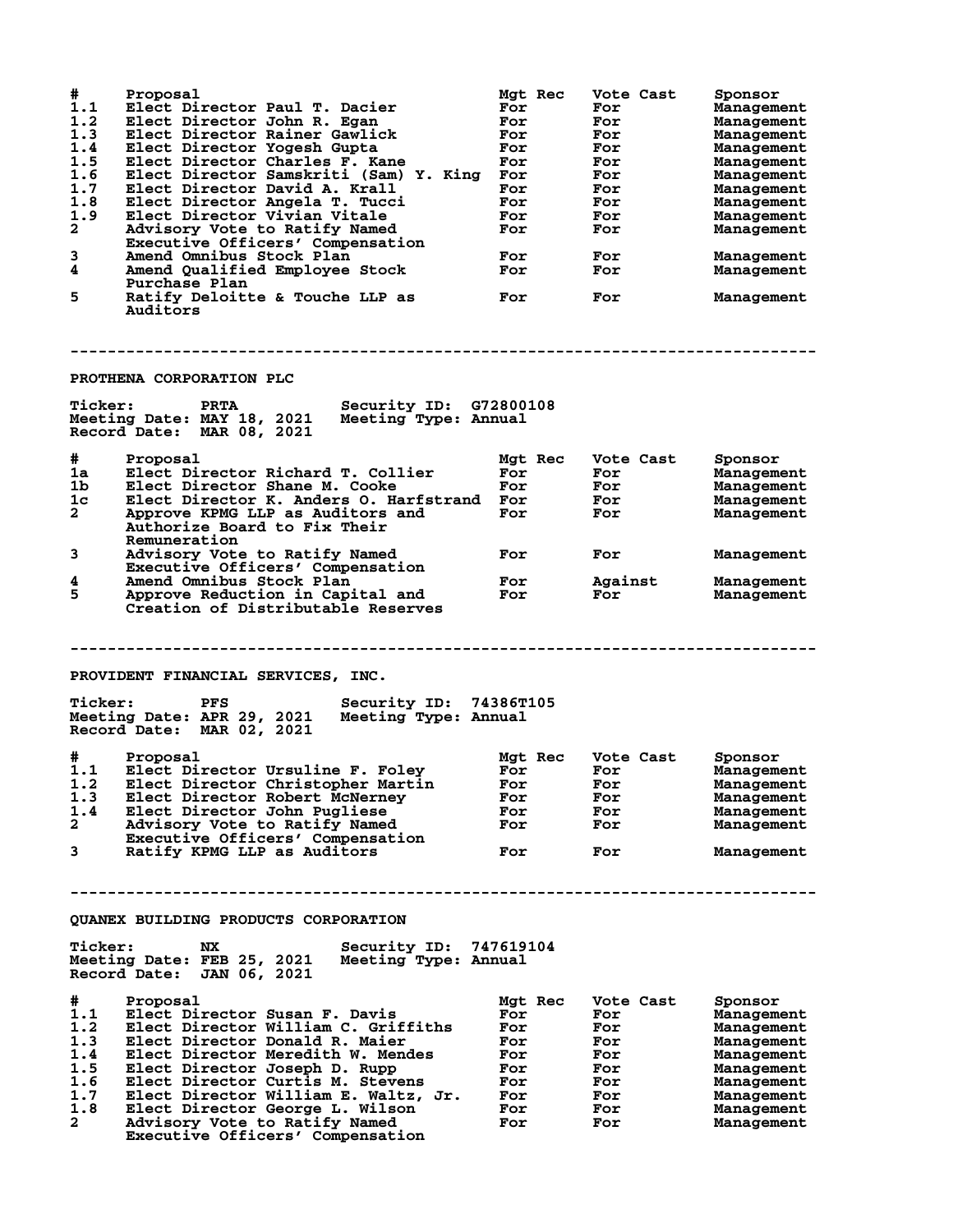**3 Ratify Grant Thornton LLP as Auditors For For Management -------------------------------------------------------------------------------- REXNORD CORPORATION Ticker: RXN Security ID: 76169B102 Meeting Date: JUL 23, 2020 Meeting Type: Annual Record Date: MAY 26, 2020 # Proposal Mgt Rec Vote Cast Sponsor 1.1 Elect Director Thomas D. Christopoul For For Management 1.2 Elect Director John S. Stroup For For Management 1.3 Elect Director Peggy N. Troy For For Management 2 Advisory Vote to Ratify Named For For Management Executive Officers' Compensation 3 Ratify Ernst & Young LLP as Auditors For For Management -------------------------------------------------------------------------------- RUSH ENTERPRISES, INC. Ticker: RUSHA Security ID: 781846209 Meeting Date: MAY 18, 2021 Meeting Type: Annual Record Date: MAR 31, 2021 # Proposal Mgt Rec Vote Cast Sponsor 1.1 Elect Director W.M. "Rusty" Rush For For Management 1.2 Elect Director Thomas A. Akin For For Management 1.3 Elect Director James C. Underwood For For Management 1.4 Elect Director Raymond J. Chess For For Management 1.5 Elect Director William H. Cary For For Management 1.6 Elect Director Kennon H. Guglielmo For For Management 1.7 Elect Director Elaine Mendoza For For Management 2 Ratify Ernst & Young LLP as Auditors For For Management -------------------------------------------------------------------------------- SANGAMO THERAPEUTICS, INC. Ticker: SGMO Security ID: 800677106 Meeting Date: MAY 25, 2021 Meeting Type: Annual Record Date: MAR 31, 2021 # Proposal Mgt Rec Vote Cast Sponsor 1.1 Elect Director Robert F. Carey For For Management 1.2 Elect Director Kenneth J. Hillan For For Management 1.3 Elect Director Alexander D. Macrae For For Management 1.4 Elect Director John H. Markels For For Management 1.5 Elect Director James R. Meyers For For Management 1.6 Elect Director H. Stewart Parker For For Management 1.7 Elect Director Saira Ramasastry For For Management 1.8 Elect Director Karen L. Smith For For Management 1.9 Elect Director Joseph S. Zakrzewski For For Management 2 Advisory Vote to Ratify Named For For Management Executive Officers' Compensation 3 Approve Qualified Employee Stock For For Management Purchase Plan 4 Ratify Ernst & Young LLP as Auditors For For Management -------------------------------------------------------------------------------- SANMINA CORPORATION Ticker: SANM Security ID: 801056102 Meeting Date: MAR 15, 2021 Meeting Type: Annual Record Date: JAN 21, 2021 # Proposal Mgt Rec Vote Cast Sponsor 1a Elect Director Eugene A. Delaney For For Management 1b Elect Director John P. Goldsberry For For Management 1c Elect Director Rita S. Lane For For Management 1d Elect Director Joseph G. Licata, Jr. For For Management 1e Elect Director Krish Prabhu For For Management 1f Elect Director Mario M. Rosati For For Management**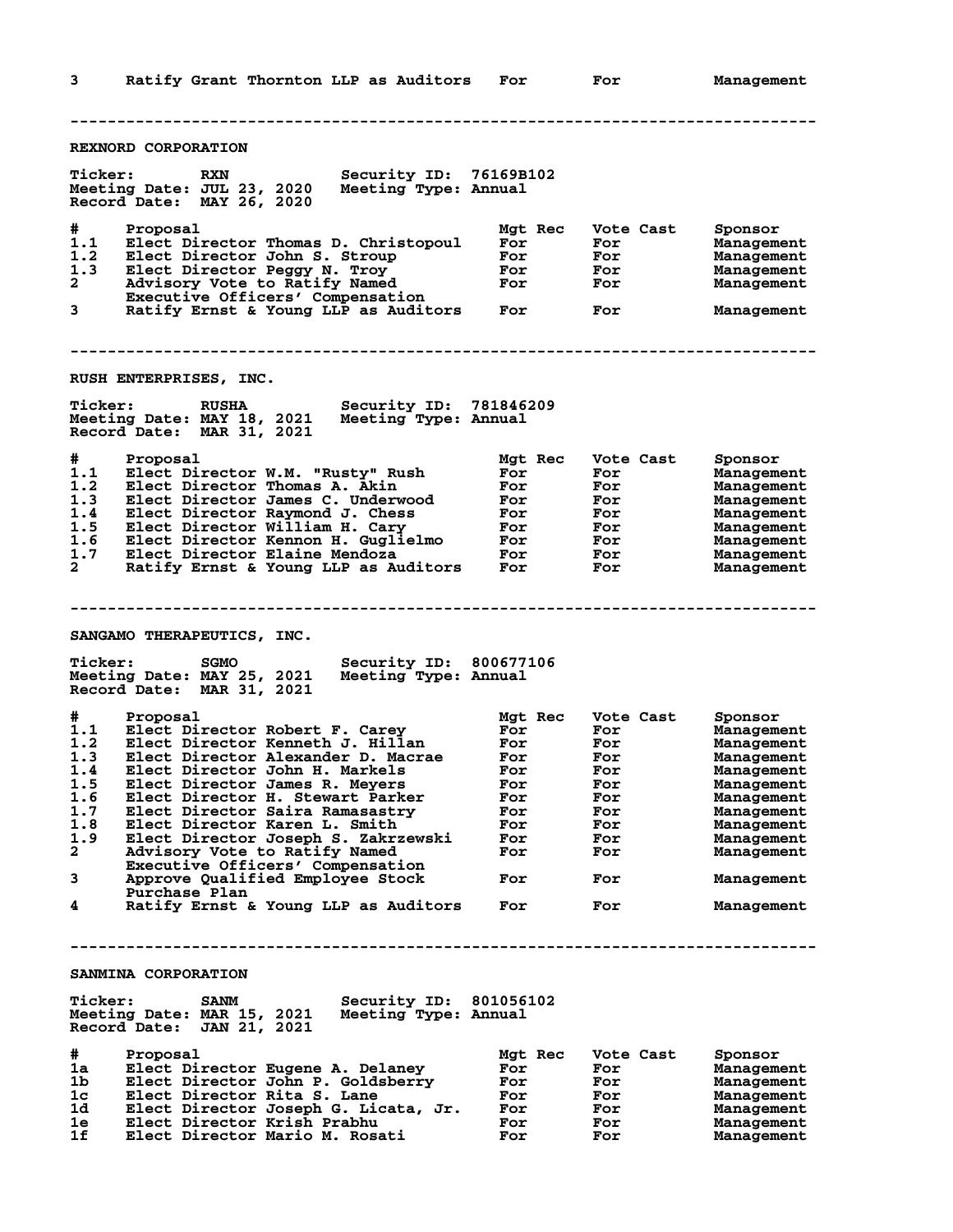| 1 <sub>g</sub><br>1h<br>$\mathbf{2}$ | Elect Director Jure Sola<br>Elect Director Jackie M. Ward<br>Ratify PricewaterhouseCoopers LLP as<br>Auditors            | For<br>For<br>For | For<br>For<br>For        | Management<br>Management<br>Management |  |
|--------------------------------------|--------------------------------------------------------------------------------------------------------------------------|-------------------|--------------------------|----------------------------------------|--|
| 3                                    | Advisory Vote to Ratify Named<br>Executive Officers' Compensation                                                        | For               | Against                  | Management                             |  |
| 4                                    | Amend Omnibus Stock Plan                                                                                                 | For               | For                      | Management                             |  |
|                                      |                                                                                                                          |                   |                          |                                        |  |
|                                      | SEASPINE HOLDINGS CORPORATION                                                                                            |                   |                          |                                        |  |
| <b>Ticker:</b>                       | Security ID: 81255T108<br><b>SPNE</b><br>Meeting Date: JUN 02, 2021<br>Meeting Type: Annual<br>Record Date: APR 05, 2021 |                   |                          |                                        |  |
| #                                    | Proposal                                                                                                                 | Mgt Rec           | Vote Cast                | Sponsor                                |  |
| 1.1<br>1.2                           | Elect Director Stuart M. Essig<br>Elect Director Keith C. Valentine                                                      | For<br>For        | Withhold<br>Withhold     | Management<br>Management               |  |
| $\mathbf{2}$                         | Ratify RSM US LLP as Auditors                                                                                            | For               | For                      | Management                             |  |
| 3                                    | Advisory Vote to Ratify Named                                                                                            | For               | For                      | Management                             |  |
|                                      | Executive Officers' Compensation                                                                                         |                   |                          |                                        |  |
| 4<br>5                               | Advisory Vote on Say on Pay Frequency<br>Amend Qualified Employee Stock<br>Purchase Plan                                 | For               | One Year One Year<br>For | Management<br>Management               |  |
| 6                                    | Amend Certificate of Incorporation to<br>Add Federal Forum Selection Provision                                           | For               | For                      | Management                             |  |
|                                      |                                                                                                                          |                   |                          |                                        |  |
|                                      | SELECT MEDICAL HOLDINGS CORPORATION                                                                                      |                   |                          |                                        |  |
| <b>Ticker:</b>                       | Security ID: 816190105<br>SEM<br>Meeting Date: APR 29, 2021<br>Meeting Type: Annual<br>Record Date: MAR 03, 2021         |                   |                          |                                        |  |
| #                                    | Proposal                                                                                                                 | Mgt Rec           | Vote Cast                | Sponsor                                |  |
| 1.1                                  | Elect Director James S. Ely, III                                                                                         | For               | For                      | Management                             |  |
| 1.2                                  | Elect Director Rocco A. Ortenzio                                                                                         | For               | For                      | Management                             |  |
| 1.3<br>$\mathbf{2}$                  | Elect Director Thomas A. Scully<br>Advisory Vote to Ratify Named                                                         | For<br>For        | For<br>For               | Management<br>Management               |  |
|                                      | Executive Officers' Compensation                                                                                         |                   |                          |                                        |  |
| 3                                    | Ratify PricewaterhouseCoopers LLP as<br>Auditors                                                                         | For               | For                      | Management                             |  |
|                                      | SOUTH JERSEY INDUSTRIES, INC.                                                                                            |                   |                          |                                        |  |
| <b>Ticker:</b>                       | Security ID: 838518108<br>SJI<br>Meeting Date: APR 30, 2021<br>Meeting Type: Annual<br>Record Date: MAR 01, 2021         |                   |                          |                                        |  |
|                                      |                                                                                                                          |                   |                          |                                        |  |
| #                                    | Proposal                                                                                                                 | Mat Rec           | Vote Cast                | Sponsor                                |  |
| 1a                                   | Elect Director Sarah M. Barpoulis                                                                                        | For               | For                      | Management                             |  |
| 1 <sub>b</sub>                       | Elect Director Victor A. Fortkiewicz                                                                                     | For               | For                      | Management                             |  |
| 1 <sub>c</sub><br>1d                 | Elect Director Sheila Hartnett-Devlin<br>Elect Director G. Edison Holland, Jr.                                           | For<br>For        | For<br>For               | Management<br>Management               |  |
| 1e                                   | Elect Director Sunita Holzer                                                                                             | For               | For                      | Management                             |  |
| 1f                                   | Elect Director Kevin M. O'Dowd                                                                                           | For               | For                      | Management                             |  |
| 1 <sub>g</sub>                       | Elect Director Christopher J. Paladino                                                                                   | For               | For                      | Management                             |  |
| 1 <sub>h</sub>                       | Elect Director Michael J. Renna                                                                                          | For               | For                      | Management                             |  |
| 1i                                   | Elect Director Joseph M. Rigby                                                                                           | For               | For                      | Management                             |  |
| 1j                                   | Elect Director Frank L. Sims                                                                                             | For               | For                      | Management                             |  |
| 2                                    | Advisory Vote to Ratify Named<br>Executive Officers' Compensation                                                        | For               | For                      | Management                             |  |
| 3                                    | Ratify Deloitte & Touche LLP as<br>Auditors                                                                              | For               | For                      | Management                             |  |
|                                      |                                                                                                                          |                   |                          |                                        |  |
|                                      |                                                                                                                          |                   |                          |                                        |  |
|                                      | SOUTHWEST GAS HOLDINGS, INC.                                                                                             |                   |                          |                                        |  |

**Ticker: SWX Security ID: 844895102 Meeting Date: MAY 06, 2021 Meeting Type: Annual**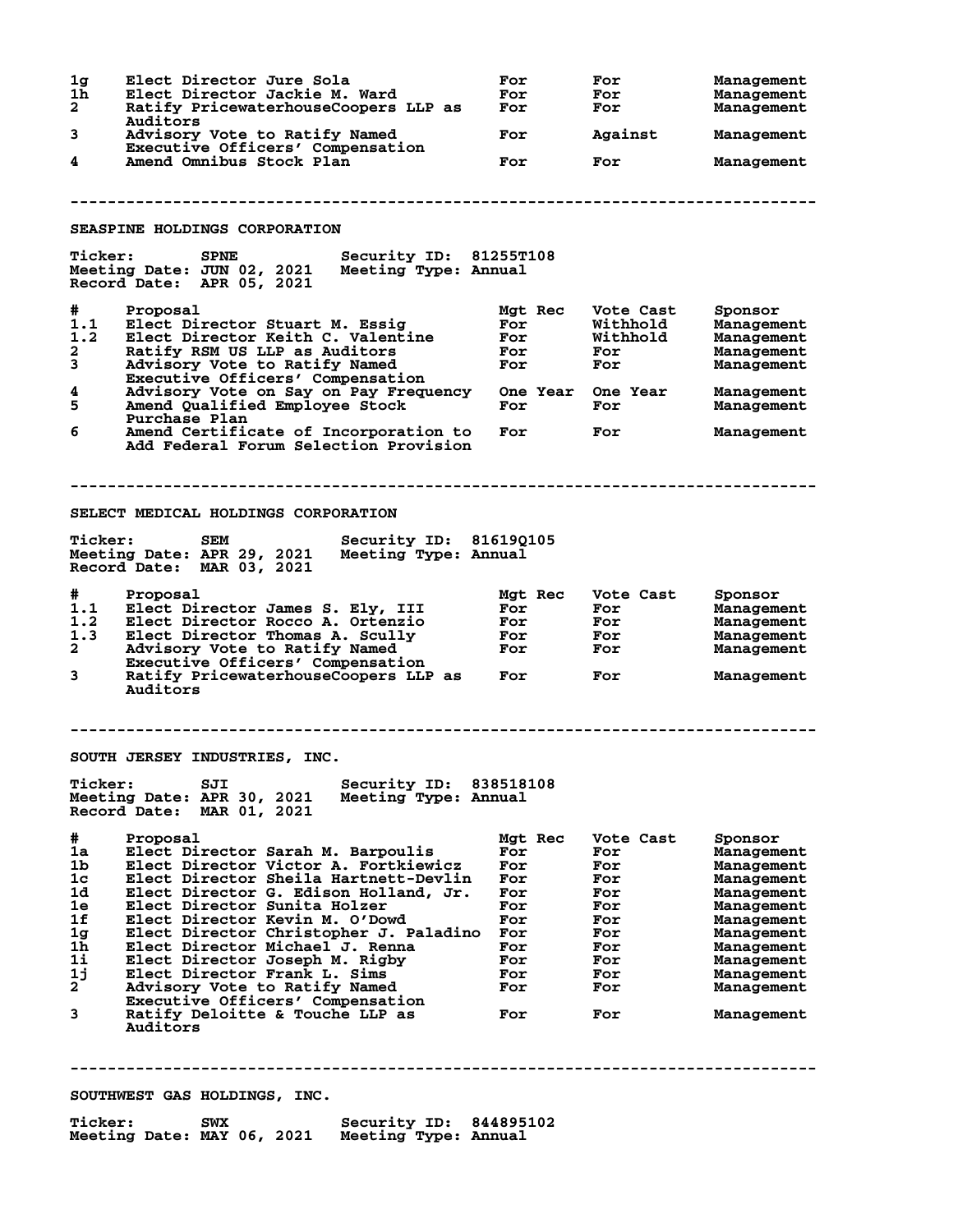**Record Date: MAR 09, 2021 # Proposal Mgt Rec Vote Cast Sponsor 1.1 Elect Director Robert L. Boughner For For Management 1.2 Elect Director Jose A. Cardenas For For Management 1.3 Elect Director Stephen C. Comer For For Management 1.4 Elect Director John P. Hester For For Management 1.5 Elect Director Jane Lewis-Raymond For For Management 1.6 Elect Director Anne L. Mariucci For For Management 1.7 Elect Director Michael J. Melarkey For For Management 1.8 Elect Director A. Randall Thoman For For Management 1.9 Elect Director Thomas A. Thomas For For Management 1.10 Elect Director Leslie T. Thornton For For Management 2 Advisory Vote to Ratify Named For For Management Executive Officers' Compensation 3 Ratify PricewaterhouseCoopers LLP as For For Management Auditors -------------------------------------------------------------------------------- SPARTANNASH COMPANY Ticker: SPTN Security ID: 847215100 Meeting Date: MAY 26, 2021 Meeting Type: Annual Record Date: MAR 29, 2021 # Proposal Mgt Rec Vote Cast Sponsor 1.1 Elect Director M. Shan Atkins For For Management 1.2 Elect Director Frank M. Gambino For For Management 1.3 Elect Director Douglas A. Hacker For For Management 1.4 Elect Director Yvonne R. Jackson For For Management 1.5 Elect Director Matthew Mannelly For For Management 1.6 Elect Director Elizabeth A. Nickels For For Management 1.7 Elect Director Hawthorne L. Proctor For For Management 1.8 Elect Director Tony B. Sarsam For For Management 1.9 Elect Director William R. Voss For For Management 2 Advisory Vote to Ratify Named For For Management Executive Officers' Compensation 3 Ratify Deloitte & Touche LLP as For For Management** Advisory Vote to Ratify Named<br>Executive Officers' Compensation<br>Ratify Deloitte & Touche LLP as<br>Auditors **-------------------------------------------------------------------------------- SPECTRUM PHARMACEUTICALS, INC. Ticker: SPPI Security ID: 84763A108 Meeting Date: JUN 17, 2021 Meeting Type: Annual Record Date: APR 20, 2021 # Proposal Mgt Rec Vote Cast Sponsor 1.1 Elect Director William L. Ashton For For Management 1.2 Elect Director Nora E. Brennan For For Management 1.3 Elect Director Seth H.Z. Fischer For For Management 1.4 Elect Director Joseph W. Turgeon For For Management 1.5 Elect Director Jeffrey L. Vacirca For For Management 1.6 Elect Director Dolatrai M. Vyas For For Management 1.7 Elect Director Bernice R. Welles For For Management 2 Advisory Vote to Ratify Named For For Management Executive Officers' Compensation 3 Ratify Deloitte & Touche LLP as None None Management Auditors \*Withdrawn\* -------------------------------------------------------------------------------- STAG INDUSTRIAL, INC. Ticker: STAG Security ID: 85254J102 Meeting Date: MAY 03, 2021 Meeting Type: Annual Record Date: MAR 11, 2021 # Proposal Mgt Rec Vote Cast Sponsor 1a Elect Director Benjamin S. Butcher For For Management 1b Elect Director Jit Kee Chin For For Management 1c Elect Director Virgis W. Colbert For For Management 1d Elect Director Michelle S. Dilley For For Management**

**1e Elect Director Jeffrey D. Furber For For Management**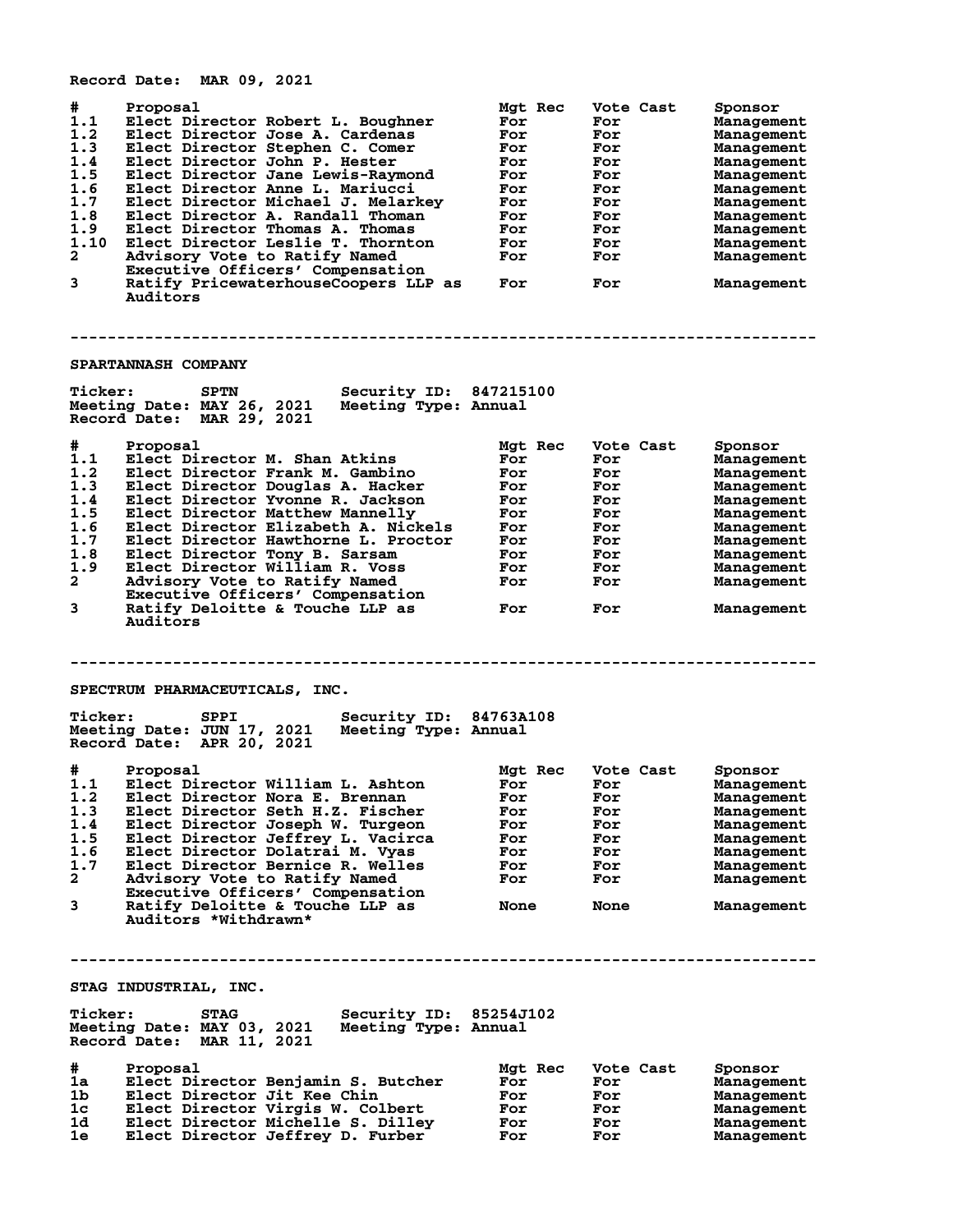| 1f<br>1g<br>1h<br>1i<br>$\overline{a}$<br>3                                              | Elect Director Larry T. Guillemette<br>Elect Director Francis X. Jacoby, III<br>Elect Director Christopher P. Marr<br>Elect Director Hans S. Weger<br>Ratify PricewaterhouseCoopers LLP as<br>Auditors<br>Advisory Vote to Ratify Named<br>Executive Officers' Compensation                                                                                                                                                                                                                         | For<br>For<br>For<br>For<br>For<br>For                                               | For<br>For<br>For<br>For<br>For<br>For                                                        | <b>Management</b><br>Management<br>Management<br>Management<br>Management<br>Management                                                                                         |
|------------------------------------------------------------------------------------------|-----------------------------------------------------------------------------------------------------------------------------------------------------------------------------------------------------------------------------------------------------------------------------------------------------------------------------------------------------------------------------------------------------------------------------------------------------------------------------------------------------|--------------------------------------------------------------------------------------|-----------------------------------------------------------------------------------------------|---------------------------------------------------------------------------------------------------------------------------------------------------------------------------------|
|                                                                                          | STEWART INFORMATION SERVICES CORPORATION                                                                                                                                                                                                                                                                                                                                                                                                                                                            |                                                                                      |                                                                                               |                                                                                                                                                                                 |
| <b>Ticker:</b>                                                                           | <b>STC</b><br>Security ID: 860372101<br>Meeting Date: MAY 27, 2021<br>Meeting Type: Annual<br>Record Date: APR 01, 2021                                                                                                                                                                                                                                                                                                                                                                             |                                                                                      |                                                                                               |                                                                                                                                                                                 |
| #.<br>1.1<br>1.2<br>1.3<br>1.4<br>1.5<br>1.6<br>1.7<br>1.8<br>1.9<br>$\overline{a}$<br>3 | Proposal<br>Elect Director Thomas G. Apel<br>Elect Director C. Allen Bradley, Jr.<br>Elect Director Robert L. Clarke<br>Elect Director William S. Corey, Jr.<br>Elect Director Frederick H. Eppinger,<br>Jr.<br>Elect Director Deborah J. Matz<br>Elect Director Matthew W. Morris<br>Elect Director Karen R. Pallotta<br>Elect Director Manuel Sanchez<br>Advisory Vote to Ratify Named<br>Executive Officers' Compensation                                                                        | Mgt Rec<br>For<br>For<br>For<br>For<br>For<br>For<br>For<br>For<br>For<br>For        | Vote Cast<br>For<br>For<br>For<br>For<br>For<br>For<br>For<br>For<br>For<br>For               | Sponsor<br>Management<br>Management<br>Management<br>Management<br>Management<br>Management<br>Management<br>Management<br>Management<br>Management                             |
|                                                                                          | Ratify KPMG LLP as Auditors                                                                                                                                                                                                                                                                                                                                                                                                                                                                         | For                                                                                  | For                                                                                           | Management                                                                                                                                                                      |
| <b>Ticker:</b>                                                                           | STIFEL FINANCIAL CORP.<br>Security ID: 860630102<br>SF<br>Meeting Date: MAY 26, 2021<br>Meeting Type: Annual<br>Record Date: MAR 29, 2021                                                                                                                                                                                                                                                                                                                                                           |                                                                                      |                                                                                               |                                                                                                                                                                                 |
| #<br>1.1<br>1.2<br>1.3<br>1.4<br>1.5<br>1.6<br>1.7<br>1.8<br>$\mathbf{2}$<br>3           | Proposal<br>Elect Director Adam T. Berlew<br>Elect Director Kathleen Brown<br>Elect Director Michael W. Brown<br>Elect Director Robert E. Grady<br>Elect Director Ronald J. Kruszewski<br>Elect Director Daniel J. Ludeman<br>Elect Director Maura A. Markus<br>Elect Director David A. Peacock<br>1.9 Elect Director Thomas W. Weisel<br>1.10 Elect Director Michael J. Zimmerman<br>Advisory Vote to Ratify Named<br>Executive Officers' Compensation<br>Ratify Ernst & Young LLP as Auditors For | Mgt Rec<br>For<br>For<br>For<br>For<br>For<br>For<br>For<br>For<br>For<br>For<br>For | Vote Cast<br>For<br>For<br>For<br>For<br>For<br>For<br>For<br>For<br>For<br>For<br>For<br>For | Sponsor<br>Management<br>Management<br>Management<br>Management<br>Management<br>Management<br>Management<br>Management<br>Management<br>Management<br>Management<br>Management |
| <b>Ticker:</b>                                                                           | SUPERNUS PHARMACEUTICALS, INC.<br>Security ID: 868459108<br><b>SUPN</b><br>Meeting Date: JUN 15, 2021<br>Meeting Type: Annual<br>Record Date: APR 16, 2021                                                                                                                                                                                                                                                                                                                                          |                                                                                      |                                                                                               |                                                                                                                                                                                 |
| #<br>$\frac{1}{1 \cdot 2}$<br>$\mathbf{2}$<br>3<br>4                                     | Proposal<br>Elect Director Georges Gemayel<br>Elect Director John M. Siebert<br>Ratify KPMG LLP as Auditors<br>Advisory Vote to Ratify Named<br>Executive Officers' Compensation<br>Approve Omnibus Stock Plan                                                                                                                                                                                                                                                                                      | Mgt Rec<br>For<br>For<br>For<br>For<br>For                                           | Vote Cast<br>For<br>For<br><b>For</b><br><b>For</b><br><b>For</b>                             | Sponsor<br>Management<br>Management<br>Management<br>Management<br>Management                                                                                                   |
|                                                                                          | SYKES ENTERPRISES, INCORPORATED                                                                                                                                                                                                                                                                                                                                                                                                                                                                     |                                                                                      |                                                                                               |                                                                                                                                                                                 |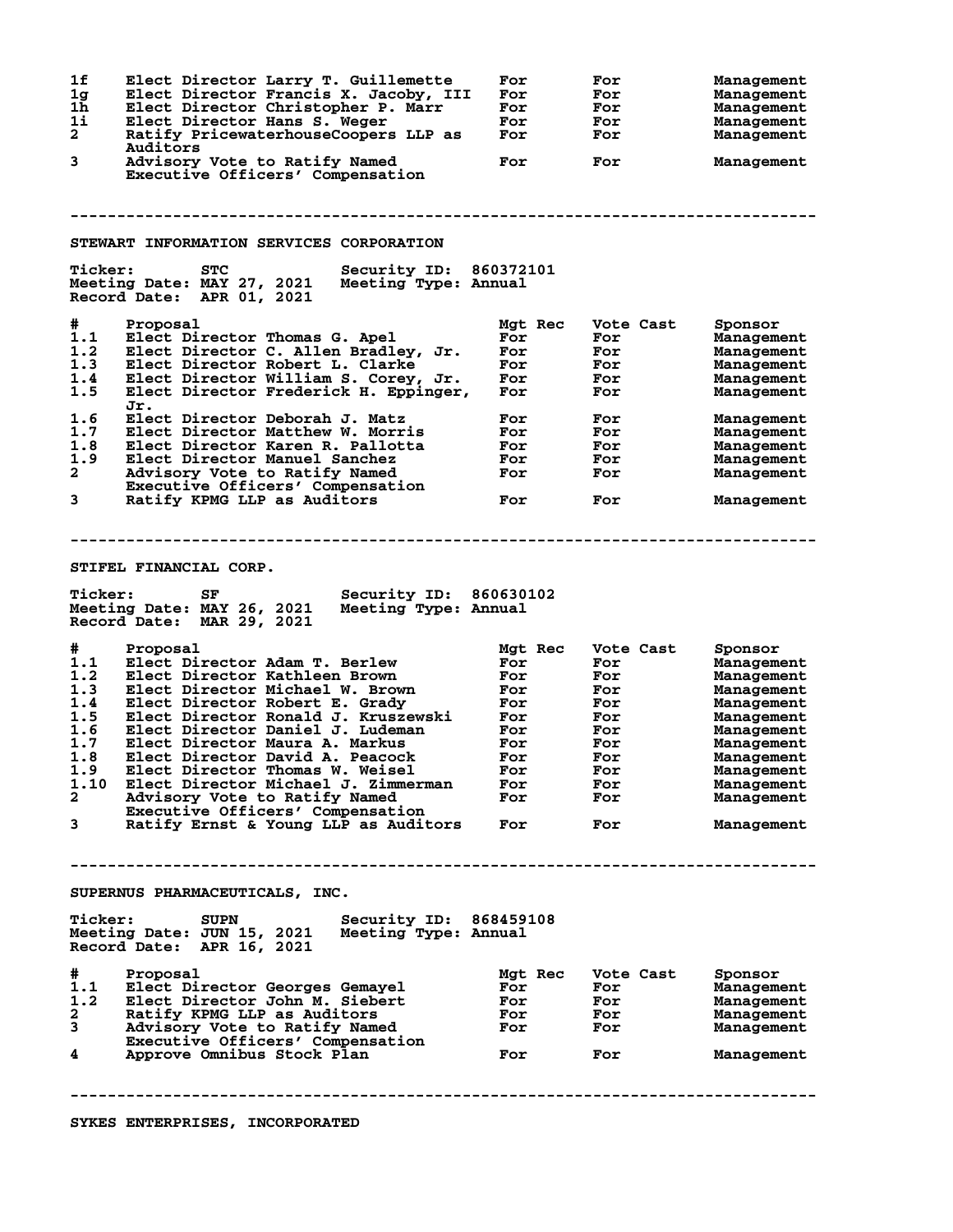| <b>Ticker:</b>                         | Meeting Date: MAY 18, 2021<br>Record Date: MAR 19, 2021    | <b>SYKE</b> | Security ID: 871237103<br>Meeting Type: Annual                                                                                                  |                          |         |                                       |                                                                 |
|----------------------------------------|------------------------------------------------------------|-------------|-------------------------------------------------------------------------------------------------------------------------------------------------|--------------------------|---------|---------------------------------------|-----------------------------------------------------------------|
| #<br>1.1<br>1.2<br>1.3<br>$\mathbf{2}$ | Proposal<br>Advisory Vote to Ratify Named                  |             | Elect Director Jeanne Beliveau-Dunn<br>Elect Director Vanessa C.L. Chang<br>Elect Director Charles E. Sykes<br>Executive Officers' Compensation | For<br>For<br>For<br>For | Mgt Rec | Vote Cast<br>For<br>For<br>For<br>For | Sponsor<br>Management<br>Management<br>Management<br>Management |
| 3                                      | Auditors                                                   |             | Ratify Deloitte & Touche LLP as                                                                                                                 | For                      |         | For                                   | Management                                                      |
|                                        | <b>TEEKAY TANKERS LTD.</b>                                 |             |                                                                                                                                                 |                          |         |                                       |                                                                 |
| <b>Ticker:</b>                         | Meeting Date: JUN 21, 2021<br>Record Date: APR 26, 2021    | TNK         | Security ID: Y8565N300<br>Meeting Type: Annual                                                                                                  |                          |         |                                       |                                                                 |
| #                                      | Proposal                                                   |             |                                                                                                                                                 |                          | Mgt Rec | Vote Cast                             | Sponsor                                                         |
| 1.1<br>1.2                             | Elect Director Kenneth Hvid                                |             |                                                                                                                                                 | For<br>For               |         | Withhold<br>For                       | Management                                                      |
| 1.3                                    |                                                            |             | Elect Director Sai W. Chu<br>Elect Director Richard T. du Moulin                                                                                | For                      |         | For                                   | Management<br>Management                                        |
| 1.4                                    |                                                            |             | Elect Director David Schellenberg                                                                                                               | For                      |         | <b>For</b>                            | Management                                                      |
| 1.5                                    | Elect Director Peter Antturi                               |             |                                                                                                                                                 | For                      |         | For                                   | Management                                                      |
|                                        | <b>TENET HEALTHCARE CORPORATION</b>                        |             |                                                                                                                                                 |                          |         |                                       |                                                                 |
| <b>Ticker:</b>                         | Meeting Date: MAY 06, 2021<br>Record Date: MAR 12, 2021    | <b>THC</b>  | Security ID: 88033G407<br>Meeting Type: Annual                                                                                                  |                          |         |                                       |                                                                 |
| #                                      | Proposal                                                   |             |                                                                                                                                                 |                          | Mgt Rec | Vote Cast                             | Sponsor                                                         |
| 1a                                     |                                                            |             | Elect Director Ronald A. Rittenmeyer                                                                                                            | For                      |         | For                                   | Management                                                      |
| 1b                                     |                                                            |             | Elect Director J. Robert Kerrey                                                                                                                 | For                      |         | For                                   | Management                                                      |
| 1 <sub>c</sub><br>1d                   |                                                            |             | Elect Director James L. Bierman<br>Elect Director Richard W. Fisher                                                                             | For<br>For               |         | For<br>For                            | Management                                                      |
| 1e                                     |                                                            |             | Elect Director Meghan M. FitzGerald                                                                                                             | For                      |         | For                                   | Management<br>Management                                        |
| 1f                                     | Elect Director Cecil D. Haney                              |             |                                                                                                                                                 | For                      |         | For                                   | Management                                                      |
| 1g                                     |                                                            |             | Elect Director Christopher S. Lynch                                                                                                             | For                      |         | For                                   | Management                                                      |
| 1h                                     |                                                            |             | Elect Director Richard J. Mark                                                                                                                  | For                      |         | For                                   | Management                                                      |
| 1i<br>1j                               | Elect Director Tammy Romo<br>Elect Director Saumya Sutaria |             |                                                                                                                                                 | For<br>For               |         | For<br>For                            | Management<br>Management                                        |
| 1k.                                    | Elect Director Nadja Y. West                               |             |                                                                                                                                                 | For                      |         | For                                   | Management                                                      |
| $\mathbf{2}^-$                         | Advisory Vote to Ratify Named                              |             |                                                                                                                                                 | For                      |         | For                                   | Management                                                      |
|                                        |                                                            |             | Executive Officers' Compensation                                                                                                                |                          |         |                                       |                                                                 |
| 3                                      | Auditors                                                   |             | Ratify Deloitte & Touche LLP as                                                                                                                 | For                      |         | For                                   | Management                                                      |
|                                        | <b>THE HACKETT GROUP, INC.</b>                             |             |                                                                                                                                                 |                          |         |                                       |                                                                 |
| <b>Ticker:</b>                         | Record Date: MAR 15, 2021                                  | HCKT        | <b>Security ID: 404609109</b><br>Meeting Date: MAY 06, 2021 Meeting Type: Annual                                                                |                          |         |                                       |                                                                 |
| #                                      | Proposal                                                   |             |                                                                                                                                                 |                          | Mgt Rec | Vote Cast                             | Sponsor                                                         |
| 1.1                                    |                                                            |             | Elect Director Maria A. Bofill                                                                                                                  | For                      |         | For                                   | Management                                                      |
| 1.2                                    | Elect Director David N. Dungan                             |             |                                                                                                                                                 | For                      |         | For                                   | Management                                                      |
| 1.3<br>$\mathbf{2}$                    | Advisory Vote to Ratify Named                              |             | Elect Director Richard N. Hamlin                                                                                                                | For<br>For               |         | For<br><b>For</b>                     | Management<br>Management                                        |
|                                        |                                                            |             | Executive Officers' Compensation                                                                                                                |                          |         |                                       |                                                                 |
| 3                                      | Ratify RSM US LLP as Auditors                              |             |                                                                                                                                                 | For                      |         | For                                   | Management                                                      |
|                                        | <b>TRAVERE THERAPEUTICS, INC.</b>                          |             |                                                                                                                                                 |                          |         |                                       |                                                                 |
| <b>Ticker:</b>                         |                                                            | TVTX        | <b>Security ID: 89422G107</b><br>Meeting Date: MAY 14, 2021 Meeting Type: Annual                                                                |                          |         |                                       |                                                                 |
|                                        |                                                            |             |                                                                                                                                                 |                          |         |                                       |                                                                 |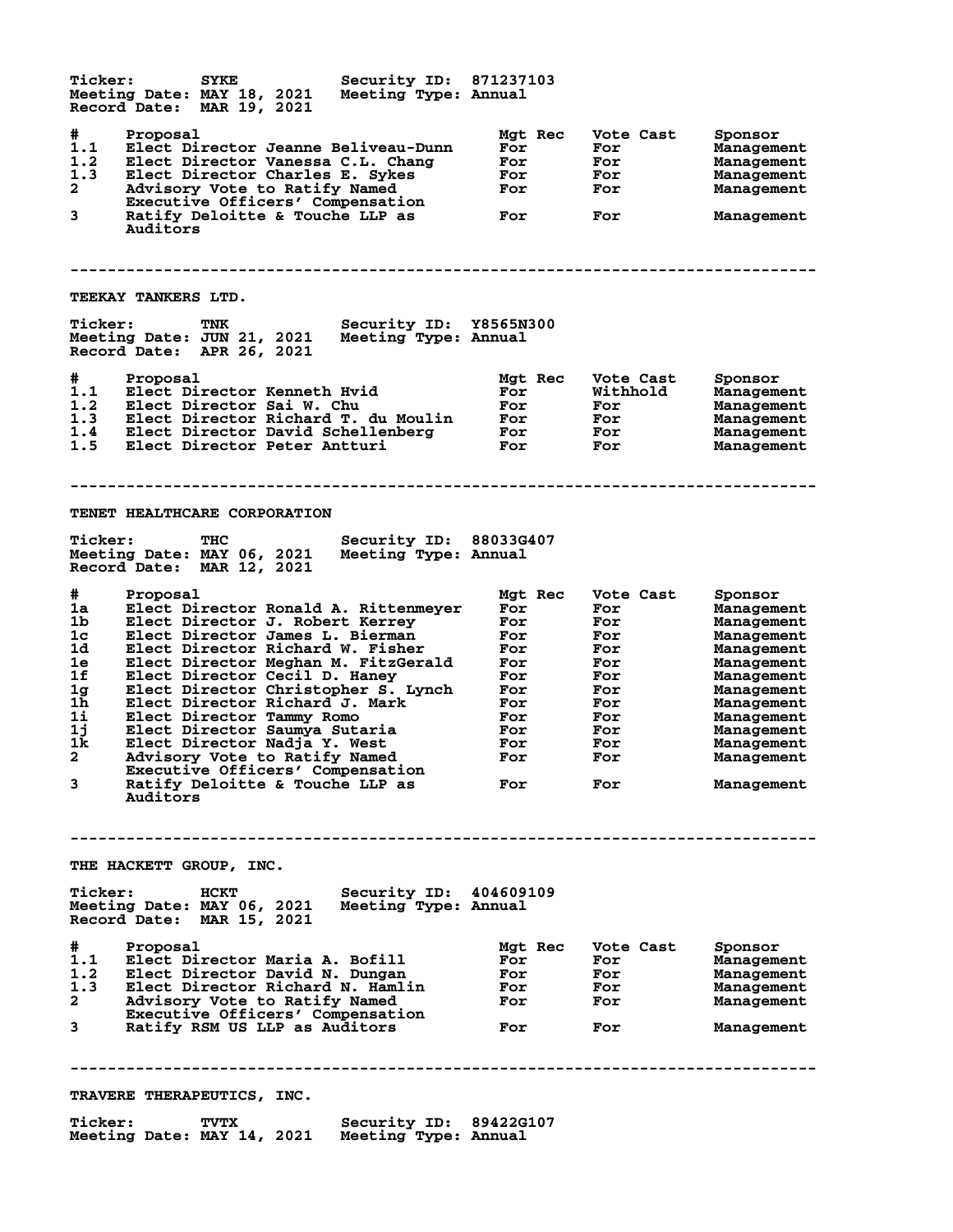**Record Date: MAR 23, 2021 # Proposal Mgt Rec Vote Cast Sponsor 1.1 Elect Director Stephen Aselage For For Management 1.2 Elect Director Roy D. Baynes For For Management 1.3 Elect Director Suzanne Bruhn For For Management 1.4 Elect Director Tim Coughlin For For Management 1.5 Elect Director Eric Dube For For Management 1.6 Elect Director Gary Lyons For For Management 1.7 Elect Director Jeffrey Meckler For For Management 1.8 Elect Director John A. Orwin For For Management 1.9 Elect Director Sandra Poole For For Management 1.10 Elect Director Ron Squarer For For Management 2 Increase Authorized Common Stock For For Management 3 Amend Omnibus Stock Plan For For Management 4 Advisory Vote to Ratify Named For For Management Executive Officers' Compensation 5 Ratify BDO USA, LLP as Auditors For For Management -------------------------------------------------------------------------------- TRI POINTE HOMES, INC. Ticker: TPH Security ID: 87265H109 Meeting Date: APR 21, 2021 Meeting Type: Annual Record Date: MAR 02, 2021 # Proposal Mgt Rec Vote Cast Sponsor 1.1 Elect Director Douglas F. Bauer For For Management 1.2 Elect Director Lawrence B. Burrows For For Management 1.3 Elect Director Daniel S. Fulton For For Management 1.4 Elect Director Steven J. Gilbert For For Management 1.5 Elect Director Vicki D. McWilliams For For Management 1.6 Elect Director Constance B. Moore For For Management 2 Advisory Vote to Ratify Named For For Management Executive Officers' Compensation 3 Ratify Ernst & Young LLP as Auditors For For Management -------------------------------------------------------------------------------- TRUEBLUE, INC. Ticker: TBI Security ID: 89785X101 Meeting Date: MAY 12, 2021 Meeting Type: Annual Record Date: MAR 15, 2021 # Proposal Mgt Rec Vote Cast Sponsor 1a Elect Director A. Patrick Beharelle For For Management 1b Elect Director Colleen B. Brown For For Management 1c Elect Director Steven C. Cooper For For Management 1d Elect Director William C. Goings For For Management 1e Elect Director Kim Harris Jones For For Management 1f Elect Director R. Chris Kreidler For For Management 1g Elect Director Jeffrey B. Sakaguchi For For Management 1h Elect Director Kristi A. Savacool For For Management 1i Elect Director Bonnie W. Soodik For For Management 2 Advisory Vote to Ratify Named For For Management Executive Officers' Compensation 3 Ratify Deloitte & Touche LLP as For For Management Auditors -------------------------------------------------------------------------------- TTM TECHNOLOGIES, INC. Ticker: TTMI Security ID: 87305R109 Meeting Date: MAY 12, 2021 Meeting Type: Annual Record Date: MAR 15, 2021 # Proposal Mgt Rec Vote Cast Sponsor 1.1 Elect Director John G. Mayer For For Management 1.2 Elect Director Rex D. Geveden For For Management 2 Advisory Vote to Ratify Named For For Management Executive Officers' Compensation 3 Ratify KPMG LLP as Auditors For For Management**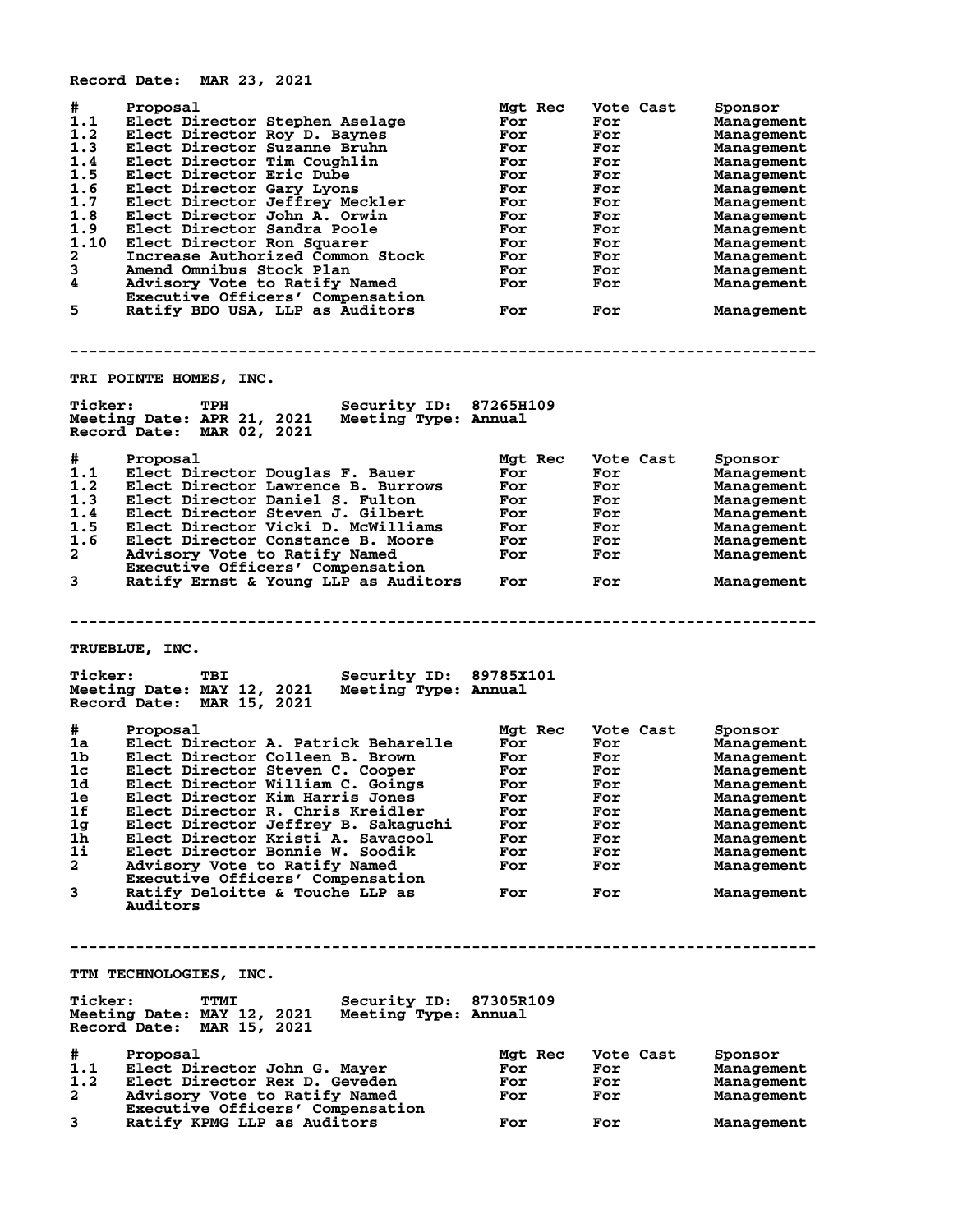**-------------------------------------------------------------------------------- TUTOR PERINI CORPORATION Ticker: TPC Security ID: 901109108 Meeting Date: MAY 19, 2021 Meeting Type: Annual Record Date: MAR 22, 2021 # Proposal Mgt Rec Vote Cast Sponsor 1.1 Elect Director Ronald N. Tutor For Withhold Management 1.2 Elect Director Peter Arkley For Withhold Management 1.3 Elect Director Sidney J. Feltenstein For Withhold Management 1.4 Elect Director James A. Frost For Withhold Management 1.5 Elect Director Michael F. Horodniceanu For Withhold Management 1.6 Elect Director Michael R. Klein For Withhold Management 1.7 Elect Director Robert C. Lieber For Withhold Management 1.8 Elect Director Dennis D. Oklak For Withhold Management 1.9 Elect Director Raymond R. Oneglia For Withhold Management 1.10 Elect Director Dale Anne Reiss For Withhold Management 1.11 Elect Director Dickran M. Tevrizian, For Withhold Management Jr. 2 Ratify Deloitte & Touche LLP as For For Management Auditors**<br>3 *Advisory* Advisory Vote to Ratify Named **For** Against Management  **Executive Officers' Compensation -------------------------------------------------------------------------------- VALLEY NATIONAL BANCORP Ticker: VLY Security ID: 919794107**<br>Meeting Date: APR 19, 2021 Meeting Type: Annual<br>Reserved Retail APR 2006111 Meeting Type: Annual **Meeting Date: APR 19, 2021 Meeting Type: Annual Record Date: FEB 22, 2021 # Proposal Mgt Rec Vote Cast Sponsor 1a Elect Director Andrew B. Abramson For For Management 1b Elect Director Peter J. Baum For For Management 1c Elect Director Eric P. Edelstein For For Management 1d Elect Director Marc J. Lenner For For Management 1e Elect Director Peter V. Maio For For Management 1f Elect Director Ira Robbins For For Management 1g Elect Director Suresh L. Sani For For Management 1h Elect Director Lisa J. Schultz For For Management 1i Elect Director Jennifer W. Steans For For Management 1j Elect Director Jeffrey S. Wilks For For Management 1k Elect Director Sidney S. Williams, Jr. For For Management 2 Advisory Vote to Ratify Named For For Management Executive Officers' Compensation 3 Ratify KPMG LLP as Auditors For For Management 4 Approve Omnibus Stock Plan For For Management 5 Require Independent Board Chair Against Against Shareholder -------------------------------------------------------------------------------- VANDA PHARMACEUTICALS INC. Ticker: VNDA Security ID: 921659108 Meeting Date: JUN 10, 2021 Meeting Type: Annual Record Date: APR 15, 2021 # Proposal Mgt Rec Vote Cast Sponsor 1a Elect Director Mihael H. Polymeropoulos For For Management 1b Elect Director Phaedra S. Chrousos For For Management 2 Ratify PricewaterhouseCoopers LLP as For For Management Auditors 3 Advisory Vote to Ratify Named For For Management Executive Officers' Compensation 4 Amend Omnibus Stock Plan For For Management -------------------------------------------------------------------------------- VIAVI SOLUTIONS INC. Ticker: VIAV Security ID: 925550105 Meeting Date: NOV 11, 2020 Meeting Type: Annual**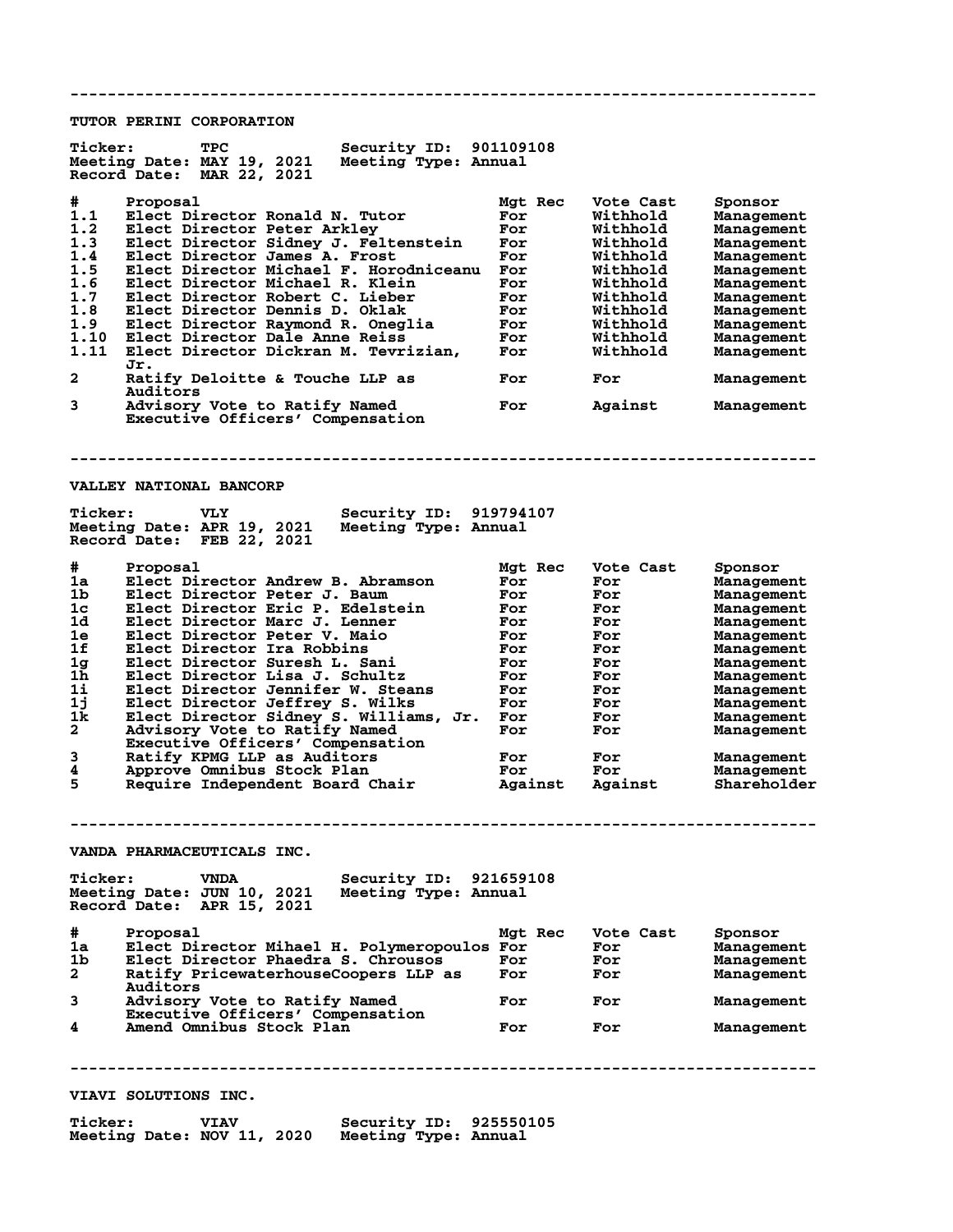|                                                                                           | Record Date: SEP 23, 2020                                                                                                                                                                                                                                                                                                                                                                                                                                          |                                                                                             |                                                                                                   |                                                                                                                                                                                 |
|-------------------------------------------------------------------------------------------|--------------------------------------------------------------------------------------------------------------------------------------------------------------------------------------------------------------------------------------------------------------------------------------------------------------------------------------------------------------------------------------------------------------------------------------------------------------------|---------------------------------------------------------------------------------------------|---------------------------------------------------------------------------------------------------|---------------------------------------------------------------------------------------------------------------------------------------------------------------------------------|
| #<br>1.1<br>1.2<br>1.3<br>1.4<br>1.5<br>1.6<br>1.7<br>1.8<br>1.9<br>$\mathbf{2}$<br>3     | Proposal<br>Elect Director Richard E. Belluzzo<br>Elect Director Keith Barnes<br>Elect Director Laura Black<br>Elect Director Tor Braham<br>Elect Director Timothy Campos<br>Elect Director Donald Colvin<br>Elect Director Glenda Dorchak<br>Elect Director Masood A. Jabbar<br>Elect Director Oleg Khaykin<br>Ratify PricewaterhouseCoopers LLP as<br>Auditors<br>Advisory Vote to Ratify Named<br>Executive Officers' Compensation                              | Mgt Rec<br>For<br>For<br>For<br>For<br>For<br>For<br>For<br>For<br>For<br>For<br>For        | Vote Cast<br>For<br>For<br>For<br>For<br>For<br>For<br>For<br>For<br>For<br>For<br>For            | Sponsor<br>Management<br>Management<br>Management<br>Management<br>Management<br>Management<br>Management<br>Management<br>Management<br>Management<br>Management               |
|                                                                                           |                                                                                                                                                                                                                                                                                                                                                                                                                                                                    |                                                                                             |                                                                                                   |                                                                                                                                                                                 |
| <b>Ticker:</b>                                                                            | VISHAY INTERTECHNOLOGY, INC.<br>Security ID: 928298108<br>VSH<br>Meeting Type: Annual<br>Meeting Date: MAY 25, 2021<br>Record Date: MAR 29, 2021                                                                                                                                                                                                                                                                                                                   |                                                                                             |                                                                                                   |                                                                                                                                                                                 |
| #<br>1.1<br>1.2<br>1.3<br>1.4<br>$\mathbf{2}$<br>$\overline{3}$                           | Proposal<br>Elect Director Marc Zandman<br>Elect Director Ruta Zandman<br>Elect Director Ziv Shoshani<br>Elect Director Jeffrey H. Vanneste<br>Ratify Ernst & Young LLP as Auditor<br>Advisory Vote to Ratify Named<br>Executive Officers' Compensation                                                                                                                                                                                                            | Mgt Rec<br>For<br>For<br>For<br>For<br>For<br>For                                           | Vote Cast<br>For<br>For<br>For<br>For<br><b>For</b><br>For                                        | Sponsor<br>Management<br>Management<br>Management<br>Management<br>Management<br>Management                                                                                     |
|                                                                                           | <b>VONAGE HOLDINGS CORP.</b>                                                                                                                                                                                                                                                                                                                                                                                                                                       |                                                                                             |                                                                                                   |                                                                                                                                                                                 |
| <b>Ticker:</b>                                                                            | Security ID: 92886T201<br>VG<br>Meeting Date: JUN 03, 2021<br>Meeting Type: Annual<br>Record Date: APR 08, 2021                                                                                                                                                                                                                                                                                                                                                    |                                                                                             |                                                                                                   |                                                                                                                                                                                 |
| #<br>1a<br>1b.<br>1c<br>1d<br>1e<br>1f<br>ıg<br>1h<br>1i<br>1j<br>$\mathbf{2}$<br>3       | Proposal<br>Elect Director Hamid Akhavan<br>Elect Director Jeffrey A. Citron<br>Elect Director Stephen Fisher<br>Elect Director Jan Hauser<br>Elect Director Priscilla Hung<br>Elect Director Carolyn Katz<br>Elect Director Michael J. McConnell<br>Elect Director Rory Read<br>Elect Director John J. Roberts<br>Elect Director Tien Tzuo<br>Ratify Deloitte and Touche, LLP as<br>Auditors<br>Advisory Vote to Ratify Named<br>Executive Officers' Compensation | Mgt Rec<br>For<br>For<br>For<br>For<br>For<br>For<br>For<br>For<br>For<br>For<br>For<br>For | Vote Cast<br>For<br>For<br>For<br>For<br>For<br>For<br>For<br>For<br>For<br>For<br>For<br>Against | Sponsor<br>Management<br>Management<br>Management<br>Management<br>Management<br>Management<br>Management<br>Management<br>Management<br>Management<br>Management<br>Management |
| <b>Ticker:</b>                                                                            | WABASH NATIONAL CORPORATION<br>Security ID: 929566107<br>WNC<br>Meeting Date: MAY 11, 2021<br>Meeting Type: Annual                                                                                                                                                                                                                                                                                                                                                 |                                                                                             |                                                                                                   |                                                                                                                                                                                 |
| #<br>1a<br>1b<br>1 <sub>c</sub><br>1d<br>1e<br>1f<br>1 <sub>g</sub><br>1h<br>$\mathbf{2}$ | Record Date: MAR 12, 2021<br>Proposal<br>Elect Director Therese M. Bassett<br>Elect Director John G. Boss<br>Elect Director John E. Kunz<br>Elect Director Larry J. Magee<br>Elect Director Ann D. Murtlow<br>Elect Director Scott K. Sorensen<br>Elect Director Stuart A. Taylor, II<br>Elect Director Brent L. Yeagy<br>Advisory Vote to Ratify Named                                                                                                            | Mgt Rec<br>For<br>For<br>For<br>For<br>For<br>For<br>For<br>For<br>For                      | Vote Cast<br>For<br>For<br>For<br>For<br>For<br>For<br>For<br>For<br>For                          | Sponsor<br>Management<br>Management<br>Management<br>Management<br>Management<br>Management<br>Management<br>Management<br>Management                                           |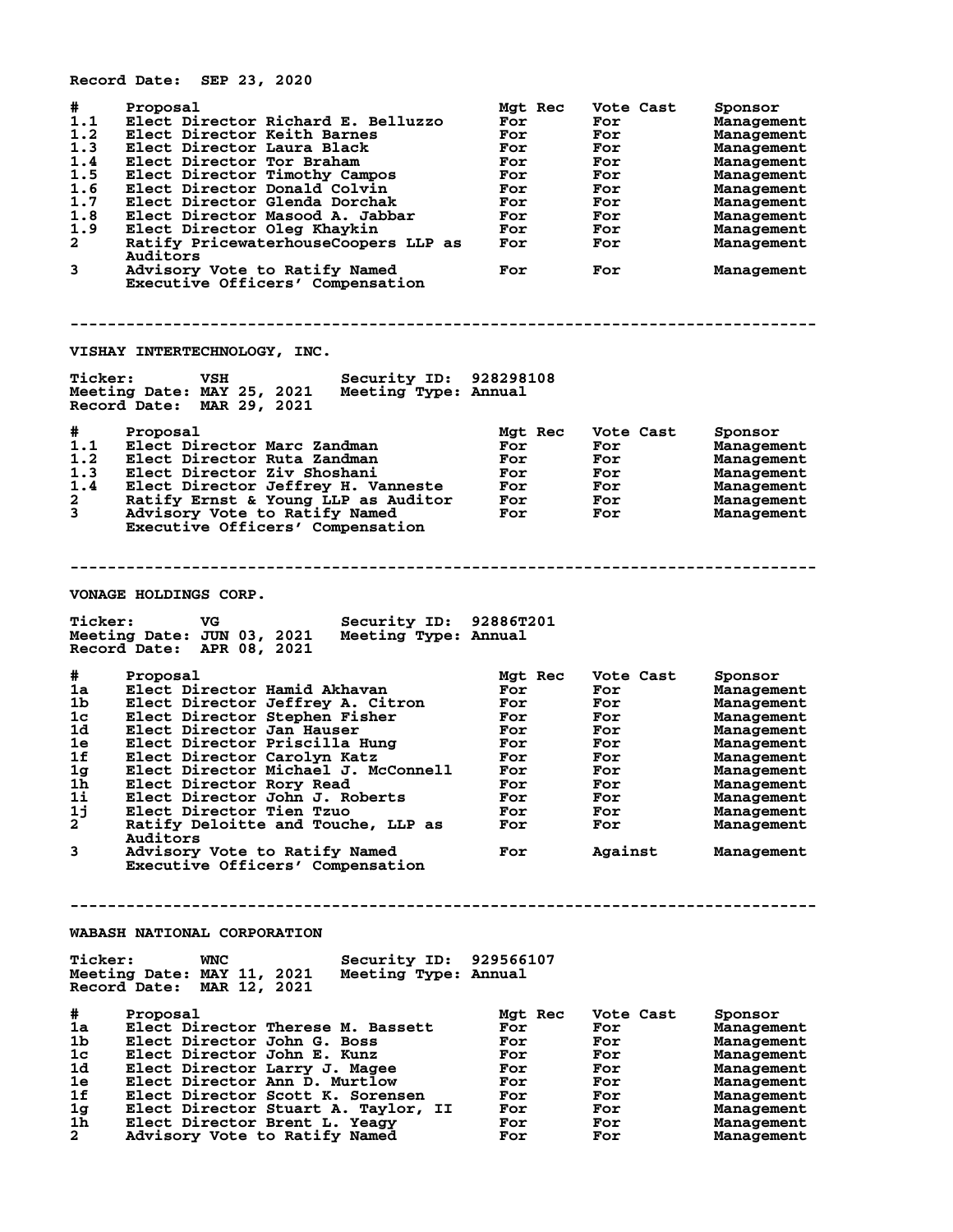**Executive Officers' Compensation<br>Ratify Ernst & Young LLP as Audit 3 Ratify Ernst & Young LLP as Auditors For For Management -------------------------------------------------------------------------------- WESCO INTERNATIONAL, INC. Ticker: WCC Security ID: 95082P105 Meeting Date: MAY 27, 2021 Meeting Type: Annual Record Date: APR 01, 2021 # Proposal Mgt Rec Vote Cast Sponsor 1.1 Elect Director John J. Engel For For Management 1.2 Elect Director Matthew J. Espe For For Management 1.3 Elect Director Bobby J. Griffin For For Management 1.4 Elect Director John K. Morgan For For Management 1.5 Elect Director Steven A. Raymund For For Management 1.6 Elect Director James L. Singleton For For Management 1.7 Elect Director Easwaran Sundaram For For Management 1.8 Elect Director Laura K. Thompson For For Management 1.9 Elect Director Lynn M. Utter For For Management 2 Advisory Vote to Ratify Named For For Management Executive Officers' Compensation 3 Approve Omnibus Stock Plan For For Management 4 Ratify PricewaterhouseCoopers LLP as For For Management Auditors -------------------------------------------------------------------------------- WORLD FUEL SERVICES CORPORATION Ticker: INT Security ID: 981475106 Meeting Date: MAY 21, 2021 Meeting Type: Annual Record Date: MAR 24, 2021 # Proposal Mgt Rec Vote Cast Sponsor 1.1 Elect Director Michael J. Kasbar For For Management 1.2 Elect Director Ken Bakshi For For Management 1.3 Elect Director Jorge L. Benitez For For Management 1.4 Elect Director Sharda Cherwoo For For Management 1.5 Elect Director Richard A. Kassar For For Management 1.6 Elect Director John L. Manley For For Management 1.7 Elect Director Stephen K. Roddenberry For For Management 1.8 Elect Director Paul H. Stebbins For For Management 2 Advisory Vote to Ratify Named For For Management Executive Officers' Compensation 3 Ratify PricewaterhouseCoopers LLP as For For Management Auditors 4 Approve Omnibus Stock Plan For For Management -------------------------------------------------------------------------------- XENCOR, INC. Ticker: XNCR Security ID: 98401F105 Meeting Date: JUN 24, 2021 Meeting Type: Annual Record Date: APR 26, 2021 # Proposal Mgt Rec Vote Cast Sponsor 1.1 Elect Director Bassil I. Dahiyat For For Management 1.2 Elect Director Ellen G. Feigal For For Management 1.3 Elect Director Kevin C. Gorman For For Management 1.4 Elect Director Kurt A. Gustafson For For Management 1.5 Elect Director Yujiro S. Hata For For Management 1.6 Elect Director A. Bruce Montgomery For For Management 1.7 Elect Director Richard J. Ranieri For For Management 1.8 Elect Director Dagmar Rosa-Bjorkeson For For Management 2 Ratify RSM US LLP as Auditors For For Management 3 Advisory Vote to Ratify Named For For Management Executive Officers' Compensation**

**--------------------------------------------------------------------------------**

**XPERI HOLDING CORPORATION**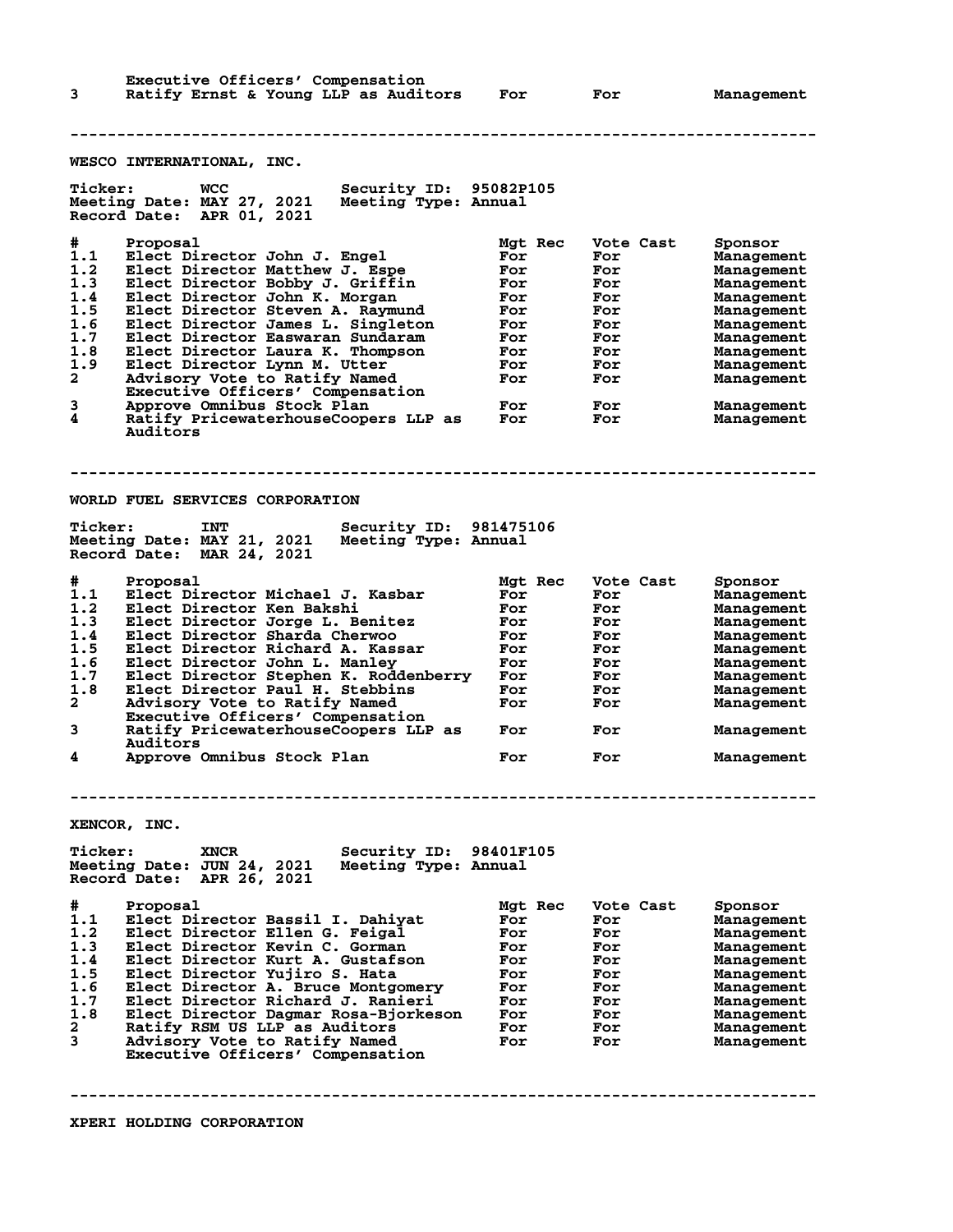| <b>Ticker:</b>                                                          | <b>XPER</b><br>Meeting Date: MAY 14, 2021<br>Record Date: MAR 17, 2021                                                                                                                                                                                                                                                                                                           | Security ID: 98390M103<br>Meeting Type: Annual        |                                                                               |                                                                          |                                                                                                                                       |
|-------------------------------------------------------------------------|----------------------------------------------------------------------------------------------------------------------------------------------------------------------------------------------------------------------------------------------------------------------------------------------------------------------------------------------------------------------------------|-------------------------------------------------------|-------------------------------------------------------------------------------|--------------------------------------------------------------------------|---------------------------------------------------------------------------------------------------------------------------------------|
| #<br>1a<br>1b<br>1c<br>1d<br>1e<br>1f<br>1 <sub>g</sub><br>$2^{-}$<br>3 | Proposal<br>Elect Director Darcy Antonellis<br>Elect Director Laura J. Durr<br>Elect Director David C. Habiger<br>Elect Director Jon Kirchner<br>Elect Director Daniel Moloney<br>Elect Director Raghavendra Rau<br>Elect Director Christopher A. Seams<br>Advisory Vote to Ratify Named<br>Executive Officers' Compensation<br>Ratify PricewaterhouseCoopers LLP as<br>Auditors |                                                       | Mgt Rec<br>For<br>For<br>For<br>For<br>For<br>For<br>For<br>For<br><b>For</b> | Vote Cast<br>For<br>For<br>For<br>For<br>For<br>For<br>For<br>For<br>For | Sponsor<br>Management<br>Management<br>Management<br>Management<br>Management<br>Management<br>Management<br>Management<br>Management |
| YELP INC.                                                               |                                                                                                                                                                                                                                                                                                                                                                                  |                                                       |                                                                               |                                                                          |                                                                                                                                       |
| <b>Ticker:</b>                                                          | <b>YELP</b><br>Meeting Date: JUL 01, 2020<br>Record Date: MAY 04, 2020                                                                                                                                                                                                                                                                                                           | <b>Security ID: 985817105</b><br>Meeting Type: Annual |                                                                               |                                                                          |                                                                                                                                       |
| #                                                                       | Proposal                                                                                                                                                                                                                                                                                                                                                                         |                                                       | Mgt Rec                                                                       | Vote Cast                                                                | Sponsor                                                                                                                               |
| 1.1                                                                     | Elect Director Diane M. Irvine                                                                                                                                                                                                                                                                                                                                                   |                                                       | For                                                                           | For                                                                      | Management                                                                                                                            |
| 1.2<br>$\mathbf{2}$                                                     | Elect Director Christine Barone<br>Ratify Deloitte & Touche LLP as                                                                                                                                                                                                                                                                                                               |                                                       | For<br>For                                                                    | For<br>For                                                               | Management<br>Management                                                                                                              |
|                                                                         | Auditors                                                                                                                                                                                                                                                                                                                                                                         |                                                       |                                                                               |                                                                          |                                                                                                                                       |
| 3                                                                       | Advisory Vote to Ratify Named<br>Executive Officers' Compensation                                                                                                                                                                                                                                                                                                                |                                                       | For                                                                           | For                                                                      | Management                                                                                                                            |
| 4                                                                       | Declassify the Board of Directors                                                                                                                                                                                                                                                                                                                                                |                                                       | For                                                                           | For                                                                      | Management                                                                                                                            |
|                                                                         |                                                                                                                                                                                                                                                                                                                                                                                  |                                                       |                                                                               |                                                                          |                                                                                                                                       |
|                                                                         | ZUMIEZ INC.                                                                                                                                                                                                                                                                                                                                                                      |                                                       |                                                                               |                                                                          |                                                                                                                                       |
| <b>Ticker:</b>                                                          | ZUMZ<br>Meeting Date: JUN 02, 2021 Meeting Type: Annual<br>Record Date: MAR 24, 2021                                                                                                                                                                                                                                                                                             | Security ID: 989817101                                |                                                                               |                                                                          |                                                                                                                                       |
| #                                                                       | Proposal                                                                                                                                                                                                                                                                                                                                                                         |                                                       | Mgt Rec                                                                       | Vote Cast                                                                | Sponsor                                                                                                                               |
| 1a                                                                      | Elect Director Richard M. Brooks                                                                                                                                                                                                                                                                                                                                                 |                                                       | For                                                                           | For                                                                      | Management                                                                                                                            |
| 1b.<br>1c                                                               | Elect Director Steve P. Louden<br>Elect Director James P. Murphy                                                                                                                                                                                                                                                                                                                 |                                                       | For                                                                           | For                                                                      | Management<br>Management                                                                                                              |
| $\mathbf{2}^-$                                                          | Ratify Moss Adams LLP as Auditors                                                                                                                                                                                                                                                                                                                                                |                                                       | For<br>For                                                                    | For<br>For                                                               | Management                                                                                                                            |
|                                                                         |                                                                                                                                                                                                                                                                                                                                                                                  |                                                       |                                                                               |                                                                          |                                                                                                                                       |
|                                                                         |                                                                                                                                                                                                                                                                                                                                                                                  |                                                       |                                                                               |                                                                          |                                                                                                                                       |
|                                                                         | =========== Glenmede Quantitative U.S. Total Market Equity Portfolio ===========                                                                                                                                                                                                                                                                                                 |                                                       |                                                                               |                                                                          |                                                                                                                                       |
|                                                                         | The proxy voting record of the Quantitative U.S. Total Market Equity Portfolio,<br>a series of the Registrant, during the period from July 1, 2020 through<br><b>June 30, 2021 is filed herewith:</b>                                                                                                                                                                            |                                                       |                                                                               |                                                                          |                                                                                                                                       |
|                                                                         | ACTIVISION BLIZZARD, INC.                                                                                                                                                                                                                                                                                                                                                        |                                                       |                                                                               |                                                                          |                                                                                                                                       |
| <b>Ticker:</b>                                                          | <b>ATVI</b><br>Meeting Date: JUN 21, 2021<br>Record Date: APR 19, 2021                                                                                                                                                                                                                                                                                                           | Security ID:<br>Meeting Type: Annual                  | 005077109                                                                     |                                                                          |                                                                                                                                       |
| #                                                                       | Proposal                                                                                                                                                                                                                                                                                                                                                                         |                                                       | Mgt Rec                                                                       | Vote Cast                                                                | Sponsor                                                                                                                               |
| 1a                                                                      | Elect Director Reveta Bowers                                                                                                                                                                                                                                                                                                                                                     |                                                       | For                                                                           | For                                                                      | Management                                                                                                                            |
| 1b                                                                      | Elect Director Robert Corti                                                                                                                                                                                                                                                                                                                                                      |                                                       | For                                                                           | For                                                                      | Management                                                                                                                            |
| 1c<br>1d                                                                | Elect Director Hendrik Hartong,<br>Elect Director Brian Kelly                                                                                                                                                                                                                                                                                                                    | III                                                   | For<br>For                                                                    | For<br>For                                                               | Management<br>Management                                                                                                              |
| 1e                                                                      | Elect Director Robert Kotick                                                                                                                                                                                                                                                                                                                                                     |                                                       | For                                                                           | For                                                                      | Management                                                                                                                            |
| 1f                                                                      | Elect Director Barry Meyer                                                                                                                                                                                                                                                                                                                                                       |                                                       | For                                                                           | For                                                                      | Management                                                                                                                            |
| 1 <sub>g</sub>                                                          | Elect Director Robert Morgado                                                                                                                                                                                                                                                                                                                                                    |                                                       | For                                                                           | For                                                                      | Management                                                                                                                            |
| 1 <sub>h</sub>                                                          | Elect Director Peter Nolan                                                                                                                                                                                                                                                                                                                                                       |                                                       | For                                                                           | For                                                                      | Management                                                                                                                            |
| 1i<br>1j                                                                | Elect Director Dawn Ostroff<br>Elect Director Casey Wasserman                                                                                                                                                                                                                                                                                                                    |                                                       | For<br>For                                                                    | For<br>For                                                               | Management<br>Management                                                                                                              |
| $\mathbf{2}$                                                            | Advisory Vote to Ratify Named<br>Executive Officers' Compensation                                                                                                                                                                                                                                                                                                                |                                                       | For                                                                           | Against                                                                  | Management                                                                                                                            |

**3 Ratify PricewaterhouseCoopers LLP as For For Management**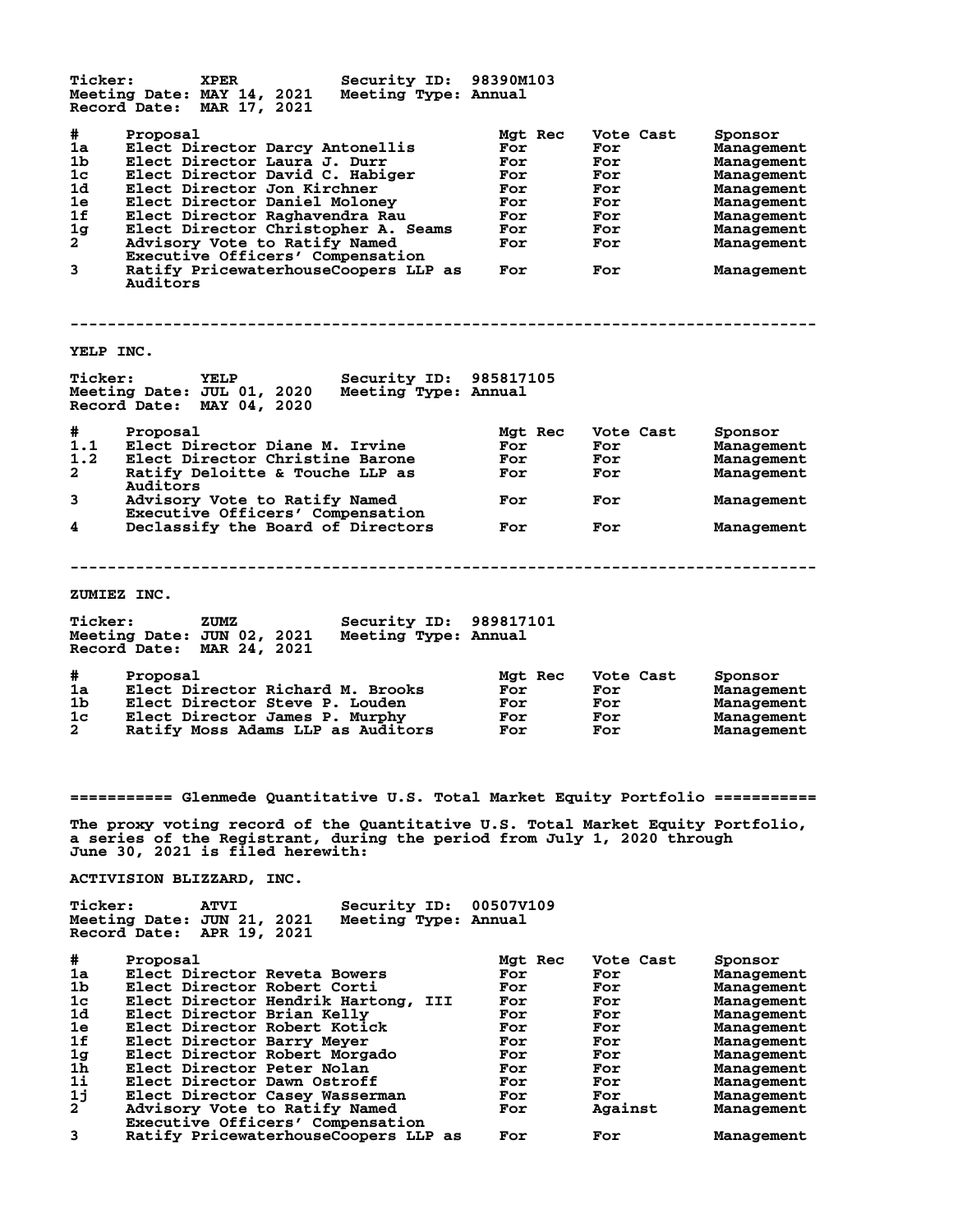**-------------------------------------------------------------------------------- AMDOCS LIMITED Ticker: DOX Security ID: G02602103 Meeting Date: JAN 29, 2021 Meeting Type: Annual Record Date: DEC 03, 2020 # Proposal Mgt Rec Vote Cast Sponsor 1.1 Elect Director Robert A. Minicucci For For Management 1.2 Elect Director Adrian Gardner For For Management 1.3 Elect Director James S. Kahan For For Management 1.4 Elect Director Rafael de la Vega For For Management 1.5 Elect Director Giora Yaron For For Management 1.6 Elect Director Eli Gelman For For Management 1.7 Elect Director Richard T.C. LeFave For For Management 1.8 Elect Director John A. MacDonald For For Management 1.9 Elect Director Shuky Sheffer For For Management 1.10 Elect Director Yvette Kanouff For For Management 2 Approve an Increase in the Quarterly For For Management Cash Dividend Rate 3 Accept Financial Statements and For For Management Statutory Reports<br>4** Approve Ernst & Yo **4 Approve Ernst & Young LLP as Auditors For For Management and Authorize Board to Fix Their Remuneration -------------------------------------------------------------------------------- AMERICAN HOMES 4 RENT** Ticker: AMH Security ID: 02665T306<br>Meeting Date: MAY 06, 2021 Meeting Type: Annual **Meeting Date: MAY 06, 2021 Meeting Type: Annual Record Date: MAR 09, 2021 # Proposal Mgt Rec Vote Cast Sponsor 1a Elect Director Kenneth M. Woolley For For Management 1b Elect Director David P. Singelyn For For Management 1c Elect Director Douglas N. Benham For For Management 1d Elect Director Jack Corrigan For For Management 1e Elect Director David Goldberg For For Management 1f Elect Director Tamara Hughes Gustavson For For Management 1g Elect Director Matthew J. Hart For For Management 1h Elect Director Michelle C. Kerrick For For Management 1i Elect Director James H. Kropp For For Management 1j Elect Director Lynn C. Swann For For Management 1k Elect Director Winifred M. Webb For For Management 1l Elect Director Jay Willoughby For For Management 1m Elect Director Matthew R. Zaist For For Management 2 Approve Omnibus Stock Plan For For Management 3 Approve Nonqualified Employee Stock For For Management Purchase Plan 4 Ratify Ernst & Young LLP as Auditors For For Management 5 Advisory Vote to Ratify Named For Against Management Executive Officers' Compensation 6 Advisory Vote on Say on Pay Frequency One Year One Year Management -------------------------------------------------------------------------------- APPLIED MATERIALS, INC. Ticker: AMAT Security ID: 038222105 Meeting Date: MAR 11, 2021 Meeting Type: Annual Record Date: JAN 14, 2021 # Proposal Mgt Rec Vote Cast Sponsor 1a Elect Director Rani Borkar For For Management 1b Elect Director Judy Bruner For For Management 1c Elect Director Xun (Eric) Chen For For Management 1d Elect Director Aart J. de Geus For For Management 1e Elect Director Gary E. Dickerson For For Management 1f Elect Director Thomas J. Iannotti For For Management 1g Elect Director Alexander A. Karsner For For Management 1h Elect Director Adrianna C. Ma For For Management**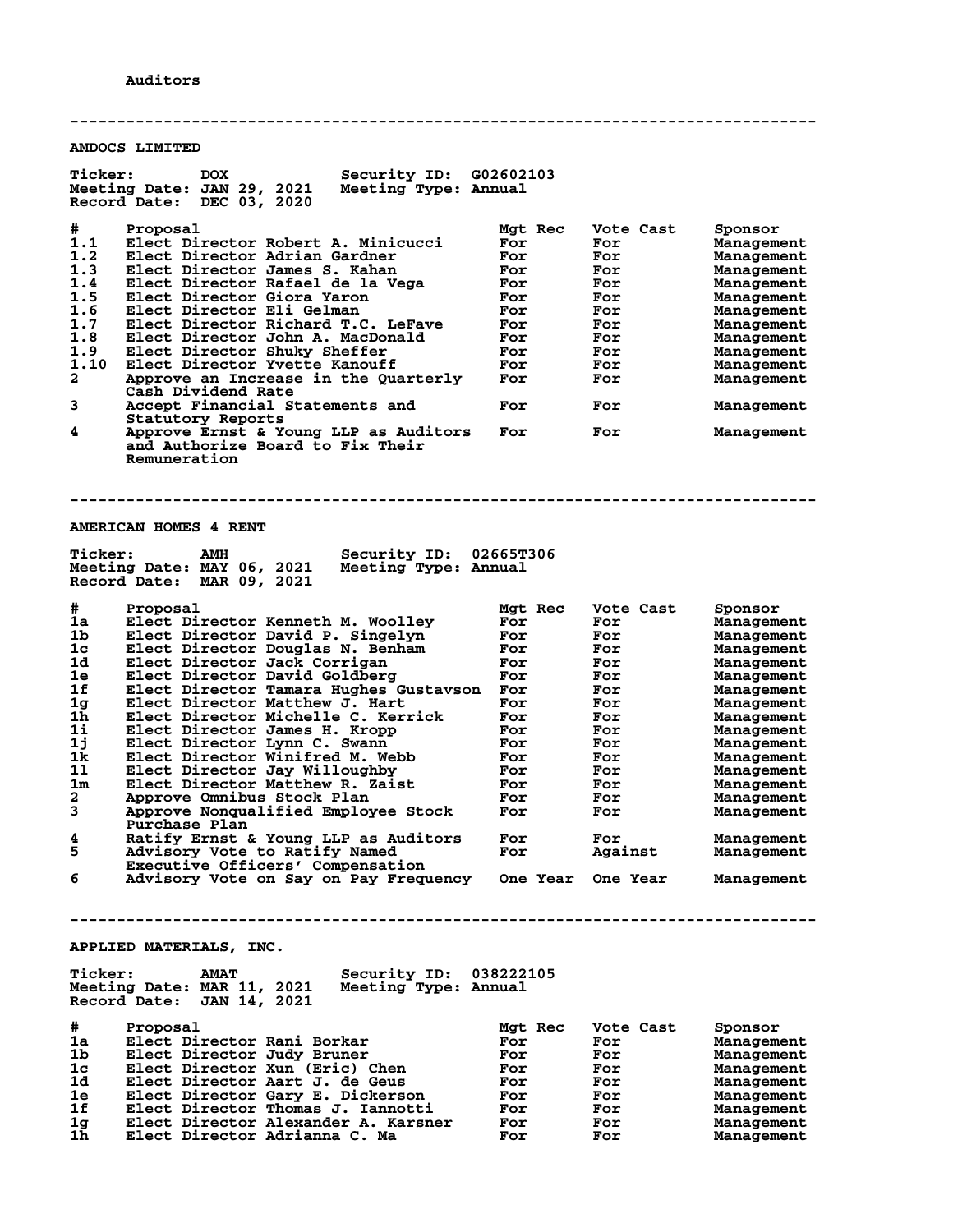| 1i<br>1j<br>$\mathbf{2}$<br>3<br>4<br>5<br>6<br>7                                                                                                                        | Elect Director Yvonne McGill<br>Elect Director Scott A. McGregor<br>Advisory Vote to Ratify Named<br>Executive Officers' Compensation<br>Ratify KPMG LLP as Auditors<br>Amend Omnibus Stock Plan<br>Amend Qualified Employee Stock<br>Purchase Plan<br>Require Independent Board Chairman<br>Improve Executive Compensation Program Against<br>and Policy                                                                                                                                                              | For<br>For<br>For<br>For<br>For<br>For<br>Against                                                         | For<br>For<br>For<br>For<br>For<br>For<br>Against<br>Against                                         | Management<br>Management<br>Management<br>Management<br>Management<br>Management<br>Shareholder<br>Shareholder                                                                                |  |
|--------------------------------------------------------------------------------------------------------------------------------------------------------------------------|------------------------------------------------------------------------------------------------------------------------------------------------------------------------------------------------------------------------------------------------------------------------------------------------------------------------------------------------------------------------------------------------------------------------------------------------------------------------------------------------------------------------|-----------------------------------------------------------------------------------------------------------|------------------------------------------------------------------------------------------------------|-----------------------------------------------------------------------------------------------------------------------------------------------------------------------------------------------|--|
|                                                                                                                                                                          | ARROW ELECTRONICS, INC.                                                                                                                                                                                                                                                                                                                                                                                                                                                                                                |                                                                                                           |                                                                                                      |                                                                                                                                                                                               |  |
| <b>Ticker:</b>                                                                                                                                                           | <b>Security ID: 042735100</b><br>ARW<br>Meeting Date: MAY 12, 2021 Meeting Type: Annual<br>Record Date: MAR 18, 2021                                                                                                                                                                                                                                                                                                                                                                                                   |                                                                                                           |                                                                                                      |                                                                                                                                                                                               |  |
| #<br>1.1<br>1.2<br>1.3<br>1.4<br>1.5<br>1.6<br>1.7<br>1.8<br>1.9<br>1.10<br>1.11<br>2<br>3                                                                               | Proposal<br>Elect Director Barry W. Perry<br>Elect Director William F. Austen<br>Elect Director Steven H. Gunby<br>Elect Director Gail E. Hamilton<br>Elect Director Richard S. Hill<br>Elect Director M. F. (Fran) Keeth<br>Elect Director Andrew C. Kerin<br>Elect Director Laurel J. Krzeminski<br>Elect Director Michael J. Long<br>Elect Director Stephen C. Patrick<br>Elect Director Gerry P. Smith<br>Ratify Ernst & Young LLP as Auditor<br>Advisory Vote to Ratify Named<br>Executive Officers' Compensation | Mgt Rec<br>For<br>For<br>For<br>For<br>For<br>For<br>For<br>For<br>For<br>For<br><b>For</b><br>For<br>For | Vote Cast<br>For<br>For<br>For<br>For<br>For<br>For<br>For<br>For<br>For<br>For<br>For<br>For<br>For | Sponsor<br>Management<br>Management<br>Management<br>Management<br>Management<br>Management<br>Management<br>Management<br>Management<br>Management<br>Management<br>Management<br>Management |  |
| <b>Ticker:</b>                                                                                                                                                           | <b>ASGN INCORPORATED</b><br>Security ID: 00191U102<br><b>ASGN</b><br>Meeting Date: JUN 17, 2021<br>Meeting Type: Annual<br>Record Date: APR 19, 2021                                                                                                                                                                                                                                                                                                                                                                   |                                                                                                           |                                                                                                      |                                                                                                                                                                                               |  |
| #<br>1.1<br>1.2<br>1.3<br>1.4<br>3                                                                                                                                       | Proposal<br>Elect Director Joseph W. Dyer<br>Elect Director Mariel A. Joliet<br>Elect Director Marty R. Kittrell<br>Elect Director Carol Lindstrom<br>2 Advisory Vote to Ratify Named<br>Executive Officers' Compensation<br>Ratify Deloitte & Touche LLP as<br>Auditors                                                                                                                                                                                                                                               | Mgt Rec<br>For<br>For<br>For<br>For<br><b>For</b><br>For                                                  | Vote Cast<br>For<br>For<br>For<br>For<br>For<br>For                                                  | Sponsor<br>Management<br>Management<br>Management<br>Management<br>Management<br>Management                                                                                                   |  |
|                                                                                                                                                                          |                                                                                                                                                                                                                                                                                                                                                                                                                                                                                                                        |                                                                                                           |                                                                                                      |                                                                                                                                                                                               |  |
| <b>BAKER HUGHES COMPANY</b><br><b>Ticker:</b><br><b>BKR</b><br>Security ID: 05722G100<br>Meeting Date: MAY 14, 2021<br>Meeting Type: Annual<br>Record Date: MAR 18, 2021 |                                                                                                                                                                                                                                                                                                                                                                                                                                                                                                                        |                                                                                                           |                                                                                                      |                                                                                                                                                                                               |  |
| #.<br>1.1<br>1.2<br>1.3<br>1.4<br>1.5<br>1.6<br>1.7<br>1.8<br>1.9<br>2<br>3<br>4                                                                                         | Proposal<br>Elect Director W. Geoffrey Beattie<br>Elect Director Gregory D. Brenneman<br>Elect Director Cynthia B. Carroll<br>Elect Director Clarence P. Cazalot, Jr. For<br>Elect Director Nelda J. Connors<br>Elect Director Gregory L. Ebel<br>Elect Director Lynn L. Elsenhans<br>Elect Director John G. Rice<br>Elect Director Lorenzo Simonelli<br>Advisory Vote to Ratify Named<br>Executive Officers' Compensation<br>Ratify KPMG LLP as Auditors                                                              | Mgt Rec<br>For<br>For<br>For<br>For<br>For<br>For<br>For<br>For<br>For<br>For                             | Vote Cast<br>For<br>For<br>For<br>For<br>For<br>For<br>For<br>For<br>For<br>For<br>For               | Sponsor<br>Management<br>Management<br>Management<br>Management<br>Management<br>Management<br>Management<br>Management<br>Management<br>Management<br>Management                             |  |
|                                                                                                                                                                          | Amend Nonqualified Employee Stock                                                                                                                                                                                                                                                                                                                                                                                                                                                                                      | For                                                                                                       | For                                                                                                  | Management                                                                                                                                                                                    |  |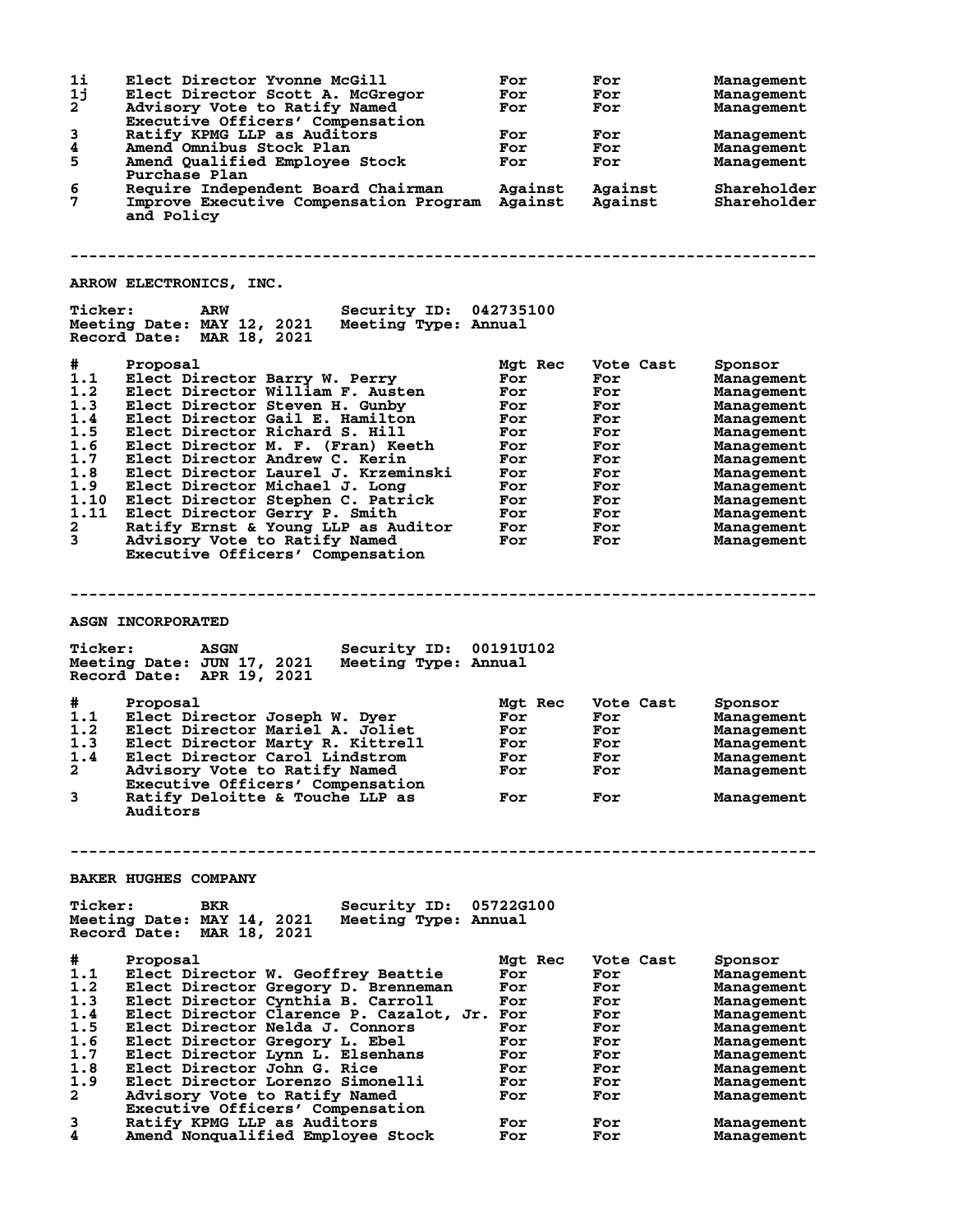Purchase Plan<br>5 Approve Omnibu Approve Omnibus Stock Plan **For** For **For** Management

**-------------------------------------------------------------------------------- BEST BUY CO., INC. Ticker: BBY Security ID: 086516101 Meeting Date: JUN 16, 2021 Meeting Type: Annual Record Date: APR 19, 2021 # Proposal Mgt Rec Vote Cast Sponsor 1a Elect Director Corie S. Barry For For Management 1b Elect Director Lisa M. Caputo For For Management 1c Elect Director J. Patrick Doyle For For Management 1d Elect Director David W. Kenny For For Management 1e Elect Director Mario J. Marte For For Management 1f Elect Director Karen A. McLoughlin For For Management 1g Elect Director Thomas L. "Tommy" For For Management Millner 1h Elect Director Claudia F. Munce For For Management 1i Elect Director Richelle P. Parham For For Management 1j Elect Director Steven E. Rendle For For Management 1k Elect Director Eugene A. Woods For For Management 2 Ratify Deloitte & Touche LLP as For For Management** 2 Ratify De<br>Auditors<br>3 Advisory **3 Advisory Vote to Ratify Named For For Management Executive Officers' Compensation 4 Provide Right to Act by Written Consent Against For Shareholder -------------------------------------------------------------------------------- BRUNSWICK CORPORATION Ticker: BC Security ID: 117043109 Meeting Date: MAY 05, 2021 Meeting Type: Annual Record Date: MAR 10, 2021 # Proposal Mgt Rec Vote Cast Sponsor 1a Elect Director Nancy E. Cooper For For Management 1b Elect Director David C. Everitt For For Management 1c Elect Director Reginald Fils-Aime For For Management 1d Elect Director Lauren P. Flaherty For For Management 1e Elect Director David M. Foulkes For For Management 1f Elect Director Joseph W. McClanathan For For Management 1g Elect Director David V. Singer For For Management 1h Elect Director Jane L. Warner For For Management 1i Elect Director J. Steven Whisler For For Management 1j Elect Director Roger J. Wood For For Management 2 Advisory Vote to Ratify Named For For Management Executive Officers' Compensation 3 Ratify Deloitte & Touche LLP as For For Management Auditors -------------------------------------------------------------------------------- CENTENE CORPORATION Ticker: CNC Security ID: 15135B101 Meeting Date: APR 27, 2021 Meeting Type: Annual Record Date: FEB 26, 2021 # Proposal Mgt Rec Vote Cast Sponsor 1a Elect Director Jessica L. Blume For For Management 1b Elect Director Frederick H. Eppinger For For Management 1c Elect Director David L. Steward For For Management 1d Elect Director William L. Trubeck For For Management 2 Advisory Vote to Ratify Named For For Management Executive Officers' Compensation 3 Ratify KPMG LLP as Auditors For For Management 4 American Management Constructs Superint Constructs and Stock Plan For For Management<br>4 Amend Omnibus Stock Plan For For Management<br>5 Eliminate Supermajority Vote For For Management Eliminate Supermajority Vote Requirement**<br>**6** Declassify **1 6 Declassify the Board of Directors For For Shareholder**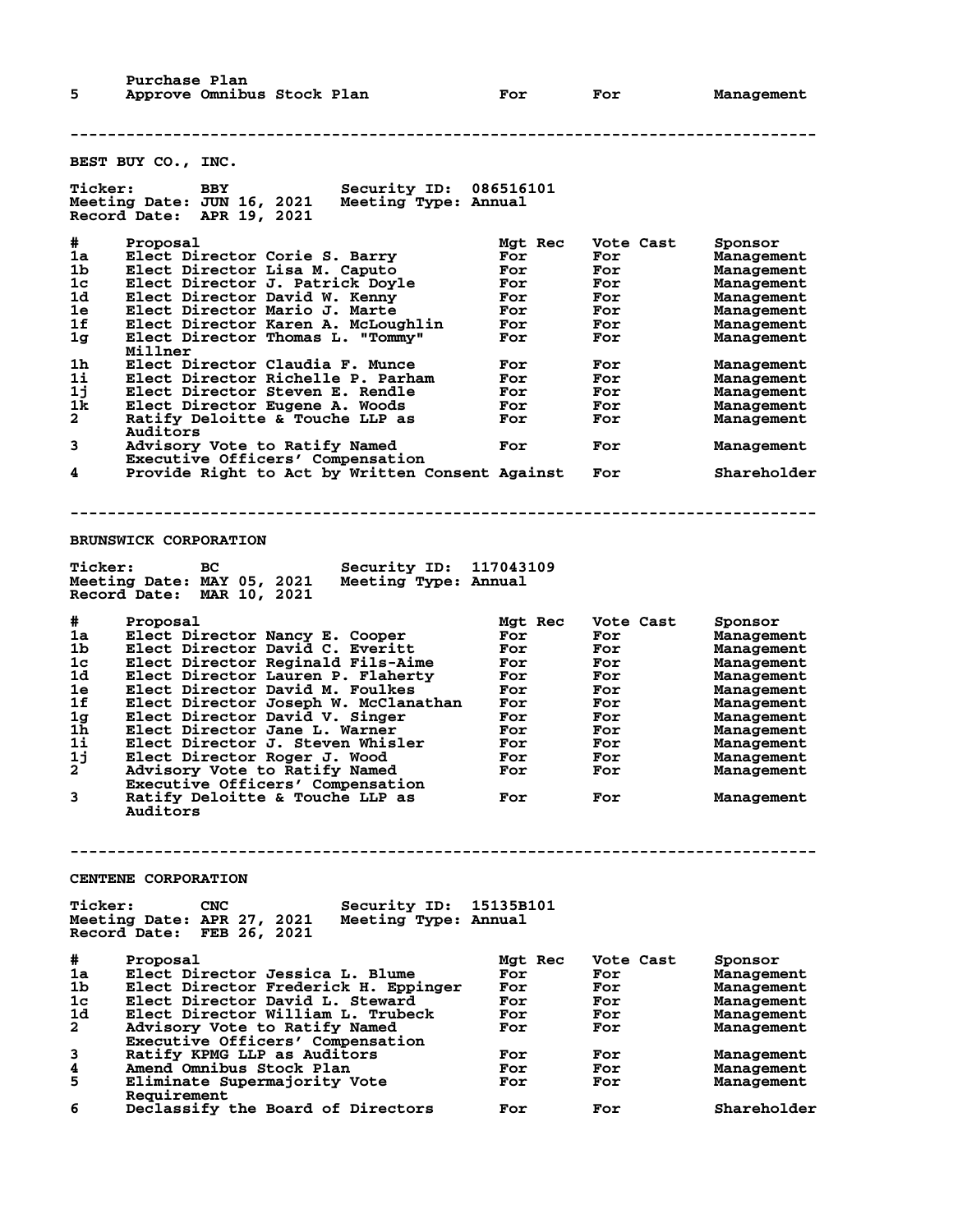**CITIZENS FINANCIAL GROUP, INC.**

| #<br>Proposal<br>Mgt Rec<br>Vote Cast<br>Sponsor<br>1.1<br>Elect Director Bruce Van Saun<br>For<br>For<br>Management<br>1.2<br>Elect Director Lee Alexander<br>For<br>For<br>Management<br>1.3<br>Elect Director Christine M. Cumming<br>For<br>For<br>Management<br>1.4<br>Elect Director William P. Hankowsky<br>For<br>For<br>Management<br>1.5<br>Elect Director Leo I. ("Lee") Higdon<br>For<br>For<br>Management<br>Elect Director Edward J. ("Ned")<br>1.6<br>For<br>For<br>Management<br>Kelly, III<br>1.7<br>Elect Director Charles J. ("Bud") Koch<br>For<br>For<br>Management<br>1.8<br>Elect Director Robert G. Leary<br>For<br>For<br>Management<br>1.9<br>Elect Director Terrance J. Lillis<br>For<br>For<br>Management<br>Elect Director Shivan Subramaniam<br>1.10<br>For<br>For<br>Management<br>1.11<br>Elect Director Christopher J. Swift<br>For<br>For<br>Management<br>1.12<br>Elect Director Wendy A. Watson<br>For<br>For<br>Management<br>1.13<br>Elect Director Marita Zuraitis<br>For<br>For<br>Management<br>$\mathbf{2}$<br>Advisory Vote to Ratify Named<br>For<br>For<br>Management<br>Executive Officers' Compensation<br>3<br>Advisory Vote on Say on Pay Frequency<br><b>One Year</b><br>One Year<br>Management<br>4<br>Ratify Deloitte & Touche LLP as<br>For<br>For<br>Management<br>Auditors<br>CLOUDERA, INC.<br><b>Ticker:</b><br>CLDR<br>Security ID: 18914U100<br>Meeting Date: JUN 09, 2021<br>Meeting Type: Annual<br>Record Date: APR 12, 2021<br>#<br>Proposal<br>Vote Cast<br>Mgt Rec<br>Sponsor<br>1.1<br>Elect Director Gary Hu<br>For<br>For<br>Management<br>1.2<br>Elect Director Kevin Klausmeyer<br>Withhold<br>For<br>Management<br>1.3<br>Elect Director Michael A. Stankey<br>For<br>Withhold<br>Management<br>2<br>Ratify Ernst & Young LLP as Auditors<br>For<br>For<br>Management<br>3<br>Advisory Vote to Ratify Named<br>For<br>For<br>Management<br>Executive Officers' Compensation<br>COGNIZANT TECHNOLOGY SOLUTIONS CORPORATION<br><b>Ticker:</b><br><b>CTSH</b><br>Security ID:<br>192446102<br>Meeting Date: JUN 01, 2021<br>Meeting Type: Annual<br>Record Date: APR 05, 2021<br>Proposal<br>#<br>Vote Cast<br>Mgt Rec<br>sponsor<br>Elect Director Zein Abdalla<br>1a<br>For<br>For<br>Management<br>1 <sub>b</sub><br>Elect Director Vinita Bali<br>For<br>For<br>Management<br>1c<br>Elect Director Maureen Breakiron-Evans<br>For<br>For<br>Management<br>1d<br>Elect Director Archana Deskus<br>For<br>For<br>Management<br>1e<br>Elect Director John M. Dineen<br>For<br>For<br>Management<br>1f<br>Elect Director Brian Humphries<br>For<br>For<br>Management<br>1 <sub>g</sub><br>Elect Director Leo S. Mackay, Jr.<br>For<br>For<br>Management<br>1h<br>Elect Director Michael Patsalos-Fox<br>For<br>For<br>Management<br>11<br>Elect Director Joseph M. Velli<br>For<br>For<br>Management<br>1j<br>Elect Director Sandra S. Wijnberg<br>For<br>For<br>Management<br>$\mathbf{2}$<br>Advisory Vote to Ratify Named<br>For<br>For<br>Management<br>Executive Officers' Compensation<br>3<br>Ratify PricewaterhouseCoopers LLP as<br>For<br>For<br>Management<br>Auditors<br>4<br>Provide Right to Act by Written Consent Against<br>Against | <b>Ticker:</b> | <b>CFG</b><br>Security ID: 174610105<br>Meeting Date: APR 22, 2021<br>Meeting Type: Annual<br>Record Date: FEB 26, 2021 |  |             |
|--------------------------------------------------------------------------------------------------------------------------------------------------------------------------------------------------------------------------------------------------------------------------------------------------------------------------------------------------------------------------------------------------------------------------------------------------------------------------------------------------------------------------------------------------------------------------------------------------------------------------------------------------------------------------------------------------------------------------------------------------------------------------------------------------------------------------------------------------------------------------------------------------------------------------------------------------------------------------------------------------------------------------------------------------------------------------------------------------------------------------------------------------------------------------------------------------------------------------------------------------------------------------------------------------------------------------------------------------------------------------------------------------------------------------------------------------------------------------------------------------------------------------------------------------------------------------------------------------------------------------------------------------------------------------------------------------------------------------------------------------------------------------------------------------------------------------------------------------------------------------------------------------------------------------------------------------------------------------------------------------------------------------------------------------------------------------------------------------------------------------------------------------------------------------------------------------------------------------------------------------------------------------------------------------------------------------------------------------------------------------------------------------------------------------------------------------------------------------------------------------------------------------------------------------------------------------------------------------------------------------------------------------------------------------------------------------------------------------------------------------------------------------------------------------------------------------------------------------------------------------------------------------------------------------------------------------------------------------------------------------------------------------------------------------------------------------------------------------------------------------------------------------------------------------------------------------------------------------|----------------|-------------------------------------------------------------------------------------------------------------------------|--|-------------|
|                                                                                                                                                                                                                                                                                                                                                                                                                                                                                                                                                                                                                                                                                                                                                                                                                                                                                                                                                                                                                                                                                                                                                                                                                                                                                                                                                                                                                                                                                                                                                                                                                                                                                                                                                                                                                                                                                                                                                                                                                                                                                                                                                                                                                                                                                                                                                                                                                                                                                                                                                                                                                                                                                                                                                                                                                                                                                                                                                                                                                                                                                                                                                                                                                          |                |                                                                                                                         |  |             |
|                                                                                                                                                                                                                                                                                                                                                                                                                                                                                                                                                                                                                                                                                                                                                                                                                                                                                                                                                                                                                                                                                                                                                                                                                                                                                                                                                                                                                                                                                                                                                                                                                                                                                                                                                                                                                                                                                                                                                                                                                                                                                                                                                                                                                                                                                                                                                                                                                                                                                                                                                                                                                                                                                                                                                                                                                                                                                                                                                                                                                                                                                                                                                                                                                          |                |                                                                                                                         |  |             |
|                                                                                                                                                                                                                                                                                                                                                                                                                                                                                                                                                                                                                                                                                                                                                                                                                                                                                                                                                                                                                                                                                                                                                                                                                                                                                                                                                                                                                                                                                                                                                                                                                                                                                                                                                                                                                                                                                                                                                                                                                                                                                                                                                                                                                                                                                                                                                                                                                                                                                                                                                                                                                                                                                                                                                                                                                                                                                                                                                                                                                                                                                                                                                                                                                          |                |                                                                                                                         |  |             |
|                                                                                                                                                                                                                                                                                                                                                                                                                                                                                                                                                                                                                                                                                                                                                                                                                                                                                                                                                                                                                                                                                                                                                                                                                                                                                                                                                                                                                                                                                                                                                                                                                                                                                                                                                                                                                                                                                                                                                                                                                                                                                                                                                                                                                                                                                                                                                                                                                                                                                                                                                                                                                                                                                                                                                                                                                                                                                                                                                                                                                                                                                                                                                                                                                          |                |                                                                                                                         |  |             |
|                                                                                                                                                                                                                                                                                                                                                                                                                                                                                                                                                                                                                                                                                                                                                                                                                                                                                                                                                                                                                                                                                                                                                                                                                                                                                                                                                                                                                                                                                                                                                                                                                                                                                                                                                                                                                                                                                                                                                                                                                                                                                                                                                                                                                                                                                                                                                                                                                                                                                                                                                                                                                                                                                                                                                                                                                                                                                                                                                                                                                                                                                                                                                                                                                          |                |                                                                                                                         |  |             |
|                                                                                                                                                                                                                                                                                                                                                                                                                                                                                                                                                                                                                                                                                                                                                                                                                                                                                                                                                                                                                                                                                                                                                                                                                                                                                                                                                                                                                                                                                                                                                                                                                                                                                                                                                                                                                                                                                                                                                                                                                                                                                                                                                                                                                                                                                                                                                                                                                                                                                                                                                                                                                                                                                                                                                                                                                                                                                                                                                                                                                                                                                                                                                                                                                          |                |                                                                                                                         |  |             |
|                                                                                                                                                                                                                                                                                                                                                                                                                                                                                                                                                                                                                                                                                                                                                                                                                                                                                                                                                                                                                                                                                                                                                                                                                                                                                                                                                                                                                                                                                                                                                                                                                                                                                                                                                                                                                                                                                                                                                                                                                                                                                                                                                                                                                                                                                                                                                                                                                                                                                                                                                                                                                                                                                                                                                                                                                                                                                                                                                                                                                                                                                                                                                                                                                          |                |                                                                                                                         |  |             |
|                                                                                                                                                                                                                                                                                                                                                                                                                                                                                                                                                                                                                                                                                                                                                                                                                                                                                                                                                                                                                                                                                                                                                                                                                                                                                                                                                                                                                                                                                                                                                                                                                                                                                                                                                                                                                                                                                                                                                                                                                                                                                                                                                                                                                                                                                                                                                                                                                                                                                                                                                                                                                                                                                                                                                                                                                                                                                                                                                                                                                                                                                                                                                                                                                          |                |                                                                                                                         |  |             |
|                                                                                                                                                                                                                                                                                                                                                                                                                                                                                                                                                                                                                                                                                                                                                                                                                                                                                                                                                                                                                                                                                                                                                                                                                                                                                                                                                                                                                                                                                                                                                                                                                                                                                                                                                                                                                                                                                                                                                                                                                                                                                                                                                                                                                                                                                                                                                                                                                                                                                                                                                                                                                                                                                                                                                                                                                                                                                                                                                                                                                                                                                                                                                                                                                          |                |                                                                                                                         |  |             |
|                                                                                                                                                                                                                                                                                                                                                                                                                                                                                                                                                                                                                                                                                                                                                                                                                                                                                                                                                                                                                                                                                                                                                                                                                                                                                                                                                                                                                                                                                                                                                                                                                                                                                                                                                                                                                                                                                                                                                                                                                                                                                                                                                                                                                                                                                                                                                                                                                                                                                                                                                                                                                                                                                                                                                                                                                                                                                                                                                                                                                                                                                                                                                                                                                          |                |                                                                                                                         |  |             |
|                                                                                                                                                                                                                                                                                                                                                                                                                                                                                                                                                                                                                                                                                                                                                                                                                                                                                                                                                                                                                                                                                                                                                                                                                                                                                                                                                                                                                                                                                                                                                                                                                                                                                                                                                                                                                                                                                                                                                                                                                                                                                                                                                                                                                                                                                                                                                                                                                                                                                                                                                                                                                                                                                                                                                                                                                                                                                                                                                                                                                                                                                                                                                                                                                          |                |                                                                                                                         |  | Shareholder |
| COMCAST CORPORATION                                                                                                                                                                                                                                                                                                                                                                                                                                                                                                                                                                                                                                                                                                                                                                                                                                                                                                                                                                                                                                                                                                                                                                                                                                                                                                                                                                                                                                                                                                                                                                                                                                                                                                                                                                                                                                                                                                                                                                                                                                                                                                                                                                                                                                                                                                                                                                                                                                                                                                                                                                                                                                                                                                                                                                                                                                                                                                                                                                                                                                                                                                                                                                                                      |                |                                                                                                                         |  |             |

**--------------------------------------------------------------------------------**

**Ticker: CMCSA Security ID: 20030N101 Meeting Date: JUN 02, 2021 Meeting Type: Annual**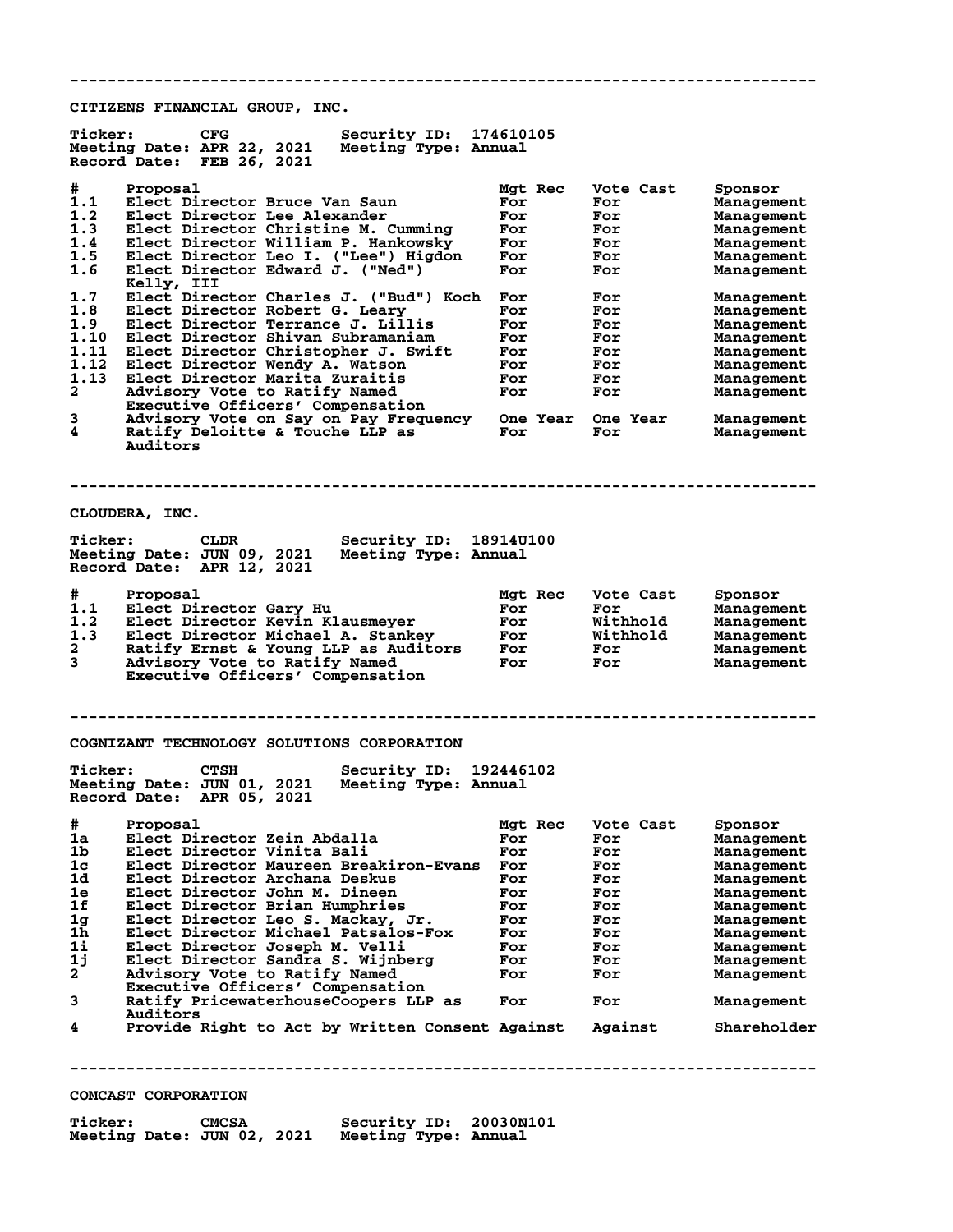**Record Date: APR 05, 2021**

| #<br>1.1<br>1.2<br>1.3<br>1.4<br>1.5<br>1.6<br>1.7<br>1.8<br>1.9<br>1.10<br>$\mathbf{2}$<br>3<br>4 | Proposal<br>Elect Director Kenneth J. Bacon<br>Elect Director Madeline S. Bell<br>Elect Director Naomi M. Bergman<br>Elect Director Edward D. Breen<br>Elect Director Gerald L. Hassell<br>Elect Director Jeffrey A. Honickman<br>Elect Director Maritza G. Montiel<br>Elect Director Asuka Nakahara<br>Elect Director David C. Novak<br>Elect Director Brian L. Roberts<br>Advisory Vote to Ratify Named<br>Executive Officers' Compensation<br>Ratify Deloitte & Touche LLP as<br>Auditors<br>Report on Risks Posed by the Failing<br>to Prevent Workplace Sexual Harassment | Mgt Rec<br>For<br>For<br>For<br>For<br>For<br>For<br>For<br>For<br>For<br>For<br>For<br>For<br>Against | Vote Cast<br>For<br>For<br>For<br>For<br>For<br>For<br>For<br>For<br>For<br>For<br>For<br>For<br>Against | Sponsor<br>Management<br>Management<br>Management<br>Management<br>Management<br>Management<br>Management<br>Management<br>Management<br>Management<br>Management<br>Management<br>Shareholder |
|----------------------------------------------------------------------------------------------------|--------------------------------------------------------------------------------------------------------------------------------------------------------------------------------------------------------------------------------------------------------------------------------------------------------------------------------------------------------------------------------------------------------------------------------------------------------------------------------------------------------------------------------------------------------------------------------|--------------------------------------------------------------------------------------------------------|----------------------------------------------------------------------------------------------------------|------------------------------------------------------------------------------------------------------------------------------------------------------------------------------------------------|
|                                                                                                    |                                                                                                                                                                                                                                                                                                                                                                                                                                                                                                                                                                                |                                                                                                        |                                                                                                          |                                                                                                                                                                                                |
|                                                                                                    | COMMERCIAL METALS COMPANY                                                                                                                                                                                                                                                                                                                                                                                                                                                                                                                                                      |                                                                                                        |                                                                                                          |                                                                                                                                                                                                |
| <b>Ticker:</b>                                                                                     | <b>CMC</b><br>Security ID: 201723103<br>Meeting Date: JAN 13, 2021<br>Meeting Type: Annual<br>Record Date: NOV 18, 2020                                                                                                                                                                                                                                                                                                                                                                                                                                                        |                                                                                                        |                                                                                                          |                                                                                                                                                                                                |
| #                                                                                                  | Proposal                                                                                                                                                                                                                                                                                                                                                                                                                                                                                                                                                                       | Mgt Rec                                                                                                | Vote Cast                                                                                                | Sponsor                                                                                                                                                                                        |
| 1.1                                                                                                | Elect Director Vicki L. Avril-Groves                                                                                                                                                                                                                                                                                                                                                                                                                                                                                                                                           | For                                                                                                    | For                                                                                                      | Management                                                                                                                                                                                     |
| 1.2                                                                                                | Elect Director Barbara R. Smith                                                                                                                                                                                                                                                                                                                                                                                                                                                                                                                                                | For                                                                                                    | For                                                                                                      | Management                                                                                                                                                                                     |
| 1.3                                                                                                | Elect Director Joseph C. Winkler                                                                                                                                                                                                                                                                                                                                                                                                                                                                                                                                               | For                                                                                                    | For                                                                                                      | Management                                                                                                                                                                                     |
| $\mathbf{2}$                                                                                       | Ratify Deloitte & Touche LLP as                                                                                                                                                                                                                                                                                                                                                                                                                                                                                                                                                | For                                                                                                    | For                                                                                                      | Management                                                                                                                                                                                     |
| 3                                                                                                  | Auditors<br>Advisory Vote to Ratify Named<br>Executive Officers' Compensation                                                                                                                                                                                                                                                                                                                                                                                                                                                                                                  | For                                                                                                    | For                                                                                                      | Management                                                                                                                                                                                     |
|                                                                                                    |                                                                                                                                                                                                                                                                                                                                                                                                                                                                                                                                                                                |                                                                                                        |                                                                                                          |                                                                                                                                                                                                |
|                                                                                                    | D.R. HORTON, INC.                                                                                                                                                                                                                                                                                                                                                                                                                                                                                                                                                              |                                                                                                        |                                                                                                          |                                                                                                                                                                                                |
| <b>Ticker:</b>                                                                                     | DHI<br>Security ID:<br>Meeting Date: JAN 20, 2021<br>Meeting Type: Annual<br>Record Date: NOV 30, 2020                                                                                                                                                                                                                                                                                                                                                                                                                                                                         | 23331A109                                                                                              |                                                                                                          |                                                                                                                                                                                                |
| #                                                                                                  | Proposal                                                                                                                                                                                                                                                                                                                                                                                                                                                                                                                                                                       |                                                                                                        | Vote Cast                                                                                                |                                                                                                                                                                                                |
| 1a                                                                                                 | Elect Director Donald R. Horton                                                                                                                                                                                                                                                                                                                                                                                                                                                                                                                                                | Mgt Rec<br>For                                                                                         | For                                                                                                      | Sponsor<br>Management                                                                                                                                                                          |
| 1b.                                                                                                | Elect Director Barbara K. Allen                                                                                                                                                                                                                                                                                                                                                                                                                                                                                                                                                | For                                                                                                    | For                                                                                                      | Management                                                                                                                                                                                     |
| 1c                                                                                                 | Elect Director Brad S. Anderson                                                                                                                                                                                                                                                                                                                                                                                                                                                                                                                                                | For                                                                                                    | For                                                                                                      | Management                                                                                                                                                                                     |
| 1d                                                                                                 | Elect Director Michael R. Buchanan                                                                                                                                                                                                                                                                                                                                                                                                                                                                                                                                             | For                                                                                                    | For                                                                                                      | Management                                                                                                                                                                                     |
| 1e                                                                                                 | Elect Director Michael W. Hewatt                                                                                                                                                                                                                                                                                                                                                                                                                                                                                                                                               | For                                                                                                    | For                                                                                                      | Management                                                                                                                                                                                     |
| 1f                                                                                                 | Elect Director Maribess L. Miller                                                                                                                                                                                                                                                                                                                                                                                                                                                                                                                                              | For                                                                                                    | For                                                                                                      | Management                                                                                                                                                                                     |
| $\mathbf{2}$                                                                                       | Advisory Vote to Ratify Named                                                                                                                                                                                                                                                                                                                                                                                                                                                                                                                                                  | For                                                                                                    | For                                                                                                      | Management                                                                                                                                                                                     |
|                                                                                                    | Executive Officers' Compensation                                                                                                                                                                                                                                                                                                                                                                                                                                                                                                                                               |                                                                                                        |                                                                                                          |                                                                                                                                                                                                |
| 3                                                                                                  | Ratify Ernst & Young LLP as Auditors                                                                                                                                                                                                                                                                                                                                                                                                                                                                                                                                           | For                                                                                                    | For                                                                                                      | Management                                                                                                                                                                                     |
|                                                                                                    |                                                                                                                                                                                                                                                                                                                                                                                                                                                                                                                                                                                |                                                                                                        |                                                                                                          |                                                                                                                                                                                                |
|                                                                                                    | DARLING INGREDIENTS INC.                                                                                                                                                                                                                                                                                                                                                                                                                                                                                                                                                       |                                                                                                        |                                                                                                          |                                                                                                                                                                                                |
| <b>Ticker:</b>                                                                                     | <b>DAR</b><br>Security ID: 237266101<br>Meeting Date: MAY 11, 2021<br>Meeting Type: Annual<br>Record Date: MAR 15, 2021                                                                                                                                                                                                                                                                                                                                                                                                                                                        |                                                                                                        |                                                                                                          |                                                                                                                                                                                                |
| #                                                                                                  | Proposal                                                                                                                                                                                                                                                                                                                                                                                                                                                                                                                                                                       | Mgt Rec                                                                                                | Vote Cast                                                                                                | Sponsor                                                                                                                                                                                        |
| 1a                                                                                                 | Elect Director Randall C. Stuewe                                                                                                                                                                                                                                                                                                                                                                                                                                                                                                                                               | For                                                                                                    | For                                                                                                      | Management                                                                                                                                                                                     |
| 1 <sub>b</sub>                                                                                     | Elect Director Charles Adair                                                                                                                                                                                                                                                                                                                                                                                                                                                                                                                                                   | For                                                                                                    | For                                                                                                      | Management                                                                                                                                                                                     |
| 1c                                                                                                 | Elect Director Beth Albright                                                                                                                                                                                                                                                                                                                                                                                                                                                                                                                                                   | For                                                                                                    | For                                                                                                      | Management                                                                                                                                                                                     |
| 1d                                                                                                 | Elect Director Linda Goodspeed                                                                                                                                                                                                                                                                                                                                                                                                                                                                                                                                                 | For                                                                                                    | For                                                                                                      | Management                                                                                                                                                                                     |
| 1e                                                                                                 | Elect Director Dirk Kloosterboer                                                                                                                                                                                                                                                                                                                                                                                                                                                                                                                                               | For                                                                                                    | For                                                                                                      | Management                                                                                                                                                                                     |
| 1f                                                                                                 | Elect Director Mary R. Korby                                                                                                                                                                                                                                                                                                                                                                                                                                                                                                                                                   | For                                                                                                    | For                                                                                                      | Management                                                                                                                                                                                     |
| 1 <sub>g</sub>                                                                                     | Elect Director Gary W. Mize                                                                                                                                                                                                                                                                                                                                                                                                                                                                                                                                                    | For                                                                                                    | For                                                                                                      | Management                                                                                                                                                                                     |
| 1h                                                                                                 | Elect Director Michael E. Rescoe                                                                                                                                                                                                                                                                                                                                                                                                                                                                                                                                               | For                                                                                                    | For                                                                                                      | Management                                                                                                                                                                                     |
| 1i                                                                                                 | Elect Director Nicole M. Ringenberg                                                                                                                                                                                                                                                                                                                                                                                                                                                                                                                                            | For                                                                                                    | For                                                                                                      | Management                                                                                                                                                                                     |
| $\mathbf{2}$                                                                                       | Ratify KPMG LLP as Auditors                                                                                                                                                                                                                                                                                                                                                                                                                                                                                                                                                    | For                                                                                                    | For                                                                                                      | Management                                                                                                                                                                                     |
| 3                                                                                                  | Advisory Vote to Ratify Named                                                                                                                                                                                                                                                                                                                                                                                                                                                                                                                                                  | For                                                                                                    | For                                                                                                      | Management                                                                                                                                                                                     |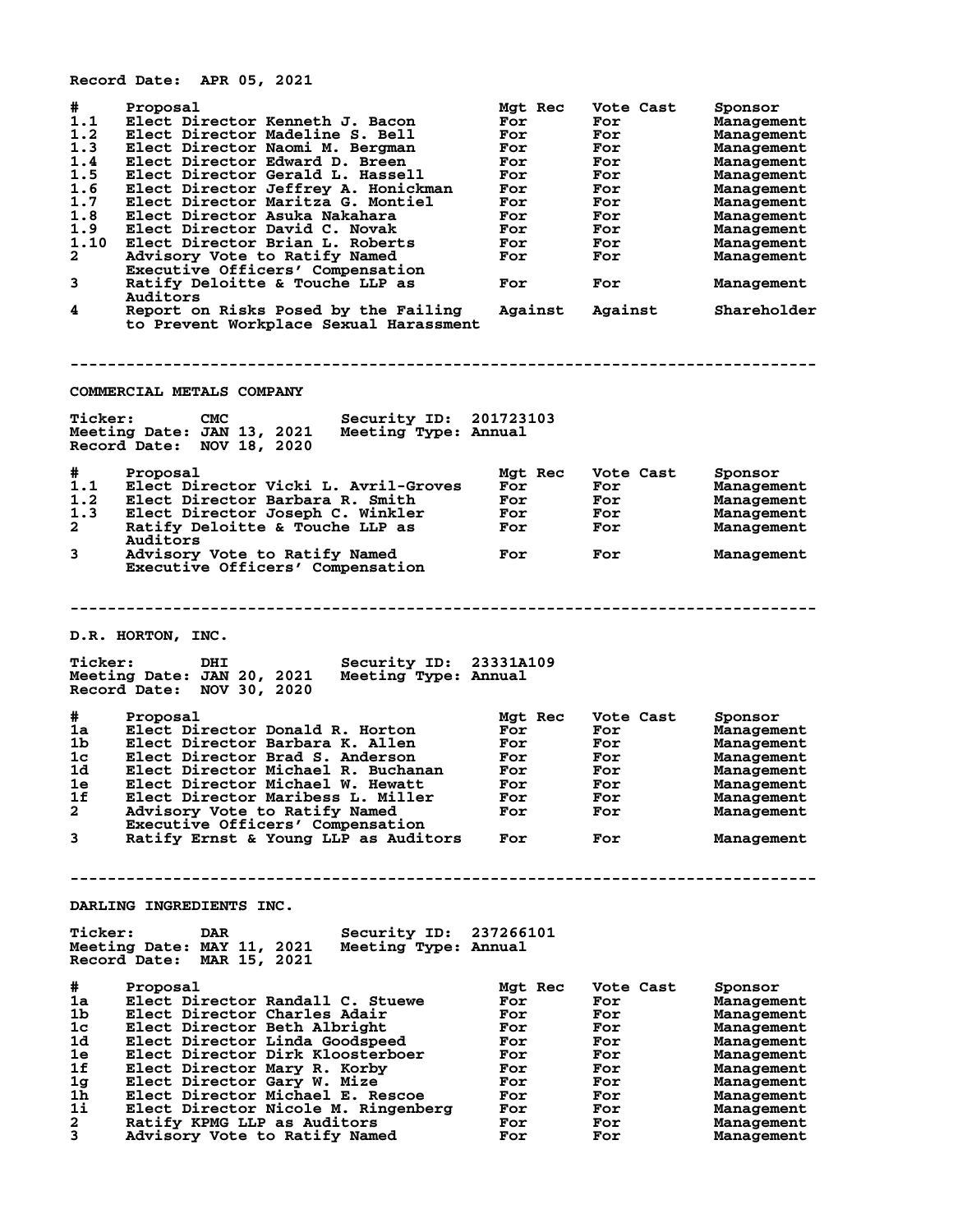**-------------------------------------------------------------------------------- DAVITA INC.** Ticker: DVA Security ID: 23918K108<br>Meeting Date: JUN 10, 2021 Meeting Type: Annual **Meeting Date: JUN 10, 2021 Meeting Type: Annual Record Date: APR 13, 2021 # Proposal Mgt Rec Vote Cast Sponsor 1a Elect Director Pamela M. Arway For For Management 1b Elect Director Charles G. Berg For For Management 1c Elect Director Barbara J. Desoer For For Management 1d Elect Director Paul J. Diaz For For Management 1e Elect Director Shawn M. Guertin None None Management \*Withdrawn Resolution\* 1f Elect Director John M. Nehra For For Management 1g Elect Director Paula A. Price For For Management 1h Elect Director Javier J. Rodriguez For For Management 1i Elect Director Phyllis R. Yale For For Management 2 Ratify KPMG LLP as Auditors For For Management 3 Advisory Vote to Ratify Named For For Management Executive Officers' Compensation 4 Report on Political Contributions Against For Shareholder -------------------------------------------------------------------------------- DELL TECHNOLOGIES INC. Ticker: DELL Security ID: 24703L202 Meeting Date: JUN 22, 2021 Meeting Type: Annual Record Date: APR 26, 2021 # Proposal Mgt Rec Vote Cast Sponsor 1.1 Elect Director Michael S. Dell For Withhold Management 1.2 Elect Director David W. Dorman For Withhold Management 1.3 Elect Director Egon Durban For Withhold Management 1.4 Elect Director William D. Green For Withhold Management 1.5 Elect Director Simon Patterson For Withhold Management 1.6 Elect Director Lynn M. Vojvodich For Withhold Management 1.7 Elect Director Ellen J. Kullman For Withhold Management 2 Ratify PricewaterhouseCoopers LLP as For For Management Auditors 3 Advisory Vote to Ratify Named For For Management Executive Officers' Compensation -------------------------------------------------------------------------------- DENTSPLY SIRONA INC. Ticker: XRAY Security ID: 24906P109 Meeting Date: MAY 26, 2021 Meeting Type: Annual Record Date: MAR 29, 2021 # Proposal Mgt Rec Vote Cast Sponsor 1a Elect Director Eric K. Brandt For For Management 1b Elect Director Donald M. Casey, Jr. For For Management 1c Elect Director Willie A. Deese For For Management 1d Elect Director Betsy D. Holden For For Management 1e Elect Director Clyde R. Hosein For For Management 1f Elect Director Arthur D. Kowaloff For For Management 1g Elect Director Harry M. Jansen For For Management Kraemer, Jr. 1h Elect Director Gregory T. Lucier For For Management 1i Elect Director Leslie F. Varon For For Management 1j Elect Director Janet S. Vergis For For Management 2 Ratify PricewaterhouseCoopers LLP as For For Management Auditors** Advisory Vote to Ratify Named **For** For Management  **Executive Officers' Compensation --------------------------------------------------------------------------------**

**DEVON ENERGY CORPORATION**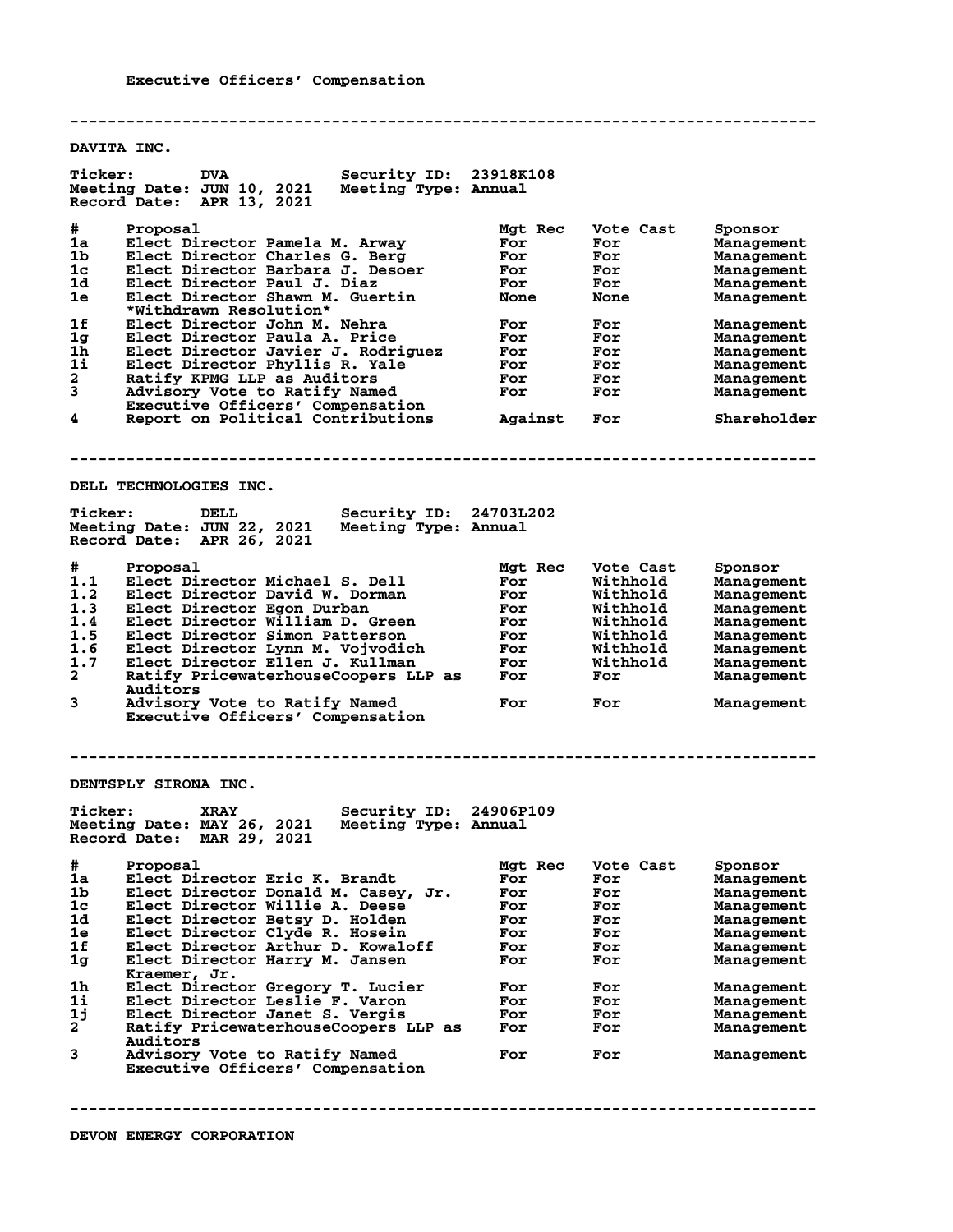**Ticker: DVN Security ID: 25179M103 Meeting Date: DEC 30, 2020 Meeting Type: Special Record Date: NOV 04, 2020 # Proposal Mgt Rec Vote Cast Sponsor 1 Issue Shares in Connection with Merger For For Management 2 Adjourn Meeting For For Management -------------------------------------------------------------------------------- DEVON ENERGY CORPORATION Ticker: DVN Security ID: 25179M103 Meeting Date: JUN 09, 2021 Meeting Type: Annual Record Date: APR 12, 2021 # Proposal Mgt Rec Vote Cast Sponsor 1.1 Elect Director Barbara M. Baumann For For Management 1.2 Elect Director John E. Bethancourt For For Management 1.3 Elect Director Ann G. Fox For For Management 1.4 Elect Director David A. Hager For For Management 1.5 Elect Director Kelt Kindick For For Management 1.6 Elect Director John Krenicki, Jr. For For Management 1.7 Elect Director Karl F. Kurz For For Management 1.8 Elect Director Robert A. Mosbacher, Jr. For For Management 1.9 Elect Director Richard E. Muncrief For For Management 1.10 Elect Director Duane C. Radtke For For Management 1.11 Elect Director Valerie M. Williams For For Management 2 Ratify KPMG LLP as Auditors For For Management 3 Advisory Vote to Ratify Named For For Management Executive Officers' Compensation -------------------------------------------------------------------------------- DIODES INCORPORATED Ticker: DIOD Security ID: 254543101 Meeting Date: MAY 24, 2021 Meeting Type: Annual Record Date: MAR 29, 2021 # Proposal Mgt Rec Vote Cast Sponsor 1.1 Elect Director Angie Chen Button For For Management 1.2 Elect Director C.H. Chen For For Management 1.3 Elect Director Warren Chen For For Management 1.4 Elect Director Michael R. Giordano For For Management 1.5 Elect Director Keh-Shew Lu For For Management 1.6 Elect Director Peter M. Menard For For Management 1.7 Elect Director Christina Wen-Chi Sung For For Management 1.8 Elect Director Michael K.C. Tsai For For Management 2 Advisory Vote to Ratify Named For For Management Executive Officers' Compensation 3 Ratify Moss Adams LLP as Auditor For For Management -------------------------------------------------------------------------------- DISCOVERY, INC. Ticker: DISCA Security ID: 25470F104 Meeting Date: JUN 10, 2021 Meeting Type: Annual Record Date: APR 12, 2021 # Proposal Mgt Rec Vote Cast Sponsor 1.1 Elect Director Robert R. Beck For Withhold Management 1.2 Elect Director Robert L. Johnson For For Management 1.3 Elect Director J. David Wargo For Withhold Management 2 Ratify PricewaterhouseCoopers LLP as For For Management Auditors -------------------------------------------------------------------------------- DOLBY LABORATORIES, INC. Ticker: DLB Security ID: 25659T107 Meeting Date: FEB 02, 2021 Meeting Type: Annual**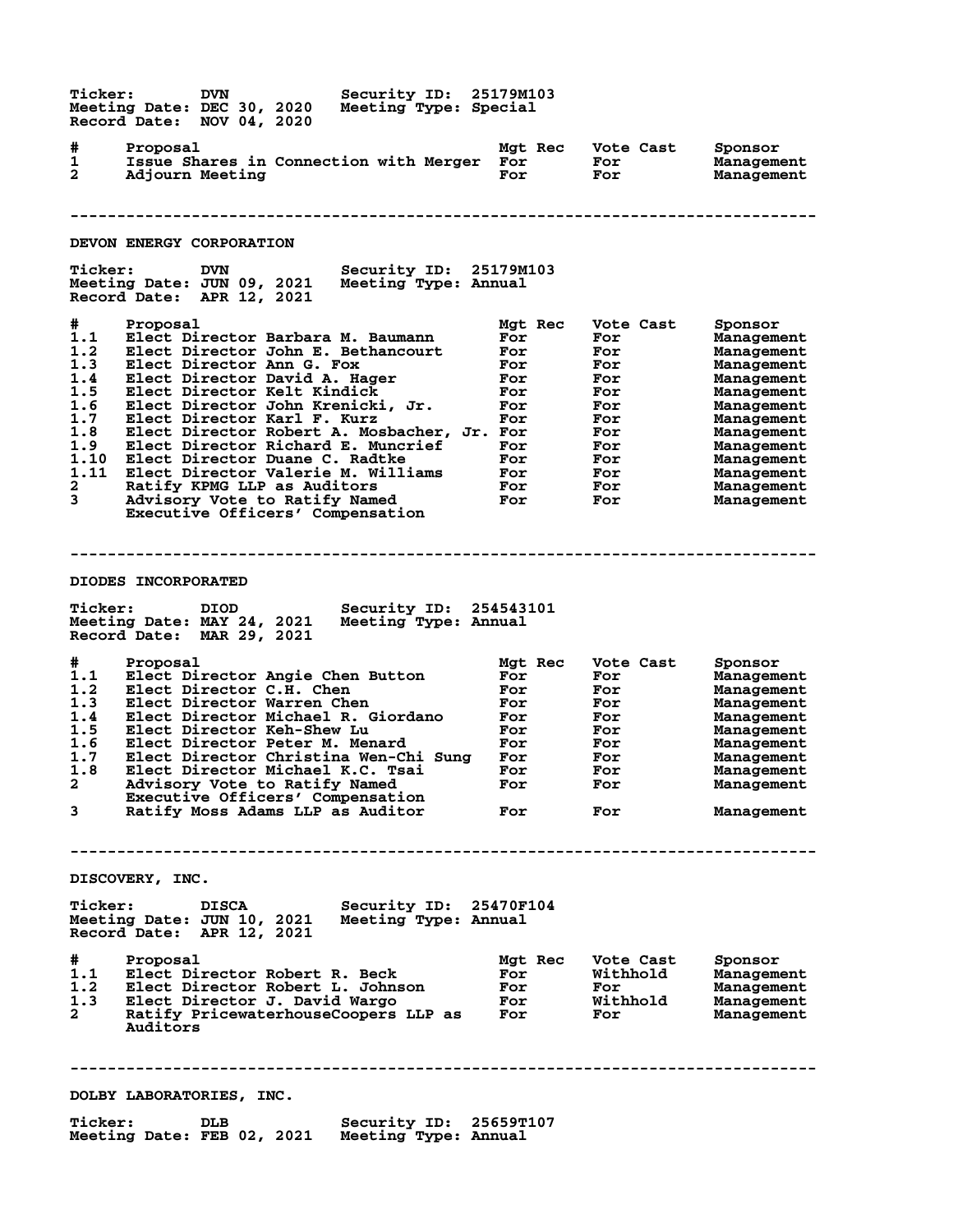|                                                                                                                                                                | Record Date: DEC 07, 2020                                                                                                                                                                                                                                                                                                                                                                                                                                                                                                                                                                                                       |                                                                                                                             |                                                                                                                               |                                                                                                                                                                                                                                                               |
|----------------------------------------------------------------------------------------------------------------------------------------------------------------|---------------------------------------------------------------------------------------------------------------------------------------------------------------------------------------------------------------------------------------------------------------------------------------------------------------------------------------------------------------------------------------------------------------------------------------------------------------------------------------------------------------------------------------------------------------------------------------------------------------------------------|-----------------------------------------------------------------------------------------------------------------------------|-------------------------------------------------------------------------------------------------------------------------------|---------------------------------------------------------------------------------------------------------------------------------------------------------------------------------------------------------------------------------------------------------------|
| #<br>1.1<br>1.2<br>1.3<br>1.4<br>1.5<br>1.6<br>1.7<br>1.8<br>$\mathbf{2}$<br>3                                                                                 | Proposal<br>Elect Director Kevin Yeaman<br>Elect Director Peter Gotcher<br>Elect Director Micheline Chau<br>Elect Director David Dolby<br>Elect Director Simon Segars<br>Elect Director Roger Siboni<br>Elect Director Anjali Sud<br>Elect Director Avadis Tevanian, Jr.<br>Advisory Vote to Ratify Named<br>Executive Officers' Compensation<br>Ratify KPMG LLP as Auditors                                                                                                                                                                                                                                                    | Mgt Rec<br>For<br>For<br>For<br>For<br>For<br>For<br>For<br>For<br>For<br><b>For</b>                                        | Vote Cast<br>For<br>For<br>For<br>For<br>For<br>For<br>For<br>For<br>For<br>For                                               | Sponsor<br><b>Management</b><br><b>Management</b><br><b>Management</b><br><b>Management</b><br>Management<br><b>Management</b><br><b>Management</b><br>Management<br><b>Management</b><br>Management                                                          |
|                                                                                                                                                                |                                                                                                                                                                                                                                                                                                                                                                                                                                                                                                                                                                                                                                 |                                                                                                                             |                                                                                                                               |                                                                                                                                                                                                                                                               |
|                                                                                                                                                                | DROPBOX, INC.                                                                                                                                                                                                                                                                                                                                                                                                                                                                                                                                                                                                                   |                                                                                                                             |                                                                                                                               |                                                                                                                                                                                                                                                               |
| <b>Ticker:</b>                                                                                                                                                 | Security ID: 26210C104<br>DBX<br>Meeting Date: MAY 20, 2021 Meeting Type: Annual<br>Record Date: MAR 23, 2021                                                                                                                                                                                                                                                                                                                                                                                                                                                                                                                   |                                                                                                                             |                                                                                                                               |                                                                                                                                                                                                                                                               |
| #<br>1.1<br>1.2<br>1.3<br>1.4<br>1.5<br>1.6<br>1.7<br>2<br>3                                                                                                   | Proposal<br>Elect Director Andrew W. Houston<br>Elect Director Donald W. Blair<br>Elect Director Lisa Campbell<br>Elect Director Paul E. Jacobs<br>Elect Director Robert J. Mylod, Jr.<br>Elect Director Karen Peacock<br>Elect Director Michael Seibel<br>Ratify Ernst & Young LLP as Auditors<br>Advisory Vote to Ratify Named<br>Executive Officers' Compensation                                                                                                                                                                                                                                                            | Mgt Rec<br>For<br>For<br>For<br>For<br>For<br>For<br>For<br>For<br>For                                                      | Vote Cast<br>Withhold<br>Withhold<br>Withhold<br>Withhold<br>Withhold<br>Withhold<br>For<br>For<br>For                        | Sponsor<br><b>Management</b><br><b>Management</b><br><b>Management</b><br><b>Management</b><br><b>Management</b><br>Management<br>Management<br>Management<br>Management                                                                                      |
|                                                                                                                                                                |                                                                                                                                                                                                                                                                                                                                                                                                                                                                                                                                                                                                                                 |                                                                                                                             |                                                                                                                               |                                                                                                                                                                                                                                                               |
| EBAY INC.<br><b>Ticker:</b>                                                                                                                                    | <b>Security ID: 278642103</b><br><b>EBAY</b><br>Meeting Date: JUN 15, 2021<br>Meeting Type: Annual<br>Record Date: APR 19, 2021                                                                                                                                                                                                                                                                                                                                                                                                                                                                                                 |                                                                                                                             |                                                                                                                               |                                                                                                                                                                                                                                                               |
| #<br>1a<br>1b.<br>1c<br>1d<br>1e.<br>1f<br>1g<br>1 <sub>h</sub><br>1i<br>1j<br>1k<br>11<br>1 <sub>m</sub><br>$\overline{a}$<br>3<br>4                          | Proposal<br>Elect Director Anthony J. Bates<br>Elect Director Adriane M. Brown<br>Elect Director Diana Farrell<br>Elect Director Logan D. Green<br>Elect Director Bonnie S. Hammer<br>Elect Director E. Carol Hayles<br>Elect Director Jamie Iannone<br>Elect Director Kathleen C. Mitic<br>Elect Director Matthew J. Murphy<br>Elect Director Paul S. Pressler<br>Elect Director Mohak Shroff<br>Elect Director Robert H. Swan<br>Elect Director Perry M. Traquina<br>Ratify PricewaterhouseCoopers LLP as<br>Auditors<br>Advisory Vote to Ratify Named<br>Executive Officers' Compensation<br>Improve Principles of Executive | Mgt Rec<br>For<br>For<br>For<br>For<br>For<br>For<br>For<br>For<br>For<br>For<br>For<br>For<br>For<br>For<br>For<br>Against | Vote Cast<br>For<br>For<br>For<br>For<br>For<br>For<br>For<br>For<br>For<br>For<br>For<br>For<br>For<br>For<br>For<br>Against | Sponsor<br><b>Management</b><br>Management<br>Management<br>Management<br>Management<br>Management<br><b>Management</b><br><b>Management</b><br>Management<br>Management<br>Management<br>Management<br>Management<br>Management<br>Management<br>Shareholder |
| 5                                                                                                                                                              | Compensation Program<br>Provide Right to Act by Written Consent Against                                                                                                                                                                                                                                                                                                                                                                                                                                                                                                                                                         |                                                                                                                             | For                                                                                                                           | Shareholder                                                                                                                                                                                                                                                   |
| EMCOR GROUP, INC.<br><b>Ticker:</b><br><b>Security ID: 29084Q100</b><br>EME<br>Meeting Date: JUN 10, 2021<br>Meeting Type: Annual<br>Record Date: APR 13, 2021 |                                                                                                                                                                                                                                                                                                                                                                                                                                                                                                                                                                                                                                 |                                                                                                                             |                                                                                                                               |                                                                                                                                                                                                                                                               |
| #.<br>1a<br>1b.                                                                                                                                                | Proposal<br>Elect Director John W. Altmeyer<br>Elect Director Anthony J. Guzzi                                                                                                                                                                                                                                                                                                                                                                                                                                                                                                                                                  | Mgt Rec<br>For<br>For                                                                                                       | Vote Cast<br>For<br>For                                                                                                       | Sponsor<br>Management<br>Management                                                                                                                                                                                                                           |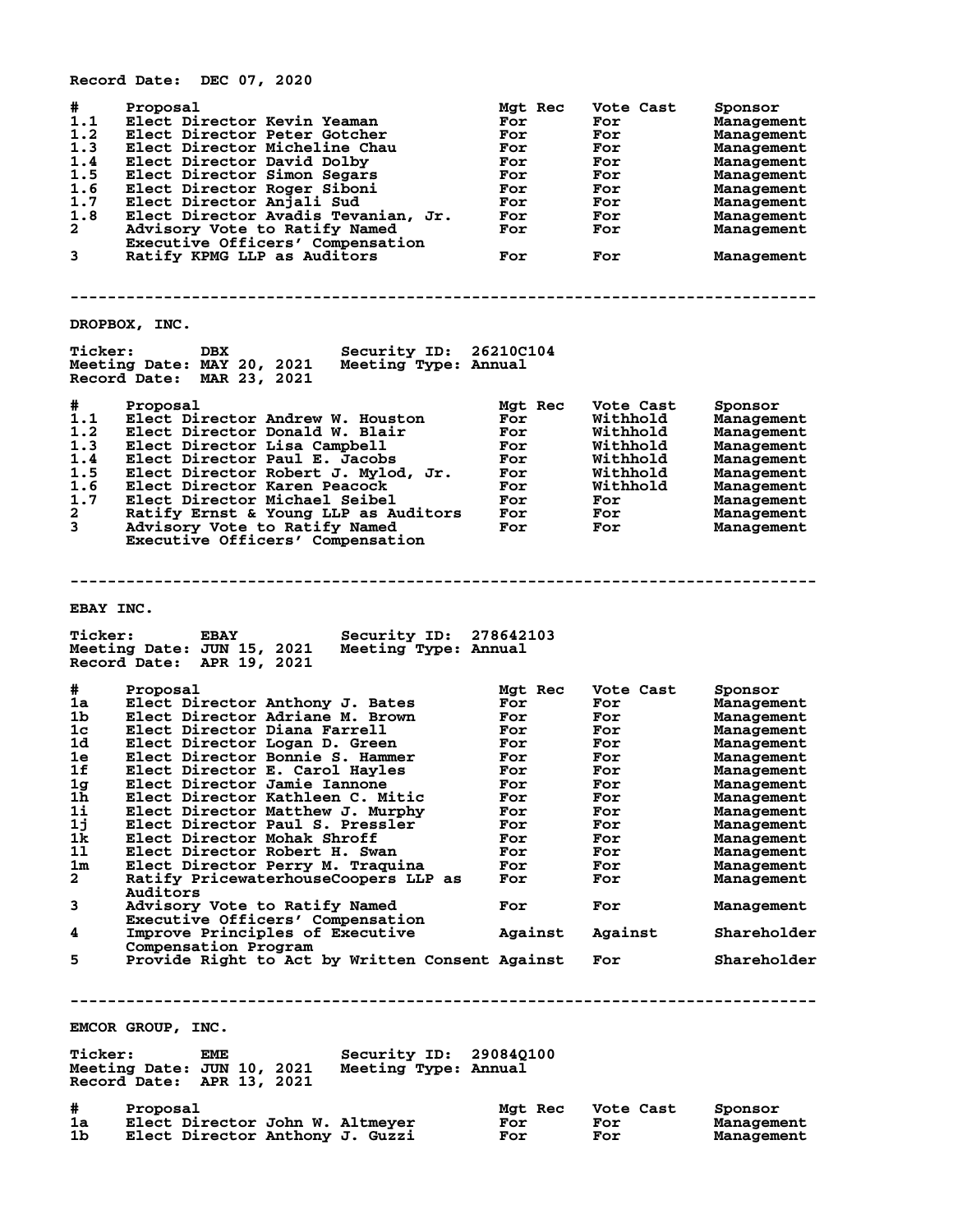| 1c<br>1d<br>1e<br>1f<br>1g<br>1h<br>11<br>$\mathbf{2}$<br>3<br>4 | Elect Director Ronald L. Johnson<br>Elect Director David H. Laidley<br>Elect Director Carol P. Lowe<br>Elect Director M. Kevin McEvoy<br>Elect Director William P. Reid<br>Elect Director Steven B. Schwarzwaelder For<br>Elect Director Robin Walker-Lee<br>Advisory Vote to Ratify Named<br>Executive Officers' Compensation<br>Ratify Ernst & Young LLP as Auditors<br>Provide Right to Act by Written Consent Against | For<br>For<br>For<br>For<br>For<br>For<br>For<br>For | For<br>For<br>For<br>For<br>For<br>For<br>For<br>For<br>For<br>For | <b>Management</b><br>Management<br>Management<br>Management<br>Management<br>Management<br>Management<br>Management<br>Management<br>Shareholder |  |
|------------------------------------------------------------------|---------------------------------------------------------------------------------------------------------------------------------------------------------------------------------------------------------------------------------------------------------------------------------------------------------------------------------------------------------------------------------------------------------------------------|------------------------------------------------------|--------------------------------------------------------------------|--------------------------------------------------------------------------------------------------------------------------------------------------|--|
|                                                                  | EXELIXIS, INC.                                                                                                                                                                                                                                                                                                                                                                                                            |                                                      |                                                                    |                                                                                                                                                  |  |
| <b>Ticker:</b>                                                   | <b>Security ID: 301610104</b><br>EXEL<br>Meeting Date: MAY 26, 2021 Meeting Type: Annual<br>Record Date: MAR 29, 2021                                                                                                                                                                                                                                                                                                     |                                                      |                                                                    |                                                                                                                                                  |  |
| #                                                                | Proposal                                                                                                                                                                                                                                                                                                                                                                                                                  | Mgt Rec                                              | Vote Cast                                                          | Sponsor                                                                                                                                          |  |
| 1a                                                               | Elect Director Charles Cohen                                                                                                                                                                                                                                                                                                                                                                                              | For                                                  | For                                                                | Management                                                                                                                                       |  |
| 1b                                                               | Elect Director Carl B. Feldbaum                                                                                                                                                                                                                                                                                                                                                                                           | For                                                  | For                                                                | Management                                                                                                                                       |  |
| 1 <sub>c</sub>                                                   | Elect Director Maria C. Freire                                                                                                                                                                                                                                                                                                                                                                                            | For                                                  | For                                                                | Management                                                                                                                                       |  |
| 1d                                                               | Elect Director Alan M. Garber                                                                                                                                                                                                                                                                                                                                                                                             | For                                                  | For                                                                | Management                                                                                                                                       |  |
| 1e                                                               | Elect Director Vincent T. Marchesi                                                                                                                                                                                                                                                                                                                                                                                        | For                                                  | For                                                                | Management                                                                                                                                       |  |
| 1f                                                               | Elect Director Michael M. Morrissey                                                                                                                                                                                                                                                                                                                                                                                       | For                                                  | For                                                                | Management                                                                                                                                       |  |
| 1g                                                               | Elect Director Stelios Papadopoulos                                                                                                                                                                                                                                                                                                                                                                                       | For                                                  | For                                                                | Management                                                                                                                                       |  |
| 1h                                                               | Elect Director George Poste                                                                                                                                                                                                                                                                                                                                                                                               | For                                                  | For                                                                | Management                                                                                                                                       |  |
| 1i                                                               | Elect Director Julie Anne Smith                                                                                                                                                                                                                                                                                                                                                                                           | For                                                  | For                                                                | Management                                                                                                                                       |  |
| 1j                                                               | Elect Director Lance Willsey                                                                                                                                                                                                                                                                                                                                                                                              | For                                                  | For                                                                | Management                                                                                                                                       |  |
| 1k                                                               | Elect Director Jack L. Wyszomierski                                                                                                                                                                                                                                                                                                                                                                                       | For                                                  | For                                                                | Management                                                                                                                                       |  |
| $\mathbf{2}$                                                     | Ratify Ernst & Young LLP as Auditor                                                                                                                                                                                                                                                                                                                                                                                       | <b>For</b>                                           | For                                                                | Management                                                                                                                                       |  |
| $\mathbf{3}$                                                     | Advisory Vote to Ratify Named<br>Executive Officers' Compensation                                                                                                                                                                                                                                                                                                                                                         | For                                                  | For                                                                | Management                                                                                                                                       |  |
| <b>Ticker:</b>                                                   | <b>EXELON CORPORATION</b><br>Security ID: 30161N101<br>EXC                                                                                                                                                                                                                                                                                                                                                                |                                                      |                                                                    |                                                                                                                                                  |  |
|                                                                  | Meeting Date: APR 27, 2021<br>Meeting Type: Annual<br>Record Date: MAR 01, 2021                                                                                                                                                                                                                                                                                                                                           |                                                      |                                                                    |                                                                                                                                                  |  |
| #                                                                | Proposal                                                                                                                                                                                                                                                                                                                                                                                                                  | Mgt Rec                                              | Vote Cast                                                          | Sponsor                                                                                                                                          |  |
| 1a                                                               | Elect Director Anthony Anderson                                                                                                                                                                                                                                                                                                                                                                                           | For                                                  | For                                                                | Management                                                                                                                                       |  |
| 1b.                                                              | Elect Director Ann Berzin                                                                                                                                                                                                                                                                                                                                                                                                 | For                                                  | For                                                                | Management                                                                                                                                       |  |
| $1\mathrm{c}$                                                    | Elect Director Laurie Brlas                                                                                                                                                                                                                                                                                                                                                                                               | For                                                  | For                                                                | Management                                                                                                                                       |  |
| 1d -                                                             | Elect Director Marjorie Rodgers<br><b>Cheshire</b>                                                                                                                                                                                                                                                                                                                                                                        | For                                                  | For                                                                | Management                                                                                                                                       |  |
| 1e                                                               | Elect Director Christopher Crane                                                                                                                                                                                                                                                                                                                                                                                          | For                                                  | For                                                                | Management                                                                                                                                       |  |
| 1f                                                               | Elect Director Yves de Balmann                                                                                                                                                                                                                                                                                                                                                                                            | For                                                  | For                                                                | Management                                                                                                                                       |  |
| 1g                                                               | Elect Director Linda Jojo                                                                                                                                                                                                                                                                                                                                                                                                 | For                                                  | For                                                                | Management                                                                                                                                       |  |
| 1h.                                                              | Elect Director Paul Joskow                                                                                                                                                                                                                                                                                                                                                                                                | For                                                  | For                                                                | Management                                                                                                                                       |  |
| 1i                                                               | Elect Director Robert Lawless                                                                                                                                                                                                                                                                                                                                                                                             | For                                                  | For                                                                | Management                                                                                                                                       |  |
| 1j                                                               | Elect Director John Richardson                                                                                                                                                                                                                                                                                                                                                                                            | For                                                  | For                                                                | Management                                                                                                                                       |  |
| 1k                                                               | Elect Director Mayo Shattuck, III                                                                                                                                                                                                                                                                                                                                                                                         | For                                                  | For                                                                | Management                                                                                                                                       |  |
| 11                                                               | Elect Director John Young                                                                                                                                                                                                                                                                                                                                                                                                 | For                                                  | For                                                                | Management                                                                                                                                       |  |
| $\mathbf{2}^-$                                                   | Advisory Vote to Ratify Named<br>Executive Officers' Compensation                                                                                                                                                                                                                                                                                                                                                         | For                                                  | For                                                                | Management                                                                                                                                       |  |
| 3                                                                | Ratify PricewaterhouseCoopers LLP as<br>Auditors                                                                                                                                                                                                                                                                                                                                                                          | For                                                  | For                                                                | Management                                                                                                                                       |  |
| 4                                                                | Report on Child Labor Audit                                                                                                                                                                                                                                                                                                                                                                                               | Against                                              | Against                                                            | Shareholder                                                                                                                                      |  |
|                                                                  |                                                                                                                                                                                                                                                                                                                                                                                                                           |                                                      |                                                                    |                                                                                                                                                  |  |
|                                                                  | EXPEDITORS INTERNATIONAL OF WASHINGTON, INC.                                                                                                                                                                                                                                                                                                                                                                              |                                                      |                                                                    |                                                                                                                                                  |  |
| <b>Ticker:</b>                                                   | Security ID: 302130109<br><b>EXPD</b><br>Meeting Date: MAY 04, 2021<br>Meeting Type: Annual<br>Record Date: MAR 09, 2021                                                                                                                                                                                                                                                                                                  |                                                      |                                                                    |                                                                                                                                                  |  |
|                                                                  |                                                                                                                                                                                                                                                                                                                                                                                                                           |                                                      |                                                                    |                                                                                                                                                  |  |

| #   | Proposal                         | <b>Mat Rec</b> | Vote Cast | Sponsor    |
|-----|----------------------------------|----------------|-----------|------------|
| 1.1 | Elect Director Robert R. Wright  | For            | For       | Management |
| 1.2 | Elect Director Glenn M. Alger    | For            | For       | Management |
| 1.3 | Elect Director Robert P. Carlile | For            | For       | Management |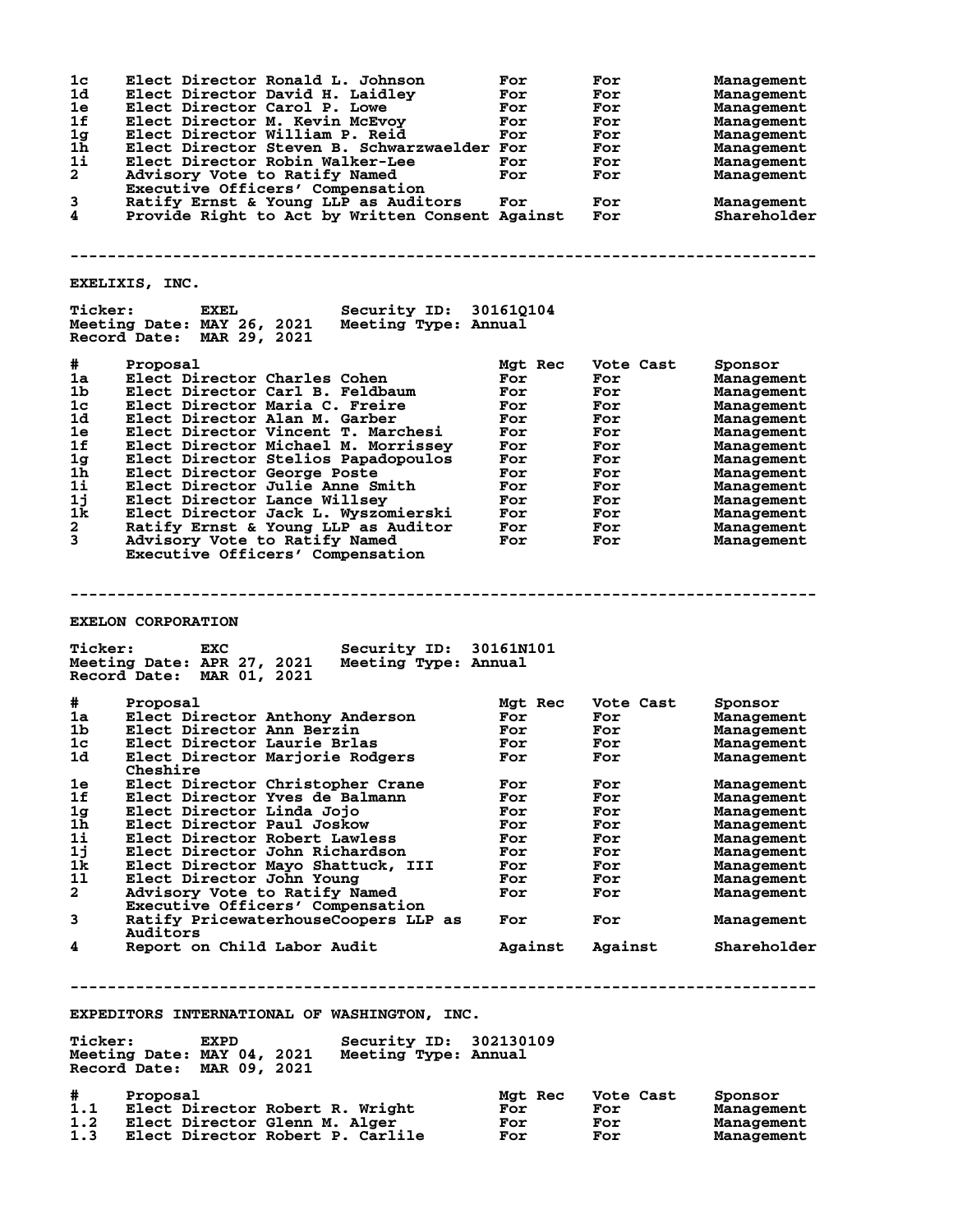| 1.4            | Elect Director James M. DuBois                     | For     | For       | Management |
|----------------|----------------------------------------------------|---------|-----------|------------|
| 1.5            | Elect Director Mark A. Emmert                      | For     | For       | Management |
| 1.6            | Elect Director Diane H. Gulyas                     | For     | For       |            |
|                |                                                    |         |           | Management |
| 1.7            | Elect Director Jeffrey S. Musser                   | For     | For       | Management |
| 1.8            | Elect Director Liane J. Pelletier                  | For     | For       | Management |
| $\overline{a}$ | Advisory Vote to Ratify Named                      | For     | For       | Management |
|                | Executive Officers' Compensation                   |         |           |            |
| 3              | Ratify KPMG LLP as Auditors                        | For     | For       | Management |
|                |                                                    |         |           |            |
|                |                                                    |         |           |            |
|                |                                                    |         |           |            |
|                |                                                    |         |           |            |
|                |                                                    |         |           |            |
|                | FIDELITY NATIONAL FINANCIAL, INC.                  |         |           |            |
|                |                                                    |         |           |            |
| <b>Ticker:</b> | Security ID: 31620R303<br>FNF                      |         |           |            |
|                | Meeting Date: JUN 16, 2021<br>Meeting Type: Annual |         |           |            |
|                | Record Date: APR 19, 2021                          |         |           |            |
|                |                                                    |         |           |            |
| #              | Proposal                                           | Mgt Rec | Vote Cast | Sponsor    |
| 1.1            | Elect Director Raymond R. Quirk                    | For     | For       | Management |
| 1.2            | Elect Director Sandra D. Morgan                    | For     | For       | Management |
| 1.3            |                                                    |         |           |            |
|                | Elect Director Heather H. Murren                   | For     | For       | Management |
| 1.4            | Elect Director John D. Rood                        | For     | For       | Management |
| $\mathbf{2}$   | Advisory Vote to Ratify Named                      | For     | For       | Management |
|                | Executive Officers' Compensation                   |         |           |            |
| 3              | Ratify Ernst & Young LLP as Auditors               | For     | For       | Management |
|                |                                                    |         |           |            |
|                |                                                    |         |           |            |
|                |                                                    |         |           |            |
|                |                                                    |         |           |            |
|                |                                                    |         |           |            |
|                | <b>FIRST HORIZON CORPORATION</b>                   |         |           |            |
|                |                                                    |         |           |            |
| <b>Ticker:</b> | Security ID: 320517105<br>FHN                      |         |           |            |
|                | Meeting Date: APR 27, 2021<br>Meeting Type: Annual |         |           |            |
|                | Record Date: FEB 26, 2021                          |         |           |            |
|                |                                                    |         |           |            |
| #.             | Proposal                                           | Mgt Rec | Vote Cast | Sponsor    |
|                |                                                    |         |           |            |
| 1.1            | Elect Director Harry V. Barton, Jr.                | For     | For       | Management |
| 1.2            | Elect Director Kenneth A. Burdick                  | For     | For       | Management |
| 1.3            | Elect Director Daryl G. Byrd                       | For     | For       | Management |
| 1.4            | Elect Director John N. Casbon                      | For     | For       | Management |
| 1.5            | Elect Director John C. Compton                     | For     | For       | Management |
| 1.6            | Elect Director Wendy P. Davidson                   | For     | For       | Management |
| 1.7            | Elect Director William H. Fenstermaker             | For     | For       | Management |
| 1.8            |                                                    | For     |           |            |
|                | Elect Director D. Bryan Jordan                     |         | For       | Management |
| 1.9            | Elect Director J. Michael Kemp, Sr.                | For     | For       | Management |
| 1.10           | Elect Director Rick E. Maples                      | For     | For       | Management |
| 1.11           | Elect Director Vicki R. Palmer                     | For     | For       | Management |
| 1.12           | Elect Director Colin V. Reed                       | For     | For       | Management |
| 1.13           | Elect Director E. Stewart Shea, III                | For     | For       | Management |
| 1.14           | Elect Director Cecelia D. Stewart                  | For     | For       | Management |
|                | 1.15 Elect Director Rajesh Subramaniam             | For     | For       | Management |
|                | 1.16 Elect Director Rosa Sugranes                  |         |           |            |
|                |                                                    | For     | For       | Management |
| 1.17           | Elect Director R. Eugene Taylor                    | For     | For       | Management |
| 2              | Approve Omnibus Stock Plan                         | For     | For       | Management |
| 3              | Advisory Vote to Ratify Named                      | For     | For       | Management |
|                | Executive Officers' Compensation                   |         |           |            |
| 4              | Ratify KPMG LLP as Auditors                        | For     | For       | Management |
|                |                                                    |         |           |            |
|                |                                                    |         |           |            |
|                |                                                    |         |           |            |
|                |                                                    |         |           |            |
|                |                                                    |         |           |            |
|                | FORD MOTOR COMPANY                                 |         |           |            |
|                |                                                    |         |           |            |
| <b>Ticker:</b> | Security ID: 345370860<br>F                        |         |           |            |
|                | Meeting Date: MAY 13, 2021<br>Meeting Type: Annual |         |           |            |
|                | Record Date: MAR 17, 2021                          |         |           |            |
|                |                                                    |         |           |            |
| #              | Proposal                                           | Mgt Rec | Vote Cast | Sponsor    |
| 1a             | Elect Director Kimberly A. Casiano                 | For     | For       | Management |
| 1b             |                                                    | For     | For       |            |
|                | Elect Director Anthony F. Earley, Jr.              |         |           | Management |
| 1c             | Elect Director Alexandra Ford English              | For     | For       | Management |
| 1d             | Elect Director James D. Farley, Jr.                | For     | For       | Management |
| 1e             | Elect Director Henry Ford, III                     | For     | For       | Management |
| 1f             | Elect Director William Clay Ford, Jr.              | For     | For       | Management |
| 1g             | Elect Director William W. Helman, IV               | For     | For       | Management |
| 1h             | Elect Director Jon M. Huntsman, Jr.                | For     | For       | Management |
| 11             | Elect Director William E. Kennard                  | For     | For       | Management |
| 1j             | Elect Director Beth E. Mooney                      | For     | For       | Management |
|                |                                                    |         |           |            |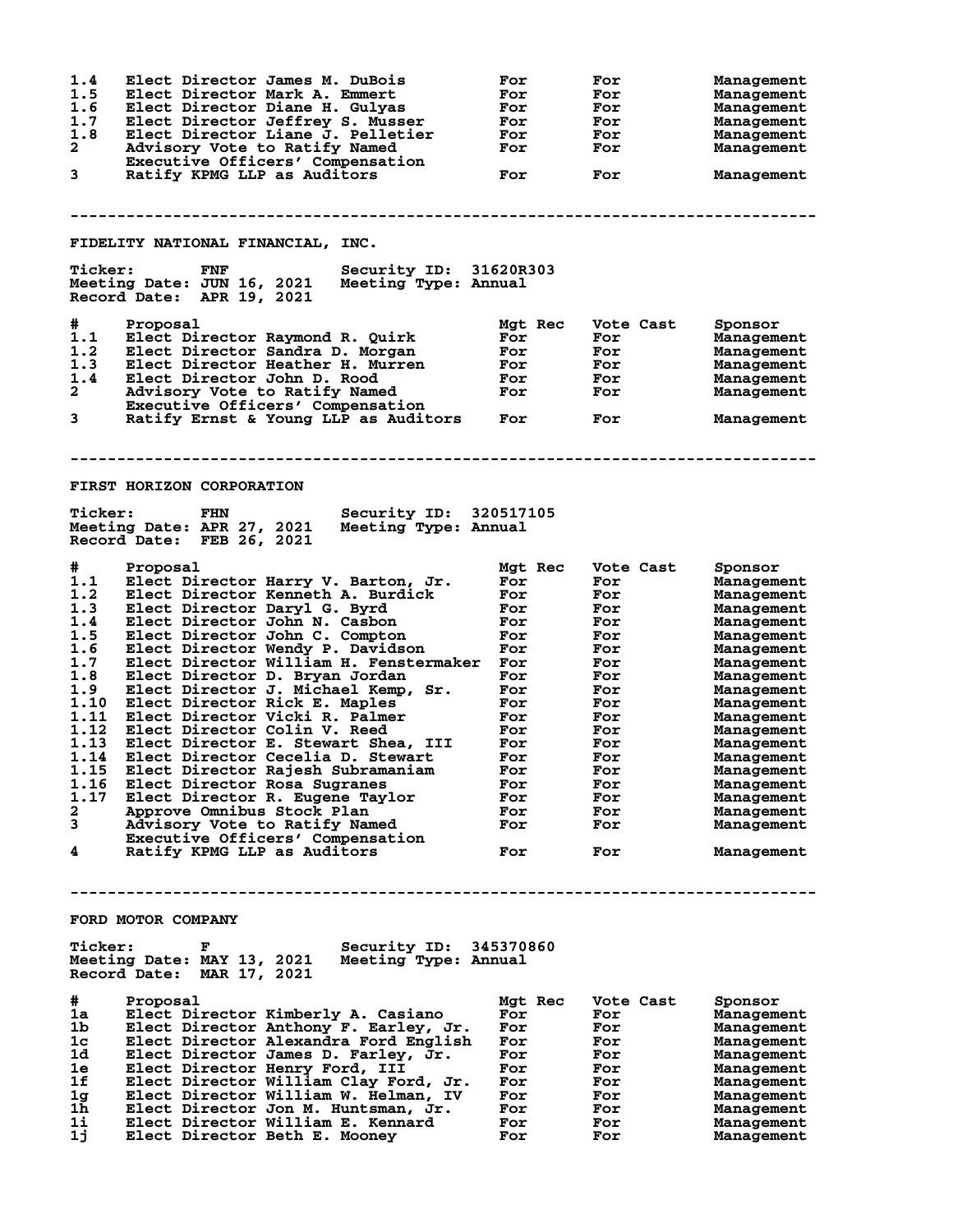| 1k<br>11<br>1m<br>1n<br>$\mathbf{2}$<br>3<br>4                                                   | Elect Director John L. Thornton<br>Elect Director John B. Veihmeyer<br>Elect Director Lynn M. Vojvodich<br>Elect Director John S. Weinberg<br>Ratify PricewaterhouseCoopers LLP as<br>Auditor<br>Advisory Vote to Ratify Named<br>Executive Officers' Compensation<br>Approve Recapitalization Plan for all<br>Stock to Have One-vote per Share                                                                                                                                                                                              | For<br>For<br>For<br>For<br>For<br>For<br>Against                                                         | For<br>For<br>For<br>For<br>For<br>For<br>For                                                               | Management<br>Management<br>Management<br>Management<br>Management<br>Management<br>Shareholder                                                                                                             |
|--------------------------------------------------------------------------------------------------|----------------------------------------------------------------------------------------------------------------------------------------------------------------------------------------------------------------------------------------------------------------------------------------------------------------------------------------------------------------------------------------------------------------------------------------------------------------------------------------------------------------------------------------------|-----------------------------------------------------------------------------------------------------------|-------------------------------------------------------------------------------------------------------------|-------------------------------------------------------------------------------------------------------------------------------------------------------------------------------------------------------------|
|                                                                                                  | FORTUNE BRANDS HOME & SECURITY, INC.                                                                                                                                                                                                                                                                                                                                                                                                                                                                                                         |                                                                                                           |                                                                                                             |                                                                                                                                                                                                             |
| <b>Ticker:</b>                                                                                   | <b>FBHS</b><br>Security ID: 34964C106<br>Meeting Date: MAY 04, 2021<br>Meeting Type: Annual<br>Record Date: MAR 05, 2021                                                                                                                                                                                                                                                                                                                                                                                                                     |                                                                                                           |                                                                                                             |                                                                                                                                                                                                             |
| #<br>1a<br>1 <sub>b</sub><br>1c<br>1d<br>$\mathbf{2}^-$<br>3                                     | Proposal<br>Elect Director Ann Fritz Hackett<br>Elect Director John G. Morikis<br>Elect Director Jeffery S. Perry<br>Elect Director Ronald V. Waters, III<br>Ratify PricewaterhouseCoopers LLP as<br>Auditors<br>Advisory Vote to Ratify Named<br>Executive Officers' Compensation                                                                                                                                                                                                                                                           | Mgt Rec<br>For<br>For<br>For<br>For<br>For<br>For                                                         | Vote Cast<br>For<br>For<br>For<br>For<br>For<br>For                                                         | Sponsor<br>Management<br>Management<br>Management<br>Management<br>Management<br>Management                                                                                                                 |
|                                                                                                  | GENERAL MILLS, INC.                                                                                                                                                                                                                                                                                                                                                                                                                                                                                                                          |                                                                                                           |                                                                                                             |                                                                                                                                                                                                             |
| <b>Ticker:</b>                                                                                   | Security ID: 370334104<br>GIS<br>Meeting Date: SEP 22, 2020<br>Meeting Type: Annual<br>Record Date: JUL 24, 2020                                                                                                                                                                                                                                                                                                                                                                                                                             |                                                                                                           |                                                                                                             |                                                                                                                                                                                                             |
| #<br>1a<br>1b<br>1c<br>1d<br>1e<br>1f<br>1g<br>1h<br>1i<br>1j<br>1k.<br>11<br>$\mathbf{2}$<br>3  | Proposal<br>Elect Director R. Kerry Clark<br>Elect Director David M. Cordani<br>Elect Director Roger W. Ferguson, Jr.<br>Elect Director Jeffrey L. Harmening<br>Elect Director Maria G. Henry<br>Elect Director Jo Ann Jenkins<br>Elect Director Elizabeth C. Lempres<br>Elect Director Diane L. Neal<br>Elect Director Steve Odland<br>Elect Director Maria A. Sastre<br>Elect Director Eric D. Sprunk<br>Elect Director Jorge A. Uribe<br>Advisory Vote to Ratify Named<br>Executive Officers' Compensation<br>Ratify KPMG LLP as Auditors | Mgt Rec<br>For<br>For<br>For<br>For<br>For<br>For<br>For<br>For<br>For<br>For<br>For<br>For<br>For<br>For | Vote Cast<br>For<br>For<br>For<br>For<br>For<br>For<br>For<br>For<br>For<br>For<br>For<br>For<br>For<br>For | Sponsor<br>Management<br>Management<br>Management<br>Management<br>Management<br>Management<br>Management<br>Management<br>Management<br>Management<br>Management<br>Management<br>Management<br>Management |
|                                                                                                  | GENPACT LIMITED                                                                                                                                                                                                                                                                                                                                                                                                                                                                                                                              |                                                                                                           |                                                                                                             |                                                                                                                                                                                                             |
| <b>Ticker:</b>                                                                                   | Security ID: G3922B107<br>G.<br>Meeting Date: MAY 05, 2021 Meeting Type: Annual<br>Record Date: MAR 12, 2021                                                                                                                                                                                                                                                                                                                                                                                                                                 |                                                                                                           |                                                                                                             |                                                                                                                                                                                                             |
| #<br>1.1<br>1.2<br>1.3<br>1.4<br>1.5<br>1.6<br>1.7<br>1.8<br>1.9<br>1.10<br>1.11<br>$\mathbf{2}$ | Proposal<br>Elect Director N.V. "Tiger" Tyagarajan<br>Elect Director James Madden<br>Elect Director Ajay Agrawal<br>Elect Director Stacey Cartwright<br>Elect Director Laura Conigliaro<br>Elect Director Tamara Franklin<br>Elect Director Carol Lindstrom<br>Elect Director CeCelia Morken<br>Elect Director Mark Nunnelly<br>Elect Director Brian Stevens<br>Elect Director Mark Verdi<br>Advisory Vote to Ratify Named<br>Executive Officers' Compensation                                                                               | Mgt Rec<br>For<br>For<br>For<br>For<br>For<br>For<br>For<br>For<br>For<br>For<br>For<br>For               | Vote Cast<br>For<br>For<br>For<br>For<br>For<br>For<br>For<br>For<br>For<br>For<br>For<br>For               | Sponsor<br>Management<br>Management<br>Management<br>Management<br>Management<br>Management<br>Management<br>Management<br>Management<br>Management<br>Management<br>Management                             |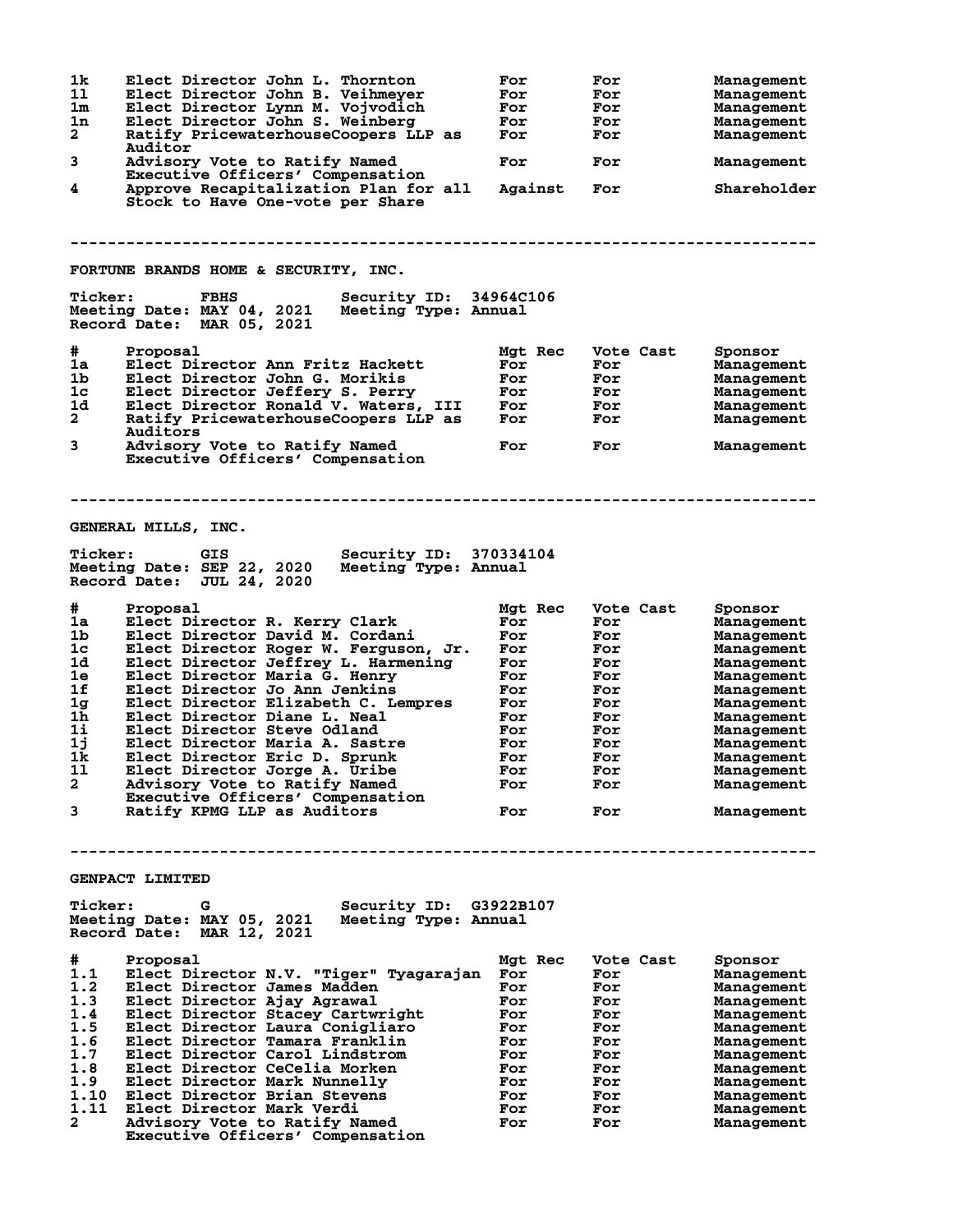**-------------------------------------------------------------------------------- HP INC. Ticker: HPQ Security ID: 40434L105 Meeting Date: APR 13, 2021 Meeting Type: Annual Record Date: FEB 16, 2021 # Proposal Mgt Rec Vote Cast Sponsor 1a Elect Director Aida M. Alvarez For For Management 1b Elect Director Shumeet Banerji For For Management 1c Elect Director Robert R. Bennett For For Management 1d Elect Director Charles "Chip" V. Bergh For For Management 1e Elect Director Stacy Brown-Philpot For For Management 1f Elect Director Stephanie A. Burns For For Management 1g Elect Director Mary Anne Citrino For For Management 1h Elect Director Richard L. Clemmer For For Management 1i Elect Director Enrique J. Lores For For Management 1j Elect Director Judith "Jami" Miscik For For Management 1k Elect Director Subra Suresh For For Management 2 Ratify Ernst & Young LLP as Auditors For For Management 3 Advisory Vote to Ratify Named For For Management Executive Officers' Compensation 4 Provide Right to Act by Written Consent Against For Shareholder -------------------------------------------------------------------------------- HUB GROUP, INC. Ticker: HUBG Security ID: 443320106 Meeting Date: MAY 24, 2021 Meeting Type: Annual Record Date: MAR 29, 2021 # Proposal Mgt Rec Vote Cast Sponsor 1.1 Elect Director David P. Yeager For For Management 1.2 Elect Director Mary H. Boosalis For For Management 1.3 Elect Director James C. Kenny For For Management 1.4 Elect Director Peter B. McNitt For For Management 1.5 Elect Director Charles R. Reaves For For Management 1.6 Elect Director Martin P. Slark For For Management 1.7 Elect Director Jonathan P. Ward For For Management 1.8 Elect Director Jenell R. Ross For For Management 2 Advisory Vote to Ratify Named For For Management Executive Officers' Compensation 3 Ratify Ernst & Young LLP as Auditors For For Management -------------------------------------------------------------------------------- HUNTINGTON BANCSHARES INCORPORATED Ticker: HBAN Security ID: 446150104 Meeting Date: MAR 25, 2021 Meeting Type: Special Record Date: FEB 11, 2021 # Proposal Mgt Rec Vote Cast Sponsor 1 Issue Shares in Connection with Merger For For Management 2 Increase Authorized Common Stock For For Management 3 Adjourn Meeting For For Management -------------------------------------------------------------------------------- HUNTINGTON BANCSHARES INCORPORATED Ticker: HBAN Security ID: 446150104 Meeting Date: APR 21, 2021 Meeting Type: Annual Record Date: FEB 17, 2021 # Proposal Mgt Rec Vote Cast Sponsor 1.1 Elect Director Lizabeth Ardisana For For Management 1.2 Elect Director Alanna Y. Cotton For For Management 1.3 Elect Director Ann B. (Tanny) Crane For For Management 1.4 Elect Director Robert S. Cubbin For For Management**

**1.5 Elect Director Steven G. Elliott For For Management**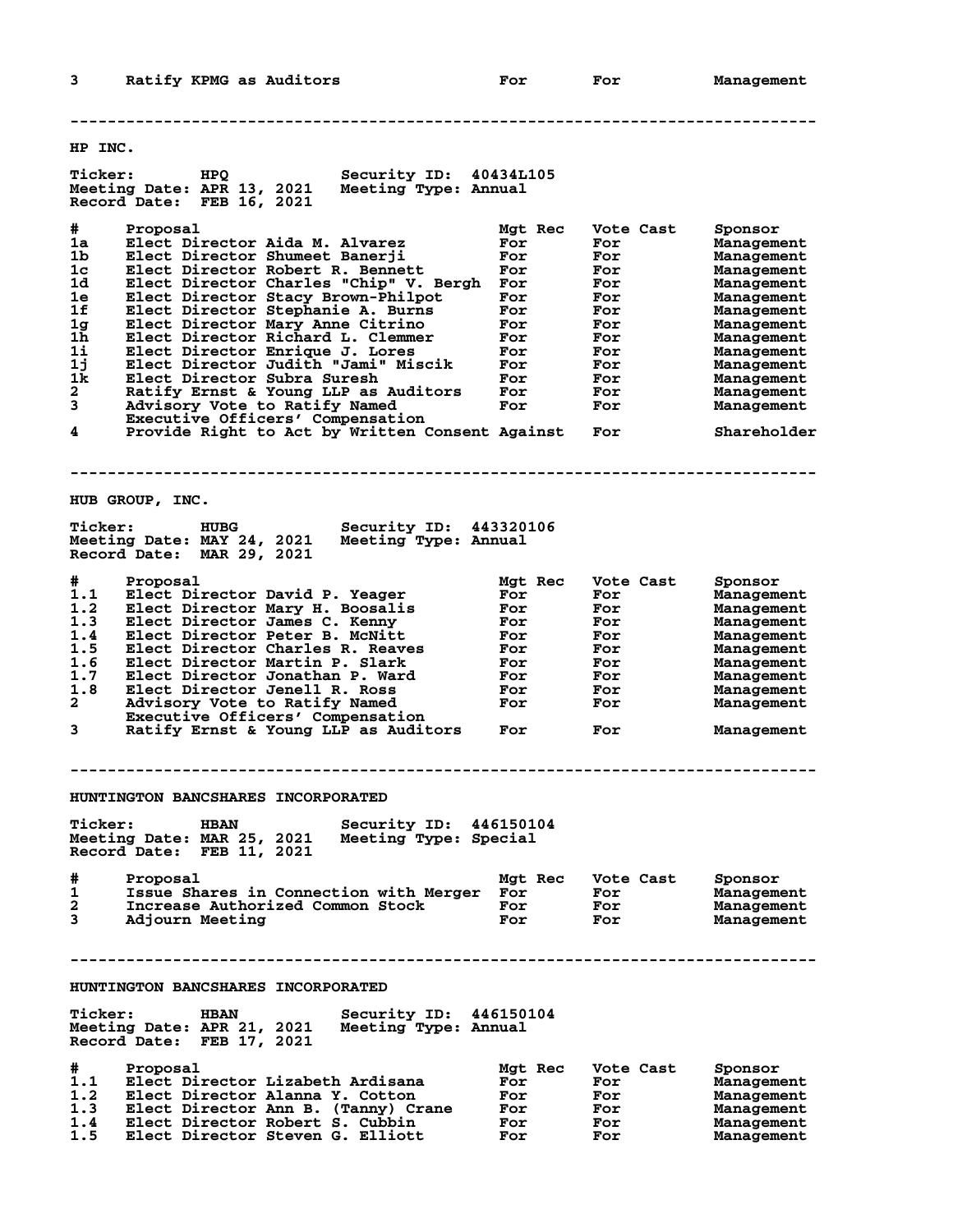**1.6 Elect Director Gina D. France For For Management 1.7 Elect Director J. Michael Hochschwender For For Management 1.8 Elect Director John C. (Chris) Inglis For For Management 1.9 Elect Director Katherine M. A. (Allie) For For Management Kline 1.10 Elect Director Richard W. Neu For For Management 1.11 Elect Director Kenneth J. Phelan For For Management 1.12 Elect Director David L. Porteous For For Management 1.13 Elect Director Stephen D. Steinour For For Management 2 Advisory Vote to Ratify Named For For Management Executive Officers' Compensation<br>Ratify PricewaterhouseCoopers LLP** Ratify PricewaterhouseCoopers LLP as For For Management **Auditor**<br>4 **Amend** Or Amend Omnibus Stock Plan **For** For For Management **-------------------------------------------------------------------------------- HUNTSMAN CORPORATION Ticker: HUN Security ID: 447011107 Meeting Date: APR 28, 2021 Meeting Type: Annual Record Date: MAR 04, 2021 # Proposal Mgt Rec Vote Cast Sponsor 1a Elect Director Peter R. Huntsman For For Management 1b Elect Director Nolan D. Archibald For For Management 1c Elect Director Mary C. Beckerle For For Management 1d Elect Director M. Anthony Burns For For Management 1e Elect Director Sonia Dula For For Management 1f Elect Director Cynthia L. Egan For For Management 1g Elect Director Daniele Ferrari For For Management 1h Elect Director Robert J. Margetts For For Management 1i Elect Director Jeanne McGovern For For Management 1j Elect Director Wayne A. Reaud For For Management 1k Elect Director Jan E. Tighe For For Management 2 Advisory Vote to Ratify Named For For Management Executive Company of the Company of the Company of the Company of the Company of the Company of the Company Compensation**<br> **Executive Officers' Compensation**<br> **Ratify Deloitte & Touche LLP as 3 Ratify Deloitte & Touche LLP as For For Management Auditors 4 Provide Right to Act by Written Consent Against For Shareholder -------------------------------------------------------------------------------- INTEL CORPORATION Ticker: INTC Security ID: 458140100 Meeting Date: MAY 13, 2021 Meeting Type: Annual Record Date: MAR 19, 2021 # Proposal Mgt Rec Vote Cast Sponsor 1a Elect Director Patrick P. Gelsinger For For Management 1b Elect Director James J. Goetz For For Management 1c Elect Director Alyssa Henry For For Management 1d Elect Director Omar Ishrak For For Management 1e Elect Director Risa Lavizzo-Mourey For For Management 1f Elect Director Tsu-Jae King Liu For For Management 1g Elect Director Gregory D. Smith For For Management 1h Elect Director Dion J. Weisler For For Management 1i Elect Director Frank D. Yeary For For Management 2 Ratify Ernst & Young LLP as Auditors For For Management 3 Advisory Vote to Ratify Named For Against Management Executive Officers' Compensation 4 Provide Right to Act by Written Consent Against For Shareholder 5 Arrough Constructs Compensation**<br>1 Provide Right to Act by Written Consent Against For Shareholder<br>1981 Can Deviction Constructs Construct Against Against Shareholder<br>1981 Can  **Pay Gap 6 Report on Whether Written Policies or Against Against Shareholder Unwritten Norms Reinforce Racism in Company Culture -------------------------------------------------------------------------------- INTERCONTINENTAL EXCHANGE, INC.**

Ticker: ICE Security ID: 45866F104<br>Meeting Date: MAY 14, 2021 Meeting Type: Annual Meeting Date: MAY 14, 2021 **Record Date: MAR 16, 2021**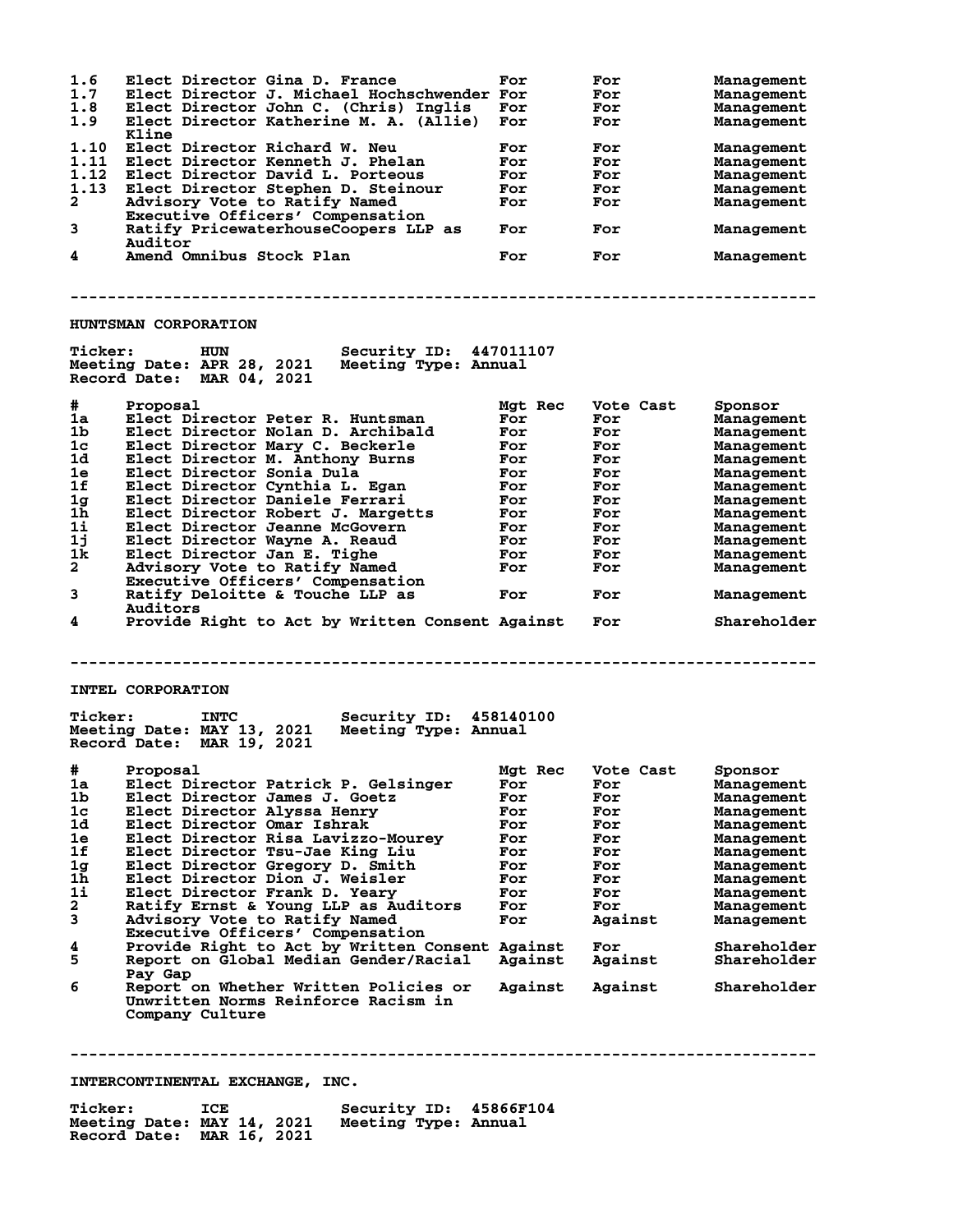| #              | Proposal                                                                                 | Mgt Rec | Vote Cast | Sponsor     |
|----------------|------------------------------------------------------------------------------------------|---------|-----------|-------------|
| 1a             | Elect Director Sharon Y. Bowen                                                           | For     | For       | Management  |
| 1b             | Elect Director Shantella E. Cooper                                                       | For     | For       | Management  |
| 1c             | Elect Director Charles R. Crisp                                                          | For     | For       | Management  |
| 1d             | Elect Director Duriya M. Farooqui                                                        | For     | For       | Management  |
| 1e             | Elect Director The Right Hon. the Lord For                                               |         | For       | Management  |
|                | Hague of Richmond                                                                        |         |           |             |
| 1f             | Elect Director Mark F. Mulhern                                                           | For     | For       | Management  |
| 1 <sub>g</sub> | Elect Director Thomas E. Noonan                                                          | For     | For       | Management  |
| 1 <sub>h</sub> | Elect Director Frederic V. Salerno                                                       | For     | For       | Management  |
| 11             | Elect Director Caroline L. Silver                                                        | For     | For       | Management  |
| 1j             | Elect Director Jeffrey C. Sprecher                                                       | For     | For       | Management  |
| 1k             | Elect Director Judith A. Sprieser                                                        | For     | For       | Management  |
| 11             | Elect Director Vincent Tese                                                              | For     | For       | Management  |
| $\mathbf{2}$   | Advisory Vote to Ratify Named                                                            | For     | For       | Management  |
|                | Executive Officers' Compensation                                                         |         |           |             |
| 3              | Ratify Ernst & Young LLP as Auditors                                                     | For     | For       | Management  |
| 4              | Adopt Simple Majority Vote                                                               | Against | For       | Shareholder |
|                |                                                                                          |         |           |             |
|                |                                                                                          |         |           |             |
|                | <b>JOHNSON &amp; JOHNSON</b>                                                             |         |           |             |
|                |                                                                                          |         |           |             |
| <b>Ticker:</b> | Security ID: 478160104<br>JNJ                                                            |         |           |             |
|                | Meeting Date: APR 22, 2021<br>Meeting Type: Annual<br>Record Date: FEB 23, 2021          |         |           |             |
|                |                                                                                          |         |           |             |
| #              | Proposal                                                                                 | Mgt Rec | Vote Cast | Sponsor     |
| 1a             | Elect Director Mary C. Beckerle                                                          | For     | For       | Management  |
| 1b             | Elect Director D. Scott Davis                                                            | For     | For       | Management  |
| 1c             | Elect Director Ian E. L. Davis                                                           | For     | For       | Management  |
| 1d             | Elect Director Jennifer A. Doudna                                                        | For     | For       | Management  |
| 1e             | Elect Director Alex Gorsky                                                               | For     | For       | Management  |
| 1f             | Elect Director Marillyn A. Hewson                                                        | For     | For       | Management  |
| 1 <sub>g</sub> | Elect Director Hubert Joly                                                               | For     | For       | Management  |
| 1h             | Elect Director Mark B. McClellan                                                         | For     | For       | Management  |
| 11             | Elect Director Anne M. Mulcahy                                                           | For     | For       | Management  |
| 1j             | Elect Director Charles Prince                                                            | For     | For       | Management  |
| 1k             | Elect Director A. Eugene Washington                                                      | For     | For       | Management  |
| 11             | Elect Director Mark A. Weinberger                                                        | For     |           |             |
|                |                                                                                          |         | For       | Management  |
| 1m             | Elect Director Nadja Y. West                                                             | For     | For       | Management  |
| 1n             | Elect Director Ronald A. Williams                                                        | For     | For       | Management  |
| $\mathbf{2}$   | Advisory Vote to Ratify Named                                                            | For     | Against   | Management  |
|                | Executive Officers' Compensation                                                         |         |           |             |
| 3              | Ratify PricewaterhouseCoopers LLP as                                                     | For     | For       | Management  |
|                | Auditors                                                                                 |         |           |             |
| 4              | Report on Government Financial Support                                                   | Against | For       | Shareholder |
|                | and Access to COVID-19 Vaccines and                                                      |         |           |             |
|                | Therapeutics                                                                             |         |           |             |
| 5              | Require Independent Board Chair                                                          | Against | For       | Shareholder |
| 6              | Report on Civil Rights Audit                                                             | Against | Against   | Shareholder |
| 7              | Adopt Policy on Bonus Banking                                                            | Against | Against   | Shareholder |
|                |                                                                                          |         |           |             |
|                |                                                                                          |         |           |             |
|                |                                                                                          |         |           |             |
|                | JUNIPER NETWORKS, INC.                                                                   |         |           |             |
|                |                                                                                          |         |           |             |
| <b>Ticker:</b> | Security ID: 48203R104<br><b>JNPR</b><br>Meeting Date: MAY 13, 2021 Meeting Type: Annual |         |           |             |
|                |                                                                                          |         |           |             |
|                | Record Date: MAR 19, 2021                                                                |         |           |             |
|                |                                                                                          |         |           |             |
| $\pm$          | Proposal                                                                                 | Mgt Rec | Vote Cast | Sponsor     |
| 1a             | Elect Director Gary Daichendt                                                            | For     | For       | Management  |
| 1 <sub>b</sub> | Elect Director Anne DelSanto                                                             | For     | For       | Management  |
| 1c             | Elect Director Kevin DeNuccio                                                            | For     | For       | Management  |
| 1d             | Elect Director James Dolce                                                               | For     | For       | Management  |
| 1e             | Elect Director Christine Gorjanc                                                         | For     | For       | Management  |
| 1f             | Elect Director Janet Haugen                                                              | For     | For       | Management  |
| 1g             | Elect Director Scott Kriens                                                              | For     | For       | Management  |
| 1h             | Elect Director Rahul Merchant                                                            | For     | For       | Management  |
| 11             | Elect Director Rami Rahim                                                                | For     | For       | Management  |
| 1j             | Elect Director William Stensrud                                                          | For     | For       | Management  |
| $\mathbf{2}$   | Ratify Ernst & Young LLP as Auditors                                                     | For     | For       | Management  |
| 3              | Advisory Vote to Ratify Named                                                            | For     | For       |             |
|                | Executive Officers' Compensation                                                         |         |           | Management  |
|                |                                                                                          |         |           |             |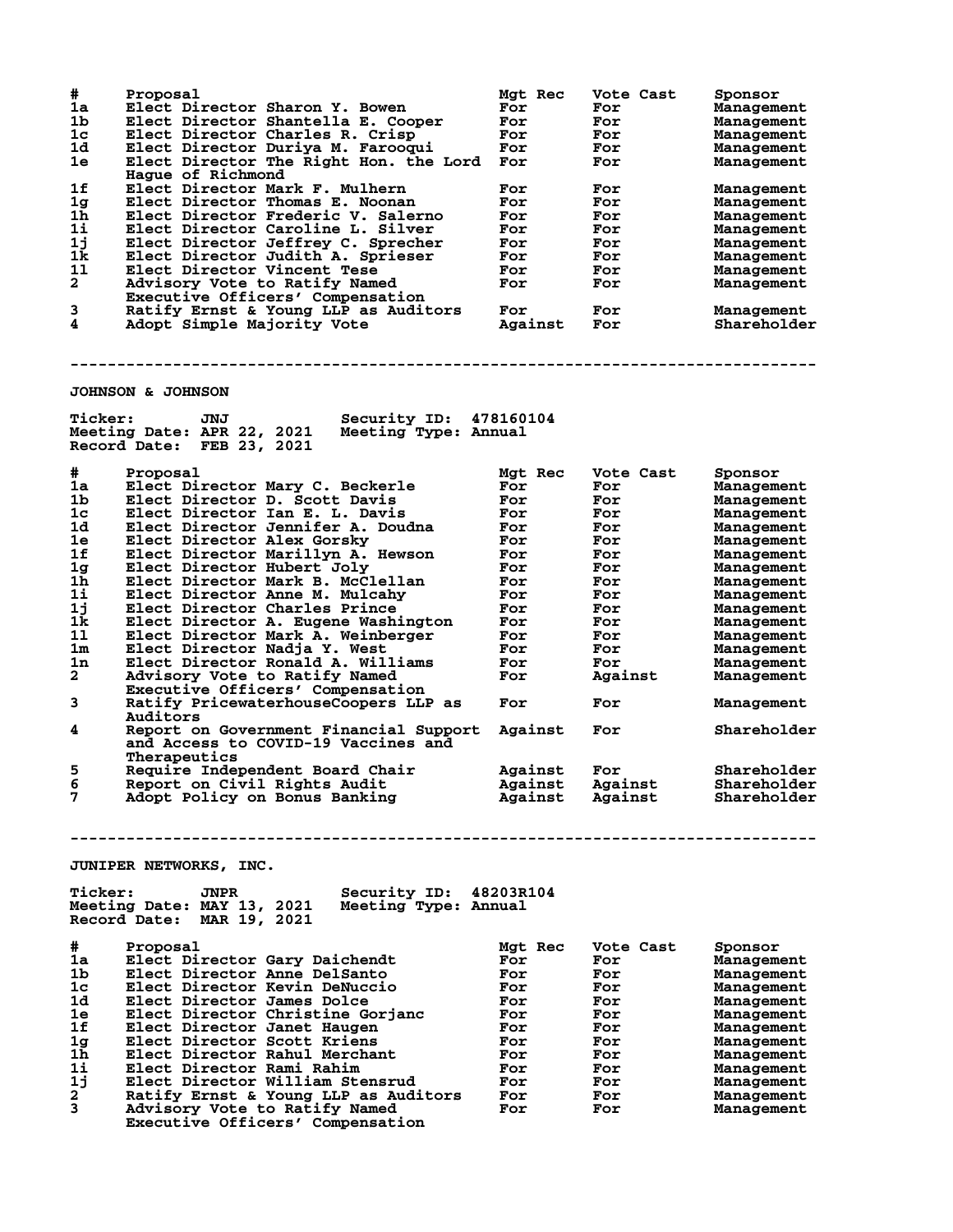**-------------------------------------------------------------------------------- LAMAR ADVERTISING COMPANY Ticker: LAMR Security ID: 512816109 Meeting Date: MAY 20, 2021 Meeting Type: Annual Record Date: MAR 22, 2021 # Proposal Mgt Rec Vote Cast Sponsor 1.1 Elect Director Nancy Fletcher For For Management 1.2 Elect Director John E. Koerner, III For For Management 1.3 Elect Director Marshall A. Loeb For For Management 1.4 Elect Director Stephen P. Mumblow For For Management 1.5 Elect Director Thomas V. Reifenheiser For For Management 1.6 Elect Director Anna Reilly For For Management 1.7 Elect Director Kevin P. Reilly, Jr. For For Management 1.8 Elect Director Wendell Reilly For For Management 1.9 Elect Director Elizabeth Thompson For For Management 2 Ratify KPMG LLP as Auditors For For Management -------------------------------------------------------------------------------- LKQ CORPORATION Ticker: LKQ Security ID: 501889208 Meeting Date: MAY 11, 2021 Meeting Type: Annual Record Date: MAR 15, 2021 # Proposal Mgt Rec Vote Cast Sponsor 1a Elect Director Patrick Berard For For Management 1b Elect Director Meg A. Divitto For For Management 1c Elect Director Robert M. Hanser For For Management 1d Elect Director Joseph M. Holsten For For Management 1e Elect Director Blythe J. McGarvie For For Management 1f Elect Director John W. Mendel For For Management 1g Elect Director Jody G. Miller For For Management 1h Elect Director Guhan Subramanian For For Management 1i Elect Director Xavier Urbain For For Management 1j Elect Director Jacob H. Welch For For Management 1k Elect Director Dominick Zarcone For For Management 2 Ratify Deloitte & Touche LLP as For For Management Auditors 3 Advisory Vote to Ratify Named For For Management** Advisory Vote to Ratify Named<br>Executive Officers' Compensation **-------------------------------------------------------------------------------- LUMEN TECHNOLOGIES, INC. Ticker: LUMN Security ID: 550241103**<br>Meeting Date: MAY 19, 2021 Meeting Type: Annual **Meeting Date: MAY 19, 2021 Meeting Type: Annual Record Date: MAR 25, 2021 # Proposal Mgt Rec Vote Cast Sponsor 1a Elect Director Quincy L. Allen For For Management 1b Elect Director Martha Helena Bejar For For Management 1c Elect Director Peter C. Brown For For Management 1d Elect Director Kevin P. Chilton For For Management 1e Elect Director Steven T. "Terry" Clontz For For Management 1f Elect Director T. Michael Glenn For For Management 1g Elect Director W. Bruce Hanks For For Management 1h Elect Director Hal Stanley Jones For For Management 1i Elect Director Michael Roberts For For Management 1j Elect Director Laurie Siegel For For Management 1k Elect Director Jeffrey K. Storey For For Management 2 Ratify KPMG LLP as Auditors For For Management 3 Ratify NOL Rights Plan (NOL Pill) For For Management 4 Advisory Vote to Ratify Named For For Management Executive Officers' Compensation -------------------------------------------------------------------------------- MEDPACE HOLDINGS, INC. Ticker: MEDP Security ID: 58506Q109**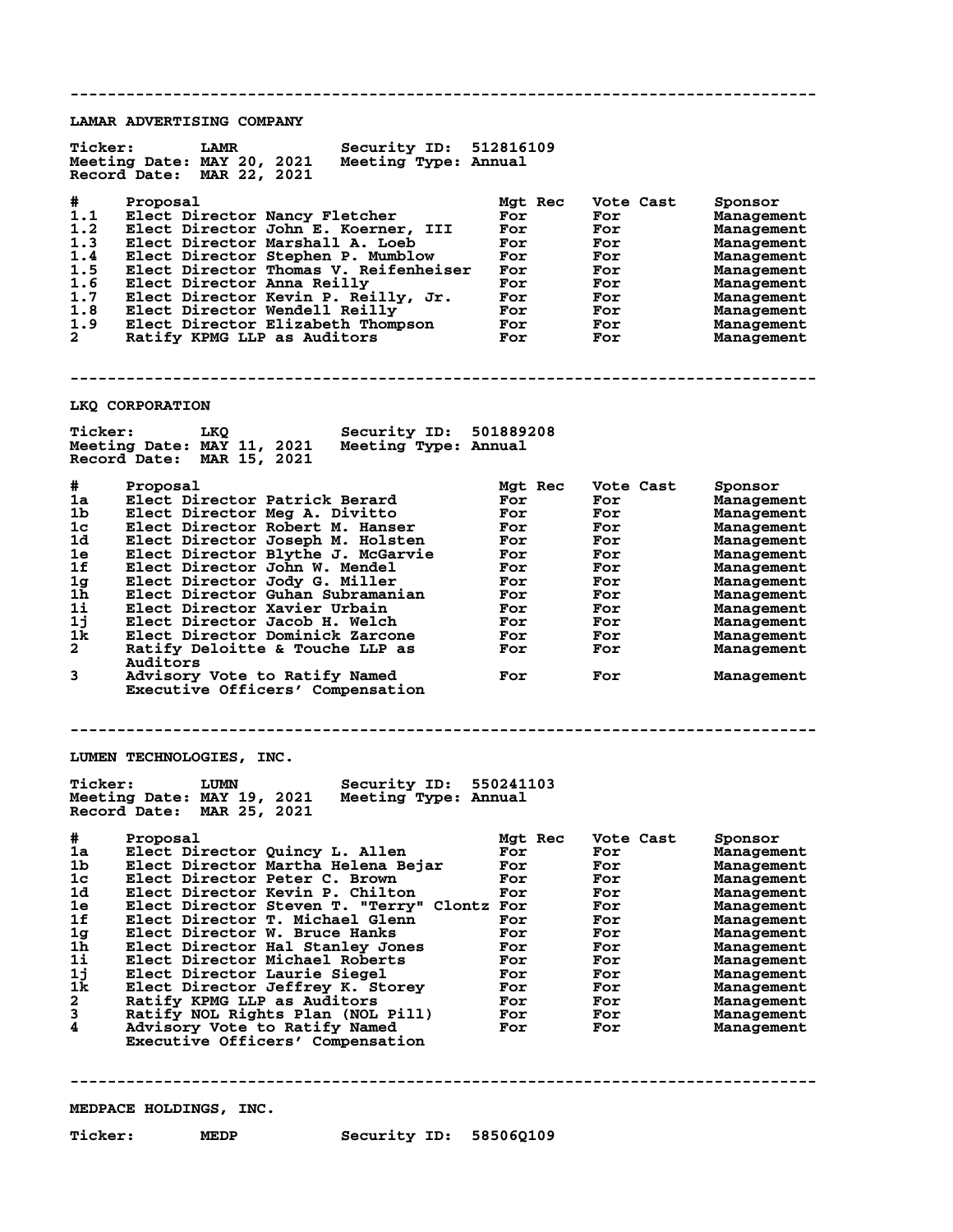**Meeting Date: MAY 14, 2021 Meeting Type: Annual Record Date: MAR 18, 2021 # Proposal Mgt Rec Vote Cast Sponsor 1.1 Elect Director Fred B. Davenport, Jr. For Withhold Management 1.2 Elect Director Cornelius P. McCarthy, III** Ratify Deloitte & Touche LLP as For For Management **Auditors**<br>3 Advisory Advisory Vote to Ratify Named **For** Against Management  **Executive Officers' Compensation -------------------------------------------------------------------------------- MGIC INVESTMENT CORPORATION Ticker: MTG Security ID: 552848103 Meeting Date: APR 29, 2021 Meeting Type: Annual Record Date: MAR 12, 2021 # Proposal Mgt Rec Vote Cast Sponsor 1.1 Elect Director Analisa M. Allen For For Management 1.2 Elect Director Daniel A. Arrigoni For For Management 1.3 Elect Director C. Edward Chaplin For For Management 1.4 Elect Director Curt S. Culver For For Management 1.5 Elect Director Jay C. Hartzell For For Management 1.6 Elect Director Timothy A. Holt For For Management 1.7 Elect Director Jodeen A. Kozlak For For Management 1.8 Elect Director Michael E. Lehman For For Management 1.9 Elect Director Melissa B. Lora For For Management 1.10 Elect Director Timothy J. Mattke For For Management 1.11 Elect Director Gary A. Poliner For For Management 1.12 Elect Director Sheryl L. Sculley For For Management 1.13 Elect Director Mark M. Zandi For For Management 2 Advisory Vote to Ratify Named For For Management Executive Officers' Compensation 3 Ratify PricewaterhouseCoopers LLP as For For Management Auditors -------------------------------------------------------------------------------- MOLINA HEALTHCARE, INC. Ticker: MOH Security ID: 60855R100 Meeting Date: MAY 06, 2021 Meeting Type: Annual Record Date: MAR 09, 2021 # Proposal Mgt Rec Vote Cast Sponsor 1a Elect Director Daniel Cooperman For For Management 1b Elect Director Stephen H. Lockhart For For Management 1c Elect Director Richard M. Schapiro For For Management 1d Elect Director Ronna E. Romney For For Management 1e Elect Director Dale B. Wolf For For Management 1f Elect Director Joseph M. Zubretsky For For Management 2 Advisory Vote to Ratify Named For For Management Executive Officers' Compensation 3 Ratify Ernst & Young LLP as Auditors For For Management -------------------------------------------------------------------------------- MONSTER BEVERAGE CORPORATION Ticker: MNST Security ID: 61174X109 Meeting Date: JUN 15, 2021 Meeting Type: Annual Record Date: APR 22, 2021 # Proposal Mgt Rec Vote Cast Sponsor 1.1 Elect Director Rodney C. Sacks For For Management 1.2 Elect Director Hilton H. Schlosberg For For Management 1.3 Elect Director Mark J. Hall For For Management 1.4 Elect Director James L. Dinkins For For Management 1.5 Elect Director Gary P. Fayard For For Management 1.6 Elect Director Jeanne P. Jackson For For Management 1.7 Elect Director Steven G. Pizula For For Management 1.8 Elect Director Benjamin M. Polk For For Management 1.9 Elect Director Mark S. Vidergauz For For Management**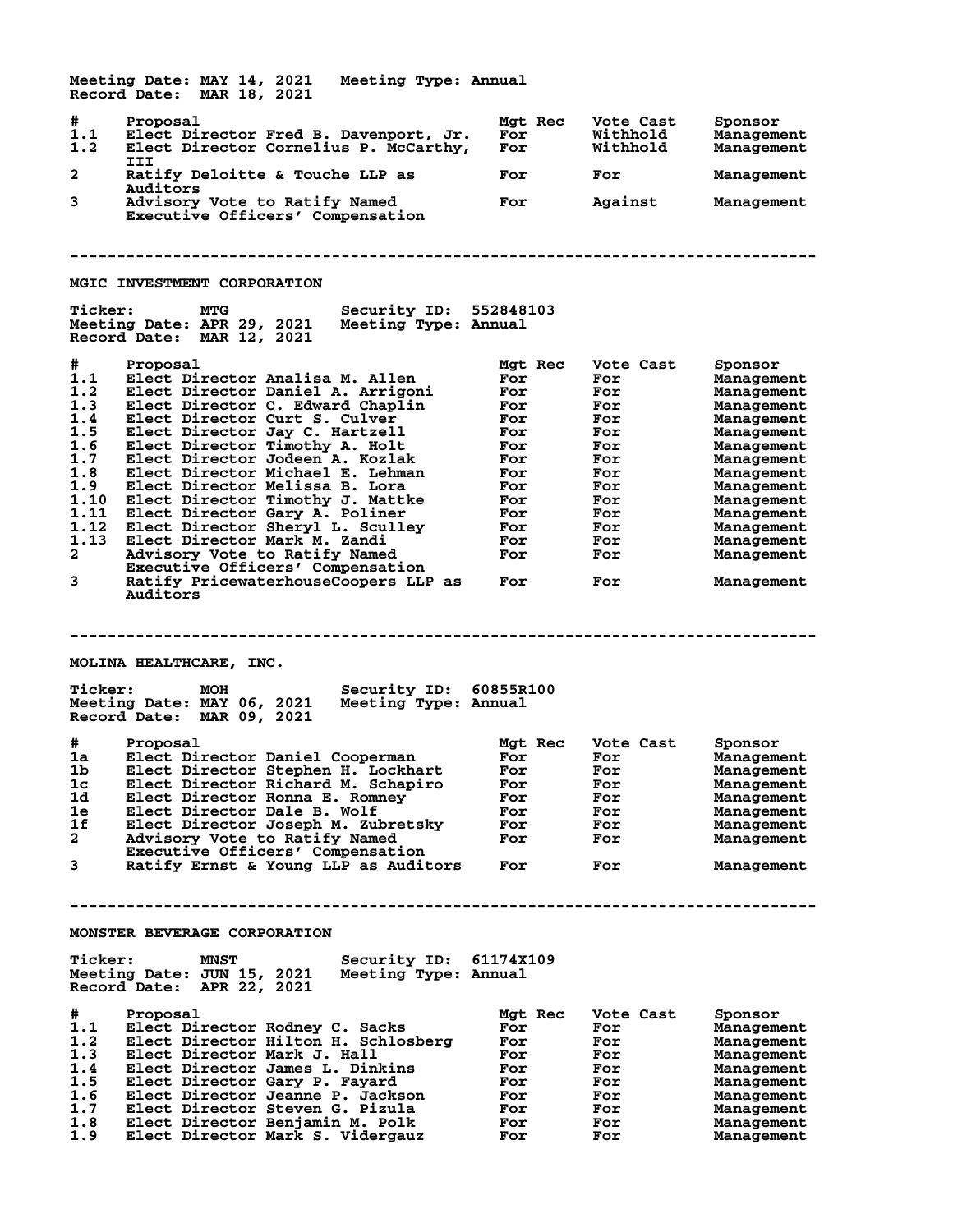| $\mathbf{2}$   | Ratify Deloitte & Touche LLP as                                                 | For        | For        | Management               |
|----------------|---------------------------------------------------------------------------------|------------|------------|--------------------------|
| 3              | Auditors<br>Advisory Vote to Ratify Named                                       | For        | For        | Management               |
| 4              | Executive Officers' Compensation<br>Annual Vote and Report on Climate           | Against    | Against    | Shareholder              |
|                | Change                                                                          |            |            |                          |
|                |                                                                                 |            |            |                          |
|                | NASDAQ, INC.                                                                    |            |            |                          |
| <b>Ticker:</b> | <b>Security ID: 631103108</b><br><b>NDAQ</b>                                    |            |            |                          |
|                | Meeting Date: JUN 15, 2021<br>Meeting Type: Annual<br>Record Date: APR 19, 2021 |            |            |                          |
| #              | Proposal                                                                        | Mgt Rec    | Vote Cast  | Sponsor                  |
| 1a             | Elect Director Melissa M. Arnoldi                                               | For        | For        | Management               |
| 1b             | Elect Director Charlene T. Begley                                               | For        | For        | Management               |
| 1c<br>1d       | Elect Director Steven D. Black<br>Elect Director Adena T. Friedman              | For<br>For | For<br>For | Management               |
| 1e             | Elect Director Essa Kazim                                                       | For        | For        | Management<br>Management |
| 1f             | Elect Director Thomas A. Kloet                                                  | For        | For        | Management               |
| 1 <sub>g</sub> | Elect Director John D. Rainey                                                   | For        | For        | Management               |
| 1 <sub>h</sub> | Elect Director Michael R. Splinter                                              | For        | For        | Management               |
| 1i             | Elect Director Jacob Wallenberg                                                 | For        | For        | Management               |
| 1j             | Elect Director Alfred W. Zollar                                                 | For        | For        | Management               |
| $2^{-}$        | Advisory Vote to Ratify Named<br>Executive Officers' Compensation               | For        | For        | Management               |
| 3              | Ratify Ernst & Young LLP as Auditors                                            | For        | For        | Management               |
| 4              | Provide Right to Act by Written Consent Against                                 |            | For        | Shareholder              |
|                |                                                                                 |            |            |                          |
|                |                                                                                 |            |            |                          |
|                | NETAPP, INC.                                                                    |            |            |                          |
| <b>Ticker:</b> | <b>NTAP</b><br>Security ID: 64110D104                                           |            |            |                          |
|                | Meeting Date: SEP 10, 2020<br>Meeting Type: Annual<br>Record Date: JUL 17, 2020 |            |            |                          |
| #              | Proposal                                                                        | Mgt Rec    | Vote Cast  | Sponsor                  |
| 1a             | Elect Director T. Michael Nevens                                                | For        | For        | Management               |
| 1b             | Elect Director Deepak Ahuja                                                     | For        | For        | Management               |
| 1c             | Elect Director Gerald Held                                                      | For        | For        | Management               |
| 1d             | Elect Director Kathryn M. Hill                                                  | For        | For        | Management               |
| 1e<br>1f       | Elect Director Deborah L. Kerr<br>Elect Director George Kurian                  | For<br>For | For<br>For | Management               |
| 1 <sub>g</sub> | Elect Director Scott F. Schenkel                                                | For        | For        | Management<br>Management |
| 1 <sub>h</sub> | Elect Director George T. Shaheen                                                | For        | For        | Management               |
| $\mathbf{2}^-$ | Advisory Vote to Ratify Named                                                   | For        | For        | Management               |
|                | Executive Officers' Compensation                                                |            |            |                          |
| 3              | Ratify Deloitte & Touche LLP as<br><b>Auditors</b>                              | For        | For        | Management               |
| 4              | Provide Right to Act by Written Consent Against                                 |            | For        | Shareholder              |
|                |                                                                                 |            |            |                          |
|                | ORACLE CORPORATION                                                              |            |            |                          |
| <b>Ticker:</b> | ORCL<br>Security ID: 68389X105                                                  |            |            |                          |
|                | Meeting Date: NOV 04, 2020<br>Meeting Type: Annual<br>Record Date: SEP 08, 2020 |            |            |                          |
| #              | Proposal                                                                        | Mgt Rec    | Vote Cast  | Sponsor                  |
| 1.1            | Elect Director Jeffrey S. Berg                                                  | For        | Withhold   | Management               |
| 1.2            | Elect Director Michael J. Boskin                                                | For        | For        | Management               |
| 1.3            | Elect Director Safra A. Catz                                                    | For        | For        | Management               |
| 1.4            | Elect Director Bruce R. Chizen                                                  | For        | Withhold   | Management               |
| 1.5<br>1.6     | Elect Director George H. Conrades<br>Elect Director Lawrence J. Ellison         | For        | For        | Management               |
| 1.7            | Elect Director Rona A. Fairhead                                                 | For<br>For | For<br>For | Management<br>Management |
| 1.8            | Elect Director Jeffrey O. Henley                                                | For        | For        | Management               |
| 1.9            | Elect Director Renee J. James                                                   | For        | For        | Management               |
| 1.10           | Elect Director Charles W. Moorman, IV                                           | For        | For        | Management               |
| 1.11           | Elect Director Leon E. Panetta                                                  | For        | Withhold   | Management               |
| 1.12           | Elect Director William G. Parrett                                               | For        | Withhold   | Management               |
| 1.13           | Elect Director Naomi O. Seligman                                                | For        | For        | Management               |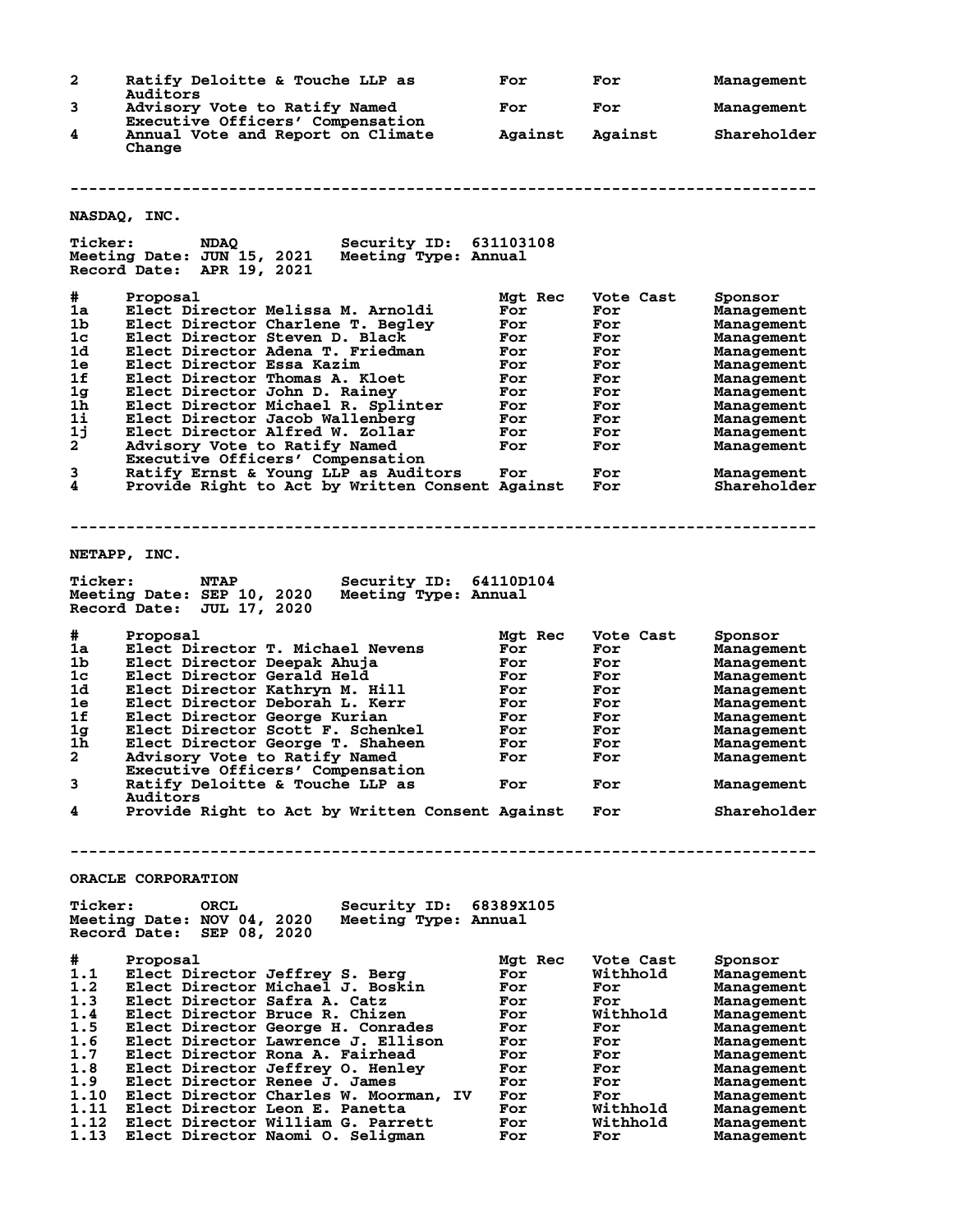| 1.14<br>$\mathbf{2}$<br>3<br>4<br>5<br>6                                                           | Elect Director Vishal Sikka<br>Advisory Vote to Ratify Named<br>Executive Officers' Compensation<br>Approve Omnibus Stock Plan<br>Ratify Ernst & Young LLP as Auditors<br>Report on Gender Pay Gap<br>Require Independent Board Chair                                                                                                                                                                                                                                                                                                   | For<br>For<br>For<br>For<br>Against For<br>Against                                                               | For<br>Against<br>For<br><b>For</b><br>For                                                                  | Management<br>Management<br>Management<br>Management<br>Shareholder<br>Shareholder                                                                                                                   |
|----------------------------------------------------------------------------------------------------|-----------------------------------------------------------------------------------------------------------------------------------------------------------------------------------------------------------------------------------------------------------------------------------------------------------------------------------------------------------------------------------------------------------------------------------------------------------------------------------------------------------------------------------------|------------------------------------------------------------------------------------------------------------------|-------------------------------------------------------------------------------------------------------------|------------------------------------------------------------------------------------------------------------------------------------------------------------------------------------------------------|
|                                                                                                    |                                                                                                                                                                                                                                                                                                                                                                                                                                                                                                                                         |                                                                                                                  |                                                                                                             |                                                                                                                                                                                                      |
|                                                                                                    | <b>OSHKOSH CORPORATION</b>                                                                                                                                                                                                                                                                                                                                                                                                                                                                                                              |                                                                                                                  |                                                                                                             |                                                                                                                                                                                                      |
| <b>Ticker:</b>                                                                                     | <b>Security ID: 688239201</b><br>OSK<br>Meeting Date: FEB 02, 2021 Meeting Type: Annual<br>Record Date: DEC 07, 2020                                                                                                                                                                                                                                                                                                                                                                                                                    |                                                                                                                  |                                                                                                             |                                                                                                                                                                                                      |
| #<br>1.1<br>1.2<br>1.3<br>1.4<br>1.5<br>1.6<br>1.7<br>1.8<br>1.9<br>1.10<br>$\mathbf{2}$<br>3<br>4 | Proposal<br>Elect Director Keith J. Allman<br>Elect Director Wilson R. Jones<br>Elect Director Tyrone M. Jordan<br>Elect Director Kimberley Metcalf-Kupres For<br>Elect Director Stephen D. Newlin<br>Elect Director Raymond T. Odierno<br>Elect Director Craig P. Omtvedt<br>Elect Director Duncan J. Palmer<br>Elect Director Sandra E. Rowland<br>Elect Director John S. Shiely<br>Ratify Deloitte & Touche LLP as<br>Auditors<br>Advisory Vote to Ratify Named<br>Executive Officers' Compensation<br>Proxy Access Bylaw Amendment  | Mgt Rec<br>For<br>For<br>For<br>For<br><b>For</b><br>For<br>For<br>For<br>For<br>For<br>For<br>Against           | Vote Cast<br>For<br>For<br>For<br>For<br>For<br>For<br>For<br>For<br>For<br>For<br>For<br>For<br><b>For</b> | Sponsor<br>Management<br>Management<br>Management<br>Management<br>Management<br>Management<br>Management<br>Management<br>Management<br>Management<br>Management<br>Management<br>Shareholder       |
|                                                                                                    |                                                                                                                                                                                                                                                                                                                                                                                                                                                                                                                                         |                                                                                                                  |                                                                                                             |                                                                                                                                                                                                      |
| <b>Ticker:</b>                                                                                     | PERSPECTA INC.<br><b>PRSP</b><br><b>Security ID: 715347100</b><br>Meeting Date: AUG 05, 2020<br>Meeting Type: Annual<br>Record Date: JUN 08, 2020                                                                                                                                                                                                                                                                                                                                                                                       |                                                                                                                  |                                                                                                             |                                                                                                                                                                                                      |
| #<br>1a<br>1 <sub>b</sub><br>1c<br>1d<br>1e<br>1f<br>1g<br>1h<br>1i<br>1j<br>2<br>3<br>4           | Proposal<br>Elect Director Sanju K. Bansal<br>Elect Director Sondra L. Barbour<br>Elect Director John M. Curtis<br>Elect Director Lisa S. Disbrow<br>Elect Director Glenn A. Eisenberg<br>Elect Director Pamela O. Kimmet<br>Elect Director Ramzi M. Musallam<br>Elect Director Philip O. Nolan<br>Elect Director Betty J. Sapp<br>Elect Director Michael E. Ventling<br>Ratify Deloitte & Touche as Auditors<br>Advisory Vote to Ratify Named<br>Executive Officers' Compensation<br>Approve Qualified Employee Stock<br>Purchase Plan | Mgt Rec<br>For<br>For<br><b>For</b><br>For<br><b>For</b><br>For<br>For<br>For<br>For<br>For<br>For<br>For<br>For | Vote Cast<br>For<br>For<br>For<br>For<br>For<br>For<br>For<br>For<br>For<br>For<br>For<br>For<br>For        | Sponsor<br>Management<br>Management<br>Management<br>Management<br>Management<br>Management<br>Management<br><b>Management</b><br>Management<br>Management<br>Management<br>Management<br>Management |
| PFIZER INC.<br><b>Ticker:</b>                                                                      | Security ID: 717081103<br>PFE<br>Meeting Date: APR 22, 2021<br>Meeting Type: Annual<br>Record Date: FEB 24, 2021                                                                                                                                                                                                                                                                                                                                                                                                                        |                                                                                                                  |                                                                                                             |                                                                                                                                                                                                      |
| #<br>1.1<br>1.2<br>1.3<br>1.4<br>1.5<br>1.6<br>1.7<br>1.8<br>1.9                                   | Proposal<br>Elect Director Ronald E. Blaylock<br>Elect Director Albert Bourla<br>Elect Director Susan Desmond-Hellmann<br>Elect Director Joseph J. Echevarria<br>Elect Director Scott Gottlieb<br>Elect Director Helen H. Hobbs<br>Elect Director Susan Hockfield<br>Elect Director Dan R. Littman<br>Elect Director Shantanu Narayen                                                                                                                                                                                                   | Mgt Rec<br>For<br>For<br>For<br>For<br>For<br>For<br>For<br>For<br>For                                           | Vote Cast<br>For<br>For<br>For<br>For<br>For<br>For<br>For<br>For<br>For                                    | Sponsor<br>Management<br>Management<br>Management<br>Management<br>Management<br>Management<br>Management<br>Management<br>Management                                                                |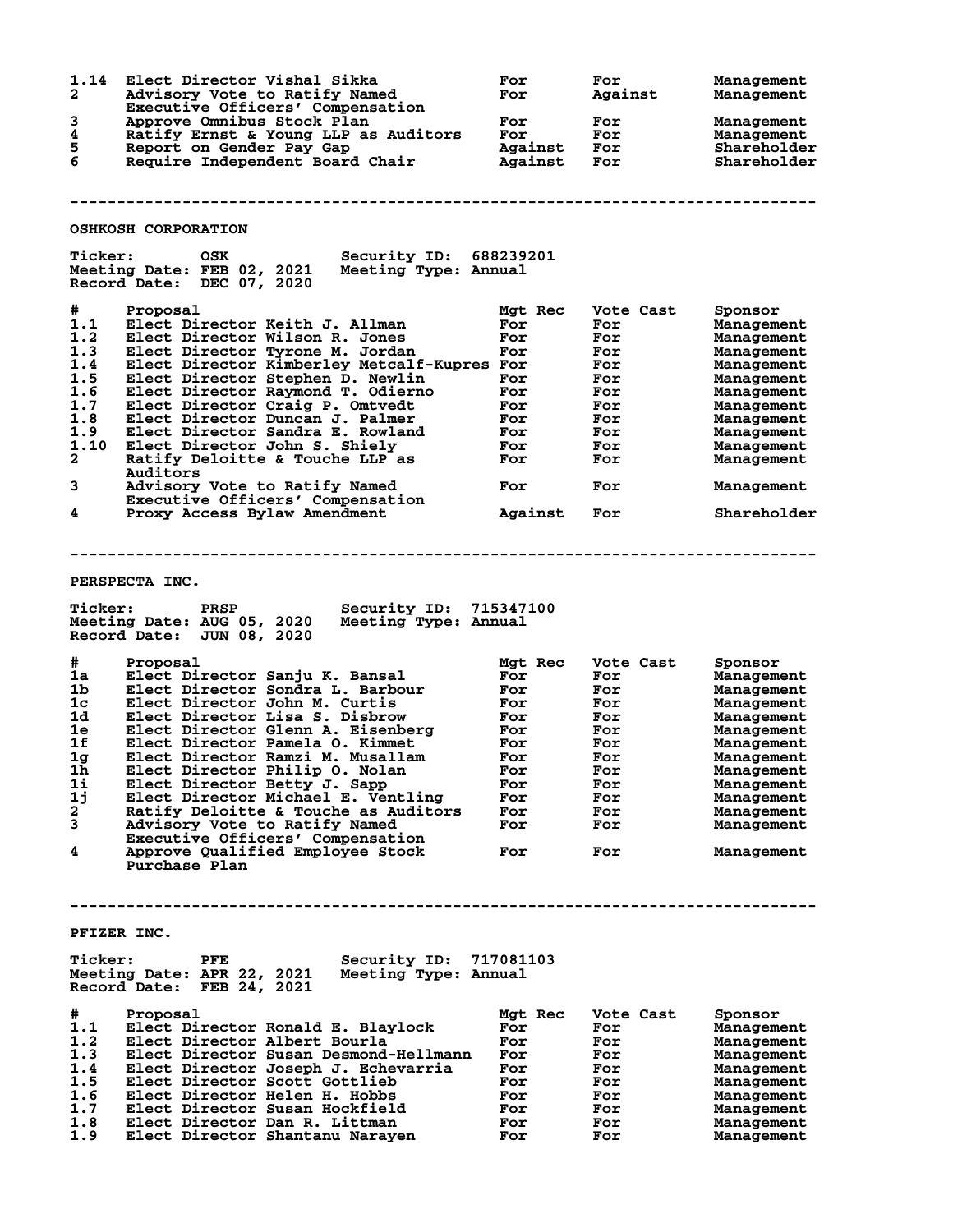| 1.10<br>1.11<br>1.12<br>$\mathbf{2}$<br>3<br>4<br>5<br>6                                                             | Elect Director Suzanne Nora Johnson<br>Elect Director James Quincey<br>Elect Director James C. Smith<br>Ratify KPMG LLP as Auditor<br>Advisory Vote to Ratify Named<br>Executive Officers' Compensation<br>Require Independent Board Chair<br>Report on Political Contributions and<br>Expenditures<br>Report on Access to COVID-19 Products                                                                                                                                                                                                   | For<br>For<br>For<br>For<br>For<br>Against<br>Against<br>Against                                   | For<br>For<br>For<br>For<br>For<br>Against<br>For<br>For                                             | Management<br>Management<br>Management<br>Management<br>Management<br>Shareholder<br>Shareholder<br>Shareholder                                                                               |
|----------------------------------------------------------------------------------------------------------------------|------------------------------------------------------------------------------------------------------------------------------------------------------------------------------------------------------------------------------------------------------------------------------------------------------------------------------------------------------------------------------------------------------------------------------------------------------------------------------------------------------------------------------------------------|----------------------------------------------------------------------------------------------------|------------------------------------------------------------------------------------------------------|-----------------------------------------------------------------------------------------------------------------------------------------------------------------------------------------------|
|                                                                                                                      | PROGRESS SOFTWARE CORPORATION                                                                                                                                                                                                                                                                                                                                                                                                                                                                                                                  |                                                                                                    |                                                                                                      |                                                                                                                                                                                               |
| <b>Ticker:</b>                                                                                                       | Security ID: 743312100<br>PRGS<br>Meeting Date: MAY 18, 2021<br>Meeting Type: Annual<br>Record Date: MAR 19, 2021                                                                                                                                                                                                                                                                                                                                                                                                                              |                                                                                                    |                                                                                                      |                                                                                                                                                                                               |
| #.<br>1.1<br>1.2<br>1.3<br>1.4<br>1.5<br>1.6<br>1.7<br>1.8<br>1.9<br>$\mathbf{2}$<br>3<br>4<br>5                     | Proposal<br>Elect Director Paul T. Dacier<br>Elect Director John R. Egan<br>Elect Director Rainer Gawlick<br>Elect Director Yogesh Gupta<br>Elect Director Charles F. Kane<br>Elect Director Samskriti (Sam) Y. King For<br>Elect Director David A. Krall<br>Elect Director Angela T. Tucci<br>Elect Director Vivian Vitale<br>Advisory Vote to Ratify Named<br>Executive Officers' Compensation<br>Amend Omnibus Stock Plan<br>Amend Qualified Employee Stock<br>Purchase Plan<br>Ratify Deloitte & Touche LLP as<br>Auditors                 | Mgt Rec<br>For<br>For<br>For<br>For<br>For<br>For<br>For<br>For<br>For<br>For<br>For<br>For        | Vote Cast<br>For<br>For<br>For<br>For<br>For<br>For<br>For<br>For<br>For<br>For<br>For<br>For<br>For | Sponsor<br>Management<br>Management<br>Management<br>Management<br>Management<br>Management<br>Management<br>Management<br>Management<br>Management<br>Management<br>Management<br>Management |
| <b>Ticker:</b>                                                                                                       | PULTEGROUP, INC.<br>Security ID: 745867101<br>PHM<br>Meeting Date: MAY 12, 2021<br>Meeting Type: Annual                                                                                                                                                                                                                                                                                                                                                                                                                                        |                                                                                                    |                                                                                                      |                                                                                                                                                                                               |
| #<br>1a -<br>1 <sub>b</sub><br>1c<br>1d<br>1e<br>1f<br>1g<br>1 <sub>h</sub><br>1i<br>1j<br>1k<br>$\mathbf{2}^-$<br>3 | Record Date: MAR 18, 2021<br>Proposal<br>Elect Director Brian P. Anderson<br>Elect Director Bryce Blair<br>Elect Director Richard W. Dreiling<br>Elect Director Thomas J. Folliard<br>Elect Director Cheryl W. Grise<br>Elect Director Andre J. Hawaux<br>Elect Director J. Phillip Holloman<br>Elect Director Ryan R. Marshall<br>Elect Director John R. Peshkin<br>Elect Director Scott F. Powers<br>Elect Director Lila Snyder<br>Ratify Ernst & Young LLP as Auditors<br>Advisory Vote to Ratify Named<br>Executive Officers' Compensation | Mgt Rec<br>For<br>For<br>For<br>For<br>For<br>For<br>For<br>For<br>For<br>For<br>For<br>For<br>For | Vote Cast<br>For<br>For<br>For<br>For<br>For<br>For<br>For<br>For<br>For<br>For<br>For<br>For<br>For | Sponsor<br>Management<br>Management<br>Management<br>Management<br>Management<br>Management<br>Management<br>Management<br>Management<br>Management<br>Management<br>Management<br>Management |
|                                                                                                                      | QUANTA SERVICES, INC.                                                                                                                                                                                                                                                                                                                                                                                                                                                                                                                          |                                                                                                    |                                                                                                      |                                                                                                                                                                                               |
| <b>Ticker:</b>                                                                                                       | Security ID: 74762E102<br><b>PWR</b><br>Meeting Date: MAY 27, 2021<br>Meeting Type: Annual<br>Record Date: MAR 31, 2021                                                                                                                                                                                                                                                                                                                                                                                                                        |                                                                                                    |                                                                                                      |                                                                                                                                                                                               |
| #.<br>1.1                                                                                                            | Proposal<br>Elect Director Earl C. (Duke) Austin,<br>Jr.                                                                                                                                                                                                                                                                                                                                                                                                                                                                                       | Mgt Rec<br>For                                                                                     | Vote Cast<br>For                                                                                     | Sponsor<br>Management                                                                                                                                                                         |
| 1.2<br>1.3<br>1.4<br>1.5                                                                                             | Elect Director Doyle N. Beneby<br>Elect Director Vincent D. Foster<br>Elect Director Bernard Fried<br>Elect Director Worthing F. Jackman                                                                                                                                                                                                                                                                                                                                                                                                       | For<br>For<br>For<br>For                                                                           | For<br>For<br>For<br>For                                                                             | Management<br>Management<br>Management<br>Management                                                                                                                                          |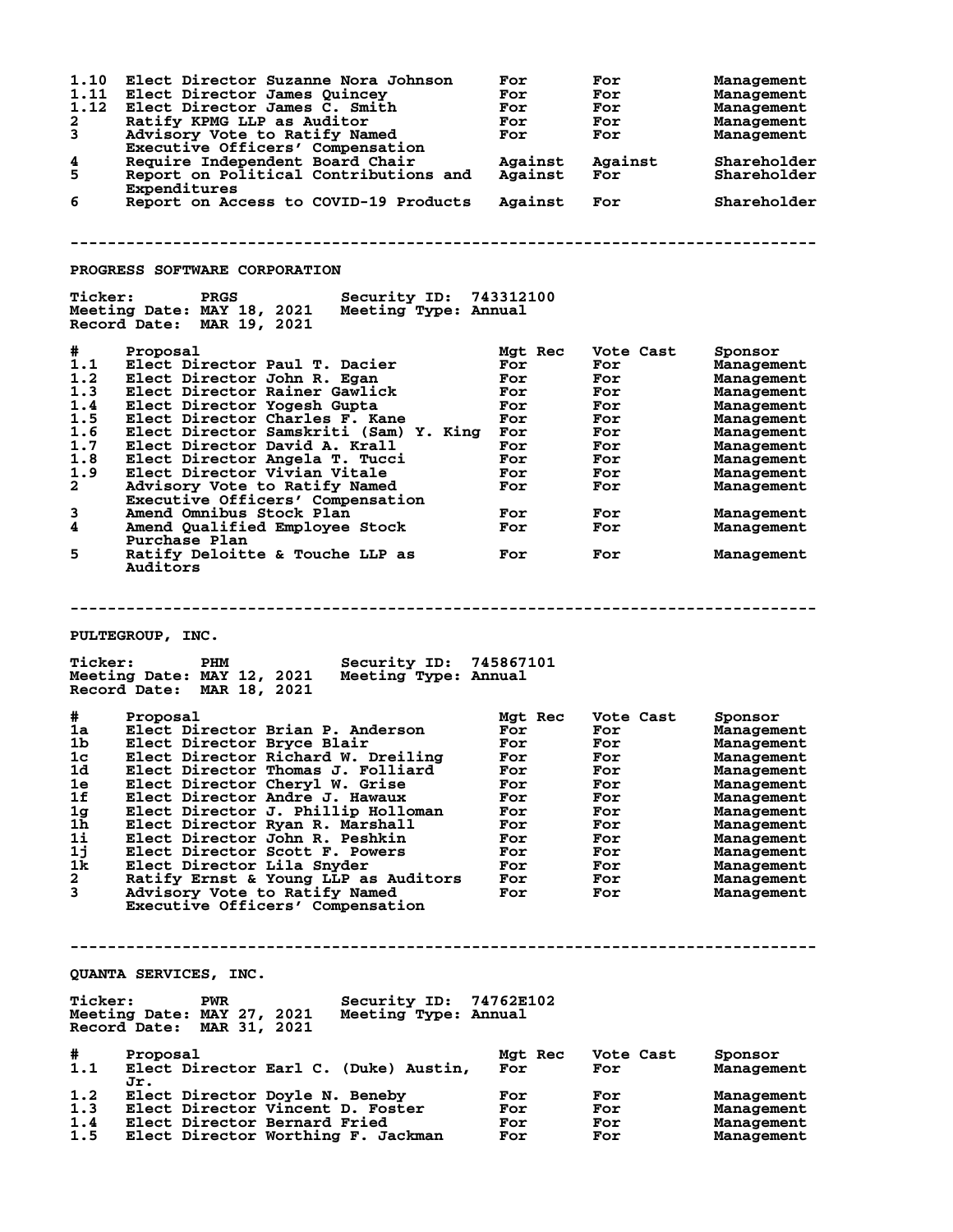| 1.6<br>Elect Director David M. McClanahan<br>1.7<br>Elect Director Margaret B. Shannon<br>1.8<br>Elect Director Pat Wood, III<br>1.9<br>Elect Director Martha B. Wyrsch<br>2<br>Advisory Vote to Ratify Named<br>Executive Officers' Compensation<br>3<br>Ratify PricewaterhouseCoopers LLP<br>as<br>Auditors<br>RADIAN GROUP INC.                                                                                                                                                                                                                                                                                              | For<br>For<br>For<br>For<br>For<br>For                                                             | For<br>For<br>For<br>For<br>For<br>For                                                               | Management<br>Management<br>Management<br>Management<br>Management<br>Management                                                                                                              |  |  |
|---------------------------------------------------------------------------------------------------------------------------------------------------------------------------------------------------------------------------------------------------------------------------------------------------------------------------------------------------------------------------------------------------------------------------------------------------------------------------------------------------------------------------------------------------------------------------------------------------------------------------------|----------------------------------------------------------------------------------------------------|------------------------------------------------------------------------------------------------------|-----------------------------------------------------------------------------------------------------------------------------------------------------------------------------------------------|--|--|
| <b>Ticker:</b><br>Security ID: 750236101<br><b>RDN</b><br>Meeting Date: MAY 12, 2021<br>Meeting Type: Annual<br>Record Date: MAR 15, 2021                                                                                                                                                                                                                                                                                                                                                                                                                                                                                       |                                                                                                    |                                                                                                      |                                                                                                                                                                                               |  |  |
| #<br>Proposal<br>1a<br>Elect Director Herbert Wender<br>1 <sub>b</sub><br>Elect Director Brad L. Conner<br>1 <sub>c</sub><br>Elect Director Howard B. Culang<br>1d<br>Elect Director Debra Hess<br>1e<br>Elect Director Lisa W. Hess<br>1f<br>Elect Director Lisa Mumford<br>1g<br>Elect Director Gaetano Muzio<br>1h<br>Elect Director Gregory V. Serio<br>1i<br>Elect Director Noel J. Spiegel<br>1j<br>Elect Director Richard G. Thornberry<br>$\mathbf{2}$<br>Advisory Vote to Ratify Named<br>Executive Officers' Compensation<br>3<br>Approve Omnibus Stock Plan<br>4<br>Ratify PricewaterhouseCoopers LLP as<br>Auditors | Mgt Rec<br>For<br>For<br>For<br>For<br>For<br>For<br>For<br>For<br>For<br>For<br>For<br>For<br>For | Vote Cast<br>For<br>For<br>For<br>For<br>For<br>For<br>For<br>For<br>For<br>For<br>For<br>For<br>For | Sponsor<br>Management<br>Management<br>Management<br>Management<br>Management<br>Management<br>Management<br>Management<br>Management<br>Management<br>Management<br>Management<br>Management |  |  |
| REGAL BELOIT CORPORATION<br><b>Ticker:</b><br><b>Security ID:</b><br><b>RBC</b><br>758750103<br>Meeting Date: APR 27, 2021<br>Meeting Type: Annual<br>Record Date: MAR 05, 2021                                                                                                                                                                                                                                                                                                                                                                                                                                                 |                                                                                                    |                                                                                                      |                                                                                                                                                                                               |  |  |
| #<br>Proposal<br>1a<br>Elect Director Jan A. Bertsch<br>1b<br>Elect Director Stephen M. Burt<br>1 <sub>c</sub><br>Elect Director Anesa T. Chaibi<br>1d<br>Elect Director Christopher L. Doerr<br>1e<br>Elect Director Dean A. Foate<br>1f<br>Elect Director Michael F. Hilton<br>lg<br>Elect Director Louis V. Pinkham<br>1 <sub>h</sub><br>Elect Director Rakesh Sachdev<br>1i<br>Elect Director Curtis W. Stoelting<br>$\mathbf{2}$<br>Advisory Vote to Ratify Named<br>Executive Officers' Compensation<br>3<br>Ratify Deloitte & Touche LLP as<br>Auditors                                                                  | Mgt Rec<br>For<br>For<br>For<br>For<br>For<br>For<br>For<br>For<br>For<br>For<br>For               | Vote Cast<br>For<br>For<br>For<br>For<br>For<br>For<br>For<br>For<br>For<br>For<br>For               | Sponsor<br>Management<br>Management<br>Management<br>Management<br>Management<br>Management<br>Management<br>Management<br>Management<br>Management<br>Management                             |  |  |
|                                                                                                                                                                                                                                                                                                                                                                                                                                                                                                                                                                                                                                 |                                                                                                    |                                                                                                      |                                                                                                                                                                                               |  |  |
| RELIANCE STEEL & ALUMINUM CO.<br><b>Ticker:</b><br>Security ID: 759509102<br>RS<br>Meeting Date: MAY 19, 2021<br>Meeting Type: Annual<br>Record Date: MAR 26, 2021                                                                                                                                                                                                                                                                                                                                                                                                                                                              |                                                                                                    |                                                                                                      |                                                                                                                                                                                               |  |  |
| #<br>Proposal<br>1a<br>Elect Director Sarah J. Anderson<br>1b<br>Elect Director Lisa L. Baldwin<br>1 <sub>c</sub><br>Elect Director Karen W. Colonias<br>1d<br>Elect Director John G. Figueroa<br>1e<br>Elect Director James D. Hoffman<br>1f<br>Elect Director Mark V. Kaminski<br>1g<br>Elect Director Karla R. Lewis<br>1h<br>Elect Director Robert A. McEvoy<br>1i<br>Elect Director Andrew G. Sharkey, III<br>1j<br>Elect Director Douglas W. Stotlar                                                                                                                                                                      | Mgt Rec<br>For<br>For<br>For<br>For<br>For<br>For<br>For<br>For<br>For<br>For                      | Vote Cast<br>For<br>For<br>For<br>For<br>For<br>For<br>For<br>For<br>For<br>For                      | Sponsor<br>Management<br>Management<br>Management<br>Management<br>Management<br>Management<br>Management<br>Management<br>Management<br>Management                                           |  |  |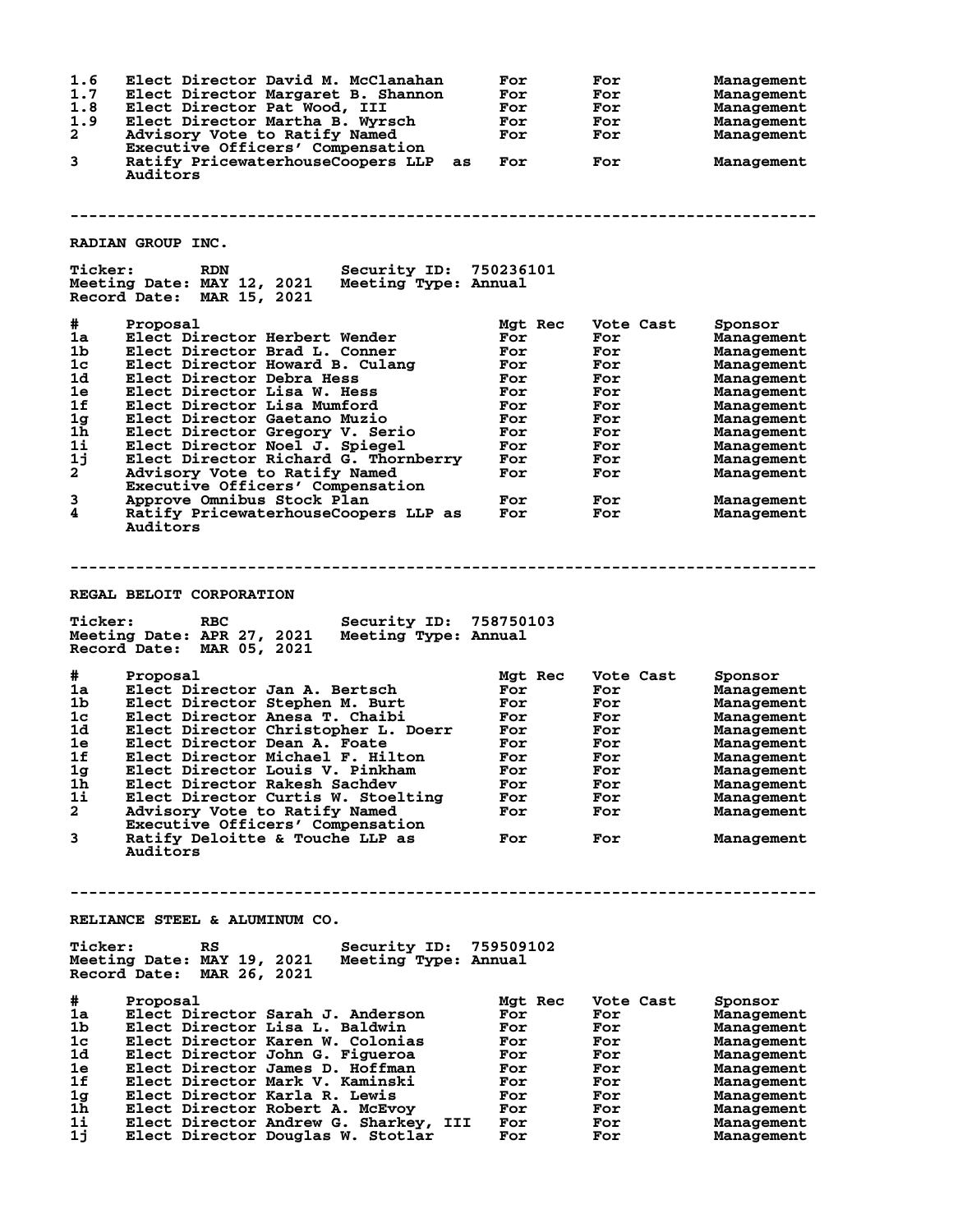**2 Advisory Vote to Ratify Named For For Management Executive Officers' Compensation**<br>3 Ratify KPMG LLP as Auditors **3 Ratify KPMG LLP as Auditors For For Management -------------------------------------------------------------------------------- REPUBLIC SERVICES, INC. Ticker: RSG Security ID: 760759100 Meeting Date: MAY 21, 2021 Meeting Type: Annual Record Date: MAR 22, 2021 #** Proposal Mgt Rec Vote Cast Sponsor<br> **1a** Elect Director Manuel Kadre For For Management<br>
1b Elect Director Tomago Collins For For Management<br> **1** Elect Director Mighael A Puffy. **1a Elect Director Manuel Kadre For For Management 1b Elect Director Tomago Collins For For Management 1c Elect Director Michael A. Duffy For For Management 1d Elect Director Thomas W. Handley For For Management 1e Elect Director Jennifer M. Kirk For For Management 1f Elect Director Michael Larson For For Management 1g Elect Director Kim S. Pegula For For Management 1h Elect Director James P. Snee For For Management 1i Elect Director Brian S. Tyler For For Management 1j Elect Director Sandra M. Volpe For For Management 1k Elect Director Katharine B. Weymouth For For Management 2 Advisory Vote to Ratify Named For For Management Executive Officers' Compensation 3 Ratify Ernst & Young LLP as Auditors For For Management 4 Report on Integrating ESG Metrics Into Against Against Shareholder Executive Compensation Program -------------------------------------------------------------------------------- ROBERT HALF INTERNATIONAL INC. Ticker: RHI Security ID: 770323103 Meeting Date: MAY 19, 2021 Meeting Type: Annual Record Date: MAR 26, 2021 # Proposal Mgt Rec Vote Cast Sponsor 1a Elect Director Julia L. Coronado For For Management 1b Elect Director Dirk A. Kempthorne For For Management 1c Elect Director Harold M. Messmer, Jr. For For Management 1d Elect Director Marc H. Morial For For Management 1e Elect Director Barbara J. Novogradac For For Management 1f Elect Director Robert J. Pace For For Management 1g Elect Director Frederick A. Richman For For Management 1h Elect Director M. Keith Waddell For For Management 2 Advisory Vote to Ratify Named For For Management Executive Officers' Compensation 3 Ratify PricewaterhouseCoopers LLP as For For Management Auditor -------------------------------------------------------------------------------- SCIENCE APPLICATIONS INTERNATIONAL CORPORATION Ticker: SAIC Security ID: 808625107** Meeting Date: JUN 02, 2021 **Record Date: APR 06, 2021 # Proposal Mgt Rec Vote Cast Sponsor 1a Elect Director Robert A. Bedingfield For For Management 1b Elect Director Carol A. Goode For For Management 1c Elect Director Garth N. Graham For For Management 1d Elect Director John J. Hamre For For Management 1e Elect Director Yvette M. Kanouff For For Management 1f Elect Director Nazzic S. Keene For For Management 1g Elect Director Timothy J. Mayopoulos For For Management 1h Elect Director Katharina G. McFarland For For Management 1i Elect Director Donna S. Morea For For Management 1j Elect Director Steven R. Shane For For Management 2 Advisory Vote to Ratify Named For For Management Executive Officers of School School**<br> **Executive Officers' Compensation**<br> **Executive Officers' Compensation**<br> **Ratify Ernst & Young LLP as Auditors 3 Ratify Ernst & Young LLP as Auditors For For Management**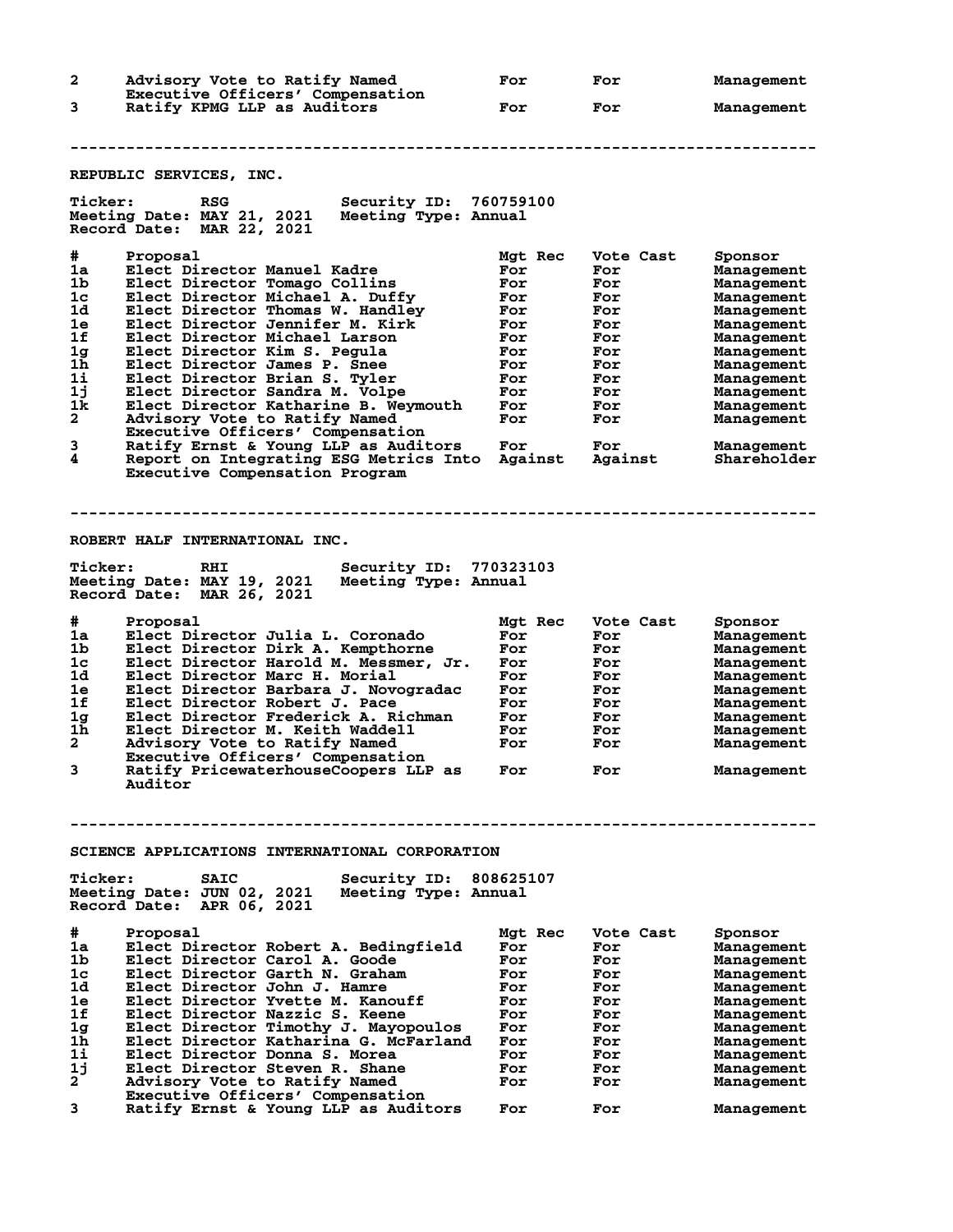**-------------------------------------------------------------------------------- SILGAN HOLDINGS, INC. Ticker: SLGN Security ID: 827048109 Meeting Date: JUN 01, 2021 Meeting Type: Annual Record Date: APR 12, 2021 # Proposal Mgt Rec Vote Cast Sponsor 1.1 Elect Director Anthony J. Allott For Withhold Management 1.2 Elect Director William T. Donovan For For Management 1.3 Elect Director Joseph M. Jordan For For Management 2 Approve Increase in Size of Board For For Management 3 Ratify Ernst & Young LLP as Auditors For For Management 4 Advisory Vote to Ratify Named For For Management Executive Officers' Compensation -------------------------------------------------------------------------------- SLM CORPORATION Ticker: SLM Security ID: 78442P106 Meeting Date: JUN 08, 2021 Meeting Type: Annual Record Date: APR 12, 2021 # Proposal Mgt Rec Vote Cast Sponsor 1a Elect Director Paul G. Child For For Management 1b Elect Director Mary Carter Warren For For Management Franke 1c Elect Director Marianne M. Keler For For Management 1d Elect Director Mark L. Lavelle For For Management 1e Elect Director Ted Manvitz For For Management 1f Elect Director Jim Matheson For For Management 1g Elect Director Frank C. Puleo For For Management 1h Elect Director Vivian C. Schneck-Last For For Management 1i Elect Director William N. Shiebler For For Management 1j Elect Director Robert S. Strong For For Management 1k Elect Director Jonathan W. Witter For For Management 1l Elect Director Kirsten O. Wolberg For For Management 2 Approve Omnibus Stock Plan For For Management 3 Advisory Vote to Ratify Named For For Management Executive Officers' Compensation 4 Ratify KPMG LLP as Auditors For For Management -------------------------------------------------------------------------------- SPROUTS FARMERS MARKET, INC. Ticker: SFM Security ID: 85208M102 Meeting Date: MAY 26, 2021 Meeting Type: Annual Record Date: MAR 29, 2021 # Proposal Mgt Rec Vote Cast Sponsor 1.1 Elect Director Joseph Fortunato For For Management 1.2 Elect Director Lawrence ("Chip") P. For For Management** Molloy<br>1.3 Elect I **1.3 Elect Director Joseph D. O'Leary For For Management 2 Advisory Vote to Ratify Named For For Management Executive Officers' Compensation 3 Ratify PricewaterhouseCoopers LLP as For For Management Auditors -------------------------------------------------------------------------------- SPS COMMERCE, INC. Ticker: SPSC Security ID: 78463M107 Meeting Date: MAY 19, 2021 Meeting Type: Annual Record Date: MAR 24, 2021 # Proposal Mgt Rec Vote Cast Sponsor 1a Elect Director Archie Black For For Management 1b Elect Director James Ramsey For For Management 1c Elect Director Marty Reaume For For Management 1d Elect Director Tami Reller For For Management** 1b Elect Director James Ramsey<br>
1c Elect Director Marty Reaume<br>
1d Elect Director Tami Reller<br>
1e Elect Director Philip Soran For For Management<br>
1e Elect Director Philip Soran For For Management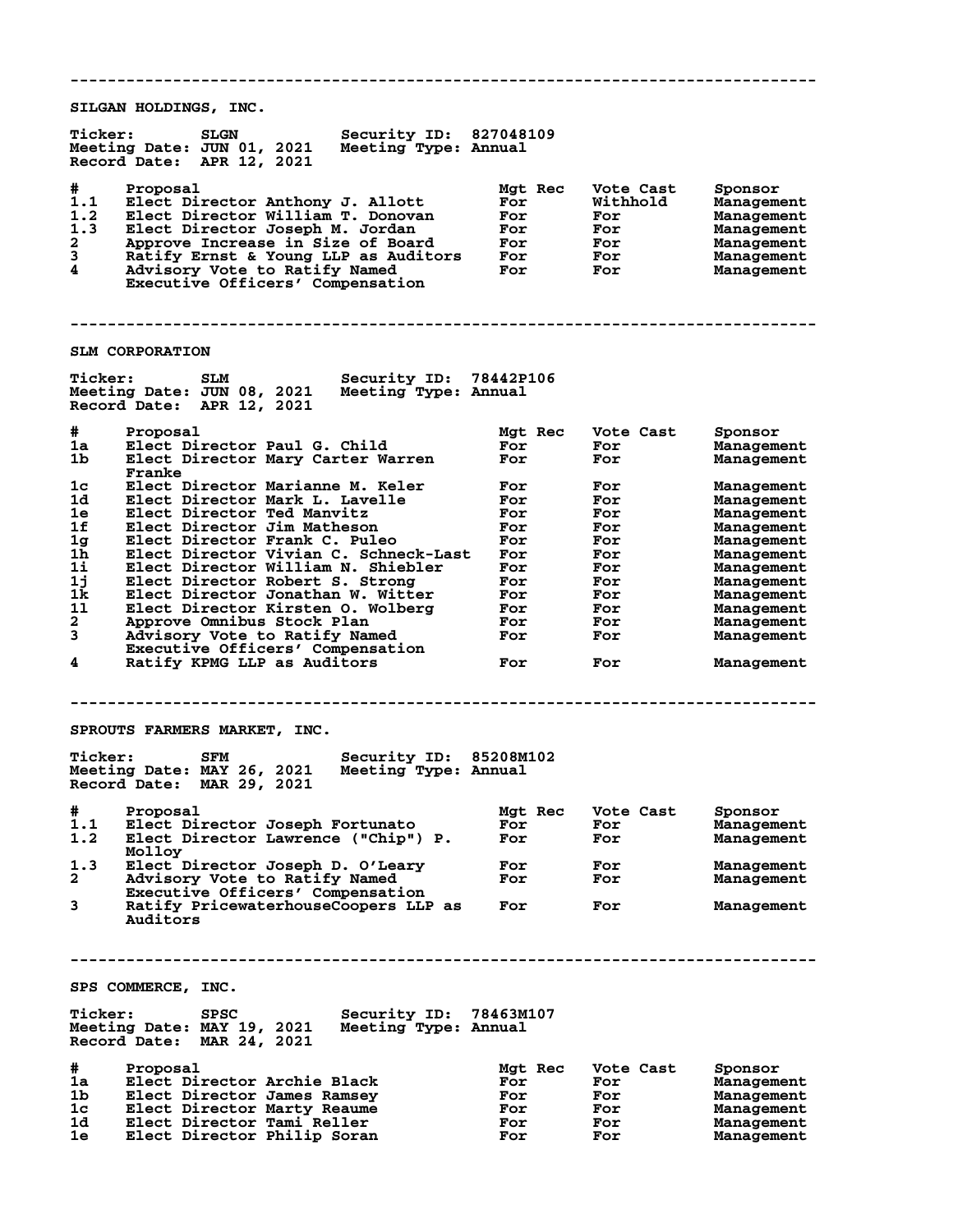| 1f<br>1g<br>$\mathbf{2}$<br>3                                                              | Elect Director Anne Sempowski Ward<br>Elect Director Sven Wehrwein<br>Ratify KPMG LLP as Auditors<br>Advisory Vote to Ratify Named<br>Executive Officers' Compensation                                                                                                                                                                                                                                                                                                                                                             | For<br>For<br>For<br>For                                                                           | For<br>For<br>For<br>For                                                                             | Management<br>Management<br>Management<br>Management                                                                                                                                          |
|--------------------------------------------------------------------------------------------|------------------------------------------------------------------------------------------------------------------------------------------------------------------------------------------------------------------------------------------------------------------------------------------------------------------------------------------------------------------------------------------------------------------------------------------------------------------------------------------------------------------------------------|----------------------------------------------------------------------------------------------------|------------------------------------------------------------------------------------------------------|-----------------------------------------------------------------------------------------------------------------------------------------------------------------------------------------------|
|                                                                                            | SS&C TECHNOLOGIES HOLDINGS, INC.                                                                                                                                                                                                                                                                                                                                                                                                                                                                                                   |                                                                                                    |                                                                                                      |                                                                                                                                                                                               |
| <b>Ticker:</b>                                                                             | Security ID: 78467J100<br><b>SSNC</b><br>Meeting Date: MAY 19, 2021<br>Meeting Type: Annual<br>Record Date: MAR 22, 2021                                                                                                                                                                                                                                                                                                                                                                                                           |                                                                                                    |                                                                                                      |                                                                                                                                                                                               |
| #<br>1<br>2<br>3                                                                           | Proposal<br>Elect Director Jonathan E. Michael<br>Advisory Vote to Ratify Named<br>Executive Officers' Compensation<br>Ratify PricewaterhouseCoopers LLP as<br>Auditors                                                                                                                                                                                                                                                                                                                                                            | Mgt Rec<br>For<br>For<br>For                                                                       | Vote Cast<br>For<br>For<br>For                                                                       | Sponsor<br>Management<br>Management<br>Management                                                                                                                                             |
|                                                                                            | STEEL DYNAMICS, INC.                                                                                                                                                                                                                                                                                                                                                                                                                                                                                                               |                                                                                                    |                                                                                                      |                                                                                                                                                                                               |
| <b>Ticker:</b>                                                                             | Security ID: 858119100<br><b>STLD</b><br>Meeting Type: Annual<br>Meeting Date: MAY 19, 2021<br>Record Date: MAR 22, 2021                                                                                                                                                                                                                                                                                                                                                                                                           |                                                                                                    |                                                                                                      |                                                                                                                                                                                               |
| #<br>1.1<br>1.2<br>1.3<br>1.4<br>1.5<br>1.6<br>1.7<br>1.8<br>1.9<br>1.10<br>1.11<br>2<br>3 | Proposal<br>Elect Director Mark D. Millett<br>Elect Director Sheree L. Bargabos<br>Elect Director Keith E. Busse<br>Elect Director Frank D. Byrne<br>Elect Director Kenneth W. Cornew<br>Elect Director Traci M. Dolan<br>Elect Director James C. Marcuccilli<br>Elect Director Bradley S. Seaman<br>Elect Director Gabriel L. Shaheen<br>Elect Director Steven A. Sonnenberg<br>Elect Director Richard P. Teets, Jr.<br>Ratify Ernst & Young LLP as Auditors<br>Advisory Vote to Ratify Named<br>Executive Officers' Compensation | Mgt Rec<br>For<br>For<br>For<br>For<br>For<br>For<br>For<br>For<br>For<br>For<br>For<br>For<br>For | Vote Cast<br>For<br>For<br>For<br>For<br>For<br>For<br>For<br>For<br>For<br>For<br>For<br>For<br>For | Sponsor<br>Management<br>Management<br>Management<br>Management<br>Management<br>Management<br>Management<br>Management<br>Management<br>Management<br>Management<br>Management<br>Management |
|                                                                                            | SUPERNUS PHARMACEUTICALS, INC.                                                                                                                                                                                                                                                                                                                                                                                                                                                                                                     |                                                                                                    |                                                                                                      |                                                                                                                                                                                               |
| <b>Ticker:</b>                                                                             | <b>Security ID:</b><br><b>SUPN</b><br>Meeting Date: JUN 15, 2021<br>Meeting Type: Annual<br>Record Date: APR 16, 2021                                                                                                                                                                                                                                                                                                                                                                                                              | 868459108                                                                                          |                                                                                                      |                                                                                                                                                                                               |
| #<br>1.1<br>1.2<br>2<br>3<br>4                                                             | Proposal<br>Elect Director Georges Gemayel<br>Elect Director John M. Siebert<br>Ratify KPMG LLP as Auditors<br>Advisory Vote to Ratify Named<br>Executive Officers' Compensation<br>Approve Omnibus Stock Plan                                                                                                                                                                                                                                                                                                                     | Mgt Rec<br>For<br>For<br>For<br>For<br>For                                                         | Vote Cast<br>For<br>For<br>For<br>For<br>For                                                         | Sponsor<br>Management<br>Management<br>Management<br>Management<br>Management                                                                                                                 |
|                                                                                            |                                                                                                                                                                                                                                                                                                                                                                                                                                                                                                                                    |                                                                                                    |                                                                                                      |                                                                                                                                                                                               |
| <b>Ticker:</b>                                                                             | <b>TARGET CORPORATION</b><br>Security ID: 87612E106<br>TGT<br>Meeting Date: JUN 09, 2021<br>Meeting Type: Annual<br>Record Date: APR 12, 2021                                                                                                                                                                                                                                                                                                                                                                                      |                                                                                                    |                                                                                                      |                                                                                                                                                                                               |
| #<br>1a<br>1b<br>1c<br>1d.<br>1e                                                           | Proposal<br>Elect Director Douglas M. Baker, Jr.<br>Elect Director George S. Barrett<br>Elect Director Brian C. Cornell<br>Elect Director Robert L. Edwards<br>Elect Director Melanie L. Healey                                                                                                                                                                                                                                                                                                                                    | Mgt Rec<br>For<br>For<br>For<br>For<br>For                                                         | Vote Cast<br>For<br>For<br>For<br>For<br>For                                                         | Sponsor<br>Management<br>Management<br>Management<br>Management<br>Management                                                                                                                 |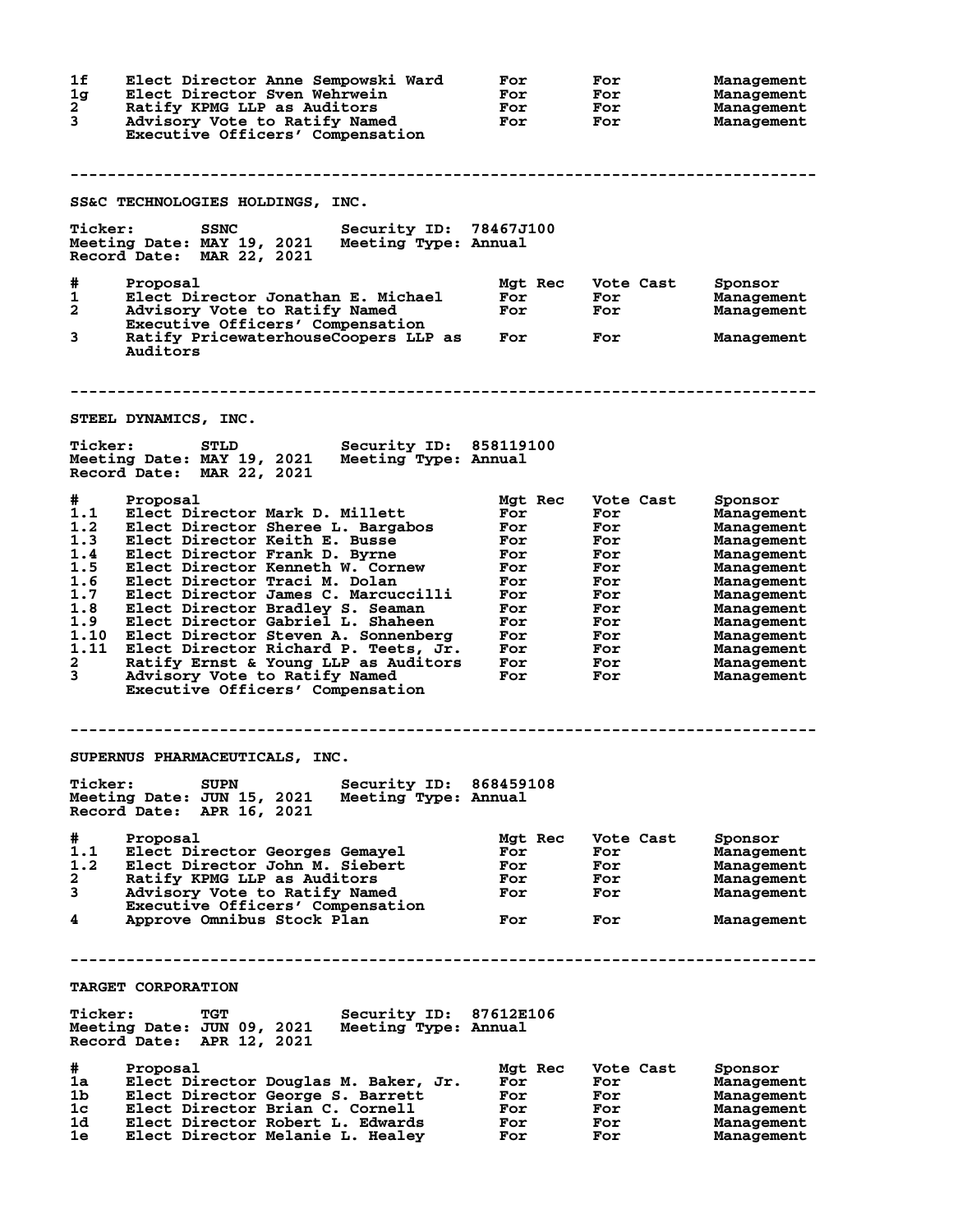| 1f<br>1g       | Elect Director Donald R. Knauss<br>Elect Director Christine A. Leahy             | For<br>For | For<br>For | Management<br>Management |
|----------------|----------------------------------------------------------------------------------|------------|------------|--------------------------|
| 1 <sub>h</sub> | Elect Director Monica C. Lozano                                                  | For        | For        | Management               |
| 1i             | Elect Director Mary E. Minnick                                                   | For        | For        | Management               |
| 1j             |                                                                                  |            |            |                          |
|                | Elect Director Derica W. Rice                                                    | For        | For        | Management               |
| 1k             | Elect Director Kenneth L. Salazar                                                | For        | For        | Management               |
| 11             | Elect Director Dmitri L. Stockton                                                | For        | For        | Management               |
| $\mathbf{2}$   | Ratify Ernst & Young LLP as Auditors                                             | For        | For        | Management               |
| 3              | Advisory Vote to Ratify Named                                                    | For        | For        | Management               |
|                | Executive Officers' Compensation                                                 |            |            |                          |
| 4              | Amend Proxy Access Right                                                         | Against    | For        | Shareholder              |
|                |                                                                                  |            |            |                          |
|                |                                                                                  |            |            |                          |
|                | TELEPHONE AND DATA SYSTEMS, INC.                                                 |            |            |                          |
| <b>Ticker:</b> | Security ID: 879433829<br>TDS<br>Meeting Date: MAY 20, 2021 Meeting Type: Annual |            |            |                          |
|                | Record Date: MAR 24, 2021                                                        |            |            |                          |
| #              | Proposal                                                                         | Mgt Rec    | Vote Cast  | Sponsor                  |
| 1.1            | Elect Director Clarence A. Davis                                                 | For        | For        | Management               |
| 1.2            | Elect Director George W. Off                                                     | For        | <b>For</b> | Management               |
| 1.3            | Elect Director Wade Oosterman                                                    | For        | For        | Management               |
| 1.4            | Elect Director Gary L. Sugarman                                                  | For        | For        | Management               |
| $\mathbf{2}$   | Ratify PricewaterhouseCoopers LLP as                                             | <b>For</b> | For        |                          |
|                | Auditor                                                                          |            |            | Management               |
| 3              | Advisory Vote to Ratify Named                                                    | For        | For        | Management               |
| 4              | Executive Officers' Compensation<br>Approve Recapitalization Plan for all        | Against    | For        | Shareholder              |
|                | Stock to Have One-vote per Share                                                 |            |            |                          |
|                |                                                                                  |            |            |                          |
|                |                                                                                  |            |            |                          |
|                | <b>THE ALLSTATE CORPORATION</b>                                                  |            |            |                          |
| <b>Ticker:</b> | Security ID: 020002101<br>ALL                                                    |            |            |                          |
|                | Meeting Date: MAY 25, 2021<br>Meeting Type: Annual<br>Record Date: MAR 26, 2021  |            |            |                          |
| #              | Proposal                                                                         | Mgt Rec    | Vote Cast  | Sponsor                  |
| 1a             | Elect Director Donald E. Brown                                                   | For        | For        | Management               |
| 1b             | Elect Director Kermit R. Crawford                                                | For        |            |                          |
|                |                                                                                  |            | For        | Management               |
| $1\mathrm{c}$  | Elect Director Michael L. Eskew                                                  | For        | <b>For</b> | Management               |
| 1d             | Elect Director Richard T. Hume                                                   | For        | For        | Management               |
| 1e             | Elect Director Margaret M. Keane                                                 | For        | For        | Management               |
| 1f             | Elect Director Siddharth N. (Bobby)<br>Mehta                                     | For        | For        | Management               |
| 1g             | Elect Director Jacques P. Perold                                                 | For        | For        | Management               |
| 1h             | Elect Director Andrea Redmond                                                    | For        | For        | Management               |
| 11             | Elect Director Gregg M. Sherrill                                                 | For        | For        | Management               |
| 1j             | Elect Director Judith A. Sprieser                                                | For        | For        | Management               |
| 1k             | Elect Director Perry M. Traquina                                                 | For        | For        | Management               |
| 11             | Elect Director Thomas J. Wilson                                                  | For        | For        | Management               |
| $\mathbf{2}$   | Advisory Vote to Ratify Named                                                    | For        | For        | Management               |
|                | Executive Officers' Compensation                                                 |            |            |                          |
| 3              | Ratify Deloitte & Touche LLP as                                                  | For        | For        | Management               |
| 4              | Auditors<br>Amend Proxy Access Right                                             | Against    | For        | Shareholder              |
|                |                                                                                  |            |            |                          |
|                |                                                                                  |            |            |                          |
|                | THE KROGER CO.                                                                   |            |            |                          |
|                |                                                                                  |            |            |                          |
| <b>Ticker:</b> | <b>Security ID: 501044101</b><br>KR                                              |            |            |                          |
|                | Meeting Date: JUN 24, 2021<br>Meeting Type: Annual<br>Record Date: APR 26, 2021  |            |            |                          |
| #              | Proposal                                                                         | Mgt Rec    | Vote Cast  | Sponsor                  |
| 1a             | Elect Director Nora A. Aufreiter                                                 | For        | For        | Management               |
| 1b             | Elect Director Kevin M. Brown                                                    | For        | For        | Management               |
| 1c             | Elect Director Anne Gates                                                        | For        |            |                          |
|                |                                                                                  |            | For        | Management               |
| 1d             | Elect Director Karen M. Hoguet                                                   | For        | For        | Management               |
| 1e             | Elect Director W. Rodney McMullen                                                | For        | For        | Management               |
| 1f             | Elect Director Clyde R. Moore                                                    | For        | For        | Management               |
| 1g             | Elect Director Ronald L. Sargent                                                 | For        | For        | Management               |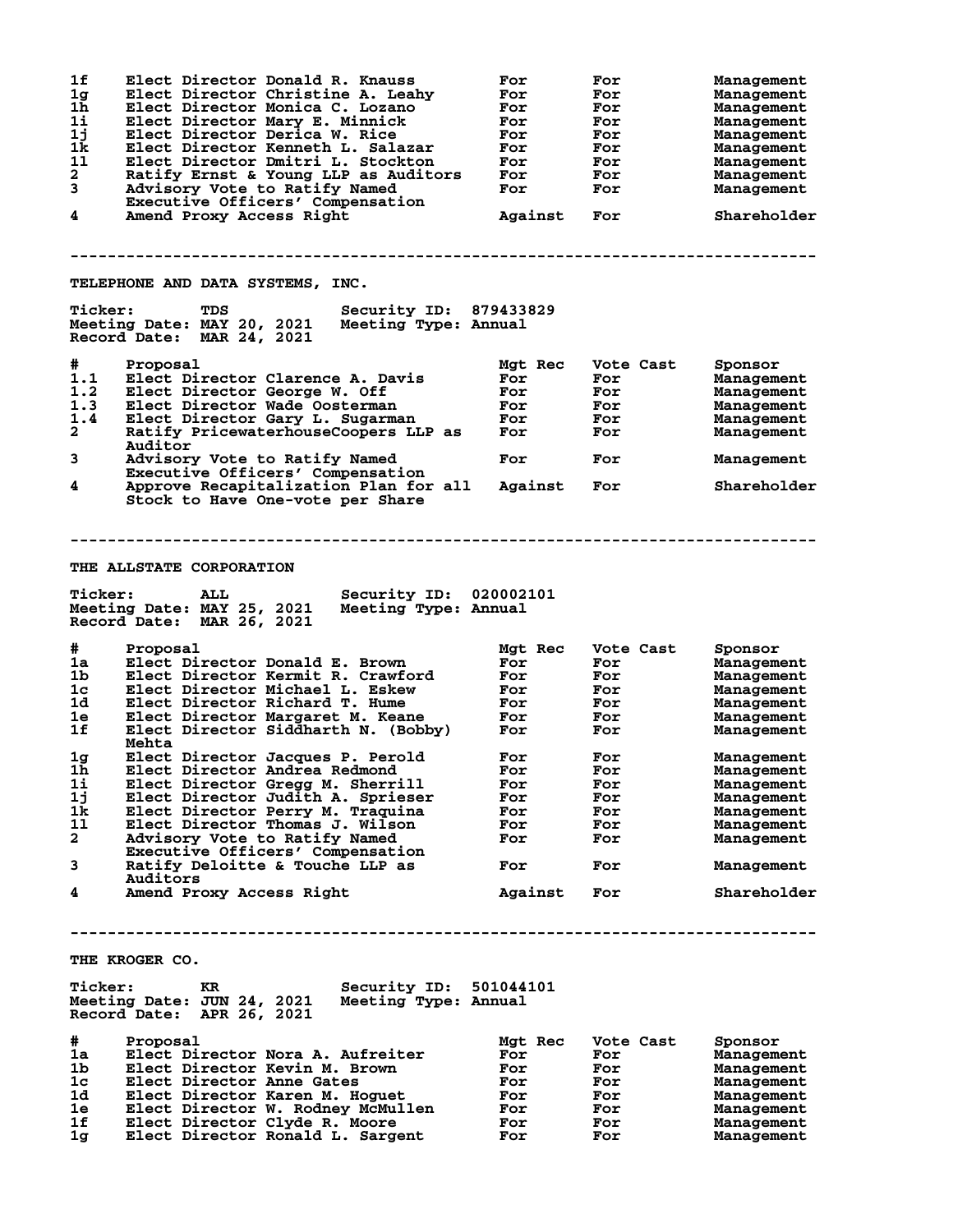| 1h                | Elect Director J. Amanda Sourry Knox<br>(Amanda Sourry)                                                                 | For        | For       | Management        |
|-------------------|-------------------------------------------------------------------------------------------------------------------------|------------|-----------|-------------------|
| 1i                | Elect Director Mark S. Sutton                                                                                           | For        | For       | Management        |
| 1j                | Elect Director Ashok Vemuri                                                                                             | For        | For       | Management        |
| 2                 | Advisory Vote to Ratify Named                                                                                           | For        | For       | <b>Management</b> |
|                   | Executive Officers' Compensation                                                                                        |            |           |                   |
| 3                 | Ratify PricewaterhouseCoopers LLC as<br>Auditor                                                                         | For        | For       | <b>Management</b> |
| 4                 | Assess Environmental Impact of                                                                                          | Against    | For       | Shareholder       |
|                   | Non-Recyclable Packaging                                                                                                |            |           |                   |
|                   |                                                                                                                         |            |           |                   |
|                   | <b>THE NEW YORK TIMES COMPANY</b>                                                                                       |            |           |                   |
| <b>Ticker:</b>    | <b>NYT</b><br>Security ID: 650111107<br>Meeting Date: APR 28, 2021<br>Meeting Type: Annual<br>Record Date: MAR 04, 2021 |            |           |                   |
| #                 | Proposal                                                                                                                | Mgt Rec    | Vote Cast | Sponsor           |
| 1.1               | Elect Director Amanpal S. Bhutani                                                                                       | For        | For       | <b>Management</b> |
| 1.2               | Elect Director Beth Brooke                                                                                              | For        | For       | <b>Management</b> |
| 1.3               | Elect Director Brian P. McAndrews                                                                                       | For        | For       | <b>Management</b> |
| 1.4               | Elect Director Doreen Toben                                                                                             | For        | For       | Management        |
| $3^{\circ}$       | Ratify Ernst & Young LLP as Auditors                                                                                    | <b>For</b> | For       | Management        |
|                   |                                                                                                                         |            |           |                   |
| <b>UNUM GROUP</b> |                                                                                                                         |            |           |                   |
| <b>Ticker:</b>    | Security ID: 91529Y106<br>UNM                                                                                           |            |           |                   |
|                   | Meeting Date: MAY 27, 2021<br>Meeting Type: Annual<br>Record Date: MAR 29, 2021                                         |            |           |                   |
| #                 | Proposal                                                                                                                | Mgt Rec    | Vote Cast | Sponsor           |
| 1a                | Elect Director Theodore H. Bunting, Jr. For                                                                             |            | For       | <b>Management</b> |
| 1 <sub>b</sub>    | Elect Director Susan L. Cross                                                                                           | For        | For       | <b>Management</b> |
| 1 <sub>c</sub>    | Elect Director Susan D. DeVore                                                                                          | For        | For       | <b>Management</b> |
| 1d                | Elect Director Joseph J. Echevarria                                                                                     | For        | For       | <b>Management</b> |
| 1e                | Elect Director Cynthia L. Egan                                                                                          | For        | For       | <b>Management</b> |
| 1f                | Elect Director Kevin T. Kabat                                                                                           | For        | For       | Management        |
| 1 <sub>g</sub>    | Elect Director Timothy F. Keaney                                                                                        | For        | For       | <b>Management</b> |
| 1 <sub>h</sub>    | Elect Director Gloria C. Larson                                                                                         | For        | For       | <b>Management</b> |
| $1\text{i}$       | Elect Director Richard P. McKenney                                                                                      | For        | For       | Management        |
| 1j                | Elect Director Ronald P. O'Hanley                                                                                       | For        | For       | Management        |
| 1k                | Elect Director Francis J. Shammo                                                                                        | For        | For       | <b>Management</b> |
| $\mathbf{2}$      | Advisory Vote to Ratify Named                                                                                           | For        | For       | Management        |
|                   | Executive Officers' Compensation                                                                                        |            |           |                   |
| 3                 | Ratify Ernst & Young LLP as Auditor                                                                                     | For        | For       | Management        |
|                   |                                                                                                                         |            |           |                   |
|                   | VERIZON COMMUNICATIONS INC.                                                                                             |            |           |                   |
| <b>Ticker:</b>    | Security ID:<br>vΖ                                                                                                      | 92343V104  |           |                   |
|                   | Meeting Date: MAY 13, 2021<br>Meeting Type: Annual                                                                      |            |           |                   |
|                   | Record Date: MAR 15, 2021                                                                                               |            |           |                   |
| #                 | Proposal                                                                                                                | Mat Rec    | Vote Cast | Sponsor           |
| 1a                | Elect Director Shellye L. Archambeau                                                                                    | For        | For       | <b>Management</b> |
| 1b                | Elect Director Roxanne S. Austin                                                                                        | For        | For       | <b>Management</b> |
| 1c                | Elect Director Mark T. Bertolini                                                                                        | For        | For       | Management        |
| 1d                | Elect Director Melanie L. Healey                                                                                        | For        | For       | <b>Management</b> |
| 1e                | Elect Director Clarence Otis, Jr.                                                                                       | For        | For       | <b>Management</b> |
| 1f                | Elect Director Daniel H. Schulman                                                                                       | For        | For       | <b>Management</b> |
| $1g$              | Elect Director Rodney E. Slater                                                                                         | For        | For       | <b>Management</b> |
| 1h                | Elect Director Hans E. Vestberg                                                                                         | For        | For       | <b>Management</b> |
| 1i                | Elect Director Gregory G. Weaver                                                                                        | For        | For       | Management        |
| 2                 | Advisory Vote to Ratify Named<br>Executive Officers' Compensation                                                       | For        | For       | Management        |
| 3                 | Ratify Ernst & Young LLP as Auditors                                                                                    | For        | For       | <b>Management</b> |
| 4                 | Lower Ownership Threshold for Action                                                                                    | Against    | For       | Shareholder       |
|                   | by Written Consent                                                                                                      |            |           |                   |
| 5                 | Amend Senior Executive Compensation                                                                                     | Against    | For       | Shareholder       |
| 6                 | Clawback Policy<br>Submit Severance Agreement                                                                           | Against    | For       | Shareholder       |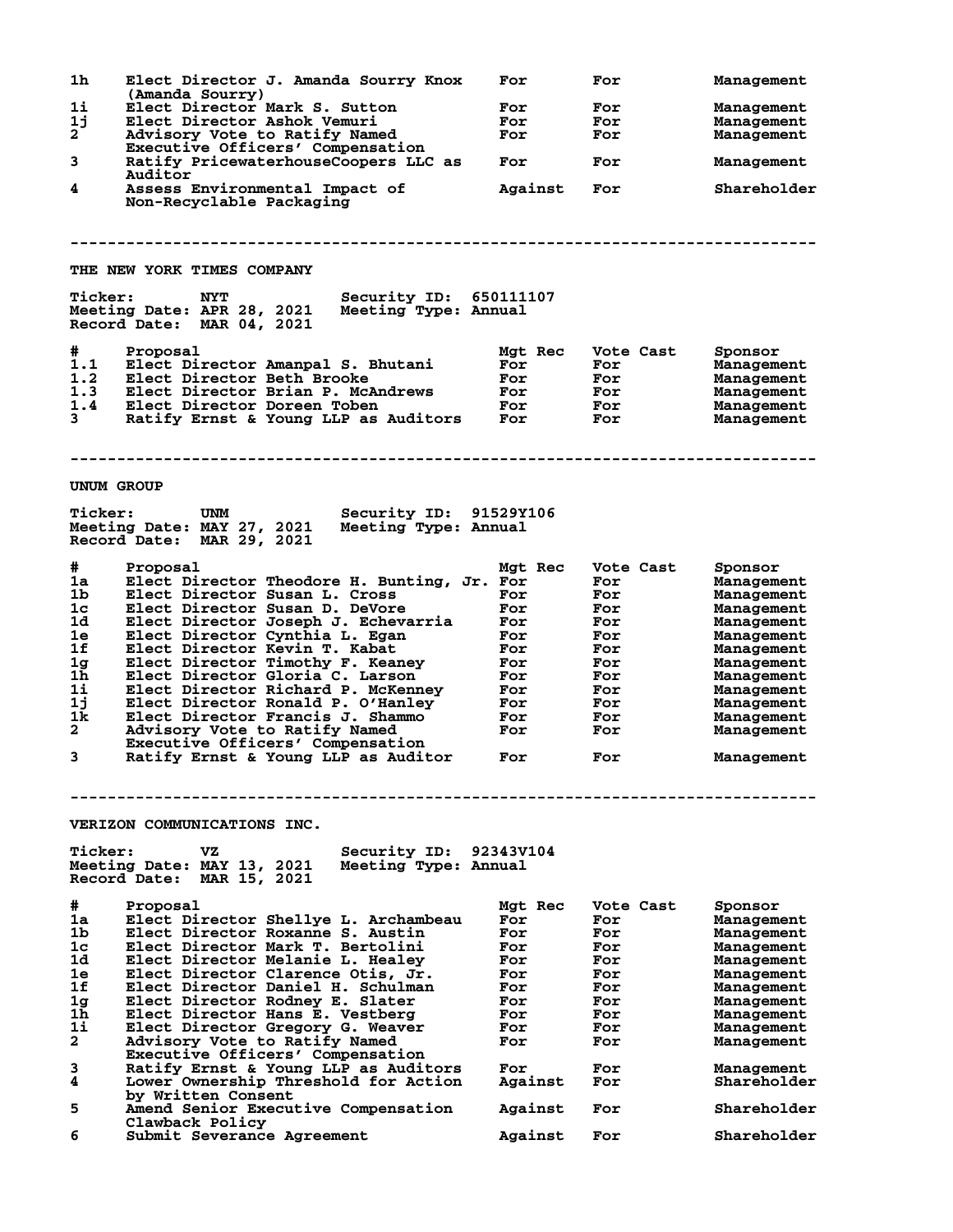**-------------------------------------------------------------------------------- VIAVI SOLUTIONS INC. Ticker: VIAV Security ID: 925550105**<br>Meeting Date: NOV 11, 2020 Meeting Type: Annual<br>Reserved Deter 80 DB: 2000 **Meeting Date: NOV 11, 2020 Meeting Type: Annual Record Date: SEP 23, 2020 # Proposal Mgt Rec Vote Cast Sponsor 1.1 Elect Director Richard E. Belluzzo For For Management 1.2 Elect Director Keith Barnes For For Management 1.3 Elect Director Laura Black For For Management** 1.2 Elect Director Keith Barnes<br>
1.3 Elect Director Tor Braham For For Management<br>
1.5 Elect Director Tor Braham For For Management<br>
1.5 Elect Director Timothy Campos For For Management<br>
1.7 Elect Director Glenda Dorchak<br> **1.5 Elect Director Timothy Campos For For Management 1.6 Elect Director Donald Colvin For For Management 1.7 Elect Director Glenda Dorchak For For Management 1.8 Elect Director Masood A. Jabbar For For Management 1.9 Elect Director Oleg Khaykin For For Management 2 Ratify PricewaterhouseCoopers LLP as For For Management Auditors**<br>3 Advisory **3 Advisory Vote to Ratify Named For For Management Executive Officers' Compensation -------------------------------------------------------------------------------- VICI PROPERTIES INC. Ticker: VICI Security ID: 925652109** Meeting Date: APR 28, 2021 **Record Date: MAR 01, 2021 # Proposal Mgt Rec Vote Cast Sponsor 1a Elect Director James R. Abrahamson For For Management 1b Elect Director Diana F. Cantor For For Management 1c Elect Director Monica H. Douglas For For Management 1d Elect Director Elizabeth I. Holland For For Management 1e Elect Director Craig Macnab For For Management 1f Elect Director Edward B. Pitoniak For For Management 1g Elect Director Michael D. Rumbolz For For Management 2 Ratify Deloitte & Touche LLP as For For Management Auditors 3 Advisory Vote to Ratify Named For For Management Executive Officers' Compensation -------------------------------------------------------------------------------- VIRTU FINANCIAL, INC. Ticker: VIRT Security ID: 928254101 Meeting Date: JUN 03, 2021 Meeting Type: Annual Record Date: APR 07, 2021 # Proposal Mgt Rec Vote Cast Sponsor 1.1 Elect Director Virginia Gambale For Withhold Management 1.2 Elect Director John D. Nixon For Withhold Management 1.3 Elect Director David J. Urban For Withhold Management 1.4 Elect Director Michael T. Viola For Withhold Management 2 Advisory Vote to Ratify Named For For Management Executive Officers' Compensation 3 Ratify PricewaterhouseCoopers LLP as For For Management Auditors -------------------------------------------------------------------------------- WALMART INC. Ticker: WMT Security ID: 931142103 Meeting Date: JUN 02, 2021 Meeting Type: Annual Record Date: APR 09, 2021 # Proposal Mgt Rec Vote Cast Sponsor 1a Elect Director Cesar Conde For For Management 1b Elect Director Timothy P. Flynn For For Management**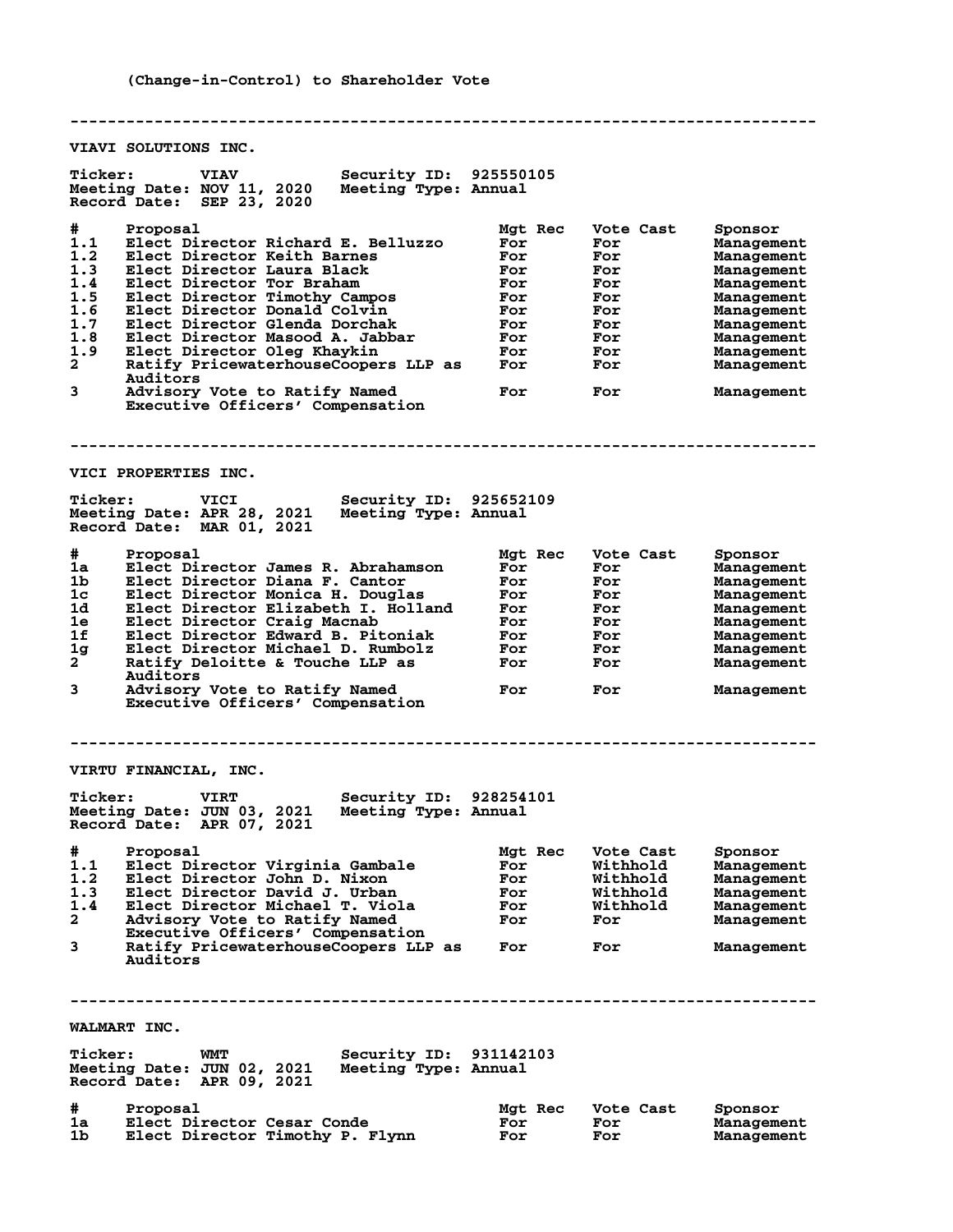| 1 <sub>c</sub><br>1d<br>1e<br>1f<br>1g<br>$1\bar{h}$<br>$1\text{i}$<br>1j<br>1k<br>11<br>$\mathbf{2}$ | Elect Director Sarah J. Friar<br>Elect Director Carla A. Harris<br>Elect Director Thomas W. Horton<br>Elect Director Marissa A. Mayer<br>Elect Director C. Douglas McMillon<br>Elect Director Gregory B. Penner<br>Elect Director Steven S Reinemund<br>Elect Director Randall L. Stephenson<br>Elect Director S. Robson Walton<br>Elect Director Steuart L. Walton<br>Advisory Vote to Ratify Named<br>Executive Officers' Compensation | For<br>For<br>For<br>For<br>For<br>For<br>For<br>For<br>For<br>For<br>For | For<br>For<br>For<br>For<br>For<br>For<br>For<br>For<br>For<br>For<br>For | Management<br>Management<br>Management<br>Management<br>Management<br>Management<br>Management<br>Management<br>Management<br>Management<br>Management |
|-------------------------------------------------------------------------------------------------------|------------------------------------------------------------------------------------------------------------------------------------------------------------------------------------------------------------------------------------------------------------------------------------------------------------------------------------------------------------------------------------------------------------------------------------------|---------------------------------------------------------------------------|---------------------------------------------------------------------------|--------------------------------------------------------------------------------------------------------------------------------------------------------|
| 3<br>4                                                                                                | Ratify Ernst & Young LLP as Auditors<br>Report on Refrigerants Released from<br>Operations                                                                                                                                                                                                                                                                                                                                               | For<br>Against                                                            | For<br>Against                                                            | Management<br>Shareholder                                                                                                                              |
| 5<br>6                                                                                                | Report on Lobbying Payments and Policy<br>Report on Alignment of Racial Justice<br>Goals and Starting Wages                                                                                                                                                                                                                                                                                                                              | Against<br>Against                                                        | For<br>For                                                                | Shareholder<br>Shareholder                                                                                                                             |
| 7                                                                                                     | Approve Creation of a Pandemic<br>Workforce Advisory Council                                                                                                                                                                                                                                                                                                                                                                             | Against                                                                   | For                                                                       | Shareholder                                                                                                                                            |
| 8                                                                                                     | Review of Statement on the Purpose of<br>a Corporation                                                                                                                                                                                                                                                                                                                                                                                   | Against                                                                   | Against                                                                   | Shareholder                                                                                                                                            |
| <b>Ticker:</b>                                                                                        | WESCO INTERNATIONAL, INC.<br>Security ID: 95082P105<br>WCC<br>Meeting Date: MAY 27, 2021<br>Meeting Type: Annual<br>Record Date: APR 01, 2021                                                                                                                                                                                                                                                                                            |                                                                           |                                                                           |                                                                                                                                                        |
| #                                                                                                     | Proposal                                                                                                                                                                                                                                                                                                                                                                                                                                 | Mgt Rec                                                                   | Vote Cast                                                                 | Sponsor                                                                                                                                                |
| 1.1                                                                                                   | Elect Director John J. Engel                                                                                                                                                                                                                                                                                                                                                                                                             | For                                                                       | For                                                                       | Management                                                                                                                                             |
| 1.2                                                                                                   | Elect Director Matthew J. Espe                                                                                                                                                                                                                                                                                                                                                                                                           | For                                                                       | For                                                                       | Management                                                                                                                                             |
| 1.3                                                                                                   | Elect Director Bobby J. Griffin                                                                                                                                                                                                                                                                                                                                                                                                          | For                                                                       | For                                                                       | Management                                                                                                                                             |
| 1.4                                                                                                   | Elect Director John K. Morgan                                                                                                                                                                                                                                                                                                                                                                                                            | For                                                                       | For                                                                       | Management                                                                                                                                             |
| 1.5<br>1.6                                                                                            | Elect Director Steven A. Raymund                                                                                                                                                                                                                                                                                                                                                                                                         | For                                                                       | For                                                                       | Management                                                                                                                                             |
| 1.7                                                                                                   | Elect Director James L. Singleton<br>Elect Director Easwaran Sundaram                                                                                                                                                                                                                                                                                                                                                                    | For<br>For                                                                | For<br>For                                                                | Management                                                                                                                                             |
| 1.8                                                                                                   | Elect Director Laura K. Thompson                                                                                                                                                                                                                                                                                                                                                                                                         | For                                                                       | For                                                                       | Management<br>Management                                                                                                                               |
| 1.9                                                                                                   | Elect Director Lynn M. Utter                                                                                                                                                                                                                                                                                                                                                                                                             | For                                                                       | For                                                                       | Management                                                                                                                                             |
| $\mathbf{2}$                                                                                          | Advisory Vote to Ratify Named<br>Executive Officers' Compensation                                                                                                                                                                                                                                                                                                                                                                        | For                                                                       | For                                                                       | Management                                                                                                                                             |
| 3                                                                                                     | Approve Omnibus Stock Plan                                                                                                                                                                                                                                                                                                                                                                                                               | For                                                                       | For                                                                       | Management                                                                                                                                             |
| 4                                                                                                     | Ratify PricewaterhouseCoopers LLP as<br>Auditors                                                                                                                                                                                                                                                                                                                                                                                         | For                                                                       | For                                                                       | Management                                                                                                                                             |
|                                                                                                       |                                                                                                                                                                                                                                                                                                                                                                                                                                          |                                                                           |                                                                           |                                                                                                                                                        |
|                                                                                                       | WILLIAMS-SONOMA, INC.                                                                                                                                                                                                                                                                                                                                                                                                                    |                                                                           |                                                                           |                                                                                                                                                        |
| <b>Ticker:</b>                                                                                        | Security ID:<br>WSM<br>Meeting Date: JUN 02, 2021<br>Meeting Type: Annual<br>Record Date:<br>APR 05, 2021                                                                                                                                                                                                                                                                                                                                | 969904101                                                                 |                                                                           |                                                                                                                                                        |
| #                                                                                                     | Proposal                                                                                                                                                                                                                                                                                                                                                                                                                                 | Mgt Rec                                                                   | Vote Cast                                                                 | Sponsor                                                                                                                                                |
| 1.1                                                                                                   | Elect Director Laura Alber                                                                                                                                                                                                                                                                                                                                                                                                               | For                                                                       | For                                                                       | <b>Management</b>                                                                                                                                      |
| 1.2                                                                                                   | Elect Director Esi Eggleston Bracey                                                                                                                                                                                                                                                                                                                                                                                                      | For                                                                       | For                                                                       | Management                                                                                                                                             |
| 1.3                                                                                                   | Elect Director Scott Dahnke                                                                                                                                                                                                                                                                                                                                                                                                              | For                                                                       | For                                                                       | Management                                                                                                                                             |
| 1.4                                                                                                   | Elect Director Anne Mulcahy                                                                                                                                                                                                                                                                                                                                                                                                              | For                                                                       | For                                                                       | Management                                                                                                                                             |
| 1.5                                                                                                   | Elect Director William Ready                                                                                                                                                                                                                                                                                                                                                                                                             | For                                                                       | For                                                                       | Management                                                                                                                                             |
| 1.6<br>1.7                                                                                            | Elect Director Sabrina Simmons<br>Elect Director Frits van Paasschen                                                                                                                                                                                                                                                                                                                                                                     | For<br>For                                                                | For                                                                       | Management                                                                                                                                             |
| $\mathbf{2}$                                                                                          | Amend Omnibus Stock Plan                                                                                                                                                                                                                                                                                                                                                                                                                 | For                                                                       | For<br>For                                                                | Management<br>Management                                                                                                                               |
| 3                                                                                                     | Advisory Vote to Ratify Named                                                                                                                                                                                                                                                                                                                                                                                                            | For                                                                       | For                                                                       | Management                                                                                                                                             |
|                                                                                                       | Executive Officers' Compensation                                                                                                                                                                                                                                                                                                                                                                                                         |                                                                           |                                                                           |                                                                                                                                                        |
| 4                                                                                                     | Ratify Deloitte & Touche LLP as<br><b>Auditors</b>                                                                                                                                                                                                                                                                                                                                                                                       | For                                                                       | For                                                                       | Management                                                                                                                                             |

**========================== Secured Options Portfolio ===========================**

**The Secured Options Portfolio, a series of the Registrant, did not hold any portfolio securities with respect to which the Portfolio was entitled to vote during the period from July 1, 2020 through June 30, 2021.**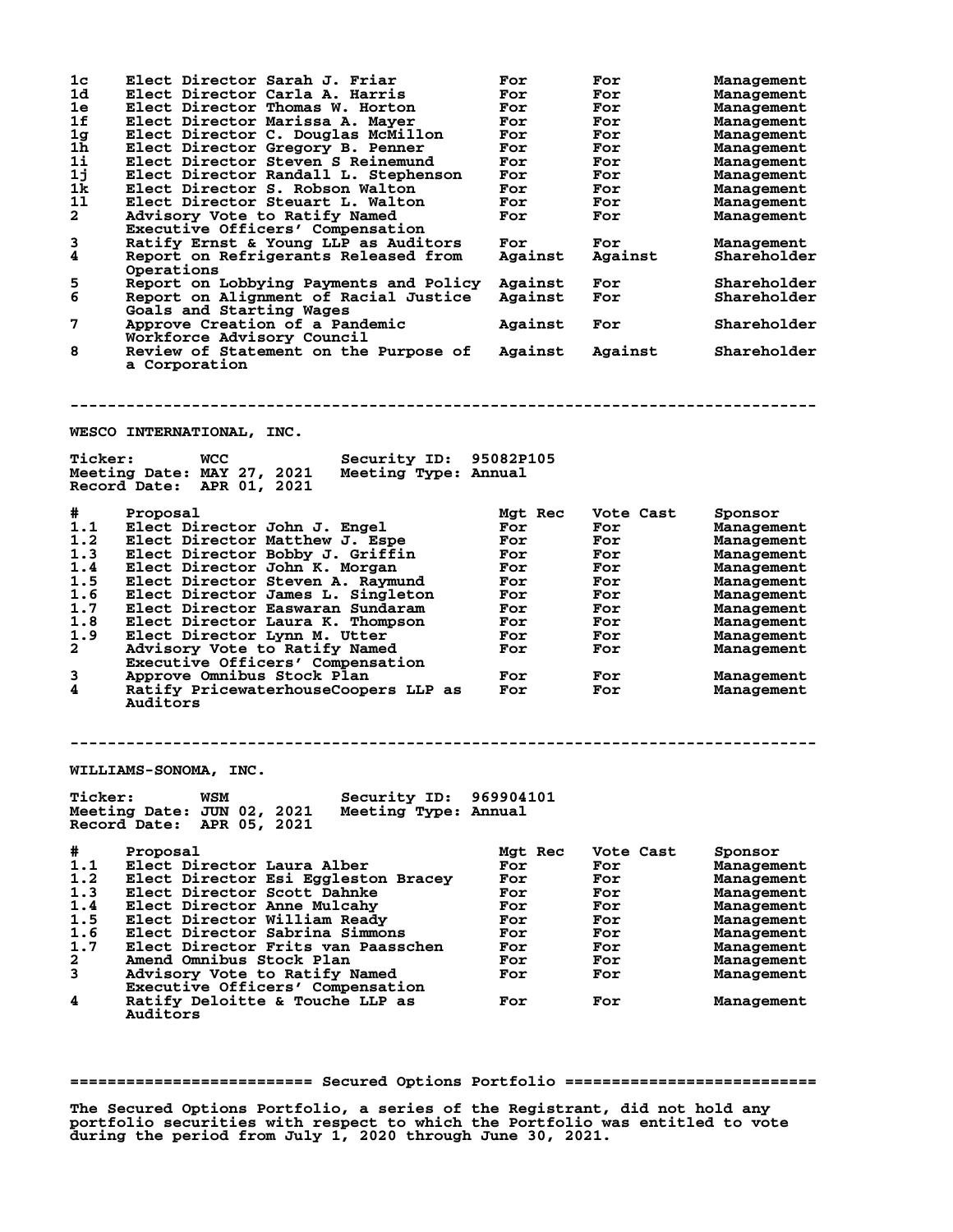**========================= Small Cap Equity Portfolio ===========================**

**The proxy voting record of the Small Cap Equity Portfolio, a series of the Registrant, during the period from July 1, 2020 through June 30, 2021 is filed herewith:**

**AAR CORP.**

**Ticker: AIR Security ID: 000361105 Meeting Date: OCT 07, 2020 Meeting Type: Annual Record Date: AUG 12, 2020 # Proposal Mgt Rec Vote Cast Sponsor 1a Elect Director H. John Gilbertson, Jr. For For Management 1b Elect Director Robert F. Leduc For For Management 1c Elect Director Duncan J. McNabb For For Management 1d Elect Director Peter Pace For For Management 2 Advisory Vote to Ratify Named For For Management Executive Officers' Compensation 3 Amend Omnibus Stock Plan For For Management 4 Amend Omnibus Stock Plan Construction Construction For For Management**<br>4 Ratify KPMG LLP as Auditors For For For Management **-------------------------------------------------------------------------------- AMERIS BANCORP Ticker: ABCB Security ID: 03076K108 Meeting Date: JUN 10, 2021 Meeting Type: Annual Record Date: APR 01, 2021 # Proposal Mgt Rec Vote Cast Sponsor 1.1 Elect Director William I. Bowen, Jr. For For Management 1.2 Elect Director Rodney D. Bullard For For Management 1.3 Elect Director Wm. Millard Choate For For Management 1.4 Elect Director R. Dale Ezzell For For Management 1.5 Elect Director Leo J. Hill For For Management 1.6 Elect Director Daniel B. Jeter For For Management 1.7 Elect Director Robert P. Lynch For For Management 1.8 Elect Director Elizabeth A. McCague For For Management 1.9 Elect Director James B. Miller, Jr. For For Management 1.10 Elect Director Gloria A. O'Neal For For Management 1.11 Elect Director H. Palmer Proctor, Jr. For For Management 1.12 Elect Director William H. Stern For For Management 1.13 Elect Director Jimmy D. Veal For For Management 2 Ratify Crowe LLP as Auditors For For Management 3 Advisory Vote to Ratify Named For For Management Executive Officers' Compensation 4 Approve Omnibus Stock Plan For For Management -------------------------------------------------------------------------------- AMN HEALTHCARE SERVICES, INC. Ticker: AMN Security ID: 001744101 Meeting Date: APR 21, 2021 Meeting Type: Annual Record Date: FEB 23, 2021 # Proposal Mgt Rec Vote Cast Sponsor 1a Elect Director Mark G. Foletta For For Management 1b Elect Director Teri G. Fontenot For For Management 1c Elect Director R. Jeffrey Harris For For Management 1d Elect Director Daphne E. Jones For For Management 1e Elect Director Martha H. Marsh For For Management 1f Elect Director Susan R. Salka For For Management 1g Elect Director Sylvia Trent-Adams For For Management 1h Elect Director Douglas D. Wheat For For Management 2 Advisory Vote to Ratify Named For For Management Executive Officers' Compensation 3 Advisory Vote on Say on Pay Frequency One Year One Year Management 4 Ratify KPMG LLP as Auditors For For Management 5 Amend Proxy Access Right Against For Shareholder**

**--------------------------------------------------------------------------------**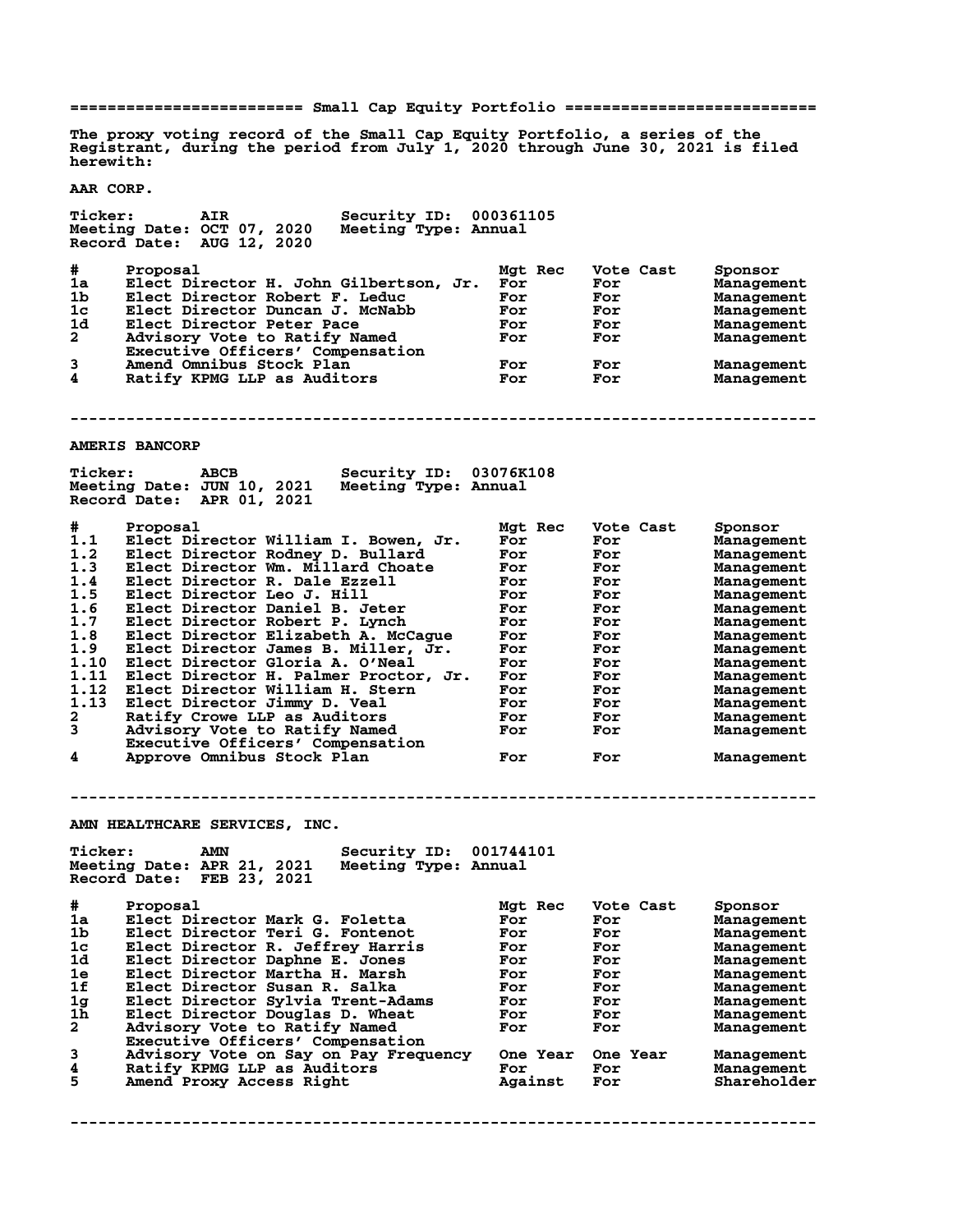**ARCOSA, INC.**

**Ticker: ACA Security ID: 039653100 Meeting Date: MAY 04, 2021 Meeting Type: Annual Record Date: MAR 15, 2021 # Proposal Mgt Rec Vote Cast Sponsor 1a Elect Director Joseph Alvarado For For Management 1b Elect Director Jeffrey A. Craig For For Management 1c Elect Director John W. Lindsay For For Management 1d Elect Director Rhys J. Best For For Management 1e Elect Director David W. Biegler For For Management 1f Elect Director Antonio Carrillo For For Management 2 Advisory Vote to Ratify Named For For Management Executive Officers' Compensation 3 Ratify Ernst & Young LLP as Auditors For For Management -------------------------------------------------------------------------------- ASBURY AUTOMOTIVE GROUP, INC. Ticker: ABG Security ID: 043436104 Meeting Date: APR 20, 2021 Meeting Type: Annual Record Date: MAR 01, 2021 # Proposal Mgt Rec Vote Cast Sponsor 1a Elect Director Thomas J. Reddin For For Management 1b Elect Director Joel Alsfine For For Management 1c Elect Director Thomas C. DeLoach, Jr. For For Management 1d Elect Director William D. Fay For For Management 1e Elect Director David W. Hult For For Management 1f Elect Director Juanita T. James For For Management 1g Elect Director Philip F. Maritz For For Management 1h Elect Director Maureen F. Morrison For For Management 1i Elect Director Bridget Ryan-Berman For For Management 2 Advisory Vote to Ratify Named For For Management Executive Officers' Compensation 3 Ratify Ernst & Young LLP as Auditors For For Management -------------------------------------------------------------------------------- ASGN INCORPORATED Ticker: ASGN Security ID: 00191U102 Meeting Date: JUN 17, 2021 Meeting Type: Annual Record Date: APR 19, 2021 # Proposal Mgt Rec Vote Cast Sponsor 1.1 Elect Director Joseph W. Dyer For For Management 1.2 Elect Director Mariel A. Joliet For For Management 1.3 Elect Director Marty R. Kittrell For For Management 1.4 Elect Director Carol Lindstrom For For Management 2 Advisory Vote to Ratify Named For For Management Executive Officers' Compensation 3 Ratify Deloitte & Touche LLP as For For Management Auditors -------------------------------------------------------------------------------- ATLAS AIR WORLDWIDE HOLDINGS, INC. Ticker: AAWW Security ID: 049164205 Meeting Date: MAY 25, 2021 Meeting Type: Annual Record Date: APR 05, 2021 # Proposal Mgt Rec Vote Cast Sponsor 1.1 Elect Director Timothy J. Bernlohr For For Management 1.2 Elect Director Charles F. Bolden, Jr. For For Management 1.3 Elect Director John W. Dietrich For For Management 1.4 Elect Director Beverly K. Goulet For For Management 1.5 Elect Director Bobby J. Griffin For For Management 1.6 Elect Director Carol B. Hallett For For Management 1.7 Elect Director Duncan J. McNabb For For Management 1.8 Elect Director Sheila A. Stamps For For Management 1.9 Elect Director John K. Wulff For For Management 1.10 Elect Director Carol J. Zierhoffer For For Management**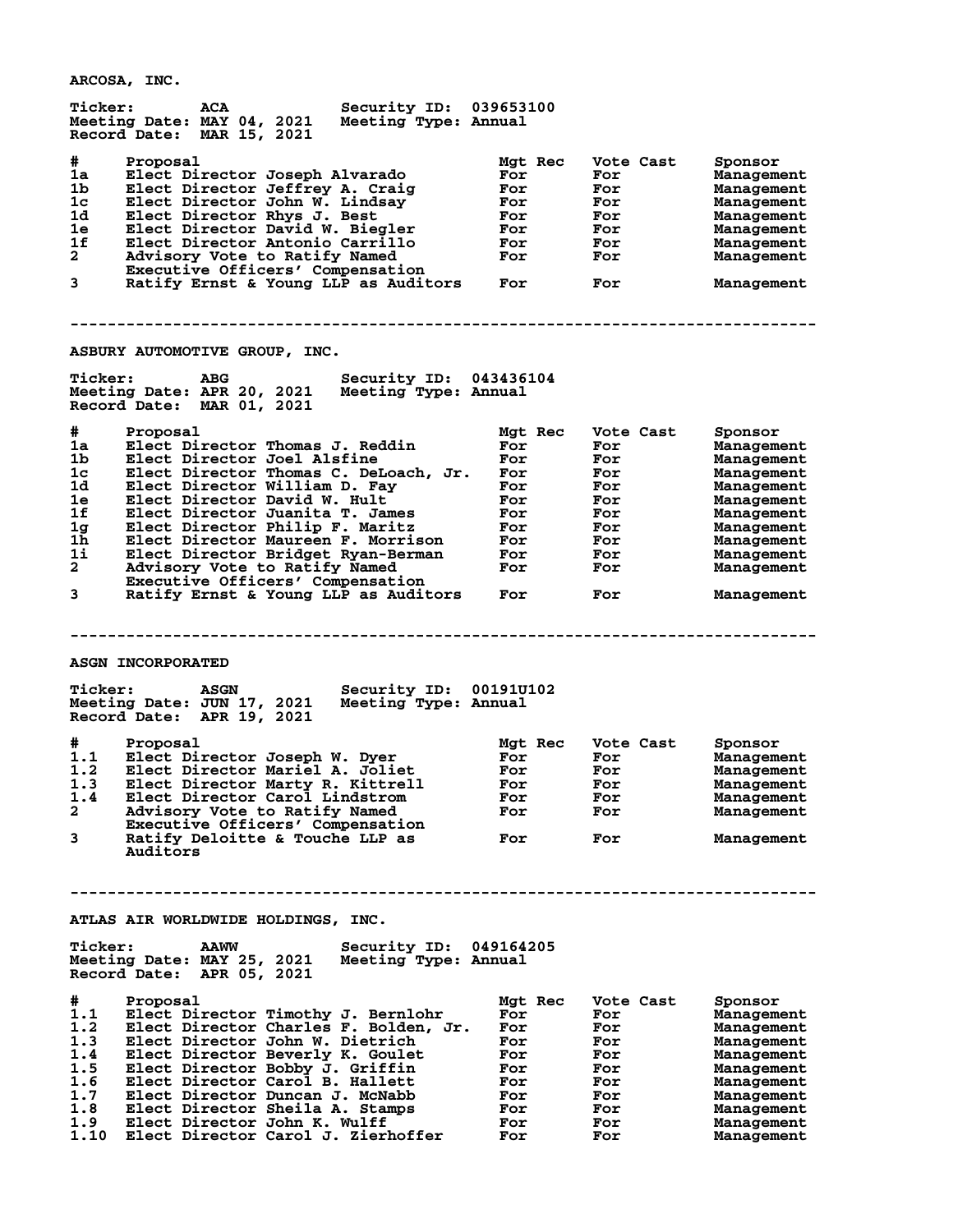| $\mathbf{2}$                                                                                | Ratify PricewaterhouseCoopers LLP as                                                                                                                                                                                                                                                                                                                                                                                                                                                                                       | For                                                                                                | For                                                                                                  | Management                                                                                                                                                                                                                |  |
|---------------------------------------------------------------------------------------------|----------------------------------------------------------------------------------------------------------------------------------------------------------------------------------------------------------------------------------------------------------------------------------------------------------------------------------------------------------------------------------------------------------------------------------------------------------------------------------------------------------------------------|----------------------------------------------------------------------------------------------------|------------------------------------------------------------------------------------------------------|---------------------------------------------------------------------------------------------------------------------------------------------------------------------------------------------------------------------------|--|
| 3                                                                                           | Auditors<br>Advisory Vote to Ratify Named<br>Executive Officers' Compensation                                                                                                                                                                                                                                                                                                                                                                                                                                              | For                                                                                                | For                                                                                                  | Management                                                                                                                                                                                                                |  |
|                                                                                             |                                                                                                                                                                                                                                                                                                                                                                                                                                                                                                                            |                                                                                                    |                                                                                                      |                                                                                                                                                                                                                           |  |
|                                                                                             | BEACON ROOFING SUPPLY, INC.                                                                                                                                                                                                                                                                                                                                                                                                                                                                                                |                                                                                                    |                                                                                                      |                                                                                                                                                                                                                           |  |
| <b>Ticker:</b>                                                                              | Security ID: 073685109<br><b>BECN</b><br>Meeting Date: FEB 19, 2021<br>Meeting Type: Annual<br>Record Date: DEC 22, 2020                                                                                                                                                                                                                                                                                                                                                                                                   |                                                                                                    |                                                                                                      |                                                                                                                                                                                                                           |  |
| #.<br>1.1<br>1.2<br>1.3<br>1.4<br>1.5<br>1.6<br>1.7<br>1.8<br>1.9<br>1.10<br>1.11<br>2<br>3 | Proposal<br>Elect Director Philip W. Knisely<br>Elect Director Julian G. Francis<br>Elect Director Carl T. Berquist<br>Elect Director Barbara G. Fast<br>Elect Director Richard W. Frost<br>Elect Director Alan Gershenhorn<br>Elect Director Robert M. McLaughlin<br>Elect Director Neil S. Novich<br>Elect Director Stuart A. Randle<br>Elect Director Nathan K. Sleeper<br>Elect Director Douglas L. Young<br>Ratify Ernst & Young LLP as Auditors<br>Advisory Vote to Ratify Named<br>Executive Officers' Compensation | Mat Rec<br>For<br>For<br>For<br>For<br>For<br>For<br>For<br>For<br>For<br>For<br>For<br>For<br>For | Vote Cast<br>For<br>For<br>For<br>For<br>For<br>For<br>For<br>For<br>For<br>For<br>For<br>For<br>For | Sponsor<br>Management<br>Management<br>Management<br><b>Management</b><br>Management<br>Management<br>Management<br>Management<br>Management<br>Management<br>Management<br>Management<br>Management                      |  |
|                                                                                             |                                                                                                                                                                                                                                                                                                                                                                                                                                                                                                                            |                                                                                                    |                                                                                                      |                                                                                                                                                                                                                           |  |
|                                                                                             | <b>BOISE CASCADE COMPANY</b>                                                                                                                                                                                                                                                                                                                                                                                                                                                                                               |                                                                                                    |                                                                                                      |                                                                                                                                                                                                                           |  |
| <b>Ticker:</b>                                                                              | Security ID: 09739D100<br>BCC<br>Meeting Date: MAY 06, 2021<br>Meeting Type: Annual<br>Record Date: MAR 08, 2021                                                                                                                                                                                                                                                                                                                                                                                                           |                                                                                                    |                                                                                                      |                                                                                                                                                                                                                           |  |
| #<br>1a<br>1b.<br>1c<br>1d<br>$\mathbf{2}$<br>3                                             | Proposal<br>Elect Director Nate Jorgensen<br>Elect Director Richard Fleming<br>Elect Director Mack Hogans<br>Elect Director Christopher McGowan<br>Advisory Vote to Ratify Named<br>Executive Officers' Compensation<br>Ratify KPMG LLP as Auditors                                                                                                                                                                                                                                                                        | Mgt Rec<br>For<br>For<br>For<br>For<br>For<br>For                                                  | Vote Cast<br>For<br>For<br>For<br>For<br>For<br>For                                                  | Sponsor<br>Management<br>Management<br>Management<br>Management<br>Management<br>Management                                                                                                                               |  |
|                                                                                             |                                                                                                                                                                                                                                                                                                                                                                                                                                                                                                                            |                                                                                                    |                                                                                                      |                                                                                                                                                                                                                           |  |
| <b>Ticker:</b>                                                                              | BOYD GAMING CORPORATION<br>Security ID:<br><b>BYD</b><br>Meeting Date: MAY 06, 2021<br>Meeting Type: Annual<br>Record Date:<br>MAR 12, 2021                                                                                                                                                                                                                                                                                                                                                                                | 103304101                                                                                          |                                                                                                      |                                                                                                                                                                                                                           |  |
| #<br>1.1<br>1.2<br>1.3<br>1.4<br>1.5<br>1.6<br>1.7<br>1.8<br>1.9<br>1.10<br>1.11<br>2       | Proposal<br>Elect Director John R. Bailey<br>Elect Director Robert L. Boughner<br>Elect Director William R. Boyd<br>Elect Director William S. Boyd<br>Elect Director Marianne Bovd Johnson<br>Elect Director Keith E. Smith<br>Elect Director Christine J. Spadafor<br>Elect Director A. Randall Thoman<br>Elect Director Peter M. Thomas<br>Elect Director Paul W. Whetsell<br>Elect Director Veronica J. Wilson<br>Ratify Deloitte & Touche LLP as<br>Auditors                                                           | Mgt Rec<br>For<br>For<br>For<br>For<br>For<br>For<br>For<br>For<br>For<br>For<br>For<br>For        | Vote Cast<br>For<br>For<br>For<br>For<br>For<br>For<br>For<br>For<br>For<br>For<br>For<br>For        | Sponsor<br>Management<br>Management<br>Management<br>Management<br><b>Management</b><br><b>Management</b><br>Management<br><b>Management</b><br><b>Management</b><br><b>Management</b><br><b>Management</b><br>Management |  |
|                                                                                             |                                                                                                                                                                                                                                                                                                                                                                                                                                                                                                                            |                                                                                                    |                                                                                                      |                                                                                                                                                                                                                           |  |

**BUILDERS FIRSTSOURCE, INC.**

| <b>Ticker:</b>             | <b>BLDR</b> | Security ID: 12008R107 |  |
|----------------------------|-------------|------------------------|--|
| Meeting Date: DEC 22, 2020 |             | Meeting Type: Special  |  |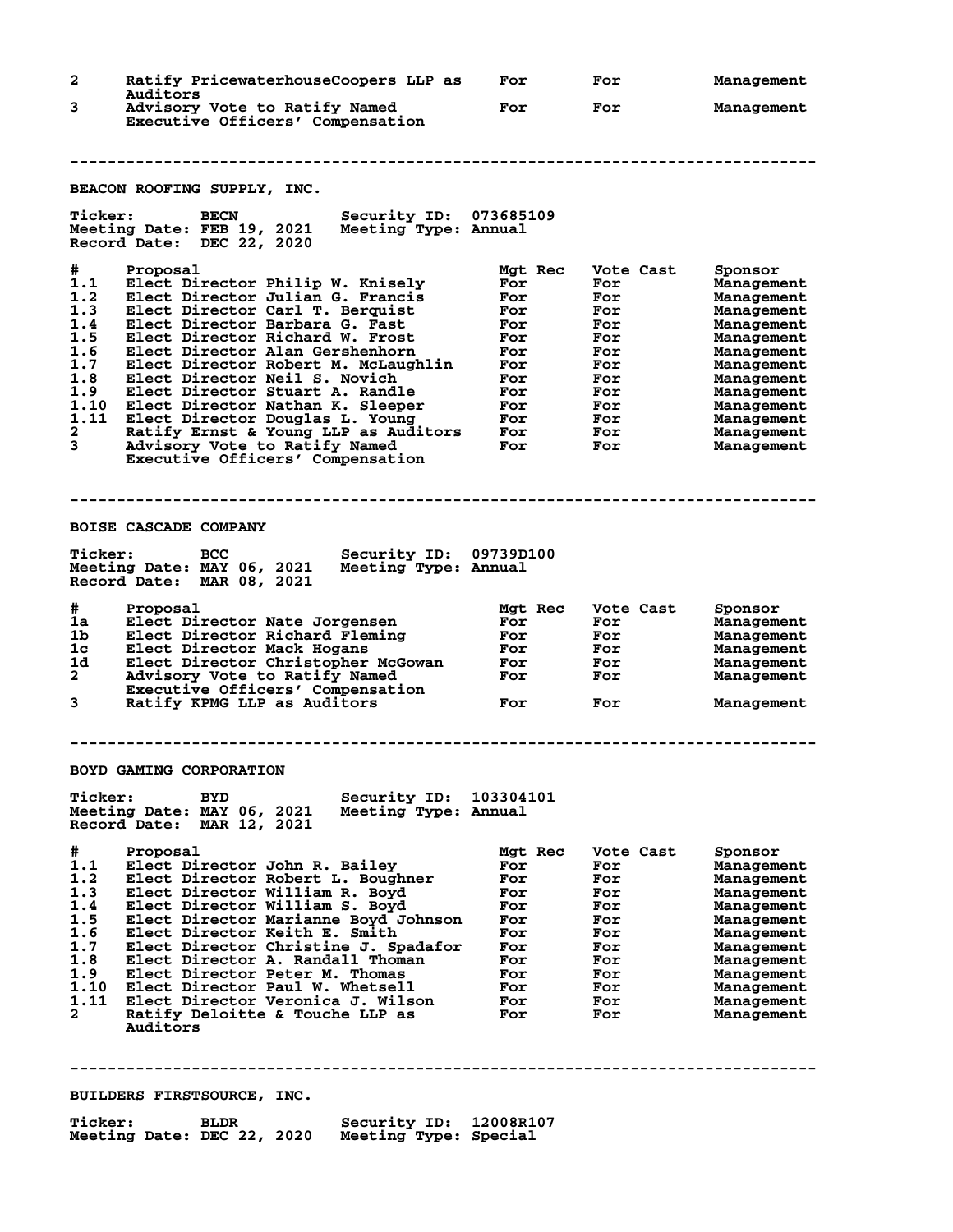**Record Date: NOV 13, 2020 # Proposal Mgt Rec Vote Cast Sponsor 1 Issue Shares in Connection with Merger For For Management 2 Increase Authorized Common Stock For For Management 3 Adjourn Meeting For For Management -------------------------------------------------------------------------------- CACI INTERNATIONAL INC Ticker: CACI Security ID: 127190304 Meeting Date: NOV 12, 2020 Meeting Type: Annual Record Date: SEP 16, 2020 # Proposal Mgt Rec Vote Cast Sponsor 1a Elect Director Michael A. Daniels For For Management 1b Elect Director Susan M. Gordon For For Management 1c Elect Director William L. Jews For For Management 1d Elect Director Gregory G. Johnson For For Management 1e Elect Director J. Phillip London For For Management 1f Elect Director John S. Mengucci For For Management 1g Elect Director James L. Pavitt For For Management 1h Elect Director Warren R. Phillips For For Management 1i Elect Director Debora A. Plunkett For For Management 1j Elect Director Charles P. Revoile For For Management 1k Elect Director William S. Wallace For For Management 2 Advisory Vote to Ratify Named For For Management Executive Officers' Compensation 3 Amend Omnibus Stock Plan For For Management 4 Ratify Ernst & Young LLP as Auditors For For Management -------------------------------------------------------------------------------- CALLAWAY GOLF COMPANY Ticker: ELY Security ID: 131193104 Meeting Date: MAR 03, 2021 Meeting Type: Special Record Date: JAN 08, 2021 # Proposal Mgt Rec Vote Cast Sponsor 1 Issue Shares in Connection with Merger For For Management 2 Adjourn Meeting For For Management -------------------------------------------------------------------------------- CALLAWAY GOLF COMPANY Ticker: ELY Security ID: 131193104 Meeting Date: MAY 19, 2021 Meeting Type: Annual Record Date: MAR 23, 2021 # Proposal Mgt Rec Vote Cast Sponsor 1.1 Elect Director Oliver G. (Chip)** Brewer, III  **Brewer, III 1.2 Elect Director Erik J Anderson For For Management 1.3 Elect Director Samuel H. Armacost For For Management 1.4 Elect Director Scott H. Baxter For For Management 1.5 Elect Director Thomas G. Dundon For For Management 1.6 Elect Director Laura J. Flanagan For For Management 1.7 Elect Director Russell L. Fleischer For For Management 1.8 Elect Director John F. Lundgren For For Management 1.9 Elect Director Scott M. Marimow For For Management 1.10 Elect Director Adebayo O. Ogunlesi For For Management 1.11 Elect Director Linda B. Segre For For Management 1.12 Elect Director Anthony S. Thornley For For Management 2 Ratify Deloitte & Touche LLP as For For Management Auditors 3 Advisory Vote to Ratify Named For For Management Executive Officers' Compensation 4 Increase Authorized Common Stock For For Management --------------------------------------------------------------------------------**

**CANTEL MEDICAL CORP.**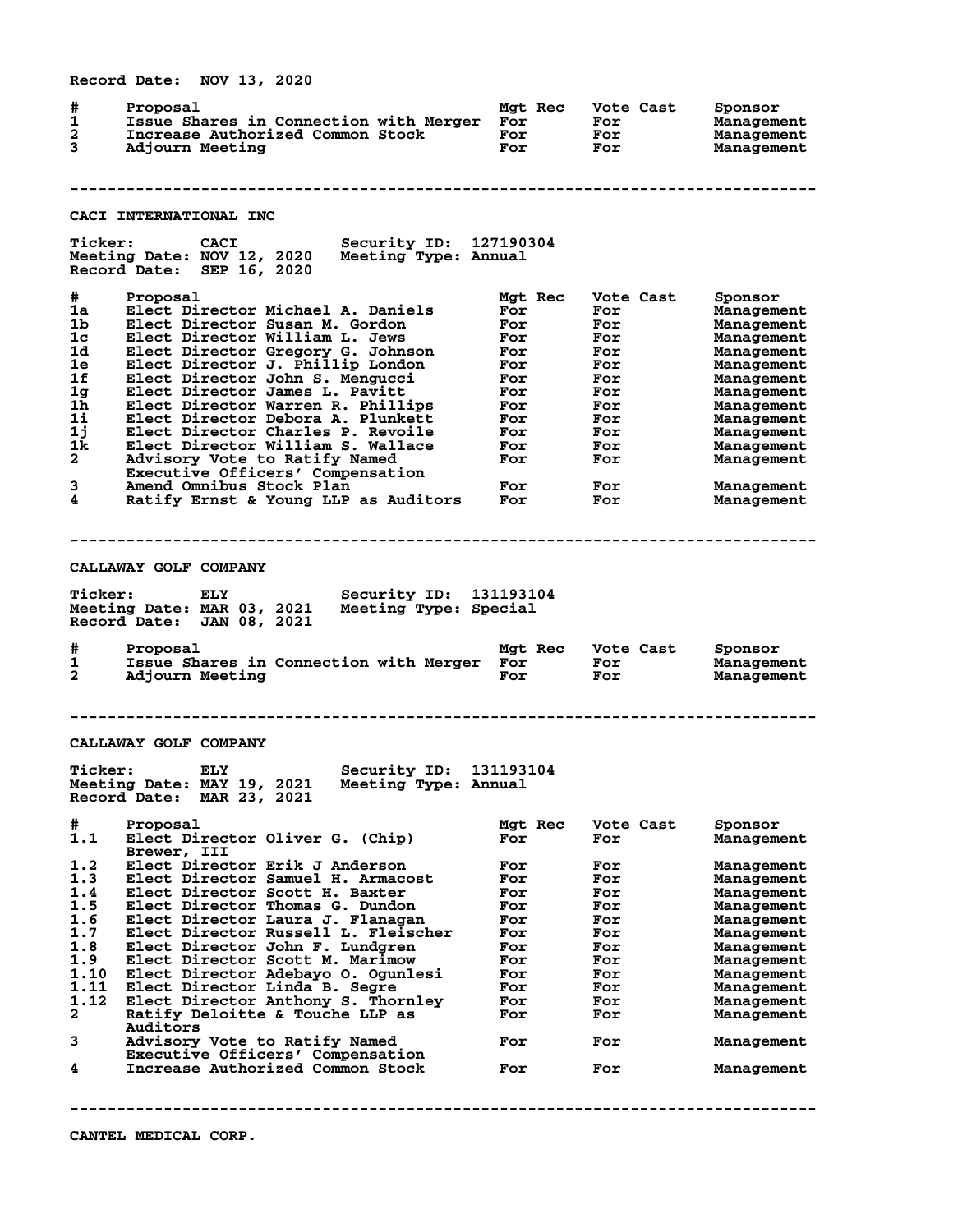**Ticker: CMD Security ID: 138098108 Meeting Date: DEC 16, 2020 Meeting Type: Annual Record Date: NOV 02, 2020 # Proposal Mgt Rec Vote Cast Sponsor 1a Elect Director Charles M. Diker For For Management 1b Elect Director Alan R. Batkin For For Management 1c Elect Director Ann E. Berman For For Management 1d Elect Director Mark N. Diker For For Management 1e Elect Director Anthony B. Evnin For For Management 1f Elect Director Laura L. Forese For For Management 1g Elect Director George L. Fotiades For For Management 1h Elect Director Ronnie Myers For For Management 1i Elect Director Karen N. Prange For For Management 1j Elect Director Peter J. Pronovost For For Management 2 Advisory Vote to Ratify Named For For Management Executive Officers' Compensation 3 Approve Omnibus Stock Plan For For Management 4 Ratify Deloitte & Touche LLP as For For Management Auditors -------------------------------------------------------------------------------- CARGURUS, INC. Ticker: CARG Security ID: 141788109 Meeting Date: JUN 02, 2021 Meeting Type: Annual Record Date: APR 06, 2021 # Proposal Mgt Rec Vote Cast Sponsor 1.1 Elect Director Lori Hickok For Withhold Management 1.2 Elect Director Greg Schwartz For Withhold Management 1.3 Elect Director Jason Trevisan For Withhold Management 2 Ratify Ernst & Young LLP as Auditors For For Management 3 Advisory Vote to Ratify Named For For Management Executive Officers' Compensation -------------------------------------------------------------------------------- CIENA CORPORATION Ticker: CIEN Security ID: 171779309 Meeting Date: APR 01, 2021 Meeting Type: Annual Record Date: FEB 04, 2021 # Proposal Mgt Rec Vote Cast Sponsor 1a Elect Director Hassan M. Ahmed For For Management 1b Elect Director Bruce L. Claflin For For Management 1c Elect Director T. Michael Nevens For For Management 1d Elect Director Patrick T. Gallagher For For Management 2 Amend Qualified Employee Stock For For Management Purchase Plan 3 Ratify PricewaterhouseCoopers LLP as For For Management Auditors 4 Advisory Vote to Ratify Named For For Management Executive Officers' Compensation -------------------------------------------------------------------------------- CNX RESOURCES CORPORATION Ticker: CNX Security ID: 12653C108 Meeting Date: MAY 06, 2021 Meeting Type: Annual Record Date: MAR 09, 2021 #** Proposal Proposal Proposal Proposal Proposal Mgt Rec Vote Cast Sponsor<br>
1a Elect Director Nicholas J. DeIuliis For For Management<br>
1c Elect Director Maureen E. Lally-Green For For Management **1a Elect Director J. Palmer Clarkson For For Management 1b Elect Director Nicholas J. DeIuliis For For Management 1c Elect Director Maureen E. Lally-Green For For Management 1d Elect Director Bernard Lanigan, Jr. For For Management 1e Elect Director Ian McGuire For For Management 1f Elect Director William N. Thorndike, For For Management Jr. 2 Ratify Ernst & Young LLP as Auditors For For Management 3 Advisory Vote to Ratify Named For For Management**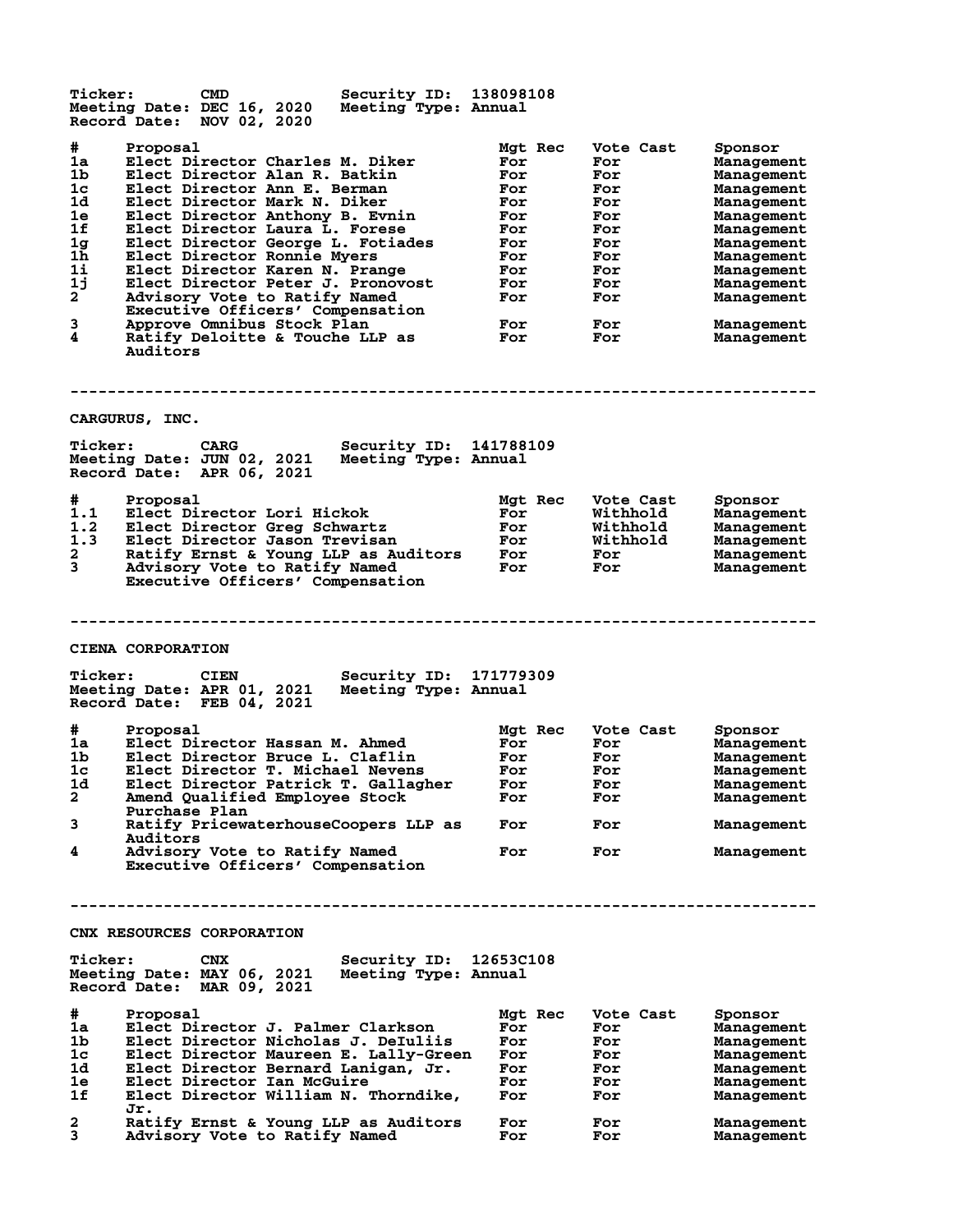**-------------------------------------------------------------------------------- COMMVAULT SYSTEMS, INC. Ticker: CVLT Security ID: 204166102 Meeting Date: AUG 27, 2020 Meeting Type: Annual Record Date: JUL 06, 2020 # Proposal Mgt Rec Vote Cast Sponsor 1.1 Elect Director R. Todd Bradley For For Management 1.2 Elect Director Charles "Chuck" E. Moran For For Management 1.3 Elect Director Allison Pickens For For Management 1.4 Elect Director Arlen Shenkman For For Management 2 Declassify the Board of Directors For For Management 3 Ratify Ernst & Young LLP as Auditors For For Management 4 Amend Omnibus Stock Plan For For Management 5 Advisory Vote to Ratify Named For For Management Executive Officers' Compensation -------------------------------------------------------------------------------- CORE-MARK HOLDING COMPANY, INC. Ticker: CORE Security ID: 218681104 Meeting Date: MAY 18, 2021 Meeting Type: Annual Record Date: MAR 22, 2021 # Proposal Mgt Rec Vote Cast Sponsor 1a Elect Director Stuart W. Booth For For Management 1b Elect Director Rocky Dewbre For For Management 1c Elect Director Laura Flanagan For For Management 1d Elect Director Robert G. Gross For For Management 1e Elect Director Scott E. McPherson For For Management 1f Elect Director Diane Randolph For For Management 1g Elect Director Harvey L. Tepner For For Management 1h Elect Director Rosemary Turner For For Management 2 Advisory Vote to Ratify Named For For Management** 2 Advisory Vote to Ratify Named<br>Executive Officers' Compensation<br>3 Ratify Deloitte & Touche LLP as Au **3 Ratify Deloitte & Touche LLP as Auditor For For Management -------------------------------------------------------------------------------- DELEK US HOLDINGS, INC. Ticker: DK Security ID: 24665A103 Meeting Date: MAY 06, 2021 Meeting Type: Proxy Contest Record Date: MAR 18, 2021 # Proposal Mgt Rec Vote Cast Sponsor Management Proxy (White Proxy Card) 1.1 Elect Director Ezra Uzi Yemin For For Management 1.2 Elect Director William J. Finnerty For For Management 1.3 Elect Director Richard J. Marcogliese For For Management 1.4 Elect Director Gary M. Sullivan, Jr. For For Management 1.5 Elect Director Vicky Sutil For For Management 1.6 Elect Director Laurie Z. Tolson For For Management 1.7 Elect Director David Wiessman For For Management 1.8 Elect Director Shlomo Zohar For For Management 2 Advisory Vote to Ratify Named For For Management Executive Officers' Compensation 3 Ratify Ernst & Young LLP as Auditors For For Management 4 Amend Omnibus Stock Plan For For Management 5 Approve Qualified Employee Stock For For Management** 5 Approve Qualified Employee Stock<br>Purchase Plan<br># Proposal **# Proposal Diss Rec Vote Cast Sponsor Dissident Proxy (Gold Proxy Card) 1A Elect Directors Randall D. Balhorn For Did Not Vote Shareholder 1B Elect Director George J. Damiris For Did Not Vote Shareholder 1C Elect Director Robert Edward Kent, Jr. For Did Not Vote Shareholder 1D Management Nominee Ezra Uzi Yemin For Did Not Vote Shareholder 1E Management Nominee Richard J. For Did Not Vote Shareholder Marcogliese 1F Management Nominee Gary M. Sullivan, For Did Not Vote Shareholder** Management Nominee Gary M. Sullivan, For Did Not Vote Shareholder<br>Jr.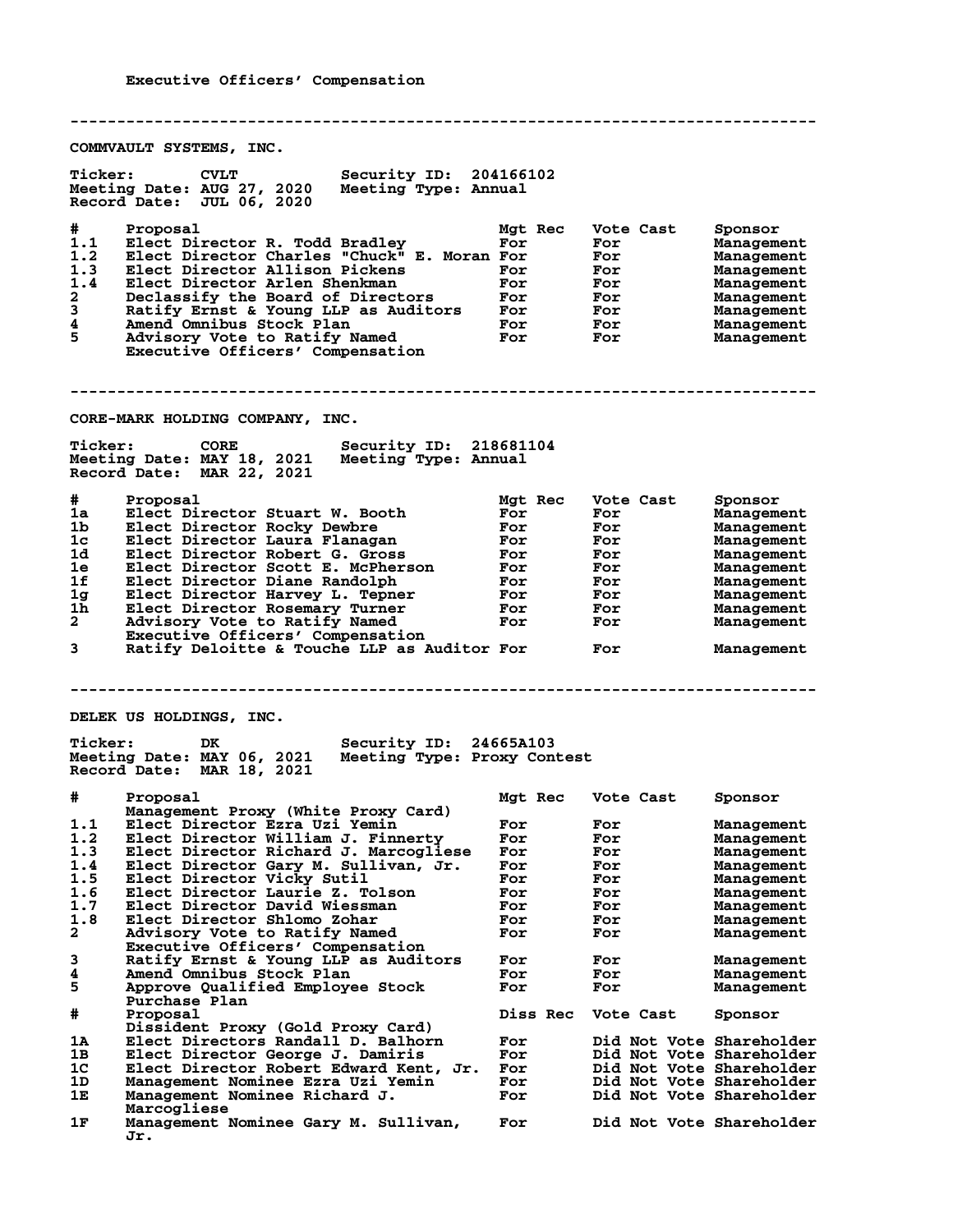| 1G<br>1H<br>$\mathbf{2}$<br>3<br>4<br>5                                                                                                                 | Management Nominee Vicky Sutil<br>Management Nominee Laurie Z. Tolson<br>Advisory Vote to Ratify Named<br>Executive Officers' Compensation<br>Ratify Ernst & Young LLP as Auditors<br>Amend Omnibus Stock Plan<br>Approve Qualified Employee Stock<br>Purchase Plan                                                                                                                                                                                                                                         | For<br>For<br>Against<br>For<br>Abstain<br>For                                | Did Not Vote Shareholder<br>Did Not Vote Shareholder<br>Did Not Vote Management<br>Did Not Vote Management<br>Did Not Vote Management<br>Did Not Vote Management |                                                                                                                                                                                                                                   |  |
|---------------------------------------------------------------------------------------------------------------------------------------------------------|-------------------------------------------------------------------------------------------------------------------------------------------------------------------------------------------------------------------------------------------------------------------------------------------------------------------------------------------------------------------------------------------------------------------------------------------------------------------------------------------------------------|-------------------------------------------------------------------------------|------------------------------------------------------------------------------------------------------------------------------------------------------------------|-----------------------------------------------------------------------------------------------------------------------------------------------------------------------------------------------------------------------------------|--|
|                                                                                                                                                         |                                                                                                                                                                                                                                                                                                                                                                                                                                                                                                             |                                                                               |                                                                                                                                                                  |                                                                                                                                                                                                                                   |  |
|                                                                                                                                                         | DIODES INCORPORATED                                                                                                                                                                                                                                                                                                                                                                                                                                                                                         |                                                                               |                                                                                                                                                                  |                                                                                                                                                                                                                                   |  |
| <b>Ticker:</b>                                                                                                                                          | Security ID: 254543101<br>DIOD<br>Meeting Date: MAY 24, 2021<br>Meeting Type: Annual<br>Record Date: MAR 29, 2021                                                                                                                                                                                                                                                                                                                                                                                           |                                                                               |                                                                                                                                                                  |                                                                                                                                                                                                                                   |  |
| #<br>1.1<br>1.2<br>1.3<br>1.4<br>1.5<br>1.6<br>1.7<br>1.8<br>$\mathbf{2}$<br>3                                                                          | Proposal<br>Elect Director Angie Chen Button<br>Elect Director C.H. Chen<br>Elect Director Warren Chen<br>Elect Director Michael R. Giordano<br>Elect Director Keh-Shew Lu<br>Elect Director Peter M. Menard<br>Elect Director Christina Wen-Chi Sung<br>Elect Director Michael K.C. Tsai<br>Advisory Vote to Ratify Named<br>Executive Officers' Compensation<br>Ratify Moss Adams LLP as Auditor                                                                                                          | Mgt Rec<br>For<br>For<br>For<br>For<br>For<br>For<br>For<br>For<br>For<br>For | Vote Cast<br>For<br>For<br>For<br>For<br>For<br>For<br>For<br>For<br>For<br>For                                                                                  | Sponsor<br>Management<br>Management<br>Management<br>Management<br>Management<br>Management<br>Management<br>Management<br>Management<br>Management                                                                               |  |
|                                                                                                                                                         |                                                                                                                                                                                                                                                                                                                                                                                                                                                                                                             |                                                                               |                                                                                                                                                                  |                                                                                                                                                                                                                                   |  |
|                                                                                                                                                         | DYCOM INDUSTRIES INC.                                                                                                                                                                                                                                                                                                                                                                                                                                                                                       |                                                                               |                                                                                                                                                                  |                                                                                                                                                                                                                                   |  |
| <b>Ticker:</b>                                                                                                                                          | Security ID: 267475101<br>DY<br>Meeting Date: MAY 25, 2021<br>Meeting Type: Annual<br>Record Date: MAR 26, 2021                                                                                                                                                                                                                                                                                                                                                                                             |                                                                               |                                                                                                                                                                  |                                                                                                                                                                                                                                   |  |
| #.<br>1a<br>1b.<br>$\mathbf{2}^-$<br>3                                                                                                                  | Proposal<br>Elect Director Steven E. Nielsen<br>Elect Director Jennifer M. Fritzsche<br>Advisory Vote to Ratify Named<br>Executive Officers' Compensation<br>Ratify PricewaterhouseCoopers LLP as<br>Auditors                                                                                                                                                                                                                                                                                               | Mgt Rec<br>For<br>For<br>For<br>For                                           | Vote Cast<br>For<br>For<br>For<br>For                                                                                                                            | Sponsor<br>Management<br>Management<br>Management<br>Management                                                                                                                                                                   |  |
|                                                                                                                                                         |                                                                                                                                                                                                                                                                                                                                                                                                                                                                                                             |                                                                               |                                                                                                                                                                  |                                                                                                                                                                                                                                   |  |
| EMCOR GROUP, INC.<br><b>Ticker:</b><br>Security ID: 290840100<br>EME<br>Meeting Type: Annual<br>Meeting Date: JUN 10, 2021<br>Record Date: APR 13, 2021 |                                                                                                                                                                                                                                                                                                                                                                                                                                                                                                             |                                                                               |                                                                                                                                                                  |                                                                                                                                                                                                                                   |  |
| #<br>1a<br>1b<br>1c<br>1d<br>1e<br>1f<br>1 <sub>g</sub><br>1h<br>1i<br>$\mathbf{2}$<br>3<br>4                                                           | Proposal<br>Elect Director John W. Altmeyer<br>Elect Director Anthony J. Guzzi<br>Elect Director Ronald L. Johnson<br>Elect Director David H. Laidley<br>Elect Director Carol P. Lowe<br>Elect Director M. Kevin McEvoy<br>Elect Director William P. Reid<br>Elect Director Steven B. Schwarzwaelder For<br>Elect Director Robin Walker-Lee<br>Advisory Vote to Ratify Named<br>Executive Officers' Compensation<br>Ratify Ernst & Young LLP as Auditors<br>Provide Right to Act by Written Consent Against | Mgt Rec<br>For<br>For<br>For<br>For<br>For<br>For<br>For<br>For<br>For<br>For | Vote Cast<br>For<br>For<br>For<br>For<br>For<br>For<br>For<br>For<br>For<br>For<br>For<br>For                                                                    | Sponsor<br><b>Management</b><br>Management<br><b>Management</b><br>Management<br><b>Management</b><br>Management<br><b>Management</b><br><b>Management</b><br><b>Management</b><br><b>Management</b><br>Management<br>Shareholder |  |
|                                                                                                                                                         |                                                                                                                                                                                                                                                                                                                                                                                                                                                                                                             |                                                                               |                                                                                                                                                                  |                                                                                                                                                                                                                                   |  |

**ENERGIZER HOLDINGS, INC.**

| <b>Ticker:</b>             | ENR | Security ID: 29272W109 |  |
|----------------------------|-----|------------------------|--|
| Meeting Date: FEB 01, 2021 |     | Meeting Type: Annual   |  |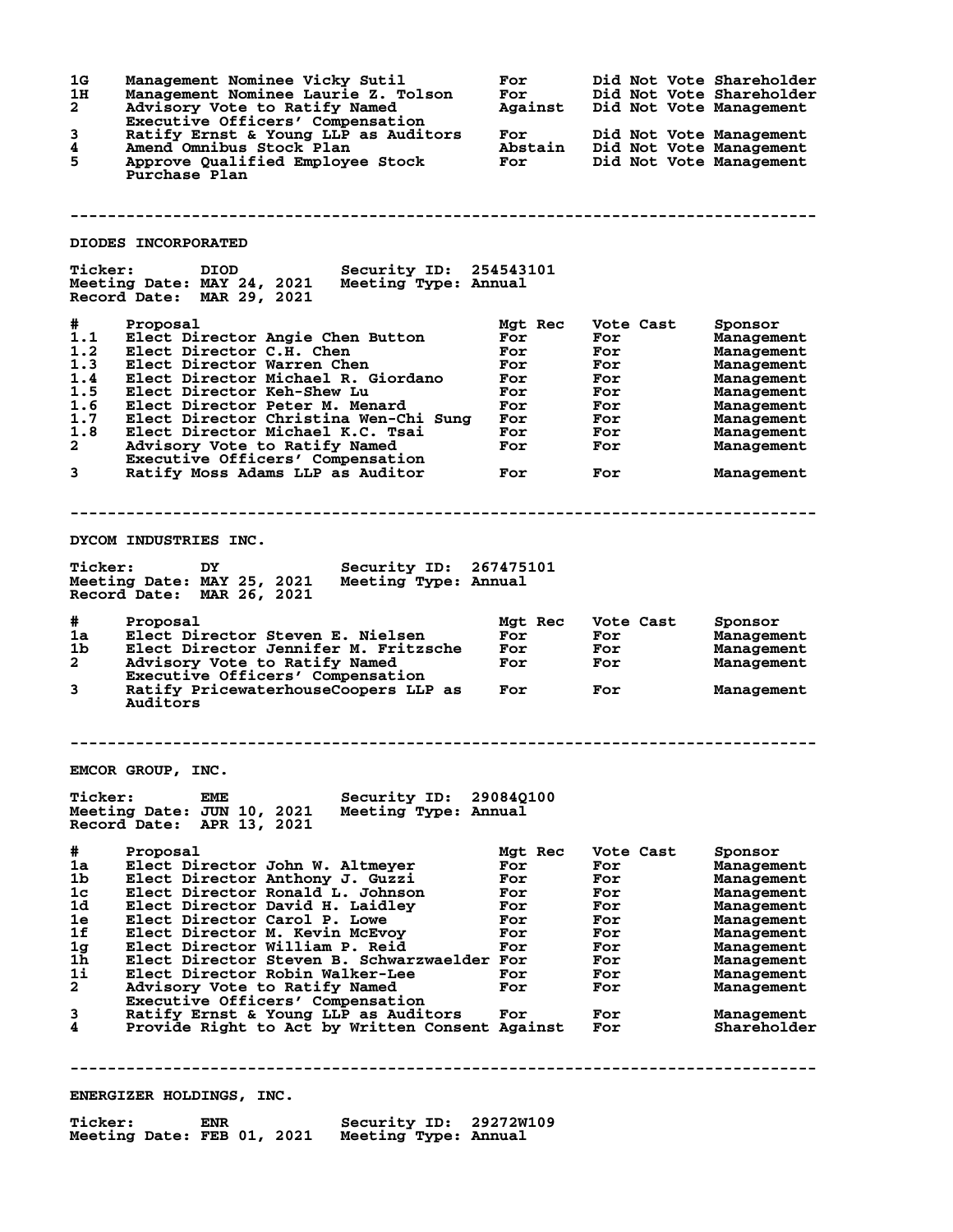**# Proposal Mgt Rec Vote Cast Sponsor 1a Elect Director Carlos Abrams-Rivera For For Management 1b Elect Director Bill G. Armstrong For For Management 1c Elect Director Cynthia J. Brinkley For For Management 1d Elect Director Rebecca Frankiewicz For For Management 1e Elect Director Alan R. Hoskins For For Management 1f Elect Director Kevin J. Hunt For For Management 1g Elect Director James C. Johnson For For Management 1h Elect Director Mark S. LaVigne For For Management 1i Elect Director Patrick J. Moore For For Management 1j Elect Director Nneka L. Rimmer For For Management 1k Elect Director Robert V. Vitale For For Management 2 Ratify PricewaterhouseCoopers LLP as For For Management Auditors 3 Advisory Vote to Ratify Named For For Management Executive Officers' Compensation -------------------------------------------------------------------------------- ENERSYS Ticker: ENS Security ID: 29275Y102 Meeting Date: JUL 30, 2020 Meeting Type: Annual Record Date: JUN 08, 2020 # Proposal Mgt Rec Vote Cast Sponsor 1.1 Elect Director Caroline Chan For For Management 1.2 Elect Director Steven M. Fludder For For Management 1.3 Elect Director Paul J. Tufano For For Management 2 Ratify Ernst & Young LLP as Auditors For For Management 3 Advisory Vote to Ratify Named For For Management Executive Officers' Compensation 4 Advisory Vote on Say on Pay Frequency One Year One Year Management -------------------------------------------------------------------------------- EVERCORE INC. Ticker: EVR Security ID: 29977A105** Meeting Date: JUN 17, 2021 **Record Date: APR 23, 2021 # Proposal Mgt Rec Vote Cast Sponsor 1.1 Elect Director Roger C. Altman For For Management 1.2 Elect Director Richard I. Beattie For For Management 1.3 Elect Director Pamela G. Carlton For For Management 1.4 Elect Director Ellen V. Futter For For Management 1.5 Elect Director Gail B. Harris For For Management 1.6 Elect Director Robert B. Millard For For Management 1.7 Elect Director Willard J. Overlock, Jr. For For Management 1.8 Elect Director Simon M. Robertson For For Management 1.9 Elect Director Ralph L. Schlosstein For For Management 1.10 Elect Director John S. Weinberg For For Management 1.11 Elect Director William J. Wheeler For For Management 1.12 Elect Director Sarah K. Williamson For For Management 1.13 Elect Director Kendrick R. Wilson, III For For Management 2 Advisory Vote to Ratify Named For For Management Executive Officers' Compensation 1 Article Concernsive Community Avanceus Community Avanceus Community Concernsive Communist Communist Communist Communist Communist Communist Communist Communist Communist Communist Communist Communist Communist Communist Auditors -------------------------------------------------------------------------------- EVOLENT HEALTH, INC. Ticker: EVH Security ID: 30050B101 Meeting Date: JUN 10, 2021 Meeting Type: Annual Record Date: APR 15, 2021 # Proposal Mgt Rec Vote Cast Sponsor 1 Declassify the Board of Directors For For Management 2 Eliminate Supermajority Vote For For Management Requirements 3a Elect Director Craig Barbarosh For For Management**

**Record Date: DEC 04, 2020**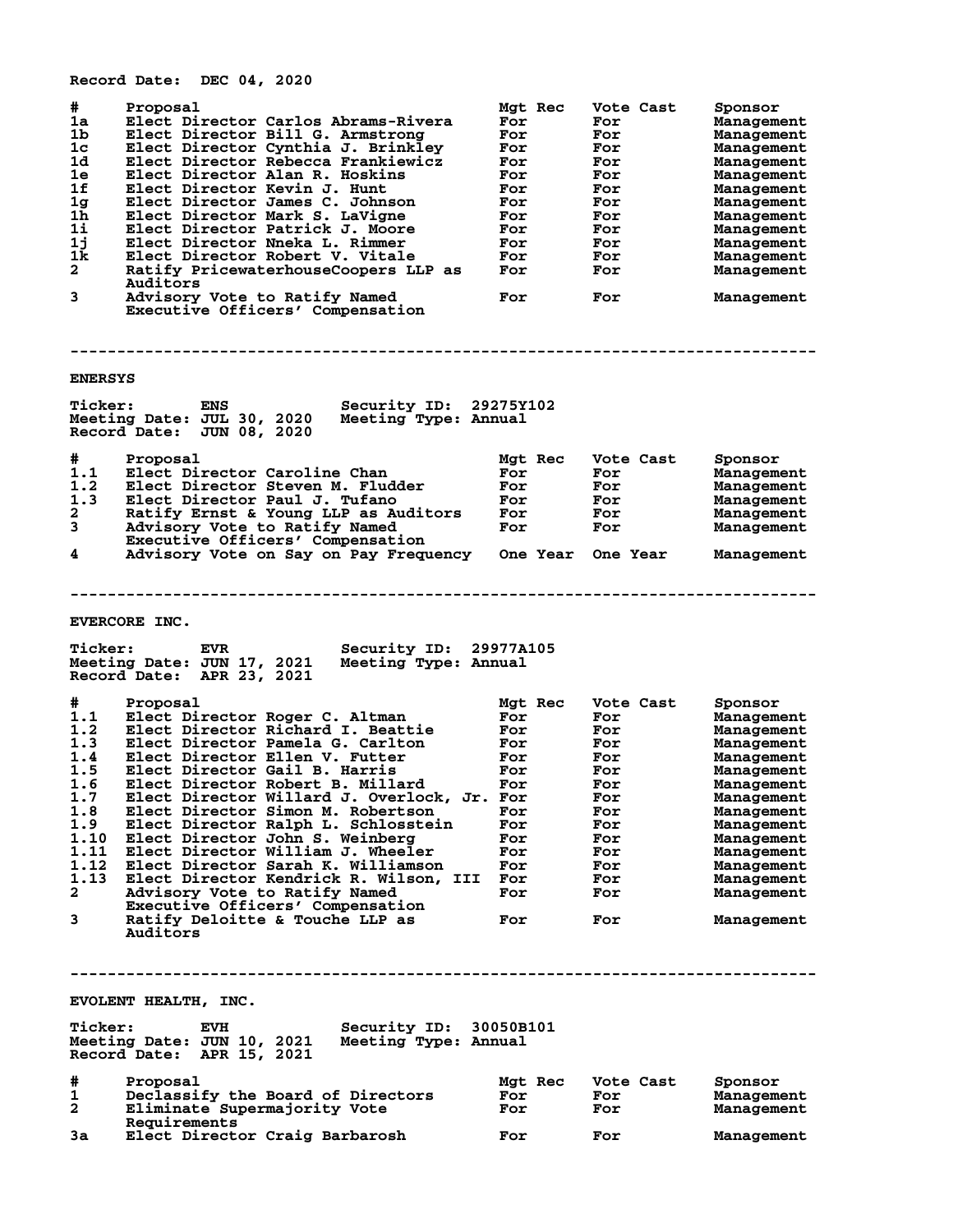| 3b<br>3 <sub>c</sub><br>3d<br>4<br>5<br>6                                                                | Elect Director Kim Keck<br>Elect Director Cheryl Scott<br>Elect Director Frank Williams<br>Ratify Deloitte & Touche LLP as<br>Auditors<br>Advisory Vote to Ratify Named<br>Executive Officers' Compensation                                                                                                                                                                                                                                                                                                          | For<br>For<br>For<br>For<br>For                                                                    | For<br>For<br>For<br>For<br>For                                                                          | Management<br>Management<br>Management<br>Management<br>Management                                                                                                                            |
|----------------------------------------------------------------------------------------------------------|----------------------------------------------------------------------------------------------------------------------------------------------------------------------------------------------------------------------------------------------------------------------------------------------------------------------------------------------------------------------------------------------------------------------------------------------------------------------------------------------------------------------|----------------------------------------------------------------------------------------------------|----------------------------------------------------------------------------------------------------------|-----------------------------------------------------------------------------------------------------------------------------------------------------------------------------------------------|
|                                                                                                          | Amend Omnibus Stock Plan                                                                                                                                                                                                                                                                                                                                                                                                                                                                                             | For                                                                                                | For                                                                                                      | Management                                                                                                                                                                                    |
|                                                                                                          |                                                                                                                                                                                                                                                                                                                                                                                                                                                                                                                      |                                                                                                    |                                                                                                          |                                                                                                                                                                                               |
|                                                                                                          | <b>F.N.B. CORPORATION</b>                                                                                                                                                                                                                                                                                                                                                                                                                                                                                            |                                                                                                    |                                                                                                          |                                                                                                                                                                                               |
| <b>Ticker:</b>                                                                                           | Security ID: 302520101<br><b>FNB</b><br>Meeting Date: MAY 11, 2021<br>Meeting Type: Annual<br>Record Date: MAR 05, 2021                                                                                                                                                                                                                                                                                                                                                                                              |                                                                                                    |                                                                                                          |                                                                                                                                                                                               |
| #<br>1.1<br>1.2<br>1.3<br>1.4<br>1.5<br>1.6<br>1.7<br>1.8<br>1.9<br>1.10<br>1.11<br>1.12<br>$\mathbf{2}$ | Proposal<br>Elect Director Pamela A. Bena<br>Elect Director William B. Campbell<br>Elect Director James D. Chiafullo<br>Elect Director Vincent J. Delie, Jr.<br>Elect Director Mary Jo Dively<br>Elect Director Robert A. Hormell<br>Elect Director David J. Malone<br>Elect Director Frank C. Mencini<br>Elect Director David L. Motley<br>Elect Director Heidi A. Nicholas<br>Elect Director John S. Stanik<br>Elect Director William J. Strimbu<br>Advisory Vote to Ratify Named                                  | Mgt Rec<br>For<br>For<br>For<br>For<br>For<br>For<br>For<br>For<br>For<br>For<br>For<br>For<br>For | Vote Cast<br>For<br>For<br>For<br>For<br>For<br>For<br>For<br>For<br>For<br>For<br>For<br>For<br>Against | Sponsor<br>Management<br>Management<br>Management<br>Management<br>Management<br>Management<br>Management<br>Management<br>Management<br>Management<br>Management<br>Management<br>Management |
| 3 <sup>1</sup>                                                                                           | Executive Officers' Compensation<br>Ratify Ernst & Young LLP as Auditor                                                                                                                                                                                                                                                                                                                                                                                                                                              | For                                                                                                | For                                                                                                      | Management                                                                                                                                                                                    |
| <b>Ticker:</b><br>#<br>1.1<br>1.2<br>1.3<br>1.4<br>1.5<br>1.6<br>2<br>3<br>4                             | <b>FERRO CORPORATION</b><br>Security ID: 315405100<br>FOE<br>Meeting Date: APR 29, 2021 Meeting Type: Annual<br>Record Date: MAR 18, 2021<br>Proposal<br>Elect Director David A. Lorber<br>Elect Director Marran H. Ogilvie<br>Elect Director Andrew M. Ross<br>Elect Director Allen A. Spizzo<br>Elect Director Peter T. Thomas<br>Elect Director Ronald P. Vargo<br>Advisory Vote to Ratify Named<br>Executive Officers' Compensation<br>Ratify Deloitte & Touche LLP as<br>Auditors<br>Adopt Simple Majority Vote | Mgt Rec<br>For<br>For<br>For<br>For<br>For<br>For<br>For<br>For<br>Against                         | Vote Cast<br>For<br><b>For</b><br>For<br>For<br>For<br>For<br>For<br>For<br>For                          | Sponsor<br>Management<br>Management<br>Management<br>Management<br>Management<br>Management<br>Management<br>Management<br>Shareholder                                                        |
|                                                                                                          | FIREEYE, INC.<br>Ticker: FEYE Security ID: 318160101<br>Meeting Date: JUN 11, 2021 Meeting Type: Annual<br>Record Date: APR 13, 2021                                                                                                                                                                                                                                                                                                                                                                                 |                                                                                                    |                                                                                                          |                                                                                                                                                                                               |
| #<br>1a<br>1 <sub>b</sub><br>1c<br>$\mathbf{2}^-$<br>3                                                   | Proposal<br>Elect Director Sara C. Andrews<br>Elect Director Adrian McDermott<br>Elect Director Robert E. Switz<br>Ratify Deloitte & Touche LLP as<br>Auditors<br>Advisory Vote to Ratify Named<br>Executive Officers' Compensation                                                                                                                                                                                                                                                                                  | Mgt Rec<br>For<br>For<br><b>For</b><br>For<br>For                                                  | Vote Cast<br>For<br><b>For</b><br><b>For</b><br>For<br>For                                               | Sponsor<br>Management<br>Management<br>Management<br>Management<br>Management                                                                                                                 |
|                                                                                                          | <b>FIRST HORIZON CORPORATION</b>                                                                                                                                                                                                                                                                                                                                                                                                                                                                                     |                                                                                                    |                                                                                                          |                                                                                                                                                                                               |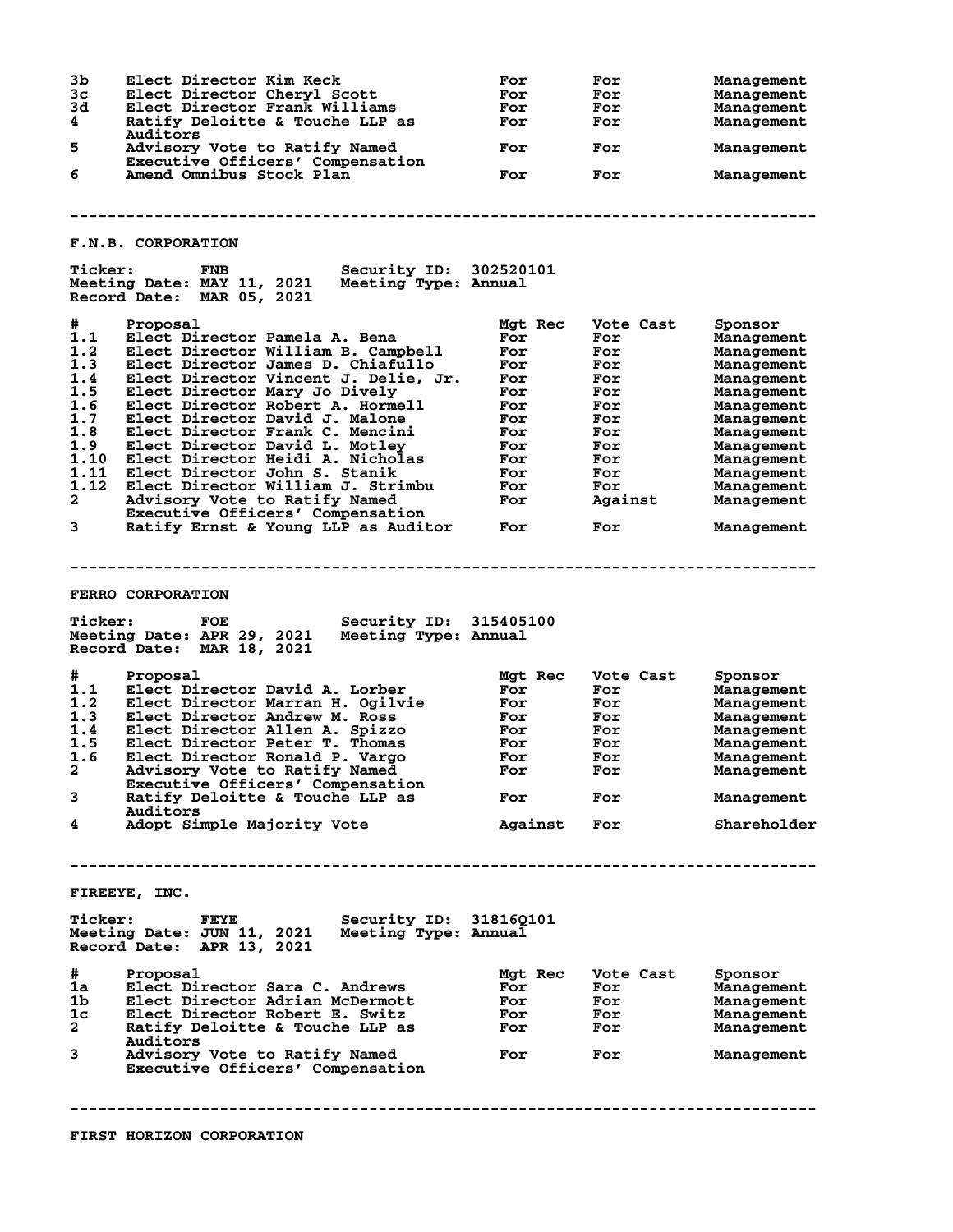**Ticker: FHN Security ID: 320517105 Meeting Date: APR 27, 2021 Meeting Type: Annual Record Date: FEB 26, 2021 # Proposal Mgt Rec Vote Cast Sponsor 1.1 Elect Director Harry V. Barton, Jr. For For Management 1.2 Elect Director Kenneth A. Burdick For For Management 1.3 Elect Director Daryl G. Byrd For For Management 1.4 Elect Director John N. Casbon For For Management 1.5 Elect Director John C. Compton For For Management 1.6 Elect Director Wendy P. Davidson For For Management 1.7 Elect Director William H. Fenstermaker For For Management 1.8 Elect Director D. Bryan Jordan For For Management 1.9 Elect Director J. Michael Kemp, Sr. For For Management 1.10 Elect Director Rick E. Maples For For Management 1.11 Elect Director Vicki R. Palmer For For Management 1.12 Elect Director Colin V. Reed For For Management 1.13 Elect Director E. Stewart Shea, III For For Management 1.14 Elect Director Cecelia D. Stewart For For Management 1.15 Elect Director Rajesh Subramaniam For For Management 1.16 Elect Director Rosa Sugranes For For Management 1.17 Elect Director R. Eugene Taylor For For Management 2 Approve Omnibus Stock Plan For For Management 3 Advisory Vote to Ratify Named For For Management Executive Officers' Compensation 4 Ratify KPMG LLP as Auditors For For Management -------------------------------------------------------------------------------- FOOT LOCKER, INC. Ticker: FL Security ID: 344849104 Meeting Date: MAY 19, 2021 Meeting Type: Annual Record Date: MAR 22, 2021 # Proposal Mgt Rec Vote Cast Sponsor 1a Elect Director Alan D. Feldman For For Management 1b Elect Director Richard A. Johnson For For Management 1c Elect Director Guillermo G. Marmol For For Management 1d Elect Director Matthew M. McKenna For For Management 1e Elect Director Darlene Nicosia For For Management 1f Elect Director Steven Oakland For For Management 1g Elect Director Ulice Payne, Jr. For For Management 1h Elect Director Kimberly Underhill For For Management 1i Elect Director Tristan Walker For For Management 1j Elect Director Dona D. Young For For Management 2 Advisory Vote to Ratify Named For For Management Executive Officers' Compensation 3 Ratify KPMG LLP as Auditor For For Management -------------------------------------------------------------------------------- GRAPHIC PACKAGING HOLDING COMPANY Ticker: GPK Security ID: 388689101 Meeting Date: MAY 26, 2021 Meeting Type: Annual Record Date: MAR 29, 2021 # Proposal Mgt Rec Vote Cast Sponsor 1.1 Elect Director Paul D. Carrico For For Management 1.2 Elect Director Philip R. Martens For For Management 1.3 Elect Director Lynn A. Wentworth For For Management 2 Ratify PricewaterhouseCoopers LLP as For For Management Auditors 3 Advisory Vote to Ratify Named For For Management Executive Officers' Compensation -------------------------------------------------------------------------------- HANCOCK WHITNEY CORPORATION Ticker: HWC Security ID: 410120109**

**Meeting Date: APR 21, 2021 Meeting Type: Annual**

**Record Date: FEB 26, 2021**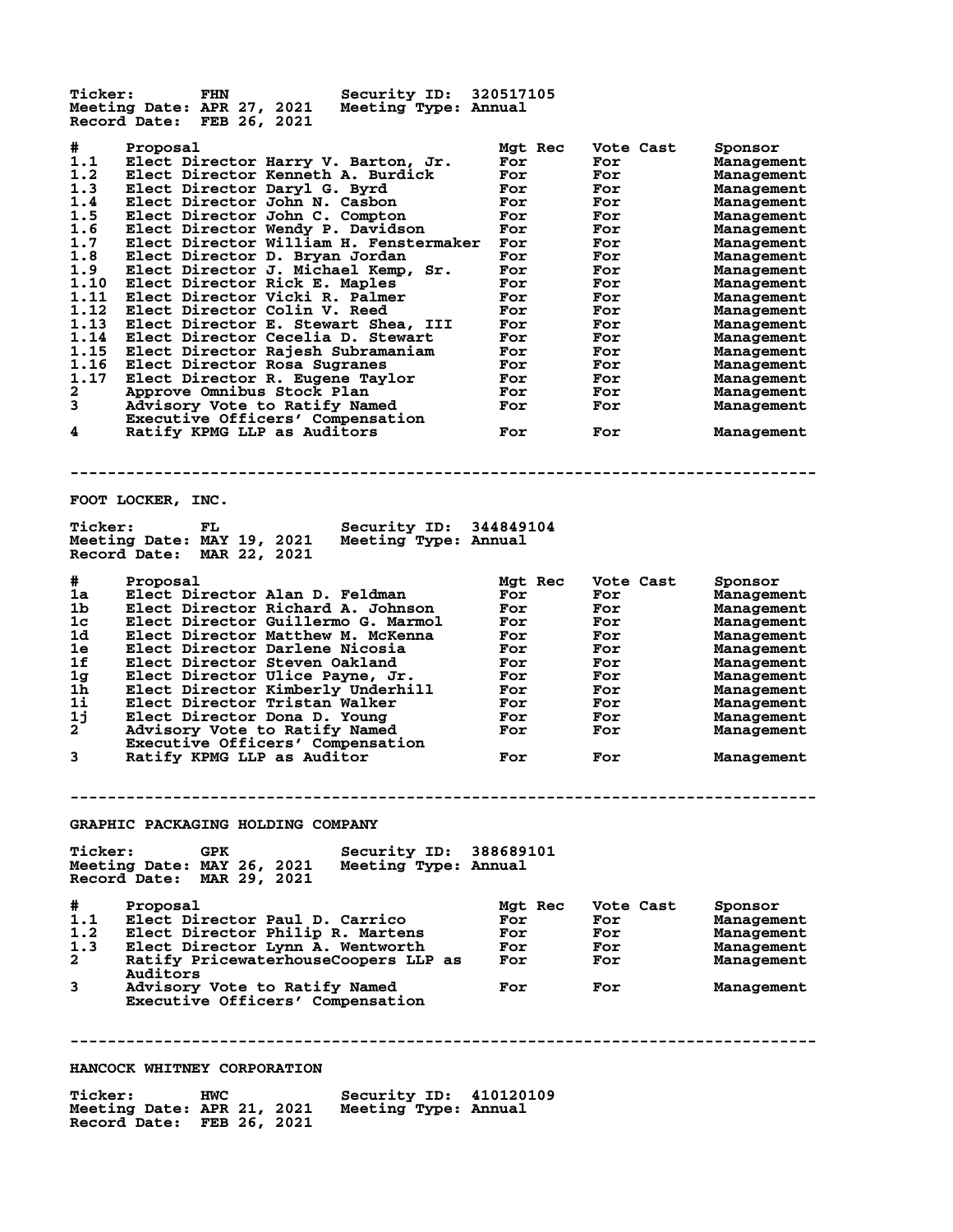| #<br>1.1<br>1.2<br>1.3<br>1.4<br>1.5<br>$\overline{\mathbf{2}}$<br>3                             | Proposal<br>Elect Director John M. Hairston<br>Elect Director James H. Horne<br>Elect Director Suzette K. Kent<br>Elect Director Jerry L. Levens<br>Elect Director Christine L. Pickering<br>Advisory Vote to Ratify Named<br>Executive Officers' Compensation<br>Ratify PricewaterhouseCoopers LLP as<br>Auditors                                                                                                                                              | Mgt Rec<br>For<br>For<br>For<br>For<br>For<br>For<br>For                             | Vote Cast<br>For<br>For<br>For<br>For<br>For<br>For<br>For                                         | Sponsor<br>Management<br>Management<br>Management<br>Management<br>Management<br>Management<br>Management                                                            |
|--------------------------------------------------------------------------------------------------|-----------------------------------------------------------------------------------------------------------------------------------------------------------------------------------------------------------------------------------------------------------------------------------------------------------------------------------------------------------------------------------------------------------------------------------------------------------------|--------------------------------------------------------------------------------------|----------------------------------------------------------------------------------------------------|----------------------------------------------------------------------------------------------------------------------------------------------------------------------|
| <b>Ticker:</b>                                                                                   | HANNON ARMSTRONG SUSTAINABLE INFRASTRUCTURE CAPITAL, INC.<br><b>Security ID:</b><br><b>HASI</b><br>Meeting Date: JUN 03, 2021<br>Meeting Type: Annual<br>Record Date: APR 08, 2021                                                                                                                                                                                                                                                                              | 41068X100                                                                            |                                                                                                    |                                                                                                                                                                      |
| #<br>1.1<br>1.2<br>1.3<br>1.4<br>1.5<br>1.6<br>1.7<br>1.8<br>1.9<br>$\mathbf{2}$<br>$\mathbf{3}$ | Proposal<br>Elect Director Jeffrey W. Eckel<br>Elect Director Clarence D. Armbrister<br>Elect Director Teresa M. Brenner<br>Elect Director Michael T. Eckhart<br>Elect Director Nancy C. Floyd<br>Elect Director Simone F. Lagomarsino<br>Elect Director Charles M. O'Neil<br>Elect Director Richard J. Osborne<br>Elect Director Steven G. Osgood<br>Ratify Ernst & Young LLP as Auditors<br>Advisory Vote to Ratify Named<br>Executive Officers' Compensation | Mgt Rec<br>For<br>For<br>For<br>For<br>For<br>For<br>For<br>For<br>For<br>For<br>For | Vote Cast<br>For<br>For<br>Against<br>Against<br>For<br>For<br>Against<br>For<br>For<br>For<br>For | Sponsor<br>Management<br>Management<br>Management<br>Management<br>Management<br>Management<br>Management<br>Management<br>Management<br>Management<br>Management    |
|                                                                                                  |                                                                                                                                                                                                                                                                                                                                                                                                                                                                 |                                                                                      |                                                                                                    |                                                                                                                                                                      |
| <b>Ticker:</b>                                                                                   | HEALTHEQUITY, INC.<br>Security ID: 42226A107<br><b>HQY</b><br>Meeting Date: JUN 24, 2021<br>Meeting Type: Annual                                                                                                                                                                                                                                                                                                                                                |                                                                                      |                                                                                                    |                                                                                                                                                                      |
| #                                                                                                | Record Date: APR 30, 2021<br>Proposal                                                                                                                                                                                                                                                                                                                                                                                                                           | Mgt Rec                                                                              | Vote Cast                                                                                          | Sponsor                                                                                                                                                              |
| 1.1<br>1.2<br>1.3<br>1.4<br>1.5<br>1.6<br>1.7<br>1.8<br>1.9<br>1.10<br>$\mathbf{2}$<br>3         | Elect Director Robert Selander<br>Elect Director Jon Kessler<br>Elect Director Stephen Neeleman<br>Elect Director Frank Corvino<br>Elect Director Adrian Dillon<br>Elect Director Evelyn Dilsaver<br>Elect Director Debra McCowan<br>Elect Director Stuart Parker<br>Elect Director Ian Sacks<br>Elect Director Gayle Wellborn<br>Ratify PricewaterhouseCoopers LLP as<br>Auditor<br>Advisory Vote to Ratify Named<br>Executive Officers' Compensation          | For<br>For<br>For<br>For<br>For<br>For<br>For<br>For<br>For<br>For<br>For<br>For     | For<br>For<br>For<br>For<br>For<br>For<br>For<br>For<br>For<br>For<br>For<br>For                   | Management<br>Management<br>Management<br>Management<br>Management<br>Management<br>Management<br>Management<br>Management<br>Management<br>Management<br>Management |
| <b>Ticker:</b>                                                                                   | HELEN OF TROY LIMITED<br>Security ID: G4388N106<br><b>HELE</b><br>Meeting Date: AUG 26, 2020<br>Meeting Type: Annual                                                                                                                                                                                                                                                                                                                                            |                                                                                      |                                                                                                    |                                                                                                                                                                      |
| #<br>1a<br>1b<br>1 <sub>c</sub><br>1d<br>1e<br>1f<br>1g<br>1h<br>$\mathbf{2}$                    | Record Date: JUN 24, 2020<br>Proposal<br>Elect Director Gary B. Abromovitz<br>Elect Director Krista L. Berry<br>Elect Director Vincent D. Carson<br>Elect Director Thurman K. Case<br>Elect Director Timothy F. Meeker<br>Elect Director Julien R. Mininberg<br>Elect Director Beryl B. Raff<br>Elect Director Darren G. Woody<br>Advisory Vote to Ratify Named<br>Executive Officers' Compensation                                                             | Mgt Rec<br>For<br>For<br>For<br>For<br>For<br>For<br>For<br>For<br>For               | Vote Cast<br>For<br>For<br>For<br>For<br>For<br>For<br>For<br>For<br>For                           | Sponsor<br>Management<br>Management<br>Management<br>Management<br>Management<br>Management<br>Management<br>Management<br>Management                                |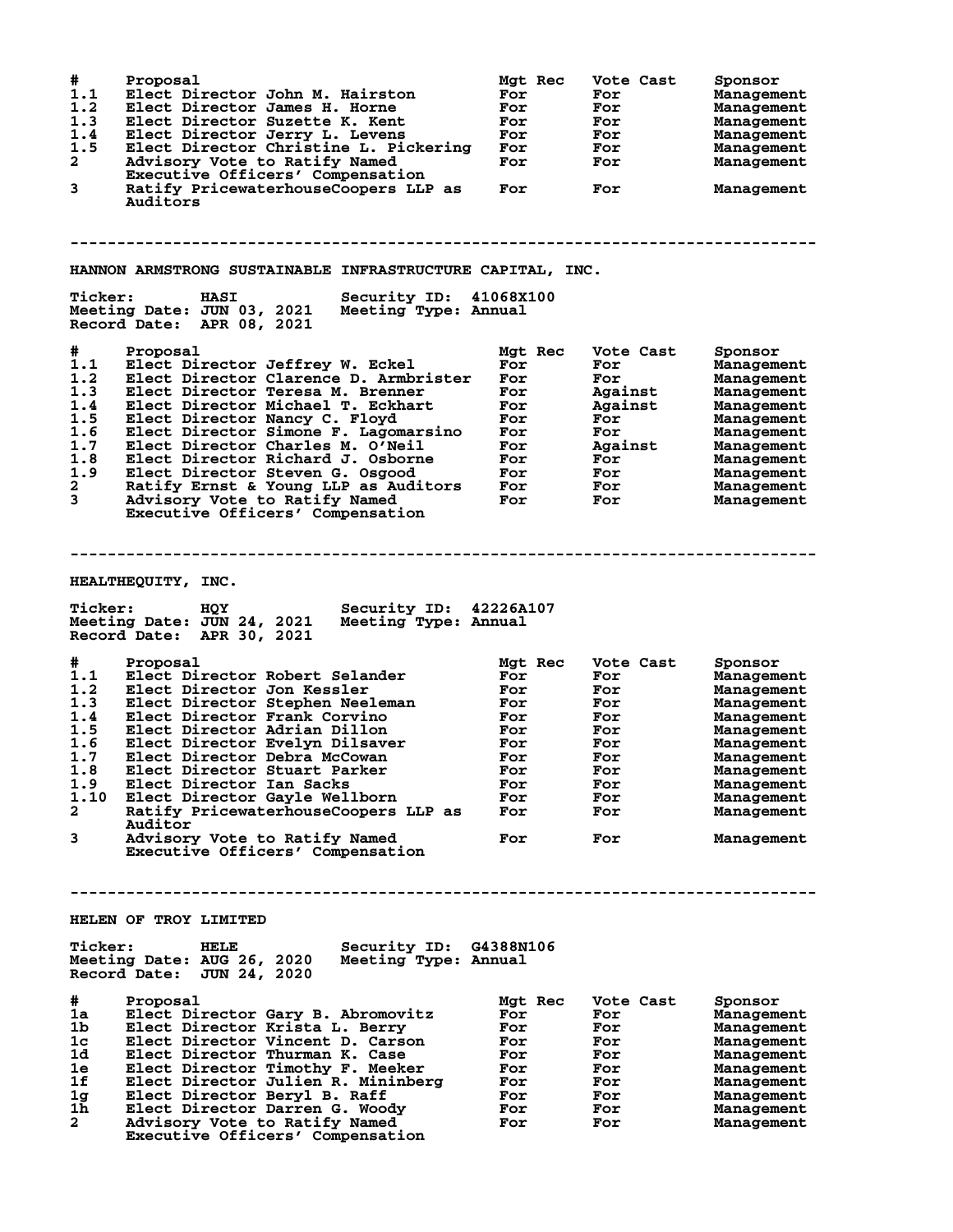**3 Approve Grant Thornton LLP as Auditors For For Management and Authorize Board to Fix Their Remuneration -------------------------------------------------------------------------------- HILLENBRAND, INC. Ticker: HI Security ID: 431571108 Meeting Date: FEB 11, 2021 Meeting Type: Annual Record Date: DEC 14, 2020 # Proposal Mgt Rec Vote Cast Sponsor 1.1 Elect Director Helen W. Cornell For For Management 1.2 Elect Director Jennifer W. Rumsey For For Management 1.3 Elect Director Stuart A. Taylor, II For For Management 2 Advisory Vote to Ratify Named For For Management Executive Officers' Compensation 3 Amend Omnibus Stock Plan For For Management 4 Ratify Ernst & Young LLP as Auditors For For Management -------------------------------------------------------------------------------- HOSTESS BRANDS, INC. Ticker: TWNK Security ID: 44109J106<br>Meeting Date: JUN 28, 2021 Meeting Type: Annual Meeting Date: JUN 28, 2021 Meeting Type: Annual Record Date: APR 29, 2021 # Proposal Mgt Rec Vote Cast Sponsor 1.1 Elect Director Jerry D. Kaminski For For Management 1.2 Elect Director Andrew P. Callahan For For Management 1.3 Elect Director Olu Beck For For Management 1.4 Elect Director Laurence Bodner For For Management 1.5 Elect Director Gretchen R. Crist For For Management 1.6 Elect Director Rachel P. Cullen For For Management 1.7 Elect Director Hugh G. Dineen For For Management 1.8 Elect Director Ioannis Skoufalos For For Management 1.9 Elect Director Craig D. Steeneck For For Management 2 Advisory Vote to Ratify Named For For Management Executive Officers' Compensation 3 Ratify KPMG LLP as Auditors For For Management -------------------------------------------------------------------------------- HUDSON PACIFIC PROPERTIES, INC. Ticker: HPP Security ID: 444097109 Meeting Date: MAY 20, 2021 Meeting Type: Annual Record Date: MAR 22, 2021 # Proposal Mgt Rec Vote Cast Sponsor 1.1 Elect Director Victor J. Coleman For For Management 1.2 Elect Director Theodore R. Antenucci For For Management 1.3 Elect Director Karen Brodkin For For Management 1.4 Elect Director Richard B. Fried For For Management 1.5 Elect Director Jonathan M. Glaser For For Management 1.6 Elect Director Robert L. Harris, II For For Management 1.7 Elect Director Christy Haubegger For For Management 1.8 Elect Director Mark D. Linehan For For Management 1.9 Elect Director Barry A. Porter For Against Management 1.10 Elect Director Andrea Wong For Against Management 2 Amend Omnibus Stock Plan For Against Management 3 Ratify Ernst & Young LLP as Auditors For For Management 4 Advisory Vote to Ratify Named For For Management Executive Officers' Compensation -------------------------------------------------------------------------------- ICU MEDICAL, INC. Ticker: ICUI Security ID: 44930G107**<br>Meeting Date: MAY 11, 2021 Meeting Type: Annual<br>Reserve Rate: MAR 18, 2021 **Meeting Date: MAY 11, 2021 Meeting Type: Annual**

**Record Date: MAR 18, 2021**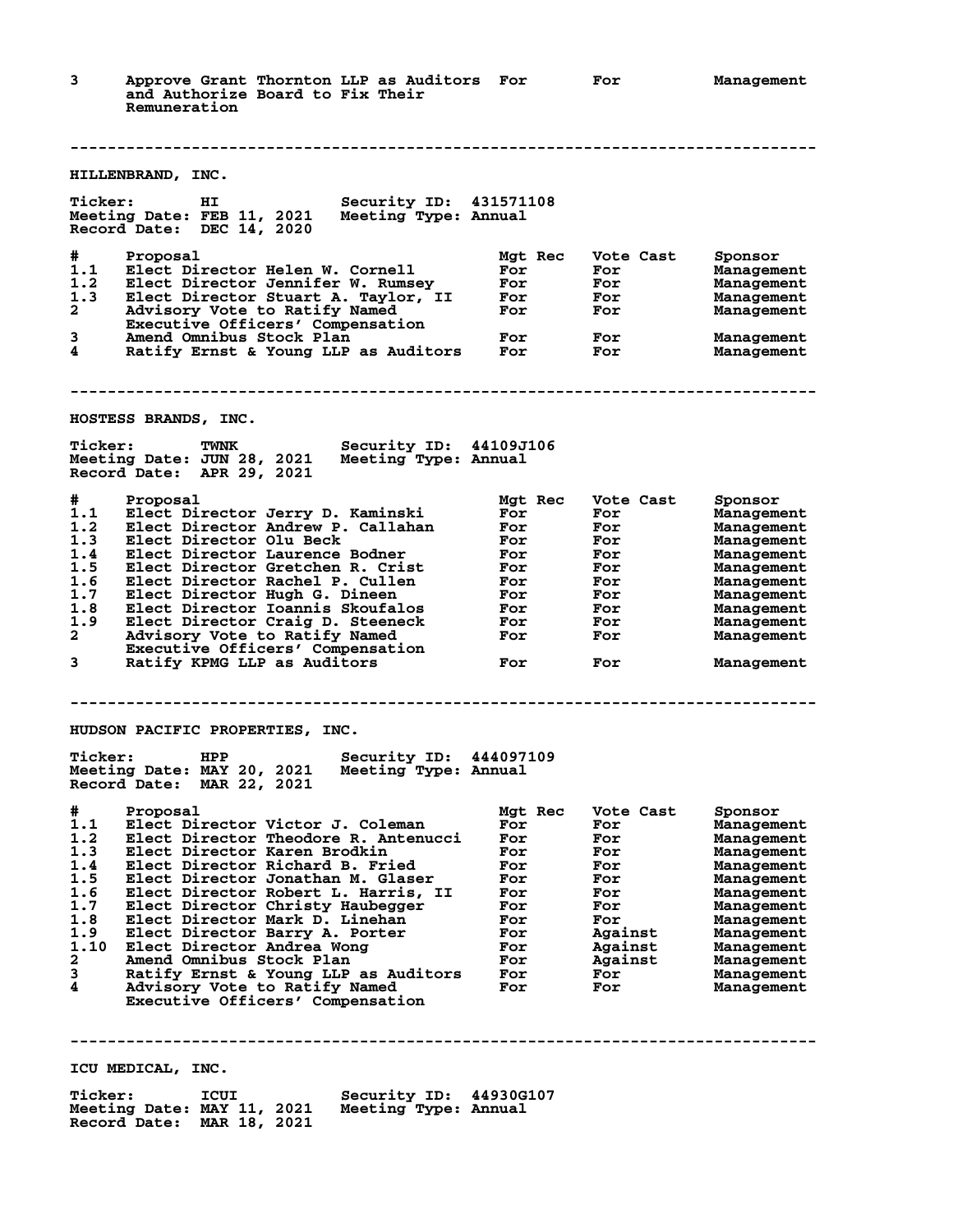**# Proposal Mgt Rec Vote Cast Sponsor 1.1 Elect Director Vivek Jain For For Management 1.2 Elect Director George A. Lopez For For Management 1.3 Elect Director Robert S. Swinney For For Management 1.4 Elect Director David C. Greenberg For For Management 1.5 Elect Director Elisha W. Finney For For Management 1.6 Elect Director David F. Hoffmeister For For Management 1.7 Elect Director Donald M. Abbey For For Management 2 Ratify Deloitte & Touche LLP as For For Management Auditors 3 Advisory Vote to Ratify Named For For Management Executive Officers' Compensation -------------------------------------------------------------------------------- II-VI INCORPORATED Ticker: IIVI Security ID: 902104108**<br>Meeting Date: NOV 09, 2020 Meeting Type: Annual **Meeting Date: NOV 09, 2020 Meeting Type: Annual Record Date: SEP 15, 2020 # Proposal Mgt Rec Vote Cast Sponsor 1a Elect Director Joseph J. Corasanti For For Management 1b Elect Director Patricia Hatter For For Management 1c Elect Director Marc Y. E. Pelaez For For Management 2 Advisory Vote to Ratify Named For For Management Executive Officers' Compensation 3 Amend Omnibus Stock Plan For For Management 4 Ratify Ernst & Young LLP as Auditors For For Management -------------------------------------------------------------------------------- INGEVITY CORPORATION Ticker: NGVT Security ID: 45688C107 Meeting Date: APR 22, 2021 Meeting Type: Annual Record Date: FEB 22, 2021 # Proposal Mgt Rec Vote Cast Sponsor 1a Elect Director Jean S. Blackwell For For Management 1b Elect Director Luis Fernandez-Moreno For For Management 1c Elect Director J. Michael Fitzpatrick For For Management 1d Elect Director John C. Fortson For For Management 1e Elect Director Diane H. Gulyas For For Management 1f Elect Director Frederick J. Lynch For For Management 1g Elect Director Karen G. Narwold For For Management 1h Elect Director Daniel F. Sansone For For Management 2 Ratify PricewaterhouseCoopers LLP as For For Management Auditors 3 Advisory Vote to Ratify Named For For Management Advisory Vote to Ratify Named<br>Executive Officers' Compensation -------------------------------------------------------------------------------- IRONWOOD PHARMACEUTICALS, INC. Ticker: IRWD Security ID: 46333X108 Meeting Date: JUN 02, 2021 Meeting Type: Annual Record Date: APR 12, 2021 # Proposal Mgt Rec Vote Cast Sponsor 1.1 Elect Director Mark G. Currie For For Management 1.2 Elect Director Alexander J. Denner For For Management 1.3 Elect Director Jon R. Duane For For Management 1.4 Elect Director Marla L. Kessler For For Management 1.5 Elect Director Catherine Moukheibir For For Management 1.6 Elect Director Lawrence S. Olanoff For For Management 1.7 Elect Director Jay P. Shepard For For Management 2 Advisory Vote to Ratify Named For For Management Executive Officers' Compensation 3 Ratify Ernst & Young LLP as Auditors For For Management --------------------------------------------------------------------------------**

**J2 GLOBAL, INC.**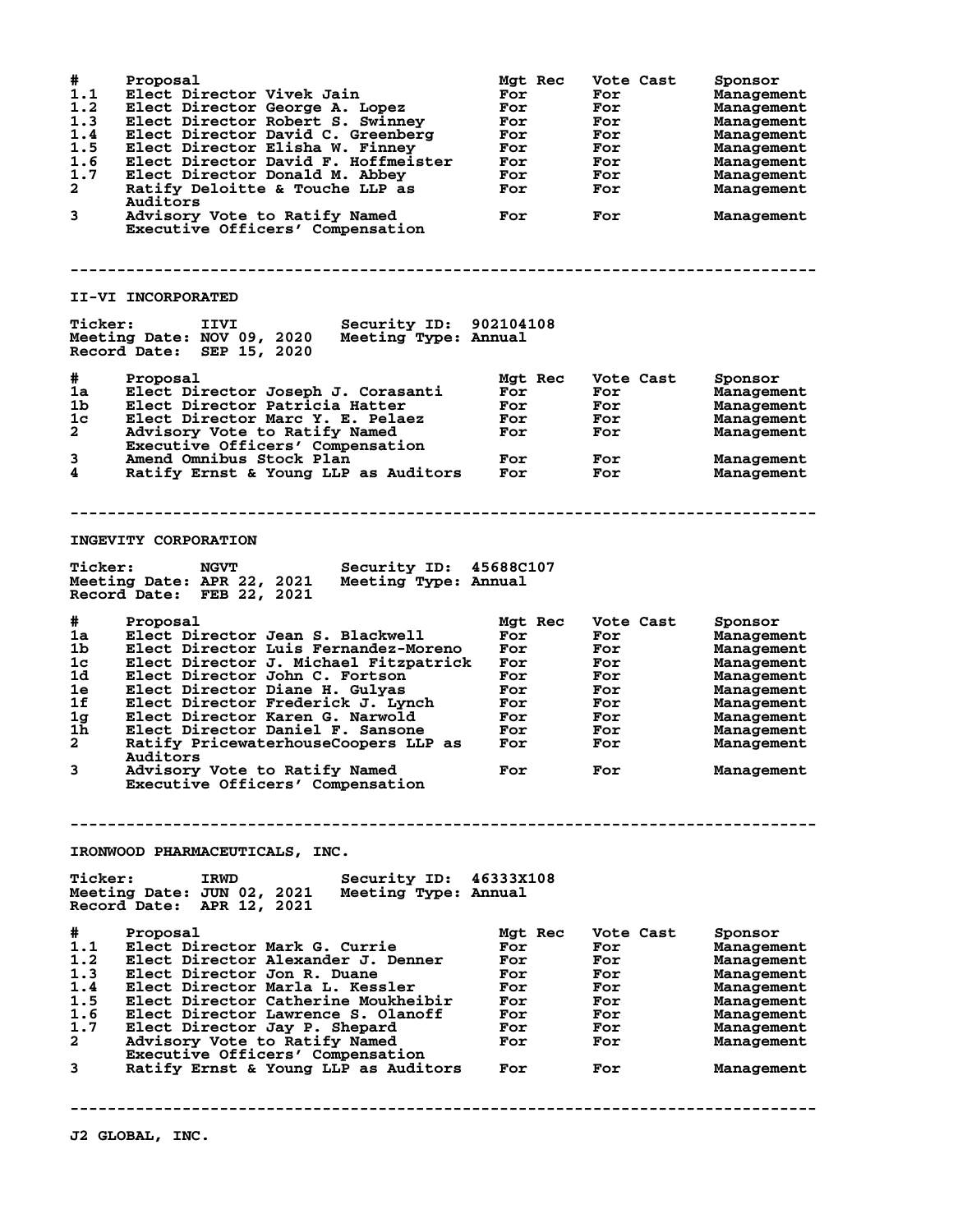**Ticker: JCOM Security ID: 48123V102**<br>Meeting Date: MAY 07, 2021 Meeting Type: Annual **Meeting Date: MAY 07, 2021 Meeting Type: Annual Record Date: MAR 16, 2021 # Proposal Mgt Rec Vote Cast Sponsor 1.1 Elect Director Richard S. Ressler For For Management 1.2 Elect Director Vivek Shah For For Management 1.3 Elect Director Douglas Y. Bech For For Management 1.4 Elect Director Sarah Fay For For Management 1.5 Elect Director W. Brian Kretzmer For For Management 1.6 Elect Director Jonathan F. Miller For For Management 1.7 Elect Director Stephen Ross For For Management 1.8 Elect Director Pamela Sutton-Wallace For For Management 1.9 Elect Director Scott C. Taylor For For Management 2 Advisory Vote to Ratify Named For For Management Executive Officers' Compensation 3 Ratify BDO USA, LLP as Auditors For For Management -------------------------------------------------------------------------------- KOHL'S CORPORATION Ticker: KSS Security ID: 500255104 Meeting Date: MAY 12, 2021 Meeting Type: Annual Record Date: MAR 24, 2021 # Proposal Mgt Rec Vote Cast Sponsor 1.1 Elect Director Michael J. Bender For For Management 1.2 Elect Director Peter Boneparth For For Management 1.3 Elect Director Steven A. Burd For For Management 1.4 Elect Director Yael Cosset For For Management 1.5 Elect Director H. Charles Floyd For For Management 1.6 Elect Director Michelle Gass For For Management 1.7 Elect Director Robbin Mitchell For For Management 1.8 Elect Director Jonas Prising For For Management 1.9 Elect Director John E. Schlifske For For Management 1.10 Elect Director Adrianne Shapira For For Management 1.11 Elect Director Frank V. Sica For For Management 1.12 Elect Director Stephanie A. Streeter For For Management 2 Advisory Vote to Ratify Named For For Management Executive Officers' Compensation 3 Ratify Ernst & Young LLP as Auditors For For Management Executive Officers Compensation**<br>3 Ratify Ernst & Young LLP as Auditors For For Management<br>4 Provide Right to Act by Written Consent Against Against Shareholder **-------------------------------------------------------------------------------- LCI INDUSTRIES Ticker: LCII Security ID: 50189K103 Meeting Date: MAY 20, 2021 Meeting Type: Annual Record Date: MAR 26, 2021 # Proposal Mgt Rec Vote Cast Sponsor 1a Elect Director James F. Gero For For Management 1b Elect Director Frank J. Crespo For For Management 1c Elect Director Brendan J. Deely For For Management 1d Elect Director Ronald J. Fenech For For Management 1e Elect Director Tracy D. Graham For For Management 1f Elect Director Virginia L. Henkels For For Management 1g Elect Director Jason D. Lippert For For Management 1h Elect Director Stephanie K. Mains For For Management 1i Elect Director Kieran M. O'Sullivan For For Management 1j Elect Director David A. Reed For For Management 1k Elect Director John A. Sirpilla For For Management 2 Advisory Vote to Ratify Named For Against Management Executive Officers' Compensation 3 Ratify KPMG LLP as Auditors For For Management -------------------------------------------------------------------------------- LEXINGTON REALTY TRUST Ticker: LXP Security ID: 529043101 Meeting Date: MAY 18, 2021** 

**Record Date: MAR 08, 2021**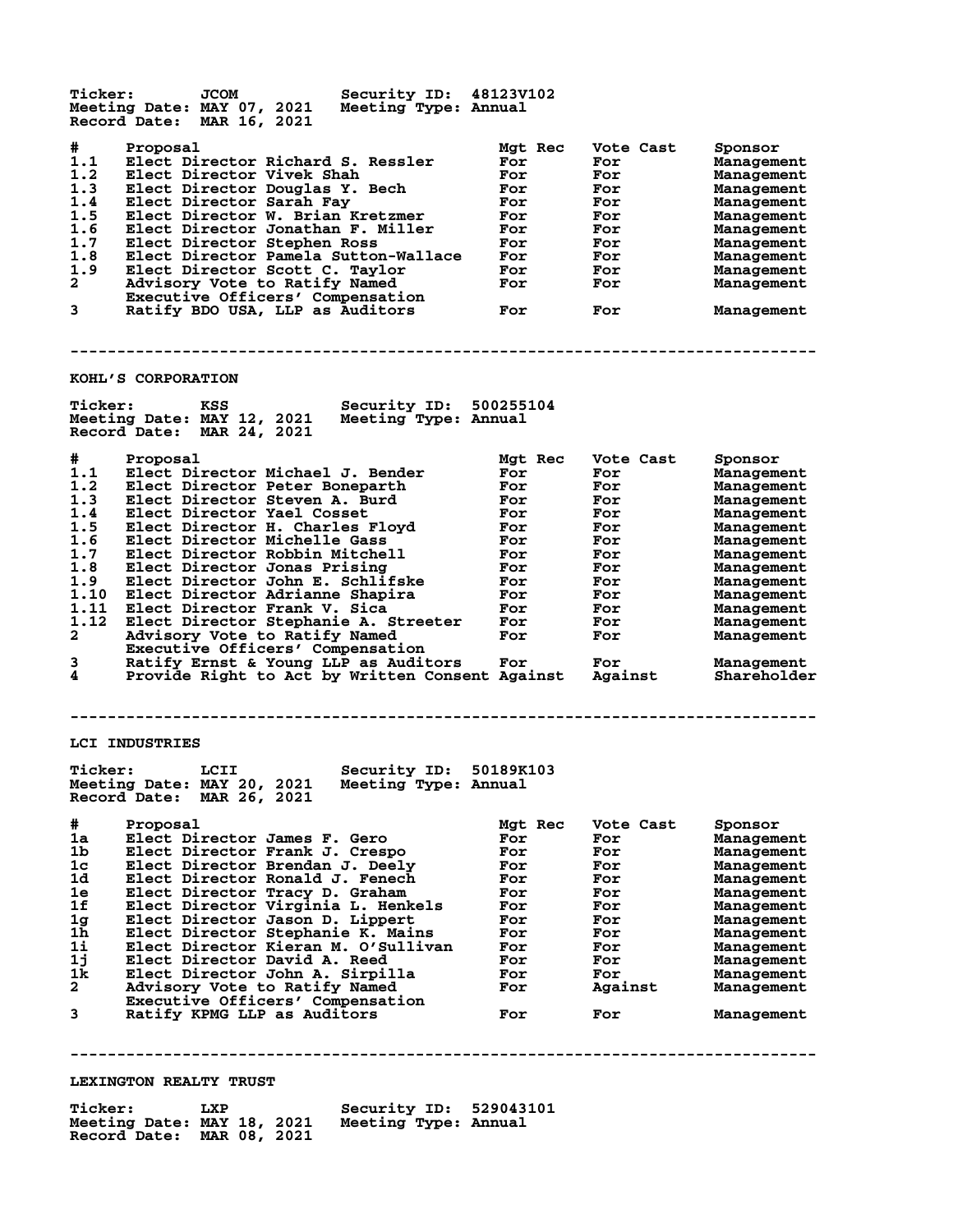| #<br>1.1<br>1.2<br>1.3<br>1.4<br>1.5<br>1.6<br>$\mathbf{2}$<br>3                                                     | Proposal<br>Elect Director T. Wilson Eglin<br>Elect Director Richard S. Frary<br>Elect Director Lawrence L. Gray<br>Elect Director Jamie Handwerker<br>Elect Director Claire A. Koeneman<br>Elect Director Howard Roth<br>Advisory Vote to Ratify Named<br>Executive Officers' Compensation<br>Ratify Deloitte & Touche LLP as<br>Auditors<br>LUMINEX CORPORATION                                                                                                                                                                                                                                                                                                                                                                                  | Mgt Rec<br>For<br>For<br>For<br>For<br>For<br>For<br>For<br>For                                    | Vote Cast<br>For<br>For<br>For<br>For<br>For<br>For<br>For<br>For                                    |           | Sponsor<br><b>Management</b><br><b>Management</b><br>Management<br>Management<br>Management<br>Management<br>Management<br>Management                                                         |
|----------------------------------------------------------------------------------------------------------------------|----------------------------------------------------------------------------------------------------------------------------------------------------------------------------------------------------------------------------------------------------------------------------------------------------------------------------------------------------------------------------------------------------------------------------------------------------------------------------------------------------------------------------------------------------------------------------------------------------------------------------------------------------------------------------------------------------------------------------------------------------|----------------------------------------------------------------------------------------------------|------------------------------------------------------------------------------------------------------|-----------|-----------------------------------------------------------------------------------------------------------------------------------------------------------------------------------------------|
| <b>Ticker:</b>                                                                                                       | Security ID: 55027E102<br><b>LMNX</b><br>Meeting Date: MAY 20, 2021<br>Meeting Type: Annual<br>Record Date: MAR 22, 2021                                                                                                                                                                                                                                                                                                                                                                                                                                                                                                                                                                                                                           |                                                                                                    |                                                                                                      |           |                                                                                                                                                                                               |
| #.                                                                                                                   | Proposal                                                                                                                                                                                                                                                                                                                                                                                                                                                                                                                                                                                                                                                                                                                                           | Mgt Rec                                                                                            | Vote Cast                                                                                            |           | Sponsor                                                                                                                                                                                       |
| 1a                                                                                                                   | Elect Director Edward A. Ogunro                                                                                                                                                                                                                                                                                                                                                                                                                                                                                                                                                                                                                                                                                                                    | For                                                                                                | For                                                                                                  |           | <b>Management</b>                                                                                                                                                                             |
| 1 <sub>b</sub>                                                                                                       | Elect Director Kevin M. McNamara                                                                                                                                                                                                                                                                                                                                                                                                                                                                                                                                                                                                                                                                                                                   | For                                                                                                | For                                                                                                  |           | Management                                                                                                                                                                                    |
| $\mathbf{2}$                                                                                                         | Advisory Vote to Ratify Named                                                                                                                                                                                                                                                                                                                                                                                                                                                                                                                                                                                                                                                                                                                      | For                                                                                                | For                                                                                                  |           | Management                                                                                                                                                                                    |
| 3                                                                                                                    | Executive Officers' Compensation<br>Amend Qualified Employee Stock                                                                                                                                                                                                                                                                                                                                                                                                                                                                                                                                                                                                                                                                                 | For                                                                                                | For                                                                                                  |           | Management                                                                                                                                                                                    |
|                                                                                                                      | Purchase Plan                                                                                                                                                                                                                                                                                                                                                                                                                                                                                                                                                                                                                                                                                                                                      |                                                                                                    |                                                                                                      |           |                                                                                                                                                                                               |
| 4                                                                                                                    | Amend Omnibus Stock Plan                                                                                                                                                                                                                                                                                                                                                                                                                                                                                                                                                                                                                                                                                                                           | For                                                                                                | For                                                                                                  |           | Management                                                                                                                                                                                    |
| 5                                                                                                                    | Ratify Ernst & Young LLP as Auditor                                                                                                                                                                                                                                                                                                                                                                                                                                                                                                                                                                                                                                                                                                                | For                                                                                                | For                                                                                                  |           | Management                                                                                                                                                                                    |
| <b>Ticker:</b><br>#<br>1.1<br>1.2<br>1.3<br>1.4<br>1.5<br>1.6<br>1.7<br>1.8<br>1.9<br>1.10<br>$\mathbf{2}$<br>3<br>4 | <b>MASONITE INTERNATIONAL CORPORATION</b><br>Security ID: 575385109<br><b>DOOR</b><br>Meeting Date: MAY 13, 2021<br>Meeting Type: Annual<br>Record Date: MAR 15, 2021<br>Proposal<br>Elect Director Howard C. Heckes<br>Elect Director Jody L. Bilney<br>Elect Director Robert J. Byrne<br>Elect Director John H. Chuang<br>Elect Director Peter R. Dachowski<br>Elect Director Jonathan F. Foster<br>Elect Director Daphne E. Jones<br>Elect Director William S. Oesterle<br>Elect Director Francis M. Scricco<br>Elect Director Jay I. Steinfeld<br>Advisory Vote to Ratify Named<br>Executive Officers' Compensation<br>Approve Ernst & Young LLP as Auditors<br>and Authorize Board to Fix Their<br>Remuneration<br>Approve Omnibus Stock Plan | Mgt Rec<br>For<br>For<br>For<br>For<br>For<br>For<br>For<br>For<br>For<br>For<br>For<br>For<br>For | Vote Cast<br>For<br>For<br>For<br>For<br>For<br>For<br>For<br>For<br>For<br>For<br>For<br>For<br>For |           | Sponsor<br>Management<br>Management<br>Management<br>Management<br>Management<br>Management<br>Management<br>Management<br>Management<br>Management<br>Management<br>Management<br>Management |
|                                                                                                                      | MASTEC, INC.                                                                                                                                                                                                                                                                                                                                                                                                                                                                                                                                                                                                                                                                                                                                       |                                                                                                    |                                                                                                      |           |                                                                                                                                                                                               |
| <b>Ticker:</b>                                                                                                       | MTZ<br>Security ID: 576323109<br>Meeting Date: MAY 20, 2021 Meeting Type: Annual<br>Record Date: MAR 15, 2021                                                                                                                                                                                                                                                                                                                                                                                                                                                                                                                                                                                                                                      |                                                                                                    |                                                                                                      |           |                                                                                                                                                                                               |
| #.                                                                                                                   | Proposal                                                                                                                                                                                                                                                                                                                                                                                                                                                                                                                                                                                                                                                                                                                                           | Mgt Rec                                                                                            |                                                                                                      | Vote Cast | Sponsor                                                                                                                                                                                       |
| 1.1                                                                                                                  | Elect Director Jose R. Mas                                                                                                                                                                                                                                                                                                                                                                                                                                                                                                                                                                                                                                                                                                                         | For                                                                                                | For                                                                                                  |           | Management                                                                                                                                                                                    |
| 1.2                                                                                                                  | Elect Director Javier Palomarez                                                                                                                                                                                                                                                                                                                                                                                                                                                                                                                                                                                                                                                                                                                    | For                                                                                                | For                                                                                                  |           | Management                                                                                                                                                                                    |
| $\mathbf{2}$                                                                                                         | Ratify BDO USA, LLP as Auditors                                                                                                                                                                                                                                                                                                                                                                                                                                                                                                                                                                                                                                                                                                                    | For                                                                                                | For                                                                                                  |           | Management                                                                                                                                                                                    |
| 3                                                                                                                    | Advisory Vote to Ratify Named                                                                                                                                                                                                                                                                                                                                                                                                                                                                                                                                                                                                                                                                                                                      | For                                                                                                | For                                                                                                  |           | Management                                                                                                                                                                                    |
|                                                                                                                      | Executive Officers' Compensation                                                                                                                                                                                                                                                                                                                                                                                                                                                                                                                                                                                                                                                                                                                   |                                                                                                    |                                                                                                      |           |                                                                                                                                                                                               |
| 4                                                                                                                    | Amend Omnibus Stock Plan                                                                                                                                                                                                                                                                                                                                                                                                                                                                                                                                                                                                                                                                                                                           | For                                                                                                | For                                                                                                  |           | Management                                                                                                                                                                                    |
|                                                                                                                      |                                                                                                                                                                                                                                                                                                                                                                                                                                                                                                                                                                                                                                                                                                                                                    |                                                                                                    |                                                                                                      |           |                                                                                                                                                                                               |
|                                                                                                                      |                                                                                                                                                                                                                                                                                                                                                                                                                                                                                                                                                                                                                                                                                                                                                    |                                                                                                    |                                                                                                      |           |                                                                                                                                                                                               |
|                                                                                                                      |                                                                                                                                                                                                                                                                                                                                                                                                                                                                                                                                                                                                                                                                                                                                                    |                                                                                                    |                                                                                                      |           |                                                                                                                                                                                               |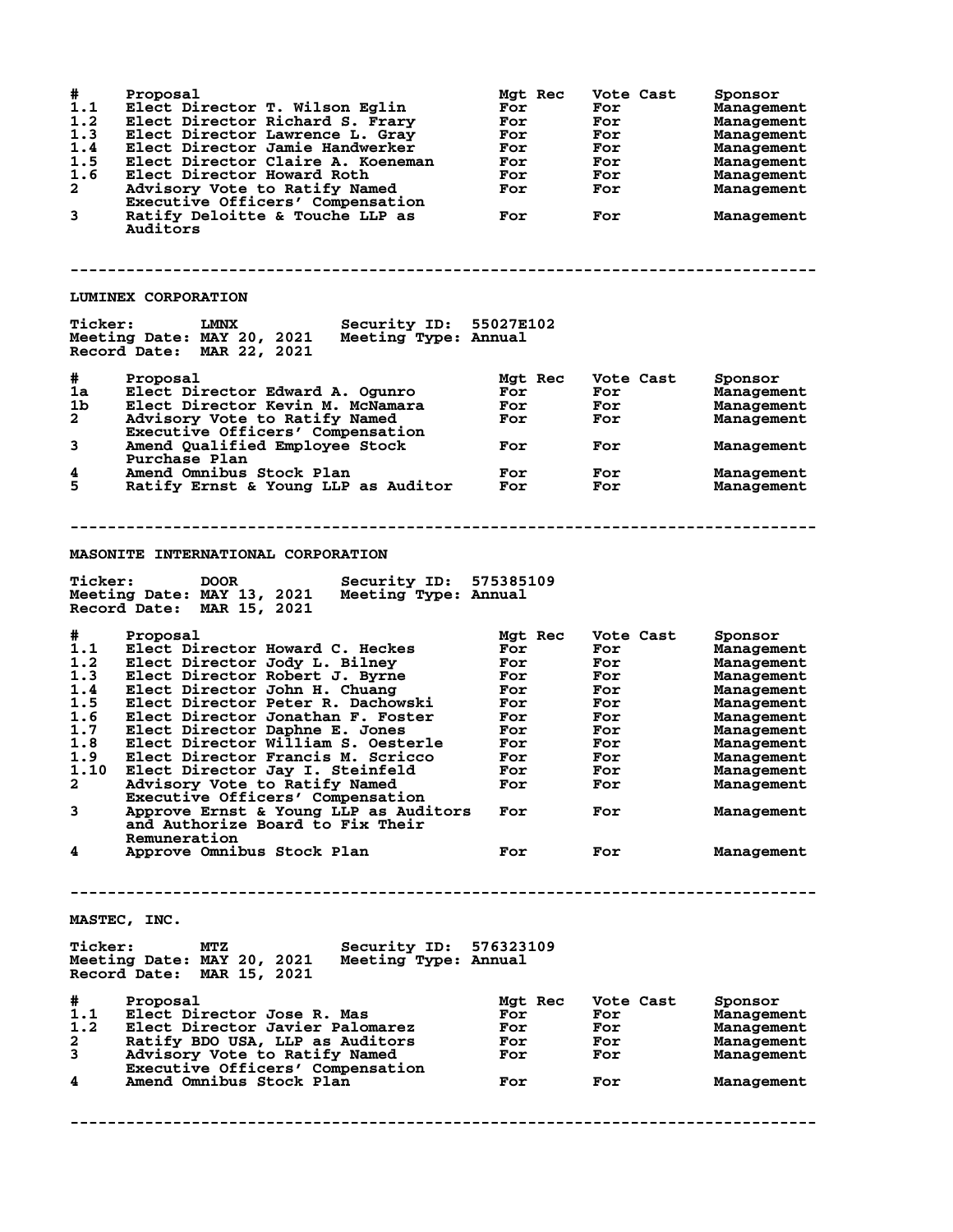**MATADOR RESOURCES COMPANY**

| <b>Ticker:</b>              | MTDR<br>Meeting Date: JUN 04, 2021<br>Record Date: APR 08, 2021                                                                          | Security ID: 576485205<br>Meeting Type: Annual |                   |         |                                |                                                   |
|-----------------------------|------------------------------------------------------------------------------------------------------------------------------------------|------------------------------------------------|-------------------|---------|--------------------------------|---------------------------------------------------|
| #<br>1a<br>1b.<br>1c        | Proposal<br>Elect Director William M. Byerley<br>Elect Director Monika U. Ehrman<br>Elect Director Julia P. Forrester<br>Rogers          |                                                | For<br>For<br>For | Mgt Rec | Vote Cast<br>For<br>For<br>For | Sponsor<br>Management<br>Management<br>Management |
| 1d.<br>1e<br>$\mathbf{2}^-$ | Elect Director James M. Howard<br>Elect Director Kenneth L. Stewart<br>Advisory Vote to Ratify Named<br>Executive Officers' Compensation |                                                | For<br>For<br>For |         | For<br>For<br>For              | Management<br>Management<br>Management            |
| 3                           | Ratify KPMG LLP as Auditors                                                                                                              |                                                | For               |         | For                            | Management                                        |
|                             | MERCURY SYSTEMS, INC.                                                                                                                    |                                                |                   |         |                                |                                                   |
| <b>Ticker:</b>              | <b>MRCY</b><br>Meeting Date: OCT 28, 2020 Meeting Type: Annual<br>Record Date: AUG 24, 2020                                              | <b>Security ID: 589378108</b>                  |                   |         |                                |                                                   |
| #                           | Proposal                                                                                                                                 |                                                |                   | Mat Rec | Vote Cast                      | Sponsor                                           |
| 1.1                         | Elect Director Mark Aslett                                                                                                               |                                                | For               |         | For                            | Management                                        |
| 1.2                         | Elect Director Mary Louise Krakauer                                                                                                      |                                                | For               |         | For                            | Management                                        |
| 1.3                         | Elect Director William K. O'Brien                                                                                                        |                                                | For               |         | For                            | Management                                        |
| 1.4                         | Elect Director Orlando P. Carvalho                                                                                                       |                                                | For               |         | For                            | Management                                        |
| $\mathbf{2}$                | Advisory Vote to Ratify Named                                                                                                            |                                                | For               |         | For                            | Management                                        |
|                             | Executive Officers' Compensation                                                                                                         |                                                |                   |         |                                |                                                   |
| 3                           | Amend Omnibus Stock Plan                                                                                                                 |                                                | For               |         | For                            | Management                                        |
| 4                           | Amend Qualified Employee Stock<br>Purchase Plan                                                                                          |                                                | For               |         | For                            | Management                                        |
| 5                           | Ratify KPMG LLP as Auditors                                                                                                              |                                                | For               |         | For                            | Management                                        |
|                             |                                                                                                                                          |                                                |                   |         |                                |                                                   |
|                             |                                                                                                                                          |                                                |                   |         |                                |                                                   |
|                             | MERIT MEDICAL SYSTEMS, INC.                                                                                                              |                                                |                   |         |                                |                                                   |
| <b>Ticker:</b>              | MMSI<br>Meeting Date: JUN 17, 2021                                                                                                       | Security ID: 589889104<br>Meeting Type: Annual |                   |         |                                |                                                   |
|                             | Record Date: APR 20, 2021                                                                                                                |                                                |                   |         |                                |                                                   |
| #                           | Proposal                                                                                                                                 |                                                |                   | Mgt Rec | Vote Cast                      | Sponsor                                           |
| 1a                          | Elect Director Fred P. Lampropoulos                                                                                                      |                                                | For               |         | For                            | Management                                        |
| 1b.                         | Elect Director A. Scott Anderson                                                                                                         |                                                | For               |         | For                            | Management                                        |
| 1c                          | Elect Director Lynne M. Ward                                                                                                             |                                                | For               |         | For                            | Management                                        |
| 1d                          | Elect Director Stephen C. Evans                                                                                                          |                                                | For               |         | For                            | Management                                        |
| 2                           | Amend Omnibus Stock Plan                                                                                                                 |                                                | For               |         | For                            | Management                                        |
| 3                           | Amend Qualified Employee Stock                                                                                                           |                                                | For               |         | For                            | Management                                        |
|                             | Purchase Plan                                                                                                                            |                                                |                   |         |                                |                                                   |
| 4                           | Advisory Vote to Ratify Named                                                                                                            |                                                | For               |         | For                            | Management                                        |
| 5                           | Executive Officers' Compensation<br>Ratify Deloitte & Touche LLP as<br>Auditors                                                          |                                                | For               |         | For                            | Management                                        |
|                             |                                                                                                                                          |                                                |                   |         |                                |                                                   |
|                             | <b>NCR CORPORATION</b>                                                                                                                   |                                                |                   |         |                                |                                                   |
|                             |                                                                                                                                          |                                                |                   |         |                                |                                                   |
| <b>Ticker:</b>              | NCR<br>Meeting Date: APR 20, 2021<br>Record Date: FEB 17, 2021                                                                           | Security ID: 62886E108<br>Meeting Type: Annual |                   |         |                                |                                                   |
|                             |                                                                                                                                          |                                                |                   |         |                                |                                                   |
| #                           | Proposal                                                                                                                                 |                                                | Mgt Rec           |         | Vote Cast                      | Sponsor                                           |
| 1.1                         | Elect Director Mark W. Begor                                                                                                             |                                                | For               |         | For                            | <b>Management</b>                                 |
| 1.2                         | Elect Director Gregory Blank                                                                                                             |                                                | For               |         | For                            | Management                                        |
| 1.3                         | Elect Director Catherine L. Burke                                                                                                        |                                                | For               |         | For                            | Management                                        |
| 1.4                         | Elect Director Deborah A. Farrington                                                                                                     |                                                | For               |         | For                            | Management                                        |
| 1.5                         | Elect Director Michael D. Hayford                                                                                                        |                                                | For               |         | For                            | <b>Management</b>                                 |
| 1.6                         | Elect Director Georgette D. Kiser                                                                                                        |                                                | For<br>For        |         | For                            | Management                                        |
| 1.7<br>1.8                  | Elect Director Kirk T. Larsen<br>Elect Director Frank R. Martire                                                                         |                                                | For               |         | For<br>For                     | Management<br>Management                          |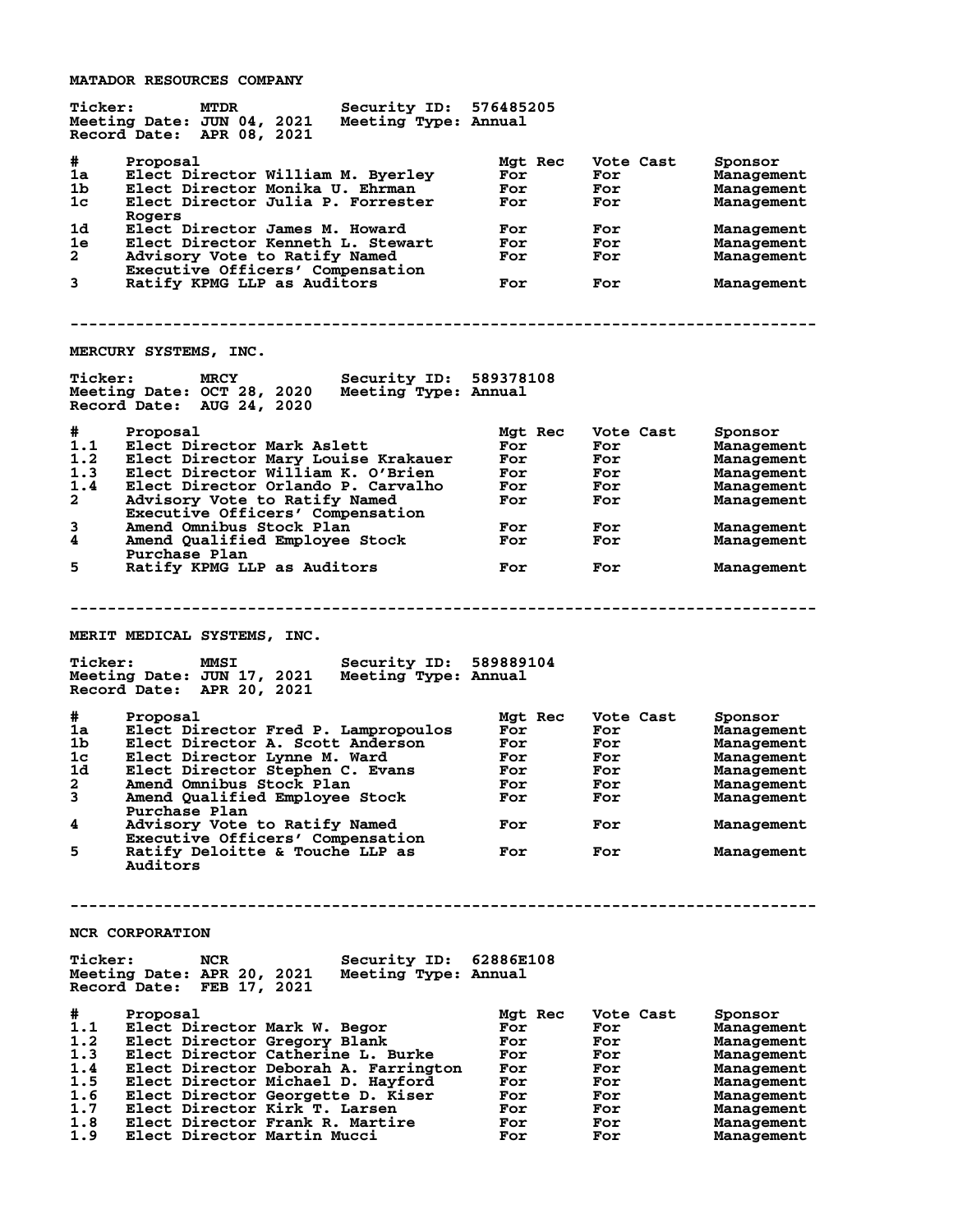**1.10 Elect Director Matthew A. Thompson For For Management 2 Advisory Vote to Ratify Named For Against Management Executive Officers' Compensation 3 Ratify PricewaterhouseCoopers LLP as For For Management Auditors -------------------------------------------------------------------------------- NEOGEN CORPORATION Ticker: NEOG Security ID: 640491106 Meeting Date: OCT 08, 2020 Meeting Type: Annual Record Date: AUG 11, 2020 # Proposal Mgt Rec Vote Cast Sponsor 1.1 Elect Director G. Bruce Papesh For For Management 1.2 Elect Director Ralph A. Rodriguez For For Management 1.3 Elect Director Catherine E. Woteki For For Management 2 Advisory Vote to Ratify Named For For Management Executive Officers' Compensation 3 Ratify BDO USA, LLP as Auditors For For Management -------------------------------------------------------------------------------- NEOGENOMICS, INC. Ticker: NEO Security ID: 64049M209 Meeting Date: MAY 27, 2021 Meeting Type: Annual Record Date: MAR 31, 2021 # Proposal Mgt Rec Vote Cast Sponsor 1a Elect Director Douglas M. VanOort For For Management 1b Elect Director Mark W. Mallon For For Management 1c Elect Director Lynn A. Tetrault For For Management 1d Elect Director Bruce K. Crowther For For Management 1e Elect Director Alison L. Hannah For For Management 1f Elect Director Kevin C. Johnson For For Management 1g Elect Director Stephen M. Kanovsky For For Management 1h Elect Director Michael A. Kelly For For Management 1i Elect Director Rachel A. Stahler For For Management 2 Advisory Vote to Ratify Named For For Management Executive Officers' Compensation 3 Amend Omnibus Stock Plan For For Management 4 Ratify Deloitte & Touche LLP as For For Management Auditors -------------------------------------------------------------------------------- NEW JERSEY RESOURCES CORPORATION Ticker: NJR Security ID: 646025106 Meeting Date: JAN 20, 2021 Meeting Type: Annual Record Date: NOV 30, 2020 # Proposal Mgt Rec Vote Cast Sponsor 1.1 Elect Director M. William Howard, Jr. For For Management 1.2 Elect Director Donald L. Correll For For Management 1.3 Elect Director James H. For For Management DeGraffenreidt, Jr. 1.4 Elect Director M. Susan Hardwick For For Management 1.5 Elect Director George R. Zoffinger For For Management 2 Advisory Vote to Ratify Named For For Management Executive Officers' Compensation 3 Ratify Deloitte & Touche LLP as For For Management Auditors -------------------------------------------------------------------------------- NEXSTAR MEDIA GROUP, INC. Ticker: NXST Security ID: 65336K103 Meeting Date: JUN 09, 2021 Meeting Type: Annual Record Date: APR 26, 2021 # Proposal Mgt Rec Vote Cast Sponsor**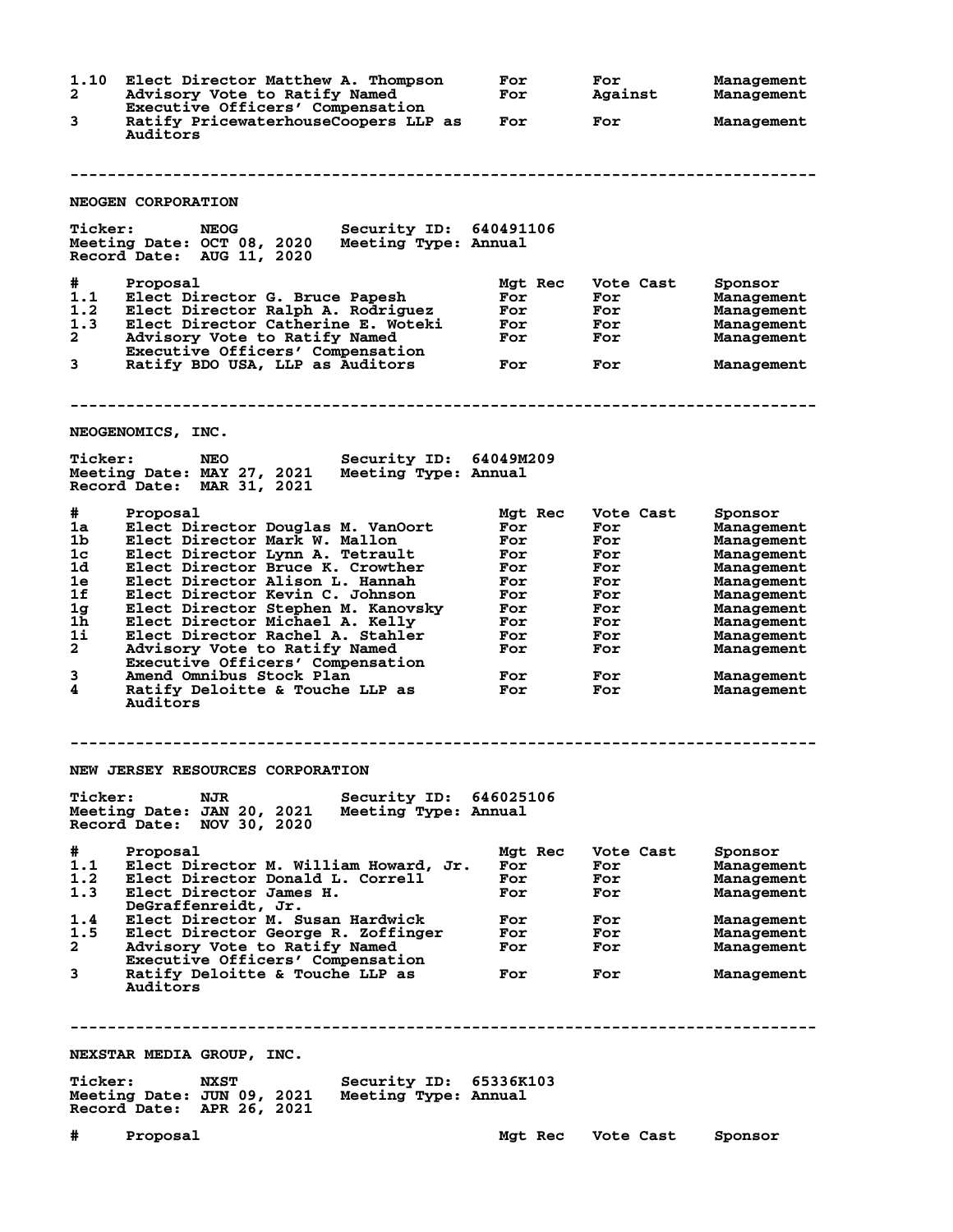**1.1 Elect Director Perry A. Sook For For Management 1.2 Elect Director Geoff D. Armstrong For For Management 1.3 Elect Director Jay M. Grossman For For Management 2 Ratify PricewaterhouseCoopers LLP as For For Management** 2 Ratify Pr<br>Auditors<br>3 Advisory **3 Advisory Vote to Ratify Named For For Management Executive Officers' Compensation -------------------------------------------------------------------------------- NUVASIVE, INC. Ticker: NUVA Security ID: 670704105 Meeting Date: SEP 10, 2020 Meeting Type: Special Record Date: JUL 15, 2020 # Proposal Mgt Rec Vote Cast Sponsor 1 Increase Authorized Common Stock For For Management 2 Adjourn Meeting For For Management -------------------------------------------------------------------------------- NUVASIVE, INC. Ticker: NUVA Security ID: 670704105 Meeting Date: MAY 18, 2021 Meeting Type: Annual Record Date: MAR 29, 2021 # Proposal Mgt Rec Vote Cast Sponsor 1.1 Elect Director Vickie L. Capps For For Management 1.2 Elect Director John A. DeFord For For Management 1.3 Elect Director R. Scott Huennekens For For Management 1.4 Elect Director Siddhartha C. Kadia For For Management 2 Ratify Ernst & Young LLP as Auditors For For Management 3 Advisory Vote to Ratify Named For For Management Executive Officers' Compensation -------------------------------------------------------------------------------- OTTER TAIL CORPORATION Ticker: OTTR Security ID: 689648103 Meeting Date: APR 12, 2021 Meeting Type: Annual Record Date: FEB 12, 2021 # Proposal Mgt Rec Vote Cast Sponsor 1.1 Elect Director Karen M. Bohn For For Management 1.2 Elect Director Charles S. MacFarlane For For Management 1.3 Elect Director Thomas J. Webb For For Management 2 Approve the Increase in the Maximum For For Management Number of Directors from Nine to Eleven 3 Advisory Vote to Ratify Named For For Management Executive Officers' Compensation<br>4** Ratify Deloitte & Touche LLP as **4 Ratify Deloitte & Touche LLP as For For Management Auditors -------------------------------------------------------------------------------- OUTFRONT MEDIA INC. Ticker: OUT Security ID: 69007J106 Meeting Date: JUN 08, 2021 Record Date: APR 09, 2021 # Proposal Mgt Rec Vote Cast Sponsor 1.1 Elect Director Manuel A. Diaz For Against Management 1.2 Elect Director Michael J. Dominguez For For Management 1.3 Elect Director Peter Mathes For For Management 1.4 Elect Director Susan M. Tolson For Against Management 2 Ratify PricewaterhouseCoopers LLP as For For Management Auditor 3 Advisory Vote to Ratify Named For For Management Executive Officers' Compensation**<br>4 Advisory Vote on Say on Pay Frequence **4 Advisory Vote on Say on Pay Frequency One Year One Year Management**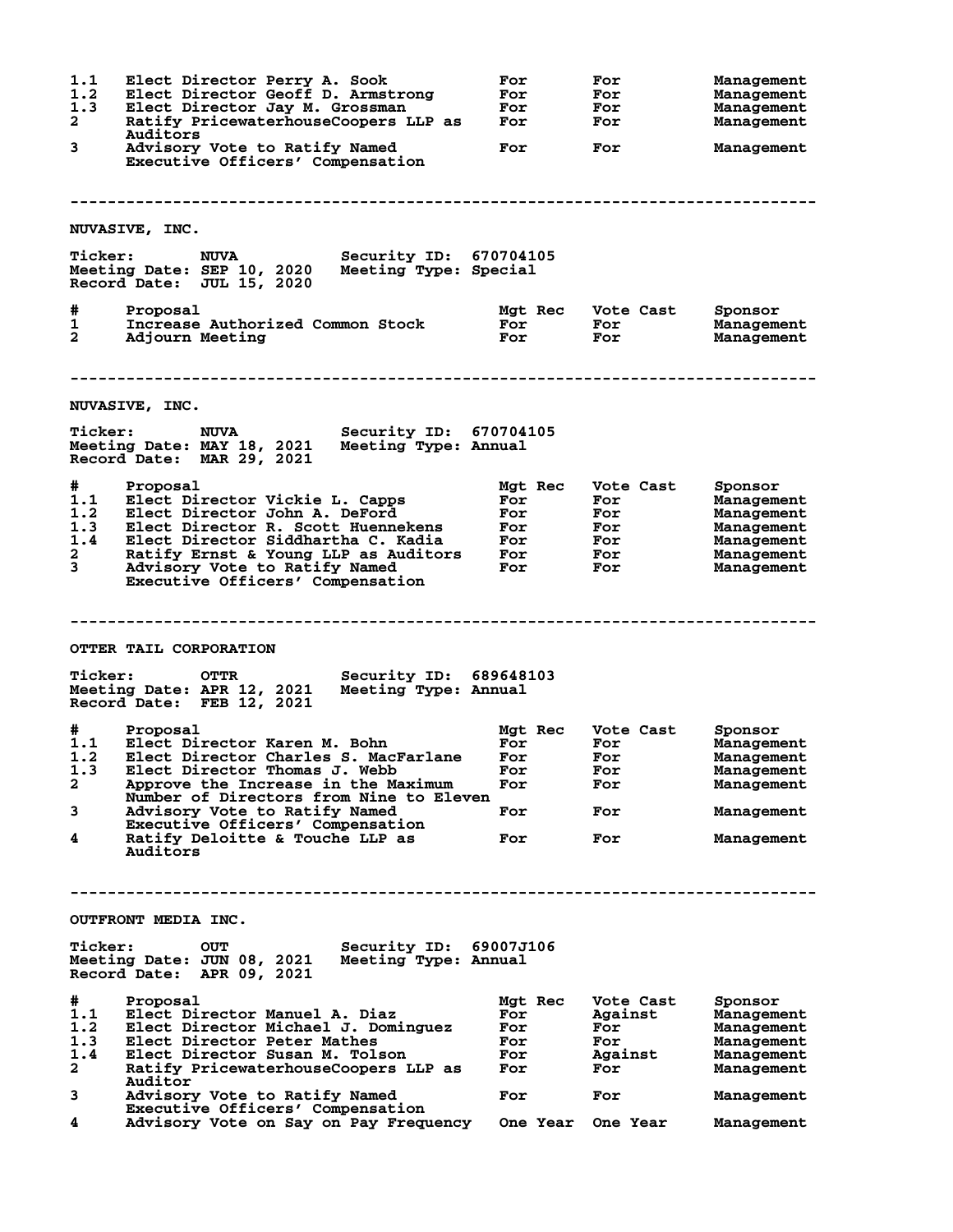**-------------------------------------------------------------------------------- PACIRA BIOSCIENCES, INC. Ticker: PCRX Security ID: 695127100 Meeting Date: JUN 08, 2021 Meeting Type: Annual Record Date: APR 15, 2021 # Proposal Mgt Rec Vote Cast Sponsor 1.1 Elect Director Laura Brege For For Management 1.2 Elect Director Mark I. Froimson For For Management 1.3 Elect Director Mark A. Kronenfeld For For Management 2 Ratify KPMG LLP as Auditors For For Management 3 Advisory Vote to Ratify Named For For Management Executive Officers' Compensation**<br>4 **Amend Omnibus Stock Plan 4 Amend Omnibus Stock Plan For Against Management -------------------------------------------------------------------------------- PORTLAND GENERAL ELECTRIC COMPANY Ticker: POR Security ID: 736508847 Meeting Date: APR 28, 2021 Meeting Type: Annual Record Date: MAR 01, 2021 # Proposal Mgt Rec Vote Cast Sponsor 1a Elect Director Rodney Brown For For Management 1b Elect Director Jack Davis For For Management 1c Elect Director Kirby Dyess For For Management 1d Elect Director Mark Ganz For For Management 1e Elect Director Marie Oh Huber For For Management 1f Elect Director Kathryn Jackson For For Management 1g Elect Director Michael Lewis For For Management** 1h Elect Director Jack Davis<br>
1c Elect Director Mark Gaz<br>
1e Elect Director Mark Gaz<br>
1e Elect Director Mark Gaz<br>
1e Elect Director Mark Gaz<br>
1f Elect Director Michael Lewis<br>
1h Elect Director Michael Lewis<br>
1h Elect Direc **1i Elect Director Neil Nelson For For Management 1j Elect Director Lee Pelton For For Management 1k Elect Director Maria Pope For For Management 1l Elect Director James Torgerson For For Management 2 Advisory Vote to Ratify Named For For Management Executive Officers' Compensation<br>3** Ratify Deloitte & Touche LLP as **3 Ratify Deloitte & Touche LLP as For For Management Auditors -------------------------------------------------------------------------------- PRESTIGE CONSUMER HEALTHCARE INC. Ticker: PBH Security ID: 74112D101 Meeting Date: AUG 04, 2020 Meeting Type: Annual Record Date: JUN 12, 2020 # Proposal Mgt Rec Vote Cast Sponsor 1.1 Elect Director Ronald M. Lombardi For For Management 1.2 Elect Director John E. Byom For For Management 1.3 Elect Director Gary E. Costley For For Management 1.4 Elect Director Christopher J. Coughlin For For Management 1.5 Elect Director Sheila A. Hopkins For For Management 1.6 Elect Director James M. Jenness For For Management 1.7 Elect Director Natale S. Ricciardi For For Management 1.8 Elect Director Dawn M. Zier For For Management 2 Ratify PricewaterhouseCoopers LLP as For For Management Auditors 3 Advisory Vote to Ratify Named For For Management Executive Officers' Compensation 4** Approve Omnibus Stock Plan **For** For For Management **-------------------------------------------------------------------------------- R1 RCM INC. Ticker: RCM Security ID: 749397105 Meeting Date: MAY 20, 2021 Meeting Type: Annual Record Date: MAR 23, 2021 # Proposal Mgt Rec Vote Cast Sponsor**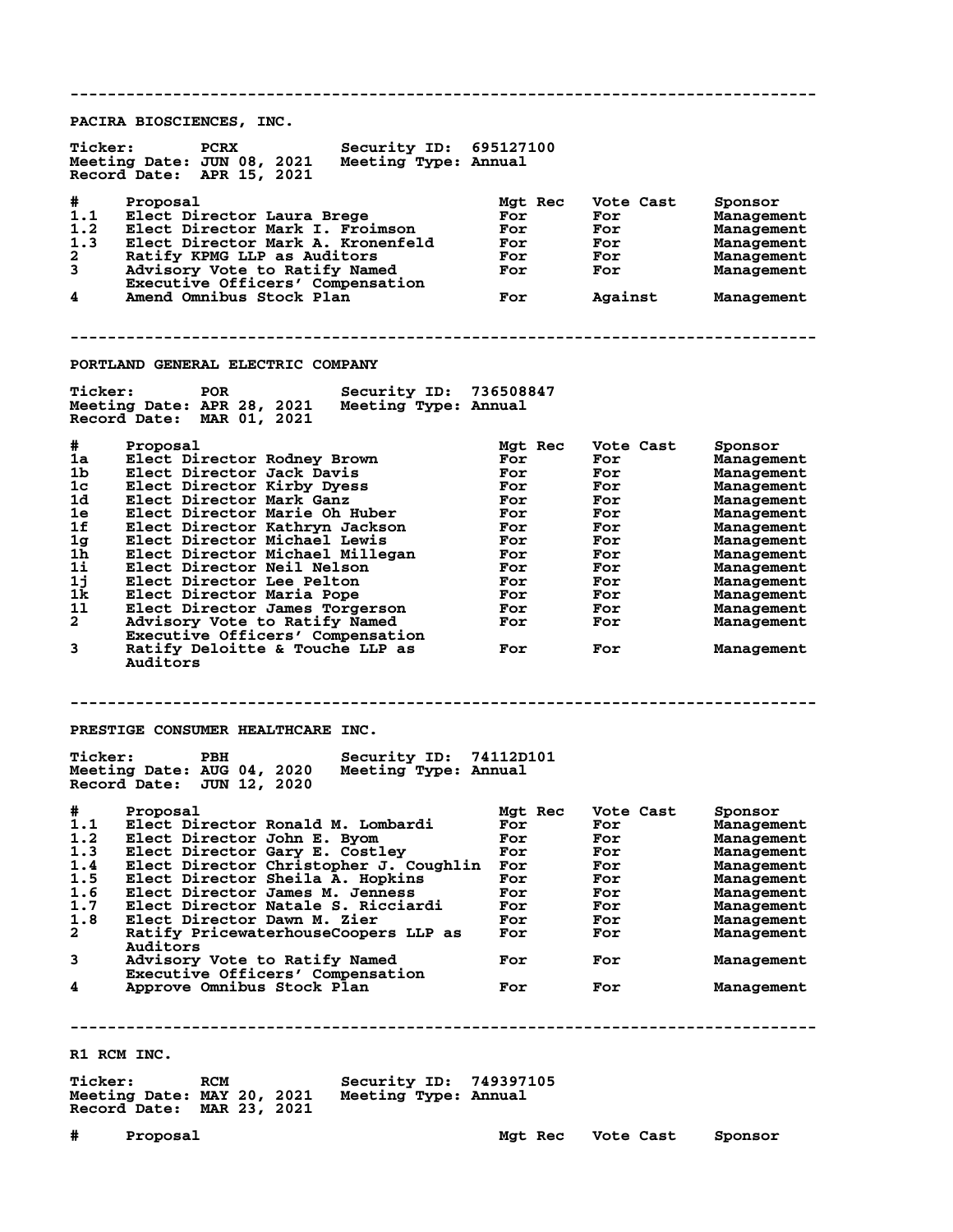| 1.1<br>1.2<br>1.3<br>1.4<br>1.5<br>1.6<br>1.7<br>1.8<br>1.9<br>1.10<br>2<br>3<br>4<br>5а | Elect Director Michael C. Feiner<br>Elect Director Joseph Flanagan<br>Elect Director John B. Henneman, III<br>Elect Director Alex J. Mandl<br>Elect Director Neal Moszkowski<br>Elect Director Ian Sacks<br>Elect Director Jill Smith<br>Elect Director Anthony J. Speranzo<br>Elect Director Anthony R. Tersigni<br>Elect Director Albert (Bert) R.<br>Zimmerli<br>Amend Omnibus Stock Plan<br>Advisory Vote to Ratify Named<br>Executive Officers' Compensation<br>Ratify Ernst & Young LLP as Auditors<br>Elect Director David M. Dill | For<br>For<br>For<br>For<br>For<br>For<br>For<br>For<br>For<br>For<br>For<br>For<br>For<br>For | For<br>Withhold<br>For<br>For<br>Withhold<br>Withhold<br>For<br>Withhold<br>Withhold<br>Withhold<br>For<br>For<br>For<br>For | <b>Management</b><br><b>Management</b><br><b>Management</b><br><b>Management</b><br><b>Management</b><br><b>Management</b><br><b>Management</b><br>Management<br><b>Management</b><br><b>Management</b><br>Management<br>Management<br>Management<br>Management |
|------------------------------------------------------------------------------------------|-------------------------------------------------------------------------------------------------------------------------------------------------------------------------------------------------------------------------------------------------------------------------------------------------------------------------------------------------------------------------------------------------------------------------------------------------------------------------------------------------------------------------------------------|------------------------------------------------------------------------------------------------|------------------------------------------------------------------------------------------------------------------------------|-----------------------------------------------------------------------------------------------------------------------------------------------------------------------------------------------------------------------------------------------------------------|
|                                                                                          |                                                                                                                                                                                                                                                                                                                                                                                                                                                                                                                                           |                                                                                                |                                                                                                                              |                                                                                                                                                                                                                                                                 |
|                                                                                          | RADIAN GROUP INC.                                                                                                                                                                                                                                                                                                                                                                                                                                                                                                                         |                                                                                                |                                                                                                                              |                                                                                                                                                                                                                                                                 |
| <b>Ticker:</b>                                                                           | <b>Security ID: 750236101</b><br>RDN<br>Meeting Date: MAY 12, 2021<br>Meeting Type: Annual<br>Record Date: MAR 15, 2021                                                                                                                                                                                                                                                                                                                                                                                                                   |                                                                                                |                                                                                                                              |                                                                                                                                                                                                                                                                 |
| #                                                                                        | Proposal                                                                                                                                                                                                                                                                                                                                                                                                                                                                                                                                  | Mgt Rec                                                                                        | Vote Cast                                                                                                                    | Sponsor                                                                                                                                                                                                                                                         |
| 1a                                                                                       | Elect Director Herbert Wender                                                                                                                                                                                                                                                                                                                                                                                                                                                                                                             | For                                                                                            | For                                                                                                                          | Management                                                                                                                                                                                                                                                      |
| 1b                                                                                       | Elect Director Brad L. Conner                                                                                                                                                                                                                                                                                                                                                                                                                                                                                                             | For                                                                                            | For                                                                                                                          | <b>Management</b>                                                                                                                                                                                                                                               |
| 1c<br>1d                                                                                 | Elect Director Howard B. Culang<br>Elect Director Debra Hess                                                                                                                                                                                                                                                                                                                                                                                                                                                                              | For<br>For                                                                                     | For<br>For                                                                                                                   | <b>Management</b><br>Management                                                                                                                                                                                                                                 |
| 1e                                                                                       | Elect Director Lisa W. Hess                                                                                                                                                                                                                                                                                                                                                                                                                                                                                                               | For                                                                                            | For                                                                                                                          | <b>Management</b>                                                                                                                                                                                                                                               |
| 1f                                                                                       | Elect Director Lisa Mumford                                                                                                                                                                                                                                                                                                                                                                                                                                                                                                               | For                                                                                            | For                                                                                                                          | <b>Management</b>                                                                                                                                                                                                                                               |
| 1 <sub>g</sub>                                                                           | Elect Director Gaetano Muzio                                                                                                                                                                                                                                                                                                                                                                                                                                                                                                              | For                                                                                            | For                                                                                                                          | <b>Management</b>                                                                                                                                                                                                                                               |
| 1h                                                                                       | Elect Director Gregory V. Serio                                                                                                                                                                                                                                                                                                                                                                                                                                                                                                           | For                                                                                            | For                                                                                                                          | <b>Management</b>                                                                                                                                                                                                                                               |
| 1i                                                                                       | Elect Director Noel J. Spiegel                                                                                                                                                                                                                                                                                                                                                                                                                                                                                                            | For                                                                                            | For                                                                                                                          | Management                                                                                                                                                                                                                                                      |
| 1j<br>$2^{-}$                                                                            | Elect Director Richard G. Thornberry<br>Advisory Vote to Ratify Named                                                                                                                                                                                                                                                                                                                                                                                                                                                                     | For<br>For                                                                                     | For<br>For                                                                                                                   | <b>Management</b>                                                                                                                                                                                                                                               |
|                                                                                          | Executive Officers' Compensation                                                                                                                                                                                                                                                                                                                                                                                                                                                                                                          |                                                                                                |                                                                                                                              | <b>Management</b>                                                                                                                                                                                                                                               |
| 3<br>4                                                                                   | Approve Omnibus Stock Plan<br>Ratify PricewaterhouseCoopers LLP as<br>Auditors                                                                                                                                                                                                                                                                                                                                                                                                                                                            | For<br>For                                                                                     | For<br>For                                                                                                                   | Management<br>Management                                                                                                                                                                                                                                        |
|                                                                                          | REXNORD CORPORATION                                                                                                                                                                                                                                                                                                                                                                                                                                                                                                                       |                                                                                                |                                                                                                                              |                                                                                                                                                                                                                                                                 |
|                                                                                          |                                                                                                                                                                                                                                                                                                                                                                                                                                                                                                                                           |                                                                                                |                                                                                                                              |                                                                                                                                                                                                                                                                 |
| <b>Ticker:</b>                                                                           | Security ID: 76169B102<br>RXN<br>Meeting Date: JUL 23, 2020<br>Meeting Type: Annual<br>Record Date: MAY 26, 2020                                                                                                                                                                                                                                                                                                                                                                                                                          |                                                                                                |                                                                                                                              |                                                                                                                                                                                                                                                                 |
| #                                                                                        | Proposal                                                                                                                                                                                                                                                                                                                                                                                                                                                                                                                                  | Mgt Rec                                                                                        | Vote Cast                                                                                                                    | Sponsor                                                                                                                                                                                                                                                         |
| 1.1                                                                                      | Elect Director Thomas D. Christopoul                                                                                                                                                                                                                                                                                                                                                                                                                                                                                                      | For                                                                                            | For                                                                                                                          | <b>Management</b>                                                                                                                                                                                                                                               |
| 1.2                                                                                      | Elect Director John S. Stroup                                                                                                                                                                                                                                                                                                                                                                                                                                                                                                             | For                                                                                            | For                                                                                                                          | <b>Management</b>                                                                                                                                                                                                                                               |
| 1.3<br>$\mathbf{2}$                                                                      | Elect Director Peggy N. Troy<br>Advisory Vote to Ratify Named                                                                                                                                                                                                                                                                                                                                                                                                                                                                             | For                                                                                            | For                                                                                                                          | Management                                                                                                                                                                                                                                                      |
|                                                                                          | Executive Officers' Compensation                                                                                                                                                                                                                                                                                                                                                                                                                                                                                                          | For                                                                                            | For                                                                                                                          | Management                                                                                                                                                                                                                                                      |
| 3                                                                                        | Ratify Ernst & Young LLP as Auditors                                                                                                                                                                                                                                                                                                                                                                                                                                                                                                      | For                                                                                            | For                                                                                                                          | Management                                                                                                                                                                                                                                                      |
|                                                                                          | REXNORD CORPORATION                                                                                                                                                                                                                                                                                                                                                                                                                                                                                                                       |                                                                                                |                                                                                                                              |                                                                                                                                                                                                                                                                 |
| <b>Ticker:</b>                                                                           | <b>RXN</b><br>Security ID: 76169B102<br>Meeting Date: MAY 04, 2021<br>Meeting Type: Annual<br>Record Date: MAR 08, 2021                                                                                                                                                                                                                                                                                                                                                                                                                   |                                                                                                |                                                                                                                              |                                                                                                                                                                                                                                                                 |
| #                                                                                        | Proposal                                                                                                                                                                                                                                                                                                                                                                                                                                                                                                                                  | Mgt Rec                                                                                        | Vote Cast                                                                                                                    | Sponsor                                                                                                                                                                                                                                                         |
| 1.1                                                                                      | Elect Director Todd A. Adams                                                                                                                                                                                                                                                                                                                                                                                                                                                                                                              | For                                                                                            | For                                                                                                                          | <b>Management</b>                                                                                                                                                                                                                                               |
| 1.2                                                                                      | Elect Director Theodore D. Crandall                                                                                                                                                                                                                                                                                                                                                                                                                                                                                                       | For                                                                                            | For                                                                                                                          | <b>Management</b>                                                                                                                                                                                                                                               |
| 1.3                                                                                      | Elect Director Rosemary M. Schooler                                                                                                                                                                                                                                                                                                                                                                                                                                                                                                       | For                                                                                            | For                                                                                                                          | <b>Management</b>                                                                                                                                                                                                                                               |
| 1.4<br>$\mathbf{2}$                                                                      | Elect Director Robin A. Walker-Lee<br>Advisory Vote to Ratify Named                                                                                                                                                                                                                                                                                                                                                                                                                                                                       | For<br>For                                                                                     | For<br>For                                                                                                                   | <b>Management</b>                                                                                                                                                                                                                                               |
|                                                                                          | Executive Officers' Compensation                                                                                                                                                                                                                                                                                                                                                                                                                                                                                                          |                                                                                                |                                                                                                                              | <b>Management</b>                                                                                                                                                                                                                                               |
| 3                                                                                        | Ratify Ernst & Young LLP as Auditors                                                                                                                                                                                                                                                                                                                                                                                                                                                                                                      | For                                                                                            | For                                                                                                                          | <b>Management</b>                                                                                                                                                                                                                                               |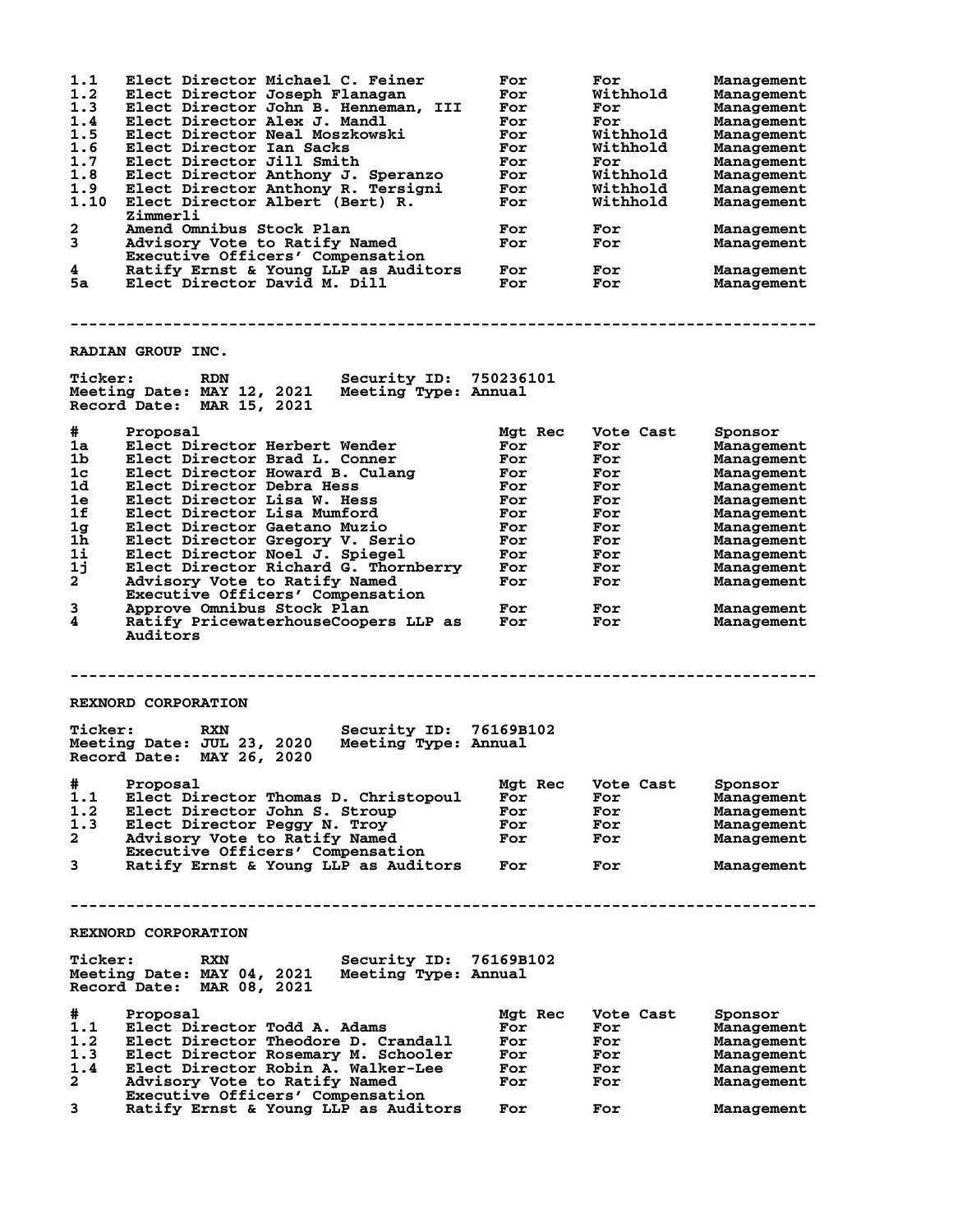**-------------------------------------------------------------------------------- SILGAN HOLDINGS, INC. Ticker: SLGN Security ID: 827048109 Meeting Date: JUN 01, 2021 Meeting Type: Annual Record Date: APR 12, 2021 # Proposal Mgt Rec Vote Cast Sponsor 1.1 Elect Director Anthony J. Allott For Withhold Management 1.2 Elect Director William T. Donovan For For Management 1.3 Elect Director Joseph M. Jordan For For Management 2 Approve Increase in Size of Board For For Management 3 Ratify Ernst & Young LLP as Auditors For For Management 4 Advisory Vote to Ratify Named For For Management Executive Officers' Compensation -------------------------------------------------------------------------------- SIMMONS FIRST NATIONAL CORPORATION** Ticker: SFNC Security ID: 828730200<br>Meeting Date: MAY 20, 2021 Meeting Type: Annual<br>Record Date: MAR 23, 2021 **Meeting Date: MAY 20, 2021 Meeting Type: Annual Record Date: MAR 23, 2021 # Proposal Mgt Rec Vote Cast Sponsor 1 Fix Number of Directors at Sixteen For For Management 2.1 Elect Director Jay D. Burchfield For For Management 2.2 Elect Director Marty D. Casteel For For Management 2.3 Elect Director William E. Clark, II For For Management 2.4 Elect Director Steven A. Cosse For For Management 2.5 Elect Director Mark C. Doramus For For Management 2.6 Elect Director Edward Drilling For For Management 2.7 Elect Director Eugene Hunt For For Management 2.8 Elect Director Jerry Hunter For For Management 2.9 Elect Director Susan Lanigan For For Management 2.10 Elect Director W. Scott McGeorge For For Management 2.11 Elect Director George A. Makris, Jr. For For Management 2.12 Elect Director Tom Purvis For For Management 2.13 Elect Director Robert L. Shoptaw For For Management 2.14 Elect Director Julie Stackhouse For For Management 2.15 Elect Director Russell W. Teubner For For Management 2.16 Elect Director Mindy West For For Management 3 Advisory Vote to Ratify Named For For Management Executive Officers' Compensation 4 Ratify BKD, LLP as Auditors For For Management 5 Amend Articles of Incorporation For For Management 6 Adopt Majority Voting for Uncontested For For Management Election of Directors -------------------------------------------------------------------------------- SPS COMMERCE, INC.<br>Ticker: SPSC Ticker: SPSC Security ID: 78463M107 Meeting Date: MAY 19, 2021 Meeting Type: Annual Record Date: MAR 24, 2021 # Proposal Mgt Rec Vote Cast Sponsor 1a Elect Director Archie Black For For Management 1b Elect Director James Ramsey For For Management 1c Elect Director Marty Reaume For For Management 1d Elect Director Tami Reller For For Management 1e Elect Director Philip Soran For For Management 1f Elect Director Anne Sempowski Ward For For Management 1g Elect Director Sven Wehrwein For For Management 2 Ratify KPMG LLP as Auditors For For Management 3 Advisory Vote to Ratify Named For For Management Executive Officers' Compensation -------------------------------------------------------------------------------- STAG INDUSTRIAL, INC. Ticker: STAG Security ID: 85254J102 Meeting Date: MAY 03, 2021 Meeting Type: Annual**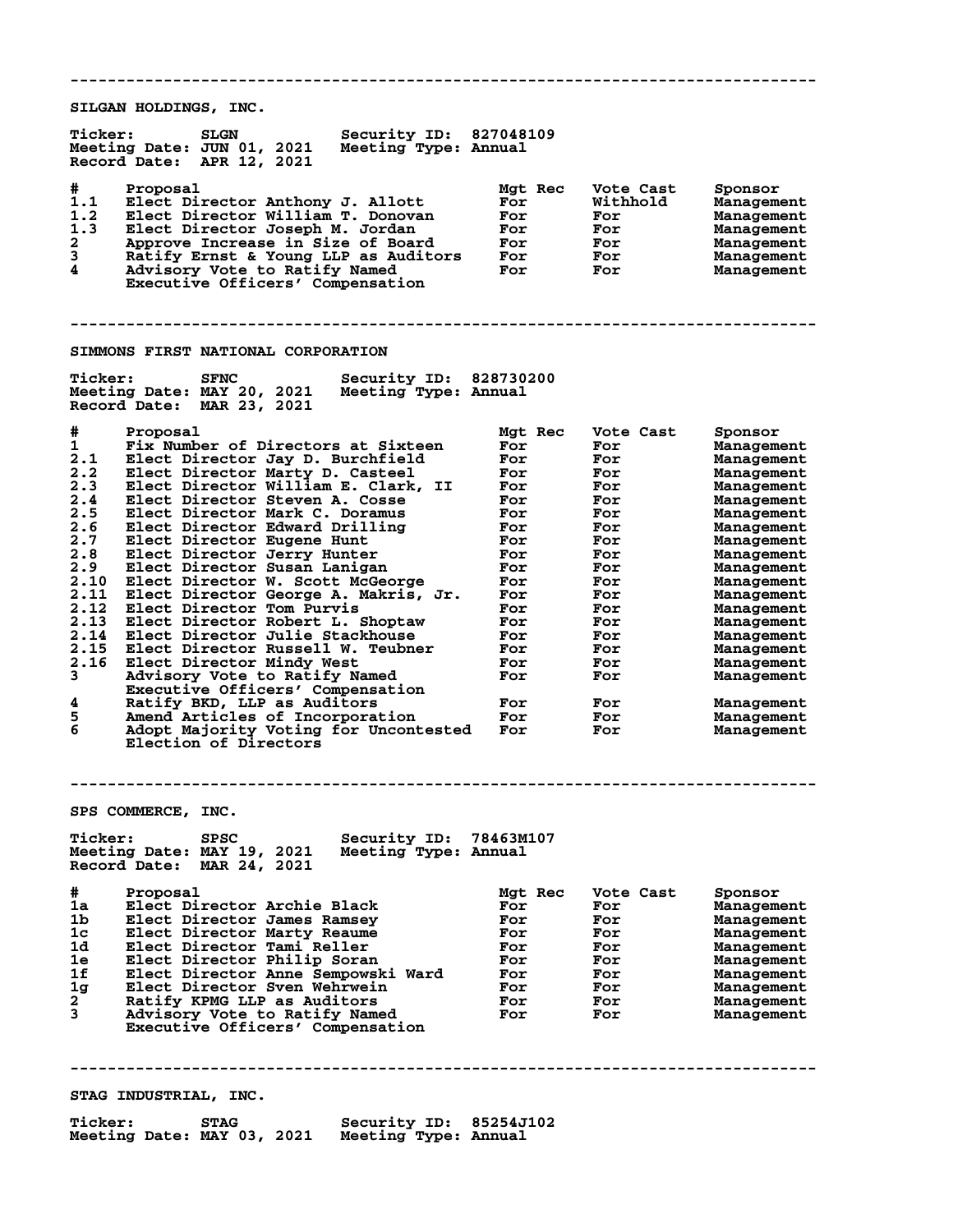|                                                                                               | Record Date: MAR 11, 2021                                                                                                                                                                                                                                                                                                                                                                                                                                                              |                                                                                             |                                                                                               |                                                                                                                                                                                 |
|-----------------------------------------------------------------------------------------------|----------------------------------------------------------------------------------------------------------------------------------------------------------------------------------------------------------------------------------------------------------------------------------------------------------------------------------------------------------------------------------------------------------------------------------------------------------------------------------------|---------------------------------------------------------------------------------------------|-----------------------------------------------------------------------------------------------|---------------------------------------------------------------------------------------------------------------------------------------------------------------------------------|
| #<br>1a<br>1b<br>1c<br>1d<br>1e<br>1f<br>1 <sub>g</sub><br>1h<br>1i<br>$\mathbf{2}^-$<br>3    | Proposal<br>Elect Director Benjamin S. Butcher<br>Elect Director Jit Kee Chin<br>Elect Director Virgis W. Colbert<br>Elect Director Michelle S. Dilley<br>Elect Director Jeffrey D. Furber<br>Elect Director Larry T. Guillemette<br>Elect Director Francis X. Jacoby, III<br>Elect Director Christopher P. Marr<br>Elect Director Hans S. Weger<br>Ratify PricewaterhouseCoopers LLP as<br>Auditors<br>Advisory Vote to Ratify Named<br>Executive Officers' Compensation              | Mgt Rec<br>For<br>For<br>For<br>For<br>For<br>For<br>For<br>For<br>For<br>For<br>For        | Vote Cast<br>For<br>For<br>For<br>For<br>For<br>For<br>For<br>For<br>For<br>For<br>For        | Sponsor<br>Management<br>Management<br>Management<br>Management<br>Management<br>Management<br>Management<br>Management<br>Management<br>Management<br>Management               |
|                                                                                               |                                                                                                                                                                                                                                                                                                                                                                                                                                                                                        |                                                                                             |                                                                                               |                                                                                                                                                                                 |
|                                                                                               | STEWART INFORMATION SERVICES CORPORATION                                                                                                                                                                                                                                                                                                                                                                                                                                               |                                                                                             |                                                                                               |                                                                                                                                                                                 |
| <b>Ticker:</b>                                                                                | <b>Security ID: 860372101</b><br><b>STC</b><br>Meeting Date: MAY 27, 2021<br>Meeting Type: Annual<br>Record Date: APR 01, 2021                                                                                                                                                                                                                                                                                                                                                         |                                                                                             |                                                                                               |                                                                                                                                                                                 |
| #<br>1.1<br>1.2<br>1.3<br>1.4<br>1.5<br>1.6<br>1.7                                            | Proposal<br>Elect Director Thomas G. Apel<br>Elect Director C. Allen Bradley, Jr.<br>Elect Director Robert L. Clarke<br>Elect Director William S. Corey, Jr.<br>Elect Director Frederick H. Eppinger,<br>Jr.<br>Elect Director Deborah J. Matz<br>Elect Director Matthew W. Morris                                                                                                                                                                                                     | Mgt Rec<br>For<br>For<br>For<br>For<br>For<br>For<br>For                                    | Vote Cast<br>For<br>For<br><b>For</b><br>For<br>For<br>For<br>For                             | Sponsor<br>Management<br>Management<br>Management<br>Management<br>Management<br>Management                                                                                     |
| 1.8<br>1.9<br>$\mathbf{2}$<br>3                                                               | Elect Director Karen R. Pallotta<br>Elect Director Manuel Sanchez<br>Advisory Vote to Ratify Named<br>Executive Officers' Compensation<br>Ratify KPMG LLP as Auditors                                                                                                                                                                                                                                                                                                                  | For<br>For<br>For<br>For                                                                    | For<br>For<br>For<br>For                                                                      | Management<br>Management<br>Management<br>Management<br>Management                                                                                                              |
|                                                                                               |                                                                                                                                                                                                                                                                                                                                                                                                                                                                                        |                                                                                             |                                                                                               |                                                                                                                                                                                 |
|                                                                                               | STIFEL FINANCIAL CORP.                                                                                                                                                                                                                                                                                                                                                                                                                                                                 |                                                                                             |                                                                                               |                                                                                                                                                                                 |
| <b>Ticker:</b>                                                                                | Security ID: 860630102<br>SF<br>Meeting Date: MAY 26, 2021<br>Meeting Type: Annual<br>Record Date: MAR 29, 2021                                                                                                                                                                                                                                                                                                                                                                        |                                                                                             |                                                                                               |                                                                                                                                                                                 |
| #<br>1.1<br>1.2<br>1.3<br>1.4<br>1.5<br>1.6<br>1.7<br>1.8<br>1.9<br>1.10<br>2<br>$\mathbf{3}$ | Proposal<br>Elect Director Adam T. Berlew<br>Elect Director Kathleen Brown<br>Elect Director Michael W. Brown<br>Elect Director Robert E. Grady<br>Elect Director Ronald J. Kruszewski<br>Elect Director Daniel J. Ludeman<br>Elect Director Maura A. Markus<br>Elect Director David A. Peacock<br>Elect Director Thomas W. Weisel<br>Elect Director Michael J. Zimmerman<br>Advisory Vote to Ratify Named<br>Executive Officers' Compensation<br>Ratify Ernst & Young LLP as Auditors | Mgt Rec<br>For<br>For<br>For<br>For<br>For<br>For<br>For<br>For<br>For<br>For<br>For<br>For | Vote Cast<br>For<br>For<br>For<br>For<br>For<br>For<br>For<br>For<br>For<br>For<br>For<br>For | Sponsor<br>Management<br>Management<br>Management<br>Management<br>Management<br>Management<br>Management<br>Management<br>Management<br>Management<br>Management<br>Management |
|                                                                                               |                                                                                                                                                                                                                                                                                                                                                                                                                                                                                        |                                                                                             |                                                                                               |                                                                                                                                                                                 |
|                                                                                               | SUPERNUS PHARMACEUTICALS, INC.                                                                                                                                                                                                                                                                                                                                                                                                                                                         |                                                                                             |                                                                                               |                                                                                                                                                                                 |
| <b>Ticker:</b>                                                                                | Security ID: 868459108<br><b>SUPN</b><br>Meeting Date: JUN 15, 2021<br>Meeting Type: Annual<br>Record Date: APR 16, 2021                                                                                                                                                                                                                                                                                                                                                               |                                                                                             |                                                                                               |                                                                                                                                                                                 |
| #<br>1.1<br>1.2<br>2.<br>3                                                                    | Proposal<br>Elect Director Georges Gemayel<br>Elect Director John M. Siebert<br>Ratify KPMG LLP as Auditors<br>Advisory Vote to Ratify Named                                                                                                                                                                                                                                                                                                                                           | Mgt Rec<br>For<br>For<br>For<br>For                                                         | Vote Cast<br>For<br>For<br>For<br>For                                                         | Sponsor<br>Management<br>Management<br>Management<br>Management                                                                                                                 |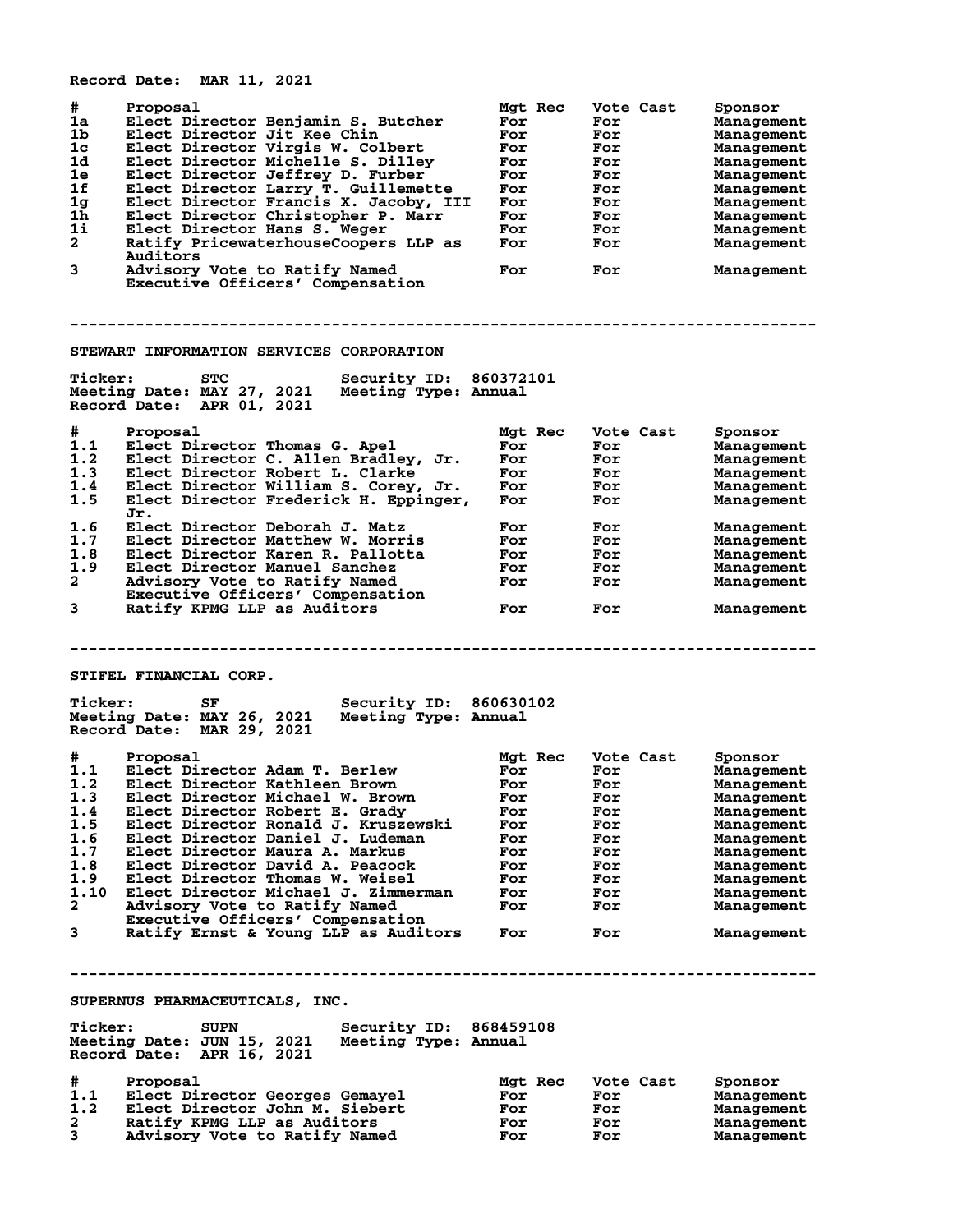| 4                                                                                                       | Executive Officers' Compensation<br>Approve Omnibus Stock Plan                                                                                                                                                                                                                                                                                                                                                                                                                                                                                                                                                                                     |                                                       | For                                                                                                                  |     | For                                                                                                                |                   | Management                                                                                                                                                                                                                        |
|---------------------------------------------------------------------------------------------------------|----------------------------------------------------------------------------------------------------------------------------------------------------------------------------------------------------------------------------------------------------------------------------------------------------------------------------------------------------------------------------------------------------------------------------------------------------------------------------------------------------------------------------------------------------------------------------------------------------------------------------------------------------|-------------------------------------------------------|----------------------------------------------------------------------------------------------------------------------|-----|--------------------------------------------------------------------------------------------------------------------|-------------------|-----------------------------------------------------------------------------------------------------------------------------------------------------------------------------------------------------------------------------------|
|                                                                                                         |                                                                                                                                                                                                                                                                                                                                                                                                                                                                                                                                                                                                                                                    |                                                       |                                                                                                                      |     |                                                                                                                    |                   |                                                                                                                                                                                                                                   |
|                                                                                                         | <b>SYNEOS HEALTH, INC.</b>                                                                                                                                                                                                                                                                                                                                                                                                                                                                                                                                                                                                                         |                                                       |                                                                                                                      |     |                                                                                                                    |                   |                                                                                                                                                                                                                                   |
| <b>Ticker:</b>                                                                                          | <b>SYNH</b><br>Meeting Date: MAY 12, 2021<br>Record Date: MAR 19, 2021                                                                                                                                                                                                                                                                                                                                                                                                                                                                                                                                                                             | Security ID: 87166B102<br>Meeting Type: Annual        |                                                                                                                      |     |                                                                                                                    |                   |                                                                                                                                                                                                                                   |
| #<br>1a<br>1b.<br>1c<br>2<br>3                                                                          | Proposal<br>Elect Director Thomas Allen<br>Elect Director Linda A. Harty<br>Elect Director Alistair Macdonald<br>Advisory Vote to Ratify Named<br>Executive Officers' Compensation<br>Ratify Deloitte & Touche LLP as<br>Auditors                                                                                                                                                                                                                                                                                                                                                                                                                  |                                                       | Mgt Rec<br>For<br>For<br>For<br>For<br>For                                                                           |     | Vote Cast<br>For<br>For<br>For<br>For<br>For                                                                       |                   | Sponsor<br><b>Management</b><br><b>Management</b><br>Management<br>Management<br>Management                                                                                                                                       |
|                                                                                                         | <b>THE TIMKEN COMPANY</b>                                                                                                                                                                                                                                                                                                                                                                                                                                                                                                                                                                                                                          |                                                       |                                                                                                                      |     |                                                                                                                    |                   |                                                                                                                                                                                                                                   |
| <b>Ticker:</b>                                                                                          | TKR<br>Meeting Date: MAY 07, 2021<br>Record Date: FEB 22, 2021                                                                                                                                                                                                                                                                                                                                                                                                                                                                                                                                                                                     | <b>Security ID: 887389104</b><br>Meeting Type: Annual |                                                                                                                      |     |                                                                                                                    |                   |                                                                                                                                                                                                                                   |
| #<br>1.1<br>1.2<br>1.3<br>1.4<br>1.5<br>1.6<br>1.7<br>1.8<br>1.9<br>1.10<br>1.11<br>1.12<br>2<br>3<br>4 | Proposal<br>Elect Director Maria A. Crowe<br>Elect Director Elizabeth A. Harrell<br>Elect Director Richard G. Kyle<br>Elect Director Sarah C. Lauber<br>Elect Director John A. Luke, Jr.<br>Elect Director Christopher L. Mapes<br>Elect Director James F. Palmer<br>Elect Director Ajita G. Rajendra<br>Elect Director Frank C. Sullivan<br>Elect Director John M. Timken, Jr.<br>Elect Director Ward J. Timken, Jr.<br>Elect Director Jacqueline F. Woods<br>Advisory Vote to Ratify Named<br>Executive Officers' Compensation<br>Ratify Ernst & Young LLP as Auditors<br>Reduce Ownership Threshold for<br>Shareholders to Call Special Meeting |                                                       | Mgt Rec<br>For<br>For<br>For<br>For<br>For<br>For<br>For<br>For<br>For<br>For<br>For<br>For<br>For<br>For<br>Against |     | Vote Cast<br>For<br>For<br>For<br>For<br>For<br>For<br>For<br>For<br>For<br>For<br>For<br>For<br>For<br>For<br>For |                   | Sponsor<br><b>Management</b><br>Management<br>Management<br>Management<br>Management<br>Management<br>Management<br>Management<br>Management<br>Management<br>Management<br>Management<br>Management<br>Management<br>Shareholder |
|                                                                                                         | <b>TRI POINTE HOMES, INC.</b>                                                                                                                                                                                                                                                                                                                                                                                                                                                                                                                                                                                                                      |                                                       |                                                                                                                      |     |                                                                                                                    |                   |                                                                                                                                                                                                                                   |
| <b>Ticker:</b>                                                                                          | TPH<br>Meeting Date: APR 21, 2021<br>Record Date: MAR 02, 2021                                                                                                                                                                                                                                                                                                                                                                                                                                                                                                                                                                                     | Security ID: 87265H109<br>Meeting Type: Annual        |                                                                                                                      |     |                                                                                                                    |                   |                                                                                                                                                                                                                                   |
| #<br>1.1<br>1.2<br>1.3<br>1.4<br>1.5<br>1.6<br>$\mathbf{2}$<br>$3^{\circ}$                              | Proposal<br>Elect Director Douglas F. Bauer<br>Elect Director Lawrence B. Burrows<br>Elect Director Daniel S. Fulton<br>Elect Director Steven J. Gilbert<br>Elect Director Vicki D. McWilliams<br>Elect Director Constance B. Moore<br>Advisory Vote to Ratify Named<br>Executive Officers' Compensation<br>Ratify Ernst & Young LLP as Auditors                                                                                                                                                                                                                                                                                                   |                                                       | Mgt Rec<br>For<br>For<br>For<br><b>For</b><br><b>For</b><br>For<br>For                                               | For | Vote Cast<br>For<br>For<br>For<br>For<br>For<br>For<br>For<br>For                                                  |                   | Sponsor<br>Management<br>Management<br>Management<br>Management<br>Management<br>Management<br>Management<br>Management                                                                                                           |
|                                                                                                         |                                                                                                                                                                                                                                                                                                                                                                                                                                                                                                                                                                                                                                                    |                                                       |                                                                                                                      |     |                                                                                                                    |                   |                                                                                                                                                                                                                                   |
|                                                                                                         | TTM TECHNOLOGIES, INC.                                                                                                                                                                                                                                                                                                                                                                                                                                                                                                                                                                                                                             |                                                       |                                                                                                                      |     |                                                                                                                    |                   |                                                                                                                                                                                                                                   |
| <b>Ticker:</b>                                                                                          | TTMI<br>Meeting Date: MAY 12, 2021 Meeting Type: Annual<br>Record Date: MAR 15, 2021                                                                                                                                                                                                                                                                                                                                                                                                                                                                                                                                                               | Security ID: 87305R109                                |                                                                                                                      |     |                                                                                                                    |                   |                                                                                                                                                                                                                                   |
| #                                                                                                       | Proposal                                                                                                                                                                                                                                                                                                                                                                                                                                                                                                                                                                                                                                           |                                                       |                                                                                                                      |     |                                                                                                                    | Mgt Rec Vote Cast | Sponsor                                                                                                                                                                                                                           |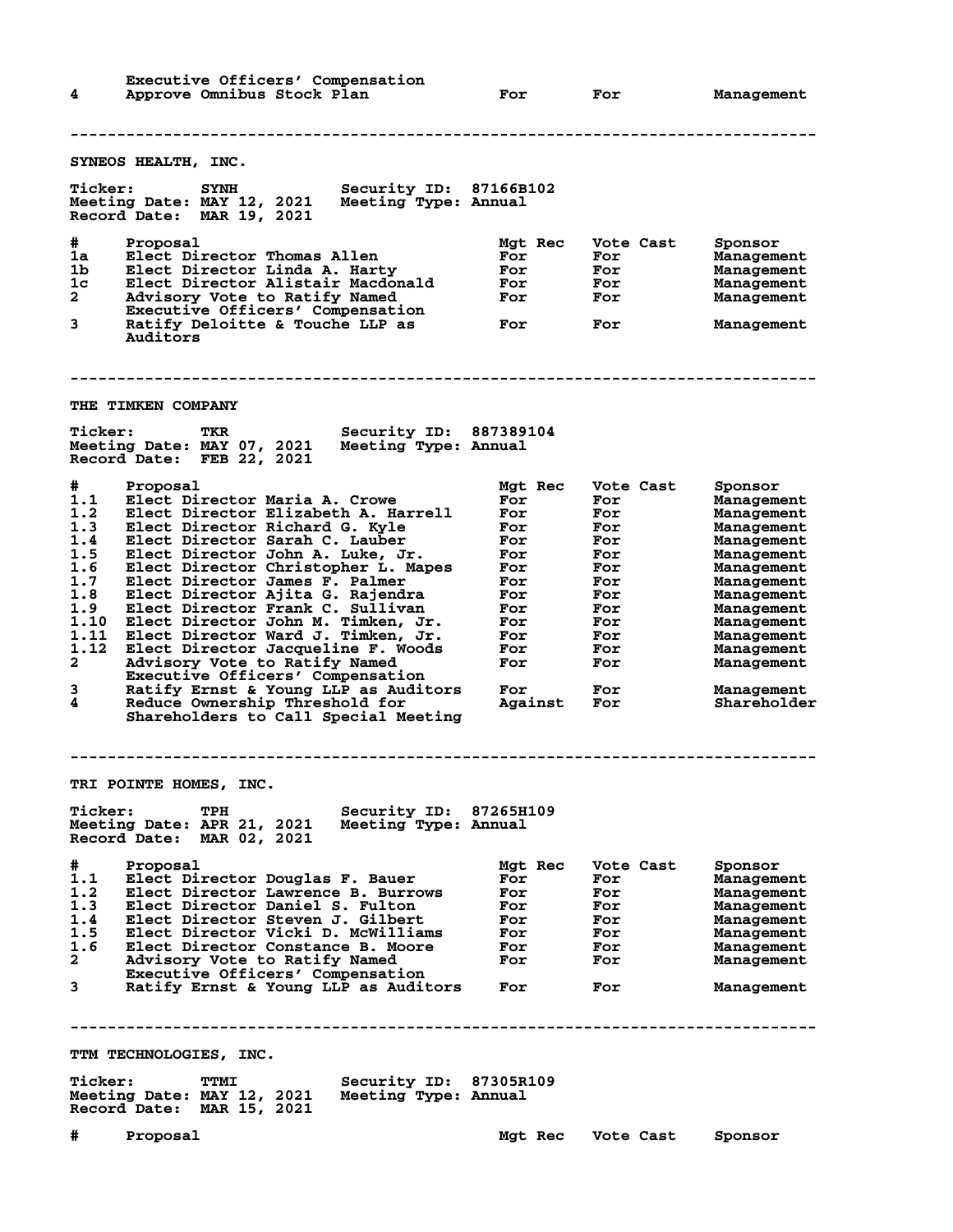| 1.1            | Elect Director John G. Mayer                                                                                             | For        | For        | Management               |
|----------------|--------------------------------------------------------------------------------------------------------------------------|------------|------------|--------------------------|
| 1.2            | Elect Director Rex D. Geveden                                                                                            | For        | For        | Management               |
| 2              | Advisory Vote to Ratify Named                                                                                            | For        | For        | Management               |
|                | Executive Officers' Compensation                                                                                         |            |            |                          |
| 3              | Ratify KPMG LLP as Auditors                                                                                              | For        | For        | Management               |
|                |                                                                                                                          |            |            |                          |
|                | UMPQUA HOLDINGS CORPORATION                                                                                              |            |            |                          |
|                |                                                                                                                          |            |            |                          |
| <b>Ticker:</b> | Security ID: 904214103<br><b>UMPQ</b><br>Meeting Date: APR 20, 2021<br>Meeting Type: Annual<br>Record Date: FEB 12, 2021 |            |            |                          |
| #              | Proposal                                                                                                                 | Mgt Rec    | Vote Cast  |                          |
| 1a             | Elect Director Peggy Y. Fowler                                                                                           | For        | For        | Sponsor<br>Management    |
| 1b             | Elect Director Stephen M. Gambee                                                                                         | For        | For        | Management               |
| 1c             | Elect Director James S. Greene                                                                                           | For        | For        | Management               |
| 1d             | Elect Director Luis F. Machuca                                                                                           | For        | For        | Management               |
| 1e             | Elect Director Maria M. Pope                                                                                             | For        | For        | Management               |
| 1f             | Elect Director Cort L. O'Haver                                                                                           | For        | For        | Management               |
| 1g             | Elect Director John F. Schultz                                                                                           | For        | For        | Management               |
| 1 <sub>h</sub> | Elect Director Susan F. Stevens                                                                                          | For        | For        | Management               |
| 11             | Elect Director Hilliard C. Terry, III                                                                                    | For        | For        | Management               |
| 1j             | Elect Director Bryan L. Timm                                                                                             | For        | For        | Management               |
| 1k             | Elect Director Anddria Varnado                                                                                           | For        | For        | Management               |
| $\overline{a}$ | Ratify Deloitte & Touche LLP as                                                                                          | For        | For        | Management               |
|                | Auditors                                                                                                                 |            |            |                          |
| 3              | Advisory Vote to Ratify Named<br>Executive Officers' Compensation                                                        | For        | For        | Management               |
|                |                                                                                                                          |            |            |                          |
|                |                                                                                                                          |            |            |                          |
|                |                                                                                                                          |            |            |                          |
|                |                                                                                                                          |            |            |                          |
|                | UNITED COMMUNITY BANKS, INC.                                                                                             |            |            |                          |
| <b>Ticker:</b> | Security ID: 90984P303<br>UCBI                                                                                           |            |            |                          |
|                | Meeting Date: MAY 12, 2021<br>Meeting Type: Annual<br>Record Date: MAR 15, 2021                                          |            |            |                          |
|                |                                                                                                                          |            |            |                          |
| #              | Proposal                                                                                                                 | Mgt Rec    | Vote Cast  | Sponsor                  |
| 1.1            | Elect Director Robert H. Blalock                                                                                         | For        | For        | Management               |
| 1.2            | Elect Director James P. Clements                                                                                         | For        | For        | Management               |
| 1.3            | Elect Director L. Cathy Cox                                                                                              | For        | For        | Management               |
| 1.4            | Elect Director Kenneth L. Daniels                                                                                        | For        | For        | Management               |
| 1.5            | Elect Director Lance F. Drummond                                                                                         | For        | For<br>For | Management               |
| 1.6<br>1.7     | Elect Director H. Lynn Harton                                                                                            | For<br>For | For        | Management<br>Management |
| 1.8            | Elect Director Jennifer K. Mann<br>Elect Director Thomas A. Richlovsky                                                   | For        | For        | Management               |
| 1.9            | Elect Director David C. Shaver                                                                                           | For        | For        | Management               |
| 1.10           | Elect Director Tim R. Wallis                                                                                             | For        | For        | Management               |
| 1.11           | Elect Director David H. Wilkins                                                                                          | For        | Withhold   | Management               |
| 2              | Increase Authorized Common Stock                                                                                         | For        | For        | Management               |
| 3              | Advisory Vote to Ratify Named                                                                                            | For        | For        | Management               |
|                | Executive Officers' Compensation                                                                                         |            |            |                          |
| 4              | Ratify PricewaterhouseCoopers LLP as                                                                                     | For        | For        | Management               |
|                | Auditors                                                                                                                 |            |            |                          |
|                |                                                                                                                          |            |            |                          |
|                |                                                                                                                          |            |            |                          |
|                | UNIVAR SOLUTIONS INC.                                                                                                    |            |            |                          |
| <b>Ticker:</b> | Security ID:<br><b>UNVR</b>                                                                                              | 91336L107  |            |                          |
|                | Meeting Date: MAY 06, 2021<br>Meeting Type: Annual                                                                       |            |            |                          |
|                | Record Date: MAR 09, 2021                                                                                                |            |            |                          |
|                |                                                                                                                          |            |            |                          |
| #              | Proposal                                                                                                                 | Mgt Rec    | Vote Cast  | Sponsor                  |
| 1.1            | Elect Director Joan Braca                                                                                                | For        | For        | Management               |
| 1.2            | Elect Director Mark J. Byrne                                                                                             | For        | For        | Management               |
| 1.3            | Elect Director Daniel P. Doheny                                                                                          | For        | For        | Management               |
| 1.4            | Elect Director Richard P. Fox                                                                                            | For        | For        | Management               |
| 1.5            | Elect Director Rhonda Germany                                                                                            | For        | For        | Management               |
| 1.6            | Elect Director David C. Jukes                                                                                            | For<br>For | For<br>For | Management               |
| 1.7<br>1.8     | Elect Director Stephen D. Newlin                                                                                         | For        | For        | Management               |
| 1.9            | Elect Director Christopher D. Pappas<br>Elect Director Kerry J. Preete                                                   | For        | For        | Management<br>Management |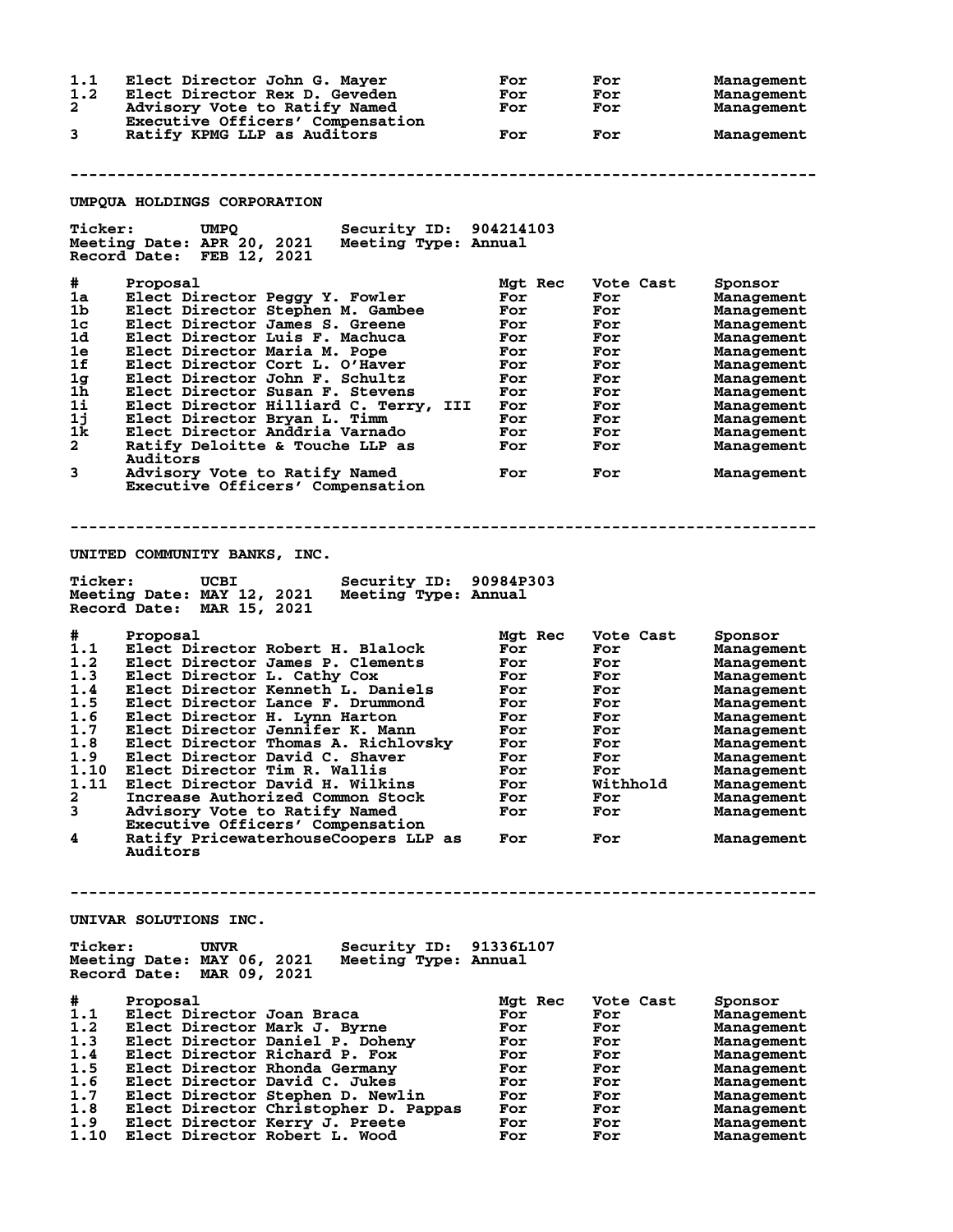**2 Advisory Vote to Ratify Named For For Management Executive Officers' Compensation 3 Ratify Ernst & Young LLP as Auditors For For Management 4 Eliminate Supermajority Vote For For Management Requirement -------------------------------------------------------------------------------- VERINT SYSTEMS INC. Ticker: VRNT Security ID: 92343X100 Meeting Date: JUN 17, 2021 Meeting Type: Annual Record Date: APR 26, 2021 # Proposal Mgt Rec Vote Cast Sponsor 1.1 Elect Director Dan Bodner For For Management 1.2 Elect Director Linda Crawford For For Management 1.3 Elect Director John Egan For For Management 1.4 Elect Director Reid French For For Management 1.5 Elect Director Stephen Gold For For Management 1.6 Elect Director William Kurtz For For Management 1.7 Elect Director Andrew Miller For For Management 1.8 Elect Director Richard Nottenburg For For Management 1.9 Elect Director Jason Wright For For Management 2 Ratify Deloitte & Touche LLP as For For Management Auditors 3 Advisory Vote to Ratify Named For For Management Executive Officers' Compensation -------------------------------------------------------------------------------- VOCERA COMMUNICATIONS, INC. Ticker: VCRA Security ID: 92857F107 Meeting Date: JUN 04, 2021 Meeting Type: Annual Record Date: APR 08, 2021 # Proposal Mgt Rec Vote Cast Sponsor 1.1 Elect Director John N. McMullen For For Management 1.2 Elect Director Sharon L. O'Keefe For For Management 1.3 Elect Director Ronald A. Paulus For For Management 2 Ratify Deloitte & Touche LLP as For For Management Auditors 3 Advisory Vote to Ratify Named For For Management Executive Officers' Compensation 4 Approve Omnibus Stock Plan For For Management 5 Amend Qualified Employee Stock For For Management Purchase Plan -------------------------------------------------------------------------------- VONAGE HOLDINGS CORP. Ticker: VG Security ID: 92886T201 Meeting Date: JUN 03, 2021 Meeting Type: Annual Record Date: APR 08, 2021 # Proposal Mgt Rec Vote Cast Sponsor 1a Elect Director Hamid Akhavan For For Management 1b Elect Director Jeffrey A. Citron For For Management 1c Elect Director Stephen Fisher For For Management 1d Elect Director Jan Hauser For For Management 1e Elect Director Priscilla Hung For For Management 1f Elect Director Carolyn Katz For For Management 1g Elect Director Michael J. McConnell For For Management 1h Elect Director Rory Read For For Management 1i Elect Director John J. Roberts For For Management 1j Elect Director Tien Tzuo For For Management 2 Ratify Deloitte and Touche, LLP as For For Management Auditors 3 Advisory Vote to Ratify Named For Against Management** Advisory Vote to Ratify Named<br>Executive Officers' Compensation **--------------------------------------------------------------------------------**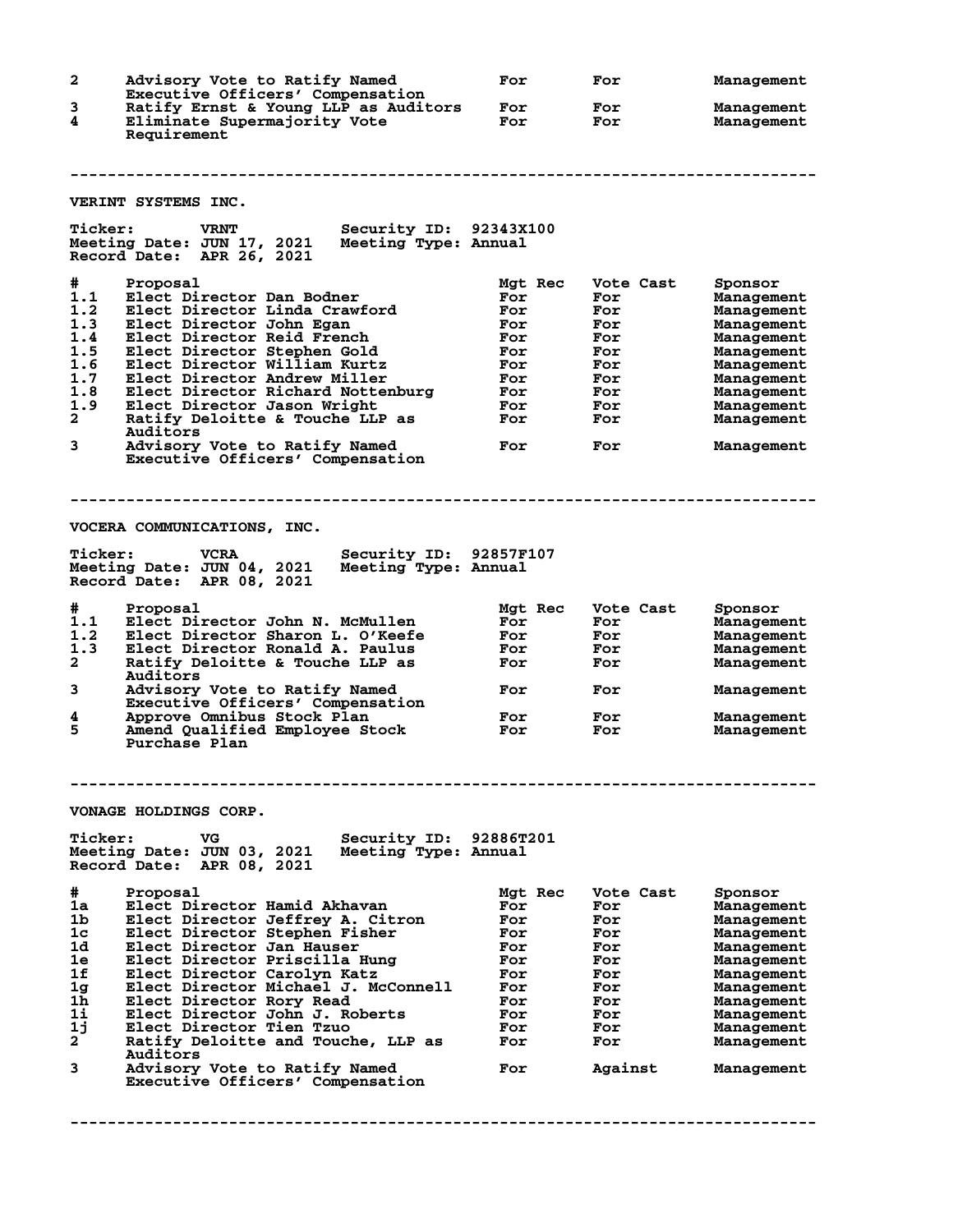**WASHINGTON REAL ESTATE INVESTMENT TRUST**

| <b>Ticker:</b>                                                                                     | <b>WRE</b><br>Security ID: 939653101<br>Meeting Date: MAY 27, 2021<br>Meeting Type: Annual<br>Record Date: MAR 22, 2021                                                                                                                                                                                                                                                                                                                                                                                                                   |                                                                                                    |                                                                                                      |                                                                                                                                                                                               |
|----------------------------------------------------------------------------------------------------|-------------------------------------------------------------------------------------------------------------------------------------------------------------------------------------------------------------------------------------------------------------------------------------------------------------------------------------------------------------------------------------------------------------------------------------------------------------------------------------------------------------------------------------------|----------------------------------------------------------------------------------------------------|------------------------------------------------------------------------------------------------------|-----------------------------------------------------------------------------------------------------------------------------------------------------------------------------------------------|
| #<br>1.1<br>1.2<br>1.3<br>1.4<br>1.5<br>1.6<br>1.7<br>$\mathbf{2}$<br>3                            | Proposal<br>Elect Director Benjamin S. Butcher<br>Elect Director William G. Byrnes<br>Elect Director Edward S. Civera<br>Elect Director Ellen M. Goitia<br>Elect Director Paul T. McDermott<br>Elect Director Thomas H. Nolan, Jr.<br>Elect Director Anthony L. Winns<br>Advisory Vote to Ratify Named<br>Executive Officers' Compensation<br>Ratify Ernst & Young LLP as Auditors                                                                                                                                                        | Mgt Rec<br>For<br>For<br>For<br>For<br>For<br>For<br>For<br>For<br>For                             | Vote Cast<br>For<br>For<br>For<br>For<br>For<br>For<br>For<br>For<br>For                             | Sponsor<br>Management<br>Management<br>Management<br>Management<br>Management<br>Management<br>Management<br>Management<br>Management                                                         |
|                                                                                                    | WESCO INTERNATIONAL, INC.                                                                                                                                                                                                                                                                                                                                                                                                                                                                                                                 |                                                                                                    |                                                                                                      |                                                                                                                                                                                               |
| <b>Ticker:</b>                                                                                     | Security ID: 95082P105<br>WCC<br>Meeting Date: MAY 27, 2021<br>Meeting Type: Annual<br>Record Date: APR 01, 2021                                                                                                                                                                                                                                                                                                                                                                                                                          |                                                                                                    |                                                                                                      |                                                                                                                                                                                               |
| #<br>1.1<br>1.2<br>1.3<br>1.4<br>1.5<br>1.6<br>1.7<br>1.8<br>1.9<br>$\mathbf{2}$<br>3<br>4         | Proposal<br>Elect Director John J. Engel<br>Elect Director Matthew J. Espe<br>Elect Director Bobby J. Griffin<br>Elect Director John K. Morgan<br>Elect Director Steven A. Raymund<br>Elect Director James L. Singleton<br>Elect Director Easwaran Sundaram<br>Elect Director Laura K. Thompson<br>Elect Director Lynn M. Utter<br>Advisory Vote to Ratify Named<br>Executive Officers' Compensation<br>Approve Omnibus Stock Plan<br>Ratify PricewaterhouseCoopers LLP as<br>Auditors                                                    | Mgt Rec<br>For<br>For<br>For<br>For<br>For<br>For<br>For<br>For<br>For<br>For<br>For<br>For        | Vote Cast<br>For<br>For<br>For<br>For<br>For<br>For<br>For<br>For<br>For<br>For<br>For<br>For        | Sponsor<br>Management<br>Management<br>Management<br>Management<br>Management<br>Management<br>Management<br>Management<br>Management<br>Management<br>Management<br>Management               |
|                                                                                                    |                                                                                                                                                                                                                                                                                                                                                                                                                                                                                                                                           |                                                                                                    |                                                                                                      |                                                                                                                                                                                               |
| <b>Ticker:</b>                                                                                     | WINTRUST FINANCIAL CORPORATION<br><b>WTFC</b><br>Security ID: 97650W108<br>Meeting Date: MAY 27, 2021<br>Meeting Type: Annual<br>Record Date: APR 01, 2021                                                                                                                                                                                                                                                                                                                                                                                |                                                                                                    |                                                                                                      |                                                                                                                                                                                               |
| #.<br>1.2<br>1.3<br>1.4<br>1.5<br>1.6<br>1.7<br>1.8<br>1.9<br>1.10<br>1.11<br>1.12<br>$\mathbf{2}$ | Proposal<br>1.1 Elect Director Peter D. Crist<br>Elect Director Bruce K. Crowther<br>Elect Director William J. Doyle<br>Elect Director Marla F. Glabe<br>Elect Director H. Patrick Hackett, Jr.<br>Elect Director Scott K. Heitmann<br>Elect Director Deborah L. Hall Lefevre<br>Elect Director Suzet M. McKinney<br>Elect Director Gary D. "Joe" Sweeney<br>Elect Director Karin Gustafson Teglia<br>Elect Director Alex E. Washington, III<br>Elect Director Edward J. Wehmer<br>Amend Qualified Employee Stock<br><b>Purchase Plan</b> | Mgt Rec<br>For<br>For<br>For<br>For<br>For<br>For<br>For<br>For<br>For<br>For<br>For<br>For<br>For | Vote Cast<br>For<br>For<br>For<br>For<br>For<br>For<br>For<br>For<br>For<br>For<br>For<br>For<br>For | Sponsor<br>Management<br>Management<br>Management<br>Management<br>Management<br>Management<br>Management<br>Management<br>Management<br>Management<br>Management<br>Management<br>Management |
| 3<br>4                                                                                             | Advisory Vote to Ratify Named<br>Executive Officers' Compensation<br>Ratify Ernst & Young LLP as Auditors                                                                                                                                                                                                                                                                                                                                                                                                                                 | For<br>For                                                                                         | For<br>For                                                                                           | Management<br>Management                                                                                                                                                                      |
|                                                                                                    |                                                                                                                                                                                                                                                                                                                                                                                                                                                                                                                                           |                                                                                                    |                                                                                                      |                                                                                                                                                                                               |

**========================= Strategic Equity Portfolio ===========================**

**The proxy voting record of the Strategic Equity Portfolio, a series of the Registrant, during the period from July 1, 2020 through June 30, 2021 is filed herewith:**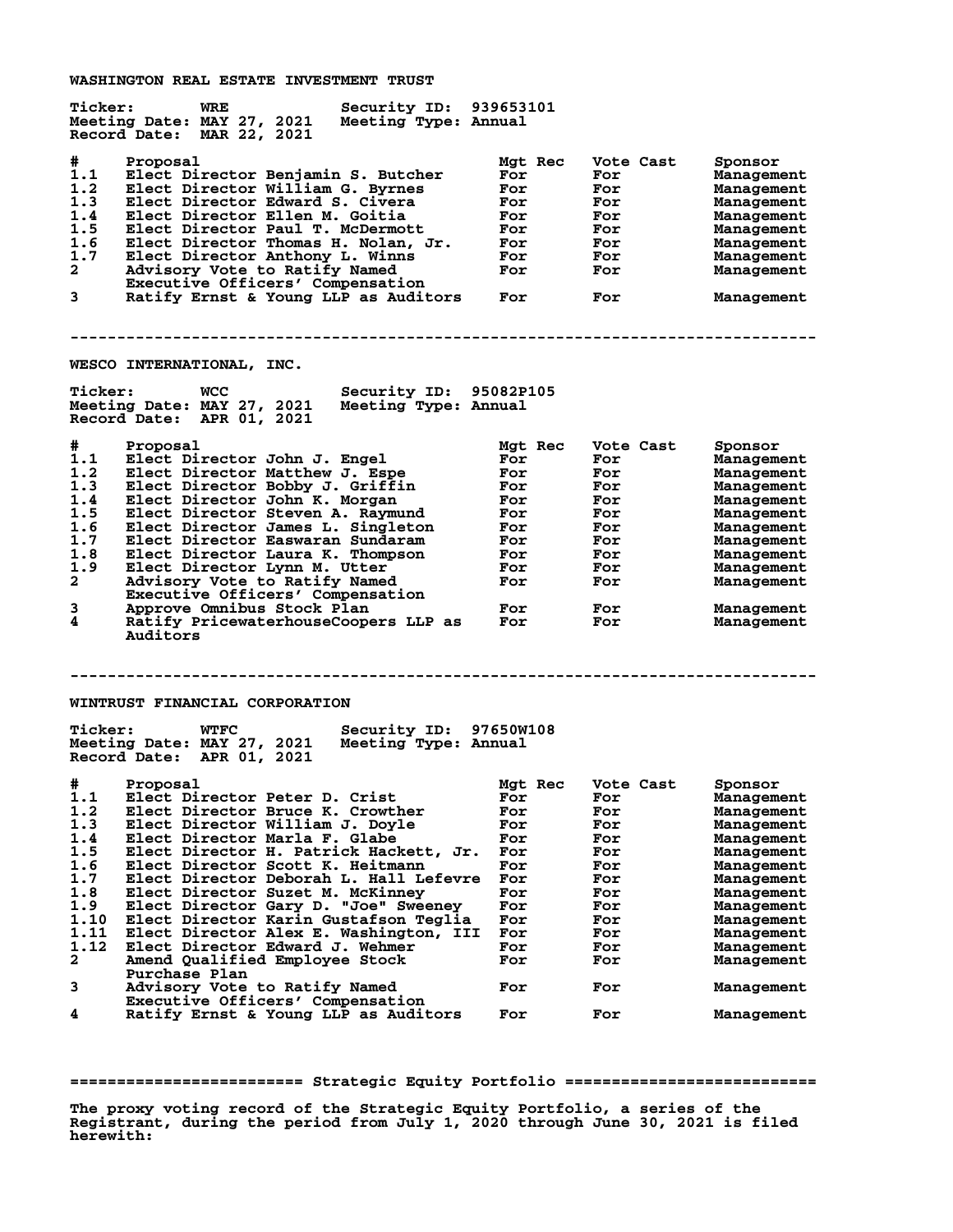**ABBOTT LABORATORIES**

| <b>Ticker:</b> | Security ID:<br><b>ABT</b><br>Meeting Date: APR 23, 2021<br>Meeting Type: Annual<br>Record Date: FEB 24, 2021 | 002824100      |                  |                                 |
|----------------|---------------------------------------------------------------------------------------------------------------|----------------|------------------|---------------------------------|
| #<br>1.1       | Proposal<br>Elect Director Robert J. Alpern                                                                   | Mgt Rec<br>For | Vote Cast<br>For | Sponsor<br><b>Management</b>    |
| 1.2            | Elect Director Roxanne S. Austin<br>Elect Director Sally E. Blount                                            | For            | For              | <b>Management</b>               |
| 1.3<br>1.4     | Elect Director Robert B. Ford                                                                                 | For<br>For     | For              | Management                      |
| 1.5            | Elect Director Michelle A. Kumbier                                                                            | For            | For<br>For       | <b>Management</b><br>Management |
| 1.6            | Elect Director Darren W. McDew                                                                                | For            | For              | Management                      |
| 1.7            | Elect Director Nancy McKinstry                                                                                | For            | For              | <b>Management</b>               |
| 1.8            | Elect Director William A. Osborn                                                                              | For            | For              | Management                      |
| 1.9            | Elect Director Michael F. Roman                                                                               | For            | For              | <b>Management</b>               |
| 1.10           | Elect Director Daniel J. Starks                                                                               | For            | For              | <b>Management</b>               |
| 1.11           | Elect Director John G. Stratton                                                                               | For            | For              | <b>Management</b>               |
| 1.12           | Elect Director Glenn F. Tilton                                                                                | For            | For              | Management                      |
| 1.13           | Elect Director Miles D. White                                                                                 | For            | For              | Management                      |
| 2              | Ratify Ernst & Young LLP as Auditors                                                                          | For            | For              | Management                      |
| 3              | Advisory Vote to Ratify Named                                                                                 | For            | For              | Management                      |
|                | Executive Officers' Compensation                                                                              |                |                  |                                 |
| 4a             | Adopt Majority Voting Standard for<br>Amendments of the Articles of<br>Incorporation and Effect Other         | For            | For              | Management                      |
|                | Ministerial Changes                                                                                           |                |                  |                                 |
| 4b             | Adopt Majority Voting Standard for<br>Certain Extraordinary Transactions                                      | For            | For              | Management                      |
| 5              | Report on Lobbying Payments and Policy                                                                        | Against        | Against          | Shareholder                     |
| 6              | Report on Racial Justice                                                                                      | Against        | For              | Shareholder                     |
| 7              | Require Independent Board Chair                                                                               | Against        | Against          | Shareholder                     |
|                |                                                                                                               |                |                  |                                 |
| <b>Ticker:</b> | <b>ACCENTURE PLC</b><br>Security ID: G1151C101<br>ACN                                                         |                |                  |                                 |
|                | Meeting Date: FEB 03, 2021<br>Meeting Type: Annual<br>DEC 07, 2020<br>Record Date:                            |                |                  |                                 |
|                |                                                                                                               |                |                  |                                 |
| #              | Proposal                                                                                                      | Mgt Rec        | Vote Cast        | Sponsor                         |
| 1a             | Elect Director Jaime Ardila                                                                                   | For            | For              | <b>Management</b>               |
| 1b             | Elect Director Herbert Hainer                                                                                 | For            | For              | Management                      |
| 1c             | Elect Director Nancy McKinstry                                                                                | For            | For              | Management                      |
| 1d             | Elect Director Beth E. Mooney                                                                                 | For            | For              | <b>Management</b>               |
| 1e             | Elect Director Gilles C. Pelisson                                                                             | For            | For              | Management                      |
| 1f             | Elect Director Paula A. Price                                                                                 | For            | For              | <b>Management</b>               |
| 1g             | Elect Director Venkata (Murthy)                                                                               | For            | For              | Management                      |
|                | Renduchintala                                                                                                 |                |                  |                                 |
| 1h             | Elect Director David Rowland<br>Elect Director Arun Sarin                                                     | For            | For<br>For       | Management                      |
| 1i             |                                                                                                               | For            |                  | <b>Management</b>               |
| 1j             | Elect Director Julie Sweet                                                                                    | For            | For              | Management                      |
| 1k.<br>11      | Elect Director Frank K. Tang                                                                                  | For<br>For     | For<br>For       | Management<br>Management        |
| $\mathbf{2}$   | Elect Director Tracey T. Travis<br>Advisory Vote to Ratify Named                                              | For            | For              | Management                      |
|                | Executive Officers' Compensation                                                                              |                |                  |                                 |
| 3              | Approve KPMG LLP as Auditors and<br>Authorize Board to Fix Their                                              | For            | For              | Management                      |
| 4              | Remuneration                                                                                                  | For            | For              | Management                      |
|                | Renew the Board's Authority to Issue<br>Shares Under Irish Law                                                |                |                  |                                 |
| 5              | Authorize Board to Opt-Out of                                                                                 | For            | For              | Management                      |
| 6              | Statutory Pre-Emption Rights<br>Determine Price Range for Reissuance<br>of Treasury Shares                    | For            | For              | Management                      |
|                |                                                                                                               |                |                  |                                 |
|                | AMAZON.COM, INC.                                                                                              |                |                  |                                 |

| <b>Ticker:</b>             | <b>AMZN</b> | <b>Security ID: 023135106</b> |  |
|----------------------------|-------------|-------------------------------|--|
| Meeting Date: MAY 26, 2021 |             | Meeting Type: Annual          |  |
| Record Date: APR 01, 2021  |             |                               |  |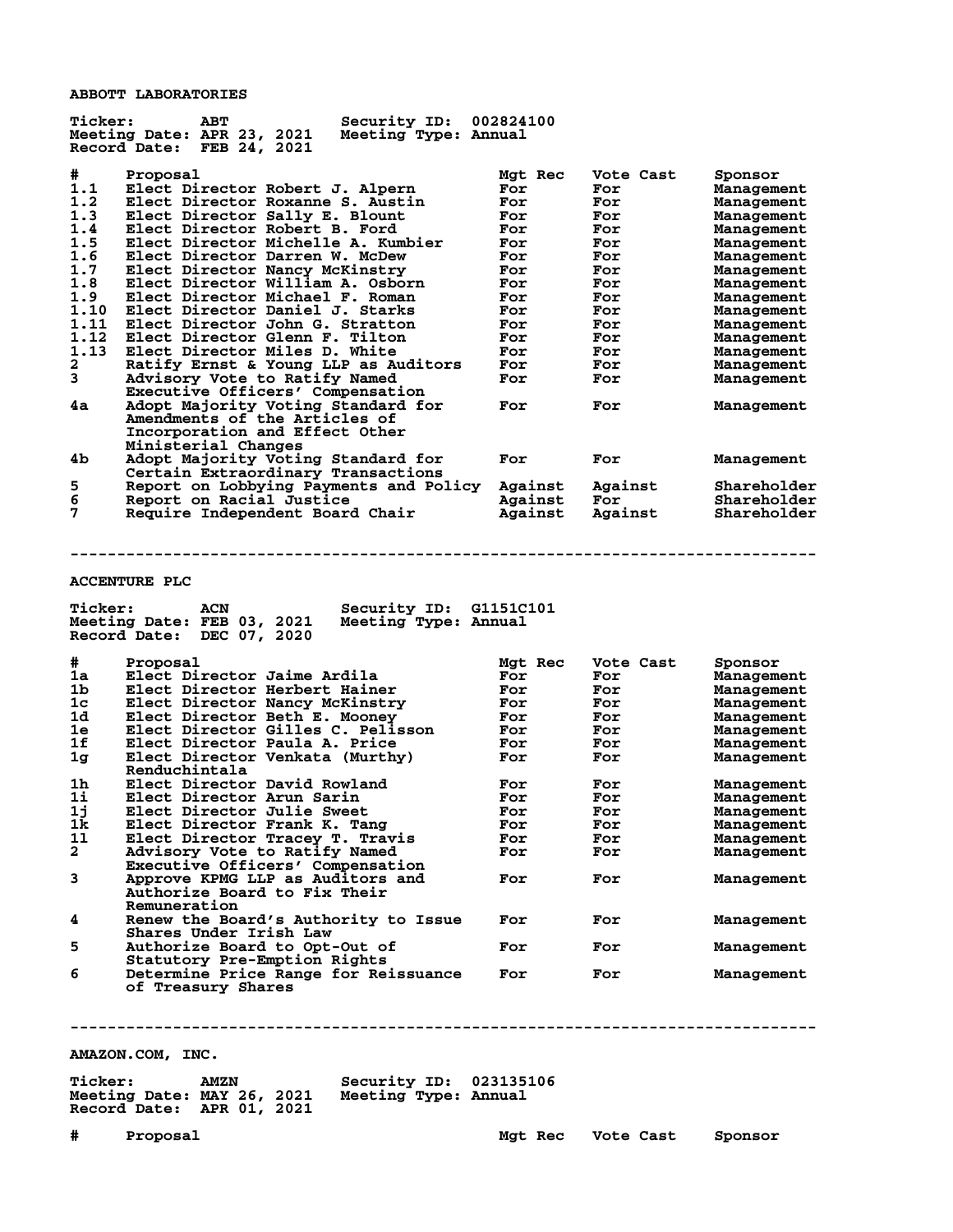| 1a                        | Elect Director Jeffrey P. Bezos                              | For            | For        | Management                |
|---------------------------|--------------------------------------------------------------|----------------|------------|---------------------------|
| 1b                        | Elect Director Keith B. Alexander                            | For            | For        | Management                |
| 1 <sub>c</sub>            | Elect Director Jamie S. Gorelick                             | For            | For        | Management                |
| 1d                        | Elect Director Daniel P. Huttenlocher                        | For            | For        | Management                |
| 1e                        | Elect Director Judith A. McGrath                             | For            | For        | Management                |
| 1f                        | Elect Director Indra K. Nooyi                                | For            | For        | Management                |
| 1g                        | Elect Director Jonathan J. Rubinstein                        | For            | For        |                           |
| 1ĥ                        | Elect Director Thomas O. Ryder                               |                |            | Management                |
|                           |                                                              | For            | For        | Management                |
| 11                        | Elect Director Patricia Q. Stonesifer                        | For            | For        | Management                |
| 1j                        | Elect Director Wendell P. Weeks                              | For            | For        | Management                |
| $\mathbf{2}^{\mathsf{T}}$ | Ratify Ernst & Young LLP as Auditor                          | For            | For        | Management                |
| 3                         | Advisory Vote to Ratify Named                                | For            | Against    | Management                |
|                           | Executive Officers' Compensation                             |                |            |                           |
| 4                         | Report on Customers' Use of its                              | Against        | For        | Shareholder               |
|                           | Surveillance and Computer Vision                             |                |            |                           |
|                           | Products Capabilities or Cloud                               |                |            |                           |
|                           | Products Contribute to Human Rights                          |                |            |                           |
|                           | Violations                                                   |                |            |                           |
| 5                         | Require Independent Board Chair                              | Against        | Against    | Shareholder               |
| 6                         | Report on Gender/Racial Pay Gap                              | Against        | For        | Shareholder               |
| 7                         | Report on Promotion Data                                     | Against        | Against    | Shareholder               |
| 8                         |                                                              |                |            | Shareholder               |
|                           | Report on the Impacts of Plastic                             | Against        | For        |                           |
|                           | Packaging                                                    |                |            |                           |
| 9                         | Oversee and Report on a Civil Rights,                        | Against        | For        | Shareholder               |
|                           | Equity, Diversity and Inclusion Audit                        |                |            |                           |
| 10                        | Adopt a Policy to Include Hourly                             | Against        | For        | Shareholder               |
|                           | Employees as Director Candidates                             |                |            |                           |
| 11                        | Report on Board Oversight of Risks                           | Against        | For        | Shareholder               |
|                           | Related to Anti-Competitive Practices                        |                |            |                           |
| 12                        | Reduce Ownership Threshold for                               | Against        | For        | Shareholder               |
|                           | Shareholders to Call Special Meeting                         |                |            |                           |
| 13                        | Report on Lobbying Payments and Policy                       | Against        | For        | Shareholder               |
| 14                        |                                                              |                |            |                           |
|                           | Report on Potential Human Rights                             | Against        | For        | Shareholder               |
|                           | Impacts of Customers' Use of                                 |                |            |                           |
|                           | Rekognition                                                  |                |            |                           |
|                           |                                                              |                |            |                           |
| <b>Ticker:</b>            | AMETEK, INC.<br>Security ID:<br>AME                          | 031100100      |            |                           |
|                           | Meeting Date: MAY 06, 2021<br>Meeting Type: Annual           |                |            |                           |
|                           | Record Date: MAR 11, 2021                                    |                |            |                           |
|                           |                                                              |                |            |                           |
| #                         | Proposal                                                     | Mgt Rec        | Vote Cast  | Sponsor                   |
| 1a                        | Elect Director Tod E. Carpenter                              | For            | For        | Management                |
| 1b                        | Elect Director Karleen M. Oberton                            | For            | For        | Management                |
| $\mathbf{2}$              | Advisory Vote to Ratify Named                                | For            | For        | Management                |
|                           | Executive Officers' Compensation                             |                |            |                           |
| 3                         |                                                              | For            | For        |                           |
|                           | Ratify Ernst & Young LLP as Auditors                         |                |            | Management                |
|                           |                                                              |                |            |                           |
|                           |                                                              |                |            |                           |
|                           |                                                              |                |            |                           |
|                           |                                                              |                |            |                           |
|                           | <b>AMPHENOL CORPORATION</b>                                  |                |            |                           |
|                           |                                                              |                |            |                           |
| <b>Ticker:</b>            | Security ID:<br>APH                                          | 032095101      |            |                           |
|                           | Meeting Date: MAY 19, 2021<br>Meeting Type: Annual           |                |            |                           |
|                           | Record Date: MAR 22, 2021                                    |                |            |                           |
|                           |                                                              |                |            |                           |
| #                         | Proposal                                                     | Mgt Rec        | Vote Cast  | Sponsor                   |
| 1.1                       | Elect Director Stanley L. Clark                              | For            | For        | Management                |
| 1.2                       | Elect Director John D. Craig                                 | For            | For        | Management                |
| 1.3                       | Elect Director David P. Falck                                | For            | For        | Management                |
| 1.4                       | Elect Director Edward G. Jepsen                              | For            | For        | Management                |
| 1.5                       | Elect Director Rita S. Lane                                  | For            | For        | Management                |
| 1.6                       | Elect Director Robert A. Livingston                          | For            | For        |                           |
|                           |                                                              | For            | For        | Management                |
| 1.7                       | Elect Director Martin H. Loeffler                            |                |            | Management                |
| 1.8                       | Elect Director R. Adam Norwitt                               | For            | For        | Management                |
| 1.9                       | Elect Director Anne Clarke Wolff                             | For            | For        | Management                |
| 2                         | Ratify Deloitte & Touche LLP as                              | For            | For        | Management                |
|                           | Auditors                                                     |                |            |                           |
| 3                         | Advisory Vote to Ratify Named                                | For            | For        | Management                |
|                           | Executive Officers' Compensation                             |                |            |                           |
| 4                         | Amend Stock Option Plan                                      | For            | For        | Management                |
| 5<br>6                    | Increase Authorized Common Stock<br>Amend Proxy Access Right | For<br>Against | For<br>For | Management<br>Shareholder |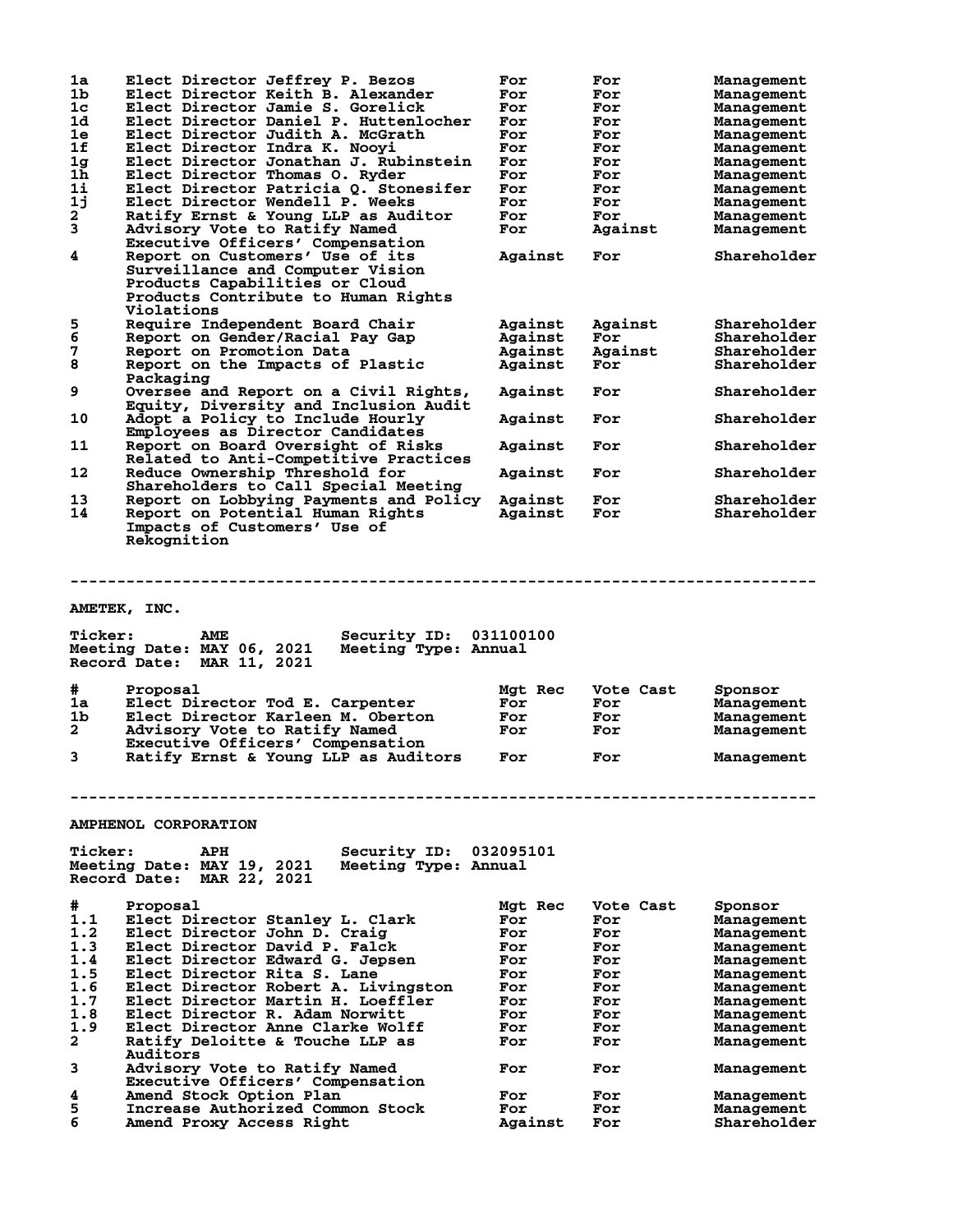**-------------------------------------------------------------------------------- APPLE INC. Ticker: AAPL Security ID: 037833100 Meeting Date: FEB 23, 2021 Meeting Type: Annual Record Date: DEC 28, 2020**  $\begin{tabular}{llllll} $\#$ & \text{Proposal} & \text{Mgt Rec} & \text{Vote Cast} & \text{Sponsor} \cr 1a & \text{Electo} & \text{James Bell} & \text{For} & \text{For} & \text{Management} \cr 1b & \text{Electo} & \text{Tim Cook} & \text{For} & \text{Nonagem} \cr 1c & \text{Electo} & \text{Interco} & \text{Al Gore} & \text{For} & \text{Nonagem} \cr \end{tabular}$ **1a Elect Director James Bell For For Management 1b Elect Director Tim Cook For For Management 1c Elect Director Al Gore For For Management 1d Elect Director Andrea Jung For For Management 1e Elect Director Art Levinson For For Management 1f Elect Director Monica Lozano For For Management 1g Elect Director Ron Sugar For For Management 1h Elect Director Sue Wagner For For Management 2 Ratify Ernst & Young LLP as Auditors For For Management 3 Advisory Vote to Ratify Named For For Management Executive Officers' Compensation**<br>4 Proxy Access Amendments **4 Proxy Access Amendments Against For Shareholder 5 Improve Principles of Executive Against Against Shareholder Compensation Program -------------------------------------------------------------------------------- BIOGEN INC. Ticker: BIIB Security ID: 09062X103 Meeting Date: JUN 02, 2021 Meeting Type: Annual Record Date: APR 09, 2021 # Proposal Mgt Rec Vote Cast Sponsor 1a Elect Director Alexander J. Denner For For Management 1b Elect Director Caroline D. Dorsa For For Management 1c Elect Director Maria C. Freire For For Management 1d Elect Director William A. Hawkins For For Management 1e Elect Director William D. Jones For For Management 1f Elect Director Nancy L. Leaming For For Management 1g Elect Director Jesus B. Mantas For For Management 1h Elect Director Richard C. Mulligan For For Management 1i Elect Director Stelios Papadopoulos For For Management 1j Elect Director Brian S. Posner For For Management 1k Elect Director Eric K. Rowinsky For For Management 1l Elect Director Stephen A. Sherwin For For Management 1m Elect Director Michel Vounatsos For For Management 2 Ratify PricewaterhouseCoopers LLP as For For Management Auditors 3 Advisory Vote to Ratify Named For Against Management Executive Officers' Compensation 4 Amend Certificate of Incorporation to For For Management Add Federal Forum Selection Provision 5 Report on Lobbying Payments and Policy Against For Shareholder** Against Against **-------------------------------------------------------------------------------- BOOKING HOLDINGS INC.** Ticker: BKNG Security ID: 09857L108<br>Meeting Date: JUN 03, 2021 Meeting Type: Annual **Meeting Date: JUN 03, 2021 Meeting Type: Annual Record Date: APR 08, 2021 # Proposal Mgt Rec Vote Cast Sponsor 1.1 Elect Director Timothy M. Armstrong For For Management 1.2 Elect Director Glenn D. Fogel For For Management 1.3 Elect Director Mirian M. Graddick-Weir For For Management 1.4 Elect Director Wei Hopeman For For Management 1.5 Elect Director Robert J. Mylod, Jr. For For Management 1.6 Elect Director Charles H. Noski For For Management 1.7 Elect Director Nicholas J. Read For For Management 1.8 Elect Director Thomas E. Rothman For For Management 1.9 Elect Director Bob van Dijk For For Management 1.10 Elect Director Lynn M. Vojvodich For For Management 1.11 Elect Director Vanessa A. Wittman For For Management 2 Advisory Vote to Ratify Named For For Management**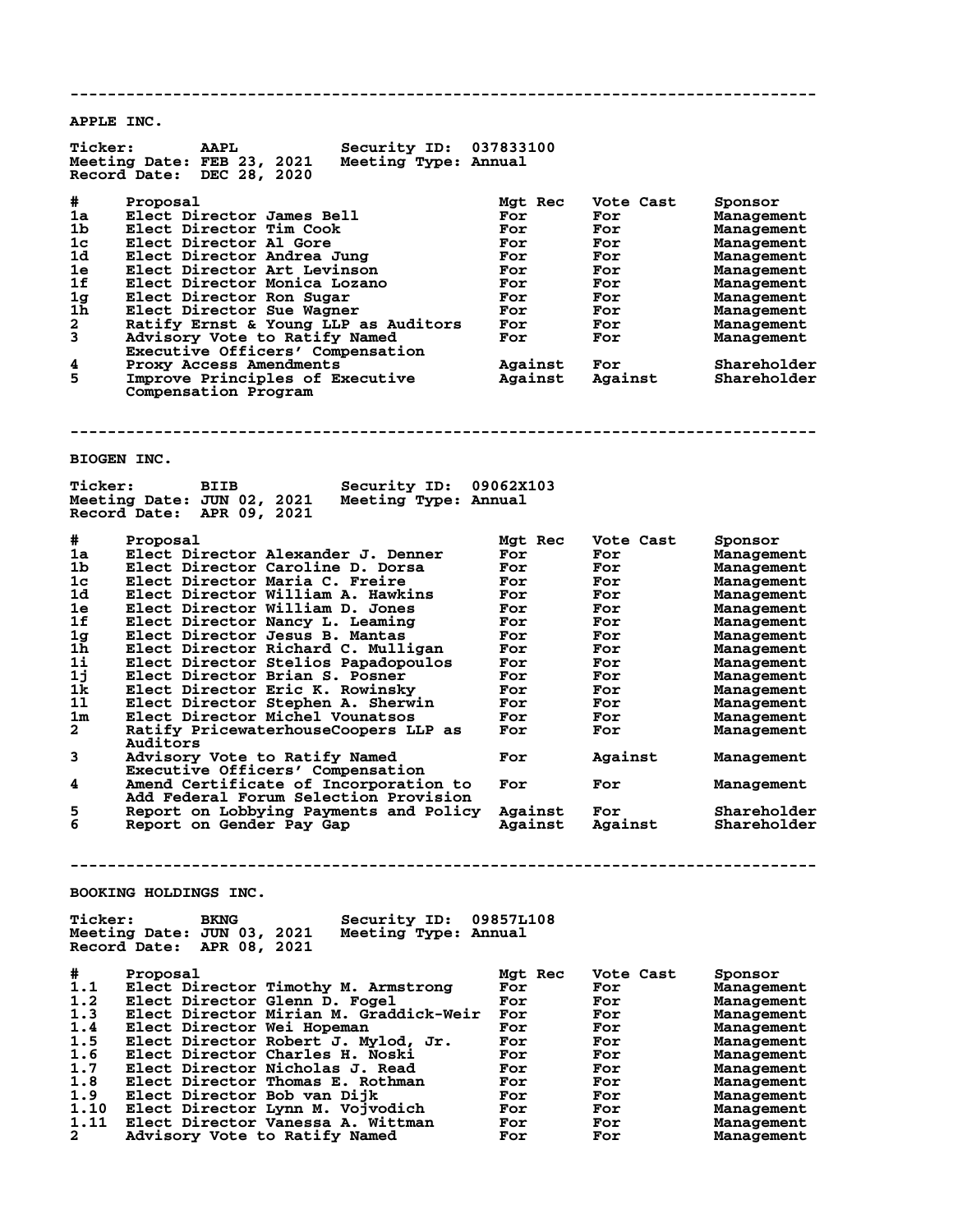|                | Executive Officers' Compensation                                       |            |            |                    |
|----------------|------------------------------------------------------------------------|------------|------------|--------------------|
| 3              | Amend Omnibus Stock Plan                                               | For        | For        | Management         |
| 4              | Ratify Deloitte & Touche LLP as                                        | For        | For        | Management         |
|                | Auditors                                                               |            |            |                    |
| 5              | Provide Right to Act by Written Consent For                            |            | For        | Management         |
| 6              | Provide Right to Act by Written Consent Against                        |            | For        | Shareholder        |
| 7              | Report on Annual Climate Transition Against                            |            | For        | Shareholder        |
| 8              | Annual Investor Advisory Vote on                                       | Against    | For        | Shareholder        |
|                | Climate Plan                                                           |            |            |                    |
|                |                                                                        |            |            |                    |
|                |                                                                        |            |            |                    |
|                |                                                                        |            |            |                    |
|                |                                                                        |            |            |                    |
|                |                                                                        |            |            |                    |
|                | <b>BRISTOL-MYERS SQUIBB COMPANY</b>                                    |            |            |                    |
| <b>Ticker:</b> | Security ID: 110122108<br>BMY                                          |            |            |                    |
|                | Meeting Date: MAY 04, 2021<br>Meeting Type: Annual                     |            |            |                    |
|                | Record Date: MAR 15, 2021                                              |            |            |                    |
|                |                                                                        |            |            |                    |
|                |                                                                        |            |            |                    |
| #              | Proposal                                                               | Mgt Rec    | Vote Cast  | Sponsor            |
| 1A             | Elect Director Peter J. Arduini                                        | For        | For        | Management         |
| 1B             | Elect Director Michael W. Bonney                                       | For        | For        | Management         |
| 1 <sub>C</sub> | Elect Director Giovanni Caforio                                        | For        | For        | Management         |
| 1D             | Elect Director Julia A. Haller                                         | For        | For        | Management         |
| 1E             | Elect Director Paula A. Price                                          | For        | For        | Management         |
| 1F             | Elect Director Derica W. Rice                                          | For        | For        | Management         |
| 1G             | Elect Director Theodore R. Samuels                                     | For        | For        | Management         |
| 1н             | Elect Director Gerald L. Storch                                        | For        | For        | Management         |
| 1I             | Elect Director Karen H. Vousden                                        | For        | For        | Management         |
| 1J             | Elect Director Phyllis R. Yale                                         | For        | For        | Management         |
| $\mathbf{2}$   | Advisory Vote to Ratify Named                                          | For        | For        | Management         |
|                | Executive Officers' Compensation                                       |            |            |                    |
| 3              | Approve Omnibus Stock Plan                                             | For        | For        | Management         |
| 4              | Ratify Deloitte & Touche LLP as                                        | For        | For        | Management         |
|                | Auditors                                                               |            |            |                    |
|                |                                                                        |            |            |                    |
| 5              | Reduce Ownership Threshold for Special                                 | For        | For        | Management         |
|                | Shareholder Meetings to 15%                                            |            |            |                    |
| 6              | Require Independent Board Chair                                        | Against    | For        | Shareholder        |
| 7              | Provide Right to Act by Written Consent Against                        |            | For        | Shareholder        |
| 8              | Reduce Ownership Threshold for Special Against                         |            | For        | Shareholder        |
|                | Shareholder Meetings to 10%                                            |            |            |                    |
|                |                                                                        |            |            |                    |
|                |                                                                        |            |            |                    |
|                |                                                                        |            |            |                    |
|                |                                                                        |            |            |                    |
|                | <b>CHEVRON CORPORATION</b>                                             |            |            |                    |
|                |                                                                        |            |            |                    |
| <b>Ticker:</b> | <b>CVX</b><br><b>Security ID:</b>                                      | 166764100  |            |                    |
|                | Meeting Date: MAY 26, 2021<br>Meeting Type: Annual                     |            |            |                    |
|                |                                                                        |            |            |                    |
|                | Record Date: MAR 29, 2021                                              |            |            |                    |
|                |                                                                        |            |            |                    |
| #              | Proposal                                                               | Mgt Rec    |            |                    |
|                |                                                                        |            | Vote Cast  | Sponsor            |
| 1a<br>1b       | Elect Director Wanda M. Austin<br>Elect Director John B. Frank         | For<br>For | For<br>For | <b>Management</b>  |
|                |                                                                        |            |            | Management         |
| 1 <sub>c</sub> | Elect Director Alice P. Gast                                           | For        | For        | Management         |
| 1d             | Elect Director Enrique Hernandez, Jr.                                  | For        | For        | Management         |
| 1e             | Elect Director Marillyn A. Hewson                                      | For        | For        | Management         |
| 1f             | Elect Director Jon M. Huntsman, Jr.                                    | For        | For        | Management         |
| 1 <sub>g</sub> | Elect Director Charles W. Moorman, IV                                  | For        | For        | Management         |
| 1h             | Elect Director Dambisa F. Moyo                                         | For        | For        | Management         |
| 11             | Elect Director Debra Reed-Klages                                       | For        | For        | Management         |
| 1j             | Elect Director Ronald D. Sugar                                         | For        | For        | Management         |
| 1k             | Elect Director D. James Umpleby, III                                   | For        | For        | Management         |
| 11             | Elect Director Michael K. Wirth                                        | For        | For        | Management         |
| $\overline{a}$ | Ratify PricewaterhouseCoopers LLP as                                   | For        | For        | Management         |
|                | Auditors                                                               |            |            |                    |
| 3              | Advisory Vote to Ratify Named                                          | For        | For        | Management         |
|                | Executive Officers' Compensation                                       |            |            |                    |
| 4              | Reduce Scope 3 Emissions                                               | Against    | For        | <b>Shareholder</b> |
| 5              |                                                                        | Against    | For        | <b>Shareholder</b> |
|                | Report on Impacts of Net Zero 2050<br>Scenario                         |            |            |                    |
|                |                                                                        |            |            |                    |
| 6              | Amend Certificate of Incorporation to                                  | Against    | Against    | Shareholder        |
|                | Become a Public Benefit Corporation                                    |            |            |                    |
| 7              | Report on Lobbying Payments and Policy                                 | Against    | For        | Shareholder        |
| 8              | Require Independent Board Chair                                        | Against    | Against    | Shareholder        |
| 9              | Reduce Ownership Threshold for<br>Shareholders to Call Special Meeting | Against    | For        | Shareholder        |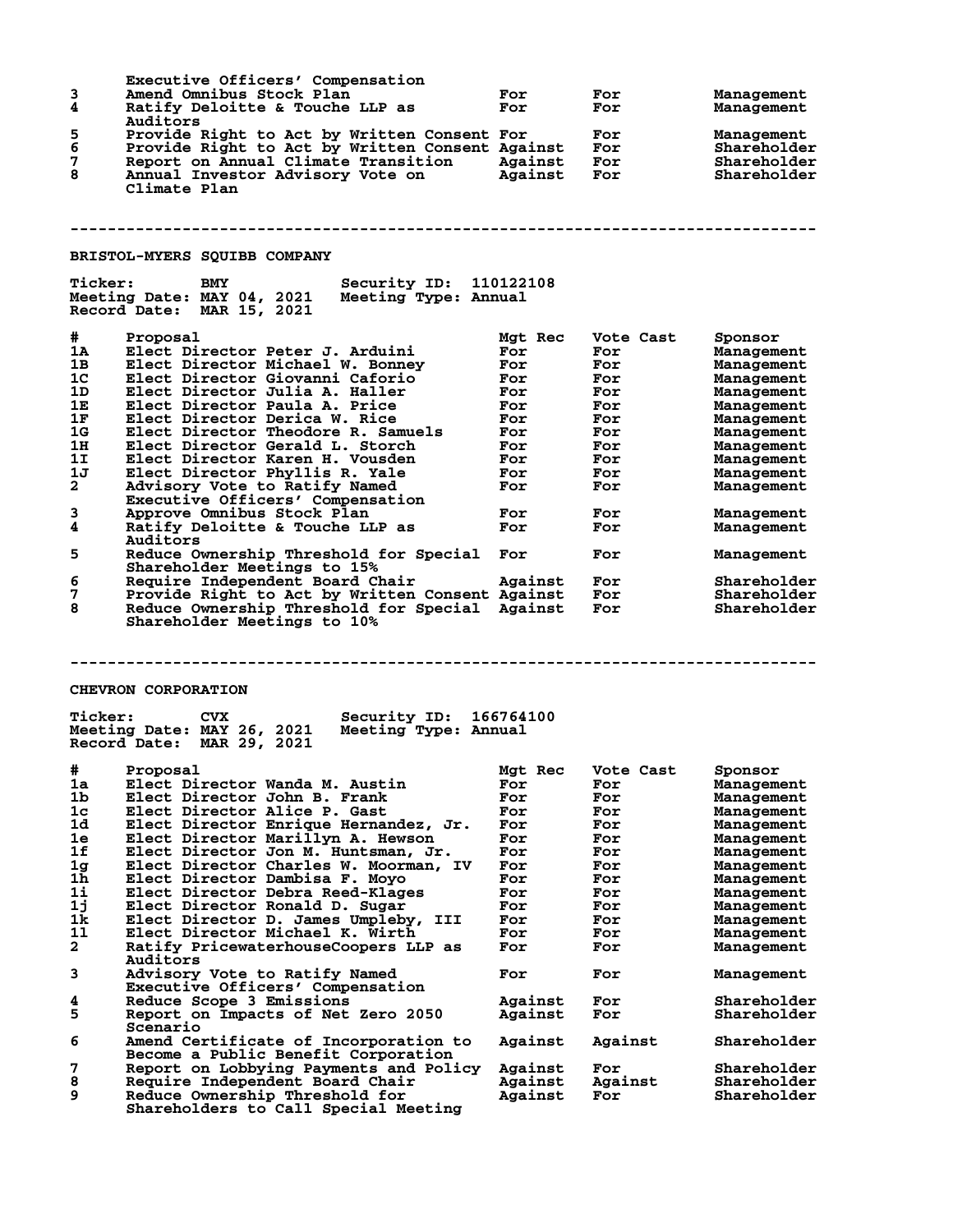**CHUBB LIMITED**

| <b>Ticker:</b>            | CВ<br>Security ID:<br>Meeting Date: MAY 20, 2021<br>Meeting Type: Annual<br>Record Date:<br>MAR 26, 2021 | H1467J104      |                  |                              |
|---------------------------|----------------------------------------------------------------------------------------------------------|----------------|------------------|------------------------------|
| #<br>1                    | Proposal<br>Accept Financial Statements and                                                              | Mgt Rec<br>For | Vote Cast<br>For | Sponsor<br><b>Management</b> |
|                           | Statutory Reports                                                                                        |                |                  |                              |
| 2.1                       | Allocate Disposable Profit                                                                               | For            | For              | Management                   |
| 2.2                       | Approve Dividend Distribution From                                                                       | For            | For              | Management                   |
|                           | Legal Reserves Through Capital                                                                           |                |                  |                              |
|                           | Contributions Reserve Subaccount                                                                         |                |                  |                              |
|                           | Approve Discharge of Board of Directors For                                                              |                |                  |                              |
| 3                         |                                                                                                          |                | For              | Management                   |
| 4.1                       | Ratify PricewaterhouseCoopers AG                                                                         | For            | For              | Management                   |
|                           | (Zurich) as Statutory Auditor                                                                            |                |                  |                              |
| 4.2                       | Ratify PricewaterhouseCoopers LLP                                                                        | For            | For              | Management                   |
|                           | (United States) as Independent                                                                           |                |                  |                              |
|                           | Registered Accounting Firm                                                                               |                |                  |                              |
| 4.3                       | Ratify BDO AG (Zurich) as Special                                                                        | For            | For              | Management                   |
|                           | <b>Audit Firm</b>                                                                                        |                |                  |                              |
| 5.1                       | Elect Director Evan G. Greenberg                                                                         | For            | For              | Management                   |
| 5.2                       | Elect Director Michael P. Connors                                                                        | For            | For              | <b>Management</b>            |
| 5.3                       |                                                                                                          |                |                  |                              |
|                           | Elect Director Michael G. Atieh                                                                          | For            | For              | Management                   |
| 5.4                       | Elect Director Sheila P. Burke                                                                           | For            | For              | Management                   |
| 5.5                       | Elect Director Mary Cirillo                                                                              | For            | For              | Management                   |
| 5.6                       | Elect Director Robert J. Hugin                                                                           | For            | For              | Management                   |
| 5.7                       | Elect Director Robert W. Scully                                                                          | For            | For              | Management                   |
| 5.8                       | Elect Director Eugene B. Shanks, Jr.                                                                     | For            | For              | Management                   |
| 5.9                       | Elect Director Theodore E. Shasta                                                                        | For            | For              | Management                   |
|                           |                                                                                                          |                |                  |                              |
| 5.10                      | Elect Director David H. Sidwell                                                                          | For            | For              | Management                   |
| 5.11                      | Elect Director Olivier Steimer                                                                           | For            | For              | Management                   |
| 5.12                      | Elect Director Luis Tellez                                                                               | For            | For              | Management                   |
| 5.13                      | Elect Director Frances F. Townsend                                                                       | For            | For              | Management                   |
| 6                         | Elect Evan G. Greenberg as Board                                                                         | For            | Against          | Management                   |
|                           | Chairman                                                                                                 |                |                  |                              |
| 7.1                       | Elect Michael P. Connors as Member of                                                                    | For            | For              | Management                   |
|                           |                                                                                                          |                |                  |                              |
|                           | the Compensation Committee                                                                               |                |                  |                              |
| 7.2                       | Elect Mary Cirillo as Member of the                                                                      | For            | For              | Management                   |
|                           | Compensation Committee                                                                                   |                |                  |                              |
| 7.3                       | Elect Frances F. Townsend as Member of                                                                   | For            | For              | Management                   |
|                           | the Compensation Committee                                                                               |                |                  |                              |
| 8                         | Designate Homburger AG as Independent                                                                    | For            | For              | Management                   |
|                           | Proxy                                                                                                    |                |                  |                              |
| 9                         |                                                                                                          |                |                  |                              |
|                           | Amend Omnibus Stock Plan                                                                                 | For            | For              | <b>Management</b>            |
| 10                        | Approve CHF 86,557,222.50 Reduction in                                                                   | For            | For              | <b>Management</b>            |
|                           | Share Capital via Cancellation in                                                                        |                |                  |                              |
|                           | Nominal Value of CHF 24.15 each                                                                          |                |                  |                              |
| 11.1                      | Approve the Maximum Aggregate                                                                            | For            | For              | Management                   |
|                           | Remuneration of Directors                                                                                |                |                  |                              |
| 11.2                      | Approve Remuneration of Executive                                                                        | For            | For              | Management                   |
|                           | Management in the Amount of USD 48                                                                       |                |                  |                              |
|                           |                                                                                                          |                |                  |                              |
|                           | <b>Million for Fiscal 2022</b>                                                                           |                |                  |                              |
| 12                        | Advisory Vote to Ratify Named                                                                            | For            | For              | Management                   |
|                           | Executive Officers' Compensation                                                                         |                |                  |                              |
| 13                        | Transact Other Business (Voting)                                                                         | For            | Against          | Management                   |
|                           |                                                                                                          |                |                  |                              |
|                           |                                                                                                          |                |                  |                              |
|                           |                                                                                                          |                |                  |                              |
|                           |                                                                                                          |                |                  |                              |
|                           | CISCO SYSTEMS, INC.                                                                                      |                |                  |                              |
|                           |                                                                                                          |                |                  |                              |
| <b>Ticker:</b>            | CSCO<br>Security ID: 17275R102                                                                           |                |                  |                              |
|                           |                                                                                                          |                |                  |                              |
|                           | Meeting Date: DEC 10, 2020<br>Meeting Type: Annual                                                       |                |                  |                              |
| Record Date: OCT 12, 2020 |                                                                                                          |                |                  |                              |
|                           |                                                                                                          |                |                  |                              |
| #                         | Proposal                                                                                                 | Mgt Rec        | Vote Cast        | Sponsor                      |
| 1a                        | Elect Director M. Michele Burns                                                                          | For            | For              | Management                   |
| 1 <sub>b</sub>            | Elect Director Wesley G. Bush                                                                            | For            | For              | Management                   |
| 1 <sub>c</sub>            | Elect Director Michael D. Capellas                                                                       | For            | For              | Management                   |
| 1d.                       |                                                                                                          |                |                  |                              |
|                           | Elect Director Mark Garrett                                                                              | For            | For              | Management                   |
| 1e                        | Elect Director Kristina M. Johnson                                                                       | For            | For              | Management                   |
| 1f                        | Elect Director Roderick C. McGeary                                                                       | For            | For              | Management                   |

**1g Elect Director Charles H. Robbins For For Management 1h Elect Director Arun Sarin - Withdrawn None None Management 1i Elect Director Brenton L. Saunders For For Management 1j Elect Director Lisa T. Su For For Management**

**--------------------------------------------------------------------------------**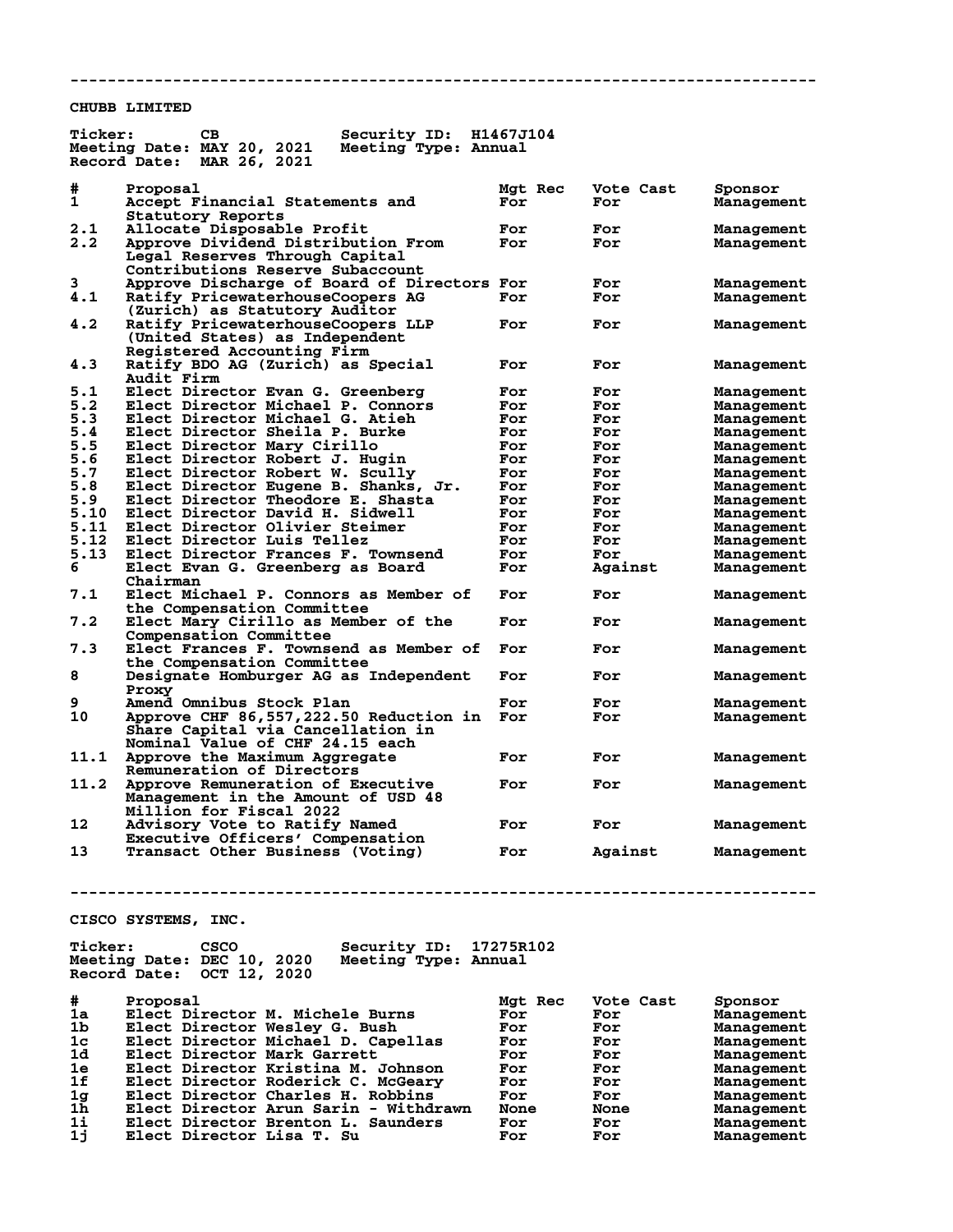| 2                                                                                                               | Change State of Incorporation from                                                                                                                                                                                                                                                                                                                                                                                                                                                                                                                                                                                                                                                                                                   | For                                                                                                                      | For                                                                                                         | Management                                                                                                                                                                                                    |
|-----------------------------------------------------------------------------------------------------------------|--------------------------------------------------------------------------------------------------------------------------------------------------------------------------------------------------------------------------------------------------------------------------------------------------------------------------------------------------------------------------------------------------------------------------------------------------------------------------------------------------------------------------------------------------------------------------------------------------------------------------------------------------------------------------------------------------------------------------------------|--------------------------------------------------------------------------------------------------------------------------|-------------------------------------------------------------------------------------------------------------|---------------------------------------------------------------------------------------------------------------------------------------------------------------------------------------------------------------|
| 3                                                                                                               | California to Delaware<br>Amend Omnibus Stock Plan                                                                                                                                                                                                                                                                                                                                                                                                                                                                                                                                                                                                                                                                                   | For                                                                                                                      | For                                                                                                         | Management                                                                                                                                                                                                    |
| 4                                                                                                               | Advisory Vote to Ratify Named                                                                                                                                                                                                                                                                                                                                                                                                                                                                                                                                                                                                                                                                                                        | For                                                                                                                      | For                                                                                                         | Management                                                                                                                                                                                                    |
|                                                                                                                 | Executive Officers' Compensation                                                                                                                                                                                                                                                                                                                                                                                                                                                                                                                                                                                                                                                                                                     |                                                                                                                          |                                                                                                             |                                                                                                                                                                                                               |
| 5                                                                                                               | Ratify PricewaterhouseCoopers LLP as                                                                                                                                                                                                                                                                                                                                                                                                                                                                                                                                                                                                                                                                                                 | For                                                                                                                      | For                                                                                                         | Management                                                                                                                                                                                                    |
|                                                                                                                 | Auditors                                                                                                                                                                                                                                                                                                                                                                                                                                                                                                                                                                                                                                                                                                                             |                                                                                                                          |                                                                                                             |                                                                                                                                                                                                               |
| 6                                                                                                               | Require Independent Board Chair                                                                                                                                                                                                                                                                                                                                                                                                                                                                                                                                                                                                                                                                                                      | Against                                                                                                                  | Against                                                                                                     | Shareholder                                                                                                                                                                                                   |
|                                                                                                                 |                                                                                                                                                                                                                                                                                                                                                                                                                                                                                                                                                                                                                                                                                                                                      |                                                                                                                          |                                                                                                             |                                                                                                                                                                                                               |
|                                                                                                                 |                                                                                                                                                                                                                                                                                                                                                                                                                                                                                                                                                                                                                                                                                                                                      |                                                                                                                          |                                                                                                             |                                                                                                                                                                                                               |
|                                                                                                                 |                                                                                                                                                                                                                                                                                                                                                                                                                                                                                                                                                                                                                                                                                                                                      |                                                                                                                          |                                                                                                             |                                                                                                                                                                                                               |
|                                                                                                                 | COGNIZANT TECHNOLOGY SOLUTIONS CORPORATION                                                                                                                                                                                                                                                                                                                                                                                                                                                                                                                                                                                                                                                                                           |                                                                                                                          |                                                                                                             |                                                                                                                                                                                                               |
| <b>Ticker:</b>                                                                                                  | <b>CTSH</b><br>Security ID: 192446102<br>Meeting Date: JUN 01, 2021<br>Meeting Type: Annual<br>Record Date: APR 05, 2021                                                                                                                                                                                                                                                                                                                                                                                                                                                                                                                                                                                                             |                                                                                                                          |                                                                                                             |                                                                                                                                                                                                               |
| #                                                                                                               | Proposal                                                                                                                                                                                                                                                                                                                                                                                                                                                                                                                                                                                                                                                                                                                             | Mgt Rec                                                                                                                  | Vote Cast                                                                                                   | Sponsor                                                                                                                                                                                                       |
| 1a                                                                                                              | Elect Director Zein Abdalla                                                                                                                                                                                                                                                                                                                                                                                                                                                                                                                                                                                                                                                                                                          | For                                                                                                                      | For                                                                                                         | Management                                                                                                                                                                                                    |
| 1b                                                                                                              | Elect Director Vinita Bali                                                                                                                                                                                                                                                                                                                                                                                                                                                                                                                                                                                                                                                                                                           | For                                                                                                                      | For                                                                                                         | Management                                                                                                                                                                                                    |
| 1 <sub>c</sub>                                                                                                  | Elect Director Maureen Breakiron-Evans                                                                                                                                                                                                                                                                                                                                                                                                                                                                                                                                                                                                                                                                                               | For                                                                                                                      | For                                                                                                         | Management                                                                                                                                                                                                    |
| 1d                                                                                                              | Elect Director Archana Deskus                                                                                                                                                                                                                                                                                                                                                                                                                                                                                                                                                                                                                                                                                                        | For                                                                                                                      | For                                                                                                         | Management                                                                                                                                                                                                    |
| 1e                                                                                                              | Elect Director John M. Dineen                                                                                                                                                                                                                                                                                                                                                                                                                                                                                                                                                                                                                                                                                                        | For                                                                                                                      | For                                                                                                         | Management                                                                                                                                                                                                    |
| 1f                                                                                                              | Elect Director Brian Humphries                                                                                                                                                                                                                                                                                                                                                                                                                                                                                                                                                                                                                                                                                                       | For                                                                                                                      | For                                                                                                         | Management                                                                                                                                                                                                    |
| 1 <sub>g</sub>                                                                                                  | Elect Director Leo S. Mackay, Jr.                                                                                                                                                                                                                                                                                                                                                                                                                                                                                                                                                                                                                                                                                                    | For                                                                                                                      | For                                                                                                         | Management                                                                                                                                                                                                    |
| 1h                                                                                                              | Elect Director Michael Patsalos-Fox                                                                                                                                                                                                                                                                                                                                                                                                                                                                                                                                                                                                                                                                                                  | For                                                                                                                      | For                                                                                                         | Management                                                                                                                                                                                                    |
| 1i                                                                                                              | Elect Director Joseph M. Velli                                                                                                                                                                                                                                                                                                                                                                                                                                                                                                                                                                                                                                                                                                       | For                                                                                                                      | For                                                                                                         | Management                                                                                                                                                                                                    |
| 1j                                                                                                              | Elect Director Sandra S. Wijnberg                                                                                                                                                                                                                                                                                                                                                                                                                                                                                                                                                                                                                                                                                                    | For                                                                                                                      | For                                                                                                         | Management                                                                                                                                                                                                    |
| $\mathbf{2}$                                                                                                    | Advisory Vote to Ratify Named                                                                                                                                                                                                                                                                                                                                                                                                                                                                                                                                                                                                                                                                                                        | For                                                                                                                      | For                                                                                                         | Management                                                                                                                                                                                                    |
|                                                                                                                 | Executive Officers' Compensation                                                                                                                                                                                                                                                                                                                                                                                                                                                                                                                                                                                                                                                                                                     |                                                                                                                          |                                                                                                             |                                                                                                                                                                                                               |
| 3                                                                                                               | Ratify PricewaterhouseCoopers LLP as                                                                                                                                                                                                                                                                                                                                                                                                                                                                                                                                                                                                                                                                                                 | For                                                                                                                      | For                                                                                                         | Management                                                                                                                                                                                                    |
|                                                                                                                 | Auditors                                                                                                                                                                                                                                                                                                                                                                                                                                                                                                                                                                                                                                                                                                                             |                                                                                                                          |                                                                                                             |                                                                                                                                                                                                               |
| 4                                                                                                               | Provide Right to Act by Written Consent Against                                                                                                                                                                                                                                                                                                                                                                                                                                                                                                                                                                                                                                                                                      |                                                                                                                          | Against                                                                                                     | Shareholder                                                                                                                                                                                                   |
| <b>Ticker:</b><br>#.<br>1a<br>1b<br>1c<br>1d<br>1e<br>1f<br>1g<br>1h<br>1i<br>1j<br>$\mathbf{2}$<br>3<br>4<br>5 | Security ID: 194162103<br>CL.<br>Meeting Date: MAY 07, 2021<br>Meeting Type: Annual<br>Record Date: MAR 08, 2021<br>Proposal<br>Elect Director John P. Bilbrev<br>Elect Director John T. Cahill<br>Elect Director Lisa M. Edwards<br>Elect Director C. Martin Harris<br>Elect Director Martina Hund-Mejean<br>Elect Director Kimberly A. Nelson<br>Elect Director Lorrie M. Norrington<br>Elect Director Michael B. Polk<br>Elect Director Stephen I. Sadove<br>Elect Director Noel R. Wallace<br>Ratify PricewaterhouseCoopers LLP as<br>Auditors<br>Advisory Vote to Ratify Named<br>Executive Officers' Compensation<br>Require Independent Board Chair<br>Reduce Ownership Threshold for<br>Shareholders to Call Special Meeting | Mgt Rec<br>For<br>For<br>For<br>For<br>For<br>For<br><b>For</b><br>For<br>For<br>For<br>For<br>For<br>Against<br>Against | Vote Cast<br>For<br>For<br>For<br>For<br>For<br>For<br>For<br>For<br>For<br>For<br>For<br>For<br>For<br>For | Sponsor<br>Management<br>Management<br>Management<br>Management<br>Management<br>Management<br>Management<br>Management<br>Management<br>Management<br>Management<br>Management<br>Shareholder<br>Shareholder |
|                                                                                                                 | COMCAST CORPORATION                                                                                                                                                                                                                                                                                                                                                                                                                                                                                                                                                                                                                                                                                                                  |                                                                                                                          |                                                                                                             |                                                                                                                                                                                                               |
| <b>Ticker:</b>                                                                                                  | Security ID: 20030N101<br><b>CMCSA</b><br>Meeting Date: JUN 02, 2021 Meeting Type: Annual<br>Record Date: APR 05, 2021                                                                                                                                                                                                                                                                                                                                                                                                                                                                                                                                                                                                               |                                                                                                                          |                                                                                                             |                                                                                                                                                                                                               |
| #.                                                                                                              | Proposal                                                                                                                                                                                                                                                                                                                                                                                                                                                                                                                                                                                                                                                                                                                             | Mgt Rec                                                                                                                  | Vote Cast                                                                                                   | Sponsor                                                                                                                                                                                                       |
| 1.1                                                                                                             | Elect Director Kenneth J. Bacon                                                                                                                                                                                                                                                                                                                                                                                                                                                                                                                                                                                                                                                                                                      | For                                                                                                                      | For                                                                                                         | Management                                                                                                                                                                                                    |
| 1.2                                                                                                             | Elect Director Madeline S. Bell                                                                                                                                                                                                                                                                                                                                                                                                                                                                                                                                                                                                                                                                                                      | For                                                                                                                      | For                                                                                                         | Management                                                                                                                                                                                                    |
| 1.3                                                                                                             | Elect Director Naomi M. Bergman                                                                                                                                                                                                                                                                                                                                                                                                                                                                                                                                                                                                                                                                                                      | For                                                                                                                      | For                                                                                                         | Management                                                                                                                                                                                                    |
| 1.4                                                                                                             | Elect Director Edward D. Breen                                                                                                                                                                                                                                                                                                                                                                                                                                                                                                                                                                                                                                                                                                       | For                                                                                                                      | For                                                                                                         | Management                                                                                                                                                                                                    |
| 1.5                                                                                                             | Elect Director Gerald L. Hassell                                                                                                                                                                                                                                                                                                                                                                                                                                                                                                                                                                                                                                                                                                     | For                                                                                                                      | For                                                                                                         | Management                                                                                                                                                                                                    |
| 1.6                                                                                                             | Elect Director Jeffrey A. Honickman                                                                                                                                                                                                                                                                                                                                                                                                                                                                                                                                                                                                                                                                                                  | For                                                                                                                      | For                                                                                                         | Management                                                                                                                                                                                                    |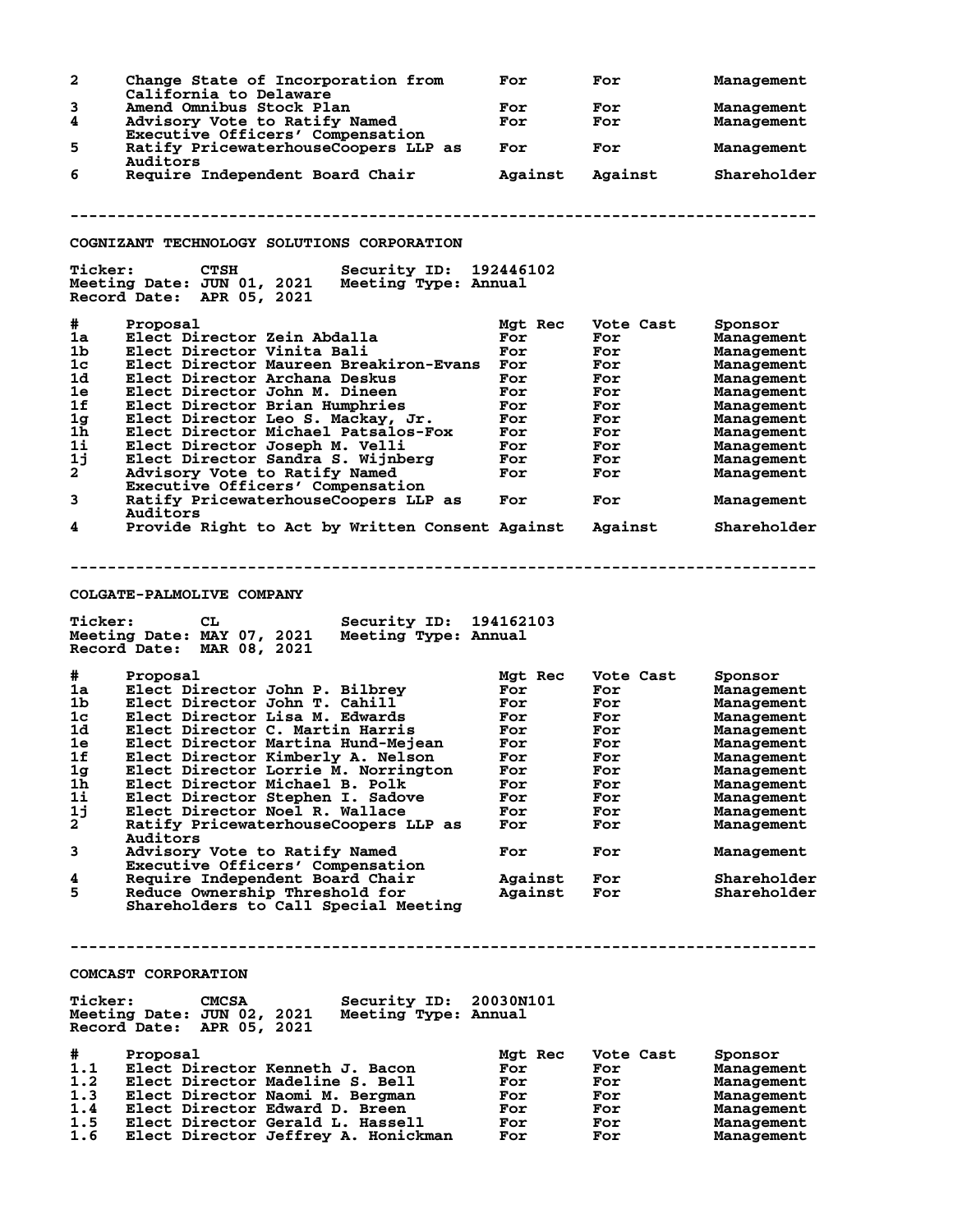| 1.7<br>1.8<br>1.9<br>1.10<br>$\mathbf{2}$<br>3<br>4                                                           | Elect Director Maritza G. Montiel<br>Elect Director Asuka Nakahara<br>Elect Director David C. Novak<br>Elect Director Brian L. Roberts<br>Advisory Vote to Ratify Named<br>Executive Officers' Compensation<br>Ratify Deloitte & Touche LLP as<br>Auditors<br>Report on Risks Posed by the Failing<br>to Prevent Workplace Sexual Harassment                                                                                                                                                                                                                              | For<br>For<br>For<br>For<br>For<br>For<br>Against                                                         | For<br>For<br>For<br>For<br>For<br>For<br>Against                                                           | Management<br>Management<br>Management<br>Management<br>Management<br>Management<br>Shareholder                                                                                                             |
|---------------------------------------------------------------------------------------------------------------|---------------------------------------------------------------------------------------------------------------------------------------------------------------------------------------------------------------------------------------------------------------------------------------------------------------------------------------------------------------------------------------------------------------------------------------------------------------------------------------------------------------------------------------------------------------------------|-----------------------------------------------------------------------------------------------------------|-------------------------------------------------------------------------------------------------------------|-------------------------------------------------------------------------------------------------------------------------------------------------------------------------------------------------------------|
|                                                                                                               | <b>DISCOVER FINANCIAL SERVICES</b>                                                                                                                                                                                                                                                                                                                                                                                                                                                                                                                                        |                                                                                                           |                                                                                                             |                                                                                                                                                                                                             |
| <b>Ticker:</b>                                                                                                | <b>DFS</b><br>Security ID: 254709108<br>Meeting Date: MAY 05, 2021<br>Meeting Type: Annual<br>Record Date: MAR 08, 2021                                                                                                                                                                                                                                                                                                                                                                                                                                                   |                                                                                                           |                                                                                                             |                                                                                                                                                                                                             |
| #<br>1.1<br>1.2<br>1.3<br>1.4<br>1.5<br>1.6<br>1.7<br>1.8<br>1.9<br>1.10<br>1.11<br>1.12<br>$\mathbf{2}$<br>3 | Proposal<br>Elect Director Jeffrey S. Aronin<br>Elect Director Mary K. Bush<br>Elect Director Gregory C. Case<br>Elect Director Candace H. Duncan<br>Elect Director Joseph F. Eazor<br>Elect Director Cynthia A. Glassman<br>Elect Director Roger C. Hochschild<br>Elect Director Thomas G. Maheras<br>Elect Director Michael H. Moskow<br>Elect Director David L. Rawlinson, II<br>Elect Director Mark A. Thierer<br>Elect Director Jennifer L. Wong<br>Advisory Vote to Ratify Named<br>Executive Officers' Compensation<br>Ratify Deloitte & Touche LLP as<br>Auditors | Mgt Rec<br>For<br>For<br>For<br>For<br>For<br>For<br>For<br>For<br>For<br>For<br>For<br>For<br>For<br>For | Vote Cast<br>For<br>For<br>For<br>For<br>For<br>For<br>For<br>For<br>For<br>For<br>For<br>For<br>For<br>For | Sponsor<br>Management<br>Management<br>Management<br>Management<br>Management<br>Management<br>Management<br>Management<br>Management<br>Management<br>Management<br>Management<br>Management<br>Management |
| <b>Ticker:</b>                                                                                                | DOLLAR GENERAL CORPORATION<br>Security ID: 256677105<br>DG<br>Meeting Date: MAY 26, 2021<br>Meeting Type: Annual<br>Record Date: MAR 18, 2021                                                                                                                                                                                                                                                                                                                                                                                                                             |                                                                                                           |                                                                                                             |                                                                                                                                                                                                             |
| #<br>1a -<br>1b.<br>1c<br>1d<br>1e<br>1f<br>1 <sub>g</sub><br>1h<br>$\mathbf{2}$<br>3<br>4<br>5               | Proposal<br>Elect Director Warren F. Bryant<br>Elect Director Michael M. Calbert<br>Elect Director Patricia D. Fili-Krushel For<br>Elect Director Timothy I. McGuire<br>Elect Director William C. Rhodes, III<br>Elect Director Debra A. Sandler<br>Elect Director Ralph E. Santana<br>Elect Director Todd J. Vasos<br>Advisory Vote to Ratify Named<br>Executive Officers' Compensation<br>Ratify Ernst & Young LLP as Auditors<br>Approve Omnibus Stock Plan                                                                                                            | Mat Rec<br>For<br>For<br>For<br>For<br>For<br>For<br>For<br>For<br>For<br>For<br>For                      | Vote Cast<br>For<br>For<br>For<br>For<br>For<br>For<br>For<br>For<br>For<br>For<br>For<br>For               | Sponsor<br>Management<br>Management<br>Management<br>Management<br>Management<br>Management<br>Management<br>Management<br>Management<br>Management<br>Management                                           |
| 6                                                                                                             | Provide Right to Call Special Meeting<br>of the total of 25% of Outstanding<br>Common Stock<br>Provide Right to Call A Special<br>Meeting of the total of 10% of<br>Outstanding Common Stock                                                                                                                                                                                                                                                                                                                                                                              | Against                                                                                                   | For                                                                                                         | Management<br>Shareholder                                                                                                                                                                                   |
| <b>Ticker:</b><br>#<br>1a                                                                                     | ELI LILLY AND COMPANY<br>Security ID:<br>LLY<br>Meeting Date: MAY 03, 2021<br>Meeting Type: Annual<br>Record Date: FEB 22, 2021<br>Proposal<br>Elect Director Katherine Baicker                                                                                                                                                                                                                                                                                                                                                                                           | 532457108<br>Mgt Rec<br>For                                                                               | Vote Cast<br>For                                                                                            | Sponsor<br>Management                                                                                                                                                                                       |
| 1 <sub>b</sub>                                                                                                | Elect Director J. Erik Fyrwald                                                                                                                                                                                                                                                                                                                                                                                                                                                                                                                                            | For                                                                                                       | For                                                                                                         | Management                                                                                                                                                                                                  |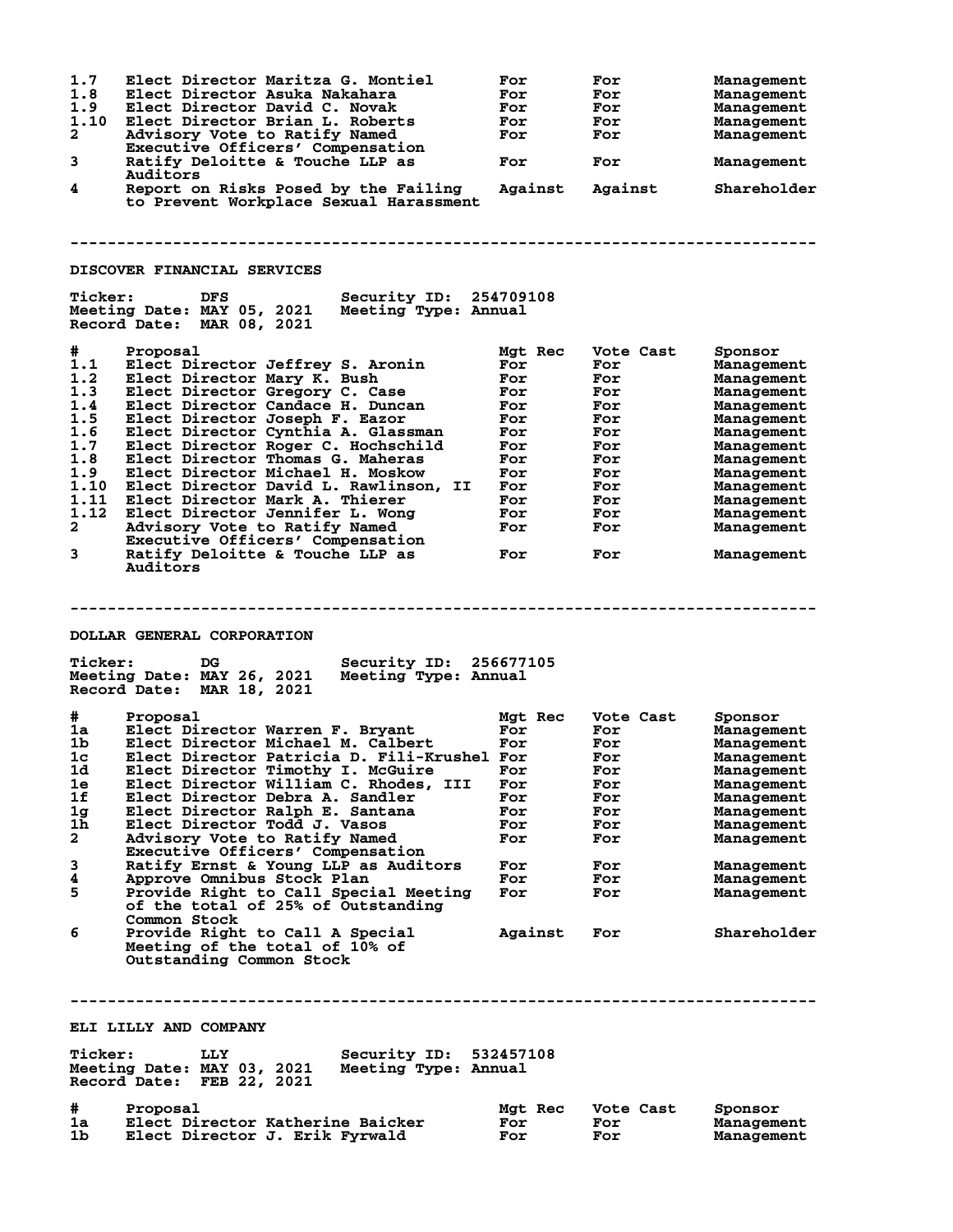| 1 <sub>c</sub><br>1d<br>1e<br>$\mathbf{2}$<br>3<br>4<br>5 | Elect Director Jamere Jackson<br>Elect Director Gabrielle Sulzberger<br>Elect Director Jackson P. Tai<br>Advisory Vote to Ratify Named<br>Executive Officers' Compensation<br>Ratify Ernst & Young LLP as Auditors<br>Declassify the Board of Directors | For<br>For<br>For<br>For<br>For<br>For<br>For | For<br>For<br>Against<br>For<br>For<br>For | Management<br>Management<br>Management<br>Management<br>Management<br>Management |
|-----------------------------------------------------------|---------------------------------------------------------------------------------------------------------------------------------------------------------------------------------------------------------------------------------------------------------|-----------------------------------------------|--------------------------------------------|----------------------------------------------------------------------------------|
|                                                           | Eliminate Supermajority Vote<br>Requirement                                                                                                                                                                                                             |                                               | For                                        | Management                                                                       |
| 6                                                         | Report on Lobbying Payments and Policy                                                                                                                                                                                                                  | Against                                       | For                                        | Shareholder                                                                      |
| 7                                                         | Require Independent Board Chair                                                                                                                                                                                                                         | Against                                       | For                                        | Shareholder                                                                      |
| 8                                                         | Adopt Policy on Bonus Banking                                                                                                                                                                                                                           | Against                                       | For                                        | Shareholder                                                                      |
| 9                                                         | Clawback Disclosure of Recoupment                                                                                                                                                                                                                       | Against                                       | For                                        | Shareholder                                                                      |
|                                                           | Activity from Senior Officers                                                                                                                                                                                                                           |                                               |                                            |                                                                                  |
|                                                           |                                                                                                                                                                                                                                                         |                                               |                                            |                                                                                  |
|                                                           |                                                                                                                                                                                                                                                         |                                               |                                            |                                                                                  |
|                                                           | FACEBOOK, INC.                                                                                                                                                                                                                                          |                                               |                                            |                                                                                  |
| <b>Ticker:</b>                                            | Security ID: 30303M102<br>FB.<br>Meeting Date: MAY 26, 2021<br>Meeting Type: Annual<br>Record Date: APR 01, 2021                                                                                                                                        |                                               |                                            |                                                                                  |
| #                                                         | Proposal                                                                                                                                                                                                                                                | Mgt Rec                                       | Vote Cast                                  | Sponsor                                                                          |
| 1.1                                                       | Elect Director Peggy Alford                                                                                                                                                                                                                             | For                                           | For                                        | Management                                                                       |
| 1.2                                                       | Elect Director Marc L. Andreessen                                                                                                                                                                                                                       | For                                           | Withhold                                   | Management                                                                       |
| 1.3                                                       | Elect Director Andrew W. Houston                                                                                                                                                                                                                        | For                                           | Withhold                                   | Management                                                                       |
| 1.4                                                       | Elect Director Nancy Killefer                                                                                                                                                                                                                           | For                                           | For                                        | Management                                                                       |
| 1.5                                                       | Elect Director Robert M. Kimmitt                                                                                                                                                                                                                        | For                                           | For                                        | Management                                                                       |
| 1.6                                                       | Elect Director Sheryl K. Sandberg                                                                                                                                                                                                                       | For                                           | For                                        | Management                                                                       |
| 1.7<br>1.8                                                | Elect Director Peter A. Thiel                                                                                                                                                                                                                           | For                                           | Withhold                                   | Management                                                                       |
| 1.9                                                       | Elect Director Tracey T. Travis<br>Elect Director Mark Zuckerberg                                                                                                                                                                                       | For<br>For                                    | For<br>For                                 | Management<br>Management                                                         |
| $\mathbf{2}$                                              | Ratify Ernst & Young LLP as Auditors                                                                                                                                                                                                                    | For                                           | For                                        | Management                                                                       |
| 3                                                         | Amend Non-Employee Director                                                                                                                                                                                                                             | For                                           | Against                                    | Management                                                                       |
|                                                           | Compensation Policy                                                                                                                                                                                                                                     |                                               |                                            |                                                                                  |
| 4                                                         | Approve Recapitalization Plan for all                                                                                                                                                                                                                   | Against                                       | For                                        | Shareholder                                                                      |
|                                                           | Stock to Have One-vote per Share                                                                                                                                                                                                                        |                                               |                                            |                                                                                  |
| 5                                                         | Require Independent Board Chair                                                                                                                                                                                                                         | Against                                       | For                                        | Shareholder                                                                      |
| 6                                                         | Report on Online Child Sexual                                                                                                                                                                                                                           | Against                                       | For                                        | Shareholder                                                                      |
| 7                                                         | Exploitation                                                                                                                                                                                                                                            |                                               |                                            |                                                                                  |
|                                                           | Require Independent Director Nominee<br>with Human and/or Civil Rights                                                                                                                                                                                  | Against                                       | Against                                    | Shareholder                                                                      |
|                                                           | Experience                                                                                                                                                                                                                                              |                                               |                                            |                                                                                  |
| 8                                                         | Report on Platform Misuse                                                                                                                                                                                                                               | Against                                       | For                                        | Shareholder                                                                      |
| 9                                                         | Amend Certificate of Incorporation to                                                                                                                                                                                                                   | Against                                       | Against                                    | Shareholder                                                                      |
|                                                           | Become a Public Benefit Corporation                                                                                                                                                                                                                     |                                               |                                            |                                                                                  |
|                                                           |                                                                                                                                                                                                                                                         |                                               |                                            |                                                                                  |
|                                                           | <b>GARTNER, INC.</b>                                                                                                                                                                                                                                    |                                               |                                            |                                                                                  |
| <b>Ticker:</b>                                            | IT<br>Security ID:                                                                                                                                                                                                                                      | 366651107                                     |                                            |                                                                                  |
|                                                           | Meeting Date: JUN 03, 2021<br>Meeting Type: Annual<br>Record Date:<br>APR 08, 2021                                                                                                                                                                      |                                               |                                            |                                                                                  |
| #                                                         | Proposal                                                                                                                                                                                                                                                | Mgt Rec                                       | Vote Cast                                  | Sponsor                                                                          |
| 1a                                                        | Elect Director Peter E. Bisson                                                                                                                                                                                                                          | For                                           | For                                        | Management                                                                       |
| 1b                                                        | Elect Director Richard J. Bressler                                                                                                                                                                                                                      | For                                           | For                                        | Management                                                                       |
| 1c                                                        | Elect Director Raul E. Cesan                                                                                                                                                                                                                            | For                                           | For                                        | Management                                                                       |
| 1d                                                        | Elect Director Karen E. Dykstra                                                                                                                                                                                                                         | For                                           | For                                        | Management                                                                       |
| 1e<br>1f                                                  | Elect Director Anne Sutherland Fuchs                                                                                                                                                                                                                    | For                                           | For                                        | Management                                                                       |
| 1 <sub>g</sub>                                            | Elect Director William O. Grabe<br>Elect Director Eugene A. Hall                                                                                                                                                                                        | For<br>For                                    | For<br>For                                 | Management                                                                       |
| 1h                                                        | Elect Director Stephen G. Pagliuca                                                                                                                                                                                                                      | For                                           | For                                        | Management<br>Management                                                         |
| 1i                                                        | Elect Director Eileen M. Serra                                                                                                                                                                                                                          | For                                           | For                                        | Management                                                                       |
| 1j                                                        | Elect Director James C. Smith                                                                                                                                                                                                                           | For                                           | For                                        | Management                                                                       |
| $\mathbf{2}$                                              | Advisory Vote to Ratify Named                                                                                                                                                                                                                           | For                                           | For                                        | Management                                                                       |
|                                                           | Executive Officers' Compensation                                                                                                                                                                                                                        |                                               |                                            |                                                                                  |
| 3                                                         | Ratify KPMG LLP as Auditors                                                                                                                                                                                                                             | For                                           | For                                        | Management                                                                       |
| 4                                                         | Amend Qualified Employee Stock                                                                                                                                                                                                                          | For                                           | For                                        | Management                                                                       |
|                                                           | Purchase Plan                                                                                                                                                                                                                                           |                                               |                                            |                                                                                  |
|                                                           |                                                                                                                                                                                                                                                         |                                               |                                            |                                                                                  |

**--------------------------------------------------------------------------------**

**GLOBAL PAYMENTS INC.**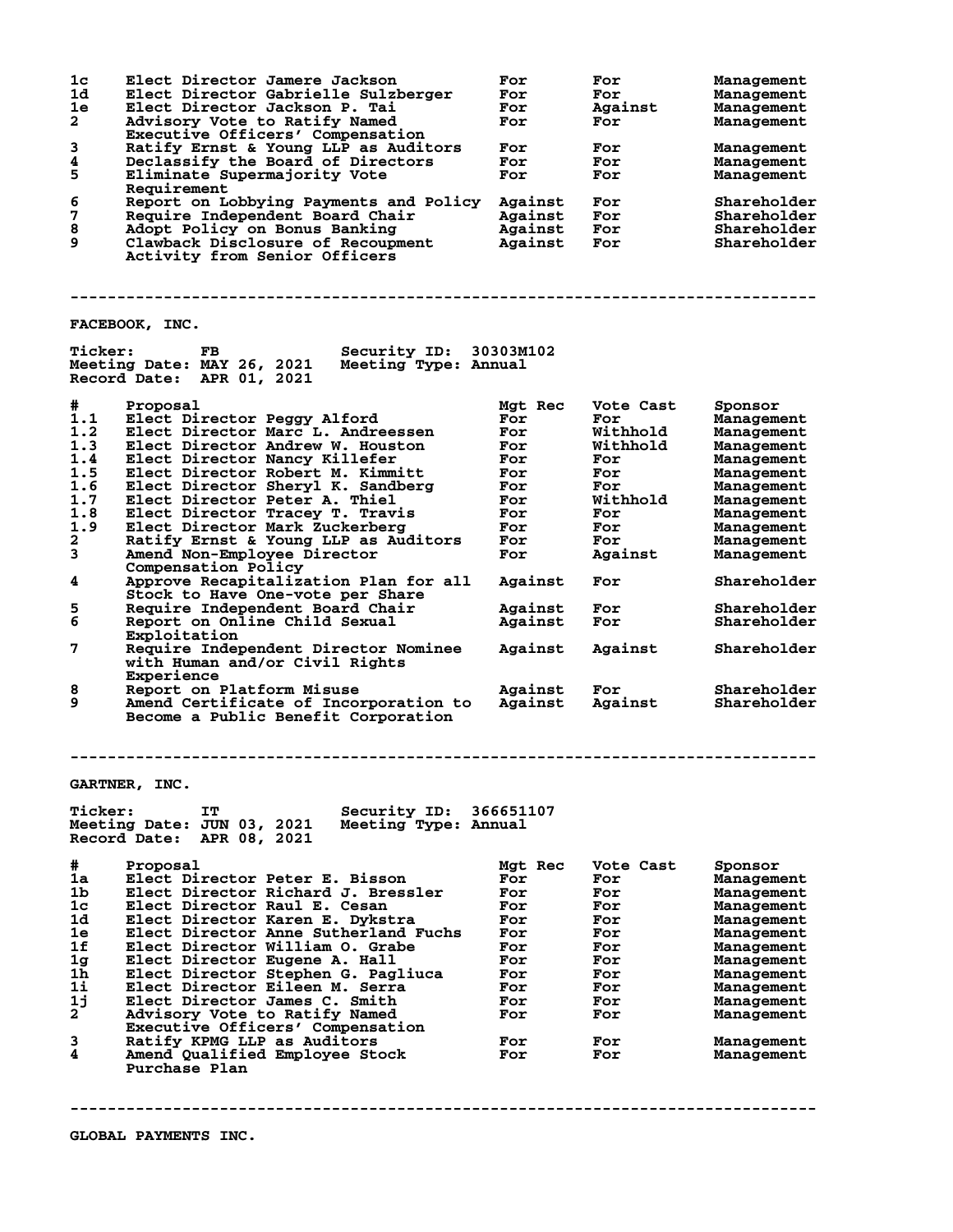**Ticker: GPN Security ID: 37940X102 Meeting Date: APR 29, 2021 Meeting Type: Annual Record Date: MAR 05, 2021 # Proposal Mgt Rec Vote Cast Sponsor 1a Elect Director F. Thaddeus Arroyo For For Management 1b Elect Director Robert H.B. Baldwin, Jr. For For Management 1c Elect Director John G. Bruno For For Management 1d Elect Director Kriss Cloninger, III For For Management 1e Elect Director William I Jacobs For For Management 1f Elect Director Joia M. Johnson For For Management 1g Elect Director Ruth Ann Marshall For For Management 1h Elect Director Connie D. McDaniel For For Management 1i Elect Director William B. Plummer For For Management 1j Elect Director Jeffrey S. Sloan For For Management 1k Elect Director John T. Turner For For Management 1l Elect Director M. Troy Woods For For Management 2 Advisory Vote to Ratify Named For For Management Executive Officers' Compensation 3 Ratify Deloitte & Touche LLP as For For Management Auditors 4 Provide Right to Act by Written Consent Against For Shareholder -------------------------------------------------------------------------------- JPMORGAN CHASE & CO. Ticker: JPM Security ID: 46625H100 Meeting Date: MAY 18, 2021 Meeting Type: Annual Record Date: MAR 19, 2021 # Proposal Mgt Rec Vote Cast Sponsor 1a Elect Director Linda B. Bammann For For Management 1b Elect Director Stephen B. Burke For For Management 1c Elect Director Todd A. Combs For For Management 1d Elect Director James S. Crown For For Management 1e Elect Director James Dimon For For Management 1f Elect Director Timothy P. Flynn For For Management 1g Elect Director Mellody Hobson For For Management 1h Elect Director Michael A. Neal For For Management 1i Elect Director Phebe N. Novakovic For For Management 1j Elect Director Virginia M. Rometty For For Management 2 Advisory Vote to Ratify Named For For Management Executive Officers' Compensation**<br>3 **Amend Omnibus Stock Plan 3 Amend Omnibus Stock Plan For For Management 4 Ratify PricewaterhouseCoopers LLP as For For Management Auditors**<br>5 Reduce Ov **5 Reduce Ownership Threshold for Against For Shareholder Shareholders to Request Action by Written Consent**<br>6 Report on Racial Equity Audit **6 Report on Racial Equity Audit Against Against Shareholder 7 Require Independent Board Chair Against For Shareholder 8 Report on Congruency Political Against For Shareholder Require Independent Board Chair<br>Report on Congruency Political<br>Analysis and Electioneering Expenditures -------------------------------------------------------------------------------- LABORATORY CORPORATION OF AMERICA HOLDINGS Ticker: LH Security ID: 50540R409 Meeting Date: MAY 12, 2021 Meeting Type: Annual Record Date: MAR 24, 2021 # Proposal Mgt Rec Vote Cast Sponsor 1a Elect Director Kerrii B. Anderson For For Management 1b Elect Director Jean-Luc Belingard For For Management 1c Elect Director Jeffrey A. Davis For For Management 1d Elect Director D. Gary Gilliland For For Management 1e Elect Director Garheng Kong For For Management 1f Elect Director Peter M. Neupert For For Management 1g Elect Director Richelle P. Parham For For Management 1h Elect Director Adam H. Schechter For For Management 1i Elect Director Kathryn E. Wengel For For Management 1j Elect Director R. Sanders Williams For For Management 2 Advisory Vote to Ratify Named For For Management**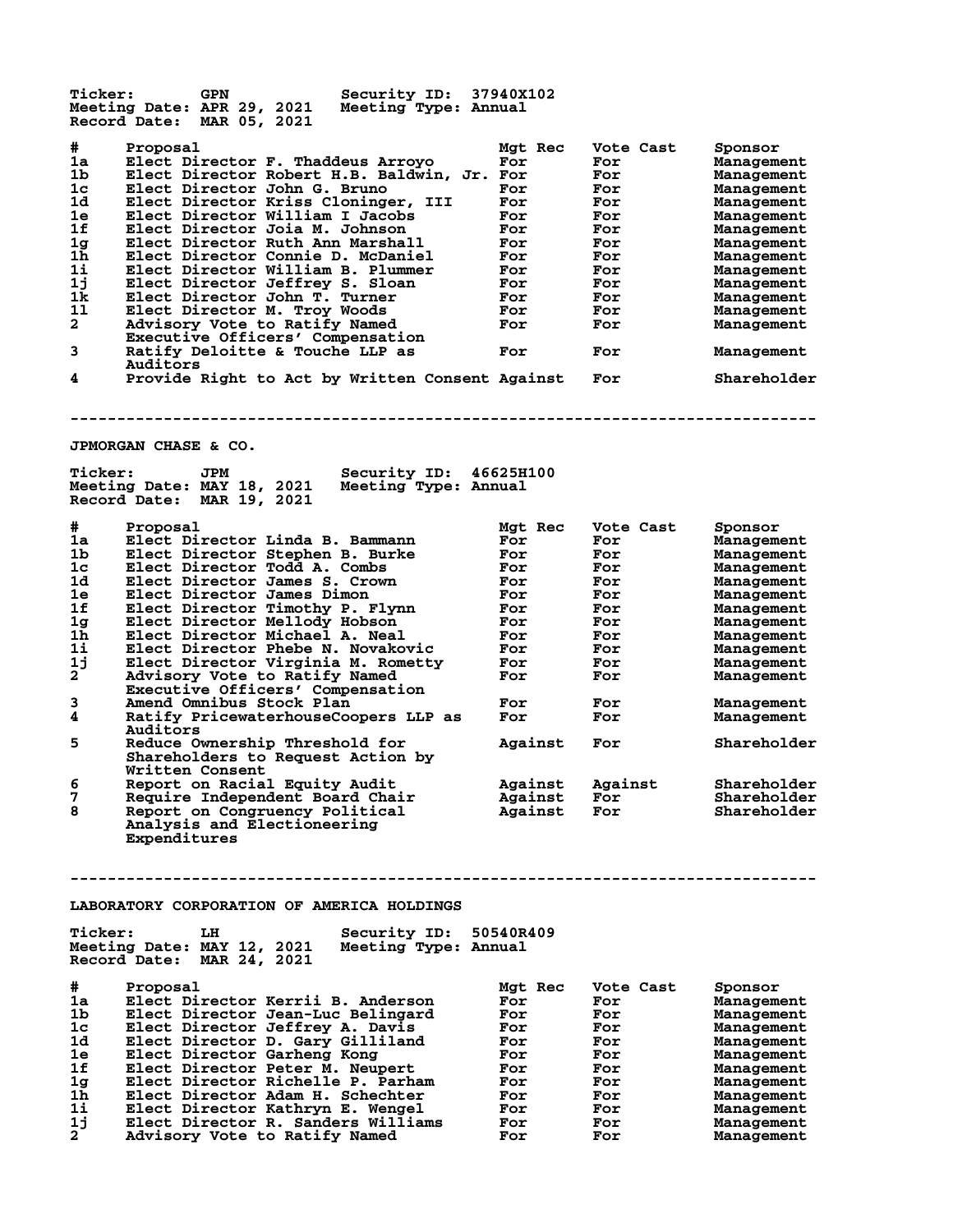|   | Executive Officers' Compensation<br>Ratify Deloitte & Touche LLP as | For     | For | Management  |
|---|---------------------------------------------------------------------|---------|-----|-------------|
| 4 | Auditors<br>Amend Proxy Access Right                                | Against | For | Shareholder |

## **--------------------------------------------------------------------------------**

## **MASTERCARD INCORPORATED**

| <b>Ticker:</b><br>МA<br>Meeting Date: JUN 22, 2021<br>Record Date: APR 23, 2021                                                                                                                                                                                                                                                                          | Security ID: 576360104<br>Meeting Type: Annual |                                                                 |                                                                   |                                                                                                                         |
|----------------------------------------------------------------------------------------------------------------------------------------------------------------------------------------------------------------------------------------------------------------------------------------------------------------------------------------------------------|------------------------------------------------|-----------------------------------------------------------------|-------------------------------------------------------------------|-------------------------------------------------------------------------------------------------------------------------|
| #<br>Proposal<br>1a<br>Elect Director Ajay Banga<br>1 <sub>b</sub><br>Elect Director Merit E. Janow<br>1c<br>Elect Director Richard K. Davis<br>1d<br>Elect Director Steven J. Freiberg<br>1e<br>Elect Director Julius Genachowski<br>1f<br>Elect Director Choon Phong Goh<br>1g<br>Elect Director Oki Matsumoto<br>1h<br>Elect Director Michael Miebach |                                                | Mgt Rec<br>For<br>For<br>For<br>For<br>For<br>For<br>For<br>For | Vote Cast<br>For<br>For<br>For<br>For<br>For<br>For<br>For<br>For | Sponsor<br>Management<br>Management<br>Management<br>Management<br>Management<br>Management<br>Management<br>Management |
| $1\mathbf{i}$<br>Elect Director Youngme Moon<br>1j<br>Elect Director Rima Oureshi<br>1k<br>Elect Director Jose Octavio Reves<br>Lagunes                                                                                                                                                                                                                  |                                                | For<br>For<br>For                                               | For<br>For<br>For                                                 | Management<br>Management<br>Management                                                                                  |
| 11<br>Elect Director Gabrielle Sulzberger<br>1 <sub>m</sub><br>Elect Director Jackson Tai<br>1n<br>Elect Director Lance Uggla<br>$\overline{a}$<br>Advisory Vote to Ratify Named<br>Executive Officers' Compensation                                                                                                                                     |                                                | For<br>For<br>For<br>For                                        | For<br>For<br>For<br>Against                                      | Management<br>Management<br>Management<br>Management                                                                    |
| 3<br>Ratify PricewaterhouseCoopers LLP as<br>Auditors                                                                                                                                                                                                                                                                                                    |                                                | For                                                             | For                                                               | Management                                                                                                              |
| Amend Omnibus Stock Plan<br>4<br>5<br>Amend Non-Employee Director Omnibus<br>Stock Plan                                                                                                                                                                                                                                                                  |                                                | For<br>For                                                      | For<br>For                                                        | Management<br>Management                                                                                                |
| 6<br>Eliminate Supermajority Vote<br>Requirement                                                                                                                                                                                                                                                                                                         |                                                | For                                                             | For                                                               | Management                                                                                                              |
|                                                                                                                                                                                                                                                                                                                                                          |                                                |                                                                 |                                                                   |                                                                                                                         |
| MICROSOFT CORPORATION                                                                                                                                                                                                                                                                                                                                    |                                                |                                                                 |                                                                   |                                                                                                                         |
| <b>Ticker:</b><br><b>MSFT</b><br>Meeting Date: DEC 02, 2020<br>Record Date: OCT 08, 2020                                                                                                                                                                                                                                                                 | Security ID: 594918104<br>Meeting Type: Annual |                                                                 |                                                                   |                                                                                                                         |

| #            | Proposal                             | Mgt Rec | Vote Cast | Sponsor     |
|--------------|--------------------------------------|---------|-----------|-------------|
| 1.1          | Elect Director Reid G. Hoffman       | For     | For       | Management  |
| 1.2          | Elect Director Hugh F. Johnston      | For     | For       | Management  |
| 1.3          | Elect Director Teri L. List-Stoll    | For     | For       | Management  |
| 1.4          | Elect Director Satya Nadella         | For     | For       | Management  |
| 1.5          | Elect Director Sandra E. Peterson    | For     | For       | Management  |
| 1.6          | Elect Director Penny S. Pritzker     | For     | For       | Management  |
| 1.7          | Elect Director Charles W. Scharf     | For     | For       | Management  |
| 1.8          | Elect Director Arne M. Sorenson      | For     | For       | Management  |
| 1.9          | Elect Director John W. Stanton       | For     | For       | Management  |
| 1.10         | Elect Director John W. Thompson      | For     | For       | Management  |
| 1.11         | Elect Director Emma N. Walmslev      | For     | For       | Management  |
| 1.12         | Elect Director Padmasree Warrior     | For     | For       | Management  |
| $\mathbf{2}$ | Advisory Vote to Ratify Named        | For     | For       | Management  |
|              | Executive Officers' Compensation     |         |           |             |
| 3            | Ratify Deloitte & Touche LLP as      | For     | For       | Management  |
|              | Auditors                             |         |           |             |
| 4            | Report on Employee Representation on | Against | Against   | Shareholder |
|              |                                      |         |           |             |

 **the Board of Directors**

**--------------------------------------------------------------------------------**

**NORTHERN TRUST CORPORATION**

| <b>Ticker:</b>             | NTRS | <b>Security ID: 665859104</b> |  |
|----------------------------|------|-------------------------------|--|
| Meeting Date: APR 20, 2021 |      | Meeting Type: Annual          |  |
| Record Date: FEB 22, 2021  |      |                               |  |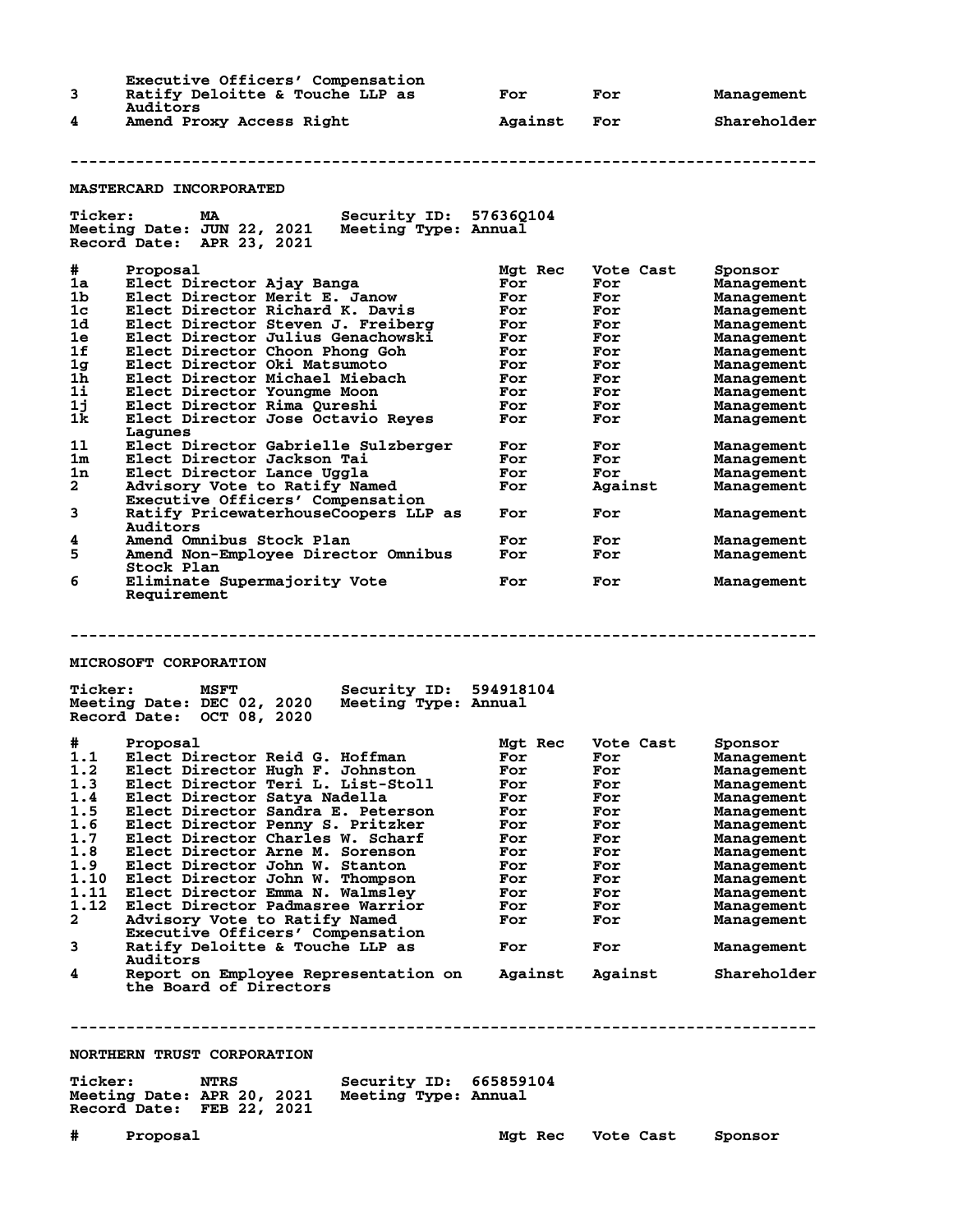| 1a             | Elect Director Linda Walker Bynoe                                                                         | For        | For        | Management  |
|----------------|-----------------------------------------------------------------------------------------------------------|------------|------------|-------------|
| 1b             | Elect Director Susan Crown                                                                                | For        | For        | Management  |
| 1c             | Elect Director Dean M. Harrison                                                                           | For        | For        | Management  |
| 1d.            | Elect Director Jay L. Henderson                                                                           | For        | For        | Management  |
| 1e             | Elect Director Marcy S. Klevorn                                                                           | For        | For        | Management  |
| 1f             | Elect Director Siddharth N. (Bobby)<br>Mehta                                                              | For        | For        | Management  |
| 1 <sub>g</sub> | Elect Director Michael G. O'Grady                                                                         | For        | For        | Management  |
| 1h             | Elect Director Jose Luis Prado                                                                            | For        | For        | Management  |
| $1\text{i}$    |                                                                                                           | For        |            |             |
|                | Elect Director Thomas E. Richards                                                                         |            | For        | Management  |
| 1j             | Elect Director Martin P. Slark                                                                            | For        | For        | Management  |
| 1k             | Elect Director David H. B. Smith, Jr.                                                                     | For        | For        | Management  |
| 11             | Elect Director Donald Thompson                                                                            | For        | For        | Management  |
| 1m             | Elect Director Charles A. Tribbett, III For                                                               |            | For        | Management  |
| $\mathbf{2}$   | Advisory Vote to Ratify Named                                                                             | For        | <b>For</b> | Management  |
|                | Executive Officers' Compensation                                                                          |            |            |             |
| 3              | Ratify KPMG LLP as Auditors                                                                               | For        | For        | Management  |
|                | OLD DOMINION FREIGHT LINE, INC.                                                                           |            |            |             |
| <b>Ticker:</b> | Security ID: 679580100<br>ODFL                                                                            |            |            |             |
|                | Meeting Date: MAY 19, 2021 Meeting Type: Annual<br>Record Date: MAR 11, 2021                              |            |            |             |
| #              | Proposal                                                                                                  | Mgt Rec    | Vote Cast  | Sponsor     |
| 1.1            | Elect Director Sherry A. Aaholm                                                                           | For        | For        | Management  |
|                |                                                                                                           |            |            |             |
| 1.2            | Elect Director David S. Congdon                                                                           | For        | For        | Management  |
| 1.3            | Elect Director John R. Congdon, Jr.                                                                       | For        | For        | Management  |
| 1.4            | Elect Director Bradley R. Gabosch                                                                         | For        | For        | Management  |
| 1.5            | Elect Director Greg C. Gantt                                                                              | For        | For        | Management  |
| 1.6            | Elect Director Patrick D. Hanley                                                                          | For        | For        | Management  |
| 1.7            | Elect Director John D. Kasarda                                                                            | For        | For        | Management  |
| 1.8            | Elect Director Wendy T. Stallings                                                                         | For        | For        | Management  |
| 1.9            | Elect Director Thomas A. Stith, III                                                                       | For        | For        | Management  |
| 1.10           | Elect Director Leo H. Suggs                                                                               | For        | For        |             |
|                |                                                                                                           |            |            | Management  |
| 1.11           | Elect Director D. Michael Wray                                                                            | <b>For</b> | For        | Management  |
| $\mathbf{2}$   | Advisory Vote to Ratify Named                                                                             | For        | For        | Management  |
|                | Executive Officers' Compensation                                                                          |            |            |             |
| 3              | Ratify Ernst & Young LLP as Auditors                                                                      | For        | For        | Management  |
|                | ORACLE CORPORATION                                                                                        |            |            |             |
| <b>Ticker:</b> | <b>Example 12</b>                                                                                         |            |            |             |
|                | Security ID: 68389X105<br>Meeting Date: NOV 04, 2020<br>Meeting Type: Annual<br>Record Date: SEP 08, 2020 |            |            |             |
| #              |                                                                                                           | Mgt Rec    | Vote Cast  |             |
|                | Proposal                                                                                                  |            |            | Sponsor     |
| 1.1            | Elect Director Jeffrey S. Berg                                                                            | For        | Withhold   | Management  |
| 1.2            | Elect Director Michael J. Boskin                                                                          | For        | For        | Management  |
| 1.3            | Elect Director Safra A. Catz                                                                              | For        | For        | Management  |
| 1.4            | Elect Director Bruce R. Chizen                                                                            | For        | Withhold   | Management  |
| 1.5            | Elect Director George H. Conrades                                                                         | For        | For        | Management  |
| 1.6            | Elect Director Lawrence J. Ellison                                                                        | For        | For        | Management  |
| 1.7            | Elect Director Rona A. Fairhead                                                                           | For        | For        |             |
| 1.8            | Elect Director Jeffrey O. Henley                                                                          | For        |            | Management  |
|                |                                                                                                           |            | For        | Management  |
| 1.9            | Elect Director Renee J. James                                                                             | For        | For        | Management  |
| 1.10           | Elect Director Charles W. Moorman, IV                                                                     | For        | For        | Management  |
| 1.11           | Elect Director Leon E. Panetta                                                                            | For        | Withhold   | Management  |
| 1.12           | Elect Director William G. Parrett                                                                         | For        | Withhold   | Management  |
| 1.13           | Elect Director Naomi O. Seligman                                                                          | For        | For        | Management  |
| 1.14           | Elect Director Vishal Sikka                                                                               | For        | For        | Management  |
| $\mathbf{2}$   | Advisory Vote to Ratify Named                                                                             | For        | Against    | Management  |
|                | Executive Officers' Compensation                                                                          |            |            |             |
| 3              | Approve Omnibus Stock Plan                                                                                | For        | For        | Management  |
| 4              | Ratify Ernst & Young LLP as Auditors                                                                      | For        | For        | Management  |
| 5              | Report on Gender Pay Gap                                                                                  | Against    | For        | Shareholder |
| 6              | Require Independent Board Chair                                                                           | Against    | For        | Shareholder |
|                |                                                                                                           |            |            |             |
|                |                                                                                                           |            |            |             |
|                |                                                                                                           |            |            |             |

**PARKER-HANNIFIN CORPORATION**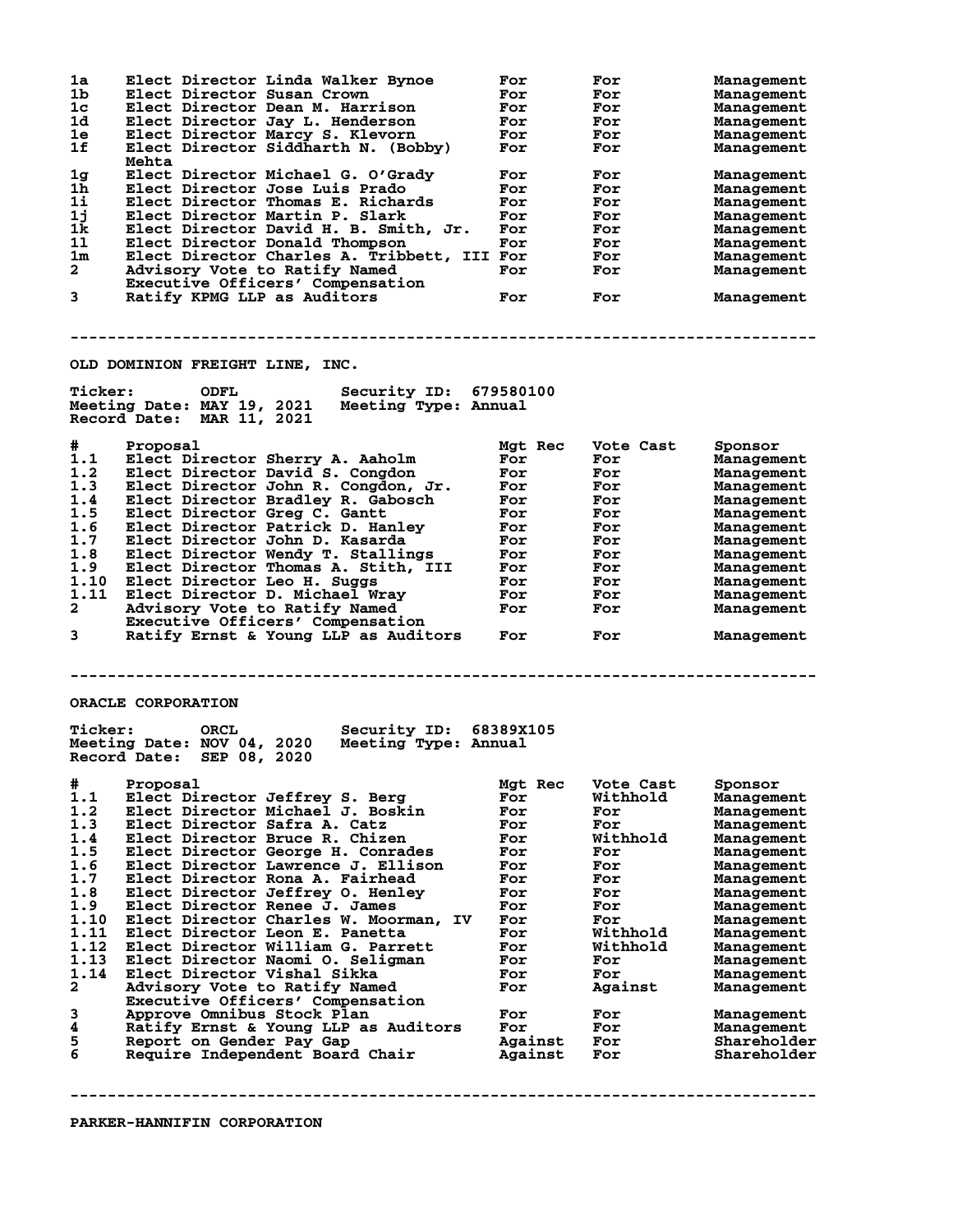**Ticker: PH Security ID: 701094104 Meeting Date: OCT 28, 2020 Meeting Type: Annual Record Date: SEP 04, 2020 # Proposal Mgt Rec Vote Cast Sponsor 1a Elect Director Lee C. Banks For For Management 1b Elect Director Robert G. Bohn For For Management 1c Elect Director Linda S. Harty For For Management 1d Elect Director Kevin A. Lobo For For Management 1e Elect Director Candy M. Obourn For For Management 1f Elect Director Joseph Scaminace For For Management 1g Elect Director Ake Svensson For For Management 1h Elect Director Laura K. Thompson For For Management 1i Elect Director James R. Verrier For For Management 1j Elect Director James L. Wainscott For For Management 1k Elect Director Thomas L. Williams For For Management 2 Ratify Deloitte & Touche LLP as For For Management Auditors 2** Ratify Deloitte & Touche LLP as<br>
Auditors<br> **3** Advisory Vote to Ratify Named For For Management<br>
For For Management  **Executive Officers' Compensation -------------------------------------------------------------------------------- PEPSICO, INC. Ticker: PEP Security ID: 713448108 Meeting Date: MAY 05, 2021 Meeting Type: Annual Record Date: MAR 01, 2021 # Proposal Mgt Rec Vote Cast Sponsor 1a Elect Director Segun Agbaje For For Management 1b Elect Director Shona L. Brown For For Management 1c Elect Director Cesar Conde For For Management 1d Elect Director Ian Cook For For Management 1e Elect Director Dina Dublon For For Management 1f Elect Director Michelle Gass For For Management 1g Elect Director Ramon L. Laguarta For For Management 1h Elect Director Dave Lewis For For Management 1i Elect Director David C. Page For For Management 1j Elect Director Robert C. Pohlad For For Management 1k Elect Director Daniel Vasella For For Management 1l Elect Director Darren Walker For For Management 1m Elect Director Alberto Weisser For For Management 2 Ratify KPMG LLP as Auditors For For Management 3 Advisory Vote to Ratify Named For For Management Executive Officers' Compensation 4 Reduce Ownership Threshold for Against For Shareholder Shareholders to Call Special Meeting 5 Report on Sugar and Public Health Against Against Shareholder 6 Report on External Public Health Costs Against Against Shareholder -------------------------------------------------------------------------------- PPG INDUSTRIES, INC. Ticker: PPG Security ID: 693506107 Meeting Date: APR 15, 2021 Meeting Type: Annual Record Date: FEB 19, 2021 # Proposal Mgt Rec Vote Cast Sponsor 1.1 Elect Director Steven A. Davis For For Management 1.2 Elect Director Michael W. Lamach For For Management 1.3 Elect Director Michael T. Nally For For Management 1.4 Elect Director Guillermo Novo For For Management 1.5 Elect Director Martin H. Richenhagen For For Management 1.6 Elect Director Catherine R. Smith For For Management 2 Advisory Vote to Ratify Named For For Management Executive Officers' Compensation 3 Declassify the Board of Directors For For Management** Executive Officers Compensation<br> **4** Declassify the Board of Directors<br> **4** Eliminate Supermajority Vote<br> **For** For Management **Requirement<br>5** Ratify Price **5 Ratify PricewaterhouseCoopers LLP as For For Management** Auditor<br>6 Require **6 Require Independent Board Chair Against Against Shareholder**

**--------------------------------------------------------------------------------**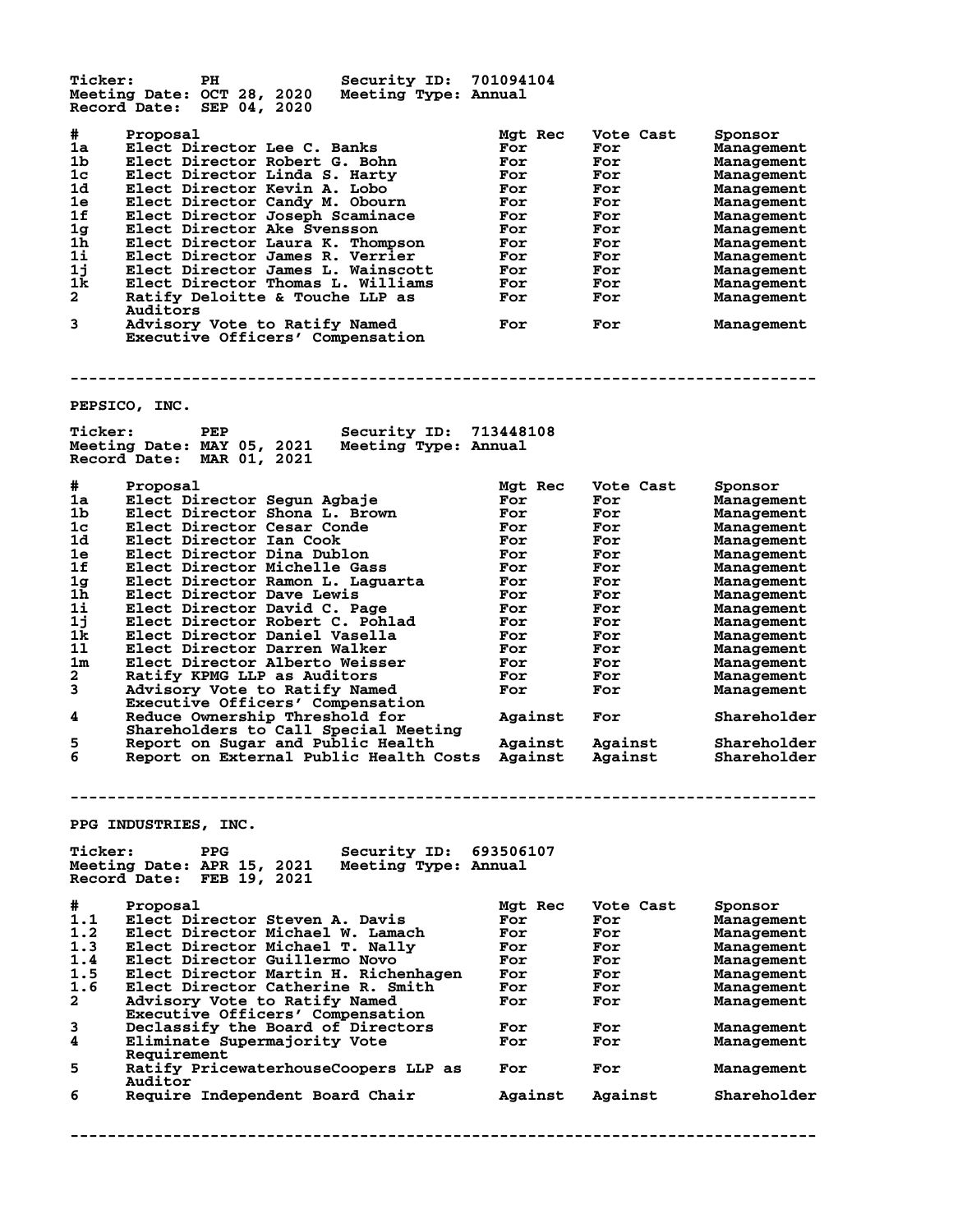**RAYTHEON TECHNOLOGIES CORPORATION**

| Security ID: 75513E101<br><b>Ticker:</b><br><b>RTX</b><br>Meeting Date: APR 26, 2021<br>Meeting Type: Annual<br>Record Date: MAR 02, 2021                                             |                                     |                                       |                                                   |
|---------------------------------------------------------------------------------------------------------------------------------------------------------------------------------------|-------------------------------------|---------------------------------------|---------------------------------------------------|
| #<br>Proposal<br>1a<br>Elect Director Tracy A. Atkinson<br>1b<br>Elect Director Gregory J. Hayes<br>1c<br>Elect Director Thomas A. Kennedy<br>1d<br>Elect Director Marshall O. Larsen | Mgt Rec<br>For<br>For<br>For<br>For | Vote Cast<br>For<br>For<br>For<br>For | Sponsor<br>Management<br>Management<br>Management |
| 1e<br>Elect Director George R. Oliver<br>1f<br>Elect Director Robert K. (Kelly)<br>Ortbera                                                                                            | For<br>For                          | For<br>For                            | Management<br>Management<br>Management            |
| Elect Director Margaret L. O'Sullivan<br>1g<br>1 <sub>h</sub><br>Elect Director Dinesh C. Paliwal<br>1i<br>Elect Director Ellen M. Pawlikowski                                        | For<br>For<br>For                   | For<br>For<br>For                     | Management<br>Management<br>Management            |
| 1j<br>Elect Director Denise L. Ramos                                                                                                                                                  | For                                 | For                                   | Management                                        |
| 1k<br>Elect Director Fredric G. Reynolds<br>11<br>Elect Director Brian C. Rogers                                                                                                      | For<br>For                          | For<br>For                            | Management<br>Management                          |
| 1m<br>Elect Director James A. Winnefeld, Jr.                                                                                                                                          | For                                 | For                                   | Management                                        |
| 1n<br>Elect Director Robert 0. Work<br>$\overline{a}$                                                                                                                                 | For                                 | Against<br>For                        | Management                                        |
| Advisory Vote to Ratify Named<br>Executive Officers' Compensation                                                                                                                     | For                                 |                                       | Management                                        |
| 3<br>Ratify PricewaterhouseCoopers LLP as<br>Auditors                                                                                                                                 | For                                 | For                                   | Management                                        |
| 4<br>Approve Executive Incentive Bonus Plan For<br>5<br>Amend Omnibus Stock Plan                                                                                                      | For                                 | For<br>For                            | Management                                        |
| 6<br>Amend Proxy Access Right                                                                                                                                                         | Against                             | For                                   | Management<br>Shareholder                         |
|                                                                                                                                                                                       |                                     |                                       |                                                   |
|                                                                                                                                                                                       |                                     |                                       |                                                   |
| STRYKER CORPORATION                                                                                                                                                                   |                                     |                                       |                                                   |
| <b>Ticker:</b><br>Security ID: 863667101<br>SYK<br>Meeting Date: MAY 05, 2021<br>Meeting Type: Annual<br>Record Date: MAR 08, 2021                                                    |                                     |                                       |                                                   |
| #<br>Proposal                                                                                                                                                                         | Mgt Rec                             | Vote Cast                             | Sponsor                                           |
| Elect Director Mary K. Brainerd<br>1a                                                                                                                                                 | For                                 | For                                   | Management                                        |
| 1b<br>Elect Director Giovanni Caforio<br>1c<br>Elect Director Srikant M. Datar                                                                                                        | For<br>For                          | For<br>For                            | Management<br>Management                          |
| 1d<br>Elect Director Allan C. Golston                                                                                                                                                 | For                                 | For                                   | Management                                        |
| Elect Director Kevin A. Lobo<br>1e                                                                                                                                                    | For                                 | For                                   | Management                                        |
| 1f<br>Elect Director Sherilyn S. McCoy                                                                                                                                                | For                                 | For                                   | Management                                        |
| 1 <sub>g</sub><br>Elect Director Andrew K. Silvernail<br>1h                                                                                                                           | For                                 | For                                   | Management                                        |
| Elect Director Lisa M. Skeete Tatum<br>11<br>Elect Director Ronda E. Stryker                                                                                                          | For<br>For                          | For<br>For                            | Management<br>Management                          |
| 1j<br>Elect Director Rajeev Suri                                                                                                                                                      | For                                 | For                                   | Management                                        |
| 2<br>Ratify Ernst & Young LLP as Auditors                                                                                                                                             | For                                 | For                                   | Management                                        |
| 3<br>Advisory Vote to Ratify Named                                                                                                                                                    | For                                 | For                                   | Management                                        |
| Executive Officers' Compensation<br>4<br>Report on Workforce Involvement in<br>Corporate Governance                                                                                   | Against                             | Against                               | Shareholder                                       |
| Provide Right to Call A Special Meeting Against<br>5                                                                                                                                  |                                     | For                                   | Shareholder                                       |
|                                                                                                                                                                                       |                                     |                                       |                                                   |
| THE HOME DEPOT, INC.                                                                                                                                                                  |                                     |                                       |                                                   |
| <b>Ticker:</b><br>Security ID: 437076102<br>HD.<br>Meeting Date: MAY 20, 2021<br>Meeting Type: Annual<br>Record Date: MAR 22, 2021                                                    |                                     |                                       |                                                   |
| #<br>Proposal                                                                                                                                                                         | Mgt Rec                             | Vote Cast                             | Sponsor                                           |
| 1a<br>Elect Director Gerard J. Arpey                                                                                                                                                  | For                                 | For                                   | Management                                        |
| 1b<br>Elect Director Ari Bousbib                                                                                                                                                      | For                                 | For                                   | Management                                        |
| 1c<br>Elect Director Jeffery H. Boyd                                                                                                                                                  | For                                 | For                                   | Management                                        |
| 1d.<br>Elect Director Gregory D. Brenneman<br>1e<br>Elect Director J. Frank Brown                                                                                                     | For<br>For                          | For<br>For                            | Management<br>Management                          |
| 1f<br>Elect Director Albert P. Carey                                                                                                                                                  | For                                 | For                                   | Management                                        |
| Elect Director Helena B. Foulkes<br>1g                                                                                                                                                | For                                 | For                                   | Management                                        |
| Elect Director Linda R. Gooden<br>1h                                                                                                                                                  | For                                 | For                                   | Management                                        |
| 1i<br>Elect Director Wayne M. Hewett<br>1j<br>Elect Director Manuel Kadre                                                                                                             | For                                 | For                                   | Management                                        |
| 1k<br>Elect Director Stephanie C. Linnartz                                                                                                                                            | For<br>For                          | For<br>For                            | Management<br>Management                          |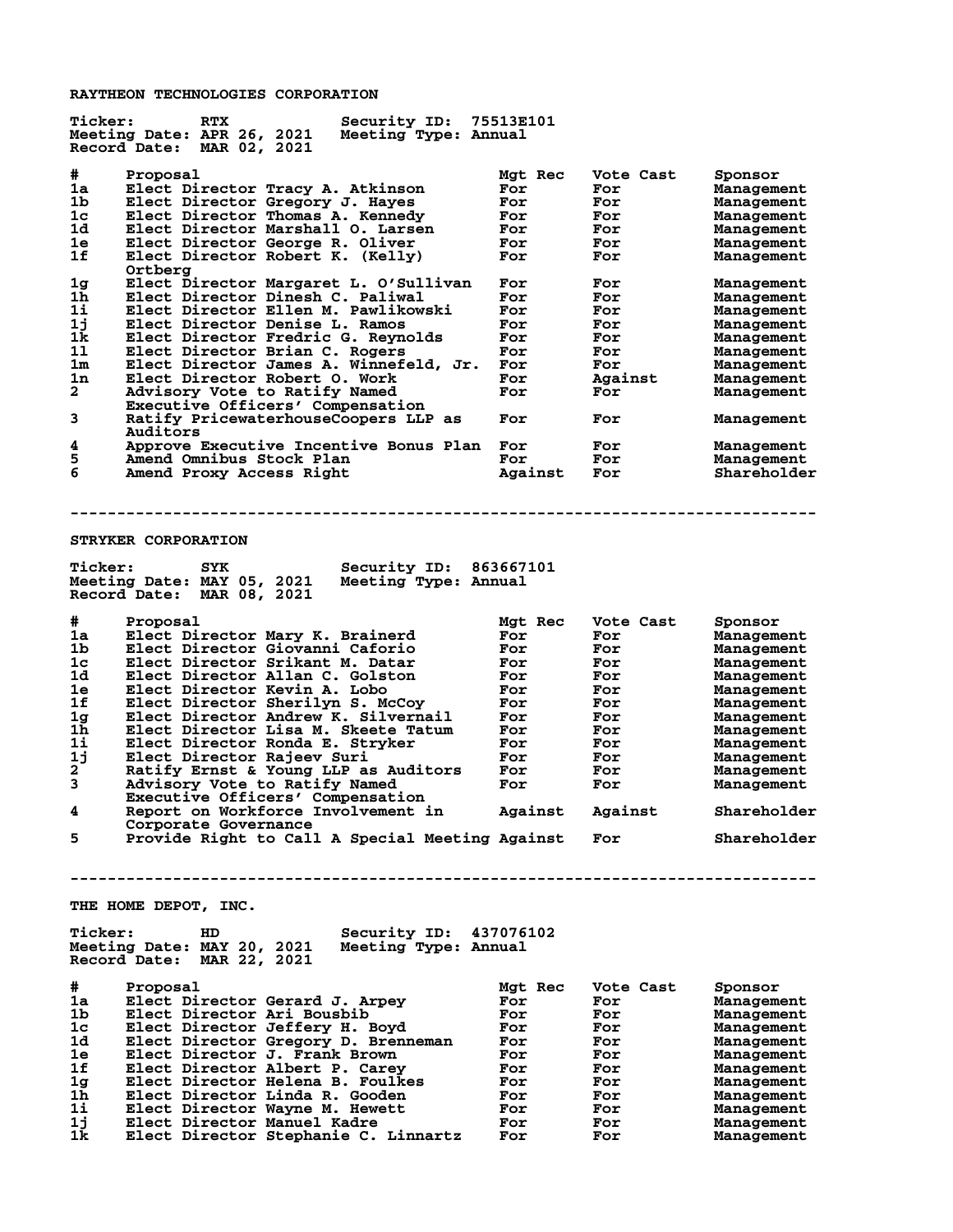**1l Elect Director Craig A. Menear For For Management** Ratify KPMG LLP as Auditors **For For For Management**<br>Advisory Vote to Ratify Named **For For For Management 3 Advisory Vote to Ratify Named For For Management Executive Officers' Compensation 4 Amend Shareholder Written Consent Against For Shareholder Provisions 5 Report on Political Contributions Against For Shareholder Congruency Analysis 6 Report on Prison Labor in the Supply Against Against Shareholder Chain -------------------------------------------------------------------------------- THE PNC FINANCIAL SERVICES GROUP, INC.** Ticker: PNC Security ID: 693475105<br>Meeting Date: APR 27, 2021 Meeting Type: Annual **Meeting Date: APR 27, 2021 Record Date: JAN 29, 2021**  $\begin{tabular}{llllllll} $\#$ & \text{Proposal} \\ \text{1a} & \text{Electo} \text{L} & \text{H} & \text{Mgt} \\ \text{1b} & \text{Electo} \text{L} & \text{H} & \text{H} & \text{H} \\ \text{1c} & \text{Electo} \text{L} & \text{H} & \text{H} & \text{H} \\ \text{1d} & \text{Electo} \text{L} & \text{H} & \text{H} & \text{H} \\ \text{1d} & \text{H} & \text{H} & \text{H} & \text{H} \\ \text{1ect} & \text{L} & \text{H} & \text{H}$ **1a Elect Director Joseph Alvarado For For Management 1b Elect Director Charles E. Bunch For For Management 1c Elect Director Debra A. Cafaro For For Management 1d Elect Director Marjorie Rodgers For For Management Cheshire 1e Elect Director David L. Cohen For For Management 1f Elect Director William S. Demchak For For Management 1g Elect Director Andrew T. Feldstein For For Management 1h Elect Director Richard J. Harshman For For Management 1i Elect Director Daniel R. Hesse For For Management 1j Elect Director Linda R. Medler For For Management 1k Elect Director Martin Pfinsgraff For For Management 1l Elect Director Toni Townes-Whitley For For Management 1m Elect Director Michael J. Ward For For Management 2 Ratify PricewaterhouseCoopers LLP as For For Management Auditors 3 Advisory Vote to Ratify Named For For Management Executive Officers' Compensation**<br>4 **Report on Risk Management and Nuc 4 Report on Risk Management and Nuclear Against Against Shareholder Weapon Industry -------------------------------------------------------------------------------- TRACTOR SUPPLY COMPANY Ticker: TSCO Security ID: 892356106 Meeting Date: MAY 06, 2021 Meeting Type: Annual Record Date: MAR 09, 2021 # Proposal Mgt Rec Vote Cast Sponsor 1.1 Elect Director Cynthia T. Jamison For For Management 1.2 Elect Director Joy Brown For For Management 1.3 Elect Director Ricardo Cardenas For For Management 1.4 Elect Director Denise L. Jackson For For Management 1.5 Elect Director Thomas A. Kingsbury For For Management 1.6 Elect Director Ramkumar Krishnan For For Management 1.7 Elect Director Edna K. Morris For For Management 1.8 Elect Director Mark J. Weikel For For Management 1.9 Elect Director Harry A. Lawton, III For For Management 2 Ratify Ernst & Young LLP as Auditors For For Management 3 Advisory Vote to Ratify Named For For Management** Ratify Ernst & Young LLP as Audit<br> **Advisory Vote to Ratify Named<br>
Executive Officers' Compensation<br>
<b>A Amend Certificate of Incorporation 4 Amend Certificate of Incorporation to Against Against Shareholder Become a Public Benefit Corporation -------------------------------------------------------------------------------- ULTA BEAUTY, INC. Ticker: ULTA Security ID: 90384S303 Meeting Date: JUN 02, 2021 Meeting Type: Annual Record Date: APR 05, 2021 # Proposal Mgt Rec Vote Cast Sponsor 1.1 Elect Director Catherine A. Halligan For For Management 1.2 Elect Director David C. Kimbell For For Management**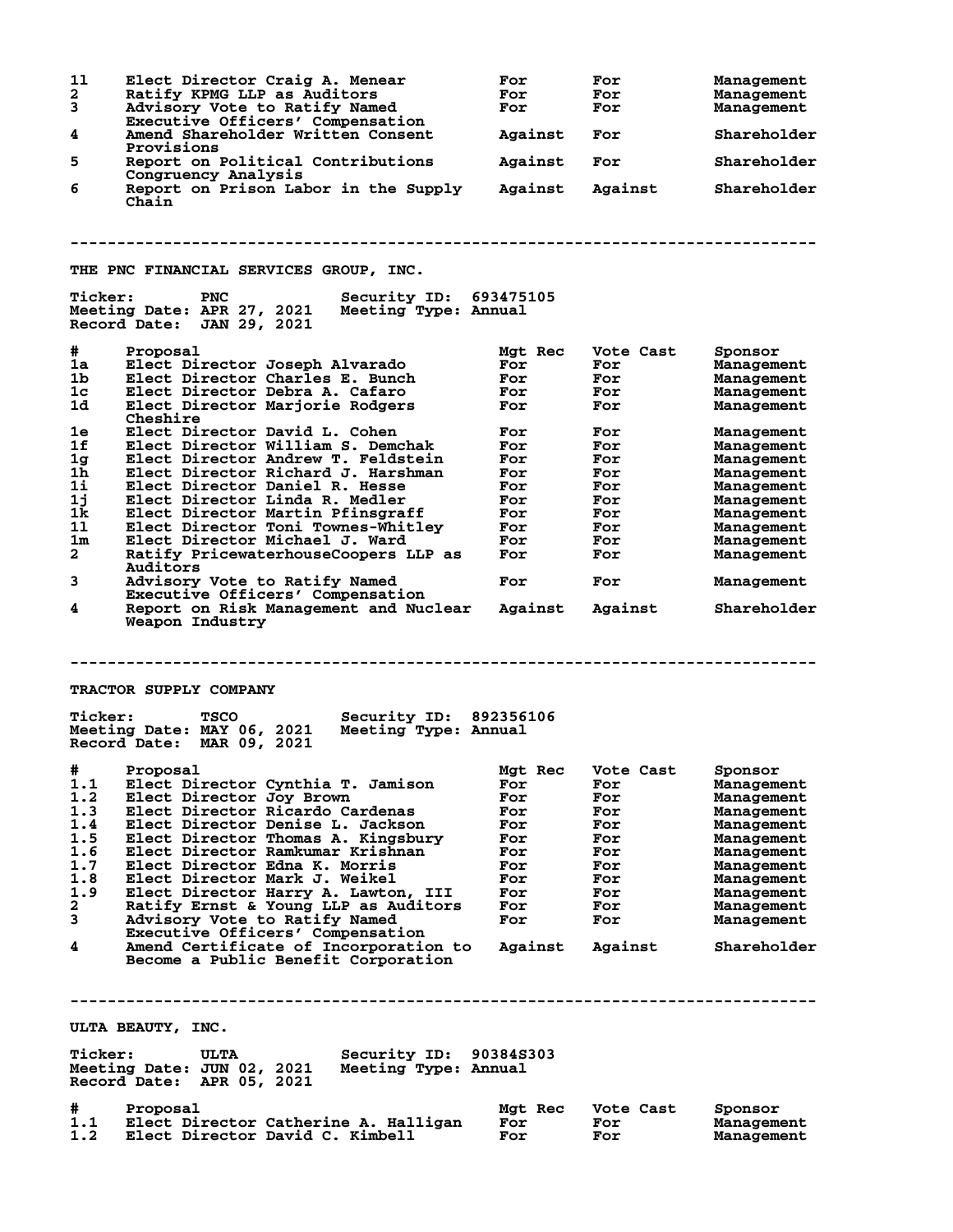**1.3 Elect Director George R. Mrkonic For For Management 1.4 Elect Director Lorna E. Nagler For For Management 2 Ratify Ernst & Young LLP as Auditors For For Management 3 Advisory Vote to Ratify Named For For Management Executive Officers' Compensation -------------------------------------------------------------------------------- WALMART INC. Ticker: WMT Security ID: 931142103 Meeting Date: JUN 02, 2021 Meeting Type: Annual Record Date: APR 09, 2021 # Proposal Mgt Rec Vote Cast Sponsor 1a Elect Director Cesar Conde For For Management 1b Elect Director Timothy P. Flynn For For Management 1c Elect Director Sarah J. Friar For For Management 1d Elect Director Carla A. Harris For For Management 1e Elect Director Thomas W. Horton For For Management 1f Elect Director Marissa A. Mayer For For Management 1g Elect Director C. Douglas McMillon For For Management 1h Elect Director Gregory B. Penner For For Management 1i Elect Director Steven S Reinemund For For Management 1j Elect Director Randall L. Stephenson For For Management 1k Elect Director S. Robson Walton For For Management 1l Elect Director Steuart L. Walton For For Management 2 Advisory Vote to Ratify Named For For Management Executive Officers' Compensation 3 Ratify Ernst & Young LLP as Auditors For For Management** Executive Officers' Compensation<br>3 Ratify Ernst & Young LLP as Auditors For For Management<br>4 Report on Refrigerants Released from Against Against Shareholder **Operations**<br>5 Report on I **5 Report on Lobbying Payments and Policy Against For Shareholder 6 Report on Alignment of Racial Justice Against For Shareholder Goals and Starting Wages 7 Approve Creation of a Pandemic Against For Shareholder Workforce Advisory Council 8 Review of Statement on the Purpose of Against Against Shareholder a Corporation -------------------------------------------------------------------------------- WATERS CORPORATION Ticker: WAT Security ID: 941848103 Meeting Date: MAY 11, 2021 Meeting Type: Annual Record Date: MAR 17, 2021 # Proposal Mgt Rec Vote Cast Sponsor 1.1 Elect Director Udit Batra For For Management 1.2 Elect Director Linda Baddour For For Management 1.3 Elect Director Michael J. Berendt For For Management 1.4 Elect Director Edward Conard For For Management 1.5 Elect Director Gary E. Hendrickson For For Management 1.6 Elect Director Pearl S. Huang For For Management 1.7 Elect Director Christopher A. Kuebler For For Management 1.8 Elect Director Flemming Ornskov For For Management 1.9 Elect Director Thomas P. Salice For For Management 2 Ratify PricewaterhouseCoopers LLP as For For Management Auditor 3 Advisory Vote to Ratify Named For For Management Executive Officers' Compensation -------------------------------------------------------------------------------- ZOETIS INC. Ticker: ZTS Security ID: 98978V103 Meeting Date: MAY 20, 2021 Meeting Type: Annual Record Date: MAR 26, 2021 # Proposal Mgt Rec Vote Cast Sponsor 1a Elect Director Sanjay Khosla For For Management 1b Elect Director Antoinette R. For For Management** 1b Elect Director Antoinette R.<br>
Leatherberry<br>
1c Elect Director Willie M. Reed Elect Director Willie M. Reed **For** For Management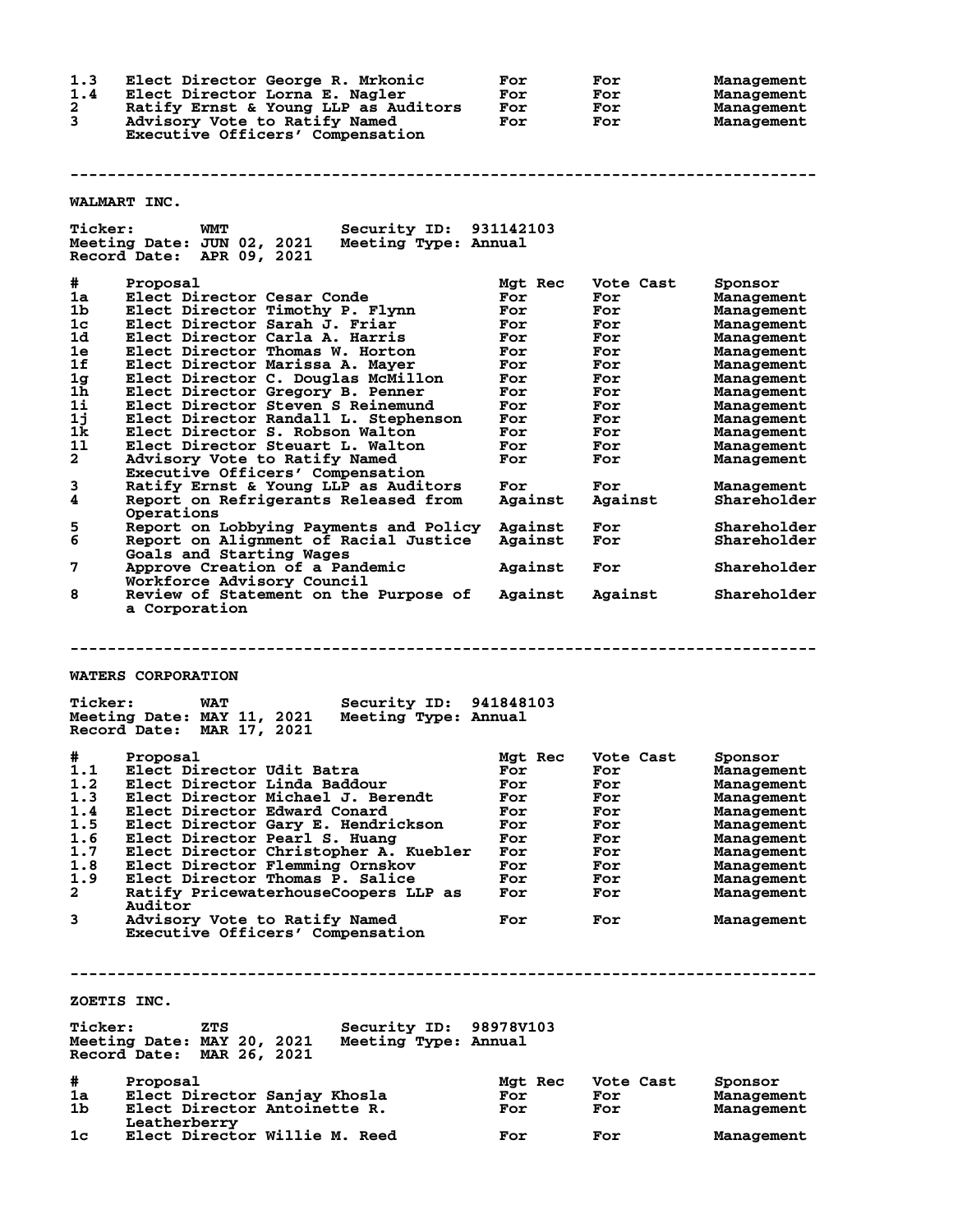| 1d           | Elect Director Linda Rhodes      | For     | For | Management  |
|--------------|----------------------------------|---------|-----|-------------|
| $\mathbf{2}$ | Advisory Vote to Ratify Named    | For     | For | Management  |
|              | Executive Officers' Compensation |         |     |             |
|              | Ratify KPMG LLP as Auditor       | For     | For | Management  |
| 4            | Adopt Simple Majority Vote       | Against | For | Shareholder |

**======================== High Yield Municipal Portfolio ========================**

**The High Yield Municipal Portfolio, a series of the Registrant, did not hold any portfolio securities with respect to which the Portfolio was entitled to vote during the period from July 1, 2020 through June 30, 2021.**

**==================== Responsible ESG U.S. Equity Portfolio =====================**

**The proxy voting record of the Responsible ESG U.S. Equity Portfolio, a series of the Registrant, during the period from July 1, 2020 through June 30, 2021 is filed herewith:**

**ABBVIE INC.**

| Ticker:        | <b>ABBV</b><br>Meeting Date: MAY 07, 2021<br>Record Date:<br>MAR 08, 2021 | Security ID:<br>Meeting Type: Annual | 00287Y109 |           |             |
|----------------|---------------------------------------------------------------------------|--------------------------------------|-----------|-----------|-------------|
| #              | Proposal                                                                  |                                      | Mgt Rec   | Vote Cast | Sponsor     |
| 1.1            | Elect Director Roxanne S. Austin                                          |                                      | For       | For       | Management  |
| 1.2            | Elect Director Richard A. Gonzalez                                        |                                      | For       | For       | Management  |
| 1.3            | Elect Director Rebecca B. Roberts                                         |                                      | For       | For       | Management  |
| 1.4            | Elect Director Glenn F. Tilton                                            |                                      | For       | For       | Management  |
| $\mathbf{2}$   | Ratify Ernst & Young LLP as Auditors                                      |                                      | For       | For       | Management  |
| $\overline{3}$ | Advisory Vote to Ratify Named                                             |                                      | For       | For       | Management  |
|                | Executive Officers' Compensation                                          |                                      |           |           |             |
| 4              | Amend Omnibus Stock Plan                                                  |                                      | For       | For       | Management  |
| 5              | Amend Nonqualified Employee Stock                                         |                                      | For       | For       | Management  |
|                | Purchase Plan                                                             |                                      |           |           |             |
| 6              | Eliminate Supermajority Vote                                              |                                      | For       | For       | Management  |
|                | Requirement                                                               |                                      |           |           |             |
| 7              | Report on Lobbying Payments and Policy                                    |                                      | Against   | For       | Shareholder |
| 8              | Require Independent Board Chair                                           |                                      | Against   | For       | Shareholder |
|                |                                                                           |                                      |           |           |             |

**--------------------------------------------------------------------------------**

**ACCENTURE PLC**

| <b>Ticker:</b> | Security ID:<br>ACN<br>Meeting Date: FEB 03, 2021<br>Meeting Type: Annual<br>Record Date:<br>DEC 07, 2020 | G1151C101 |           |            |
|----------------|-----------------------------------------------------------------------------------------------------------|-----------|-----------|------------|
| #              | Proposal                                                                                                  | Mgt Rec   | Vote Cast | Sponsor    |
| 1a             | Elect Director Jaime Ardila                                                                               | For       | For       | Management |
| 1 <sub>b</sub> | Elect Director Herbert Hainer                                                                             | For       | For       | Management |
| 1 <sub>c</sub> | Elect Director Nancy McKinstry                                                                            | For       | For       | Management |
| 1d             | Elect Director Beth E. Mooney                                                                             | For       | For       | Management |
| 1e             | Elect Director Gilles C. Pelisson                                                                         | For       | For       | Management |
| 1f             | Elect Director Paula A. Price                                                                             | For       | For       | Management |
| 1 <sub>g</sub> | Elect Director Venkata (Murthy)                                                                           | For       | For       | Management |
|                | Renduchintala                                                                                             |           |           |            |
| 1 <sub>h</sub> | Elect Director David Rowland                                                                              | For       | For       | Management |
| 1i             | Elect Director Arun Sarin                                                                                 | For       | For       | Management |
| 1j             | Elect Director Julie Sweet                                                                                | For       | For       | Management |
| 1k             | Elect Director Frank K. Tang                                                                              | For       | For       | Management |
| 11             | Elect Director Tracey T. Travis                                                                           | For       | For       | Management |
| $\mathbf{2}$   | Advisory Vote to Ratify Named                                                                             | For       | For       | Management |
|                | Executive Officers' Compensation                                                                          |           |           |            |
| 3              | Approve KPMG LLP as Auditors and                                                                          | For       | For       | Management |
|                | Authorize Board to Fix Their                                                                              |           |           |            |
|                | Remuneration                                                                                              |           |           |            |
| 4              | Renew the Board's Authority to Issue                                                                      | For       | For       | Management |
|                | Shares Under Irish Law                                                                                    |           |           |            |
| 5              | Authorize Board to Opt-Out of                                                                             | For       | For       | Management |
|                | Statutory Pre-Emption Rights                                                                              |           |           |            |
| 6              | Determine Price Range for Reissuance                                                                      | For       | For       | Management |
|                | of Treasury Shares                                                                                        |           |           |            |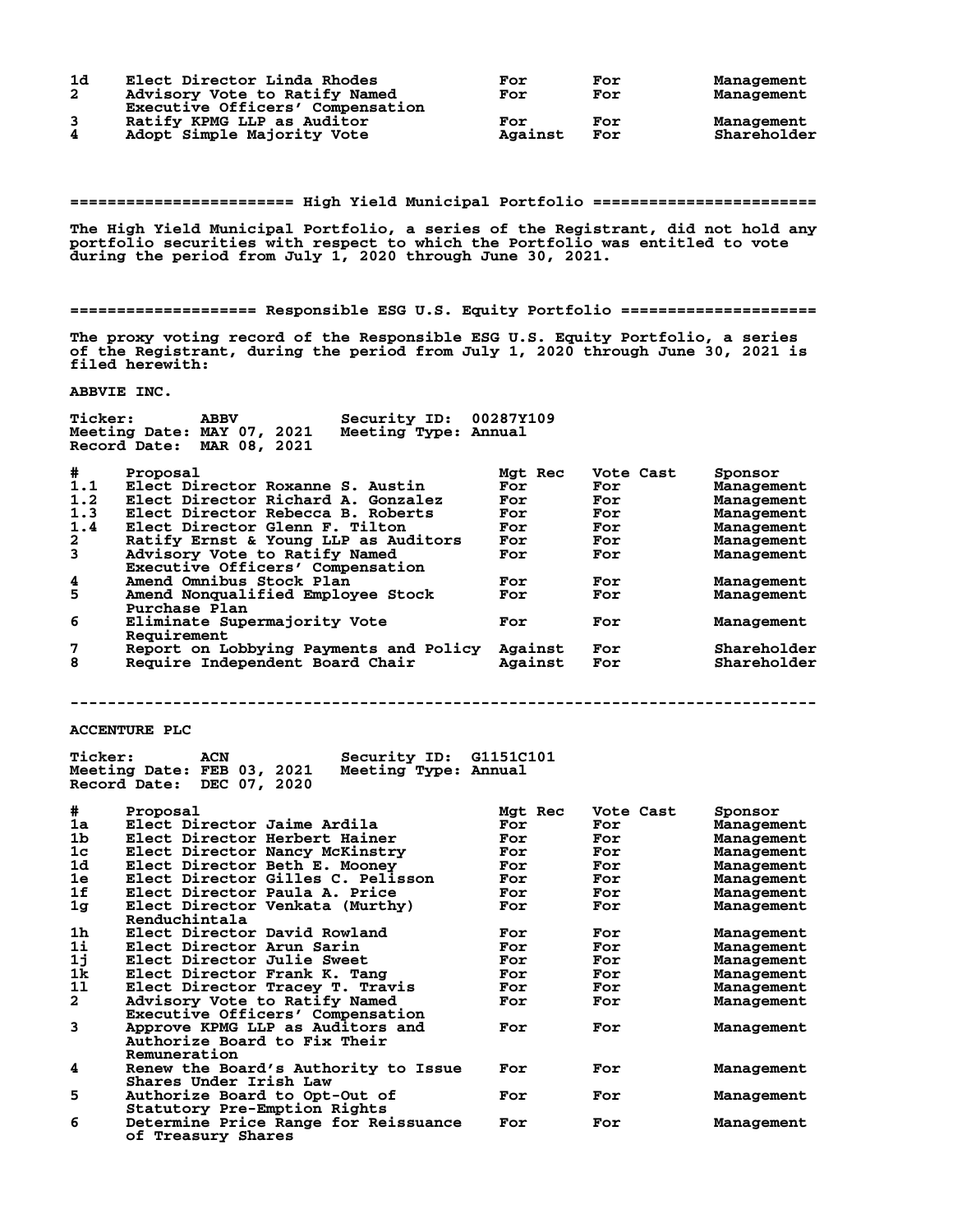**-------------------------------------------------------------------------------- ACTIVISION BLIZZARD, INC. Ticker: ATVI Security ID: 00507V109 Meeting Date: JUN 21, 2021 Meeting Type: Annual Record Date: APR 19, 2021 # Proposal Mgt Rec Vote Cast Sponsor 1a Elect Director Reveta Bowers For For Management 1b Elect Director Robert Corti For For Management 1c Elect Director Hendrik Hartong, III For For Management 1d Elect Director Brian Kelly For For Management 1e Elect Director Robert Kotick For For Management 1f Elect Director Barry Meyer For For Management 1g Elect Director Robert Morgado For For Management 1h Elect Director Peter Nolan For For Management 1i Elect Director Dawn Ostroff For For Management 1j Elect Director Casey Wasserman For For Management 2 Advisory Vote to Ratify Named For Against Management Executive Officers' Compensation 3 Ratify PricewaterhouseCoopers LLP as For For Management Auditors -------------------------------------------------------------------------------- ALLY FINANCIAL INC. Ticker: ALLY Security ID: 02005N100 Meeting Date: MAY 04, 2021 Meeting Type: Annual Record Date: MAR 08, 2021 # Proposal Mgt Rec Vote Cast Sponsor 1a Elect Director Franklin W. Hobbs For For Management 1b Elect Director Kenneth J. Bacon For For Management 1c Elect Director Katryn (Trynka) For For Management Shineman Blake** Elect Director Maureen A. **1988 For For Management** Breakiron-Evans  **Breakiron-Evans 1e Elect Director William H. Cary For For Management 1f Elect Director Mayree C. Clark For For Management 1g Elect Director Kim S. Fennebresque For For Management 1h Elect Director Marjorie Magner For For Management 1i Elect Director Brian H. Sharples For For Management 1j Elect Director John J. Stack For For Management 1k Elect Director Michael F. Steib For For Management 1l Elect Director Jeffrey J. Brown For For Management 2 Advisory Vote to Ratify Named For For Management Executive Officers' Compensation 3 Advisory Vote on Say on Pay Frequency One Year One Year Management 4 Amend Omnibus Stock Plan For For Management 5 Amend Non-Employee Director Omnibus For For Management Stock Plan** Amend Qualified Employee Stock **For** For Management Purchase Plan<br>7 Ratify Deloitt Ratify Deloitte & Touche LLP as For For Management  **Auditors -------------------------------------------------------------------------------- ALPHABET INC. Ticker: GOOGL Security ID: 02079K305 Meeting Date: JUN 02, 2021 Meeting Type: Annual Record Date: APR 06, 2021 # Proposal Mgt Rec Vote Cast Sponsor 1a Elect Director Larry Page For For Management 1b Elect Director Sergey Brin For For Management 1c Elect Director Sundar Pichai For For Management 1d Elect Director John L. Hennessy For For Management 1e Elect Director Frances H. Arnold For For Management 1f Elect Director L. John Doerr For Against Management 1g Elect Director Roger W. Ferguson, Jr. For For Management 1h Elect Director Ann Mather For Against Management**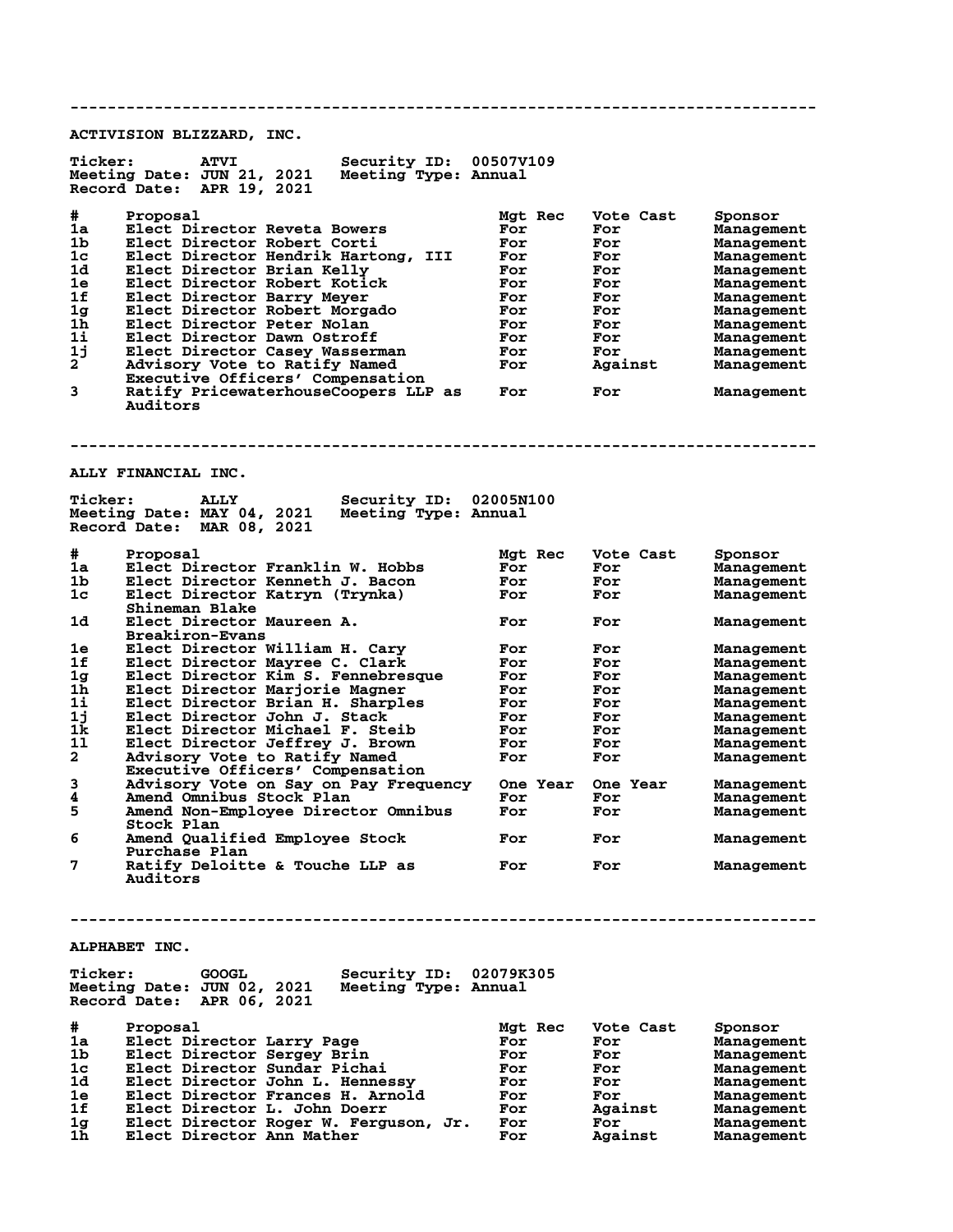| $1\text{i}$<br>1j<br>1k | Elect Director Alan R. Mulally<br>Elect Director K. Ram Shriram<br>Elect Director Robin L. Washington            | For<br>For<br>For | For<br>Against<br>Against | <b>Management</b><br>Management<br><b>Management</b> |
|-------------------------|------------------------------------------------------------------------------------------------------------------|-------------------|---------------------------|------------------------------------------------------|
| $\mathbf{2}$            | Ratify Ernst & Young LLP as Auditors                                                                             | For               | For                       | <b>Management</b>                                    |
| 3                       | Approve Omnibus Stock Plan                                                                                       | For               | Against                   | Management                                           |
| $\boldsymbol{4}$        | Approve Recapitalization Plan for all                                                                            | Against           | For                       | Shareholder                                          |
| 5                       | Stock to Have One-vote per Share<br>Require Independent Director Nominee<br>with Human and/or Civil Rights       | Against           | For                       | Shareholder                                          |
| 6                       | Experience<br>Assess Feasibility of Including<br>Sustainability as a Performance<br>Measure for Senior Executive | Against           | For                       | Shareholder                                          |
|                         | Compensation                                                                                                     |                   |                           |                                                      |
| 7                       | Report on Takedown Requests                                                                                      | Against           | For                       | Shareholder                                          |
| 8                       | Report on Whistleblower Policies and<br>Practices                                                                | Against           | For                       | Shareholder                                          |
| 9                       | Report on Charitable Contributions                                                                               | Against           | Against                   | Shareholder                                          |
| 10                      | Report on Risks Related to                                                                                       | Against           | For                       | Shareholder                                          |
|                         | Anticompetitive Practices                                                                                        |                   |                           |                                                      |
| 11                      | Amend Certificate of Incorporation to<br>Become a Public Benefit Corporation                                     | Against           | Against                   | Shareholder                                          |
|                         | AMERICAN TOWER CORPORATION                                                                                       |                   |                           |                                                      |
|                         |                                                                                                                  |                   |                           |                                                      |
| <b>Ticker:</b>          | Security ID:<br><b>AMT</b><br>Meeting Date: MAY 26, 2021<br>Meeting Type: Annual<br>Record Date: MAR 29, 2021    | 03027X100         |                           |                                                      |
|                         |                                                                                                                  |                   |                           |                                                      |
| #                       | Proposal                                                                                                         | Mgt Rec           | Vote Cast                 | Sponsor                                              |
| 1a                      | Elect Director Thomas A. Bartlett                                                                                | For               | For                       | <b>Management</b>                                    |
| 1 <sub>b</sub>          | Elect Director Raymond P. Dolan                                                                                  | For               | For                       | Management                                           |
| 1 <sub>c</sub>          | Elect Director Kenneth R. Frank                                                                                  | For               | For                       | Management                                           |
| 1d                      | Elect Director Robert D. Hormats                                                                                 | For               | For                       | Management                                           |
| 1e                      | Elect Director Gustavo Lara Cantu                                                                                | For               | For                       | <b>Management</b>                                    |
| 1f                      | Elect Director Grace D. Lieblein                                                                                 | For               | For                       | Management                                           |
| 1g                      | Elect Director Craig Macnab                                                                                      | For               | For                       | Management                                           |
| 1h                      | Elect Director JoAnn A. Reed                                                                                     | For               | For                       | Management                                           |
| 1i                      | Elect Director Pamela D.A. Reeve                                                                                 | For               | For                       |                                                      |
|                         |                                                                                                                  |                   |                           | <b>Management</b>                                    |
| 1j                      | Elect Director David E. Sharbutt                                                                                 | For               | For                       | Management                                           |
| 1k                      | Elect Director Bruce L. Tanner                                                                                   | For               | For                       | <b>Management</b>                                    |
| 11                      | Elect Director Samme L. Thompson                                                                                 | For               | For                       | Management                                           |
| $\mathbf{2}$            | Ratify Deloitte & Touche LLP as Auditor For                                                                      |                   | For                       | Management                                           |
| 3                       | Advisory Vote to Ratify Named                                                                                    | For               | For                       | Management                                           |
|                         | Executive Officers' Compensation                                                                                 |                   |                           |                                                      |
| 4                       | Reduce Ownership Threshold for                                                                                   | Against           | For                       | Shareholder                                          |
| 5                       | Shareholders to Call Special Meeting<br>Establish a Board Committee on Human                                     | Against           | Against                   | Shareholder                                          |
|                         | Rights                                                                                                           |                   |                           |                                                      |
|                         |                                                                                                                  |                   |                           |                                                      |
|                         | AMERIPRISE FINANCIAL, INC.                                                                                       |                   |                           |                                                      |
| <b>Ticker:</b>          | Security ID:<br><b>AMP</b><br>Meeting Type: Annual<br>Meeting Date: APR 28, 2021<br>Record Date: MAR 01, 2021    | 03076C106         |                           |                                                      |
|                         |                                                                                                                  |                   |                           |                                                      |
| #                       | Proposal                                                                                                         | <b>Mat Rec</b>    | Vote Cast                 | Sponsor                                              |
| 1a                      | Elect Director James M. Cracchiolo                                                                               | For               | For                       | <b>Management</b>                                    |
| 1b                      | Elect Director Dianne Neal Blixt                                                                                 | For               | For                       | Management                                           |
| 1c                      | Elect Director Amy DiGeso                                                                                        | For               | For                       | <b>Management</b>                                    |
| 1d                      | Elect Director Lon R. Greenberg                                                                                  | For               | For                       | <b>Management</b>                                    |
| 1e                      | Elect Director Jeffrey Noddle                                                                                    | For               | For                       | <b>Management</b>                                    |
| 1f                      | Elect Director Robert F. Sharpe, Jr.                                                                             | For               | For                       | <b>Management</b>                                    |
| 1g                      | Elect Director Brian T. Shea                                                                                     | For               | For                       | <b>Management</b>                                    |
| 1h                      | Elect Director W. Edward Walter, III                                                                             | For               | For                       | Management                                           |
| 1i                      | Elect Director Christopher J. Williams                                                                           | For               | For                       | <b>Management</b>                                    |
| $\mathbf{2}$            | Advisory Vote to Ratify Named                                                                                    | For               | For                       | <b>Management</b>                                    |
|                         | Executive Officers' Compensation                                                                                 |                   |                           |                                                      |
| 3                       |                                                                                                                  |                   |                           |                                                      |
|                         | Ratify PricewaterhouseCoopers LLP as<br>Auditors                                                                 | For               | For                       | <b>Management</b>                                    |
|                         |                                                                                                                  |                   |                           |                                                      |

**--------------------------------------------------------------------------------**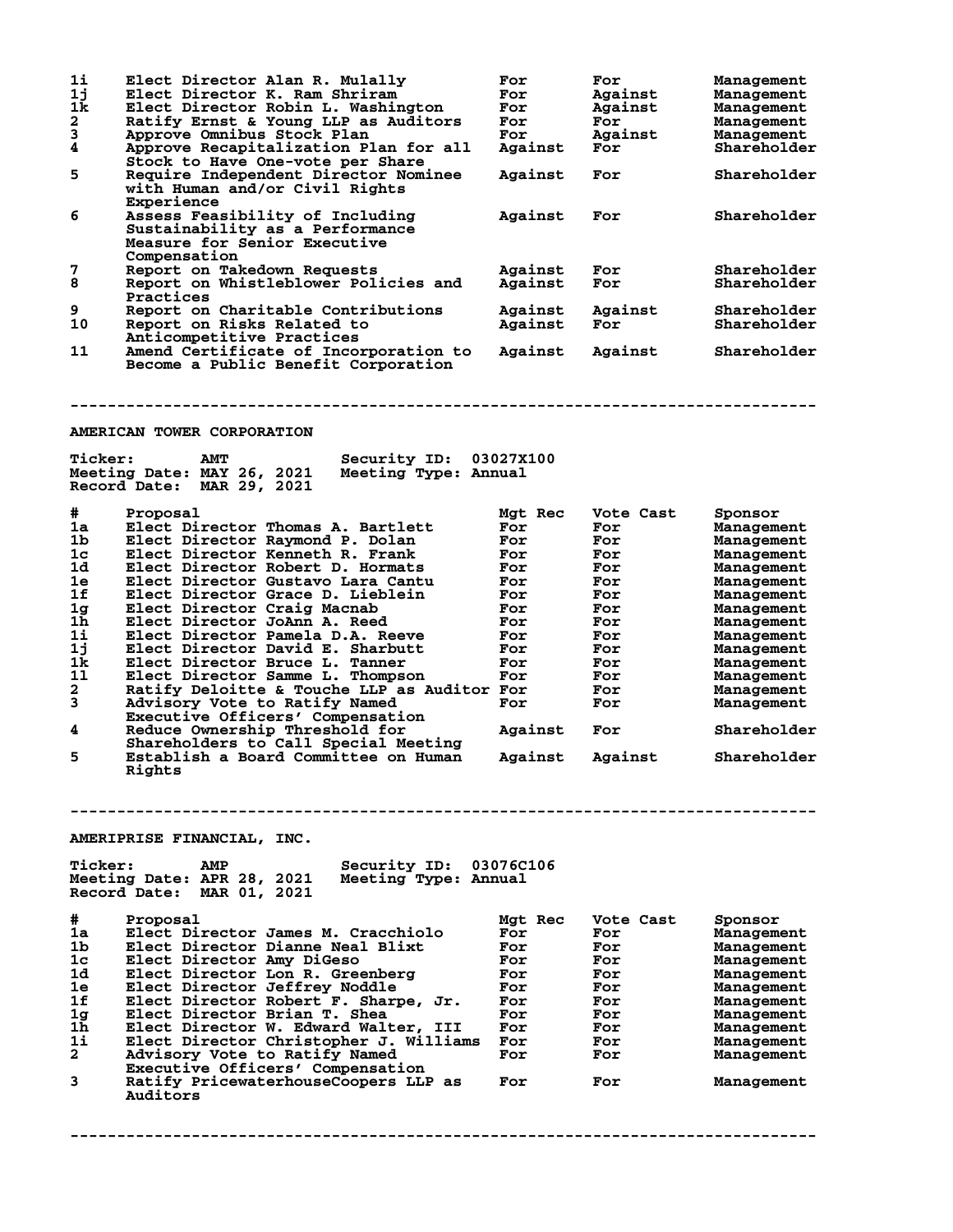**AMGEN INC.**

| <b>Ticker:</b><br>Security ID: 031162100<br><b>AMGN</b><br>Meeting Date: MAY 18, 2021<br>Meeting Type: Annual<br>Record Date: MAR 19, 2021 |                        |                  |                       |
|--------------------------------------------------------------------------------------------------------------------------------------------|------------------------|------------------|-----------------------|
| #.<br>Proposal<br>1a<br>Elect Director Wanda M. Austin                                                                                     | Mgt Rec<br>For         | Vote Cast<br>For | Sponsor<br>Management |
| 1 <sub>b</sub><br>Elect Director Robert A. Bradway                                                                                         | For                    | For              | Management            |
| 1c<br>Elect Director Brian J. Druker                                                                                                       | For                    | For              | Management            |
| 1d<br>Elect Director Robert A. Eckert                                                                                                      | For                    | For              | <b>Management</b>     |
| 1e<br>Elect Director Greg C. Garland                                                                                                       | For                    | For              | <b>Management</b>     |
| 1f<br>Elect Director Charles M. Holley, Jr.                                                                                                | For                    | For              | <b>Management</b>     |
| Elect Director Tyler Jacks<br>1 <sub>g</sub>                                                                                               | For                    | For              | Management            |
| Elect Director Ellen J. Kullman<br>1h                                                                                                      | For                    | For              | Management            |
| 1i<br>Elect Director Amy E. Miles                                                                                                          | For                    | For              | Management            |
| 1j<br>Elect Director Ronald D. Sugar                                                                                                       | For                    | For              | <b>Management</b>     |
| 1k.<br>Elect Director R. Sanders Williams                                                                                                  | For                    | For              | Management            |
| $\mathbf{2}$<br>Advisory Vote to Ratify Named                                                                                              | For                    | For              | Management            |
| Executive Officers' Compensation<br>3<br>Ratify Ernst & Young LLP as Auditors                                                              | For                    | For              | Management            |
|                                                                                                                                            |                        |                  |                       |
|                                                                                                                                            |                        |                  |                       |
| APPLIED MATERIALS, INC.                                                                                                                    |                        |                  |                       |
| <b>Ticker:</b><br><b>AMAT</b>                                                                                                              | Security ID: 038222105 |                  |                       |
| Meeting Date: MAR 11, 2021<br>Meeting Type: Annual                                                                                         |                        |                  |                       |
| Record Date: JAN 14, 2021                                                                                                                  |                        |                  |                       |
| #<br>Proposal                                                                                                                              | Mgt Rec                | Vote Cast        | Sponsor               |
| 1a<br>Elect Director Rani Borkar                                                                                                           | For                    | For              | Management            |
| 1 <sub>b</sub><br>Elect Director Judy Bruner                                                                                               | For                    | For              | Management            |
| 1c<br>Elect Director Xun (Eric) Chen                                                                                                       | For                    | For              | Management            |
| 1d<br>Elect Director Aart J. de Geus                                                                                                       | For                    | For              | Management            |
| Elect Director Gary E. Dickerson<br>1e                                                                                                     | For                    | For              | <b>Management</b>     |
| 1f<br>Elect Director Thomas J. Iannotti                                                                                                    | For                    | For              | <b>Management</b>     |
| Elect Director Alexander A. Karsner<br>1 <sub>g</sub>                                                                                      | For                    | For              | <b>Management</b>     |
| 1h<br>Elect Director Adrianna C. Ma                                                                                                        | For                    | For              | <b>Management</b>     |
| 1i<br>Elect Director Yvonne McGill                                                                                                         | For                    | For              | <b>Management</b>     |
| 1j<br>Elect Director Scott A. McGregor                                                                                                     | For                    | For              | <b>Management</b>     |
| $\mathbf{2}$<br>Advisory Vote to Ratify Named                                                                                              | For                    | For              | Management            |
| Executive Officers' Compensation                                                                                                           |                        |                  |                       |
| 3<br>Ratify KPMG LLP as Auditors                                                                                                           | For                    | For              | Management            |
| 4<br>Amend Omnibus Stock Plan                                                                                                              | For                    | For              | Management            |
| 5<br>Amend Qualified Employee Stock<br>Purchase Plan                                                                                       | For                    | For              | Management            |
| 6<br>Require Independent Board Chairman                                                                                                    | Against                | For              | Shareholder           |
| 7<br>Improve Executive Compensation Program Against                                                                                        |                        | Against          | Shareholder           |
| and Policy                                                                                                                                 |                        |                  |                       |
|                                                                                                                                            |                        |                  |                       |
|                                                                                                                                            |                        |                  |                       |
| AT&T INC.                                                                                                                                  |                        |                  |                       |
|                                                                                                                                            |                        |                  |                       |
| <b>Ticker:</b><br>Security ID:<br>т                                                                                                        | 00206R102              |                  |                       |
| Meeting Date: APR 30, 2021<br>Meeting Type: Annual                                                                                         |                        |                  |                       |
| Record Date: MAR 02, 2021                                                                                                                  |                        |                  |                       |
| #<br>Proposal                                                                                                                              | Mgt Rec                | Vote Cast        | Sponsor               |
| 1a<br>Elect Director William E. Kennard                                                                                                    | For                    | For              | Management            |
| 1b<br>Elect Director Samuel A. Di Piazza, Jr. For                                                                                          |                        | For              | Management            |
| 1c<br>Elect Director Scott T. Ford                                                                                                         | For                    | For              | <b>Management</b>     |
| 1d<br>Elect Director Glenn H. Hutchins                                                                                                     | For                    | For              | Management            |
| 1e<br>Elect Director Debra L. Lee                                                                                                          | For                    | For              | <b>Management</b>     |
| 1f<br>Elect Director Stephen J. Luczo                                                                                                      | For                    | For              | <b>Management</b>     |
| Elect Director Michael B. McCallister<br>1 <sub>g</sub>                                                                                    | For                    | For              | <b>Management</b>     |
| 1h<br>Elect Director Beth E. Mooney                                                                                                        | For                    | For              | Management            |
| 1i<br>Elect Director Matthew K. Rose                                                                                                       | For                    | For              | <b>Management</b>     |
| 1j<br>Elect Director John T. Stankey                                                                                                       | For                    | For              | <b>Management</b>     |
| 1k<br>Elect Director Cynthia B. Taylor                                                                                                     | For                    | For              | <b>Management</b>     |
| 11<br>Elect Director Geoffrey Y. Yang                                                                                                      | For                    | For              | <b>Management</b>     |
| $\mathbf{2}$<br>Ratify Ernst & Young LLP as Auditors                                                                                       | For                    | For              | <b>Management</b>     |
| 3<br>Advisory Vote to Ratify Named                                                                                                         | For                    | Against          | <b>Management</b>     |
| Executive Officers' Compensation                                                                                                           |                        |                  |                       |
| 4<br>Lower Ownership Threshold for Action                                                                                                  | Against                | For              | Shareholder           |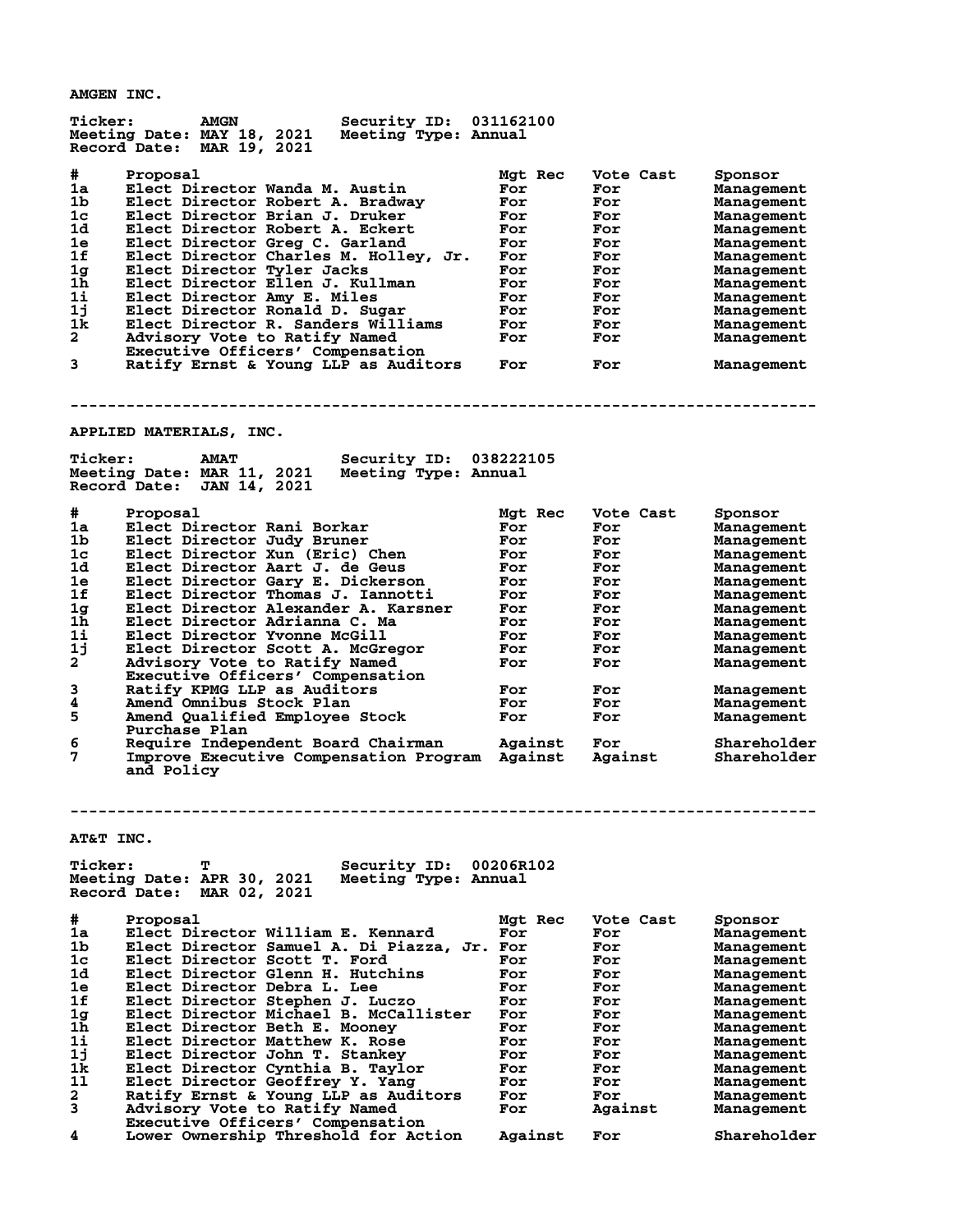**Auditors**

**-------------------------------------------------------------------------------- BAKER HUGHES COMPANY Ticker: BKR Security ID: 05722G100 Meeting Date: MAY 14, 2021 Meeting Type: Annual Record Date: MAR 18, 2021 # Proposal Mgt Rec Vote Cast Sponsor 1.1 Elect Director W. Geoffrey Beattie For For Management 1.2 Elect Director Gregory D. Brenneman For For Management 1.3 Elect Director Cynthia B. Carroll For For Management 1.4 Elect Director Clarence P. Cazalot, Jr. For For Management 1.5 Elect Director Nelda J. Connors For For Management 1.6 Elect Director Gregory L. Ebel For For Management 1.7 Elect Director Lynn L. Elsenhans For For Management 1.8 Elect Director John G. Rice For For Management 1.9 Elect Director Lorenzo Simonelli For For Management 2 Advisory Vote to Ratify Named For For Management Executive Officers' Compensation 3 Ratify KPMG LLP as Auditors For For Management 4 Amend Nonqualified Employee Stock For For Management Purchase Plan** Purchase Plan **Find Constructs Constructs Plan**<br>
For For Management **-------------------------------------------------------------------------------- BEST BUY CO., INC. Ticker: BBY Security ID: 086516101 Meeting Date: JUN 16, 2021 Meeting Type: Annual Record Date: APR 19, 2021 # Proposal Mgt Rec Vote Cast Sponsor 1a Elect Director Corie S. Barry For For Management 1b Elect Director Lisa M. Caputo For For Management 1c Elect Director J. Patrick Doyle For For Management 1d Elect Director David W. Kenny For For Management 1e Elect Director Mario J. Marte For For Management 1f Elect Director Karen A. McLoughlin For For Management 1g Elect Director Thomas L. "Tommy" For For Management Millner 1h Elect Director Claudia F. Munce For For Management 1i Elect Director Richelle P. Parham For For Management 1j Elect Director Steven E. Rendle For For Management 1k Elect Director Eugene A. Woods For For Management 2 Ratify Deloitte & Touche LLP as For For Management Auditors 3 Advisory Vote to Ratify Named For For Management Executive Officers' Compensation 4 Provide Right to Act by Written Consent Against For Shareholder -------------------------------------------------------------------------------- BORGWARNER INC. Ticker: BWA Security ID: 099724106 Meeting Date: APR 28, 2021 Meeting Type: Annual Record Date: MAR 01, 2021 # Proposal Mgt Rec Vote Cast Sponsor 1A Elect Director Nelda J. Connors For For Management 1B Elect Director Dennis C. Cuneo For For Management 1C Elect Director David S. Haffner For For Management 1D Elect Director Michael S. Hanley For For Management 1E Elect Director Frederic B. Lissalde For For Management 1F Elect Director Paul A. Mascarenas For For Management 1G Elect Director Shaun E. McAlmont For For Management 1H Elect Director Deborah D. McWhinney For For Management 1I Elect Director Alexis P. Michas For For Management 2 Advisory Vote to Ratify Named For For Management Executive Officers' Compensation 3 Ratify PricewaterhouseCoopers LLP as For For Management**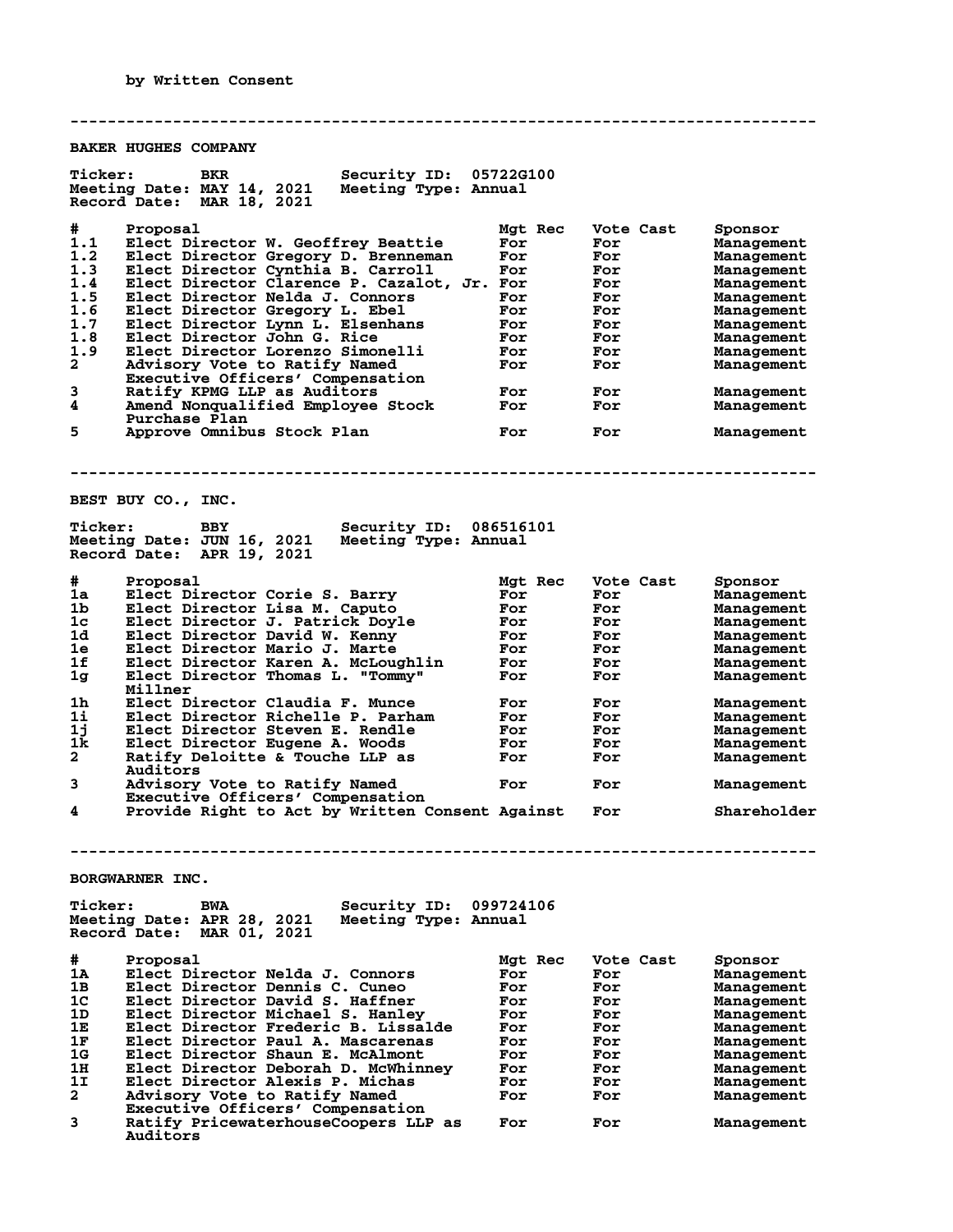**4 Reduce Ownership Threshold for Against For Shareholder Shareholders to Request Action by Written Consent**

 **Auditors**

|                     | CADENCE DESIGN SYSTEMS, INC.                                       |            |            |                          |
|---------------------|--------------------------------------------------------------------|------------|------------|--------------------------|
| <b>Ticker:</b>      | <b>CDNS</b><br>Security ID: 127387108                              |            |            |                          |
|                     | Meeting Date: MAY 06, 2021<br>Meeting Type: Annual                 |            |            |                          |
|                     | Record Date: MAR 08, 2021                                          |            |            |                          |
| #                   | Proposal                                                           | Mgt Rec    | Vote Cast  | Sponsor                  |
| 1.1                 | Elect Director Mark W. Adams                                       | For        | For        | Management               |
| 1.2                 | Elect Director Ita Brennan                                         | For        | For        | Management               |
| 1.3                 | Elect Director Lewis Chew                                          | For        | For        | Management               |
| 1.4                 | Elect Director Julia Liuson                                        | For        | For        | Management               |
| 1.5                 | Elect Director James D. Plummer                                    | For        | For        | Management               |
| 1.6                 | Elect Director Alberto                                             | For        | For        | Management               |
| 1.7                 | Sangiovanni-Vincentelli<br>Elect Director John B. Shoven           | For        | For        |                          |
| 1.8                 | Elect Director Young K. Sohn                                       | For        | For        | Management<br>Management |
| 1.9                 | Elect Director Lip-Bu Tan                                          | For        | For        | Management               |
| 2                   | Advisory Vote to Ratify Named                                      | For        | For        | Management               |
|                     | Executive Officers' Compensation                                   |            |            |                          |
| 3                   | Ratify PricewaterhouseCoopers LLP as                               | For        | For        | Management               |
|                     | Auditors                                                           |            |            |                          |
| 4                   | Reduce Ownership Threshold for                                     | Against    | For        | Shareholder              |
|                     | Shareholders to Request Action by                                  |            |            |                          |
|                     | Written Consent                                                    |            |            |                          |
|                     |                                                                    |            |            |                          |
|                     |                                                                    |            |            |                          |
|                     |                                                                    |            |            |                          |
|                     | CARRIER GLOBAL CORP.                                               |            |            |                          |
|                     |                                                                    |            |            |                          |
| <b>Ticker:</b>      | <b>CARR</b><br>Security ID:                                        | 14448C104  |            |                          |
|                     | Meeting Date: APR 19, 2021<br>Meeting Type: Annual                 |            |            |                          |
|                     | Record Date: FEB 22, 2021                                          |            |            |                          |
| #                   | Proposal                                                           | Mgt Rec    | Vote Cast  | Sponsor                  |
| 1a                  | Elect Director John V. Faraci                                      | For        | For        | Management               |
| 1b                  | Elect Director Jean-Pierre Garnier                                 | For        | For        | Management               |
| 1c                  | Elect Director David Gitlin                                        | For        | For        | Management               |
| 1d                  | Elect Director John J. Greisch                                     | For        | For        | Management               |
| 1e                  | Elect Director Charles M. Holley, Jr.                              | For        | For        | Management               |
| 1f                  | Elect Director Michael M. McNamara                                 | For        | For        | Management               |
| 1g                  | Elect Director Michael A. Todman                                   | For        | For        | Management               |
| 1h.<br>$\mathbf{2}$ | Elect Director Virginia M. Wilson<br>Advisory Vote to Ratify Named | For        | For        | Management               |
|                     | Executive Officers' Compensation                                   | For        | For        | Management               |
| 3                   | Ratify PricewaterhouseCoopers LLP as                               | For        | For        | Management               |
|                     | Auditors                                                           |            |            |                          |
| 4                   | Advisory Vote on Say on Pay Frequency                              | One Year   | One Year   | Management               |
|                     |                                                                    |            |            |                          |
|                     |                                                                    |            |            |                          |
|                     |                                                                    |            |            |                          |
|                     |                                                                    |            |            |                          |
|                     | CARTER'S, INC.                                                     |            |            |                          |
| <b>Ticker:</b>      | <b>CRI</b>                                                         | 146229109  |            |                          |
|                     | Security ID:<br>Meeting Date: MAY 19, 2021<br>Meeting Type: Annual |            |            |                          |
|                     | <b>Record Date:</b><br>MAR 22, 2021                                |            |            |                          |
|                     |                                                                    |            |            |                          |
| #                   | Proposal                                                           | Mgt Rec    | Vote Cast  | Sponsor                  |
| 1a                  | Elect Director Hali Borenstein                                     | For        | For        | Management               |
| 1b                  | Elect Director Giuseppina Buonfantino                              | For        | For        | Management               |
| 1c                  | Elect Director Michael D. Casey                                    | For        | For        | Management               |
| 1d                  | Elect Director A. Bruce Cleverly                                   | For        | For        | Management               |
| 1e<br>1f            | Elect Director Jevin S. Eagle                                      | For        | For        | Management               |
| 1 <sub>g</sub>      | Elect Director Mark P. Hipp<br>Elect Director William J. Montgoris | For<br>For | For<br>For | Management<br>Management |
| 1h                  | Elect Director David Pulver                                        | For        | For        | Management               |
| 1i                  | Elect Director Gretchen W. Schar                                   | For        | For        | Management               |
| $\mathbf{2}$        | Advisory Vote to Ratify Named                                      | For        | For        | Management               |
|                     | Executive Officers' Compensation                                   |            |            |                          |
| 3                   | Ratify PricewaterhouseCoopers LLP as                               | For        | For        | Management               |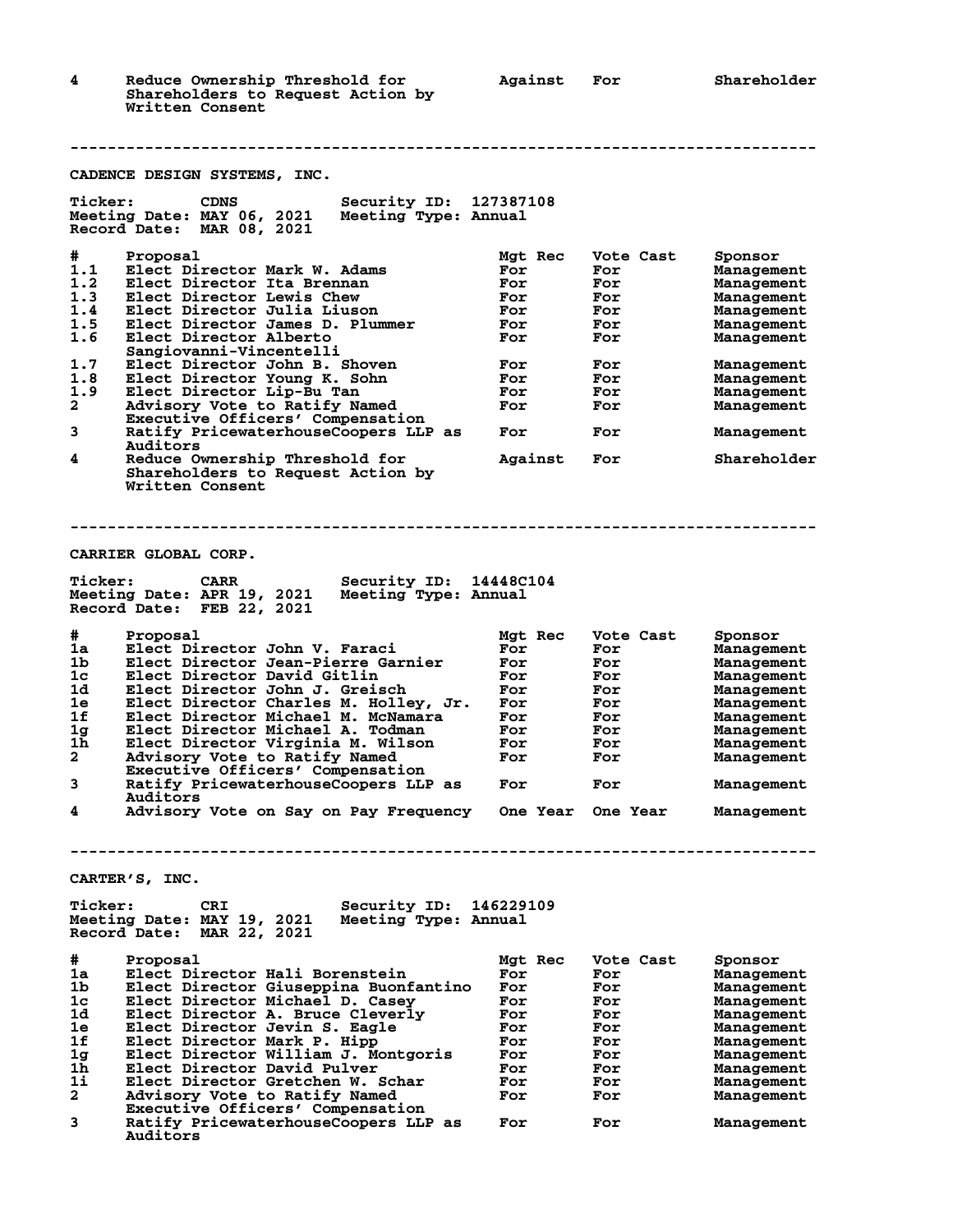**-------------------------------------------------------------------------------- CBRE GROUP, INC. Ticker: CBRE Security ID: 12504L109 Meeting Date: MAY 19, 2021 Meeting Type: Annual Record Date: MAR 22, 2021 # Proposal Mgt Rec Vote Cast Sponsor 1a Elect Director Brandon B. Boze For For Management 1b Elect Director Beth F. Cobert For For Management 1c Elect Director Reginald H. Gilyard For For Management 1d Elect Director Shira D. Goodman For For Management 1e Elect Director Christopher T. Jenny For For Management 1f Elect Director Gerardo I. Lopez For For Management 1g Elect Director Oscar Munoz For For Management 1h Elect Director Robert E. Sulentic For For Management 1i Elect Director Laura D. Tyson For For Management 1j Elect Director Sanjiv Yajnik For For Management 2 Ratify KPMG LLP as Auditors For For Management 3 Advisory Vote to Ratify Named For For Management Executive Officers' Compensation 4 Ratify KPMG LLP as Auditors and Force Pronton Management Advisory Vote to Ratify Named Reduce Officers' Compensation<br>4 Reduce Ownership Threshold for Against Force Shareholder Shareholders to Call Special Meeting -------------------------------------------------------------------------------- CERNER CORPORATION Ticker: CERN Security ID: 156782104**<br>Meeting Date: MAY 19, 2021 Meeting Type: Annual **Meeting Date: MAY 19, 2021 Meeting Type: Annual Record Date: MAR 22, 2021 # Proposal Mgt Rec Vote Cast Sponsor 1a Elect Director Mitchell E. Daniels, Jr. For For Management 1b Elect Director Elder Granger For For Management 1c Elect Director John J. Greisch For For Management 1d Elect Director Melinda J. Mount For For Management 2 Ratify KPMG LLP as Auditors For For Management 3 Advisory Vote to Ratify Named For For Management Executive Officers' Compensation 4 Eliminate Supermajority Vote Against For Shareholder Requirement -------------------------------------------------------------------------------- CIENA CORPORATION** Ticker: CIEN Security ID: 171779309<br>Meeting Date: APR 01, 2021 Meeting Type: Annual **Meeting Date: APR 01, 2021 Meeting Type: Annual Record Date: FEB 04, 2021 # Proposal Mgt Rec Vote Cast Sponsor 1a Elect Director Hassan M. Ahmed For For Management 1b Elect Director Bruce L. Claflin For For Management 1c Elect Director T. Michael Nevens For For Management 1d Elect Director Patrick T. Gallagher For For Management 2 Amend Qualified Employee Stock For For Management** 2 Amend Qualifie<br>Purchase Plan<br>3 Ratify Pricewa **3 Ratify PricewaterhouseCoopers LLP as For For Management** Auditors<br>4 Advisory **4 Advisory Vote to Ratify Named For For Management Executive Officers' Compensation -------------------------------------------------------------------------------- CIGNA CORPORATION Ticker: CI Security ID: 125523100 Meeting Date: APR 28, 2021 Meeting Type: Annual Record Date: MAR 08, 2021 # Proposal Mgt Rec Vote Cast Sponsor 1a Elect Director David M. Cordani For For Management**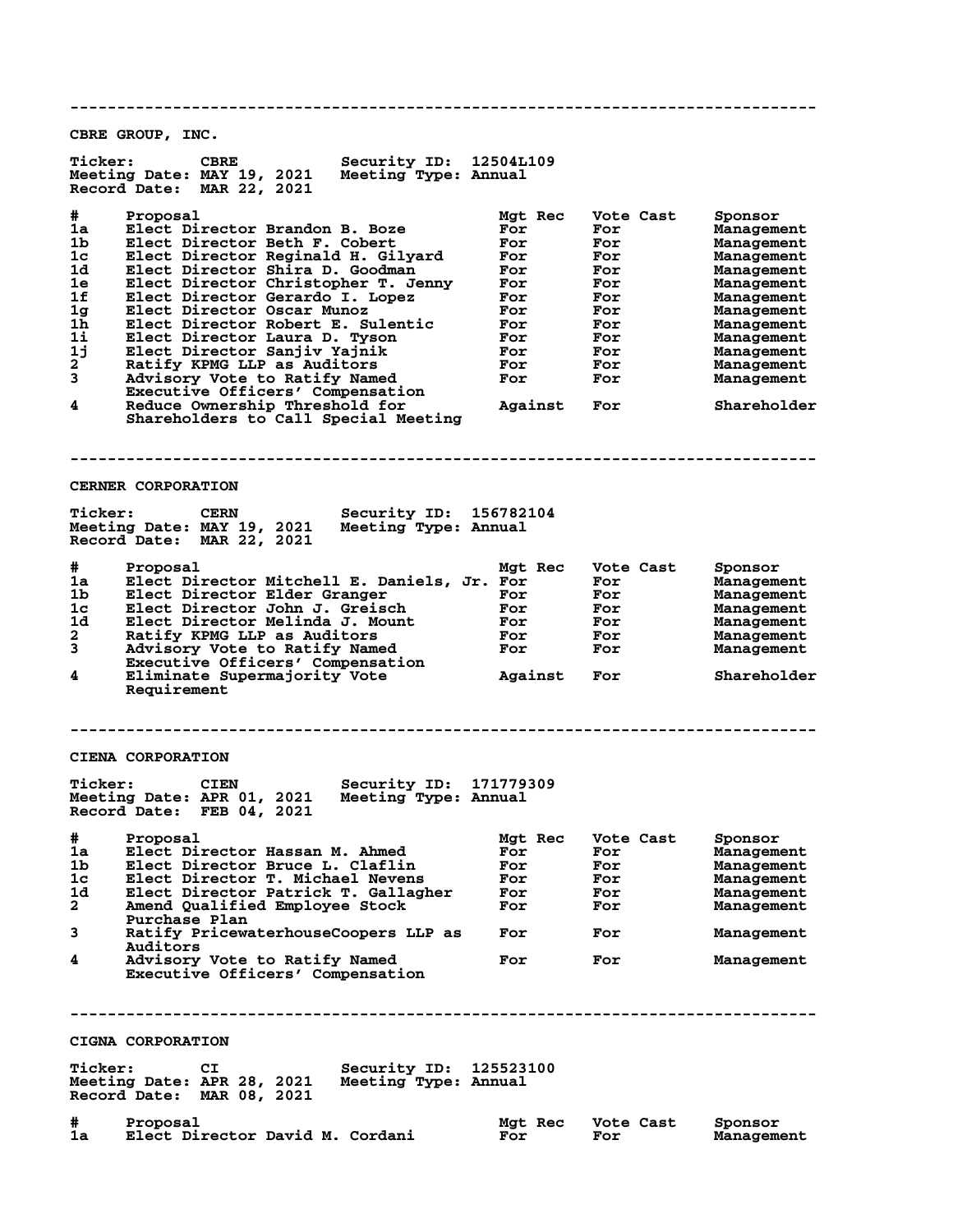| 1b                        | Elect Director William J. DeLaney                  | For         | For         | Management  |
|---------------------------|----------------------------------------------------|-------------|-------------|-------------|
| 1 <sub>c</sub>            | Elect Director Eric J. Foss                        | For         | For         | Management  |
| 1d                        | Elect Director Elder Granger                       | For         | For         | Management  |
| 1e                        | Elect Director Isaiah Harris, Jr.                  | For         | For         | Management  |
| 1f                        | Elect Director George Kurian                       | For         | For         | Management  |
| 1 <sub>g</sub>            | Elect Director Kathleen M. Mazzarella              | For         | For         | Management  |
| 1 <sub>h</sub>            | Elect Director Mark B. McClellan                   | For         | For         | Management  |
| 11                        | Elect Director John M. Partridge                   | For         | For         | Management  |
| 1j                        | Elect Director Kimberly A. Ross                    | For         | For         | Management  |
| 1 <sub>k</sub>            | Elect Director Eric C. Wiseman                     | For         | For         |             |
|                           |                                                    |             |             | Management  |
| 11                        | Elect Director Donna F. Zarcone                    | For         | For         | Management  |
| $\mathbf{2}$              | Advisory Vote to Ratify Named                      | For         | For         | Management  |
|                           | Executive Officers' Compensation                   |             |             |             |
| 3                         | Amend Omnibus Stock Plan                           | For         | For         | Management  |
| 4                         | Ratify PricewaterhouseCoopers LLP as               | For         | For         | Management  |
|                           | Auditors                                           |             |             |             |
| 5                         | Provide Right to Act by Written Consent Against    |             | For         | Shareholder |
| 6                         | Report on Gender Pay Gap                           | Against     | For         | Shareholder |
| 7                         | Disclose Board Matrix Including                    | Against     | Against     | Shareholder |
|                           | Ideological Perspectives                           |             |             |             |
|                           |                                                    |             |             |             |
|                           |                                                    |             |             |             |
|                           |                                                    |             |             |             |
|                           |                                                    |             |             |             |
|                           |                                                    |             |             |             |
|                           | CISCO SYSTEMS, INC.                                |             |             |             |
|                           |                                                    |             |             |             |
| <b>Ticker:</b>            | <b>CSCO</b><br><b>Security ID:</b>                 | 17275R102   |             |             |
|                           | Meeting Date: DEC 10, 2020<br>Meeting Type: Annual |             |             |             |
|                           | Record Date: OCT 12, 2020                          |             |             |             |
|                           |                                                    |             |             |             |
| #                         | Proposal                                           | Mgt Rec     | Vote Cast   | Sponsor     |
| 1a                        | Elect Director M. Michele Burns                    | For         | For         | Management  |
| 1 <sub>b</sub>            | Elect Director Wesley G. Bush                      | For         | For         | Management  |
| 1 <sub>c</sub>            | Elect Director Michael D. Capellas                 |             |             |             |
|                           |                                                    | For         | For         | Management  |
| 1d                        | Elect Director Mark Garrett                        | For         | For         | Management  |
| 1e                        | Elect Director Kristina M. Johnson                 | For         | For         | Management  |
| 1f                        | Elect Director Roderick C. McGeary                 | For         | For         | Management  |
| 1g                        | Elect Director Charles H. Robbins                  | For         | For         | Management  |
| 1h                        | Elect Director Arun Sarin - Withdrawn              | <b>None</b> | <b>None</b> | Management  |
| 11                        | Elect Director Brenton L. Saunders                 | For         | For         | Management  |
| 1j                        | Elect Director Lisa T. Su                          | For         | For         | Management  |
| $\mathbf{2}^{\mathsf{T}}$ | Change State of Incorporation from                 | For         | For         | Management  |
|                           | California to Delaware                             |             |             |             |
| 3                         | Amend Omnibus Stock Plan                           | For         | For         | Management  |
| 4                         |                                                    |             |             |             |
|                           | Advisory Vote to Ratify Named                      | For         | For         | Management  |
|                           | Executive Officers' Compensation                   |             |             |             |
| 5                         | Ratify PricewaterhouseCoopers LLP as               | For         | For         | Management  |
|                           | Auditors                                           |             |             |             |
| 6                         | Require Independent Board Chair                    | Against     | For         | Shareholder |
|                           |                                                    |             |             |             |
|                           |                                                    |             |             |             |
|                           |                                                    |             |             |             |
|                           |                                                    |             |             |             |
|                           | COGNIZANT TECHNOLOGY SOLUTIONS CORPORATION         |             |             |             |
|                           |                                                    |             |             |             |
| <b>Ticker:</b>            | <b>CTSH</b>                                        | 192446102   |             |             |
|                           | Security ID:                                       |             |             |             |
|                           | Meeting Date: JUN 01, 2021<br>Meeting Type: Annual |             |             |             |
|                           | Record Date:<br>APR 05, 2021                       |             |             |             |
|                           |                                                    |             |             |             |
| #                         | Proposal                                           | Mgt Rec     | Vote Cast   | Sponsor     |
| 1a                        | Elect Director Zein Abdalla                        | For         | For         | Management  |
| 1b                        | Elect Director Vinita Bali                         | For         | For         | Management  |
| 1 <sub>c</sub>            | Elect Director Maureen Breakiron-Evans             | For         | For         | Management  |
| 1d                        | Elect Director Archana Deskus                      | For         | For         | Management  |
| 1e                        | Elect Director John M. Dineen                      | For         | For         | Management  |
| 1f                        | Elect Director Brian Humphries                     | For         | For         | Management  |
|                           |                                                    |             |             |             |
| 1 <sub>g</sub>            | Elect Director Leo S. Mackay, Jr.                  | For         | For         | Management  |
| 1 <sub>h</sub>            | Elect Director Michael Patsalos-Fox                | For         | Against     | Management  |
| 1i                        | Elect Director Joseph M. Velli                     | For         | For         | Management  |
| 1j                        | Elect Director Sandra S. Wijnberg                  | For         | For         | Management  |
| $\mathbf{2}$              | Advisory Vote to Ratify Named                      | For         | For         | Management  |
|                           | Executive Officers' Compensation                   |             |             |             |
| 3                         | Ratify PricewaterhouseCoopers LLP as               | For         | For         | Management  |
|                           | <b>Auditors</b>                                    |             |             |             |
| 4                         | Provide Right to Act by Written Consent Against    |             | Against     | Shareholder |
|                           |                                                    |             |             |             |
|                           |                                                    |             |             |             |
|                           |                                                    |             |             |             |
|                           |                                                    |             |             |             |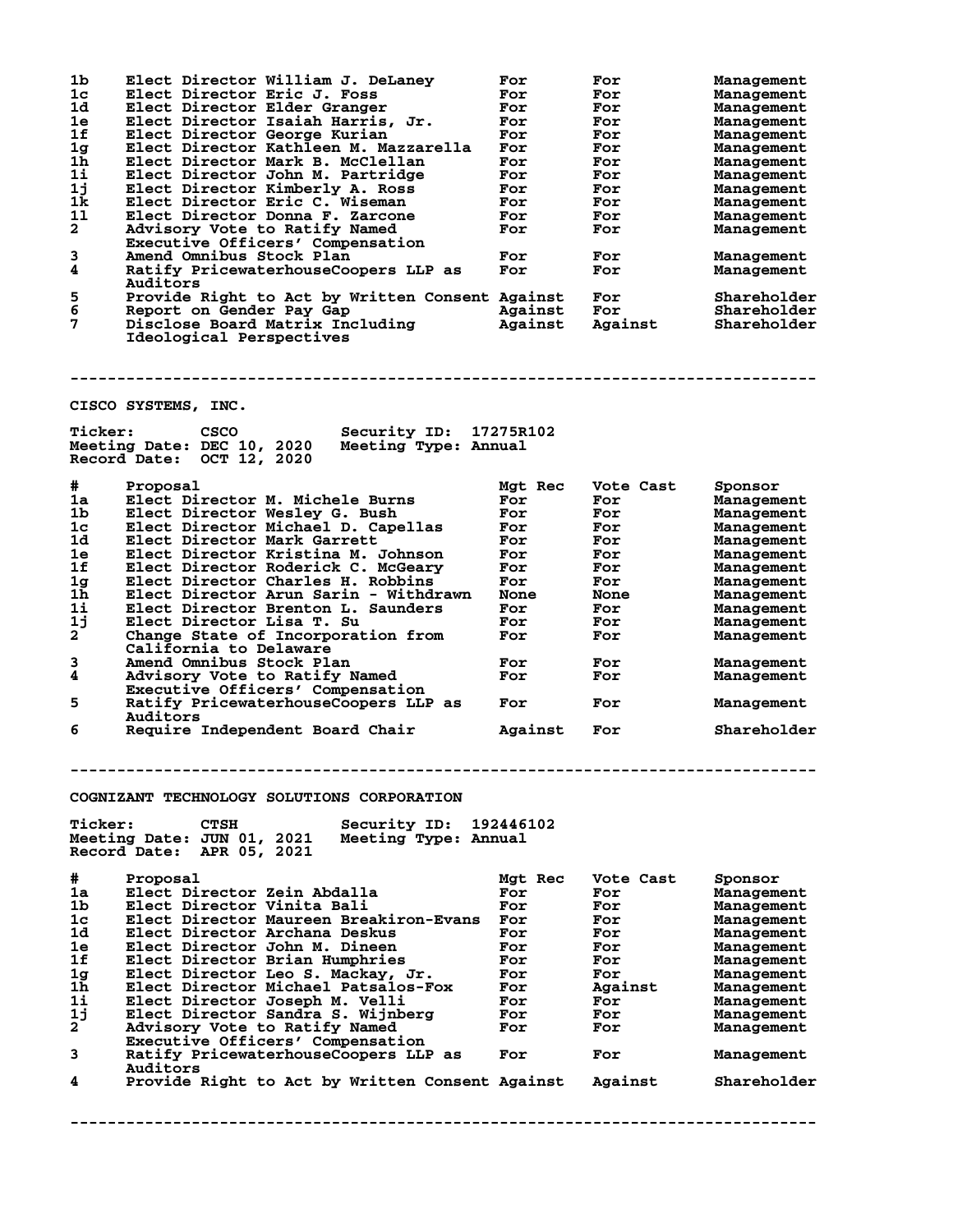**COLGATE-PALMOLIVE COMPANY**

| <b>Ticker:</b>     | СL                                                              | Security ID:           | 194162103  |            |                                        |
|--------------------|-----------------------------------------------------------------|------------------------|------------|------------|----------------------------------------|
|                    | Meeting Date: MAY 07, 2021                                      | Meeting Type: Annual   |            |            |                                        |
|                    | Record Date: MAR 08, 2021                                       |                        |            |            |                                        |
| #                  | Proposal                                                        |                        | Mgt Rec    | Vote Cast  | Sponsor                                |
| 1a                 | Elect Director John P. Bilbrey                                  |                        | For        | For        | <b>Management</b>                      |
| 1 <sub>b</sub>     | Elect Director John T. Cahill                                   |                        | For        | For        | <b>Management</b>                      |
| 1 <sub>c</sub>     | Elect Director Lisa M. Edwards                                  |                        | For        | For        | Management                             |
| 1d                 | Elect Director C. Martin Harris                                 |                        | For        | For        | <b>Management</b>                      |
| 1e                 | Elect Director Martina Hund-Mejean                              |                        | For        | For        | <b>Management</b>                      |
| 1f                 | Elect Director Kimberly A. Nelson                               |                        | For        | For        | Management                             |
| 1g                 | Elect Director Lorrie M. Norrington                             |                        | For        | For        | Management                             |
| 1 <sub>h</sub>     | Elect Director Michael B. Polk                                  |                        | For        | For        | <b>Management</b>                      |
| 11                 | Elect Director Stephen I. Sadove                                |                        | For        | For        | Management                             |
| 1j                 | Elect Director Noel R. Wallace                                  |                        | For        | For        | <b>Management</b>                      |
| $2^{\degree}$      | Ratify PricewaterhouseCoopers LLP as                            |                        | For        | For        | Management                             |
|                    | Auditors                                                        |                        |            |            |                                        |
| 3                  | Advisory Vote to Ratify Named                                   |                        | For        | For        | <b>Management</b>                      |
|                    | Executive Officers' Compensation                                |                        |            |            |                                        |
| 4                  | Require Independent Board Chair                                 |                        | Against    | For        | Shareholder                            |
| 5                  |                                                                 |                        |            |            |                                        |
|                    | Reduce Ownership Threshold for                                  |                        | Against    | For        | Shareholder                            |
|                    | Shareholders to Call Special Meeting                            |                        |            |            |                                        |
|                    |                                                                 |                        |            |            |                                        |
|                    |                                                                 |                        |            |            |                                        |
|                    |                                                                 |                        |            |            |                                        |
|                    | <b>CORNING INCORPORATED</b>                                     |                        |            |            |                                        |
|                    |                                                                 |                        |            |            |                                        |
| <b>Ticker:</b>     |                                                                 |                        |            |            |                                        |
|                    | <b>GLW</b>                                                      | Security ID: 219350105 |            |            |                                        |
|                    | Meeting Date: APR 29, 2021                                      | Meeting Type: Annual   |            |            |                                        |
|                    | Record Date: MAR 01, 2021                                       |                        |            |            |                                        |
|                    |                                                                 |                        |            |            |                                        |
| #                  | Proposal                                                        |                        | Mgt Rec    | Vote Cast  | Sponsor                                |
| 1a                 | Elect Director Donald W. Blair                                  |                        | For        | For        | <b>Management</b>                      |
| 1b                 | Elect Director Leslie A. Brun                                   |                        | For        | For        | <b>Management</b>                      |
| 1c                 | Elect Director Stephanie A. Burns                               |                        | For        | For        | Management                             |
| 1d                 | Elect Director Richard T. Clark                                 |                        | For        | For        | <b>Management</b>                      |
| 1e                 | Elect Director Robert F. Cummings, Jr.                          |                        | For        | For        | Management                             |
| 1f                 | Elect Director Roger W. Ferguson, Jr.                           |                        | For        | For        | <b>Management</b>                      |
| 1g                 | Elect Director Deborah A. Henretta                              |                        | For        | For        | Management                             |
| 1 <sub>h</sub>     | Elect Director Daniel P. Huttenlocher                           |                        | For        | For        | Management                             |
| 11                 | Elect Director Kurt M. Landgraf                                 |                        | For        | For        | <b>Management</b>                      |
| 1j                 | Elect Director Kevin J. Martin                                  |                        | For        | For        | Management                             |
| 1k                 | Elect Director Deborah D. Rieman                                |                        | For        | For        | <b>Management</b>                      |
| 11                 | Elect Director Hansel E. Tookes, II                             |                        | For        | For        | Management                             |
| 1m                 | Elect Director Wendell P. Weeks                                 |                        | For        | For        | <b>Management</b>                      |
| ${\tt ln}$         | Elect Director Mark S. Wrighton                                 |                        | For        | For        | Management                             |
| $\mathbf{2}$       | Advisorv Vote to Ratify Named                                   |                        | For        | For        | Management                             |
|                    | Executive Officers' Compensation                                |                        |            |            |                                        |
| 3                  | Ratify PricewaterhouseCoopers LLP as                            |                        |            |            |                                        |
|                    |                                                                 |                        | For        | For        | Management                             |
| 4                  | <b>Auditors</b>                                                 |                        |            |            |                                        |
|                    | Approve Omnibus Stock Plan                                      |                        | For        | For        | Management                             |
|                    |                                                                 |                        |            |            |                                        |
|                    |                                                                 |                        |            |            |                                        |
|                    |                                                                 |                        |            |            |                                        |
|                    |                                                                 |                        |            |            |                                        |
|                    | CORTEVA, INC.                                                   |                        |            |            |                                        |
|                    |                                                                 |                        |            |            |                                        |
| <b>Ticker:</b>     | <b>CTVA</b>                                                     | Security ID:           | 22052L104  |            |                                        |
|                    | Meeting Date: MAY 07, 2021                                      | Meeting Type: Annual   |            |            |                                        |
|                    | Record Date: MAR 16, 2021                                       |                        |            |            |                                        |
|                    |                                                                 |                        |            |            |                                        |
| #                  | Proposal                                                        |                        | Mgt Rec    | Vote Cast  | Sponsor                                |
| 1a                 | Elect Director Lamberto Andreotti                               |                        | For        | For        | Management                             |
| 1b                 | Elect Director James C. Collins, Jr.                            |                        | For        | For        | <b>Management</b>                      |
| 1c                 | Elect Director Klaus A. Engel                                   |                        | For        | For        | <b>Management</b>                      |
| 1d                 | Elect Director David C. Everitt                                 |                        | For        | For        | <b>Management</b>                      |
| 1e                 | Elect Director Janet P. Giesselman                              |                        | For        | For        | Management                             |
| 1f                 | Elect Director Karen H. Grimes                                  |                        | For        | For        | <b>Management</b>                      |
| 1 <sub>g</sub>     | Elect Director Michael O. Johanns                               |                        | For        | For        | <b>Management</b>                      |
| 1h                 | Elect Director Rebecca B. Liebert                               |                        | For        | For        | <b>Management</b>                      |
| $1\mathbf{i}$      | Elect Director Marcos M. Lutz                                   |                        | For        | For        | <b>Management</b>                      |
| 1j                 | Elect Director Nayaki Nayyar                                    |                        | For        | For        | <b>Management</b>                      |
| 1k                 | Elect Director Gregory R. Page                                  |                        | For        | For        | <b>Management</b>                      |
|                    |                                                                 |                        |            |            |                                        |
|                    |                                                                 |                        |            |            |                                        |
| 11                 | Elect Director Kerry J. Preete                                  |                        | For        | For        | <b>Management</b>                      |
| 1m<br>$\mathbf{2}$ | Elect Director Patrick J. Ward<br>Advisory Vote to Ratify Named |                        | For<br>For | For<br>For | <b>Management</b><br><b>Management</b> |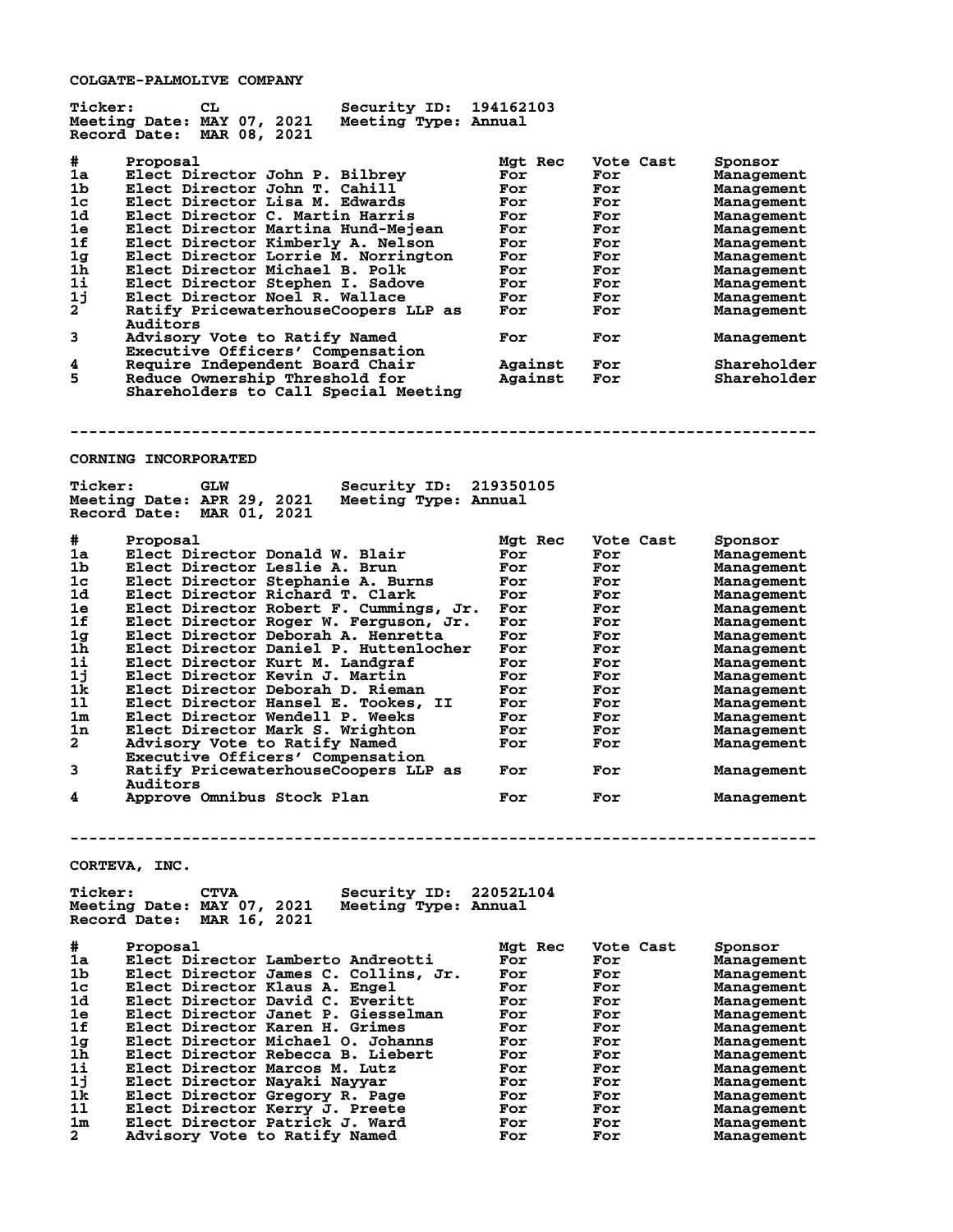| 3                                                                                         | Executive Officers' Compensation<br>Ratify PricewaterhouseCoopers LLP as<br>Auditors                                                                                                                                                                                                                                                                                                                                                                                                                                                                                                                                                                                                                       | For                                                                                                              | For                                                                                                                       | Management                                                                                                                                                                                                                                             |
|-------------------------------------------------------------------------------------------|------------------------------------------------------------------------------------------------------------------------------------------------------------------------------------------------------------------------------------------------------------------------------------------------------------------------------------------------------------------------------------------------------------------------------------------------------------------------------------------------------------------------------------------------------------------------------------------------------------------------------------------------------------------------------------------------------------|------------------------------------------------------------------------------------------------------------------|---------------------------------------------------------------------------------------------------------------------------|--------------------------------------------------------------------------------------------------------------------------------------------------------------------------------------------------------------------------------------------------------|
|                                                                                           | <b>CSX CORPORATION</b>                                                                                                                                                                                                                                                                                                                                                                                                                                                                                                                                                                                                                                                                                     |                                                                                                                  |                                                                                                                           |                                                                                                                                                                                                                                                        |
| <b>Ticker:</b>                                                                            | CSX<br>Security ID:<br>Meeting Date: MAY 07, 2021<br>Meeting Type: Annual<br><b>Record Date:</b><br>MAR 08, 2021                                                                                                                                                                                                                                                                                                                                                                                                                                                                                                                                                                                           | 126408103                                                                                                        |                                                                                                                           |                                                                                                                                                                                                                                                        |
| #<br>1a<br>1b<br>1c<br>1d<br>1e<br>1f<br>1 <sub>g</sub><br>1h<br>1i<br>1j<br>1k<br>2<br>3 | Proposal<br>Elect Director Donna M. Alvarado<br>Elect Director Thomas P. Bostick<br>Elect Director James M. Foote<br>Elect Director Steven T. Halverson<br>Elect Director Paul C. Hilal<br>Elect Director David M. Moffett<br>Elect Director Linda H. Riefler<br>Elect Director Suzanne M. Vautrinot<br>Elect Director James L. Wainscott<br>Elect Director J. Steven Whisler<br>Elect Director John J. Zillmer<br>Ratify Ernst & Young LLP as Auditors<br>Advisory Vote to Ratify Named<br>Executive Officers' Compensation                                                                                                                                                                               | Mgt Rec<br>For<br>For<br>For<br>For<br>For<br>For<br>For<br>For<br>For<br>For<br>For<br>For<br>For               | Vote Cast<br>For<br>For<br>For<br>For<br>For<br>For<br>For<br>For<br>For<br>For<br>For<br>For<br>For                      | Sponsor<br><b>Management</b><br><b>Management</b><br>Management<br>Management<br>Management<br>Management<br><b>Management</b><br>Management<br>Management<br>Management<br>Management<br>Management<br>Management                                     |
|                                                                                           | CUMMINS INC.                                                                                                                                                                                                                                                                                                                                                                                                                                                                                                                                                                                                                                                                                               |                                                                                                                  |                                                                                                                           |                                                                                                                                                                                                                                                        |
| <b>Ticker:</b>                                                                            | <b>CMI</b><br>Security ID:<br>Meeting Date: MAY 11, 2021<br>Meeting Type: Annual<br>Record Date: MAR 08, 2021                                                                                                                                                                                                                                                                                                                                                                                                                                                                                                                                                                                              | 231021106                                                                                                        |                                                                                                                           |                                                                                                                                                                                                                                                        |
| #<br>1<br>2<br>3<br>4<br>5<br>6<br>7<br>8<br>9<br>10<br>11<br>12<br>13<br>14<br>15<br>16  | Proposal<br>Elect Director N. Thomas Linebarger<br>Elect Director Robert J. Bernhard<br>Elect Director Franklin R. Chang Diaz<br>Elect Director Bruno V. Di Leo Allen<br>Elect Director Stephen B. Dobbs<br>Elect Director Carla A. Harris<br>Elect Director Robert K. Herdman<br>Elect Director Alexis M. Herman<br>Elect Director Thomas J. Lynch<br>Elect Director William I. Miller<br>Elect Director Georgia R. Nelson<br>Elect Director Kimberly A. Nelson<br>Elect Director Karen H. Quintos<br>Advisory Vote to Ratify Named<br>Executive Officers' Compensation<br>Ratify PricewaterhouseCoopers LLP as<br>Auditor<br>Abolish Professional Services Allowance Against<br>DARDEN RESTAURANTS, INC. | Mgt Rec<br>For<br>For<br>For<br>For<br>For<br>For<br>For<br>For<br>For<br>For<br>For<br>For<br>ror<br>For<br>For | Vote Cast<br>For<br>For<br>For<br>For<br>For<br>For<br>For<br>For<br>For<br>For<br>For<br>For<br>ror<br>For<br>For<br>For | Sponsor<br><b>Management</b><br><b>Management</b><br>Management<br>Management<br>Management<br>Management<br>Management<br>Management<br>Management<br>Management<br>Management<br>Management<br>Management<br>Management<br>Management<br>Shareholder |
| <b>Ticker:</b>                                                                            | Security ID: 237194105<br>DRI<br>Meeting Date: SEP 23, 2020<br>Meeting Type: Annual<br>Record Date: JUL 29, 2020                                                                                                                                                                                                                                                                                                                                                                                                                                                                                                                                                                                           |                                                                                                                  |                                                                                                                           |                                                                                                                                                                                                                                                        |
| #<br>1.1<br>1.2<br>1.3<br>1.4<br>1.5<br>1.6<br>1.7<br>1.8<br>$\mathbf{2}$                 | Proposal<br>Elect Director Margaret Shan Atkins<br>Elect Director James P. Fogarty<br>Elect Director Cynthia T. Jamison<br>Elect Director Eugene I. Lee, Jr.<br>Elect Director Nana Mensah<br>Elect Director William S. Simon<br>Elect Director Charles M. Sonsteby<br>Elect Director Timothy J. Wilmott<br>Advisory Vote to Ratify Named<br>Executive Officers' Compensation                                                                                                                                                                                                                                                                                                                              | Mgt Rec<br>For<br>For<br>For<br>For<br>For<br>For<br>For<br>For<br>For                                           | Vote Cast<br>For<br>For<br>For<br>For<br>For<br>For<br>For<br>For<br>For                                                  | Sponsor<br><b>Management</b><br>Management<br>Management<br>Management<br>Management<br>Management<br>Management<br>Management<br>Management                                                                                                           |

**3 Ratify KPMG LLP as Auditors For For Management**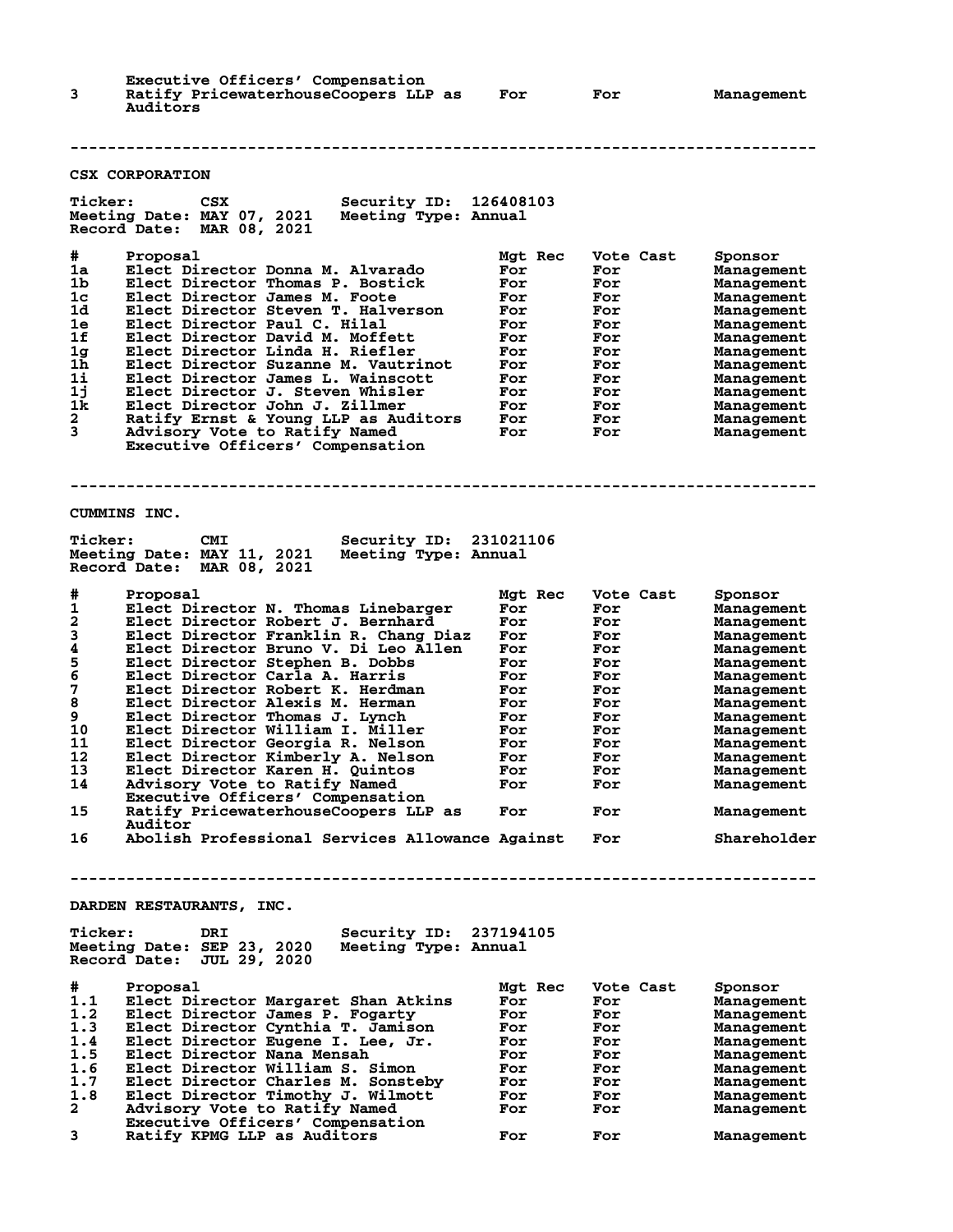**-------------------------------------------------------------------------------- DECKERS OUTDOOR CORPORATION** Ticker: DECK Security ID: 243537107<br>Meeting Date: SEP 11, 2020 Meeting Type: Annual **Meeting Date: SEP 11, 2020 Meeting Type: Annual Record Date: JUL 13, 2020 # Proposal Mgt Rec Vote Cast Sponsor 1.1 Elect Director Michael F. Devine, III For For Management** 1.2 Elect Director Nelson C. Chan For For For Management **1.3 Elect Director Cynthia (Cindy) L. Davis For For Management 1.4 Elect Director Juan R. Figuereo For For Management 1.5 Elect Director Victor Luis For For Management 1.6 Elect Director Dave Powers For For Management 1.7 Elect Director Lauri M. Shanahan For For Management 1.8 Elect Director Brian A. Spaly For For Management 1.9 Elect Director Bonita C. Stewart For For Management 2 Ratify KPMG LLP as Auditors For For Management 3 Advisory Vote to Ratify Named For For Management Executive Officers' Compensation -------------------------------------------------------------------------------- DELL TECHNOLOGIES INC.**<br>
<sup>Ticker:</sup> DELL<sub>23</sub> **Ticker: DELL Security ID: 24703L202 Meeting Date: JUN 22, 2021 Meeting Type: Annual Record Date: APR 26, 2021 # Proposal Mgt Rec Vote Cast Sponsor 1.1 Elect Director Michael S. Dell For Withhold Management 1.2 Elect Director David W. Dorman For Withhold Management 1.3 Elect Director Egon Durban For Withhold Management 1.4 Elect Director William D. Green For Withhold Management 1.5 Elect Director Simon Patterson For Withhold Management 1.6 Elect Director Lynn M. Vojvodich For Withhold Management 1.7 Elect Director Ellen J. Kullman For Withhold Management 2 Ratify PricewaterhouseCoopers LLP as For For Management Auditors 3 Advisory Vote to Ratify Named For For Management Executive Officers' Compensation -------------------------------------------------------------------------------- DOMINION ENERGY, INC. Ticker: D Security ID: 25746U109 Meeting Date: MAY 05, 2021 Meeting Type: Annual Record Date: MAR 05, 2021 # Proposal Mgt Rec Vote Cast Sponsor 1A Elect Director James A. Bennett For For Management 1B Elect Director Robert M. Blue For For Management 1C Elect Director Helen E. Dragas For For Management 1D Elect Director James O. Ellis, Jr. For For Management 1E Elect Director D. Maybank Hagood For For Management 1F Elect Director Ronald W. Jibson For For Management 1G Elect Director Mark J. Kington For For Management 1H Elect Director Joseph M. Rigby For For Management 1I Elect Director Pamela J. Royal For For Management 1J Elect Director Robert H. Spilman, Jr. For For Management 1K Elect Director Susan N. Story For For Management 1L Elect Director Michael E. Szymanczyk For For Management 2 Advisory Vote to Ratify Named For For Management Executive Officers' Compensation 3 Ratify Deloitte & Touche LLP as For For Management Auditors 4 Report on Lobbying Payments and Policy Against For Shareholder 5 Require Independent Board Chair Against For Shareholder 6 Amend Proxy Access Right Against For Shareholder --------------------------------------------------------------------------------**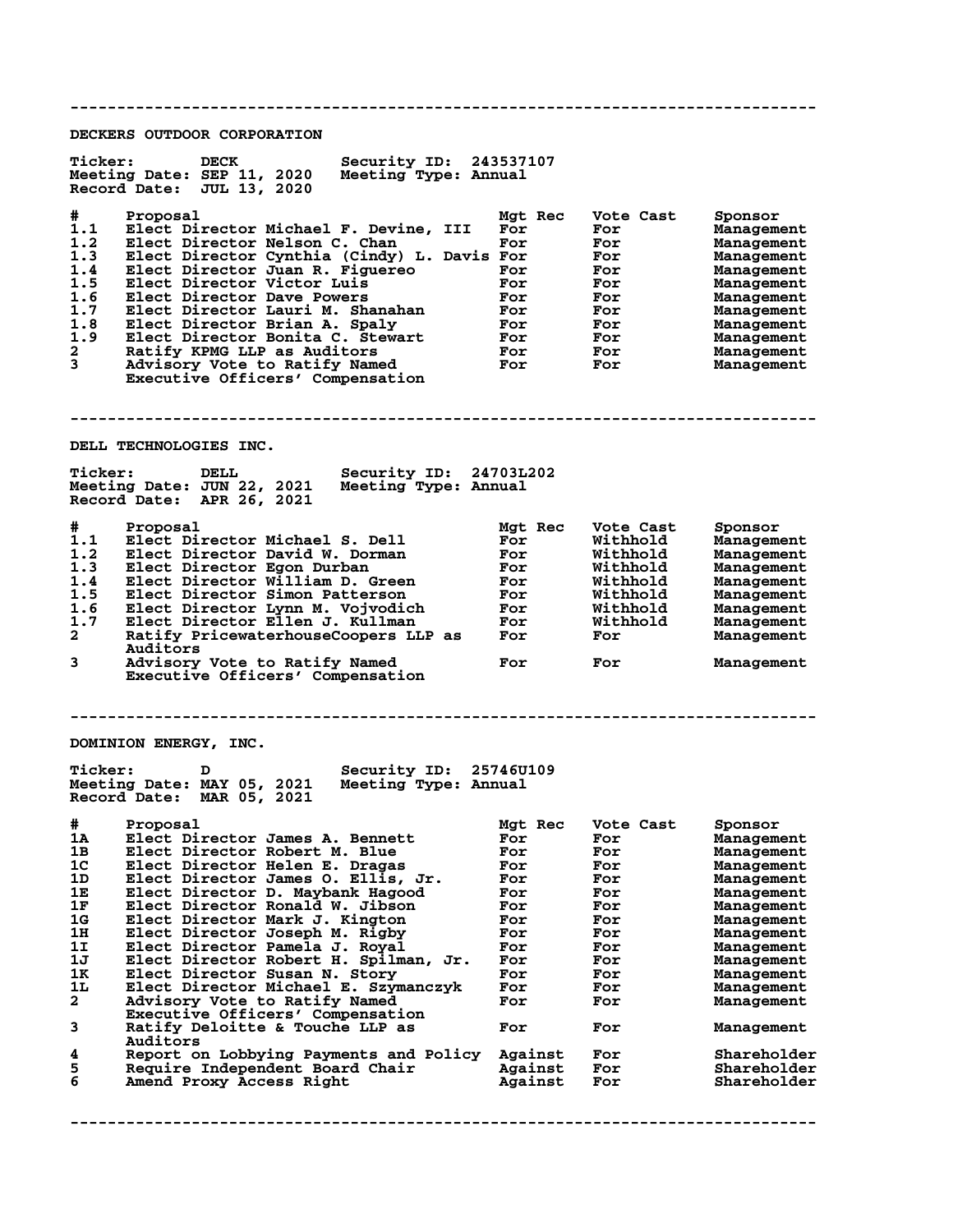**EAST WEST BANCORP, INC.**

| <b>Ticker:</b> | <b>EWBC</b><br>Meeting Date: MAY 27, 2021<br>Record Date: MAR 30, 2021    | Security ID:<br>Meeting Type: Annual           | 27579R104      |                  |                           |
|----------------|---------------------------------------------------------------------------|------------------------------------------------|----------------|------------------|---------------------------|
| #<br>1.1       | Proposal<br>Elect Director Molly Campbell                                 |                                                | Mgt Rec<br>For | Vote Cast<br>For | Sponsor<br>Management     |
| 1.2            | Elect Director Iris S. Chan                                               |                                                | For            | For              | Management                |
| 1.3            | Elect Director Archana Deskus                                             |                                                | For            | For              | Management                |
| 1.4            | Elect Director Rudolph I. Estrada                                         |                                                | For            | For              | Management                |
| 1.5            | Elect Director Paul H. Irving                                             |                                                | For            | For              | Management                |
| 1.6            | Elect Director Jack C. Liu                                                |                                                | For            | For              | Management                |
| 1.7            | Elect Director Dominic Ng                                                 |                                                | For            | For              | Management                |
| 1.8            | Elect Director Lester M. Sussman                                          |                                                | For            | For              | Management                |
| $\mathbf{2}$   | Advisory Vote to Ratify Named<br>Executive Officers' Compensation         |                                                | For            | For              | Management                |
| 3              | Amend Omnibus Stock Plan                                                  |                                                | For            | For              | Management                |
| 4              | Ratify KPMG LLP as Auditors                                               |                                                | For            | For              | Management                |
|                |                                                                           |                                                |                |                  |                           |
| EBAY INC.      |                                                                           |                                                |                |                  |                           |
| <b>Ticker:</b> | <b>EBAY</b><br>Meeting Date: JUN 15, 2021<br>Record Date: APR 19, 2021    | Security ID: 278642103<br>Meeting Type: Annual |                |                  |                           |
|                |                                                                           |                                                |                |                  |                           |
| #<br>1a        | Proposal<br>Elect Director Anthony J. Bates                               |                                                | Mgt Rec        | Vote Cast        | Sponsor                   |
| 1b             | Elect Director Adriane M. Brown                                           |                                                | For<br>For     | For<br>For       | Management                |
| 1c             | Elect Director Diana Farrell                                              |                                                | For            | For              | Management                |
| 1d             | Elect Director Logan D. Green                                             |                                                | For            | For              | Management<br>Management  |
| 1e             | Elect Director Bonnie S. Hammer                                           |                                                | For            | For              |                           |
| 1f             | Elect Director E. Carol Hayles                                            |                                                | For            | For              | Management                |
| 1 <sub>g</sub> | Elect Director Jamie Iannone                                              |                                                | For            | For              | Management                |
| 1h             | Elect Director Kathleen C. Mitic                                          |                                                | For            | For              | Management                |
| 11             | Elect Director Matthew J. Murphy                                          |                                                | For            | For              | Management<br>Management  |
| 1j             | Elect Director Paul S. Pressler                                           |                                                | For            | For              |                           |
| 1k             | Elect Director Mohak Shroff                                               |                                                | For            | For              | Management<br>Management  |
| 11             | Elect Director Robert H. Swan                                             |                                                | For            | For              | Management                |
| 1m             | Elect Director Perry M. Traquina                                          |                                                | For            | For              | Management                |
| $\mathbf{2}$   | Ratify PricewaterhouseCoopers LLP as<br>Auditors                          |                                                | For            | For              | Management                |
| 3              | Advisory Vote to Ratify Named<br>Executive Officers' Compensation         |                                                | For            | For              | Management                |
| 4              | Improve Principles of Executive<br>Compensation Program                   |                                                | Against        | Against          | Shareholder               |
| 5              | Provide Right to Act by Written Consent Against                           |                                                |                | For              | Shareholder               |
|                | ELECTRONIC ARTS INC.                                                      |                                                |                |                  |                           |
|                |                                                                           |                                                |                |                  |                           |
| <b>Ticker:</b> | EA<br>Meeting Date: AUG 06, 2020<br>Record Date:<br>JUN 12, 2020          | Security ID:<br>Meeting Type: Annual           | 285512109      |                  |                           |
|                |                                                                           |                                                |                |                  |                           |
| #              | Proposal                                                                  |                                                | Mgt Rec        | Vote Cast        | Sponsor                   |
| 1a             | Elect Director Leonard S. Coleman                                         |                                                | For            | For              | Management                |
| 1b             | Elect Director Jay C. Hoag                                                |                                                | For            | For              | Management                |
| 1 <sub>c</sub> | Elect Director Jeffrey T. Huber<br>Elect Director Lawrence F. Probst, III |                                                | For            | For              | Management                |
| 1d             |                                                                           |                                                | For            | For              | Management                |
| 1e<br>1f       | Elect Director Talbott Roche                                              |                                                | For            | For              | Management                |
|                | Elect Director Richard A. Simonson<br>Elect Director Luis A. Ubinas       |                                                | For            | For              | Management                |
| 1g<br>1h.      | Elect Director Heidi J. Ueberroth                                         |                                                | For            | For<br>For       | Management                |
| $1\mathbf{i}$  | Elect Director Andrew Wilson                                              |                                                | For            |                  | Management                |
| $\mathbf{2}$   | Advisory Vote to Ratify Named                                             |                                                | For<br>For     | For<br>Against   | Management                |
|                | Executive Officers' Compensation                                          |                                                |                |                  | Management                |
| 3              | Ratify KPMG LLP as Auditors                                               |                                                | For            | For              |                           |
| 4              | Provide Right to Act by Written Consent Against                           |                                                |                | For              | Management<br>Shareholder |
|                |                                                                           |                                                |                |                  |                           |
|                |                                                                           |                                                |                |                  |                           |

**--------------------------------------------------------------------------------**

**ELI LILLY AND COMPANY**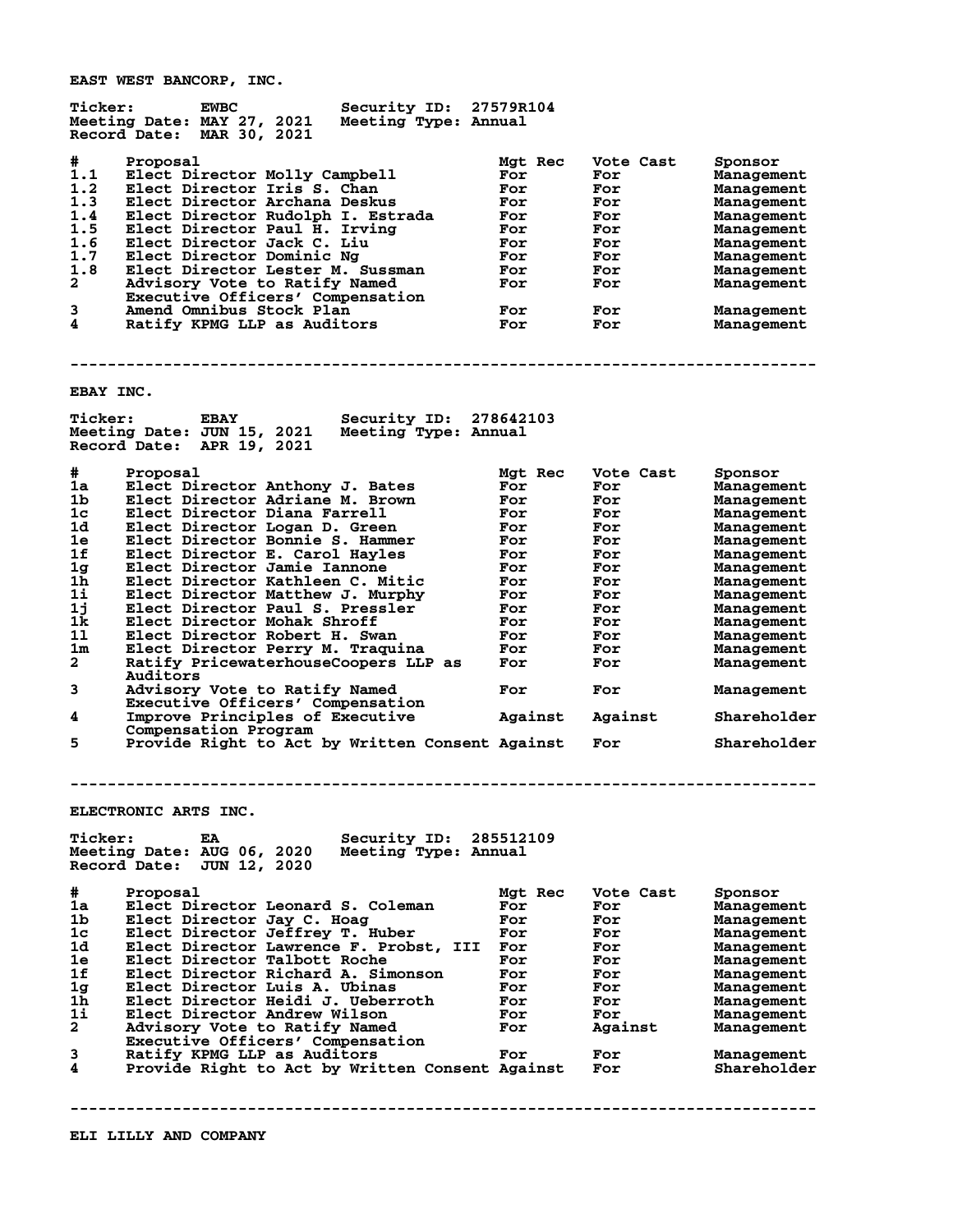**Ticker: LLY Security ID: 532457108 Meeting Date: MAY 03, 2021 Meeting Type: Annual Record Date: FEB 22, 2021 # Proposal Mgt Rec Vote Cast Sponsor 1a Elect Director Katherine Baicker For For Management 1b Elect Director J. Erik Fyrwald For For Management 1c Elect Director Jamere Jackson For For Management 1d Elect Director Gabrielle Sulzberger For For Management 1e Elect Director Jackson P. Tai For Against Management 2 Advisory Vote to Ratify Named For For Management Executive Officers' Compensation 3 Ratify Ernst & Young LLP as Auditors For For Management 4 Declassify the Board of Directors For For Management 5 Eliminate Supermajority Vote For For Management** 5 Eliminate<sup>T</sup> St<br>Requirement<br>6 Report on Le **6 Report on Lobbying Payments and Policy Against For Shareholder 7 Require Independent Board Chair Against For Shareholder 8 Adopt Policy on Bonus Banking Against For Shareholder 9 Clawback Disclosure of Recoupment Against For Shareholder Activity from Senior Officers -------------------------------------------------------------------------------- F5 NETWORKS, INC. Ticker: FFIV Security ID: 315616102 Meeting Date: MAR 11, 2021 Meeting Type: Annual Record Date: JAN 06, 2021 # Proposal Mgt Rec Vote Cast Sponsor 1a Elect Director Sandra E. Bergeron For For Management 1b Elect Director Elizabeth L. Buse For For Management 1c Elect Director Michel Combes For Against Management 1d Elect Director Michael L. Dreyer For For Management 1e Elect Director Alan J. Higginson For For Management 1f Elect Director Peter S. Klein For For Management 1g Elect Director Francois Locoh-Donou For For Management 1h Elect Director Nikhil Mehta For For Management 1i Elect Director Marie E. Myers For For Management 1j Elect Director Sripada Shivananda For For Management 2 Amend Omnibus Stock Plan For For Management 3 Ratify PricewaterhouseCoopers LLP as For For Management Auditors 4 Advisory Vote to Ratify Named For For Management Executive Officers' Compensation -------------------------------------------------------------------------------- FISERV, INC. Ticker: FISV Security ID: 337738108 Meeting Date: MAY 19, 2021 Meeting Type: Annual Record Date: MAR 22, 2021 # Proposal Mgt Rec Vote Cast Sponsor 1.1 Elect Director Frank J. Bisignano For For Management 1.2 Elect Director Alison Davis For For Management 1.3 Elect Director Henrique de Castro For For Management 1.4 Elect Director Harry F. DiSimone For For Management 1.5 Elect Director Dennis F. Lynch For For Management 1.6 Elect Director Heidi G. Miller For For Management 1.7 Elect Director Scott C. Nuttall For For Management 1.8 Elect Director Denis J. O'Leary For For Management 1.9 Elect Director Doyle R. Simons For For Management 1.10 Elect Director Kevin M. Warren For For Management 2 Advisory Vote to Ratify Named For Against Management Executive Officers' Compensation** Executive Officers' Compensation<br> **3** Ratify Deloitte & Touche LLP as For For Management  **Auditors --------------------------------------------------------------------------------**

**FLIR SYSTEMS, INC.**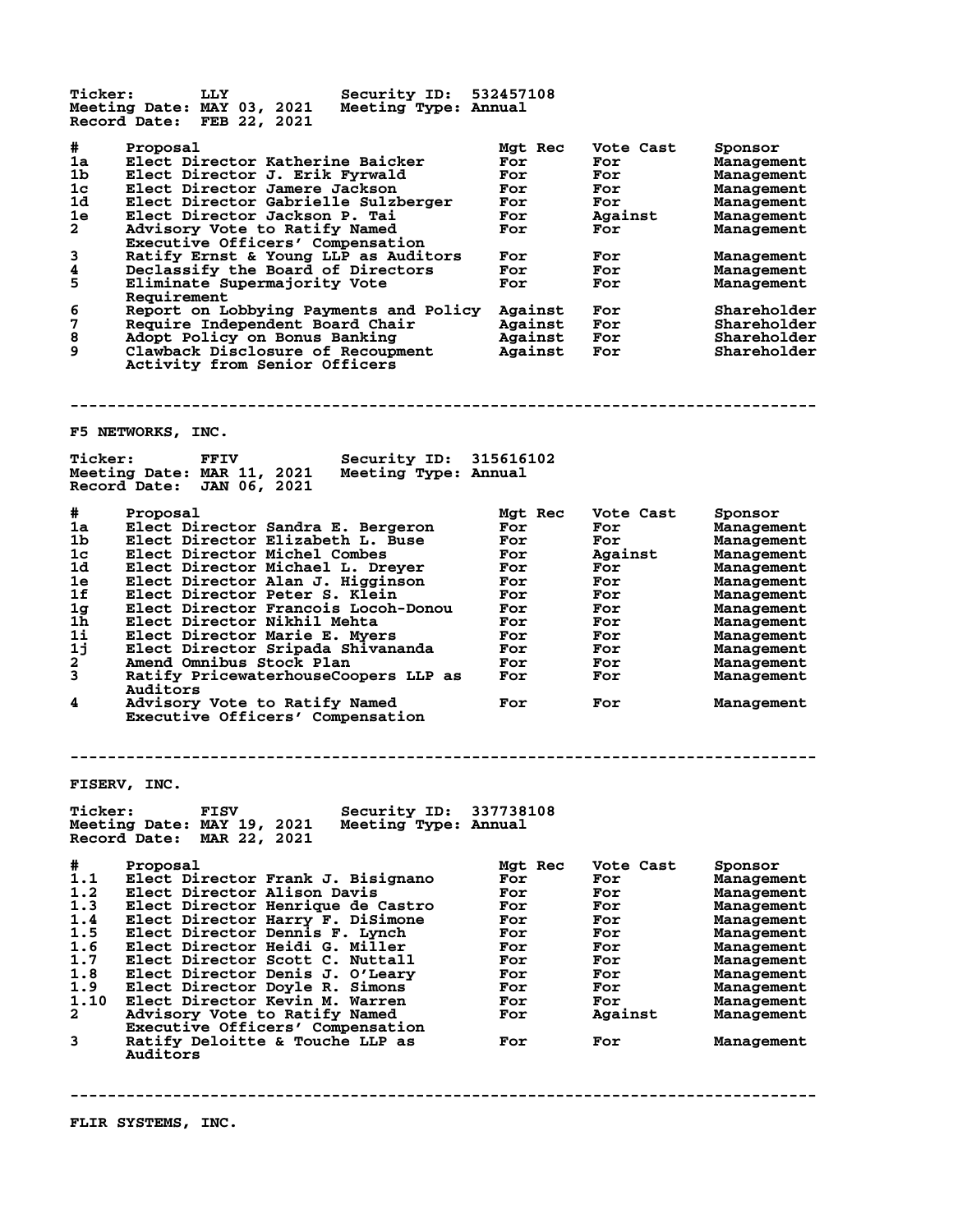**Ticker: FLIR Security ID: 302445101 Meeting Date: MAY 13, 2021 Meeting Type: Special Record Date: APR 07, 2021 # Proposal Mgt Rec Vote Cast Sponsor 1 Approve Merger Agreement For For Management 2 Advisory Vote on Golden Parachutes For For Management 3 Adjourn Meeting For For Management -------------------------------------------------------------------------------- FORTINET, INC. Ticker: FTNT Security ID: 34959E109 Meeting Date: JUN 18, 2021 Meeting Type: Annual Record Date: APR 26, 2021 # Proposal Mgt Rec Vote Cast Sponsor 1.1 Elect Director Ken Xie For For Management 1.2 Elect Director Michael Xie For For Management 1.3 Elect Director Kelly Ducourty For For Management 1.4 Elect Director Kenneth A. Goldman For For Management 1.5 Elect Director Ming Hsieh For For Management 1.6 Elect Director Jean Hu For For Management 1.7 Elect Director William H. Neukom For For Management 1.8 Elect Director Judith Sim For For Management 2 Ratify Deloitte & Touche LLP as For For Management Auditors 3 Advisory Vote to Ratify Named For For Management Auditors<br>Advisory Vote to Ratify Named<br>Executive Officers' Compensation -------------------------------------------------------------------------------- GARTNER, INC. Ticker: IT Security ID: 366651107 Meeting Date: JUN 03, 2021 Meeting Type: Annual Record Date: APR 08, 2021 # Proposal Mgt Rec Vote Cast Sponsor 1a Elect Director Peter E. Bisson For For Management 1b Elect Director Richard J. Bressler For For Management 1c Elect Director Raul E. Cesan For For Management 1d Elect Director Karen E. Dykstra For For Management 1e Elect Director Anne Sutherland Fuchs For For Management 1f Elect Director William O. Grabe For For Management 1g Elect Director Eugene A. Hall For For Management 1h Elect Director Stephen G. Pagliuca For For Management 1i Elect Director Eileen M. Serra For For Management 1j Elect Director James C. Smith For For Management 2 Advisory Vote to Ratify Named For For Management Executive Officers' Compensation 3 Ratify KPMG LLP as Auditors For For Management 4 Amend Qualified Employee Stock For For Management Purchase Plan -------------------------------------------------------------------------------- GENERAL MILLS, INC. Ticker: GIS Security ID: 370334104 Meeting Date: SEP 22, 2020 Meeting Type: Annual Record Date: JUL 24, 2020 # Proposal Mgt Rec Vote Cast Sponsor 1a Elect Director R. Kerry Clark For For Management 1b Elect Director David M. Cordani For For Management 1c Elect Director Roger W. Ferguson, Jr. For For Management 1d Elect Director Jeffrey L. Harmening For For Management 1e Elect Director Maria G. Henry For For Management 1f Elect Director Jo Ann Jenkins For For Management 1g Elect Director Elizabeth C. Lempres For For Management 1h Elect Director Diane L. Neal For For Management 1i Elect Director Steve Odland For For Management 1j Elect Director Maria A. Sastre For For Management 1k Elect Director Eric D. Sprunk For For Management**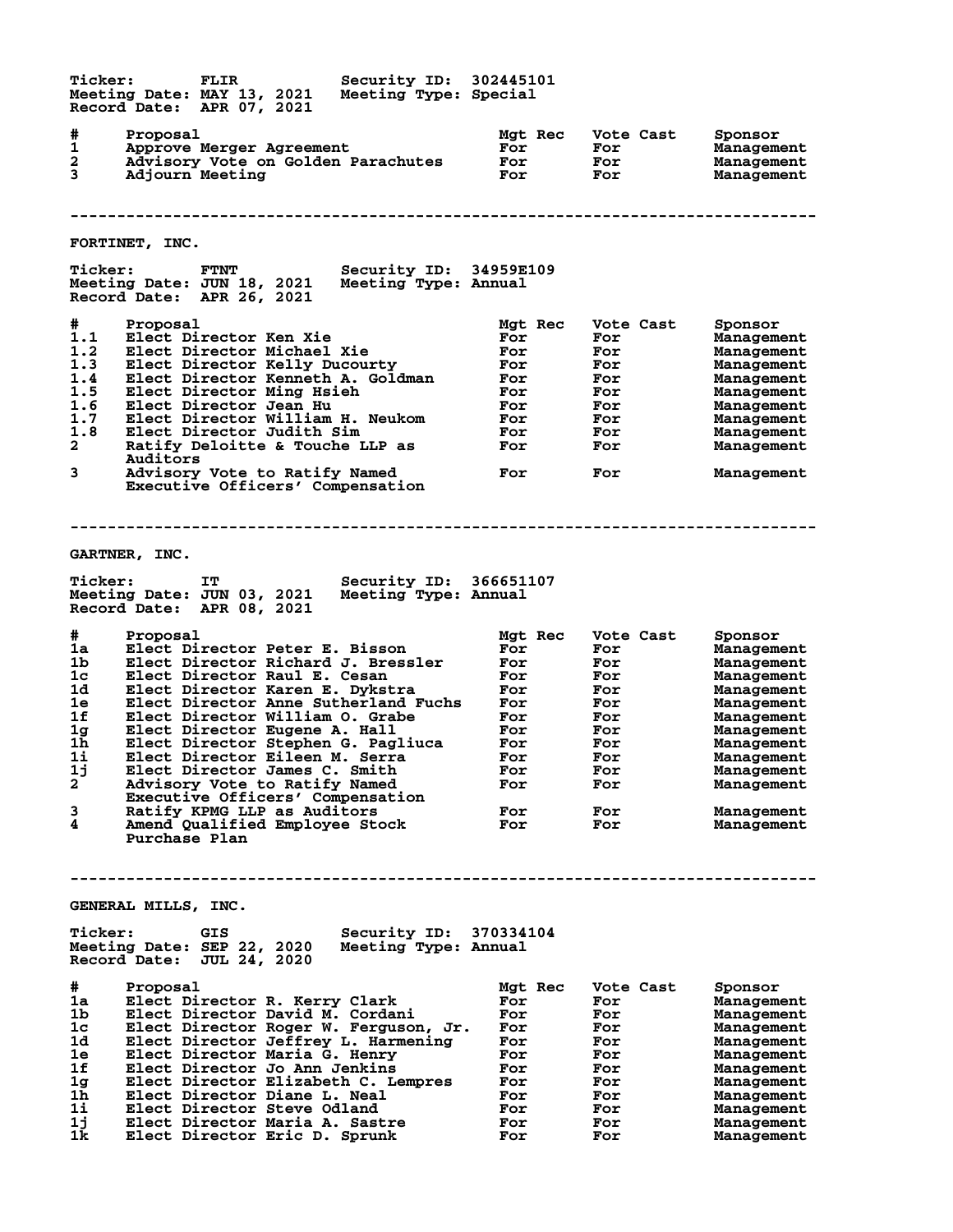| 11             | Elect Director Jorge A. Uribe                                                                                            | For        | For        | Management               |
|----------------|--------------------------------------------------------------------------------------------------------------------------|------------|------------|--------------------------|
| 2.             | Advisory Vote to Ratify Named<br>Executive Officers' Compensation                                                        | For        | For        | Management               |
| 3              | Ratify KPMG LLP as Auditors                                                                                              | For        | For        | Management               |
|                |                                                                                                                          |            |            |                          |
|                |                                                                                                                          |            |            |                          |
|                |                                                                                                                          |            |            |                          |
|                | <b>GENTEX CORPORATION</b>                                                                                                |            |            |                          |
| <b>Ticker:</b> | <b>GNTX</b><br>Security ID: 371901109<br>Meeting Date: MAY 20, 2021<br>Meeting Type: Annual<br>Record Date: MAR 23, 2021 |            |            |                          |
| #              | Proposal                                                                                                                 | Mgt Rec    | Vote Cast  | Sponsor                  |
| 1.1            | Elect Director Leslie Brown                                                                                              | For        | For        | Management               |
| 1.2            | Elect Director Steve Downing                                                                                             | For        | For        | Management               |
| 1.3            | Elect Director Gary Goode                                                                                                | For        | For        | Management               |
| 1.4<br>1.5     | Elect Director James Hollars<br>Elect Director Richard Schaum                                                            | For<br>For | For<br>For | Management<br>Management |
| 1.6            | Elect Director Kathleen Starkoff                                                                                         | For        | For        | Management               |
| 1.7            | Elect Director Brian Walker                                                                                              | For        | For        | Management               |
| 1.8            | Elect Director James Wallace                                                                                             | For        | For        | Management               |
| 1.9            | Elect Director Ling Zang                                                                                                 | For        | For        | Management               |
| 2              | Ratify Ernst & Young LLP as Auditor                                                                                      | For        | For        | Management               |
| 3              | Advisory Vote to Ratify Named                                                                                            | For        | For        | Management               |
|                | Executive Officers' Compensation                                                                                         |            |            |                          |
|                | H&R BLOCK, INC.                                                                                                          |            |            |                          |
| <b>Ticker:</b> | Security ID: 093671105<br>HRB                                                                                            |            |            |                          |
|                | Meeting Date: SEP 10, 2020<br>Meeting Type: Annual<br>Record Date: JUL 10, 2020                                          |            |            |                          |
|                |                                                                                                                          |            |            |                          |
| #              | Proposal                                                                                                                 | Mgt Rec    | Vote Cast  | Sponsor                  |
| 1a             | Elect Director Paul J. Brown                                                                                             | For        | For        | Management               |
| 1b.            | Elect Director Robert A. Gerard                                                                                          | For        | For        | Management               |
| 1c             | Elect Director Anuradha (Anu) Gupta                                                                                      | For        | For        | Management               |
| 1d             | Elect Director Richard A. Johnson                                                                                        | For        | For        | Management               |
| 1е             | Elect Director Jeffrey J. Jones, II                                                                                      | For        | For        | Management               |
| 1f             | Elect Director David Baker Lewis                                                                                         | For        | For        | Management               |
| 1 <sub>g</sub> | Elect Director Yolande G. Piazza                                                                                         | For        | For        | Management               |
| 1h<br>1i       | Elect Director Victoria J. Reich                                                                                         | For<br>For | For        | Management               |
| 1j             | Elect Director Bruce C. Rohde<br>Elect Director Matthew E. Winter                                                        | For        | For<br>For | Management<br>Management |
| 1k             | Elect Director Christianna Wood                                                                                          | For        | For        | Management               |
| $\mathbf{2}$   | Ratify Deloitte & Touche LLP as                                                                                          | For        | For        | Management               |
|                | <b>Auditors</b>                                                                                                          |            |            |                          |
| 3              | Advisory Vote to Ratify Named                                                                                            | For        | For        | Management               |
|                | Executive Officers' Compensation                                                                                         |            |            |                          |
|                |                                                                                                                          |            |            |                          |
|                |                                                                                                                          |            |            |                          |
| HP INC.        |                                                                                                                          |            |            |                          |
| <b>Ticker:</b> | Security ID:<br>HPO<br>Meeting Date: APR 13, 2021<br>Meeting Type: Annual<br>Record Date: FEB 16, 2021                   | 40434L105  |            |                          |
|                |                                                                                                                          |            |            |                          |
| #              | Proposal                                                                                                                 | Mgt Rec    | Vote Cast  | Sponsor                  |
| 1a<br>1b       | Elect Director Aida M. Alvarez<br>Elect Director Shumeet Banerii                                                         | For<br>For | For<br>For | Management<br>Management |
| 1c             | Elect Director Robert R. Bennett                                                                                         | For        | For        | Management               |
| 1d.            | Elect Director Charles "Chip" V. Bergh                                                                                   | For        | For        | Management               |
| 1e             | Elect Director Stacy Brown-Philpot                                                                                       | For        | For        | Management               |
| 1f             | Elect Director Stephanie A. Burns                                                                                        | For        | For        | Management               |
| 1 <sub>g</sub> | Elect Director Mary Anne Citrino                                                                                         | For        | For        | Management               |
| 1h.<br>11      | Elect Director Richard L. Clemmer<br>Elect Director Enrique J. Lores                                                     | For<br>For | For<br>For | Management<br>Management |

 **Executive Officers' Compensation 4 Provide Right to Act by Written Consent Against For Shareholder**

**1k Elect Director Subra Suresh For For Management 2 Ratify Ernst & Young LLP as Auditors For For Management 3 Advisory Vote to Ratify Named For For Management**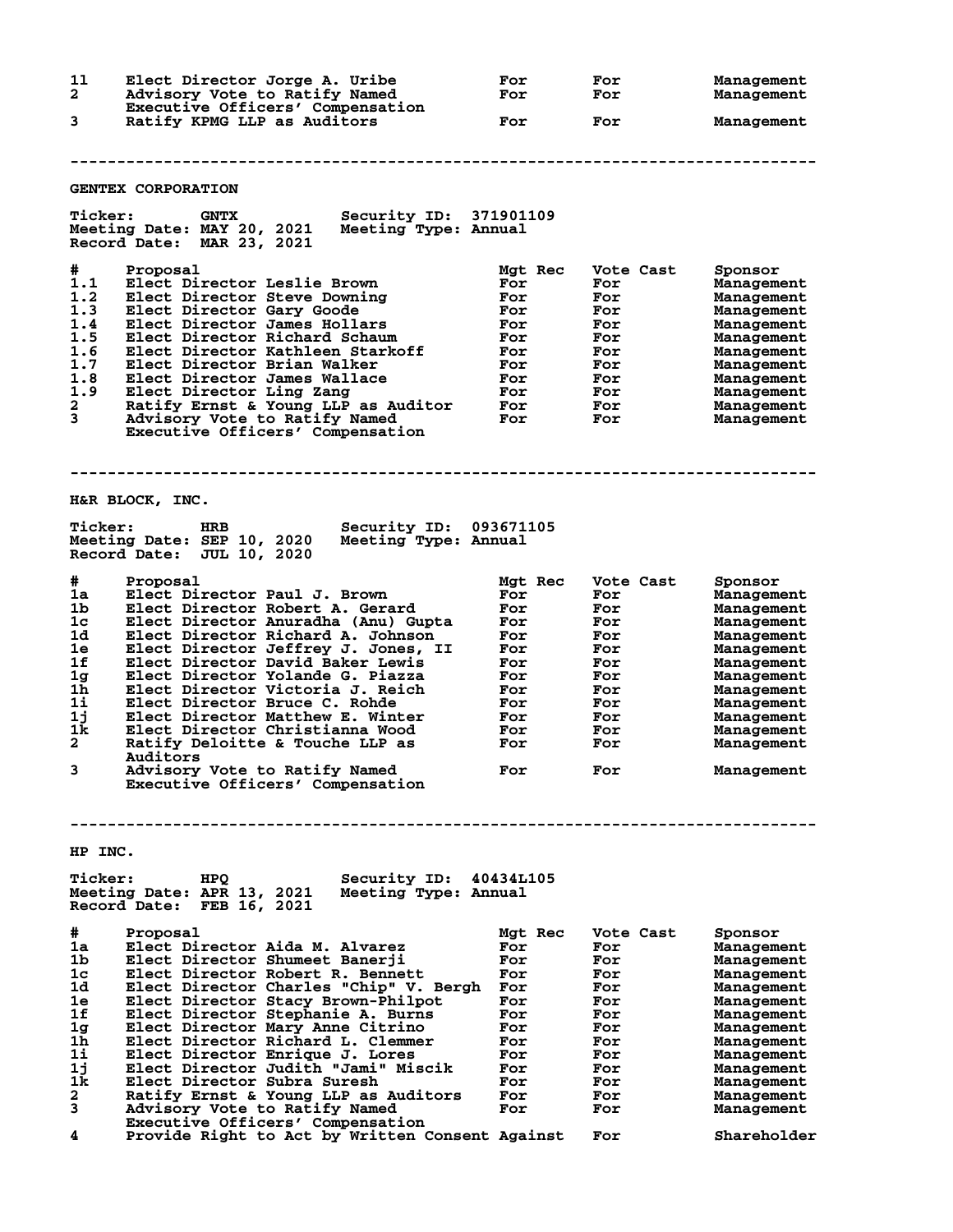**-------------------------------------------------------------------------------- HUMANA INC. Ticker: HUM Security ID: 444859102 Meeting Date: APR 22, 2021 Meeting Type: Annual Record Date: FEB 22, 2021 # Proposal Mgt Rec Vote Cast Sponsor 1a Elect Director Kurt J. Hilzinger For For Management 1b Elect Director Raquel C. Bono For For Management 1c Elect Director Bruce D. Broussard For For Management 1d Elect Director Frank A. D'Amelio For For Management 1e Elect Director Wayne A. I. Frederick For For Management 1f Elect Director John W. Garratt For For Management 1g Elect Director David A. Jones, Jr. For For Management 1h Elect Director Karen W. Katz For For Management 1i Elect Director Marcy S. Klevorn For For Management 1j Elect Director William J. McDonald For For Management 1k Elect Director Jorge S. Mesquita For For Management 1l Elect Director James J. O'Brien For For Management 1m Elect Director Marissa T. Peterson For For Management 2 Ratify PricewaterhouseCoopers LLP as For For Management Auditors 3 Advisory Vote to Ratify Named For For Management Executive Officers' Compensation -------------------------------------------------------------------------------- IDEX CORPORATION Ticker: IEX Security ID: 45167R104 Meeting Date: MAY 12, 2021 Meeting Type: Annual Record Date: MAR 15, 2021 # Proposal Mgt Rec Vote Cast Sponsor 1a Elect Director William M. Cook For For Management 1b Elect Director Mark A. Buthman For For Management 1c Elect Director Lakecia N. Gunter For For Management 2 Advisory Vote to Ratify Named For For Management Executive Officers' Compensation<br>
Executive Officers' Compensation<br>
Batify Deloitte & Touche LLP as 3 Ratify Deloitte & Touche LLP as For For Management Auditors -------------------------------------------------------------------------------- INTEL CORPORATION Ticker: INTC Security ID: 458140100 Meeting Date: MAY 13, 2021 Meeting Type: Annual Record Date: MAR 19, 2021 # Proposal Mgt Rec Vote Cast Sponsor 1a Elect Director Patrick P. Gelsinger For For Management 1b Elect Director James J. Goetz For For Management 1c Elect Director Alyssa Henry For For Management 1d Elect Director Omar Ishrak For For Management 1e Elect Director Risa Lavizzo-Mourey For For Management 1f Elect Director Tsu-Jae King Liu For For Management 1g Elect Director Gregory D. Smith For For Management 1h Elect Director Dion J. Weisler For For Management 1i Elect Director Frank D. Yeary For For Management 2 Ratify Ernst & Young LLP as Auditors For For Management 3 Advisory Vote to Ratify Named For Against Management Executive Officers' Compensation 4 Provide Right to Act by Written Consent Against For Shareholder 5 Report on Global Median Gender/Racial Against For Shareholder 8 Pay Gap**<br>6 Report o **6 Report on Whether Written Policies or Against For Shareholder Unwritten Norms Reinforce Racism in Company Culture --------------------------------------------------------------------------------**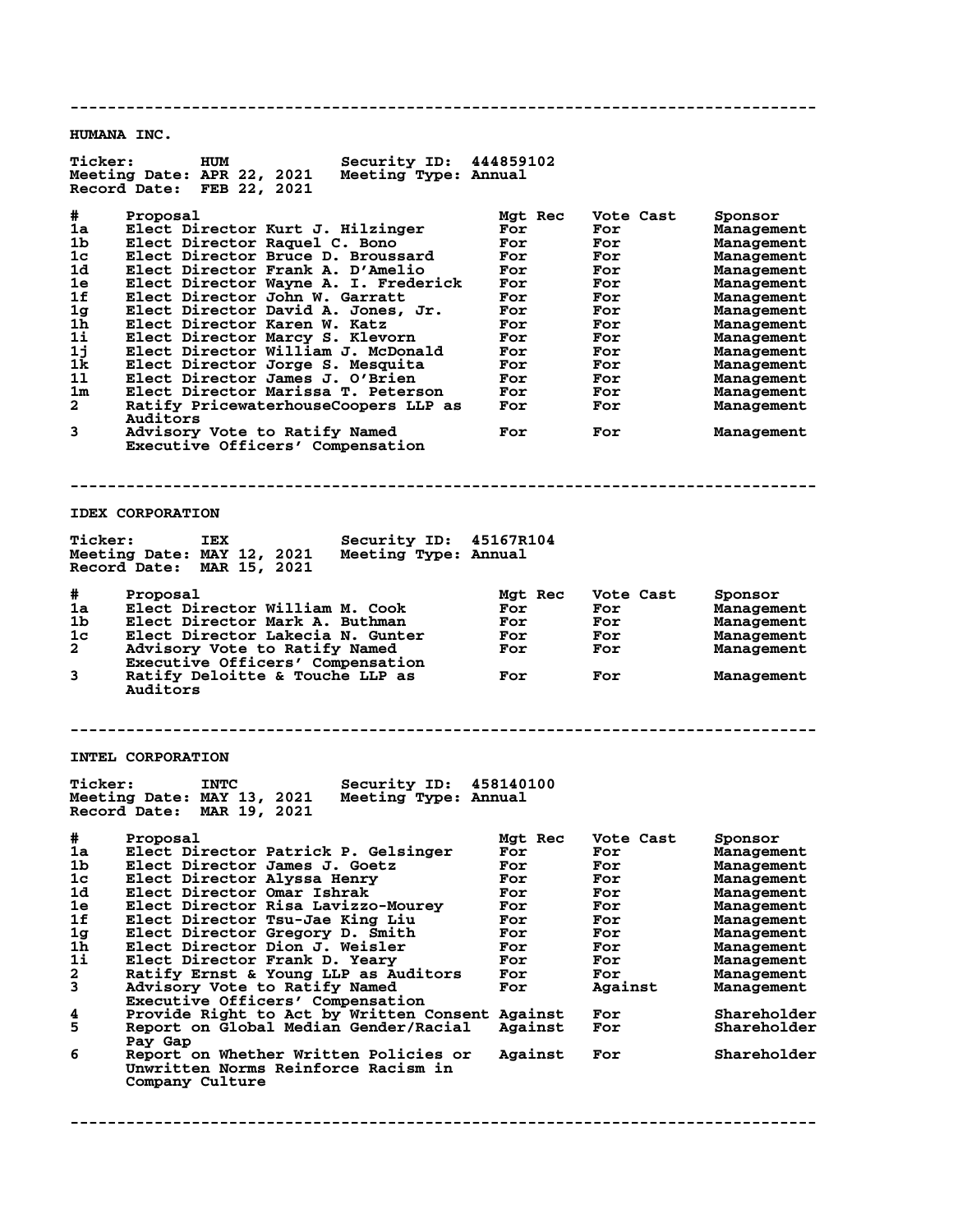**INTERNATIONAL PAPER COMPANY**

| <b>Ticker:</b>                   | Security ID:<br>IP<br>Meeting Date: MAY 10, 2021<br>Meeting Type: Annual<br>Record Date: MAR 11, 2021          | 460146103          |                  |                            |
|----------------------------------|----------------------------------------------------------------------------------------------------------------|--------------------|------------------|----------------------------|
| #<br>1a                          | Proposal<br>Elect Director Christopher M. Connor                                                               | Mgt Rec<br>For     | Vote Cast<br>For | Sponsor<br>Management      |
| 1b                               | Elect Director Ahmet C. Dorduncu                                                                               | For                | For              | Management                 |
| 1 <sub>c</sub>                   | Elect Director Ilene S. Gordon                                                                                 | For                | For              | Management                 |
| 1d                               | Elect Director Anders Gustafsson                                                                               | For                | For              | Management                 |
| 1e                               | Elect Director Jacqueline C. Hinman                                                                            | For                | For              | Management                 |
| 1f                               | Elect Director Clinton A. Lewis, Jr.                                                                           | For                | For              | Management                 |
| 1 <sub>g</sub>                   | Elect Director DG Macpherson                                                                                   | For                | For              | Management                 |
| 1h                               | Elect Director Kathryn D. Sullivan                                                                             | For                | For              | Management                 |
| 1i                               | Elect Director Mark S. Sutton                                                                                  | For                | For              | Management                 |
| 1j                               | Elect Director Anton V. Vincent                                                                                | For                | For              | Management                 |
| 1k                               | Elect Director Ray G. Young                                                                                    | For                | For              | Management                 |
| $\mathbf{2}$                     | Ratify Deloitte & Touche LLP as                                                                                | For                | For              | Management                 |
| 3                                | Auditors<br>Advisory Vote to Ratify Named                                                                      | For                | For              | Management                 |
| 4                                | Executive Officers' Compensation<br>Reduce Ownership Threshold for                                             | Against            | For              | Shareholder                |
|                                  | Shareholders to Request Action by<br>Written Consent                                                           |                    |                  |                            |
|                                  |                                                                                                                |                    |                  |                            |
|                                  | <b>JOHNSON &amp; JOHNSON</b>                                                                                   |                    |                  |                            |
| <b>Ticker:</b>                   | Security ID:<br>JNJ<br>Meeting Date: APR 22, 2021<br>Meeting Type: Annual<br>Record Date: FEB 23, 2021         | 478160104          |                  |                            |
| #                                | Proposal                                                                                                       | Mgt Rec            | Vote Cast        | Sponsor                    |
| 1a                               | Elect Director Mary C. Beckerle                                                                                | For                | For              | Management                 |
| 1b                               | Elect Director D. Scott Davis                                                                                  | For                | For              | Management                 |
| 1c                               | Elect Director Ian E. L. Davis                                                                                 | For                | For              | Management                 |
| 1d                               | Elect Director Jennifer A. Doudna                                                                              | For                | For              | Management                 |
| 1e                               | Elect Director Alex Gorsky                                                                                     | For                | For              | Management                 |
| 1f<br>1 <sub>g</sub>             | Elect Director Marillyn A. Hewson                                                                              | For                | For              | Management                 |
| 1 <sub>h</sub>                   | Elect Director Hubert Joly<br>Elect Director Mark B. McClellan                                                 | For<br>For         | For<br>For       | Management                 |
| 1i                               | Elect Director Anne M. Mulcahy                                                                                 | For                | For              | Management                 |
| 1j                               | Elect Director Charles Prince                                                                                  | For                | For              | Management<br>Management   |
| 1k                               | Elect Director A. Eugene Washington                                                                            | For                | For              | Management                 |
| 11                               | Elect Director Mark A. Weinberger                                                                              | For                | For              | Management                 |
| 1m                               | Elect Director Nadja Y. West                                                                                   | For                | For              | Management                 |
| 1n                               | Elect Director Ronald A. Williams                                                                              | For                | For              | Management                 |
| 2                                | Advisory Vote to Ratify Named                                                                                  | For                | Against          | Management                 |
| 3                                | Executive Officers' Compensation<br>Ratify PricewaterhouseCoopers LLP as                                       | For                | For              | Management                 |
| 4                                | Auditors<br>Report on Government Financial Support                                                             | Against            | For              | Shareholder                |
|                                  | and Access to COVID-19 Vaccines and<br>Therapeutics                                                            |                    |                  |                            |
| 5<br>6                           | Require Independent Board Chair                                                                                | Against            | For              | Shareholder                |
| 7                                | Report on Civil Rights Audit<br>Adopt Policy on Bonus Banking                                                  | Against<br>Against | For<br>Against   | Shareholder<br>Shareholder |
|                                  |                                                                                                                |                    |                  |                            |
|                                  | <b>KELLOGG COMPANY</b>                                                                                         |                    |                  |                            |
| <b>Ticker:</b>                   | Security ID: 487836108<br>к<br>Meeting Date: APR 30, 2021<br>Meeting Type: Annual<br>Record Date: MAR 02, 2021 |                    |                  |                            |
| #                                | Proposal                                                                                                       | Mgt Rec            | Vote Cast        | Sponsor                    |
| 1a                               | Elect Director Carter Cast                                                                                     | For                | For              | Management                 |
| 1 <sub>b</sub><br>1 <sub>c</sub> | Elect Director Zack Gund<br>Elect Director Don Knauss                                                          | For<br>For         | For              | Management                 |
| 1d                               | Elect Director Mike Schlotman                                                                                  | For                | For<br>For       | Management                 |
| 2                                | Advisory Vote to Ratify Named                                                                                  | For                | For              | Management<br>Management   |
|                                  | Executive Officers' Compensation                                                                               |                    |                  |                            |
| 3                                | Ratify PricewaterhouseCoopers LLP as<br>Auditors                                                               | For                | For              | Management                 |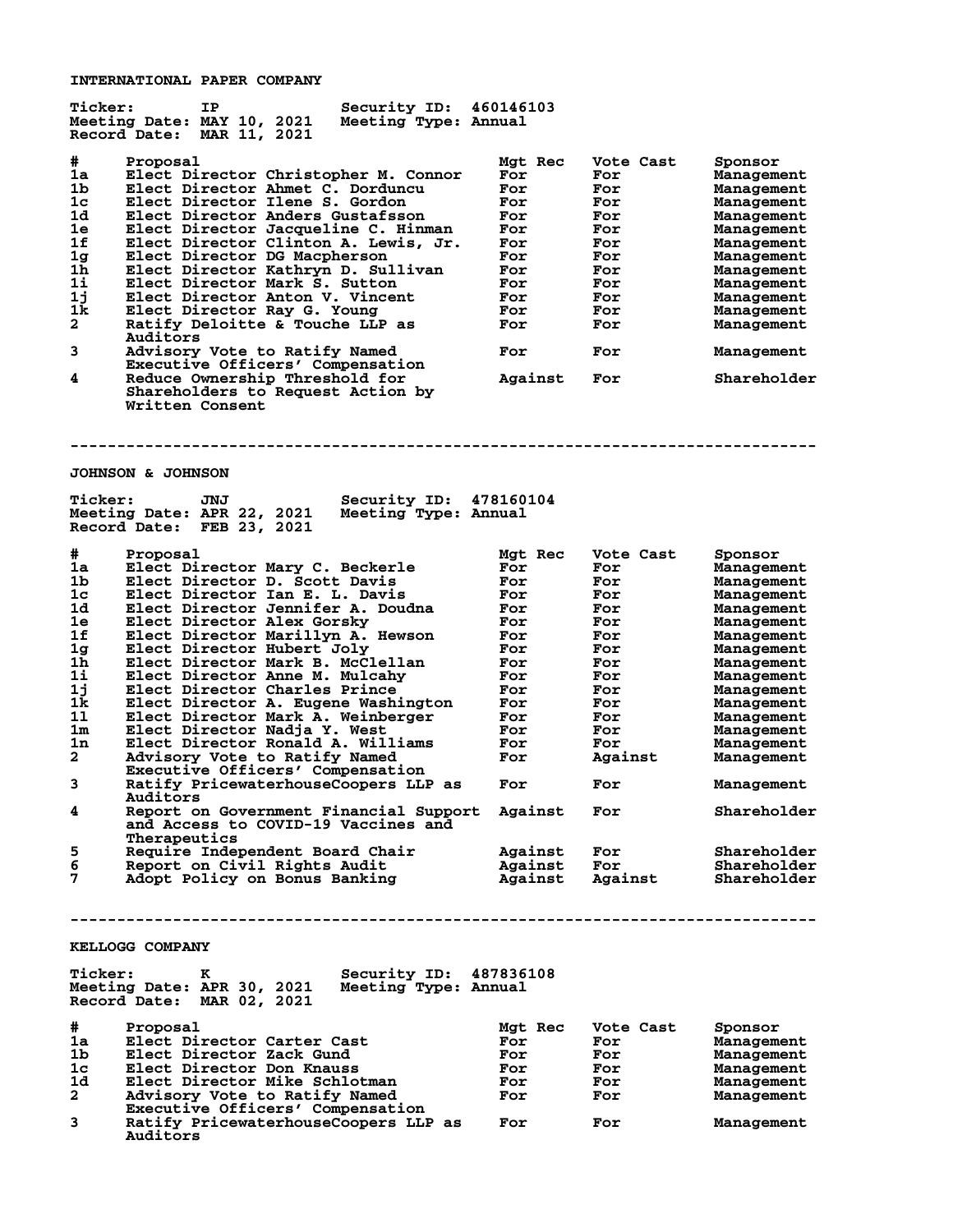**4 Reduce Supermajority Vote Requirement For For Management 5 Provide Right to Call A Special Meeting None For Shareholder -------------------------------------------------------------------------------- LAM RESEARCH CORPORATION Ticker: LRCX Security ID: 512807108 Meeting Date: NOV 03, 2020 Meeting Type: Annual Record Date: SEP 04, 2020 # Proposal Mgt Rec Vote Cast Sponsor 1.1 Elect Director Sohail U. Ahmed For For Management 1.2 Elect Director Timothy M. Archer For For Management 1.3 Elect Director Eric K. Brandt For For Management 1.4 Elect Director Michael R. Cannon For For Management 1.5 Elect Director Catherine P. Lego For For Management 1.6 Elect Director Bethany J. Mayer For For Management 1.7 Elect Director Abhijit Y. Talwalkar For For Management 1.8 Elect Director Lih Shyng (Rick L.) Tsai For For Management 1.9 Elect Director Leslie F. Varon For For Management 2 Advisory Vote to Ratify Named For For Management Executive Officers' Compensation 3 Ratify Ernst & Young LLP as Auditors For For Management -------------------------------------------------------------------------------- LEIDOS HOLDINGS, INC. Ticker: LDOS Security ID: 525327102 Meeting Date: APR 30, 2021 Meeting Type: Annual Record Date: MAR 10, 2021 # Proposal Mgt Rec Vote Cast Sponsor 1a Elect Director Gregory R. Dahlberg For For Management 1b Elect Director David G. Fubini For For Management 1c Elect Director Miriam E. John For For Management 1d Elect Director Frank Kendall, III For For Management 1e Elect Director Robert C. Kovarik, Jr. For For Management 1f Elect Director Harry M. J. Kraemer, Jr. For For Management 1g Elect Director Roger A. Krone For For Management 1h Elect Director Gary S. May For For Management 1i Elect Director Surya N. Mohapatra For For Management 1j Elect Director Robert S. Shapard For For Management 1k Elect Director Susan M. Stalnecker For For Management 1l Elect Director Noel B. Williams For For Management 2 Advisory Vote to Ratify Named For For Management Executive Officers' Compensation 3 Ratify Deloitte & Touche LLP as For For Management Auditors -------------------------------------------------------------------------------- LOWE'S COMPANIES, INC. Ticker: LOW Security ID: 548661107 Meeting Date: MAY 28, 2021 Meeting Type: Annual Record Date: MAR 22, 2021 # Proposal Mgt Rec Vote Cast Sponsor 1.1 Elect Director Raul Alvarez For For Management 1.2 Elect Director David H. Batchelder For For Management 1.3 Elect Director Angela F. Braly For For Management 1.4 Elect Director Sandra B. Cochran For For Management 1.5 Elect Director Laurie Z. Douglas For For Management 1.6 Elect Director Richard W. Dreiling For For Management 1.7 Elect Director Marvin R. Ellison For For Management 1.8 Elect Director Daniel J. Heinrich For For Management 1.9 Elect Director Brian C. Rogers For For Management 1.10 Elect Director Bertram L. Scott For For Management 1.11 Elect Director Mary Beth West For For Management 2 Advisory Vote to Ratify Named For For Management Executive Officers' Compensation**

**3 Ratify Deloitte & Touche LLP as Auditor For For Management 4 Amend Proxy Access Right Against For Shareholder**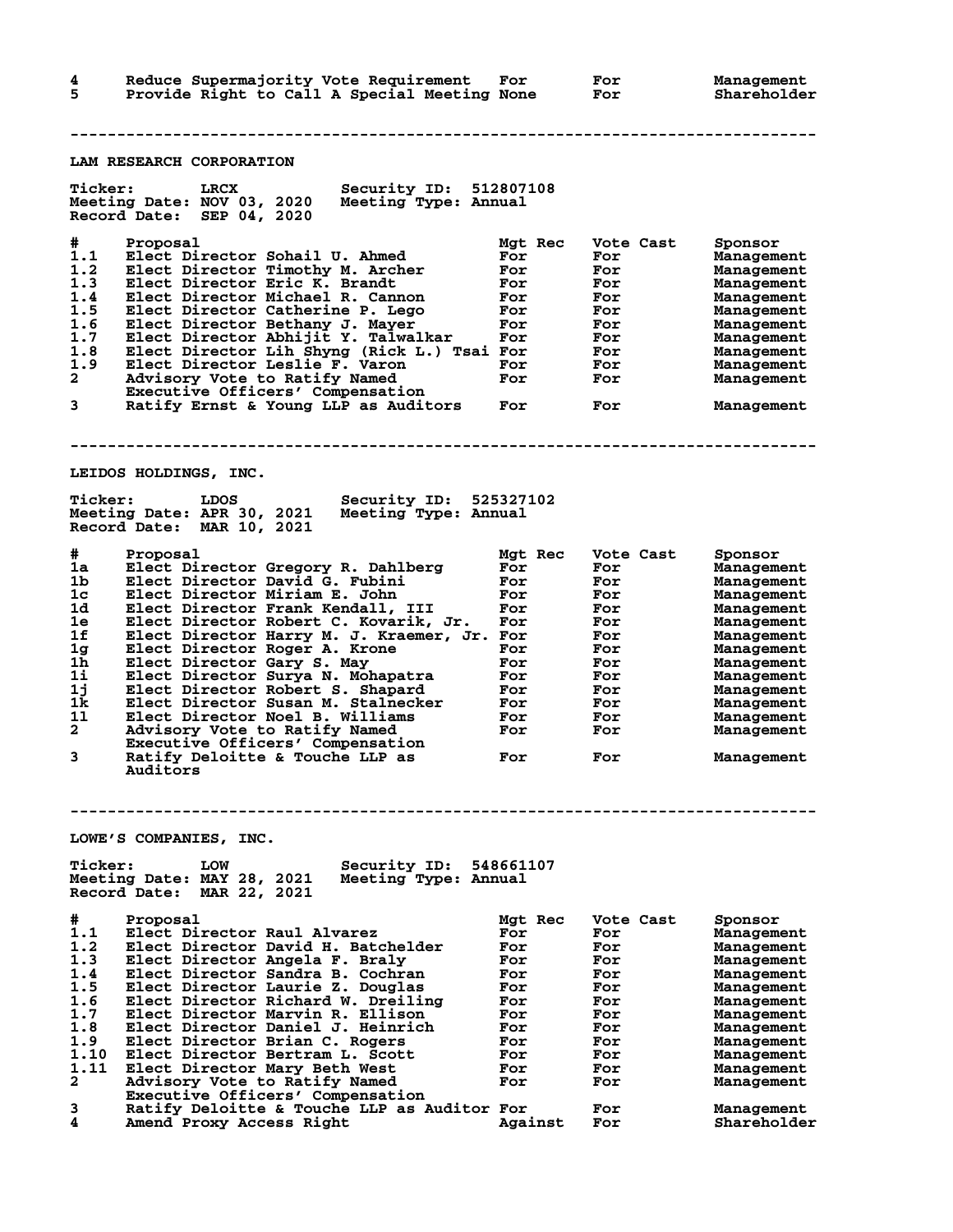**-------------------------------------------------------------------------------- METLIFE, INC. Ticker: MET Security ID: 59156R108 Meeting Date: JUN 15, 2021 Meeting Type: Annual Record Date: APR 22, 2021 # Proposal Mgt Rec Vote Cast Sponsor 1a Elect Director Cheryl W. Grise For For Management 1b Elect Director Carlos M. Gutierrez For For Management 1c Elect Director Gerald L. Hassell For For Management 1d Elect Director David L. Herzog For For Management 1e Elect Director R. Glenn Hubbard For For Management 1f Elect Director Edward J. Kelly, III For For Management 1g Elect Director William E. Kennard For For Management 1h Elect Director Michel A. Khalaf For For Management 1i Elect Director Catherine R. Kinney For For Management 1j Elect Director Diana L. McKenzie For For Management 1k Elect Director Denise M. Morrison For For Management 1l Elect Director Mark A. Weinberger For For Management 2 Ratify Deloitte & Touche LLP as For For Management Auditors 3 Advisory Vote to Ratify Named For For Management Executive Officers' Compensation -------------------------------------------------------------------------------- METTLER-TOLEDO INTERNATIONAL INC. Ticker: MTD Security ID: 592688105 Meeting Date: MAY 06, 2021 Meeting Type: Annual Record Date: MAR 08, 2021 # Proposal Mgt Rec Vote Cast Sponsor 1.1 Elect Director Robert F. Spoerry For For Management 1.2 Elect Director Wah-Hui Chu For For Management 1.3 Elect Director Domitille Doat-Le Bigot For For Management 1.4 Elect Director Olivier A. Filliol For For Management 1.5 Elect Director Elisha W. Finney For For Management 1.6 Elect Director Richard Francis For For Management 1.7 Elect Director Michael A. Kelly For For Management 1.8 Elect Director Thomas P. Salice For For Management 2 Ratify PricewaterhouseCoopers LLP as For For Management Auditors** Auditors<br> **3** Advisory Vote to Ratify Named For For Management  **Executive Officers' Compensation 4 Amend Omnibus Stock Plan For For Management -------------------------------------------------------------------------------- MICROSOFT CORPORATION Ticker: MSFT Security ID: 594918104 Meeting Date: DEC 02, 2020 Meeting Type: Annual Record Date: OCT 08, 2020 # Proposal Mgt Rec Vote Cast Sponsor 1.1 Elect Director Reid G. Hoffman For For Management 1.2 Elect Director Hugh F. Johnston For For Management 1.3 Elect Director Teri L. List-Stoll For For Management 1.4 Elect Director Satya Nadella For For Management 1.5 Elect Director Sandra E. Peterson For For Management 1.6 Elect Director Penny S. Pritzker For For Management 1.7 Elect Director Charles W. Scharf For For Management 1.8 Elect Director Arne M. Sorenson For For Management 1.9 Elect Director John W. Stanton For For Management 1.10 Elect Director John W. Thompson For For Management 1.11 Elect Director Emma N. Walmsley For For Management 1.12 Elect Director Padmasree Warrior For For Management 2 Advisory Vote to Ratify Named For For Management Executive Officers' Compensation 3 Ratify Deloitte & Touche LLP as For For Management** 3 Ratify Deloitte & Touche LLP as<br>Auditors<br>4 Report on Employee Representation **4 Report on Employee Representation on Against Against Shareholder the Board of Directors**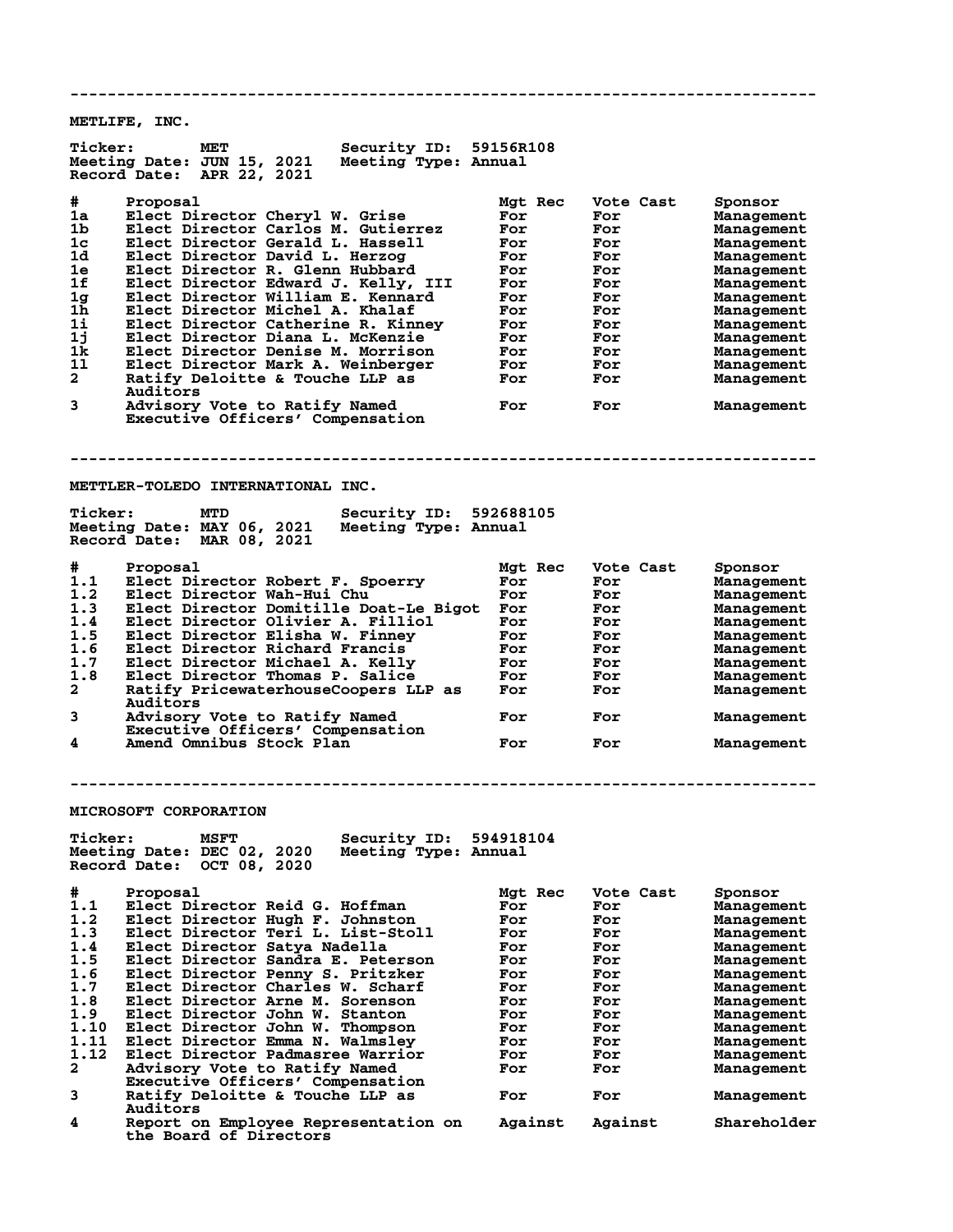**-------------------------------------------------------------------------------- MORGAN STANLEY Ticker: MS Security ID: 617446448 Meeting Date: MAY 20, 2021 Meeting Type: Annual Record Date: MAR 22, 2021 # Proposal Mgt Rec Vote Cast Sponsor 1a Elect Director Elizabeth Corley For For Management 1b Elect Director Alistair Darling For For Management 1c Elect Director Thomas H. Glocer For For Management 1d Elect Director James P. Gorman For For Management 1e Elect Director Robert H. Herz For For Management 1f Elect Director Nobuyuki Hirano For For Management 1g Elect Director Hironori Kamezawa For For Management 1h Elect Director Shelley B. Leibowitz For For Management 1i Elect Director Stephen J. Luczo For For Management 1j Elect Director Jami Miscik For For Management 1k Elect Director Dennis M. Nally For For Management 1l Elect Director Mary L. Schapiro For For Management 1m Elect Director Perry M. Traquina For For Management 1n Elect Director Rayford Wilkins, Jr. For For Management 2 Ratify Deloitte & Touche LLP as For For Management Auditors 3 Advisory Vote to Ratify Named For For Management Executive Officers' Compensation 4 Amend Omnibus Stock Plan For For Management -------------------------------------------------------------------------------- NEWMONT CORPORATION Ticker: NEM Security ID: 651639106 Meeting Date: APR 28, 2021 Meeting Type: Annual Record Date: MAR 02, 2021 # Proposal Mgt Rec Vote Cast Sponsor 1.1 Elect Director Patrick G. Awuah, Jr. For For Management 1.2 Elect Director Gregory H. Boyce For For Management 1.3 Elect Director Bruce R. Brook For For Management 1.4 Elect Director Maura Clark For For Management 1.5 Elect Director Matthew Coon Come For For Management 1.6 Elect Director Jose Manuel Madero For For Management 1.7 Elect Director Rene Medori For For Management 1.8 Elect Director Jane Nelson For For Management 1.9 Elect Director Thomas Palmer For For Management 1.10 Elect Director Julio M. Quintana For For Management 1.11 Elect Director Susan N. Story For For Management 2 Advisory Vote to Ratify Named For For Management Executive Officers' Compensation 3 Ratify Ernst & Young LLP as Auditors For For Management -------------------------------------------------------------------------------- NIELSEN HOLDINGS PLC Ticker: NLSN Security ID: G6518L108 Meeting Date: MAY 25, 2021 Meeting Type: Annual Record Date: MAR 29, 2021 # Proposal Mgt Rec Vote Cast Sponsor 1a Elect Director James A. Attwood, Jr. For For Management 1b Elect Director Thomas H. Castro For For Management 1c Elect Director Guerrino De Luca For For Management 1d Elect Director Karen M. Hoguet For For Management 1e Elect Director David Kenny For For Management 1f Elect Director Janice Marinelli Mazza For For Management 1g Elect Director Jonathan Miller For For Management 1h Elect Director Stephanie Plaines For For Management 1i Elect Director Nancy Tellem For For Management 1j Elect Director Lauren Zalaznick For For Management 2 Ratify Ernst & Young LLP as Auditors For For Management 3 Reappoint Ernst & Young LLP as UK For For Management**

 **Statutory Auditors**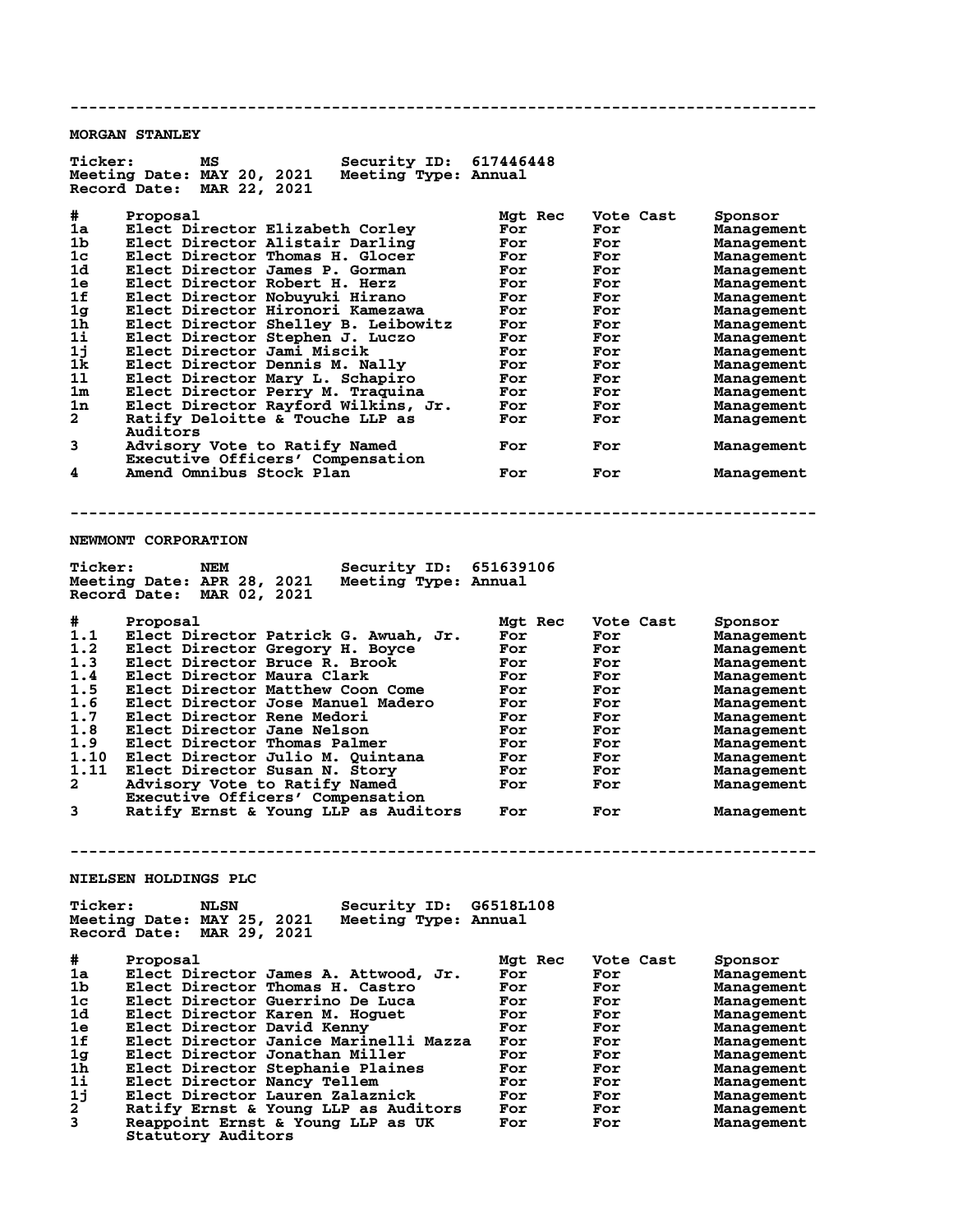|                | Authorize the Audit Committee to Fix<br>Remuneration of UK Statutory Auditor                                                    | For        | For        | Management               |
|----------------|---------------------------------------------------------------------------------------------------------------------------------|------------|------------|--------------------------|
| 5              | Advisory Vote to Ratify Named                                                                                                   | For        | For        | Management               |
|                | Executive Officers' Compensation                                                                                                |            |            |                          |
| 6              | Approve Remuneration Report                                                                                                     | For        | For        | Management               |
| 7              | Approve Remuneration Policy                                                                                                     | For        | For        | Management               |
| 8              | Authorise Issue of Equity                                                                                                       | For        | For        |                          |
|                |                                                                                                                                 |            |            | Management               |
| 9              | Authorise Issue of Equity without<br>Pre-emptive Rights                                                                         | For        | For        | Management               |
| 10             | Approve Issuance of Shares for a<br>Private Placement                                                                           | For        | For        | Management               |
| 11             | Approve Share Repurchase Contracts and For<br>Repurchase Counterparties                                                         |            | For        | Management               |
|                |                                                                                                                                 |            |            |                          |
|                | <b>NORTONLIFELOCK INC.</b>                                                                                                      |            |            |                          |
| <b>Ticker:</b> | <b>Security ID: 668771108</b><br><b>NLOK</b><br>Meeting Date: SEP 08, 2020<br>Meeting Type: Annual<br>Record Date: JUL 13, 2020 |            |            |                          |
|                |                                                                                                                                 |            |            |                          |
| #              | Proposal                                                                                                                        | Mgt Rec    | Vote Cast  | Sponsor                  |
| 1a             | Elect Director Sue Barsamian                                                                                                    | For        | For        | Management               |
| 1 <sub>b</sub> | Elect Director Eric K. Brandt                                                                                                   | For        | For        | Management               |
|                |                                                                                                                                 |            |            |                          |
| 1c             | Elect Director Frank E. Dangeard                                                                                                | For        | For        | Management               |
| 1d             | Elect Director Nora M. Denzel                                                                                                   | For        | For        | Management               |
| 1e             | Elect Director Peter A. Feld                                                                                                    | For        | For        | Management               |
| 1f             | Elect Director Kenneth Y. Hao                                                                                                   | For        | For        |                          |
|                |                                                                                                                                 |            |            | Management               |
| 1g             | Elect Director David W. Humphrey                                                                                                | For        | For        | Management               |
| $1\bar{h}$     | Elect Director Vincent Pilette                                                                                                  | For        | For        | Management               |
| $\mathbf{2}$   | Ratify KPMG LLP as Auditors                                                                                                     | For        | For        | Management               |
| 3              |                                                                                                                                 | For        | For        |                          |
|                | Advisory Vote to Ratify Named<br>Executive Officers' Compensation                                                               |            |            | Management               |
| 4              | Report on Political Contributions and<br>Expenditures                                                                           | Against    | Against    | Shareholder              |
| NVR, INC.      |                                                                                                                                 |            |            |                          |
| <b>Ticker:</b> | Security ID: 62944T105<br><b>NVR</b>                                                                                            |            |            |                          |
|                | Meeting Date: MAY 05, 2021<br>Meeting Type: Annual<br>Record Date: MAR 02, 2021                                                 |            |            |                          |
|                |                                                                                                                                 |            |            |                          |
| #              | Proposal                                                                                                                        | Mgt Rec    | Vote Cast  | Sponsor                  |
| 1.1            | Elect Director Dwight C. Schar                                                                                                  | For        | For        | Management               |
| 1.2            | Elect Director C. E. Andrews                                                                                                    | For        | For        | Management               |
| 1.3            | Elect Director Sallie B. Bailey                                                                                                 | For        | For        | Management               |
|                |                                                                                                                                 |            |            |                          |
|                | 1.4 Elect Director Thomas D. Eckert                                                                                             | For        | Against    | Management               |
| 1.5            | Elect Director Alfred E. Festa                                                                                                  | For        | For        | Management               |
| 1.6            | Elect Director Manuel H. Johnson                                                                                                | For        | For        | Management               |
| 1.7            | Elect Director Alexandra A. Jung                                                                                                | For        | For        | Management               |
| 1.8            | Elect Director Mel Martinez                                                                                                     | For        | For        | Management               |
|                |                                                                                                                                 |            | For        |                          |
| 1.9            | Elect Director William A. Moran                                                                                                 | For        |            | Management               |
| 1.10           | Elect Director David A. Preiser                                                                                                 | For        | Against    | Management               |
| 1.11           | Elect Director W. Grady Rosier                                                                                                  | For        | Against    | Management               |
| 1.12           | Elect Director Susan Williamson Ross                                                                                            | For        | Against    | Management               |
|                |                                                                                                                                 |            |            |                          |
| $\mathbf{2}$   | Ratify KPMG LLP as Auditors                                                                                                     | For        | For        | Management               |
| 3              | Advisory Vote to Ratify Named<br>Executive Officers' Compensation                                                               | For        | For        | Management               |
|                |                                                                                                                                 |            |            |                          |
|                |                                                                                                                                 |            |            |                          |
|                | <b>OSHKOSH CORPORATION</b>                                                                                                      |            |            |                          |
|                |                                                                                                                                 |            |            |                          |
| <b>Ticker:</b> | Security ID: 688239201<br><b>OSK</b><br>Meeting Type: Annual                                                                    |            |            |                          |
|                | Meeting Date: FEB 02, 2021<br>Record Date: DEC 07, 2020                                                                         |            |            |                          |
| #              | Proposal                                                                                                                        | Mgt Rec    | Vote Cast  | Sponsor                  |
|                |                                                                                                                                 | For        | For        |                          |
| 1.1            | Elect Director Keith J. Allman                                                                                                  |            |            | Management               |
| 1.2            | Elect Director Wilson R. Jones                                                                                                  | For        | For        | Management               |
| 1.3            | Elect Director Tyrone M. Jordan                                                                                                 | For        | For        | Management               |
| 1.4<br>1.5     | Elect Director Kimberley Metcalf-Kupres For<br>Elect Director Stephen D. Newlin                                                 | <b>For</b> | For<br>For | Management<br>Management |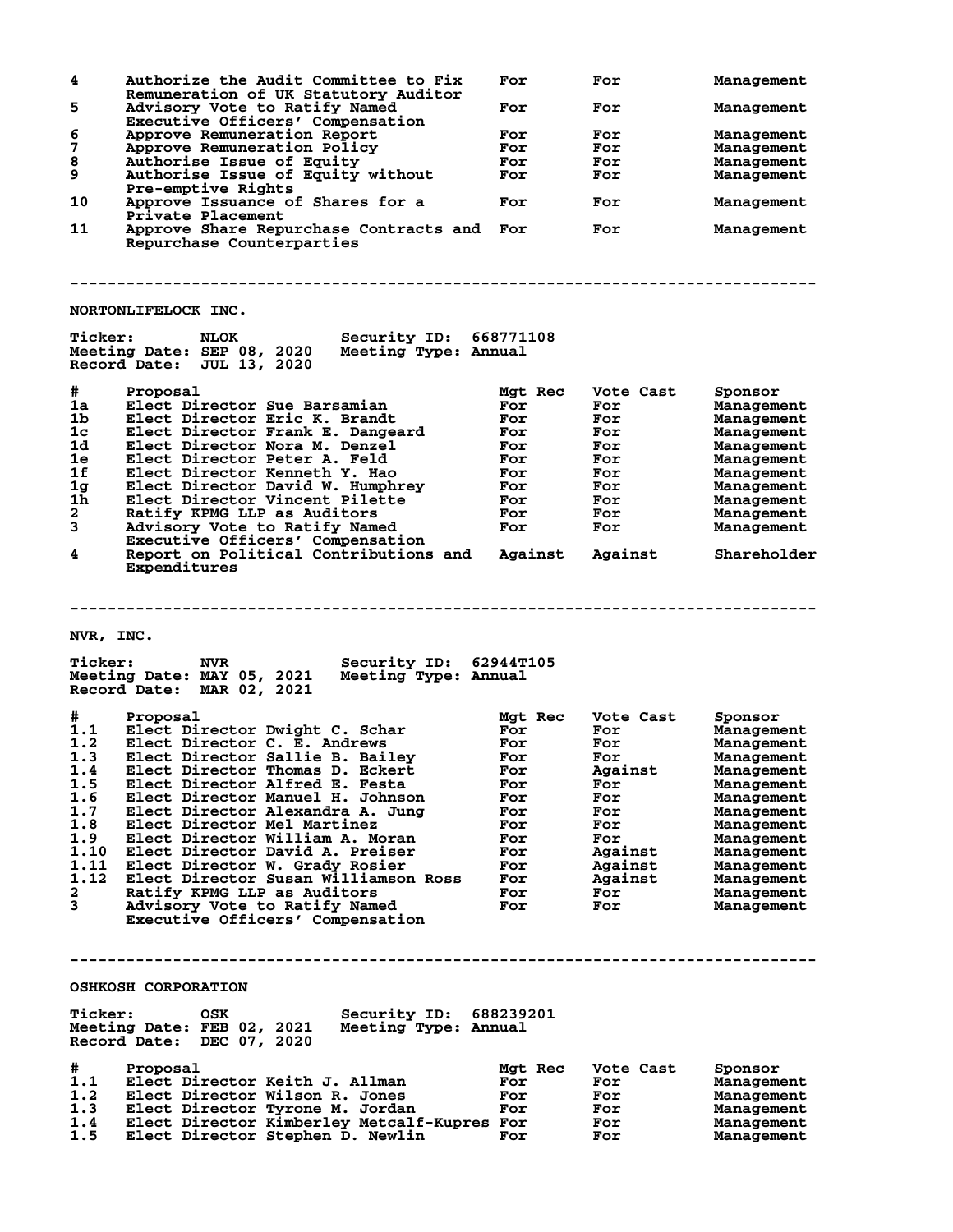| 1.6             | Elect Director Raymond T. Odierno                                                                                        | For     | For       | Management  |
|-----------------|--------------------------------------------------------------------------------------------------------------------------|---------|-----------|-------------|
| 1.7             | Elect Director Craig P. Omtvedt                                                                                          | For     | For       | Management  |
| 1.8             |                                                                                                                          |         |           |             |
|                 | Elect Director Duncan J. Palmer                                                                                          | For     | For       | Management  |
| 1.9             | Elect Director Sandra E. Rowland                                                                                         | For     | For       | Management  |
| 1.10            | Elect Director John S. Shiely                                                                                            | For     | For       | Management  |
| $\mathbf{2}$    | Ratify Deloitte & Touche LLP as<br>Auditors                                                                              | For     | For       | Management  |
| 3               | Advisory Vote to Ratify Named<br>Executive Officers' Compensation                                                        | For     | For       | Management  |
| 4               | Proxy Access Bylaw Amendment                                                                                             | Against | For       | Shareholder |
|                 |                                                                                                                          |         |           |             |
|                 |                                                                                                                          |         |           |             |
|                 | PAYPAL HOLDINGS, INC.                                                                                                    |         |           |             |
| <b>Ticker:</b>  | Security ID: 70450Y103<br><b>PYPL</b><br>Meeting Date: MAY 26, 2021<br>Meeting Type: Annual<br>Record Date: MAR 30, 2021 |         |           |             |
| #               | Proposal                                                                                                                 | Mgt Rec | Vote Cast |             |
|                 |                                                                                                                          |         |           | Sponsor     |
| 1a              | Elect Director Rodney C. Adkins                                                                                          | For     | For       | Management  |
| 1b              | Elect Director Jonathan Christodoro                                                                                      | For     | For       | Management  |
| 1 <sub>c</sub>  | Elect Director John J. Donahoe                                                                                           | For     | For       | Management  |
| 1d              | Elect Director David W. Dorman                                                                                           | For     | For       | Management  |
| 1e              | Elect Director Belinda J. Johnson                                                                                        | For     |           |             |
|                 |                                                                                                                          |         | For       | Management  |
| 1f              | Elect Director Gail J. McGovern                                                                                          | For     | For       | Management  |
| 1 <sub>g</sub>  | Elect Director Deborah M. Messemer                                                                                       | For     | For       | Management  |
| $1\overline{h}$ | Elect Director David M. Moffett                                                                                          | For     | For       | Management  |
|                 |                                                                                                                          |         |           |             |
| $1\mathbf{i}$   | Elect Director Ann M. Sarnoff                                                                                            | For     | For       | Management  |
| 1j              | Elect Director Daniel H. Schulman                                                                                        | For     | For       | Management  |
| 1k              | Elect Director Frank D. Yeary                                                                                            | For     | For       | Management  |
| $\mathbf{2}$    |                                                                                                                          |         |           |             |
|                 | Advisory Vote to Ratify Named                                                                                            | For     | For       | Management  |
| 3               | Executive Officers' Compensation<br>Ratify PricewaterhouseCoopers LLP as                                                 | For     | For       | Management  |
|                 | Auditors                                                                                                                 |         |           |             |
| 4               | Provide Right to Act by Written Consent Against                                                                          |         | For       | Shareholder |
| 5               | Report on Whether Written Policies or<br>Unwritten Norms Reinforce Racism in<br>Company Culture                          | Against | For       | Shareholder |
|                 |                                                                                                                          |         |           |             |
|                 | PROLOGIS, INC.                                                                                                           |         |           |             |
| <b>Ticker:</b>  | Security ID: 74340W103<br>PLD<br>Meeting Date: APR 29, 2021<br>Meeting Type: Annual<br>Record Date: MAR 08, 2021         |         |           |             |
| #               | Proposal                                                                                                                 | Mgt Rec | Vote Cast | Sponsor     |
|                 |                                                                                                                          |         |           |             |
| 1a              | Elect Director Hamid R. Moghadam                                                                                         | For     | For       | Management  |
| 1 <sub>b</sub>  | Elect Director Cristina G. Bita                                                                                          | For     | For       | Management  |
| 1c              | Elect Director George L. Fotiades                                                                                        | For     | For       | Management  |
| 1d              | Elect Director Lydia H. Kennard                                                                                          | For     | For       | Management  |
|                 |                                                                                                                          |         |           |             |
| 1e              | Elect Director Irving F. Lyons, III                                                                                      | For     | For       | Management  |
| 1f              | Elect Director Avid Modjtabai                                                                                            | For     | For       | Management  |
| 1 <sub>g</sub>  | Elect Director David P. O'Connor                                                                                         | For     | For       | Management  |
| 1h              | Elect Director Olivier Piani                                                                                             | For     | For       | Management  |
|                 |                                                                                                                          |         |           |             |
| 1i              | Elect Director Jeffrey L. Skelton                                                                                        | For     | For       | Management  |
| 1j              | Elect Director Carl B. Webb                                                                                              | For     | For       | Management  |
| 1k.             | Elect Director William D. Zollars                                                                                        | For     | For       | Management  |
|                 |                                                                                                                          |         |           |             |
| $\mathbf{2}$    | Advisory Vote to Ratify Named<br>Executive Officers' Compensation                                                        | For     | Against   | Management  |
| 3               | Ratify KPMG LLP as Auditors                                                                                              | For     | For       | Management  |
|                 |                                                                                                                          |         |           |             |
|                 | REGIONS FINANCIAL CORPORATION                                                                                            |         |           |             |
| <b>Ticker:</b>  | RF<br>Security ID: 7591EP100                                                                                             |         |           |             |
|                 | Meeting Date: APR 21, 2021<br>Meeting Type: Annual<br>Record Date: FEB 22, 2021                                          |         |           |             |
|                 |                                                                                                                          |         |           |             |
| #               | Proposal                                                                                                                 | Mgt Rec | Vote Cast | Sponsor     |
| 1a              | Elect Director Carolyn H. Byrd                                                                                           | For     | For       | Management  |
| 1b.             | Elect Director Don DeFosset                                                                                              | For     | For       | Management  |
| 1c              | Elect Director Samuel A. Di Piazza, Jr. For                                                                              |         | For       | Management  |
|                 |                                                                                                                          |         |           |             |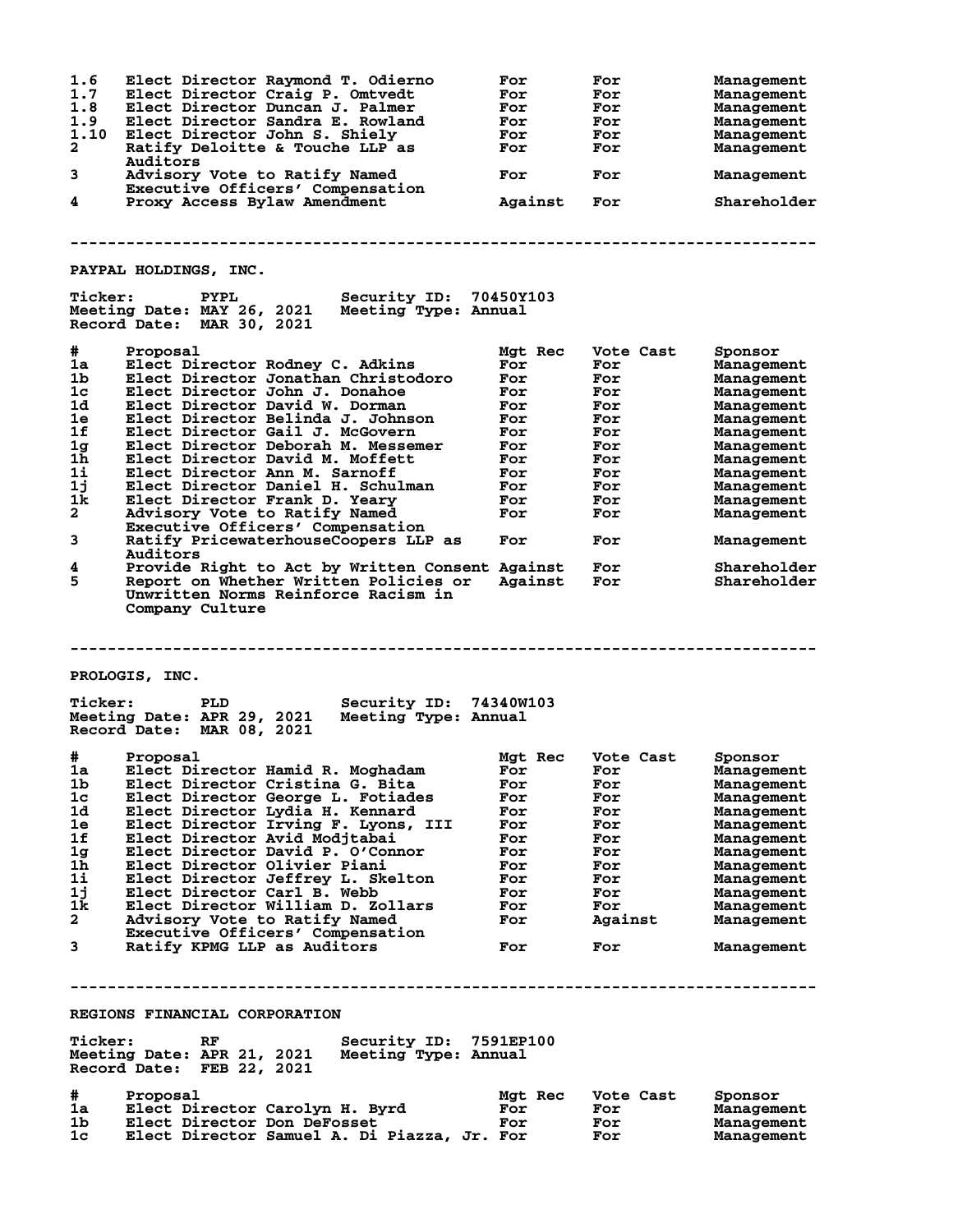| 1d<br>1e<br>1f<br>1g<br>1 <sub>h</sub><br>11<br>1j<br>1k<br>11<br>$\mathbf{2}$<br>$\overline{3}$ | Elect Director Zhanna Golodryga<br>Elect Director John D. Johns<br>Elect Director Ruth Ann Marshall<br>Elect Director Charles D. McCrary<br>Elect Director James T. Prokopanko<br>Elect Director Lee J. Styslinger, III<br>Elect Director Jose S. Suguet<br>Elect Director John M. Turner, Jr.<br>Elect Director Timothy Vines<br>Ratify Ernst & Young LLP as Auditors<br>Advisory Vote to Ratify Named<br>Executive Officers' Compensation | For<br>For<br>For<br>For<br>For<br>For<br>For<br>For<br>For<br>For<br>For | For<br>For<br>For<br>For<br>For<br>For<br>For<br>For<br>For<br>For<br>Against | Management<br><b>Management</b><br>Management<br>Management<br>Management<br>Management<br>Management<br>Management<br>Management<br>Management<br>Management |
|--------------------------------------------------------------------------------------------------|---------------------------------------------------------------------------------------------------------------------------------------------------------------------------------------------------------------------------------------------------------------------------------------------------------------------------------------------------------------------------------------------------------------------------------------------|---------------------------------------------------------------------------|-------------------------------------------------------------------------------|---------------------------------------------------------------------------------------------------------------------------------------------------------------|
|                                                                                                  | SCHLUMBERGER N.V.                                                                                                                                                                                                                                                                                                                                                                                                                           |                                                                           |                                                                               |                                                                                                                                                               |
| <b>Ticker:</b>                                                                                   | Security ID: 806857108<br>SLB<br>Meeting Date: APR 07, 2021<br>Meeting Type: Annual<br>Record Date: FEB 17, 2021                                                                                                                                                                                                                                                                                                                            |                                                                           |                                                                               |                                                                                                                                                               |
| #<br>1.1                                                                                         | Proposal<br>Elect Director Patrick de La<br>Chevardiere                                                                                                                                                                                                                                                                                                                                                                                     | Mgt Rec<br>For                                                            | Vote Cast<br>For                                                              | Sponsor<br>Management                                                                                                                                         |
| 1.2                                                                                              | Elect Director Miguel M. Galuccio                                                                                                                                                                                                                                                                                                                                                                                                           | For                                                                       | For                                                                           | Management                                                                                                                                                    |
| 1.3                                                                                              | Elect Director Olivier Le Peuch                                                                                                                                                                                                                                                                                                                                                                                                             | For                                                                       | For                                                                           | Management                                                                                                                                                    |
| 1.4                                                                                              | Elect Director Tatiana A. Mitrova                                                                                                                                                                                                                                                                                                                                                                                                           | For                                                                       | For                                                                           | Management                                                                                                                                                    |
| 1.5                                                                                              | Elect Director Maria Moraeus Hanssen                                                                                                                                                                                                                                                                                                                                                                                                        | For                                                                       | For                                                                           | Management                                                                                                                                                    |
| 1.6                                                                                              | Elect Director Mark G. Papa                                                                                                                                                                                                                                                                                                                                                                                                                 | For                                                                       | For                                                                           | Management                                                                                                                                                    |
| 1.7                                                                                              | Elect Director Henri Seydoux                                                                                                                                                                                                                                                                                                                                                                                                                | For                                                                       | For                                                                           | Management                                                                                                                                                    |
| 1.8                                                                                              | Elect Director Jeff W. Sheets                                                                                                                                                                                                                                                                                                                                                                                                               | For                                                                       | For                                                                           | Management                                                                                                                                                    |
| $\mathbf{2}$                                                                                     | Advisory Vote to Ratify Named                                                                                                                                                                                                                                                                                                                                                                                                               | For                                                                       | For                                                                           | Management                                                                                                                                                    |
|                                                                                                  | Executive Officers' Compensation                                                                                                                                                                                                                                                                                                                                                                                                            |                                                                           |                                                                               |                                                                                                                                                               |
| 3                                                                                                | Adopt and Approve Financials and<br>Dividends                                                                                                                                                                                                                                                                                                                                                                                               | For                                                                       | For                                                                           | Management                                                                                                                                                    |
| 4                                                                                                | Ratify PricewaterhouseCoopers LLP as<br>Auditors                                                                                                                                                                                                                                                                                                                                                                                            | For                                                                       | For                                                                           | Management                                                                                                                                                    |
| 5                                                                                                | Amend Omnibus Stock Plan                                                                                                                                                                                                                                                                                                                                                                                                                    | For                                                                       | For                                                                           | Management                                                                                                                                                    |
| 6                                                                                                | Amend Qualified Employee Stock<br>Purchase Plan                                                                                                                                                                                                                                                                                                                                                                                             | For                                                                       | For                                                                           | <b>Management</b>                                                                                                                                             |
| 7                                                                                                | Amend Non-Employee Director Restricted<br>Stock Plan                                                                                                                                                                                                                                                                                                                                                                                        | For                                                                       | For                                                                           | Management                                                                                                                                                    |
|                                                                                                  |                                                                                                                                                                                                                                                                                                                                                                                                                                             |                                                                           |                                                                               |                                                                                                                                                               |
|                                                                                                  | SKYWORKS SOLUTIONS, INC.                                                                                                                                                                                                                                                                                                                                                                                                                    |                                                                           |                                                                               |                                                                                                                                                               |
| <b>Ticker:</b>                                                                                   | Security ID: 83088M102<br>SWKS<br>Meeting Date: MAY 12, 2021<br>Meeting Type: Annual<br>Record Date: MAR 18, 2021                                                                                                                                                                                                                                                                                                                           |                                                                           |                                                                               |                                                                                                                                                               |
| #                                                                                                | Proposal                                                                                                                                                                                                                                                                                                                                                                                                                                    | Mgt Rec                                                                   | Vote Cast                                                                     | Sponsor                                                                                                                                                       |
| 1a                                                                                               | Elect Director Alan S. Batey                                                                                                                                                                                                                                                                                                                                                                                                                | For                                                                       | For                                                                           | Management                                                                                                                                                    |
| 1b                                                                                               | Elect Director Kevin L. Beebe                                                                                                                                                                                                                                                                                                                                                                                                               | For                                                                       | For                                                                           | Management                                                                                                                                                    |
| 1c                                                                                               | Elect Director Timothy R. Furey                                                                                                                                                                                                                                                                                                                                                                                                             | For                                                                       | For                                                                           | Management                                                                                                                                                    |
| 1d                                                                                               | Elect Director Liam K. Griffin                                                                                                                                                                                                                                                                                                                                                                                                              | For                                                                       | For                                                                           | Management                                                                                                                                                    |
| 1e                                                                                               | Elect Director Christine King                                                                                                                                                                                                                                                                                                                                                                                                               | For                                                                       | For                                                                           | Management                                                                                                                                                    |
| 1f                                                                                               | Elect Director David P. McGlade                                                                                                                                                                                                                                                                                                                                                                                                             | For                                                                       | For                                                                           | Management                                                                                                                                                    |
| 1 <sub>g</sub>                                                                                   | Elect Director Robert A. Schriesheim                                                                                                                                                                                                                                                                                                                                                                                                        | For                                                                       | For                                                                           | Management                                                                                                                                                    |
| $1\bar{h}$                                                                                       | Elect Director Kimberly S. Stevenson                                                                                                                                                                                                                                                                                                                                                                                                        | For                                                                       | For                                                                           | Management                                                                                                                                                    |
| $\mathbf{2}$                                                                                     | Ratify KPMG LLP as Auditor                                                                                                                                                                                                                                                                                                                                                                                                                  | For                                                                       | For                                                                           | Management                                                                                                                                                    |
| 3                                                                                                | Advisory Vote to Ratify Named                                                                                                                                                                                                                                                                                                                                                                                                               | For                                                                       | Against                                                                       | Management                                                                                                                                                    |
|                                                                                                  | Executive Officers' Compensation                                                                                                                                                                                                                                                                                                                                                                                                            |                                                                           |                                                                               |                                                                                                                                                               |
| 4                                                                                                | Amend Omnibus Stock Plan                                                                                                                                                                                                                                                                                                                                                                                                                    | For                                                                       | For                                                                           | Management                                                                                                                                                    |
| 5                                                                                                | Adopt Simple Majority Vote                                                                                                                                                                                                                                                                                                                                                                                                                  | <b>None</b>                                                               | For                                                                           | Shareholder                                                                                                                                                   |
|                                                                                                  |                                                                                                                                                                                                                                                                                                                                                                                                                                             |                                                                           |                                                                               |                                                                                                                                                               |
|                                                                                                  | STEEL DYNAMICS, INC.                                                                                                                                                                                                                                                                                                                                                                                                                        |                                                                           |                                                                               |                                                                                                                                                               |
|                                                                                                  |                                                                                                                                                                                                                                                                                                                                                                                                                                             |                                                                           |                                                                               |                                                                                                                                                               |
| <b>Ticker:</b>                                                                                   | Security ID: 858119100<br><b>STLD</b><br>Meeting Date: MAY 19, 2021<br>Meeting Type: Annual<br>Record Date: MAR 22, 2021                                                                                                                                                                                                                                                                                                                    |                                                                           |                                                                               |                                                                                                                                                               |
|                                                                                                  |                                                                                                                                                                                                                                                                                                                                                                                                                                             |                                                                           |                                                                               |                                                                                                                                                               |
| #<br>1.1                                                                                         | Proposal<br>Elect Director Mark D. Millett                                                                                                                                                                                                                                                                                                                                                                                                  | Mgt Rec<br>For                                                            | Vote Cast<br>For                                                              | Sponsor<br>Management                                                                                                                                         |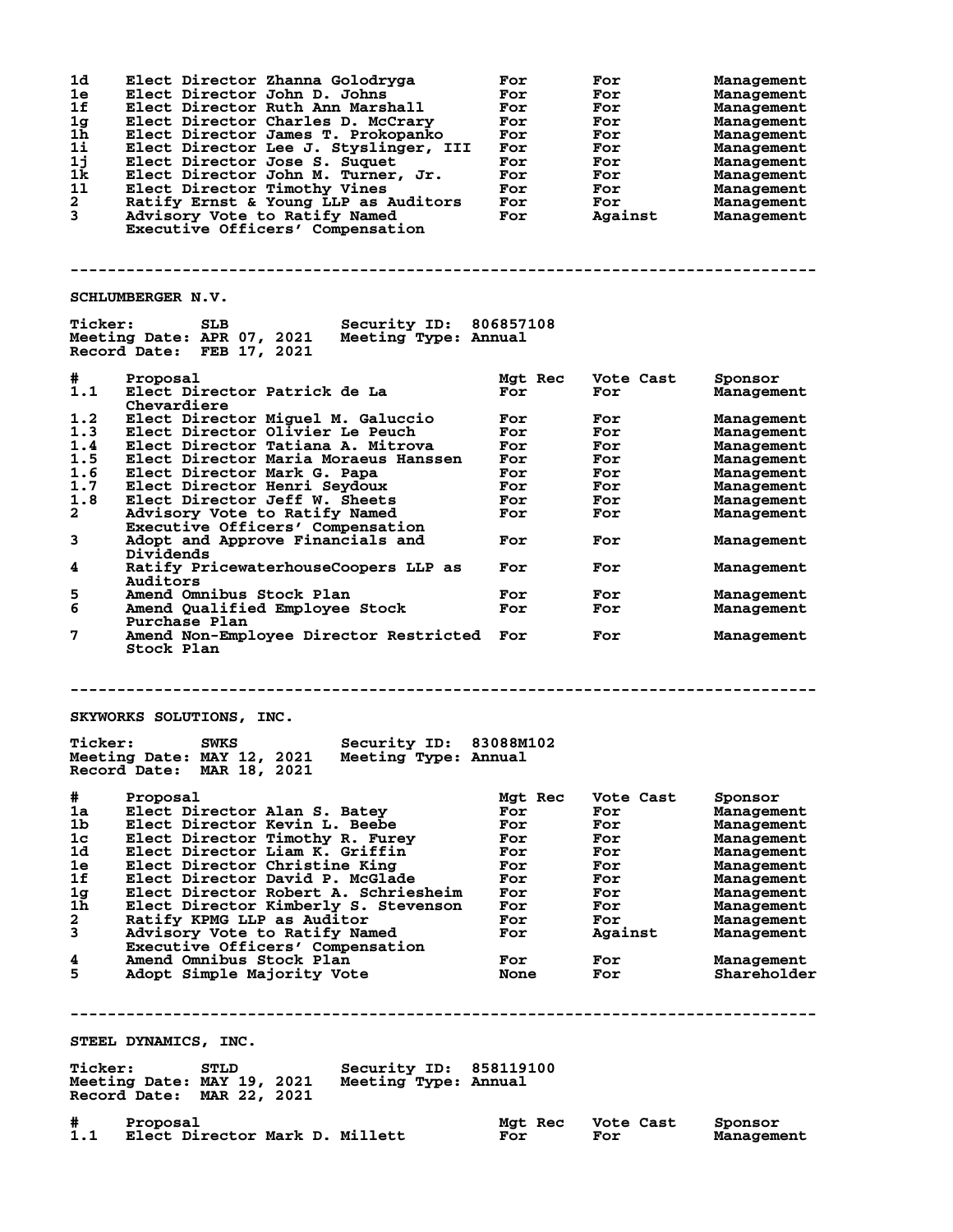| For<br>For<br>For<br>For<br>For<br>For<br>For<br>For<br>For<br>For<br>For<br>For                                                                    | For<br>For<br>For<br>For<br>For<br>For<br>For<br>For<br>For<br>For<br>For<br>For                            | <b>Management</b><br>Management<br>Management<br>Management<br>Management<br>Management<br>Management<br>Management<br>Management<br>Management<br>Management<br>Management                                               |
|-----------------------------------------------------------------------------------------------------------------------------------------------------|-------------------------------------------------------------------------------------------------------------|---------------------------------------------------------------------------------------------------------------------------------------------------------------------------------------------------------------------------|
|                                                                                                                                                     |                                                                                                             |                                                                                                                                                                                                                           |
| <b>Security ID: 87165B103</b><br>Meeting Date: MAY 20, 2021 Meeting Type: Annual                                                                    |                                                                                                             |                                                                                                                                                                                                                           |
| Mgt Rec<br>For<br>For<br>For<br>Elect Director Arthur W. Coviello, Jr.<br>For<br>For<br>For<br>For<br>For<br>For<br>For<br>For<br>For<br>For<br>For | Vote Cast<br>For<br>For<br>For<br>For<br>For<br>For<br>For<br>For<br>For<br>For<br>For<br>For<br>For<br>For | Sponsor<br>Management<br>Management<br>Management<br>Management<br>Management<br>Management<br>Management<br>Management<br>Management<br>Management<br>Management<br>Management<br>Management<br>Management<br>Management |
| Security ID: 74144T108<br>Meeting Type: Annual                                                                                                      |                                                                                                             |                                                                                                                                                                                                                           |
| Mgt Rec<br>For<br>For<br>For<br>For<br>For<br>For<br>For<br>For<br>For<br>For<br>For<br>For<br>For<br>Against                                       | Vote Cast<br>For<br>For<br>For<br>For<br>For<br>For<br>For<br>For<br>For<br>For<br>For<br>For<br>For<br>For | Sponsor<br>Management<br>Management<br>Management<br>Management<br>Management<br>Management<br>Management<br>Management<br>Management<br>Management<br>Management<br>Management<br>Management<br>Shareholder              |
|                                                                                                                                                     |                                                                                                             | Advisory Vote on Say on Pay Frequency One Year One Year                                                                                                                                                                   |

**--------------------------------------------------------------------------------**

**TAKE-TWO INTERACTIVE SOFTWARE, INC.**

| <b>Ticker:</b>             | <b>TTWO</b> | Security ID: 874054109 |  |
|----------------------------|-------------|------------------------|--|
| Meeting Date: SEP 16, 2020 |             | Meeting Type: Annual   |  |
| Record Date: JUL 20, 2020  |             |                        |  |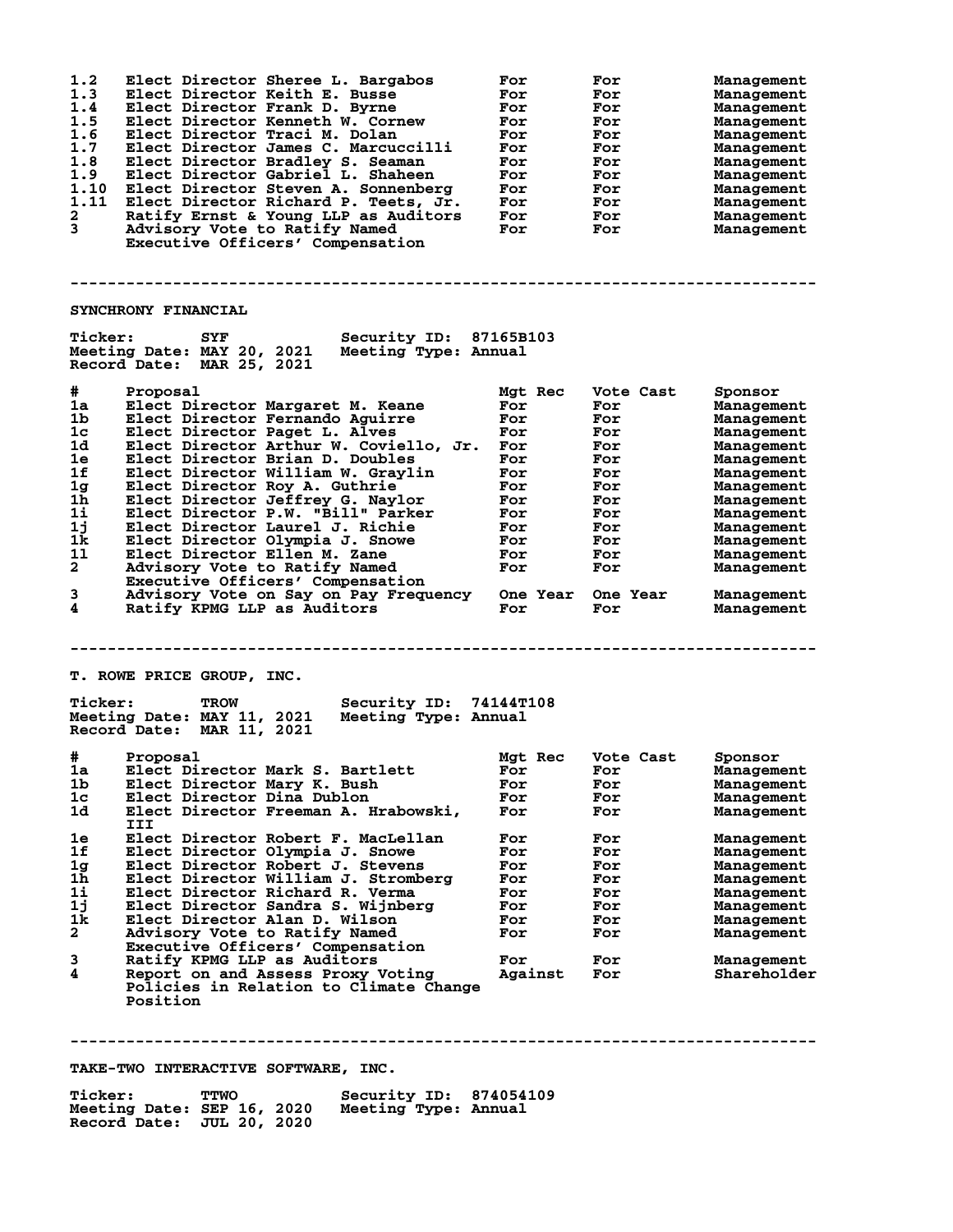| #<br>1.1<br>1.2<br>1.3<br>1.4<br>1.5<br>1.6<br>1.7<br>1.8<br>$\overline{a}$<br>3<br>4 | Proposal<br>Elect Director Strauss Zelnick<br>Elect Director Michael Dornemann<br>Elect Director J Moses<br>Elect Director Michael Sheresky<br>Elect Director LaVerne Srinivasan<br>Elect Director Susan Tolson<br>Elect Director Paul Viera<br>Elect Director Roland Hernandez<br>Advisory Vote to Ratify Named<br>Executive Officers' Compensation<br>Amend Omnibus Stock Plan<br>Ratify Ernst & Young LLP as Auditors | Mgt Rec<br>For<br>For<br>For<br>For<br>For<br>For<br>For<br>For<br>For<br>For<br>For | Vote Cast<br>For<br>For<br>For<br>For<br>For<br>For<br>For<br>For<br>For<br>For<br>For | Sponsor<br>Management<br>Management<br>Management<br>Management<br>Management<br>Management<br>Management<br>Management<br>Management<br>Management<br>Management |
|---------------------------------------------------------------------------------------|--------------------------------------------------------------------------------------------------------------------------------------------------------------------------------------------------------------------------------------------------------------------------------------------------------------------------------------------------------------------------------------------------------------------------|--------------------------------------------------------------------------------------|----------------------------------------------------------------------------------------|-------------------------------------------------------------------------------------------------------------------------------------------------------------------|
|                                                                                       | <b>TARGET CORPORATION</b>                                                                                                                                                                                                                                                                                                                                                                                                |                                                                                      |                                                                                        |                                                                                                                                                                   |
| <b>Ticker:</b>                                                                        | <b>TGT</b><br><b>Security ID: 87612E106</b><br>Meeting Date: JUN 09, 2021 Meeting Type: Annual<br>Record Date: APR 12, 2021                                                                                                                                                                                                                                                                                              |                                                                                      |                                                                                        |                                                                                                                                                                   |
| #                                                                                     | Proposal                                                                                                                                                                                                                                                                                                                                                                                                                 | Mgt Rec                                                                              | Vote Cast                                                                              | Sponsor                                                                                                                                                           |
| 1a                                                                                    | Elect Director Douglas M. Baker, Jr.                                                                                                                                                                                                                                                                                                                                                                                     | For                                                                                  | For                                                                                    | Management                                                                                                                                                        |
| 1b                                                                                    | Elect Director George S. Barrett                                                                                                                                                                                                                                                                                                                                                                                         | For                                                                                  | For                                                                                    | Management                                                                                                                                                        |
| 1c                                                                                    | Elect Director Brian C. Cornell                                                                                                                                                                                                                                                                                                                                                                                          | For                                                                                  | For                                                                                    | Management                                                                                                                                                        |
| 1d                                                                                    | Elect Director Robert L. Edwards                                                                                                                                                                                                                                                                                                                                                                                         | For                                                                                  | For                                                                                    | Management                                                                                                                                                        |
| 1e                                                                                    | Elect Director Melanie L. Healey                                                                                                                                                                                                                                                                                                                                                                                         | For                                                                                  | For                                                                                    | Management                                                                                                                                                        |
| 1f                                                                                    | Elect Director Donald R. Knauss                                                                                                                                                                                                                                                                                                                                                                                          | For                                                                                  | For                                                                                    | Management                                                                                                                                                        |
| 1g                                                                                    | Elect Director Christine A. Leahy                                                                                                                                                                                                                                                                                                                                                                                        | For                                                                                  | For                                                                                    | Management                                                                                                                                                        |
| 1 <sub>h</sub>                                                                        | Elect Director Monica C. Lozano                                                                                                                                                                                                                                                                                                                                                                                          | For                                                                                  | For                                                                                    | Management                                                                                                                                                        |
| 1i                                                                                    | Elect Director Mary E. Minnick                                                                                                                                                                                                                                                                                                                                                                                           | For                                                                                  | For                                                                                    |                                                                                                                                                                   |
| 1j                                                                                    | Elect Director Derica W. Rice                                                                                                                                                                                                                                                                                                                                                                                            | For                                                                                  | For                                                                                    | Management                                                                                                                                                        |
| 1k                                                                                    | Elect Director Kenneth L. Salazar                                                                                                                                                                                                                                                                                                                                                                                        |                                                                                      |                                                                                        | Management                                                                                                                                                        |
| 11                                                                                    | Elect Director Dmitri L. Stockton                                                                                                                                                                                                                                                                                                                                                                                        | For                                                                                  | For                                                                                    | Management                                                                                                                                                        |
| $\mathbf{2}$                                                                          |                                                                                                                                                                                                                                                                                                                                                                                                                          | For                                                                                  | For                                                                                    | Management                                                                                                                                                        |
|                                                                                       | Ratify Ernst & Young LLP as Auditors                                                                                                                                                                                                                                                                                                                                                                                     | For                                                                                  | For                                                                                    | Management                                                                                                                                                        |
| 3                                                                                     | Advisory Vote to Ratify Named                                                                                                                                                                                                                                                                                                                                                                                            | For                                                                                  | For                                                                                    | Management                                                                                                                                                        |
|                                                                                       | Executive Officers' Compensation                                                                                                                                                                                                                                                                                                                                                                                         |                                                                                      |                                                                                        |                                                                                                                                                                   |
| 4                                                                                     | Amend Proxy Access Right                                                                                                                                                                                                                                                                                                                                                                                                 | Against                                                                              | For                                                                                    | Shareholder                                                                                                                                                       |
| <b>Ticker:</b>                                                                        | <b>TE CONNECTIVITY LTD.</b><br>Security ID: H84989104<br>TEL                                                                                                                                                                                                                                                                                                                                                             |                                                                                      |                                                                                        |                                                                                                                                                                   |
|                                                                                       | Meeting Date: MAR 10, 2021<br>Meeting Type: Annual<br>Record Date: FEB 18, 2021                                                                                                                                                                                                                                                                                                                                          |                                                                                      |                                                                                        |                                                                                                                                                                   |
| #                                                                                     | Proposal                                                                                                                                                                                                                                                                                                                                                                                                                 | Mgt Rec                                                                              | Vote Cast                                                                              | Sponsor                                                                                                                                                           |
| 1a                                                                                    | Elect Director Pierre R. Brondeau                                                                                                                                                                                                                                                                                                                                                                                        | For                                                                                  | For                                                                                    | Management                                                                                                                                                        |
| 1b                                                                                    | Elect Director Terrence R. Curtin                                                                                                                                                                                                                                                                                                                                                                                        | For                                                                                  | For                                                                                    | Management                                                                                                                                                        |
| 1 <sub>c</sub>                                                                        | Elect Director Carol A. (John) Davidson For                                                                                                                                                                                                                                                                                                                                                                              |                                                                                      | For                                                                                    | Management                                                                                                                                                        |
| 1d                                                                                    | Elect Director Lynn A. Dugle                                                                                                                                                                                                                                                                                                                                                                                             | For                                                                                  | For                                                                                    | Management                                                                                                                                                        |
| 1e                                                                                    | Elect Director William A. Jeffrey                                                                                                                                                                                                                                                                                                                                                                                        | For                                                                                  | For                                                                                    | Management                                                                                                                                                        |
| 1f                                                                                    | Elect Director David M. Kerko                                                                                                                                                                                                                                                                                                                                                                                            | <b>None</b>                                                                          | <b>None</b>                                                                            | Management                                                                                                                                                        |
|                                                                                       | *Withdrawn Resolution*                                                                                                                                                                                                                                                                                                                                                                                                   |                                                                                      |                                                                                        |                                                                                                                                                                   |
| 1 <sub>g</sub>                                                                        | Elect Director Thomas J. Lynch                                                                                                                                                                                                                                                                                                                                                                                           | For                                                                                  | For                                                                                    | Management                                                                                                                                                        |
| 1 <sub>h</sub>                                                                        | Elect Director Heath A. Mitts                                                                                                                                                                                                                                                                                                                                                                                            | For                                                                                  | For                                                                                    | Management                                                                                                                                                        |
| 1i                                                                                    | Elect Director Yong Nam                                                                                                                                                                                                                                                                                                                                                                                                  | For                                                                                  | For                                                                                    | Management                                                                                                                                                        |
| 1j                                                                                    | Elect Director Daniel J. Phelan                                                                                                                                                                                                                                                                                                                                                                                          | For                                                                                  | For                                                                                    | Management                                                                                                                                                        |
| 1k                                                                                    | Elect Director Abhijit Y. Talwalkar                                                                                                                                                                                                                                                                                                                                                                                      | For                                                                                  | For                                                                                    | Management                                                                                                                                                        |
| 11                                                                                    | Elect Director Mark C. Trudeau                                                                                                                                                                                                                                                                                                                                                                                           | For                                                                                  | For                                                                                    | Management                                                                                                                                                        |
| 1m                                                                                    | Elect Director Dawn C. Willoughby                                                                                                                                                                                                                                                                                                                                                                                        | For                                                                                  | For                                                                                    | Management                                                                                                                                                        |
| 1n                                                                                    | Elect Director Laura H. Wright                                                                                                                                                                                                                                                                                                                                                                                           | For                                                                                  | For                                                                                    | Management                                                                                                                                                        |
| $\mathbf{2}$                                                                          | Elect Board Chairman Thomas J. Lynch                                                                                                                                                                                                                                                                                                                                                                                     | For                                                                                  | For                                                                                    | Management                                                                                                                                                        |
| 3a                                                                                    | Elect Daniel J. Phelan as Member of                                                                                                                                                                                                                                                                                                                                                                                      | For                                                                                  | For                                                                                    | Management                                                                                                                                                        |
|                                                                                       | Management Development and                                                                                                                                                                                                                                                                                                                                                                                               |                                                                                      |                                                                                        |                                                                                                                                                                   |
|                                                                                       | Compensation Committee                                                                                                                                                                                                                                                                                                                                                                                                   |                                                                                      |                                                                                        |                                                                                                                                                                   |
| 3b                                                                                    | Elect Abhijit Y. Talwalkar as Member                                                                                                                                                                                                                                                                                                                                                                                     | For                                                                                  | For                                                                                    | Management                                                                                                                                                        |
|                                                                                       | of Management Development and                                                                                                                                                                                                                                                                                                                                                                                            |                                                                                      |                                                                                        |                                                                                                                                                                   |
|                                                                                       | Compensation Committee                                                                                                                                                                                                                                                                                                                                                                                                   |                                                                                      |                                                                                        |                                                                                                                                                                   |
| Зc                                                                                    | Elect Mark C. Trudeau as Member of                                                                                                                                                                                                                                                                                                                                                                                       | For                                                                                  | For                                                                                    | Management                                                                                                                                                        |
|                                                                                       | Management Development and                                                                                                                                                                                                                                                                                                                                                                                               |                                                                                      |                                                                                        |                                                                                                                                                                   |
|                                                                                       | Compensation Committee                                                                                                                                                                                                                                                                                                                                                                                                   |                                                                                      |                                                                                        |                                                                                                                                                                   |
| 3d.                                                                                   | Elect Dawn C. Willoughby as Member of                                                                                                                                                                                                                                                                                                                                                                                    | For                                                                                  | For                                                                                    | Management                                                                                                                                                        |
|                                                                                       |                                                                                                                                                                                                                                                                                                                                                                                                                          |                                                                                      |                                                                                        |                                                                                                                                                                   |
|                                                                                       | Management Development and                                                                                                                                                                                                                                                                                                                                                                                               |                                                                                      |                                                                                        |                                                                                                                                                                   |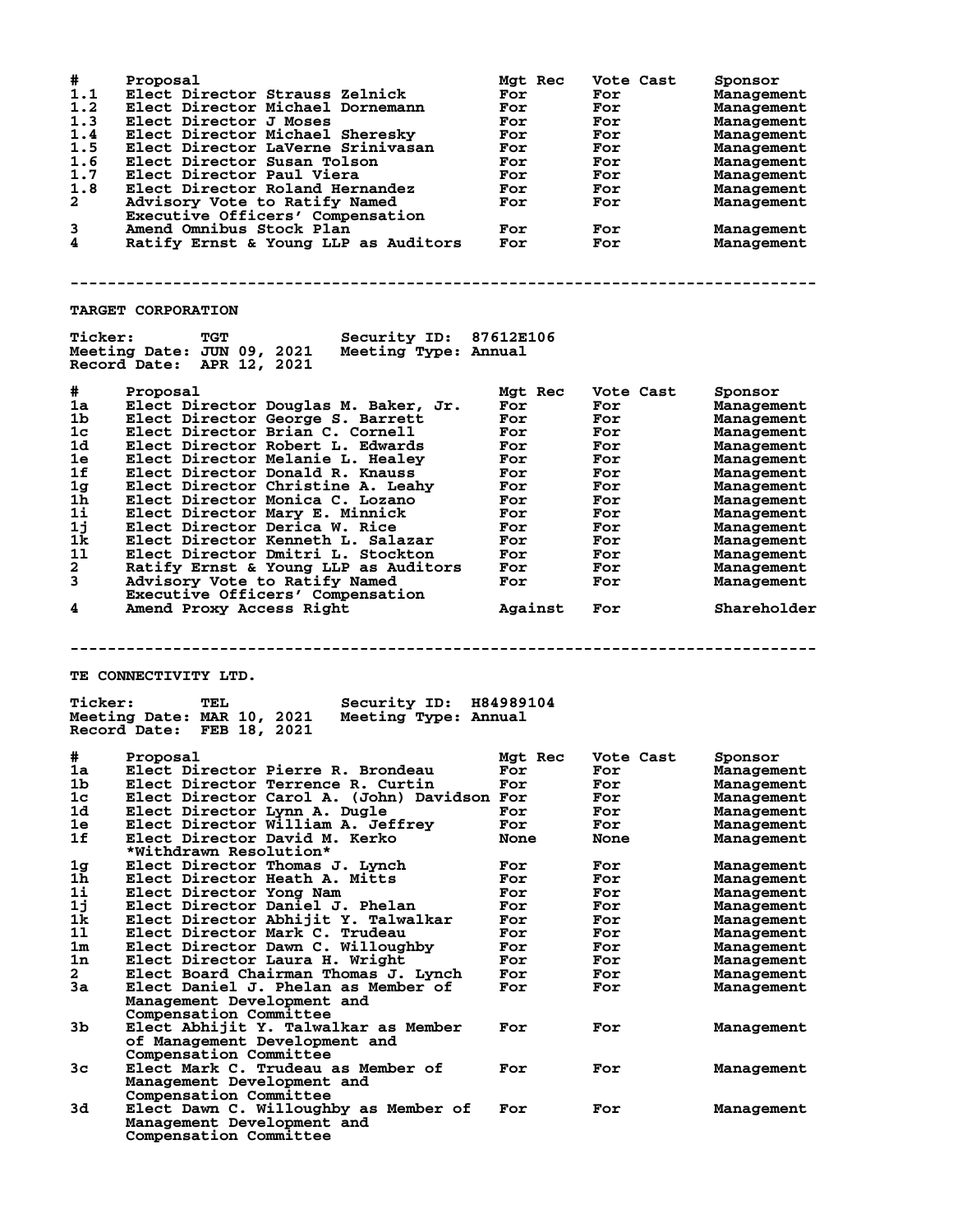| 4   | Designate Rene Schwarzenbach as<br>Independent Proxy                                                     | For | For | Management |
|-----|----------------------------------------------------------------------------------------------------------|-----|-----|------------|
| 5.1 | Accept Annual Report for Fiscal Year<br>Ended September 25, 2020                                         | For | For | Management |
| 5.2 | Accept Statutory Financial Statements<br>for Fiscal Year Ended September 25,<br>2020                     | For | For | Management |
| 5.3 | Approve Consolidated Financial<br>Statements for Fiscal Year Ended<br>September 25, 2020                 | For | For | Management |
| 6   | Approve Discharge of Board and Senior<br>Management                                                      | For | For | Management |
| 7.1 | Ratify Deloitte & Touche LLP as<br>Independent Registered Public<br>Accounting Firm for Fiscal Year 2021 | For | For | Management |
| 7.2 | Ratify Deloitte AG as Swiss Registered<br>Auditors                                                       | For | For | Management |
| 7.3 | Ratify PricewaterhouseCoopers AG as<br>Special Auditors                                                  | For | For | Management |
| 8   | Advisory Vote to Ratify Named<br>Executive Officers' Compensation                                        | For | For | Management |
| 9   | Approve the Increase in Maximum<br>Aggregate Remuneration of Executive<br>Management                     | For | For | Management |
| 10  | Approve Maximum Aggregate Remuneration<br>of Board of Directors                                          | For | For | Management |
| 11  | Approve Allocation of Available<br>Earnings at September 25, 2020                                        | For | For | Management |
| 12  | Approve Declaration of Dividend                                                                          | For | For | Management |
| 13  | Approve Reduction in Share Capital via                                                                   | For | For | Management |
|     | Cancelation of Shares                                                                                    |     |     |            |
| 14  | Amend Non-Qualified Employee Stock<br>Purchase Plan                                                      | For | For | Management |
| 15  | Amend Omnibus Stock Plan                                                                                 | For | For | Management |
| 16  | Adjourn Meeting                                                                                          | For | For | Management |
|     |                                                                                                          |     |     |            |

## **THE AES CORPORATION**

|              | 2021<br>Meeting Date: APR 22,<br>Meeting Type: Annual<br>Record Date:<br>MAR 01, 2021 |                |           |             |
|--------------|---------------------------------------------------------------------------------------|----------------|-----------|-------------|
| #            | Proposal                                                                              | <b>Mat Rec</b> | Vote Cast | Sponsor     |
| 1.1          | Elect Director Janet G. Davidson                                                      | For            | For       | Management  |
| 1.2          | Elect Director Andres R. Gluski                                                       | For            | For       | Management  |
| 1.3          | Elect Director Tarun Khanna                                                           | For            | For       | Management  |
| 1.4          | Elect Director Holly K. Koeppel                                                       | For            | For       | Management  |
| 1.5          | Elect Director Julia M. Laulis                                                        | For            | For       | Management  |
| 1.6          | Elect Director James H. Miller                                                        | For            | For       | Management  |
| 1.7          | Elect Director Alain Monie                                                            | For            | For       | Management  |
| 1.8          | Elect Director John B. Morse, Jr.                                                     | For            | For       | Management  |
| 1.9          | Elect Director Moises Naim                                                            | For            | For       | Management  |
| 1.10         | Elect Director Teresa M. Sebastian                                                    | For            | For       | Management  |
| $\mathbf{2}$ | Advisory Vote to Ratify Named                                                         | For            | For       | Management  |
|              | Executive Officers' Compensation                                                      |                |           |             |
| 3            | Ratify Ernst & Young LLP as Auditors                                                  | For            | For       | Management  |
| 4            | Require Shareholder Approval of Bylaw<br>and Charter Amendments Adopted by the        | Against        | Against   | Shareholder |

**--------------------------------------------------------------------------------**

 **Board of Directors**

**THE BANK OF NEW YORK MELLON CORPORATION**

| <b>Ticker:</b><br>Meeting Date: APR 13, 2021 | BK | Security ID: 064058100<br>Meeting Type: Annual |  |
|----------------------------------------------|----|------------------------------------------------|--|
| Record Date: FEB 16, 2021                    |    |                                                |  |

**Ticker: AES Security ID: 00130H105**

| #              | Proposal                                    | Mgt Rec | Vote Cast | Sponsor    |
|----------------|---------------------------------------------|---------|-----------|------------|
| 1a             | Elect Director Linda Z. Cook                | For     | For       | Management |
| 1b             | Elect Director Joseph J. Echevarria         | For     | For       | Management |
| 1 <sub>c</sub> | Elect Director Thomas P. "Todd" Gibbons For |         | For       | Management |
| 1d             | Elect Director M. Amy Gilliland             | For     | For       | Management |
| 1e             | Elect Director Jeffrey A. Goldstein         | For     | For       | Management |
| 1f             | Elect Director K. Guru Gowrappan            | For     | For       | Management |

**--------------------------------------------------------------------------------**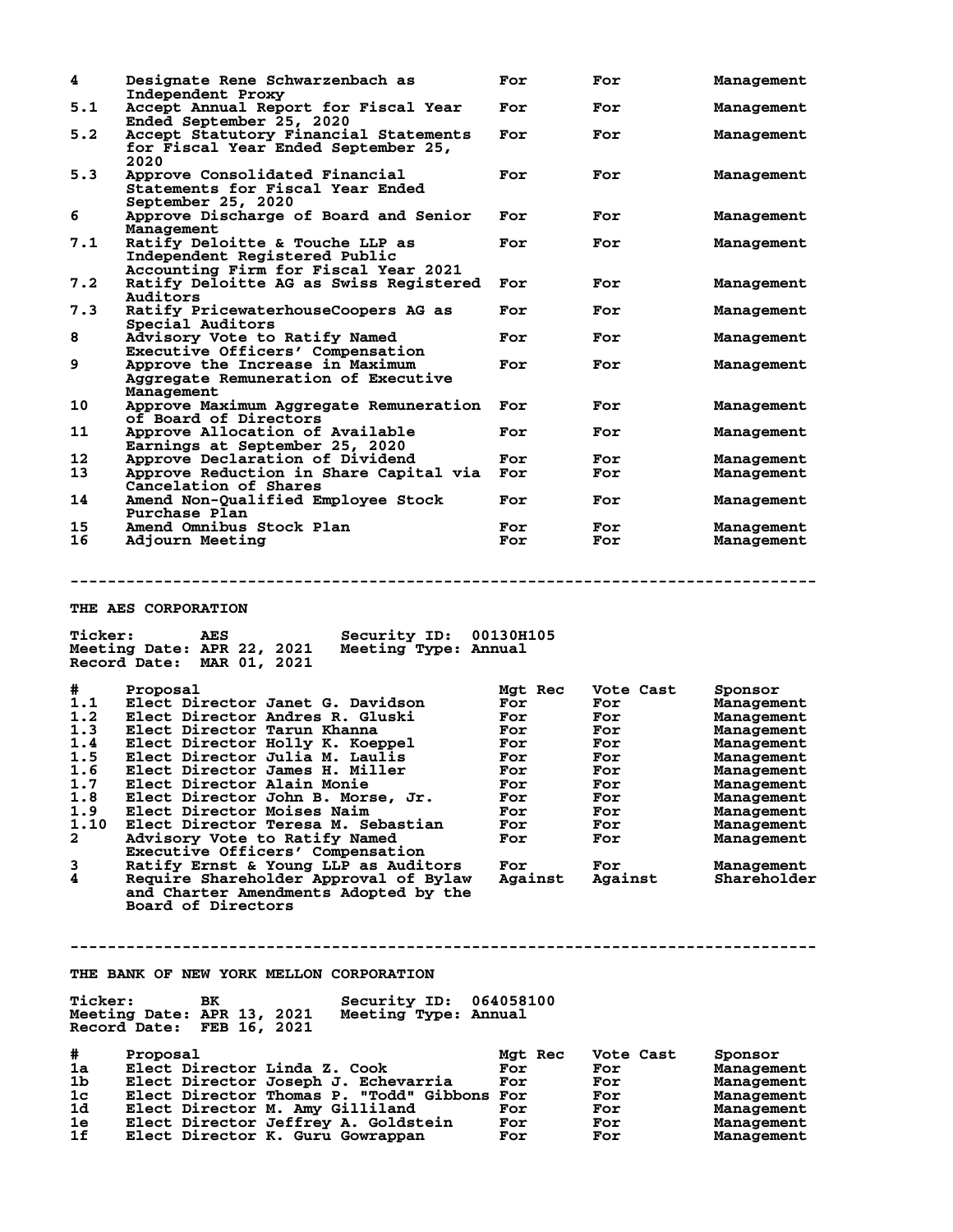| 1 <sub>g</sub><br>1 <sub>h</sub><br>1i<br>1j<br>1 <sub>k</sub><br>11<br>$\mathbf{2}$<br>3 | Elect Director Ralph Izzo<br>Elect Director Edmund F. "Ted" Kelly<br>Elect Director Elizabeth E. Robinson<br>Elect Director Samuel C. Scott, III<br>Elect Director Frederick O. Terrell<br>Elect Director Alfred W. "AI" Zollar<br>Advisory Vote to Ratify Named<br>Executive Officers' Compensation<br>Ratify KPMG LLP as Auditors | For<br>For<br>For<br>For<br>For<br>For<br>For<br>For | For<br>For<br>For<br>For<br>For<br>For<br>For<br>For | Management<br>Management<br>Management<br>Management<br>Management<br>Management<br>Management<br>Management |
|-------------------------------------------------------------------------------------------|-------------------------------------------------------------------------------------------------------------------------------------------------------------------------------------------------------------------------------------------------------------------------------------------------------------------------------------|------------------------------------------------------|------------------------------------------------------|--------------------------------------------------------------------------------------------------------------|
| 4                                                                                         | Reduce Ownership Threshold for<br>Shareholders to Request Action by<br>Written Consent                                                                                                                                                                                                                                              | Against                                              | For                                                  | Shareholder                                                                                                  |
|                                                                                           | THE INTERPUBLIC GROUP OF COMPANIES, INC.                                                                                                                                                                                                                                                                                            |                                                      |                                                      |                                                                                                              |
| <b>Ticker:</b>                                                                            | <b>IPG</b><br>Security ID: 460690100<br>Meeting Date: MAY 27, 2021<br>Meeting Type: Annual<br>Record Date: APR 01, 2021                                                                                                                                                                                                             |                                                      |                                                      |                                                                                                              |
| #                                                                                         | Proposal                                                                                                                                                                                                                                                                                                                            | Mgt Rec                                              | Vote Cast                                            | Sponsor                                                                                                      |
| 1.1<br>1.2                                                                                | Elect Director Joceyln Carter-Miller<br>Elect Director Mary J. Steele Guilfoile For                                                                                                                                                                                                                                                 | For                                                  | For<br>For                                           | Management<br>Management                                                                                     |
| 1.3                                                                                       | Elect Director Dawn Hudson                                                                                                                                                                                                                                                                                                          | For                                                  | For                                                  | Management                                                                                                   |
| 1.4                                                                                       | Elect Director Philippe Krakowsky                                                                                                                                                                                                                                                                                                   | For                                                  | For                                                  | Management                                                                                                   |
| 1.5                                                                                       | Elect Director Jonathan F. Miller                                                                                                                                                                                                                                                                                                   | For                                                  | For                                                  | Management                                                                                                   |
| 1.6<br>1.7                                                                                | Elect Director Patrick Q. Moore<br>Elect Director Michael I. Roth                                                                                                                                                                                                                                                                   | For<br>For                                           | For<br>For                                           | Management<br>Management                                                                                     |
| 1.8                                                                                       | Elect Director Linda S. Sanford                                                                                                                                                                                                                                                                                                     | For                                                  | For                                                  | Management                                                                                                   |
| 1.9                                                                                       | Elect Director David M. Thomas                                                                                                                                                                                                                                                                                                      | For                                                  | For                                                  | Management                                                                                                   |
| 1.10                                                                                      | Elect Director E. Lee Wyatt, Jr.                                                                                                                                                                                                                                                                                                    | For                                                  | For                                                  | Management                                                                                                   |
| $\mathbf{2}$                                                                              | Ratify PricewaterhouseCoopers LLP as<br>Auditors                                                                                                                                                                                                                                                                                    | For                                                  | For                                                  | Management                                                                                                   |
| 3                                                                                         | Advisory Vote to Ratify Named<br>Executive Officers' Compensation                                                                                                                                                                                                                                                                   | For                                                  | For                                                  | Management                                                                                                   |
| 4                                                                                         | Reduce Ownership Threshold for<br>Shareholders to Call Special Meeting                                                                                                                                                                                                                                                              | Against                                              | For                                                  | Shareholder                                                                                                  |
|                                                                                           |                                                                                                                                                                                                                                                                                                                                     |                                                      |                                                      |                                                                                                              |
|                                                                                           | THE KROGER CO.                                                                                                                                                                                                                                                                                                                      |                                                      |                                                      |                                                                                                              |
| <b>Ticker:</b>                                                                            | Security ID: 501044101<br>KR.<br>Meeting Date: JUN 24, 2021<br>Meeting Type: Annual<br>Record Date: APR 26, 2021                                                                                                                                                                                                                    |                                                      |                                                      |                                                                                                              |
| #                                                                                         | Proposal                                                                                                                                                                                                                                                                                                                            | <b>Mat Rec</b>                                       | Vote Cast                                            | Sponsor                                                                                                      |
| 1a                                                                                        | Elect Director Nora A. Aufreiter                                                                                                                                                                                                                                                                                                    | For                                                  | For                                                  | Management                                                                                                   |
| 1 <sub>b</sub><br>1c                                                                      | Elect Director Kevin M. Brown<br>Elect Director Anne Gates                                                                                                                                                                                                                                                                          | For<br>For                                           | For<br>For                                           | Management<br>Management                                                                                     |
| 1d                                                                                        | Elect Director Karen M. Hoguet                                                                                                                                                                                                                                                                                                      | For                                                  | For                                                  | Management                                                                                                   |
| 1e                                                                                        | Elect Director W. Rodney McMullen                                                                                                                                                                                                                                                                                                   | For                                                  | For                                                  | Management                                                                                                   |
| 1f                                                                                        | Elect Director Clyde R. Moore                                                                                                                                                                                                                                                                                                       | For                                                  | For                                                  | Management                                                                                                   |
| 1 <sub>g</sub><br>1h                                                                      | Elect Director Ronald L. Sargent<br>Elect Director J. Amanda Sourry Knox                                                                                                                                                                                                                                                            | For<br>For                                           | For<br>For                                           | Management<br>Management                                                                                     |
| 11                                                                                        | (Amanda Sourry)<br>Elect Director Mark S. Sutton                                                                                                                                                                                                                                                                                    | For                                                  | For                                                  | Management                                                                                                   |
| 1j                                                                                        | Elect Director Ashok Vemuri                                                                                                                                                                                                                                                                                                         | For                                                  | For                                                  | Management                                                                                                   |
| $\mathbf{2}^-$                                                                            | Advisory Vote to Ratify Named                                                                                                                                                                                                                                                                                                       | For                                                  | For                                                  | Management                                                                                                   |
| 3                                                                                         | Executive Officers' Compensation<br>Ratify PricewaterhouseCoopers LLC as<br>Auditor                                                                                                                                                                                                                                                 | For                                                  | For                                                  | Management                                                                                                   |
| 4                                                                                         | Assess Environmental Impact of<br>Non-Recyclable Packaging                                                                                                                                                                                                                                                                          | Against                                              | For                                                  | Shareholder                                                                                                  |
|                                                                                           |                                                                                                                                                                                                                                                                                                                                     |                                                      |                                                      |                                                                                                              |
|                                                                                           | THERMO FISHER SCIENTIFIC INC.                                                                                                                                                                                                                                                                                                       |                                                      |                                                      |                                                                                                              |
| <b>Ticker:</b>                                                                            | Security ID: 883556102<br>TMO<br>Meeting Date: MAY 19, 2021<br>Meeting Type: Annual<br>Record Date: MAR 26, 2021                                                                                                                                                                                                                    |                                                      |                                                      |                                                                                                              |

# Proposal<br>1a Elect Director Marc N. Casper Mgt Rec Vote Cast Sponsor<br>For For Management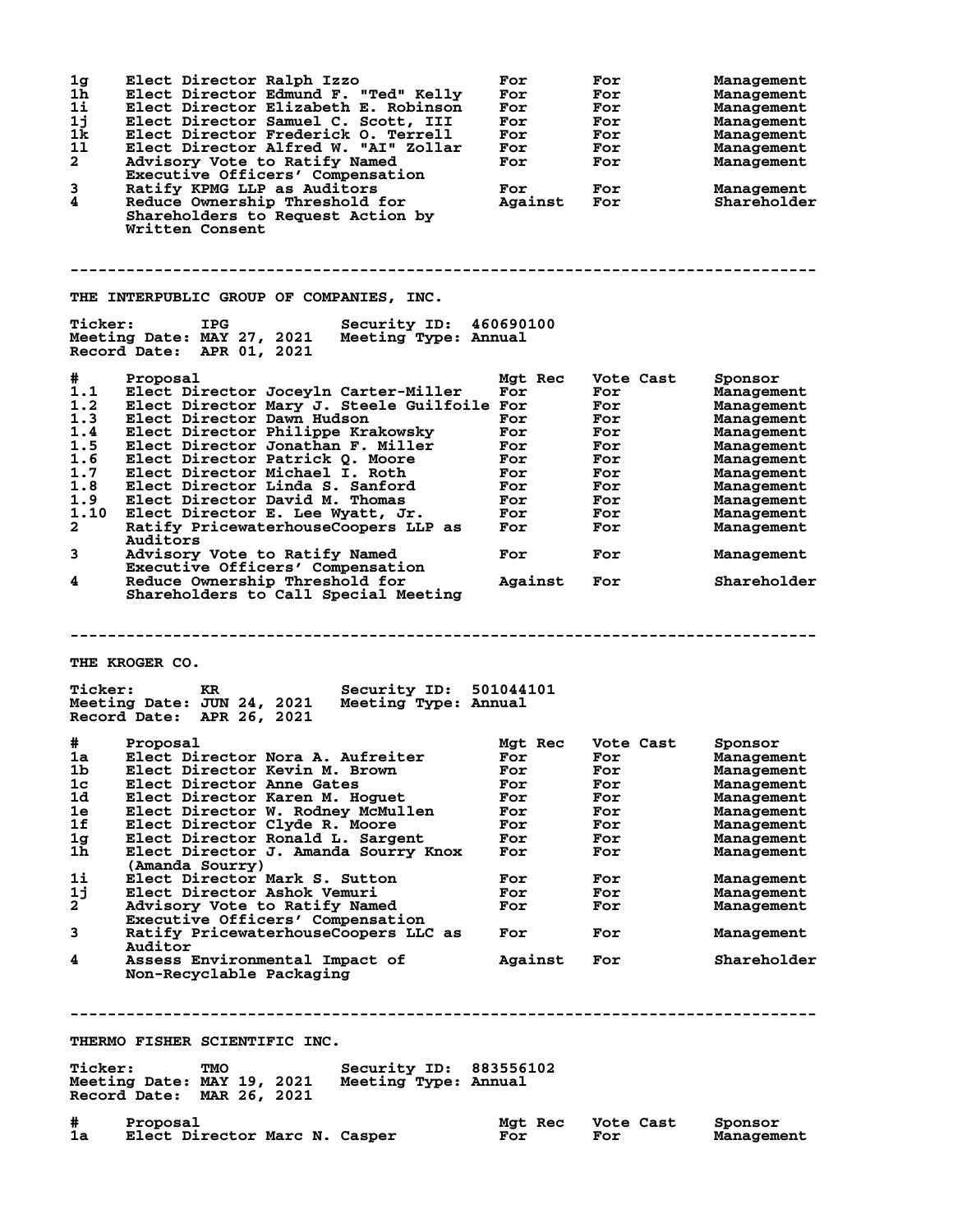| 1b             | Elect Director Nelson J. Chai                   | For     | For       | Management  |
|----------------|-------------------------------------------------|---------|-----------|-------------|
| 1c             | Elect Director C. Martin Harris                 | For     | For       | Management  |
| 1d             | Elect Director Tyler Jacks                      | For     | For       | Management  |
| 1e             | Elect Director R. Alexandra Keith               | For     | For       | Management  |
| 1f             | Elect Director Thomas J. Lynch                  | For     | For       | Management  |
| 1 <sub>g</sub> | Elect Director Jim P. Manzi                     | For     | For       | Management  |
| 1h             | Elect Director James C. Mullen                  | For     | For       | Management  |
| 11             | Elect Director Lars R. Sorensen                 | For     | For       | Management  |
| 1j             | Elect Director Debora L. Spar                   | For     | For       | Management  |
| 1k             |                                                 |         | For       |             |
|                | Elect Director Scott M. Sperling                | For     |           | Management  |
| 11             | Elect Director Dion J. Weisler                  | For     | For       | Management  |
| $\mathbf{2}$   | Advisory Vote to Ratify Named                   | For     | For       | Management  |
|                | Executive Officers' Compensation                |         |           |             |
| 3              | Ratify PricewaterhouseCoopers LLP as            | For     | For       | Management  |
|                | Auditor                                         |         |           |             |
| 4              | Provide Right to Call A Special Meeting Against |         | For       | Shareholder |
|                |                                                 |         |           |             |
|                |                                                 |         |           |             |
|                |                                                 |         |           |             |
|                |                                                 |         |           |             |
|                | UNITED RENTALS, INC.                            |         |           |             |
|                |                                                 |         |           |             |
| <b>Ticker:</b> | <b>Security ID: 911363109</b><br>URI            |         |           |             |
|                |                                                 |         |           |             |
|                | Meeting Date: MAY 06, 2021 Meeting Type: Annual |         |           |             |
|                | Record Date: MAR 09, 2021                       |         |           |             |
|                |                                                 |         |           |             |
| #.             | Proposal                                        | Mgt Rec | Vote Cast | Sponsor     |
| 1a             | Elect Director Jose B. Alvarez                  | For     | For       | Management  |
| 1b             | Elect Director Marc A. Bruno                    | For     | For       | Management  |
| 1c             | Elect Director Matthew J. Flannery              | For     | For       | Management  |
| 1d             | Elect Director Bobby J. Griffin                 | For     | For       | Management  |
| 1e             | Elect Director Kim Harris Jones                 | For     | For       | Management  |
| 1f             | Elect Director Terri L. Kelly                   | For     | For       | Management  |
| 1 <sub>g</sub> | Elect Director Michael J. Kneeland              | For     | For       | Management  |
|                |                                                 |         |           |             |
| 1 <sub>h</sub> | Elect Director Gracia C. Martore                | For     | For       | Management  |
| 1i             | Elect Director Filippo Passerini                | For     | For       | Management  |
| 11             | Elect Director Donald C. Roof                   | For     | For       | Management  |
| 1k             | Elect Director Shiv Singh                       | For     | For       | Management  |
|                |                                                 |         |           |             |
| $\mathbf{2}$   | Ratify Ernst & Young LLP as Auditors            | For     | For       | Management  |
|                |                                                 | For     | For       |             |
| 3              | Advisory Vote to Ratify Named                   |         |           | Management  |
|                | Executive Officers' Compensation                |         |           |             |
| 4              | Reduce Ownership Threshold for                  | Against | For       | Shareholder |
|                | Shareholders to Request Action by               |         |           |             |
|                | Written Consent                                 |         |           |             |
|                |                                                 |         |           |             |
|                |                                                 |         |           |             |
|                |                                                 |         |           |             |
|                |                                                 |         |           |             |
|                | VERIZON COMMUNICATIONS INC.                     |         |           |             |
|                |                                                 |         |           |             |
| <b>Ticker:</b> | Security ID: 92343V104<br>VZ.                   |         |           |             |
|                |                                                 |         |           |             |
|                | Meeting Date: MAY 13, 2021 Meeting Type: Annual |         |           |             |
|                | Record Date: MAR 15, 2021                       |         |           |             |
|                |                                                 |         |           |             |
| #              | Proposal                                        | Mgt Rec | Vote Cast | Sponsor     |
| 1a             | Elect Director Shellye L. Archambeau            | For     | For       | Management  |
| 1 <sub>b</sub> | Elect Director Roxanne S. Austin                | For     | For       | Management  |
| 1c             | Elect Director Mark T. Bertolini                | For     | For       | Management  |
| 1d             | Elect Director Melanie L. Healey                | For     | For       | Management  |
| 1e             | Elect Director Clarence Otis, Jr.               | For     | For       | Management  |
| 1f             | Elect Director Daniel H. Schulman               | For     | For       | Management  |
| 1g             | Elect Director Rodney E. Slater                 | For     | For       | Management  |
| 1 <sub>h</sub> | Elect Director Hans E. Vestberg                 | For     | For       | Management  |
| 11             |                                                 | For     | For       | Management  |
|                | Elect Director Gregory G. Weaver                |         |           |             |
| $\mathbf{2}$   | Advisory Vote to Ratify Named                   | For     | For       | Management  |
|                | Executive Officers' Compensation                |         |           |             |
| 3              | Ratify Ernst & Young LLP as Auditors            | For     | For       | Management  |
| 4              | Lower Ownership Threshold for Action            | Against | For       | Shareholder |
|                | by Written Consent                              |         |           |             |
| 5              | Amend Senior Executive Compensation             | Against | For       | Shareholder |
|                | Clawback Policy                                 |         |           |             |
| 6              | Submit Severance Agreement                      | Against | For       | Shareholder |
|                | (Change-in-Control) to Shareholder Vote         |         |           |             |
|                |                                                 |         |           |             |
|                |                                                 |         |           |             |
|                | -------------------------------------           |         |           |             |
|                |                                                 |         |           |             |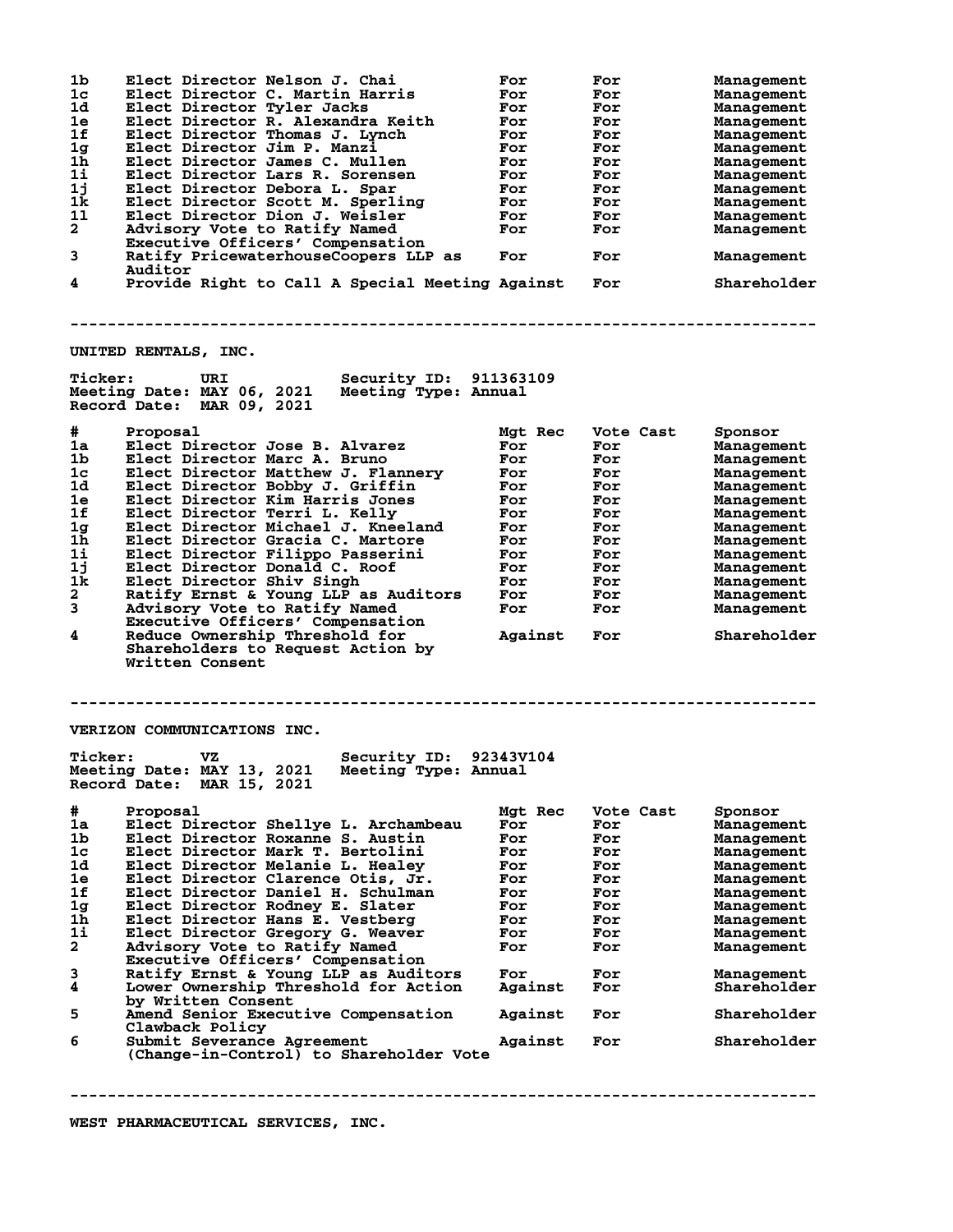**Ticker: WST Security ID: 955306105 Meeting Date: MAY 04, 2021 Meeting Type: Annual Record Date: MAR 09, 2021 # Proposal Mgt Rec Vote Cast Sponsor 1a Elect Director Mark A. Buthman For For Management 1b Elect Director William F. Feehery For For Management 1c Elect Director Robert F. Friel For For Management 1d Elect Director Eric M. Green For For Management 1e Elect Director Thomas W. Hofmann For For Management 1f Elect Director Deborah L. V. Keller For For Management 1g Elect Director Myla P. Lai-Goldman For For Management 1h Elect Director Douglas A. Michels For For Management 1i Elect Director Paolo Pucci For For Management 1j Elect Director Patrick J. Zenner For For Management 2 Advisory Vote to Ratify Named For For Management Executive Officers' Compensation 3 Ratify PricewaterhouseCoopers LLP as For For Management Auditors -------------------------------------------------------------------------------- WILLIAMS-SONOMA, INC. Ticker: WSM Security ID: 969904101 Meeting Date: JUN 02, 2021 Meeting Type: Annual Record Date: APR 05, 2021 # Proposal Mgt Rec Vote Cast Sponsor 1.1 Elect Director Laura Alber For For Management 1.2 Elect Director Esi Eggleston Bracey For For Management 1.3 Elect Director Scott Dahnke For For Management 1.4 Elect Director Anne Mulcahy For For Management 1.5 Elect Director William Ready For For Management 1.6 Elect Director Sabrina Simmons For For Management 1.7 Elect Director Frits van Paasschen For For Management 2 Amend Omnibus Stock Plan For For Management 3 Advisory Vote to Ratify Named For For Management Executive Officers' Compensation 4 Ratify Deloitte & Touche LLP as For For Management Auditors -------------------------------------------------------------------------------- WILLIS TOWERS WATSON PUBLIC LIMITED COMPANY Ticker: WLTW Security ID: G96629111 Meeting Date: AUG 26, 2020 Meeting Type: Court Record Date: JUN 30, 2020 # Proposal Mgt Rec Vote Cast Sponsor 1 Approve Scheme of Arrangement For For Management -------------------------------------------------------------------------------- WILLIS TOWERS WATSON PUBLIC LIMITED COMPANY Ticker: WLTW Security ID: G96629103 Meeting Date: AUG 26, 2020 Meeting Type: Special Record Date: JUN 30, 2020 # Proposal Mgt Rec Vote Cast Sponsor 1 Approve Scheme of Arrangement For For Management 2 Amend Articles For For Management 3 Advisory Vote on Golden Parachutes For For Management 4 Adjourn Meeting For For Management -------------------------------------------------------------------------------- ZIONS BANCORPORATION, N.A. Ticker: ZION Security ID: 989701107**<br>Meeting Date: APR 30, 2021 Meeting Type: Annual<br>Reserve Price: FFB 35, 2021 **Meeting Date: APR 30, 2021 Meeting Type: Annual Record Date: FEB 25, 2021**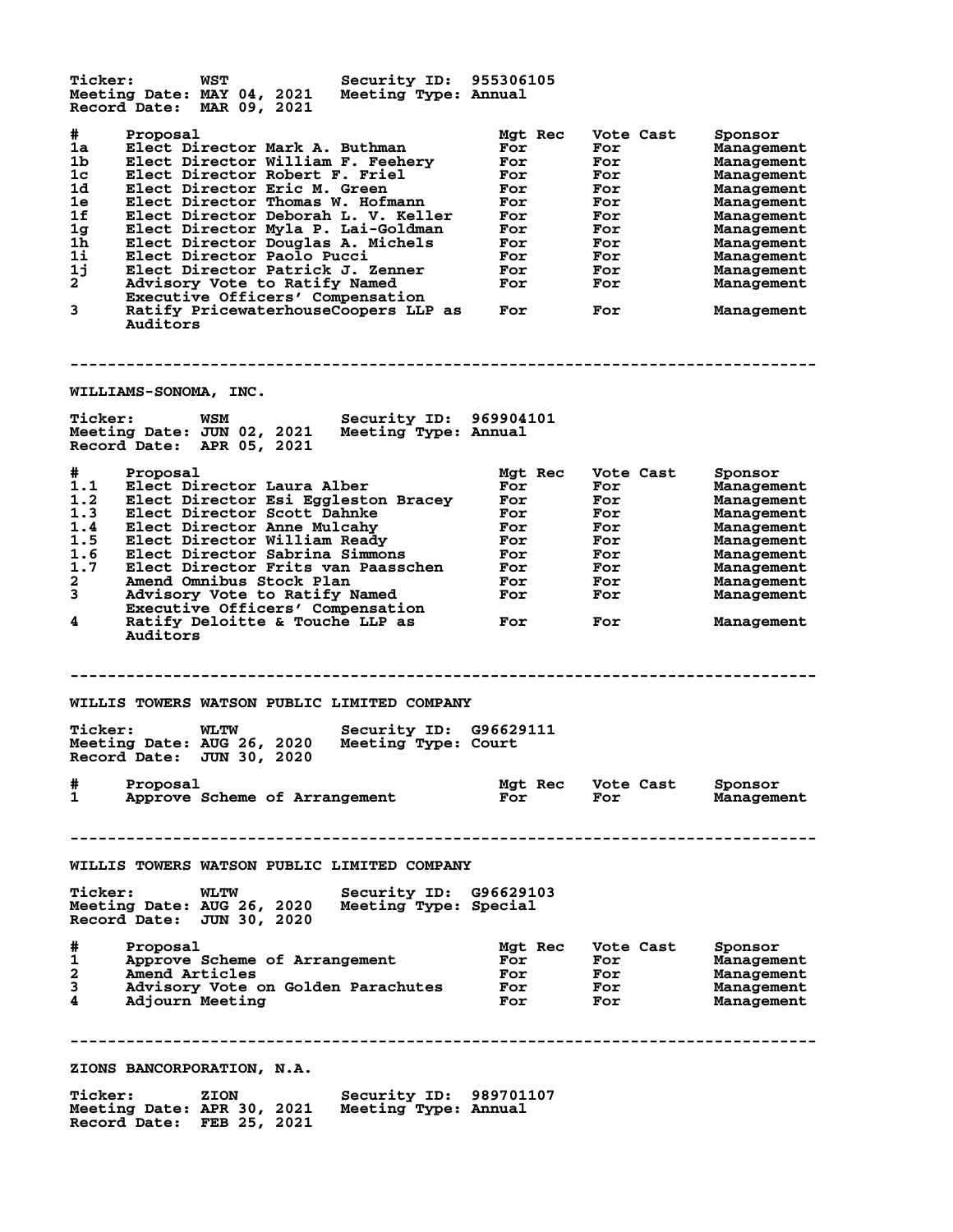| #              | Proposal                             | Mgt Rec | Vote Cast | Sponsor    |
|----------------|--------------------------------------|---------|-----------|------------|
| 1A             | Elect Director Maria Contreras-Sweet | For     | For       | Management |
| 1B             | Elect Director Gary L. Crittenden    | For     | For       | Management |
| 1 <sup>c</sup> | Elect Director Suren K. Gupta        | For     | For       | Management |
| 1D             | Elect Director Claire A. Huang       | For     | For       | Management |
| 1Е             | Elect Director Vivian S. Lee         | For     | For       | Management |
| 1F             | Elect Director Scott J. McLean       | For     | For       | Management |
| 1G             | Elect Director Edward F. Murphy      | For     | For       | Management |
| 1H             | Elect Director Stephen D. Quinn      | For     | For       | Management |
| 1I             | Elect Director Harris H. Simmons     | For     | For       | Management |
| 1J             | Elect Director Aaron B. Skonnard     | For     | For       | Management |
| 1K             | Elect Director Barbara A. Yastine    | For     | For       | Management |
| $\mathbf{2}$   | Ratify Ernst & Young LLP as Auditors | For     | For       | Management |
| 3              | Advisory Vote to Ratify Named        | For     | For       | Management |
|                | Executive Officers' Compensation     |         |           |            |

**================= Short Term Tax Aware Fixed Income Portfolio ==================**

**The proxy voting record of the Short Term Tax Aware Fixed Income Portfolio, a series of the Registrant, during the period from July 1, 2020 through June 30, 2021 is filed herewith:**

**BLACKROCK MUNICIPAL 2020 TERM TRUST**

| Ticker:                       | Meeting Date: JUL 27, 2020<br>Record Date: MAY 29, 2020 | BKK | Security ID:<br>Meeting Type: Annual                                                                        | 09249X109                           |                                       |                                                                 |
|-------------------------------|---------------------------------------------------------|-----|-------------------------------------------------------------------------------------------------------------|-------------------------------------|---------------------------------------|-----------------------------------------------------------------|
| #<br>1.1<br>1.2<br>1.3<br>1.4 | Proposal<br>Elect Director W. Carl Kester               |     | Elect Director Michael J. Castellano<br>Elect Director R. Glenn Hubbard<br>Elect Director John M. Perlowski | Mgt Rec<br>For<br>For<br>For<br>For | Vote Cast<br>For<br>For<br>For<br>For | Sponsor<br>Management<br>Management<br>Management<br>Management |

**================== Women in Leadership U.S. Equity Portfolio ===================**

**The proxy voting record of the Women in Leadership U.S. Equity Portfolio, a series of the Registrant, during the period from July 1, 2020 through June 30, 2021 is filed herewith:**

**ABBVIE INC.**

| <b>Ticker:</b>             | <b>ABBV</b> | Security ID: 00287Y109 |  |
|----------------------------|-------------|------------------------|--|
| Meeting Date: MAY 07, 2021 |             | Meeting Type: Annual   |  |
| Record Date: MAR 08, 2021  |             |                        |  |

| #              | Proposal                               | Mgt Rec | Vote Cast | Sponsor     |
|----------------|----------------------------------------|---------|-----------|-------------|
| 1.1            | Elect Director Roxanne S. Austin       | For     | For       | Management  |
| 1.2            | Elect Director Richard A. Gonzalez     | For     | For       | Management  |
| 1.3            | Elect Director Rebecca B. Roberts      | For     | Against   | Management  |
| 1.4            | Elect Director Glenn F. Tilton         | For     | Against   | Management  |
| $\mathbf{2}$   | Ratify Ernst & Young LLP as Auditors   | For     | For       | Management  |
| $\overline{3}$ | Advisory Vote to Ratify Named          | For     | For       | Management  |
|                | Executive Officers' Compensation       |         |           |             |
| 4              | Amend Omnibus Stock Plan               | For     | For       | Management  |
| 5              | Amend Nonqualified Employee Stock      | For     | For       | Management  |
|                | Purchase Plan                          |         |           |             |
| 6              | Eliminate Supermajority Vote           | For     | For       | Management  |
|                | Requirement                            |         |           |             |
| 7              | Report on Lobbying Payments and Policy | Against | For       | Shareholder |
| 8              | Require Independent Board Chair        | Against | For       | Shareholder |

**--------------------------------------------------------------------------------**

**AKAMAI TECHNOLOGIES, INC.**

| Ticker:<br>Meeting Date: JUN 03, 2021<br>Record Date: APR 09, 2021 | AKAM | Security ID: 00971T101<br>Meeting Type: Annual |  |
|--------------------------------------------------------------------|------|------------------------------------------------|--|
| .                                                                  |      |                                                |  |

**# Proposal Mgt Rec Vote Cast Sponsor Elect Director Sharon Bowen**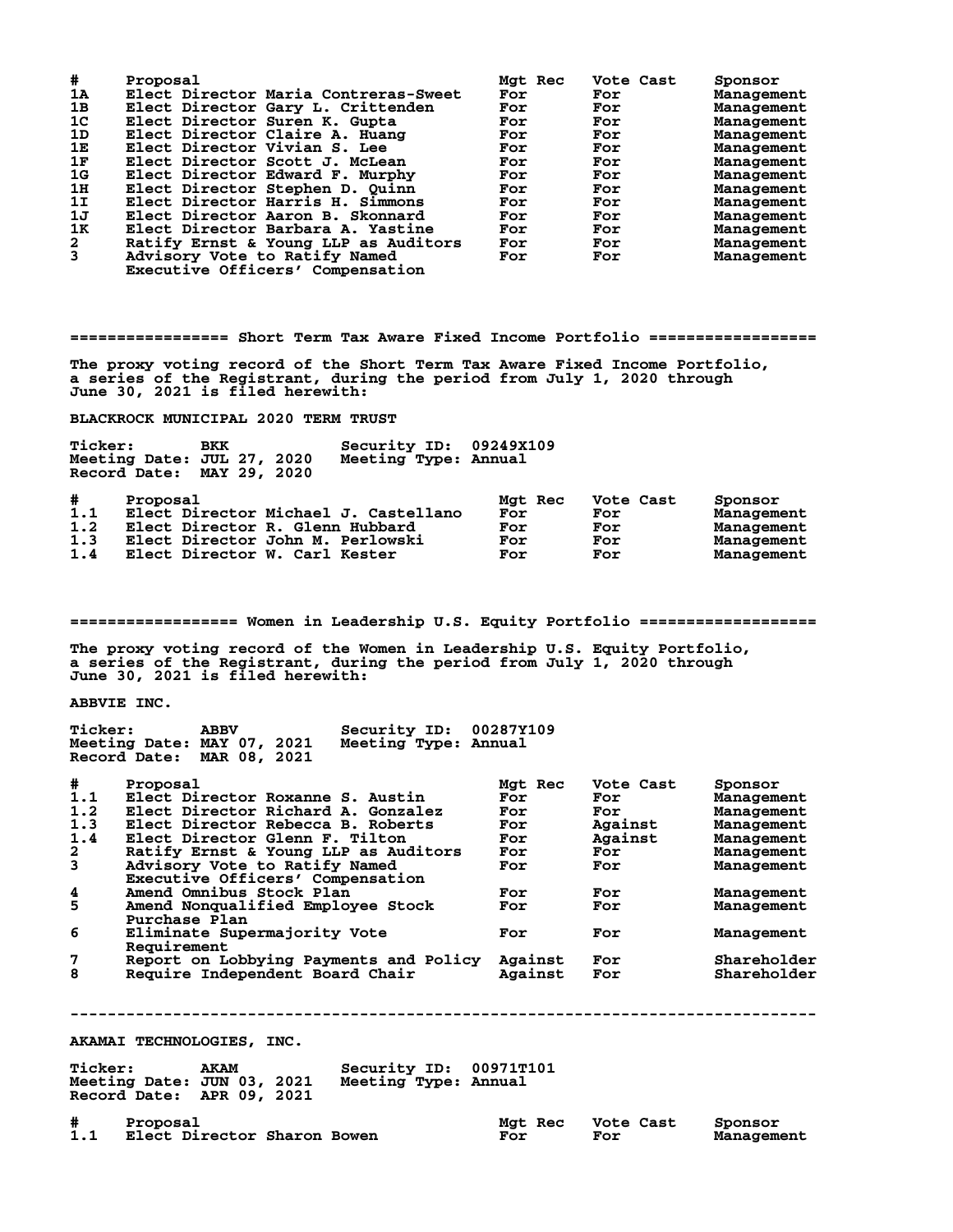|                | Elect Director Marianne Brown                                                                                                                              |                | For               | Management               |
|----------------|------------------------------------------------------------------------------------------------------------------------------------------------------------|----------------|-------------------|--------------------------|
| 1.2<br>1.3     |                                                                                                                                                            | For            |                   |                          |
|                | Elect Director Monte Ford                                                                                                                                  | For            | For               | Management               |
| 1.4            | Elect Director Jill Greenthal                                                                                                                              | For            | For               | Management               |
| 1.5            | Elect Director Dan Hesse                                                                                                                                   | For            | For               | Management               |
| 1.6            | Elect Director Tom Killalea                                                                                                                                | For            | For               | Management               |
| 1.7            |                                                                                                                                                            |                |                   |                          |
|                | Elect Director Tom Leighton                                                                                                                                | For            | For               | Management               |
| 1.8            | Elect Director Jonathan Miller                                                                                                                             | For            | For               | Management               |
| 1.9            | Elect Director Madhu Ranganathan                                                                                                                           | For            | For               | Management               |
| 1.10           |                                                                                                                                                            | For            | For               |                          |
|                | Elect Director Ben Verwaayen                                                                                                                               |                |                   | Management               |
| 1.11           | Elect Director Bill Wagner                                                                                                                                 | For            | For               | Management               |
| $\mathbf{2}$   | Amend Omnibus Stock Plan                                                                                                                                   | For            | For               | Management               |
| 3              | Advisory Vote to Ratify Named                                                                                                                              | For            | For               | Management               |
|                |                                                                                                                                                            |                |                   |                          |
|                | Executive Officers' Compensation                                                                                                                           |                |                   |                          |
| 4              | Ratify PricewaterhouseCoopers LLP as<br>Auditors                                                                                                           | For            | For               | Management               |
| <b>Ticker:</b> | ALEXION PHARMACEUTICALS, INC.<br>Security ID: 015351109<br><b>ALXN</b><br>Meeting Date: MAY 11, 2021<br>Meeting Type: Special<br>Record Date: MAR 30, 2021 |                |                   |                          |
|                |                                                                                                                                                            |                |                   |                          |
|                |                                                                                                                                                            |                |                   |                          |
| #              | Proposal                                                                                                                                                   | <b>Mat Rec</b> | Vote Cast         | Sponsor                  |
| 1              | Approve Merger Agreement                                                                                                                                   | For            | For               | Management               |
| 2              | Advisory Vote on Golden Parachutes                                                                                                                         | For            | For               | Management               |
| 3              |                                                                                                                                                            |                |                   |                          |
|                | Adjourn Meeting                                                                                                                                            | For            | For               | Management               |
|                |                                                                                                                                                            |                |                   |                          |
|                | ALLY FINANCIAL INC.                                                                                                                                        |                |                   |                          |
| <b>Ticker:</b> | Security ID: 02005N100<br><b>ALLY</b>                                                                                                                      |                |                   |                          |
|                | Meeting Date: MAY 04, 2021<br>Meeting Type: Annual                                                                                                         |                |                   |                          |
|                |                                                                                                                                                            |                |                   |                          |
|                | Record Date: MAR 08, 2021                                                                                                                                  |                |                   |                          |
|                |                                                                                                                                                            |                |                   |                          |
|                |                                                                                                                                                            |                |                   |                          |
| #              | Proposal                                                                                                                                                   | Mgt Rec        | Vote Cast         | Sponsor                  |
| 1a             | Elect Director Franklin W. Hobbs                                                                                                                           | For            | For               | Management               |
| 1b             |                                                                                                                                                            |                |                   |                          |
|                | Elect Director Kenneth J. Bacon                                                                                                                            | For            | For               | Management               |
| 1 <sub>c</sub> | Elect Director Katryn (Trynka)                                                                                                                             | For            | For               | Management               |
|                | Shineman Blake                                                                                                                                             |                |                   |                          |
|                |                                                                                                                                                            |                |                   |                          |
| 1d             | Elect Director Maureen A.                                                                                                                                  | For            | For               | Management               |
|                | <b>Breakiron-Evans</b>                                                                                                                                     |                |                   |                          |
| 1e             |                                                                                                                                                            |                |                   |                          |
|                |                                                                                                                                                            |                |                   |                          |
|                | Elect Director William H. Cary                                                                                                                             | For            | For               | Management               |
| 1f             | Elect Director Mayree C. Clark                                                                                                                             | For            | For               | Management               |
| 1 <sub>g</sub> | Elect Director Kim S. Fennebresque                                                                                                                         | For            | For               | Management               |
|                |                                                                                                                                                            |                |                   |                          |
| 1 <sub>h</sub> | Elect Director Marjorie Magner                                                                                                                             | For            | For               | Management               |
| 1i             | Elect Director Brian H. Sharples                                                                                                                           | For            | For               | Management               |
| 1j             | Elect Director John J. Stack                                                                                                                               | For            | For               | Management               |
| 1k             | Elect Director Michael F. Steib                                                                                                                            | For            | For               | Management               |
|                |                                                                                                                                                            |                |                   |                          |
| 11             | Elect Director Jeffrey J. Brown                                                                                                                            | For            | For               | Management               |
| $\mathbf{2}$   | Advisory Vote to Ratify Named                                                                                                                              | For            | For               | Management               |
|                | Executive Officers' Compensation                                                                                                                           |                |                   |                          |
|                |                                                                                                                                                            |                |                   |                          |
| 3              | Advisory Vote on Say on Pay Frequency                                                                                                                      |                | One Year One Year | Management               |
| 4              | Amend Omnibus Stock Plan                                                                                                                                   | For            | For               | Management               |
| 5              | Amend Non-Employee Director Omnibus                                                                                                                        | For            | For               | Management               |
|                | Stock Plan                                                                                                                                                 |                |                   |                          |
|                |                                                                                                                                                            |                |                   |                          |
| 6              | Amend Qualified Employee Stock                                                                                                                             | For            | For               | Management               |
|                | Purchase Plan                                                                                                                                              |                |                   |                          |
| 7              | Ratify Deloitte & Touche LLP as                                                                                                                            | For            | For               | Management               |
|                | Auditors<br>ALPHABET INC.                                                                                                                                  |                |                   |                          |
|                |                                                                                                                                                            |                |                   |                          |
| <b>Ticker:</b> | Security ID: 02079K305<br>GOOGL                                                                                                                            |                |                   |                          |
|                | Meeting Date: JUN 02, 2021 Meeting Type: Annual                                                                                                            |                |                   |                          |
|                | Record Date: APR 06, 2021                                                                                                                                  |                |                   |                          |
|                |                                                                                                                                                            |                |                   |                          |
|                |                                                                                                                                                            |                |                   |                          |
| #              | Proposal                                                                                                                                                   | Mgt Rec        | Vote Cast         | Sponsor                  |
| 1a -           | Elect Director Larry Page                                                                                                                                  | For            | For               | Management               |
| 1b -<br>1c     | Elect Director Sergey Brin<br>Elect Director Sundar Pichai                                                                                                 | For<br>For     | For<br>For        | Management<br>Management |

**1d Elect Director John L. Hennessy For Against Management**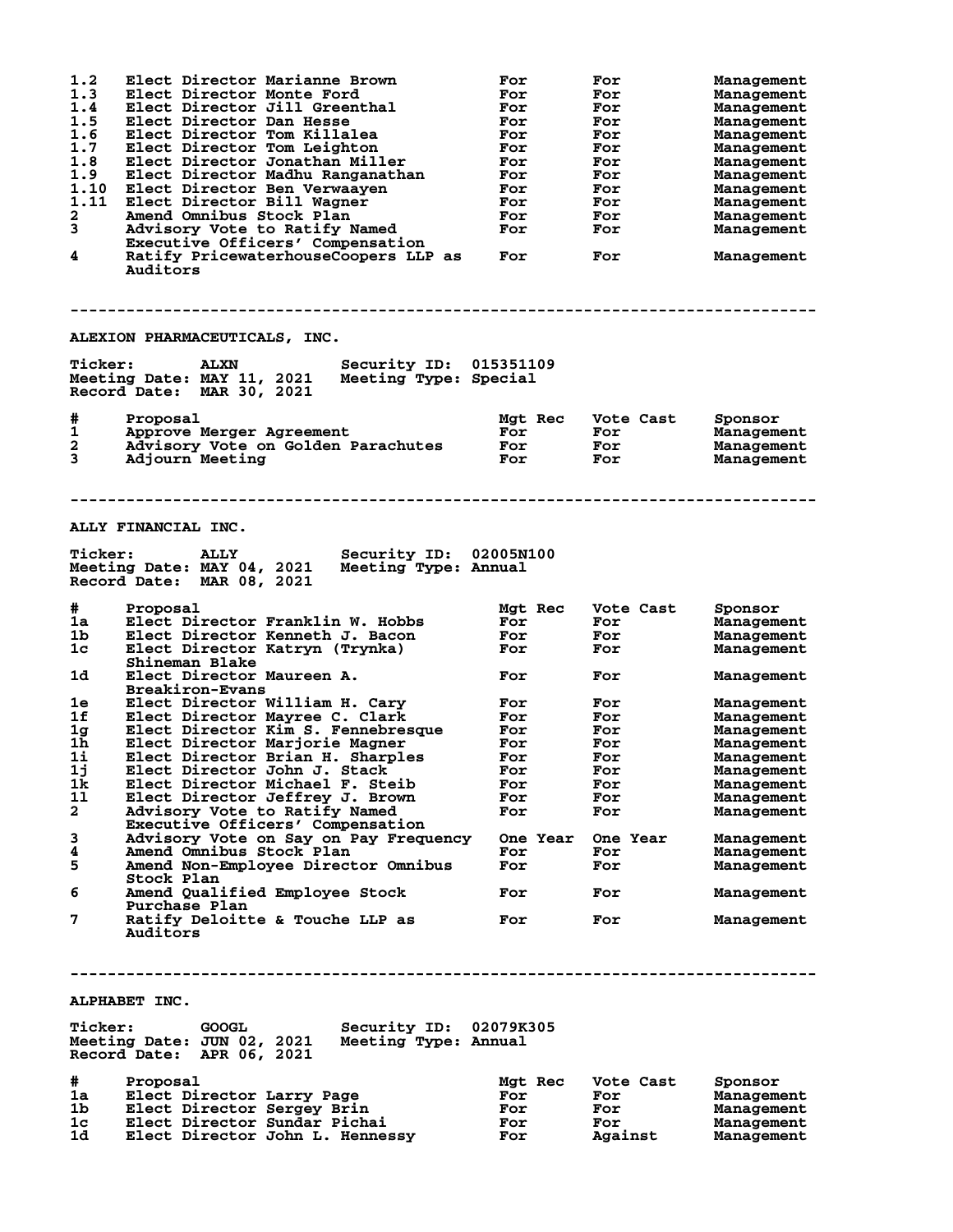| 1e                 | Elect Director Frances H. Arnold                                        | For              | Against        | Management               |
|--------------------|-------------------------------------------------------------------------|------------------|----------------|--------------------------|
| 1f                 | Elect Director L. John Doerr                                            | For              | Against        | Management               |
| 1 <sub>g</sub>     | Elect Director Roger W. Ferguson, Jr.                                   | For              | For            | Management               |
| 1h                 | Elect Director Ann Mather                                               | For              | Against        | Management               |
| 1i                 | Elect Director Alan R. Mulally                                          | For              | For            | Management               |
| 1j                 | Elect Director K. Ram Shriram                                           | For              | Against        | Management               |
| 1k                 | Elect Director Robin L. Washington                                      | For              | Against        | Management               |
| $\mathbf{2}$       | Ratify Ernst & Young LLP as Auditors                                    | For              | For            | Management               |
| 3                  | Approve Omnibus Stock Plan                                              | For              | Against        | Management               |
| 4                  | Approve Recapitalization Plan for all                                   | Against          | For            | Shareholder              |
|                    | Stock to Have One-vote per Share                                        |                  |                |                          |
| 5                  | <b>Require Independent Director Nominee</b>                             | Against          | For            | Shareholder              |
|                    | with Human and/or Civil Rights                                          |                  |                |                          |
|                    | Experience                                                              |                  |                |                          |
| 6                  | Assess Feasibility of Including                                         | Against          | For            | Shareholder              |
|                    | Sustainability as a Performance                                         |                  |                |                          |
|                    | Measure for Senior Executive                                            |                  |                |                          |
|                    | Compensation                                                            |                  |                |                          |
| 7                  | Report on Takedown Requests                                             | Against          | For            | Shareholder              |
| 8                  | Report on Whistleblower Policies and                                    | Against          | For            | Shareholder              |
|                    | Practices                                                               |                  |                |                          |
| 9                  | Report on Charitable Contributions                                      | Against          | Against        | Shareholder              |
| 10                 | Report on Risks Related to                                              | Against          | For            | Shareholder              |
|                    | Anticompetitive Practices                                               |                  |                |                          |
| 11                 | Amend Certificate of Incorporation to                                   | Against          | Against        | Shareholder              |
|                    | Become a Public Benefit Corporation                                     |                  |                |                          |
|                    |                                                                         |                  |                |                          |
|                    |                                                                         |                  |                |                          |
|                    |                                                                         |                  |                |                          |
|                    |                                                                         |                  |                |                          |
|                    | AMERICAN TOWER CORPORATION                                              |                  |                |                          |
|                    |                                                                         |                  |                |                          |
| <b>Ticker:</b>     | <b>AMT</b><br>Security ID:                                              | <b>03027X100</b> |                |                          |
|                    | Meeting Date: MAY 26, 2021<br>Meeting Type: Annual                      |                  |                |                          |
|                    | Record Date: MAR 29, 2021                                               |                  |                |                          |
|                    |                                                                         |                  |                |                          |
| #                  | Proposal                                                                | Mgt Rec          | Vote Cast      | Sponsor                  |
| 1a                 | Elect Director Thomas A. Bartlett                                       | For              | For            | Management               |
|                    |                                                                         |                  |                |                          |
| 1b                 | Elect Director Raymond P. Dolan                                         | For              | For            | Management               |
| 1 <sub>c</sub>     | Elect Director Kenneth R. Frank                                         | For              | For            | Management               |
| 1d                 | Elect Director Robert D. Hormats                                        | For              | Against        | Management               |
| 1e                 | Elect Director Gustavo Lara Cantu                                       | For              | For            | Management               |
| 1f                 | Elect Director Grace D. Lieblein                                        | For              | For            | Management               |
| 1 <sub>g</sub>     | Elect Director Craig Macnab                                             | For              | For            | Management               |
| 1h                 | Elect Director JoAnn A. Reed                                            | For              | For            | Management               |
| 1i                 | Elect Director Pamela D.A. Reeve                                        | For              | Against        | Management               |
| 1j                 | Elect Director David E. Sharbutt                                        | For              | Against        | Management               |
| 1k                 |                                                                         | For              | For            |                          |
| 11                 | Elect Director Bruce L. Tanner                                          | For              |                | Management               |
|                    | Elect Director Samme L. Thompson                                        |                  | Against        | Management               |
| $\mathbf{2}$       | Ratify Deloitte & Touche LLP as Auditor For                             |                  | For            | Management               |
| 3                  | Advisory Vote to Ratify Named                                           | For              | For            | Management               |
| 4                  | Executive Officers' Compensation<br>Reduce Ownership Threshold for      | Against          | For            | Shareholder              |
|                    | Shareholders to Call Special Meeting                                    |                  |                |                          |
| 5                  | Establish a Board Committee on Human                                    |                  |                | Shareholder              |
|                    | Rights                                                                  | Against          | Against        |                          |
|                    |                                                                         |                  |                |                          |
|                    |                                                                         |                  |                |                          |
|                    |                                                                         |                  |                |                          |
|                    |                                                                         |                  |                |                          |
|                    | AMERIPRISE FINANCIAL, INC.                                              |                  |                |                          |
|                    |                                                                         |                  |                |                          |
| <b>Ticker:</b>     | Security ID: 03076C106<br>AMP                                           |                  |                |                          |
|                    | Meeting Date: APR 28, 2021<br>Meeting Type: Annual                      |                  |                |                          |
|                    | Record Date: MAR 01, 2021                                               |                  |                |                          |
|                    |                                                                         |                  |                |                          |
| #                  | Proposal                                                                | Mgt Rec          | Vote Cast      | Sponsor                  |
| 1a                 | Elect Director James M. Cracchiolo                                      | For              | For            | Management               |
| 1b                 | Elect Director Dianne Neal Blixt                                        | For              | For            | Management               |
| 1c                 |                                                                         | For              |                |                          |
| 1d                 | Elect Director Amy DiGeso                                               | For              | Against<br>For | Management               |
| 1e                 | Elect Director Lon R. Greenberg                                         |                  |                | Management               |
|                    | Elect Director Jeffrey Noddle                                           | For              | Against        | Management               |
| 1f                 | Elect Director Robert F. Sharpe, Jr.                                    | For              | Against        | Management               |
| 1 <sub>g</sub>     | Elect Director Brian T. Shea                                            | For              | For            | Management               |
| 1h                 | Elect Director W. Edward Walter, III                                    | For              | Against        | Management               |
| 1i<br>$\mathbf{2}$ | Elect Director Christopher J. Williams<br>Advisory Vote to Ratify Named | For<br>For       | For<br>For     | Management<br>Management |

**3 Ratify PricewaterhouseCoopers LLP as For For Management**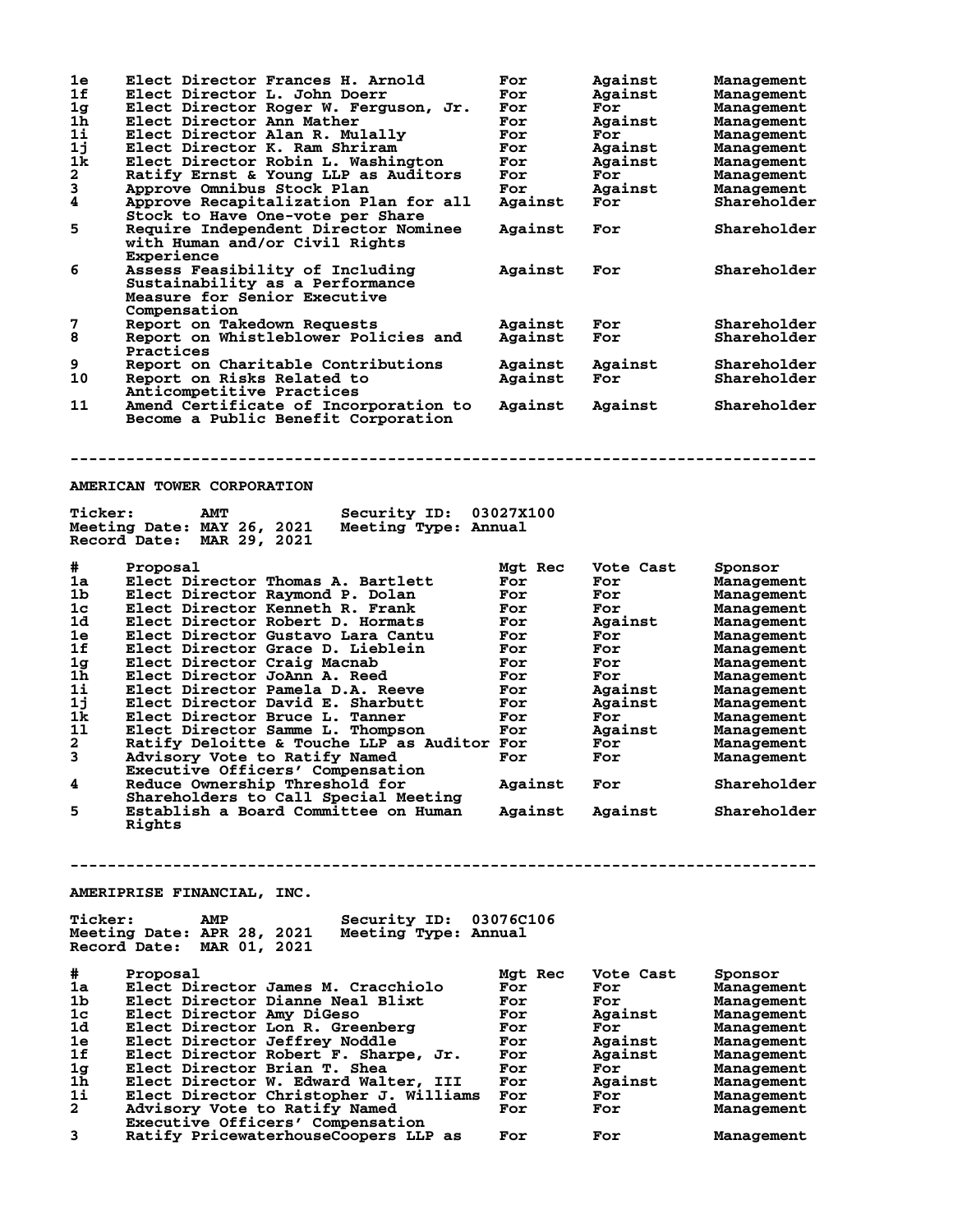**-------------------------------------------------------------------------------- APPLE INC. Ticker: AAPL Security ID: 037833100 Meeting Date: FEB 23, 2021 Meeting Type: Annual Record Date: DEC 28, 2020 # Proposal Mgt Rec Vote Cast Sponsor 1a Elect Director James Bell For For Management 1b Elect Director Tim Cook For For Management 1c Elect Director Al Gore For For Management 1d Elect Director Andrea Jung For For Management 1e Elect Director Art Levinson For For Management 1f Elect Director Monica Lozano For For Management 1g Elect Director Ron Sugar For For Management 1h Elect Director Sue Wagner For For Management 2 Ratify Ernst & Young LLP as Auditors For For Management 3 Advisory Vote to Ratify Named For For Management Executive Officers' Compensation 4 Proxy Access Amendments Against For Shareholder 5 Improve Principles of Executive Against Against Shareholder Compensation Program -------------------------------------------------------------------------------- APPLIED MATERIALS, INC. Ticker: AMAT Security ID: 038222105 Meeting Date: MAR 11, 2021 Meeting Type: Annual** Meeting Date: MAR 11, 2021<br>Record Date: JAN 14, 2021 **# Proposal Mgt Rec Vote Cast Sponsor 1a Elect Director Rani Borkar For For Management 1b Elect Director Judy Bruner For For Management 1c Elect Director Xun (Eric) Chen For For Management 1d Elect Director Aart J. de Geus For For Management 1e Elect Director Gary E. Dickerson For For Management 1f Elect Director Thomas J. Iannotti For For Management 1g Elect Director Alexander A. Karsner For For Management 1h Elect Director Adrianna C. Ma For For Management 1i Elect Director Yvonne McGill For For Management 1j Elect Director Scott A. McGregor For For Management 2 Advisory Vote to Ratify Named For For Management Executive Officers' Compensation 3 Ratify KPMG LLP as Auditors For For Management 4 Amend Omnibus Stock Plan For For Management 5 Amend Qualified Employee Stock For For Management Purchase Plan 6 Require Independent Board Chairman Against For Shareholder 7 Improve Executive Compensation Program Against Against Shareholder and Policy -------------------------------------------------------------------------------- AT&T INC. Ticker: T Security ID: 00206R102 Meeting Date: APR 30, 2021 Meeting Type: Annual Record Date: MAR 02, 2021 # Proposal Mgt Rec Vote Cast Sponsor 1a Elect Director William E. Kennard For Against Management 1b Elect Director Samuel A. Di Piazza, Jr. For For Management 1c Elect Director Scott T. Ford For For Management 1d Elect Director Glenn H. Hutchins For For Management 1e Elect Director Debra L. Lee For For Management 1f Elect Director Stephen J. Luczo For For Management 1g Elect Director Michael B. McCallister For For Management 1h Elect Director Beth E. Mooney For For Management 1i Elect Director Matthew K. Rose For Against Management 1j Elect Director John T. Stankey For For Management 1k Elect Director Cynthia B. Taylor For Against Management 1l Elect Director Geoffrey Y. Yang For For Management**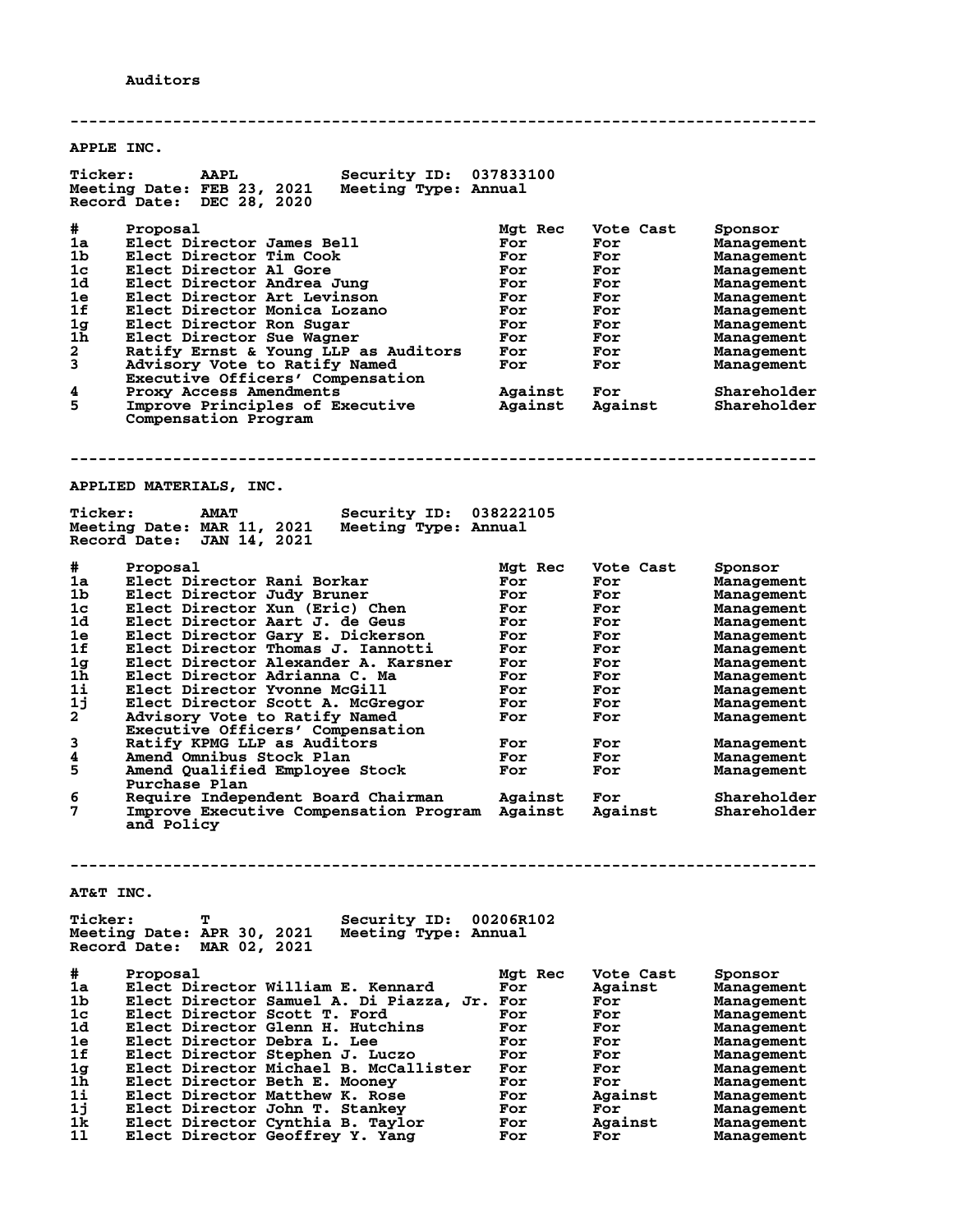**2 Ratify Ernst & Young LLP as Auditors For For Management 3 Advisory Vote to Ratify Named For Against Management Executive Officers' Compensation 4 Lower Ownership Threshold for Action Against For Shareholder by Written Consent -------------------------------------------------------------------------------- BAKER HUGHES COMPANY Ticker: BKR Security ID: 05722G100 Meeting Date: MAY 14, 2021 Meeting Type: Annual Record Date: MAR 18, 2021 # Proposal Mgt Rec Vote Cast Sponsor 1.1 Elect Director W. Geoffrey Beattie For For Management 1.2 Elect Director Gregory D. Brenneman For For Management 1.3 Elect Director Cynthia B. Carroll For For Management 1.4 Elect Director Clarence P. Cazalot, Jr. For For Management 1.5 Elect Director Nelda J. Connors For For Management 1.6 Elect Director Gregory L. Ebel For For Management 1.7 Elect Director Lynn L. Elsenhans For For Management 1.8 Elect Director John G. Rice For For Management 1.9 Elect Director Lorenzo Simonelli For For Management 2 Advisory Vote to Ratify Named For For Management Executive Officers' Compensation 3 Ratify KPMG LLP as Auditors For For Management 4 Amend Nonqualified Employee Stock For For Management Purchase Plan 5 Approve Omnibus Stock Plan For For Management -------------------------------------------------------------------------------- BEST BUY CO., INC. Ticker: BBY Security ID: 086516101 Meeting Date: JUN 16, 2021 Meeting Type: Annual Record Date: APR 19, 2021 # Proposal Mgt Rec Vote Cast Sponsor 1a Elect Director Corie S. Barry For For Management 1b Elect Director Lisa M. Caputo For For Management 1c Elect Director J. Patrick Doyle For For Management 1d Elect Director David W. Kenny For For Management 1e Elect Director Mario J. Marte For For Management 1f Elect Director Karen A. McLoughlin For For Management 1g Elect Director Thomas L. "Tommy" For For Management Millner 1h Elect Director Claudia F. Munce For For Management 1i Elect Director Richelle P. Parham For For Management 1j Elect Director Steven E. Rendle For For Management 1k Elect Director Eugene A. Woods For For Management 2 Ratify Deloitte & Touche LLP as For For Management Auditors 3 Advisory Vote to Ratify Named For For Management Executive Officers' Compensation 4 Provide Right to Act by Written Consent Against For Shareholder -------------------------------------------------------------------------------- BORGWARNER INC. Ticker: BWA Security ID: 099724106 Meeting Date: APR 28, 2021 Meeting Type: Annual Record Date: MAR 01, 2021 # Proposal Mgt Rec Vote Cast Sponsor 1A Elect Director Nelda J. Connors For For Management 1B Elect Director Dennis C. Cuneo For Against Management 1C Elect Director David S. Haffner For For Management 1D Elect Director Michael S. Hanley For For Management 1E Elect Director Frederic B. Lissalde For For Management 1F Elect Director Paul A. Mascarenas For Against Management 1G Elect Director Shaun E. McAlmont For For Management 1H Elect Director Deborah D. McWhinney For For Management 1I Elect Director Alexis P. Michas For For Management**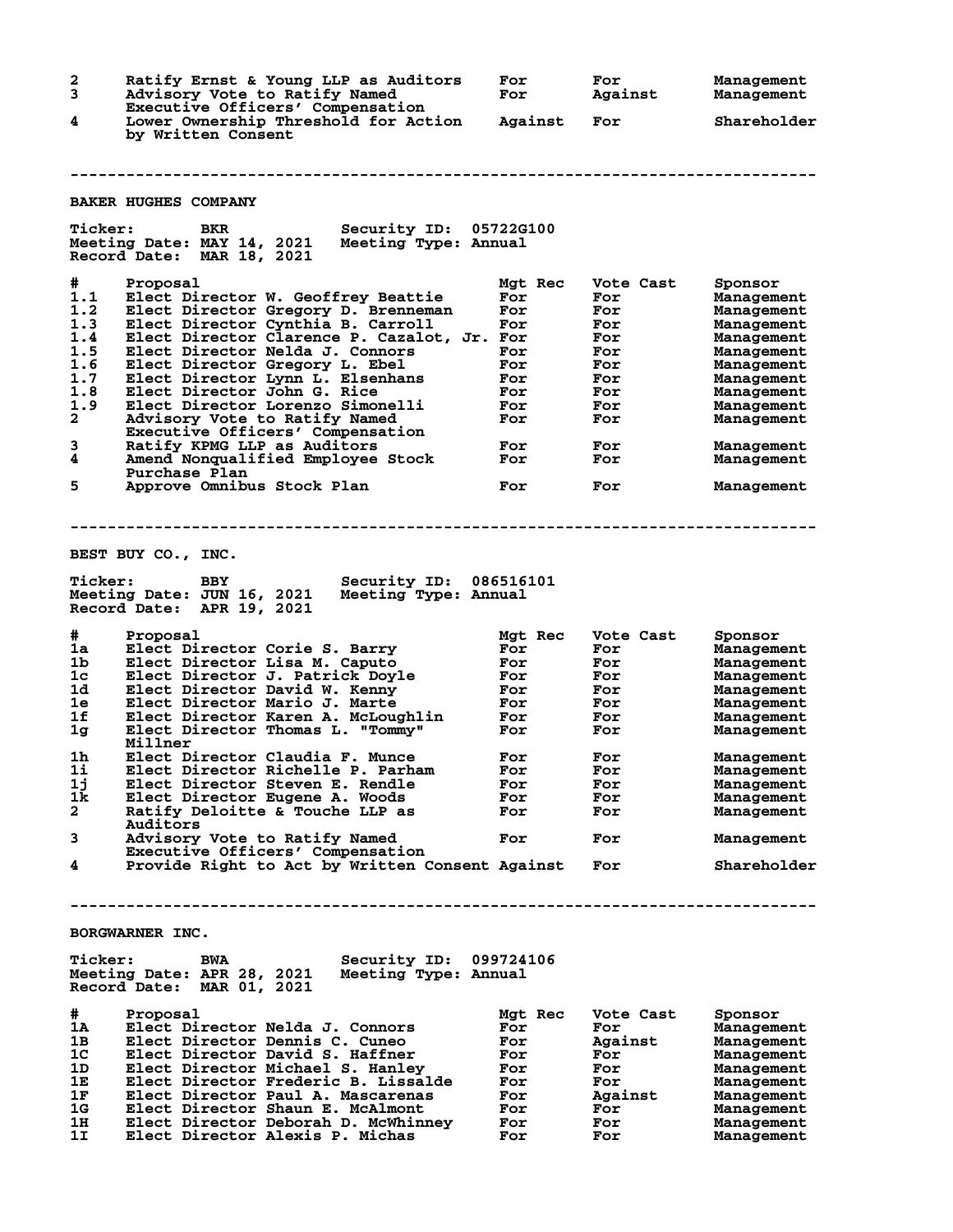| 2                    | Advisory Vote to Ratify Named                                                                                           | For         | For            | Management               |
|----------------------|-------------------------------------------------------------------------------------------------------------------------|-------------|----------------|--------------------------|
| 3                    | Executive Officers' Compensation<br>Ratify PricewaterhouseCoopers LLP as                                                | For         | For            | Management               |
|                      | Auditors                                                                                                                |             |                |                          |
| 4                    | Reduce Ownership Threshold for<br>Shareholders to Request Action by<br>Written Consent                                  | Against     | For            | Shareholder              |
|                      |                                                                                                                         |             |                |                          |
|                      | <b>CIENA CORPORATION</b>                                                                                                |             |                |                          |
| <b>Ticker:</b>       | Security ID: 171779309<br><b>CIEN</b><br>Meeting Date: APR 01, 2021 Meeting Type: Annual<br>Record Date: FEB 04, 2021   |             |                |                          |
| #                    | Proposal                                                                                                                | Mgt Rec     | Vote Cast      | Sponsor                  |
| 1a                   | Elect Director Hassan M. Ahmed                                                                                          | For         | For            | Management               |
| 1b.                  | Elect Director Bruce L. Claflin                                                                                         | For         | For            | Management               |
| 1 <sub>c</sub><br>1d | Elect Director T. Michael Nevens                                                                                        | For         | For            | Management               |
| $\mathbf{2}$         | Elect Director Patrick T. Gallagher<br>Amend Qualified Employee Stock                                                   | For<br>For  | For<br>For     | Management<br>Management |
| 3                    | Purchase Plan<br>Ratify PricewaterhouseCoopers LLP as                                                                   | For         | For            | Management               |
|                      | Auditors                                                                                                                |             |                |                          |
| 4                    | Advisory Vote to Ratify Named<br>Executive Officers' Compensation                                                       | For         | For            | Management               |
|                      |                                                                                                                         |             |                |                          |
|                      | CISCO SYSTEMS, INC.                                                                                                     |             |                |                          |
| <b>Ticker:</b>       | CSCO<br>Security ID: 17275R102<br>Meeting Date: DEC 10, 2020<br>Meeting Type: Annual<br>Record Date: OCT 12, 2020       |             |                |                          |
| #                    | Proposal                                                                                                                | Mgt Rec     | Vote Cast      | Sponsor                  |
| 1a                   | Elect Director M. Michele Burns                                                                                         | For         | For            | Management               |
| 1b                   | Elect Director Wesley G. Bush                                                                                           | For         | For            | Management               |
| 1 <sub>c</sub>       | Elect Director Michael D. Capellas                                                                                      | For         | For            | Management               |
| 1d                   | Elect Director Mark Garrett                                                                                             | For         | For            | Management               |
| 1e<br>1f             | Elect Director Kristina M. Johnson                                                                                      | For         | For            | Management               |
| 1 <sub>g</sub>       | Elect Director Roderick C. McGeary<br>Elect Director Charles H. Robbins                                                 | For<br>For  | For<br>For     | Management<br>Management |
| 1 <sub>h</sub>       | Elect Director Arun Sarin - Withdrawn                                                                                   | <b>None</b> | <b>None</b>    | Management               |
| 1i                   | Elect Director Brenton L. Saunders                                                                                      | For         | For            | Management               |
| 1j                   | Elect Director Lisa T. Su                                                                                               | For         | For            | Management               |
| $\mathbf{2}$         | Change State of Incorporation from                                                                                      | For         | For            | Management               |
| 3                    | California to Delaware<br>Amend Omnibus Stock Plan                                                                      | For         |                |                          |
| 4                    | Advisory Vote to Ratify Named                                                                                           | For         | For<br>For     | Management<br>Management |
|                      | Executive Officers' Compensation                                                                                        |             |                |                          |
| 5                    | Ratify PricewaterhouseCoopers LLP as                                                                                    | For         | For            | Management               |
| 6                    | Auditors<br>Require Independent Board Chair                                                                             | Against     | For            | Shareholder              |
|                      |                                                                                                                         |             |                |                          |
|                      | CITIZENS FINANCIAL GROUP, INC.                                                                                          |             |                |                          |
| <b>Ticker:</b>       | <b>CFG</b><br>Security ID: 174610105<br>Meeting Date: APR 22, 2021<br>Meeting Type: Annual<br>Record Date: FEB 26, 2021 |             |                |                          |
| #                    | Proposal                                                                                                                | Mgt Rec     | Vote Cast      | Sponsor                  |
| 1.1                  | Elect Director Bruce Van Saun                                                                                           | For         | For            | Management               |
| 1.2                  | Elect Director Lee Alexander                                                                                            | For         | For            | Management               |
| 1.3                  | Elect Director Christine M. Cumming                                                                                     | For         | For            | Management               |
| 1.4                  | Elect Director William P. Hankowsky                                                                                     | For         | For            | Management               |
| 1.5<br>1.6           | Elect Director Leo I. ("Lee") Higdon<br>Elect Director Edward J. ("Ned")                                                | For<br>For  | For<br>Against | Management<br>Management |
|                      | Kelly, III                                                                                                              |             |                |                          |
| 1.7                  | Elect Director Charles J. ("Bud") Koch                                                                                  | For         | For            | Management               |
| 1.8                  | Elect Director Robert G. Leary                                                                                          | For         | For            | Management               |
| 1.9                  | Elect Director Terrance J. Lillis                                                                                       | For         | For            | Management               |
| 1.10                 | Elect Director Shivan Subramaniam                                                                                       | For         | Against        | Management               |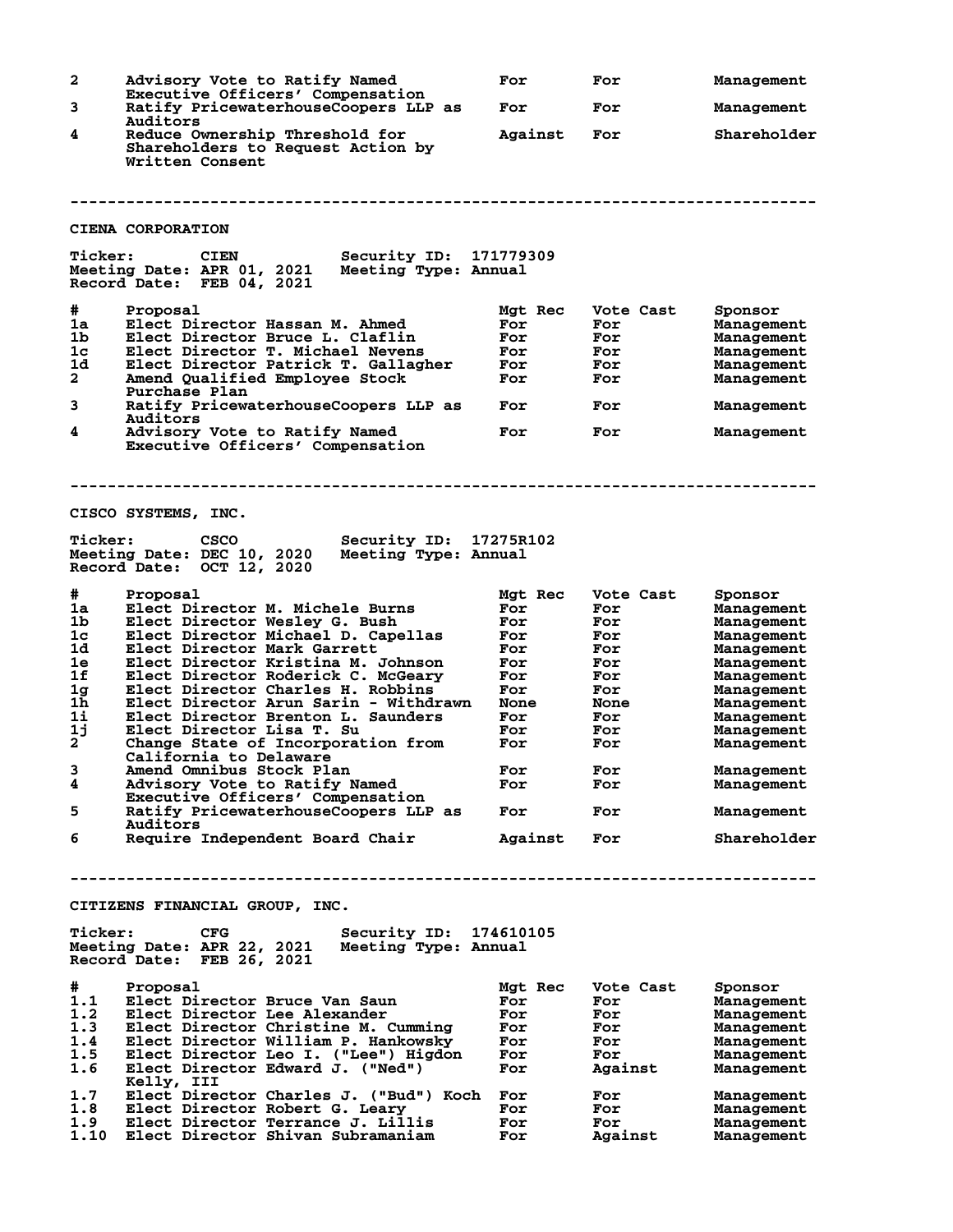| 1.11<br>1.12<br>1.13<br>2<br>3 | Elect Director Christopher J. Swift<br>Elect Director Wendy A. Watson<br>Elect Director Marita Zuraitis<br>Advisory Vote to Ratify Named<br>Executive Officers' Compensation<br>Advisory Vote on Say on Pay Frequency | For<br>For<br>For<br>For<br><b>One Year</b> | For<br>For<br>Against<br>For<br>One Year | Management<br>Management<br>Management<br>Management<br>Management |
|--------------------------------|-----------------------------------------------------------------------------------------------------------------------------------------------------------------------------------------------------------------------|---------------------------------------------|------------------------------------------|--------------------------------------------------------------------|
| 4                              | Ratify Deloitte & Touche LLP as<br>Auditors                                                                                                                                                                           | For                                         | For                                      | Management                                                         |
|                                | COGNIZANT TECHNOLOGY SOLUTIONS CORPORATION                                                                                                                                                                            |                                             |                                          |                                                                    |
| <b>Ticker:</b>                 | <b>CTSH</b><br>Security ID: 192446102<br>Meeting Date: JUN 01, 2021<br>Meeting Type: Annual<br>Record Date: APR 05, 2021                                                                                              |                                             |                                          |                                                                    |
| #                              | Proposal                                                                                                                                                                                                              | Mgt Rec                                     | Vote Cast                                | Sponsor                                                            |
| 1a                             | Elect Director Zein Abdalla                                                                                                                                                                                           | For                                         | For                                      | Management                                                         |
| 1 <sub>b</sub>                 | Elect Director Vinita Bali                                                                                                                                                                                            | For                                         | For                                      | Management                                                         |
| $1c$                           | Elect Director Maureen Breakiron-Evans                                                                                                                                                                                | For                                         | For                                      | Management                                                         |
| 1d<br>1e                       | Elect Director Archana Deskus<br>Elect Director John M. Dineen                                                                                                                                                        | For                                         | For                                      | Management                                                         |
| 1f                             | Elect Director Brian Humphries                                                                                                                                                                                        | For<br>For                                  | For<br>For                               | Management<br>Management                                           |
| 1 <sub>g</sub>                 | Elect Director Leo S. Mackay, Jr.                                                                                                                                                                                     | For                                         | For                                      | Management                                                         |
| 1 <sub>h</sub>                 | Elect Director Michael Patsalos-Fox                                                                                                                                                                                   | For                                         | Against                                  | Management                                                         |
| 1i                             | Elect Director Joseph M. Velli                                                                                                                                                                                        | For                                         | For                                      | Management                                                         |
| 1j                             | Elect Director Sandra S. Wijnberg                                                                                                                                                                                     | For                                         | For                                      | Management                                                         |
| $\mathbf{2}$                   | Advisory Vote to Ratify Named<br>Executive Officers' Compensation                                                                                                                                                     | For                                         | For                                      | Management                                                         |
| 3                              | Ratify PricewaterhouseCoopers LLP as<br>Auditors                                                                                                                                                                      | For                                         | For                                      | Management                                                         |
| 4                              | Provide Right to Act by Written Consent Against                                                                                                                                                                       |                                             | Against                                  | Shareholder                                                        |
| <b>Ticker:</b><br>#            | Security ID: 194162103<br>CL<br>Meeting Date: MAY 07, 2021<br>Meeting Type: Annual<br>Record Date: MAR 08, 2021<br>Proposal                                                                                           | Mgt Rec                                     | Vote Cast                                | Sponsor                                                            |
| 1a                             | Elect Director John P. Bilbrey                                                                                                                                                                                        | For                                         | For                                      | Management                                                         |
| 1b.                            | Elect Director John T. Cahill                                                                                                                                                                                         | For                                         | For                                      | Management                                                         |
| 1c                             | Elect Director Lisa M. Edwards                                                                                                                                                                                        | For                                         | For                                      | Management                                                         |
| 1d                             | Elect Director C. Martin Harris                                                                                                                                                                                       | For                                         | For                                      | Management                                                         |
| 1e                             | Elect Director Martina Hund-Mejean                                                                                                                                                                                    | For                                         | For                                      | Management                                                         |
| 1f<br>$1g$                     | Elect Director Kimberly A. Nelson<br>Elect Director Lorrie M. Norrington                                                                                                                                              | For                                         | For                                      | Management<br>Management                                           |
| 1h                             | Elect Director Michael B. Polk                                                                                                                                                                                        | For<br>For                                  | For<br>For                               | Management                                                         |
| $1\mathbf{i}$                  | Elect Director Stephen I. Sadove                                                                                                                                                                                      | For                                         | For                                      | Management                                                         |
| 1j                             | Elect Director Noel R. Wallace                                                                                                                                                                                        | For                                         | For                                      | Management                                                         |
| $\mathbf{2}$                   | Ratify PricewaterhouseCoopers LLP as                                                                                                                                                                                  | For                                         | For                                      | Management                                                         |
| 3                              | Auditors<br>Advisory Vote to Ratify Named                                                                                                                                                                             | For                                         | For                                      | Management                                                         |
| 4                              | Executive Officers' Compensation<br>Require Independent Board Chair                                                                                                                                                   | Against                                     | For                                      | Shareholder                                                        |
| 5                              | Reduce Ownership Threshold for<br>Shareholders to Call Special Meeting                                                                                                                                                | Against                                     | For                                      | Shareholder                                                        |
|                                |                                                                                                                                                                                                                       |                                             |                                          |                                                                    |
|                                | COMCAST CORPORATION                                                                                                                                                                                                   |                                             |                                          |                                                                    |
| <b>Ticker:</b>                 | Security ID: 20030N101<br><b>CMCSA</b><br>Meeting Date: JUN 02, 2021<br>Meeting Type: Annual<br>Record Date: APR 05, 2021                                                                                             |                                             |                                          |                                                                    |
| #                              | Proposal                                                                                                                                                                                                              | Mgt Rec                                     | Vote Cast                                | Sponsor                                                            |
| 1.1                            |                                                                                                                                                                                                                       | For                                         | For                                      | Management                                                         |
| 1.2                            | Elect Director Kenneth J. Bacon                                                                                                                                                                                       |                                             |                                          |                                                                    |
|                                | Elect Director Madeline S. Bell                                                                                                                                                                                       | For                                         | For                                      | Management                                                         |
| 1.3                            | Elect Director Naomi M. Bergman                                                                                                                                                                                       | For                                         | For                                      | Management                                                         |
| 1.4<br>1.5                     | Elect Director Edward D. Breen<br>Elect Director Gerald L. Hassell                                                                                                                                                    | For<br>For                                  | For<br>For                               | Management<br>Management                                           |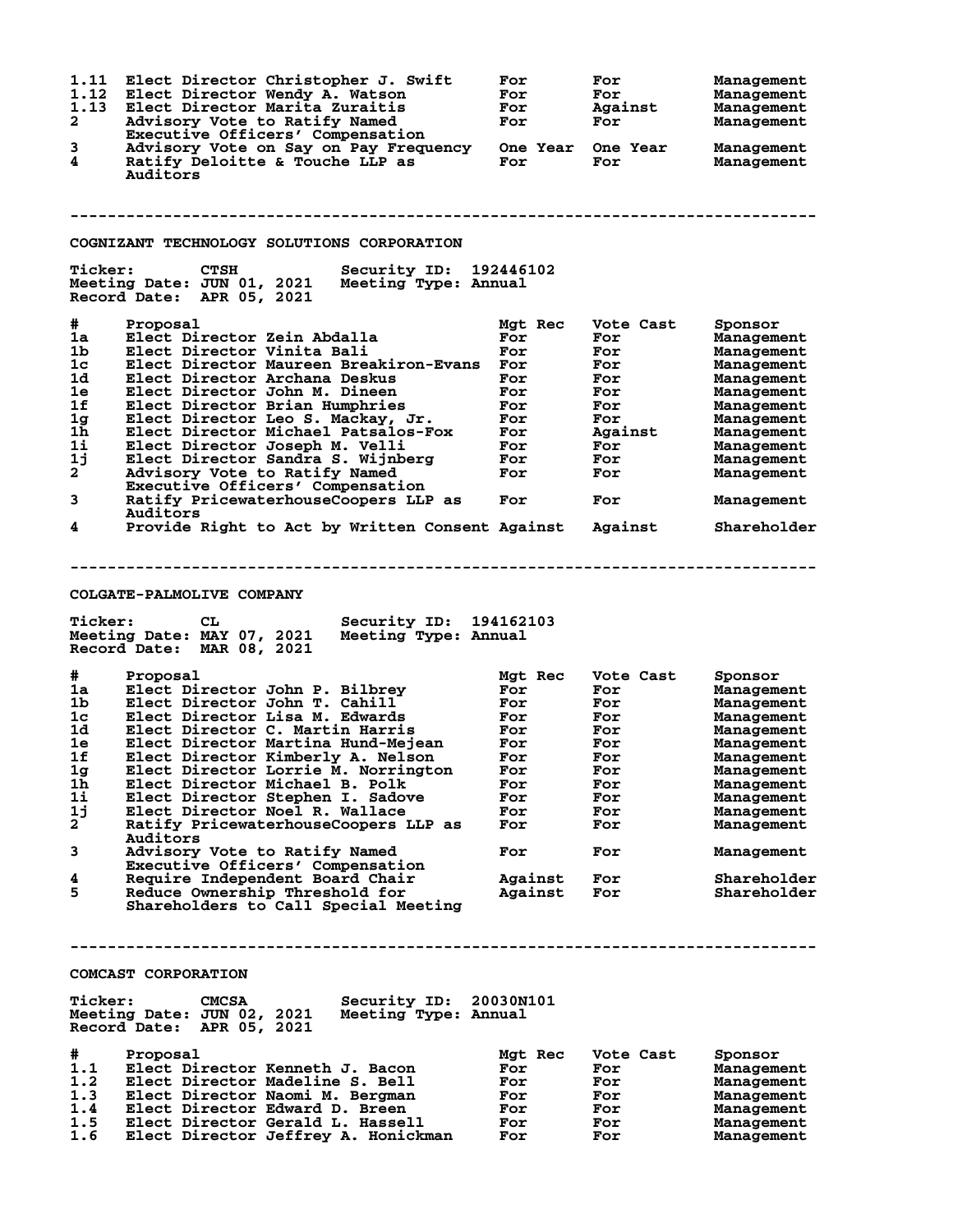| 1.7<br>1.8<br>1.9<br>1.10<br>$\mathbf{2}$ | Elect Director Maritza G. Montiel<br>Elect Director Asuka Nakahara<br>Elect Director David C. Novak<br>Elect Director Brian L. Roberts<br>Advisory Vote to Ratify Named<br>Executive Officers' Compensation | For<br>For<br>For<br>For<br>For | For<br>For<br>For<br>For<br>For | <b>Management</b><br><b>Management</b><br><b>Management</b><br>Management<br><b>Management</b> |
|-------------------------------------------|-------------------------------------------------------------------------------------------------------------------------------------------------------------------------------------------------------------|---------------------------------|---------------------------------|------------------------------------------------------------------------------------------------|
| 3                                         | Ratify Deloitte & Touche LLP as<br>Auditors                                                                                                                                                                 | For                             | For                             | <b>Management</b>                                                                              |
| 4                                         | Report on Risks Posed by the Failing<br>to Prevent Workplace Sexual Harassment                                                                                                                              | Against                         | For                             | Shareholder                                                                                    |
|                                           | CUMMINS INC.                                                                                                                                                                                                |                                 |                                 |                                                                                                |
| <b>Ticker:</b>                            | CMI<br><b>Security ID:</b><br>Meeting Date: MAY 11, 2021 Meeting Type: Annual<br>Record Date: MAR 08, 2021                                                                                                  | 231021106                       |                                 |                                                                                                |
| #                                         | Proposal                                                                                                                                                                                                    | Mgt Rec                         | Vote Cast                       | Sponsor                                                                                        |
| $\mathbf{1}$                              | Elect Director N. Thomas Linebarger                                                                                                                                                                         | For                             | For                             | <b>Management</b>                                                                              |
| 2                                         | Elect Director Robert J. Bernhard                                                                                                                                                                           | For                             | For                             | Management                                                                                     |
| 3<br>4                                    | Elect Director Franklin R. Chang Diaz<br>Elect Director Bruno V. Di Leo Allen                                                                                                                               | For<br>For                      | For<br>For                      | <b>Management</b>                                                                              |
| 5                                         | Elect Director Stephen B. Dobbs                                                                                                                                                                             | For                             | For                             | <b>Management</b><br>Management                                                                |
| 6                                         | Elect Director Carla A. Harris                                                                                                                                                                              | For                             | For                             | Management                                                                                     |
| 7                                         | Elect Director Robert K. Herdman                                                                                                                                                                            | For                             | For                             | <b>Management</b>                                                                              |
| 8                                         | Elect Director Alexis M. Herman                                                                                                                                                                             | For                             | For                             | <b>Management</b>                                                                              |
| 9<br>10                                   | Elect Director Thomas J. Lynch<br>Elect Director William I. Miller                                                                                                                                          | For<br>For                      | For<br>For                      | <b>Management</b>                                                                              |
| 11                                        | Elect Director Georgia R. Nelson                                                                                                                                                                            | For                             | For                             | <b>Management</b><br>Management                                                                |
| 12                                        | Elect Director Kimberly A. Nelson                                                                                                                                                                           | For                             | For                             | <b>Management</b>                                                                              |
| 13                                        | Elect Director Karen H. Quintos                                                                                                                                                                             | For                             | For                             | <b>Management</b>                                                                              |
| 14                                        | Advisory Vote to Ratify Named                                                                                                                                                                               | For                             | For                             | <b>Management</b>                                                                              |
| 15                                        | Executive Officers' Compensation<br>Ratify PricewaterhouseCoopers LLP as                                                                                                                                    | For                             | For                             | <b>Management</b>                                                                              |
|                                           | Auditor                                                                                                                                                                                                     |                                 |                                 |                                                                                                |
| 16                                        | Abolish Professional Services Allowance Against                                                                                                                                                             |                                 | For                             | Shareholder                                                                                    |
| <b>Ticker:</b>                            | <b>CVS HEALTH CORPORATION</b><br><b>Security ID:</b><br>CVS                                                                                                                                                 | 126650100                       |                                 |                                                                                                |
|                                           | Meeting Date: MAY 13, 2021<br>Meeting Type: Annual<br>Record Date: MAR 17, 2021                                                                                                                             |                                 |                                 |                                                                                                |
| #                                         | Proposal                                                                                                                                                                                                    | Mgt Rec                         | Vote Cast                       | Sponsor                                                                                        |
| 1a                                        | Elect Director Fernando Aguirre                                                                                                                                                                             | For                             | For                             | <b>Management</b>                                                                              |
| 1b.                                       | Elect Director C. David Brown, II                                                                                                                                                                           | For                             | For                             | <b>Management</b>                                                                              |
| 1c<br>1d                                  | Elect Director Alecia A. DeCoudreaux<br>Elect Director Nancy-Ann M. DeParle                                                                                                                                 | For<br>For                      | For<br>For                      | <b>Management</b><br><b>Management</b>                                                         |
| 1e                                        | Elect Director David W. Dorman                                                                                                                                                                              | For                             | For                             | <b>Management</b>                                                                              |
| 1f                                        | Elect Director Roger N. Farah                                                                                                                                                                               | For                             | For                             | Management                                                                                     |
| 1 <sub>g</sub>                            | Elect Director Anne M. Finucane                                                                                                                                                                             | For                             | For                             | Management                                                                                     |
| 1 <sub>h</sub>                            | Elect Director Edward J. Ludwig                                                                                                                                                                             | For                             | For                             | <b>Management</b>                                                                              |
| 1i                                        | Elect Director Karen S. Lynch<br>Elect Director Jean-Pierre Millon                                                                                                                                          | For<br>For                      | For<br>For                      | Management<br>Management                                                                       |
| 1j<br>1k                                  | Elect Director Mary L. Schapiro                                                                                                                                                                             | For                             | For                             | Management                                                                                     |
| 11                                        | Elect Director William C. Weldon                                                                                                                                                                            | For                             | For                             | Management                                                                                     |
| 1m                                        | Elect Director Tony L. White                                                                                                                                                                                | For                             | For                             | Management                                                                                     |
| 2                                         | Ratify Ernst & Young LLP as Auditors                                                                                                                                                                        | For                             | For                             | Management                                                                                     |
| 3                                         | Advisory Vote to Ratify Named                                                                                                                                                                               | For                             | For                             | Management                                                                                     |
| 4                                         | Executive Officers' Compensation<br>Reduce Ownership Threshold for<br>Shareholders to Request Action by                                                                                                     | Against                         | For                             | Shareholder                                                                                    |
| 5                                         | Written Consent<br>Require Independent Board Chair                                                                                                                                                          | Against                         | For                             | Shareholder                                                                                    |
|                                           |                                                                                                                                                                                                             |                                 |                                 |                                                                                                |
|                                           | D.R. HORTON, INC.                                                                                                                                                                                           |                                 |                                 |                                                                                                |

**Ticker: DHI Security ID: 23331A109 Meeting Date: JAN 20, 2021 Meeting Type: Annual**

**Record Date: NOV 30, 2020**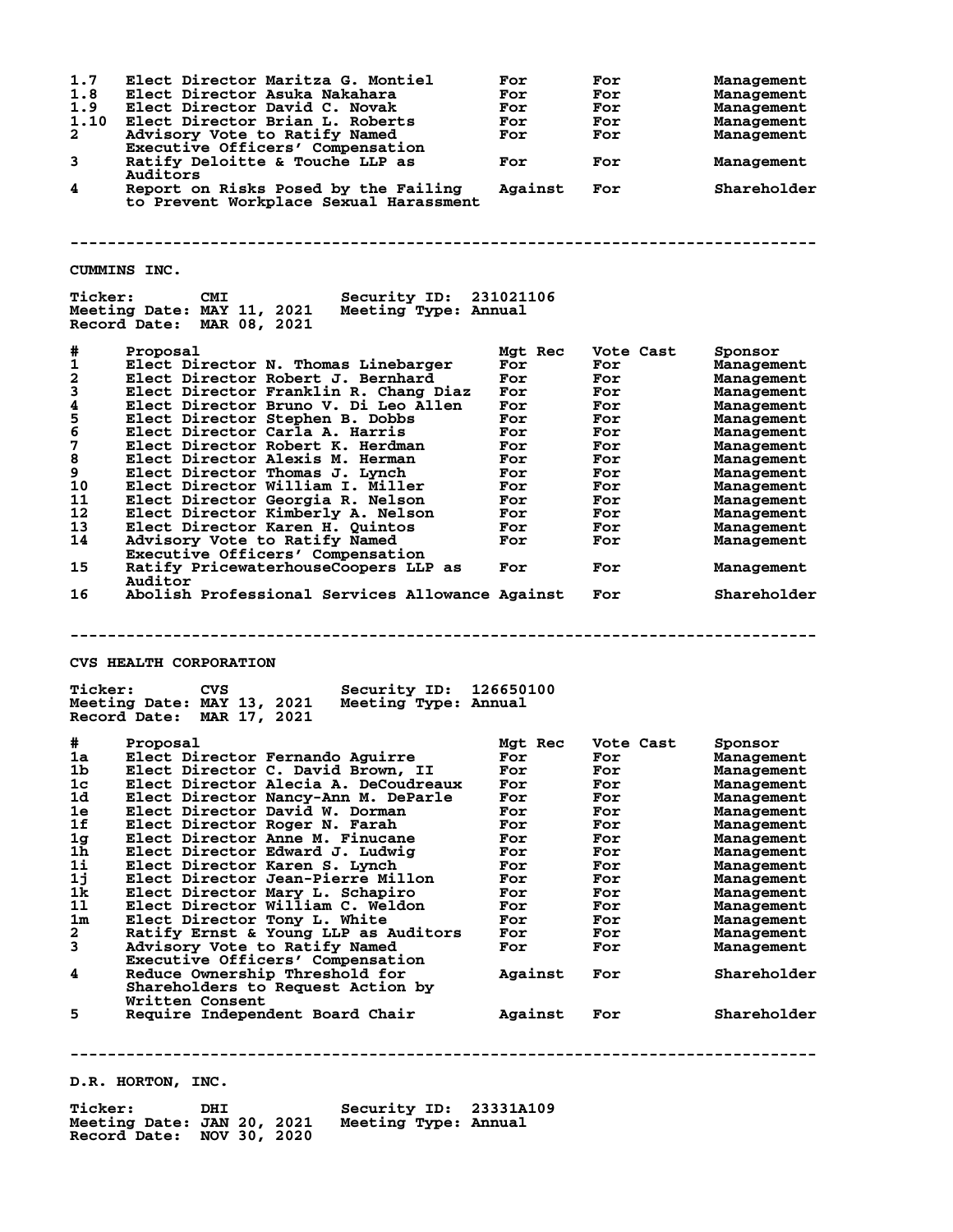| #<br>1a<br>1b<br>1c<br>1d<br>1e<br>1f<br>$\mathbf{2}$<br>3                | Proposal<br>Elect Director Donald R. Horton<br>Elect Director Barbara K. Allen<br>Elect Director Brad S. Anderson<br>Elect Director Michael R. Buchanan<br>Elect Director Michael W. Hewatt<br>Elect Director Maribess L. Miller<br>Advisory Vote to Ratify Named<br>Executive Officers' Compensation<br>Ratify Ernst & Young LLP as Auditors<br>DELL TECHNOLOGIES INC.                | Mgt Rec<br>For<br>For<br>For<br>For<br>For<br>For<br>For<br>For               | Vote Cast<br>For<br>For<br>For<br>For<br>For<br>For<br>For<br>For                                           | Sponsor<br>Management<br>Management<br>Management<br>Management<br>Management<br>Management<br>Management<br>Management                             |
|---------------------------------------------------------------------------|----------------------------------------------------------------------------------------------------------------------------------------------------------------------------------------------------------------------------------------------------------------------------------------------------------------------------------------------------------------------------------------|-------------------------------------------------------------------------------|-------------------------------------------------------------------------------------------------------------|-----------------------------------------------------------------------------------------------------------------------------------------------------|
| <b>Ticker:</b>                                                            | Security ID: 24703L202<br>DELL<br>Meeting Date: JUN 22, 2021<br>Meeting Type: Annual<br>Record Date: APR 26, 2021                                                                                                                                                                                                                                                                      |                                                                               |                                                                                                             |                                                                                                                                                     |
| #<br>1.1<br>1.2<br>1.3<br>1.4<br>1.5<br>1.6<br>1.7<br>$\overline{a}$<br>3 | Proposal<br>Elect Director Michael S. Dell<br>Elect Director David W. Dorman<br>Elect Director Egon Durban<br>Elect Director William D. Green<br>Elect Director Simon Patterson<br>Elect Director Lynn M. Vojvodich<br>Elect Director Ellen J. Kullman<br>Ratify PricewaterhouseCoopers LLP as<br><b>Auditors</b><br>Advisory Vote to Ratify Named<br>Executive Officers' Compensation | Mgt Rec<br>For<br>For<br>For<br>For<br>For<br>For<br>For<br>For<br>For        | Vote Cast<br>Withhold<br>Withhold<br>Withhold<br>Withhold<br>Withhold<br>Withhold<br>Withhold<br>For<br>For | Sponsor<br>Management<br>Management<br>Management<br>Management<br>Management<br>Management<br>Management<br>Management<br>Management               |
|                                                                           |                                                                                                                                                                                                                                                                                                                                                                                        |                                                                               |                                                                                                             |                                                                                                                                                     |
| <b>Ticker:</b>                                                            | DOLBY LABORATORIES, INC.<br>Security ID:<br>DLB<br>Meeting Date: FEB 02, 2021<br>Meeting Type: Annual<br>Record Date: DEC 07, 2020                                                                                                                                                                                                                                                     | 25659T107                                                                     |                                                                                                             |                                                                                                                                                     |
| #<br>1.1<br>1.2<br>1.3<br>1.4<br>1.5<br>1.6<br>1.7<br>1.8<br>2<br>3       | Proposal<br>Elect Director Kevin Yeaman<br>Elect Director Peter Gotcher<br>Elect Director Micheline Chau<br>Elect Director David Dolby<br>Elect Director Simon Segars<br>Elect Director Roger Siboni<br>Elect Director Anjali Sud<br>Elect Director Avadis Tevanian, Jr.<br>Advisory Vote to Ratify Named<br>Executive Officers' Compensation<br>Ratify KPMG LLP as Auditors           | Mgt Rec<br>For<br>For<br>For<br>For<br>For<br>For<br>For<br>For<br>For<br>For | Vote Cast<br>For<br>For<br>For<br>For<br>For<br>For<br>For<br>For<br>For<br>For                             | Sponsor<br>Management<br>Management<br>Management<br>Management<br>Management<br>Management<br>Management<br>Management<br>Management<br>Management |
|                                                                           | DROPBOX, INC.                                                                                                                                                                                                                                                                                                                                                                          |                                                                               |                                                                                                             |                                                                                                                                                     |
| <b>Ticker:</b>                                                            | Security ID: 26210C104<br><b>DBX</b><br>Meeting Date: MAY 20, 2021<br>Meeting Type: Annual<br>Record Date: MAR 23, 2021                                                                                                                                                                                                                                                                |                                                                               |                                                                                                             |                                                                                                                                                     |
| #<br>1.1<br>1.2<br>1.3<br>1.4<br>1.5<br>1.6<br>1.7<br>2<br>3              | Proposal<br>Elect Director Andrew W. Houston<br>Elect Director Donald W. Blair<br>Elect Director Lisa Campbell<br>Elect Director Paul E. Jacobs<br>Elect Director Robert J. Mylod, Jr.<br>Elect Director Karen Peacock<br>Elect Director Michael Seibel<br>Ratify Ernst & Young LLP as Auditors<br>Advisory Vote to Ratify Named<br>Executive Officers' Compensation                   | Mgt Rec<br>For<br>For<br>For<br>For<br>For<br>For<br>For<br>For<br>For        | Vote Cast<br>Withhold<br>Withhold<br>Withhold<br>Withhold<br>Withhold<br>Withhold<br>For<br>For<br>For      | Sponsor<br>Management<br>Management<br>Management<br>Management<br>Management<br>Management<br>Management<br>Management<br>Management               |

**--------------------------------------------------------------------------------**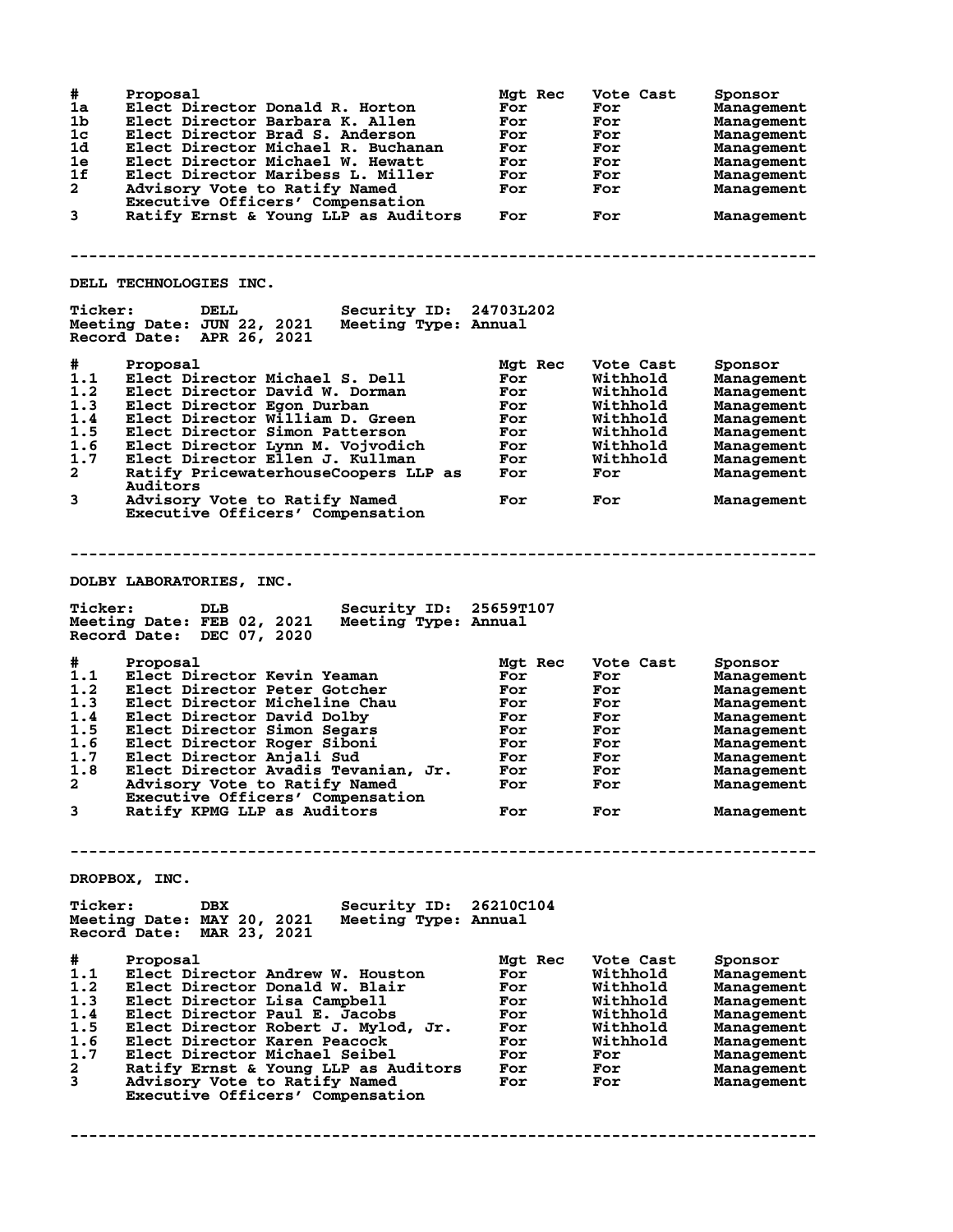**EAST WEST BANCORP, INC.**

| <b>Ticker:</b> | <b>EWBC</b>                       | Security ID: 27579R104 |         |           |            |
|----------------|-----------------------------------|------------------------|---------|-----------|------------|
|                | Meeting Date: MAY 27, 2021        | Meeting Type: Annual   |         |           |            |
|                | MAR 30, 2021<br>Record Date:      |                        |         |           |            |
| #              | Proposal                          |                        | Mgt Rec | Vote Cast | Sponsor    |
| 1.1            | Elect Director Molly Campbell     |                        | For     | For       | Management |
| 1.2            | Elect Director Iris S. Chan       |                        | For     | For       | Management |
| 1.3            | Elect Director Archana Deskus     |                        | For     | For       | Management |
| 1.4            | Elect Director Rudolph I. Estrada |                        | For     | For       | Management |
| 1.5            | Elect Director Paul H. Irving     |                        | For     | For       | Management |
| 1.6            | Elect Director Jack C. Liu        |                        | For     | For       | Management |
| 1.7            | Elect Director Dominic Ng         |                        | For     | For       | Management |
| 1.8            | Elect Director Lester M. Sussman  |                        | For     | For       | Management |
| $\mathbf{2}$   | Advisory Vote to Ratify Named     |                        | For     | For       | Management |
|                | Executive Officers' Compensation  |                        |         |           |            |
| 3              | Amend Omnibus Stock Plan          |                        | For     | For       | Management |
| 4              | Ratify KPMG LLP as Auditors       |                        | For     | For       | Management |
|                |                                   |                        |         |           |            |

**--------------------------------------------------------------------------------**

## **EASTMAN CHEMICAL COMPANY**

| <b>Ticker:</b> | Security ID:<br>EMN                                | 277432100 |           |             |
|----------------|----------------------------------------------------|-----------|-----------|-------------|
|                | Meeting Date: MAY 06, 2021<br>Meeting Type: Annual |           |           |             |
|                | MAR 15, 2021<br>Record Date:                       |           |           |             |
|                |                                                    |           |           |             |
| #              | Proposal                                           | Mgt Rec   | Vote Cast | Sponsor     |
| 1.1            | Elect Director Humberto P. Alfonso                 | For       | For       | Management  |
| 1.2            | Elect Director Vanessa L. Allen                    | For       | For       | Management  |
|                | Sutherland                                         |           |           |             |
| 1.3            | Elect Director Brett D. Begemann                   | For       | For       | Management  |
| 1.4            | Elect Director Mark J. Costa                       | For       | For       | Management  |
| 1.5            | Elect Director Edward L. Dohenv, II                | For       | For       | Management  |
| 1.6            | Elect Director Julie F. Holder                     | For       | For       | Management  |
| 1.7            | Elect Director Renee J. Hornbaker                  | For       | For       | Management  |
| 1.8            | Elect Director Kim Ann Mink                        | For       | For       | Management  |
| 1.9            | Elect Director James J. O'Brien                    | For       | For       | Management  |
| 1.10           | Elect Director David W. Raisbeck                   | For       | For       | Management  |
| 1.11           | Elect Director Charles K. Stevens, III             | For       | For       | Management  |
| $\mathbf{2}$   | Advisory Vote to Ratify Named                      | For       | For       | Management  |
|                | Executive Officers' Compensation                   |           |           |             |
| 3              | Approve Omnibus Stock Plan                         | For       | For       | Management  |
| 4              | Ratify PricewaterhouseCoopers LLP as               | For       | For       | Management  |
|                | Auditors                                           |           |           |             |
| 5              | Provide Right to Act by Written Consent Against    |           | For       | Shareholder |

**--------------------------------------------------------------------------------**

**EBAY INC.**

| <b>Ticker:</b> | <b>EBAY</b><br>Meeting Date: JUN 15, 2021<br>Record Date:<br>APR 19, 2021 | Security ID:<br>Meeting Type: Annual | 278642103      |                  |                       |
|----------------|---------------------------------------------------------------------------|--------------------------------------|----------------|------------------|-----------------------|
| #<br>1a        | Proposal<br>Elect Director Anthony J. Bates                               |                                      | Mgt Rec<br>For | Vote Cast<br>For | Sponsor<br>Management |
| 1b             | Elect Director Adriane M. Brown                                           |                                      | For            | For              | Management            |
| 1 <sub>c</sub> | Elect Director Diana Farrell                                              |                                      | For            | For              | Management            |
| 1d             | Elect Director Logan D. Green                                             |                                      | For            | For              | Management            |
| 1e             | Elect Director Bonnie S. Hammer                                           |                                      | For            | For              | Management            |
| 1f             | Elect Director E. Carol Havles                                            |                                      | For            | For              | Management            |
| 1g             | Elect Director Jamie Iannone                                              |                                      | For            | For              | Management            |
| 1 <sub>h</sub> | Elect Director Kathleen C. Mitic                                          |                                      | For            | For              | Management            |
| $1\text{i}$    | Elect Director Matthew J. Murphy                                          |                                      | For            | For              | Management            |
| 1j             | Elect Director Paul S. Pressler                                           |                                      | For            | For              | Management            |
| 1k             | Elect Director Mohak Shroff                                               |                                      | For            | For              | Management            |
| 11             | Elect Director Robert H. Swan                                             |                                      | For            | For              | Management            |
| 1m             | Elect Director Perry M. Traquina                                          |                                      | For            | For              | Management            |
| $\overline{a}$ | Ratify PricewaterhouseCoopers LLP as                                      |                                      | For            | For              | Management            |
|                | Auditors                                                                  |                                      |                |                  |                       |
| 3              | Advisory Vote to Ratify Named                                             |                                      | For            | For              | Management            |
|                | Executive Officers' Compensation                                          |                                      |                |                  |                       |
| 4              | Improve Principles of Executive                                           |                                      | Against        | Against          | Shareholder           |
|                | Compensation Program                                                      |                                      |                |                  |                       |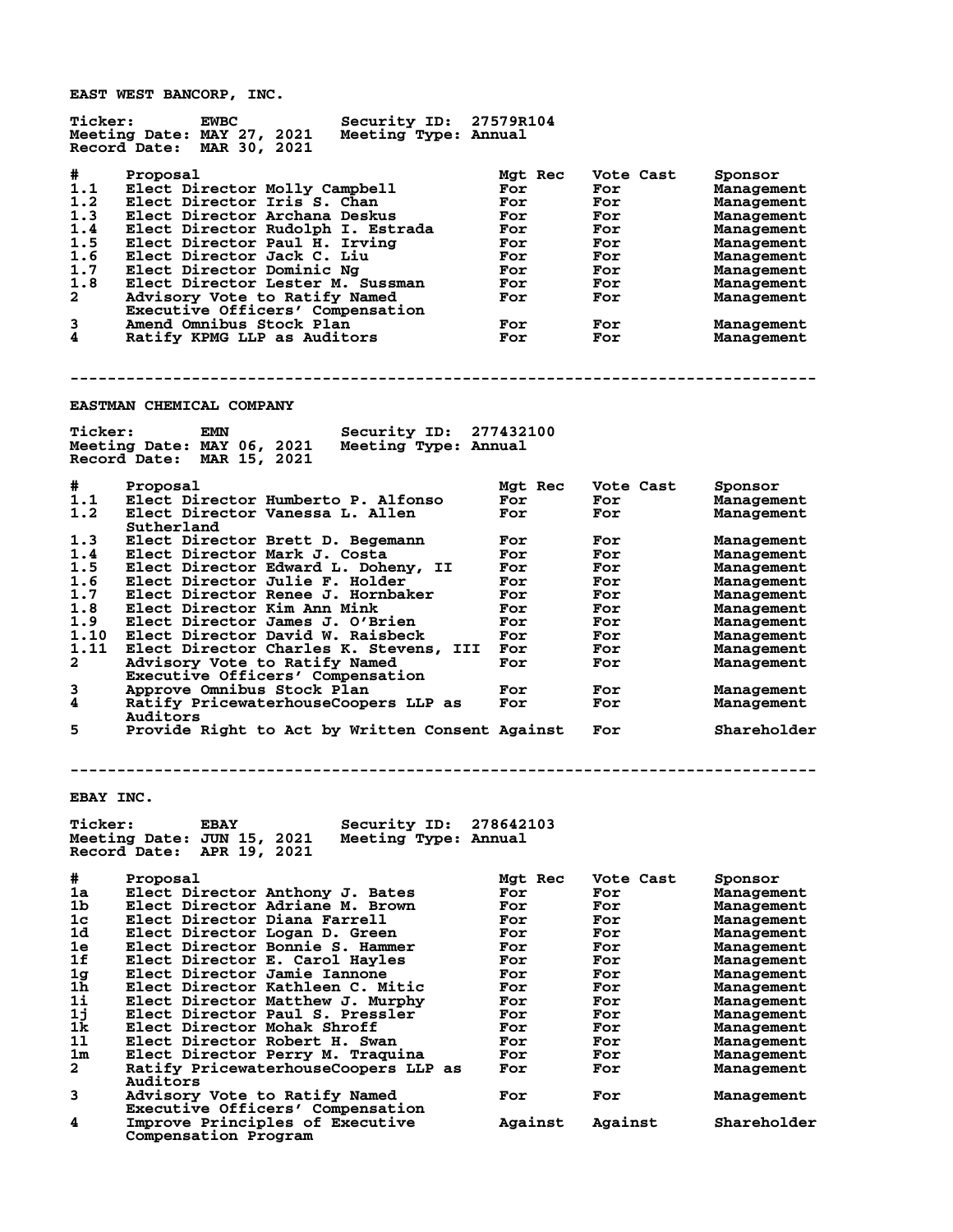**-------------------------------------------------------------------------------- ELECTRONIC ARTS INC. Ticker: EA Security ID: 285512109 Meeting Date: AUG 06, 2020 Meeting Type: Annual Record Date: JUN 12, 2020 # Proposal Mgt Rec Vote Cast Sponsor 1a Elect Director Leonard S. Coleman For Against Management 1b Elect Director Jay C. Hoag For For Management 1c Elect Director Jeffrey T. Huber For For Management 1d Elect Director Lawrence F. Probst, III For For Management 1e Elect Director Talbott Roche For For Management 1f Elect Director Richard A. Simonson For For Management 1g Elect Director Luis A. Ubinas For Against Management 1h Elect Director Heidi J. Ueberroth For For Management 1i Elect Director Andrew Wilson For For Management 2 Advisory Vote to Ratify Named For Against Management Executive Officers' Compensation 3 Ratify KPMG LLP as Auditors For For Management 4 Provide Right to Act by Written Consent Against For Shareholder -------------------------------------------------------------------------------- EXPEDITORS INTERNATIONAL OF WASHINGTON, INC. Ticker: EXPD Security ID: 302130109 Meeting Date: MAY 04, 2021 Meeting Type: Annual Record Date: MAR 09, 2021 # Proposal Mgt Rec Vote Cast Sponsor 1.1 Elect Director Robert R. Wright For For Management 1.2 Elect Director Glenn M. Alger For For Management 1.3 Elect Director Robert P. Carlile For For Management 1.4 Elect Director James M. DuBois For For Management 1.5 Elect Director Mark A. Emmert For Against Management 1.6 Elect Director Diane H. Gulyas For Against Management 1.7 Elect Director Jeffrey S. Musser For For Management 1.8 Elect Director Liane J. Pelletier For Against Management 2 Advisory Vote to Ratify Named For For Management Executive Officers' Compensation 3 Ratify KPMG LLP as Auditors For For Management -------------------------------------------------------------------------------- F5 NETWORKS, INC. Ticker: FFIV Security ID: 315616102 Meeting Date: MAR 11, 2021 Meeting Type: Annual Record Date: JAN 06, 2021 # Proposal Mgt Rec Vote Cast Sponsor 1a Elect Director Sandra E. Bergeron For For Management 1b Elect Director Elizabeth L. Buse For For Management 1c Elect Director Michel Combes For Against Management 1d Elect Director Michael L. Dreyer For For Management 1e Elect Director Alan J. Higginson For For Management 1f Elect Director Peter S. Klein For For Management 1g Elect Director Francois Locoh-Donou For For Management 1h Elect Director Nikhil Mehta For For Management 1i Elect Director Marie E. Myers For For Management 1j Elect Director Sripada Shivananda For For Management 2 Amend Omnibus Stock Plan For For Management 3 Ratify PricewaterhouseCoopers LLP as For For Management Auditors 4 Advisory Vote to Ratify Named For For Management Executive Officers' Compensation**

**--------------------------------------------------------------------------------**

**5 Provide Right to Act by Written Consent Against For Shareholder**

**FACEBOOK, INC.**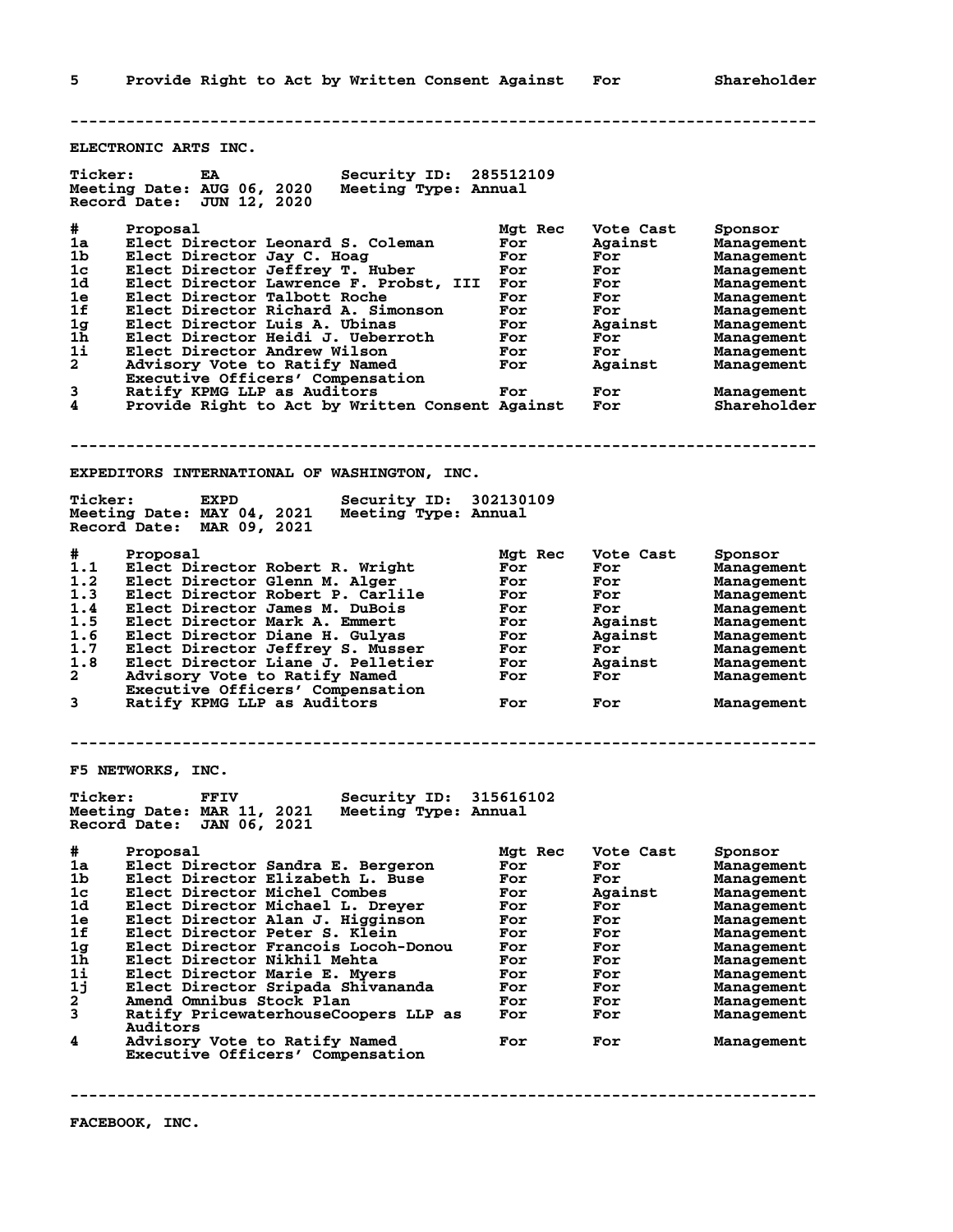**Ticker: FB Security ID: 30303M102 Meeting Date: MAY 26, 2021 Meeting Type: Annual Record Date: APR 01, 2021 # Proposal Mgt Rec Vote Cast Sponsor 1.1 Elect Director Peggy Alford For For Management 1.2 Elect Director Marc L. Andreessen For Withhold Management 1.3 Elect Director Andrew W. Houston For Withhold Management 1.4 Elect Director Nancy Killefer For For Management 1.5 Elect Director Robert M. Kimmitt For For Management 1.6 Elect Director Sheryl K. Sandberg For For Management 1.7 Elect Director Peter A. Thiel For Withhold Management 1.8 Elect Director Tracey T. Travis For For Management 1.9 Elect Director Mark Zuckerberg For Withhold Management 2 Ratify Ernst & Young LLP as Auditors For For Management 3 Amend Non-Employee Director For Against Management Compensation Policy 4 Approve Recapitalization Plan for all Against For Shareholder Stock to Have One-vote per Share 5 Require Independent Board Chair**<br> **5 Require Independent Board Chair**<br> **5 Report on Online Child Sexual Against For** Shareholder Report on Online Child Sexual  **Exploitation 7 Require Independent Director Nominee Against Against Shareholder with Human and/or Civil Rights Experience 8 Report on Platform Misuse Against For Shareholder 9 Amend Certificate of Incorporation to Against Against Shareholder Become a Public Benefit Corporation -------------------------------------------------------------------------------- FORTINET, INC. Ticker: FTNT Security ID: 34959E109 Meeting Date: JUN 18, 2021 Meeting Type: Annual Record Date: APR 26, 2021 # Proposal Mgt Rec Vote Cast Sponsor 1.1 Elect Director Ken Xie For For Management 1.2 Elect Director Michael Xie For For Management 1.3 Elect Director Kelly Ducourty For For Management 1.4 Elect Director Kenneth A. Goldman For For Management 1.5 Elect Director Ming Hsieh For For Management 1.6 Elect Director Jean Hu For For Management 1.7 Elect Director William H. Neukom For For Management 1.8 Elect Director Judith Sim For For Management 2 Ratify Deloitte & Touche LLP as For For Management Auditors** anditors<br> **3** Advisory Vote to Ratify Named Tor For Management  **Executive Officers' Compensation -------------------------------------------------------------------------------- GENERAL MILLS, INC. Ticker: GIS Security ID: 370334104 Meeting Date: SEP 22, 2020 Meeting Type: Annual Record Date: JUL 24, 2020 # Proposal Mgt Rec Vote Cast Sponsor 1a Elect Director R. Kerry Clark For For Management 1b Elect Director David M. Cordani For For Management 1c Elect Director Roger W. Ferguson, Jr. For For Management 1d Elect Director Jeffrey L. Harmening For For Management 1e Elect Director Maria G. Henry For For Management 1f Elect Director Jo Ann Jenkins For For Management 1g Elect Director Elizabeth C. Lempres For For Management 1h Elect Director Diane L. Neal For For Management 1i Elect Director Steve Odland For For Management 1j Elect Director Maria A. Sastre For For Management 1k Elect Director Eric D. Sprunk For For Management 1l Elect Director Jorge A. Uribe For For Management 2 Advisory Vote to Ratify Named For For Management Executive Officers' Compensation 3 Ratify KPMG LLP as Auditors For For Management**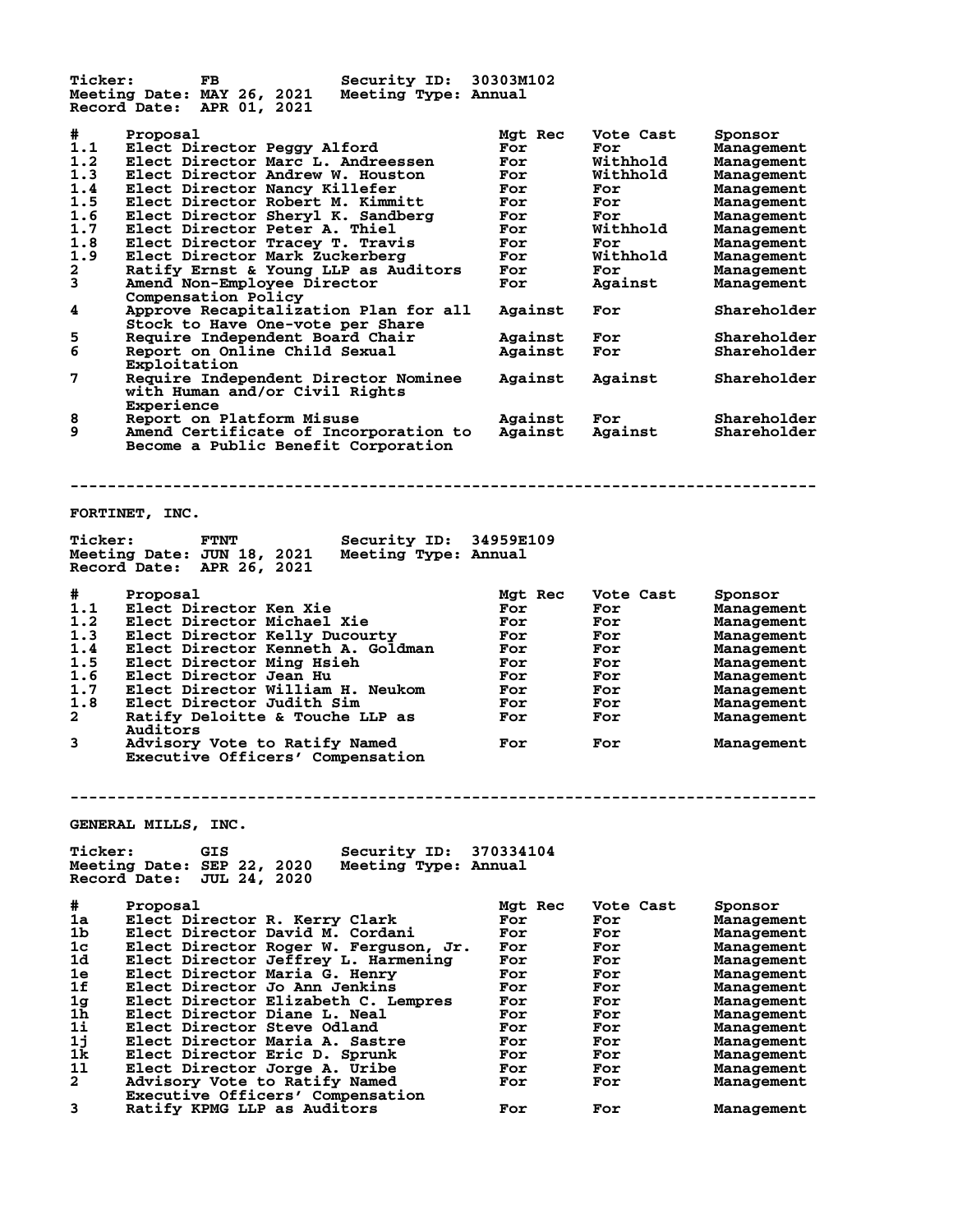**GENERAL MOTORS COMPANY**

| <b>Ticker:</b><br>Security ID: 37045V100<br>GМ<br>Meeting Date: JUN 14, 2021<br>Meeting Type: Annual<br>Record Date: APR 15, 2021                                                                                                                                                                                                                                                                                                                                                                                                                                                                                          |                                                                                                    |                                                                                                      |                                                                                                                                                                                                                                                       |
|----------------------------------------------------------------------------------------------------------------------------------------------------------------------------------------------------------------------------------------------------------------------------------------------------------------------------------------------------------------------------------------------------------------------------------------------------------------------------------------------------------------------------------------------------------------------------------------------------------------------------|----------------------------------------------------------------------------------------------------|------------------------------------------------------------------------------------------------------|-------------------------------------------------------------------------------------------------------------------------------------------------------------------------------------------------------------------------------------------------------|
| #<br>Proposal<br>1a<br>Elect Director Mary T. Barra<br>1 <sub>b</sub><br>Elect Director Wesley G. Bush<br>1c<br>Elect Director Linda R. Gooden<br>1d<br>Elect Director Joseph Jimenez<br>1e<br>Elect Director Jane L. Mendillo<br>1f<br>Elect Director Judith A. Miscik<br>1 <sub>g</sub><br>Elect Director Patricia F. Russo<br>1h<br>Elect Director Thomas M. Schoewe                                                                                                                                                                                                                                                    | Mgt Rec<br>For<br>For<br>For<br>For<br>For<br>For<br>For<br>For                                    | Vote Cast<br>For<br>For<br>For<br>For<br>For<br>For<br>For<br>For                                    | Sponsor<br>Management<br>Management<br>Management<br>Management<br>Management<br>Management<br><b>Management</b><br>Management                                                                                                                        |
| 1i<br>Elect Director Carol M. Stephenson<br>1j<br>Elect Director Mark A. Tatum<br>1k<br>Elect Director Devin N. Wenig<br>11<br>Elect Director Margaret C. Whitman<br>$\mathbf{2}$<br>Advisory Vote to Ratify Named<br>Executive Officers' Compensation                                                                                                                                                                                                                                                                                                                                                                     | For<br>For<br>For<br>For<br>For                                                                    | For<br>For<br>For<br>For<br>For                                                                      | Management<br>Management<br>Management<br>Management<br>Management                                                                                                                                                                                    |
| 3<br>Ratify Ernst & Young LLP as Auditors<br>4<br>Provide Right to Act by Written Consent Against For<br>5<br>Link Executive Pay to Social Criteria                                                                                                                                                                                                                                                                                                                                                                                                                                                                        | For<br>Against                                                                                     | For<br>For                                                                                           | Management<br>Shareholder<br>Shareholder                                                                                                                                                                                                              |
| GRAPHIC PACKAGING HOLDING COMPANY                                                                                                                                                                                                                                                                                                                                                                                                                                                                                                                                                                                          |                                                                                                    |                                                                                                      |                                                                                                                                                                                                                                                       |
| <b>Ticker:</b><br><b>GPK</b><br><b>Security ID:</b><br>Meeting Date: MAY 26, 2021<br>Meeting Type: Annual<br>Record Date: MAR 29, 2021                                                                                                                                                                                                                                                                                                                                                                                                                                                                                     | 388689101                                                                                          |                                                                                                      |                                                                                                                                                                                                                                                       |
| #<br>Proposal<br>1.1<br>Elect Director Paul D. Carrico<br>1.2<br>Elect Director Philip R. Martens<br>1.3<br>Elect Director Lynn A. Wentworth<br>$\mathbf{2}$<br>Ratify PricewaterhouseCoopers LLP as<br>Auditors<br>3<br>Advisory Vote to Ratify Named<br>Executive Officers' Compensation                                                                                                                                                                                                                                                                                                                                 | Mgt Rec<br>For<br>For<br><b>For</b><br>For<br>For                                                  | Vote Cast<br>For<br>For<br>For<br>For<br>For                                                         | Sponsor<br><b>Management</b><br>Management<br>Management<br>Management<br>Management                                                                                                                                                                  |
| H&R BLOCK, INC.                                                                                                                                                                                                                                                                                                                                                                                                                                                                                                                                                                                                            |                                                                                                    |                                                                                                      |                                                                                                                                                                                                                                                       |
| <b>Ticker:</b><br><b>Security ID:</b><br>HRB<br>Meeting Date: SEP 10, 2020<br>Meeting Type: Annual<br>Record Date: JUL 10, 2020                                                                                                                                                                                                                                                                                                                                                                                                                                                                                            | 093671105                                                                                          |                                                                                                      |                                                                                                                                                                                                                                                       |
| #<br>Proposal<br>Elect Director Paul J. Brown<br>ıa<br>Elect Director Robert A. Gerard<br>1b.<br>1c<br>Elect Director Anuradha (Anu) Gupta<br>Elect Director Richard A. Johnson<br>1d<br>Elect Director Jeffrey J. Jones, II<br>1e<br>1f<br>Elect Director David Baker Lewis<br>1g<br>Elect Director Yolande G. Piazza<br>1h<br>Elect Director Victoria J. Reich<br>1i<br>Elect Director Bruce C. Rohde<br>11<br>Elect Director Matthew E. Winter<br>Elect Director Christianna Wood<br>1k.<br>2.<br>Ratify Deloitte & Touche LLP as<br>Auditors<br>3<br>Advisory Vote to Ratify Named<br>Executive Officers' Compensation | Mgt Rec<br>For<br>For<br>For<br>For<br>For<br>For<br>For<br>For<br>For<br>For<br>For<br>For<br>For | Vote Cast<br>For<br>For<br>For<br>For<br>For<br>For<br>For<br>For<br>For<br>For<br>For<br>For<br>For | Sponsor<br>Management<br><b>Management</b><br>Management<br><b>Management</b><br>Management<br><b>Management</b><br><b>Management</b><br><b>Management</b><br><b>Management</b><br><b>Management</b><br>Management<br><b>Management</b><br>Management |
| HUMANA INC.                                                                                                                                                                                                                                                                                                                                                                                                                                                                                                                                                                                                                |                                                                                                    |                                                                                                      |                                                                                                                                                                                                                                                       |
|                                                                                                                                                                                                                                                                                                                                                                                                                                                                                                                                                                                                                            |                                                                                                    |                                                                                                      |                                                                                                                                                                                                                                                       |

**--------------------------------------------------------------------------------**

**Ticker: HUM Security ID: 444859102 Meeting Date: APR 22, 2021 Meeting Type: Annual Record Date: FEB 22, 2021**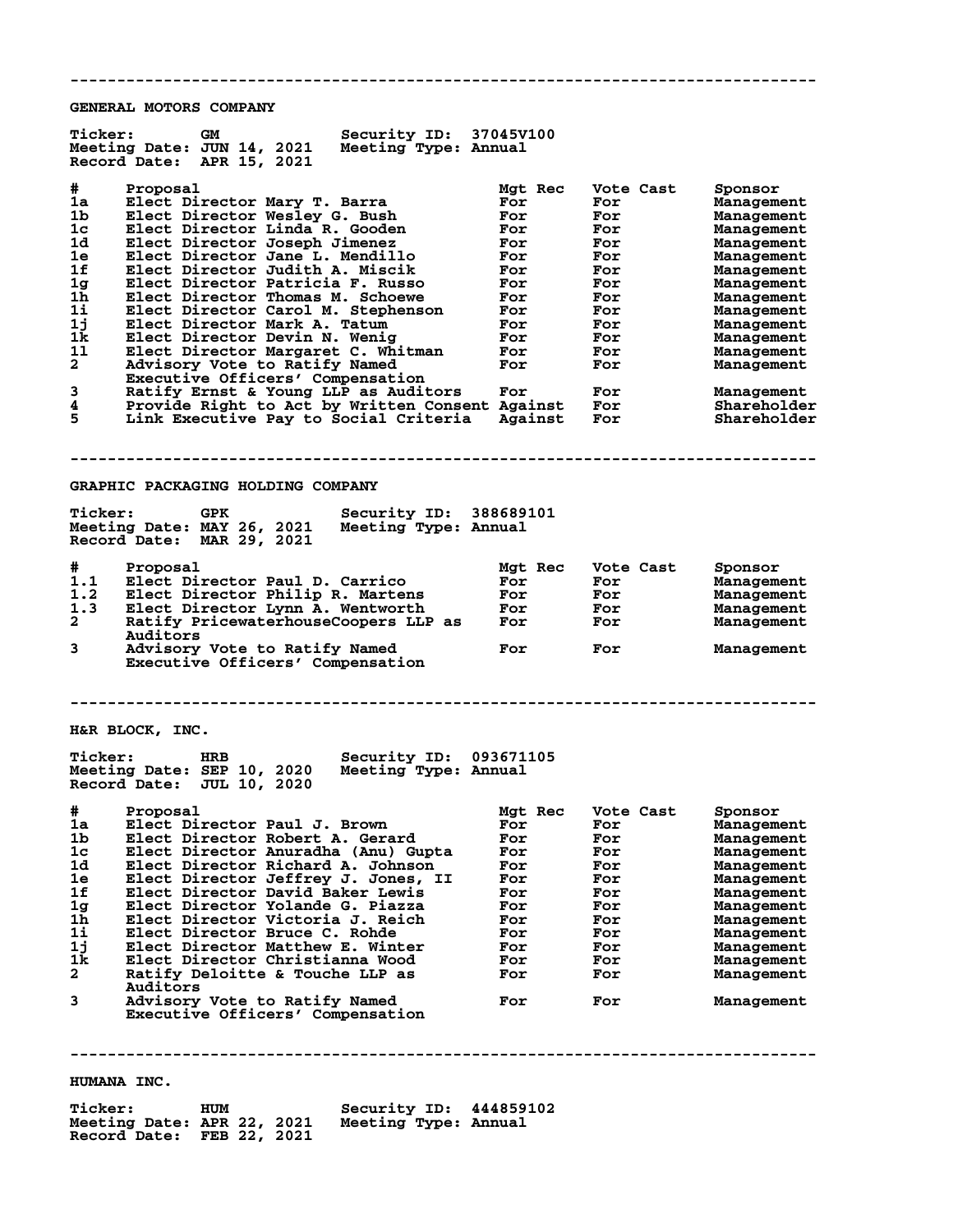| #<br>1a<br>1b<br>1 <sub>c</sub><br>1d<br>1e<br>1f<br>1 <sub>g</sub><br>1 <sub>h</sub><br>$1\mathbf{i}$<br>1j<br>1k<br>11<br>1m<br>$\overline{a}$<br>3 | Proposal<br>Elect Director Kurt J. Hilzinger<br>Elect Director Raquel C. Bono<br>Elect Director Bruce D. Broussard<br>Elect Director Frank A. D'Amelio<br>Elect Director Wayne A. I. Frederick<br>Elect Director John W. Garratt<br>Elect Director David A. Jones, Jr.<br>Elect Director Karen W. Katz<br>Elect Director Marcy S. Klevorn<br>Elect Director William J. McDonald<br>Elect Director Jorge S. Mesquita<br>Elect Director James J. O'Brien<br>Elect Director Marissa T. Peterson<br>Ratify PricewaterhouseCoopers LLP as<br>Auditors<br>Advisory Vote to Ratify Named<br>Executive Officers' Compensation | Mgt Rec<br>For<br>For<br>For<br>For<br>For<br>For<br>For<br>For<br>For<br>For<br>For<br>For<br>For<br>For<br>For | Vote Cast<br>For<br>For<br>For<br>For<br>For<br>For<br>For<br>For<br>For<br>For<br>For<br>For<br>For<br>For<br>For | Sponsor<br>Management<br>Management<br>Management<br>Management<br><b>Management</b><br>Management<br><b>Management</b><br>Management<br><b>Management</b><br><b>Management</b><br><b>Management</b><br>Management<br><b>Management</b><br>Management<br>Management |
|-------------------------------------------------------------------------------------------------------------------------------------------------------|-----------------------------------------------------------------------------------------------------------------------------------------------------------------------------------------------------------------------------------------------------------------------------------------------------------------------------------------------------------------------------------------------------------------------------------------------------------------------------------------------------------------------------------------------------------------------------------------------------------------------|------------------------------------------------------------------------------------------------------------------|--------------------------------------------------------------------------------------------------------------------|---------------------------------------------------------------------------------------------------------------------------------------------------------------------------------------------------------------------------------------------------------------------|
|                                                                                                                                                       |                                                                                                                                                                                                                                                                                                                                                                                                                                                                                                                                                                                                                       |                                                                                                                  |                                                                                                                    |                                                                                                                                                                                                                                                                     |
|                                                                                                                                                       | INTEL CORPORATION                                                                                                                                                                                                                                                                                                                                                                                                                                                                                                                                                                                                     |                                                                                                                  |                                                                                                                    |                                                                                                                                                                                                                                                                     |
| <b>Ticker:</b>                                                                                                                                        | Security ID: 458140100<br><b>INTC</b><br>Meeting Date: MAY 13, 2021<br>Meeting Type: Annual<br>Record Date: MAR 19, 2021                                                                                                                                                                                                                                                                                                                                                                                                                                                                                              |                                                                                                                  |                                                                                                                    |                                                                                                                                                                                                                                                                     |
| #                                                                                                                                                     | Proposal                                                                                                                                                                                                                                                                                                                                                                                                                                                                                                                                                                                                              | Mgt Rec                                                                                                          | Vote Cast                                                                                                          | Sponsor                                                                                                                                                                                                                                                             |
| 1a                                                                                                                                                    | Elect Director Patrick P. Gelsinger                                                                                                                                                                                                                                                                                                                                                                                                                                                                                                                                                                                   | For                                                                                                              | For                                                                                                                | Management                                                                                                                                                                                                                                                          |
| 1b                                                                                                                                                    | Elect Director James J. Goetz                                                                                                                                                                                                                                                                                                                                                                                                                                                                                                                                                                                         | For                                                                                                              | For                                                                                                                | Management                                                                                                                                                                                                                                                          |
| 1 <sub>c</sub>                                                                                                                                        | Elect Director Alyssa Henry                                                                                                                                                                                                                                                                                                                                                                                                                                                                                                                                                                                           | For                                                                                                              | For                                                                                                                | Management                                                                                                                                                                                                                                                          |
| 1d                                                                                                                                                    | Elect Director Omar Ishrak                                                                                                                                                                                                                                                                                                                                                                                                                                                                                                                                                                                            | For                                                                                                              | For                                                                                                                | <b>Management</b>                                                                                                                                                                                                                                                   |
| 1e<br>1f                                                                                                                                              | Elect Director Risa Lavizzo-Mourey                                                                                                                                                                                                                                                                                                                                                                                                                                                                                                                                                                                    | For                                                                                                              | For                                                                                                                | Management                                                                                                                                                                                                                                                          |
| 1 <sub>g</sub>                                                                                                                                        | Elect Director Tsu-Jae King Liu<br>Elect Director Gregory D. Smith                                                                                                                                                                                                                                                                                                                                                                                                                                                                                                                                                    | For<br>For                                                                                                       | For<br>For                                                                                                         | Management<br><b>Management</b>                                                                                                                                                                                                                                     |
| 1 <sub>h</sub>                                                                                                                                        | Elect Director Dion J. Weisler                                                                                                                                                                                                                                                                                                                                                                                                                                                                                                                                                                                        | For                                                                                                              | For                                                                                                                | <b>Management</b>                                                                                                                                                                                                                                                   |
| 11                                                                                                                                                    | Elect Director Frank D. Yeary                                                                                                                                                                                                                                                                                                                                                                                                                                                                                                                                                                                         | For                                                                                                              | For                                                                                                                | <b>Management</b>                                                                                                                                                                                                                                                   |
| $\mathbf{2}$                                                                                                                                          | Ratify Ernst & Young LLP as Auditors                                                                                                                                                                                                                                                                                                                                                                                                                                                                                                                                                                                  | For                                                                                                              | For                                                                                                                | Management                                                                                                                                                                                                                                                          |
| 3                                                                                                                                                     | Advisory Vote to Ratify Named<br>Executive Officers' Compensation                                                                                                                                                                                                                                                                                                                                                                                                                                                                                                                                                     | For                                                                                                              | Against                                                                                                            | Management                                                                                                                                                                                                                                                          |
| 4<br>5                                                                                                                                                | Provide Right to Act by Written Consent Against<br>Report on Global Median Gender/Racial                                                                                                                                                                                                                                                                                                                                                                                                                                                                                                                              | Against                                                                                                          | For<br>For                                                                                                         | Shareholder<br>Shareholder                                                                                                                                                                                                                                          |
| 6                                                                                                                                                     | Pay Gap<br>Report on Whether Written Policies or<br>Unwritten Norms Reinforce Racism in<br>Company Culture                                                                                                                                                                                                                                                                                                                                                                                                                                                                                                            | Against                                                                                                          | For                                                                                                                | Shareholder                                                                                                                                                                                                                                                         |
|                                                                                                                                                       |                                                                                                                                                                                                                                                                                                                                                                                                                                                                                                                                                                                                                       |                                                                                                                  |                                                                                                                    |                                                                                                                                                                                                                                                                     |
|                                                                                                                                                       | INTERNATIONAL PAPER COMPANY                                                                                                                                                                                                                                                                                                                                                                                                                                                                                                                                                                                           |                                                                                                                  |                                                                                                                    |                                                                                                                                                                                                                                                                     |
| <b>Ticker:</b>                                                                                                                                        | Security ID: 460146103<br>IΡ<br>Meeting Date: MAY 10, 2021<br>Meeting Type: Annual<br>Record Date: MAR 11, 2021                                                                                                                                                                                                                                                                                                                                                                                                                                                                                                       |                                                                                                                  |                                                                                                                    |                                                                                                                                                                                                                                                                     |
| #                                                                                                                                                     | Proposal                                                                                                                                                                                                                                                                                                                                                                                                                                                                                                                                                                                                              | Mat Rec                                                                                                          | Vote Cast                                                                                                          | Sponsor                                                                                                                                                                                                                                                             |
| 1a                                                                                                                                                    | Elect Director Christopher M. Connor                                                                                                                                                                                                                                                                                                                                                                                                                                                                                                                                                                                  | For                                                                                                              | For                                                                                                                | Management                                                                                                                                                                                                                                                          |
| 1b                                                                                                                                                    | Elect Director Ahmet C. Dorduncu                                                                                                                                                                                                                                                                                                                                                                                                                                                                                                                                                                                      | For                                                                                                              | For                                                                                                                | Management                                                                                                                                                                                                                                                          |
| 1c                                                                                                                                                    | Elect Director Ilene S. Gordon                                                                                                                                                                                                                                                                                                                                                                                                                                                                                                                                                                                        | For                                                                                                              | Against                                                                                                            | <b>Management</b>                                                                                                                                                                                                                                                   |
| 1d                                                                                                                                                    | Elect Director Anders Gustafsson                                                                                                                                                                                                                                                                                                                                                                                                                                                                                                                                                                                      | For                                                                                                              | For                                                                                                                | <b>Management</b>                                                                                                                                                                                                                                                   |
| 1e                                                                                                                                                    | Elect Director Jacqueline C. Hinman                                                                                                                                                                                                                                                                                                                                                                                                                                                                                                                                                                                   | For                                                                                                              | For                                                                                                                | Management                                                                                                                                                                                                                                                          |
| 1f                                                                                                                                                    | Elect Director Clinton A. Lewis, Jr.                                                                                                                                                                                                                                                                                                                                                                                                                                                                                                                                                                                  | For                                                                                                              | Against                                                                                                            | <b>Management</b>                                                                                                                                                                                                                                                   |
| 1 <sub>g</sub><br>$1\bar{h}$                                                                                                                          | Elect Director DG Macpherson                                                                                                                                                                                                                                                                                                                                                                                                                                                                                                                                                                                          | For                                                                                                              | For                                                                                                                | <b>Management</b>                                                                                                                                                                                                                                                   |
| 1i                                                                                                                                                    | Elect Director Kathryn D. Sullivan<br>Elect Director Mark S. Sutton                                                                                                                                                                                                                                                                                                                                                                                                                                                                                                                                                   | For<br>For                                                                                                       | Against<br>For                                                                                                     | <b>Management</b><br><b>Management</b>                                                                                                                                                                                                                              |
| 1j                                                                                                                                                    | Elect Director Anton V. Vincent                                                                                                                                                                                                                                                                                                                                                                                                                                                                                                                                                                                       | For                                                                                                              | For                                                                                                                | <b>Management</b>                                                                                                                                                                                                                                                   |
| 1k                                                                                                                                                    | Elect Director Ray G. Young                                                                                                                                                                                                                                                                                                                                                                                                                                                                                                                                                                                           | For                                                                                                              | For                                                                                                                | <b>Management</b>                                                                                                                                                                                                                                                   |
| $\mathbf{2}$                                                                                                                                          | Ratify Deloitte & Touche LLP as                                                                                                                                                                                                                                                                                                                                                                                                                                                                                                                                                                                       | For                                                                                                              | For                                                                                                                | <b>Management</b>                                                                                                                                                                                                                                                   |
|                                                                                                                                                       | Auditors                                                                                                                                                                                                                                                                                                                                                                                                                                                                                                                                                                                                              |                                                                                                                  |                                                                                                                    |                                                                                                                                                                                                                                                                     |
| 3                                                                                                                                                     | Advisory Vote to Ratify Named<br>Executive Officers' Compensation                                                                                                                                                                                                                                                                                                                                                                                                                                                                                                                                                     | For                                                                                                              | For                                                                                                                | <b>Management</b>                                                                                                                                                                                                                                                   |
| 4                                                                                                                                                     | Reduce Ownership Threshold for<br>Shareholders to Request Action by<br>Written Consent                                                                                                                                                                                                                                                                                                                                                                                                                                                                                                                                | Against                                                                                                          | For                                                                                                                | Shareholder                                                                                                                                                                                                                                                         |
|                                                                                                                                                       |                                                                                                                                                                                                                                                                                                                                                                                                                                                                                                                                                                                                                       |                                                                                                                  |                                                                                                                    |                                                                                                                                                                                                                                                                     |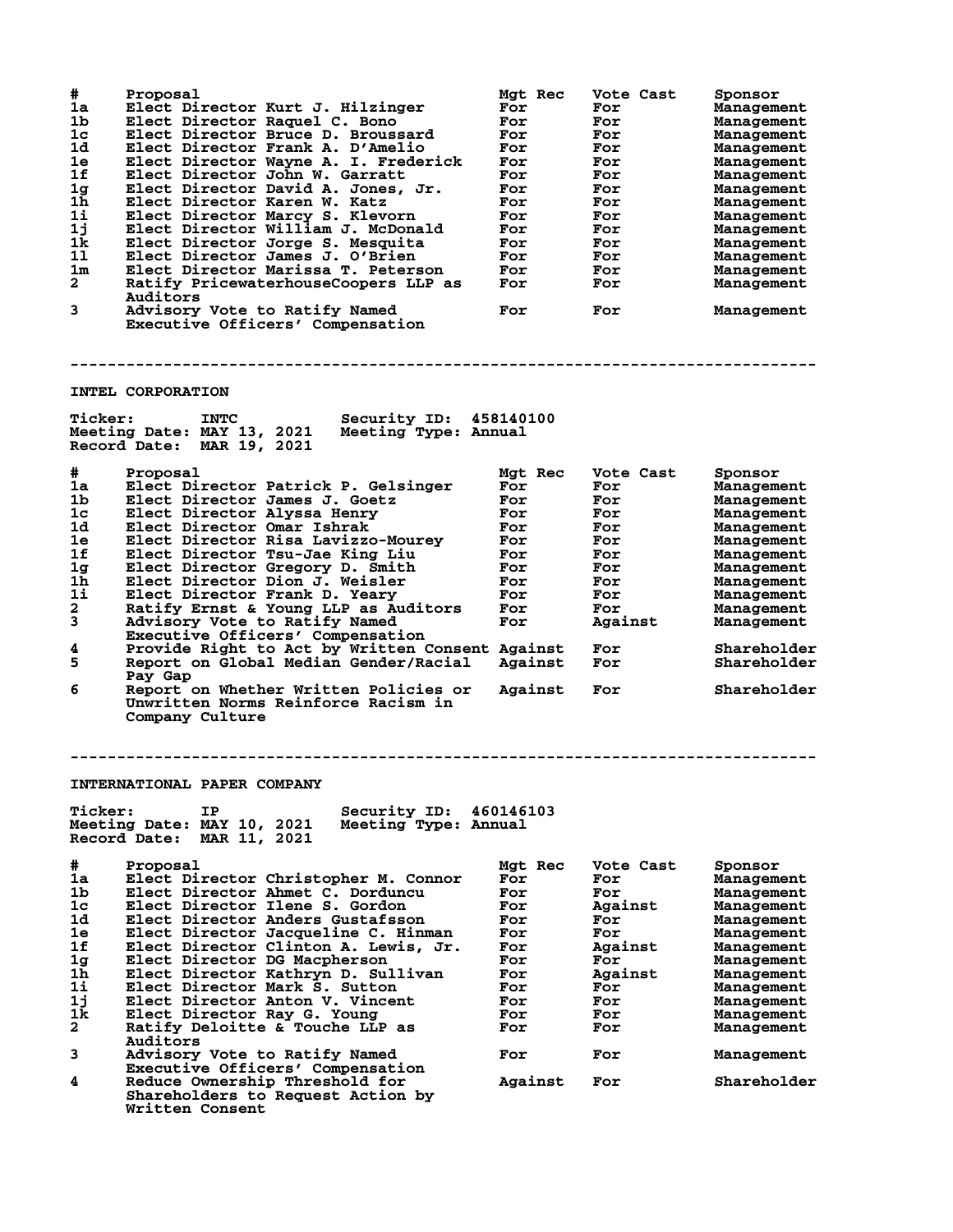**-------------------------------------------------------------------------------- ITT INC. Ticker: ITT Security ID: 45073V108 Meeting Date: MAY 19, 2021 Meeting Type: Annual Record Date: MAR 22, 2021 #** Proposal<br>1a Elect Director Orlando D. Ashford Mgt Rec Vote Cast Sponsor<br>1b Elect Director Geraud Darnis For For Management<br>1c Elect Director Donald DeFosset Trumpers Trumpers To **1** Elect Director Orlando D. Ashford For For Management<br> **1** Elect Director Geraud Darnis For For Management **1b Elect Director Geraud Darnis For For Management 1c Elect Director Donald DeFosset, Jr. For For Management 1d Elect Director Nicholas C. Fanandakis For For Management 1e Elect Director Richard P. Lavin For For Management 1f Elect Director Mario Longhi \*Withdrawn None None Management Resolution\***<br>**1g** Elect Direct<br>**1h** Elect Direct **1g Elect Director Rebecca A. McDonald For For Management 1h Elect Director Timothy H. Powers For For Management 1i Elect Director Luca Savi For For Management 1j Elect Director Cheryl L. Shavers For For Management 1k Elect Director Sabrina Soussan For For Management 2 Ratify Deloitte & Touche LLP as Auditor For For Management 3 Advisory Vote to Ratify Named For For Management Ratify Deloitte & Touche LLP as A<br>3 Advisory Vote to Ratify Named<br>Executive Officers' Compensation<br>4 Reduce Ownership Threshold for 4 Reduce Ownership Threshold for Against For Shareholder Shareholders to Call Special Meeting -------------------------------------------------------------------------------- JAZZ PHARMACEUTICALS PLC Ticker: JAZZ Security ID: G50871105 Meeting Date: JUL 30, 2020 Meeting Type: Annual Record Date: JUN 03, 2020 # Proposal Mgt Rec Vote Cast Sponsor 1a Elect Director Bruce C. Cozadd For For Management 1b Elect Director Heather Ann McSharry For For Management 1c Elect Director Anne O'Riordan For For Management 1d Elect Director Rick E Winningham For For Management 2 Approve KPMG, Dublin as Auditors and For For Management 2 Approve KPMG, Dublin as Audit<br>Authorize Board to Fix Their Remuneration**<br>3 Advisory Vote Advisory Vote to Ratify Named **For** For **For** Management  **Executive Officers' Compensation 4 Amend Non-Employee Director Omnibus For For Management Stock Plan 5 Approve Reduction in Capital and For For Management Creation of Distributable Reserves -------------------------------------------------------------------------------- JOHNSON & JOHNSON Ticker: JNJ Security ID: 478160104 Meeting Date: APR 22, 2021 Meeting Type: Annual Record Date: FEB 23, 2021 # Proposal Mgt Rec Vote Cast Sponsor 1a Elect Director Mary C. Beckerle For For Management 1b Elect Director D. Scott Davis For For Management 1c Elect Director Ian E. L. Davis For For Management 1d Elect Director Jennifer A. Doudna For For Management 1e Elect Director Alex Gorsky For For Management 1f Elect Director Marillyn A. Hewson For For Management 1g Elect Director Hubert Joly For For Management 1h Elect Director Mark B. McClellan For For Management 1i Elect Director Anne M. Mulcahy For For Management 1j Elect Director Charles Prince For For Management 1k Elect Director A. Eugene Washington For For Management 1l Elect Director Mark A. Weinberger For For Management 1m Elect Director Nadja Y. West For For Management 1n Elect Director Ronald A. Williams For For Management 2 Advisory Vote to Ratify Named For Against Management Executive Officers' Compensation Executive Officers' Compensation**<br>
3 Ratify PricewaterhouseCoopers LLP as For For Management

 **Auditors**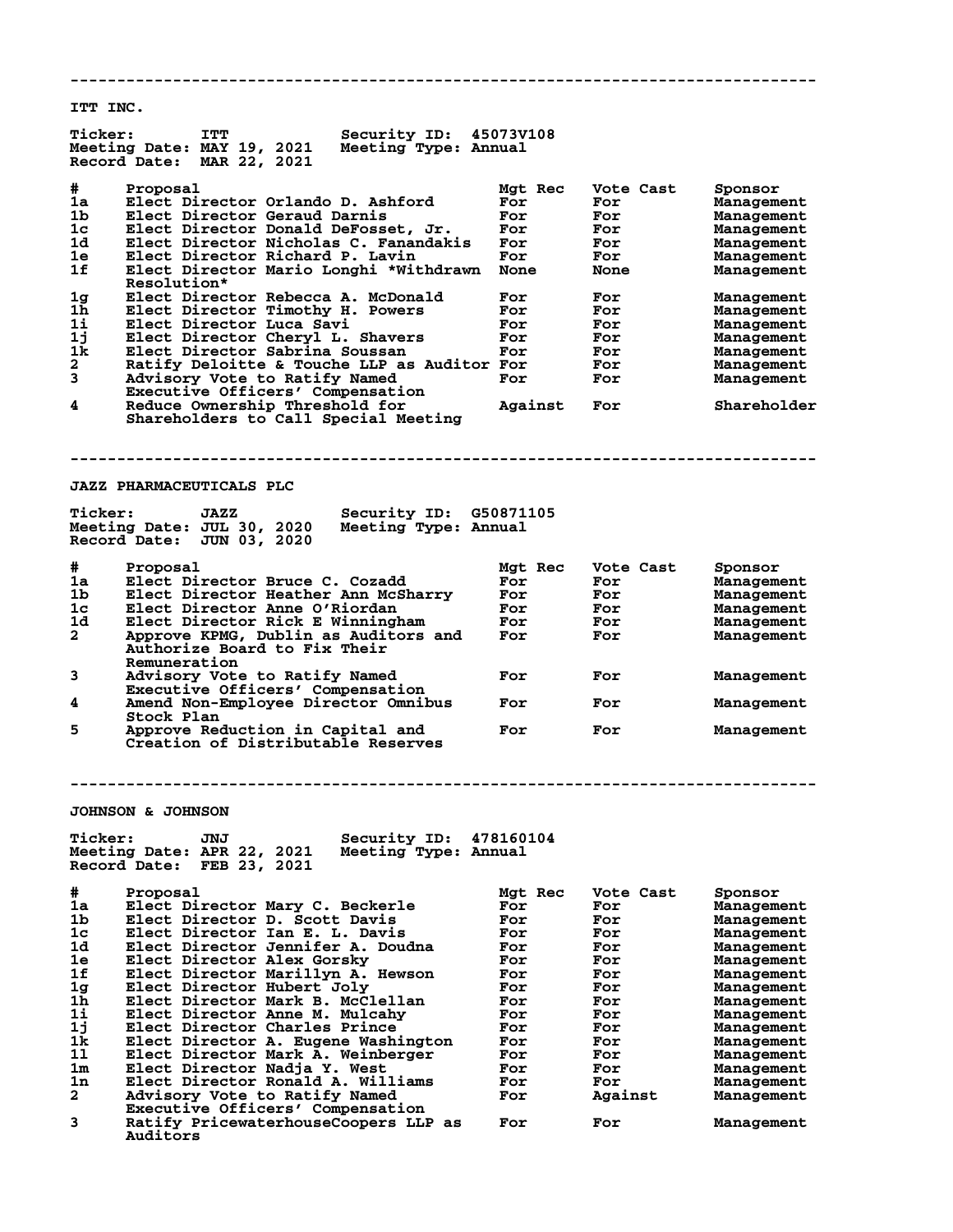| 4                   | Report on Government Financial Support<br>and Access to COVID-19 Vaccines and<br>Therapeutics                             | Against                       | For                   | Shareholder                               |
|---------------------|---------------------------------------------------------------------------------------------------------------------------|-------------------------------|-----------------------|-------------------------------------------|
| 5<br>6<br>7         | Require Independent Board Chair<br>Report on Civil Rights Audit<br>Adopt Policy on Bonus Banking                          | Against<br>Against<br>Against | For<br>For<br>Against | Shareholder<br>Shareholder<br>Shareholder |
|                     |                                                                                                                           |                               |                       |                                           |
|                     | LOWE'S COMPANIES, INC.                                                                                                    |                               |                       |                                           |
| <b>Ticker:</b>      | <b>LOW</b><br><b>Security ID:</b>                                                                                         | 548661107                     |                       |                                           |
|                     | Meeting Date: MAY 28, 2021<br>Meeting Type: Annual<br>Record Date: MAR 22, 2021                                           |                               |                       |                                           |
| #                   | Proposal                                                                                                                  | Mgt Rec                       | Vote Cast             | Sponsor                                   |
| 1.1                 | Elect Director Raul Alvarez                                                                                               | For                           | For                   | Management                                |
| 1.2<br>1.3          | Elect Director David H. Batchelder<br>Elect Director Angela F. Braly                                                      | For<br>For                    | For<br>For            | Management                                |
| 1.4                 | Elect Director Sandra B. Cochran                                                                                          | For                           | For                   | Management<br>Management                  |
| 1.5                 | Elect Director Laurie Z. Douglas                                                                                          | For                           | For                   | Management                                |
| 1.6                 | Elect Director Richard W. Dreiling                                                                                        | For                           | For                   | Management                                |
| 1.7                 | Elect Director Marvin R. Ellison                                                                                          | For                           | For                   | Management                                |
| 1.8                 | Elect Director Daniel J. Heinrich                                                                                         | For                           | For                   | Management                                |
| 1.9                 | Elect Director Brian C. Rogers                                                                                            | For                           | For                   | Management                                |
| 1.10                | Elect Director Bertram L. Scott                                                                                           | For                           | For                   | Management                                |
| 1.11<br>2           | Elect Director Mary Beth West                                                                                             | For<br>For                    | For<br>For            | Management                                |
|                     | Advisory Vote to Ratify Named<br>Executive Officers' Compensation                                                         |                               |                       | Management                                |
| 3                   | Ratify Deloitte & Touche LLP as Auditor For                                                                               |                               | For                   | Management                                |
| 4                   | Amend Proxy Access Right                                                                                                  | Against                       | For                   | Shareholder                               |
| <b>Ticker:</b><br># | MCK<br><b>Security ID:</b><br>Meeting Date: JUL 29, 2020<br>Meeting Type: Annual<br>Record Date: JUN 01, 2020<br>Proposal | 58155Q103<br>Mgt Rec          | Vote Cast             | Sponsor                                   |
| 1a                  | Elect Director Dominic J. Caruso                                                                                          | For                           | For                   | Management                                |
| 1b                  | Elect Director N. Anthony Coles                                                                                           | For                           | For                   | Management                                |
| 1 <sub>c</sub>      | Elect Director M. Christine Jacobs                                                                                        | For                           | For                   | Management                                |
| 1d                  | Elect Director Donald R. Knauss                                                                                           | For                           | For                   | Management                                |
| 1e<br>1f            | Elect Director Marie L. Knowles<br>Elect Director Bradley E. Lerman                                                       | For                           | For                   | Management                                |
| 1 <sub>g</sub>      | Elect Director Maria Martinez                                                                                             | For<br>For                    | For<br>For            | Management<br>Management                  |
| 1h                  | Elect Director Edward A. Mueller                                                                                          | For                           | For                   | Management                                |
| 1i                  | Elect Director Susan R. Salka                                                                                             | For                           | For                   | Management                                |
| 1j                  | Elect Director Brian S. Tyler                                                                                             | For                           | For                   | Management                                |
| 1k                  | Elect Director Kenneth E. Washington                                                                                      | For                           | For                   | Management                                |
| $\mathbf{2}$        | Ratify Deloitte & Touche LLP as                                                                                           | For                           | For                   | Management                                |
| 3                   | Auditors<br>Advisory Vote to Ratify Named                                                                                 | For                           | For                   | Management                                |
|                     | Executive Officers' Compensation                                                                                          |                               |                       |                                           |
| 4                   | Provide Right to Act by Written Consent Against                                                                           |                               | For                   | Shareholder                               |
| 5                   | Report on Lobbying Payments and Policy Against                                                                            |                               | For                   | Shareholder                               |
| 6                   | Report on the Statement on the Purpose Against<br>of a Corporation                                                        |                               | For                   | Shareholder                               |
|                     | METLIFE, INC.                                                                                                             |                               |                       |                                           |
| <b>Ticker:</b>      | Security ID: 59156R108<br>MET<br>Meeting Date: JUN 15, 2021<br>Meeting Type: Annual<br>Record Date: APR 22, 2021          |                               |                       |                                           |
| #                   | Proposal                                                                                                                  | Mgt Rec                       | Vote Cast             |                                           |
| 1a                  | Elect Director Cheryl W. Grise                                                                                            | For                           | For                   | Sponsor<br>Management                     |
| 1 <sub>b</sub>      | Elect Director Carlos M. Gutierrez                                                                                        | For                           | For                   | Management                                |
| 1 <sub>c</sub>      | Elect Director Gerald L. Hassell                                                                                          | For                           | For                   | Management                                |
| 1d                  | Elect Director David L. Herzog                                                                                            | For                           | For                   | Management                                |
| 1e                  | Elect Director R. Glenn Hubbard                                                                                           | For                           | For                   | Management                                |
| 1f                  | Elect Director Edward J. Kelly, III                                                                                       | For                           | For                   | Management                                |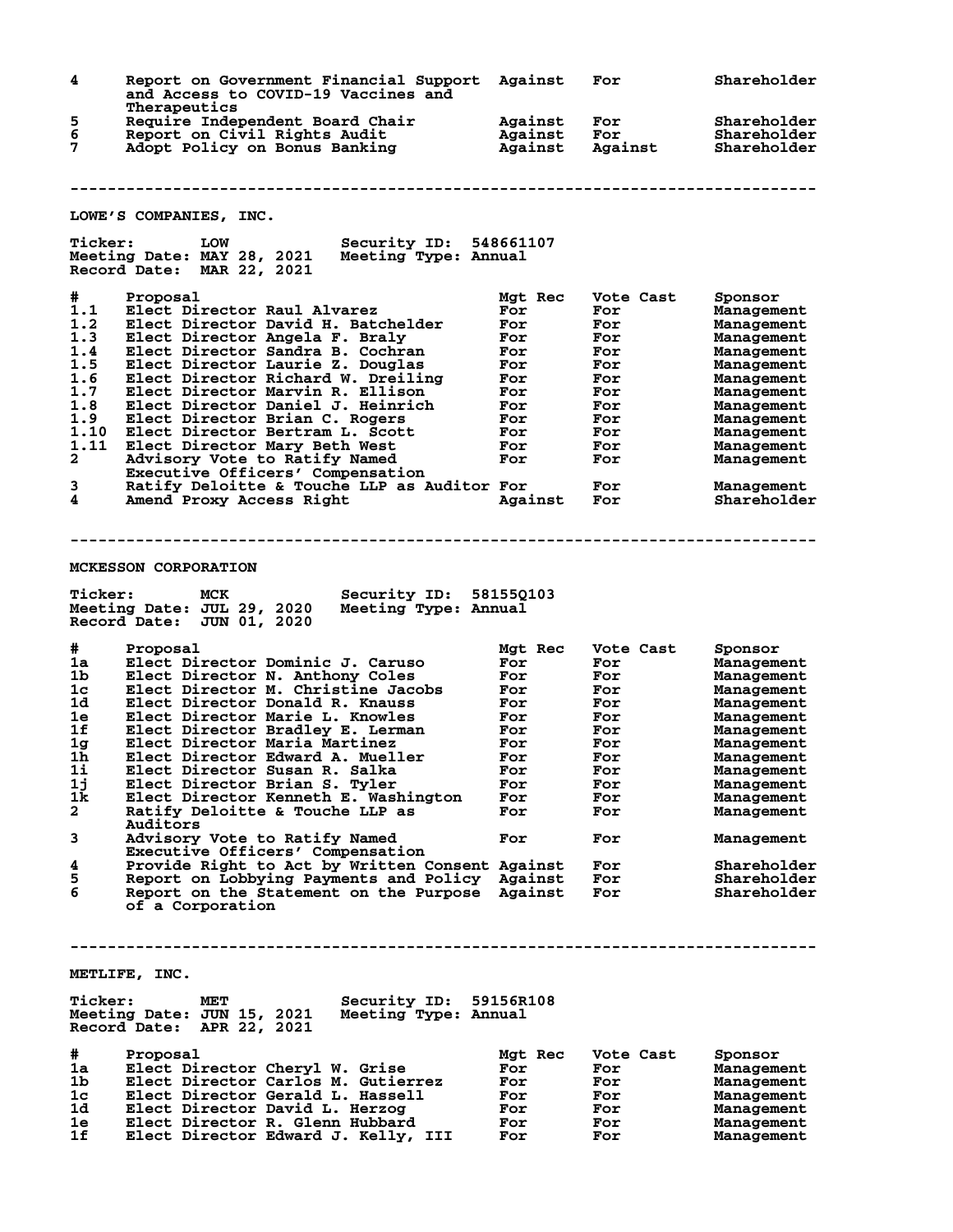| 1j<br>1k<br>11<br>$\mathbf{2}$<br>3                                                                                                          | Elect Director William E. Kennard<br>Elect Director Michel A. Khalaf<br>Elect Director Catherine R. Kinney<br>Elect Director Diana L. McKenzie<br>Elect Director Denise M. Morrison<br>Elect Director Mark A. Weinberger<br>Ratify Deloitte & Touche LLP as<br>Auditors<br>Advisory Vote to Ratify Named<br>Executive Officers' Compensation<br><b>MICROSOFT CORPORATION</b>                                                                                                                                                                                                                                                    | For<br>For<br>For<br>For<br>For<br>For<br>For<br>For                                                      | For<br>For<br>For<br>For<br>For<br>For<br>For<br>For                                                        | Management<br>Management<br>Management<br>Management<br>Management<br>Management<br>Management<br>Management                                                                                                |
|----------------------------------------------------------------------------------------------------------------------------------------------|---------------------------------------------------------------------------------------------------------------------------------------------------------------------------------------------------------------------------------------------------------------------------------------------------------------------------------------------------------------------------------------------------------------------------------------------------------------------------------------------------------------------------------------------------------------------------------------------------------------------------------|-----------------------------------------------------------------------------------------------------------|-------------------------------------------------------------------------------------------------------------|-------------------------------------------------------------------------------------------------------------------------------------------------------------------------------------------------------------|
| <b>Ticker:</b>                                                                                                                               | MSFT<br><b>Security ID: 594918104</b><br>Meeting Date: DEC 02, 2020<br>Meeting Type: Annual<br>Record Date: OCT 08, 2020                                                                                                                                                                                                                                                                                                                                                                                                                                                                                                        |                                                                                                           |                                                                                                             |                                                                                                                                                                                                             |
| #<br>1.1<br>1.2<br>1.3<br>1.4<br>1.5<br>1.6<br>1.7<br>1.8<br>1.9<br>1.10<br>1.11<br>1.12<br>$\mathbf{2}$<br>3                                | Proposal<br>Elect Director Reid G. Hoffman<br>Elect Director Hugh F. Johnston<br>Elect Director Teri L. List-Stoll<br>Elect Director Satva Nadella<br>Elect Director Sandra E. Peterson<br>Elect Director Penny S. Pritzker<br>Elect Director Charles W. Scharf<br>Elect Director Arne M. Sorenson<br>Elect Director John W. Stanton<br>Elect Director John W. Thompson<br>Elect Director Emma N. Walmsley<br>Elect Director Padmasree Warrior<br>Advisory Vote to Ratify Named<br>Executive Officers' Compensation<br>Ratify Deloitte & Touche LLP as                                                                          | Mgt Rec<br>For<br>For<br>For<br>For<br>For<br>For<br>For<br>For<br>For<br>For<br>For<br>For<br>For<br>For | Vote Cast<br>For<br>For<br>For<br>For<br>For<br>For<br>For<br>For<br>For<br>For<br>For<br>For<br>For<br>For | Sponsor<br>Management<br>Management<br>Management<br>Management<br>Management<br>Management<br>Management<br>Management<br>Management<br>Management<br>Management<br>Management<br>Management               |
| 4                                                                                                                                            | Auditors<br>Report on Employee Representation on<br>the Board of Directors                                                                                                                                                                                                                                                                                                                                                                                                                                                                                                                                                      | Against                                                                                                   | Against                                                                                                     | Management<br>Shareholder                                                                                                                                                                                   |
| <b>NIELSEN HOLDINGS PLC</b><br><b>Ticker:</b><br><b>NLSN</b><br>Security ID: G6518L108<br>Meeting Date: MAY 25, 2021<br>Meeting Type: Annual |                                                                                                                                                                                                                                                                                                                                                                                                                                                                                                                                                                                                                                 |                                                                                                           |                                                                                                             |                                                                                                                                                                                                             |
|                                                                                                                                              | Record Date: MAR 29, 2021                                                                                                                                                                                                                                                                                                                                                                                                                                                                                                                                                                                                       |                                                                                                           |                                                                                                             |                                                                                                                                                                                                             |
| #<br>1a<br>ıb<br>1 <sub>c</sub><br>1d<br>1e<br>1f<br>1g<br>$1\bar{h}$<br>$1\text{i}$<br>1j<br>2<br>3<br>4<br>5                               | Proposal<br>Elect Director James A. Attwood, Jr.<br>Elect Director Thomas H. Castro<br>Elect Director Guerrino De Luca<br>Elect Director Karen M. Hoguet<br>Elect Director David Kenny<br>Elect Director Janice Marinelli Mazza<br>Elect Director Jonathan Miller<br>Elect Director Stephanie Plaines<br>Elect Director Nancy Tellem<br>Elect Director Lauren Zalaznick<br>Ratify Ernst & Young LLP as Auditors<br>Reappoint Ernst & Young LLP as UK<br>Statutory Auditors<br>Authorize the Audit Committee to Fix<br>Remuneration of UK Statutory Auditor<br>Advisory Vote to Ratify Named<br>Executive Officers' Compensation | Mgt Rec<br>For<br>For<br>For<br>For<br>For<br>For<br>For<br>For<br>For<br>For<br>For<br>For<br>For<br>For | Vote Cast<br>For<br>For<br>For<br>For<br>For<br>For<br>For<br>For<br>For<br>For<br>For<br>For<br>For<br>For | Sponsor<br>Management<br>Management<br>Management<br>Management<br>Management<br>Management<br>Management<br>Management<br>Management<br>Management<br>Management<br>Management<br>Management<br>Management |

## **--------------------------------------------------------------------------------**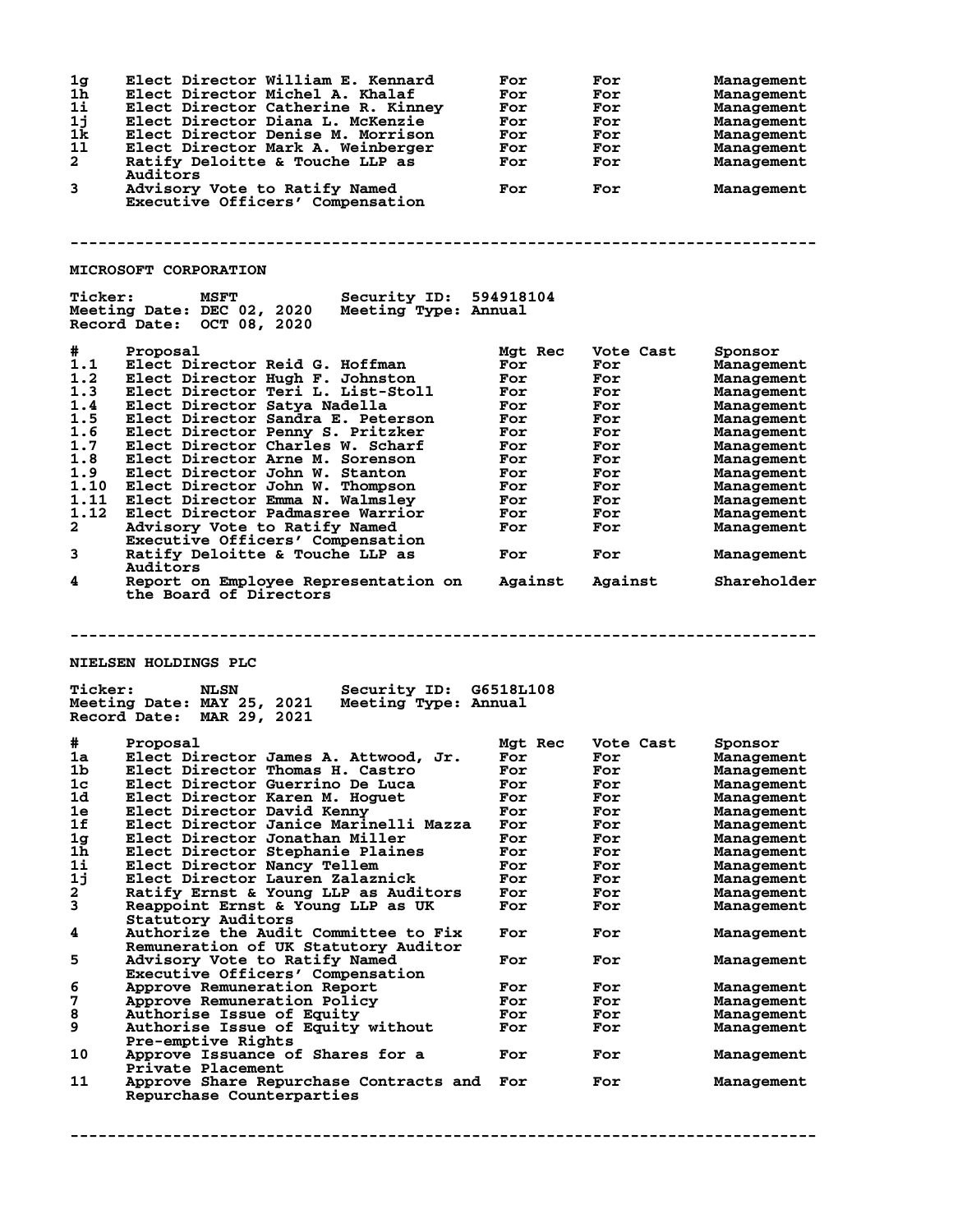**NORTHROP GRUMMAN CORPORATION**

**Ticker: NOC Security ID: 666807102 Meeting Date: MAY 19, 2021 Meeting Type: Annual Record Date: MAR 23, 2021 # Proposal Mgt Rec Vote Cast Sponsor 1.1 Elect Director Kathy J. Warden For For Management 1.2 Elect Director David P. Abney For For Management 1.3 Elect Director Marianne C. Brown For For Management 1.4 Elect Director Donald E. Felsinger For For Management 1.5 Elect Director Ann M. Fudge For For Management 1.6 Elect Director William H. Hernandez For For Management 1.7 Elect Director Madeleine A. Kleiner For For Management 1.8 Elect Director Karl J. Krapek For For Management 1.9 Elect Director Gary Roughead For For Management 1.10 Elect Director Thomas M. Schoewe For For Management 1.11 Elect Director James S. Turley For For Management 1.12 Elect Director Mark A. Welsh, III For For Management 2 Advisory Vote to Ratify Named For For Management Executive Officers' Compensation 3 Ratify Deloitte & Touche LLP as For For Management Auditors 4 Report on Human Rights Impact Against For Shareholder** Assessment<br>5 Reduce Owne **5 Reduce Ownership Threshold for Against For Shareholder Shareholders to Request Action by Written Consent -------------------------------------------------------------------------------- OMNICOM GROUP INC. Ticker: OMC Security ID: 681919106 Meeting Date: MAY 04, 2021 Meeting Type: Annual Record Date: MAR 15, 2021 # Proposal Mgt Rec Vote Cast Sponsor 1.1 Elect Director John D. Wren For For Management 1.2 Elect Director Mary C. Choksi For For Management 1.3 Elect Director Leonard S. Coleman, Jr. For For Management 1.4 Elect Director Susan S. Denison For For Management 1.5 Elect Director Ronnie S. Hawkins For For Management 1.6 Elect Director Deborah J. Kissire For For Management 1.7 Elect Director Gracia C. Martore For For Management 1.8 Elect Director Linda Johnson Rice For For Management 1.9 Elect Director Valerie M. Williams For For Management 2 Advisory Vote to Ratify Named For For Management Executive Officers' Compensation 3 Ratify KPMG LLP as Auditors For For Management 4 Approve Omnibus Stock Plan For For Management 5 Report on Political Contributions and Against For Shareholder Expenditures -------------------------------------------------------------------------------- ORACLE CORPORATION Ticker: ORCL Security ID: 68389X105 Meeting Date: NOV 04, 2020 Meeting Type: Annual Record Date: SEP 08, 2020 # Proposal Mgt Rec Vote Cast Sponsor 1.1 Elect Director Jeffrey S. Berg For Withhold Management 1.2 Elect Director Michael J. Boskin For For Management 1.3 Elect Director Safra A. Catz For For Management 1.4 Elect Director Bruce R. Chizen For Withhold Management 1.5 Elect Director George H. Conrades For For Management 1.6 Elect Director Lawrence J. Ellison For For Management 1.7 Elect Director Rona A. Fairhead For For Management 1.8 Elect Director Jeffrey O. Henley For For Management 1.9 Elect Director Renee J. James For For Management 1.10 Elect Director Charles W. Moorman, IV For For Management 1.11 Elect Director Leon E. Panetta For Withhold Management 1.12 Elect Director William G. Parrett For Withhold Management 1.13 Elect Director Naomi O. Seligman For For Management**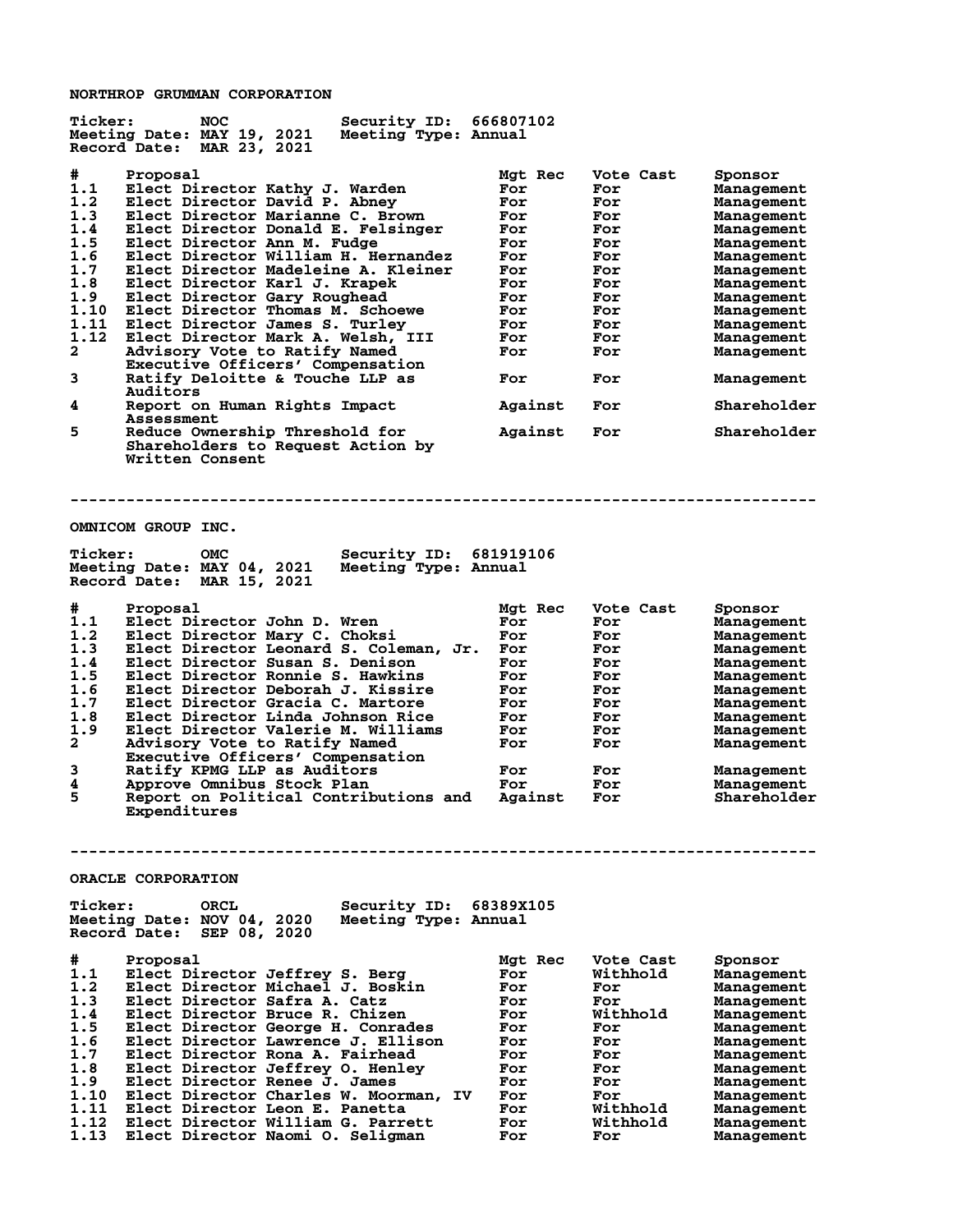| 1.14<br>$\mathbf{2}$<br>3                                                                                      | Elect Director Vishal Sikka<br>Advisory Vote to Ratify Named<br>Executive Officers' Compensation<br>Approve Omnibus Stock Plan                                                                                                                                                                                                                                                                                                                                                                                                                                                                                                                                                                | For<br>For<br>For                                                                                             | For<br>Against<br>For                                                                                              | <b>Management</b><br>Management<br>Management                                                                                                                                                                                             |
|----------------------------------------------------------------------------------------------------------------|-----------------------------------------------------------------------------------------------------------------------------------------------------------------------------------------------------------------------------------------------------------------------------------------------------------------------------------------------------------------------------------------------------------------------------------------------------------------------------------------------------------------------------------------------------------------------------------------------------------------------------------------------------------------------------------------------|---------------------------------------------------------------------------------------------------------------|--------------------------------------------------------------------------------------------------------------------|-------------------------------------------------------------------------------------------------------------------------------------------------------------------------------------------------------------------------------------------|
| 4<br>5<br>6                                                                                                    | Ratify Ernst & Young LLP as Auditors<br>Report on Gender Pay Gap<br>Require Independent Board Chair                                                                                                                                                                                                                                                                                                                                                                                                                                                                                                                                                                                           | For<br>Against<br>Against                                                                                     | For<br>For<br>For                                                                                                  | <b>Management</b><br>Shareholder<br>Shareholder                                                                                                                                                                                           |
|                                                                                                                |                                                                                                                                                                                                                                                                                                                                                                                                                                                                                                                                                                                                                                                                                               |                                                                                                               |                                                                                                                    |                                                                                                                                                                                                                                           |
|                                                                                                                | <b>OWENS CORNING</b>                                                                                                                                                                                                                                                                                                                                                                                                                                                                                                                                                                                                                                                                          |                                                                                                               |                                                                                                                    |                                                                                                                                                                                                                                           |
| <b>Ticker:</b>                                                                                                 | <b>OC</b><br>Security ID: 690742101<br>Meeting Date: APR 15, 2021<br>Meeting Type: Annual<br>Record Date: FEB 16, 2021                                                                                                                                                                                                                                                                                                                                                                                                                                                                                                                                                                        |                                                                                                               |                                                                                                                    |                                                                                                                                                                                                                                           |
| #<br>1a<br>1 <sub>b</sub><br>1 <sub>c</sub><br>1d<br>1e<br>1f<br>1g<br>$1\bar{h}$<br>1i<br>1j                  | Proposal<br>Elect Director Brian D. Chambers<br>Elect Director Eduardo E. Cordeiro<br>Elect Director Adrienne D. Elsner<br>Elect Director Alfred E. Festa<br>Elect Director Edward F. Lonergan<br>Elect Director Maryann T. Mannen<br>Elect Director Paul E. Martin<br>Elect Director W. Howard Morris<br>Elect Director Suzanne P. Nimocks<br>Elect Director John D. Williams                                                                                                                                                                                                                                                                                                                | Mgt Rec<br>For<br>For<br>For<br>For<br>For<br>For<br>For<br>For<br>For<br>For                                 | Vote Cast<br>For<br>For<br>For<br>For<br>For<br>For<br>For<br>For<br>For<br>For                                    | Sponsor<br><b>Management</b><br>Management<br>Management<br>Management<br>Management<br>Management<br>Management<br>Management<br>Management<br>Management                                                                                |
| $2^{-}$                                                                                                        | Ratify PricewaterhouseCoopers LLP as<br>Auditors                                                                                                                                                                                                                                                                                                                                                                                                                                                                                                                                                                                                                                              | For                                                                                                           | For                                                                                                                | Management                                                                                                                                                                                                                                |
| 3                                                                                                              | Advisory Vote to Ratify Named<br>Executive Officers' Compensation                                                                                                                                                                                                                                                                                                                                                                                                                                                                                                                                                                                                                             | For                                                                                                           | For                                                                                                                | Management                                                                                                                                                                                                                                |
| <b>Ticker:</b>                                                                                                 | PAYPAL HOLDINGS, INC.<br>Security ID: 70450Y103<br><b>PYPL</b><br>Meeting Date: MAY 26, 2021<br>Meeting Type: Annual<br>Record Date: MAR 30, 2021                                                                                                                                                                                                                                                                                                                                                                                                                                                                                                                                             |                                                                                                               |                                                                                                                    |                                                                                                                                                                                                                                           |
| #<br>1a<br>1b<br>1 <sub>c</sub><br>1d<br>1e<br>1f<br>1g<br>1h<br>1i<br>1j<br>1k<br>$\mathbf{2}$<br>3<br>4<br>5 | Proposal<br>Elect Director Rodney C. Adkins<br>Elect Director Jonathan Christodoro<br>Elect Director John J. Donahoe<br>Elect Director David W. Dorman<br>Elect Director Belinda J. Johnson<br>Elect Director Gail J. McGovern<br>Elect Director Deborah M. Messemer<br>Elect Director David M. Moffett<br>Elect Director Ann M. Sarnoff<br>Elect Director Daniel H. Schulman<br>Elect Director Frank D. Yeary<br>Advisory Vote to Ratify Named<br>Executive Officers' Compensation<br>Ratify PricewaterhouseCoopers LLP as<br>Auditors<br>Provide Right to Act by Written Consent Against<br>Report on Whether Written Policies or<br>Unwritten Norms Reinforce Racism in<br>Company Culture | Mgt Rec<br>For<br>For<br>For<br>For<br>For<br>For<br>For<br>For<br>For<br>For<br>For<br>For<br>For<br>Against | Vote Cast<br>For<br>For<br>For<br>For<br>For<br>For<br>For<br>For<br>For<br>For<br>For<br>For<br>For<br>For<br>For | Sponsor<br><b>Management</b><br>Management<br>Management<br>Management<br><b>Management</b><br>Management<br>Management<br>Management<br>Management<br>Management<br>Management<br>Management<br>Management<br>Shareholder<br>Shareholder |
| PFIZER INC.                                                                                                    |                                                                                                                                                                                                                                                                                                                                                                                                                                                                                                                                                                                                                                                                                               |                                                                                                               |                                                                                                                    |                                                                                                                                                                                                                                           |
| <b>Ticker:</b>                                                                                                 | Security ID: 717081103<br>PFE<br>Meeting Date: APR 22, 2021<br>Meeting Type: Annual<br>Record Date: FEB 24, 2021                                                                                                                                                                                                                                                                                                                                                                                                                                                                                                                                                                              |                                                                                                               |                                                                                                                    |                                                                                                                                                                                                                                           |
| #<br>1.1<br>1.2<br>1.3<br>1.4<br>1.5<br>1.6                                                                    | Proposal<br>Elect Director Ronald E. Blaylock<br>Elect Director Albert Bourla<br>Elect Director Susan Desmond-Hellmann<br>Elect Director Joseph J. Echevarria<br>Elect Director Scott Gottlieb<br>Elect Director Helen H. Hobbs                                                                                                                                                                                                                                                                                                                                                                                                                                                               | Mgt Rec<br>For<br>For<br>For<br>For<br>For<br>For                                                             | Vote Cast<br>For<br>For<br>For<br>For<br>For<br>For                                                                | Sponsor<br>Management<br>Management<br>Management<br>Management<br>Management<br>Management                                                                                                                                               |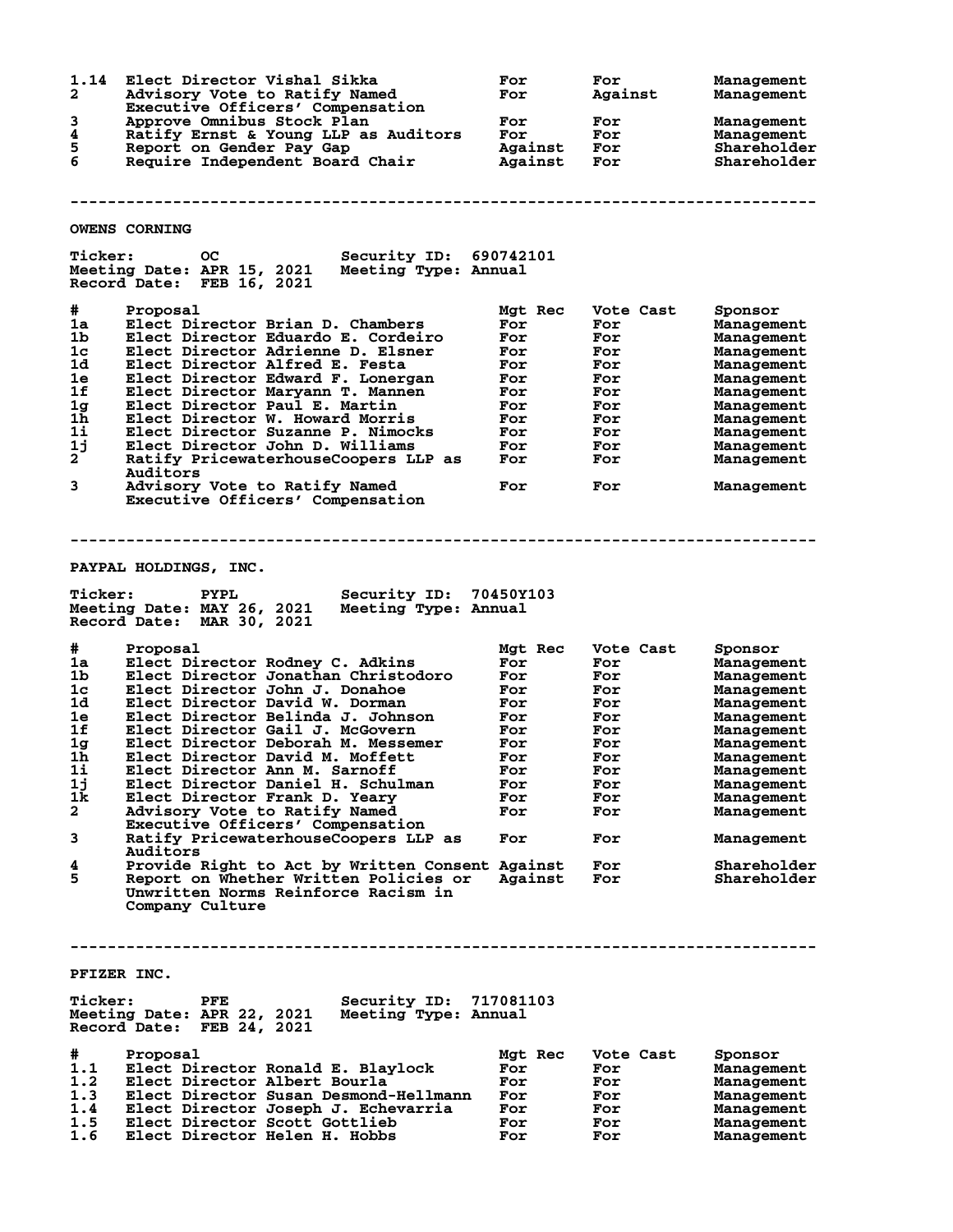| 1.7<br>1.8<br>1.9<br>1.10<br>1.11<br>1.12<br>2<br>3<br>4<br>5<br>6                                                              | Elect Director Susan Hockfield<br>Elect Director Dan R. Littman<br>Elect Director Shantanu Narayen<br>Elect Director Suzanne Nora Johnson<br>Elect Director James Quincey<br>Elect Director James C. Smith<br>Ratify KPMG LLP as Auditor<br>Advisory Vote to Ratify Named<br>Executive Officers' Compensation<br>Require Independent Board Chair<br>Report on Political Contributions and<br>Expenditures<br>Report on Access to COVID-19 Products                                                                                                                                                                                                                                                                                                                                                 | For<br>For<br>For<br>For<br>For<br>For<br>For<br>For<br>Against<br>Against<br>Against                                       | For<br>For<br>For<br>For<br>For<br>For<br>For<br>For<br>For<br>For<br>For                                                       | Management<br>Management<br>Management<br>Management<br>Management<br>Management<br>Management<br>Management<br>Shareholder<br>Shareholder<br>Shareholder                                                                             |
|---------------------------------------------------------------------------------------------------------------------------------|----------------------------------------------------------------------------------------------------------------------------------------------------------------------------------------------------------------------------------------------------------------------------------------------------------------------------------------------------------------------------------------------------------------------------------------------------------------------------------------------------------------------------------------------------------------------------------------------------------------------------------------------------------------------------------------------------------------------------------------------------------------------------------------------------|-----------------------------------------------------------------------------------------------------------------------------|---------------------------------------------------------------------------------------------------------------------------------|---------------------------------------------------------------------------------------------------------------------------------------------------------------------------------------------------------------------------------------|
|                                                                                                                                 |                                                                                                                                                                                                                                                                                                                                                                                                                                                                                                                                                                                                                                                                                                                                                                                                    |                                                                                                                             |                                                                                                                                 |                                                                                                                                                                                                                                       |
|                                                                                                                                 | QUEST DIAGNOSTICS INCORPORATED                                                                                                                                                                                                                                                                                                                                                                                                                                                                                                                                                                                                                                                                                                                                                                     |                                                                                                                             |                                                                                                                                 |                                                                                                                                                                                                                                       |
| <b>Ticker:</b>                                                                                                                  | <b>DGX</b><br>Security ID: 74834L100<br>Meeting Date: MAY 21, 2021<br>Meeting Type: Annual<br>Record Date: MAR 22, 2021                                                                                                                                                                                                                                                                                                                                                                                                                                                                                                                                                                                                                                                                            |                                                                                                                             |                                                                                                                                 |                                                                                                                                                                                                                                       |
| #<br>1.1<br>1.2<br>1.3<br>1.4<br>1.5<br>1.6<br>1.7<br>1.8<br>1.9<br>$\mathbf{2}$<br>3<br>4<br><b>Ticker:</b><br>#<br>1.1<br>1.2 | Proposal<br>Elect Director Vicky B. Gregg<br>Elect Director Wright L. Lassiter, III<br>Elect Director Timothy L. Main<br>Elect Director Denise M. Morrison<br>Elect Director Gary M. Pfeiffer<br>Elect Director Timothy M. Ring<br>Elect Director Stephen H. Rusckowski<br>Elect Director Helen I. Torley<br>Elect Director Gail R. Wilensky<br>Advisory Vote to Ratify Named<br>Executive Officers' Compensation<br>Ratify PricewaterhouseCoopers LLP as<br>Auditors<br>Provide Right to Act by Written Consent Against<br>RALPH LAUREN CORPORATION<br>RL.<br>Security ID: 751212101<br>Meeting Date: JUL 30, 2020<br>Meeting Type: Annual<br>Record Date: JUN 01, 2020<br>Proposal<br>Elect Director Frank A. Bennack, Jr.<br>Elect Director Michael A. George<br>1.3 Elect Director Hubert Joly | Mgt Rec<br>For<br>For<br>For<br>For<br>For<br>For<br>For<br>For<br>For<br>For<br>For<br>Mgt Rec<br>For<br>For<br><b>For</b> | Vote Cast<br>For<br>For<br>For<br>For<br>For<br>For<br>For<br>For<br>For<br>For<br>For<br>For<br>Vote Cast<br>For<br>For<br>For | Sponsor<br>Management<br>Management<br>Management<br>Management<br>Management<br>Management<br>Management<br>Management<br>Management<br>Management<br>Management<br>Shareholder<br>Sponsor<br>Management<br>Management<br>Management |
| $\mathbf{2}$<br>3                                                                                                               | Ratify Ernst & Young LLP as Auditors<br>Advisory Vote to Ratify Named<br>Executive Officers' Compensation                                                                                                                                                                                                                                                                                                                                                                                                                                                                                                                                                                                                                                                                                          | For<br>For                                                                                                                  | For<br>For                                                                                                                      | Management<br>Management                                                                                                                                                                                                              |
|                                                                                                                                 |                                                                                                                                                                                                                                                                                                                                                                                                                                                                                                                                                                                                                                                                                                                                                                                                    |                                                                                                                             |                                                                                                                                 |                                                                                                                                                                                                                                       |
|                                                                                                                                 | SERVICE CORPORATION INTERNATIONAL                                                                                                                                                                                                                                                                                                                                                                                                                                                                                                                                                                                                                                                                                                                                                                  |                                                                                                                             |                                                                                                                                 |                                                                                                                                                                                                                                       |
| <b>Ticker:</b>                                                                                                                  | SCI<br>Security ID: 817565104<br>Meeting Date: MAY 12, 2021<br>Meeting Type: Annual<br>Record Date: MAR 15, 2021                                                                                                                                                                                                                                                                                                                                                                                                                                                                                                                                                                                                                                                                                   |                                                                                                                             |                                                                                                                                 |                                                                                                                                                                                                                                       |
| #<br>1.1<br>1.2<br>1.3<br>1.4<br>1.5<br>1.6<br>1.7<br>1.8<br>1.9<br>1.10<br>2                                                   | Proposal<br>Elect Director Alan R. Buckwalter<br>Elect Director Anthony L. Coelho<br>Elect Director Jakki L. Haussler<br>Elect Director Victor L. Lund<br>Elect Director Clifton H. Morris, Jr.<br>Elect Director Ellen Ochoa<br>Elect Director Thomas L. Ryan<br>Elect Director Sara Martinez Tucker<br>Elect Director W. Blair Waltrip<br>Elect Director Marcus A. Watts<br>Ratify PricewaterhouseCoopers LLP as<br>Auditors                                                                                                                                                                                                                                                                                                                                                                     | Mgt Rec<br>For<br>For<br>For<br>For<br>For<br>For<br>For<br>For<br>For<br>For<br>For                                        | Vote Cast<br>For<br>For<br>For<br>For<br>For<br>For<br>For<br>For<br>For<br>For<br>For                                          | Sponsor<br>Management<br>Management<br>Management<br>Management<br>Management<br>Management<br>Management<br>Management<br>Management<br>Management<br>Management                                                                     |
| 3                                                                                                                               | Advisory Vote to Ratify Named                                                                                                                                                                                                                                                                                                                                                                                                                                                                                                                                                                                                                                                                                                                                                                      | For                                                                                                                         | For                                                                                                                             | Management                                                                                                                                                                                                                            |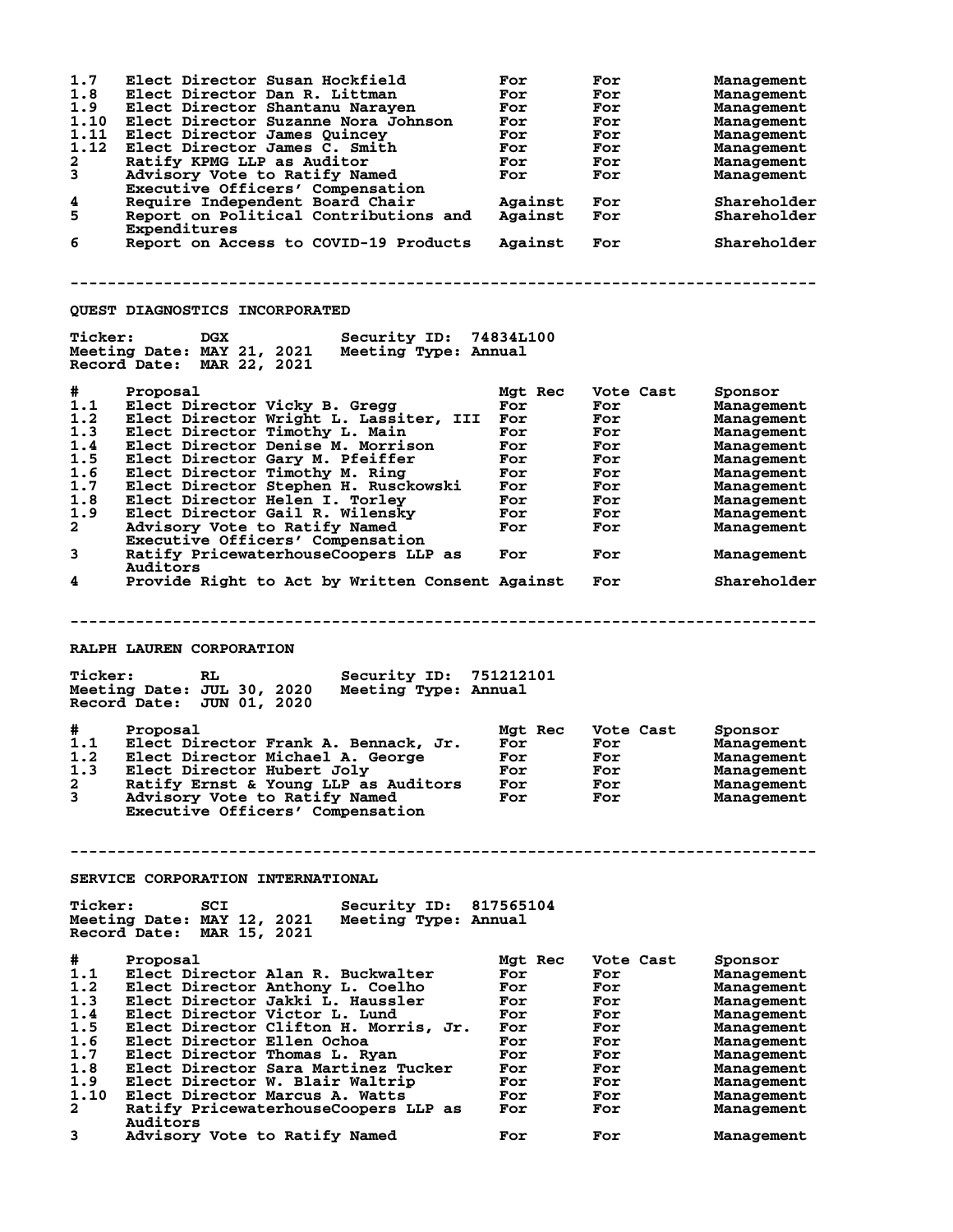**-------------------------------------------------------------------------------- SYNCHRONY FINANCIAL Ticker: SYF Security ID: 87165B103 Meeting Date: MAY 20, 2021 Meeting Type: Annual Record Date: MAR 25, 2021 # Proposal Mgt Rec Vote Cast Sponsor 1a Elect Director Margaret M. Keane For For Management 1b Elect Director Fernando Aguirre For For Management 1c Elect Director Paget L. Alves For For Management 1d Elect Director Arthur W. Coviello, Jr. For For Management 1e Elect Director Brian D. Doubles For For Management 1f Elect Director William W. Graylin For For Management 1g Elect Director Roy A. Guthrie For For Management 1h Elect Director Jeffrey G. Naylor For For Management 1i Elect Director P.W. "Bill" Parker For For Management 1j Elect Director Laurel J. Richie For For Management 1k Elect Director Olympia J. Snowe For For Management 1l Elect Director Ellen M. Zane For For Management 2 Advisory Vote to Ratify Named For For Management Executive Officers' Compensation 3 Advisory Vote on Say on Pay Frequency One Year One Year Management 4 Ratify KPMG LLP as Auditors For For Management -------------------------------------------------------------------------------- TARGET CORPORATION Ticker: TGT Security ID: 87612E106 Meeting Date: JUN 09, 2021 Meeting Type: Annual Record Date: APR 12, 2021 # Proposal Mgt Rec Vote Cast Sponsor 1a Elect Director Douglas M. Baker, Jr. For For Management 1b Elect Director George S. Barrett For For Management 1c Elect Director Brian C. Cornell For For Management 1d Elect Director Robert L. Edwards For For Management 1e Elect Director Melanie L. Healey For For Management 1f Elect Director Donald R. Knauss For For Management 1g Elect Director Christine A. Leahy For For Management 1h Elect Director Monica C. Lozano For For Management 1i Elect Director Mary E. Minnick For For Management 1j Elect Director Derica W. Rice For For Management 1k Elect Director Kenneth L. Salazar For For Management 1l Elect Director Dmitri L. Stockton For For Management 2 Ratify Ernst & Young LLP as Auditors For For Management 3 Advisory Vote to Ratify Named For For Management Executive Officers' Compensation 4 Amend Proxy Access Right Against For Shareholder -------------------------------------------------------------------------------- TERADYNE, INC. Ticker: TER Security ID: 880770102 Meeting Date: MAY 07, 2021 Meeting Type: Annual Record Date: MAR 11, 2021 # Proposal Mgt Rec Vote Cast Sponsor 1a Elect Director Michael A. Bradley For For Management 1b Elect Director Edwin J. Gillis For For Management 1c Elect Director Timothy E. Guertin For Against Management 1d Elect Director Peter Herweck For For Management 1e Elect Director Mark E. Jagiela For For Management**

**1f Elect Director Mercedes Johnson For For Management 1g Elect Director Marilyn Matz For Against Management 1h Elect Director Paul J. Tufano For For Management 2 Advisory Vote to Ratify Named For For Management Executive Officers' Compensation**

**3 Reduce Supermajority Vote Requirement For For Management to Approve Merger, Share Exchanges and Substantial Sales of Company Asset**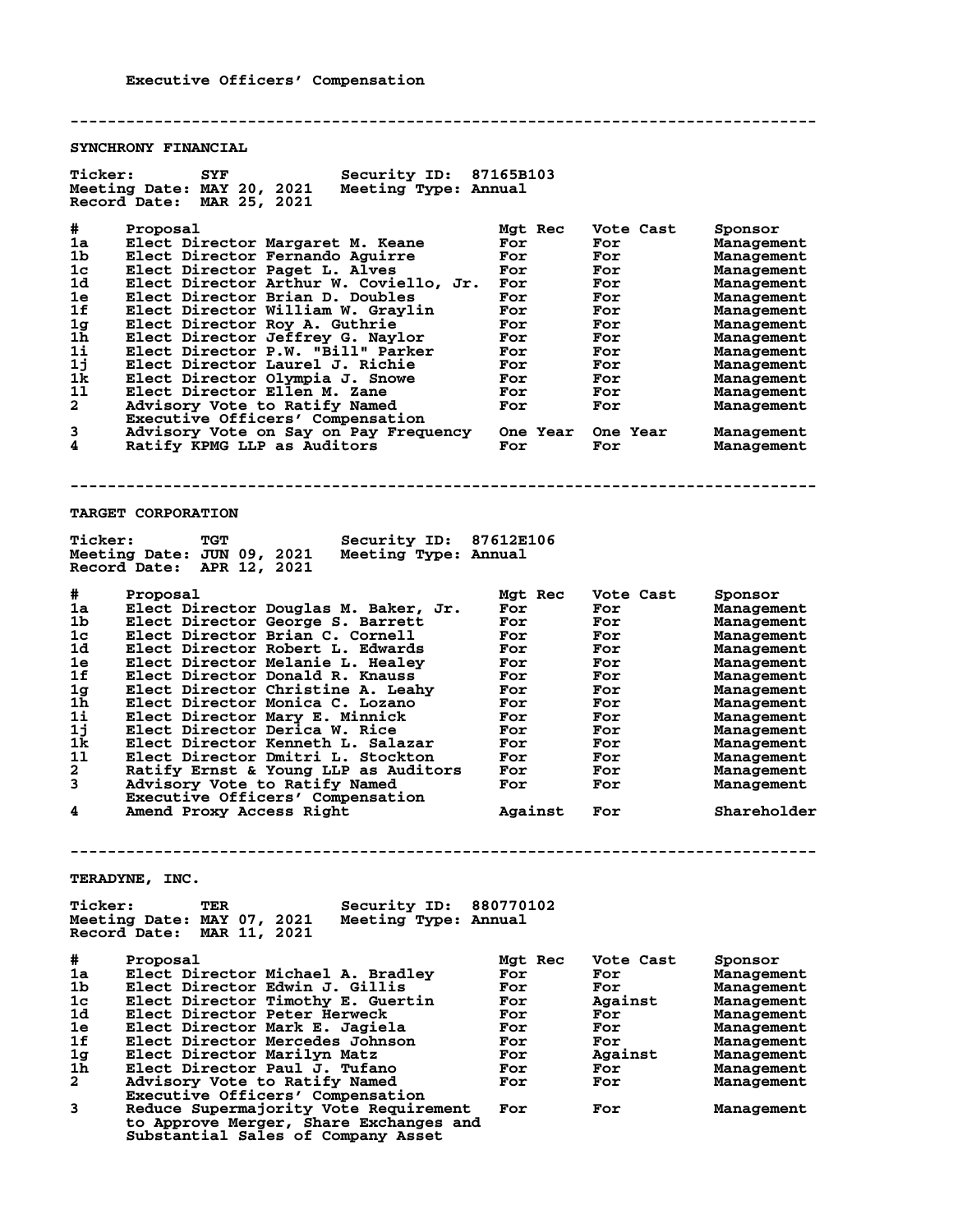| 4<br>5                                                                                             | Provide Right to Act by Written Consent For<br>Amend Qualified Employee Stock<br>Purchase Plan                                                                                                                                                                                                                                                                                                                                                                                                                                                                                    | For                                                                                                    | For<br>For                                                                                               | Management<br>Management                                                                                                                                                                       |
|----------------------------------------------------------------------------------------------------|-----------------------------------------------------------------------------------------------------------------------------------------------------------------------------------------------------------------------------------------------------------------------------------------------------------------------------------------------------------------------------------------------------------------------------------------------------------------------------------------------------------------------------------------------------------------------------------|--------------------------------------------------------------------------------------------------------|----------------------------------------------------------------------------------------------------------|------------------------------------------------------------------------------------------------------------------------------------------------------------------------------------------------|
| 6<br>7                                                                                             | Amend Omnibus Stock Plan<br>Ratify PricewaterhouseCoopers LLP as<br>Auditors                                                                                                                                                                                                                                                                                                                                                                                                                                                                                                      | For<br>For                                                                                             | For<br>For                                                                                               | Management<br>Management                                                                                                                                                                       |
|                                                                                                    |                                                                                                                                                                                                                                                                                                                                                                                                                                                                                                                                                                                   |                                                                                                        |                                                                                                          |                                                                                                                                                                                                |
|                                                                                                    | THE AES CORPORATION                                                                                                                                                                                                                                                                                                                                                                                                                                                                                                                                                               |                                                                                                        |                                                                                                          |                                                                                                                                                                                                |
| <b>Ticker:</b>                                                                                     | Security ID: 00130H105<br>AES<br>Meeting Date: APR 22, 2021<br>Meeting Type: Annual<br>Record Date: MAR 01, 2021                                                                                                                                                                                                                                                                                                                                                                                                                                                                  |                                                                                                        |                                                                                                          |                                                                                                                                                                                                |
| #<br>1.1<br>1.2<br>1.3<br>1.4<br>1.5<br>1.6<br>1.7<br>1.8<br>1.9<br>1.10<br>$\mathbf{2}$<br>3<br>4 | Proposal<br>Elect Director Janet G. Davidson<br>Elect Director Andres R. Gluski<br>Elect Director Tarun Khanna<br>Elect Director Holly K. Koeppel<br>Elect Director Julia M. Laulis<br>Elect Director James H. Miller<br>Elect Director Alain Monie<br>Elect Director John B. Morse, Jr.<br>Elect Director Moises Naim<br>Elect Director Teresa M. Sebastian<br>Advisory Vote to Ratify Named<br>Executive Officers' Compensation<br>Ratify Ernst & Young LLP as Auditors<br>Require Shareholder Approval of Bylaw<br>and Charter Amendments Adopted by the<br>Board of Directors | Mgt Rec<br>For<br>For<br>For<br>For<br>For<br>For<br>For<br>For<br>For<br>For<br>For<br>For<br>Against | Vote Cast<br>For<br>For<br>For<br>For<br>For<br>For<br>For<br>For<br>For<br>For<br>For<br>For<br>Against | Sponsor<br>Management<br>Management<br>Management<br>Management<br>Management<br>Management<br>Management<br>Management<br>Management<br>Management<br>Management<br>Management<br>Shareholder |
|                                                                                                    |                                                                                                                                                                                                                                                                                                                                                                                                                                                                                                                                                                                   |                                                                                                        |                                                                                                          |                                                                                                                                                                                                |
|                                                                                                    | <b>THE ALLSTATE CORPORATION</b>                                                                                                                                                                                                                                                                                                                                                                                                                                                                                                                                                   |                                                                                                        |                                                                                                          |                                                                                                                                                                                                |
| <b>Ticker:</b>                                                                                     | Security ID: 020002101<br><b>ALL</b><br>Meeting Date: MAY 25, 2021<br>Meeting Type: Annual<br>Record Date: MAR 26, 2021                                                                                                                                                                                                                                                                                                                                                                                                                                                           |                                                                                                        |                                                                                                          |                                                                                                                                                                                                |
| #                                                                                                  | Proposal                                                                                                                                                                                                                                                                                                                                                                                                                                                                                                                                                                          | Mgt Rec                                                                                                | Vote Cast                                                                                                | Sponsor                                                                                                                                                                                        |
| 1a                                                                                                 | Elect Director Donald E. Brown                                                                                                                                                                                                                                                                                                                                                                                                                                                                                                                                                    | For                                                                                                    | For                                                                                                      | Management                                                                                                                                                                                     |
| 1 <sub>b</sub>                                                                                     | Elect Director Kermit R. Crawford                                                                                                                                                                                                                                                                                                                                                                                                                                                                                                                                                 | For                                                                                                    | For                                                                                                      | Management                                                                                                                                                                                     |
| 1c                                                                                                 | Elect Director Michael L. Eskew                                                                                                                                                                                                                                                                                                                                                                                                                                                                                                                                                   | For                                                                                                    | Against                                                                                                  | Management                                                                                                                                                                                     |
| 1d.                                                                                                | Elect Director Richard T. Hume                                                                                                                                                                                                                                                                                                                                                                                                                                                                                                                                                    | For                                                                                                    | For                                                                                                      | Management                                                                                                                                                                                     |
| 1e                                                                                                 | Elect Director Margaret M. Keane                                                                                                                                                                                                                                                                                                                                                                                                                                                                                                                                                  | For                                                                                                    | Against                                                                                                  | Management                                                                                                                                                                                     |
| 1f                                                                                                 | Elect Director Siddharth N. (Bobby)                                                                                                                                                                                                                                                                                                                                                                                                                                                                                                                                               | For                                                                                                    | For                                                                                                      | Management                                                                                                                                                                                     |
|                                                                                                    | Mehta                                                                                                                                                                                                                                                                                                                                                                                                                                                                                                                                                                             |                                                                                                        |                                                                                                          |                                                                                                                                                                                                |
| $1g$<br>$1\bar{h}$                                                                                 | Elect Director Jacques P. Perold<br>Elect Director Andrea Redmond                                                                                                                                                                                                                                                                                                                                                                                                                                                                                                                 | For                                                                                                    | For                                                                                                      | Management                                                                                                                                                                                     |
| $1\text{i}$                                                                                        |                                                                                                                                                                                                                                                                                                                                                                                                                                                                                                                                                                                   | For                                                                                                    | Against                                                                                                  | Management                                                                                                                                                                                     |
| 1j                                                                                                 | Elect Director Gregg M. Sherrill                                                                                                                                                                                                                                                                                                                                                                                                                                                                                                                                                  | For                                                                                                    | Against                                                                                                  | Management                                                                                                                                                                                     |
| 1k                                                                                                 | Elect Director Judith A. Sprieser<br>Elect Director Perry M. Traquina                                                                                                                                                                                                                                                                                                                                                                                                                                                                                                             | For<br>For                                                                                             | For<br>For                                                                                               | Management<br>Management                                                                                                                                                                       |
| 11                                                                                                 | Elect Director Thomas J. Wilson                                                                                                                                                                                                                                                                                                                                                                                                                                                                                                                                                   |                                                                                                        |                                                                                                          |                                                                                                                                                                                                |
| $\mathbf{2}$                                                                                       | Advisory Vote to Ratify Named                                                                                                                                                                                                                                                                                                                                                                                                                                                                                                                                                     | For<br>For                                                                                             | For<br>For                                                                                               | Management<br>Management                                                                                                                                                                       |
|                                                                                                    |                                                                                                                                                                                                                                                                                                                                                                                                                                                                                                                                                                                   |                                                                                                        |                                                                                                          |                                                                                                                                                                                                |
| 3                                                                                                  | Executive Officers' Compensation<br>Ratify Deloitte & Touche LLP as                                                                                                                                                                                                                                                                                                                                                                                                                                                                                                               | For                                                                                                    | For                                                                                                      | Management                                                                                                                                                                                     |
| 4                                                                                                  | Auditors<br>Amend Proxy Access Right                                                                                                                                                                                                                                                                                                                                                                                                                                                                                                                                              | Against                                                                                                | For                                                                                                      | Shareholder                                                                                                                                                                                    |
| <b>Ticker:</b><br>#                                                                                | THE BANK OF NEW YORK MELLON CORPORATION<br>Security ID: 064058100<br>BK<br>Meeting Type: Annual<br>Meeting Date: APR 13, 2021<br>Record Date: FEB 16, 2021<br>Proposal                                                                                                                                                                                                                                                                                                                                                                                                            | Mgt Rec                                                                                                | Vote Cast                                                                                                | Sponsor                                                                                                                                                                                        |
| 1a                                                                                                 | Elect Director Linda Z. Cook                                                                                                                                                                                                                                                                                                                                                                                                                                                                                                                                                      | For                                                                                                    | Against                                                                                                  | Management                                                                                                                                                                                     |
| 1b                                                                                                 | Elect Director Joseph J. Echevarria                                                                                                                                                                                                                                                                                                                                                                                                                                                                                                                                               | For                                                                                                    | Against                                                                                                  | Management                                                                                                                                                                                     |
| 1 <sub>c</sub>                                                                                     | Elect Director Thomas P. "Todd" Gibbons For                                                                                                                                                                                                                                                                                                                                                                                                                                                                                                                                       |                                                                                                        | For                                                                                                      | Management                                                                                                                                                                                     |
| 1d                                                                                                 | Elect Director M. Amy Gilliland                                                                                                                                                                                                                                                                                                                                                                                                                                                                                                                                                   | For                                                                                                    | For                                                                                                      | Management                                                                                                                                                                                     |
| 1e                                                                                                 | Elect Director Jeffrey A. Goldstein                                                                                                                                                                                                                                                                                                                                                                                                                                                                                                                                               | For                                                                                                    | For                                                                                                      | Management                                                                                                                                                                                     |
| 1f                                                                                                 | Elect Director K. Guru Gowrappan                                                                                                                                                                                                                                                                                                                                                                                                                                                                                                                                                  | For                                                                                                    | For                                                                                                      | Management                                                                                                                                                                                     |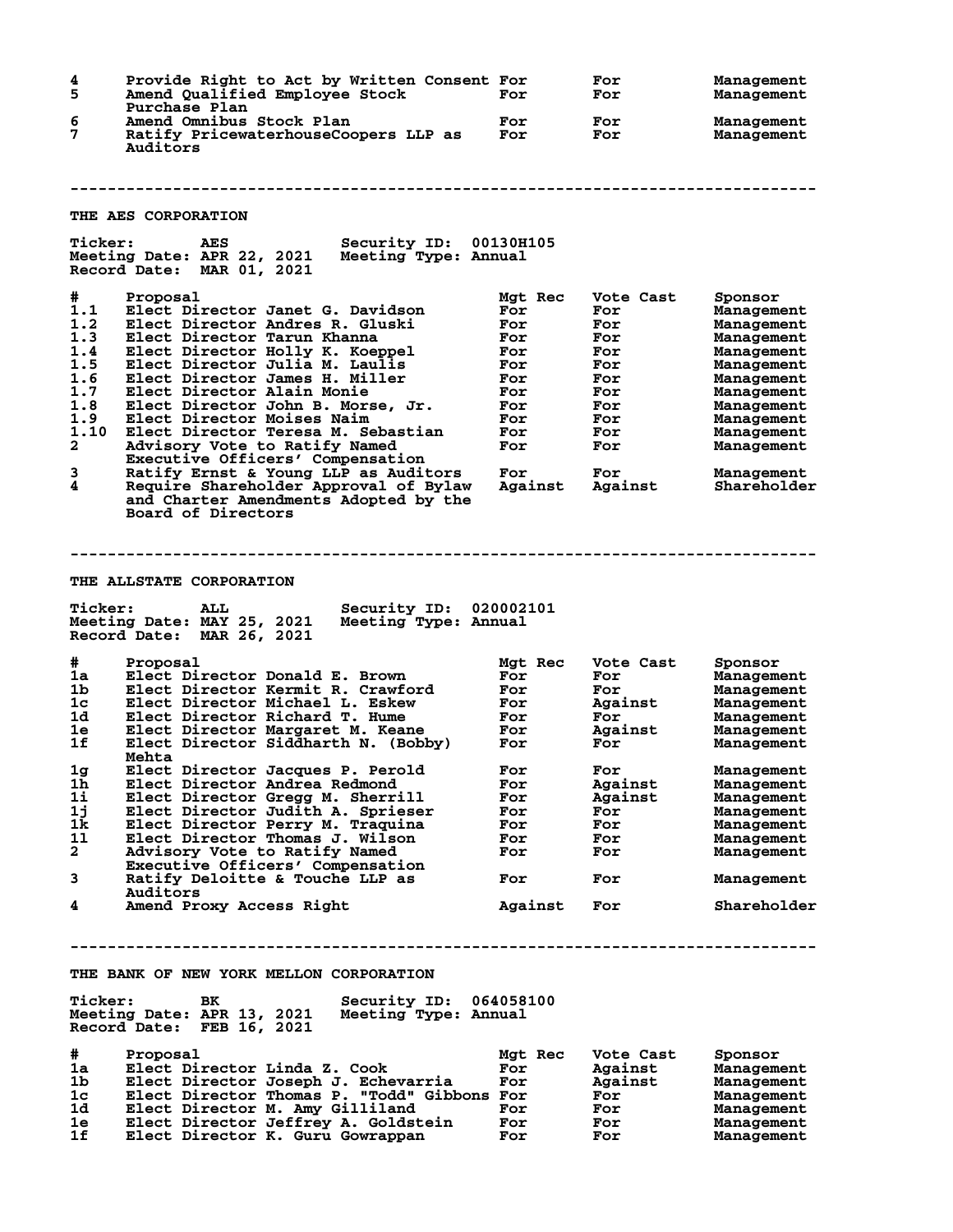| 1 <sub>g</sub><br>1 <sub>h</sub><br>1i<br>1j<br>1k<br>11<br>$\mathbf{2}$<br>3<br>$\overline{\mathbf{4}}$ | Elect Director Ralph Izzo<br>Elect Director Edmund F. "Ted" Kelly<br>Elect Director Elizabeth E. Robinson<br>Elect Director Samuel C. Scott, III<br>Elect Director Frederick O. Terrell<br>Elect Director Alfred W. "AI" Zollar<br>Advisory Vote to Ratify Named<br>Executive Officers' Compensation<br>Ratify KPMG LLP as Auditors<br>Reduce Ownership Threshold for<br>Shareholders to Request Action by<br>Written Consent | For<br>For<br>For<br>For<br>For<br>For<br>For<br>For<br>Against | Against<br>For<br>Against<br>For<br>For<br>For<br>For<br>For<br>For | Management<br>Management<br>Management<br>Management<br>Management<br>Management<br>Management<br>Management<br>Shareholder |  |
|----------------------------------------------------------------------------------------------------------|-------------------------------------------------------------------------------------------------------------------------------------------------------------------------------------------------------------------------------------------------------------------------------------------------------------------------------------------------------------------------------------------------------------------------------|-----------------------------------------------------------------|---------------------------------------------------------------------|-----------------------------------------------------------------------------------------------------------------------------|--|
|                                                                                                          | THE CHARLES SCHWAB CORPORATION                                                                                                                                                                                                                                                                                                                                                                                                |                                                                 |                                                                     |                                                                                                                             |  |
| <b>Ticker:</b>                                                                                           | Security ID: 808513105<br><b>SCHW</b><br>Meeting Date: MAY 13, 2021<br>Meeting Type: Annual<br>Record Date: MAR 15, 2021                                                                                                                                                                                                                                                                                                      |                                                                 |                                                                     |                                                                                                                             |  |
| #                                                                                                        | Proposal                                                                                                                                                                                                                                                                                                                                                                                                                      | Mgt Rec                                                         | Vote Cast                                                           | Sponsor                                                                                                                     |  |
| 1a                                                                                                       | Elect Director Walter W. Bettinger, II                                                                                                                                                                                                                                                                                                                                                                                        | For                                                             | For                                                                 | Management                                                                                                                  |  |
| 1b                                                                                                       | Elect Director Joan T. Dea                                                                                                                                                                                                                                                                                                                                                                                                    | For                                                             | Against                                                             | Management                                                                                                                  |  |
| 1c                                                                                                       | Elect Director Christopher V. Dodds                                                                                                                                                                                                                                                                                                                                                                                           | For                                                             | For                                                                 | Management                                                                                                                  |  |
| 1d                                                                                                       | Elect Director Mark A. Goldfarb                                                                                                                                                                                                                                                                                                                                                                                               | For                                                             | Against                                                             | Management                                                                                                                  |  |
| 1e                                                                                                       | Elect Director Bharat B. Masrani                                                                                                                                                                                                                                                                                                                                                                                              | For                                                             | For                                                                 | Management                                                                                                                  |  |
| 1f                                                                                                       | Elect Director Charles A. Ruffel                                                                                                                                                                                                                                                                                                                                                                                              | For                                                             | For                                                                 | Management                                                                                                                  |  |
| $\mathbf{2}$                                                                                             | Ratify Deloitte & Touche LLP as                                                                                                                                                                                                                                                                                                                                                                                               | For                                                             | For                                                                 | Management                                                                                                                  |  |
| 3                                                                                                        | Auditors<br>Advisory Vote to Ratify Named                                                                                                                                                                                                                                                                                                                                                                                     | For                                                             | For                                                                 | Management                                                                                                                  |  |
|                                                                                                          | Executive Officers' Compensation                                                                                                                                                                                                                                                                                                                                                                                              |                                                                 |                                                                     |                                                                                                                             |  |
| 4<br>5                                                                                                   | Report on Lobbying Payments and Policy<br>Declassify the Board of Directors                                                                                                                                                                                                                                                                                                                                                   | Against<br>Against                                              | For<br>For                                                          | Shareholder<br>Shareholder                                                                                                  |  |
|                                                                                                          | THE HOME DEPOT, INC.<br><b>Ticker:</b><br>437076102<br>HD<br>Security ID:<br>Meeting Date: MAY 20, 2021<br>Meeting Type: Annual                                                                                                                                                                                                                                                                                               |                                                                 |                                                                     |                                                                                                                             |  |
|                                                                                                          | Record Date: MAR 22, 2021                                                                                                                                                                                                                                                                                                                                                                                                     |                                                                 |                                                                     |                                                                                                                             |  |
| #                                                                                                        | Proposal                                                                                                                                                                                                                                                                                                                                                                                                                      | Mgt Rec                                                         | Vote Cast                                                           | Sponsor                                                                                                                     |  |
| 1a                                                                                                       | Elect Director Gerard J. Arpey                                                                                                                                                                                                                                                                                                                                                                                                | For                                                             | Against                                                             | Management                                                                                                                  |  |
| 1 <sub>b</sub>                                                                                           | Elect Director Ari Bousbib                                                                                                                                                                                                                                                                                                                                                                                                    | For                                                             | For                                                                 | Management                                                                                                                  |  |
| 1c                                                                                                       | Elect Director Jeffery H. Boyd                                                                                                                                                                                                                                                                                                                                                                                                | For                                                             | Against                                                             | Management                                                                                                                  |  |
| 1d                                                                                                       | Elect Director Gregory D. Brenneman                                                                                                                                                                                                                                                                                                                                                                                           | For                                                             | For                                                                 | Management                                                                                                                  |  |
| 1e                                                                                                       | Elect Director J. Frank Brown                                                                                                                                                                                                                                                                                                                                                                                                 | For                                                             | For                                                                 | Management                                                                                                                  |  |
| 1f                                                                                                       | Elect Director Albert P. Carey                                                                                                                                                                                                                                                                                                                                                                                                | For                                                             | Against                                                             | Management                                                                                                                  |  |
| 1 <sub>g</sub>                                                                                           | Elect Director Helena B. Foulkes                                                                                                                                                                                                                                                                                                                                                                                              | For                                                             | Against                                                             | Management                                                                                                                  |  |
| 1h                                                                                                       | Elect Director Linda R. Gooden                                                                                                                                                                                                                                                                                                                                                                                                | For                                                             | For                                                                 | Management                                                                                                                  |  |
| 1i                                                                                                       | Elect Director Wayne M. Hewett                                                                                                                                                                                                                                                                                                                                                                                                | For                                                             | For                                                                 | Management                                                                                                                  |  |
| 1j                                                                                                       | Elect Director Manuel Kadre                                                                                                                                                                                                                                                                                                                                                                                                   | For                                                             | For                                                                 | Management                                                                                                                  |  |
| 1k                                                                                                       | Elect Director Stephanie C. Linnartz                                                                                                                                                                                                                                                                                                                                                                                          | For                                                             | Against                                                             | Management                                                                                                                  |  |
| 11                                                                                                       | Elect Director Craig A. Menear                                                                                                                                                                                                                                                                                                                                                                                                | For                                                             | For                                                                 | Management                                                                                                                  |  |
| $\mathbf{2}$                                                                                             | Ratify KPMG LLP as Auditors                                                                                                                                                                                                                                                                                                                                                                                                   | For                                                             | For                                                                 | Management                                                                                                                  |  |
| 3                                                                                                        | Advisory Vote to Ratify Named<br>Executive Officers' Compensation                                                                                                                                                                                                                                                                                                                                                             | For                                                             | For                                                                 | Management                                                                                                                  |  |
| 4                                                                                                        | Amend Shareholder Written Consent<br>Provisions                                                                                                                                                                                                                                                                                                                                                                               | Against                                                         | For                                                                 | Shareholder                                                                                                                 |  |
| 5                                                                                                        | Report on Political Contributions<br>Congruency Analysis                                                                                                                                                                                                                                                                                                                                                                      | Against                                                         | For                                                                 | Shareholder                                                                                                                 |  |
| 6                                                                                                        | Report on Prison Labor in the Supply<br>Chain                                                                                                                                                                                                                                                                                                                                                                                 | Against                                                         | For                                                                 | Shareholder                                                                                                                 |  |
|                                                                                                          |                                                                                                                                                                                                                                                                                                                                                                                                                               |                                                                 |                                                                     |                                                                                                                             |  |
|                                                                                                          | THE INTERPUBLIC GROUP OF COMPANIES, INC.                                                                                                                                                                                                                                                                                                                                                                                      |                                                                 |                                                                     |                                                                                                                             |  |
| <b>Ticker:</b>                                                                                           | Security ID: 460690100<br>IPG<br>Meeting Date: MAY 27, 2021<br>Meeting Type: Annual<br>Record Date: APR 01, 2021                                                                                                                                                                                                                                                                                                              |                                                                 |                                                                     |                                                                                                                             |  |
| #<br>1.1                                                                                                 | Proposal<br>Elect Director Joceyln Carter-Miller                                                                                                                                                                                                                                                                                                                                                                              | Mgt Rec<br>For                                                  | Vote Cast<br>For                                                    | Sponsor<br>Management                                                                                                       |  |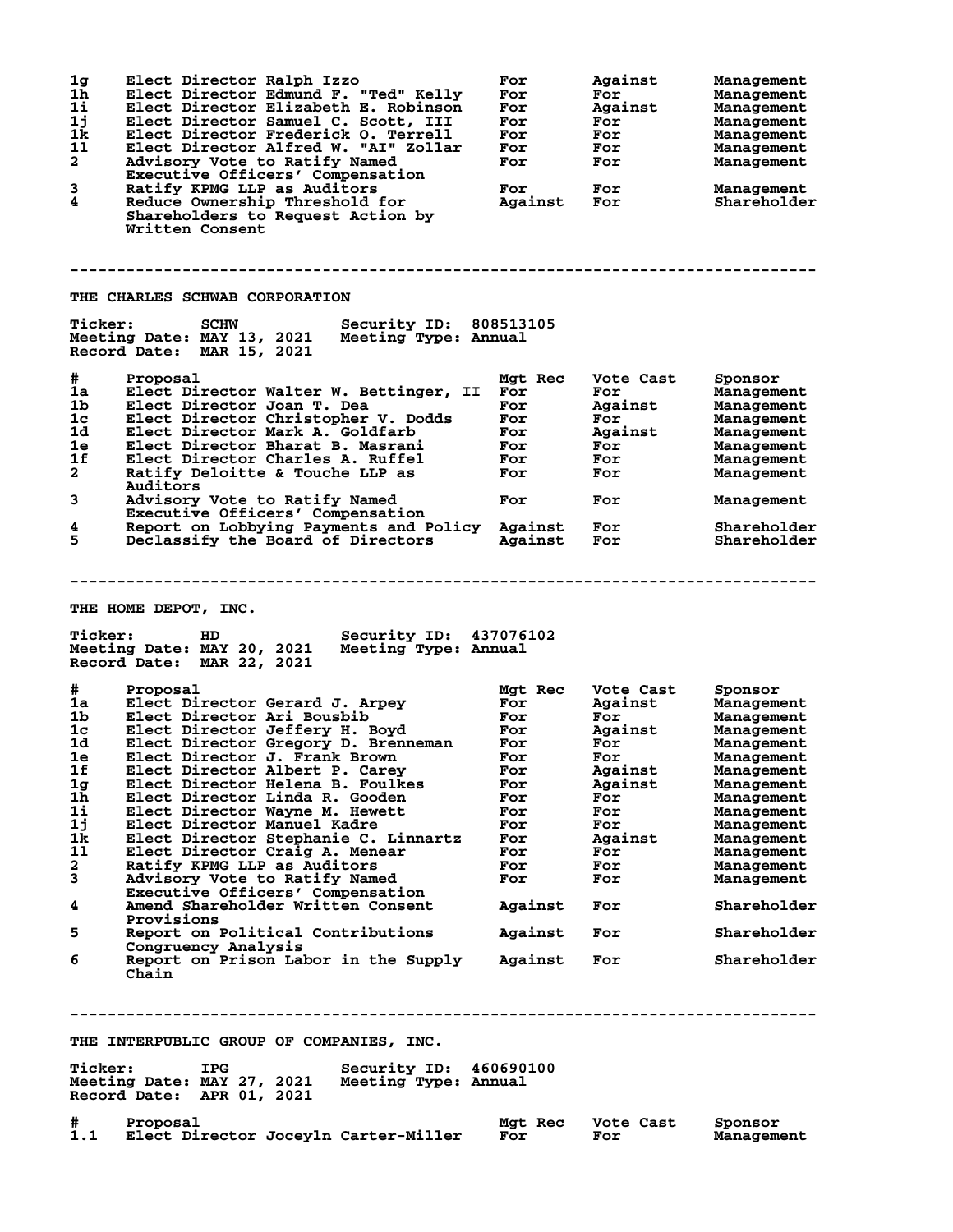| 1.2<br>1.3<br>1.4 | Elect Director Mary J. Steele Guilfoile For<br>Elect Director Dawn Hudson<br>Elect Director Philippe Krakowsky     | For<br>For | For<br>For<br>For | Management<br>Management<br>Management |
|-------------------|--------------------------------------------------------------------------------------------------------------------|------------|-------------------|----------------------------------------|
| 1.5               |                                                                                                                    |            |                   |                                        |
|                   | Elect Director Jonathan F. Miller                                                                                  | For        | For               | Management                             |
| 1.6               | Elect Director Patrick Q. Moore                                                                                    | For        | For               | Management                             |
| 1.7               | Elect Director Michael I. Roth                                                                                     | For        | For               | Management                             |
| 1.8               | Elect Director Linda S. Sanford                                                                                    | For        | For               | Management                             |
| 1.9               | Elect Director David M. Thomas                                                                                     | For        | For               | Management                             |
| 1.10              | Elect Director E. Lee Wyatt, Jr.                                                                                   | For        | For               | Management                             |
| $\mathbf{2}$      | Ratify PricewaterhouseCoopers LLP as                                                                               | For        | For               | Management                             |
|                   | Auditors                                                                                                           |            |                   |                                        |
|                   |                                                                                                                    |            |                   |                                        |
| 3                 | Advisory Vote to Ratify Named                                                                                      | For        | For               | Management                             |
|                   | Executive Officers' Compensation                                                                                   |            |                   |                                        |
| 4                 | Reduce Ownership Threshold for                                                                                     | Against    | For               | Shareholder                            |
|                   | Shareholders to Call Special Meeting                                                                               |            |                   |                                        |
|                   | THE KROGER CO.                                                                                                     |            |                   |                                        |
| <b>Ticker:</b>    | <b>Security ID: 501044101</b><br>KR                                                                                |            |                   |                                        |
|                   | Meeting Date: JUN 24, 2021 Meeting Type: Annual<br>Record Date: APR 26, 2021                                       |            |                   |                                        |
| #                 | Proposal                                                                                                           | Mgt Rec    | Vote Cast         | Sponsor                                |
| 1a                | Elect Director Nora A. Aufreiter                                                                                   | For        | For               | Management                             |
| 1 <sub>b</sub>    | Elect Director Kevin M. Brown                                                                                      | For        | For               | Management                             |
| 1 <sub>c</sub>    | Elect Director Anne Gates                                                                                          | For        | For               | Management                             |
| 1d                | Elect Director Karen M. Hoguet                                                                                     | For        | For               | Management                             |
| 1e                | Elect Director W. Rodney McMullen                                                                                  | For        | For               | Management                             |
| 1f                |                                                                                                                    |            | For               |                                        |
|                   | Elect Director Clyde R. Moore                                                                                      | For        |                   | Management                             |
| 1g                | Elect Director Ronald L. Sargent                                                                                   | For        | For               | Management                             |
| $1\bar{h}$        | Elect Director J. Amanda Sourry Knox<br>(Amanda Sourry)                                                            | For        | For               | Management                             |
| 1i                | Elect Director Mark S. Sutton                                                                                      | For        | For               | Management                             |
| 1j                | Elect Director Ashok Vemuri                                                                                        | For        | For               | Management                             |
| $2^{-}$           | Advisory Vote to Ratify Named                                                                                      | For        | For               | Management                             |
|                   | Executive Officers' Compensation                                                                                   |            |                   |                                        |
| 3                 | Ratify PricewaterhouseCoopers LLC as<br>Auditor                                                                    | For        | For               | Management                             |
| 4                 | Assess Environmental Impact of<br>Non-Recyclable Packaging                                                         | Against    | For               | Shareholder                            |
| <b>Ticker:</b>    | THE SOUTHERN COMPANY<br><b>Security ID: 842587107</b><br>SO.<br>Meeting Date: MAY 26, 2021<br>Meeting Type: Annual |            |                   |                                        |
|                   | Record Date: MAR 29, 2021                                                                                          |            |                   |                                        |
| #                 | Proposal                                                                                                           | Mgt Rec    | Vote Cast         | Sponsor                                |
| 1a                | Elect Director Janaki Akella                                                                                       | For        | For               | Management                             |
| 1b                | Elect Director Juanita Powell Baranco                                                                              | For        | For               | Management                             |
| 1 <sub>c</sub>    | Elect Director Henry A. Clark, III                                                                                 | For        | For               | Management                             |
| 1d                | Elect Director Anthony F. Earley, Jr.                                                                              | For        | For               | Management                             |
| 1e                | Elect Director Thomas A. Fanning                                                                                   | For        | Against           | Management                             |
| 1f                | Elect Director David J. Grain                                                                                      | For        | For               | Management                             |
| 1g                | Elect Director Colette D. Honorable                                                                                | For        | For               | Management                             |
| 1h                | Elect Director Donald M. James                                                                                     | For        | For               | Management                             |
| $1\mathbf{i}$     | Elect Director John D. Johns                                                                                       |            |                   |                                        |
|                   |                                                                                                                    | For        | For               | Management                             |
| 1j                | Elect Director Dale E. Klein                                                                                       | For        | For               | Management                             |
| 1k                | Elect Director Ernest J. Moniz                                                                                     | For        | Against           | Management                             |
| 11                | Elect Director William G. Smith, Jr.                                                                               | For        | For               | Management                             |
| 1m                | Elect Director E. Jenner Wood, III                                                                                 | For        | For               | Management                             |
| 2                 | Advisory Vote to Ratify Named                                                                                      | For        | For               | Management                             |
|                   | Executive Officers' Compensation                                                                                   |            |                   |                                        |
| 3                 | Approve Omnibus Stock Plan                                                                                         | For        | For               | Management                             |
| 4                 | Ratify Deloitte & Touche LLP as                                                                                    | For        | For               | Management                             |
|                   | Auditors                                                                                                           |            |                   |                                        |
| 5                 | Reduce Supermajority Vote Requirement                                                                              | For        | For               | Management                             |
|                   |                                                                                                                    |            |                   |                                        |
|                   |                                                                                                                    |            |                   |                                        |

**UNUM GROUP**